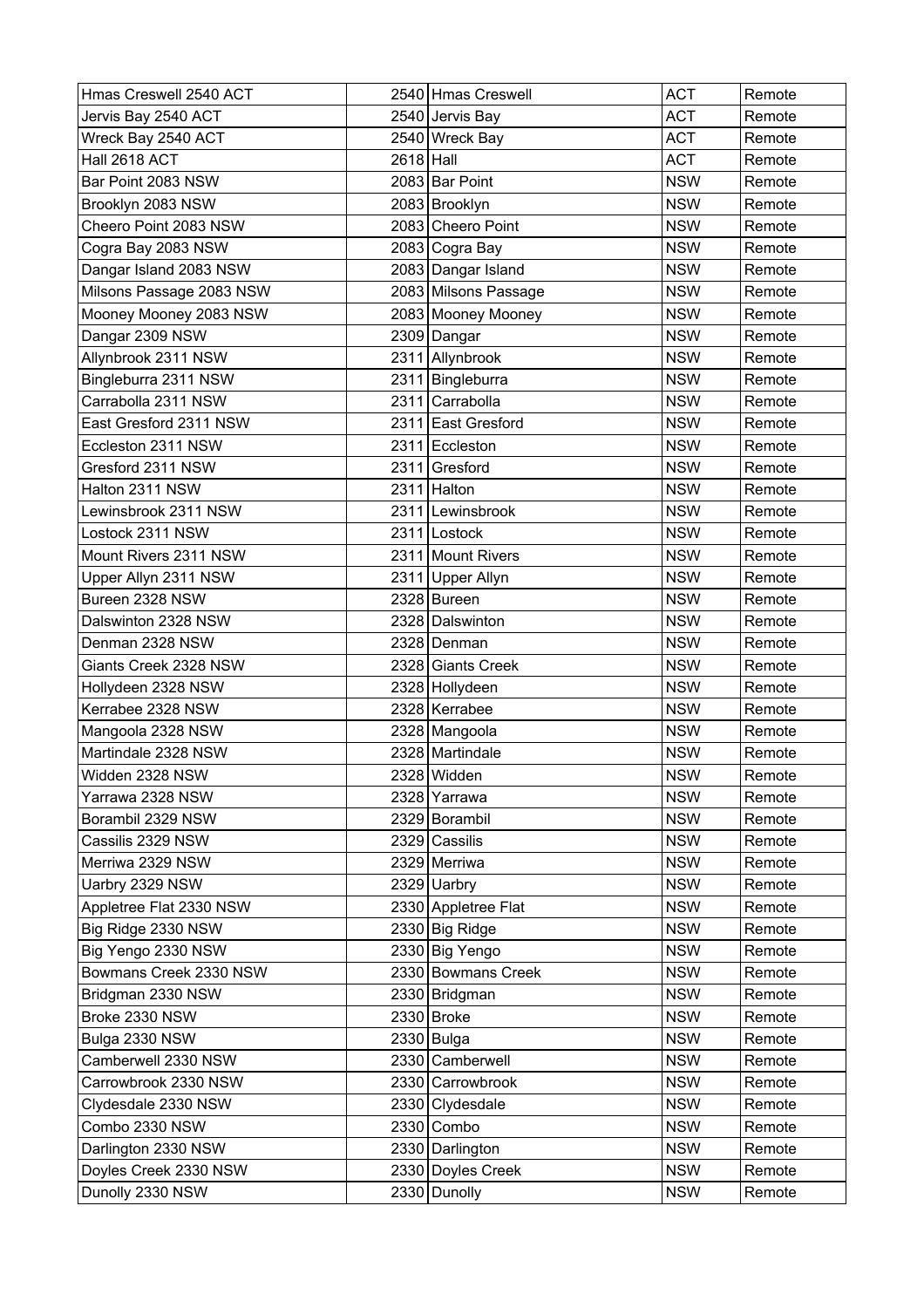| Dural 2330 NSW                   |      | 2330 Dural                   | <b>NSW</b> | Remote |
|----------------------------------|------|------------------------------|------------|--------|
| Dyrring 2330 NSW                 |      | 2330 Dyrring                 | <b>NSW</b> | Remote |
| Falbrook 2330 NSW                |      | 2330 Falbrook                | <b>NSW</b> | Remote |
| Fern Gully 2330 NSW              |      | 2330 Fern Gully              | <b>NSW</b> | Remote |
| Fordwich 2330 NSW                |      | 2330 Fordwich                | <b>NSW</b> | Remote |
| Garland Valley 2330 NSW          |      | 2330 Garland Valley          | <b>NSW</b> | Remote |
| Glendon 2330 NSW                 |      | 2330 Glendon                 | <b>NSW</b> | Remote |
| Glendon Brook 2330 NSW           |      | 2330 Glendon Brook           | <b>NSW</b> | Remote |
| Glennies Creek 2330 NSW          |      | 2330 Glennies Creek          | <b>NSW</b> | Remote |
| Glenridding 2330 NSW             |      | 2330 Glenridding             | <b>NSW</b> | Remote |
| Goorangoola 2330 NSW             |      | 2330 Goorangoola             | <b>NSW</b> | Remote |
| Gouldsville 2330 NSW             |      | 2330 Gouldsville             | <b>NSW</b> | Remote |
| Gowrie 2330 NSW                  |      | 2330 Gowrie                  | <b>NSW</b> | Remote |
| Greenlands 2330 NSW              |      | 2330 Greenlands              | <b>NSW</b> | Remote |
| Hambledon Hill 2330 NSW          |      | 2330 Hambledon Hill          | <b>NSW</b> | Remote |
| Hebden 2330 NSW                  |      | 2330 Hebden                  | <b>NSW</b> | Remote |
| Howes Valley 2330 NSW            |      | 2330 Howes Valley            | <b>NSW</b> | Remote |
| Howick 2330 NSW                  |      | 2330 Howick                  | <b>NSW</b> | Remote |
| Hunterview 2330 NSW              |      | 2330 Hunterview              | <b>NSW</b> | Remote |
| Jerrys Plains 2330 NSW           |      | 2330 Jerrys Plains           | <b>NSW</b> | Remote |
| Lemington 2330 NSW               |      | 2330 Lemington               | <b>NSW</b> | Remote |
| Long Point 2330 NSW              |      | 2330 Long Point              | <b>NSW</b> | Remote |
| Maison Dieu 2330 NSW             |      | 2330 Maison Dieu             | <b>NSW</b> | Remote |
| Mcdougalls Hill 2330 NSW         |      | 2330 Mcdougalls Hill         | <b>NSW</b> | Remote |
| Middle Falbrook 2330 NSW         |      | 2330 Middle Falbrook         | <b>NSW</b> | Remote |
| Milbrodale 2330 NSW              |      | 2330 Milbrodale              | <b>NSW</b> | Remote |
| Mirannie 2330 NSW                |      | 2330 Mirannie                | <b>NSW</b> | Remote |
| Mitchells Flat 2330 NSW          |      | 2330 Mitchells Flat          | <b>NSW</b> | Remote |
| Mount Olive 2330 NSW             |      | 2330 Mount Olive             | <b>NSW</b> | Remote |
| Mount Royal 2330 NSW             |      | 2330 Mount Royal             | <b>NSW</b> | Remote |
| Mount Thorley 2330 NSW           |      | 2330 Mount Thorley           | <b>NSW</b> | Remote |
| Obanvale 2330 NSW                |      | 2330 Obanvale                | <b>NSW</b> | Remote |
| Putty 2330 NSW                   |      | 2330 Putty                   | <b>NSW</b> | Remote |
| Ravensworth 2330 NSW             |      | 2330 Ravensworth             | <b>NSW</b> | Remote |
| Redbournberry 2330 NSW           |      | 2330 Redbournberry           | <b>NSW</b> | Remote |
| Reedy Creek 2330 NSW             |      | 2330 Reedy Creek             | <b>NSW</b> | Remote |
| Rixs Creek 2330 NSW              |      | 2330 Rixs Creek              | <b>NSW</b> | Remote |
| Roughit 2330 NSW                 |      | 2330 Roughit                 | <b>NSW</b> | Remote |
| Scotts Flat 2330 NSW             |      | 2330 Scotts Flat             | <b>NSW</b> | Remote |
| Sedgefield 2330 NSW              |      | 2330 Sedgefield              | <b>NSW</b> | Remote |
| Singleton 2330 NSW               |      | 2330 Singleton               | <b>NSW</b> | Remote |
| Singleton Heights 2330 NSW       |      | 2330 Singleton Heights       | <b>NSW</b> | Remote |
| St Clair 2330 NSW                |      | $2330$ St Clair              | <b>NSW</b> | Remote |
| Warkworth 2330 NSW               |      | 2330 Warkworth               | <b>NSW</b> | Remote |
| Wattle Ponds 2330 NSW            |      | 2330 Wattle Ponds            | <b>NSW</b> | Remote |
| Westbrook 2330 NSW               |      | 2330 Westbrook               | <b>NSW</b> | Remote |
| Whittingham 2330 NSW             |      | 2330 Whittingham             | <b>NSW</b> | Remote |
| Wollemi 2330 NSW                 |      | 2330 Wollemi                 | <b>NSW</b> | Remote |
| Wylies Flat 2330 NSW             |      | 2330 Wylies Flat             | <b>NSW</b> | Remote |
| Singleton Military Area 2331 NSW |      | 2331 Singleton Military Area | <b>NSW</b> | Remote |
| Singleton Milpo 2331 NSW         | 2331 | Singleton Milpo              | <b>NSW</b> | Remote |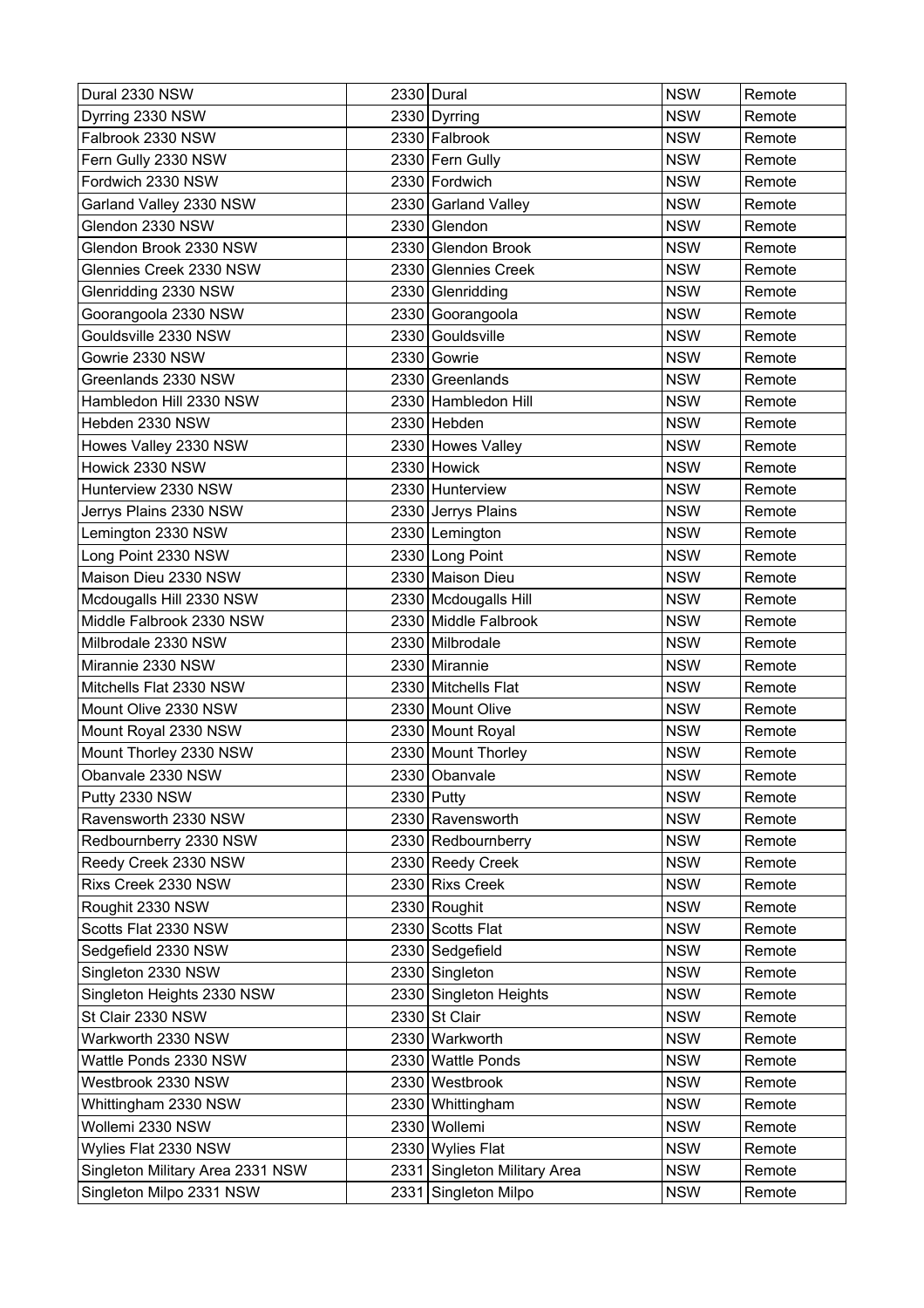| Baerami 2333 NSW         |      | 2333 Baerami         | <b>NSW</b> | Remote |
|--------------------------|------|----------------------|------------|--------|
| Baerami Creek 2333 NSW   |      | 2333 Baerami Creek   | <b>NSW</b> | Remote |
| Bengalla 2333 NSW        |      | 2333 Bengalla        | <b>NSW</b> | Remote |
| Castle Rock 2333 NSW     |      | 2333 Castle Rock     | <b>NSW</b> | Remote |
| Edderton 2333 NSW        |      | 2333 Edderton        | <b>NSW</b> | Remote |
| Gungal 2333 NSW          |      | 2333 Gungal          | <b>NSW</b> | Remote |
| Kayuga 2333 NSW          |      | 2333 Kayuga          | <b>NSW</b> | Remote |
| Liddell 2333 NSW         |      | 2333 Liddell         | <b>NSW</b> | Remote |
| Manobalai 2333 NSW       |      | 2333 Manobalai       | <b>NSW</b> | Remote |
| Mccullys Gap 2333 NSW    |      | 2333 Mccullys Gap    | <b>NSW</b> | Remote |
| Muscle Creek 2333 NSW    |      | 2333 Muscle Creek    | <b>NSW</b> | Remote |
| Muswellbrook 2333 NSW    |      | 2333 Muswellbrook    | <b>NSW</b> | Remote |
| Sandy Hollow 2333 NSW    |      | 2333 Sandy Hollow    | <b>NSW</b> | Remote |
| Wybong 2333 NSW          |      | 2333 Wybong          | <b>NSW</b> | Remote |
| Aberdeen 2336 NSW        |      | 2336 Aberdeen        | <b>NSW</b> | Remote |
| Dartbrook 2336 NSW       |      | 2336 Dartbrook       | <b>NSW</b> | Remote |
| Davis Creek 2336 NSW     |      | 2336 Davis Creek     | <b>NSW</b> | Remote |
| Rossgole 2336 NSW        |      | 2336 Rossgole        | <b>NSW</b> | Remote |
| Rouchel 2336 NSW         |      | 2336 Rouchel         | <b>NSW</b> | Remote |
| Rouchel Brook 2336 NSW   |      | 2336 Rouchel Brook   | <b>NSW</b> | Remote |
| Upper Dartbrook 2336 NSW |      | 2336 Upper Dartbrook | <b>NSW</b> | Remote |
| Upper Rouchel 2336 NSW   |      | 2336 Upper Rouchel   | <b>NSW</b> | Remote |
| Belltrees 2337 NSW       |      | 2337 Belltrees       | <b>NSW</b> | Remote |
| Brawboy 2337 NSW         |      | 2337 Brawboy         | <b>NSW</b> | Remote |
| Bunnan 2337 NSW          |      | 2337 Bunnan          | <b>NSW</b> | Remote |
| Dry Creek 2337 NSW       |      | 2337 Dry Creek       | <b>NSW</b> | Remote |
| Ellerston 2337 NSW       | 2337 | Ellerston            | <b>NSW</b> | Remote |
| Glenbawn 2337 NSW        |      | 2337 Glenbawn        | <b>NSW</b> | Remote |
| Glenrock 2337 NSW        | 2337 | Glenrock             | <b>NSW</b> | Remote |
| Gundy 2337 NSW           |      | 2337 Gundy           | <b>NSW</b> | Remote |
| Kars Springs 2337 NSW    |      | 2337 Kars Springs    | <b>NSW</b> | Remote |
| Middle Brook 2337 NSW    |      | 2337 Middle Brook    | <b>NSW</b> | Remote |
| Moobi 2337 NSW           |      | 2337 Moobi           | <b>NSW</b> | Remote |
| Moonan Brook 2337 NSW    |      | 2337 Moonan Brook    | <b>NSW</b> | Remote |
| Moonan Flat 2337 NSW     |      | 2337 Moonan Flat     | <b>NSW</b> | Remote |
| Murulla 2337 NSW         |      | 2337 Murulla         | <b>NSW</b> | Remote |
| Omadale 2337 NSW         |      | 2337 Omadale         | <b>NSW</b> | Remote |
| Owens Gap 2337 NSW       |      | 2337 Owens Gap       | <b>NSW</b> | Remote |
| Pages Creek 2337 NSW     |      | 2337 Pages Creek     | <b>NSW</b> | Remote |
| Parkville 2337 NSW       |      | 2337 Parkville       | <b>NSW</b> | Remote |
| Scone 2337 NSW           |      | 2337 Scone           | <b>NSW</b> | Remote |
| Segenhoe 2337 NSW        |      | 2337 Segenhoe        | <b>NSW</b> | Remote |
| Stewarts Brook 2337 NSW  |      | 2337 Stewarts Brook  | <b>NSW</b> | Remote |
| Tomalla 2337 NSW         |      | 2337 Tomalla         | <b>NSW</b> | Remote |
| Waverly 2337 NSW         |      | 2337 Waverly         | <b>NSW</b> | Remote |
| Wingen 2337 NSW          |      | 2337 Wingen          | <b>NSW</b> | Remote |
| Woolooma 2337 NSW        |      | 2337 Woolooma        | <b>NSW</b> | Remote |
| Ardglen 2338 NSW         |      | 2338 Ardglen         | <b>NSW</b> | Remote |
| Blandford 2338 NSW       |      | 2338 Blandford       | <b>NSW</b> | Remote |
| Crawney 2338 NSW         |      | 2338 Crawney         | <b>NSW</b> | Remote |
| Green Creek 2338 NSW     |      | 2338 Green Creek     | <b>NSW</b> | Remote |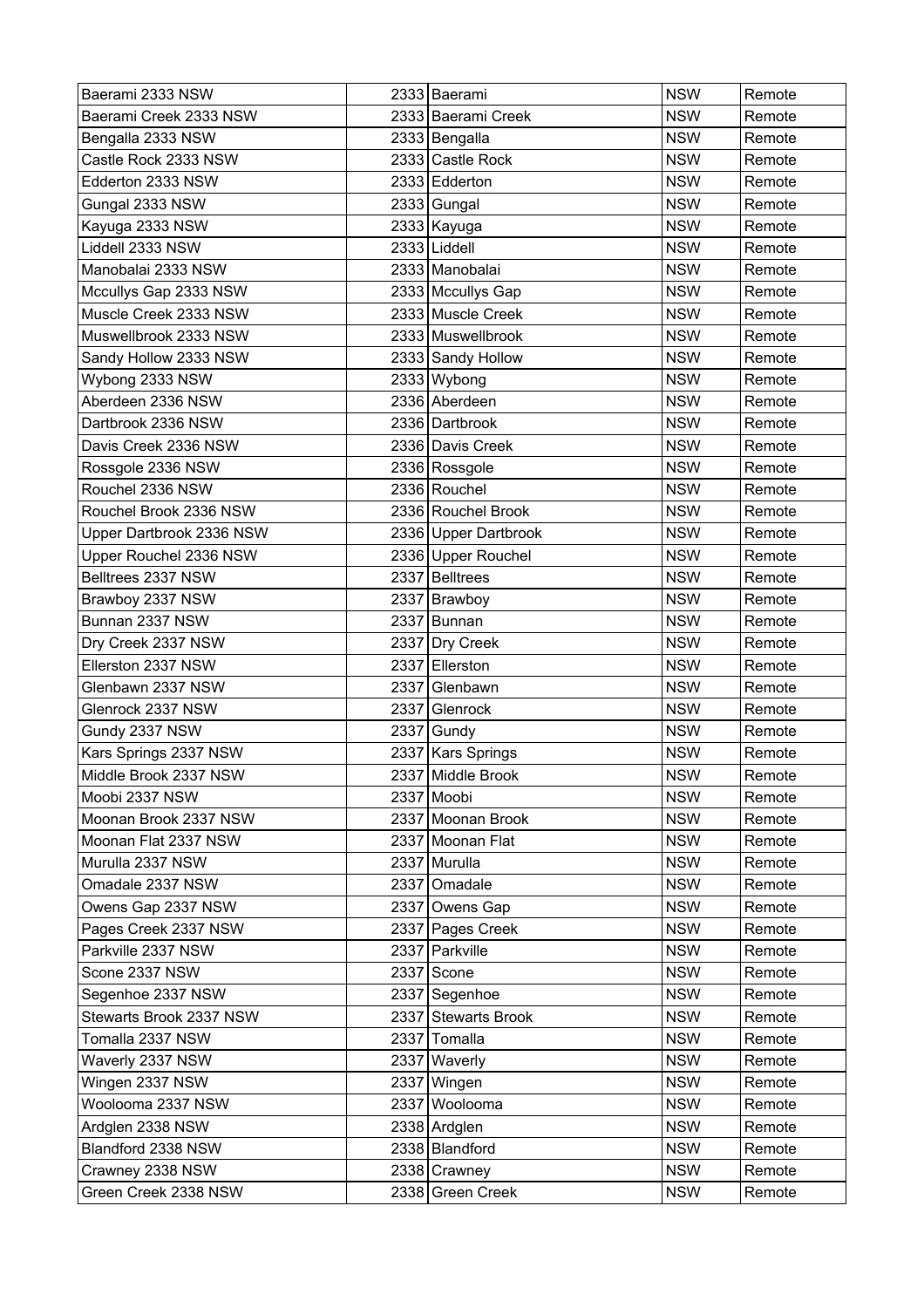| Murrurundi 2338 NSW          | 2338 Murrurundi          | <b>NSW</b> | Remote |
|------------------------------|--------------------------|------------|--------|
| Pages River 2338 NSW         | 2338 Pages River         | <b>NSW</b> | Remote |
| Sandy Creek 2338 NSW         | 2338 Sandy Creek         | <b>NSW</b> | Remote |
| Scotts Creek 2338 NSW        | 2338 Scotts Creek        | <b>NSW</b> | Remote |
| Timor 2338 NSW               | $2338$ Timor             | <b>NSW</b> | Remote |
| Big Jacks Creek 2339 NSW     | 2339 Big Jacks Creek     | <b>NSW</b> | Remote |
| Braefield 2339 NSW           | 2339 Braefield           | <b>NSW</b> | Remote |
| Cattle Creek 2339 NSW        | 2339 Cattle Creek        | <b>NSW</b> | Remote |
| Chilcotts Creek 2339 NSW     | 2339 Chilcotts Creek     | <b>NSW</b> | Remote |
| Little Jacks Creek 2339 NSW  | 2339 Little Jacks Creek  | <b>NSW</b> | Remote |
| Macdonalds Creek 2339 NSW    | 2339 Macdonalds Creek    | <b>NSW</b> | Remote |
| Parraweena 2339 NSW          | 2339 Parraweena          | <b>NSW</b> | Remote |
| Warrah 2339 NSW              | 2339 Warrah              | <b>NSW</b> | Remote |
| Warrah Creek 2339 NSW        | 2339 Warrah Creek        | <b>NSW</b> | Remote |
| Willow Tree 2339 NSW         | 2339 Willow Tree         | <b>NSW</b> | Remote |
| Appleby 2340 NSW             | 2340 Appleby             | <b>NSW</b> | Remote |
| Barry 2340 NSW               | 2340 Barry               | <b>NSW</b> | Remote |
| Bective 2340 NSW             | 2340 Bective             | <b>NSW</b> | Remote |
| Bithramere 2340 NSW          | 2340 Bithramere          | <b>NSW</b> | Remote |
| Bowling Alley Point 2340 NSW | 2340 Bowling Alley Point | <b>NSW</b> | Remote |
| Calala 2340 NSW              | 2340 Calala              | <b>NSW</b> | Remote |
| Carroll 2340 NSW             | 2340 Carroll             | <b>NSW</b> | Remote |
| Daruka 2340 NSW              | 2340 Daruka              | <b>NSW</b> | Remote |
| Duncans Creek 2340 NSW       | 2340 Duncans Creek       | <b>NSW</b> | Remote |
| Dungowan 2340 NSW            | 2340 Dungowan            | <b>NSW</b> | Remote |
| East Tamworth 2340 NSW       | 2340 East Tamworth       | <b>NSW</b> | Remote |
| Garoo 2340 NSW               | $2340$ Garoo             | <b>NSW</b> | Remote |
| Gidley 2340 NSW              | $2340$ Gidley            | <b>NSW</b> | Remote |
| Goonoo Goonoo 2340 NSW       | 2340 Goonoo Goonoo       | <b>NSW</b> | Remote |
| Gowrie 2340 NSW              | 2340 Gowrie              | <b>NSW</b> | Remote |
| Hallsville 2340 NSW          | 2340 Hallsville          | <b>NSW</b> | Remote |
| Hanging Rock 2340 NSW        | 2340 Hanging Rock        | <b>NSW</b> | Remote |
| Hillvue 2340 NSW             | 2340 Hillvue             | <b>NSW</b> | Remote |
| Keepit 2340 NSW              | 2340 Keepit              | <b>NSW</b> | Remote |
| Kingswood 2340 NSW           | 2340 Kingswood           | <b>NSW</b> | Remote |
| Loomberah 2340 NSW           | 2340 Loomberah           | <b>NSW</b> | Remote |
| Moore Creek 2340 NSW         | 2340 Moore Creek         | <b>NSW</b> | Remote |
| Nemingha 2340 NSW            | 2340 Nemingha            | <b>NSW</b> | Remote |
| North Tamworth 2340 NSW      | 2340 North Tamworth      | <b>NSW</b> | Remote |
| Nundle 2340 NSW              | 2340 Nundle              | <b>NSW</b> | Remote |
| Ogunbil 2340 NSW             | 2340 Ogunbil             | <b>NSW</b> | Remote |
| Oxley Vale 2340 NSW          | 2340 Oxley Vale          | <b>NSW</b> | Remote |
| Piallamore 2340 NSW          | 2340 Piallamore          | <b>NSW</b> | Remote |
| Somerton 2340 NSW            | 2340 Somerton            | <b>NSW</b> | Remote |
| South Tamworth 2340 NSW      | 2340 South Tamworth      | <b>NSW</b> | Remote |
| Taminda 2340 NSW             | 2340 Taminda             | <b>NSW</b> | Remote |
| Tamworth 2340 NSW            | 2340 Tamworth            | <b>NSW</b> | Remote |
| Timbumburi 2340 NSW          | 2340 Timbumburi          | <b>NSW</b> | Remote |
| Wallamore 2340 NSW           | 2340 Wallamore           | <b>NSW</b> | Remote |
| Warral 2340 NSW              | 2340 Warral              | <b>NSW</b> | Remote |
| Weabonga 2340 NSW            | 2340 Weabonga            | <b>NSW</b> | Remote |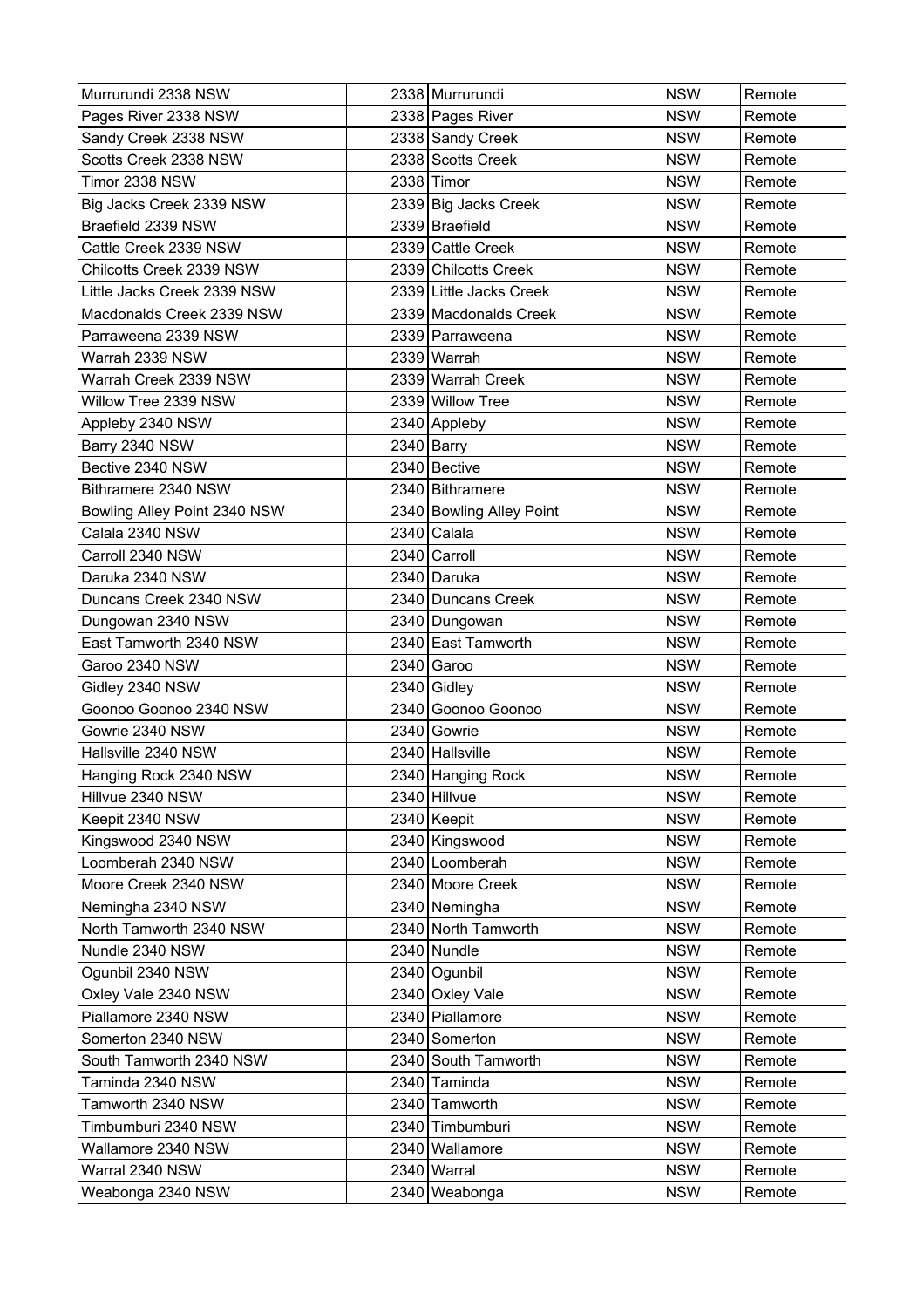| West Tamworth 2340 NSW |            | 2340 West Tamworth | <b>NSW</b> | Remote |
|------------------------|------------|--------------------|------------|--------|
| Westdale 2340 NSW      |            | 2340 Westdale      | <b>NSW</b> | Remote |
| Woolomin 2340 NSW      |            | 2340 Woolomin      | <b>NSW</b> | Remote |
| Werris Creek 2341 NSW  |            | 2341 Werris Creek  | <b>NSW</b> | Remote |
| Currabubula 2342 NSW   |            | 2342 Currabubula   | <b>NSW</b> | Remote |
| Piallaway 2342 NSW     |            | 2342 Piallaway     | <b>NSW</b> | Remote |
| Blackville 2343 NSW    |            | 2343 Blackville    | <b>NSW</b> | Remote |
| Borambil 2343 NSW      |            | 2343 Borambil      | <b>NSW</b> | Remote |
| Bundella 2343 NSW      |            | 2343 Bundella      | <b>NSW</b> | Remote |
| Caroona 2343 NSW       |            | 2343 Caroona       | <b>NSW</b> | Remote |
| Colly Blue 2343 NSW    |            | 2343 Colly Blue    | <b>NSW</b> | Remote |
| Coomoo Coomoo 2343 NSW |            | 2343 Coomoo Coomoo | <b>NSW</b> | Remote |
| Pine Ridge 2343 NSW    |            | 2343 Pine Ridge    | <b>NSW</b> | Remote |
| Quipolly 2343 NSW      |            | 2343 Quipolly      | <b>NSW</b> | Remote |
| Quirindi 2343 NSW      |            | 2343 Quirindi      | <b>NSW</b> | Remote |
| Spring Ridge 2343 NSW  |            | 2343 Spring Ridge  | <b>NSW</b> | Remote |
| Wallabadah 2343 NSW    |            | 2343 Wallabadah    | <b>NSW</b> | Remote |
| Warrah Ridge 2343 NSW  |            | 2343 Warrah Ridge  | <b>NSW</b> | Remote |
| Windy 2343 NSW         |            | 2343 Windy         | <b>NSW</b> | Remote |
| Yannergee 2343 NSW     |            | 2343 Yannergee     | <b>NSW</b> | Remote |
| Yarraman 2343 NSW      |            | 2343 Yarraman      | <b>NSW</b> | Remote |
| Duri 2344 NSW          | 2344 Duri  |                    | <b>NSW</b> | Remote |
| Winton 2344 NSW        |            | 2344 Winton        | <b>NSW</b> | Remote |
| Attunga 2345 NSW       |            | 2345 Attunga       | <b>NSW</b> | Remote |
| Garthowen 2345 NSW     |            | 2345 Garthowen     | <b>NSW</b> | Remote |
| Borah Creek 2346 NSW   |            | 2346 Borah Creek   | <b>NSW</b> | Remote |
| Halls Creek 2346 NSW   |            | 2346 Halls Creek   | <b>NSW</b> | Remote |
| Klori 2346 NSW         | 2346 Klori |                    | <b>NSW</b> | Remote |
| Manilla 2346 NSW       |            | 2346 Manilla       | <b>NSW</b> | Remote |
| Namoi River 2346 NSW   |            | 2346 Namoi River   | <b>NSW</b> | Remote |
| New Mexico 2346 NSW    |            | 2346 New Mexico    | <b>NSW</b> | Remote |
| Rushes Creek 2346 NSW  |            | 2346 Rushes Creek  | <b>NSW</b> | Remote |
| Upper Manilla 2346 NSW |            | 2346 Upper Manilla | <b>NSW</b> | Remote |
| Warrabah 2346 NSW      |            | 2346 Warrabah      | <b>NSW</b> | Remote |
| Wimborne 2346 NSW      |            | 2346 Wimborne      | <b>NSW</b> | Remote |
| Wongo Creek 2346 NSW   |            | 2346 Wongo Creek   | <b>NSW</b> | Remote |
| Banoon 2347 NSW        |            | 2347 Banoon        | <b>NSW</b> | Remote |
| Barraba 2347 NSW       |            | 2347 Barraba       | <b>NSW</b> | Remote |
| Cobbadah 2347 NSW      |            | 2347 Cobbadah      | <b>NSW</b> | Remote |
| Gulf Creek 2347 NSW    |            | 2347 Gulf Creek    | <b>NSW</b> | Remote |
| Gundamulda 2347 NSW    |            | 2347 Gundamulda    | <b>NSW</b> | Remote |
| Ironbark 2347 NSW      |            | 2347   Ironbark    | <b>NSW</b> | Remote |
| Lindesay 2347 NSW      |            | 2347 Lindesay      | <b>NSW</b> | Remote |
| Longarm 2347 NSW       |            | 2347 Longarm       | <b>NSW</b> | Remote |
| Mayvale 2347 NSW       |            | 2347 Mayvale       | <b>NSW</b> | Remote |
| Red Hill 2347 NSW      |            | $2347$ Red Hill    | <b>NSW</b> | Remote |
| Thirldene 2347 NSW     |            | 2347 Thirldene     | <b>NSW</b> | Remote |
| Upper Horton 2347 NSW  |            | 2347 Upper Horton  | <b>NSW</b> | Remote |
| Woodsreef 2347 NSW     |            | 2347 Woodsreef     | <b>NSW</b> | Remote |
| Aberfoyle 2350 NSW     |            | 2350 Aberfoyle     | <b>NSW</b> | Remote |
| Abington 2350 NSW      |            | 2350 Abington      | <b>NSW</b> | Remote |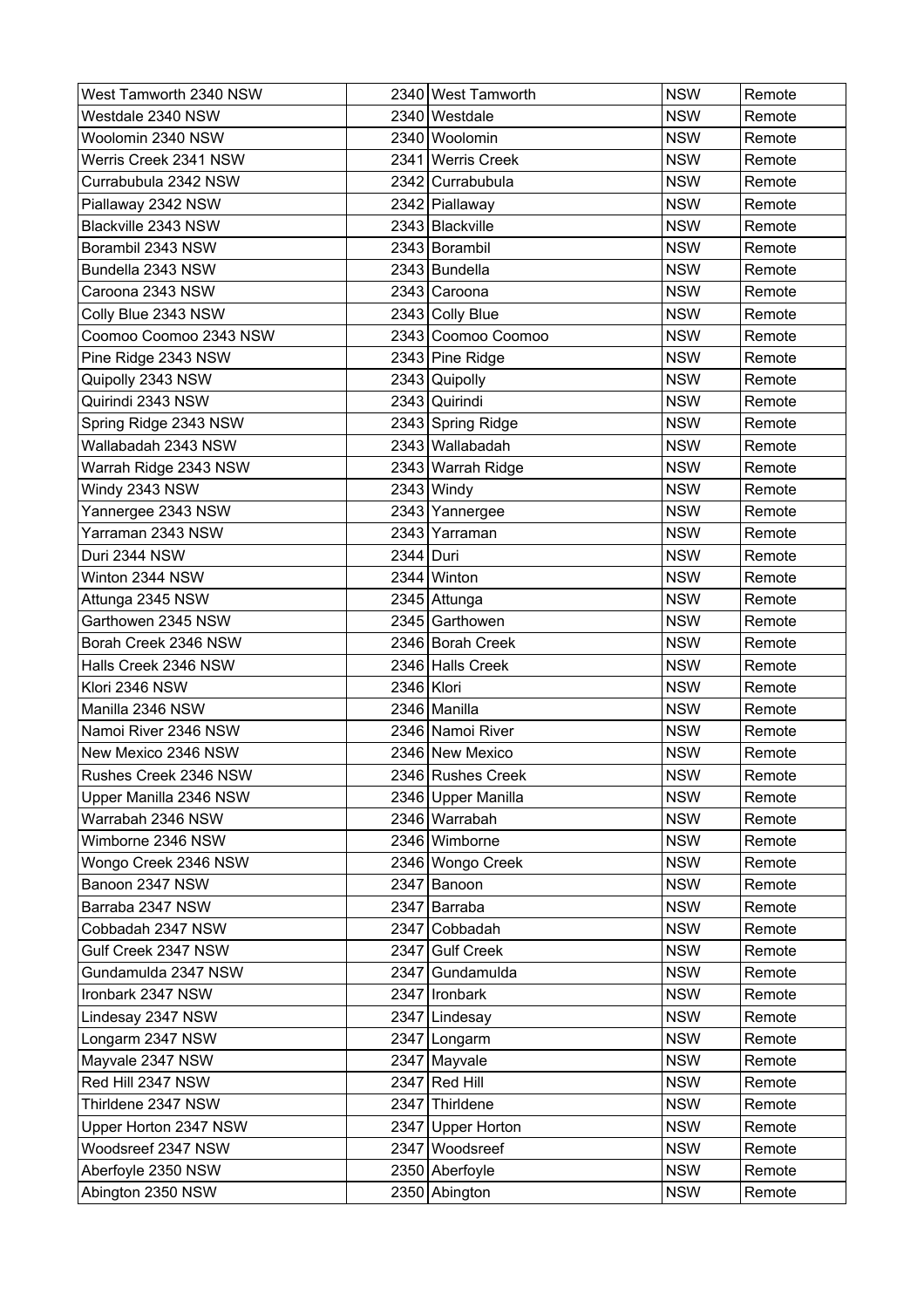| Argyle 2350 NSW                    |           | 2350 Argyle                    | <b>NSW</b> | Remote |
|------------------------------------|-----------|--------------------------------|------------|--------|
| Armidale 2350 NSW                  |           | 2350 Armidale                  | <b>NSW</b> | Remote |
| Boorolong 2350 NSW                 |           | 2350 Boorolong                 | <b>NSW</b> | Remote |
| Castle Doyle 2350 NSW              |           | 2350 Castle Doyle              | <b>NSW</b> | Remote |
| Dangarsleigh 2350 NSW              |           | 2350 Dangarsleigh              | <b>NSW</b> | Remote |
| Donald Creek 2350 NSW              |           | 2350 Donald Creek              | <b>NSW</b> | Remote |
| Dumaresq 2350 NSW                  |           | 2350 Dumaresq                  | <b>NSW</b> | Remote |
| Duval 2350 NSW                     |           | 2350 Duval                     | <b>NSW</b> | Remote |
| Enmore 2350 NSW                    |           | 2350 Enmore                    | <b>NSW</b> | Remote |
| Hillgrove 2350 NSW                 |           | 2350 Hillgrove                 | <b>NSW</b> | Remote |
| Invergowrie 2350 NSW               |           | 2350   Invergowrie             | <b>NSW</b> | Remote |
| Jeogla 2350 NSW                    |           | 2350 Jeogla                    | <b>NSW</b> | Remote |
| Kellys Plains 2350 NSW             |           | 2350 Kellys Plains             | <b>NSW</b> | Remote |
| Lyndhurst 2350 NSW                 |           | 2350 Lyndhurst                 | <b>NSW</b> | Remote |
| Metz 2350 NSW                      | 2350 Metz |                                | <b>NSW</b> | Remote |
| Puddledock 2350 NSW                |           | 2350 Puddledock                | <b>NSW</b> | Remote |
| Saumarez 2350 NSW                  |           | 2350 Saumarez                  | <b>NSW</b> | Remote |
| Saumarez Ponds 2350 NSW            |           | 2350 Saumarez Ponds            | <b>NSW</b> | Remote |
| Thalgarrah 2350 NSW                |           | 2350 Thalgarrah                | <b>NSW</b> | Remote |
| Tilbuster 2350 NSW                 |           | 2350 Tilbuster                 | <b>NSW</b> | Remote |
| Wards Mistake 2350 NSW             |           | 2350 Wards Mistake             | <b>NSW</b> | Remote |
| West Armidale 2350 NSW             |           | 2350 West Armidale             | <b>NSW</b> | Remote |
| Wollomombi 2350 NSW                |           | 2350 Wollomombi                | <b>NSW</b> | Remote |
| Wongwibinda 2350 NSW               |           | 2350 Wongwibinda               | <b>NSW</b> | Remote |
| University Of New England 2351 NSW |           | 2351 University Of New England | <b>NSW</b> | Remote |
| Kootingal 2352 NSW                 |           | 2352 Kootingal                 | <b>NSW</b> | Remote |
| Limbri 2352 NSW                    |           | 2352 Limbri                    | <b>NSW</b> | Remote |
| Mulla Creek 2352 NSW               |           | 2352 Mulla Creek               | <b>NSW</b> | Remote |
| Tintinhull 2352 NSW                |           | 2352 Tintinhull                | <b>NSW</b> | Remote |
| Moonbi 2353 NSW                    |           | 2353 Moonbi                    | <b>NSW</b> | Remote |
| Kentucky 2354 NSW                  |           | 2354 Kentucky                  | <b>NSW</b> | Remote |
| Kentucky South 2354 NSW            |           | 2354 Kentucky South            | <b>NSW</b> | Remote |
| Niangala 2354 NSW                  |           | 2354 Niangala                  | <b>NSW</b> | Remote |
| Nowendoc 2354 NSW                  |           | 2354 Nowendoc                  | <b>NSW</b> | Remote |
| Walcha 2354 NSW                    |           | 2354 Walcha                    | <b>NSW</b> | Remote |
| Walcha Road 2354 NSW               |           | 2354 Walcha Road               | <b>NSW</b> | Remote |
| Wollun 2354 NSW                    |           | 2354 Wollun                    | <b>NSW</b> | Remote |
| Woolbrook 2354 NSW                 |           | 2354 Woolbrook                 | <b>NSW</b> | Remote |
| Yarrowitch 2354 NSW                |           | 2354 Yarrowitch                | <b>NSW</b> | Remote |
| Bendemeer 2355 NSW                 |           | 2355 Bendemeer                 | <b>NSW</b> | Remote |
| Retreat 2355 NSW                   |           | 2355 Retreat                   | <b>NSW</b> | Remote |
| Watsons Creek 2355 NSW             |           | 2355 Watsons Creek             | <b>NSW</b> | Remote |
| Gwabegar 2356 NSW                  |           | 2356 Gwabegar                  | <b>NSW</b> | Remote |
| Bomera 2357 NSW                    |           | 2357 Bomera                    | <b>NSW</b> | Remote |
| Box Ridge 2357 NSW                 |           | 2357 Box Ridge                 | <b>NSW</b> | Remote |
| Bugaldie 2357 NSW                  |           | 2357 Bugaldie                  | <b>NSW</b> | Remote |
| Coonabarabran 2357 NSW             |           | 2357 Coonabarabran             | <b>NSW</b> | Remote |
| Dandry 2357 NSW                    |           | 2357 Dandry                    | <b>NSW</b> | Remote |
| Gowang 2357 NSW                    |           | 2357 Gowang                    | <b>NSW</b> | Remote |
| Purlewaugh 2357 NSW                |           | 2357 Purlewaugh                | <b>NSW</b> | Remote |
| Rocky Glen 2357 NSW                |           | 2357 Rocky Glen                | <b>NSW</b> | Remote |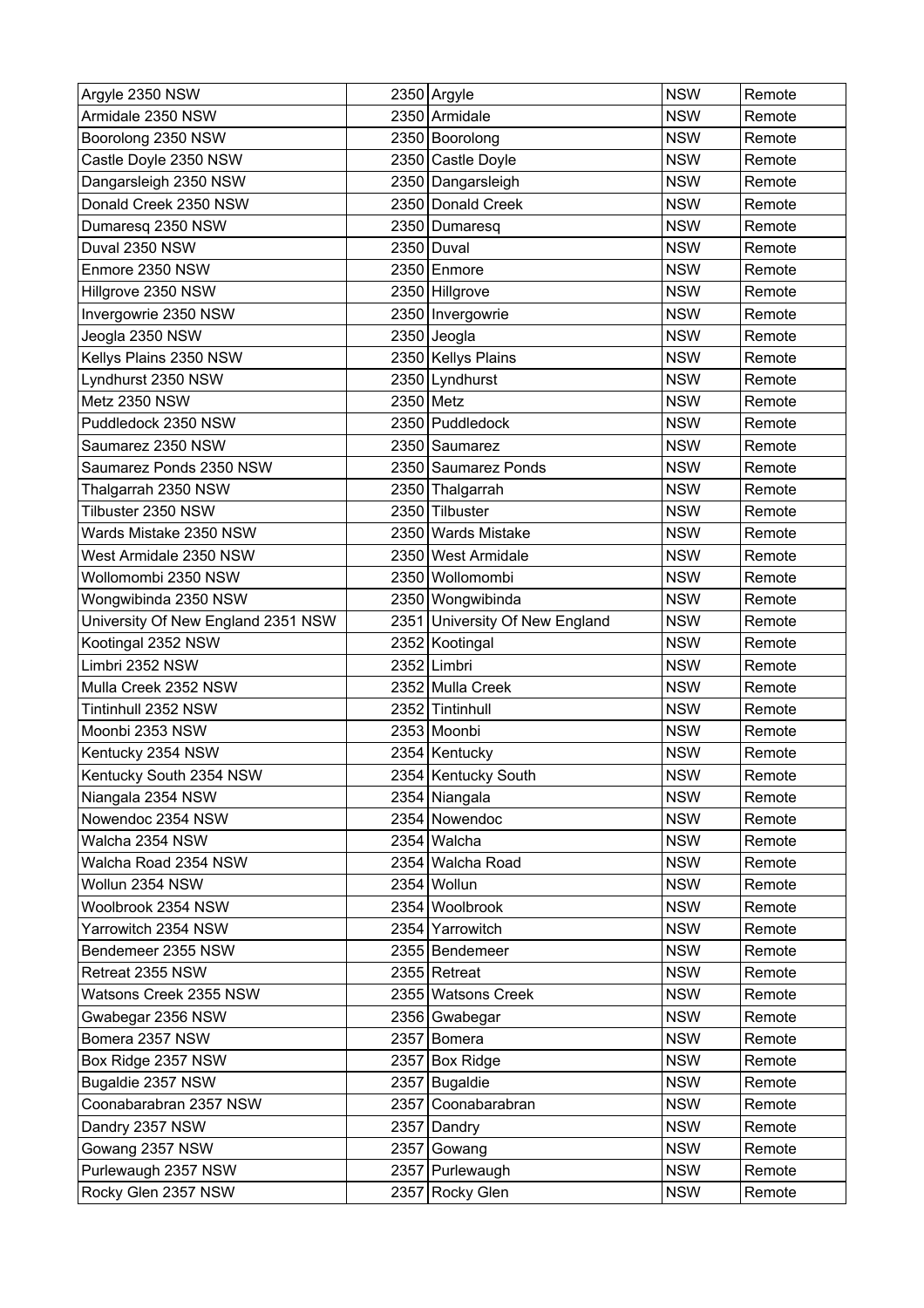| Tannabar 2357 NSW         |           | 2357 Tannabar         | <b>NSW</b> | Remote |
|---------------------------|-----------|-----------------------|------------|--------|
| Ulamambri 2357 NSW        |           | 2357 Ulamambri        | <b>NSW</b> | Remote |
| Wattle Springs 2357 NSW   |           | 2357 Wattle Springs   | <b>NSW</b> | Remote |
| Arding 2358 NSW           |           | 2358 Arding           | <b>NSW</b> | Remote |
| Balala 2358 NSW           |           | 2358 Balala           | <b>NSW</b> | Remote |
| Gostwyck 2358 NSW         |           | 2358 Gostwyck         | <b>NSW</b> | Remote |
| Kingstown 2358 NSW        |           | 2358 Kingstown        | <b>NSW</b> | Remote |
| <b>Mihi 2358 NSW</b>      | 2358 Mihi |                       | <b>NSW</b> | Remote |
| Rocky River 2358 NSW      |           | 2358 Rocky River      | <b>NSW</b> | Remote |
| Salisbury Plains 2358 NSW |           | 2358 Salisbury Plains | <b>NSW</b> | Remote |
| Torryburn 2358 NSW        |           | 2358 Torryburn        | <b>NSW</b> | Remote |
| Uralla 2358 NSW           |           | 2358 Uralla           | <b>NSW</b> | Remote |
| Yarrowyck 2358 NSW        |           | 2358 Yarrowyck        | <b>NSW</b> | Remote |
| Aberdeen 2359 NSW         |           | 2359 Aberdeen         | <b>NSW</b> | Remote |
| Bakers Creek 2359 NSW     |           | 2359 Bakers Creek     | <b>NSW</b> | Remote |
| Bundarra 2359 NSW         |           | 2359 Bundarra         | <b>NSW</b> | Remote |
| Camerons Creek 2359 NSW   |           | 2359 Camerons Creek   | <b>NSW</b> | Remote |
| Auburn Vale 2360 NSW      |           | 2360 Auburn Vale      | <b>NSW</b> | Remote |
| Brodies Plains 2360 NSW   |           | 2360 Brodies Plains   | <b>NSW</b> | Remote |
| Bukkulla 2360 NSW         |           | 2360 Bukkulla         | <b>NSW</b> | Remote |
| Cherry Tree Hill 2360 NSW |           | 2360 Cherry Tree Hill | <b>NSW</b> | Remote |
| Copeton 2360 NSW          |           | 2360 Copeton          | <b>NSW</b> | Remote |
| Elsmore 2360 NSW          |           | 2360 Elsmore          | <b>NSW</b> | Remote |
| Gilgai 2360 NSW           |           | 2360 Gilgai           | <b>NSW</b> | Remote |
| Graman 2360 NSW           |           | 2360 Graman           | <b>NSW</b> | Remote |
| Gum Flat 2360 NSW         |           | 2360 Gum Flat         | <b>NSW</b> | Remote |
| Howell 2360 NSW           |           | 2360 Howell           | <b>NSW</b> | Remote |
| Inverell 2360 NSW         |           | 2360   Inverell       | <b>NSW</b> | Remote |
| Kings Plains 2360 NSW     |           | 2360 Kings Plains     | <b>NSW</b> | Remote |
| Little Plain 2360 NSW     |           | 2360 Little Plain     | <b>NSW</b> | Remote |
| Long Plain 2360 NSW       |           | 2360 Long Plain       | <b>NSW</b> | Remote |
| Mount Russell 2360 NSW    |           | 2360 Mount Russell    | <b>NSW</b> | Remote |
| Newstead 2360 NSW         |           | 2360 Newstead         | <b>NSW</b> | Remote |
| Nullamanna 2360 NSW       |           | 2360 Nullamanna       | <b>NSW</b> | Remote |
| Oakwood 2360 NSW          |           | 2360 Oakwood          | <b>NSW</b> | Remote |
| Paradise 2360 NSW         |           | 2360 Paradise         | <b>NSW</b> | Remote |
| Rob Roy 2360 NSW          |           | $2360$ Rob Roy        | <b>NSW</b> | Remote |
| Sapphire 2360 NSW         |           | 2360 Sapphire         | <b>NSW</b> | Remote |
| Spring Mountain 2360 NSW  |           | 2360 Spring Mountain  | <b>NSW</b> | Remote |
| Stanborough 2360 NSW      |           | 2360 Stanborough      | <b>NSW</b> | Remote |
| Swanbrook 2360 NSW        |           | 2360 Swanbrook        | <b>NSW</b> | Remote |
| Wallangra 2360 NSW        |           | 2360 Wallangra        | <b>NSW</b> | Remote |
| Wandera 2360 NSW          |           | 2360 Wandera          | <b>NSW</b> | Remote |
| Woodstock 2360 NSW        |           | 2360 Woodstock        | <b>NSW</b> | Remote |
| Ashford 2361 NSW          |           | 2361 Ashford          | <b>NSW</b> | Remote |
| Atholwood 2361 NSW        |           | 2361 Atholwood        | <b>NSW</b> | Remote |
| Bonshaw 2361 NSW          |           | 2361 Bonshaw          | <b>NSW</b> | Remote |
| Limestone 2361 NSW        |           | 2361 Limestone        | <b>NSW</b> | Remote |
| Pindaroi 2361 NSW         |           | 2361 Pindaroi         | <b>NSW</b> | Remote |
| Backwater 2365 NSW        |           | 2365 Backwater        | <b>NSW</b> | Remote |
| Bald Blair 2365 NSW       |           | 2365 Bald Blair       | <b>NSW</b> | Remote |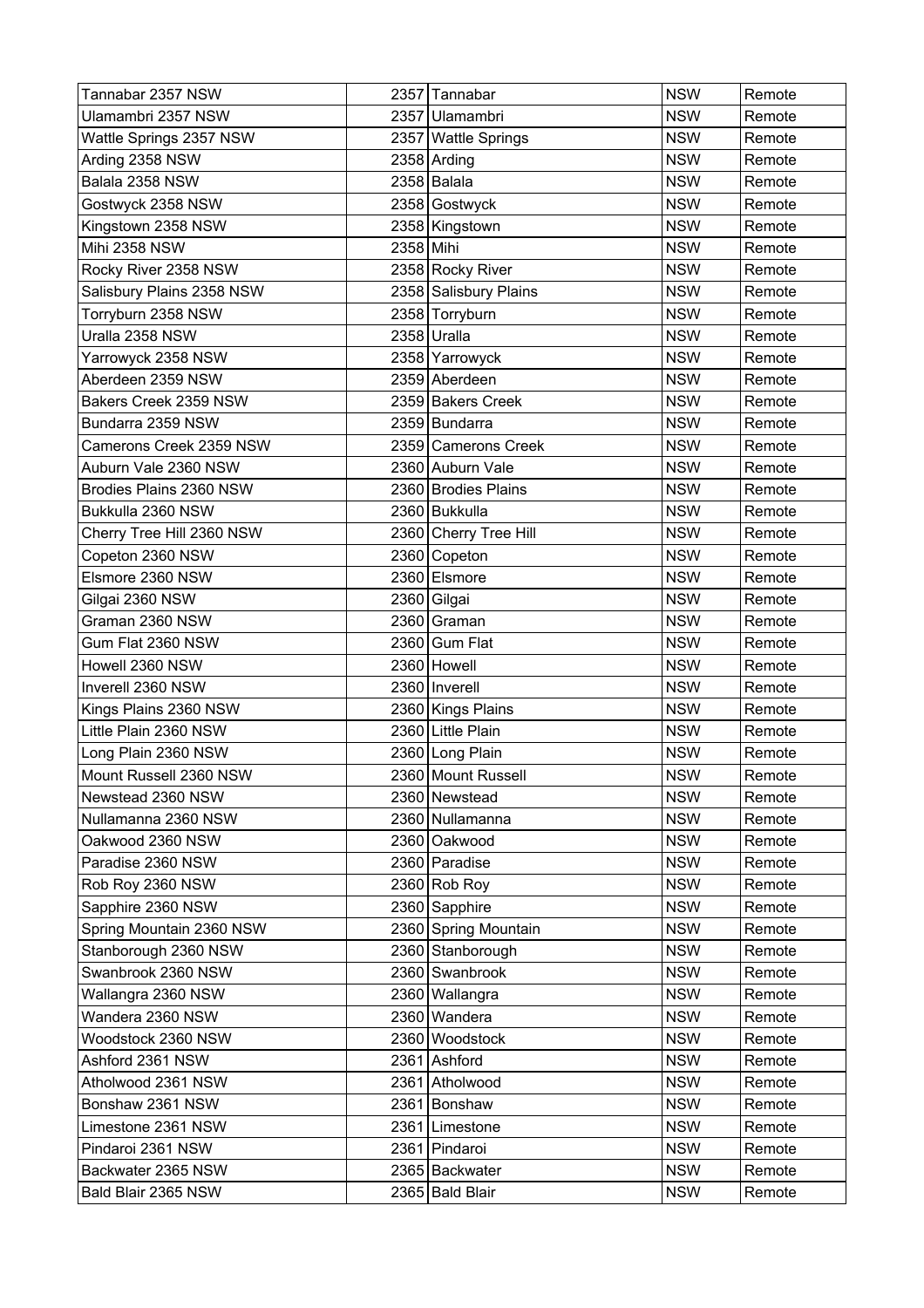| Baldersleigh 2365 NSW    | 2365   Baldersleigh  | <b>NSW</b> | Remote |
|--------------------------|----------------------|------------|--------|
| Bassendean 2365 NSW      | 2365 Bassendean      | <b>NSW</b> | Remote |
| Ben Lomond 2365 NSW      | 2365 Ben Lomond      | <b>NSW</b> | Remote |
| Black Mountain 2365 NSW  | 2365 Black Mountain  | <b>NSW</b> | Remote |
| Briarbrook 2365 NSW      | 2365 Briarbrook      | <b>NSW</b> | Remote |
| Brockley 2365 NSW        | 2365 Brockley        | <b>NSW</b> | Remote |
| Brushy Creek 2365 NSW    | 2365 Brushy Creek    | <b>NSW</b> | Remote |
| Falconer 2365 NSW        | 2365 Falconer        | <b>NSW</b> | Remote |
| Georges Creek 2365 NSW   | 2365 Georges Creek   | <b>NSW</b> | Remote |
| Glen Nevis 2365 NSW      | 2365 Glen Nevis      | <b>NSW</b> | Remote |
| Glencoe 2365 NSW         | 2365 Glencoe         | <b>NSW</b> | Remote |
| Green Hills 2365 NSW     | 2365 Green Hills     | <b>NSW</b> | Remote |
| Guyra 2365 NSW           | 2365 Guyra           | <b>NSW</b> | Remote |
| Llangothlin 2365 NSW     | 2365   Llangothlin   | <b>NSW</b> | Remote |
| Maybole 2365 NSW         | 2365 Maybole         | <b>NSW</b> | Remote |
| Mount Mitchell 2365 NSW  | 2365 Mount Mitchell  | <b>NSW</b> | Remote |
| New Valley 2365 NSW      | 2365 New Valley      | <b>NSW</b> | Remote |
| Oban 2365 NSW            | 2365 Oban            | <b>NSW</b> | Remote |
| South Guyra 2365 NSW     | 2365 South Guyra     | <b>NSW</b> | Remote |
| Tenterden 2365 NSW       | 2365 Tenterden       | <b>NSW</b> | Remote |
| The Basin 2365 NSW       | 2365 The Basin       | <b>NSW</b> | Remote |
| The Gulf 2365 NSW        | 2365 The Gulf        | <b>NSW</b> | Remote |
| Tubbamurra 2365 NSW      | 2365 Tubbamurra      | <b>NSW</b> | Remote |
| Wandsworth 2365 NSW      | 2365 Wandsworth      | <b>NSW</b> | Remote |
| Old Mill 2369 NSW        | 2369 Old Mill        | <b>NSW</b> | Remote |
| Stannifer 2369 NSW       | 2369 Stannifer       | <b>NSW</b> | Remote |
| Tingha 2369 NSW          | 2369 Tingha          | <b>NSW</b> | Remote |
| Bald Nob 2370 NSW        | 2370 Bald Nob        | <b>NSW</b> | Remote |
| Diehard 2370 NSW         | 2370 Diehard         | <b>NSW</b> | Remote |
| Dundee 2370 NSW          | 2370 Dundee          | <b>NSW</b> | Remote |
| Furracabad 2370 NSW      | 2370 Furracabad      | <b>NSW</b> | Remote |
| Gibraltar Range 2370 NSW | 2370 Gibraltar Range | <b>NSW</b> | Remote |
| Glen Elgin 2370 NSW      | 2370 Glen Elgin      | <b>NSW</b> | Remote |
| Glen Innes 2370 NSW      | 2370 Glen Innes      | <b>NSW</b> | Remote |
| Kingsgate 2370 NSW       | 2370 Kingsgate       | <b>NSW</b> | Remote |
| Kingsland 2370 NSW       | 2370 Kingsland       | <b>NSW</b> | Remote |
| Kookabookra 2370 NSW     | 2370 Kookabookra     | <b>NSW</b> | Remote |
| Lambs Valley 2370 NSW    | 2370 Lambs Valley    | <b>NSW</b> | Remote |
| Matheson 2370 NSW        | 2370 Matheson        | <b>NSW</b> | Remote |
| Moggs Swamp 2370 NSW     | 2370 Moggs Swamp     | <b>NSW</b> | Remote |
| Moogem 2370 NSW          | 2370 Moogem          | <b>NSW</b> | Remote |
| Morven 2370 NSW          | 2370 Morven          | <b>NSW</b> | Remote |
| Newton Boyd 2370 NSW     | 2370 Newton Boyd     | <b>NSW</b> | Remote |
| Pinkett 2370 NSW         | 2370 Pinkett         | <b>NSW</b> | Remote |
| Rangers Valley 2370 NSW  | 2370 Rangers Valley  | <b>NSW</b> | Remote |
| Red Range 2370 NSW       | 2370 Red Range       | <b>NSW</b> | Remote |
| Reddestone 2370 NSW      | 2370 Reddestone      | <b>NSW</b> | Remote |
| Shannon Vale 2370 NSW    | 2370 Shannon Vale    | <b>NSW</b> | Remote |
| Stonehenge 2370 NSW      | 2370 Stonehenge      | <b>NSW</b> | Remote |
| Swan Vale 2370 NSW       | 2370 Swan Vale       | <b>NSW</b> | Remote |
| Wellingrove 2370 NSW     | 2370 Wellingrove     | <b>NSW</b> | Remote |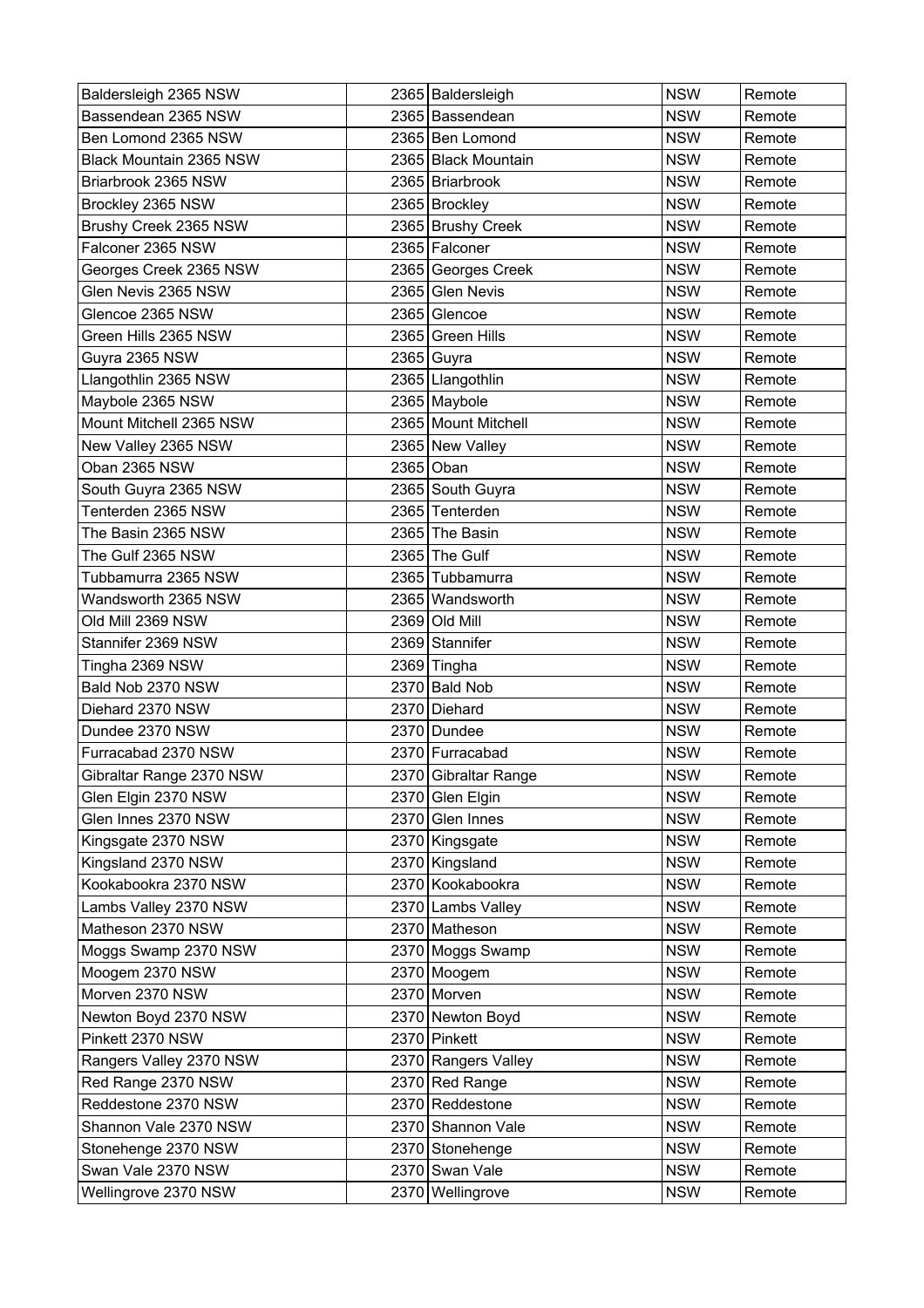| Yarrowford 2370 NSW        |      | 2370 Yarrowford        | <b>NSW</b> | Remote |
|----------------------------|------|------------------------|------------|--------|
| Capoompeta 2371 NSW        |      | 2371 Capoompeta        | <b>NSW</b> | Remote |
| Deepwater 2371 NSW         |      | 2371 Deepwater         | <b>NSW</b> | Remote |
| Emmaville 2371 NSW         |      | 2371 Emmaville         | <b>NSW</b> | Remote |
| Rocky Creek 2371 NSW       |      | 2371 Rocky Creek       | <b>NSW</b> | Remote |
| Stannum 2371 NSW           | 2371 | Stannum                | <b>NSW</b> | Remote |
| Torrington 2371 NSW        |      | 2371 Torrington        | <b>NSW</b> | Remote |
| Wellington Vale 2371 NSW   |      | 2371 Wellington Vale   | <b>NSW</b> | Remote |
| Yellow Dam 2371 NSW        | 2371 | Yellow Dam             | <b>NSW</b> | Remote |
| Back Creek 2372 NSW        |      | 2372 Back Creek        | <b>NSW</b> | Remote |
| Black Swamp 2372 NSW       |      | 2372 Black Swamp       | <b>NSW</b> | Remote |
| Bolivia 2372 NSW           |      | 2372 Bolivia           | <b>NSW</b> | Remote |
| Bookookoorara 2372 NSW     |      | 2372 Bookookoorara     | <b>NSW</b> | Remote |
| Boonoo Boonoo 2372 NSW     |      | 2372 Boonoo Boonoo     | <b>NSW</b> | Remote |
| Boorook 2372 NSW           |      | 2372 Boorook           | <b>NSW</b> | Remote |
| Bungulla 2372 NSW          |      | 2372 Bungulla          | <b>NSW</b> | Remote |
| Carrolls Creek 2372 NSW    |      | 2372 Carrolls Creek    | <b>NSW</b> | Remote |
| Cullendore 2372 NSW        |      | 2372 Cullendore        | <b>NSW</b> | Remote |
| Dumaresq Valley 2372 NSW   |      | 2372 Dumaresq Valley   | <b>NSW</b> | Remote |
| Forest Land 2372 NSW       |      | 2372 Forest Land       | <b>NSW</b> | Remote |
| Liston 2372 NSW            |      | 2372 Liston            | <b>NSW</b> | Remote |
| Mole River 2372 NSW        |      | 2372 Mole River        | <b>NSW</b> | Remote |
| Rivertree 2372 NSW         |      | 2372 Rivertree         | <b>NSW</b> | Remote |
| Rocky River 2372 NSW       |      | 2372 Rocky River       | <b>NSW</b> | Remote |
| Sandy Flat 2372 NSW        |      | 2372 Sandy Flat        | <b>NSW</b> | Remote |
| Sandy Hill 2372 NSW        |      | 2372 Sandy Hill        | <b>NSW</b> | Remote |
| Silent Grove 2372 NSW      |      | 2372 Silent Grove      | <b>NSW</b> | Remote |
| Tarban 2372 NSW            |      | 2372 Tarban            | <b>NSW</b> | Remote |
| Tenterfield 2372 NSW       |      | 2372 Tenterfield       | <b>NSW</b> | Remote |
| Timbarra 2372 NSW          |      | 2372 Timbarra          | <b>NSW</b> | Remote |
| Willsons Downfall 2372 NSW |      | 2372 Willsons Downfall | <b>NSW</b> | Remote |
| Woodside 2372 NSW          |      | 2372 Woodside          | <b>NSW</b> | Remote |
| Wylie Creek 2372 NSW       |      | 2372 Wylie Creek       | <b>NSW</b> | Remote |
| Goolhi 2379 NSW            |      | 2379 Goolhi            | <b>NSW</b> | Remote |
| Mullaley 2379 NSW          |      | 2379 Mullaley          | <b>NSW</b> | Remote |
| Napier Lane 2379 NSW       |      | 2379 Napier Lane       | <b>NSW</b> | Remote |
| Nombi 2379 NSW             |      | 2379 Nombi             | <b>NSW</b> | Remote |
| Blue Vale 2380 NSW         |      | 2380 Blue Vale         | <b>NSW</b> | Remote |
| Emerald Hill 2380 NSW      |      | 2380 Emerald Hill      | <b>NSW</b> | Remote |
| Ghoolendaadi 2380 NSW      |      | 2380 Ghoolendaadi      | <b>NSW</b> | Remote |
| Gunnedah 2380 NSW          |      | 2380 Gunnedah          | <b>NSW</b> | Remote |
| Kelvin 2380 NSW            |      | 2380 Kelvin            | <b>NSW</b> | Remote |
| Marys Mount 2380 NSW       |      | 2380 Marys Mount       | <b>NSW</b> | Remote |
| Milroy 2380 NSW            |      | 2380 Milroy            | <b>NSW</b> | Remote |
| Orange Grove 2380 NSW      |      | 2380 Orange Grove      | <b>NSW</b> | Remote |
| Rangari 2380 NSW           |      | 2380 Rangari           | <b>NSW</b> | Remote |
| Breeza 2381 NSW            |      | 2381 Breeza            | <b>NSW</b> | Remote |
| Curlewis 2381 NSW          |      | 2381 Curlewis          | <b>NSW</b> | Remote |
| Premer 2381 NSW            |      | 2381 Premer            | <b>NSW</b> | Remote |
| Tambar Springs 2381 NSW    |      | 2381 Tambar Springs    | <b>NSW</b> | Remote |
| Boggabri 2382 NSW          |      | 2382 Boggabri          | <b>NSW</b> | Remote |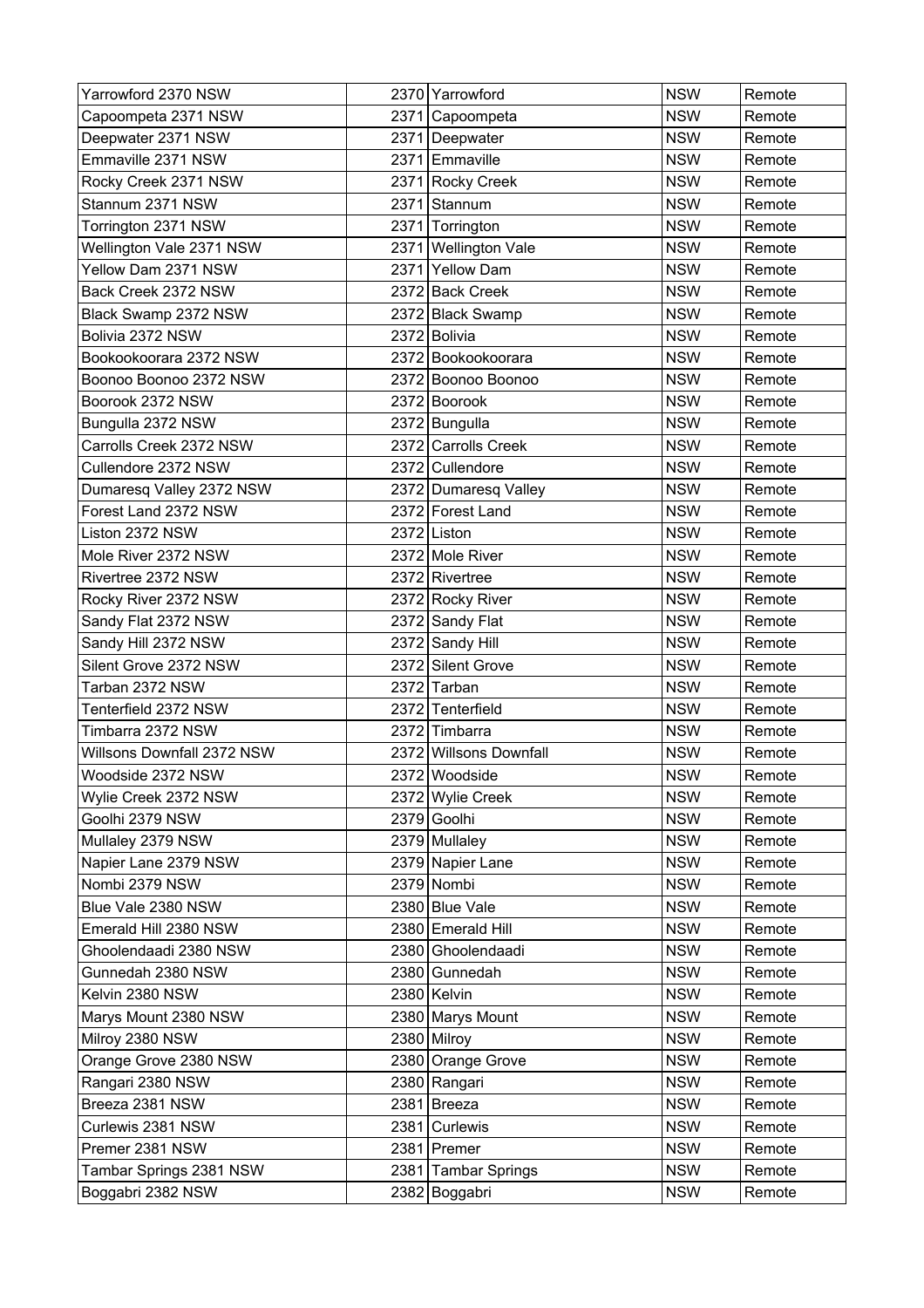| Maules Creek 2382 NSW    | 2382 Maules Creek    | <b>NSW</b> | Remote |
|--------------------------|----------------------|------------|--------|
| Wean 2382 NSW            | 2382 Wean            | <b>NSW</b> | Remote |
| Willala 2382 NSW         | 2382 Willala         | <b>NSW</b> | Remote |
| Burren Junction 2386 NSW | 2386 Burren Junction | <b>NSW</b> | Remote |
| Drildool 2386 NSW        | 2386 Drildool        | <b>NSW</b> | Remote |
| Nowley 2386 NSW          | 2386 Nowley          | <b>NSW</b> | Remote |
| Bulyeroi 2387 NSW        | 2387 Bulyeroi        | <b>NSW</b> | Remote |
| Rowena 2387 NSW          | 2387 Rowena          | <b>NSW</b> | Remote |
| Boolcarroll 2388 NSW     | 2388 Boolcarroll     | <b>NSW</b> | Remote |
| Cuttabri 2388 NSW        | 2388 Cuttabri        | <b>NSW</b> | Remote |
| Merah North 2388 NSW     | 2388 Merah North     | <b>NSW</b> | Remote |
| Pilliga 2388 NSW         | 2388 Pilliga         | <b>NSW</b> | Remote |
| Spring Plains 2388 NSW   | 2388 Spring Plains   | <b>NSW</b> | Remote |
| The Pilliga 2388 NSW     | 2388 The Pilliga     | <b>NSW</b> | Remote |
| Wee Waa 2388 NSW         | 2388 Wee Waa         | <b>NSW</b> | Remote |
| Yarrie Lake 2388 NSW     | 2388 Yarrie Lake     | <b>NSW</b> | Remote |
| Baan Baa 2390 NSW        | 2390 Baan Baa        | <b>NSW</b> | Remote |
| Back Creek 2390 NSW      | 2390 Back Creek      | <b>NSW</b> | Remote |
| Berrigal 2390 NSW        | 2390 Berrigal        | <b>NSW</b> | Remote |
| Bohena Creek 2390 NSW    | 2390 Bohena Creek    | <b>NSW</b> | Remote |
| Bullawa Creek 2390 NSW   | 2390 Bullawa Creek   | <b>NSW</b> | Remote |
| Couradda 2390 NSW        | 2390 Couradda        | <b>NSW</b> | Remote |
| Edgeroi 2390 NSW         | 2390 Edgeroi         | <b>NSW</b> | Remote |
| Eulah Creek 2390 NSW     | 2390 Eulah Creek     | <b>NSW</b> | Remote |
| Harparary 2390 NSW       | 2390 Harparary       | <b>NSW</b> | Remote |
| Jacks Creek 2390 NSW     | 2390 Jacks Creek     | <b>NSW</b> | Remote |
| Kaputar 2390 NSW         | 2390 Kaputar         | <b>NSW</b> | Remote |
| Narrabri 2390 NSW        | 2390 Narrabri        | <b>NSW</b> | Remote |
| Narrabri West 2390 NSW   | 2390 Narrabri West   | <b>NSW</b> | Remote |
| Rocky Creek 2390 NSW     | 2390 Rocky Creek     | <b>NSW</b> | Remote |
| Tarriaro 2390 NSW        | 2390 Tarriaro        | <b>NSW</b> | Remote |
| Turrawan 2390 NSW        | 2390 Turrawan        | <b>NSW</b> | Remote |
| Binnaway 2395 NSW        | 2395 Binnaway        | <b>NSW</b> | Remote |
| Ropers Road 2395 NSW     | 2395 Ropers Road     | <b>NSW</b> | Remote |
| Weetaliba 2395 NSW       | 2395 Weetaliba       | <b>NSW</b> | Remote |
| Baradine 2396 NSW        | 2396 Baradine        | <b>NSW</b> | Remote |
| Barwon 2396 NSW          | 2396 Barwon          | <b>NSW</b> | Remote |
| Goorianawa 2396 NSW      | 2396 Goorianawa      | <b>NSW</b> | Remote |
| Kenebri 2396 NSW         | 2396 Kenebri         | <b>NSW</b> | Remote |
| Bellata 2397 NSW         | 2397 Bellata         | <b>NSW</b> | Remote |
| Jews Lagoon 2397 NSW     | 2397 Jews Lagoon     | <b>NSW</b> | Remote |
| Millie 2397 NSW          | 2397 Millie          | <b>NSW</b> | Remote |
| Gurley 2398 NSW          | 2398 Gurley          | <b>NSW</b> | Remote |
| Biniguy 2399 NSW         | 2399 Biniguy         | <b>NSW</b> | Remote |
| Pallamallawa 2399 NSW    | 2399 Pallamallawa    | <b>NSW</b> | Remote |
| Ashley 2400 NSW          | 2400 Ashley          | <b>NSW</b> | Remote |
| Bullarah 2400 NSW        | 2400 Bullarah        | <b>NSW</b> | Remote |
| Crooble 2400 NSW         | 2400 Crooble         | <b>NSW</b> | Remote |
| Mallowa 2400 NSW         | 2400 Mallowa         | <b>NSW</b> | Remote |
| Moree 2400 NSW           | 2400 Moree           | <b>NSW</b> | Remote |
| Moree East 2400 NSW      | 2400 Moree East      | <b>NSW</b> | Remote |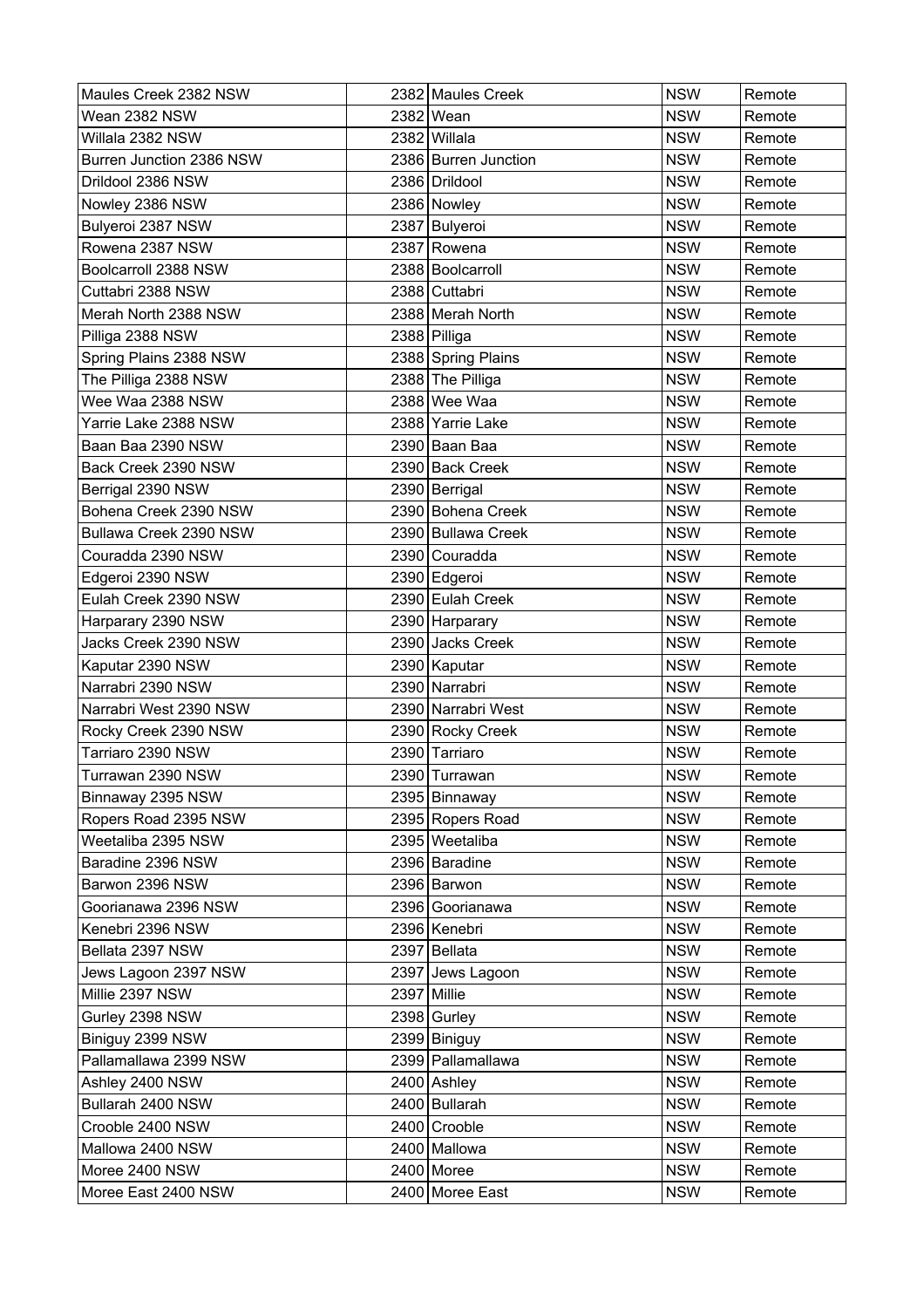| Terry Hie Hie 2400 NSW      | 2400 Terry Hie Hie      | <b>NSW</b> | Remote |
|-----------------------------|-------------------------|------------|--------|
| Tulloona 2400 NSW           | 2400 Tulloona           | <b>NSW</b> | Remote |
| Gravesend 2401 NSW          | 2401 Gravesend          | <b>NSW</b> | Remote |
| Coolatai 2402 NSW           | 2402 Coolatai           | <b>NSW</b> | Remote |
| Warialda 2402 NSW           | 2402 Warialda           | <b>NSW</b> | Remote |
| Warialda Rail 2402 NSW      | 2402 Warialda Rail      | <b>NSW</b> | Remote |
| Balfours Peak 2403 NSW      | 2403 Balfours Peak      | <b>NSW</b> | Remote |
| Delungra 2403 NSW           | 2403 Delungra           | <b>NSW</b> | Remote |
| Gragin 2403 NSW             | 2403 Gragin             | <b>NSW</b> | Remote |
| Myall Creek 2403 NSW        | 2403 Myall Creek        | <b>NSW</b> | Remote |
| Bangheet 2404 NSW           | 2404 Bangheet           | <b>NSW</b> | Remote |
| Bingara 2404 NSW            | 2404 Bingara            | <b>NSW</b> | Remote |
| Dinoga 2404 NSW             | 2404 Dinoga             | <b>NSW</b> | Remote |
| Elcombe 2404 NSW            | 2404 Elcombe            | <b>NSW</b> | Remote |
| Gineroi 2404 NSW            | 2404 Gineroi            | <b>NSW</b> | Remote |
| Keera 2404 NSW              | 2404 Keera              | <b>NSW</b> | Remote |
| Pallal 2404 NSW             | $2404$ Pallal           | <b>NSW</b> | Remote |
| Riverview 2404 NSW          | 2404 Riverview          | <b>NSW</b> | Remote |
| Upper Bingara 2404 NSW      | 2404 Upper Bingara      | <b>NSW</b> | Remote |
| Boomi 2405 NSW              | 2405 Boomi              | <b>NSW</b> | Remote |
| Garah 2405 NSW              | 2405 Garah              | <b>NSW</b> | Remote |
| Mungindi 2406 NSW           | 2406 Mungindi           | <b>NSW</b> | Remote |
| Weemelah 2406 NSW           | 2406 Weemelah           | <b>NSW</b> | Remote |
| Blue Nobby 2408 NSW         | 2408 Blue Nobby         | <b>NSW</b> | Remote |
| North Star 2408 NSW         | 2408 North Star         | <b>NSW</b> | Remote |
| Yallaroi 2408 NSW           | 2408 Yallaroi           | <b>NSW</b> | Remote |
| Boggabilla 2409 NSW         | 2409 Boggabilla         | <b>NSW</b> | Remote |
| Boonal 2409 NSW             | 2409 Boonal             | <b>NSW</b> | Remote |
| Twin Rivers 2410 NSW        | 2410 Twin Rivers        | <b>NSW</b> | Remote |
| Yetman 2410 NSW             | 2410 Yetman             | <b>NSW</b> | Remote |
| Croppa Creek 2411 NSW       | 2411 Croppa Creek       | <b>NSW</b> | Remote |
| Monkerai 2415 NSW           | 2415 Monkerai           | <b>NSW</b> | Remote |
| Nooroo 2415 NSW             | 2415 Nooroo             | <b>NSW</b> | Remote |
| Stroud Road 2415 NSW        | 2415 Stroud Road        | <b>NSW</b> | Remote |
| Upper Karuah River 2415 NSW | 2415 Upper Karuah River | <b>NSW</b> | Remote |
| Weismantels 2415 NSW        | 2415 Weismantels        | <b>NSW</b> | Remote |
| Alison 2420 NSW             | 2420 Alison             | <b>NSW</b> | Remote |
| Bandon Grove 2420 NSW       | 2420 Bandon Grove       | <b>NSW</b> | Remote |
| Bendolba 2420 NSW           | 2420 Bendolba           | <b>NSW</b> | Remote |
| Brookfield 2420 NSW         | 2420 Brookfield         | <b>NSW</b> | Remote |
| Cambra 2420 NSW             | 2420 Cambra             | <b>NSW</b> | Remote |
| Chichester 2420 NSW         | 2420 Chichester         | <b>NSW</b> | Remote |
| Dungog 2420 NSW             | 2420 Dungog             | <b>NSW</b> | Remote |
| Flat Tops 2420 NSW          | 2420 Flat Tops          | <b>NSW</b> | Remote |
| Fosterton 2420 NSW          | 2420 Fosterton          | <b>NSW</b> | Remote |
| Hanleys Creek 2420 NSW      | 2420 Hanleys Creek      | <b>NSW</b> | Remote |
| Hilldale 2420 NSW           | 2420 Hilldale           | <b>NSW</b> | Remote |
| Main Creek 2420 NSW         | 2420 Main Creek         | <b>NSW</b> | Remote |
| Marshdale 2420 NSW          | 2420 Marshdale          | <b>NSW</b> | Remote |
| Martins Creek 2420 NSW      | 2420 Martins Creek      | <b>NSW</b> | Remote |
| Munni 2420 NSW              | 2420 Munni              | <b>NSW</b> | Remote |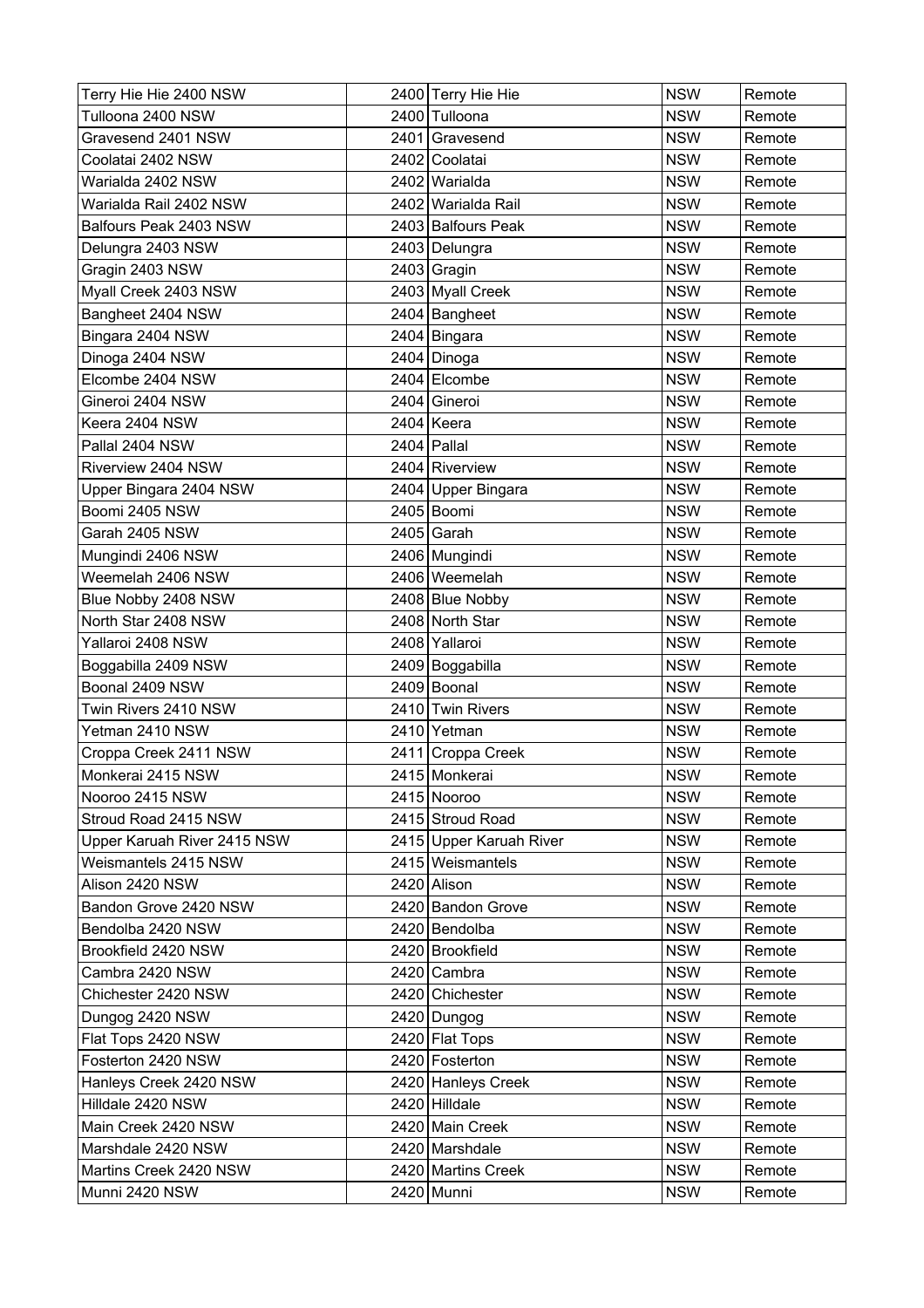| Salisbury 2420 NSW        |           | 2420 Salisbury        | <b>NSW</b> | Remote |
|---------------------------|-----------|-----------------------|------------|--------|
| Stroud Hill 2420 NSW      |           | 2420 Stroud Hill      | <b>NSW</b> | Remote |
| Sugarloaf 2420 NSW        |           | 2420 Sugarloaf        | <b>NSW</b> | Remote |
| Tabbil Creek 2420 NSW     |           | 2420 Tabbil Creek     | <b>NSW</b> | Remote |
| Underbank 2420 NSW        |           | 2420 Underbank        | <b>NSW</b> | Remote |
| Wallaringa 2420 NSW       |           | 2420 Wallaringa       | <b>NSW</b> | Remote |
| Wallarobba 2420 NSW       |           | 2420 Wallarobba       | <b>NSW</b> | Remote |
| Wirragulla 2420 NSW       |           | 2420 Wirragulla       | <b>NSW</b> | Remote |
| Fishers Hill 2421 NSW     |           | 2421 Fishers Hill     | <b>NSW</b> | Remote |
| Paterson 2421 NSW         |           | 2421 Paterson         | <b>NSW</b> | Remote |
| Summer Hill 2421 NSW      |           | 2421 Summer Hill      | <b>NSW</b> | Remote |
| Tocal 2421 NSW            |           | 2421 Tocal            | <b>NSW</b> | Remote |
| Torryburn 2421 NSW        |           | 2421 Torryburn        | <b>NSW</b> | Remote |
| Trevallyn 2421 NSW        |           | 2421 Trevallyn        | <b>NSW</b> | Remote |
| Vacy 2421 NSW             |           | 2421 Vacy             | <b>NSW</b> | Remote |
| Webbers Creek 2421 NSW    |           | 2421 Webbers Creek    | <b>NSW</b> | Remote |
| Back Creek 2422 NSW       |           | 2422 Back Creek       | <b>NSW</b> | Remote |
| Bakers Creek 2422 NSW     |           | 2422 Bakers Creek     | <b>NSW</b> | Remote |
| Barrington 2422 NSW       |           | 2422 Barrington       | <b>NSW</b> | Remote |
| Barrington Tops 2422 NSW  |           | 2422 Barrington Tops  | <b>NSW</b> | Remote |
| Baxters Ridge 2422 NSW    |           | 2422 Baxters Ridge    | <b>NSW</b> | Remote |
| Belbora 2422 NSW          |           | 2422 Belbora          | <b>NSW</b> | Remote |
| Berrico 2422 NSW          |           | 2422 Berrico          | <b>NSW</b> | Remote |
| Bindera 2422 NSW          |           | 2422 Bindera          | <b>NSW</b> | Remote |
| Bowman 2422 NSW           |           | 2422 Bowman           | <b>NSW</b> | Remote |
| Bowman Farm 2422 NSW      |           | 2422 Bowman Farm      | <b>NSW</b> | Remote |
| Bretti 2422 NSW           |           | 2422 Bretti           | <b>NSW</b> | Remote |
| Bulliac 2422 NSW          |           | 2422 Bulliac          | <b>NSW</b> | Remote |
| Bundook 2422 NSW          |           | 2422 Bundook          | <b>NSW</b> | Remote |
| Callaghans Creek 2422 NSW |           | 2422 Callaghans Creek | <b>NSW</b> | Remote |
| Cobark 2422 NSW           |           | 2422 Cobark           | <b>NSW</b> | Remote |
| Coneac 2422 NSW           |           | 2422 Coneac           | <b>NSW</b> | Remote |
| Copeland 2422 NSW         |           | 2422 Copeland         | <b>NSW</b> | Remote |
| Craven 2422 NSW           |           | 2422 Craven           | <b>NSW</b> | Remote |
| Craven Plateau 2422 NSW   |           | 2422 Craven Plateau   | <b>NSW</b> | Remote |
| Curricabark 2422 NSW      |           | 2422 Curricabark      | <b>NSW</b> | Remote |
| Dewitt 2422 NSW           |           | 2422 Dewitt           | <b>NSW</b> | Remote |
| Faulkland 2422 NSW        |           | 2422 Faulkland        | <b>NSW</b> | Remote |
| Forbesdale 2422 NSW       |           | 2422 Forbesdale       | <b>NSW</b> | Remote |
| Gangat 2422 NSW           |           | 2422 Gangat           | <b>NSW</b> | Remote |
| Giro 2422 NSW             | 2422 Giro |                       | <b>NSW</b> | Remote |
| Glen Ward 2422 NSW        |           | 2422 Glen Ward        | <b>NSW</b> | Remote |
| Gloucester 2422 NSW       |           | 2422 Gloucester       | <b>NSW</b> | Remote |
| Gloucester Tops 2422 NSW  |           | 2422 Gloucester Tops  | <b>NSW</b> | Remote |
| Invergordon 2422 NSW      |           | 2422 Invergordon      | <b>NSW</b> | Remote |
| Kia Ora 2422 NSW          |           | 2422 Kia Ora          | <b>NSW</b> | Remote |
| Mares Run 2422 NSW        |           | 2422 Mares Run        | <b>NSW</b> | Remote |
| Mernot 2422 NSW           |           | 2422 Mernot           | <b>NSW</b> | Remote |
| Mograni 2422 NSW          |           | 2422 Mograni          | <b>NSW</b> | Remote |
| Moppy 2422 NSW            |           | 2422 Moppy            | <b>NSW</b> | Remote |
| Rawdon Vale 2422 NSW      |           | 2422 Rawdon Vale      | <b>NSW</b> | Remote |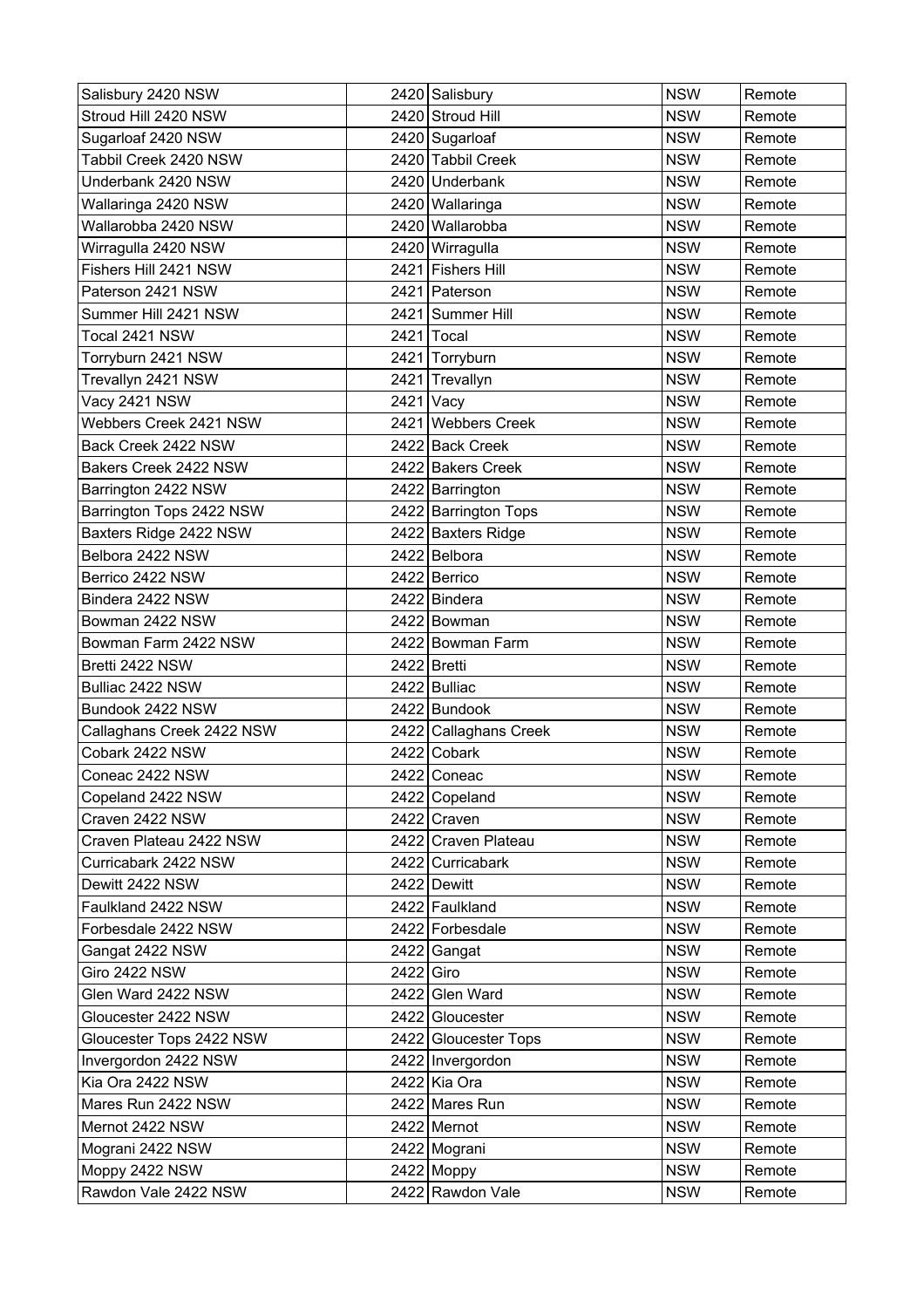| Rookhurst 2422 NSW      |           | 2422 Rookhurst      | <b>NSW</b> | Remote |
|-------------------------|-----------|---------------------|------------|--------|
| Stratford 2422 NSW      |           | 2422 Stratford      | <b>NSW</b> | Remote |
| Terreel 2422 NSW        |           | 2422 Terreel        | <b>NSW</b> | Remote |
| Tibbuc 2422 NSW         |           | 2422 Tibbuc         | <b>NSW</b> | Remote |
| Titaatee Creek 2422 NSW |           | 2422 Titaatee Creek | <b>NSW</b> | Remote |
| Tugrabakh 2422 NSW      |           | 2422 Tugrabakh      | <b>NSW</b> | Remote |
| Upper Bowman 2422 NSW   |           | 2422 Upper Bowman   | <b>NSW</b> | Remote |
| Wallanbah 2422 NSW      |           | 2422 Wallanbah      | <b>NSW</b> | Remote |
| Wards River 2422 NSW    |           | 2422 Wards River    | <b>NSW</b> | Remote |
| Waukivory 2422 NSW      |           | 2422 Waukivory      | <b>NSW</b> | Remote |
| Woko 2422 NSW           |           | 2422 Woko           | <b>NSW</b> | Remote |
| Bombah Point 2423 NSW   |           | 2423 Bombah Point   | <b>NSW</b> | Remote |
| Boolambayte 2423 NSW    |           | 2423 Boolambayte    | <b>NSW</b> | Remote |
| Bulahdelah 2423 NSW     |           | 2423 Bulahdelah     | <b>NSW</b> | Remote |
| Bungwahl 2423 NSW       |           | 2423 Bungwahl       | <b>NSW</b> | Remote |
| Coolongolook 2423 NSW   |           | 2423 Coolongolook   | <b>NSW</b> | Remote |
| Crawford River 2423 NSW |           | 2423 Crawford River | <b>NSW</b> | Remote |
| Markwell 2423 NSW       |           | 2423 Markwell       | <b>NSW</b> | Remote |
| Mayers Flat 2423 NSW    |           | 2423 Mayers Flat    | <b>NSW</b> | Remote |
| Mungo Brush 2423 NSW    |           | 2423 Mungo Brush    | <b>NSW</b> | Remote |
| Myall Lake 2423 NSW     |           | 2423 Myall Lake     | <b>NSW</b> | Remote |
| Nerong 2423 NSW         |           | 2423 Nerong         | <b>NSW</b> | Remote |
| Seal Rocks 2423 NSW     |           | 2423 Seal Rocks     | <b>NSW</b> | Remote |
| Topi Topi 2423 NSW      |           | 2423 Topi Topi      | <b>NSW</b> | Remote |
| Upper Myall 2423 NSW    |           | 2423 Upper Myall    | <b>NSW</b> | Remote |
| Violet Hill 2423 NSW    |           | 2423 Violet Hill    | <b>NSW</b> | Remote |
| Wang Wauk 2423 NSW      |           | 2423 Wang Wauk      | <b>NSW</b> | Remote |
| Warranulla 2423 NSW     |           | 2423 Warranulla     | <b>NSW</b> | Remote |
| Willina 2423 NSW        |           | 2423 Willina        | <b>NSW</b> | Remote |
| Wootton 2423 NSW        |           | 2423 Wootton        | <b>NSW</b> | Remote |
| Yagon 2423 NSW          |           | 2423 Yagon          | <b>NSW</b> | Remote |
| Caffreys Flat 2424 NSW  |           | 2424 Caffreys Flat  | <b>NSW</b> | Remote |
| Cells River 2424 NSW    |           | 2424 Cells River    | <b>NSW</b> | Remote |
| Cooplacurripa 2424 NSW  |           | 2424 Cooplacurripa  | <b>NSW</b> | Remote |
| Cundle Flat 2424 NSW    |           | 2424 Cundle Flat    | <b>NSW</b> | Remote |
| Knorrit Flat 2424 NSW   |           | 2424 Knorrit Flat   | <b>NSW</b> | Remote |
| Knorrit Forest 2424 NSW |           | 2424 Knorrit Forest | <b>NSW</b> | Remote |
| Mount George 2424 NSW   |           | 2424 Mount George   | <b>NSW</b> | Remote |
| Number One 2424 NSW     |           | 2424 Number One     | <b>NSW</b> | Remote |
| <b>Tiri 2424 NSW</b>    | 2424 Tiri |                     | <b>NSW</b> | Remote |
| Allworth 2425 NSW       |           | 2425 Allworth       | <b>NSW</b> | Remote |
| Booral 2425 NSW         |           | 2425 Booral         | <b>NSW</b> | Remote |
| Girvan 2425 NSW         |           | 2425 Girvan         | <b>NSW</b> | Remote |
| Stroud 2425 NSW         |           | 2425 Stroud         | <b>NSW</b> | Remote |
| The Branch 2425 NSW     |           | 2425 The Branch     | <b>NSW</b> | Remote |
| Washpool 2425 NSW       |           | 2425 Washpool       | <b>NSW</b> | Remote |
| Bobin 2429 NSW          |           | 2429 Bobin          | <b>NSW</b> | Remote |
| Boorganna 2429 NSW      |           | 2429 Boorganna      | <b>NSW</b> | Remote |
| Bucca Wauka 2429 NSW    |           | 2429 Bucca Wauka    | <b>NSW</b> | Remote |
| Bulga Forest 2429 NSW   |           | 2429 Bulga Forest   | <b>NSW</b> | Remote |
| Bunyah 2429 NSW         |           | 2429 Bunyah         | <b>NSW</b> | Remote |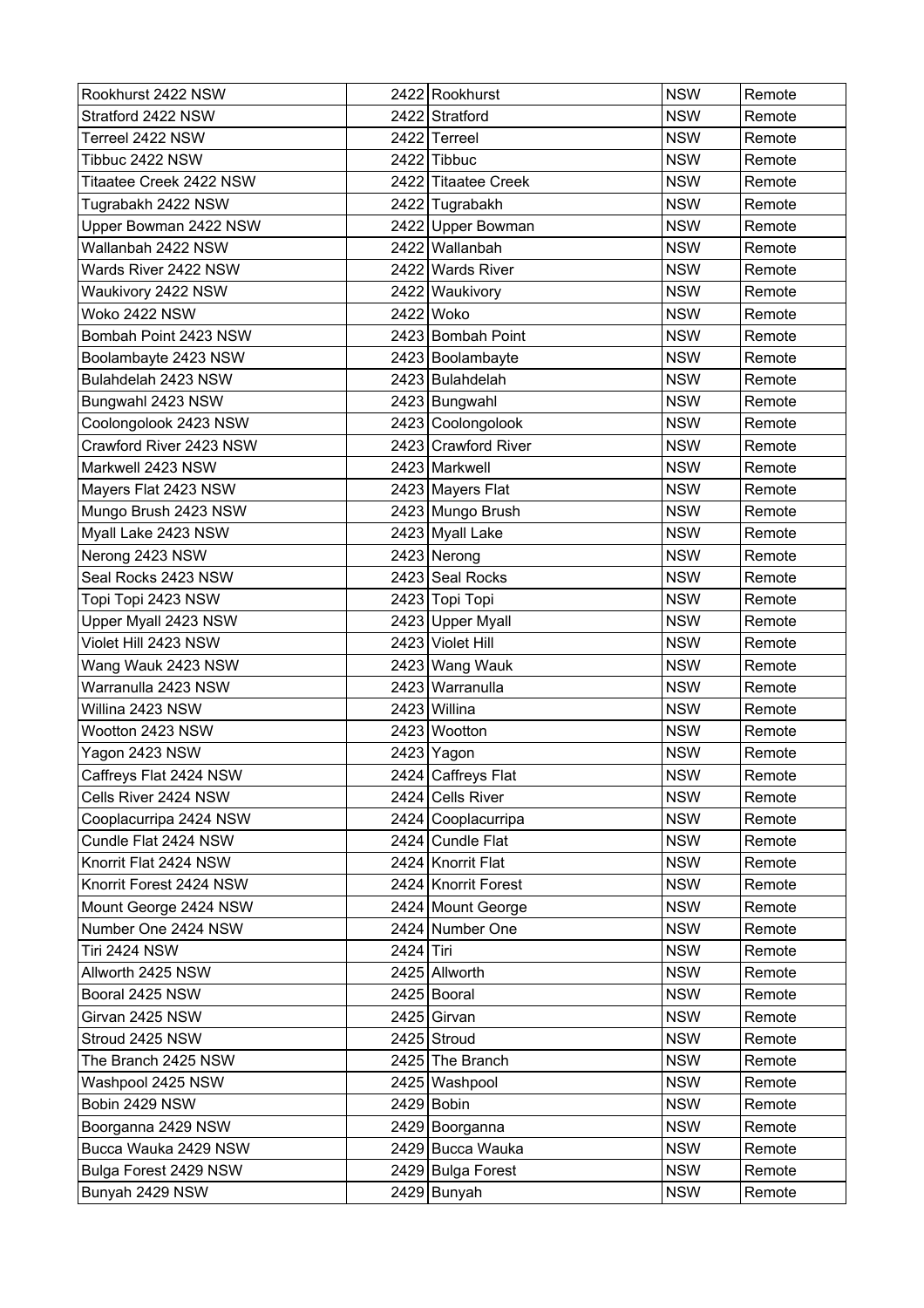| Burrell Creek 2429 NSW    |          | 2429 Burrell Creek    | <b>NSW</b> | Remote |
|---------------------------|----------|-----------------------|------------|--------|
| Caparra 2429 NSW          |          | 2429 Caparra          | <b>NSW</b> | Remote |
| Cedar Party 2429 NSW      |          | 2429 Cedar Party      | <b>NSW</b> | Remote |
| Comboyne 2429 NSW         |          | 2429 Comboyne         | <b>NSW</b> | Remote |
| Dingo Forest 2429 NSW     |          | 2429 Dingo Forest     | <b>NSW</b> | Remote |
| Dollys Flat 2429 NSW      |          | 2429 Dollys Flat      | <b>NSW</b> | Remote |
| Dyers Crossing 2429 NSW   |          | 2429 Dyers Crossing   | <b>NSW</b> | Remote |
| Elands 2429 NSW           |          | $2429$ Elands         | <b>NSW</b> | Remote |
| Firefly 2429 NSW          |          | 2429 Firefly          | <b>NSW</b> | Remote |
| Innes View 2429 NSW       |          | 2429 Innes View       | <b>NSW</b> | Remote |
| Karaak Flat 2429 NSW      |          | 2429 Karaak Flat      | <b>NSW</b> | Remote |
| Khatambuhl 2429 NSW       |          | 2429 Khatambuhl       | <b>NSW</b> | Remote |
| Killabakh 2429 NSW        |          | 2429 Killabakh        | <b>NSW</b> | Remote |
| Killawarra 2429 NSW       |          | 2429 Killawarra       | <b>NSW</b> | Remote |
| Kimbriki 2429 NSW         |          | 2429 Kimbriki         | <b>NSW</b> | Remote |
| Kippaxs 2429 NSW          |          | 2429 Kippaxs          | <b>NSW</b> | Remote |
| Krambach 2429 NSW         |          | 2429 Krambach         | <b>NSW</b> | Remote |
| Kundibakh 2429 NSW        |          | 2429 Kundibakh        | <b>NSW</b> | Remote |
| Marlee 2429 NSW           |          | 2429 Marlee           | <b>NSW</b> | Remote |
| Mooral Creek 2429 NSW     |          | 2429 Mooral Creek     | <b>NSW</b> | Remote |
| Strathcedar 2429 NSW      |          | 2429 Strathcedar      | <b>NSW</b> | Remote |
| The Bight 2429 NSW        |          | 2429 The Bight        | <b>NSW</b> | Remote |
| Tipperary 2429 NSW        |          | 2429 Tipperary        | <b>NSW</b> | Remote |
| Warriwillah 2429 NSW      |          | 2429 Warriwillah      | <b>NSW</b> | Remote |
| Wherrol Flat 2429 NSW     |          | 2429 Wherrol Flat     | <b>NSW</b> | Remote |
| Wingham 2429 NSW          |          | 2429 Wingham          | <b>NSW</b> | Remote |
| Yarratt Forest 2429 NSW   |          | 2429 Yarratt Forest   | <b>NSW</b> | Remote |
| Arakoon 2431 NSW          |          | 2431 Arakoon          | <b>NSW</b> | Remote |
| Jerseyville 2431 NSW      |          | 2431 Jerseyville      | <b>NSW</b> | Remote |
| South West Rocks 2431 NSW |          | 2431 South West Rocks | <b>NSW</b> | Remote |
| Batar Creek 2439 NSW      |          | 2439 Batar Creek      | <b>NSW</b> | Remote |
| Black Creek 2439 NSW      |          | 2439 Black Creek      | <b>NSW</b> | Remote |
| Kendall 2439 NSW          |          | 2439 Kendall          | <b>NSW</b> | Remote |
| Kerewong 2439 NSW         |          | 2439 Kerewong         | <b>NSW</b> | Remote |
| <b>Kew 2439 NSW</b>       | 2439 Kew |                       | <b>NSW</b> | Remote |
| Logans Crossing 2439 NSW  |          | 2439 Logans Crossing  | <b>NSW</b> | Remote |
| Lorne 2439 NSW            |          | 2439 Lorne            | <b>NSW</b> | Remote |
| Rossglen 2439 NSW         |          | 2439 Rossglen         | <b>NSW</b> | Remote |
| Swans Crossing 2439 NSW   |          | 2439 Swans Crossing   | <b>NSW</b> | Remote |
| Upsalls Creek 2439 NSW    |          | 2439 Upsalls Creek    | <b>NSW</b> | Remote |
| Aldavilla 2440 NSW        |          | 2440 Aldavilla        | <b>NSW</b> | Remote |
| Austral Eden 2440 NSW     |          | 2440 Austral Eden     | <b>NSW</b> | Remote |
| Bellbrook 2440 NSW        |          | 2440 Bellbrook        | <b>NSW</b> | Remote |
| Bellimbopinni 2440 NSW    |          | 2440 Bellimbopinni    | <b>NSW</b> | Remote |
| Belmore River 2440 NSW    |          | 2440 Belmore River    | <b>NSW</b> | Remote |
| Burnt Bridge 2440 NSW     |          | 2440 Burnt Bridge     | <b>NSW</b> | Remote |
| Carrai 2440 NSW           |          | 2440 Carrai           | <b>NSW</b> | Remote |
| Clybucca 2440 NSW         |          | 2440 Clybucca         | <b>NSW</b> | Remote |
| Collombatti 2440 NSW      |          | 2440 Collombatti      | <b>NSW</b> | Remote |
| Comara 2440 NSW           |          | 2440 Comara           | <b>NSW</b> | Remote |
| Corangula 2440 NSW        |          | 2440 Corangula        | <b>NSW</b> | Remote |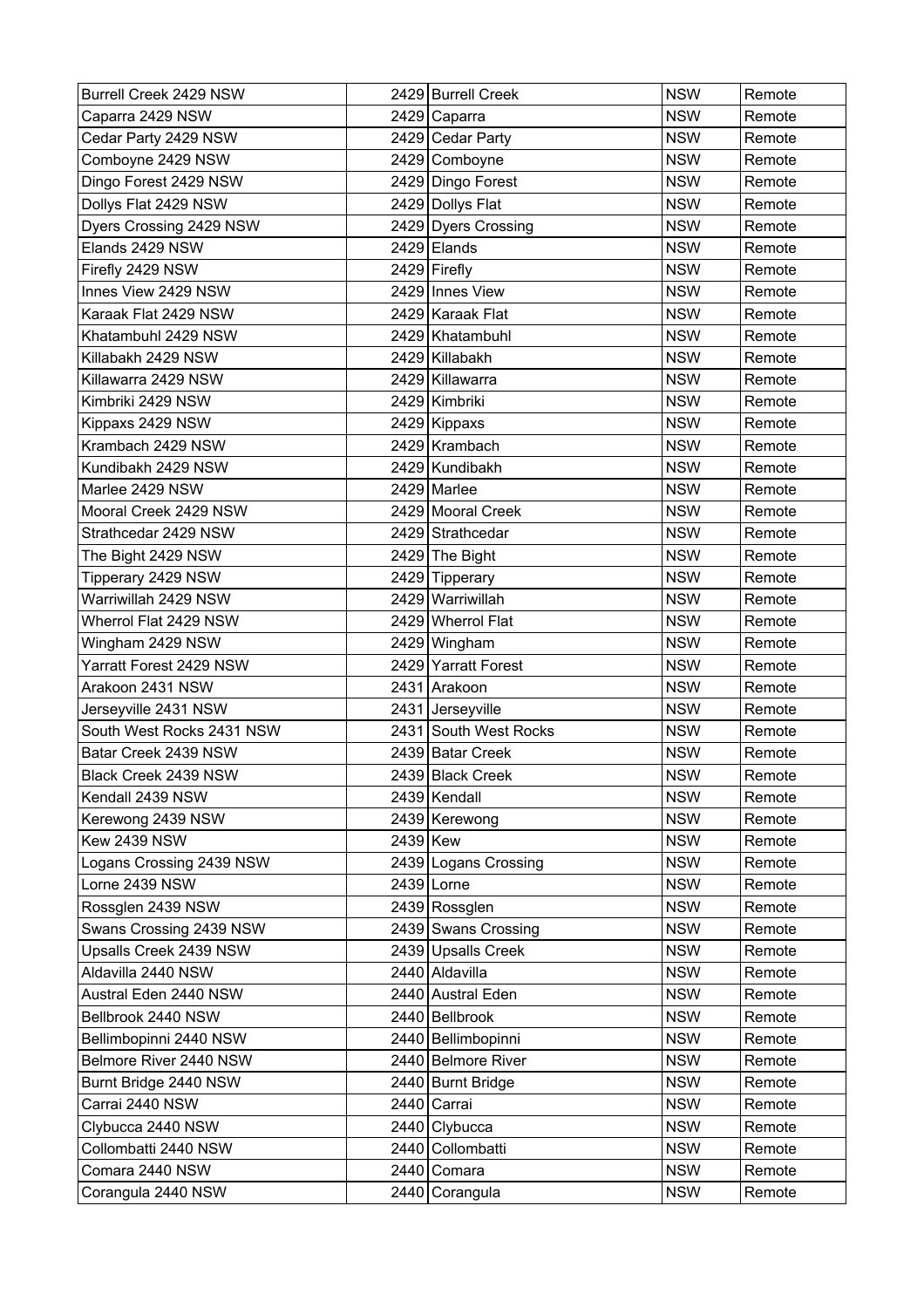| Crescent Head 2440 NSW    | 2440 Crescent Head    | <b>NSW</b> | Remote |
|---------------------------|-----------------------|------------|--------|
| Deep Creek 2440 NSW       | 2440 Deep Creek       | <b>NSW</b> | Remote |
| Dondingalong 2440 NSW     | 2440 Dondingalong     | <b>NSW</b> | Remote |
| East Kempsey 2440 NSW     | 2440 East Kempsey     | <b>NSW</b> | Remote |
| Euroka 2440 NSW           | 2440 Euroka           | <b>NSW</b> | Remote |
| Frederickton 2440 NSW     | 2440 Frederickton     | <b>NSW</b> | Remote |
| Gladstone 2440 NSW        | 2440 Gladstone        | <b>NSW</b> | Remote |
| Greenhill 2440 NSW        | 2440 Greenhill        | <b>NSW</b> | Remote |
| Hampden Hall 2440 NSW     | 2440 Hampden Hall     | <b>NSW</b> | Remote |
| Hat Head 2440 NSW         | 2440 Hat Head         | <b>NSW</b> | Remote |
| Hickeys Creek 2440 NSW    | 2440 Hickeys Creek    | <b>NSW</b> | Remote |
| Kempsey 2440 NSW          | 2440 Kempsey          | <b>NSW</b> | Remote |
| Kinchela 2440 NSW         | 2440 Kinchela         | <b>NSW</b> | Remote |
| Lower Creek 2440 NSW      | 2440 Lower Creek      | <b>NSW</b> | Remote |
| Millbank 2440 NSW         | 2440 Millbank         | <b>NSW</b> | Remote |
| Mooneba 2440 NSW          | 2440 Mooneba          | <b>NSW</b> | Remote |
| Moparrabah 2440 NSW       | 2440 Moparrabah       | <b>NSW</b> | Remote |
| Mungay Creek 2440 NSW     | 2440 Mungay Creek     | <b>NSW</b> | Remote |
| Old Station 2440 NSW      | 2440 Old Station      | <b>NSW</b> | Remote |
| Pola Creek 2440 NSW       | 2440 Pola Creek       | <b>NSW</b> | Remote |
| Rainbow Reach 2440 NSW    | 2440 Rainbow Reach    | <b>NSW</b> | Remote |
| Seven Oaks 2440 NSW       | 2440 Seven Oaks       | <b>NSW</b> | Remote |
| Sherwood 2440 NSW         | 2440 Sherwood         | <b>NSW</b> | Remote |
| Skillion Flat 2440 NSW    | 2440 Skillion Flat    | <b>NSW</b> | Remote |
| Smithtown 2440 NSW        | 2440 Smithtown        | <b>NSW</b> | Remote |
| South Kempsey 2440 NSW    | 2440 South Kempsey    | <b>NSW</b> | Remote |
| Summer Island 2440 NSW    | 2440 Summer Island    | <b>NSW</b> | Remote |
| Temagog 2440 NSW          | 2440 Temagog          | <b>NSW</b> | Remote |
| Toorooka 2440 NSW         | 2440 Toorooka         | <b>NSW</b> | Remote |
| Turners Flat 2440 NSW     | 2440 Turners Flat     | <b>NSW</b> | Remote |
| Verges Creek 2440 NSW     | 2440 Verges Creek     | <b>NSW</b> | Remote |
| West Kempsey 2440 NSW     | 2440 West Kempsey     | <b>NSW</b> | Remote |
| Willawarrin 2440 NSW      | 2440 Willawarrin      | <b>NSW</b> | Remote |
| Willi Willi 2440 NSW      | 2440 Willi Willi      | <b>NSW</b> | Remote |
| Wittitrin 2440 NSW        | 2440 Wittitrin        | <b>NSW</b> | Remote |
| Yarravel 2440 NSW         | 2440 Yarravel         | <b>NSW</b> | Remote |
| Yessabah 2440 NSW         | 2440 Yessabah         | <b>NSW</b> | Remote |
| Allgomera 2441 NSW        | 2441 Allgomera        | <b>NSW</b> | Remote |
| Ballengarra 2441 NSW      | 2441   Ballengarra    | <b>NSW</b> | Remote |
| Barraganyatti 2441 NSW    | 2441 Barraganyatti    | <b>NSW</b> | Remote |
| Bonville 2441 NSW         | 2441 Bonville         | <b>NSW</b> | Remote |
| Bril Bril 2441 NSW        | 2441 Bril Bril        | <b>NSW</b> | Remote |
| Cooperabung 2441 NSW      | 2441 Cooperabung      | <b>NSW</b> | Remote |
| Eungai Creek 2441 NSW     | 2441 Eungai Creek     | <b>NSW</b> | Remote |
| Eungai Rail 2441 NSW      | 2441 Eungai Rail      | <b>NSW</b> | Remote |
| Fishermans Reach 2441 NSW | 2441 Fishermans Reach | <b>NSW</b> | Remote |
| Grassy Head 2441 NSW      | 2441 Grassy Head      | <b>NSW</b> | Remote |
| Gum Scrub 2441 NSW        | 2441 Gum Scrub        | <b>NSW</b> | Remote |
| Hacks Ferry 2441 NSW      | 2441 Hacks Ferry      | <b>NSW</b> | Remote |
| Kippara 2441 NSW          | 2441 Kippara          | <b>NSW</b> | Remote |
| Kundabung 2441 NSW        | 2441 Kundabung        | <b>NSW</b> | Remote |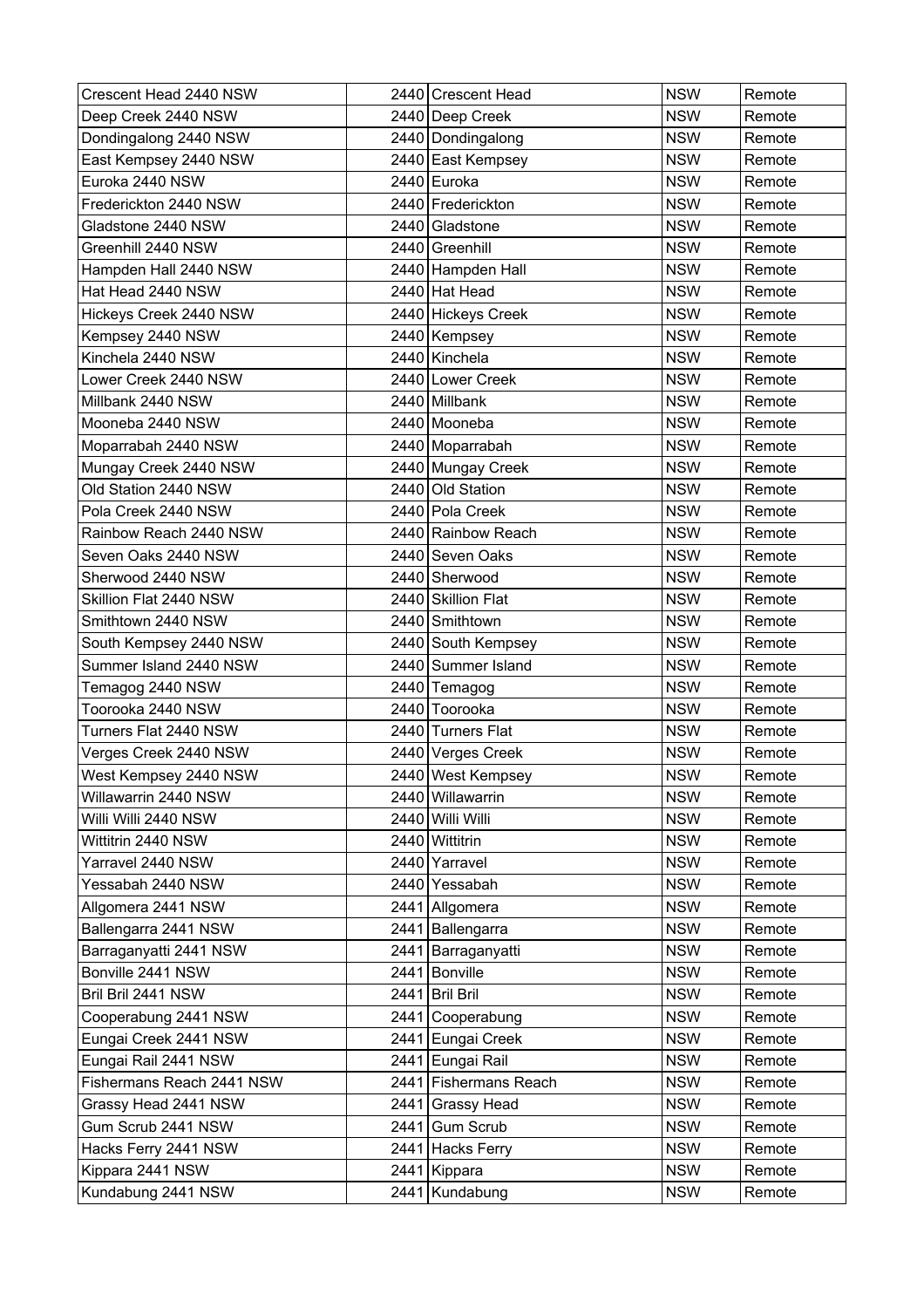| Marlo Merrican 2441 NSW        | 2441   Marlo Merrican      | <b>NSW</b> | Remote |
|--------------------------------|----------------------------|------------|--------|
| Rollands Plains 2441 NSW       | 2441 Rollands Plains       | <b>NSW</b> | Remote |
| Stuarts Point 2441 NSW         | 2441 Stuarts Point         | <b>NSW</b> | Remote |
| Tamban 2441 NSW                | 2441 Tamban                | <b>NSW</b> | Remote |
| Telegraph Point 2441 NSW       | 2441 Telegraph Point       | <b>NSW</b> | Remote |
| Upper Rollands Plains 2441 NSW | 2441 Upper Rollands Plains | <b>NSW</b> | Remote |
| Yarrahapinni 2441 NSW          | 2441 Yarrahapinni          | <b>NSW</b> | Remote |
| Bagnoo 2446 NSW                | 2446 Bagnoo                | <b>NSW</b> | Remote |
| Bago 2446 NSW                  | 2446 Bago                  | <b>NSW</b> | Remote |
| Banda Banda 2446 NSW           | 2446 Banda Banda           | <b>NSW</b> | Remote |
| Beechwood 2446 NSW             | 2446 Beechwood             | <b>NSW</b> | Remote |
| Bellangry 2446 NSW             | 2446 Bellangry             | <b>NSW</b> | Remote |
| Birdwood 2446 NSW              | 2446 Birdwood              | <b>NSW</b> | Remote |
| Brombin 2446 NSW               | 2446 Brombin               | <b>NSW</b> | Remote |
| Byabarra 2446 NSW              | 2446 Byabarra              | <b>NSW</b> | Remote |
| Cairncross 2446 NSW            | 2446 Cairncross            | <b>NSW</b> | Remote |
| Crosslands 2446 NSW            | 2446 Crosslands            | <b>NSW</b> | Remote |
| Debenham 2446 NSW              | 2446 Debenham              | <b>NSW</b> | Remote |
| Doyles River 2446 NSW          | 2446 Doyles River          | <b>NSW</b> | Remote |
| Ellenborough 2446 NSW          | 2446 Ellenborough          | <b>NSW</b> | Remote |
| Forbes River 2446 NSW          | 2446 Forbes River          | <b>NSW</b> | Remote |
| Frazers Creek 2446 NSW         | 2446 Frazers Creek         | <b>NSW</b> | Remote |
| Gearys Flat 2446 NSW           | 2446 Gearys Flat           | <b>NSW</b> | Remote |
| Hartys Plains 2446 NSW         | 2446 Hartys Plains         | <b>NSW</b> | Remote |
| Hollisdale 2446 NSW            | 2446 Hollisdale            | <b>NSW</b> | Remote |
| Huntingdon 2446 NSW            | 2446 Huntingdon            | <b>NSW</b> | Remote |
| Hyndmans Creek 2446 NSW        | 2446 Hyndmans Creek        | <b>NSW</b> | Remote |
| Kindee 2446 NSW                | 2446 Kindee                | <b>NSW</b> | Remote |
| King Creek 2446 NSW            | 2446 King Creek            | <b>NSW</b> | Remote |
| Lake Innes 2446 NSW            | 2446 Lake Innes            | <b>NSW</b> | Remote |
| Long Flat 2446 NSW             | 2446 Long Flat             | <b>NSW</b> | Remote |
| Lower Pappinbarra 2446 NSW     | 2446 Lower Pappinbarra     | <b>NSW</b> | Remote |
| Mortons Creek 2446 NSW         | 2446 Mortons Creek         | <b>NSW</b> | Remote |
| Mount Seaview 2446 NSW         | 2446 Mount Seaview         | <b>NSW</b> | Remote |
| Pappinbarra 2446 NSW           | 2446 Pappinbarra           | <b>NSW</b> | Remote |
| Pembrooke 2446 NSW             | 2446 Pembrooke             | <b>NSW</b> | Remote |
| Pipeclay 2446 NSW              | 2446 Pipeclay              | <b>NSW</b> | Remote |
| Rawdon Island 2446 NSW         | 2446 Rawdon Island         | <b>NSW</b> | Remote |
| Redbank 2446 NSW               | 2446 Redbank               | <b>NSW</b> | Remote |
| Rosewood 2446 NSW              | 2446 Rosewood              | <b>NSW</b> | Remote |
| Sancrox 2446 NSW               | 2446 Sancrox               | <b>NSW</b> | Remote |
| Toms Creek 2446 NSW            | 2446 Toms Creek            | <b>NSW</b> | Remote |
| Upper Pappinbarra 2446 NSW     | 2446 Upper Pappinbarra     | <b>NSW</b> | Remote |
| Wauchope 2446 NSW              | 2446 Wauchope              | <b>NSW</b> | Remote |
| Werrikimbe 2446 NSW            | 2446 Werrikimbe            | <b>NSW</b> | Remote |
| Yarras 2446 NSW                | 2446 Yarras                | <b>NSW</b> | Remote |
| Yippin Creek 2446 NSW          | 2446 Yippin Creek          | <b>NSW</b> | Remote |
| Bakers Creek 2447 NSW          | 2447 Bakers Creek          | <b>NSW</b> | Remote |
| Burrapine 2447 NSW             | 2447 Burrapine             | <b>NSW</b> | Remote |
| Congarinni 2447 NSW            | 2447 Congarinni            | <b>NSW</b> | Remote |
| Congarinni North 2447 NSW      | 2447 Congarinni North      | <b>NSW</b> | Remote |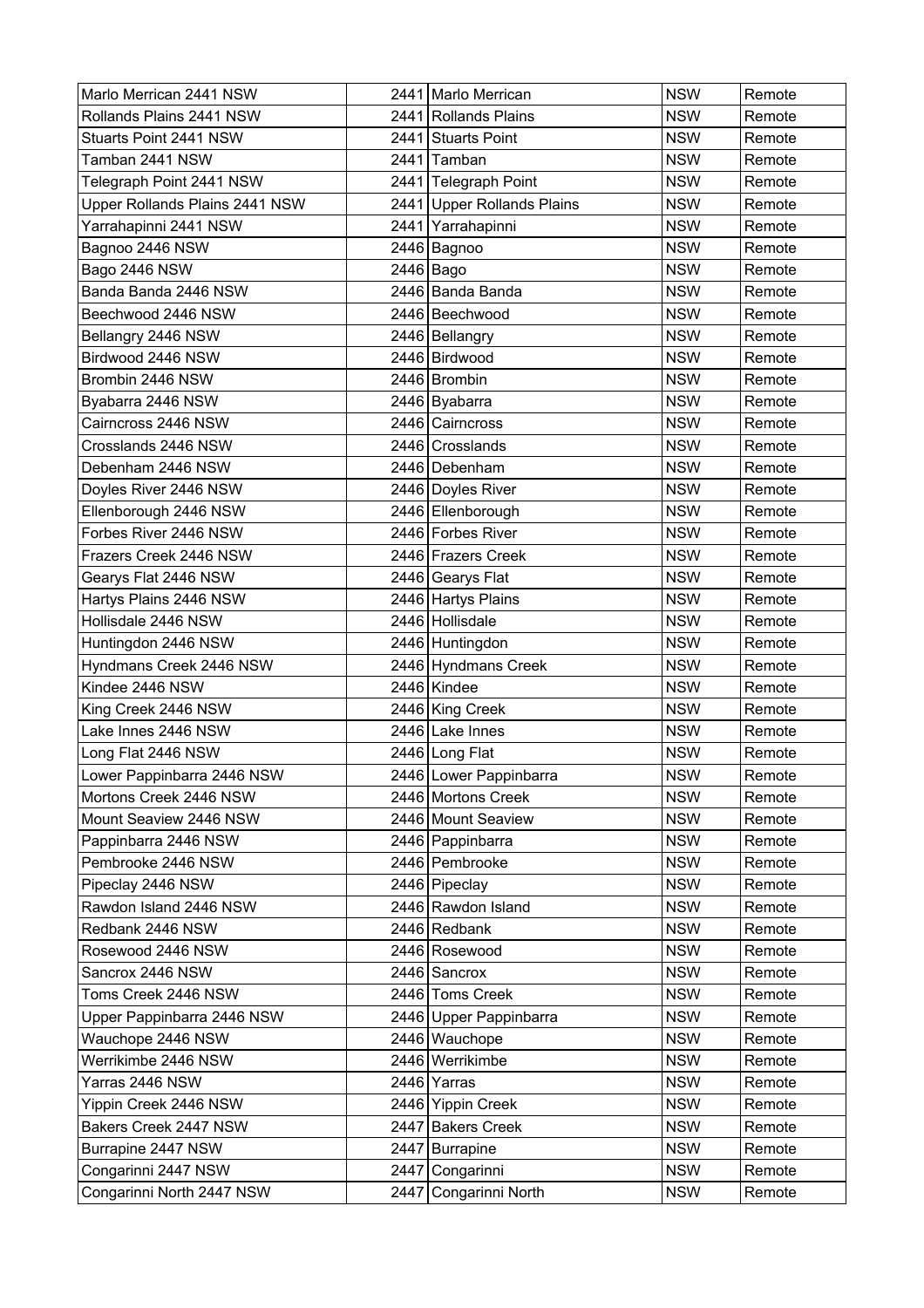| Donnellyville 2447 NSW     | 2447 Donnellyville     | <b>NSW</b> | Remote |
|----------------------------|------------------------|------------|--------|
| Gumma 2447 NSW             | 2447 Gumma             | <b>NSW</b> | Remote |
| Macksville 2447 NSW        | 2447 Macksville        | <b>NSW</b> | Remote |
| Newee Creek 2447 NSW       | 2447 Newee Creek       | <b>NSW</b> | Remote |
| North Macksville 2447 NSW  | 2447 North Macksville  | <b>NSW</b> | Remote |
| Scotts Head 2447 NSW       | 2447 Scotts Head       | <b>NSW</b> | Remote |
| Talarm 2447 NSW            | 2447 Talarm            | <b>NSW</b> | Remote |
| Taylors Arm 2447 NSW       | 2447 Taylors Arm       | <b>NSW</b> | Remote |
| Thumb Creek 2447 NSW       | 2447 Thumb Creek       | <b>NSW</b> | Remote |
| Upper Taylors Arm 2447 NSW | 2447 Upper Taylors Arm | <b>NSW</b> | Remote |
| Utungun 2447 NSW           | 2447 Utungun           | <b>NSW</b> | Remote |
| Warrell Creek 2447 NSW     | 2447 Warrell Creek     | <b>NSW</b> | Remote |
| Way Way 2447 NSW           | 2447 Way Way           | <b>NSW</b> | Remote |
| Wirrimbi 2447 NSW          | 2447 Wirrimbi          | <b>NSW</b> | Remote |
| Yarranbella 2447 NSW       | 2447 Yarranbella       | <b>NSW</b> | Remote |
| Argents Hill 2449 NSW      | 2449 Argents Hill      | <b>NSW</b> | Remote |
| Bowraville 2449 NSW        | 2449 Bowraville        | <b>NSW</b> | Remote |
| Buckra Bendinni 2449 NSW   | 2449 Buckra Bendinni   | <b>NSW</b> | Remote |
| Girralong 2449 NSW         | 2449 Girralong         | <b>NSW</b> | Remote |
| Kennaicle Creek 2449 NSW   | 2449 Kennaicle Creek   | <b>NSW</b> | Remote |
| Killiekrankie 2449 NSW     | 2449 Killiekrankie     | <b>NSW</b> | Remote |
| Missabotti 2449 NSW        | 2449 Missabotti        | <b>NSW</b> | Remote |
| South Arm 2449 NSW         | 2449 South Arm         | <b>NSW</b> | Remote |
| Tewinga 2449 NSW           | 2449 Tewinga           | <b>NSW</b> | Remote |
| Bielsdown Hills 2453 NSW   | 2453 Bielsdown Hills   | <b>NSW</b> | Remote |
| Billys Creek 2453 NSW      | 2453 Billys Creek      | <b>NSW</b> | Remote |
| Bostobrick 2453 NSW        | 2453 Bostobrick        | <b>NSW</b> | Remote |
| Cascade 2453 NSW           | 2453 Cascade           | <b>NSW</b> | Remote |
| Clouds Creek 2453 NSW      | 2453 Clouds Creek      | <b>NSW</b> | Remote |
| Deer Vale 2453 NSW         | 2453 Deer Vale         | <b>NSW</b> | Remote |
| Dorrigo 2453 NSW           | 2453 Dorrigo           | <b>NSW</b> | Remote |
| Dorrigo Mountain 2453 NSW  | 2453 Dorrigo Mountain  | <b>NSW</b> | Remote |
| Dundurrabin 2453 NSW       | 2453 Dundurrabin       | <b>NSW</b> | Remote |
| Ebor 2453 NSW              | 2453 Ebor              | <b>NSW</b> | Remote |
| Fernbrook 2453 NSW         | 2453 Fernbrook         | <b>NSW</b> | Remote |
| Hernani 2453 NSW           | 2453 Hernani           | <b>NSW</b> | Remote |
| Marengo 2453 NSW           | 2453 Marengo           | <b>NSW</b> | Remote |
| Megan 2453 NSW             | $2453$ Megan           | <b>NSW</b> | Remote |
| Moonpar 2453 NSW           | 2453 Moonpar           | <b>NSW</b> | Remote |
| Never Never 2453 NSW       | 2453 Never Never       | <b>NSW</b> | Remote |
| North Dorrigo 2453 NSW     | 2453 North Dorrigo     | <b>NSW</b> | Remote |
| Tallowwood Ridge 2453 NSW  | 2453 Tallowwood Ridge  | <b>NSW</b> | Remote |
| Tyringham 2453 NSW         | 2453 Tyringham         | <b>NSW</b> | Remote |
| Wild Cattle Creek 2453 NSW | 2453 Wild Cattle Creek | <b>NSW</b> | Remote |
| Alumy Creek 2460 NSW       | 2460 Alumy Creek       | <b>NSW</b> | Remote |
| Banyabba 2460 NSW          | 2460 Banyabba          | <b>NSW</b> | Remote |
| Barcoongere 2460 NSW       | 2460 Barcoongere       | <b>NSW</b> | Remote |
| Barretts Creek 2460 NSW    | 2460 Barretts Creek    | <b>NSW</b> | Remote |
| Baryulgil 2460 NSW         | 2460 Baryulgil         | <b>NSW</b> | Remote |
| Blaxlands Creek 2460 NSW   | 2460 Blaxlands Creek   | <b>NSW</b> | Remote |
| Bom Bom 2460 NSW           | 2460 Bom Bom           | <b>NSW</b> | Remote |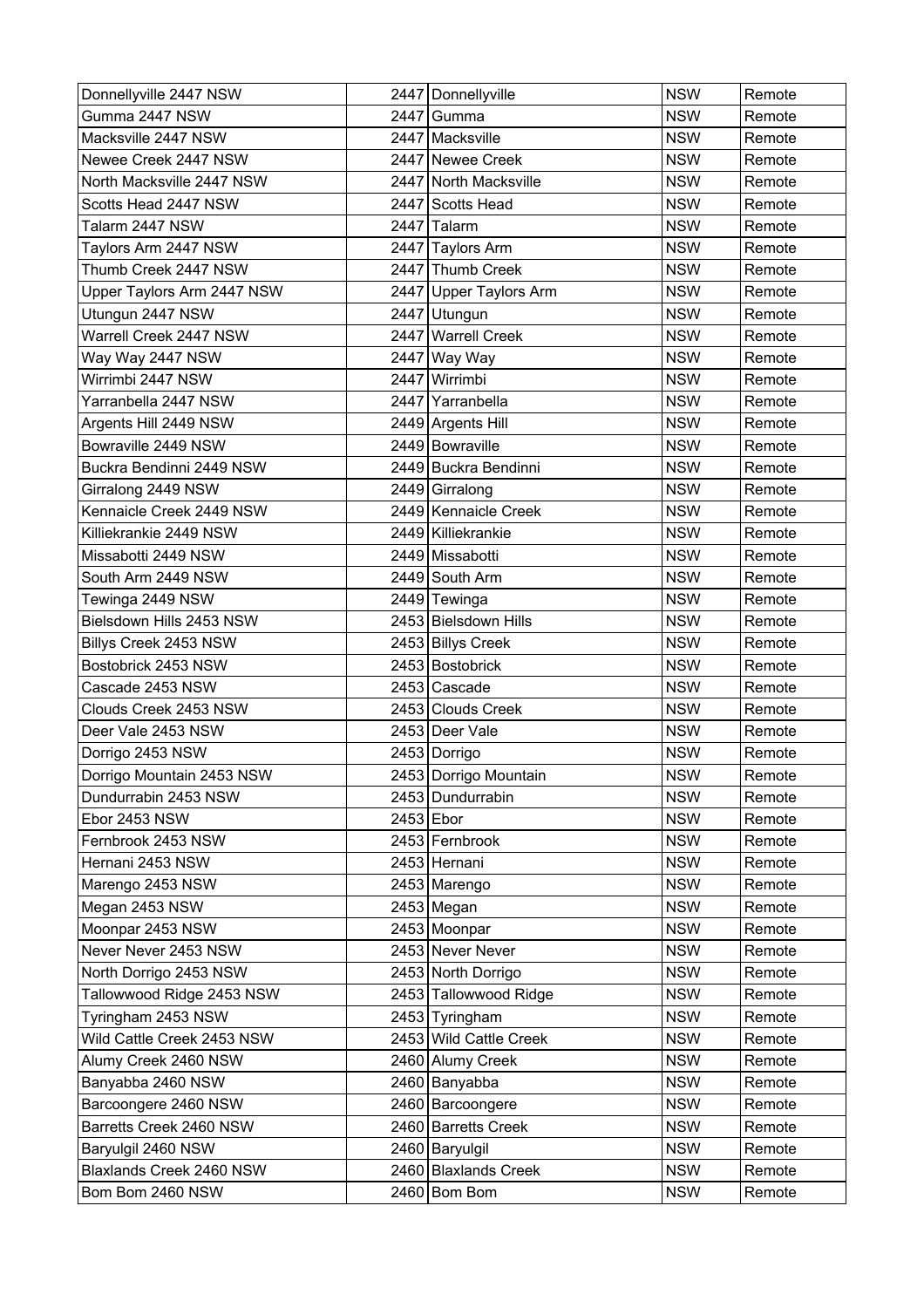| Bookram 2460 NSW          |      | 2460 Bookram          | <b>NSW</b> | Remote |
|---------------------------|------|-----------------------|------------|--------|
| Braunstone 2460 NSW       |      | 2460 Braunstone       | <b>NSW</b> | Remote |
| Brushgrove 2460 NSW       |      | 2460 Brushgrove       | <b>NSW</b> | Remote |
| Buccarumbi 2460 NSW       |      | 2460 Buccarumbi       | <b>NSW</b> | Remote |
| Calamia 2460 NSW          |      | 2460 Calamia          | <b>NSW</b> | Remote |
| Cangai 2460 NSW           |      | 2460 Cangai           | <b>NSW</b> | Remote |
| Carnham 2460 NSW          |      | 2460 Carnham          | <b>NSW</b> | Remote |
| Carrs Creek 2460 NSW      |      | 2460 Carrs Creek      | <b>NSW</b> | Remote |
| Carrs Island 2460 NSW     |      | 2460 Carrs Island     | <b>NSW</b> | Remote |
| Carrs Peninsular 2460 NSW |      | 2460 Carrs Peninsular | <b>NSW</b> | Remote |
| Chaelundi 2460 NSW        |      | 2460 Chaelundi        | <b>NSW</b> | Remote |
| Chambigne 2460 NSW        |      | 2460 Chambigne        | <b>NSW</b> | Remote |
| Clarenza 2460 NSW         |      | 2460 Clarenza         | <b>NSW</b> | Remote |
| Clifden 2460 NSW          |      | 2460 Clifden          | <b>NSW</b> | Remote |
| Coaldale 2460 NSW         | 2460 | Coaldale              | <b>NSW</b> | Remote |
| Collum Collum 2460 NSW    |      | 2460 Collum Collum    | <b>NSW</b> | Remote |
| Coombadjha 2460 NSW       |      | 2460 Coombadiha       | <b>NSW</b> | Remote |
| Copmanhurst 2460 NSW      |      | 2460 Copmanhurst      | <b>NSW</b> | Remote |
| Coutts Crossing 2460 NSW  |      | 2460 Coutts Crossing  | <b>NSW</b> | Remote |
| Cowper 2460 NSW           |      | 2460 Cowper           | <b>NSW</b> | Remote |
| Crowther Island 2460 NSW  |      | 2460 Crowther Island  | <b>NSW</b> | Remote |
| Dalmorton 2460 NSW        |      | 2460 Dalmorton        | <b>NSW</b> | Remote |
| Deep Creek 2460 NSW       |      | 2460 Deep Creek       | <b>NSW</b> | Remote |
| Dilkoon 2460 NSW          |      | 2460 Dilkoon          | <b>NSW</b> | Remote |
| Dumbudgery 2460 NSW       |      | 2460 Dumbudgery       | <b>NSW</b> | Remote |
| Eatonsville 2460 NSW      |      | 2460 Eatonsville      | <b>NSW</b> | Remote |
| Eighteen Mile 2460 NSW    |      | 2460 Eighteen Mile    | <b>NSW</b> | Remote |
| Elland 2460 NSW           |      | 2460 Elland           | <b>NSW</b> | Remote |
| Fine Flower 2460 NSW      |      | 2460 Fine Flower      | <b>NSW</b> | Remote |
| Fortis Creek 2460 NSW     |      | 2460 Fortis Creek     | <b>NSW</b> | Remote |
| Glenugie 2460 NSW         |      | 2460 Glenugie         | <b>NSW</b> | Remote |
| Grafton 2460 NSW          |      | 2460 Grafton          | <b>NSW</b> | Remote |
| Grafton West 2460 NSW     |      | 2460 Grafton West     | <b>NSW</b> | Remote |
| Great Marlow 2460 NSW     |      | 2460 Great Marlow     | <b>NSW</b> | Remote |
| Gurranang 2460 NSW        |      | 2460 Gurranang        | <b>NSW</b> | Remote |
| Halfway Creek 2460 NSW    |      | 2460 Halfway Creek    | <b>NSW</b> | Remote |
| Heifer Station 2460 NSW   |      | 2460 Heifer Station   | <b>NSW</b> | Remote |
| Jackadgery 2460 NSW       |      | 2460 Jackadgery       | <b>NSW</b> | Remote |
| Junction Hill 2460 NSW    |      | 2460 Junction Hill    | <b>NSW</b> | Remote |
| Kangaroo Creek 2460 NSW   |      | 2460 Kangaroo Creek   | <b>NSW</b> | Remote |
| Koolkhan 2460 NSW         |      | 2460 Koolkhan         | <b>NSW</b> | Remote |
| Kremnos 2460 NSW          |      | 2460 Kremnos          | <b>NSW</b> | Remote |
| Kungala 2460 NSW          |      | 2460 Kungala          | <b>NSW</b> | Remote |
| Kyarran 2460 NSW          |      | 2460 Kyarran          | <b>NSW</b> | Remote |
| Lanitza 2460 NSW          |      | 2460 Lanitza          | <b>NSW</b> | Remote |
| Lawrence 2460 NSW         |      | 2460 Lawrence         | <b>NSW</b> | Remote |
| Levenstrath 2460 NSW      |      | 2460 Levenstrath      | <b>NSW</b> | Remote |
| Lilydale 2460 NSW         |      | 2460 Lilydale         | <b>NSW</b> | Remote |
| Lionsville 2460 NSW       |      | 2460 Lionsville       | <b>NSW</b> | Remote |
| Lower Southgate 2460 NSW  |      | 2460 Lower Southgate  | <b>NSW</b> | Remote |
| Malabugilmah 2460 NSW     |      | 2460 Malabugilmah     | <b>NSW</b> | Remote |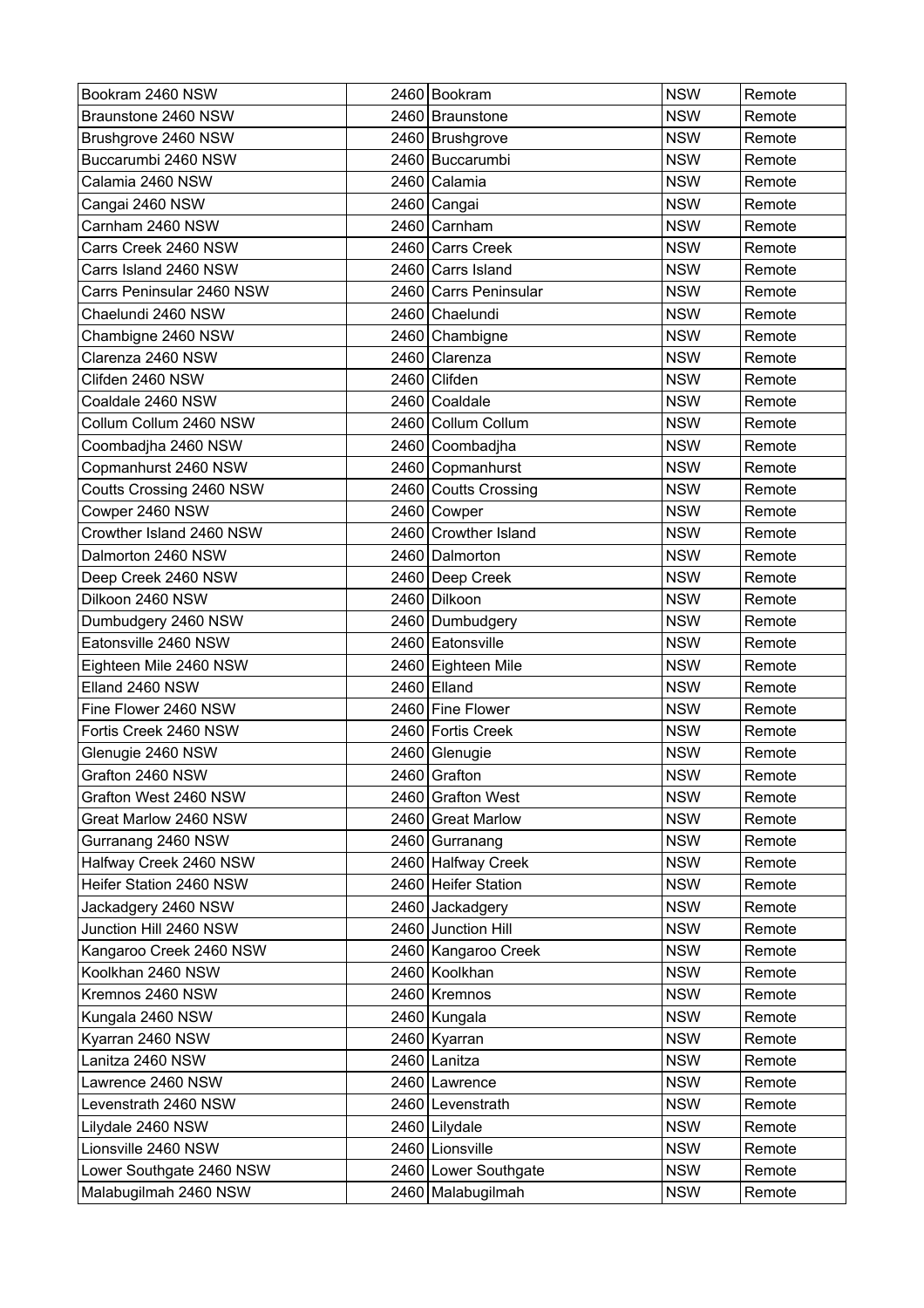| Moleville Creek 2460 NSW   |      | 2460 Moleville Creek   | <b>NSW</b> | Remote |
|----------------------------|------|------------------------|------------|--------|
| Mountain View 2460 NSW     |      | 2460 Mountain View     | <b>NSW</b> | Remote |
| Mylneford 2460 NSW         |      | 2460 Mylneford         | <b>NSW</b> | Remote |
| Newbold 2460 NSW           |      | 2460 Newbold           | <b>NSW</b> | Remote |
| Nymboida 2460 NSW          |      | 2460 Nymboida          | <b>NSW</b> | Remote |
| Pulganbar 2460 NSW         |      | 2460 Pulganbar         | <b>NSW</b> | Remote |
| Punchbowl 2460 NSW         |      | 2460 Punchbowl         | <b>NSW</b> | Remote |
| Ramornie 2460 NSW          |      | 2460 Ramornie          | <b>NSW</b> | Remote |
| Rushforth 2460 NSW         |      | 2460 Rushforth         | <b>NSW</b> | Remote |
| Sandy Crossing 2460 NSW    |      | 2460 Sandy Crossing    | <b>NSW</b> | Remote |
| Seelands 2460 NSW          |      | 2460 Seelands          | <b>NSW</b> | Remote |
| Shannondale 2460 NSW       |      | 2460 Shannondale       | <b>NSW</b> | Remote |
| Smiths Creek 2460 NSW      |      | 2460 Smiths Creek      | <b>NSW</b> | Remote |
| South Arm 2460 NSW         |      | 2460 South Arm         | <b>NSW</b> | Remote |
| South Grafton 2460 NSW     |      | 2460 South Grafton     | <b>NSW</b> | Remote |
| Southampton 2460 NSW       |      | 2460 Southampton       | <b>NSW</b> | Remote |
| Southgate 2460 NSW         |      | 2460 Southgate         | <b>NSW</b> | Remote |
| Stockyard Creek 2460 NSW   |      | 2460 Stockyard Creek   | <b>NSW</b> | Remote |
| The Pinnacles 2460 NSW     |      | 2460 The Pinnacles     | <b>NSW</b> | Remote |
| The Whiteman 2460 NSW      |      | 2460 The Whiteman      | <b>NSW</b> | Remote |
| Towallum 2460 NSW          |      | 2460 Towallum          | <b>NSW</b> | Remote |
| Trenayr 2460 NSW           |      | 2460 Trenayr           | <b>NSW</b> | Remote |
| Tyndale 2460 NSW           |      | 2460 Tyndale           | <b>NSW</b> | Remote |
| Upper Copmanhurst 2460 NSW |      | 2460 Upper Copmanhurst | <b>NSW</b> | Remote |
| Upper Fine Flower 2460 NSW |      | 2460 Upper Fine Flower | <b>NSW</b> | Remote |
| Warragai Creek 2460 NSW    |      | 2460 Warragai Creek    | <b>NSW</b> | Remote |
| Washpool 2460 NSW          | 2460 | Washpool               | <b>NSW</b> | Remote |
| Waterview 2460 NSW         |      | 2460 Waterview         | <b>NSW</b> | Remote |
| Waterview Heights 2460 NSW |      | 2460 Waterview Heights | <b>NSW</b> | Remote |
| Wells Crossing 2460 NSW    |      | 2460 Wells Crossing    | <b>NSW</b> | Remote |
| Whiteman Creek 2460 NSW    |      | 2460 Whiteman Creek    | <b>NSW</b> | Remote |
| Winegrove 2460 NSW         |      | 2460 Winegrove         | <b>NSW</b> | Remote |
| Wombat Creek 2460 NSW      |      | 2460 Wombat Creek      | <b>NSW</b> | Remote |
| Calliope 2462 NSW          |      | 2462 Calliope          | <b>NSW</b> | Remote |
| Coldstream 2462 NSW        |      | 2462 Coldstream        | <b>NSW</b> | Remote |
| Diggers Camp 2462 NSW      |      | 2462 Diggers Camp      | <b>NSW</b> | Remote |
| Gilletts Ridge 2462 NSW    |      | 2462 Gilletts Ridge    | <b>NSW</b> | Remote |
| Lake Hiawatha 2462 NSW     |      | 2462 Lake Hiawatha     | <b>NSW</b> | Remote |
| Lavadia 2462 NSW           |      | 2462 Lavadia           | <b>NSW</b> | Remote |
| Minnie Water 2462 NSW      |      | 2462 Minnie Water      | <b>NSW</b> | Remote |
| Pillar Valley 2462 NSW     |      | 2462 Pillar Valley     | <b>NSW</b> | Remote |
| Swan Creek 2462 NSW        |      | 2462 Swan Creek        | <b>NSW</b> | Remote |
| Tucabia 2462 NSW           |      | 2462 Tucabia           | <b>NSW</b> | Remote |
| Ulmarra 2462 NSW           |      | 2462 Ulmarra           | <b>NSW</b> | Remote |
| Wooli 2462 NSW             |      | 2462 Wooli             | <b>NSW</b> | Remote |
| Ashby 2463 NSW             |      | 2463 Ashby             | <b>NSW</b> | Remote |
| Ashby Heights 2463 NSW     |      | 2463 Ashby Heights     | <b>NSW</b> | Remote |
| Ashby Island 2463 NSW      |      | 2463 Ashby Island      | <b>NSW</b> | Remote |
| Brooms Head 2463 NSW       |      | 2463 Brooms Head       | <b>NSW</b> | Remote |
| Gulmarrad 2463 NSW         |      | 2463 Gulmarrad         | <b>NSW</b> | Remote |
| Ilarwill 2463 NSW          |      | 2463   Ilarwill        | <b>NSW</b> | Remote |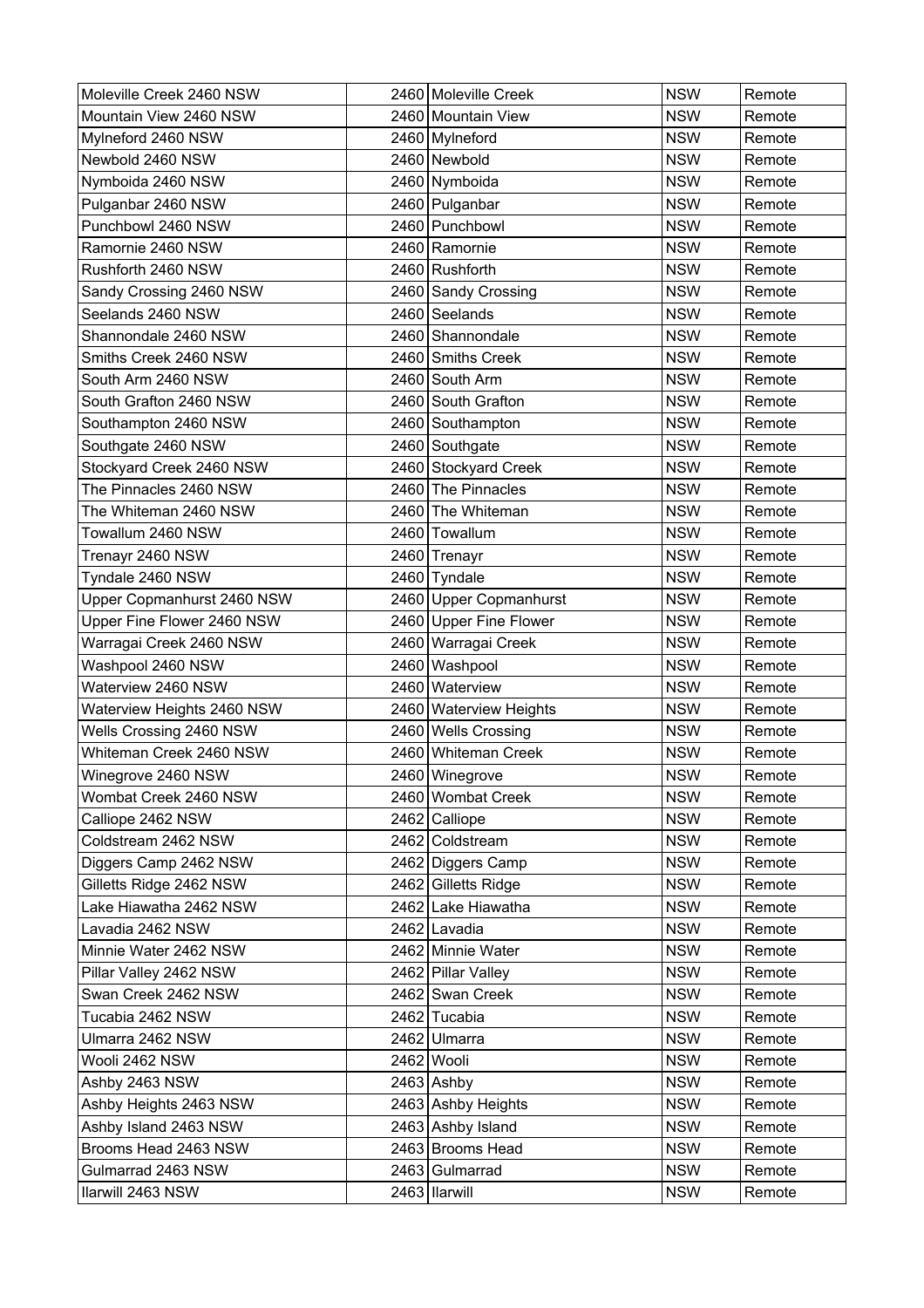| Jacky Bulbin Flat 2463 NSW  |            | 2463 Jacky Bulbin Flat  | <b>NSW</b> | Remote |
|-----------------------------|------------|-------------------------|------------|--------|
| James Creek 2463 NSW        |            | 2463 James Creek        | <b>NSW</b> | Remote |
| Maclean 2463 NSW            |            | 2463 Maclean            | <b>NSW</b> | Remote |
| Palmers Channel 2463 NSW    |            | 2463   Palmers Channel  | <b>NSW</b> | Remote |
| Palmers Island 2463 NSW     |            | 2463 Palmers Island     | <b>NSW</b> | Remote |
| Sandon 2463 NSW             |            | 2463 Sandon             | <b>NSW</b> | Remote |
| Shark Creek 2463 NSW        |            | 2463 Shark Creek        | <b>NSW</b> | Remote |
| Taloumbi 2463 NSW           |            | 2463 Taloumbi           | <b>NSW</b> | Remote |
| The Sandon 2463 NSW         |            | 2463 The Sandon         | <b>NSW</b> | Remote |
| Townsend 2463 NSW           |            | 2463 Townsend           | <b>NSW</b> | Remote |
| Tullymorgan 2463 NSW        |            | 2463 Tullymorgan        | <b>NSW</b> | Remote |
| Woodford Island 2463 NSW    |            | 2463 Woodford Island    | <b>NSW</b> | Remote |
| Iluka 2466 NSW              | 2466 Iluka |                         | <b>NSW</b> | Remote |
| The Freshwater 2466 NSW     |            | 2466 The Freshwater     | <b>NSW</b> | Remote |
| Woody Head 2466 NSW         |            | 2466 Woody Head         | <b>NSW</b> | Remote |
| Alice 2469 NSW              | 2469       | Alice                   | <b>NSW</b> | Remote |
| Bean Creek 2469 NSW         |            | 2469 Bean Creek         | <b>NSW</b> | Remote |
| Bingeebeebra Creek 2469 NSW |            | 2469 Bingeebeebra Creek | <b>NSW</b> | Remote |
| Bonalbo 2469 NSW            |            | 2469 Bonalbo            | <b>NSW</b> | Remote |
| Bottle Creek 2469 NSW       |            | 2469 Bottle Creek       | <b>NSW</b> | Remote |
| Bulldog 2469 NSW            |            | 2469 Bulldog            | <b>NSW</b> | Remote |
| Bungawalbin 2469 NSW        |            | 2469 Bungawalbin        | <b>NSW</b> | Remote |
| Busbys Flat 2469 NSW        |            | 2469 Busbys Flat        | <b>NSW</b> | Remote |
| Cambridge Plateau 2469 NSW  |            | 2469 Cambridge Plateau  | <b>NSW</b> | Remote |
| Camira 2469 NSW             |            | 2469 Camira             | <b>NSW</b> | Remote |
| Capeen Creek 2469 NSW       |            | 2469 Capeen Creek       | <b>NSW</b> | Remote |
| Chatsworth 2469 NSW         |            | 2469 Chatsworth         | <b>NSW</b> | Remote |
| Clearfield 2469 NSW         |            | 2469 Clearfield         | <b>NSW</b> | Remote |
| Coongbar 2469 NSW           |            | 2469 Coongbar           | <b>NSW</b> | Remote |
| Culmaran Creek 2469 NSW     |            | 2469 Culmaran Creek     | <b>NSW</b> | Remote |
| Deep Creek 2469 NSW         |            | 2469 Deep Creek         | <b>NSW</b> | Remote |
| Drake 2469 NSW              |            | 2469 Drake              | <b>NSW</b> | Remote |
| Drake Village 2469 NSW      |            | 2469 Drake Village      | <b>NSW</b> | Remote |
| Duck Creek 2469 NSW         |            | 2469 Duck Creek         | <b>NSW</b> | Remote |
| Ewingar 2469 NSW            |            | 2469 Ewingar            | <b>NSW</b> | Remote |
| Gibberagee 2469 NSW         |            | 2469 Gibberagee         | <b>NSW</b> | Remote |
| Goodwood Island 2469 NSW    |            | 2469 Goodwood Island    | <b>NSW</b> | Remote |
| Gorge Creek 2469 NSW        |            | 2469 Gorge Creek        | <b>NSW</b> | Remote |
| Haystack 2469 NSW           |            | 2469 Haystack           | <b>NSW</b> | Remote |
| Hogarth Range 2469 NSW      |            | 2469 Hogarth Range      | <b>NSW</b> | Remote |
| Jacksons Flat 2469 NSW      |            | 2469 Jacksons Flat      | <b>NSW</b> | Remote |
| Joes Box 2469 NSW           |            | $2469$ Joes Box         | <b>NSW</b> | Remote |
| Keybarbin 2469 NSW          |            | 2469 Keybarbin          | <b>NSW</b> | Remote |
| Kippenduff 2469 NSW         |            | 2469 Kippenduff         | <b>NSW</b> | Remote |
| Louisa Creek 2469 NSW       |            | 2469 Louisa Creek       | <b>NSW</b> | Remote |
| Lower Bottle Creek 2469 NSW |            | 2469 Lower Bottle Creek | <b>NSW</b> | Remote |
| Lower Duck Creek 2469 NSW   |            | 2469 Lower Duck Creek   | <b>NSW</b> | Remote |
| Lower Peacock 2469 NSW      |            | 2469 Lower Peacock      | <b>NSW</b> | Remote |
| Mallanganee 2469 NSW        |            | 2469 Mallanganee        | <b>NSW</b> | Remote |
| Mookima Wybra 2469 NSW      |            | 2469 Mookima Wybra      | <b>NSW</b> | Remote |
| Mororo 2469 NSW             |            | 2469 Mororo             | <b>NSW</b> | Remote |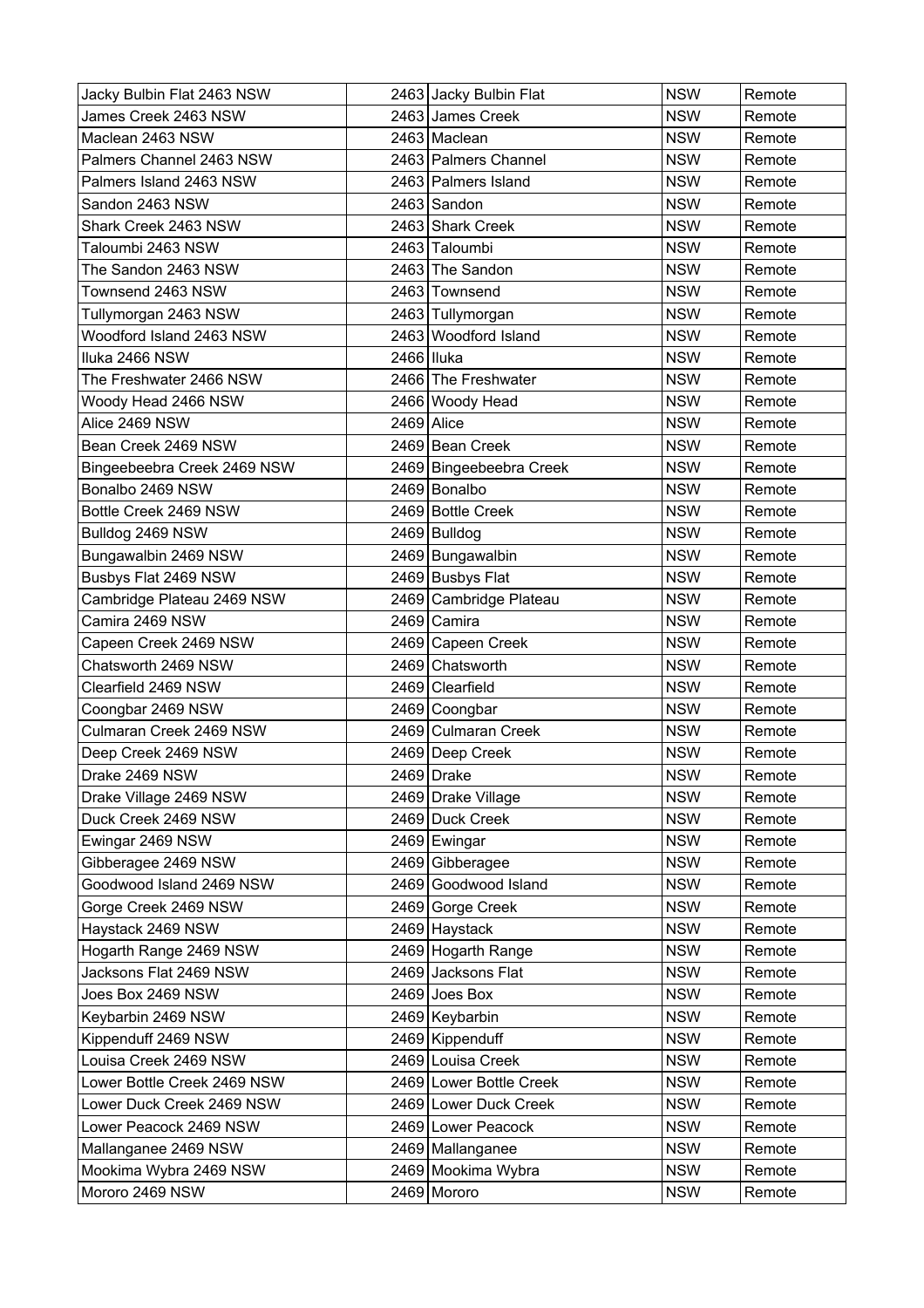| Mount Marsh 2469 NSW      |      | 2469 Mount Marsh      | <b>NSW</b> | Remote |
|---------------------------|------|-----------------------|------------|--------|
| Mummulgum 2469 NSW        |      | 2469 Mummulgum        | <b>NSW</b> | Remote |
| Myrtle Creek 2469 NSW     |      | 2469 Myrtle Creek     | <b>NSW</b> | Remote |
| Old Bonalbo 2469 NSW      |      | 2469 Old Bonalbo      | <b>NSW</b> | Remote |
| Paddys Flat 2469 NSW      |      | 2469 Paddys Flat      | <b>NSW</b> | Remote |
| Pagans Flat 2469 NSW      |      | 2469 Pagans Flat      | <b>NSW</b> | Remote |
| Peacock Creek 2469 NSW    |      | 2469 Peacock Creek    | <b>NSW</b> | Remote |
| Pikapene 2469 NSW         |      | 2469 Pikapene         | <b>NSW</b> | Remote |
| Rappville 2469 NSW        |      | 2469 Rappville        | <b>NSW</b> | Remote |
| Sandilands 2469 NSW       |      | 2469 Sandilands       | <b>NSW</b> | Remote |
| Simpkins Creek 2469 NSW   |      | 2469 Simpkins Creek   | <b>NSW</b> | Remote |
| Six Mile Swamp 2469 NSW   |      | 2469 Six Mile Swamp   | <b>NSW</b> | Remote |
| Tabulam 2469 NSW          |      | 2469 Tabulam          | <b>NSW</b> | Remote |
| Theresa Creek 2469 NSW    |      | 2469 Theresa Creek    | <b>NSW</b> | Remote |
| Tunglebung 2469 NSW       |      | 2469 Tunglebung       | <b>NSW</b> | Remote |
| Upper Duck Creek 2469 NSW |      | 2469 Upper Duck Creek | <b>NSW</b> | Remote |
| Warregah Island 2469 NSW  |      | 2469 Warregah Island  | <b>NSW</b> | Remote |
| Whiporie 2469 NSW         |      | 2469 Whiporie         | <b>NSW</b> | Remote |
| Woombah 2469 NSW          |      | 2469 Woombah          | <b>NSW</b> | Remote |
| Wyan 2469 NSW             |      | 2469 Wyan             | <b>NSW</b> | Remote |
| Yabbra 2469 NSW           |      | 2469 Yabbra           | <b>NSW</b> | Remote |
| Bora Ridge 2471 NSW       |      | 2471 Bora Ridge       | <b>NSW</b> | Remote |
| Codrington 2471 NSW       | 2471 | Codrington            | <b>NSW</b> | Remote |
| Coraki 2471 NSW           | 2471 | Coraki                | <b>NSW</b> | Remote |
| East Coraki 2471 NSW      |      | 2471 East Coraki      | <b>NSW</b> | Remote |
| Green Forest 2471 NSW     | 2471 | <b>Green Forest</b>   | <b>NSW</b> | Remote |
| Greenridge 2471 NSW       | 2471 | Greenridge            | <b>NSW</b> | Remote |
| North Woodburn 2471 NSW   |      | 2471 North Woodburn   | <b>NSW</b> | Remote |
| Swan Bay 2471 NSW         | 2471 | Swan Bay              | <b>NSW</b> | Remote |
| Tatham 2471 NSW           |      | 2471 Tatham           | <b>NSW</b> | Remote |
| West Bungawalbin 2471 NSW |      | 2471 West Bungawalbin | <b>NSW</b> | Remote |
| West Coraki 2471 NSW      |      | 2471 West Coraki      | <b>NSW</b> | Remote |
| Afterlee 2474 NSW         |      | 2474 Afterlee         | <b>NSW</b> | Remote |
| Barkers Vale 2474 NSW     |      | 2474 Barkers Vale     | <b>NSW</b> | Remote |
| Border Ranges 2474 NSW    |      | 2474 Border Ranges    | <b>NSW</b> | Remote |
| Cawongla 2474 NSW         |      | 2474 Cawongla         | <b>NSW</b> | Remote |
| Cedar Point 2474 NSW      |      | 2474 Cedar Point      | <b>NSW</b> | Remote |
| Collins Creek 2474 NSW    |      | 2474 Collins Creek    | <b>NSW</b> | Remote |
| Cougal 2474 NSW           |      | 2474 Cougal           | <b>NSW</b> | Remote |
| Dairy Flat 2474 NSW       |      | 2474 Dairy Flat       | <b>NSW</b> | Remote |
| Eden Creek 2474 NSW       |      | 2474 Eden Creek       | <b>NSW</b> | Remote |
| Edenville 2474 NSW        |      | 2474 Edenville        | <b>NSW</b> | Remote |
| Ettrick 2474 NSW          |      | 2474 Ettrick          | <b>NSW</b> | Remote |
| Fawcetts Plain 2474 NSW   |      | 2474 Fawcetts Plain   | <b>NSW</b> | Remote |
| Findon Creek 2474 NSW     |      | 2474 Findon Creek     | <b>NSW</b> | Remote |
| Geneva 2474 NSW           |      | 2474 Geneva           | <b>NSW</b> | Remote |
| Ghinni Ghi 2474 NSW       |      | 2474 Ghinni Ghi       | <b>NSW</b> | Remote |
| Gradys Creek 2474 NSW     |      | 2474 Gradys Creek     | <b>NSW</b> | Remote |
| Green Pigeon 2474 NSW     |      | 2474 Green Pigeon     | <b>NSW</b> | Remote |
| Grevillia 2474 NSW        |      | 2474 Grevillia        | <b>NSW</b> | Remote |
| Homeleigh 2474 NSW        |      | 2474 Homeleigh        | <b>NSW</b> | Remote |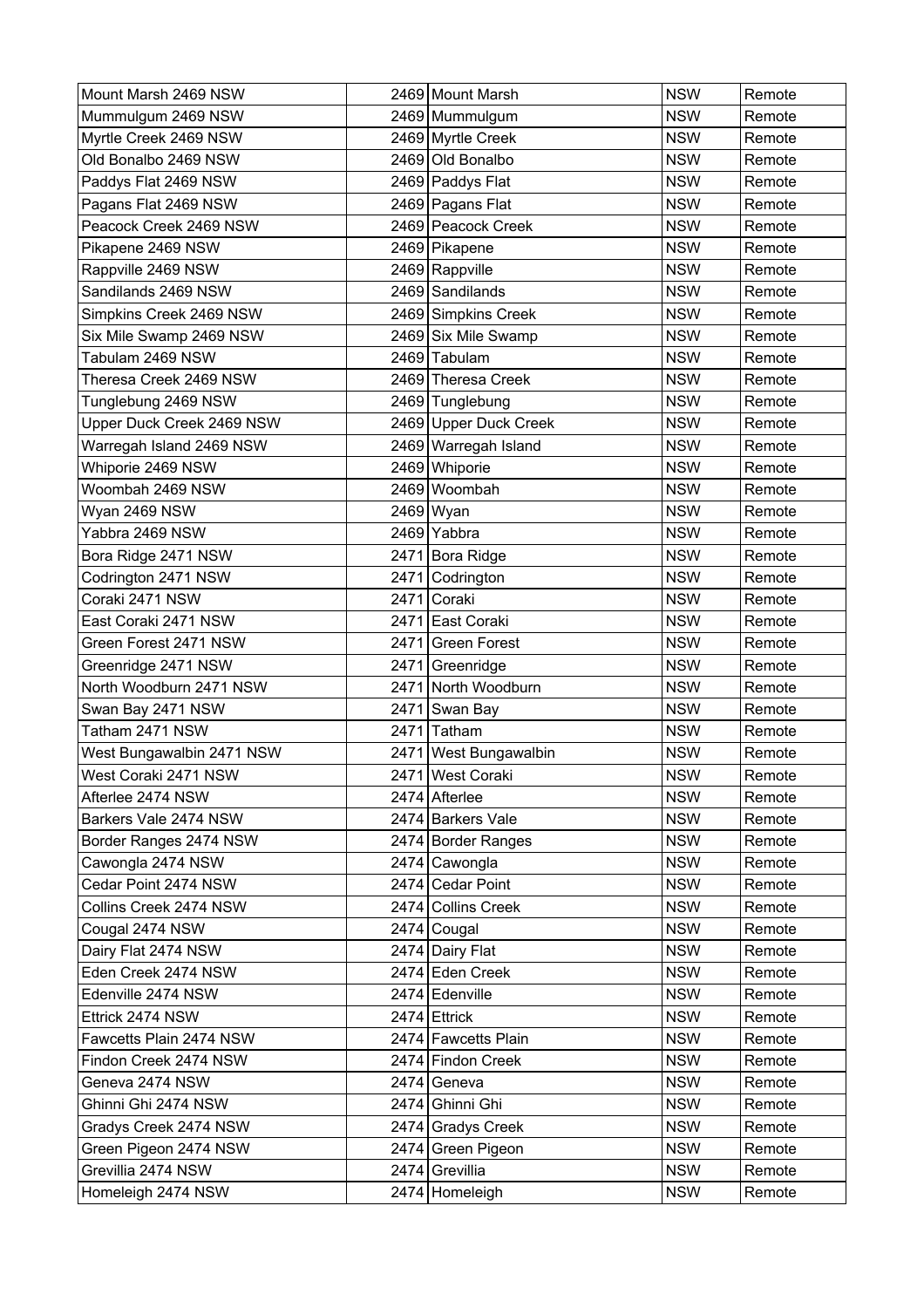| Horse Station Creek 2474 NSW   | 2474 Horse Station Creek   | <b>NSW</b> | Remote |
|--------------------------------|----------------------------|------------|--------|
| Horseshoe Creek 2474 NSW       | 2474 Horseshoe Creek       | <b>NSW</b> | Remote |
| Iron Pot Creek 2474 NSW        | 2474 Iron Pot Creek        | <b>NSW</b> | Remote |
| Kilgra 2474 NSW                | 2474 Kilgra                | <b>NSW</b> | Remote |
| Kyogle 2474 NSW                | 2474 Kyogle                | <b>NSW</b> | Remote |
| Little Back Creek 2474 NSW     | 2474 Little Back Creek     | <b>NSW</b> | Remote |
| Loadstone 2474 NSW             | 2474   Loadstone           | <b>NSW</b> | Remote |
| Lynchs Creek 2474 NSW          | 2474 Lynchs Creek          | <b>NSW</b> | Remote |
| New Park 2474 NSW              | 2474 New Park              | <b>NSW</b> | Remote |
| Old Grevillia 2474 NSW         | 2474 Old Grevillia         | <b>NSW</b> | Remote |
| Roseberry 2474 NSW             | 2474 Roseberry             | <b>NSW</b> | Remote |
| Roseberry Creek 2474 NSW       | 2474 Roseberry Creek       | <b>NSW</b> | Remote |
| Rukenvale 2474 NSW             | 2474 Rukenvale             | <b>NSW</b> | Remote |
| Sawpit Creek 2474 NSW          | 2474 Sawpit Creek          | <b>NSW</b> | Remote |
| Sherwood 2474 NSW              | 2474 Sherwood              | <b>NSW</b> | Remote |
| Smiths Creek 2474 NSW          | 2474 Smiths Creek          | <b>NSW</b> | Remote |
| Terrace Creek 2474 NSW         | 2474 Terrace Creek         | <b>NSW</b> | Remote |
| The Risk 2474 NSW              | $2474$ The Risk            | <b>NSW</b> | Remote |
| Toonumbar 2474 NSW             | 2474 Toonumbar             | <b>NSW</b> | Remote |
| Unumgar 2474 NSW               | 2474 Unumgar               | <b>NSW</b> | Remote |
| Upper Eden Creek 2474 NSW      | 2474 Upper Eden Creek      | <b>NSW</b> | Remote |
| Upper Horseshoe Creek 2474 NSW | 2474 Upper Horseshoe Creek | <b>NSW</b> | Remote |
| Wadeville 2474 NSW             | 2474 Wadeville             | <b>NSW</b> | Remote |
| Warrazambil Creek 2474 NSW     | 2474 Warrazambil Creek     | <b>NSW</b> | Remote |
| West Wiangaree 2474 NSW        | 2474 West Wiangaree        | <b>NSW</b> | Remote |
| Wiangaree 2474 NSW             | 2474 Wiangaree             | <b>NSW</b> | Remote |
| Wyneden 2474 NSW               | 2474 Wyneden               | <b>NSW</b> | Remote |
| Tooloom 2475 NSW               | 2475 Tooloom               | <b>NSW</b> | Remote |
| Upper Tooloom 2475 NSW         | 2475 Upper Tooloom         | <b>NSW</b> | Remote |
| Urbenville 2475 NSW            | 2475 Urbenville            | <b>NSW</b> | Remote |
| Acacia Creek 2476 NSW          | 2476 Acacia Creek          | <b>NSW</b> | Remote |
| Acacia Plateau 2476 NSW        | 2476 Acacia Plateau        | <b>NSW</b> | Remote |
| Boomi Creek 2476 NSW           | 2476 Boomi Creek           | <b>NSW</b> | Remote |
| Brumby Plains 2476 NSW         | 2476 Brumby Plains         | <b>NSW</b> | Remote |
| Koreelah 2476 NSW              | 2476 Koreelah              | <b>NSW</b> | Remote |
| Legume 2476 NSW                | 2476 Legume                | <b>NSW</b> | Remote |
| Lindesay Creek 2476 NSW        | 2476 Lindesay Creek        | <b>NSW</b> | Remote |
| Lower Acacia Creek 2476 NSW    | 2476 Lower Acacia Creek    | <b>NSW</b> | Remote |
| Muli Muli 2476 NSW             | 2476 Muli Muli             | <b>NSW</b> | Remote |
| Old Koreelah 2476 NSW          | 2476 Old Koreelah          | <b>NSW</b> | Remote |
| The Glen 2476 NSW              | 2476 The Glen              | <b>NSW</b> | Remote |
| Woodenbong 2476 NSW            | 2476 Woodenbong            | <b>NSW</b> | Remote |
| Alstonvale 2477 NSW            | 2477 Alstonvale            | <b>NSW</b> | Remote |
| Alstonville 2477 NSW           | 2477 Alstonville           | <b>NSW</b> | Remote |
| Bagotville 2477 NSW            | 2477 Bagotville            | <b>NSW</b> | Remote |
| Cabbage Tree Island 2477 NSW   | 2477 Cabbage Tree Island   | <b>NSW</b> | Remote |
| Dalwood 2477 NSW               | 2477 Dalwood               | <b>NSW</b> | Remote |
| East Wardell 2477 NSW          | 2477 East Wardell          | <b>NSW</b> | Remote |
| Goat Island 2477 NSW           | 2477 Goat Island           | <b>NSW</b> | Remote |
| Lynwood 2477 NSW               | 2477 Lynwood               | <b>NSW</b> | Remote |
| Meerschaum Vale 2477 NSW       | 2477 Meerschaum Vale       | <b>NSW</b> | Remote |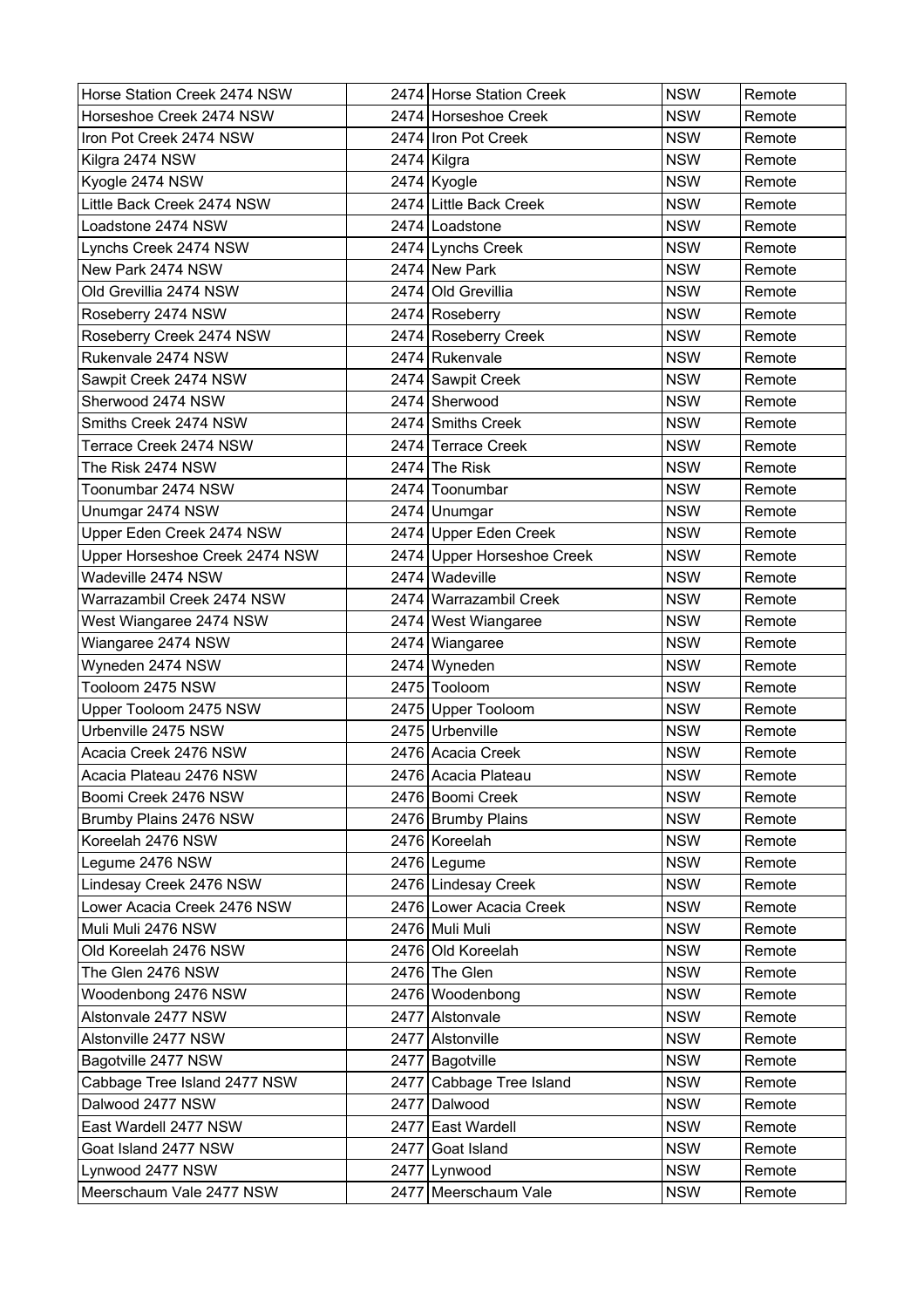| Pearces Creek 2477 NSW       |      | 2477 Pearces Creek       | <b>NSW</b> | Remote |
|------------------------------|------|--------------------------|------------|--------|
| Rous 2477 NSW                |      | 2477 Rous                | <b>NSW</b> | Remote |
| Rous Mill 2477 NSW           |      | 2477 Rous Mill           | <b>NSW</b> | Remote |
| Tuckombil 2477 NSW           | 2477 | Tuckombil                | <b>NSW</b> | Remote |
| Uralba 2477 NSW              | 2477 | Uralba                   | <b>NSW</b> | Remote |
| Wardell 2477 NSW             |      | 2477 Wardell             | <b>NSW</b> | Remote |
| Wollongbar 2477 NSW          | 2477 | Wollongbar               | <b>NSW</b> | Remote |
| Bangalow 2479 NSW            |      | 2479 Bangalow            | <b>NSW</b> | Remote |
| Binna Burra 2479 NSW         |      | 2479 Binna Burra         | <b>NSW</b> | Remote |
| Brooklet 2479 NSW            |      | 2479 Brooklet            | <b>NSW</b> | Remote |
| Coopers Shoot 2479 NSW       |      | 2479 Coopers Shoot       | <b>NSW</b> | Remote |
| Coorabell 2479 NSW           |      | 2479 Coorabell           | <b>NSW</b> | Remote |
| Fernleigh 2479 NSW           |      | 2479 Fernleigh           | <b>NSW</b> | Remote |
| Knockrow 2479 NSW            |      | 2479 Knockrow            | <b>NSW</b> | Remote |
| Mcleods Shoot 2479 NSW       |      | 2479 Mcleods Shoot       | <b>NSW</b> | Remote |
| Nashua 2479 NSW              |      | 2479 Nashua              | <b>NSW</b> | Remote |
| Newrybar 2479 NSW            |      | 2479 Newrybar            | <b>NSW</b> | Remote |
| Possum Creek 2479 NSW        |      | 2479 Possum Creek        | <b>NSW</b> | Remote |
| Goonengerry 2482 NSW         |      | 2482 Goonengerry         | <b>NSW</b> | Remote |
| Huonbrook 2482 NSW           |      | 2482 Huonbrook           | <b>NSW</b> | Remote |
| Koonyum Range 2482 NSW       |      | 2482 Koonyum Range       | <b>NSW</b> | Remote |
| Main Arm 2482 NSW            |      | 2482 Main Arm            | <b>NSW</b> | Remote |
| Montecollum 2482 NSW         |      | 2482 Montecollum         | <b>NSW</b> | Remote |
| Mullumbimby 2482 NSW         |      | 2482 Mullumbimby         | <b>NSW</b> | Remote |
| Mullumbimby Creek 2482 NSW   |      | 2482 Mullumbimby Creek   | <b>NSW</b> | Remote |
| Palmwoods 2482 NSW           |      | 2482 Palmwoods           | <b>NSW</b> | Remote |
| Upper Coopers Creek 2482 NSW |      | 2482 Upper Coopers Creek | <b>NSW</b> | Remote |
| Upper Main Arm 2482 NSW      |      | 2482 Upper Main Arm      | <b>NSW</b> | Remote |
| Upper Wilsons Creek 2482 NSW |      | 2482 Upper Wilsons Creek | <b>NSW</b> | Remote |
| Wanganui 2482 NSW            |      | 2482 Wanganui            | <b>NSW</b> | Remote |
| Wilsons Creek 2482 NSW       |      | 2482 Wilsons Creek       | <b>NSW</b> | Remote |
| Billinudgel 2483 NSW         |      | 2483   Billinudgel       | <b>NSW</b> | Remote |
| Brunswick Heads 2483 NSW     |      | 2483 Brunswick Heads     | <b>NSW</b> | Remote |
| Burringbar 2483 NSW          |      | 2483 Burringbar          | <b>NSW</b> | Remote |
| Crabbes Creek 2483 NSW       |      | 2483 Crabbes Creek       | <b>NSW</b> | Remote |
| Middle Pocket 2483 NSW       |      | 2483 Middle Pocket       | <b>NSW</b> | Remote |
| Mooball 2483 NSW             |      | 2483 Mooball             | <b>NSW</b> | Remote |
| New Brighton 2483 NSW        |      | 2483 New Brighton        | <b>NSW</b> | Remote |
| Ocean Shores 2483 NSW        |      | 2483 Ocean Shores        | <b>NSW</b> | Remote |
| Sleepy Hollow 2483 NSW       |      | 2483 Sleepy Hollow       | <b>NSW</b> | Remote |
| South Golden Beach 2483 NSW  |      | 2483 South Golden Beach  | <b>NSW</b> | Remote |
| The Pocket 2483 NSW          |      | 2483 The Pocket          | <b>NSW</b> | Remote |
| Upper Burringbar 2483 NSW    |      | 2483 Upper Burringbar    | <b>NSW</b> | Remote |
| Wooyung 2483 NSW             |      | 2483 Wooyung             | <b>NSW</b> | Remote |
| Yelgun 2483 NSW              |      | 2483 Yelgun              | <b>NSW</b> | Remote |
| Back Creek 2484 NSW          |      | 2484 Back Creek          | <b>NSW</b> | Remote |
| Bray Park 2484 NSW           |      | 2484 Bray Park           | <b>NSW</b> | Remote |
| Brays Creek 2484 NSW         |      | 2484 Brays Creek         | <b>NSW</b> | Remote |
| Byangum 2484 NSW             |      | 2484 Byangum             | <b>NSW</b> | Remote |
| Byrrill Creek 2484 NSW       |      | 2484 Byrrill Creek       | <b>NSW</b> | Remote |
| Cedar Creek 2484 NSW         |      | 2484 Cedar Creek         | <b>NSW</b> | Remote |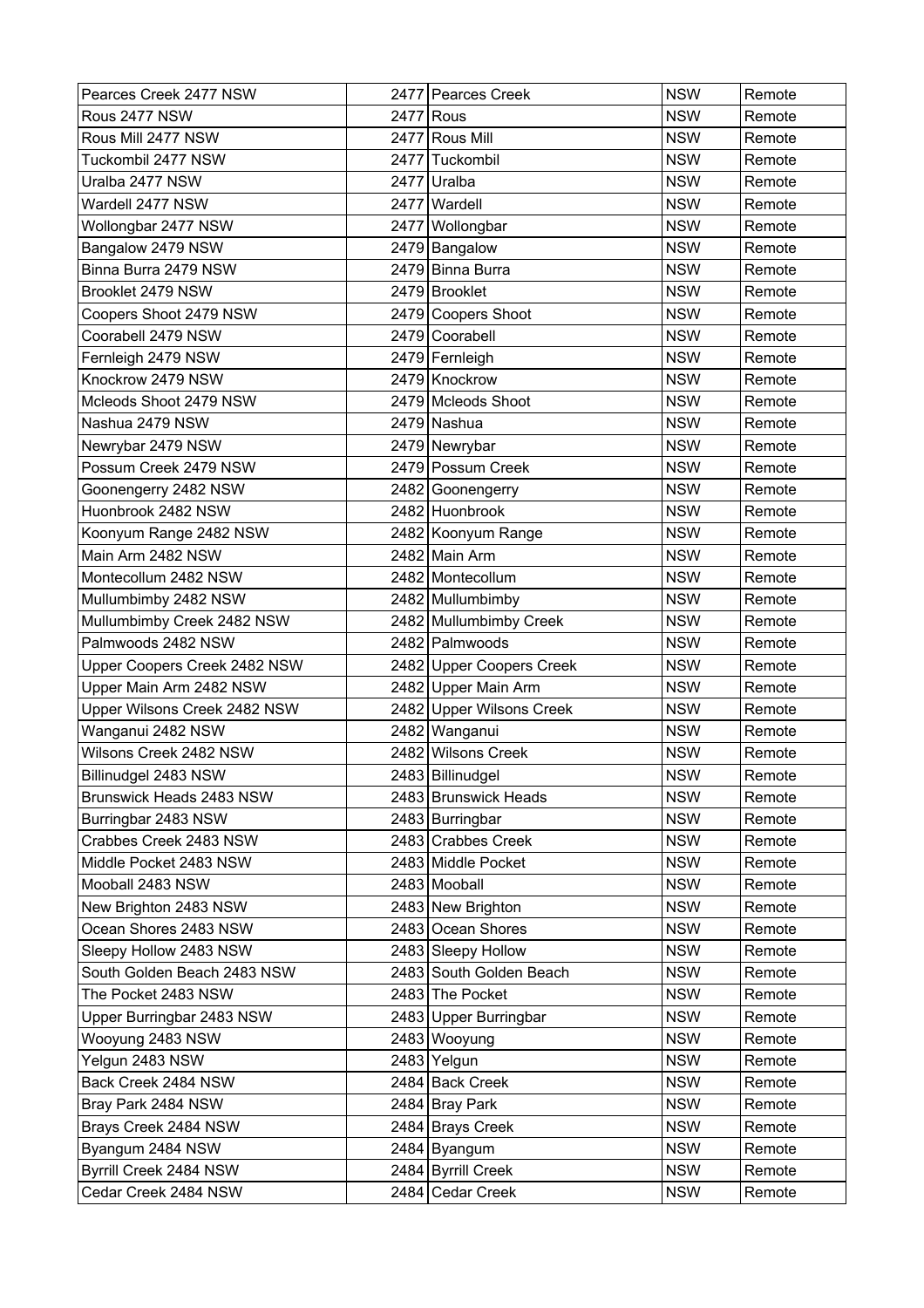| Chillingham 2484 NSW         |           | 2484 Chillingham         | <b>NSW</b> | Remote |
|------------------------------|-----------|--------------------------|------------|--------|
| Chowan Creek 2484 NSW        |           | 2484 Chowan Creek        | <b>NSW</b> | Remote |
| Clothiers Creek 2484 NSW     |           | 2484 Clothiers Creek     | <b>NSW</b> | Remote |
| Commissioners Creek 2484 NSW | 2484      | Commissioners Creek      | <b>NSW</b> | Remote |
| Condong 2484 NSW             |           | 2484 Condong             | <b>NSW</b> | Remote |
| Crystal Creek 2484 NSW       |           | 2484 Crystal Creek       | <b>NSW</b> | Remote |
| Cudgera Creek 2484 NSW       |           | 2484 Cudgera Creek       | <b>NSW</b> | Remote |
| Doon Doon 2484 NSW           |           | 2484 Doon Doon           | <b>NSW</b> | Remote |
| Dulguigan 2484 NSW           |           | 2484 Dulguigan           | <b>NSW</b> | Remote |
| Dum Dum 2484 NSW             |           | 2484 Dum Dum             | <b>NSW</b> | Remote |
| Dunbible 2484 NSW            |           | 2484 Dunbible            | <b>NSW</b> | Remote |
| Dungay 2484 NSW              |           | 2484 Dungay              | <b>NSW</b> | Remote |
| Eungella 2484 NSW            |           | 2484 Eungella            | <b>NSW</b> | Remote |
| Eviron 2484 NSW              |           | 2484 Eviron              | <b>NSW</b> | Remote |
| Farrants Hill 2484 NSW       |           | 2484 Farrants Hill       | <b>NSW</b> | Remote |
| Fernvale 2484 NSW            |           | 2484 Fernvale            | <b>NSW</b> | Remote |
| Hopkins Creek 2484 NSW       |           | 2484 Hopkins Creek       | <b>NSW</b> | Remote |
| Kielvale 2484 NSW            |           | 2484 Kielvale            | <b>NSW</b> | Remote |
| Kunghur 2484 NSW             |           | 2484 Kunghur             | <b>NSW</b> | Remote |
| Kunghur Creek 2484 NSW       |           | 2484 Kunghur Creek       | <b>NSW</b> | Remote |
| Kynnumboon 2484 NSW          |           | 2484 Kynnumboon          | <b>NSW</b> | Remote |
| Limpinwood 2484 NSW          |           | 2484 Limpinwood          | <b>NSW</b> | Remote |
| Mebbin 2484 NSW              |           | 2484 Mebbin              | <b>NSW</b> | Remote |
| Midginbil 2484 NSW           |           | 2484 Midginbil           | <b>NSW</b> | Remote |
| Mount Burrell 2484 NSW       |           | 2484 Mount Burrell       | <b>NSW</b> | Remote |
| Mount Warning 2484 NSW       |           | 2484 Mount Warning       | <b>NSW</b> | Remote |
| Murwillumbah 2484 NSW        |           | 2484 Murwillumbah        | <b>NSW</b> | Remote |
| Murwillumbah South 2484 NSW  |           | 2484 Murwillumbah South  | <b>NSW</b> | Remote |
| Nobbys Creek 2484 NSW        |           | 2484 Nobbys Creek        | <b>NSW</b> | Remote |
| North Arm 2484 NSW           |           | 2484 North Arm           | <b>NSW</b> | Remote |
| Numinbah 2484 NSW            |           | 2484 Numinbah            | <b>NSW</b> | Remote |
| Nunderi 2484 NSW             |           | 2484 Nunderi             | <b>NSW</b> | Remote |
| Palmvale 2484 NSW            |           | 2484   Palmvale          | <b>NSW</b> | Remote |
| Pumpenbil 2484 NSW           |           | 2484 Pumpenbil           | <b>NSW</b> | Remote |
| Reserve Creek 2484 NSW       |           | 2484 Reserve Creek       | <b>NSW</b> | Remote |
| Round Mountain 2484 NSW      |           | 2484 Round Mountain      | <b>NSW</b> | Remote |
| Rowlands Creek 2484 NSW      |           | 2484 Rowlands Creek      | <b>NSW</b> | Remote |
| Smiths Creek 2484 NSW        |           | 2484 Smiths Creek        | <b>NSW</b> | Remote |
| South Murwillumbah 2484 NSW  |           | 2484 South Murwillumbah  | <b>NSW</b> | Remote |
| Stokers Siding 2484 NSW      |           | 2484 Stokers Siding      | <b>NSW</b> | Remote |
| Terragon 2484 NSW            |           | 2484 Terragon            | <b>NSW</b> | Remote |
| Tomewin 2484 NSW             |           | 2484 Tomewin             | <b>NSW</b> | Remote |
| Tyalgum 2484 NSW             |           | 2484 Tyalgum             | <b>NSW</b> | Remote |
| Tyalgum Creek 2484 NSW       |           | 2484 Tyalgum Creek       | <b>NSW</b> | Remote |
| Tygalgah 2484 NSW            |           | 2484 Tygalgah            | <b>NSW</b> | Remote |
| <b>Uki 2484 NSW</b>          | 2484 Uki  |                          | <b>NSW</b> | Remote |
| Upper Crystal Creek 2484 NSW |           | 2484 Upper Crystal Creek | <b>NSW</b> | Remote |
| Urliup 2484 NSW              |           | $2484$ Urliup            | <b>NSW</b> | Remote |
| Wardrop Valley 2484 NSW      |           | 2484 Wardrop Valley      | <b>NSW</b> | Remote |
| Zara 2484 NSW                | 2484 Zara |                          | <b>NSW</b> | Remote |
| North Tumbulgum 2490 NSW     |           | 2490 North Tumbulgum     | <b>NSW</b> | Remote |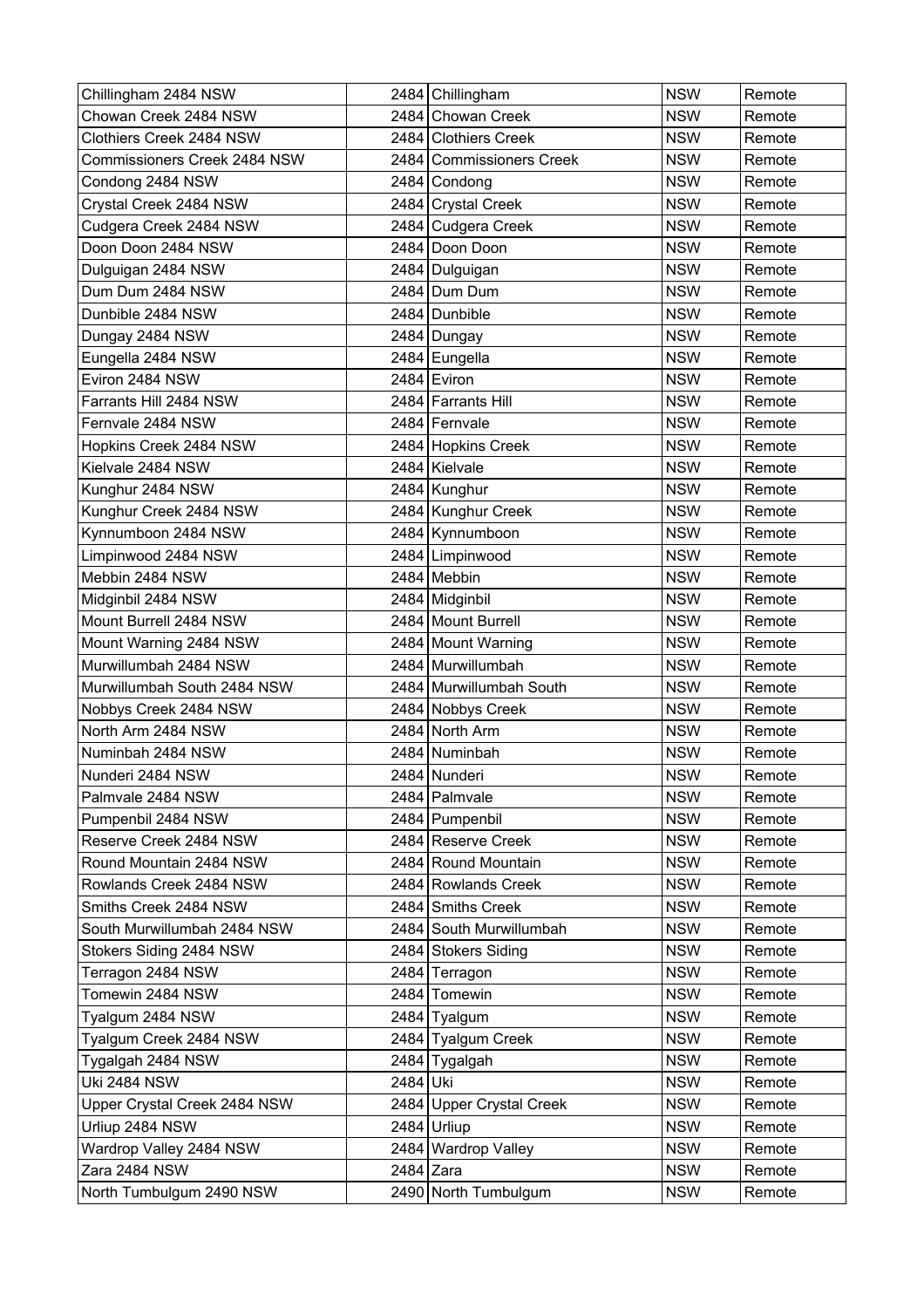| Tumbulgum 2490 NSW          | 2490 Tumbulgum          | <b>NSW</b> | Remote |
|-----------------------------|-------------------------|------------|--------|
| Batehaven 2536 NSW          | 2536 Batehaven          | <b>NSW</b> | Remote |
| Batemans Bay 2536 NSW       | 2536 Batemans Bay       | <b>NSW</b> | Remote |
| Benandarah 2536 NSW         | 2536 Benandarah         | <b>NSW</b> | Remote |
| Bimbimbie 2536 NSW          | 2536 Bimbimbie          | <b>NSW</b> | Remote |
| Buckenbowra 2536 NSW        | 2536 Buckenbowra        | <b>NSW</b> | Remote |
| Catalina 2536 NSW           | 2536 Catalina           | <b>NSW</b> | Remote |
| Currowan 2536 NSW           | 2536 Currowan           | <b>NSW</b> | Remote |
| Denhams Beach 2536 NSW      | 2536 Denhams Beach      | <b>NSW</b> | Remote |
| Depot Beach 2536 NSW        | 2536 Depot Beach        | <b>NSW</b> | Remote |
| Durras North 2536 NSW       | 2536 Durras North       | <b>NSW</b> | Remote |
| East Lynne 2536 NSW         | 2536 East Lynne         | <b>NSW</b> | Remote |
| Guerilla Bay 2536 NSW       | 2536 Guerilla Bay       | <b>NSW</b> | Remote |
| Jeremadra 2536 NSW          | 2536 Jeremadra          | <b>NSW</b> | Remote |
| Lilli Pilli 2536 NSW        | 2536 Lilli Pilli        | <b>NSW</b> | Remote |
| Long Beach 2536 NSW         | 2536 Long Beach         | <b>NSW</b> | Remote |
| Maloneys Beach 2536 NSW     | 2536 Maloneys Beach     | <b>NSW</b> | Remote |
| Malua Bay 2536 NSW          | 2536 Malua Bay          | <b>NSW</b> | Remote |
| Mogo 2536 NSW               | 2536 Mogo               | <b>NSW</b> | Remote |
| Nelligen 2536 NSW           | 2536 Nelligen           | <b>NSW</b> | Remote |
| North Batemans Bay 2536 NSW | 2536 North Batemans Bay | <b>NSW</b> | Remote |
| Pebbly Beach 2536 NSW       | 2536 Pebbly Beach       | <b>NSW</b> | Remote |
| Rosedale 2536 NSW           | 2536 Rosedale           | <b>NSW</b> | Remote |
| Runnyford 2536 NSW          | 2536 Runnyford          | <b>NSW</b> | Remote |
| South Durras 2536 NSW       | 2536 South Durras       | <b>NSW</b> | Remote |
| Sunshine Bay 2536 NSW       | 2536 Sunshine Bay       | <b>NSW</b> | Remote |
| Surf Beach 2536 NSW         | 2536 Surf Beach         | <b>NSW</b> | Remote |
| Surfside 2536 NSW           | 2536 Surfside           | <b>NSW</b> | Remote |
| Woodlands 2536 NSW          | 2536 Woodlands          | <b>NSW</b> | Remote |
| Bergalia 2537 NSW           | 2537 Bergalia           | <b>NSW</b> | Remote |
| Bingie 2537 NSW             | 2537 Bingie             | <b>NSW</b> | Remote |
| Broulee 2537 NSW            | 2537 Broulee            | <b>NSW</b> | Remote |
| Coila 2537 NSW              | 2537 Coila              | <b>NSW</b> | Remote |
| Congo 2537 NSW              | 2537 Congo              | <b>NSW</b> | Remote |
| Deua 2537 NSW               | 2537 Deua               | <b>NSW</b> | Remote |
| Deua River Valley 2537 NSW  | 2537 Deua River Valley  | <b>NSW</b> | Remote |
| Kiora 2537 NSW              | 2537 Kiora              | <b>NSW</b> | Remote |
| Meringo 2537 NSW            | 2537 Meringo            | <b>NSW</b> | Remote |
| Mogendoura 2537 NSW         | 2537 Mogendoura         | <b>NSW</b> | Remote |
| Moruya 2537 NSW             | 2537 Moruya             | <b>NSW</b> | Remote |
| Moruya Heads 2537 NSW       | 2537 Moruya Heads       | <b>NSW</b> | Remote |
| Mossy Point 2537 NSW        | 2537 Mossy Point        | <b>NSW</b> | Remote |
| Tomakin 2537 NSW            | 2537 Tomakin            | <b>NSW</b> | Remote |
| Turlinjah 2537 NSW          | 2537 Turlinjah          | <b>NSW</b> | Remote |
| Tuross Head 2537 NSW        | 2537 Tuross Head        | <b>NSW</b> | Remote |
| Wamban 2537 NSW             | 2537 Wamban             | <b>NSW</b> | Remote |
| Brooman 2538 NSW            | 2538 Brooman            | <b>NSW</b> | Remote |
| Little Forest 2538 NSW      | 2538 Little Forest      | <b>NSW</b> | Remote |
| Milton 2538 NSW             | 2538 Milton             | <b>NSW</b> | Remote |
| Mogood 2538 NSW             | 2538 Mogood             | <b>NSW</b> | Remote |
| Morton 2538 NSW             | 2538 Morton             | <b>NSW</b> | Remote |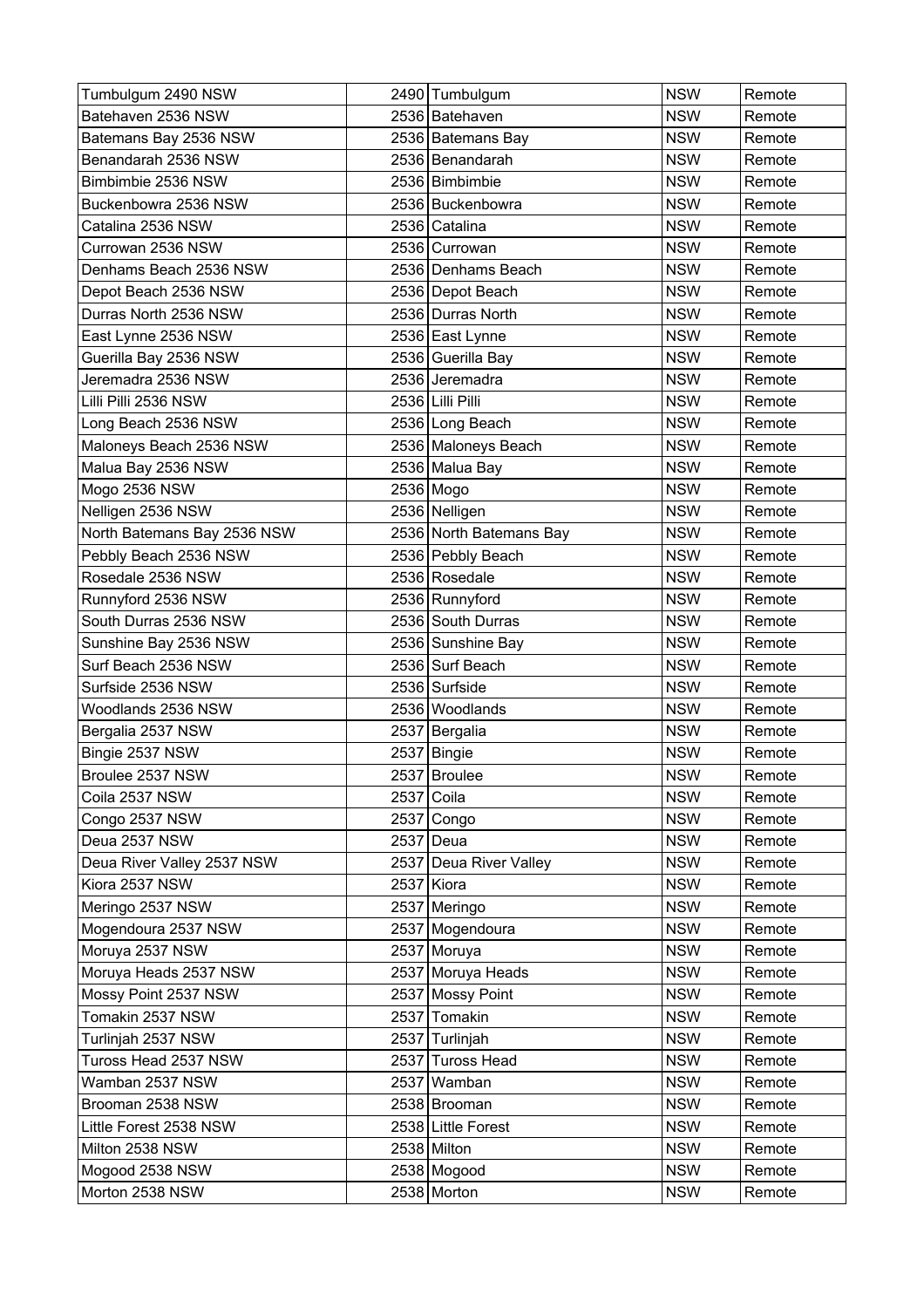| Porters Creek 2538 NSW       |      | 2538 Porters Creek       | <b>NSW</b> | Remote |
|------------------------------|------|--------------------------|------------|--------|
| Woodburn 2538 NSW            |      | 2538 Woodburn            | <b>NSW</b> | Remote |
| Woodstock 2538 NSW           |      | 2538 Woodstock           | <b>NSW</b> | Remote |
| Bawley Point 2539 NSW        |      | 2539 Bawley Point        | <b>NSW</b> | Remote |
| Bendalong 2539 NSW           |      | 2539 Bendalong           | <b>NSW</b> | Remote |
| Berringer Lake 2539 NSW      |      | 2539 Berringer Lake      | <b>NSW</b> | Remote |
| Burrill Lake 2539 NSW        |      | 2539 Burrill Lake        | <b>NSW</b> | Remote |
| Cockwhy 2539 NSW             |      | 2539 Cockwhy             | <b>NSW</b> | Remote |
| Conjola 2539 NSW             |      | 2539 Conjola             | <b>NSW</b> | Remote |
| Conjola Park 2539 NSW        |      | 2539 Conjola Park        | <b>NSW</b> | Remote |
| Croobyar 2539 NSW            |      | 2539 Croobyar            | <b>NSW</b> | Remote |
| Cunjurong Point 2539 NSW     |      | 2539 Cunjurong Point     | <b>NSW</b> | Remote |
| Dolphin Point 2539 NSW       |      | 2539 Dolphin Point       | <b>NSW</b> | Remote |
| Fishermans Paradise 2539 NSW |      | 2539 Fishermans Paradise | <b>NSW</b> | Remote |
| Kings Point 2539 NSW         |      | 2539 Kings Point         | <b>NSW</b> | Remote |
| Kioloa 2539 NSW              |      | 2539 Kioloa              | <b>NSW</b> | Remote |
| Lake Conjola 2539 NSW        |      | 2539 Lake Conjola        | <b>NSW</b> | Remote |
| Lake Tabourie 2539 NSW       |      | 2539 Lake Tabourie       | <b>NSW</b> | Remote |
| Manyana 2539 NSW             |      | 2539 Manyana             | <b>NSW</b> | Remote |
| Mollymook 2539 NSW           |      | 2539 Mollymook           | <b>NSW</b> | Remote |
| Mollymook Beach 2539 NSW     |      | 2539 Mollymook Beach     | <b>NSW</b> | Remote |
| Mount Kingiman 2539 NSW      |      | 2539 Mount Kingiman      | <b>NSW</b> | Remote |
| Narrawallee 2539 NSW         |      | 2539 Narrawallee         | <b>NSW</b> | Remote |
| Pointer Mountain 2539 NSW    |      | 2539 Pointer Mountain    | <b>NSW</b> | Remote |
| Pretty Beach 2539 NSW        |      | 2539 Pretty Beach        | <b>NSW</b> | Remote |
| Termeil 2539 NSW             |      | 2539 Termeil             | <b>NSW</b> | Remote |
| Ulladulla 2539 NSW           | 2539 | Ulladulla                | <b>NSW</b> | Remote |
| Yadboro 2539 NSW             |      | 2539 Yadboro             | <b>NSW</b> | Remote |
| Yatte Yattah 2539 NSW        |      | 2539 Yatte Yattah        | <b>NSW</b> | Remote |
| Bamarang 2540 NSW            |      | 2540 Bamarang            | <b>NSW</b> | Remote |
| Barringella 2540 NSW         |      | 2540 Barringella         | <b>NSW</b> | Remote |
| Basin View 2540 NSW          |      | 2540 Basin View          | <b>NSW</b> | Remote |
| Beecroft Peninsula 2540 NSW  |      | 2540 Beecroft Peninsula  | <b>NSW</b> | Remote |
| Berrara 2540 NSW             |      | 2540 Berrara             | <b>NSW</b> | Remote |
| Bewong 2540 NSW              |      | 2540 Bewong              | <b>NSW</b> | Remote |
| Bolong 2540 NSW              |      | $2540$ Bolong            | <b>NSW</b> | Remote |
| Boolijah 2540 NSW            |      | 2540 Boolijah            | <b>NSW</b> | Remote |
| Bream Beach 2540 NSW         |      | 2540 Bream Beach         | <b>NSW</b> | Remote |
| Browns Mountain 2540 NSW     |      | 2540 Browns Mountain     | <b>NSW</b> | Remote |
| Brundee 2540 NSW             |      | 2540 Brundee             | <b>NSW</b> | Remote |
| Buangla 2540 NSW             |      | 2540 Buangla             | <b>NSW</b> | Remote |
| Burrier 2540 NSW             |      | 2540 Burrier             | <b>NSW</b> | Remote |
| Callala Bay 2540 NSW         |      | 2540 Callala Bay         | <b>NSW</b> | Remote |
| Callala Beach 2540 NSW       |      | 2540 Callala Beach       | <b>NSW</b> | Remote |
| Cambewarra 2540 NSW          |      | 2540 Cambewarra          | <b>NSW</b> | Remote |
| Cambewarra Village 2540 NSW  |      | 2540 Cambewarra Village  | <b>NSW</b> | Remote |
| Comberton 2540 NSW           |      | 2540 Comberton           | <b>NSW</b> | Remote |
| Comerong Island 2540 NSW     |      | 2540 Comerong Island     | <b>NSW</b> | Remote |
| Cudmirrah 2540 NSW           |      | 2540 Cudmirrah           | <b>NSW</b> | Remote |
| Culburra Beach 2540 NSW      |      | 2540 Culburra Beach      | <b>NSW</b> | Remote |
| Currarong 2540 NSW           |      | 2540 Currarong           | <b>NSW</b> | Remote |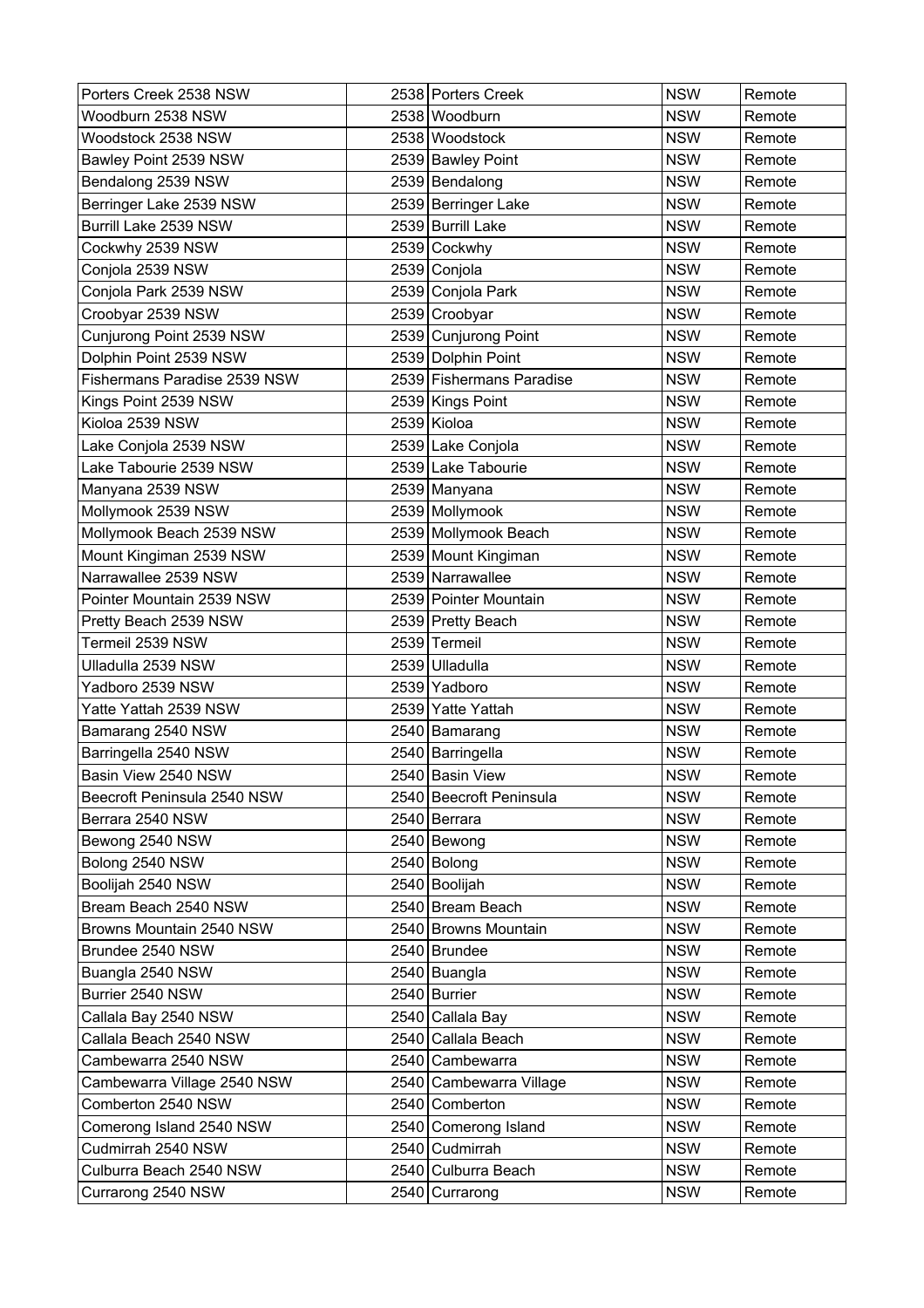| Erowal Bay 2540 NSW        | 2540 Erowal Bay        | <b>NSW</b> | Remote |
|----------------------------|------------------------|------------|--------|
| Ettrema 2540 NSW           | 2540 Ettrema           | <b>NSW</b> | Remote |
| Falls Creek 2540 NSW       | 2540 Falls Creek       | <b>NSW</b> | Remote |
| Greenwell Point 2540 NSW   | 2540 Greenwell Point   | <b>NSW</b> | Remote |
| Hmas Albatross 2540 NSW    | 2540 Hmas Albatross    | <b>NSW</b> | Remote |
| Huskisson 2540 NSW         | 2540 Huskisson         | <b>NSW</b> | Remote |
| Hyams Beach 2540 NSW       | 2540 Hyams Beach       | <b>NSW</b> | Remote |
| Illaroo 2540 NSW           | 2540 Illaroo           | <b>NSW</b> | Remote |
| Jerrawangala 2540 NSW      | 2540 Jerrawangala      | <b>NSW</b> | Remote |
| Kinghorne 2540 NSW         | 2540 Kinghorne         | <b>NSW</b> | Remote |
| Longreach 2540 NSW         | 2540 Longreach         | <b>NSW</b> | Remote |
| Mayfield 2540 NSW          | 2540 Mayfield          | <b>NSW</b> | Remote |
| Meroo Meadow 2540 NSW      | 2540 Meroo Meadow      | <b>NSW</b> | Remote |
| Mondayong 2540 NSW         | 2540 Mondayong         | <b>NSW</b> | Remote |
| Moollattoo 2540 NSW        | 2540 Moollattoo        | <b>NSW</b> | Remote |
| Mundamia 2540 NSW          | 2540 Mundamia          | <b>NSW</b> | Remote |
| Myola 2540 NSW             | 2540 Myola             | <b>NSW</b> | Remote |
| Nowra Hill 2540 NSW        | 2540 Nowra Hill        | <b>NSW</b> | Remote |
| Nowra Naval Po 2540 NSW    | 2540 Nowra Naval Po    | <b>NSW</b> | Remote |
| Numbaa 2540 NSW            | 2540 Numbaa            | <b>NSW</b> | Remote |
| Old Erowal Bay 2540 NSW    | 2540 Old Erowal Bay    | <b>NSW</b> | Remote |
| Orient Point 2540 NSW      | 2540 Orient Point      | <b>NSW</b> | Remote |
| Parma 2540 NSW             | 2540 Parma             | <b>NSW</b> | Remote |
| Pyree 2540 NSW             | $2540$ Pyree           | <b>NSW</b> | Remote |
| Sanctuary Point 2540 NSW   | 2540 Sanctuary Point   | <b>NSW</b> | Remote |
| St Georges Basin 2540 NSW  | 2540 St Georges Basin  | <b>NSW</b> | Remote |
| Sussex Inlet 2540 NSW      | 2540 Sussex Inlet      | <b>NSW</b> | Remote |
| Swanhaven 2540 NSW         | 2540 Swanhaven         | <b>NSW</b> | Remote |
| Tallowal 2540 NSW          | 2540 Tallowal          | <b>NSW</b> | Remote |
| Tapitallee 2540 NSW        | 2540 Tapitallee        | <b>NSW</b> | Remote |
| Terara 2540 NSW            | 2540 Terara            | <b>NSW</b> | Remote |
| Tomerong 2540 NSW          | 2540 Tomerong          | <b>NSW</b> | Remote |
| Tullarwalla 2540 NSW       | 2540 Tullarwalla       | <b>NSW</b> | Remote |
| Twelve Mile Peg 2540 NSW   | 2540 Twelve Mile Peg   | <b>NSW</b> | Remote |
| Vincentia 2540 NSW         | 2540 Vincentia         | <b>NSW</b> | Remote |
| Wandandian 2540 NSW        | 2540 Wandandian        | <b>NSW</b> | Remote |
| Watersleigh 2540 NSW       | 2540 Watersleigh       | <b>NSW</b> | Remote |
| Wollumboola 2540 NSW       | 2540 Wollumboola       | <b>NSW</b> | Remote |
| Woollamia 2540 NSW         | 2540 Woollamia         | <b>NSW</b> | Remote |
| Worrigee 2540 NSW          | 2540 Worrigee          | <b>NSW</b> | Remote |
| Worrowing Heights 2540 NSW | 2540 Worrowing Heights | <b>NSW</b> | Remote |
| Wrights Beach 2540 NSW     | 2540 Wrights Beach     | <b>NSW</b> | Remote |
| Yalwal 2540 NSW            | 2540 Yalwal            | <b>NSW</b> | Remote |
| Yerriyong 2540 NSW         | 2540 Yerriyong         | <b>NSW</b> | Remote |
| Belowra 2545 NSW           | 2545 Belowra           | <b>NSW</b> | Remote |
| Bodalla 2545 NSW           | 2545 Bodalla           | <b>NSW</b> | Remote |
| Cadgee 2545 NSW            | $2545$ Cadgee          | <b>NSW</b> | Remote |
| Eurobodalla 2545 NSW       | 2545 Eurobodalla       | <b>NSW</b> | Remote |
| Nerrigundah 2545 NSW       | 2545 Nerrigundah       | <b>NSW</b> | Remote |
| Potato Point 2545 NSW      | 2545 Potato Point      | <b>NSW</b> | Remote |
| Akolele 2546 NSW           | 2546 Akolele           | <b>NSW</b> | Remote |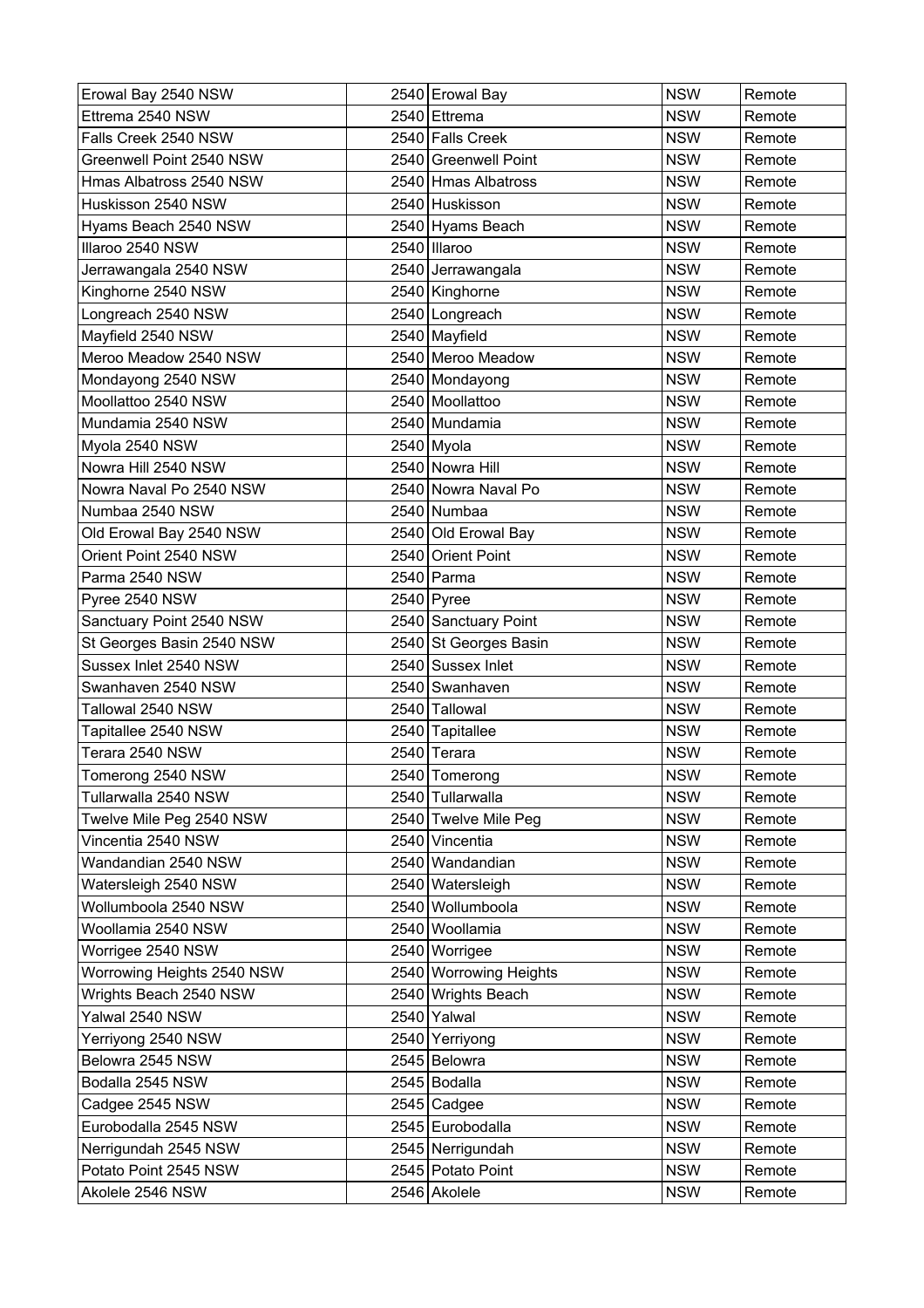| Barragga Bay 2546 NSW           | 2546 Barragga Bay           | <b>NSW</b> | Remote |
|---------------------------------|-----------------------------|------------|--------|
| Bermagui 2546 NSW               | 2546 Bermagui               | <b>NSW</b> | Remote |
| Central Tilba 2546 NSW          | 2546 Central Tilba          | <b>NSW</b> | Remote |
| Corunna 2546 NSW                | 2546 Corunna                | <b>NSW</b> | Remote |
| Cuttagee 2546 NSW               | 2546 Cuttagee               | <b>NSW</b> | Remote |
| Dalmeny 2546 NSW                | 2546 Dalmeny                | <b>NSW</b> | Remote |
| Dignams Creek 2546 NSW          | 2546 Dignams Creek          | <b>NSW</b> | Remote |
| Kianga 2546 NSW                 | 2546 Kianga                 | <b>NSW</b> | Remote |
| Murrah 2546 NSW                 | 2546 Murrah                 | <b>NSW</b> | Remote |
| Mystery Bay 2546 NSW            | 2546 Mystery Bay            | <b>NSW</b> | Remote |
| Narooma 2546 NSW                | 2546 Narooma                | <b>NSW</b> | Remote |
| North Narooma 2546 NSW          | 2546 North Narooma          | <b>NSW</b> | Remote |
| Tilba Tilba 2546 NSW            | 2546 Tilba Tilba            | <b>NSW</b> | Remote |
| Tinpot 2546 NSW                 | 2546 Tinpot                 | <b>NSW</b> | Remote |
| Wadbilliga 2546 NSW             | 2546 Wadbilliga             | <b>NSW</b> | Remote |
| Wallaga Lake 2546 NSW           | 2546 Wallaga Lake           | <b>NSW</b> | Remote |
| Berrambool 2548 NSW             | 2548 Berrambool             | <b>NSW</b> | Remote |
| Bournda 2548 NSW                | 2548 Bournda                | <b>NSW</b> | Remote |
| Merimbula 2548 NSW              | 2548 Merimbula              | <b>NSW</b> | Remote |
| Mirador 2548 NSW                | 2548 Mirador                | <b>NSW</b> | Remote |
| Tura Beach 2548 NSW             | 2548 Tura Beach             | <b>NSW</b> | Remote |
| Yellow Pinch 2548 NSW           | 2548 Yellow Pinch           | <b>NSW</b> | Remote |
| Bald Hills 2549 NSW             | 2549 Bald Hills             | <b>NSW</b> | Remote |
| Broadwater 2549 NSW             | 2549 Broadwater             | <b>NSW</b> | Remote |
| Greigs Flat 2549 NSW            | 2549 Greigs Flat            | <b>NSW</b> | Remote |
| Lochiel 2549 NSW                | 2549 Lochiel                | <b>NSW</b> | Remote |
| Millingandi 2549 NSW            | 2549 Millingandi            | <b>NSW</b> | Remote |
| Nethercote 2549 NSW             | 2549 Nethercote             | <b>NSW</b> | Remote |
| Pambula 2549 NSW                | 2549 Pambula                | <b>NSW</b> | Remote |
| Pambula Beach 2549 NSW          | 2549 Pambula Beach          | <b>NSW</b> | Remote |
| South Pambula 2549 NSW          | 2549 South Pambula          | <b>NSW</b> | Remote |
| Angledale 2550 NSW              | 2550 Angledale              | <b>NSW</b> | Remote |
| Bega 2550 NSW                   | $2550$ Bega                 | <b>NSW</b> | Remote |
| Bemboka 2550 NSW                | 2550 Bemboka                | <b>NSW</b> | Remote |
| Black Range 2550 NSW            | 2550 Black Range            | <b>NSW</b> | Remote |
| Bournda 2550 NSW                | 2550 Bournda                | <b>NSW</b> | Remote |
| Brogo 2550 NSW                  | 2550 Brogo                  | <b>NSW</b> | Remote |
| Buckajo 2550 NSW                | 2550 Buckajo                | <b>NSW</b> | Remote |
| Burragate 2550 NSW              | 2550 Burragate              | <b>NSW</b> | Remote |
| Candelo 2550 NSW                | 2550 Candelo                | <b>NSW</b> | Remote |
| Chinnock 2550 NSW               | 2550 Chinnock               | <b>NSW</b> | Remote |
| Cobargo 2550 NSW                | 2550 Cobargo                | <b>NSW</b> | Remote |
| Coolagolite 2550 NSW            | 2550 Coolagolite            | <b>NSW</b> | Remote |
| Coolangubra 2550 NSW            | 2550 Coolangubra            | <b>NSW</b> | Remote |
| Coopers Gully 2550 NSW          | 2550 Coopers Gully          | <b>NSW</b> | Remote |
| Devils Hole 2550 NSW            | 2550 Devils Hole            | <b>NSW</b> | Remote |
| Doctor George Mountain 2550 NSW | 2550 Doctor George Mountain | <b>NSW</b> | Remote |
| Frogs Hollow 2550 NSW           | 2550 Frogs Hollow           | <b>NSW</b> | Remote |
| Greendale 2550 NSW              | 2550 Greendale              | <b>NSW</b> | Remote |
| Jellat Jellat 2550 NSW          | 2550 Jellat Jellat          | <b>NSW</b> | Remote |
| Kalaru 2550 NSW                 | 2550 Kalaru                 | <b>NSW</b> | Remote |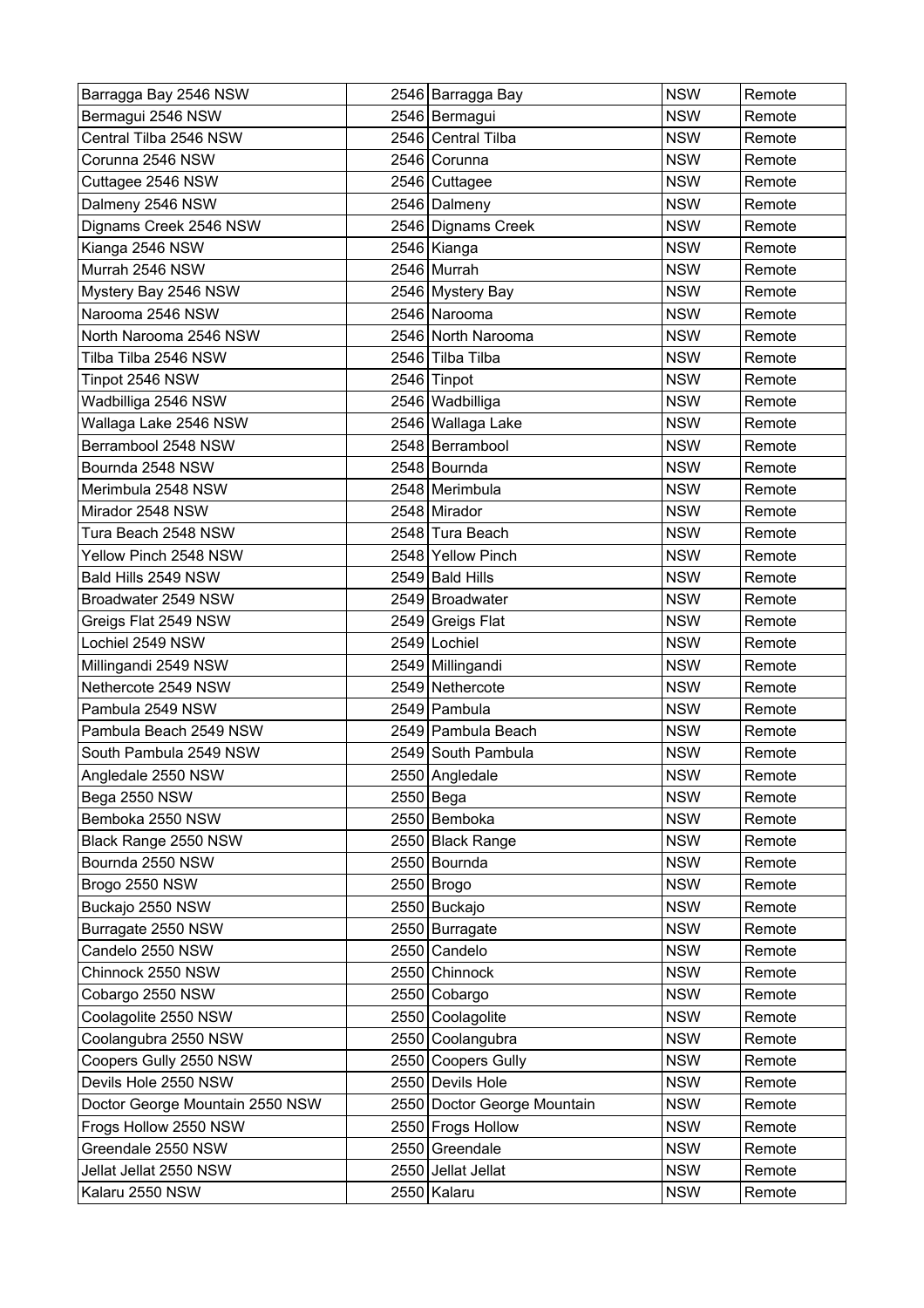| Kameruka 2550 NSW          |      | 2550 Kameruka          | <b>NSW</b> | Remote |
|----------------------------|------|------------------------|------------|--------|
| Kanoona 2550 NSW           |      | 2550 Kanoona           | <b>NSW</b> | Remote |
| Kingswood 2550 NSW         |      | 2550 Kingswood         | <b>NSW</b> | Remote |
| Mogareeka 2550 NSW         |      | 2550 Mogareeka         | <b>NSW</b> | Remote |
| Mogilla 2550 NSW           |      | 2550 Mogilla           | <b>NSW</b> | Remote |
| Morans Crossing 2550 NSW   |      | 2550 Morans Crossing   | <b>NSW</b> | Remote |
| Mumbulla Mountain 2550 NSW |      | 2550 Mumbulla Mountain | <b>NSW</b> | Remote |
| Myrtle Mountain 2550 NSW   |      | 2550 Myrtle Mountain   | <b>NSW</b> | Remote |
| Nelson 2550 NSW            |      | 2550 Nelson            | <b>NSW</b> | Remote |
| New Buildings 2550 NSW     |      | 2550 New Buildings     | <b>NSW</b> | Remote |
| Numbugga 2550 NSW          |      | 2550 Numbugga          | <b>NSW</b> | Remote |
| Pericoe 2550 NSW           |      | 2550 Pericoe           | <b>NSW</b> | Remote |
| Quaama 2550 NSW            |      | 2550 Quaama            | <b>NSW</b> | Remote |
| Reedy Swamp 2550 NSW       |      | 2550 Reedy Swamp       | <b>NSW</b> | Remote |
| Rocky Hall 2550 NSW        |      | 2550 Rocky Hall        | <b>NSW</b> | Remote |
| South Wolumla 2550 NSW     |      | 2550 South Wolumla     | <b>NSW</b> | Remote |
| Stony Creek 2550 NSW       |      | 2550 Stony Creek       | <b>NSW</b> | Remote |
| Tanja 2550 NSW             |      | 2550 Tanja             | <b>NSW</b> | Remote |
| Tantawangalo 2550 NSW      |      | 2550 Tantawangalo      | <b>NSW</b> | Remote |
| Tarraganda 2550 NSW        |      | 2550 Tarraganda        | <b>NSW</b> | Remote |
| Tathra 2550 NSW            |      | 2550 Tathra            | <b>NSW</b> | Remote |
| Toothdale 2550 NSW         |      | 2550 Toothdale         | <b>NSW</b> | Remote |
| Towamba 2550 NSW           |      | 2550 Towamba           | <b>NSW</b> | Remote |
| Verona 2550 NSW            |      | 2550 Verona            | <b>NSW</b> | Remote |
| Wallagoot 2550 NSW         |      | 2550 Wallagoot         | <b>NSW</b> | Remote |
| Wandella 2550 NSW          | 2550 | Wandella               | <b>NSW</b> | Remote |
| Wapengo 2550 NSW           | 2550 | Wapengo                | <b>NSW</b> | Remote |
| Wog Wog 2550 NSW           |      | 2550 Wog Wog           | <b>NSW</b> | Remote |
| Wolumla 2550 NSW           |      | 2550 Wolumla           | <b>NSW</b> | Remote |
| Wyndham 2550 NSW           |      | 2550 Wyndham           | <b>NSW</b> | Remote |
| Yambulla 2550 NSW          |      | 2550 Yambulla          | <b>NSW</b> | Remote |
| Yankees Creek 2550 NSW     |      | 2550 Yankees Creek     | <b>NSW</b> | Remote |
| Yowrie 2550 NSW            |      | 2550 Yowrie            | <b>NSW</b> | Remote |
| Boydtown 2551 NSW          |      | 2551 Boydtown          | <b>NSW</b> | Remote |
| Eden 2551 NSW              |      | 2551 Eden              | <b>NSW</b> | Remote |
| Edrom 2551 NSW             |      | $2551$ Edrom           | <b>NSW</b> | Remote |
| Green Cape 2551 NSW        | 2551 | Green Cape             | <b>NSW</b> | Remote |
| Kiah 2551 NSW              | 2551 | Kiah                   | <b>NSW</b> | Remote |
| Nadgee 2551 NSW            |      | 2551 Nadgee            | <b>NSW</b> | Remote |
| Narrabarba 2551 NSW        |      | 2551 Narrabarba        | <b>NSW</b> | Remote |
| Nullica 2551 NSW           | 2551 | Nullica                | <b>NSW</b> | Remote |
| Nungatta 2551 NSW          |      | 2551 Nungatta          | <b>NSW</b> | Remote |
| Nungatta South 2551 NSW    |      | 2551 Nungatta South    | <b>NSW</b> | Remote |
| Timbillica 2551 NSW        | 2551 | Timbillica             | <b>NSW</b> | Remote |
| Wonboyn 2551 NSW           |      | 2551 Wonboyn           | <b>NSW</b> | Remote |
| Wonboyn Lake 2551 NSW      | 2551 | Wonboyn Lake           | <b>NSW</b> | Remote |
| Wonboyn North 2551 NSW     |      | 2551 Wonboyn North     | <b>NSW</b> | Remote |
| Menangle Park 2563 NSW     |      | 2563 Menangle Park     | <b>NSW</b> | Remote |
| Menangle 2568 NSW          |      | 2568 Menangle          | <b>NSW</b> | Remote |
| Douglas Park 2569 NSW      |      | 2569 Douglas Park      | <b>NSW</b> | Remote |
| Big Hill 2579 NSW          |      | 2579 Big Hill          | <b>NSW</b> | Remote |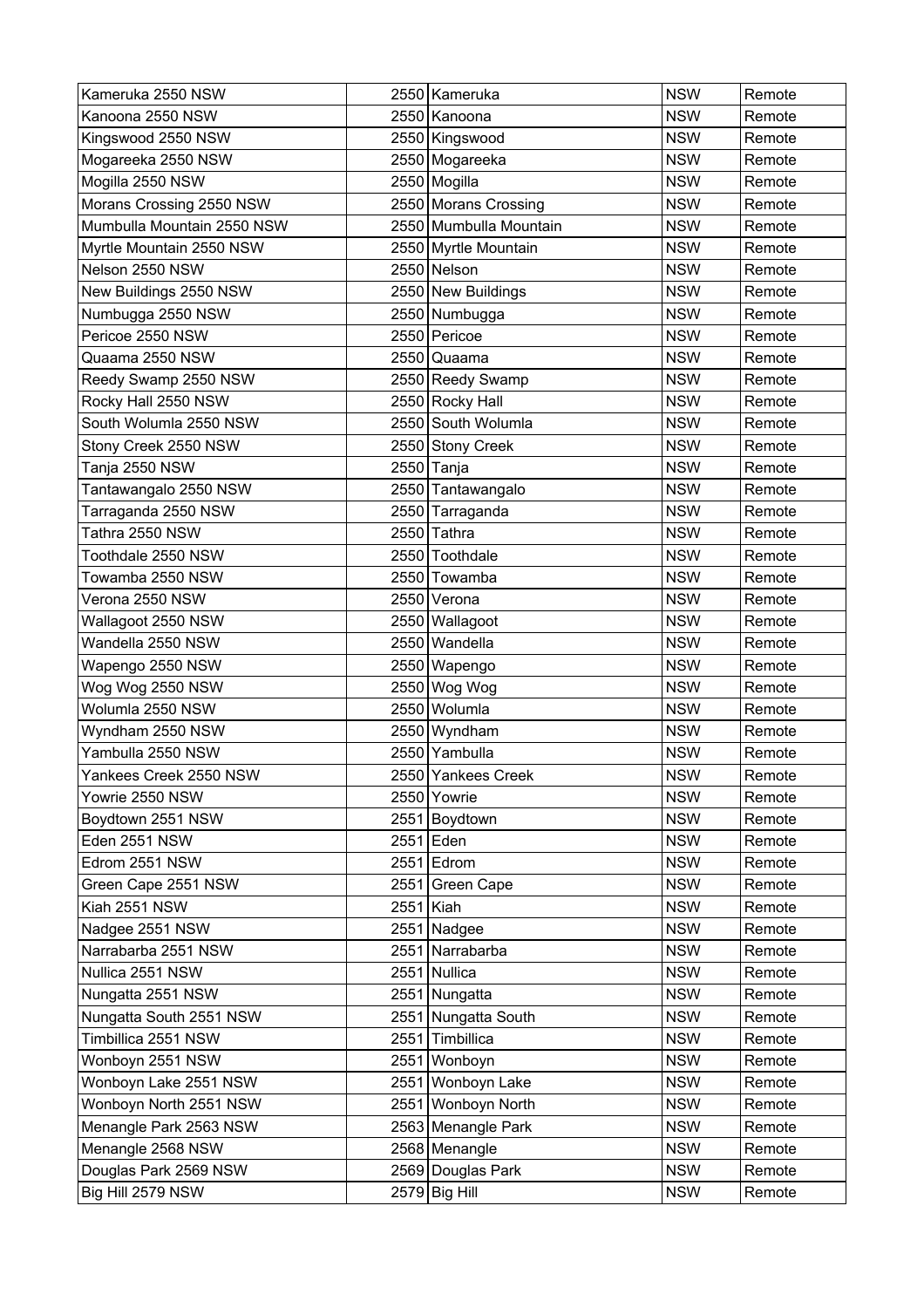| Brayton 2579 NSW        | 2579 Brayton        | <b>NSW</b> | Remote |
|-------------------------|---------------------|------------|--------|
| Exeter 2579 NSW         | 2579 Exeter         | <b>NSW</b> | Remote |
| Marulan 2579 NSW        | 2579 Marulan        | <b>NSW</b> | Remote |
| Penrose 2579 NSW        | 2579 Penrose        | <b>NSW</b> | Remote |
| Tallong 2579 NSW        | 2579 Tallong        | <b>NSW</b> | Remote |
| Wingello 2579 NSW       | 2579 Wingello       | <b>NSW</b> | Remote |
| Bannaby 2580 NSW        | 2580 Bannaby        | <b>NSW</b> | Remote |
| Bannister 2580 NSW      | 2580 Bannister      | <b>NSW</b> | Remote |
| Baw Baw 2580 NSW        | 2580 Baw Baw        | <b>NSW</b> | Remote |
| Boxers Creek 2580 NSW   | 2580 Boxers Creek   | <b>NSW</b> | Remote |
| Brisbane Grove 2580 NSW | 2580 Brisbane Grove | <b>NSW</b> | Remote |
| Bungonia 2580 NSW       | 2580 Bungonia       | <b>NSW</b> | Remote |
| Carrick 2580 NSW        | 2580 Carrick        | <b>NSW</b> | Remote |
| Chatsbury 2580 NSW      | 2580 Chatsbury      | <b>NSW</b> | Remote |
| Currawang 2580 NSW      | 2580 Currawang      | <b>NSW</b> | Remote |
| Curraweela 2580 NSW     | 2580 Curraweela     | <b>NSW</b> | Remote |
| Golspie 2580 NSW        | 2580 Golspie        | <b>NSW</b> | Remote |
| Goulburn 2580 NSW       | 2580 Goulburn       | <b>NSW</b> | Remote |
| Goulburn DC 2580 NSW    | 2580 Goulburn DC    | <b>NSW</b> | Remote |
| Goulburn North 2580 NSW | 2580 Goulburn North | <b>NSW</b> | Remote |
| Greenwich Park 2580 NSW | 2580 Greenwich Park | <b>NSW</b> | Remote |
| Gundary 2580 NSW        | 2580 Gundary        | <b>NSW</b> | Remote |
| Jerrong 2580 NSW        | 2580 Jerrong        | <b>NSW</b> | Remote |
| Kingsdale 2580 NSW      | 2580 Kingsdale      | <b>NSW</b> | Remote |
| Lake Bathurst 2580 NSW  | 2580 Lake Bathurst  | <b>NSW</b> | Remote |
| Lower Boro 2580 NSW     | 2580 Lower Boro     | <b>NSW</b> | Remote |
| Mayfield 2580 NSW       | 2580 Mayfield       | <b>NSW</b> | Remote |
| Middle Arm 2580 NSW     | 2580 Middle Arm     | <b>NSW</b> | Remote |
| Mount Fairy 2580 NSW    | 2580 Mount Fairy    | <b>NSW</b> | Remote |
| Mummel 2580 NSW         | 2580 Mummel         | <b>NSW</b> | Remote |
| Myrtleville 2580 NSW    | 2580 Myrtleville    | <b>NSW</b> | Remote |
| Paling Yards 2580 NSW   | 2580   Paling Yards | <b>NSW</b> | Remote |
| Parkesbourne 2580 NSW   | 2580 Parkesbourne   | <b>NSW</b> | Remote |
| Pomeroy 2580 NSW        | 2580 Pomeroy        | <b>NSW</b> | Remote |
| Quialigo 2580 NSW       | 2580 Quialigo       | <b>NSW</b> | Remote |
| Richlands 2580 NSW      | 2580 Richlands      | <b>NSW</b> | Remote |
| Roslyn 2580 NSW         | 2580 Roslyn         | <b>NSW</b> | Remote |
| Run-O-Waters 2580 NSW   | 2580 Run-O-Waters   | <b>NSW</b> | Remote |
| Stonequarry 2580 NSW    | 2580 Stonequarry    | <b>NSW</b> | Remote |
| Tarago 2580 NSW         | 2580 Tarago         | <b>NSW</b> | Remote |
| Taralga 2580 NSW        | 2580 Taralga        | <b>NSW</b> | Remote |
| Tarlo 2580 NSW          | 2580 Tarlo          | <b>NSW</b> | Remote |
| Tirrannaville 2580 NSW  | 2580 Tirrannaville  | <b>NSW</b> | Remote |
| Towrang 2580 NSW        | 2580 Towrang        | <b>NSW</b> | Remote |
| Wayo 2580 NSW           | 2580 Wayo           | <b>NSW</b> | Remote |
| Wiarborough 2580 NSW    | 2580 Wiarborough    | <b>NSW</b> | Remote |
| Windellama 2580 NSW     | 2580 Windellama     | <b>NSW</b> | Remote |
| Wombeyan Caves 2580 NSW | 2580 Wombeyan Caves | <b>NSW</b> | Remote |
| Woodhouselee 2580 NSW   | 2580 Woodhouselee   | <b>NSW</b> | Remote |
| Yalbraith 2580 NSW      | 2580 Yalbraith      | <b>NSW</b> | Remote |
| Yarra 2580 NSW          | 2580 Yarra          | <b>NSW</b> | Remote |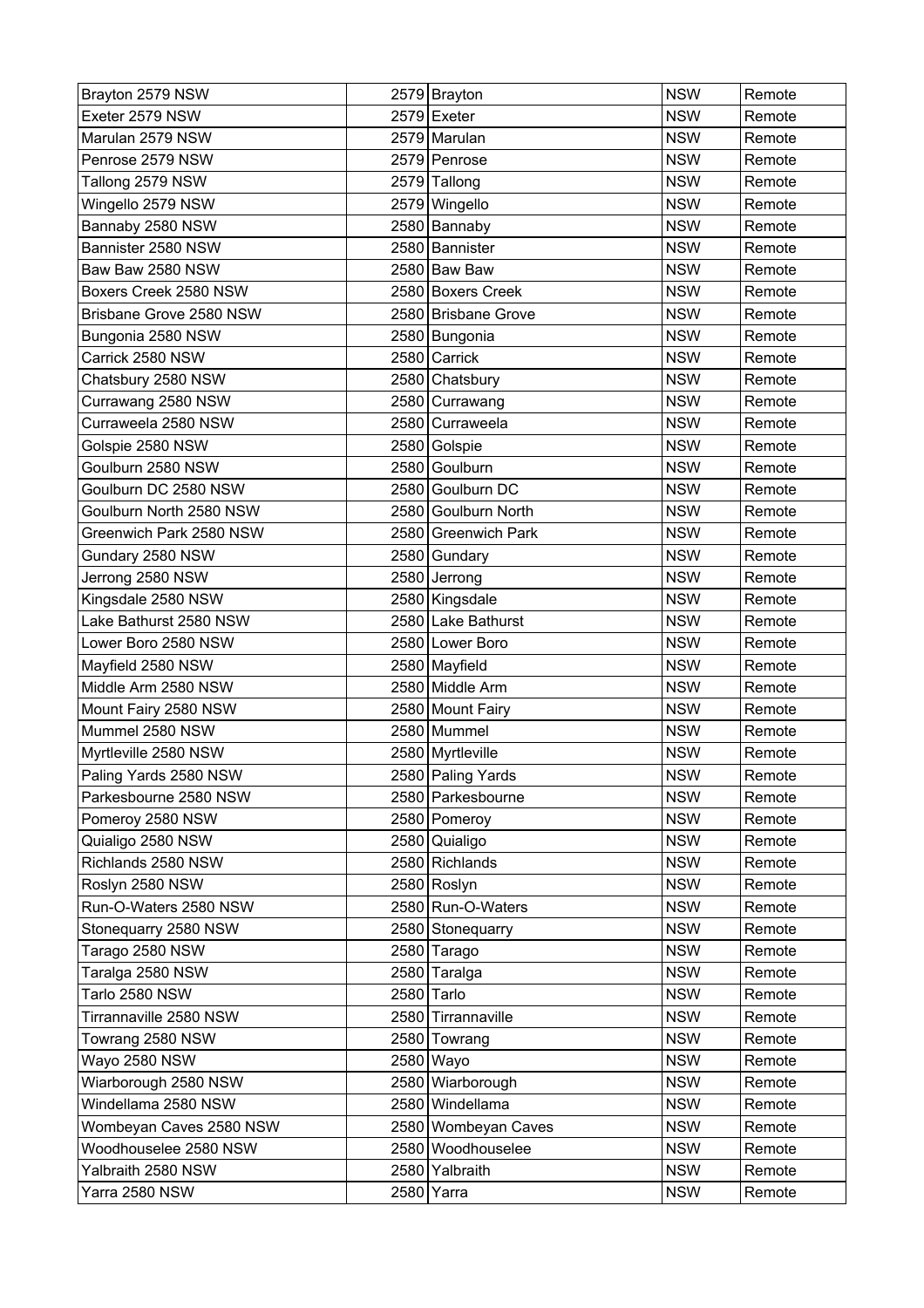| Bellmount Forest 2581 NSW |           | 2581 Bellmount Forest | <b>NSW</b> | Remote |
|---------------------------|-----------|-----------------------|------------|--------|
| Bevendale 2581 NSW        |           | 2581 Bevendale        | <b>NSW</b> | Remote |
| Biala 2581 NSW            |           | 2581 Biala            | <b>NSW</b> | Remote |
| Blakney Creek 2581 NSW    | 2581      | <b>Blakney Creek</b>  | <b>NSW</b> | Remote |
| Breadalbane 2581 NSW      | 2581      | Breadalbane           | <b>NSW</b> | Remote |
| Broadway 2581 NSW         |           | 2581 Broadway         | <b>NSW</b> | Remote |
| Collector 2581 NSW        | 2581      | Collector             | <b>NSW</b> | Remote |
| Cullerin 2581 NSW         |           | 2581 Cullerin         | <b>NSW</b> | Remote |
| Dalton 2581 NSW           |           | 2581 Dalton           | <b>NSW</b> | Remote |
| Gunning 2581 NSW          |           | 2581 Gunning          | <b>NSW</b> | Remote |
| Gurrundah 2581 NSW        |           | 2581 Gurrundah        | <b>NSW</b> | Remote |
| Lade Vale 2581 NSW        |           | 2581 Lade Vale        | <b>NSW</b> | Remote |
| Lake George 2581 NSW      |           | 2581 Lake George      | <b>NSW</b> | Remote |
| Lerida 2581 NSW           |           | 2581 Lerida           | <b>NSW</b> | Remote |
| Merrill 2581 NSW          |           | 2581   Merrill        | <b>NSW</b> | Remote |
| Oolong 2581 NSW           |           | 2581 Oolong           | <b>NSW</b> | Remote |
| Wollogorang 2581 NSW      |           | 2581 Wollogorang      | <b>NSW</b> | Remote |
| Bango 2582 NSW            |           | 2582 Bango            | <b>NSW</b> | Remote |
| Berremangra 2582 NSW      |           | 2582 Berremangra      | <b>NSW</b> | Remote |
| Boambolo 2582 NSW         |           | 2582 Boambolo         | <b>NSW</b> | Remote |
| Bookham 2582 NSW          |           | 2582 Bookham          | <b>NSW</b> | Remote |
| Bowning 2582 NSW          |           | 2582 Bowning          | <b>NSW</b> | Remote |
| Burrinjuck 2582 NSW       |           | 2582 Burrinjuck       | <b>NSW</b> | Remote |
| Cavan 2582 NSW            |           | 2582 Cavan            | <b>NSW</b> | Remote |
| Good Hope 2582 NSW        |           | 2582 Good Hope        | <b>NSW</b> | Remote |
| Jeir 2582 NSW             | 2582 Jeir |                       | <b>NSW</b> | Remote |
| Jerrawa 2582 NSW          |           | 2582 Jerrawa          | <b>NSW</b> | Remote |
| Kangiara 2582 NSW         |           | 2582 Kangiara         | <b>NSW</b> | Remote |
| Laverstock 2582 NSW       |           | 2582 Laverstock       | <b>NSW</b> | Remote |
| Manton 2582 NSW           |           | 2582 Manton           | <b>NSW</b> | Remote |
| Marchmont 2582 NSW        |           | 2582 Marchmont        | <b>NSW</b> | Remote |
| Mullion 2582 NSW          |           | 2582 Mullion          | <b>NSW</b> | Remote |
| Murrumbateman 2582 NSW    |           | 2582 Murrumbateman    | <b>NSW</b> | Remote |
| Narrangullen 2582 NSW     |           | 2582 Narrangullen     | <b>NSW</b> | Remote |
| Wee Jasper 2582 NSW       |           | 2582 Wee Jasper       | <b>NSW</b> | Remote |
| Woolgarlo 2582 NSW        |           | 2582 Woolgarlo        | <b>NSW</b> | Remote |
| <b>Yass 2582 NSW</b>      |           | 2582 Yass             | <b>NSW</b> | Remote |
| Yass River 2582 NSW       |           | 2582 Yass River       | <b>NSW</b> | Remote |
| Bigga 2583 NSW            |           | $2583$ Bigga          | <b>NSW</b> | Remote |
| Binda 2583 NSW            |           | $2583$ Binda          | <b>NSW</b> | Remote |
| Blanket Flat 2583 NSW     |           | 2583 Blanket Flat     | <b>NSW</b> | Remote |
| Crooked Corner 2583 NSW   |           | 2583 Crooked Corner   | <b>NSW</b> | Remote |
| Crookwell 2583 NSW        |           | 2583 Crookwell        | <b>NSW</b> | Remote |
| Fullerton 2583 NSW        |           | 2583 Fullerton        | <b>NSW</b> | Remote |
| Grabben Gullen 2583 NSW   |           | 2583 Grabben Gullen   | <b>NSW</b> | Remote |
| Kialla 2583 NSW           |           | 2583 Kialla           | <b>NSW</b> | Remote |
| Laggan 2583 NSW           |           | 2583 Laggan           | <b>NSW</b> | Remote |
| Limerick 2583 NSW         |           | 2583 Limerick         | <b>NSW</b> | Remote |
| Lost River 2583 NSW       |           | 2583 Lost River       | <b>NSW</b> | Remote |
| Narrawa 2583 NSW          |           | 2583 Narrawa          | <b>NSW</b> | Remote |
| Peelwood 2583 NSW         |           | 2583 Peelwood         | <b>NSW</b> | Remote |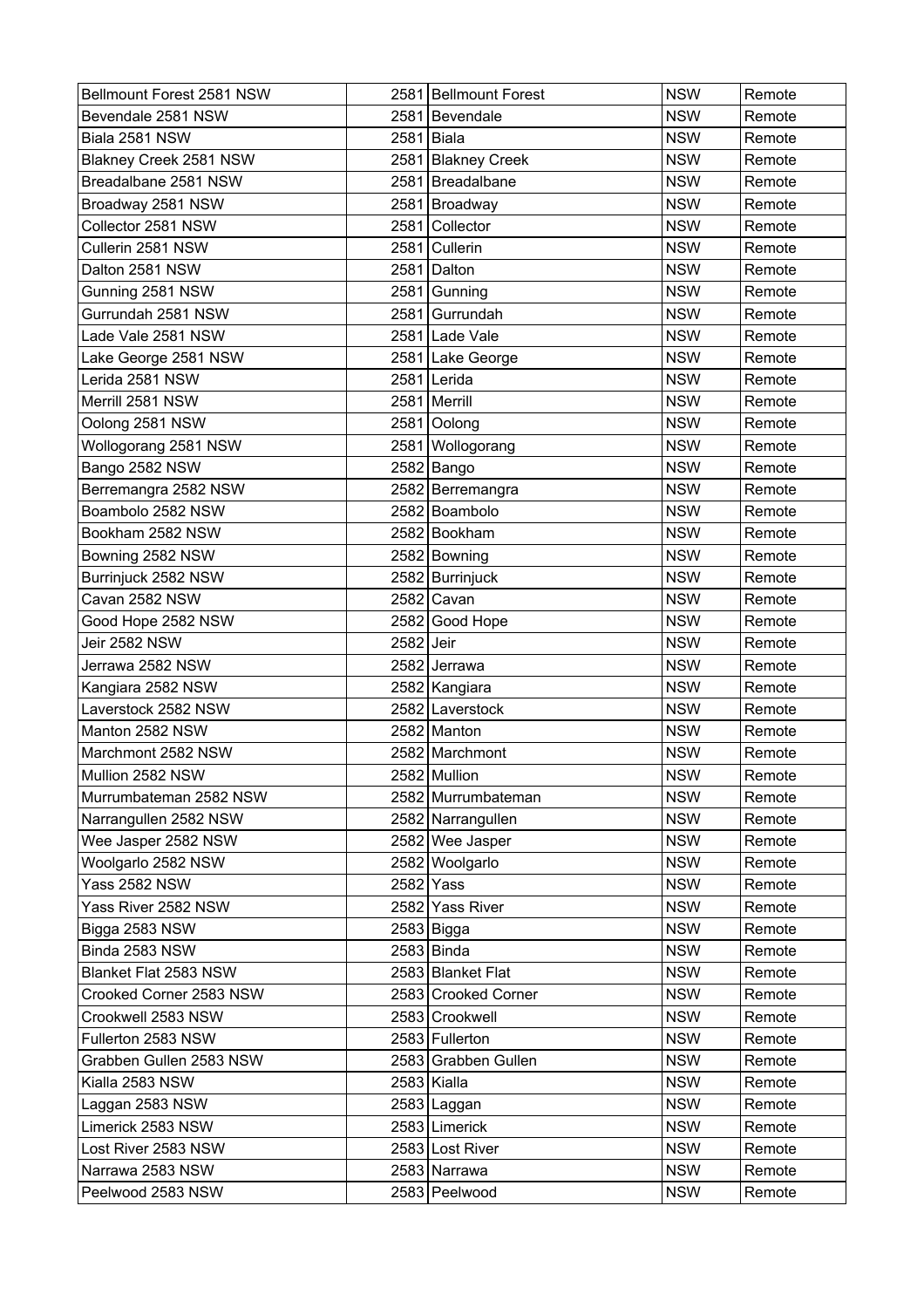| Pejar 2583 NSW           |      | 2583 Pejar           | <b>NSW</b> | Remote |
|--------------------------|------|----------------------|------------|--------|
| Rugby 2583 NSW           |      | $2583$ Rugby         | <b>NSW</b> | Remote |
| Tuena 2583 NSW           |      | 2583 Tuena           | <b>NSW</b> | Remote |
| Wheeo 2583 NSW           |      | 2583 Wheeo           | <b>NSW</b> | Remote |
| Binalong 2584 NSW        |      | 2584 Binalong        | <b>NSW</b> | Remote |
| Galong 2585 NSW          |      | 2585 Galong          | <b>NSW</b> | Remote |
| Boorowa 2586 NSW         |      | 2586 Boorowa         | <b>NSW</b> | Remote |
| Frogmore 2586 NSW        |      | 2586 Frogmore        | <b>NSW</b> | Remote |
| Godfreys Creek 2586 NSW  |      | 2586 Godfreys Creek  | <b>NSW</b> | Remote |
| Murringo 2586 NSW        |      | 2586 Murringo        | <b>NSW</b> | Remote |
| Reids Flat 2586 NSW      |      | 2586 Reids Flat      | <b>NSW</b> | Remote |
| Rye Park 2586 NSW        |      | 2586 Rye Park        | <b>NSW</b> | Remote |
| Taylors Flat 2586 NSW    |      | 2586 Taylors Flat    | <b>NSW</b> | Remote |
| Beggan Beggan 2587 NSW   |      | 2587 Beggan Beggan   | <b>NSW</b> | Remote |
| Cunningar 2587 NSW       |      | 2587 Cunningar       | <b>NSW</b> | Remote |
| Harden 2587 NSW          |      | 2587 Harden          | <b>NSW</b> | Remote |
| Kingsvale 2587 NSW       |      | 2587 Kingsvale       | <b>NSW</b> | Remote |
| Mcmahons Reef 2587 NSW   |      | 2587 Mcmahons Reef   | <b>NSW</b> | Remote |
| Murrumburrah 2587 NSW    |      | 2587 Murrumburrah    | <b>NSW</b> | Remote |
| Nubba 2587 NSW           |      | 2587 Nubba           | <b>NSW</b> | Remote |
| Wombat 2587 NSW          | 2587 | Wombat               | <b>NSW</b> | Remote |
| Wallendbeen 2588 NSW     |      | 2588 Wallendbeen     | <b>NSW</b> | Remote |
| Bethungra 2590 NSW       |      | 2590 Bethungra       | <b>NSW</b> | Remote |
| Cootamundra 2590 NSW     |      | 2590 Cootamundra     | <b>NSW</b> | Remote |
| Illabo 2590 NSW          |      | 2590 Illabo          | <b>NSW</b> | Remote |
| Barwang 2594 NSW         |      | 2594 Barwang         | <b>NSW</b> | Remote |
| Berthong 2594 NSW        |      | 2594 Berthong        | <b>NSW</b> | Remote |
| Bribbaree 2594 NSW       |      | 2594 Bribbaree       | <b>NSW</b> | Remote |
| Bulla Creek 2594 NSW     |      | 2594 Bulla Creek     | <b>NSW</b> | Remote |
| Burrangong 2594 NSW      |      | 2594   Burrangong    | <b>NSW</b> | Remote |
| Kikiamah 2594 NSW        |      | 2594 Kikiamah        | <b>NSW</b> | Remote |
| Maimuru 2594 NSW         |      | 2594 Maimuru         | <b>NSW</b> | Remote |
| Memagong 2594 NSW        |      | 2594 Memagong        | <b>NSW</b> | Remote |
| Milvale 2594 NSW         |      | 2594 Milvale         | <b>NSW</b> | Remote |
| Monteagle 2594 NSW       |      | 2594 Monteagle       | <b>NSW</b> | Remote |
| Thuddungra 2594 NSW      |      | 2594 Thuddungra      | <b>NSW</b> | Remote |
| Tubbul 2594 NSW          |      | 2594 Tubbul          | <b>NSW</b> | Remote |
| Weedallion 2594 NSW      |      | 2594 Weedallion      | <b>NSW</b> | Remote |
| Young 2594 NSW           |      | 2594 Young           | <b>NSW</b> | Remote |
| Nanima 2618 NSW          |      | 2618 Nanima          | <b>NSW</b> | Remote |
| Springrange 2618 NSW     |      | 2618 Springrange     | <b>NSW</b> | Remote |
| Wallaroo 2618 NSW        |      | 2618 Wallaroo        | <b>NSW</b> | Remote |
| Anembo 2621 NSW          |      | 2621 Anembo          | <b>NSW</b> | Remote |
| Bungendore 2621 NSW      |      | 2621 Bungendore      | <b>NSW</b> | Remote |
| Bywong 2621 NSW          |      | 2621 Bywong          | <b>NSW</b> | Remote |
| Forbes Creek 2621 NSW    |      | 2621 Forbes Creek    | <b>NSW</b> | Remote |
| Hoskinstown 2621 NSW     |      | 2621 Hoskinstown     | <b>NSW</b> | Remote |
| Primrose Valley 2621 NSW |      | 2621 Primrose Valley | <b>NSW</b> | Remote |
| Rossi 2621 NSW           |      | 2621 Rossi           | <b>NSW</b> | Remote |
| Araluen 2622 NSW         |      | 2622 Araluen         | <b>NSW</b> | Remote |
| Back Creek 2622 NSW      |      | 2622 Back Creek      | <b>NSW</b> | Remote |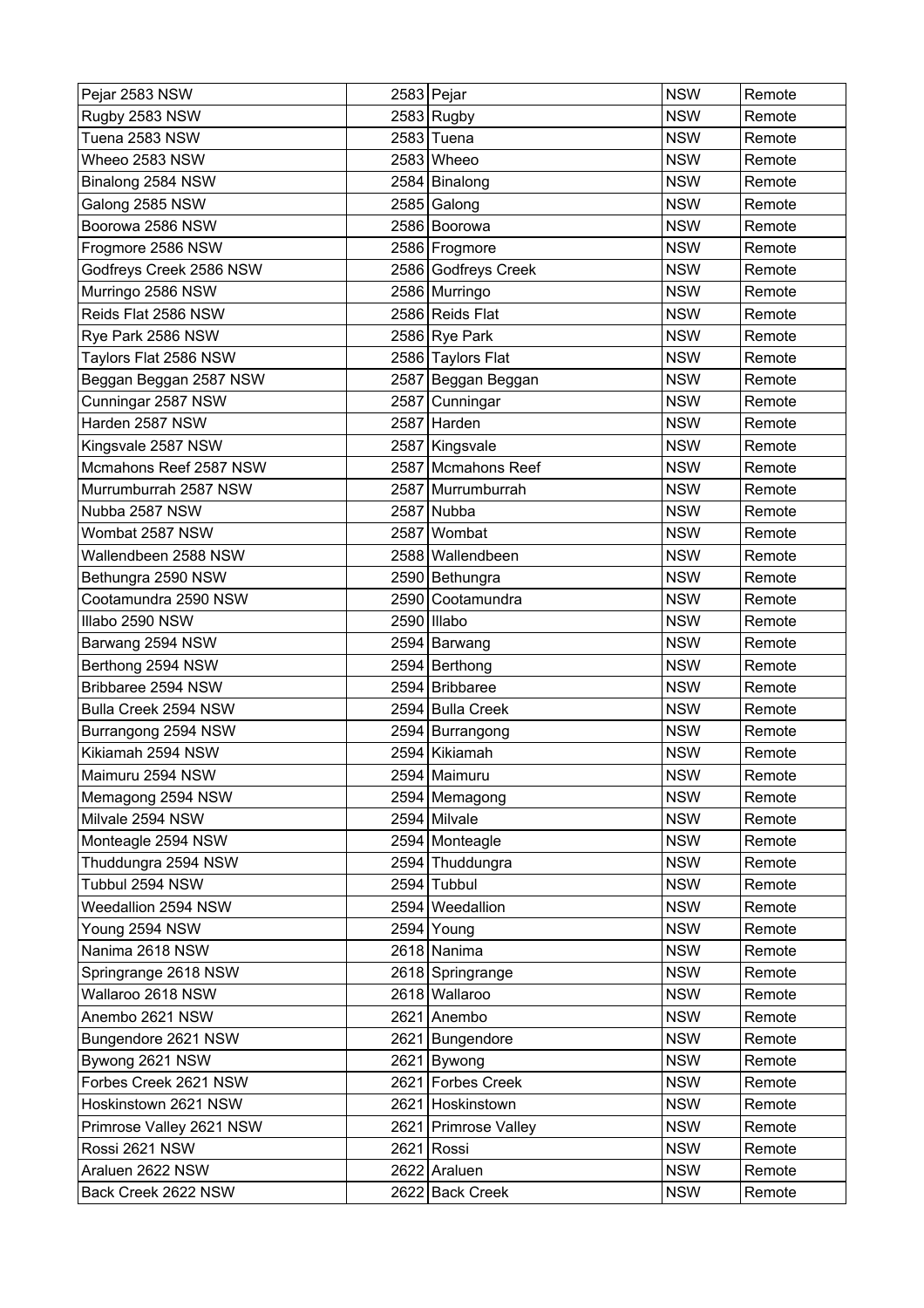| Ballalaba 2622 NSW       |           | 2622 Ballalaba       | <b>NSW</b> | Remote |
|--------------------------|-----------|----------------------|------------|--------|
| Bendoura 2622 NSW        |           | 2622 Bendoura        | <b>NSW</b> | Remote |
| Berlang 2622 NSW         |           | 2622 Berlang         | <b>NSW</b> | Remote |
| Bombay 2622 NSW          |           | 2622 Bombay          | <b>NSW</b> | Remote |
| <b>Boro 2622 NSW</b>     | 2622 Boro |                      | <b>NSW</b> | Remote |
| Braidwood 2622 NSW       |           | 2622 Braidwood       | <b>NSW</b> | Remote |
| Budawang 2622 NSW        |           | 2622 Budawang        | <b>NSW</b> | Remote |
| Bulee 2622 NSW           |           | 2622 Bulee           | <b>NSW</b> | Remote |
| Charleys Forest 2622 NSW |           | 2622 Charleys Forest | <b>NSW</b> | Remote |
| Coolumburra 2622 NSW     |           | 2622 Coolumburra     | <b>NSW</b> | Remote |
| Corang 2622 NSW          |           | 2622 Corang          | <b>NSW</b> | Remote |
| Durran Durra 2622 NSW    |           | 2622 Durran Durra    | <b>NSW</b> | Remote |
| Endrick 2622 NSW         |           | 2622 Endrick         | <b>NSW</b> | Remote |
| Farringdon 2622 NSW      |           | 2622 Farringdon      | <b>NSW</b> | Remote |
| Gundillion 2622 NSW      |           | 2622 Gundillion      | <b>NSW</b> | Remote |
| Harolds Cross 2622 NSW   |           | 2622 Harolds Cross   | <b>NSW</b> | Remote |
| Hereford Hall 2622 NSW   |           | 2622 Hereford Hall   | <b>NSW</b> | Remote |
| Jembaicumbene 2622 NSW   |           | 2622 Jembaicumbene   | <b>NSW</b> | Remote |
| Jerrabattgulla 2622 NSW  |           | 2622 Jerrabattgulla  | <b>NSW</b> | Remote |
| Jinden 2622 NSW          |           | 2622 Jinden          | <b>NSW</b> | Remote |
| Jingera 2622 NSW         |           | 2622 Jingera         | <b>NSW</b> | Remote |
| Kindervale 2622 NSW      |           | 2622 Kindervale      | <b>NSW</b> | Remote |
| Krawarree 2622 NSW       |           | 2622 Krawarree       | <b>NSW</b> | Remote |
| Larbert 2622 NSW         |           | 2622 Larbert         | <b>NSW</b> | Remote |
| Majors Creek 2622 NSW    |           | 2622 Majors Creek    | <b>NSW</b> | Remote |
| Manar 2622 NSW           |           | 2622 Manar           | <b>NSW</b> | Remote |
| Marlowe 2622 NSW         |           | 2622 Marlowe         | <b>NSW</b> | Remote |
| Merricumbene 2622 NSW    |           | 2622 Merricumbene    | <b>NSW</b> | Remote |
| Monga 2622 NSW           |           | 2622 Monga           | <b>NSW</b> | Remote |
| Mongarlowe 2622 NSW      |           | 2622 Mongarlowe      | <b>NSW</b> | Remote |
| Mulloon 2622 NSW         |           | 2622 Mulloon         | <b>NSW</b> | Remote |
| Murrengenburg 2622 NSW   |           | 2622 Murrengenburg   | <b>NSW</b> | Remote |
| Neringla 2622 NSW        |           | 2622 Neringla        | <b>NSW</b> | Remote |
| Nerriga 2622 NSW         |           | 2622 Nerriga         | <b>NSW</b> | Remote |
| Northangera 2622 NSW     |           | 2622 Northangera     | <b>NSW</b> | Remote |
| Oallen 2622 NSW          |           | 2622 Oallen          | <b>NSW</b> | Remote |
| Palerang 2622 NSW        |           | 2622 Palerang        | <b>NSW</b> | Remote |
| Quiera 2622 NSW          |           | 2622 Quiera          | <b>NSW</b> | Remote |
| Reidsdale 2622 NSW       |           | 2622 Reidsdale       | <b>NSW</b> | Remote |
| Sassafras 2622 NSW       |           | 2622 Sassafras       | <b>NSW</b> | Remote |
| Snowball 2622 NSW        |           | 2622 Snowball        | <b>NSW</b> | Remote |
| St George 2622 NSW       |           | 2622 St George       | <b>NSW</b> | Remote |
| Tianjara 2622 NSW        |           | 2622 Tianjara        | <b>NSW</b> | Remote |
| Tolwong 2622 NSW         |           | 2622 Tolwong         | <b>NSW</b> | Remote |
| Tomboye 2622 NSW         |           | 2622 Tomboye         | <b>NSW</b> | Remote |
| Touga 2622 NSW           |           | 2622 Touga           | <b>NSW</b> | Remote |
| Warri 2622 NSW           |           | 2622 Warri           | <b>NSW</b> | Remote |
| Wog Wog 2622 NSW         |           | 2622 Wog Wog         | <b>NSW</b> | Remote |
| Wyanbene 2622 NSW        |           | 2622 Wyanbene        | <b>NSW</b> | Remote |
| Captains Flat 2623 NSW   |           | 2623 Captains Flat   | <b>NSW</b> | Remote |
| Perisher Valley 2624 NSW |           | 2624 Perisher Valley | <b>NSW</b> | Remote |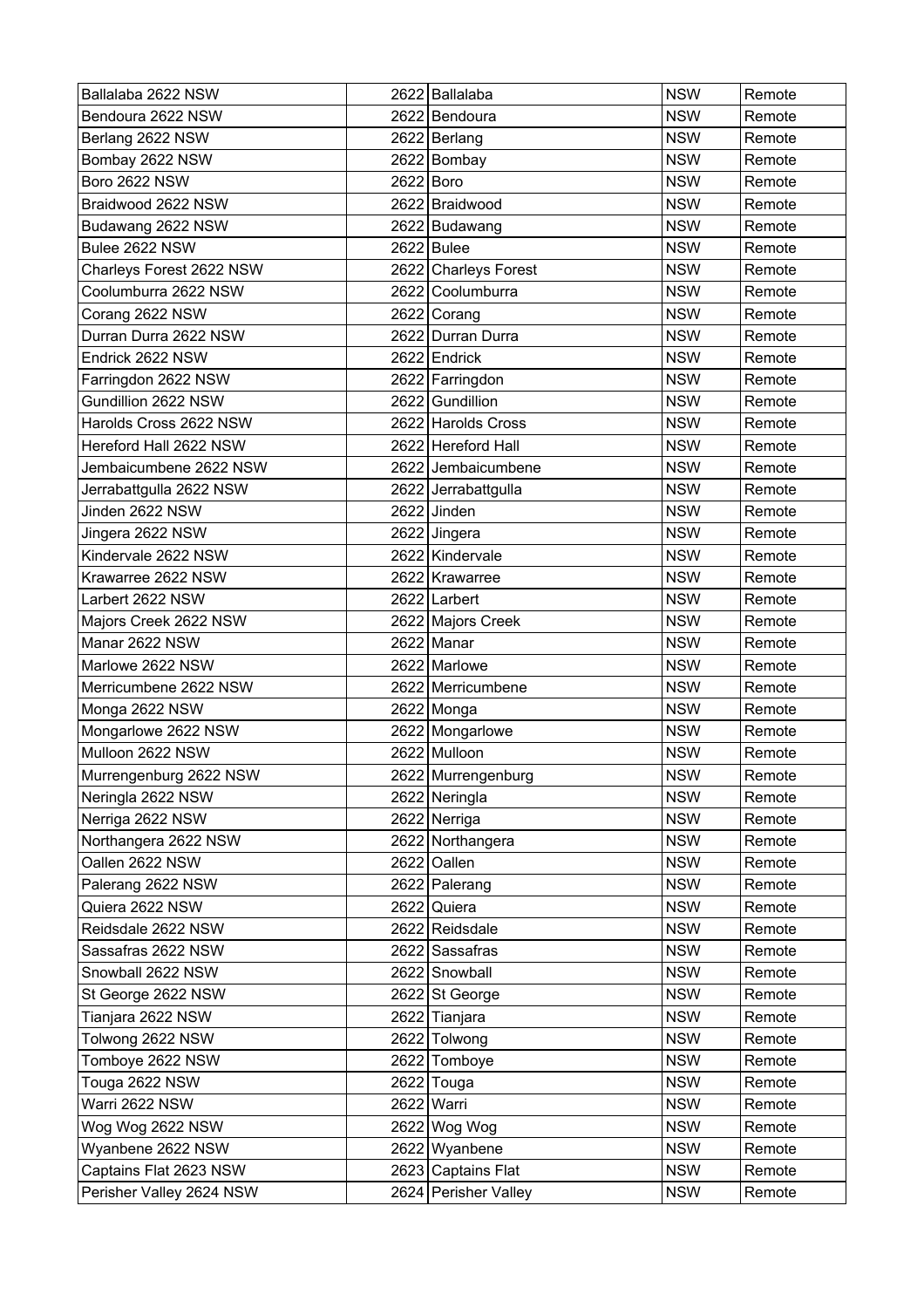| Smiggin Holes 2624 NSW            |      | 2624 Smiggin Holes            | <b>NSW</b> | Remote |
|-----------------------------------|------|-------------------------------|------------|--------|
| Thredbo 2625 NSW                  |      | 2625 Thredbo                  | <b>NSW</b> | Remote |
| Thredbo Village 2625 NSW          |      | 2625 Thredbo Village          | <b>NSW</b> | Remote |
| Bredbo 2626 NSW                   |      | 2626 Bredbo                   | <b>NSW</b> | Remote |
| Bumbalong 2626 NSW                |      | 2626 Bumbalong                | <b>NSW</b> | Remote |
| Colinton 2626 NSW                 |      | 2626 Colinton                 | <b>NSW</b> | Remote |
| Crackenback 2627 NSW              |      | 2627 Crackenback              | <b>NSW</b> | Remote |
| East Jindabyne 2627 NSW           |      | 2627 East Jindabyne           | <b>NSW</b> | Remote |
| Grosses Plain 2627 NSW            |      | 2627 Grosses Plain            | <b>NSW</b> | Remote |
| Ingebirah 2627 NSW                |      | 2627   Ingebirah              | <b>NSW</b> | Remote |
| Jindabyne 2627 NSW                |      | 2627 Jindabyne                | <b>NSW</b> | Remote |
| Kalkite 2627 NSW                  |      | 2627 Kalkite                  | <b>NSW</b> | Remote |
| Kosciuszko 2627 NSW               |      | 2627 Kosciuszko               | <b>NSW</b> | Remote |
| Kosciuszko National Park 2627 NSW |      | 2627 Kosciuszko National Park | <b>NSW</b> | Remote |
| Moonbah 2627 NSW                  | 2627 | Moonbah                       | <b>NSW</b> | Remote |
| Pilot Wilderness 2627 NSW         |      | 2627 Pilot Wilderness         | <b>NSW</b> | Remote |
| Avonside 2628 NSW                 |      | 2628 Avonside                 | <b>NSW</b> | Remote |
| Beloka 2628 NSW                   |      | 2628 Beloka                   | <b>NSW</b> | Remote |
| Berridale 2628 NSW                |      | 2628 Berridale                | <b>NSW</b> | Remote |
| Braemar Bay 2628 NSW              |      | 2628 Braemar Bay              | <b>NSW</b> | Remote |
| Byadbo Wilderness 2628 NSW        |      | 2628 Byadbo Wilderness        | <b>NSW</b> | Remote |
| Cootralantra 2628 NSW             |      | 2628 Cootralantra             | <b>NSW</b> | Remote |
| Dalgety 2628 NSW                  |      | 2628 Dalgety                  | <b>NSW</b> | Remote |
| Eucumbene 2628 NSW                |      | 2628 Eucumbene                | <b>NSW</b> | Remote |
| Hill Top 2628 NSW                 |      | 2628 Hill Top                 | <b>NSW</b> | Remote |
| Nimmo 2628 NSW                    |      | 2628 Nimmo                    | <b>NSW</b> | Remote |
| Numbla Vale 2628 NSW              |      | 2628 Numbla Vale              | <b>NSW</b> | Remote |
| Paupong 2628 NSW                  |      | 2628 Paupong                  | <b>NSW</b> | Remote |
| Rocky Plain 2628 NSW              |      | 2628 Rocky Plain              | <b>NSW</b> | Remote |
| Snowy Plain 2628 NSW              |      | 2628 Snowy Plain              | <b>NSW</b> | Remote |
| Adaminaby 2629 NSW                |      | 2629 Adaminaby                | <b>NSW</b> | Remote |
| Anglers Reach 2629 NSW            |      | 2629 Anglers Reach            | <b>NSW</b> | Remote |
| Bolaro 2629 NSW                   |      | 2629 Bolaro                   | <b>NSW</b> | Remote |
| Cabramurra 2629 NSW               |      | 2629 Cabramurra               | <b>NSW</b> | Remote |
| Long Plain 2629 NSW               |      | 2629 Long Plain               | <b>NSW</b> | Remote |
| Old Adaminaby 2629 NSW            |      | 2629 Old Adaminaby            | <b>NSW</b> | Remote |
| Providence Portal 2629 NSW        |      | 2629 Providence Portal        | <b>NSW</b> | Remote |
| Tantangara 2629 NSW               |      | 2629 Tantangara               | <b>NSW</b> | Remote |
| Yaouk 2629 NSW                    |      | 2629 Yaouk                    | <b>NSW</b> | Remote |
| Arable 2630 NSW                   |      | 2630 Arable                   | <b>NSW</b> | Remote |
| Badja 2630 NSW                    |      | 2630 Badja                    | <b>NSW</b> | Remote |
| Billilingra 2630 NSW              |      | 2630 Billilingra              | <b>NSW</b> | Remote |
| Binjura 2630 NSW                  |      | 2630 Binjura                  | <b>NSW</b> | Remote |
| Bobundara 2630 NSW                |      | 2630 Bobundara                | <b>NSW</b> | Remote |
| Buckenderra 2630 NSW              |      | 2630 Buckenderra              | <b>NSW</b> | Remote |
| Bungarby 2630 NSW                 |      | 2630 Bungarby                 | <b>NSW</b> | Remote |
| Bunyan 2630 NSW                   |      | 2630 Bunyan                   | <b>NSW</b> | Remote |
| Carlaminda 2630 NSW               |      | 2630 Carlaminda               | <b>NSW</b> | Remote |
| Chakola 2630 NSW                  |      | 2630 Chakola                  | <b>NSW</b> | Remote |
| Coolringdon 2630 NSW              |      | 2630 Coolringdon              | <b>NSW</b> | Remote |
| Cooma 2630 NSW                    |      | 2630 Cooma                    | <b>NSW</b> | Remote |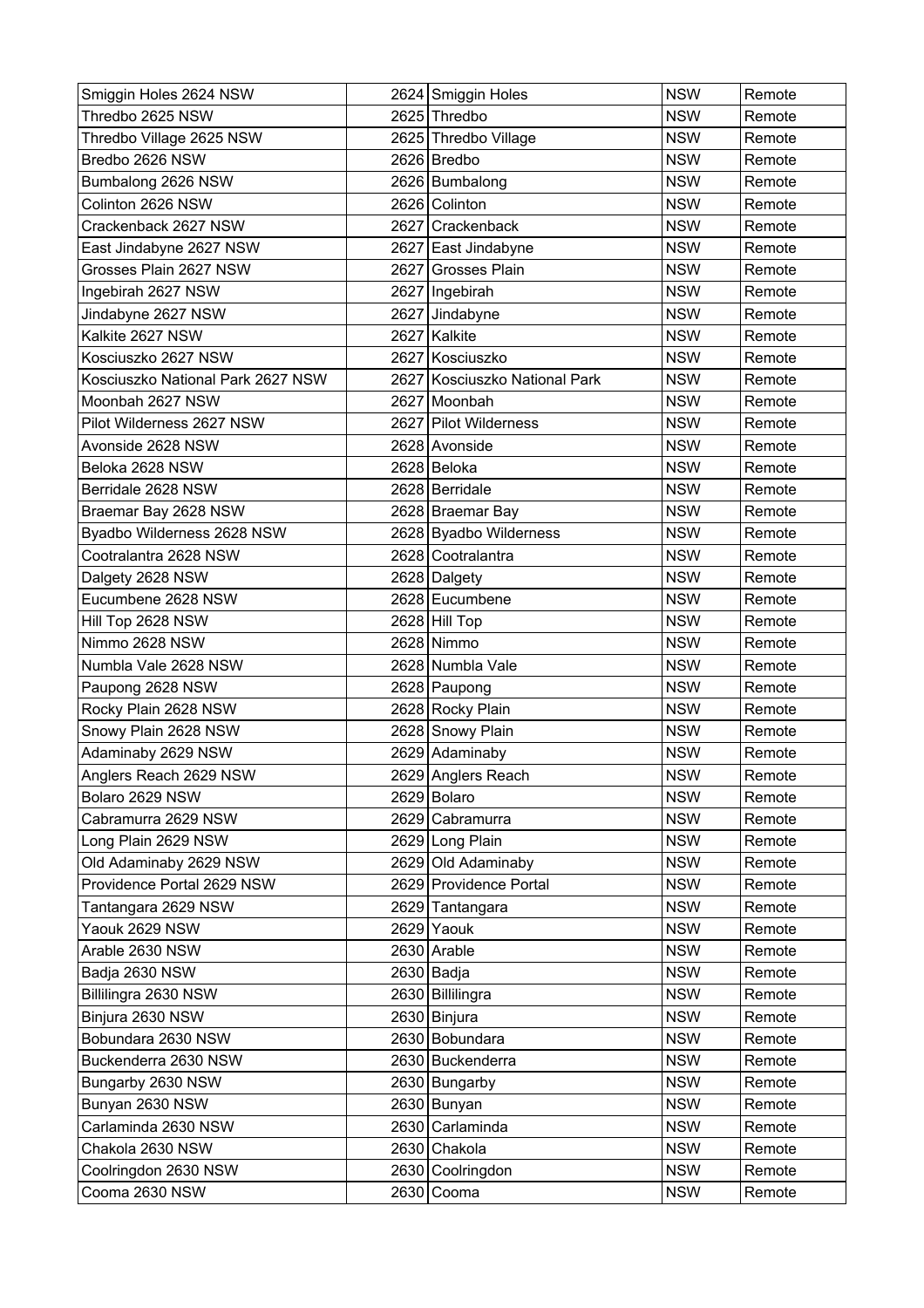| Cooma North 2630 NSW      |           | 2630 Cooma North      | <b>NSW</b> | Remote |
|---------------------------|-----------|-----------------------|------------|--------|
| Countegany 2630 NSW       |           | 2630 Countegany       | <b>NSW</b> | Remote |
| Dairymans Plains 2630 NSW |           | 2630 Dairymans Plains | <b>NSW</b> | Remote |
| Dangelong 2630 NSW        |           | 2630 Dangelong        | <b>NSW</b> | Remote |
| Dry Plain 2630 NSW        |           | 2630 Dry Plain        | <b>NSW</b> | Remote |
| Frying Pan 2630 NSW       |           | 2630 Frying Pan       | <b>NSW</b> | Remote |
| Glen Fergus 2630 NSW      |           | 2630 Glen Fergus      | <b>NSW</b> | Remote |
| Ironmungy 2630 NSW        |           | 2630   Ironmungy      | <b>NSW</b> | Remote |
| Jerangle 2630 NSW         |           | 2630 Jerangle         | <b>NSW</b> | Remote |
| Jimenbuen 2630 NSW        |           | 2630 Jimenbuen        | <b>NSW</b> | Remote |
| Maffra 2630 NSW           |           | 2630 Maffra           | <b>NSW</b> | Remote |
| Middle Flat 2630 NSW      |           | 2630 Middle Flat      | <b>NSW</b> | Remote |
| Middlingbank 2630 NSW     |           | 2630 Middlingbank     | <b>NSW</b> | Remote |
| Murrumbucca 2630 NSW      |           | 2630 Murrumbucca      | <b>NSW</b> | Remote |
| Myalla 2630 NSW           |           | 2630 Myalla           | <b>NSW</b> | Remote |
| Numeralla 2630 NSW        |           | 2630 Numeralla        | <b>NSW</b> | Remote |
| Peak View 2630 NSW        |           | 2630 Peak View        | <b>NSW</b> | Remote |
| Pine Valley 2630 NSW      |           | 2630 Pine Valley      | <b>NSW</b> | Remote |
| Polo Flat 2630 NSW        |           | 2630 Polo Flat        | <b>NSW</b> | Remote |
| Rhine Falls 2630 NSW      |           | 2630 Rhine Falls      | <b>NSW</b> | Remote |
| Rock Flat 2630 NSW        |           | 2630 Rock Flat        | <b>NSW</b> | Remote |
| Rose Valley 2630 NSW      |           | 2630 Rose Valley      | <b>NSW</b> | Remote |
| Shannons Flat 2630 NSW    |           | 2630 Shannons Flat    | <b>NSW</b> | Remote |
| Springfield 2630 NSW      |           | 2630 Springfield      | <b>NSW</b> | Remote |
| The Brothers 2630 NSW     |           | 2630 The Brothers     | <b>NSW</b> | Remote |
| Tuross 2630 NSW           |           | 2630 Tuross           | <b>NSW</b> | Remote |
| Wambrook 2630 NSW         | 2630      | Wambrook              | <b>NSW</b> | Remote |
| Ando 2631 NSW             |           | 2631 Ando             | <b>NSW</b> | Remote |
| Boco 2631 NSW             |           | $2631$ Boco           | <b>NSW</b> | Remote |
| Creewah 2631 NSW          | 2631      | <b>Creewah</b>        | <b>NSW</b> | Remote |
| Glen Allen 2631 NSW       | 2631      | Glen Allen            | <b>NSW</b> | Remote |
| Greenlands 2631 NSW       |           | 2631 Greenlands       | <b>NSW</b> | Remote |
| Holts Flat 2631 NSW       |           | 2631 Holts Flat       | <b>NSW</b> | Remote |
| Jincumbilly 2631 NSW      |           | 2631 Jincumbilly      | <b>NSW</b> | Remote |
| Kybeyan 2631 NSW          |           | 2631 Kybeyan          | <b>NSW</b> | Remote |
| Mount Cooper 2631 NSW     |           | 2631 Mount Cooper     | <b>NSW</b> | Remote |
| Nimmitabel 2631 NSW       |           | 2631 Nimmitabel       | <b>NSW</b> | Remote |
| Steeple Flat 2631 NSW     |           | 2631 Steeple Flat     | <b>NSW</b> | Remote |
| Winifred 2631 NSW         |           | 2631 Winifred         | <b>NSW</b> | Remote |
| Bibbenluke 2632 NSW       |           | 2632 Bibbenluke       | <b>NSW</b> | Remote |
| Bombala 2632 NSW          |           | 2632 Bombala          | <b>NSW</b> | Remote |
| Bondi Forest 2632 NSW     |           | 2632 Bondi Forest     | <b>NSW</b> | Remote |
| Bukalong 2632 NSW         |           | 2632 Bukalong         | <b>NSW</b> | Remote |
| Cambalong 2632 NSW        |           | 2632 Cambalong        | <b>NSW</b> | Remote |
| Cathcart 2632 NSW         |           | 2632 Cathcart         | <b>NSW</b> | Remote |
| Coolumbooka 2632 NSW      |           | 2632 Coolumbooka      | <b>NSW</b> | Remote |
| Craigie 2632 NSW          |           | 2632 Craigie          | <b>NSW</b> | Remote |
| Gunningrah 2632 NSW       |           | 2632 Gunningrah       | <b>NSW</b> | Remote |
| Lords Hill 2632 NSW       |           | 2632 Lords Hill       | <b>NSW</b> | Remote |
| Merriangaah 2632 NSW      |           | 2632 Merriangaah      | <b>NSW</b> | Remote |
| Mila 2632 NSW             | 2632 Mila |                       | <b>NSW</b> | Remote |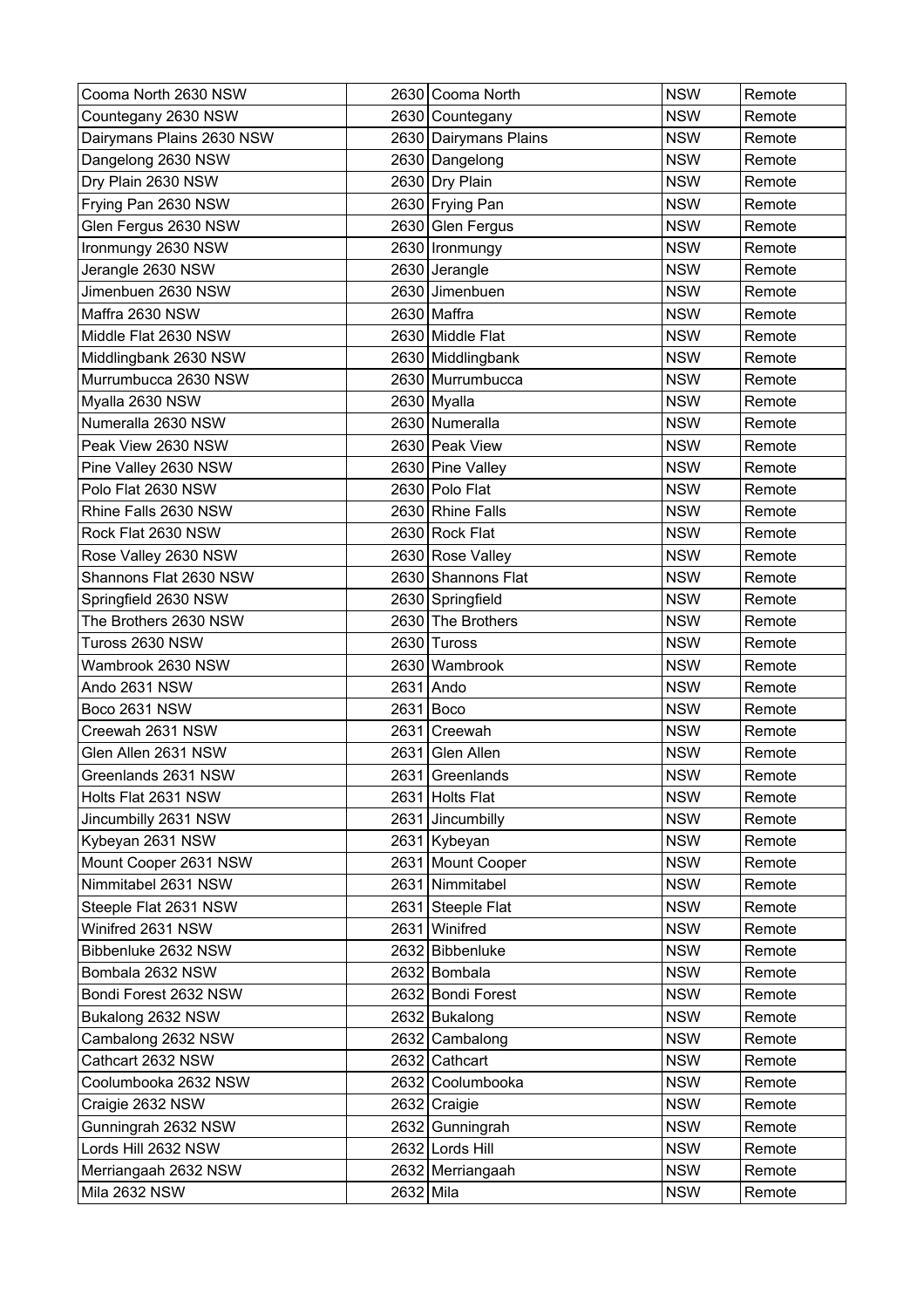| Mount Darragh 2632 NSW       |           | 2632 Mount Darragh       | <b>NSW</b> | Remote |
|------------------------------|-----------|--------------------------|------------|--------|
| Paddys Flat 2632 NSW         |           | 2632 Paddys Flat         | <b>NSW</b> | Remote |
| Palarang 2632 NSW            |           | 2632 Palarang            | <b>NSW</b> | Remote |
| Quidong 2632 NSW             |           | 2632 Quidong             | <b>NSW</b> | Remote |
| Rockton 2632 NSW             |           | 2632 Rockton             | <b>NSW</b> | Remote |
| Rosemeath 2632 NSW           |           | 2632 Rosemeath           | <b>NSW</b> | Remote |
| Corrowong 2633 NSW           |           | 2633 Corrowong           | <b>NSW</b> | Remote |
| Delegate 2633 NSW            |           | 2633 Delegate            | <b>NSW</b> | Remote |
| Tombong 2633 NSW             |           | 2633 Tombong             | <b>NSW</b> | Remote |
| Bidgeemia 2642 NSW           |           | 2642 Bidgeemia           | <b>NSW</b> | Remote |
| Brocklesby 2642 NSW          |           | 2642 Brocklesby          | <b>NSW</b> | Remote |
| Burrumbuttock 2642 NSW       |           | 2642 Burrumbuttock       | <b>NSW</b> | Remote |
| Geehi 2642 NSW               |           | 2642 Geehi               | <b>NSW</b> | Remote |
| Gerogery 2642 NSW            |           | 2642 Gerogery            | <b>NSW</b> | Remote |
| Glenellen 2642 NSW           |           | 2642 Glenellen           | <b>NSW</b> | Remote |
| Greg Greg 2642 NSW           |           | 2642 Greg Greg           | <b>NSW</b> | Remote |
| Indi 2642 NSW                | 2642 Indi |                          | <b>NSW</b> | Remote |
| Jagumba 2642 NSW             |           | 2642 Jagumba             | <b>NSW</b> | Remote |
| Jagungal Wilderness 2642 NSW |           | 2642 Jagungal Wilderness | <b>NSW</b> | Remote |
| Jindera 2642 NSW             |           | 2642 Jindera             | <b>NSW</b> | Remote |
| Jingellic 2642 NSW           |           | 2642 Jingellic           | <b>NSW</b> | Remote |
| Khancoban 2642 NSW           |           | 2642 Khancoban           | <b>NSW</b> | Remote |
| Murray Gorge 2642 NSW        |           | 2642 Murray Gorge        | <b>NSW</b> | Remote |
| Rand 2642 NSW                |           | 2642 Rand                | <b>NSW</b> | Remote |
| Tooma 2642 NSW               |           | 2642 Tooma               | <b>NSW</b> | Remote |
| Walbundrie 2642 NSW          |           | 2642 Walbundrie          | <b>NSW</b> | Remote |
| Welaregang 2642 NSW          |           | 2642 Welaregang          | <b>NSW</b> | Remote |
| Wrathall 2642 NSW            |           | 2642 Wrathall            | <b>NSW</b> | Remote |
| Yerong Creek 2642 NSW        |           | 2642 Yerong Creek        | <b>NSW</b> | Remote |
| Bowna 2644 NSW               |           | 2644 Bowna               | <b>NSW</b> | Remote |
| Coppabella 2644 NSW          |           | 2644 Coppabella          | <b>NSW</b> | Remote |
| Holbrook 2644 NSW            |           | 2644 Holbrook            | <b>NSW</b> | Remote |
| Lankeys Creek 2644 NSW       |           | 2644 Lankeys Creek       | <b>NSW</b> | Remote |
| Little Billabong 2644 NSW    |           | 2644 Little Billabong    | <b>NSW</b> | Remote |
| Mountain Creek 2644 NSW      |           | 2644 Mountain Creek      | <b>NSW</b> | Remote |
| Mullengandra 2644 NSW        |           | 2644 Mullengandra        | <b>NSW</b> | Remote |
| Wantagong 2644 NSW           |           | 2644 Wantagong           | <b>NSW</b> | Remote |
| Woomargama 2644 NSW          |           | 2644 Woomargama          | <b>NSW</b> | Remote |
| Yarara 2644 NSW              |           | 2644 Yarara              | <b>NSW</b> | Remote |
| Cullivel 2645 NSW            |           | 2645 Cullivel            | <b>NSW</b> | Remote |
| Urana 2645 NSW               |           | 2645 Urana               | <b>NSW</b> | Remote |
| Anabranch North 2648 NSW     |           | 2648 Anabranch North     | <b>NSW</b> | Remote |
| Anabranch South 2648 NSW     |           | 2648 Anabranch South     | <b>NSW</b> | Remote |
| Cal Lal 2648 NSW             |           | $2648$ Cal Lal           | <b>NSW</b> | Remote |
| Curlwaa 2648 NSW             |           | 2648 Curlwaa             | <b>NSW</b> | Remote |
| Ellerslie 2648 NSW           |           | 2648 Ellerslie           | <b>NSW</b> | Remote |
| Moorara 2648 NSW             |           | 2648 Moorara             | <b>NSW</b> | Remote |
| Mourquong 2648 NSW           |           | 2648 Mourquong           | <b>NSW</b> | Remote |
| Palinyewah 2648 NSW          |           | 2648 Palinyewah          | <b>NSW</b> | Remote |
| Pan Ban 2648 NSW             |           | 2648 Pan Ban             | <b>NSW</b> | Remote |
| Para 2648 NSW                | 2648 Para |                          | <b>NSW</b> | Remote |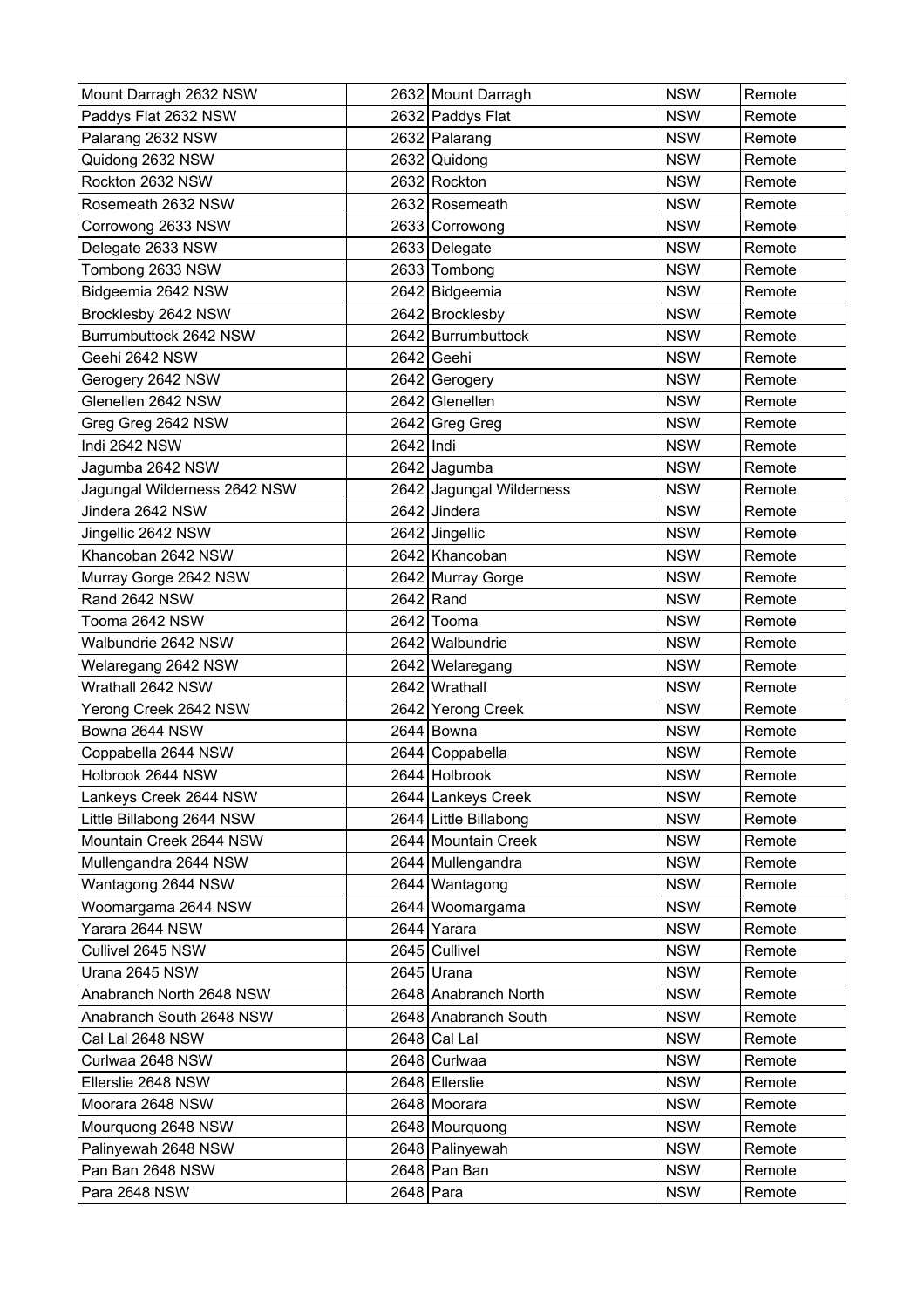| Pine Camp 2648 NSW         | 2648 Pine Camp         | <b>NSW</b> | Remote |
|----------------------------|------------------------|------------|--------|
| Pomona 2648 NSW            | 2648 Pomona            | <b>NSW</b> | Remote |
| Pooncarie 2648 NSW         | 2648 Pooncarie         | <b>NSW</b> | Remote |
| Rufus 2648 NSW             | $2648$ Rufus           | <b>NSW</b> | Remote |
| Rufus River 2648 NSW       | 2648 Rufus River       | <b>NSW</b> | Remote |
| Scotia 2648 NSW            | 2648 Scotia            | <b>NSW</b> | Remote |
| Wentworth 2648 NSW         | 2648 Wentworth         | <b>NSW</b> | Remote |
| Laurel Hill 2649 NSW       | 2649 Laurel Hill       | <b>NSW</b> | Remote |
| Nurenmerenmong 2649 NSW    | 2649 Nurenmerenmong    | <b>NSW</b> | Remote |
| Alfredtown 2650 NSW        | 2650 Alfredtown        | <b>NSW</b> | Remote |
| Ashmont 2650 NSW           | 2650 Ashmont           | <b>NSW</b> | Remote |
| Belfrayden 2650 NSW        | 2650 Belfrayden        | <b>NSW</b> | Remote |
| Big Springs 2650 NSW       | 2650 Big Springs       | <b>NSW</b> | Remote |
| Bomen 2650 NSW             | 2650 Bomen             | <b>NSW</b> | Remote |
| Book Book 2650 NSW         | 2650 Book Book         | <b>NSW</b> | Remote |
| Boorooma 2650 NSW          | 2650 Boorooma          | <b>NSW</b> | Remote |
| Borambola 2650 NSW         | 2650 Borambola         | <b>NSW</b> | Remote |
| Bourkelands 2650 NSW       | 2650 Bourkelands       | <b>NSW</b> | Remote |
| Brucedale 2650 NSW         | 2650 Brucedale         | <b>NSW</b> | Remote |
| Bulgary 2650 NSW           | 2650 Bulgary           | <b>NSW</b> | Remote |
| Burrandana 2650 NSW        | 2650 Burrandana        | <b>NSW</b> | Remote |
| Carabost 2650 NSW          | 2650 Carabost          | <b>NSW</b> | Remote |
| Cartwrights Hill 2650 NSW  | 2650 Cartwrights Hill  | <b>NSW</b> | Remote |
| Collingullie 2650 NSW      | 2650 Collingullie      | <b>NSW</b> | Remote |
| Cookardinia 2650 NSW       | 2650 Cookardinia       | <b>NSW</b> | Remote |
| Currawarna 2650 NSW        | 2650 Currawarna        | <b>NSW</b> | Remote |
| Downside 2650 NSW          | 2650 Downside          | <b>NSW</b> | Remote |
| East Wagga Wagga 2650 NSW  | 2650 East Wagga Wagga  | <b>NSW</b> | Remote |
| Estella 2650 NSW           | 2650 Estella           | <b>NSW</b> | Remote |
| Euberta 2650 NSW           | 2650 Euberta           | <b>NSW</b> | Remote |
| Eunanoreenya 2650 NSW      | 2650 Eunanoreenya      | <b>NSW</b> | Remote |
| Galore 2650 NSW            | 2650 Galore            | <b>NSW</b> | Remote |
| Gelston Park 2650 NSW      | 2650 Gelston Park      | <b>NSW</b> | Remote |
| Glenfield Park 2650 NSW    | 2650 Glenfield Park    | <b>NSW</b> | Remote |
| Gobbagombalin 2650 NSW     | 2650 Gobbagombalin     | <b>NSW</b> | Remote |
| Gregadoo 2650 NSW          | 2650 Gregadoo          | <b>NSW</b> | Remote |
| Harefield 2650 NSW         | 2650 Harefield         | <b>NSW</b> | Remote |
| Hillgrove 2650 NSW         | 2650 Hillgrove         | <b>NSW</b> | Remote |
| Kooringal 2650 NSW         | 2650 Kooringal         | <b>NSW</b> | Remote |
| Kyeamba 2650 NSW           | 2650 Kyeamba           | <b>NSW</b> | Remote |
| Lake Albert 2650 NSW       | 2650 Lake Albert       | <b>NSW</b> | Remote |
| Lloyd 2650 NSW             | 2650 Lloyd             | <b>NSW</b> | Remote |
| Maxwell 2650 NSW           | 2650 Maxwell           | <b>NSW</b> | Remote |
| Moorong 2650 NSW           | 2650 Moorong           | <b>NSW</b> | Remote |
| Mount Austin 2650 NSW      | 2650 Mount Austin      | <b>NSW</b> | Remote |
| North Wagga Wagga 2650 NSW | 2650 North Wagga Wagga | <b>NSW</b> | Remote |
| Oberne Creek 2650 NSW      | 2650 Oberne Creek      | <b>NSW</b> | Remote |
| Oura 2650 NSW              | 2650 Oura              | <b>NSW</b> | Remote |
| Pulletop 2650 NSW          | 2650 Pulletop          | <b>NSW</b> | Remote |
| Rowan 2650 NSW             | 2650 Rowan             | <b>NSW</b> | Remote |
| San Isidore 2650 NSW       | 2650 San Isidore       | <b>NSW</b> | Remote |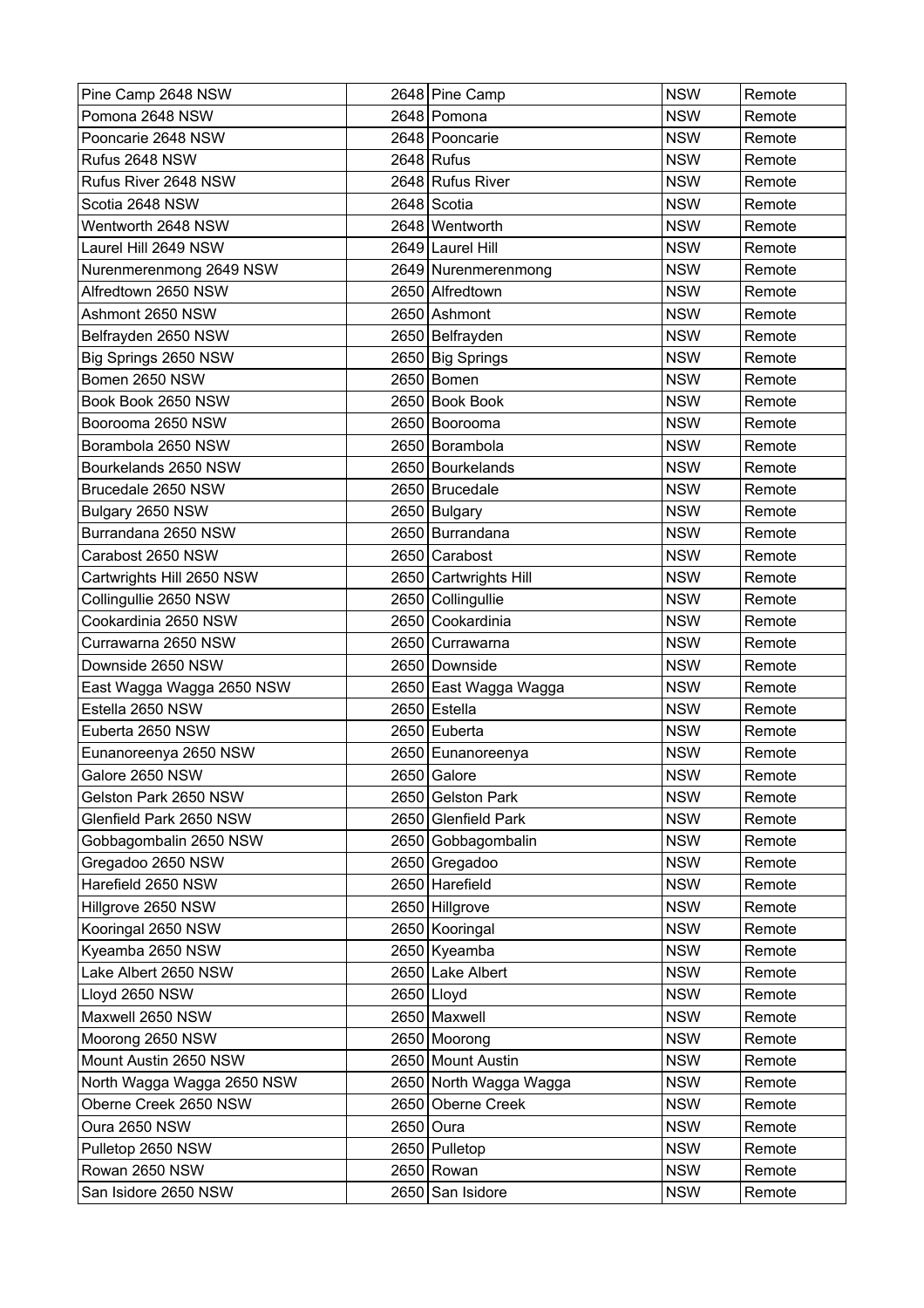| Springvale 2650 NSW        | 2650 Springvale        | <b>NSW</b> | Remote |
|----------------------------|------------------------|------------|--------|
| Tatton 2650 NSW            | 2650 Tatton            | <b>NSW</b> | Remote |
| The Gap 2650 NSW           | 2650 The Gap           | <b>NSW</b> | Remote |
| Tolland 2650 NSW           | 2650 Tolland           | <b>NSW</b> | Remote |
| Turvey Park 2650 NSW       | 2650 Turvey Park       | <b>NSW</b> | Remote |
| Wagga Wagga 2650 NSW       | 2650 Wagga Wagga       | <b>NSW</b> | Remote |
| Wagga Wagga BC 2650 NSW    | 2650 Wagga Wagga BC    | <b>NSW</b> | Remote |
| Wagga Wagga South 2650 NSW | 2650 Wagga Wagga South | <b>NSW</b> | Remote |
| Wallacetown 2650 NSW       | 2650 Wallacetown       | <b>NSW</b> | Remote |
| Wantabadgery 2650 NSW      | 2650 Wantabadgery      | <b>NSW</b> | Remote |
| Yarragundry 2650 NSW       | 2650 Yarragundry       | <b>NSW</b> | Remote |
| Yathella 2650 NSW          | 2650 Yathella          | <b>NSW</b> | Remote |
| Forest Hill 2651 NSW       | 2651 Forest Hill       | <b>NSW</b> | Remote |
| Wagga Wagga Raaf 2651 NSW  | 2651 Wagga Wagga Raaf  | <b>NSW</b> | Remote |
| Boorga 2652 NSW            | 2652 Boorga            | <b>NSW</b> | Remote |
| Boree Creek 2652 NSW       | 2652 Boree Creek       | <b>NSW</b> | Remote |
| Cowabbie 2652 NSW          | 2652 Cowabbie          | <b>NSW</b> | Remote |
| Galore 2652 NSW            | 2652 Galore            | <b>NSW</b> | Remote |
| Goolgowi 2652 NSW          | 2652 Goolgowi          | <b>NSW</b> | Remote |
| Grong Grong 2652 NSW       | 2652 Grong Grong       | <b>NSW</b> | Remote |
| Gumly Gumly 2652 NSW       | 2652 Gumly Gumly       | <b>NSW</b> | Remote |
| Humula 2652 NSW            | 2652 Humula            | <b>NSW</b> | Remote |
| Ladysmith 2652 NSW         | 2652 Ladysmith         | <b>NSW</b> | Remote |
| Landervale 2652 NSW        | 2652 Landervale        | <b>NSW</b> | Remote |
| Mangoplah 2652 NSW         | 2652 Mangoplah         | <b>NSW</b> | Remote |
| Marrar 2652 NSW            | 2652 Marrar            | <b>NSW</b> | Remote |
| Matong 2652 NSW            | 2652 Matong            | <b>NSW</b> | Remote |
| Merriwagga 2652 NSW        | 2652 Merriwagga        | <b>NSW</b> | Remote |
| Murrulebale 2652 NSW       | 2652 Murrulebale       | <b>NSW</b> | Remote |
| Old Junee 2652 NSW         | 2652 Old Junee         | <b>NSW</b> | Remote |
| Rosewood 2652 NSW          | 2652 Rosewood          | <b>NSW</b> | Remote |
| Tabbita 2652 NSW           | 2652 Tabbita           | <b>NSW</b> | Remote |
| Tarcutta 2652 NSW          | 2652 Tarcutta          | <b>NSW</b> | Remote |
| Uranguinty 2652 NSW        | 2652 Uranquinty        | <b>NSW</b> | Remote |
| Burra 2653 NSW             | $2653$ Burra           | <b>NSW</b> | Remote |
| Courabyra 2653 NSW         | 2653 Courabyra         | <b>NSW</b> | Remote |
| Glenroy 2653 NSW           | 2653 Glenroy           | <b>NSW</b> | Remote |
| Mannus 2653 NSW            | 2653 Mannus            | <b>NSW</b> | Remote |
| Maragle 2653 NSW           | 2653 Maragle           | <b>NSW</b> | Remote |
| Munderoo 2653 NSW          | 2653 Munderoo          | <b>NSW</b> | Remote |
| Paddys River 2653 NSW      | 2653 Paddys River      | <b>NSW</b> | Remote |
| Taradale 2653 NSW          | 2653 Taradale          | <b>NSW</b> | Remote |
| Tumbarumba 2653 NSW        | 2653 Tumbarumba        | <b>NSW</b> | Remote |
| Westdale 2653 NSW          | 2653 Westdale          | <b>NSW</b> | Remote |
| Willigobung 2653 NSW       | 2653 Willigobung       | <b>NSW</b> | Remote |
| French Park 2655 NSW       | 2655 French Park       | <b>NSW</b> | Remote |
| The Rock 2655 NSW          | 2655 The Rock          | <b>NSW</b> | Remote |
| Tootool 2655 NSW           | 2655 Tootool           | <b>NSW</b> | Remote |
| Brookdale 2656 NSW         | 2656 Brookdale         | <b>NSW</b> | Remote |
| Brookong 2656 NSW          | 2656 Brookong          | <b>NSW</b> | Remote |
| Fargunyah 2656 NSW         | 2656 Fargunyah         | <b>NSW</b> | Remote |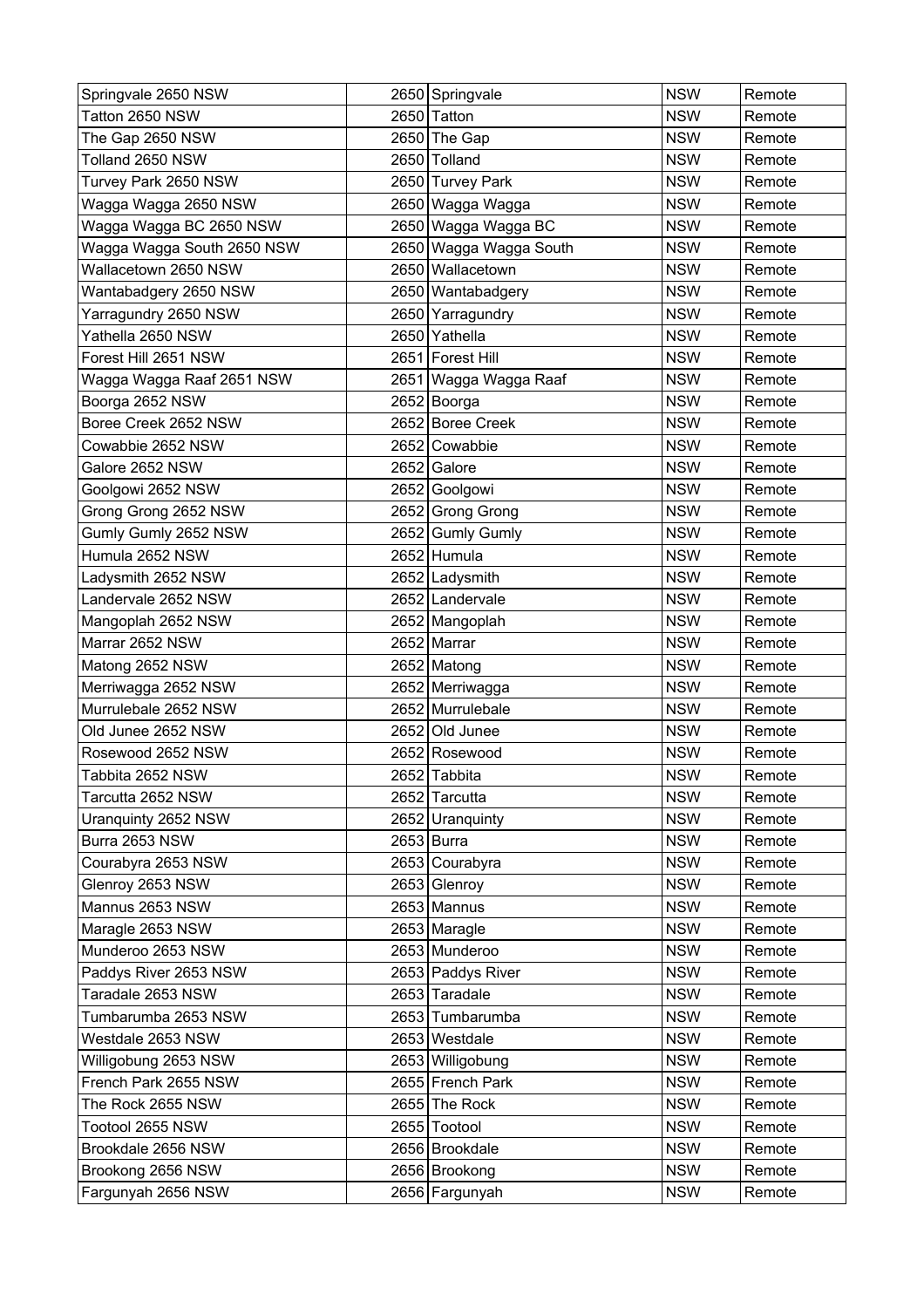| Lockhart 2656 NSW        |           | 2656 Lockhart        | <b>NSW</b> | Remote |
|--------------------------|-----------|----------------------|------------|--------|
| Milbrulong 2656 NSW      |           | 2656 Milbrulong      | <b>NSW</b> | Remote |
| Osborne 2656 NSW         |           | 2656 Osborne         | <b>NSW</b> | Remote |
| Urangeline 2656 NSW      |           | 2656 Urangeline      | <b>NSW</b> | Remote |
| Urangeline East 2656 NSW |           | 2656 Urangeline East | <b>NSW</b> | Remote |
| Henty 2658 NSW           |           | $2658$ Henty         | <b>NSW</b> | Remote |
| Munyabla 2658 NSW        |           | 2658 Munyabla        | <b>NSW</b> | Remote |
| Pleasant Hills 2658 NSW  |           | 2658 Pleasant Hills  | <b>NSW</b> | Remote |
| Ryan 2658 NSW            |           | 2658 Ryan            | <b>NSW</b> | Remote |
| Alma Park 2659 NSW       |           | 2659 Alma Park       | <b>NSW</b> | Remote |
| Walla Walla 2659 NSW     |           | 2659 Walla Walla     | <b>NSW</b> | Remote |
| Culcairn 2660 NSW        |           | 2660 Culcairn        | <b>NSW</b> | Remote |
| Morven 2660 NSW          |           | 2660 Morven          | <b>NSW</b> | Remote |
| Kapooka 2661 NSW         |           | 2661 Kapooka         | <b>NSW</b> | Remote |
| Erin Vale 2663 NSW       |           | 2663 Erin Vale       | <b>NSW</b> | Remote |
| Eurongilly 2663 NSW      |           | 2663 Eurongilly      | <b>NSW</b> | Remote |
| Junee 2663 NSW           |           | $2663$ Junee         | <b>NSW</b> | Remote |
| Marinna 2663 NSW         |           | 2663 Marinna         | <b>NSW</b> | Remote |
| Wantiool 2663 NSW        |           | 2663 Wantiool        | <b>NSW</b> | Remote |
| Ardlethan 2665 NSW       |           | 2665 Ardlethan       | <b>NSW</b> | Remote |
| Ariah Park 2665 NSW      |           | 2665 Ariah Park      | <b>NSW</b> | Remote |
| Barellan 2665 NSW        |           | 2665 Barellan        | <b>NSW</b> | Remote |
| Beckom 2665 NSW          |           | 2665 Beckom          | <b>NSW</b> | Remote |
| Bectric 2665 NSW         |           | 2665 Bectric         | <b>NSW</b> | Remote |
| Binya 2665 NSW           |           | 2665 Binya           | <b>NSW</b> | Remote |
| Kamarah 2665 NSW         |           | 2665 Kamarah         | <b>NSW</b> | Remote |
| Mirrool 2665 NSW         |           | 2665 Mirrool         | <b>NSW</b> | Remote |
| Moombooldool 2665 NSW    |           | 2665 Moombooldool    | <b>NSW</b> | Remote |
| Quandary 2665 NSW        |           | 2665 Quandary        | <b>NSW</b> | Remote |
| <b>Tara 2665 NSW</b>     | 2665 Tara |                      | <b>NSW</b> | Remote |
| Walleroobie 2665 NSW     |           | 2665 Walleroobie     | <b>NSW</b> | Remote |
| Combaning 2666 NSW       |           | 2666 Combaning       | <b>NSW</b> | Remote |
| Dirnaseer 2666 NSW       |           | 2666 Dirnaseer       | <b>NSW</b> | Remote |
| Gidginbung 2666 NSW      |           | 2666 Gidginbung      | <b>NSW</b> | Remote |
| Grogan 2666 NSW          |           | 2666 Grogan          | <b>NSW</b> | Remote |
| Junee Reefs 2666 NSW     |           | 2666 Junee Reefs     | <b>NSW</b> | Remote |
| Mimosa 2666 NSW          |           | 2666 Mimosa          | <b>NSW</b> | Remote |
| Morangarell 2666 NSW     |           | 2666 Morangarell     | <b>NSW</b> | Remote |
| Narraburra 2666 NSW      |           | 2666 Narraburra      | <b>NSW</b> | Remote |
| Pucawan 2666 NSW         |           | 2666 Pucawan         | <b>NSW</b> | Remote |
| Reefton 2666 NSW         |           | 2666 Reefton         | <b>NSW</b> | Remote |
| Sebastopol 2666 NSW      |           | 2666 Sebastopol      | <b>NSW</b> | Remote |
| Springdale 2666 NSW      |           | 2666 Springdale      | <b>NSW</b> | Remote |
| Temora 2666 NSW          |           | 2666 Temora          | <b>NSW</b> | Remote |
| Trungley Hall 2666 NSW   |           | 2666 Trungley Hall   | <b>NSW</b> | Remote |
| Barmedman 2668 NSW       |           | 2668 Barmedman       | <b>NSW</b> | Remote |
| Bygalorie 2669 NSW       |           | 2669 Bygalorie       | <b>NSW</b> | Remote |
| Erigolia 2669 NSW        |           | 2669 Erigolia        | <b>NSW</b> | Remote |
| Girral 2669 NSW          |           | $2669$ Girral        | <b>NSW</b> | Remote |
| Kikoira 2669 NSW         |           | 2669 Kikoira         | <b>NSW</b> | Remote |
| Melbergen 2669 NSW       |           | 2669 Melbergen       | <b>NSW</b> | Remote |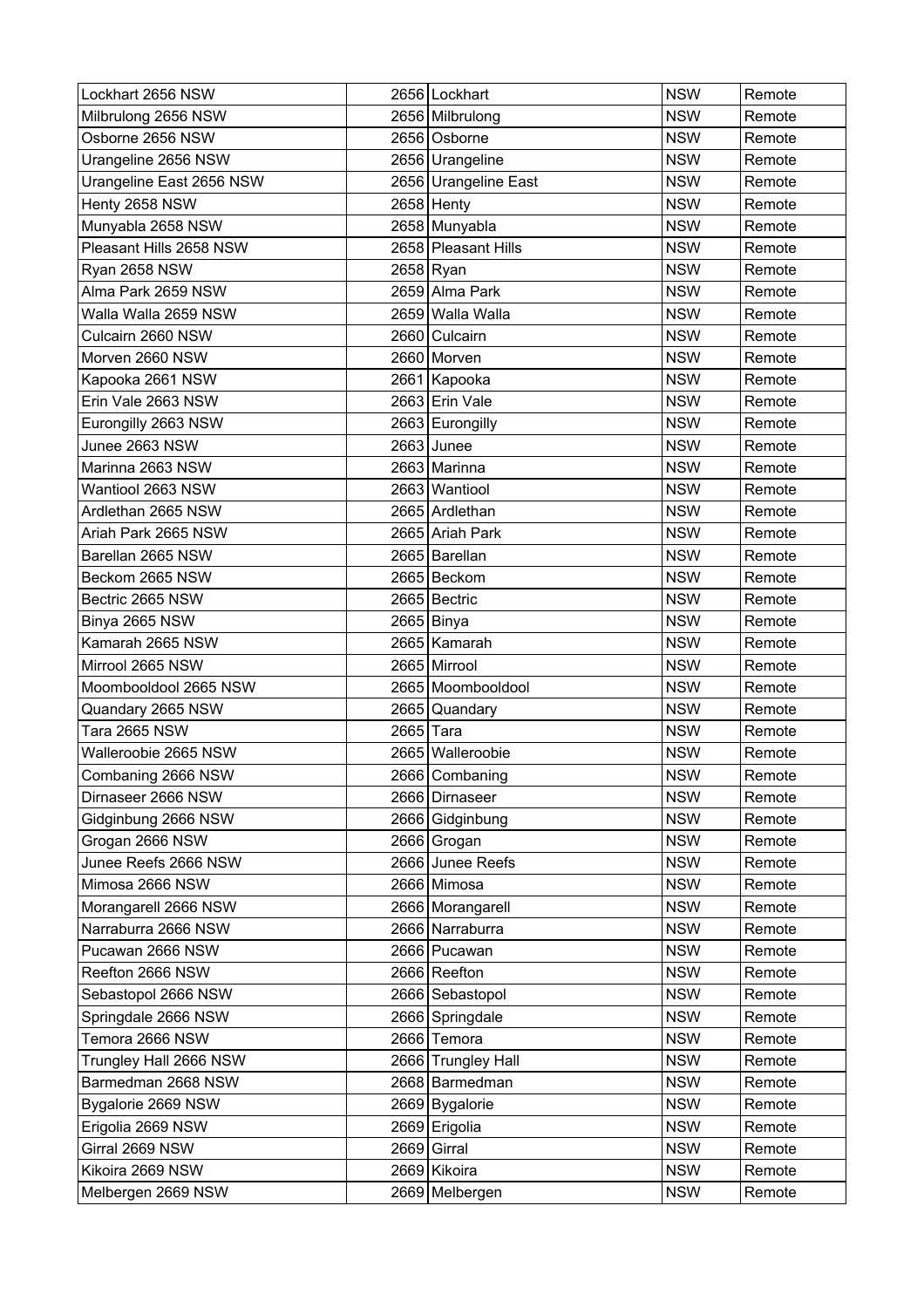| Naradhan 2669 NSW                 |           | 2669 Naradhan                 | <b>NSW</b> | Remote |
|-----------------------------------|-----------|-------------------------------|------------|--------|
| Rankins Springs 2669 NSW          |           | 2669 Rankins Springs          | <b>NSW</b> | Remote |
| Tallimba 2669 NSW                 |           | 2669 Tallimba                 | <b>NSW</b> | Remote |
| Tullibigeal 2669 NSW              |           | 2669 Tullibigeal              | <b>NSW</b> | Remote |
| Ungarie 2669 NSW                  |           | 2669 Ungarie                  | <b>NSW</b> | Remote |
| Weethalle 2669 NSW                |           | 2669 Weethalle                | <b>NSW</b> | Remote |
| Alleena 2671 NSW                  |           | 2671 Alleena                  | <b>NSW</b> | Remote |
| Back Creek 2671 NSW               |           | 2671 Back Creek               | <b>NSW</b> | Remote |
| Burcher 2671 NSW                  | 2671      | Burcher                       | <b>NSW</b> | Remote |
| Lake Cowal 2671 NSW               |           | 2671 Lake Cowal               | <b>NSW</b> | Remote |
| North Yalgogrin 2671 NSW          |           | 2671 North Yalgogrin          | <b>NSW</b> | Remote |
| West Wyalong 2671 NSW             | 2671      | <b>West Wyalong</b>           | <b>NSW</b> | Remote |
| Wyalong 2671 NSW                  | 2671      | Wyalong                       | <b>NSW</b> | Remote |
| Burgooney 2672 NSW                |           | 2672 Burgooney                | <b>NSW</b> | Remote |
| Curlew Waters 2672 NSW            |           | 2672 Curlew Waters            | <b>NSW</b> | Remote |
| Lake Cargelligo 2672 NSW          |           | 2672 Lake Cargelligo          | <b>NSW</b> | Remote |
| Murrin Bridge 2672 NSW            |           | 2672 Murrin Bridge            | <b>NSW</b> | Remote |
| Hillston 2675 NSW                 |           | 2675 Hillston                 | <b>NSW</b> | Remote |
| Lake Brewster 2675 NSW            |           | 2675 Lake Brewster            | <b>NSW</b> | Remote |
| Monia Gap 2675 NSW                |           | 2675 Monia Gap                | <b>NSW</b> | Remote |
| Roto 2675 NSW                     | 2675 Roto |                               | <b>NSW</b> | Remote |
| Wallanthery 2675 NSW              |           | 2675 Wallanthery              | <b>NSW</b> | Remote |
| Charles Sturt University 2678 NSW |           | 2678 Charles Sturt University | <b>NSW</b> | Remote |
| Beelbangera 2680 NSW              |           | 2680 Beelbangera              | <b>NSW</b> | Remote |
| Benerembah 2680 NSW               |           | 2680 Benerembah               | <b>NSW</b> | Remote |
| Bilbul 2680 NSW                   |           | 2680 Bilbul                   | <b>NSW</b> | Remote |
| Griffith 2680 NSW                 | 2680      | Griffith                      | <b>NSW</b> | Remote |
| Griffith DC 2680 NSW              |           | 2680 Griffith DC              | <b>NSW</b> | Remote |
| Griffith East 2680 NSW            | 2680      | Griffith East                 | <b>NSW</b> | Remote |
| Hanwood 2680 NSW                  |           | 2680 Hanwood                  | <b>NSW</b> | Remote |
| Kooba 2680 NSW                    |           | 2680 Kooba                    | <b>NSW</b> | Remote |
| Lake Wyangan 2680 NSW             |           | 2680 Lake Wyangan             | <b>NSW</b> | Remote |
| Nericon 2680 NSW                  |           | 2680 Nericon                  | <b>NSW</b> | Remote |
| Tharbogang 2680 NSW               |           | 2680 Tharbogang               | <b>NSW</b> | Remote |
| Warburn 2680 NSW                  |           | 2680 Warburn                  | <b>NSW</b> | Remote |
| Warrawidgee 2680 NSW              |           | 2680 Warrawidgee              | <b>NSW</b> | Remote |
| Widgelli 2680 NSW                 |           | 2680 Widgelli                 | <b>NSW</b> | Remote |
| Willbriggie 2680 NSW              |           | 2680 Willbriggie              | <b>NSW</b> | Remote |
| Yoogali 2680 NSW                  |           | 2680 Yoogali                  | <b>NSW</b> | Remote |
| Myall Park 2681 NSW               |           | 2681 Myall Park               | <b>NSW</b> | Remote |
| Yenda 2681 NSW                    |           | 2681 Yenda                    | <b>NSW</b> | Remote |
| Bundure 2700 NSW                  |           | 2700 Bundure                  | <b>NSW</b> | Remote |
| Colinroobie 2700 NSW              |           | 2700 Colinroobie              | <b>NSW</b> | Remote |
| Corobimilla 2700 NSW              |           | 2700 Corobimilla              | <b>NSW</b> | Remote |
| Cudgel 2700 NSW                   |           | 2700 Cudgel                   | <b>NSW</b> | Remote |
| Euroley 2700 NSW                  |           | 2700 Euroley                  | <b>NSW</b> | Remote |
| Gillenbah 2700 NSW                |           | 2700 Gillenbah                | <b>NSW</b> | Remote |
| Morundah 2700 NSW                 |           | 2700 Morundah                 | <b>NSW</b> | Remote |
| Narrandera 2700 NSW               |           | 2700 Narrandera               | <b>NSW</b> | Remote |
| Sandigo 2700 NSW                  |           | 2700 Sandigo                  | <b>NSW</b> | Remote |
| Berry Jerry 2701 NSW              |           | 2701 Berry Jerry              | <b>NSW</b> | Remote |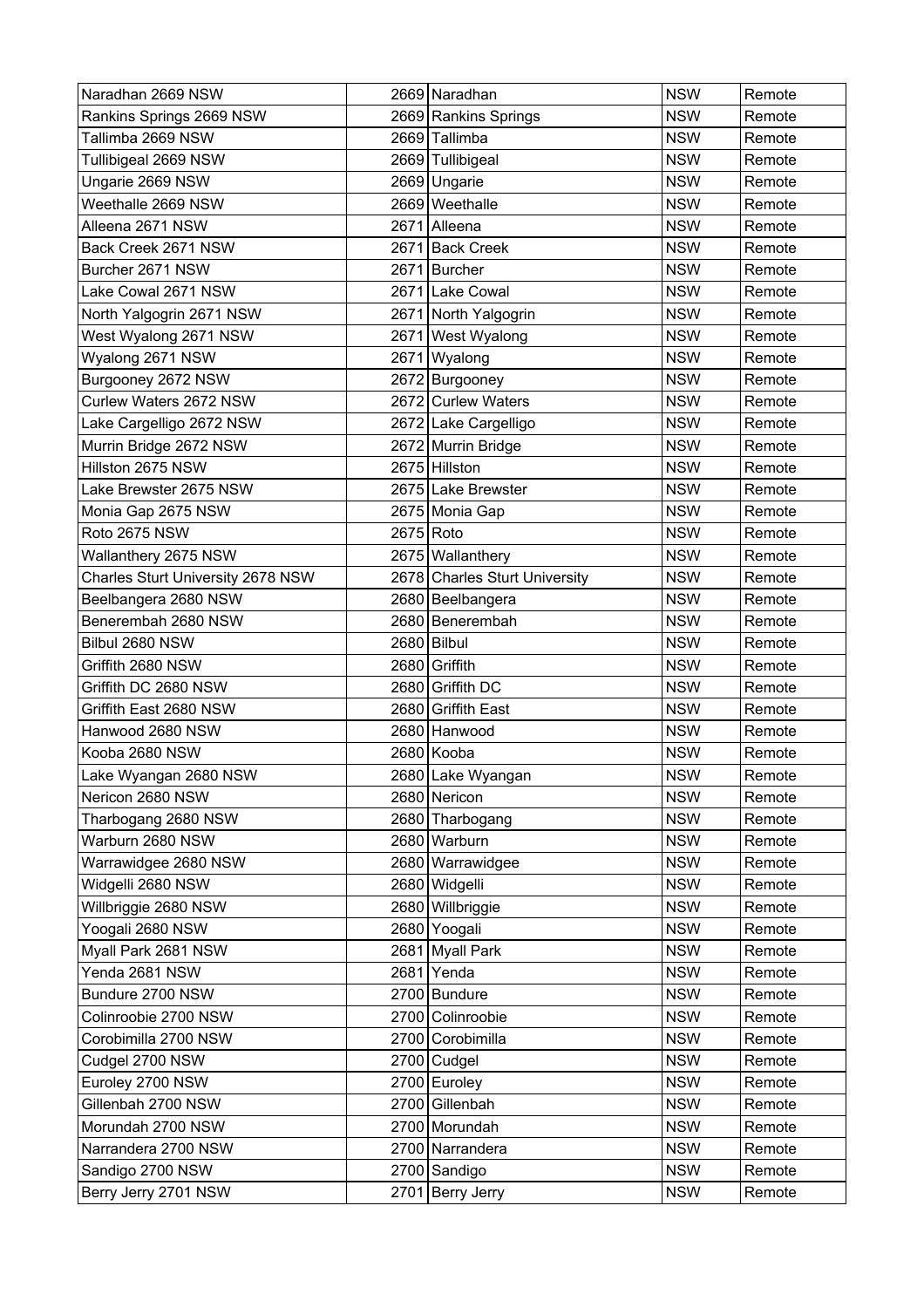| Coolamon 2701 NSW         |            | 2701 Coolamon         | <b>NSW</b> | Remote |
|---------------------------|------------|-----------------------|------------|--------|
| Methul 2701 NSW           |            | 2701 Methul           | <b>NSW</b> | Remote |
| Rannock 2701 NSW          |            | 2701 Rannock          | <b>NSW</b> | Remote |
| Ganmain 2702 NSW          | 2702       | Ganmain               | <b>NSW</b> | Remote |
| Yanco 2703 NSW            |            | 2703 Yanco            | <b>NSW</b> | Remote |
| Brobenah 2705 NSW         |            | 2705 Brobenah         | <b>NSW</b> | Remote |
| Corbie Hill 2705 NSW      |            | 2705 Corbie Hill      | <b>NSW</b> | Remote |
| Gogeldrie 2705 NSW        |            | 2705 Gogeldrie        | <b>NSW</b> | Remote |
| Leeton 2705 NSW           |            | 2705 Leeton           | <b>NSW</b> | Remote |
| Merungle Hill 2705 NSW    |            | 2705 Merungle Hill    | <b>NSW</b> | Remote |
| Murrami 2705 NSW          |            | 2705 Murrami          | <b>NSW</b> | Remote |
| Stanbridge 2705 NSW       |            | 2705 Stanbridge       | <b>NSW</b> | Remote |
| Wamoon 2705 NSW           |            | 2705 Wamoon           | <b>NSW</b> | Remote |
| Whitton 2705 NSW          |            | 2705 Whitton          | <b>NSW</b> | Remote |
| Darlington Point 2706 NSW |            | 2706 Darlington Point | <b>NSW</b> | Remote |
| Argoon 2707 NSW           |            | 2707 Argoon           | <b>NSW</b> | Remote |
| Coleambally 2707 NSW      |            | 2707 Coleambally      | <b>NSW</b> | Remote |
| Barratta 2710 NSW         |            | 2710 Barratta         | <b>NSW</b> | Remote |
| Birganbigil 2710 NSW      |            | 2710 Birganbigil      | <b>NSW</b> | Remote |
| Booroorban 2710 NSW       |            | 2710 Booroorban       | <b>NSW</b> | Remote |
| Bullatale 2710 NSW        |            | 2710 Bullatale        | <b>NSW</b> | Remote |
| Caldwell 2710 NSW         |            | 2710 Caldwell         | <b>NSW</b> | Remote |
| Calimo 2710 NSW           |            | 2710 Calimo           | <b>NSW</b> | Remote |
| Conargo 2710 NSW          |            | 2710 Conargo          | <b>NSW</b> | Remote |
| Coree 2710 NSW            |            | $2710$ Coree          | <b>NSW</b> | Remote |
| Deniliquin 2710 NSW       |            | 2710 Deniliquin       | <b>NSW</b> | Remote |
| Gulpa 2710 NSW            |            | 2710 Gulpa            | <b>NSW</b> | Remote |
| Hartwood 2710 NSW         |            | 2710 Hartwood         | <b>NSW</b> | Remote |
| Lindifferon 2710 NSW      |            | 2710 Lindifferon      | <b>NSW</b> | Remote |
| Mathoura 2710 NSW         |            | 2710 Mathoura         | <b>NSW</b> | Remote |
| Mayrung 2710 NSW          |            | 2710 Mayrung          | <b>NSW</b> | Remote |
| Moira 2710 NSW            |            | 2710 Moira            | <b>NSW</b> | Remote |
| Moonbria 2710 NSW         |            | 2710 Moonbria         | <b>NSW</b> | Remote |
| Morago 2710 NSW           |            | 2710 Morago           | <b>NSW</b> | Remote |
| Pretty Pine 2710 NSW      |            | 2710 Pretty Pine      | <b>NSW</b> | Remote |
| Steam Plains 2710 NSW     |            | 2710 Steam Plains     | <b>NSW</b> | Remote |
| Stud Park 2710 NSW        |            | 2710 Stud Park        | <b>NSW</b> | Remote |
| Wakool 2710 NSW           |            | 2710 Wakool           | <b>NSW</b> | Remote |
| Wandook 2710 NSW          |            | 2710 Wandook          | <b>NSW</b> | Remote |
| Wanganella 2710 NSW       |            | 2710 Wanganella       | <b>NSW</b> | Remote |
| Warragoon 2710 NSW        |            | 2710 Warragoon        | <b>NSW</b> | Remote |
| Willurah 2710 NSW         |            | 2710 Willurah         | <b>NSW</b> | Remote |
| Booligal 2711 NSW         |            | 2711 Booligal         | <b>NSW</b> | Remote |
| Carrathool 2711 NSW       |            | 2711 Carrathool       | <b>NSW</b> | Remote |
| Clare 2711 NSW            |            | $2711$ Clare          | <b>NSW</b> | Remote |
| Corrong 2711 NSW          |            | 2711 Corrong          | <b>NSW</b> | Remote |
| Gunbar 2711 NSW           |            | 2711 Gunbar           | <b>NSW</b> | Remote |
| <b>Hay 2711 NSW</b>       | $2711$ Hay |                       | <b>NSW</b> | Remote |
| Hay South 2711 NSW        |            | 2711 Hay South        | <b>NSW</b> | Remote |
| Keri Keri 2711 NSW        |            | 2711 Keri Keri        | <b>NSW</b> | Remote |
| Maude 2711 NSW            |            | $2711$ Maude          | <b>NSW</b> | Remote |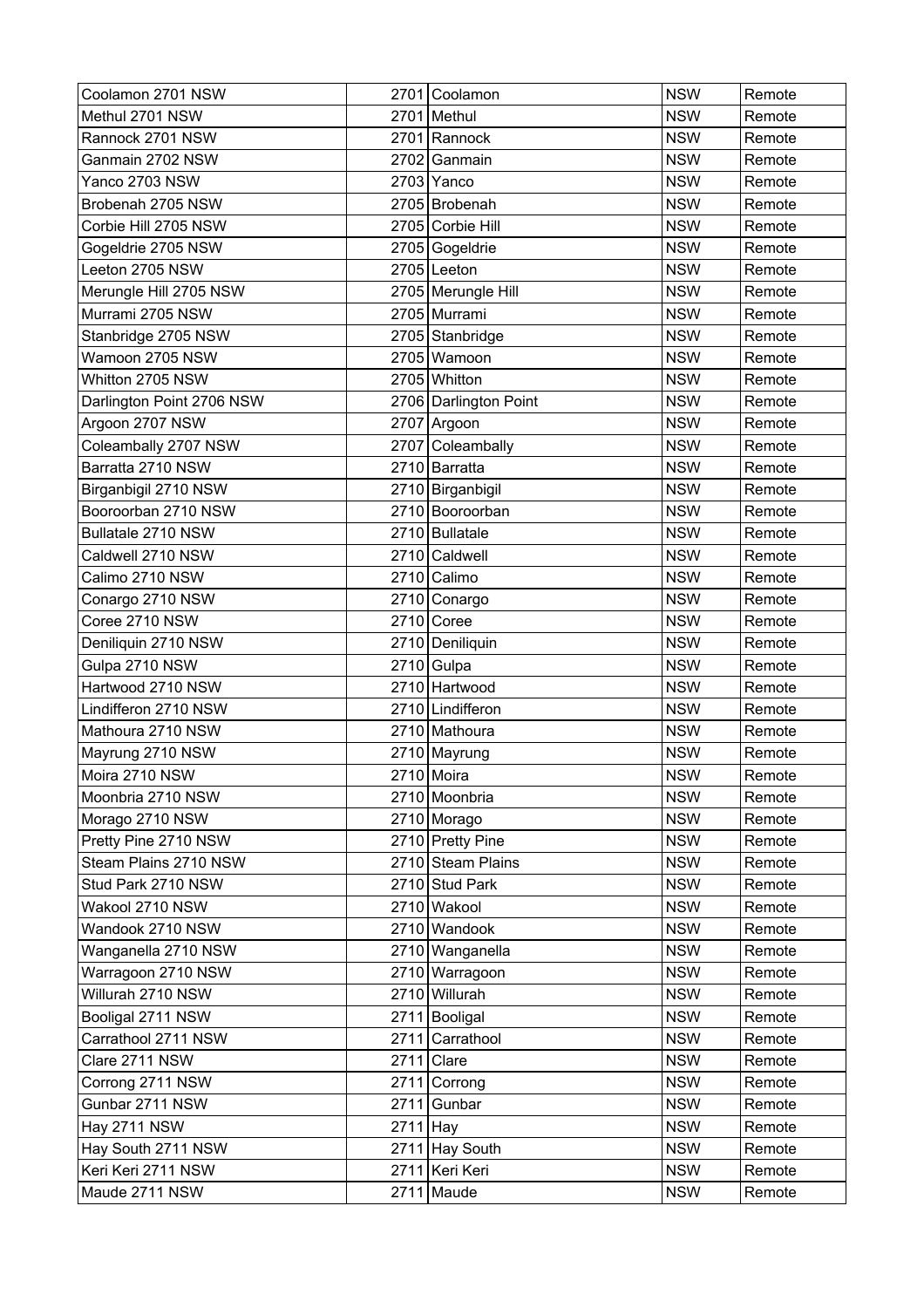| One Tree 2711 NSW                | 2711 One Tree                | <b>NSW</b> | Remote |
|----------------------------------|------------------------------|------------|--------|
| Oxley 2711 NSW                   | $2711$ Oxley                 | <b>NSW</b> | Remote |
| Waugorah 2711 NSW                | 2711 Waugorah                | <b>NSW</b> | Remote |
| Yanga 2711 NSW                   | 2711 Yanga                   | <b>NSW</b> | Remote |
| Berrigan 2712 NSW                | 2712 Berrigan                | <b>NSW</b> | Remote |
| Boomanoomana 2712 NSW            | 2712 Boomanoomana            | <b>NSW</b> | Remote |
| Blighty 2713 NSW                 | 2713 Blighty                 | <b>NSW</b> | Remote |
| Finley 2713 NSW                  | 2713 Finley                  | <b>NSW</b> | Remote |
| Logie Brae 2713 NSW              | 2713 Logie Brae              | <b>NSW</b> | Remote |
| Myrtle Park 2713 NSW             | 2713 Myrtle Park             | <b>NSW</b> | Remote |
| Aratula 2714 NSW                 | 2714 Aratula                 | <b>NSW</b> | Remote |
| Pine Lodge 2714 NSW              | 2714 Pine Lodge              | <b>NSW</b> | Remote |
| Tocumwal 2714 NSW                | 2714 Tocumwal                | <b>NSW</b> | Remote |
| Tuppal 2714 NSW                  | 2714 Tuppal                  | <b>NSW</b> | Remote |
| Arumpo 2715 NSW                  | 2715 Arumpo                  | <b>NSW</b> | Remote |
| Balranald 2715 NSW               | 2715 Balranald               | <b>NSW</b> | Remote |
| Hatfield 2715 NSW                | 2715 Hatfield                | <b>NSW</b> | Remote |
| Kyalite 2715 NSW                 | 2715 Kyalite                 | <b>NSW</b> | Remote |
| Mungo 2715 NSW                   | $2715$ Mungo                 | <b>NSW</b> | Remote |
| Four Corners 2716 NSW            | 2716 Four Corners            | <b>NSW</b> | Remote |
| Gala Vale 2716 NSW               | 2716 Gala Vale               | <b>NSW</b> | Remote |
| Jerilderie 2716 NSW              | 2716 Jerilderie              | <b>NSW</b> | Remote |
| Mabins Well 2716 NSW             | 2716 Mabins Well             | <b>NSW</b> | Remote |
| Mairjimmy 2716 NSW               | 2716 Mairjimmy               | <b>NSW</b> | Remote |
| Coomealla 2717 NSW               | 2717 Coomealla               | <b>NSW</b> | Remote |
| Dareton 2717 NSW                 | 2717 Dareton                 | <b>NSW</b> | Remote |
| Argalong 2720 NSW                | 2720 Argalong                | <b>NSW</b> | Remote |
| Blowering 2720 NSW               | 2720 Blowering               | <b>NSW</b> | Remote |
| Bogong Peaks Wilderness 2720 NSW | 2720 Bogong Peaks Wilderness | <b>NSW</b> | Remote |
| Bombowlee 2720 NSW               | 2720 Bombowlee               | <b>NSW</b> | Remote |
| Bombowlee Creek 2720 NSW         | 2720 Bombowlee Creek         | <b>NSW</b> | Remote |
| Buddong 2720 NSW                 | 2720 Buddong                 | <b>NSW</b> | Remote |
| Couragago 2720 NSW               | 2720 Couragago               | <b>NSW</b> | Remote |
| Gadara 2720 NSW                  | 2720 Gadara                  | <b>NSW</b> | Remote |
| Gilmore 2720 NSW                 | 2720 Gilmore                 | <b>NSW</b> | Remote |
| Gocup 2720 NSW                   | $2720$ Gocup                 | <b>NSW</b> | Remote |
| Goobarragandra 2720 NSW          | 2720 Goobarragandra          | <b>NSW</b> | Remote |
| Jones Bridge 2720 NSW            | 2720 Jones Bridge            | <b>NSW</b> | Remote |
| Killimicat 2720 NSW              | 2720 Killimicat              | <b>NSW</b> | Remote |
| Lacmalac 2720 NSW                | 2720 Lacmalac                | <b>NSW</b> | Remote |
| Little River 2720 NSW            | 2720 Little River            | <b>NSW</b> | Remote |
| Minjary 2720 NSW                 | 2720 Minjary                 | <b>NSW</b> | Remote |
| Mundongo 2720 NSW                | 2720 Mundongo                | <b>NSW</b> | Remote |
| Pinbeyan 2720 NSW                | 2720 Pinbeyan                | <b>NSW</b> | Remote |
| Red Hill 2720 NSW                | 2720 Red Hill                | <b>NSW</b> | Remote |
| Talbingo 2720 NSW                | 2720 Talbingo                | <b>NSW</b> | Remote |
| Tumorrama 2720 NSW               | 2720 Tumorrama               | <b>NSW</b> | Remote |
| Tumut 2720 NSW                   | 2720 Tumut                   | <b>NSW</b> | Remote |
| Tumut Plains 2720 NSW            | 2720 Tumut Plains            | <b>NSW</b> | Remote |
| Wereboldera 2720 NSW             | 2720 Wereboldera             | <b>NSW</b> | Remote |
| Wermatong 2720 NSW               | 2720 Wermatong               | <b>NSW</b> | Remote |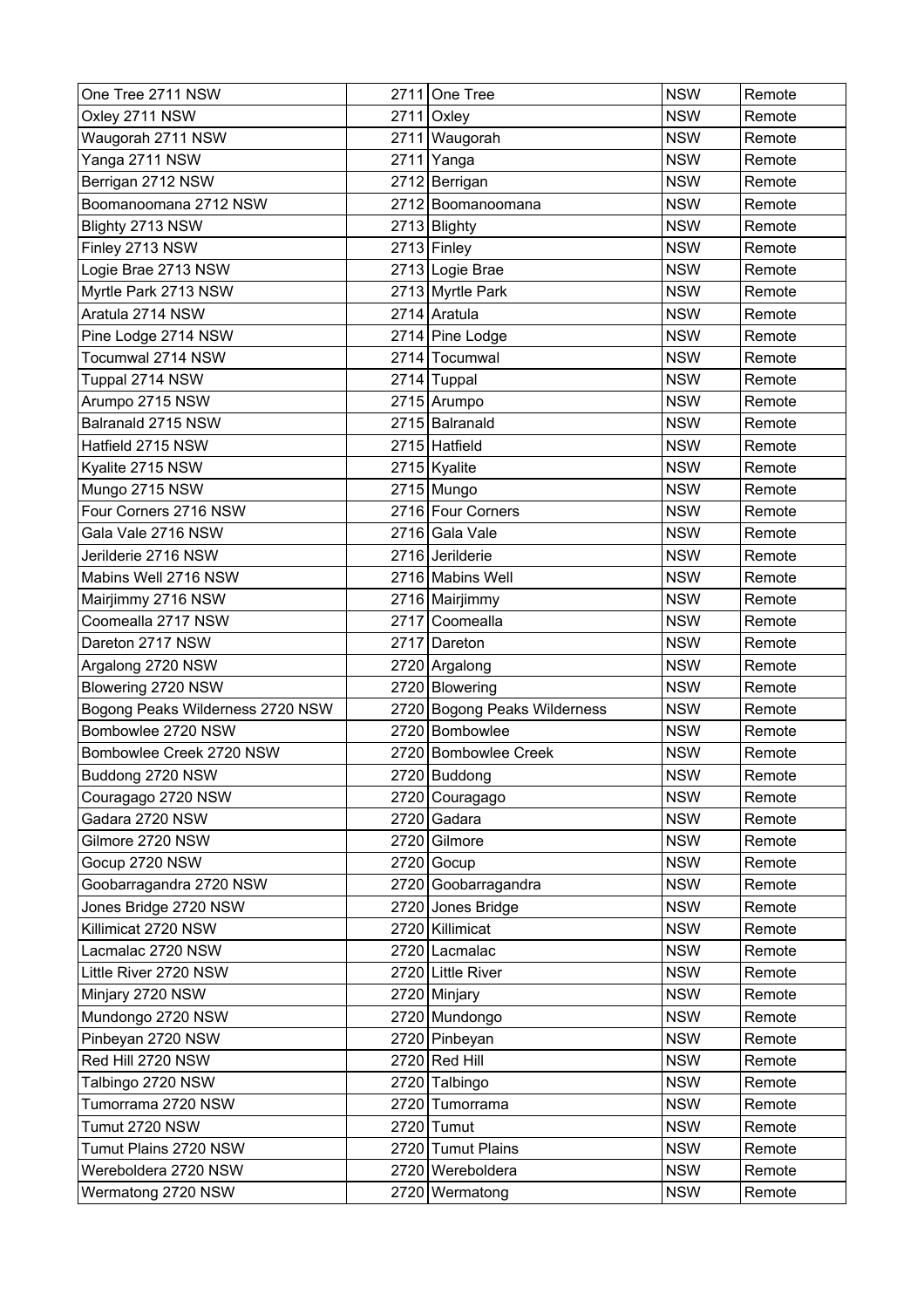| Windowie 2720 NSW       |      | 2720 Windowie       | <b>NSW</b> | Remote |
|-------------------------|------|---------------------|------------|--------|
| Wyangle 2720 NSW        |      | 2720 Wyangle        | <b>NSW</b> | Remote |
| Yarrangobilly 2720 NSW  |      | 2720 Yarrangobilly  | <b>NSW</b> | Remote |
| Bland 2721 NSW          | 2721 | Bland               | <b>NSW</b> | Remote |
| Quandialla 2721 NSW     |      | 2721 Quandialla     | <b>NSW</b> | Remote |
| Brungle 2722 NSW        |      | 2722 Brungle        | <b>NSW</b> | Remote |
| Brungle Creek 2722 NSW  |      | 2722 Brungle Creek  | <b>NSW</b> | Remote |
| Burra Creek 2722 NSW    |      | 2722 Burra Creek    | <b>NSW</b> | Remote |
| Darbalara 2722 NSW      |      | 2722 Darbalara      | <b>NSW</b> | Remote |
| Gundagai 2722 NSW       |      | 2722 Gundagai       | <b>NSW</b> | Remote |
| Jones Creek 2722 NSW    |      | 2722 Jones Creek    | <b>NSW</b> | Remote |
| Muttama 2722 NSW        |      | 2722 Muttama        | <b>NSW</b> | Remote |
| Nangus 2722 NSW         |      | 2722 Nangus         | <b>NSW</b> | Remote |
| South Gundagai 2722 NSW |      | 2722 South Gundagai | <b>NSW</b> | Remote |
| Stockinbingal 2725 NSW  |      | 2725 Stockinbingal  | <b>NSW</b> | Remote |
| Cooneys Creek 2726 NSW  |      | 2726 Cooneys Creek  | <b>NSW</b> | Remote |
| Jugiong 2726 NSW        |      | 2726 Jugiong        | <b>NSW</b> | Remote |
| Adjungbilly 2727 NSW    |      | 2727 Adjungbilly    | <b>NSW</b> | Remote |
| Coolac 2727 NSW         |      | 2727 Coolac         | <b>NSW</b> | Remote |
| Gobarralong 2727 NSW    |      | 2727 Gobarralong    | <b>NSW</b> | Remote |
| Adelong 2729 NSW        |      | 2729 Adelong        | <b>NSW</b> | Remote |
| Bangadang 2729 NSW      |      | 2729 Bangadang      | <b>NSW</b> | Remote |
| Black Creek 2729 NSW    |      | 2729 Black Creek    | <b>NSW</b> | Remote |
| Califat 2729 NSW        |      | 2729 Califat        | <b>NSW</b> | Remote |
| Cooleys Creek 2729 NSW  |      | 2729 Cooleys Creek  | <b>NSW</b> | Remote |
| Darlow 2729 NSW         |      | 2729 Darlow         | <b>NSW</b> | Remote |
| Ellerslie 2729 NSW      |      | 2729 Ellerslie      | <b>NSW</b> | Remote |
| Grahamstown 2729 NSW    |      | 2729 Grahamstown    | <b>NSW</b> | Remote |
| Mount Adrah 2729 NSW    |      | 2729 Mount Adrah    | <b>NSW</b> | Remote |
| Mount Horeb 2729 NSW    |      | 2729 Mount Horeb    | <b>NSW</b> | Remote |
| Mundarlo 2729 NSW       |      | 2729 Mundarlo       | <b>NSW</b> | Remote |
| Sandy Gully 2729 NSW    |      | 2729 Sandy Gully    | <b>NSW</b> | Remote |
| Sharps Creek 2729 NSW   |      | 2729 Sharps Creek   | <b>NSW</b> | Remote |
| Tumblong 2729 NSW       |      | 2729 Tumblong       | <b>NSW</b> | Remote |
| Westwood 2729 NSW       |      | 2729 Westwood       | <b>NSW</b> | Remote |
| Wondalga 2729 NSW       |      | 2729 Wondalga       | <b>NSW</b> | Remote |
| Yaven Creek 2729 NSW    |      | 2729 Yaven Creek    | <b>NSW</b> | Remote |
| Batlow 2730 NSW         |      | 2730 Batlow         | <b>NSW</b> | Remote |
| Green Hills 2730 NSW    |      | 2730 Green Hills    | <b>NSW</b> | Remote |
| Kunama 2730 NSW         |      | 2730 Kunama         | <b>NSW</b> | Remote |
| Lower Bago 2730 NSW     |      | 2730 Lower Bago     | <b>NSW</b> | Remote |
| Barham 2732 NSW         |      | 2732 Barham         | <b>NSW</b> | Remote |
| Burraboi 2732 NSW       |      | 2732 Burraboi       | <b>NSW</b> | Remote |
| Cobramunga 2732 NSW     |      | 2732 Cobramunga     | <b>NSW</b> | Remote |
| <b>Gonn 2732 NSW</b>    |      | 2732 Gonn           | <b>NSW</b> | Remote |
| Noorong 2732 NSW        |      | 2732 Noorong        | <b>NSW</b> | Remote |
| Thule 2732 NSW          |      | 2732 Thule          | <b>NSW</b> | Remote |
| Tullakool 2732 NSW      |      | 2732 Tullakool      | <b>NSW</b> | Remote |
| Dhuragoon 2733 NSW      |      | 2733 Dhuragoon      | <b>NSW</b> | Remote |
| Moulamein 2733 NSW      |      | 2733 Moulamein      | <b>NSW</b> | Remote |
| Niemur 2733 NSW         |      | 2733 Niemur         | <b>NSW</b> | Remote |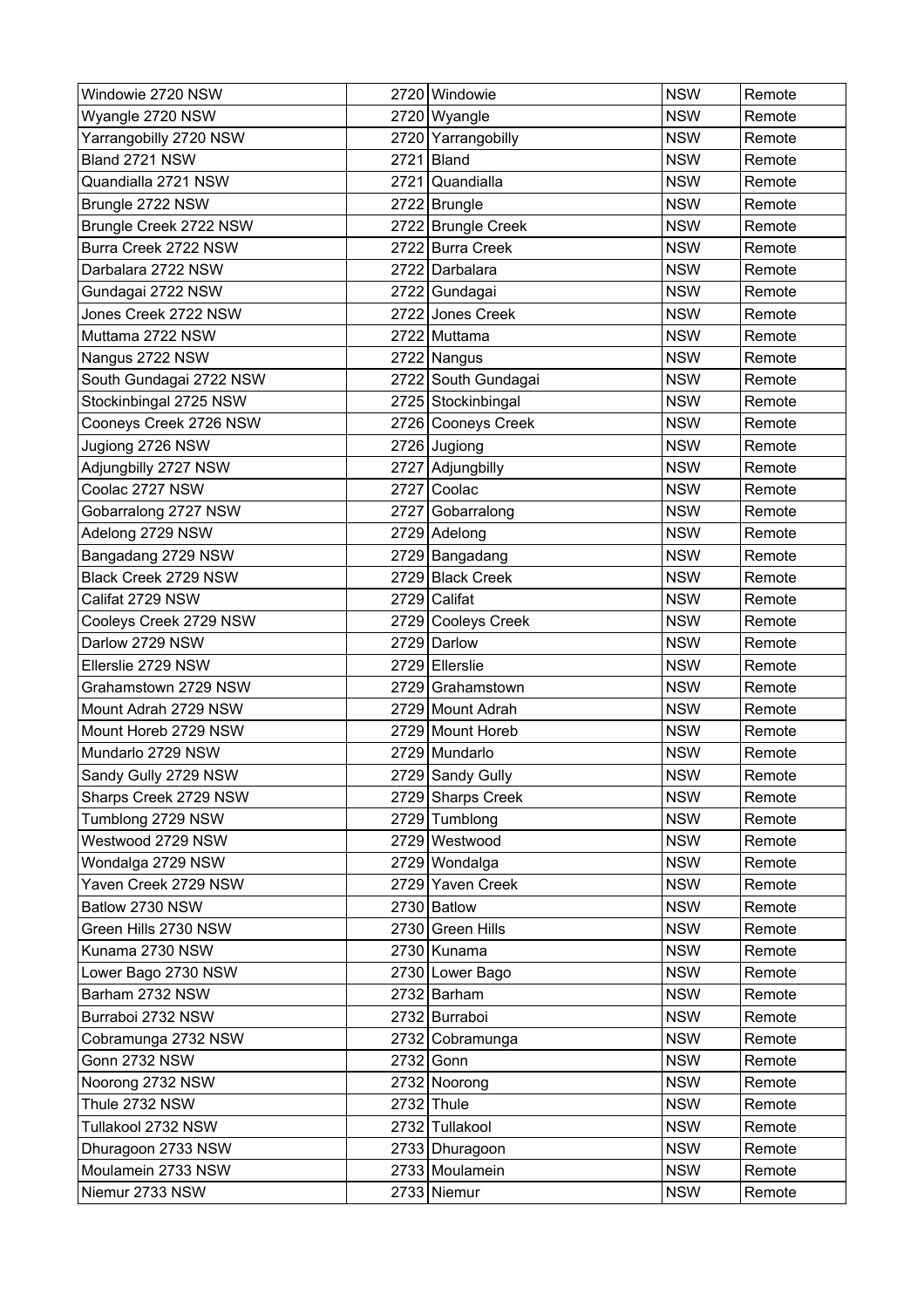| Cunninyeuk 2734 NSW        |           | 2734 Cunninyeuk        | <b>NSW</b> | Remote |
|----------------------------|-----------|------------------------|------------|--------|
| Dilpurra 2734 NSW          |           | 2734 Dilpurra          | <b>NSW</b> | Remote |
| Kyalite 2734 NSW           |           | $2734$ Kyalite         | <b>NSW</b> | Remote |
| Mallan 2734 NSW            |           | 2734 Mallan            | <b>NSW</b> | Remote |
| Mellool 2734 NSW           |           | 2734 Mellool           | <b>NSW</b> | Remote |
| Moolpa 2734 NSW            |           | 2734 Moolpa            | <b>NSW</b> | Remote |
| Murray Downs 2734 NSW      |           | 2734 Murray Downs      | <b>NSW</b> | Remote |
| Stony Crossing 2734 NSW    |           | 2734 Stony Crossing    | <b>NSW</b> | Remote |
| Tooranie 2734 NSW          |           | 2734 Tooranie          | <b>NSW</b> | Remote |
| Wetuppa 2734 NSW           |           | 2734 Wetuppa           | <b>NSW</b> | Remote |
| Koraleigh 2735 NSW         |           | 2735 Koraleigh         | <b>NSW</b> | Remote |
| Speewa 2735 NSW            |           | 2735 Speewa            | <b>NSW</b> | Remote |
| Goodnight 2736 NSW         |           | 2736 Goodnight         | <b>NSW</b> | Remote |
| Tooleybuc 2736 NSW         |           | 2736 Tooleybuc         | <b>NSW</b> | Remote |
| Euston 2737 NSW            |           | 2737 Euston            | <b>NSW</b> | Remote |
| Gol Gol 2738 NSW           |           | 2738 Gol Gol           | <b>NSW</b> | Remote |
| Mallee 2738 NSW            |           | 2738 Mallee            | <b>NSW</b> | Remote |
| Monak 2738 NSW             |           | $2738$ Monak           | <b>NSW</b> | Remote |
| Paringi 2738 NSW           |           | 2738 Paringi           | <b>NSW</b> | Remote |
| Trentham Cliffs 2738 NSW   |           | 2738 Trentham Cliffs   | <b>NSW</b> | Remote |
| Boeill Creek 2739 NSW      |           | 2739 Boeill Creek      | <b>NSW</b> | Remote |
| Buronga 2739 NSW           |           | 2739 Buronga           | <b>NSW</b> | Remote |
| Mourquong 2739 NSW         |           | 2739 Mourquong         | <b>NSW</b> | Remote |
| Bligh Park 2756 NSW        |           | 2756 Bligh Park        | <b>NSW</b> | Remote |
| Cattai 2756 NSW            |           | 2756 Cattai            | <b>NSW</b> | Remote |
| Central Colo 2756 NSW      |           | 2756 Central Colo      | <b>NSW</b> | Remote |
| Clarendon 2756 NSW         |           | 2756 Clarendon         | <b>NSW</b> | Remote |
| Colo 2756 NSW              | 2756 Colo |                        | <b>NSW</b> | Remote |
| Colo Heights 2756 NSW      |           | 2756 Colo Heights      | <b>NSW</b> | Remote |
| Cornwallis 2756 NSW        |           | 2756 Cornwallis        | <b>NSW</b> | Remote |
| Cumberland Reach 2756 NSW  |           | 2756 Cumberland Reach  | <b>NSW</b> | Remote |
| Ebenezer 2756 NSW          |           | 2756 Ebenezer          | <b>NSW</b> | Remote |
| Freemans Reach 2756 NSW    |           | 2756 Freemans Reach    | <b>NSW</b> | Remote |
| Glossodia 2756 NSW         |           | 2756 Glossodia         | <b>NSW</b> | Remote |
| Lower Portland 2756 NSW    |           | 2756 Lower Portland    | <b>NSW</b> | Remote |
| Maroota 2756 NSW           |           | 2756 Maroota           | <b>NSW</b> | Remote |
| Mcgraths Hill 2756 NSW     |           | 2756 Mcgraths Hill     | <b>NSW</b> | Remote |
| Mellong 2756 NSW           |           | 2756 Mellong           | <b>NSW</b> | Remote |
| Mulgrave 2756 NSW          |           | 2756 Mulgrave          | <b>NSW</b> | Remote |
| Pitt Town 2756 NSW         |           | 2756 Pitt Town         | <b>NSW</b> | Remote |
| Pitt Town Bottoms 2756 NSW |           | 2756 Pitt Town Bottoms | <b>NSW</b> | Remote |
| Sackville 2756 NSW         |           | 2756 Sackville         | <b>NSW</b> | Remote |
| Sackville North 2756 NSW   |           | 2756 Sackville North   | <b>NSW</b> | Remote |
| Scheyville 2756 NSW        |           | 2756 Scheyville        | <b>NSW</b> | Remote |
| South Maroota 2756 NSW     |           | 2756 South Maroota     | <b>NSW</b> | Remote |
| South Windsor 2756 NSW     |           | 2756 South Windsor     | <b>NSW</b> | Remote |
| Upper Colo 2756 NSW        |           | 2756 Upper Colo        | <b>NSW</b> | Remote |
| Wilberforce 2756 NSW       |           | 2756 Wilberforce       | <b>NSW</b> | Remote |
| Windsor 2756 NSW           |           | 2756 Windsor           | <b>NSW</b> | Remote |
| Windsor Downs 2756 NSW     |           | 2756 Windsor Downs     | <b>NSW</b> | Remote |
| Womerah 2756 NSW           |           | 2756 Womerah           | <b>NSW</b> | Remote |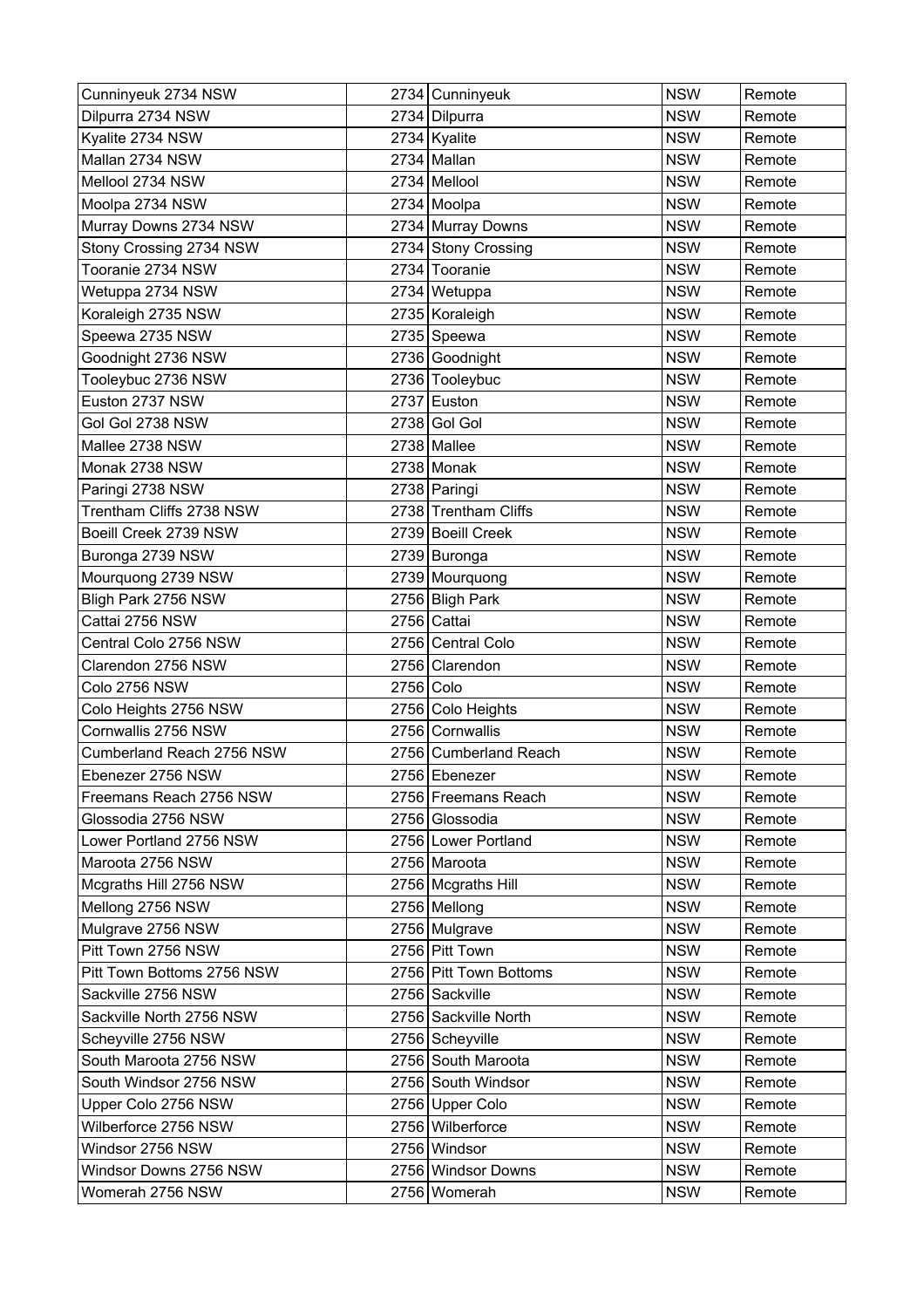| Kurmond 2757 NSW               |      | 2757 Kurmond               | <b>NSW</b> | Remote |
|--------------------------------|------|----------------------------|------------|--------|
| Berambing 2758 NSW             |      | 2758 Berambing             | <b>NSW</b> | Remote |
| Bilpin 2758 NSW                |      | 2758 Bilpin                | <b>NSW</b> | Remote |
| Blaxlands Ridge 2758 NSW       |      | 2758 Blaxlands Ridge       | <b>NSW</b> | Remote |
| East Kurrajong 2758 NSW        |      | 2758 East Kurrajong        | <b>NSW</b> | Remote |
| Kurrajong 2758 NSW             |      | 2758 Kurrajong             | <b>NSW</b> | Remote |
| Kurrajong Heights 2758 NSW     |      | 2758 Kurrajong Heights     | <b>NSW</b> | Remote |
| Kurrajong Hills 2758 NSW       |      | 2758   Kurrajong Hills     | <b>NSW</b> | Remote |
| Mount Tomah 2758 NSW           |      | 2758 Mount Tomah           | <b>NSW</b> | Remote |
| Mountain Lagoon 2758 NSW       |      | 2758 Mountain Lagoon       | <b>NSW</b> | Remote |
| The Devils Wilderness 2758 NSW |      | 2758 The Devils Wilderness | <b>NSW</b> | Remote |
| Wheeny Creek 2758 NSW          |      | 2758 Wheeny Creek          | <b>NSW</b> | Remote |
| Central Macdonald 2775 NSW     |      | 2775 Central Macdonald     | <b>NSW</b> | Remote |
| Fernances 2775 NSW             |      | 2775 Fernances             | <b>NSW</b> | Remote |
| Gunderman 2775 NSW             |      | 2775 Gunderman             | <b>NSW</b> | Remote |
| Higher Macdonald 2775 NSW      |      | 2775 Higher Macdonald      | <b>NSW</b> | Remote |
| Laughtondale 2775 NSW          |      | 2775 Laughtondale          | <b>NSW</b> | Remote |
| Leets Vale 2775 NSW            |      | 2775 Leets Vale            | <b>NSW</b> | Remote |
| Lower Macdonald 2775 NSW       |      | 2775 Lower Macdonald       | <b>NSW</b> | Remote |
| Marlow 2775 NSW                |      | 2775 Marlow                | <b>NSW</b> | Remote |
| Mogo Creek 2775 NSW            |      | 2775 Mogo Creek            | <b>NSW</b> | Remote |
| Perrys Crossing 2775 NSW       |      | 2775 Perrys Crossing       | <b>NSW</b> | Remote |
| Singletons Mill 2775 NSW       |      | 2775 Singletons Mill       | <b>NSW</b> | Remote |
| Spencer 2775 NSW               |      | 2775 Spencer               | <b>NSW</b> | Remote |
| St Albans 2775 NSW             |      | 2775 St Albans             | <b>NSW</b> | Remote |
| Upper Macdonald 2775 NSW       |      | 2775 Upper Macdonald       | <b>NSW</b> | Remote |
| Webbs Creek 2775 NSW           |      | 2775 Webbs Creek           | <b>NSW</b> | Remote |
| Wisemans Ferry 2775 NSW        |      | 2775 Wisemans Ferry        | <b>NSW</b> | Remote |
| Wrights Creek 2775 NSW         | 2775 | <b>Wrights Creek</b>       | <b>NSW</b> | Remote |
| Bell 2786 NSW                  | 2786 | Bell                       | <b>NSW</b> | Remote |
| Dargan 2786 NSW                |      | 2786 Dargan                | <b>NSW</b> | Remote |
| Mount Irvine 2786 NSW          |      | 2786 Mount Irvine          | <b>NSW</b> | Remote |
| Mount Victoria 2786 NSW        |      | 2786 Mount Victoria        | <b>NSW</b> | Remote |
| Mount Wilson 2786 NSW          |      | 2786 Mount Wilson          | <b>NSW</b> | Remote |
| Black Springs 2787 NSW         |      | 2787 Black Springs         | <b>NSW</b> | Remote |
| Chatham Valley 2787 NSW        |      | 2787 Chatham Valley        | <b>NSW</b> | Remote |
| Duckmaloi 2787 NSW             |      | 2787 Duckmaloi             | <b>NSW</b> | Remote |
| Edith 2787 NSW                 |      | 2787 Edith                 | <b>NSW</b> | Remote |
| Essington 2787 NSW             |      | 2787 Essington             | <b>NSW</b> | Remote |
| Gingkin 2787 NSW               |      | 2787 Gingkin               | <b>NSW</b> | Remote |
| Gurnang 2787 NSW               |      | 2787 Gurnang               | <b>NSW</b> | Remote |
| Hazelgrove 2787 NSW            |      | 2787 Hazelgrove            | <b>NSW</b> | Remote |
| Jaunter 2787 NSW               |      | 2787 Jaunter               | <b>NSW</b> | Remote |
| Kanangra 2787 NSW              |      | 2787 Kanangra              | <b>NSW</b> | Remote |
| Mayfield 2787 NSW              |      | 2787 Mayfield              | <b>NSW</b> | Remote |
| Mount Olive 2787 NSW           |      | 2787 Mount Olive           | <b>NSW</b> | Remote |
| Mount Werong 2787 NSW          |      | 2787 Mount Werong          | <b>NSW</b> | Remote |
| Mozart 2787 NSW                |      | 2787 Mozart                | <b>NSW</b> | Remote |
| Norway 2787 NSW                |      | 2787 Norway                | <b>NSW</b> | Remote |
| Oberon 2787 NSW                |      | 2787 Oberon                | <b>NSW</b> | Remote |
| Porters Retreat 2787 NSW       |      | 2787 Porters Retreat       | <b>NSW</b> | Remote |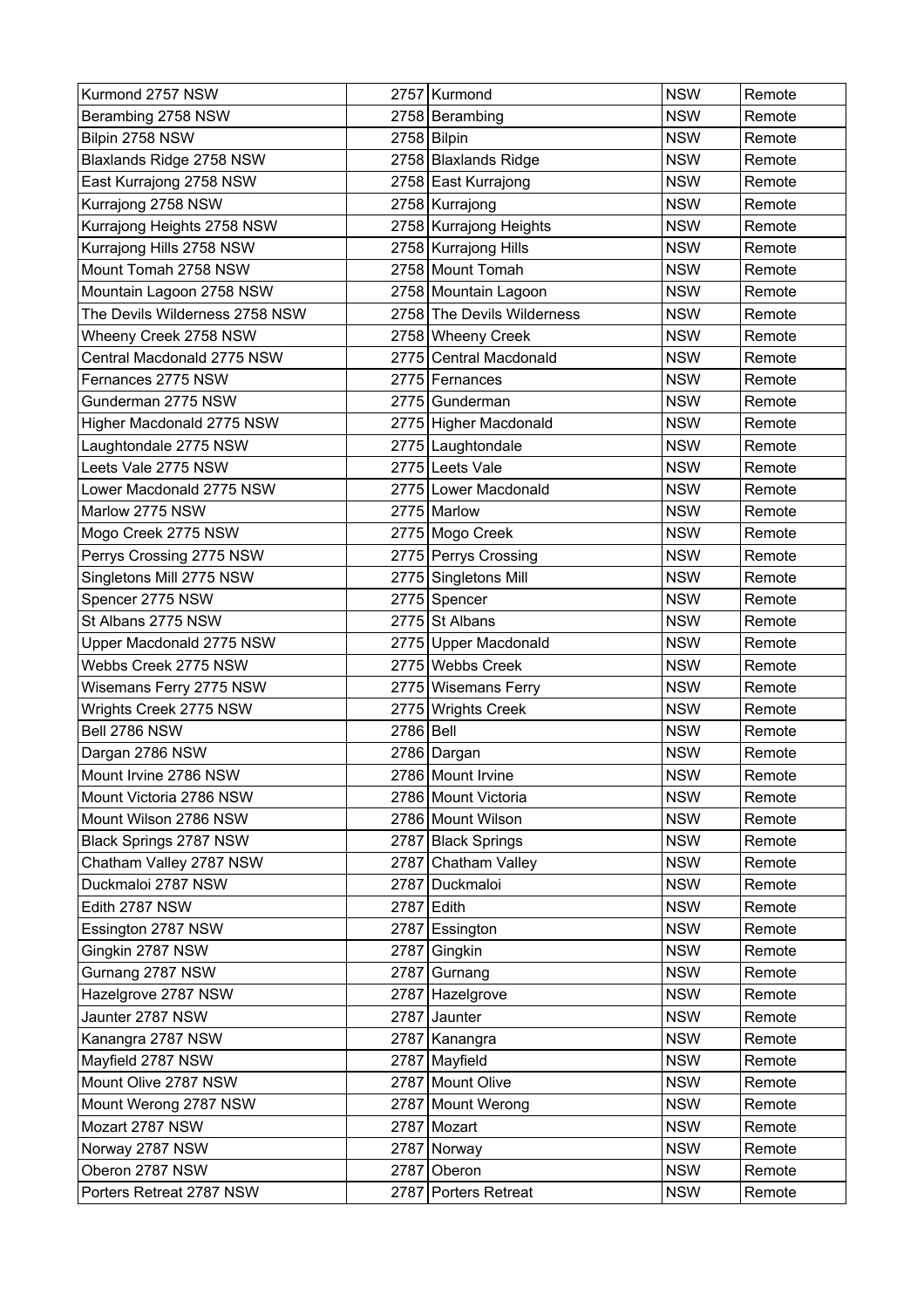| Shooters Hill 2787 NSW    | 2787 Shooters Hill    | <b>NSW</b> | Remote |
|---------------------------|-----------------------|------------|--------|
| Tarana 2787 NSW           | 2787 Tarana           | <b>NSW</b> | Remote |
| The Meadows 2787 NSW      | 2787 The Meadows      | <b>NSW</b> | Remote |
| Ben Bullen 2790 NSW       | 2790 Ben Bullen       | <b>NSW</b> | Remote |
| Blackmans Flat 2790 NSW   | 2790 Blackmans Flat   | <b>NSW</b> | Remote |
| Bowenfels 2790 NSW        | 2790 Bowenfels        | <b>NSW</b> | Remote |
| Clarence 2790 NSW         | 2790 Clarence         | <b>NSW</b> | Remote |
| Cobar Park 2790 NSW       | 2790 Cobar Park       | <b>NSW</b> | Remote |
| Corney Town 2790 NSW      | 2790 Corney Town      | <b>NSW</b> | Remote |
| Cullen Bullen 2790 NSW    | 2790 Cullen Bullen    | <b>NSW</b> | Remote |
| Doctors Gap 2790 NSW      | 2790 Doctors Gap      | <b>NSW</b> | Remote |
| Ganbenang 2790 NSW        | 2790 Ganbenang        | <b>NSW</b> | Remote |
| Good Forest 2790 NSW      | 2790 Good Forest      | <b>NSW</b> | Remote |
| Hampton 2790 NSW          | 2790 Hampton          | <b>NSW</b> | Remote |
| Hartley 2790 NSW          | 2790 Hartley          | <b>NSW</b> | Remote |
| Hartley Vale 2790 NSW     | 2790 Hartley Vale     | <b>NSW</b> | Remote |
| Hassans Walls 2790 NSW    | 2790 Hassans Walls    | <b>NSW</b> | Remote |
| Hermitage Flat 2790 NSW   | 2790 Hermitage Flat   | <b>NSW</b> | Remote |
| Jenolan 2790 NSW          | 2790 Jenolan          | <b>NSW</b> | Remote |
| Kanimbla 2790 NSW         | 2790 Kanimbla         | <b>NSW</b> | Remote |
| Lidsdale 2790 NSW         | 2790 Lidsdale         | <b>NSW</b> | Remote |
| Lithgow 2790 NSW          | 2790 Lithgow          | <b>NSW</b> | Remote |
| Little Hartley 2790 NSW   | 2790 Little Hartley   | <b>NSW</b> | Remote |
| Littleton 2790 NSW        | 2790 Littleton        | <b>NSW</b> | Remote |
| Lowther 2790 NSW          | 2790 Lowther          | <b>NSW</b> | Remote |
| Marrangaroo 2790 NSW      | 2790 Marrangaroo      | <b>NSW</b> | Remote |
| Mckellars Park 2790 NSW   | 2790 Mckellars Park   | <b>NSW</b> | Remote |
| Morts Estate 2790 NSW     | 2790 Morts Estate     | <b>NSW</b> | Remote |
| Mount Lambie 2790 NSW     | 2790 Mount Lambie     | <b>NSW</b> | Remote |
| Newnes 2790 NSW           | 2790 Newnes           | <b>NSW</b> | Remote |
| Newnes Plateau 2790 NSW   | 2790 Newnes Plateau   | <b>NSW</b> | Remote |
| Oaky Park 2790 NSW        | 2790 Oaky Park        | <b>NSW</b> | Remote |
| Pottery Estate 2790 NSW   | 2790 Pottery Estate   | <b>NSW</b> | Remote |
| Rydal 2790 NSW            | 2790 Rydal            | <b>NSW</b> | Remote |
| Sheedys Gully 2790 NSW    | 2790 Sheedys Gully    | <b>NSW</b> | Remote |
| Sodwalls 2790 NSW         | 2790 Sodwalls         | <b>NSW</b> | Remote |
| South Bowenfels 2790 NSW  | 2790 South Bowenfels  | <b>NSW</b> | Remote |
| South Littleton 2790 NSW  | 2790 South Littleton  | <b>NSW</b> | Remote |
| Springvale 2790 NSW       | 2790 Springvale       | <b>NSW</b> | Remote |
| State Mine Gully 2790 NSW | 2790 State Mine Gully | <b>NSW</b> | Remote |
| Vale Of Clwydd 2790 NSW   | 2790 Vale Of Clwydd   | <b>NSW</b> | Remote |
| Wolgan Valley 2790 NSW    | 2790 Wolgan Valley    | <b>NSW</b> | Remote |
| Wollangambe 2790 NSW      | 2790 Wollangambe      | <b>NSW</b> | Remote |
| Carcoar 2791 NSW          | 2791 Carcoar          | <b>NSW</b> | Remote |
| Errowanbang 2791 NSW      | 2791 Errowanbang      | <b>NSW</b> | Remote |
| Burnt Yards 2792 NSW      | 2792 Burnt Yards      | <b>NSW</b> | Remote |
| Mandurama 2792 NSW        | 2792 Mandurama        | <b>NSW</b> | Remote |
| Darbys Falls 2793 NSW     | 2793 Darbys Falls     | <b>NSW</b> | Remote |
| Roseberg 2793 NSW         | 2793 Roseberg         | <b>NSW</b> | Remote |
| Woodstock 2793 NSW        | 2793 Woodstock        | <b>NSW</b> | Remote |
| Bumbaldry 2794 NSW        | 2794 Bumbaldry        | <b>NSW</b> | Remote |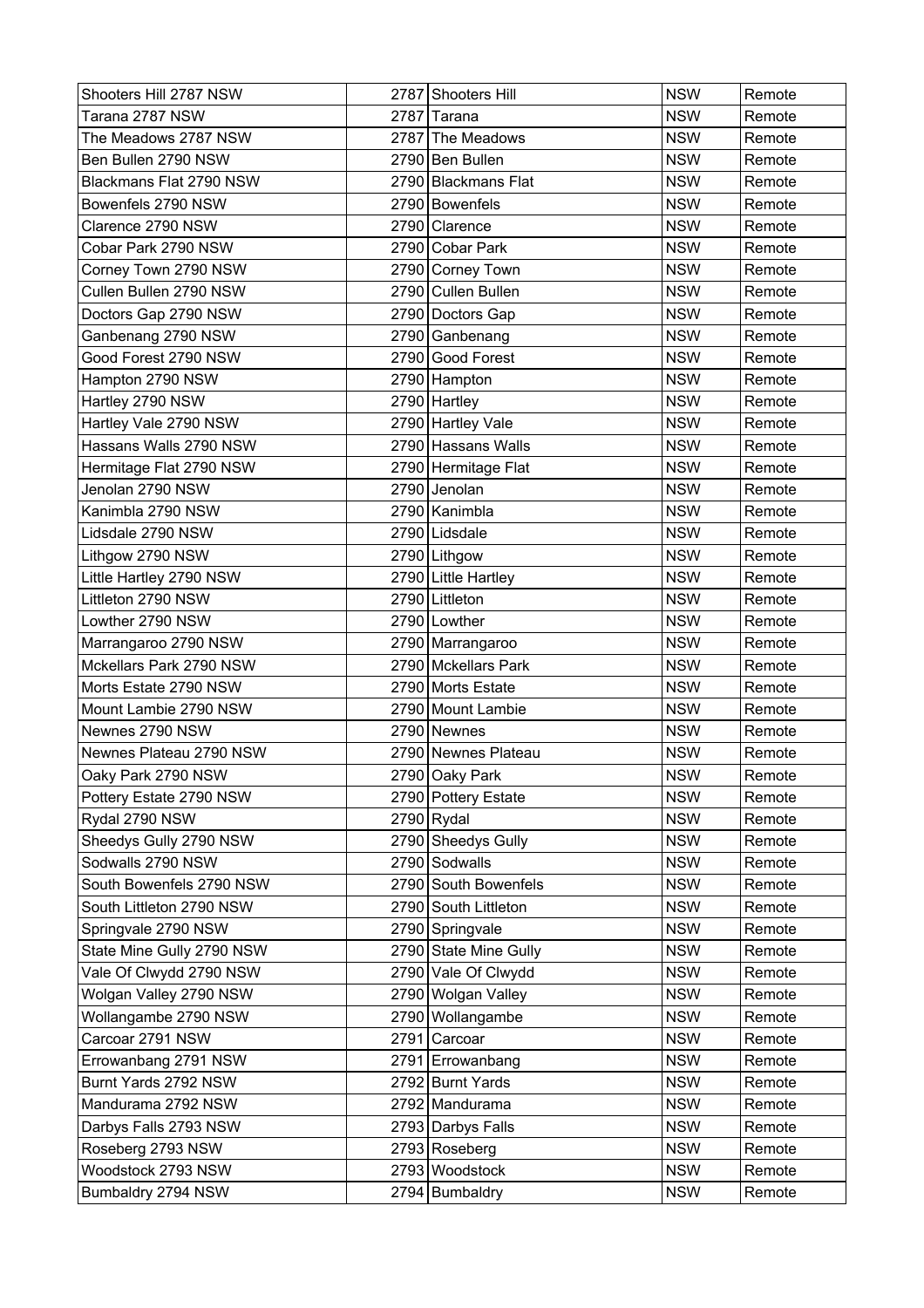| Cowra 2794 NSW                    |           | 2794 Cowra                    | <b>NSW</b> | Remote |
|-----------------------------------|-----------|-------------------------------|------------|--------|
| Hovells Creek 2794 NSW            |           | 2794 Hovells Creek            | <b>NSW</b> | Remote |
| Mount Collins 2794 NSW            |           | 2794 Mount Collins            | <b>NSW</b> | Remote |
| Noonbinna 2794 NSW                |           | 2794 Noonbinna                | <b>NSW</b> | Remote |
| Wattamondara 2794 NSW             |           | 2794 Wattamondara             | <b>NSW</b> | Remote |
| Abercrombie 2795 NSW              |           | 2795 Abercrombie              | <b>NSW</b> | Remote |
| Abercrombie River 2795 NSW        |           | 2795 Abercrombie River        | <b>NSW</b> | Remote |
| Arkell 2795 NSW                   |           | 2795 Arkell                   | <b>NSW</b> | Remote |
| Arkstone 2795 NSW                 |           | 2795 Arkstone                 | <b>NSW</b> | Remote |
| Bald Ridge 2795 NSW               |           | 2795 Bald Ridge               | <b>NSW</b> | Remote |
| Ballyroe 2795 NSW                 |           | 2795 Ballyroe                 | <b>NSW</b> | Remote |
| Bathampton 2795 NSW               |           | 2795 Bathampton               | <b>NSW</b> | Remote |
| Bathurst 2795 NSW                 |           | 2795 Bathurst                 | <b>NSW</b> | Remote |
| Billywillinga 2795 NSW            |           | 2795   Billywillinga          | <b>NSW</b> | Remote |
| Brewongle 2795 NSW                |           | 2795 Brewongle                | <b>NSW</b> | Remote |
| Bruinbun 2795 NSW                 |           | 2795 Bruinbun                 | <b>NSW</b> | Remote |
| Burraga 2795 NSW                  |           | 2795 Burraga                  | <b>NSW</b> | Remote |
| Caloola 2795 NSW                  |           | 2795 Caloola                  | <b>NSW</b> | Remote |
| Charles Sturt University 2795 NSW |           | 2795 Charles Sturt University | <b>NSW</b> | Remote |
| Charlton 2795 NSW                 |           | 2795 Charlton                 | <b>NSW</b> | Remote |
| Clear Creek 2795 NSW              |           | 2795 Clear Creek              | <b>NSW</b> | Remote |
| Colo 2795 NSW                     | 2795 Colo |                               | <b>NSW</b> | Remote |
| Copperhannia 2795 NSW             |           | 2795 Copperhannia             | <b>NSW</b> | Remote |
| Cow Flat 2795 NSW                 |           | 2795 Cow Flat                 | <b>NSW</b> | Remote |
| Crudine 2795 NSW                  |           | 2795 Crudine                  | <b>NSW</b> | Remote |
| Curragh 2795 NSW                  |           | 2795 Curragh                  | <b>NSW</b> | Remote |
| Dark Corner 2795 NSW              |           | 2795 Dark Corner              | <b>NSW</b> | Remote |
| Dog Rocks 2795 NSW                |           | 2795 Dog Rocks                | <b>NSW</b> | Remote |
| Dunkeld 2795 NSW                  |           | 2795 Dunkeld                  | <b>NSW</b> | Remote |
| Duramana 2795 NSW                 |           | 2795 Duramana                 | <b>NSW</b> | Remote |
| Eglinton 2795 NSW                 |           | 2795 Eglinton                 | <b>NSW</b> | Remote |
| Evans Plains 2795 NSW             |           | 2795 Evans Plains             | <b>NSW</b> | Remote |
| Fitzgeralds Valley 2795 NSW       |           | 2795 Fitzgeralds Valley       | <b>NSW</b> | Remote |
| Forest Grove 2795 NSW             |           | 2795 Forest Grove             | <b>NSW</b> | Remote |
| Fosters Valley 2795 NSW           |           | 2795 Fosters Valley           | <b>NSW</b> | Remote |
| Freemantle 2795 NSW               |           | 2795 Freemantle               | <b>NSW</b> | Remote |
| Gemalla 2795 NSW                  |           | 2795 Gemalla                  | <b>NSW</b> | Remote |
| Georges Plains 2795 NSW           |           | 2795 Georges Plains           | <b>NSW</b> | Remote |
| Gilmandyke 2795 NSW               |           | 2795 Gilmandyke               | <b>NSW</b> | Remote |
| Glanmire 2795 NSW                 |           | 2795 Glanmire                 | <b>NSW</b> | Remote |
| Gormans Hill 2795 NSW             |           | 2795 Gormans Hill             | <b>NSW</b> | Remote |
| Gowan 2795 NSW                    |           | 2795 Gowan                    | <b>NSW</b> | Remote |
| Hobbys Yards 2795 NSW             |           | 2795 Hobbys Yards             | <b>NSW</b> | Remote |
| Isabella 2795 NSW                 |           | 2795   Isabella               | <b>NSW</b> | Remote |
| Jeremy 2795 NSW                   |           | 2795 Jeremy                   | <b>NSW</b> | Remote |
| Judds Creek 2795 NSW              |           | 2795 Judds Creek              | <b>NSW</b> | Remote |
| Kelso 2795 NSW                    |           | $2795$ Kelso                  | <b>NSW</b> | Remote |
| Killongbutta 2795 NSW             |           | 2795   Killongbutta           | <b>NSW</b> | Remote |
| Kirkconnell 2795 NSW              |           | 2795   Kirkconnell            | <b>NSW</b> | Remote |
| Laffing Waters 2795 NSW           |           | 2795 Laffing Waters           | <b>NSW</b> | Remote |
| Limekilns 2795 NSW                |           | 2795 Limekilns                | <b>NSW</b> | Remote |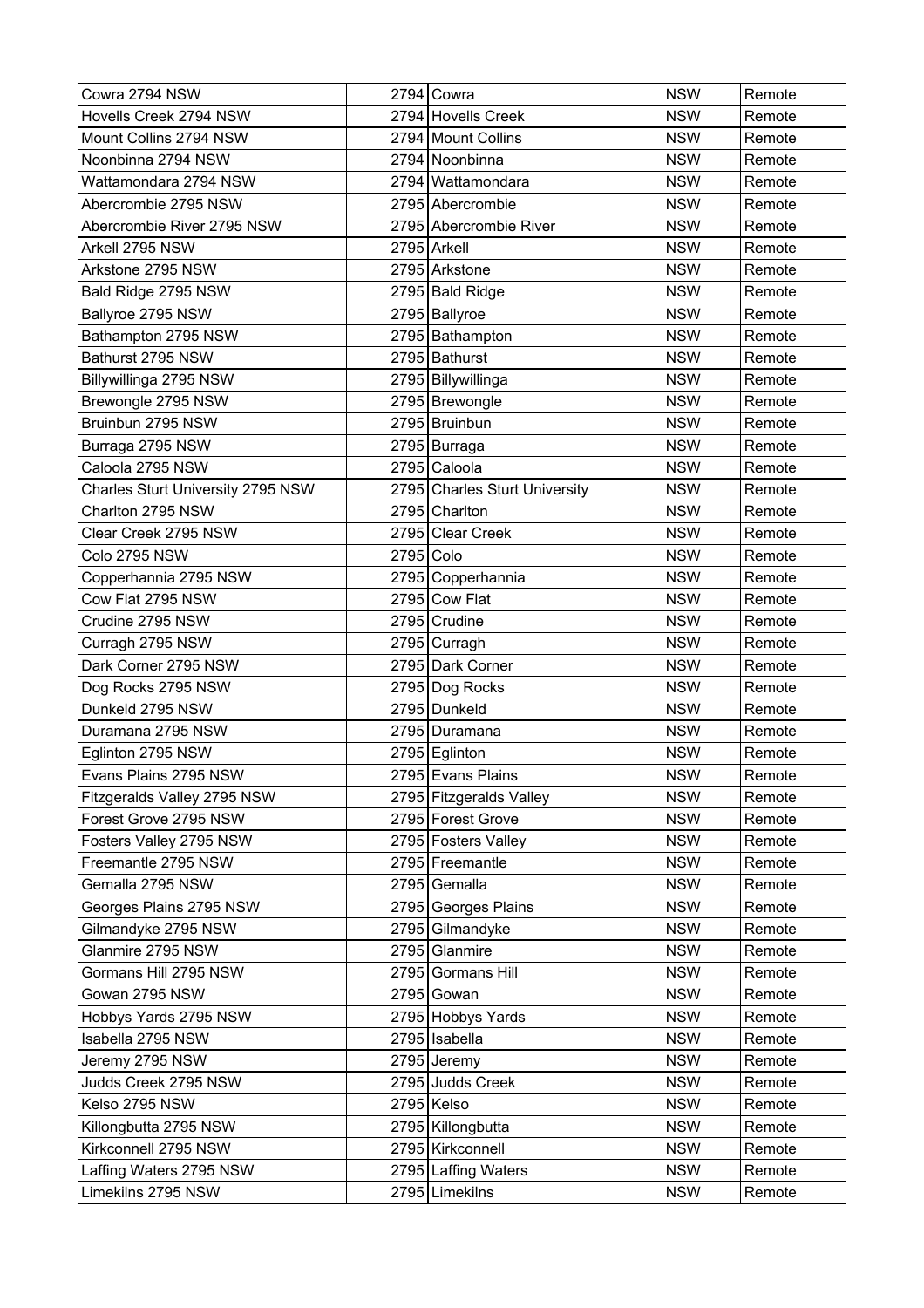| Llanarth 2795 NSW       |           | 2795 Llanarth       | <b>NSW</b> | Remote |
|-------------------------|-----------|---------------------|------------|--------|
| Locksley 2795 NSW       |           | 2795 Locksley       | <b>NSW</b> | Remote |
| Meadow Flat 2795 NSW    |           | 2795 Meadow Flat    | <b>NSW</b> | Remote |
| Milkers Flat 2795 NSW   |           | 2795 Milkers Flat   | <b>NSW</b> | Remote |
| Millah Murrah 2795 NSW  |           | 2795 Millah Murrah  | <b>NSW</b> | Remote |
| Mitchell 2795 NSW       |           | 2795 Mitchell       | <b>NSW</b> | Remote |
| Moorilda 2795 NSW       |           | 2795 Moorilda       | <b>NSW</b> | Remote |
| Mount David 2795 NSW    |           | 2795 Mount David    | <b>NSW</b> | Remote |
| Mount Panorama 2795 NSW |           | 2795 Mount Panorama | <b>NSW</b> | Remote |
| Mount Rankin 2795 NSW   |           | 2795 Mount Rankin   | <b>NSW</b> | Remote |
| Napoleon Reef 2795 NSW  |           | 2795 Napoleon Reef  | <b>NSW</b> | Remote |
| Newbridge 2795 NSW      |           | 2795 Newbridge      | <b>NSW</b> | Remote |
| O'Connell 2795 NSW      |           | 2795 O'Connell      | <b>NSW</b> | Remote |
| Orton Park 2795 NSW     |           | 2795 Orton Park     | <b>NSW</b> | Remote |
| Paling Yards 2795 NSW   |           | 2795 Paling Yards   | <b>NSW</b> | Remote |
| Palmers Oaky 2795 NSW   |           | 2795 Palmers Oaky   | <b>NSW</b> | Remote |
| Peel 2795 NSW           | 2795 Peel |                     | <b>NSW</b> | Remote |
| Perthville 2795 NSW     |           | 2795 Perthville     | <b>NSW</b> | Remote |
| Raglan 2795 NSW         |           | 2795 Raglan         | <b>NSW</b> | Remote |
| Robin Hill 2795 NSW     |           | 2795 Robin Hill     | <b>NSW</b> | Remote |
| Rock Forest 2795 NSW    |           | 2795 Rock Forest    | <b>NSW</b> | Remote |
| Rockley 2795 NSW        |           | 2795 Rockley        | <b>NSW</b> | Remote |
| Rockley Mount 2795 NSW  |           | 2795 Rockley Mount  | <b>NSW</b> | Remote |
| Sofala 2795 NSW         |           | 2795 Sofala         | <b>NSW</b> | Remote |
| South Bathurst 2795 NSW |           | 2795 South Bathurst | <b>NSW</b> | Remote |
| Stewarts Mount 2795 NSW |           | 2795 Stewarts Mount | <b>NSW</b> | Remote |
| Sunny Corner 2795 NSW   |           | 2795 Sunny Corner   | <b>NSW</b> | Remote |
| Tannas Mount 2795 NSW   |           | 2795 Tannas Mount   | <b>NSW</b> | Remote |
| The Lagoon 2795 NSW     |           | 2795 The Lagoon     | <b>NSW</b> | Remote |
| The Rocks 2795 NSW      |           | 2795 The Rocks      | <b>NSW</b> | Remote |
| Triangle Flat 2795 NSW  |           | 2795 Triangle Flat  | <b>NSW</b> | Remote |
| Trunkey Creek 2795 NSW  |           | 2795 Trunkey Creek  | <b>NSW</b> | Remote |
| Turondale 2795 NSW      |           | 2795 Turondale      | <b>NSW</b> | Remote |
| Twenty Forests 2795 NSW |           | 2795 Twenty Forests | <b>NSW</b> | Remote |
| Upper Turon 2795 NSW    |           | 2795 Upper Turon    | <b>NSW</b> | Remote |
| Walang 2795 NSW         |           | 2795 Walang         | <b>NSW</b> | Remote |
| Wambool 2795 NSW        |           | 2795 Wambool        | <b>NSW</b> | Remote |
| Wattle Flat 2795 NSW    |           | 2795 Wattle Flat    | <b>NSW</b> | Remote |
| Watton 2795 NSW         |           | 2795 Watton         | <b>NSW</b> | Remote |
| West Bathurst 2795 NSW  |           | 2795 West Bathurst  | <b>NSW</b> | Remote |
| White Rock 2795 NSW     |           | 2795 White Rock     | <b>NSW</b> | Remote |
| Wiagdon 2795 NSW        |           | 2795 Wiagdon        | <b>NSW</b> | Remote |
| Wimbledon 2795 NSW      |           | 2795 Wimbledon      | <b>NSW</b> | Remote |
| Winburndale 2795 NSW    |           | 2795 Winburndale    | <b>NSW</b> | Remote |
| Windradyne 2795 NSW     |           | 2795 Windradyne     | <b>NSW</b> | Remote |
| Wisemans Creek 2795 NSW |           | 2795 Wisemans Creek | <b>NSW</b> | Remote |
| Yarras 2795 NSW         |           | 2795 Yarras         | <b>NSW</b> | Remote |
| Yetholme 2795 NSW       |           | 2795 Yetholme       | <b>NSW</b> | Remote |
| Garland 2797 NSW        |           | 2797 Garland        | <b>NSW</b> | Remote |
| Lyndhurst 2797 NSW      |           | 2797 Lyndhurst      | <b>NSW</b> | Remote |
| Forest Reefs 2798 NSW   |           | 2798 Forest Reefs   | <b>NSW</b> | Remote |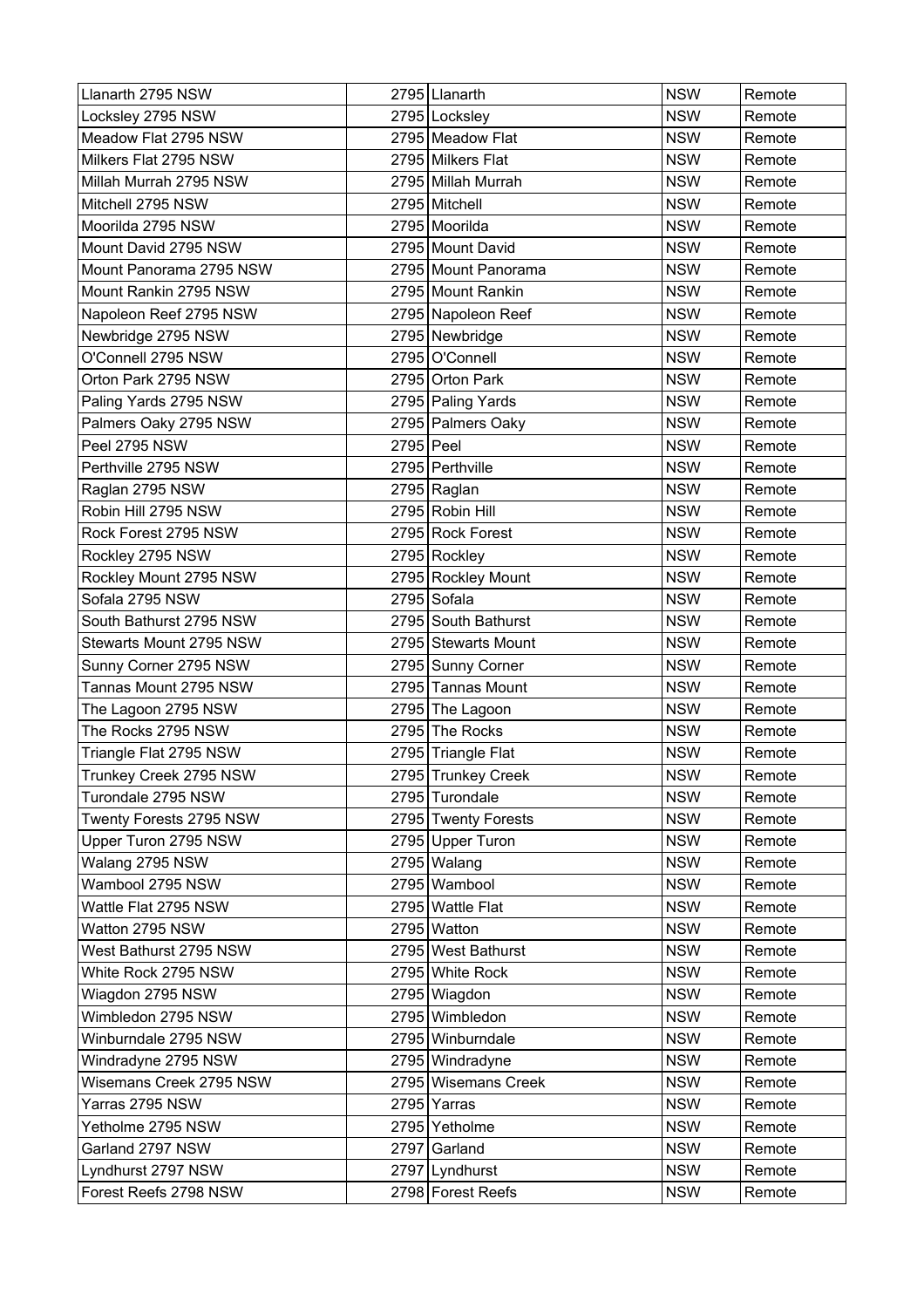| Guyong 2798 NSW            | 2798 Guyong            | <b>NSW</b> | Remote |
|----------------------------|------------------------|------------|--------|
| Millthorpe 2798 NSW        | 2798 Millthorpe        | <b>NSW</b> | Remote |
| Spring Terrace 2798 NSW    | 2798 Spring Terrace    | <b>NSW</b> | Remote |
| Tallwood 2798 NSW          | 2798 Tallwood          | <b>NSW</b> | Remote |
| Barry 2799 NSW             | 2799 Barry             | <b>NSW</b> | Remote |
| Blayney 2799 NSW           | 2799 Blayney           | <b>NSW</b> | Remote |
| Browns Creek 2799 NSW      | 2799 Browns Creek      | <b>NSW</b> | Remote |
| Fitzgeralds Mount 2799 NSW | 2799 Fitzgeralds Mount | <b>NSW</b> | Remote |
| Kings Plains 2799 NSW      | 2799 Kings Plains      | <b>NSW</b> | Remote |
| Neville 2799 NSW           | 2799 Neville           | <b>NSW</b> | Remote |
| Vittoria 2799 NSW          | 2799 Vittoria          | <b>NSW</b> | Remote |
| Belgravia 2800 NSW         | 2800 Belgravia         | <b>NSW</b> | Remote |
| Boree 2800 NSW             | 2800 Boree             | <b>NSW</b> | Remote |
| Borenore 2800 NSW          | 2800 Borenore          | <b>NSW</b> | Remote |
| <b>Byng 2800 NSW</b>       | 2800 Byng              | <b>NSW</b> | Remote |
| Cadia 2800 NSW             | 2800 Cadia             | <b>NSW</b> | Remote |
| Canobolas 2800 NSW         | 2800 Canobolas         | <b>NSW</b> | Remote |
| Cargo 2800 NSW             | 2800 Cargo             | <b>NSW</b> | Remote |
| Clergate 2800 NSW          | 2800 Clergate          | <b>NSW</b> | Remote |
| Clifton Grove 2800 NSW     | 2800 Clifton Grove     | <b>NSW</b> | Remote |
| Emu Swamp 2800 NSW         | 2800 Emu Swamp         | <b>NSW</b> | Remote |
| Four Mile Creek 2800 NSW   | 2800 Four Mile Creek   | <b>NSW</b> | Remote |
| Huntley 2800 NSW           | 2800 Huntley           | <b>NSW</b> | Remote |
| Kangaroobie 2800 NSW       | 2800 Kangaroobie       | <b>NSW</b> | Remote |
| Kerrs Creek 2800 NSW       | 2800 Kerrs Creek       | <b>NSW</b> | Remote |
| Lewis Ponds 2800 NSW       | 2800 Lewis Ponds       | <b>NSW</b> | Remote |
| Lidster 2800 NSW           | 2800 Lidster           | <b>NSW</b> | Remote |
| Lower Lewis Ponds 2800 NSW | 2800 Lower Lewis Ponds | <b>NSW</b> | Remote |
| Lucknow 2800 NSW           | 2800 Lucknow           | <b>NSW</b> | Remote |
| March 2800 NSW             | 2800 March             | <b>NSW</b> | Remote |
| Mullion Creek 2800 NSW     | 2800 Mullion Creek     | <b>NSW</b> | Remote |
| Nashdale 2800 NSW          | 2800 Nashdale          | <b>NSW</b> | Remote |
| Ophir 2800 NSW             | 2800 Ophir             | <b>NSW</b> | Remote |
| Orange 2800 NSW            | 2800 Orange            | <b>NSW</b> | Remote |
| Orange DC 2800 NSW         | 2800 Orange DC         | <b>NSW</b> | Remote |
| Orange East 2800 NSW       | 2800 Orange East       | <b>NSW</b> | Remote |
| Panuara 2800 NSW           | 2800 Panuara           | <b>NSW</b> | Remote |
| Shadforth 2800 NSW         | 2800 Shadforth         | <b>NSW</b> | Remote |
| Spring Creek 2800 NSW      | 2800 Spring Creek      | <b>NSW</b> | Remote |
| Spring Hill 2800 NSW       | 2800 Spring Hill       | <b>NSW</b> | Remote |
| Springside 2800 NSW        | 2800 Springside        | <b>NSW</b> | Remote |
| Summer Hill Creek 2800 NSW | 2800 Summer Hill Creek | <b>NSW</b> | Remote |
| Waldegrave 2800 NSW        | 2800 Waldegrave        | <b>NSW</b> | Remote |
| Windera 2800 NSW           | 2800 Windera           | <b>NSW</b> | Remote |
| Bendick Murrell 2803 NSW   | 2803 Bendick Murrell   | <b>NSW</b> | Remote |
| Crowther 2803 NSW          | 2803 Crowther          | <b>NSW</b> | Remote |
| Wirrimah 2803 NSW          | 2803 Wirrimah          | <b>NSW</b> | Remote |
| Billimari 2804 NSW         | 2804 Billimari         | <b>NSW</b> | Remote |
| Canowindra 2804 NSW        | 2804 Canowindra        | <b>NSW</b> | Remote |
| Moorbel 2804 NSW           | 2804 Moorbel           | <b>NSW</b> | Remote |
| Nyrang Creek 2804 NSW      | 2804 Nyrang Creek      | <b>NSW</b> | Remote |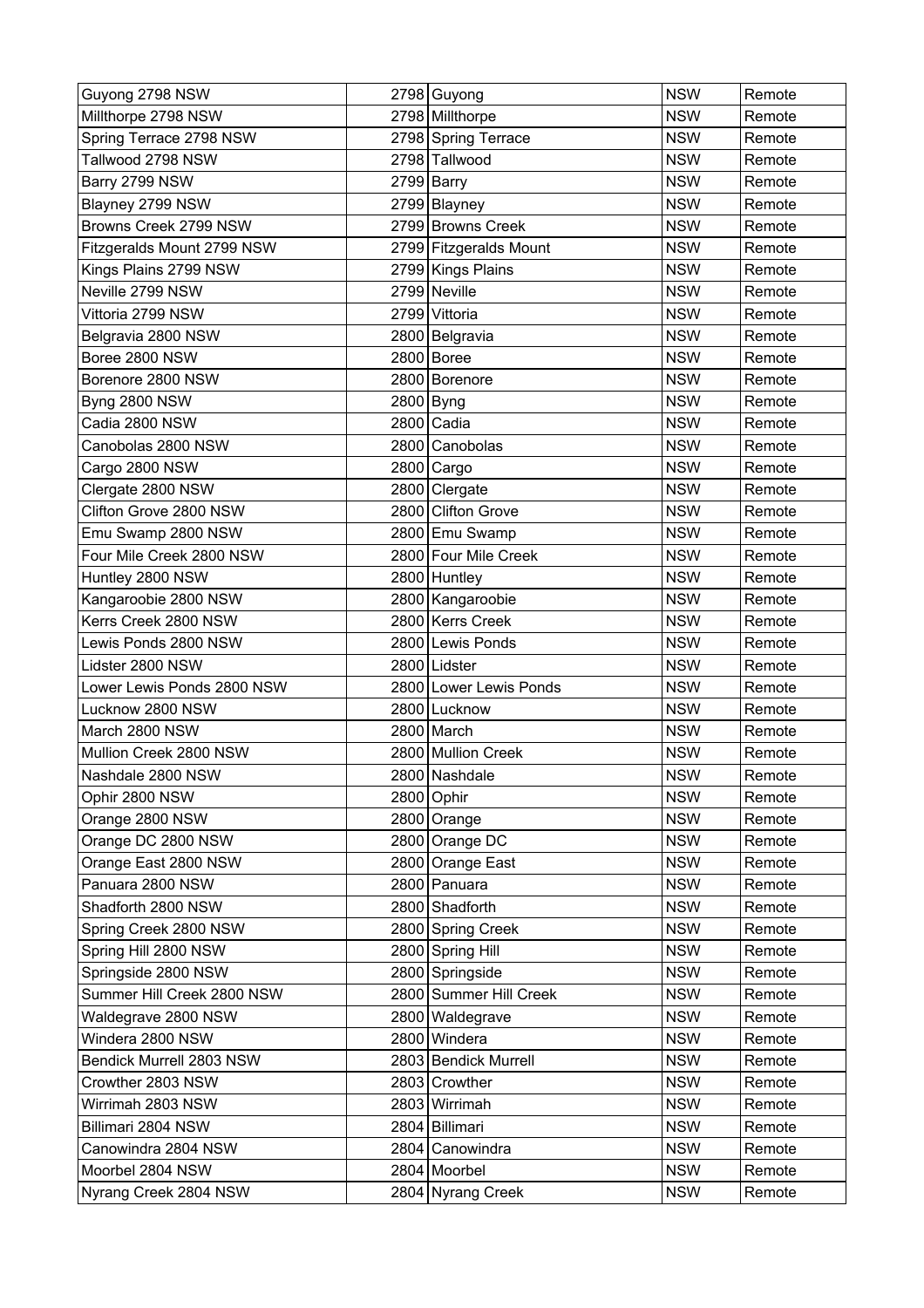| Gooloogong 2805 NSW      | 2805 Gooloogong      | <b>NSW</b> | Remote |
|--------------------------|----------------------|------------|--------|
| Eugowra 2806 NSW         | 2806 Eugowra         | <b>NSW</b> | Remote |
| Koorawatha 2807 NSW      | 2807 Koorawatha      | <b>NSW</b> | Remote |
| Wyangala 2808 NSW        | 2808 Wyangala        | <b>NSW</b> | Remote |
| Greenethorpe 2809 NSW    | 2809 Greenethorpe    | <b>NSW</b> | Remote |
| Bimbi 2810 NSW           | 2810 Bimbi           | <b>NSW</b> | Remote |
| Caragabal 2810 NSW       | 2810 Caragabal       | <b>NSW</b> | Remote |
| Glenelg 2810 NSW         | 2810 Glenelg         | <b>NSW</b> | Remote |
| Grenfell 2810 NSW        | 2810 Grenfell        | <b>NSW</b> | Remote |
| Piney Range 2810 NSW     | 2810 Piney Range     | <b>NSW</b> | Remote |
| Pinnacle 2810 NSW        | 2810 Pinnacle        | <b>NSW</b> | Remote |
| Pullabooka 2810 NSW      | 2810 Pullabooka      | <b>NSW</b> | Remote |
| Warraderry 2810 NSW      | 2810 Warraderry      | <b>NSW</b> | Remote |
| Benolong 2818 NSW        | 2818 Benolong        | <b>NSW</b> | Remote |
| Geurie 2818 NSW          | 2818 Geurie          | <b>NSW</b> | Remote |
| Ponto 2818 NSW           | 2818 Ponto           | <b>NSW</b> | Remote |
| Terrabella 2818 NSW      | 2818 Terrabella      | <b>NSW</b> | Remote |
| Apsley 2820 NSW          | 2820 Apsley          | <b>NSW</b> | Remote |
| Arthurville 2820 NSW     | 2820 Arthurville     | <b>NSW</b> | Remote |
| Bakers Swamp 2820 NSW    | 2820 Bakers Swamp    | <b>NSW</b> | Remote |
| Bodangora 2820 NSW       | 2820 Bodangora       | <b>NSW</b> | Remote |
| Comobella 2820 NSW       | 2820 Comobella       | <b>NSW</b> | Remote |
| Curra Creek 2820 NSW     | 2820 Curra Creek     | <b>NSW</b> | Remote |
| Dripstone 2820 NSW       | 2820 Dripstone       | <b>NSW</b> | Remote |
| Farnham 2820 NSW         | 2820 Farnham         | <b>NSW</b> | Remote |
| Gollan 2820 NSW          | 2820 Gollan          | <b>NSW</b> | Remote |
| Lake Burrendong 2820 NSW | 2820 Lake Burrendong | <b>NSW</b> | Remote |
| Maryvale 2820 NSW        | 2820 Maryvale        | <b>NSW</b> | Remote |
| Medway 2820 NSW          | 2820 Medway          | <b>NSW</b> | Remote |
| Montefiores 2820 NSW     | 2820 Montefiores     | <b>NSW</b> | Remote |
| Mookerawa 2820 NSW       | 2820 Mookerawa       | <b>NSW</b> | Remote |
| Mount Aquila 2820 NSW    | 2820 Mount Aquila    | <b>NSW</b> | Remote |
| Mount Arthur 2820 NSW    | 2820 Mount Arthur    | <b>NSW</b> | Remote |
| Mumbil 2820 NSW          | 2820 Mumbil          | <b>NSW</b> | Remote |
| Neurea 2820 NSW          | 2820 Neurea          | <b>NSW</b> | Remote |
| Spicers Creek 2820 NSW   | 2820 Spicers Creek   | <b>NSW</b> | Remote |
| Stuart Town 2820 NSW     | 2820 Stuart Town     | <b>NSW</b> | Remote |
| Suntop 2820 NSW          | 2820 Suntop          | <b>NSW</b> | Remote |
| Walmer 2820 NSW          | 2820 Walmer          | <b>NSW</b> | Remote |
| Wellington 2820 NSW      | 2820 Wellington      | <b>NSW</b> | Remote |
| Wuuluman 2820 NSW        | 2820 Wuuluman        | <b>NSW</b> | Remote |
| Yarragal 2820 NSW        | 2820 Yarragal        | <b>NSW</b> | Remote |
| Burroway 2821 NSW        | 2821 Burroway        | <b>NSW</b> | Remote |
| Narromine 2821 NSW       | 2821 Narromine       | <b>NSW</b> | Remote |
| Bundemar 2823 NSW        | 2823 Bundemar        | <b>NSW</b> | Remote |
| Cathundral 2823 NSW      | 2823 Cathundral      | <b>NSW</b> | Remote |
| Dandaloo 2823 NSW        | 2823 Dandaloo        | <b>NSW</b> | Remote |
| Gin Gin 2823 NSW         | 2823 Gin Gin         | <b>NSW</b> | Remote |
| Trangie 2823 NSW         | 2823 Trangie         | <b>NSW</b> | Remote |
| Beemunnel 2824 NSW       | 2824 Beemunnel       | <b>NSW</b> | Remote |
| Bullagreen 2824 NSW      | 2824 Bullagreen      | <b>NSW</b> | Remote |
|                          |                      |            |        |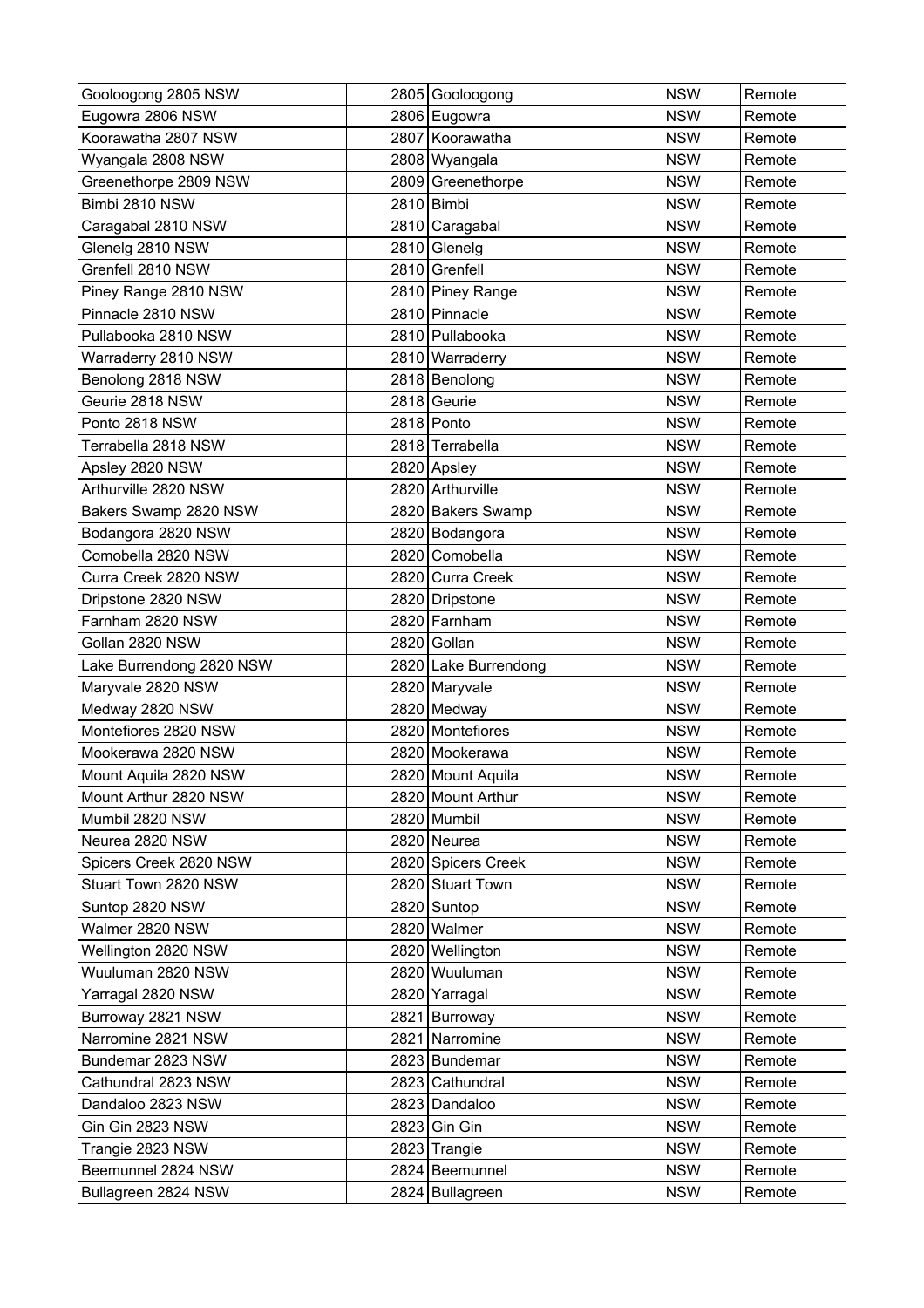| Eenaweena 2824 NSW        |      | 2824 Eenaweena        | <b>NSW</b> | Remote |
|---------------------------|------|-----------------------|------------|--------|
| Marthaguy 2824 NSW        |      | 2824 Marthaguy        | <b>NSW</b> | Remote |
| Mount Foster 2824 NSW     |      | 2824 Mount Foster     | <b>NSW</b> | Remote |
| Mount Harris 2824 NSW     |      | 2824 Mount Harris     | <b>NSW</b> | Remote |
| Mumblebone Plain 2824 NSW |      | 2824 Mumblebone Plain | <b>NSW</b> | Remote |
| Oxley 2824 NSW            |      | 2824 Oxley            | <b>NSW</b> | Remote |
| Pigeonbah 2824 NSW        |      | 2824 Pigeonbah        | <b>NSW</b> | Remote |
| Pine Clump 2824 NSW       |      | 2824 Pine Clump       | <b>NSW</b> | Remote |
| Ravenswood 2824 NSW       |      | 2824 Ravenswood       | <b>NSW</b> | Remote |
| Red Hill 2824 NSW         |      | 2824 Red Hill         | <b>NSW</b> | Remote |
| Snakes Plain 2824 NSW     |      | 2824 Snakes Plain     | <b>NSW</b> | Remote |
| Tenandra 2824 NSW         |      | 2824 Tenandra         | <b>NSW</b> | Remote |
| Warren 2824 NSW           |      | 2824 Warren           | <b>NSW</b> | Remote |
| Babinda 2825 NSW          |      | 2825 Babinda          | <b>NSW</b> | Remote |
| Bogan 2825 NSW            |      | 2825 Bogan            | <b>NSW</b> | Remote |
| Buddabadah 2825 NSW       |      | 2825 Buddabadah       | <b>NSW</b> | Remote |
| Canonba 2825 NSW          |      | 2825 Canonba          | <b>NSW</b> | Remote |
| Honeybugle 2825 NSW       |      | 2825 Honeybugle       | <b>NSW</b> | Remote |
| Miandetta 2825 NSW        |      | 2825 Miandetta        | <b>NSW</b> | Remote |
| Mulla 2825 NSW            |      | 2825 Mulla            | <b>NSW</b> | Remote |
| Mullengudgery 2825 NSW    |      | 2825   Mullengudgery  | <b>NSW</b> | Remote |
| Murrawombie 2825 NSW      |      | 2825 Murrawombie      | <b>NSW</b> | Remote |
| Nyngan 2825 NSW           |      | 2825 Nyngan           | <b>NSW</b> | Remote |
| Pangee 2825 NSW           |      | $2825$ Pangee         | <b>NSW</b> | Remote |
| Bogan 2826 NSW            |      | 2826 Bogan            | <b>NSW</b> | Remote |
| Nevertire 2826 NSW        |      | 2826 Nevertire        | <b>NSW</b> | Remote |
| Bearbong 2827 NSW         |      | 2827 Bearbong         | <b>NSW</b> | Remote |
| Biddon 2827 NSW           |      | 2827 Biddon           | <b>NSW</b> | Remote |
| Breelong 2827 NSW         |      | 2827 Breelong         | <b>NSW</b> | Remote |
| Collie 2827 NSW           | 2827 | Collie                | <b>NSW</b> | Remote |
| Curban 2827 NSW           |      | 2827 Curban           | <b>NSW</b> | Remote |
| Gilgandra 2827 NSW        |      | 2827 Gilgandra        | <b>NSW</b> | Remote |
| Merrigal 2827 NSW         |      | 2827 Merrigal         | <b>NSW</b> | Remote |
| Armatree 2828 NSW         |      | 2828 Armatree         | <b>NSW</b> | Remote |
| Black Hollow 2828 NSW     |      | 2828 Black Hollow     | <b>NSW</b> | Remote |
| Bourbah 2828 NSW          |      | 2828 Bourbah          | <b>NSW</b> | Remote |
| Gulargambone 2828 NSW     |      | 2828 Gulargambone     | <b>NSW</b> | Remote |
| Mount Tenandra 2828 NSW   |      | 2828 Mount Tenandra   | <b>NSW</b> | Remote |
| Quanda 2828 NSW           |      | 2828 Quanda           | <b>NSW</b> | Remote |
| Tonderburine 2828 NSW     |      | 2828 Tonderburine     | <b>NSW</b> | Remote |
| Warrumbungle 2828 NSW     |      | 2828 Warrumbungle     | <b>NSW</b> | Remote |
| Billeroy 2829 NSW         |      | 2829 Billeroy         | <b>NSW</b> | Remote |
| Combara 2829 NSW          |      | 2829 Combara          | <b>NSW</b> | Remote |
| Conimbia 2829 NSW         |      | 2829 Conimbia         | <b>NSW</b> | Remote |
| Coonamble 2829 NSW        |      | 2829 Coonamble        | <b>NSW</b> | Remote |
| Gilgooma 2829 NSW         |      | 2829 Gilgooma         | <b>NSW</b> | Remote |
| Gungalman 2829 NSW        |      | 2829 Gungalman        | <b>NSW</b> | Remote |
| Magometon 2829 NSW        |      | 2829 Magometon        | <b>NSW</b> | Remote |
| Nebea 2829 NSW            |      | $2829$ Nebea          | <b>NSW</b> | Remote |
| Pine Grove 2829 NSW       |      | 2829 Pine Grove       | <b>NSW</b> | Remote |
| Teridgerie 2829 NSW       |      | 2829 Teridgerie       | <b>NSW</b> | Remote |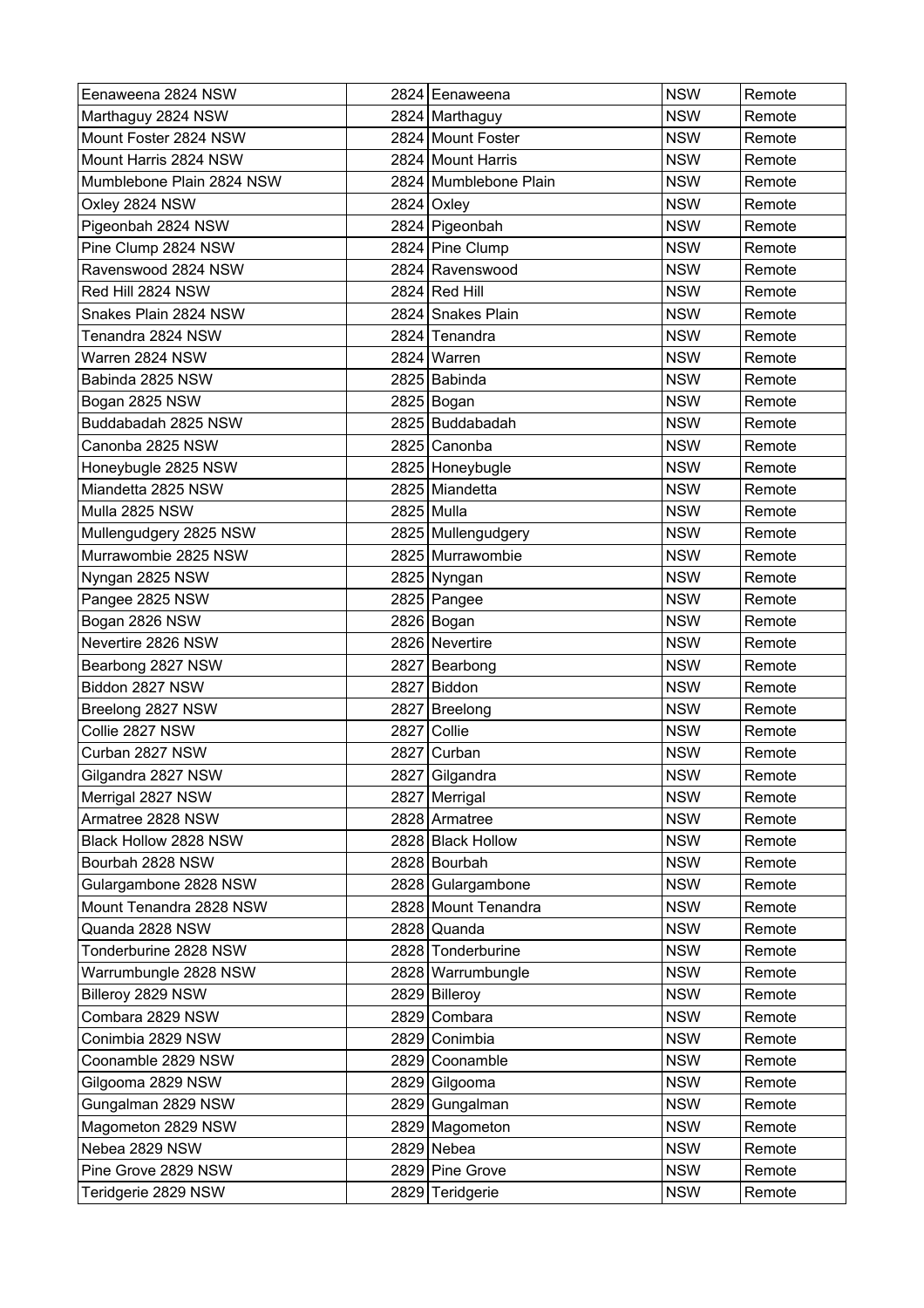| Tooloon 2829 NSW           |      | 2829 Tooloon           | <b>NSW</b> | Remote |
|----------------------------|------|------------------------|------------|--------|
| Urawilkie 2829 NSW         |      | 2829 Urawilkie         | <b>NSW</b> | Remote |
| Wingadee 2829 NSW          |      | 2829 Wingadee          | <b>NSW</b> | Remote |
| Ballimore 2830 NSW         |      | 2830 Ballimore         | <b>NSW</b> | Remote |
| Brocklehurst 2830 NSW      |      | 2830 Brocklehurst      | <b>NSW</b> | Remote |
| Dubbo 2830 NSW             |      | 2830 Dubbo             | <b>NSW</b> | Remote |
| Dubbo DC 2830 NSW          |      | 2830 Dubbo DC          | <b>NSW</b> | Remote |
| Dubbo East 2830 NSW        |      | 2830 Dubbo East        | <b>NSW</b> | Remote |
| Dubbo Grove 2830 NSW       |      | 2830 Dubbo Grove       | <b>NSW</b> | Remote |
| Dubbo West 2830 NSW        |      | 2830 Dubbo West        | <b>NSW</b> | Remote |
| Goonoo Forest 2830 NSW     |      | 2830 Goonoo Forest     | <b>NSW</b> | Remote |
| Kickabil 2830 NSW          |      | 2830 Kickabil          | <b>NSW</b> | Remote |
| Minore 2830 NSW            |      | 2830 Minore            | <b>NSW</b> | Remote |
| Mogriguy 2830 NSW          |      | 2830 Mogriguy          | <b>NSW</b> | Remote |
| Muronbung 2830 NSW         |      | 2830 Muronbung         | <b>NSW</b> | Remote |
| Rawsonville 2830 NSW       |      | 2830 Rawsonville       | <b>NSW</b> | Remote |
| Terramungamine 2830 NSW    |      | 2830 Terramungamine    | <b>NSW</b> | Remote |
| Toongi 2830 NSW            |      | 2830 Toongi            | <b>NSW</b> | Remote |
| Wambangalang 2830 NSW      |      | 2830 Wambangalang      | <b>NSW</b> | Remote |
| Armatree 2831 NSW          |      | 2831 Armatree          | <b>NSW</b> | Remote |
| Balladoran 2831 NSW        | 2831 | Balladoran             | <b>NSW</b> | Remote |
| Byrock 2831 NSW            |      | 2831 Byrock            | <b>NSW</b> | Remote |
| Carinda 2831 NSW           | 2831 | Carinda                | <b>NSW</b> | Remote |
| Coolabah 2831 NSW          | 2831 | Coolabah               | <b>NSW</b> | Remote |
| Elong Elong 2831 NSW       |      | 2831 Elong Elong       | <b>NSW</b> | Remote |
| Eumungerie 2831 NSW        | 2831 | Eumungerie             | <b>NSW</b> | Remote |
| Girilambone 2831 NSW       | 2831 | Girilambone            | <b>NSW</b> | Remote |
| Goodooga 2831 NSW          |      | 2831 Goodooga          | <b>NSW</b> | Remote |
| Hermidale 2831 NSW         |      | 2831 Hermidale         | <b>NSW</b> | Remote |
| Macquarie Marshes 2831 NSW |      | 2831 Macquarie Marshes | <b>NSW</b> | Remote |
| Merrygoen 2831 NSW         |      | 2831   Merrygoen       | <b>NSW</b> | Remote |
| Neilrex 2831 NSW           |      | 2831 Neilrex           | <b>NSW</b> | Remote |
| Nevertire 2831 NSW         |      | 2831 Nevertire         | <b>NSW</b> | Remote |
| Nymagee 2831 NSW           |      | 2831 Nymagee           | <b>NSW</b> | Remote |
| Quambone 2831 NSW          |      | 2831 Quambone          | <b>NSW</b> | Remote |
| The Marra 2831 NSW         |      | 2831 The Marra         | <b>NSW</b> | Remote |
| Tooraweenah 2831 NSW       |      | 2831 Tooraweenah       | <b>NSW</b> | Remote |
| Wongarbon 2831 NSW         |      | 2831 Wongarbon         | <b>NSW</b> | Remote |
| Come By Chance 2832 NSW    |      | 2832 Come By Chance    | <b>NSW</b> | Remote |
| Cryon 2832 NSW             |      | 2832 Cryon             | <b>NSW</b> | Remote |
| Cumborah 2832 NSW          |      | 2832 Cumborah          | <b>NSW</b> | Remote |
| Walgett 2832 NSW           |      | 2832 Walgett           | <b>NSW</b> | Remote |
| Collarenebri 2833 NSW      |      | 2833 Collarenebri      | <b>NSW</b> | Remote |
| Angledool 2834 NSW         |      | 2834 Angledool         | <b>NSW</b> | Remote |
| Lightning Ridge 2834 NSW   |      | 2834 Lightning Ridge   | <b>NSW</b> | Remote |
| Bulla 2835 NSW             |      | 2835 Bulla             | <b>NSW</b> | Remote |
| Canbelego 2835 NSW         |      | 2835 Canbelego         | <b>NSW</b> | Remote |
| Cobar 2835 NSW             |      | $2835$ Cobar           | <b>NSW</b> | Remote |
| Cubba 2835 NSW             |      | $2835$ Cubba           | <b>NSW</b> | Remote |
| Gilgunnia 2835 NSW         |      | 2835 Gilgunnia         | <b>NSW</b> | Remote |
| Irymple 2835 NSW           |      | 2835   Irymple         | <b>NSW</b> | Remote |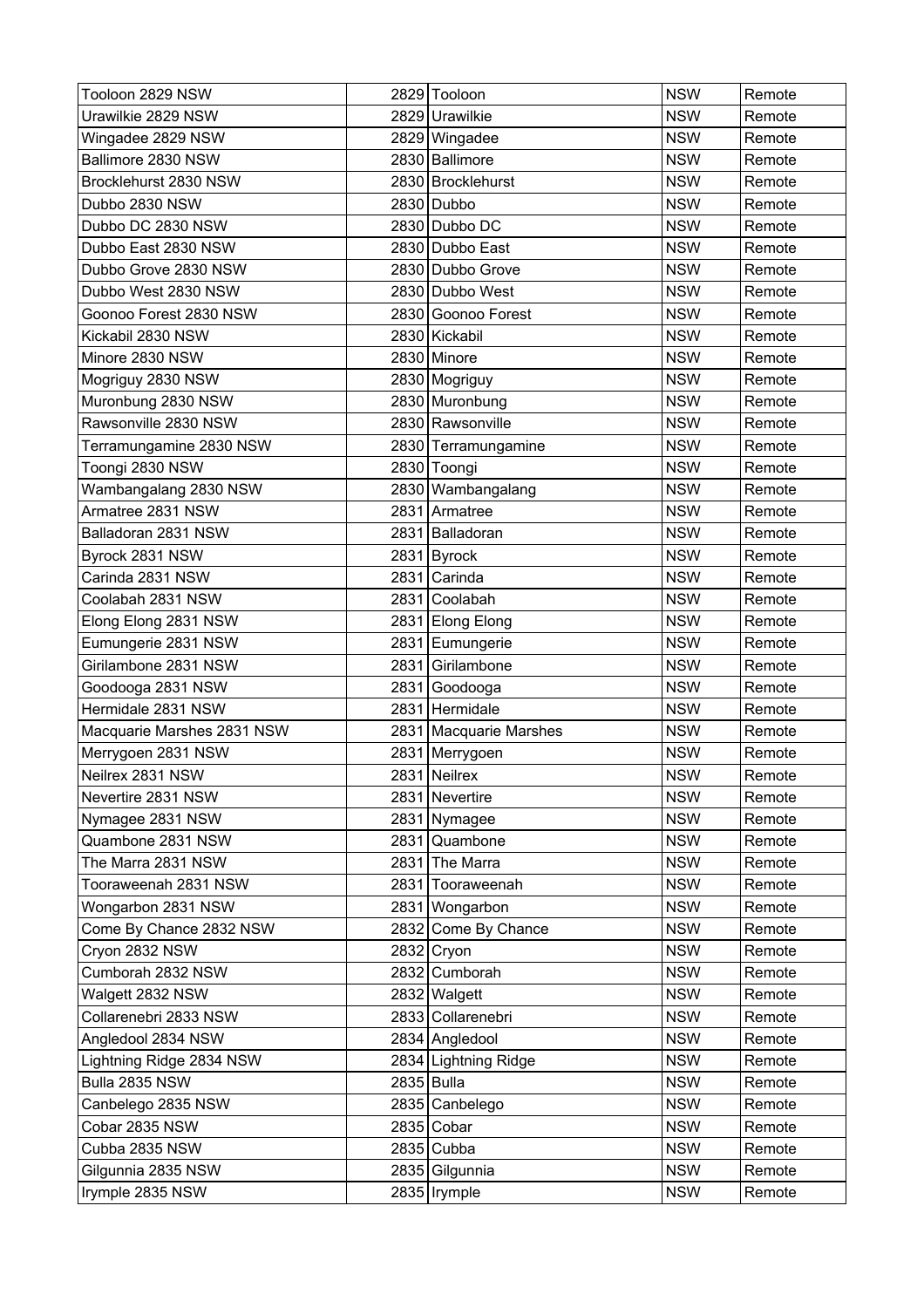| Kerrigundi 2835 NSW      |            | 2835 Kerrigundi      | <b>NSW</b> | Remote |
|--------------------------|------------|----------------------|------------|--------|
| Kulwin 2835 NSW          |            | 2835 Kulwin          | <b>NSW</b> | Remote |
| Noona 2835 NSW           |            | 2835 Noona           | <b>NSW</b> | Remote |
| Sandy Creek 2835 NSW     |            | 2835 Sandy Creek     | <b>NSW</b> | Remote |
| Tindarey 2835 NSW        |            | 2835 Tindarey        | <b>NSW</b> | Remote |
| White Cliffs 2836 NSW    |            | 2836 White Cliffs    | <b>NSW</b> | Remote |
| Wilcannia 2836 NSW       |            | 2836 Wilcannia       | <b>NSW</b> | Remote |
| Goodooga 2838 NSW        |            | 2838 Goodooga        | <b>NSW</b> | Remote |
| Brewarrina 2839 NSW      |            | 2839 Brewarrina      | <b>NSW</b> | Remote |
| Collerina 2839 NSW       |            | 2839 Collerina       | <b>NSW</b> | Remote |
| Gongolgon 2839 NSW       |            | 2839 Gongolgon       | <b>NSW</b> | Remote |
| Narran Lake 2839 NSW     |            | 2839 Narran Lake     | <b>NSW</b> | Remote |
| Talawanta 2839 NSW       |            | 2839 Talawanta       | <b>NSW</b> | Remote |
| Weilmoringle 2839 NSW    |            | 2839 Weilmoringle    | <b>NSW</b> | Remote |
| Barringun 2840 NSW       |            | 2840 Barringun       | <b>NSW</b> | Remote |
| Bourke 2840 NSW          |            | 2840 Bourke          | <b>NSW</b> | Remote |
| Enngonia 2840 NSW        |            | 2840 Enngonia        | <b>NSW</b> | Remote |
| Fords Bridge 2840 NSW    |            | 2840 Fords Bridge    | <b>NSW</b> | Remote |
| Gumbalie 2840 NSW        |            | 2840 Gumbalie        | <b>NSW</b> | Remote |
| Gunderbooka 2840 NSW     |            | 2840 Gunderbooka     | <b>NSW</b> | Remote |
| Hungerford 2840 NSW      |            | 2840 Hungerford      | <b>NSW</b> | Remote |
| Louth 2840 NSW           |            | 2840 Louth           | <b>NSW</b> | Remote |
| North Bourke 2840 NSW    |            | 2840 North Bourke    | <b>NSW</b> | Remote |
| Tilpa 2840 NSW           | 2840 Tilpa |                      | <b>NSW</b> | Remote |
| Urisino 2840 NSW         |            | 2840 Urisino         | <b>NSW</b> | Remote |
| Wanaaring 2840 NSW       |            | 2840 Wanaaring       | <b>NSW</b> | Remote |
| Yantabulla 2840 NSW      |            | 2840 Yantabulla      | <b>NSW</b> | Remote |
| Mendooran 2842 NSW       |            | 2842 Mendooran       | <b>NSW</b> | Remote |
| Mollyan 2842 NSW         |            | 2842 Mollyan         | <b>NSW</b> | Remote |
| Yarragrin 2842 NSW       |            | 2842 Yarragrin       | <b>NSW</b> | Remote |
| Coolah 2843 NSW          |            | 2843 Coolah          | <b>NSW</b> | Remote |
| Birriwa 2844 NSW         |            | 2844 Birriwa         | <b>NSW</b> | Remote |
| Dunedoo 2844 NSW         |            | 2844 Dunedoo         | <b>NSW</b> | Remote |
| Leadville 2844 NSW       |            | 2844 Leadville       | <b>NSW</b> | Remote |
| Wallerawang 2845 NSW     |            | 2845   Wallerawang   | <b>NSW</b> | Remote |
| Capertee 2846 NSW        |            | 2846 Capertee        | <b>NSW</b> | Remote |
| Glen Davis 2846 NSW      |            | 2846 Glen Davis      | <b>NSW</b> | Remote |
| Round Swamp 2846 NSW     |            | 2846 Round Swamp     | <b>NSW</b> | Remote |
| Portland 2847 NSW        |            | 2847 Portland        | <b>NSW</b> | Remote |
| Brogans Creek 2848 NSW   |            | 2848 Brogans Creek   | <b>NSW</b> | Remote |
| Charbon 2848 NSW         |            | 2848 Charbon         | <b>NSW</b> | Remote |
| Clandulla 2848 NSW       |            | 2848 Clandulla       | <b>NSW</b> | Remote |
| Kandos 2848 NSW          |            | 2848 Kandos          | <b>NSW</b> | Remote |
| Bogee 2849 NSW           |            | 2849 Bogee           | <b>NSW</b> | Remote |
| Breakfast Creek 2849 NSW |            | 2849 Breakfast Creek | <b>NSW</b> | Remote |
| Budden 2849 NSW          |            | 2849 Budden          | <b>NSW</b> | Remote |
| Bylong 2849 NSW          |            | $2849$ Bylong        | <b>NSW</b> | Remote |
| Camboon 2849 NSW         |            | 2849 Camboon         | <b>NSW</b> | Remote |
| Carwell 2849 NSW         |            | 2849 Carwell         | <b>NSW</b> | Remote |
| Coggan 2849 NSW          |            | 2849 Coggan          | <b>NSW</b> | Remote |
| Coxs Creek 2849 NSW      |            | 2849 Coxs Creek      | <b>NSW</b> | Remote |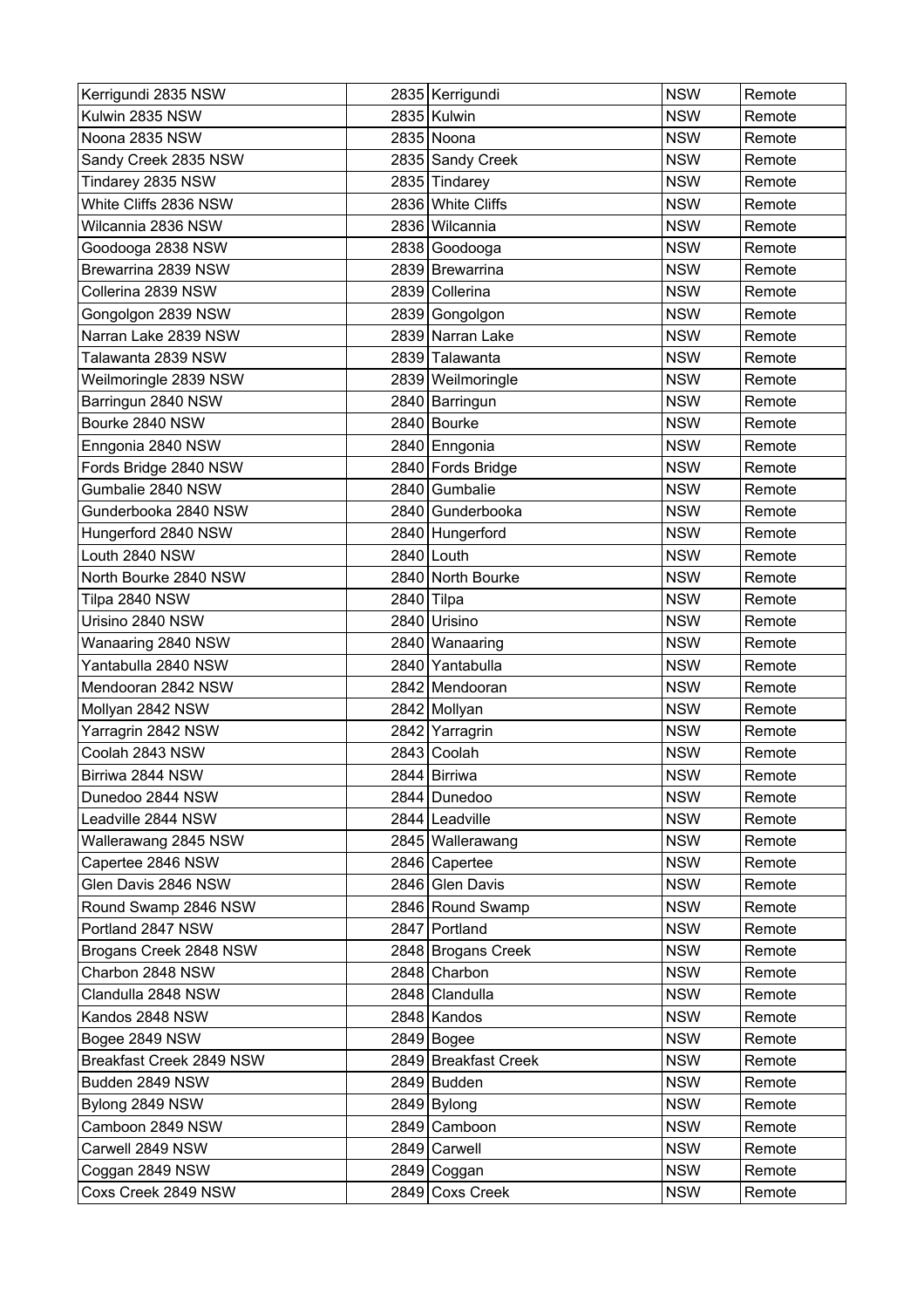| Coxs Crown 2849 NSW      |           | 2849 Coxs Crown      | <b>NSW</b> | Remote |
|--------------------------|-----------|----------------------|------------|--------|
| Dabee 2849 NSW           |           | 2849 Dabee           | <b>NSW</b> | Remote |
| Dungeree 2849 NSW        |           | 2849 Dungeree        | <b>NSW</b> | Remote |
| Dunville Loop 2849 NSW   |           | 2849 Dunville Loop   | <b>NSW</b> | Remote |
| Ginghi 2849 NSW          |           | 2849 Ginghi          | <b>NSW</b> | Remote |
| Glen Alice 2849 NSW      |           | 2849 Glen Alice      | <b>NSW</b> | Remote |
| Growee 2849 NSW          |           | 2849 Growee          | <b>NSW</b> | Remote |
| Kelgoola 2849 NSW        |           | 2849 Kelgoola        | <b>NSW</b> | Remote |
| Lee Creek 2849 NSW       |           | 2849 Lee Creek       | <b>NSW</b> | Remote |
| Mount Marsden 2849 NSW   |           | 2849 Mount Marsden   | <b>NSW</b> | Remote |
| Murrumbo 2849 NSW        |           | 2849 Murrumbo        | <b>NSW</b> | Remote |
| Nullo Mountain 2849 NSW  |           | 2849 Nullo Mountain  | <b>NSW</b> | Remote |
| Olinda 2849 NSW          |           | 2849 Olinda          | <b>NSW</b> | Remote |
| Pinnacle Swamp 2849 NSW  |           | 2849 Pinnacle Swamp  | <b>NSW</b> | Remote |
| Pyangle 2849 NSW         |           | 2849 Pyangle         | <b>NSW</b> | Remote |
| Reedy Creek 2849 NSW     |           | 2849 Reedy Creek     | <b>NSW</b> | Remote |
| Rylstone 2849 NSW        |           | 2849 Rylstone        | <b>NSW</b> | Remote |
| Upper Bylong 2849 NSW    |           | 2849 Upper Bylong    | <b>NSW</b> | Remote |
| Upper Growee 2849 NSW    |           | 2849 Upper Growee    | <b>NSW</b> | Remote |
| Upper Nile 2849 NSW      |           | 2849 Upper Nile      | <b>NSW</b> | Remote |
| Wirraba 2849 NSW         |           | 2849 Wirraba         | <b>NSW</b> | Remote |
| Aarons Pass 2850 NSW     |           | 2850 Aarons Pass     | <b>NSW</b> | Remote |
| Apple Tree Flat 2850 NSW |           | 2850 Apple Tree Flat | <b>NSW</b> | Remote |
| Avisford 2850 NSW        |           | 2850 Avisford        | <b>NSW</b> | Remote |
| Bara 2850 NSW            | 2850 Bara |                      | <b>NSW</b> | Remote |
| Barigan 2850 NSW         |           | 2850 Barigan         | <b>NSW</b> | Remote |
| Bocoble 2850 NSW         |           | 2850 Bocoble         | <b>NSW</b> | Remote |
| Bombira 2850 NSW         |           | 2850 Bombira         | <b>NSW</b> | Remote |
| Botobolar 2850 NSW       |           | 2850 Botobolar       | <b>NSW</b> | Remote |
| Buckaroo 2850 NSW        |           | 2850 Buckaroo        | <b>NSW</b> | Remote |
| Budgee Budgee 2850 NSW   |           | 2850 Budgee Budgee   | <b>NSW</b> | Remote |
| Burrundulla 2850 NSW     |           | 2850 Burrundulla     | <b>NSW</b> | Remote |
| Caerleon 2850 NSW        |           | 2850 Caerleon        | <b>NSW</b> | Remote |
| Canadian Lead 2850 NSW   |           | 2850 Canadian Lead   | <b>NSW</b> | Remote |
| Carcalgong 2850 NSW      |           | 2850 Carcalgong      | <b>NSW</b> | Remote |
| Collingwood 2850 NSW     |           | 2850 Collingwood     | <b>NSW</b> | Remote |
| Cooks Gap 2850 NSW       |           | 2850 Cooks Gap       | <b>NSW</b> | Remote |
| Cooyal 2850 NSW          |           | 2850 Cooyal          | <b>NSW</b> | Remote |
| Cross Roads 2850 NSW     |           | 2850 Cross Roads     | <b>NSW</b> | Remote |
| Cudgegong 2850 NSW       |           | 2850 Cudgegong       | <b>NSW</b> | Remote |
| Cullenbone 2850 NSW      |           | 2850 Cullenbone      | <b>NSW</b> | Remote |
| Cumbo 2850 NSW           |           | 2850 Cumbo           | <b>NSW</b> | Remote |
| Erudgere 2850 NSW        |           | 2850 Erudgere        | <b>NSW</b> | Remote |
| Eurunderee 2850 NSW      |           | 2850 Eurunderee      | <b>NSW</b> | Remote |
| Frog Rock 2850 NSW       |           | 2850 Frog Rock       | <b>NSW</b> | Remote |
| Galambine 2850 NSW       |           | 2850 Galambine       | <b>NSW</b> | Remote |
| Grattai 2850 NSW         |           | 2850 Grattai         | <b>NSW</b> | Remote |
| Green Gully 2850 NSW     |           | 2850 Green Gully     | <b>NSW</b> | Remote |
| Hargraves 2850 NSW       |           | 2850 Hargraves       | <b>NSW</b> | Remote |
| Havilah 2850 NSW         |           | 2850 Havilah         | <b>NSW</b> | Remote |
| Hayes Gap 2850 NSW       |           | 2850 Hayes Gap       | <b>NSW</b> | Remote |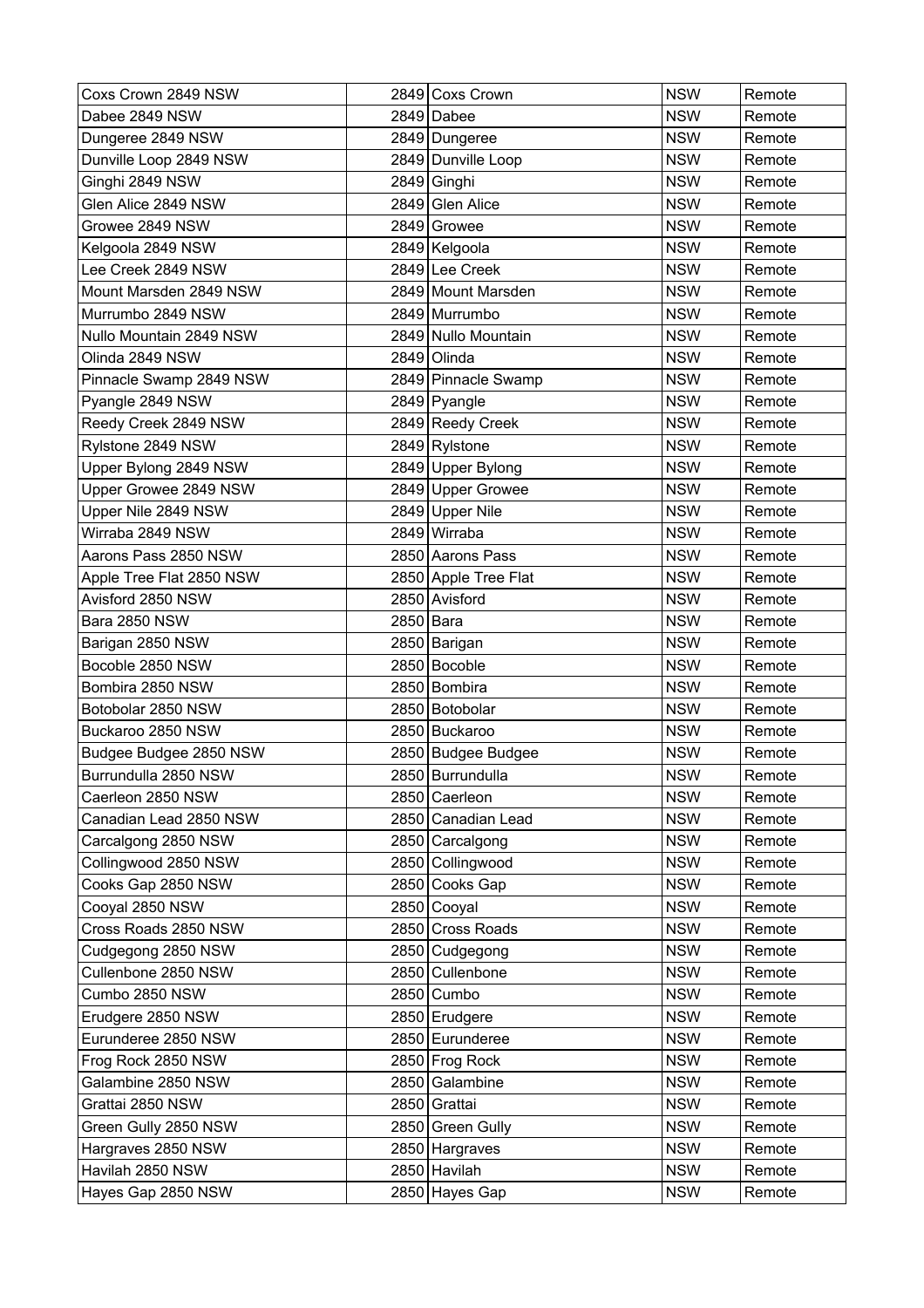| Hill End 2850 NSW       |           | 2850 Hill End       | <b>NSW</b> | Remote |
|-------------------------|-----------|---------------------|------------|--------|
| Home Rule 2850 NSW      |           | 2850 Home Rule      | <b>NSW</b> | Remote |
| Ilford 2850 NSW         |           | 2850 Ilford         | <b>NSW</b> | Remote |
| Kains Flat 2850 NSW     |           | 2850 Kains Flat     | <b>NSW</b> | Remote |
| Linburn 2850 NSW        |           | 2850 Linburn        | <b>NSW</b> | Remote |
| Lue 2850 NSW            | 2850 Lue  |                     | <b>NSW</b> | Remote |
| Maitland Bar 2850 NSW   |           | 2850 Maitland Bar   | <b>NSW</b> | Remote |
| Menah 2850 NSW          |           | 2850 Menah          | <b>NSW</b> | Remote |
| Meroo 2850 NSW          |           | 2850 Meroo          | <b>NSW</b> | Remote |
| Milroy 2850 NSW         |           | 2850 Milroy         | <b>NSW</b> | Remote |
| Mogo 2850 NSW           |           | 2850 Mogo           | <b>NSW</b> | Remote |
| Monivae 2850 NSW        |           | 2850 Monivae        | <b>NSW</b> | Remote |
| Moolarben 2850 NSW      |           | 2850 Moolarben      | <b>NSW</b> | Remote |
| Mount Frome 2850 NSW    |           | 2850 Mount Frome    | <b>NSW</b> | Remote |
| Mount Knowles 2850 NSW  |           | 2850 Mount Knowles  | <b>NSW</b> | Remote |
| Mudgee 2850 NSW         |           | 2850 Mudgee         | <b>NSW</b> | Remote |
| Mullamuddy 2850 NSW     |           | 2850 Mullamuddy     | <b>NSW</b> | Remote |
| Munghorn 2850 NSW       |           | 2850 Munghorn       | <b>NSW</b> | Remote |
| Piambong 2850 NSW       |           | 2850 Piambong       | <b>NSW</b> | Remote |
| Putta Bucca 2850 NSW    |           | 2850 Putta Bucca    | <b>NSW</b> | Remote |
| Pyramul 2850 NSW        |           | 2850 Pyramul        | <b>NSW</b> | Remote |
| Queens Pinch 2850 NSW   |           | 2850 Queens Pinch   | <b>NSW</b> | Remote |
| Riverlea 2850 NSW       |           | 2850 Riverlea       | <b>NSW</b> | Remote |
| Running Stream 2850 NSW |           | 2850 Running Stream | <b>NSW</b> | Remote |
| Sallys Flat 2850 NSW    |           | 2850 Sallys Flat    | <b>NSW</b> | Remote |
| Spring Flat 2850 NSW    |           | 2850 Spring Flat    | <b>NSW</b> | Remote |
| St Fillans 2850 NSW     |           | 2850 St Fillans     | <b>NSW</b> | Remote |
| Stony Creek 2850 NSW    |           | 2850 Stony Creek    | <b>NSW</b> | Remote |
| Tambaroora 2850 NSW     |           | 2850 Tambaroora     | <b>NSW</b> | Remote |
| Tichular 2850 NSW       |           | 2850 Tichular       | <b>NSW</b> | Remote |
| Totnes Valley 2850 NSW  |           | 2850 Totnes Valley  | <b>NSW</b> | Remote |
| Triamble 2850 NSW       |           | 2850 Triamble       | <b>NSW</b> | Remote |
| Turill 2850 NSW         |           | 2850 Turill         | <b>NSW</b> | Remote |
| Twelve Mile 2850 NSW    |           | 2850 Twelve Mile    | <b>NSW</b> | Remote |
| Ulan 2850 NSW           | 2850 Ulan |                     | <b>NSW</b> | Remote |
| Ullamalla 2850 NSW      |           | 2850 Ullamalla      | <b>NSW</b> | Remote |
| Wilbetree 2850 NSW      |           | 2850 Wilbetree      | <b>NSW</b> | Remote |
| Wilpinjong 2850 NSW     |           | 2850 Wilpinjong     | <b>NSW</b> | Remote |
| Windeyer 2850 NSW       |           | 2850 Windeyer       | <b>NSW</b> | Remote |
| Wollar 2850 NSW         |           | 2850 Wollar         | <b>NSW</b> | Remote |
| Worlds End 2850 NSW     |           | 2850 Worlds End     | <b>NSW</b> | Remote |
| Yarrabin 2850 NSW       |           | 2850 Yarrabin       | <b>NSW</b> | Remote |
| Yarrawonga 2850 NSW     |           | 2850 Yarrawonga     | <b>NSW</b> | Remote |
| Barneys Reef 2852 NSW   |           | 2852 Barneys Reef   | <b>NSW</b> | Remote |
| Beryl 2852 NSW          |           | 2852 Beryl          | <b>NSW</b> | Remote |
| Bungaba 2852 NSW        |           | 2852 Bungaba        | <b>NSW</b> | Remote |
| Cope 2852 NSW           |           | 2852 Cope           | <b>NSW</b> | Remote |
| Cumbandry 2852 NSW      |           | 2852 Cumbandry      | <b>NSW</b> | Remote |
| Goolma 2852 NSW         |           | 2852 Goolma         | <b>NSW</b> | Remote |
| Gulgong 2852 NSW        |           | 2852 Gulgong        | <b>NSW</b> | Remote |
| Guntawang 2852 NSW      |           | 2852 Guntawang      | <b>NSW</b> | Remote |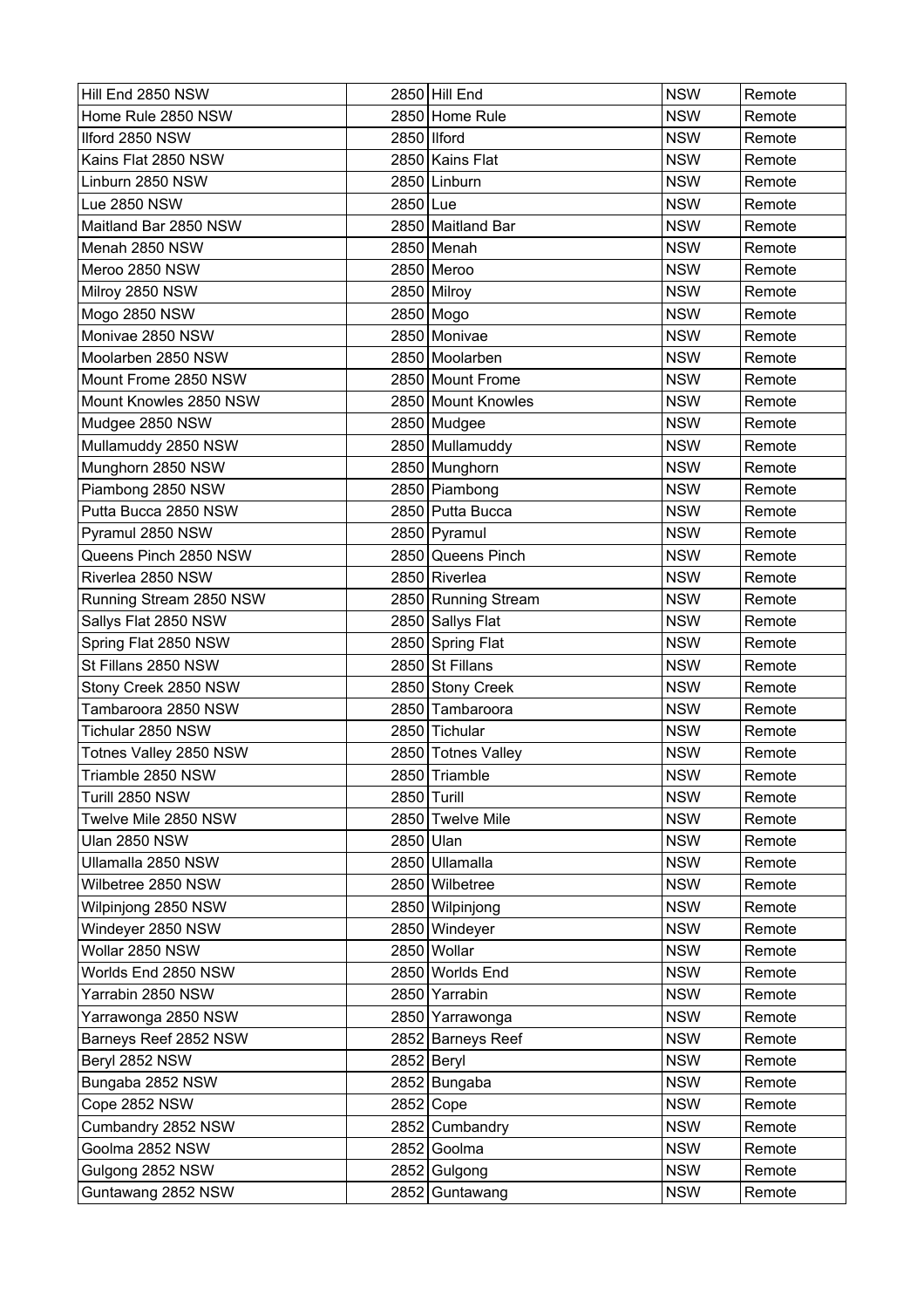| Mebul 2852 NSW          |      | 2852 Mebul         | <b>NSW</b> | Remote |
|-------------------------|------|--------------------|------------|--------|
| Merotherie 2852 NSW     |      | 2852 Merotherie    | <b>NSW</b> | Remote |
| Stubbo 2852 NSW         |      | 2852 Stubbo        | <b>NSW</b> | Remote |
| Tallawang 2852 NSW      |      | 2852 Tallawang     | <b>NSW</b> | Remote |
| Two Mile Flat 2852 NSW  |      | 2852 Two Mile Flat | <b>NSW</b> | Remote |
| Bowan Park 2864 NSW     |      | 2864 Bowan Park    | <b>NSW</b> | Remote |
| Cudal 2864 NSW          |      | $2864$ Cudal       | <b>NSW</b> | Remote |
| Murga 2864 NSW          |      | 2864 Murga         | <b>NSW</b> | Remote |
| Toogong 2864 NSW        |      | 2864 Toogong       | <b>NSW</b> | Remote |
| Bocobra 2865 NSW        |      | 2865 Bocobra       | <b>NSW</b> | Remote |
| Gumble 2865 NSW         |      | 2865 Gumble        | <b>NSW</b> | Remote |
| Manildra 2865 NSW       |      | 2865 Manildra      | <b>NSW</b> | Remote |
| Amaroo 2866 NSW         |      | 2866 Amaroo        | <b>NSW</b> | Remote |
| Boomey 2866 NSW         |      | 2866 Boomey        | <b>NSW</b> | Remote |
| Cundumbul 2866 NSW      |      | 2866 Cundumbul     | <b>NSW</b> | Remote |
| Euchareena 2866 NSW     |      | 2866 Euchareena    | <b>NSW</b> | Remote |
| Garra 2866 NSW          |      | 2866 Garra         | <b>NSW</b> | Remote |
| Larras Lee 2866 NSW     |      | 2866 Larras Lee    | <b>NSW</b> | Remote |
| Molong 2866 NSW         |      | 2866 Molong        | <b>NSW</b> | Remote |
| Baldry 2867 NSW         |      | 2867 Baldry        | <b>NSW</b> | Remote |
| Cumnock 2867 NSW        |      | 2867 Cumnock       | <b>NSW</b> | Remote |
| Eurimbla 2867 NSW       |      | 2867 Eurimbla      | <b>NSW</b> | Remote |
| Loombah 2867 NSW        |      | 2867 Loombah       | <b>NSW</b> | Remote |
| Yullundry 2867 NSW      |      | 2867 Yullundry     | <b>NSW</b> | Remote |
| Bournewood 2868 NSW     |      | 2868 Bournewood    | <b>NSW</b> | Remote |
| North Yeoval 2868 NSW   |      | 2868 North Yeoval  | <b>NSW</b> | Remote |
| Obley 2868 NSW          |      | 2868 Obley         | <b>NSW</b> | Remote |
| Yeoval 2868 NSW         |      | 2868 Yeoval        | <b>NSW</b> | Remote |
| Peak Hill 2869 NSW      |      | 2869 Peak Hill     | <b>NSW</b> | Remote |
| Tomingley 2869 NSW      |      | 2869 Tomingley     | <b>NSW</b> | Remote |
| Trewilga 2869 NSW       |      | 2869 Trewilga      | <b>NSW</b> | Remote |
| Alectown 2870 NSW       |      | 2870 Alectown      | <b>NSW</b> | Remote |
| Bumberry 2870 NSW       |      | 2870 Bumberry      | <b>NSW</b> | Remote |
| Cookamidgera 2870 NSW   |      | 2870 Cookamidgera  | <b>NSW</b> | Remote |
| Cooks Myalls 2870 NSW   |      | 2870 Cooks Myalls  | <b>NSW</b> | Remote |
| Daroobalgie 2870 NSW    |      | 2870 Daroobalgie   | <b>NSW</b> | Remote |
| Goonumbla 2870 NSW      |      | 2870 Goonumbla     | <b>NSW</b> | Remote |
| Mandagery 2870 NSW      |      | 2870 Mandagery     | <b>NSW</b> | Remote |
| Parkes 2870 NSW         |      | 2870 Parkes        | <b>NSW</b> | Remote |
| Tichborne 2870 NSW      |      | 2870 Tichborne     | <b>NSW</b> | Remote |
| BEDGERABONG 2871 NSW    |      | 2871 BEDGERABONG   | <b>NSW</b> | Remote |
| Bedgerabong 2871 NSW    |      | 2871   Bedgerabong | <b>NSW</b> | Remote |
| Corinella 2871 NSW      | 2871 | Corinella          | <b>NSW</b> | Remote |
| Fairholme 2871 NSW      |      | 2871 Fairholme     | <b>NSW</b> | Remote |
| Forbes 2871 NSW         | 2871 | Forbes             | <b>NSW</b> | Remote |
| Garema 2871 NSW         | 2871 | Garema             | <b>NSW</b> | Remote |
| Gunning Gap 2871 NSW    | 2871 | Gunning Gap        | <b>NSW</b> | Remote |
| Jemalong 2871 NSW       | 2871 | Jemalong           | <b>NSW</b> | Remote |
| Mulyandry 2871 NSW      | 2871 | Mulyandry          | <b>NSW</b> | Remote |
| Ooma 2871 NSW           | 2871 | Ooma               | <b>NSW</b> | Remote |
| Paytens Bridge 2871 NSW | 2871 | Paytens Bridge     | <b>NSW</b> | Remote |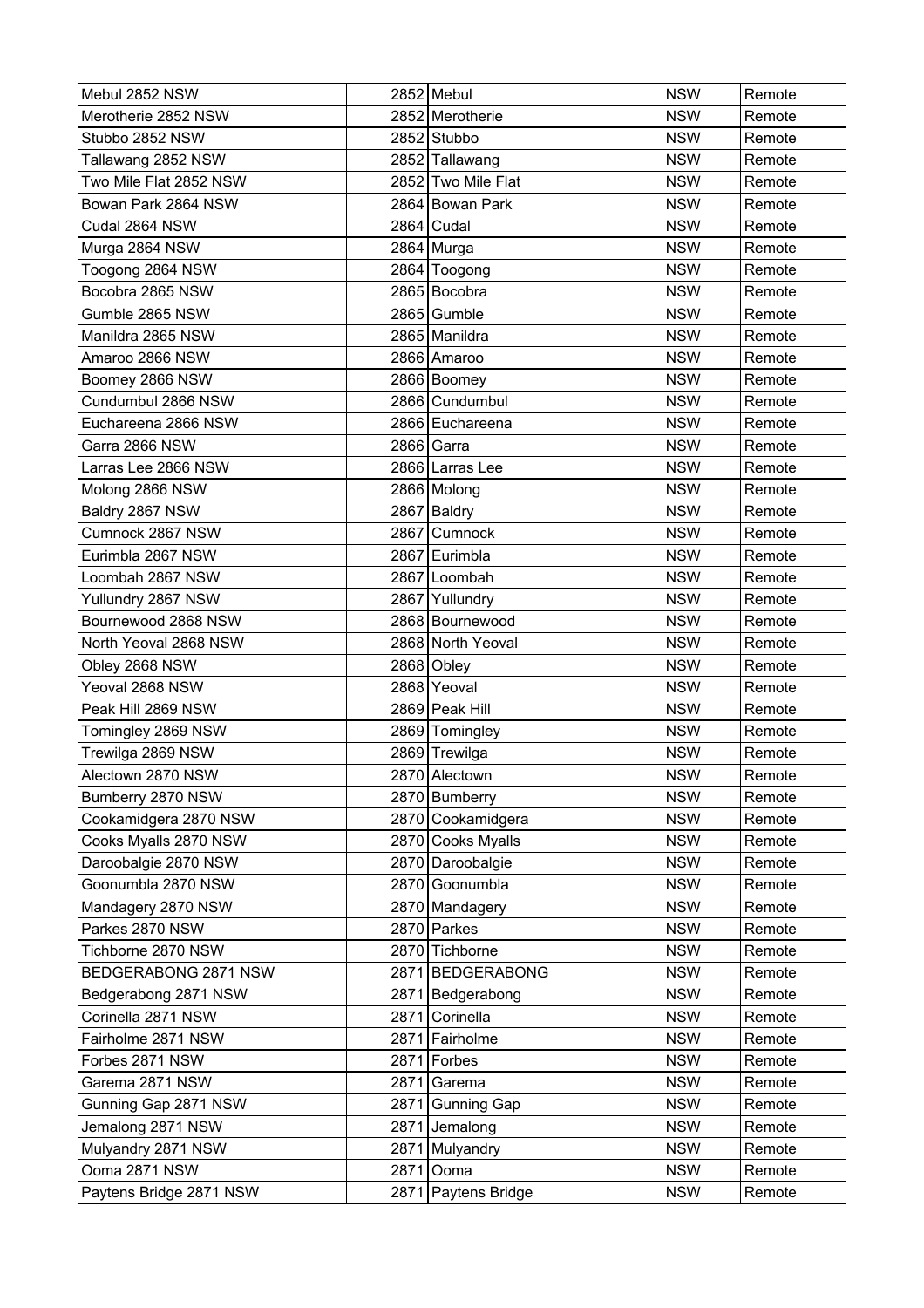| Warroo 2871 NSW                    |      | 2871 Warroo                    | <b>NSW</b> | Remote |
|------------------------------------|------|--------------------------------|------------|--------|
| Wirrinya 2871 NSW                  |      | 2871 Wirrinya                  | <b>NSW</b> | Remote |
| Albert 2873 NSW                    |      | 2873 Albert                    | <b>NSW</b> | Remote |
| Five Ways 2873 NSW                 |      | 2873 Five Ways                 | <b>NSW</b> | Remote |
| Miamley 2873 NSW                   |      | 2873 Miamley                   | <b>NSW</b> | Remote |
| Tottenham 2873 NSW                 |      | 2873 Tottenham                 | <b>NSW</b> | Remote |
| Tullamore 2874 NSW                 |      | 2874 Tullamore                 | <b>NSW</b> | Remote |
| Bruie Plains 2875 NSW              |      | 2875 Bruie Plains              | <b>NSW</b> | Remote |
| Fifield 2875 NSW                   |      | 2875 Fifield                   | <b>NSW</b> | Remote |
| Ootha 2875 NSW                     |      | 2875 Ootha                     | <b>NSW</b> | Remote |
| Trundle 2875 NSW                   |      | 2875 Trundle                   | <b>NSW</b> | Remote |
| Yarrabandai 2875 NSW               |      | 2875 Yarrabandai               | <b>NSW</b> | Remote |
| Bogan Gate 2876 NSW                |      | 2876 Bogan Gate                | <b>NSW</b> | Remote |
| Gunningbland 2876 NSW              |      | 2876 Gunningbland              | <b>NSW</b> | Remote |
| Nelungaloo 2876 NSW                |      | 2876 Nelungaloo                | <b>NSW</b> | Remote |
| Bobadah 2877 NSW                   | 2877 | Bobadah                        | <b>NSW</b> | Remote |
| Boona Mount 2877 NSW               |      | 2877 Boona Mount               | <b>NSW</b> | Remote |
| Condobolin 2877 NSW                | 2877 | Condobolin                     | <b>NSW</b> | Remote |
| Derriwong 2877 NSW                 |      | 2877 Derriwong                 | <b>NSW</b> | Remote |
| Eremerang 2877 NSW                 |      | 2877 Eremerang                 | <b>NSW</b> | Remote |
| Euabalong 2877 NSW                 |      | 2877 Euabalong                 | <b>NSW</b> | Remote |
| Euabalong West 2877 NSW            |      | 2877 Euabalong West            | <b>NSW</b> | Remote |
| Kiacatoo 2877 NSW                  |      | 2877 Kiacatoo                  | <b>NSW</b> | Remote |
| Mount Hope 2877 NSW                |      | 2877 Mount Hope                | <b>NSW</b> | Remote |
| Mulguthrie 2877 NSW                |      | 2877 Mulguthrie                | <b>NSW</b> | Remote |
| Conoble 2878 NSW                   |      | 2878 Conoble                   | <b>NSW</b> | Remote |
| Ivanhoe 2878 NSW                   |      | 2878   Ivanhoe                 | <b>NSW</b> | Remote |
| Mossgiel 2878 NSW                  |      | 2878   Mossgiel                | <b>NSW</b> | Remote |
| Trida 2878 NSW                     |      | 2878 Trida                     | <b>NSW</b> | Remote |
| Menindee 2879 NSW                  |      | 2879 Menindee                  | <b>NSW</b> | Remote |
| Sunset Strip 2879 NSW              |      | 2879 Sunset Strip              | <b>NSW</b> | Remote |
| Broken Hill 2880 NSW               |      | 2880 Broken Hill               | <b>NSW</b> | Remote |
| Broken Hill North 2880 NSW         |      | 2880 Broken Hill North         | <b>NSW</b> | Remote |
| Broken Hill West 2880 NSW          |      | 2880 Broken Hill West          | <b>NSW</b> | Remote |
| Broughams Gate 2880 NSW            |      | 2880 Broughams Gate            | <b>NSW</b> | Remote |
| Fowlers Gap 2880 NSW               |      | 2880 Fowlers Gap               | <b>NSW</b> | Remote |
| Little Topar 2880 NSW              |      | 2880 Little Topar              | <b>NSW</b> | Remote |
| Milparinka 2880 NSW                |      | 2880 Milparinka                | <b>NSW</b> | Remote |
| Mutawintji 2880 NSW                |      | 2880 Mutawintji                | <b>NSW</b> | Remote |
| Packsaddle 2880 NSW                |      | 2880 Packsaddle                | <b>NSW</b> | Remote |
| Silverton 2880 NSW                 |      | 2880 Silverton                 | <b>NSW</b> | Remote |
| South Broken Hill 2880 NSW         |      | 2880 South Broken Hill         | <b>NSW</b> | Remote |
| Tibooburra 2880 NSW                |      | 2880 Tibooburra                | <b>NSW</b> | Remote |
| Australian Defence Forces 2890 NSW |      | 2890 Australian Defence Forces | <b>NSW</b> | Remote |
| Lord Howe Island 2898 NSW          |      | 2898 Lord Howe Island          | <b>NSW</b> | Remote |
| Norfolk Island 2899 NSW            |      | 2899 Norfolk Island            | <b>NSW</b> | Remote |
| Paringi 3500 NSW                   |      | 3500 Paringi                   | <b>NSW</b> | Remote |
| Barooga 3644 NSW                   |      | 3644 Barooga                   | <b>NSW</b> | Remote |
| Lalalty 3644 NSW                   |      | 3644 Lalalty                   | <b>NSW</b> | Remote |
| Lake Hume Village 3691 NSW         |      | 3691 Lake Hume Village         | <b>NSW</b> | Remote |
| Bringenbrong 3707 NSW              |      | 3707   Bringenbrong            | <b>NSW</b> | Remote |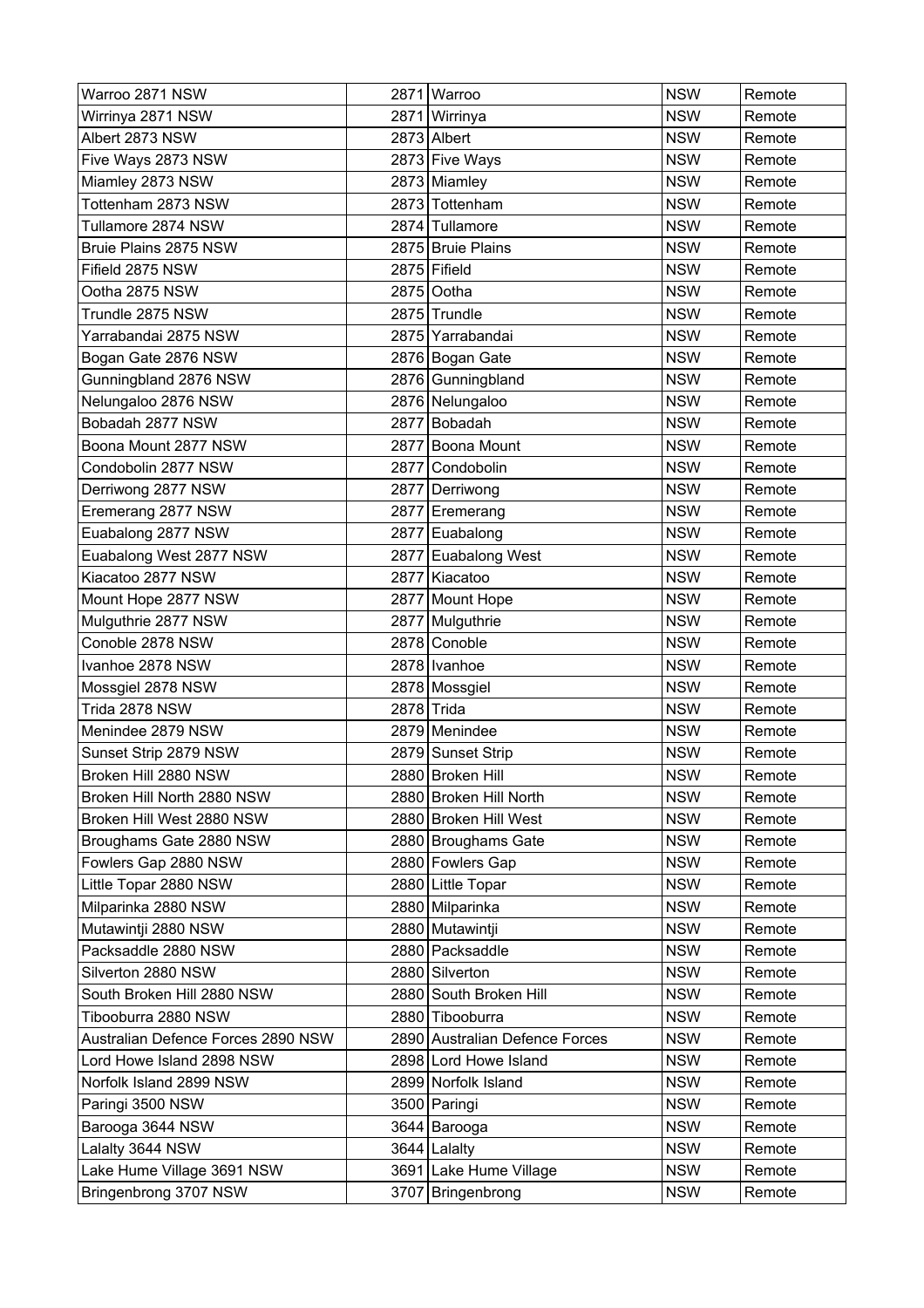| Maryland 4377 NSW                   |     | 4377 Maryland                    | <b>NSW</b> | Remote |
|-------------------------------------|-----|----------------------------------|------------|--------|
| Amosfield 4380 NSW                  |     | 4380 Amosfield                   | <b>NSW</b> | Remote |
| Mingoola 4380 NSW                   |     | 4380 Mingoola                    | <b>NSW</b> | Remote |
| Ruby Creek 4380 NSW                 |     | 4380 Ruby Creek                  | <b>NSW</b> | Remote |
| Undercliffe 4380 NSW                |     | 4380 Undercliffe                 | <b>NSW</b> | Remote |
| Jennings 4383 NSW                   |     | 4383 Jennings                    | <b>NSW</b> | Remote |
| Camp Creek 4385 NSW                 |     | 4385 Camp Creek                  | <b>NSW</b> | Remote |
| Darwin 800 NT                       |     | 800 Darwin                       | <b>NT</b>  | Remote |
| Alawa 810 NT                        |     | 810 Alawa                        | <b>NT</b>  | Remote |
| Brinkin 810 NT                      |     | 810 Brinkin                      | <b>NT</b>  | Remote |
| Casuarina 810 NT                    |     | 810 Casuarina                    | <b>NT</b>  | Remote |
| Coconut Grove 810 NT                |     | 810 Coconut Grove                | <b>NT</b>  | Remote |
| Jingili 810 NT                      |     | 810 Jingili                      | <b>NT</b>  | Remote |
| Lee Point 810 NT                    |     | 810 Lee Point                    | <b>NT</b>  | Remote |
| Lyons 810 NT                        |     | 810 Lyons                        | <b>NT</b>  | Remote |
| Millner 810 NT                      |     | 810 Millner                      | <b>NT</b>  | Remote |
| Moil 810 NT                         |     | 810 Moil                         | <b>NT</b>  | Remote |
| Muirhead 810 NT                     |     | 810 Muirhead                     | <b>NT</b>  | Remote |
| Nakara 810 NT                       |     | 810 Nakara                       | <b>NT</b>  | Remote |
| Nightcliff 810 NT                   |     | 810 Nightcliff                   | <b>NT</b>  | Remote |
| Rapid Creek 810 NT                  |     | 810 Rapid Creek                  | <b>NT</b>  | Remote |
| Tiwi 810 NT                         |     | 810 Tiwi                         | <b>NT</b>  | Remote |
| Wagaman 810 NT                      |     | 810 Wagaman                      | <b>NT</b>  | Remote |
| Wanguri 810 NT                      |     | 810 Wanguri                      | <b>NT</b>  | Remote |
| Anula 812 NT                        |     | 812 Anula                        | <b>NT</b>  | Remote |
| Buffalo Creek 812 NT                |     | 812 Buffalo Creek                | <b>NT</b>  | Remote |
| Holmes 812 NT                       |     | 812 Holmes                       | <b>NT</b>  | Remote |
| Karama 812 NT                       |     | 812 Karama                       | <b>NT</b>  | Remote |
| Leanyer 812 NT                      |     | 812 Leanyer                      | <b>NT</b>  | Remote |
| Malak 812 NT                        |     | 812 Malak                        | <b>NT</b>  | Remote |
| Marrara 812 NT                      |     | 812 Marrara                      | <b>NT</b>  | Remote |
| Sanderson 812 NT                    |     | 812 Sanderson                    | <b>NT</b>  | Remote |
| Woodleigh Gardens 812 NT            |     | 812 Woodleigh Gardens            | <b>NT</b>  | Remote |
| Wulagi 812 NT                       |     | 812 Wulagi                       | <b>NT</b>  | Remote |
| Sanderson 813 NT                    |     | 813 Sanderson                    | <b>NT</b>  | Remote |
| Bagot 820 NT                        |     | 820 Bagot                        | <b>NT</b>  | Remote |
| Bayview 820 NT                      |     | 820 Bayview                      | <b>NT</b>  | Remote |
| Charles Darwin 820 NT               |     | 820 Charles Darwin               | <b>NT</b>  | Remote |
| Coonawarra 820 NT                   |     | 820 Coonawarra                   | <b>NT</b>  | Remote |
| Darwin DC 820 NT                    |     | 820 Darwin DC                    | <b>NT</b>  | Remote |
| Darwin International Airport 820 NT |     | 820 Darwin International Airport | <b>NT</b>  | Remote |
| East Point 820 NT                   |     | 820 East Point                   | <b>NT</b>  | Remote |
| Eaton 820 NT                        |     | 820 Eaton                        | <b>NT</b>  | Remote |
| Fannie Bay 820 NT                   |     | 820 Fannie Bay                   | <b>NT</b>  | Remote |
| Larrakeyah 820 NT                   |     | 820 Larrakeyah                   | <b>NT</b>  | Remote |
| Ludmilla 820 NT                     |     | 820 Ludmilla                     | <b>NT</b>  | Remote |
| Parap 820 NT                        |     | 820 Parap                        | <b>NT</b>  | Remote |
| Stuart Park 820 NT                  |     | 820 Stuart Park                  | <b>NT</b>  | Remote |
| The Gardens 820 NT                  |     | 820 The Gardens                  | <b>NT</b>  | Remote |
| The Narrows 820 NT                  | 820 | The Narrows                      | <b>NT</b>  | Remote |
| Winnellie 820 NT                    |     | 820 Winnellie                    | <b>NT</b>  | Remote |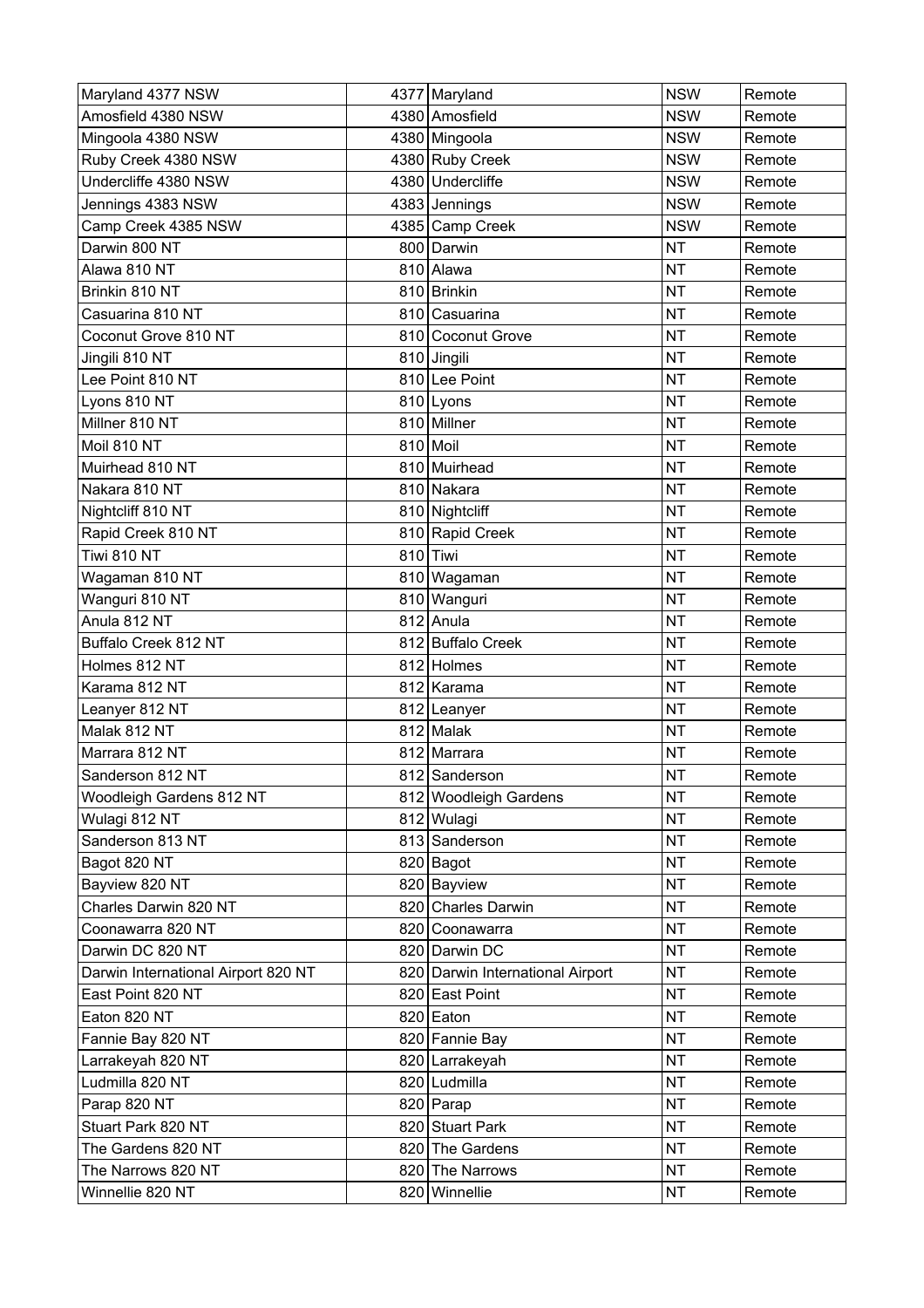| Woolner 820 NT          | 820 Woolner          | <b>NT</b> | Remote |
|-------------------------|----------------------|-----------|--------|
| Acacia Hills 822 NT     | 822 Acacia Hills     | <b>NT</b> | Remote |
| Angurugu 822 NT         | 822 Angurugu         | <b>NT</b> | Remote |
| Anindilyakwa 822 NT     | 822 Anindilyakwa     | <b>NT</b> | Remote |
| Annie River 822 NT      | 822 Annie River      | <b>NT</b> | Remote |
| Bathurst Island 822 NT  | 822 Bathurst Island  | <b>NT</b> | Remote |
| Bees Creek 822 NT       | 822 Bees Creek       | <b>NT</b> | Remote |
| Belyuen 822 NT          | 822 Belyuen          | <b>NT</b> | Remote |
| Black Jungle 822 NT     | 822 Black Jungle     | <b>NT</b> | Remote |
| Blackmore 822 NT        | 822 Blackmore        | <b>NT</b> | Remote |
| Burrundie 822 NT        | 822 Burrundie        | <b>NT</b> | Remote |
| Bynoe 822 NT            | 822 Bynoe            | <b>NT</b> | Remote |
| Bynoe Harbour 822 NT    | 822 Bynoe Harbour    | <b>NT</b> | Remote |
| Camp Creek 822 NT       | 822 Camp Creek       | <b>NT</b> | Remote |
| Channel Island 822 NT   | 822 Channel Island   | <b>NT</b> | Remote |
| Charles Darwin 822 NT   | 822 Charles Darwin   | <b>NT</b> | Remote |
| Charlotte 822 NT        | 822 Charlotte        | <b>NT</b> | Remote |
| Claravale 822 NT        | 822 Claravale        | <b>NT</b> | Remote |
| Cobourg 822 NT          | 822 Cobourg          | <b>NT</b> | Remote |
| Collett Creek 822 NT    | 822 Collett Creek    | <b>NT</b> | Remote |
| Coomalie Creek 822 NT   | 822 Coomalie Creek   | <b>NT</b> | Remote |
| Cox Peninsula 822 NT    | 822 Cox Peninsula    | <b>NT</b> | Remote |
| Croker Island 822 NT    | 822 Croker Island    | <b>NT</b> | Remote |
| Daly 822 NT             | 822 Daly             | <b>NT</b> | Remote |
| Daly River 822 NT       | 822 Daly River       | <b>NT</b> | Remote |
| Darwin Mc 822 NT        | 822 Darwin Mc        | <b>NT</b> | Remote |
| Darwin River Dam 822 NT | 822 Darwin River Dam | <b>NT</b> | Remote |
| Delissaville 822 NT     | 822 Delissaville     | <b>NT</b> | Remote |
| Douglas-Daly 822 NT     | 822 Douglas-Daly     | <b>NT</b> | Remote |
| East Arm 822 NT         | 822 East Arm         | <b>NT</b> | Remote |
| East Arnhem 822 NT      | 822 East Arnhem      | <b>NT</b> | Remote |
| Elrundie 822 NT         | 822 Elrundie         | <b>NT</b> | Remote |
| Eva Valley 822 NT       | 822 Eva Valley       | <b>NT</b> | Remote |
| Finniss Valley 822 NT   | 822 Finniss Valley   | <b>NT</b> | Remote |
| Fleming 822 NT          | 822 Fleming          | <b>NT</b> | Remote |
| Fly Creek 822 NT        | 822 Fly Creek        | <b>NT</b> | Remote |
| Freds Pass 822 NT       | 822 Freds Pass       | <b>NT</b> | Remote |
| Galiwinku 822 NT        | 822 Galiwinku        | <b>NT</b> | Remote |
| Glyde Point 822 NT      | 822 Glyde Point      | <b>NT</b> | Remote |
| Goulburn Island 822 NT  | 822 Goulburn Island  | <b>NT</b> | Remote |
| Gunbalanya 822 NT       | 822 Gunbalanya       | <b>NT</b> | Remote |
| Gunn Point 822 NT       | 822 Gunn Point       | <b>NT</b> | Remote |
| Hayes Creek 822 NT      | 822 Hayes Creek      | <b>NT</b> | Remote |
| Hidden Valley 822 NT    | 822 Hidden Valley    | <b>NT</b> | Remote |
| Hotham 822 NT           | 822 Hotham           | <b>NT</b> | Remote |
| Hughes 822 NT           | 822 Hughes           | <b>NT</b> | Remote |
| Kakadu 822 NT           | 822 Kakadu           | <b>NT</b> | Remote |
| Koolpinyah 822 NT       | 822 Koolpinyah       | <b>NT</b> | Remote |
| Lake Bennett 822 NT     | 822 Lake Bennett     | <b>NT</b> | Remote |
| Lambells Lagoon 822 NT  | 822 Lambells Lagoon  | <b>NT</b> | Remote |
| Litchfield Park 822 NT  | 822 Litchfield Park  | <b>NT</b> | Remote |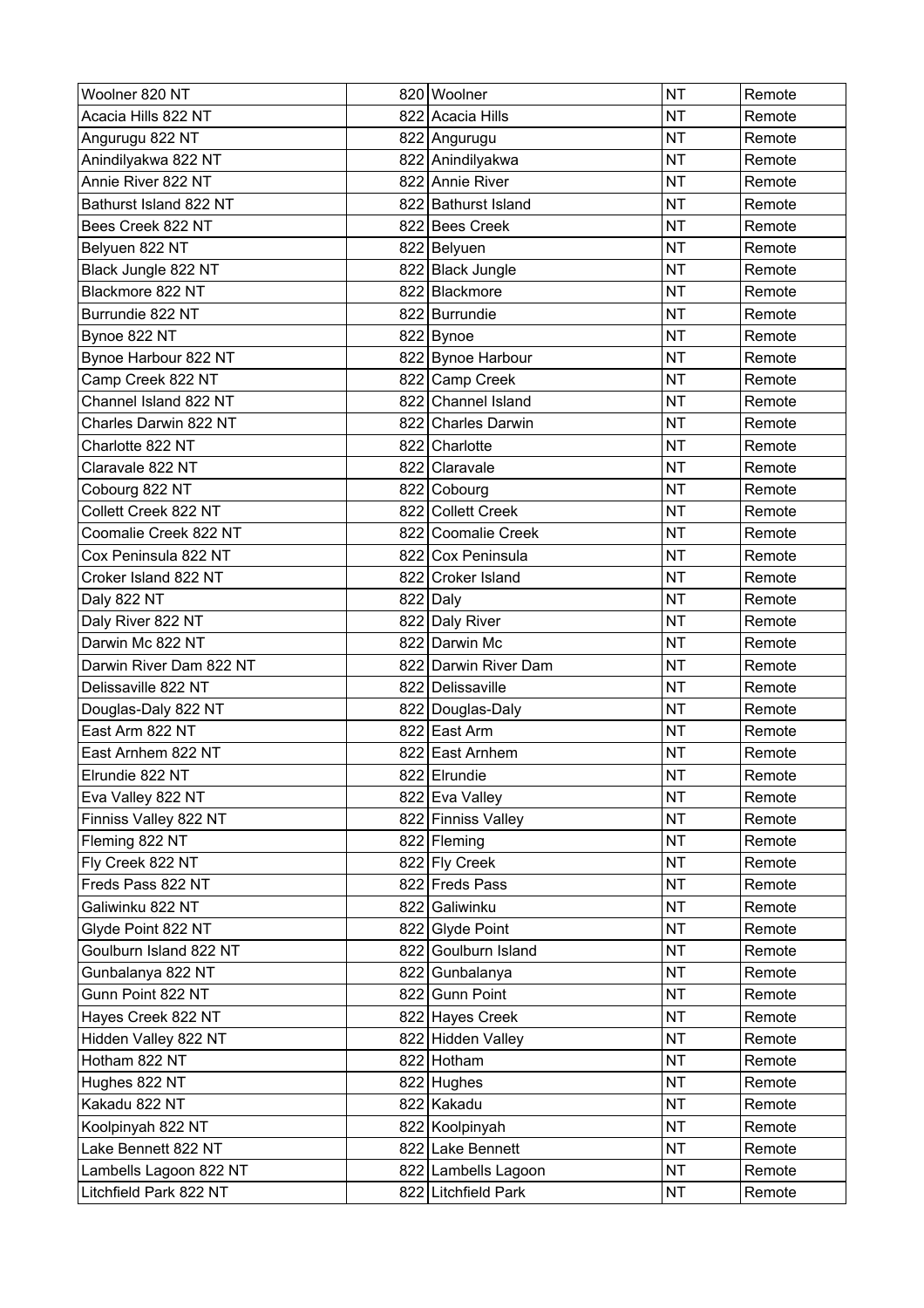| Livingstone 822 NT         | 822 Livingstone         | <b>NT</b> | Remote |
|----------------------------|-------------------------|-----------|--------|
| Lloyd Creek 822 NT         | 822 Lloyd Creek         | <b>NT</b> | Remote |
| Mandorah 822 NT            | 822 Mandorah            | <b>NT</b> | Remote |
| Maningrida 822 NT          | 822 Maningrida          | <b>NT</b> | Remote |
| Mapuru 822 NT              | 822 Mapuru              | <b>NT</b> | Remote |
| Maranunga 822 NT           | 822 Maranunga           | <b>NT</b> | Remote |
| Margaret River 822 NT      | 822 Margaret River      | <b>NT</b> | Remote |
| Marrakai 822 NT            | 822 Marrakai            | <b>NT</b> | Remote |
| Mcminns Lagoon 822 NT      | 822 Mcminns Lagoon      | <b>NT</b> | Remote |
| Mickett Creek 822 NT       | 822 Mickett Creek       | <b>NT</b> | Remote |
| Middle Point 822 NT        | 822 Middle Point        | <b>NT</b> | Remote |
| Milikapiti 822 NT          | 822 Milikapiti          | <b>NT</b> | Remote |
| Milingimbi 822 NT          | 822 Milingimbi          | <b>NT</b> | Remote |
| Milyakburra 822 NT         | 822 Milyakburra         | <b>NT</b> | Remote |
| Minjilang 822 NT           | 822 Minjilang           | <b>NT</b> | Remote |
| Mount Bundey 822 NT        | 822 Mount Bundey        | <b>NT</b> | Remote |
| Murrumujuk 822 NT          | 822 Murrumujuk          | <b>NT</b> | Remote |
| Nauiyu 822 NT              | 822 Nauiyu              | <b>NT</b> | Remote |
| Nemarluk 822 NT            | 822 Nemarluk            | <b>NT</b> | Remote |
| Nganmarriyanga 822 NT      | 822 Nganmarriyanga      | <b>NT</b> | Remote |
| Nguiu 822 NT               | 822 Nguiu               | <b>NT</b> | Remote |
| Numbulwar 822 NT           | 822 Numbulwar           | <b>NT</b> | Remote |
| Numburindi 822 NT          | 822 Numburindi          | <b>NT</b> | Remote |
| Oenpelli 822 NT            | 822 Oenpelli            | <b>NT</b> | Remote |
| Peppimenarti 822 NT        | 822 Peppimenarti        | <b>NT</b> | Remote |
| Pirlangimpi 822 NT         | 822 Pirlangimpi         | <b>NT</b> | Remote |
| Point Stephens 822 NT      | 822 Point Stephens      | <b>NT</b> | Remote |
| Point Stuart 822 NT        | 822 Point Stuart        | <b>NT</b> | Remote |
| Pularumpi 822 NT           | 822 Pularumpi           | <b>NT</b> | Remote |
| Rakula 822 NT              | 822 Rakula              | <b>NT</b> | Remote |
| Ramingining 822 NT         | 822 Ramingining         | <b>NT</b> | Remote |
| Robin Falls 822 NT         | 822 Robin Falls         | <b>NT</b> | Remote |
| Rum Jungle 822 NT          | 822 Rum Jungle          | <b>NT</b> | Remote |
| Sandpalms Roadhouse 822 NT | 822 Sandpalms Roadhouse | <b>NT</b> | Remote |
| Southport 822 NT           | 822 Southport           | <b>NT</b> | Remote |
| Stapleton 822 NT           | 822 Stapleton           | <b>NT</b> | Remote |
| Thamarrurr 822 NT          | 822 Thamarrurr          | <b>NT</b> | Remote |
| Tipperary 822 NT           | 822 Tipperary           | <b>NT</b> | Remote |
| Tivendale 822 NT           | 822 Tivendale           | <b>NT</b> | Remote |
| Tiwi Islands 822 NT        | 822 Tiwi Islands        | <b>NT</b> | Remote |
| Tortilla Flats 822 NT      | 822 Tortilla Flats      | <b>NT</b> | Remote |
| Tumbling Waters 822 NT     | 822 Tumbling Waters     | <b>NT</b> | Remote |
| Umbakumba 822 NT           | 822 Umbakumba           | <b>NT</b> | Remote |
| Vernon Islands 822 NT      | 822 Vernon Islands      | <b>NT</b> | Remote |
| Wadeye 822 NT              | 822 Wadeye              | <b>NT</b> | Remote |
| Wagait Beach 822 NT        | 822 Wagait Beach        | <b>NT</b> | Remote |
| Wak Wak 822 NT             | 822 Wak Wak             | <b>NT</b> | Remote |
| Warruwi 822 NT             | 822 Warruwi             | <b>NT</b> | Remote |
| Weddell 822 NT             | 822 Weddell             | <b>NT</b> | Remote |
| West Arnhem 822 NT         | 822 West Arnhem         | <b>NT</b> | Remote |
| Wickham 822 NT             | 822 Wickham             | <b>NT</b> | Remote |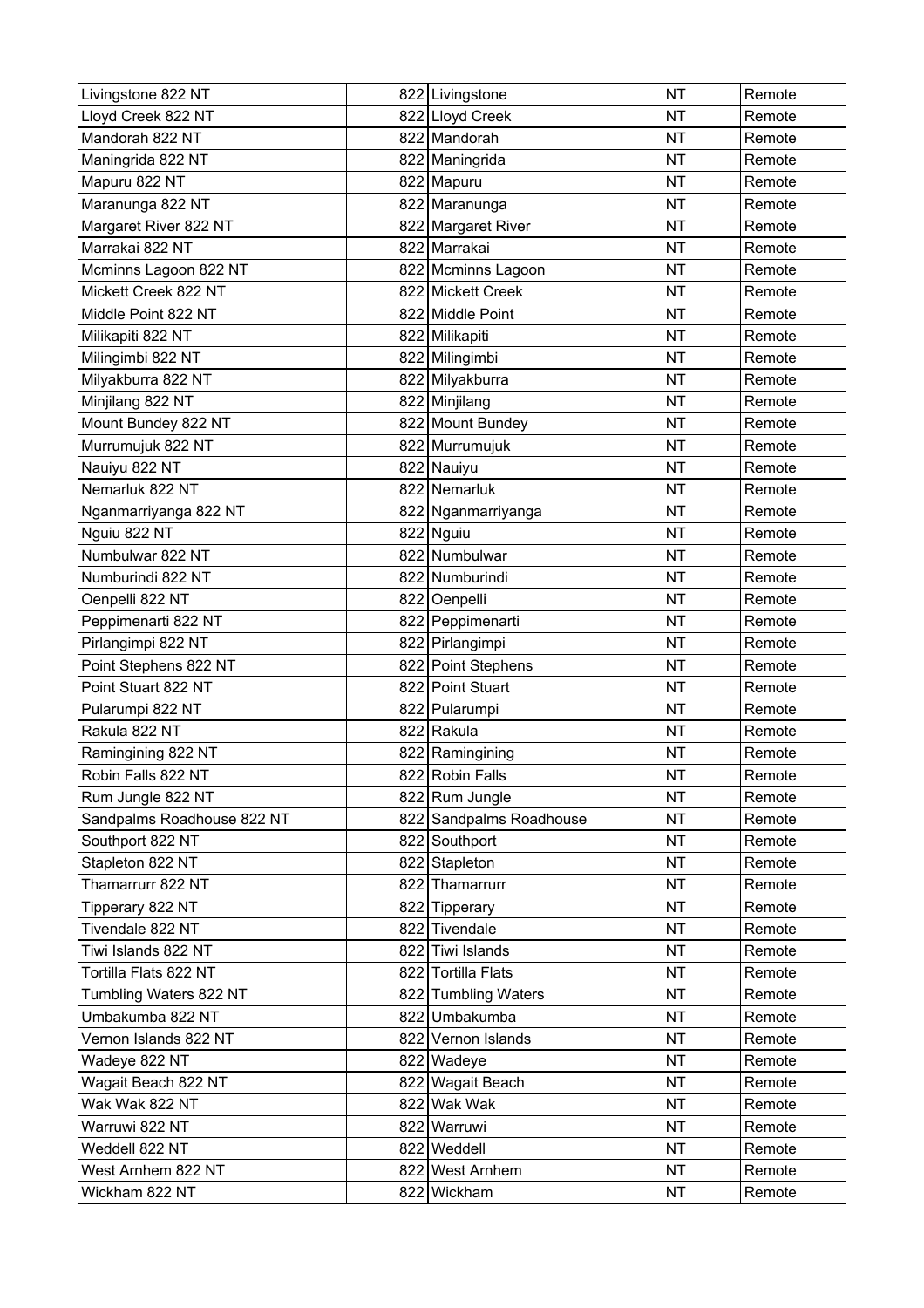| Winnellie 822 NT        | 822 Winnellie        | <b>NT</b> | Remote |
|-------------------------|----------------------|-----------|--------|
| Wishart 822 NT          | 822 Wishart          | <b>NT</b> | Remote |
| Woolaning 822 NT        | 822 Woolaning        | <b>NT</b> | Remote |
| Wurrumiyanga 822 NT     | 822 Wurrumiyanga     | <b>NT</b> | Remote |
| Berrimah 828 NT         | 828 Berrimah         | <b>NT</b> | Remote |
| Knuckey Lagoon 828 NT   | 828 Knuckey Lagoon   | <b>NT</b> | Remote |
| Holtze 829 NT           | 829 Holtze           | <b>NT</b> | Remote |
| Pinelands 829 NT        | 829 Pinelands        | <b>NT</b> | Remote |
| Archer 830 NT           | 830 Archer           | <b>NT</b> | Remote |
| Driver 830 NT           | 830 Driver           | <b>NT</b> | Remote |
| Durack 830 NT           | 830 Durack           | <b>NT</b> | Remote |
| Farrar 830 NT           | 830 Farrar           | <b>NT</b> | Remote |
| Gray 830 NT             | $830$ Gray           | <b>NT</b> | Remote |
| Marlow Lagoon 830 NT    | 830 Marlow Lagoon    | <b>NT</b> | Remote |
| Moulden 830 NT          | 830 Moulden          | <b>NT</b> | Remote |
| Palmerston 830 NT       | 830 Palmerston       | <b>NT</b> | Remote |
| Shoal Bay 830 NT        | 830 Shoal Bay        | <b>NT</b> | Remote |
| Woodroffe 830 NT        | 830 Woodroffe        | <b>NT</b> | Remote |
| Yarrawonga 830 NT       | 830 Yarrawonga       | <b>NT</b> | Remote |
| Bakewell 832 NT         | 832 Bakewell         | <b>NT</b> | Remote |
| Bellamack 832 NT        | 832 Bellamack        | <b>NT</b> | Remote |
| <b>Gunn 832 NT</b>      | 832 Gunn             | <b>NT</b> | Remote |
| Johnston 832 NT         | 832 Johnston         | <b>NT</b> | Remote |
| Mitchell 832 NT         | 832 Mitchell         | <b>NT</b> | Remote |
| Rosebery 832 NT         | 832 Rosebery         | <b>NT</b> | Remote |
| Rosebery Heights 832 NT | 832 Rosebery Heights | <b>NT</b> | Remote |
| Zuccoli 832 NT          | 832 Zuccoli          | <b>NT</b> | Remote |
| Virginia 834 NT         | 834 Virginia         | <b>NT</b> | Remote |
| Coolalinga 835 NT       | 835 Coolalinga       | <b>NT</b> | Remote |
| Howard Springs 835 NT   | 835 Howard Springs   | <b>NT</b> | Remote |
| Virginia 835 NT         | 835 Virginia         | <b>NT</b> | Remote |
| Girraween 836 NT        | 836 Girraween        | <b>NT</b> | Remote |
| Herbert 836 NT          | 836 Herbert          | <b>NT</b> | Remote |
| Humpty Doo 836 NT       | 836 Humpty Doo       | <b>NT</b> | Remote |
| Manton 837 NT           | 837 Manton           | <b>NT</b> | Remote |
| Noonamah 837 NT         | 837 Noonamah         | <b>NT</b> | Remote |
| Berry Springs 838 NT    | 838 Berry Springs    | <b>NT</b> | Remote |
| Coolalinga 839 NT       | 839 Coolalinga       | <b>NT</b> | Remote |
| Dundee Beach 840 NT     | 840 Dundee Beach     | <b>NT</b> | Remote |
| Dundee Downs 840 NT     | 840 Dundee Downs     | <b>NT</b> | Remote |
| Dundee Forest 840 NT    | 840 Dundee Forest    | <b>NT</b> | Remote |
| Darwin River 841 NT     | 841 Darwin River     | <b>NT</b> | Remote |
| Batchelor 845 NT        | 845 Batchelor        | <b>NT</b> | Remote |
| Adelaide River 846 NT   | 846 Adelaide River   | <b>NT</b> | Remote |
| Pine Creek 847 NT       | 847 Pine Creek       | <b>NT</b> | Remote |
| Cossack 850 NT          | 850 Cossack          | <b>NT</b> | Remote |
| Emungalan 850 NT        | 850 Emungalan        | <b>NT</b> | Remote |
| Katherine 850 NT        | 850 Katherine        | <b>NT</b> | Remote |
| Katherine East 850 NT   | 850 Katherine East   | <b>NT</b> | Remote |
| Katherine South 850 NT  | 850 Katherine South  | <b>NT</b> | Remote |
| Lansdowne 850 NT        | 850 Lansdowne        | <b>NT</b> | Remote |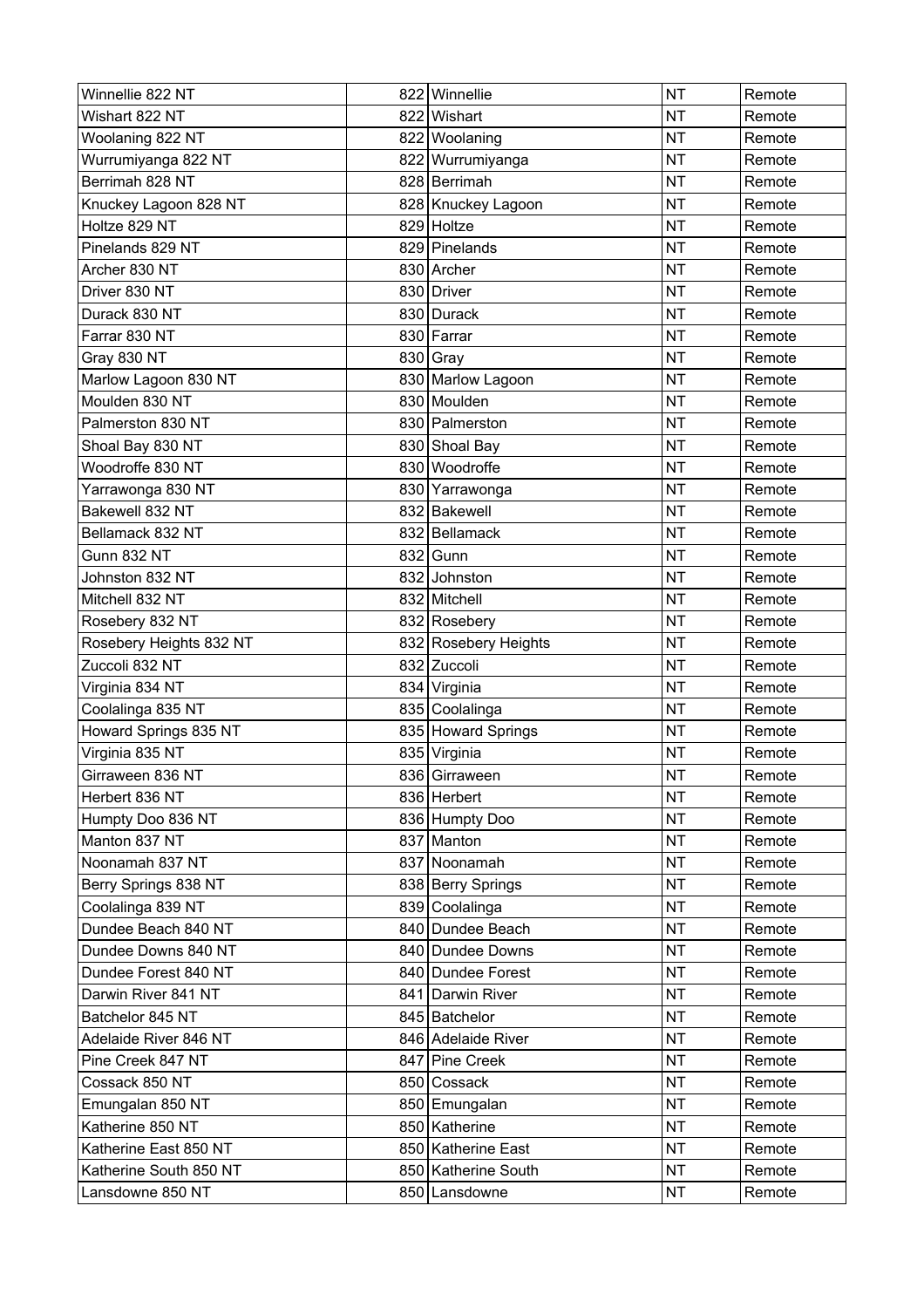| Arnold 852 NT               | 852 Arnold               | <b>NT</b> | Remote |
|-----------------------------|--------------------------|-----------|--------|
| Baines 852 NT               | 852 Baines               | <b>NT</b> | Remote |
| Barunga 852 NT              | 852 Barunga              | <b>NT</b> | Remote |
| Beswick 852 NT              | 852 Beswick              | <b>NT</b> | Remote |
| Beswick Creek 852 NT        | 852 Beswick Creek        | <b>NT</b> | Remote |
| Binjari 852 NT              | 852 Binjari              | <b>NT</b> | Remote |
| Birdum 852 NT               | 852 Birdum               | <b>NT</b> | Remote |
| Bradshaw 852 NT             | 852 Bradshaw             | <b>NT</b> | Remote |
| Buchanan 852 NT             | 852 Buchanan             | <b>NT</b> | Remote |
| Bulman Weemol 852 NT        | 852 Bulman Weemol        | <b>NT</b> | Remote |
| Creswell 852 NT             | 852 Creswell             | <b>NT</b> | Remote |
| Daguragu 852 NT             | 852 Daguragu             | <b>NT</b> | Remote |
| Daly Waters 852 NT          | 852 Daly Waters          | <b>NT</b> | Remote |
| Delamere 852 NT             | 852 Delamere             | <b>NT</b> | Remote |
| Edith 852 NT                | 852 Edith                | <b>NT</b> | Remote |
| Elsey 852 NT                | 852 Elsey                | <b>NT</b> | Remote |
| Florina 852 NT              | 852 Florina              | <b>NT</b> | Remote |
| Flying Fox 852 NT           | 852 Flying Fox           | <b>NT</b> | Remote |
| Gregory 852 NT              | 852 Gregory              | <b>NT</b> | Remote |
| Gulung Mardrulk 852 NT      | 852 Gulung Mardrulk      | <b>NT</b> | Remote |
| Gurindji 852 NT             | 852 Gurindji             | <b>NT</b> | Remote |
| Jilkminggan 852 NT          | 852 Jilkminggan          | <b>NT</b> | Remote |
| Kalkarindji 852 NT          | 852 Kalkarindji          | <b>NT</b> | Remote |
| Katherine 852 NT            | 852 Katherine            | <b>NT</b> | Remote |
| Lajamanu 852 NT             | 852 Lajamanu             | <b>NT</b> | Remote |
| Larrimah 852 NT             | 852 Larrimah             | <b>NT</b> | Remote |
| Limmen 852 NT               | 852 Limmen               | <b>NT</b> | Remote |
| Manbulloo 852 NT            | 852 Manbulloo            | <b>NT</b> | Remote |
| Maranboy 852 NT             | 852 Maranboy             | <b>NT</b> | Remote |
| Mataranka 852 NT            | 852 Mataranka            | <b>NT</b> | Remote |
| Mcarthur 852 NT             | 852 Mcarthur             | <b>NT</b> | Remote |
| Miniyeri 852 NT             | 852 Miniyeri             | <b>NT</b> | Remote |
| Ngukurr 852 NT              | 852 Ngukurr              | <b>NT</b> | Remote |
| Nitmiluk 852 NT             | 852 Nitmiluk             | <b>NT</b> | Remote |
| Numbulwar 852 NT            | 852 Numbulwar            | <b>NT</b> | Remote |
| Pellew Islands 852 NT       | 852 Pellew Islands       | <b>NT</b> | Remote |
| Pigeon Hole 852 NT          | 852 Pigeon Hole          | <b>NT</b> | Remote |
| Robinson River 852 NT       | 852 Robinson River       | <b>NT</b> | Remote |
| Sturt Plateau 852 NT        | 852 Sturt Plateau        | <b>NT</b> | Remote |
| Tanami East 852 NT          | 852 Tanami East          | <b>NT</b> | Remote |
| Timber Creek 852 NT         | 852 Timber Creek         | <b>NT</b> | Remote |
| Top Springs 852 NT          | 852 Top Springs          | <b>NT</b> | Remote |
| Uralla 852 NT               | 852 Uralla               | <b>NT</b> | Remote |
| Venn 852 NT                 | 852 Venn                 | <b>NT</b> | Remote |
| Victoria River 852 NT       | 852 Victoria River       | <b>NT</b> | Remote |
| Victoria River Downs 852 NT | 852 Victoria River Downs | <b>NT</b> | Remote |
| Warumungu 852 NT            | 852 Warumungu            | <b>NT</b> | Remote |
| Wave Hill 852 NT            | 852 Wave Hill            | <b>NT</b> | Remote |
| Wilton 852 NT               | 852 Wilton               | <b>NT</b> | Remote |
| Yarralin 852 NT             | 852 Yarralin             | <b>NT</b> | Remote |
| Tindal 853 NT               | 853 Tindal               | <b>NT</b> | Remote |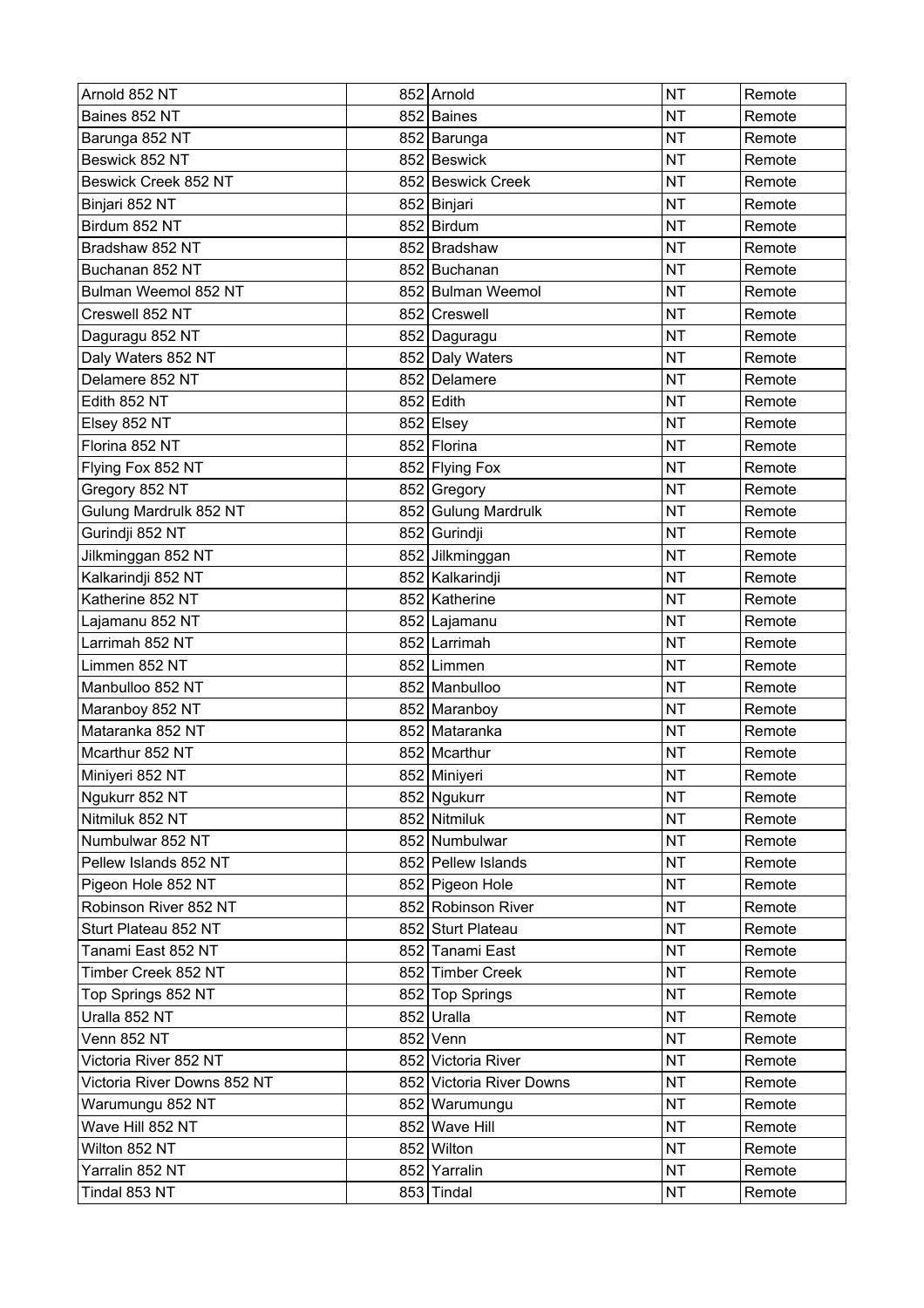| Tindal Raaf 853 NT      | 853 Tindal Raaf      | <b>NT</b> | Remote |
|-------------------------|----------------------|-----------|--------|
| Borroloola 854 NT       | 854 Borroloola       | <b>NT</b> | Remote |
| King Ash Bay 854 NT     | 854 King Ash Bay     | <b>NT</b> | Remote |
| Tennant Creek 860 NT    | 860 Tennant Creek    | <b>NT</b> | Remote |
| Calvert 862 NT          | 862 Calvert          | <b>NT</b> | Remote |
| Elliott 862 NT          | 862 Elliott          | <b>NT</b> | Remote |
| Newcastle Waters 862 NT | 862 Newcastle Waters | <b>NT</b> | Remote |
| Nicholson 862 NT        | 862 Nicholson        | <b>NT</b> | Remote |
| Pamayu 862 NT           | 862 Pamayu           | <b>NT</b> | Remote |
| Renner Springs 862 NT   | 862 Renner Springs   | <b>NT</b> | Remote |
| Tablelands 862 NT       | 862 Tablelands       | <b>NT</b> | Remote |
| Tennant Creek 862 NT    | 862 Tennant Creek    | <b>NT</b> | Remote |
| Warrego 862 NT          | 862 Warrego          | <b>NT</b> | Remote |
| Alice Springs 870 NT    | 870 Alice Springs    | <b>NT</b> | Remote |
| Araluen 870 NT          | 870 Araluen          | <b>NT</b> | Remote |
| Arumbera 870 NT         | 870 Arumbera         | <b>NT</b> | Remote |
| Braitling 870 NT        | 870   Braitling      | <b>NT</b> | Remote |
| Ciccone 870 NT          | 870 Ciccone          | <b>NT</b> | Remote |
| Connellan 870 NT        | 870 Connellan        | <b>NT</b> | Remote |
| Desert Springs 870 NT   | 870 Desert Springs   | <b>NT</b> | Remote |
| East Side 870 NT        | 870 East Side        | <b>NT</b> | Remote |
| Gillen 870 NT           | 870 Gillen           | <b>NT</b> | Remote |
| Ilparpa 870 NT          | 870   Ilparpa        | <b>NT</b> | Remote |
| Irlpme 870 NT           | 870 Irlpme           | <b>NT</b> | Remote |
| Mount Johns 870 NT      | 870 Mount Johns      | <b>NT</b> | Remote |
| <b>Ross 870 NT</b>      | $870$ Ross           | <b>NT</b> | Remote |
| Sadadeen 870 NT         | 870 Sadadeen         | <b>NT</b> | Remote |
| Stuart 870 NT           | 870 Stuart           | <b>NT</b> | Remote |
| The Gap 870 NT          | 870 The Gap          | <b>NT</b> | Remote |
| Undoolya 870 NT         | 870 Undoolya         | <b>NT</b> | Remote |
| White Gums 870 NT       | 870 White Gums       | <b>NT</b> | Remote |
| Ali Curung 872 NT       | 872 Ali Curung       | <b>NT</b> | Remote |
| Alice Springs 872 NT    | 872 Alice Springs    | <b>NT</b> | Remote |
| Amoonguna 872 NT        | 872 Amoonguna        | <b>NT</b> | Remote |
| Ampilatwatja 872 NT     | 872 Ampilatwatja     | <b>NT</b> | Remote |
| Anatye 872 NT           | 872 Anatye           | <b>NT</b> | Remote |
| Anmatjere 872 NT        | 872 Anmatjere        | <b>NT</b> | Remote |
| Areyonga 872 NT         | 872 Areyonga         | <b>NT</b> | Remote |
| Atitjere 872 NT         | 872 Atitjere         | <b>NT</b> | Remote |
| Barrow Creek 872 NT     | 872 Barrow Creek     | <b>NT</b> | Remote |
| Burt Plain 872 NT       | 872 Burt Plain       | <b>NT</b> | Remote |
| Canteen Creek 872 NT    | 872 Canteen Creek    | <b>NT</b> | Remote |
| Chilla Well 872 NT      | 872 Chilla Well      | <b>NT</b> | Remote |
| Costello 872 NT         | 872 Costello         | <b>NT</b> | Remote |
| Davenport 872 NT        | 872 Davenport        | <b>NT</b> | Remote |
| Engawala 872 NT         | 872 Engawala         | <b>NT</b> | Remote |
| Erldunda 872 NT         | 872 Erldunda         | <b>NT</b> | Remote |
| Finke 872 NT            | 872 Finke            | <b>NT</b> | Remote |
| Ghan 872 NT             | $872$ Ghan           | <b>NT</b> | Remote |
| Haasts Bluff 872 NT     | 872 Haasts Bluff     | <b>NT</b> | Remote |
| Hale 872 NT             | $872$ Hale           | <b>NT</b> | Remote |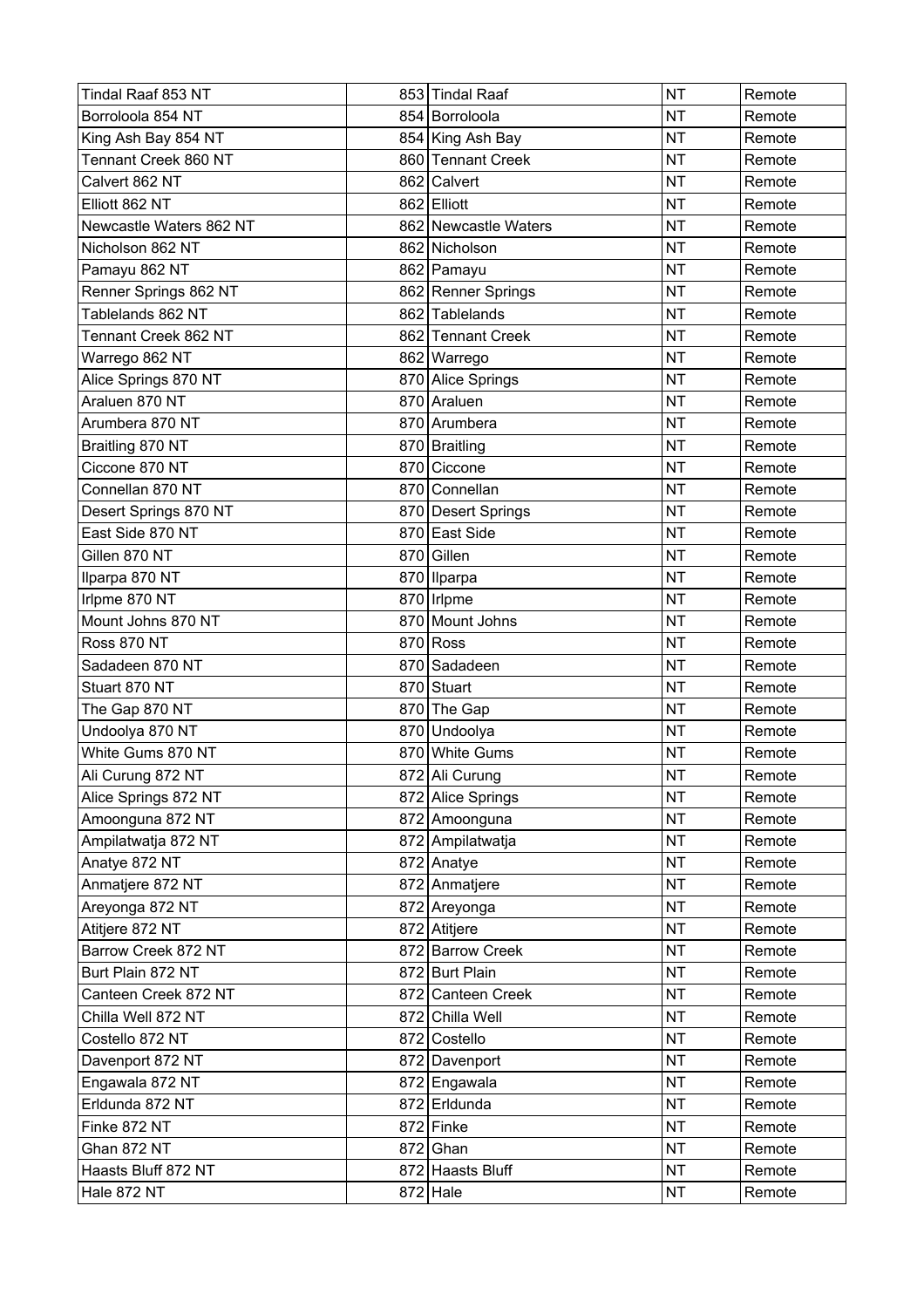| <b>Hart 872 NT</b>         | $872$ Hart              | <b>NT</b> | Remote |
|----------------------------|-------------------------|-----------|--------|
| Hart Range 872 NT          | 872 Hart Range          | <b>NT</b> | Remote |
| Hermannsburg 872 NT        | 872 Hermannsburg        | <b>NT</b> | Remote |
| Hugh 872 NT                | $872$ Hugh              | <b>NT</b> | Remote |
| Imanpa 872 NT              | 872 Imanpa              | <b>NT</b> | Remote |
| Ininti Store 872 NT        | 872 Ininti Store        | <b>NT</b> | Remote |
| Kaltukatjara 872 NT        | 872 Kaltukatjara        | <b>NT</b> | Remote |
| Kings Creek Station 872 NT | 872 Kings Creek Station | <b>NT</b> | Remote |
| Kintore 872 NT             | 872 Kintore             | <b>NT</b> | Remote |
| Kulgera 872 NT             | 872 Kulgera             | <b>NT</b> | Remote |
| Kunparrka 872 NT           | 872 Kunparrka           | <b>NT</b> | Remote |
| Lake Mackay 872 NT         | 872 Lake Mackay         | <b>NT</b> | Remote |
| Laramba 872 NT             | 872 Laramba             | <b>NT</b> | Remote |
| Macdonnell Range 872 NT    | 872 Macdonnell Range    | <b>NT</b> | Remote |
| Mereenie 872 NT            | 872 Mereenie            | <b>NT</b> | Remote |
| Mount Liebig 872 NT        | 872 Mount Liebig        | <b>NT</b> | Remote |
| Mount Zeil 872 NT          | 872 Mount Zeil          | <b>NT</b> | Remote |
| Mutitjulu 872 NT           | 872 Mutitjulu           | <b>NT</b> | Remote |
| Namatjira 872 NT           | 872 Namatjira           | <b>NT</b> | Remote |
| Napperby Station 872 NT    | 872 Napperby Station    | <b>NT</b> | Remote |
| Nyirripi 872 NT            | 872 Nyirripi            | <b>NT</b> | Remote |
| Papunya 872 NT             | 872 Papunya             | <b>NT</b> | Remote |
| Petermann 872 NT           | 872 Petermann           | <b>NT</b> | Remote |
| Sandover 872 NT            | 872 Sandover            | <b>NT</b> | Remote |
| Santa Teresa 872 NT        | 872 Santa Teresa        | <b>NT</b> | Remote |
| Simpson 872 NT             | 872 Simpson             | <b>NT</b> | Remote |
| Tanami 872 NT              | 872 Tanami              | <b>NT</b> | Remote |
| Tara 872 NT                | 872 Tara                | <b>NT</b> | Remote |
| Telegraph Station 872 NT   | 872 Telegraph Station   | <b>NT</b> | Remote |
| Ti Tree 872 NT             | 872 Ti Tree             | <b>NT</b> | Remote |
| Titjikala 872 NT           | 872 Titjikala           | <b>NT</b> | Remote |
| Wallace Rockhole 872 NT    | 872 Wallace Rockhole    | <b>NT</b> | Remote |
| Willowra 872 NT            | 872 Willowra            | <b>NT</b> | Remote |
| Wilora 872 NT              | 872 Wilora              | <b>NT</b> | Remote |
| Wutunugurra 872 NT         | 872 Wutunugurra         | <b>NT</b> | Remote |
| Yuelamu 872 NT             | 872 Yuelamu             | <b>NT</b> | Remote |
| Yuendumu 872 NT            | 872 Yuendumu            | <b>NT</b> | Remote |
| Yulara 872 NT              | 872 Yulara              | <b>NT</b> | Remote |
| Flynn 875 NT               | 875 Flynn               | <b>NT</b> | Remote |
| Larapinta 875 NT           | 875 Larapinta           | <b>NT</b> | Remote |
| Gapuwiyak 880 NT           | 880 Gapuwiyak           | <b>NT</b> | Remote |
| Gunyangara 880 NT          | 880 Gunyangara          | <b>NT</b> | Remote |
| Nhulunbuy 880 NT           | 880 Nhulunbuy           | <b>NT</b> | Remote |
| Yirrkala 880 NT            | 880 Yirrkala            | <b>NT</b> | Remote |
| Alyangula 885 NT           | 885 Alyangula           | <b>NT</b> | Remote |
| Jabiru 886 NT              | 886 Jabiru              | <b>NT</b> | Remote |
| Alpurrurulam 4825 NT       | 4825 Alpurrurulam       | <b>NT</b> | Remote |
| Bulwer 4025 QLD            | 4025 Bulwer             | QLD       | Remote |
| Cape Moreton 4025 QLD      | 4025 Cape Moreton       | QLD       | Remote |
| Cowan Cowan 4025 QLD       | 4025 Cowan Cowan        | QLD       | Remote |
| Kooringal 4025 QLD         | 4025 Kooringal          | QLD       | Remote |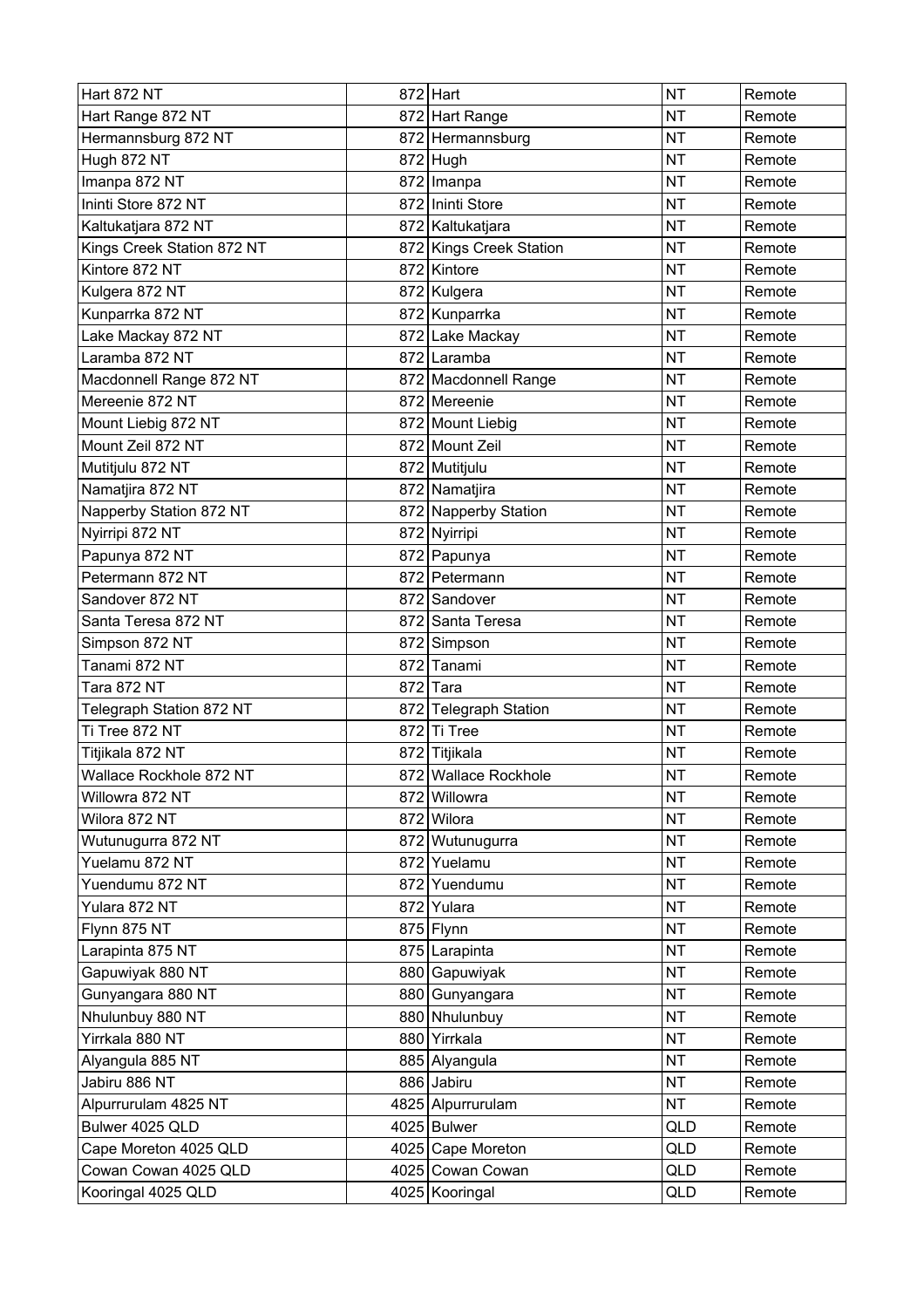| Tangalooma 4025 QLD              | 4025 Tangalooma              | <b>QLD</b> | Remote |
|----------------------------------|------------------------------|------------|--------|
| Amity 4183 QLD                   | $4183$ Amity                 | QLD        | Remote |
| Amity Point 4183 QLD             | 4183 Amity Point             | QLD        | Remote |
| Dunwich 4183 QLD                 | 4183 Dunwich                 | QLD        | Remote |
| North Stradbroke Island 4183 QLD | 4183 North Stradbroke Island | QLD        | Remote |
| Point Lookout 4183 QLD           | 4183 Point Lookout           | QLD        | Remote |
| Coochiemudlo Island 4184 QLD     | 4184 Coochiemudlo Island     | QLD        | Remote |
| Karragarra Island 4184 QLD       | 4184 Karragarra Island       | QLD        | Remote |
| Lamb Island 4184 QLD             | 4184 Lamb Island             | QLD        | Remote |
| Macleay Island 4184 QLD          | 4184 Macleay Island          | QLD        | Remote |
| Peel Island 4184 QLD             | 4184 Peel Island             | <b>QLD</b> | Remote |
| Perulpa Island 4184 QLD          | 4184 Perulpa Island          | QLD        | Remote |
| Russell Island 4184 QLD          | 4184 Russell Island          | QLD        | Remote |
| Tamborine 4270 QLD               | 4270 Tamborine               | QLD        | Remote |
| Benobble 4275 QLD                | 4275 Benobble                | QLD        | Remote |
| Biddaddaba 4275 QLD              | 4275 Biddaddaba              | QLD        | Remote |
| Boyland 4275 QLD                 | 4275 Boyland                 | QLD        | Remote |
| Canungra 4275 QLD                | 4275 Canungra                | QLD        | Remote |
| Ferny Glen 4275 QLD              | 4275 Ferny Glen              | QLD        | Remote |
| Flying Fox 4275 QLD              | 4275 Flying Fox              | QLD        | Remote |
| Illinbah 4275 QLD                | 4275 Illinbah                | QLD        | Remote |
| Lamington National Park 4275 QLD | 4275 Lamington National Park | <b>QLD</b> | Remote |
| Sarabah 4275 QLD                 | 4275 Sarabah                 | QLD        | Remote |
| Witheren 4275 QLD                | 4275 Witheren                | QLD        | Remote |
| Wonglepong 4275 QLD              | 4275 Wonglepong              | <b>QLD</b> | Remote |
| Barney View 4287 QLD             | 4287 Barney View             | QLD        | Remote |
| Mount Barney 4287 QLD            | 4287 Mount Barney            | QLD        | Remote |
| Mount Lindesay 4287 QLD          | 4287 Mount Lindesay          | QLD        | Remote |
| Palen Creek 4287 QLD             | 4287 Palen Creek             | QLD        | Remote |
| Rathdowney 4287 QLD              | 4287 Rathdowney              | QLD        | Remote |
| Running Creek 4287 QLD           | 4287 Running Creek           | QLD        | Remote |
| Amberley 4306 QLD                | 4306 Amberley                | QLD        | Remote |
| Avoca Vale 4306 QLD              | 4306 Avoca Vale              | QLD        | Remote |
| Banks Creek 4306 QLD             | 4306 Banks Creek             | QLD        | Remote |
| Barellan Point 4306 QLD          | 4306 Barellan Point          | QLD        | Remote |
| Benarkin 4306 QLD                | 4306 Benarkin                | QLD        | Remote |
| Blackbutt 4306 QLD               | 4306 Blackbutt               | QLD        | Remote |
| Blackbutt North 4306 QLD         | 4306 Blackbutt North         | QLD        | Remote |
| Blackbutt South 4306 QLD         | 4306 Blackbutt South         | QLD        | Remote |
| Blacksoil 4306 QLD               | 4306 Blacksoil               | QLD        | Remote |
| Borallon 4306 QLD                | 4306 Borallon                | QLD        | Remote |
| Cherry Creek 4306 QLD            | 4306 Cherry Creek            | QLD        | Remote |
| Chuwar 4306 QLD                  | 4306 Chuwar                  | QLD        | Remote |
| Colinton 4306 QLD                | 4306 Colinton                | QLD        | Remote |
| Deebing Heights 4306 QLD         | 4306 Deebing Heights         | QLD        | Remote |
| Dundas 4306 QLD                  | 4306 Dundas                  | QLD        | Remote |
| England Creek 4306 QLD           | 4306 England Creek           | QLD        | Remote |
| Fairney View 4306 QLD            | 4306 Fairney View            | QLD        | Remote |
| Fernvale 4306 QLD                | 4306 Fernvale                | QLD        | Remote |
| Glamorgan Vale 4306 QLD          | 4306 Glamorgan Vale          | QLD        | Remote |
| Googa Creek 4306 QLD             | 4306 Googa Creek             | QLD        | Remote |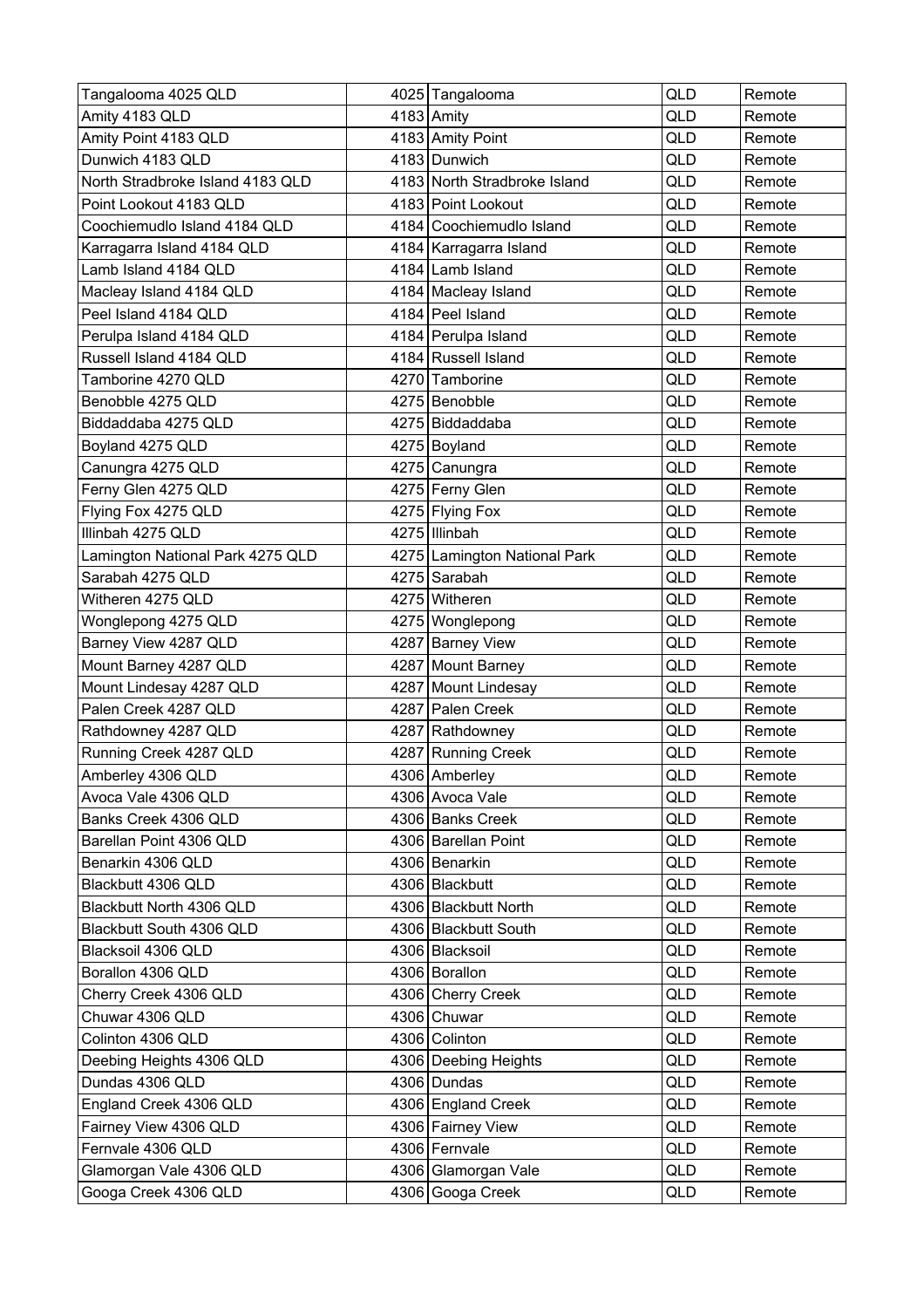| Goolman 4306 QLD          | 4306 Goolman          | QLD        | Remote |
|---------------------------|-----------------------|------------|--------|
| Haigslea 4306 QLD         | 4306 Haigslea         | QLD        | Remote |
| Harlin 4306 QLD           | 4306 Harlin           | <b>QLD</b> | Remote |
| Ironbark 4306 QLD         | 4306   Ironbark       | QLD        | Remote |
| Karalee 4306 QLD          | 4306 Karalee          | QLD        | Remote |
| Karana Downs 4306 QLD     | 4306 Karana Downs     | QLD        | Remote |
| Karrabin 4306 QLD         | 4306 Karrabin         | QLD        | Remote |
| Kholo 4306 QLD            | 4306 Kholo            | QLD        | Remote |
| Lake Manchester 4306 QLD  | 4306 Lake Manchester  | QLD        | Remote |
| Lark Hill 4306 QLD        | 4306 Lark Hill        | QLD        | Remote |
| Moore 4306 QLD            | 4306 Moore            | QLD        | Remote |
| Mount Binga 4306 QLD      | 4306 Mount Binga      | QLD        | Remote |
| Mount Crosby 4306 QLD     | 4306 Mount Crosby     | QLD        | Remote |
| Mount Marrow 4306 QLD     | 4306 Mount Marrow     | QLD        | Remote |
| Mount Stanley 4306 QLD    | 4306 Mount Stanley    | QLD        | Remote |
| Muirlea 4306 QLD          | 4306 Muirlea          | QLD        | Remote |
| Nukku 4306 QLD            | 4306 Nukku            | QLD        | Remote |
| Peak Crossing 4306 QLD    | 4306 Peak Crossing    | QLD        | Remote |
| Pine Mountain 4306 QLD    | 4306 Pine Mountain    | QLD        | Remote |
| Purga 4306 QLD            | 4306 Purga            | QLD        | Remote |
| Ripley 4306 QLD           | 4306 Ripley           | QLD        | Remote |
| South Ripley 4306 QLD     | 4306 South Ripley     | QLD        | Remote |
| Split Yard Creek 4306 QLD | 4306 Split Yard Creek | QLD        | Remote |
| Swanbank 4306 QLD         | 4306 Swanbank         | QLD        | Remote |
| Taromeo 4306 QLD          | 4306 Taromeo          | QLD        | Remote |
| Teelah 4306 QLD           | 4306 Teelah           | QLD        | Remote |
| Thagoona 4306 QLD         | 4306 Thagoona         | QLD        | Remote |
| Vernor 4306 QLD           | 4306 Vernor           | QLD        | Remote |
| Walloon 4306 QLD          | 4306 Walloon          | QLD        | Remote |
| Wanora 4306 QLD           | 4306 Wanora           | <b>QLD</b> | Remote |
| Washpool 4306 QLD         | 4306 Washpool         | QLD        | Remote |
| White Rock 4306 QLD       | 4306 White Rock       | QLD        | Remote |
| Willowbank 4306 QLD       | 4306 Willowbank       | QLD        | Remote |
| Wivenhoe Pocket 4306 QLD  | 4306 Wivenhoe Pocket  | QLD        | Remote |
| Coleyville 4307 QLD       | 4307 Coleyville       | QLD        | Remote |
| Harrisville 4307 QLD      | 4307 Harrisville      | QLD        | Remote |
| Mutdapilly 4307 QLD       | 4307 Mutdapilly       | QLD        | Remote |
| Radford 4307 QLD          | 4307 Radford          | QLD        | Remote |
| Silverdale 4307 QLD       | 4307 Silverdale       | QLD        | Remote |
| Warrill View 4307 QLD     | 4307 Warrill View     | QLD        | Remote |
| Wilsons Plains 4307 QLD   | 4307 Wilsons Plains   | QLD        | Remote |
| Aratula 4309 QLD          | 4309 Aratula          | QLD        | Remote |
| Charlwood 4309 QLD        | 4309 Charlwood        | QLD        | Remote |
| Clumber 4309 QLD          | 4309 Clumber          | QLD        | Remote |
| Fassifern 4309 QLD        | 4309 Fassifern        | QLD        | Remote |
| Fassifern Valley 4309 QLD | 4309 Fassifern Valley | QLD        | Remote |
| Frazerview 4309 QLD       | 4309 Frazerview       | QLD        | Remote |
| Kalbar 4309 QLD           | 4309 Kalbar           | QLD        | Remote |
| Kents Lagoon 4309 QLD     | 4309 Kents Lagoon     | QLD        | Remote |
| Kulgun 4309 QLD           | 4309 Kulgun           | QLD        | Remote |
| Milora 4309 QLD           | 4309 Milora           | QLD        | Remote |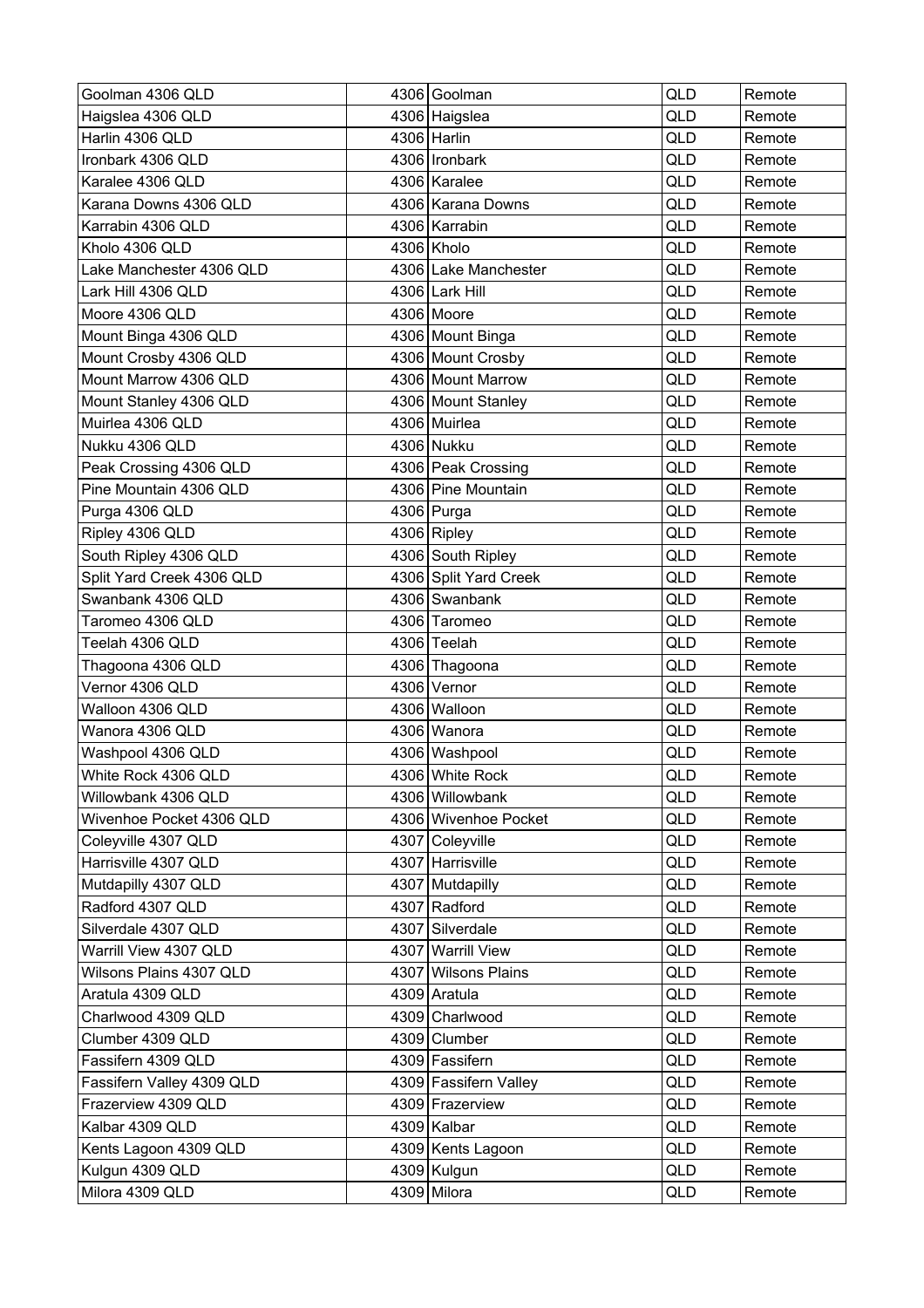| Moogerah 4309 QLD       | 4309 Moogerah       | QLD        | Remote |
|-------------------------|---------------------|------------|--------|
| Morwincha 4309 QLD      | 4309 Morwincha      | <b>QLD</b> | Remote |
| Mount Edwards 4309 QLD  | 4309 Mount Edwards  | <b>QLD</b> | Remote |
| Munbilla 4309 QLD       | 4309 Munbilla       | QLD        | Remote |
| Obum Obum 4309 QLD      | 4309 Obum Obum      | QLD        | Remote |
| Tarome 4309 QLD         | 4309 Tarome         | QLD        | Remote |
| Teviotville 4309 QLD    | 4309 Teviotville    | QLD        | Remote |
| Washpool 4309 QLD       | 4309 Washpool       | QLD        | Remote |
| Allandale 4310 QLD      | 4310 Allandale      | <b>QLD</b> | Remote |
| Anthony 4310 QLD        | 4310 Anthony        | QLD        | Remote |
| Blantyre 4310 QLD       | 4310 Blantyre       | QLD        | Remote |
| Boonah 4310 QLD         | 4310 Boonah         | QLD        | Remote |
| Bunburra 4310 QLD       | 4310 Bunburra       | QLD        | Remote |
| Bunjurgen 4310 QLD      | 4310 Bunjurgen      | <b>QLD</b> | Remote |
| Burnett Creek 4310 QLD  | 4310 Burnett Creek  | QLD        | Remote |
| Cannon Creek 4310 QLD   | 4310 Cannon Creek   | QLD        | Remote |
| Carneys Creek 4310 QLD  | 4310 Carneys Creek  | QLD        | Remote |
| Coochin 4310 QLD        | 4310 Coochin        | QLD        | Remote |
| Coulson 4310 QLD        | 4310 Coulson        | QLD        | Remote |
| Croftby 4310 QLD        | 4310 Croftby        | <b>QLD</b> | Remote |
| Dugandan 4310 QLD       | 4310 Dugandan       | QLD        | Remote |
| Frenches Creek 4310 QLD | 4310 Frenches Creek | QLD        | Remote |
| Hoya 4310 QLD           | 4310 Hoya           | <b>QLD</b> | Remote |
| Kents Pocket 4310 QLD   | 4310 Kents Pocket   | <b>QLD</b> | Remote |
| Maroon 4310 QLD         | 4310 Maroon         | QLD        | Remote |
| Milbong 4310 QLD        | 4310 Milbong        | <b>QLD</b> | Remote |
| Milford 4310 QLD        | 4310 Milford        | QLD        | Remote |
| Mount Alford 4310 QLD   | 4310 Mount Alford   | QLD        | Remote |
| Mount French 4310 QLD   | 4310 Mount French   | QLD        | Remote |
| Roadvale 4310 QLD       | 4310 Roadvale       | <b>QLD</b> | Remote |
| Templin 4310 QLD        | 4310 Templin        | QLD        | Remote |
| Wallaces Creek 4310 QLD | 4310 Wallaces Creek | QLD        | Remote |
| Woolooman 4310 QLD      | 4310 Woolooman      | QLD        | Remote |
| Wyaralong 4310 QLD      | 4310 Wyaralong      | QLD        | Remote |
| Atkinsons Dam 4311 QLD  | 4311 Atkinsons Dam  | QLD        | Remote |
| Brightview 4311 QLD     | 4311 Brightview     | QLD        | Remote |
| Buaraba 4311 QLD        | 4311 Buaraba        | QLD        | Remote |
| Buaraba South 4311 QLD  | 4311 Buaraba South  | QLD        | Remote |
| Churchable 4311 QLD     | 4311 Churchable     | QLD        | Remote |
| Clarendon 4311 QLD      | 4311 Clarendon      | QLD        | Remote |
| Coolana 4311 QLD        | 4311 Coolana        | QLD        | Remote |
| Coominya 4311 QLD       | 4311 Coominya       | QLD        | Remote |
| Lockyer Waters 4311 QLD | 4311 Lockyer Waters | QLD        | Remote |
| Lowood 4311 QLD         | 4311 Lowood         | QLD        | Remote |
| Minden 4311 QLD         | 4311 Minden         | QLD        | Remote |
| Mount Tarampa 4311 QLD  | 4311 Mount Tarampa  | QLD        | Remote |
| Patrick Estate 4311 QLD | 4311 Patrick Estate | QLD        | Remote |
| Prenzlau 4311 QLD       | 4311 Prenzlau       | <b>QLD</b> | Remote |
| Rifle Range 4311 QLD    | 4311 Rifle Range    | QLD        | Remote |
| Tarampa 4311 QLD        | 4311 Tarampa        | QLD        | Remote |
| Wivenhoe Hill 4311 QLD  | 4311 Wivenhoe Hill  | QLD        | Remote |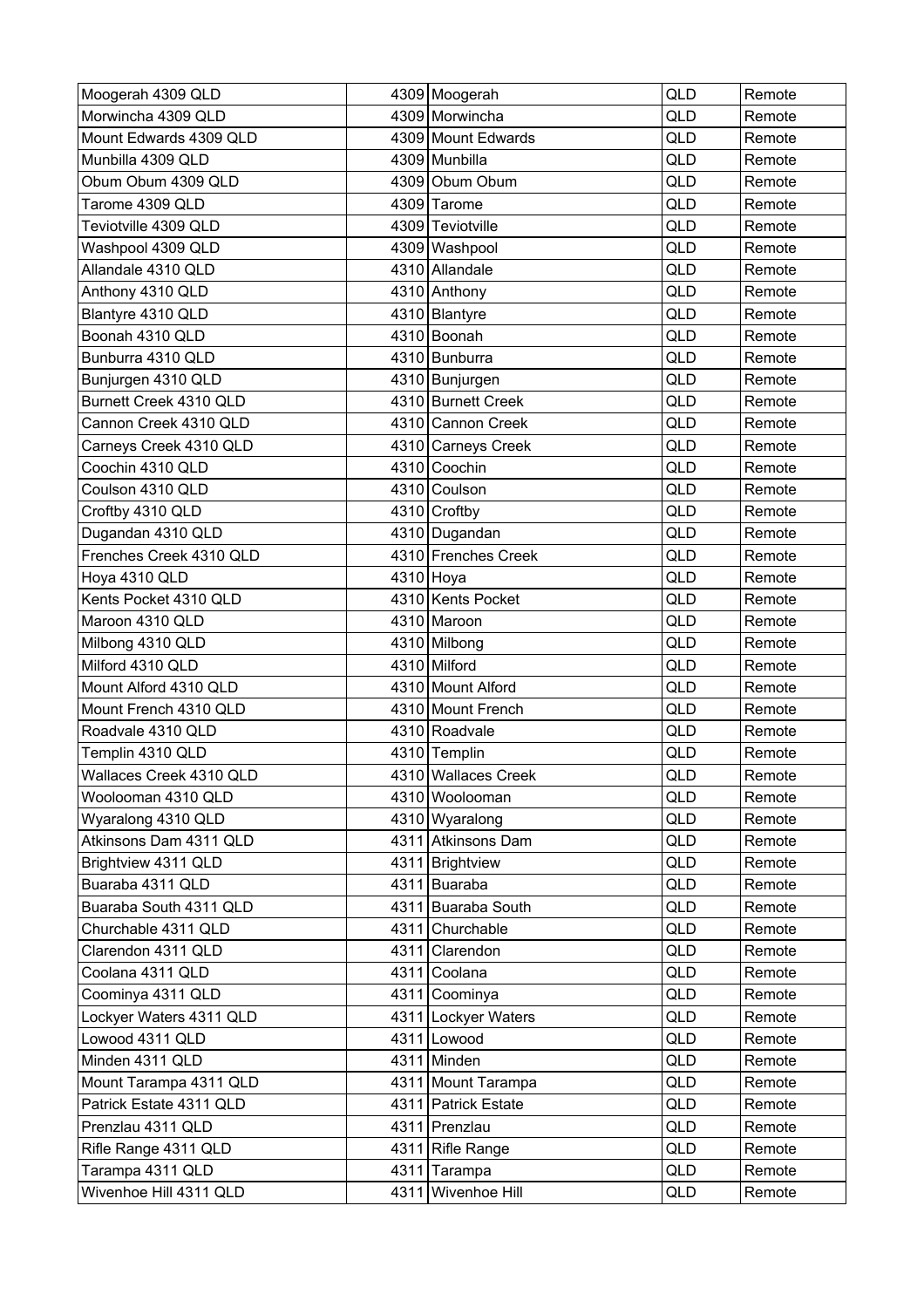| Bryden 4312 QLD             |          | $4312$ Bryden           | QLD | Remote |
|-----------------------------|----------|-------------------------|-----|--------|
| Caboonbah 4312 QLD          |          | 4312 Caboonbah          | QLD | Remote |
| Coal Creek 4312 QLD         |          | 4312 Coal Creek         | QLD | Remote |
| Crossdale 4312 QLD          |          | 4312 Crossdale          | QLD | Remote |
| <b>Esk 4312 QLD</b>         | 4312 Esk |                         | QLD | Remote |
| Eskdale 4312 QLD            |          | 4312 Eskdale            | QLD | Remote |
| Glen Esk 4312 QLD           |          | 4312 Glen Esk           | QLD | Remote |
| Moombra 4312 QLD            |          | 4312 Moombra            | QLD | Remote |
| Mount Byron 4312 QLD        |          | 4312 Mount Byron        | QLD | Remote |
| Mount Hallen 4312 QLD       |          | 4312 Mount Hallen       | QLD | Remote |
| Murrumba 4312 QLD           |          | 4312 Murrumba           | QLD | Remote |
| Redbank Creek 4312 QLD      |          | 4312 Redbank Creek      | QLD | Remote |
| Somerset Dam 4312 QLD       |          | 4312 Somerset Dam       | QLD | Remote |
| Biarra 4313 QLD             |          | 4313 Biarra             | QLD | Remote |
| Braemore 4313 QLD           |          | 4313 Braemore           | QLD | Remote |
| Cooeeimbardi 4313 QLD       |          | 4313 Cooeeimbardi       | QLD | Remote |
| Cressbrook 4313 QLD         |          | 4313 Cressbrook         | QLD | Remote |
| Fulham 4313 QLD             |          | 4313 Fulham             | QLD | Remote |
| Gregors Creek 4313 QLD      |          | 4313 Gregors Creek      | QLD | Remote |
| Ivory Creek 4313 QLD        |          | 4313   Ivory Creek      | QLD | Remote |
| Lower Cressbrook 4313 QLD   |          | 4313 Lower Cressbrook   | QLD | Remote |
| Mount Beppo 4313 QLD        |          | 4313 Mount Beppo        | QLD | Remote |
| Ottaba 4313 QLD             |          | 4313 Ottaba             | QLD | Remote |
| Scrub Creek 4313 QLD        |          | 4313 Scrub Creek        | QLD | Remote |
| Toogoolawah 4313 QLD        |          | 4313 Toogoolawah        | QLD | Remote |
| Yimbun 4313 QLD             |          | 4313 Yimbun             | QLD | Remote |
| Benarkin North 4314 QLD     |          | 4314 Benarkin North     | QLD | Remote |
| Linville 4314 QLD           |          | 4314 Linville           | QLD | Remote |
| Ashwell 4340 QLD            |          | 4340 Ashwell            | QLD | Remote |
| Calvert 4340 QLD            |          | 4340 Calvert            | QLD | Remote |
| Ebenezer 4340 QLD           |          | 4340 Ebenezer           | QLD | Remote |
| Grandchester 4340 QLD       |          | 4340 Grandchester       | QLD | Remote |
| Jeebropilly 4340 QLD        |          | 4340 Jeebropilly        | QLD | Remote |
| Lanefield 4340 QLD          |          | 4340 Lanefield          | QLD | Remote |
| Lower Mount Walker 4340 QLD |          | 4340 Lower Mount Walker | QLD | Remote |
| Merryvale 4340 QLD          |          | 4340 Merryvale          | QLD | Remote |
| Moorang 4340 QLD            |          | 4340 Moorang            | QLD | Remote |
| Mount Forbes 4340 QLD       |          | 4340 Mount Forbes       | QLD | Remote |
| Mount Mort 4340 QLD         |          | 4340 Mount Mort         | QLD | Remote |
| Mount Walker 4340 QLD       |          | 4340 Mount Walker       | QLD | Remote |
| Mount Walker West 4340 QLD  |          | 4340 Mount Walker West  | QLD | Remote |
| Rosevale 4340 QLD           |          | 4340 Rosevale           | QLD | Remote |
| Rosewood 4340 QLD           |          | 4340 Rosewood           | QLD | Remote |
| Tallegalla 4340 QLD         |          | 4340 Tallegalla         | QLD | Remote |
| The Bluff 4340 QLD          |          | 4340 The Bluff          | QLD | Remote |
| Woolshed 4340 QLD           |          | 4340 Woolshed           | QLD | Remote |
| Adare 4343 QLD              |          | 4343 Adare              | QLD | Remote |
| Black Duck Creek 4343 QLD   |          | 4343 Black Duck Creek   | QLD | Remote |
| Caffey 4343 QLD             |          | $4343$ Caffey           | QLD | Remote |
| College View 4343 QLD       |          | 4343 College View       | QLD | Remote |
| East Haldon 4343 QLD        |          | 4343 East Haldon        | QLD | Remote |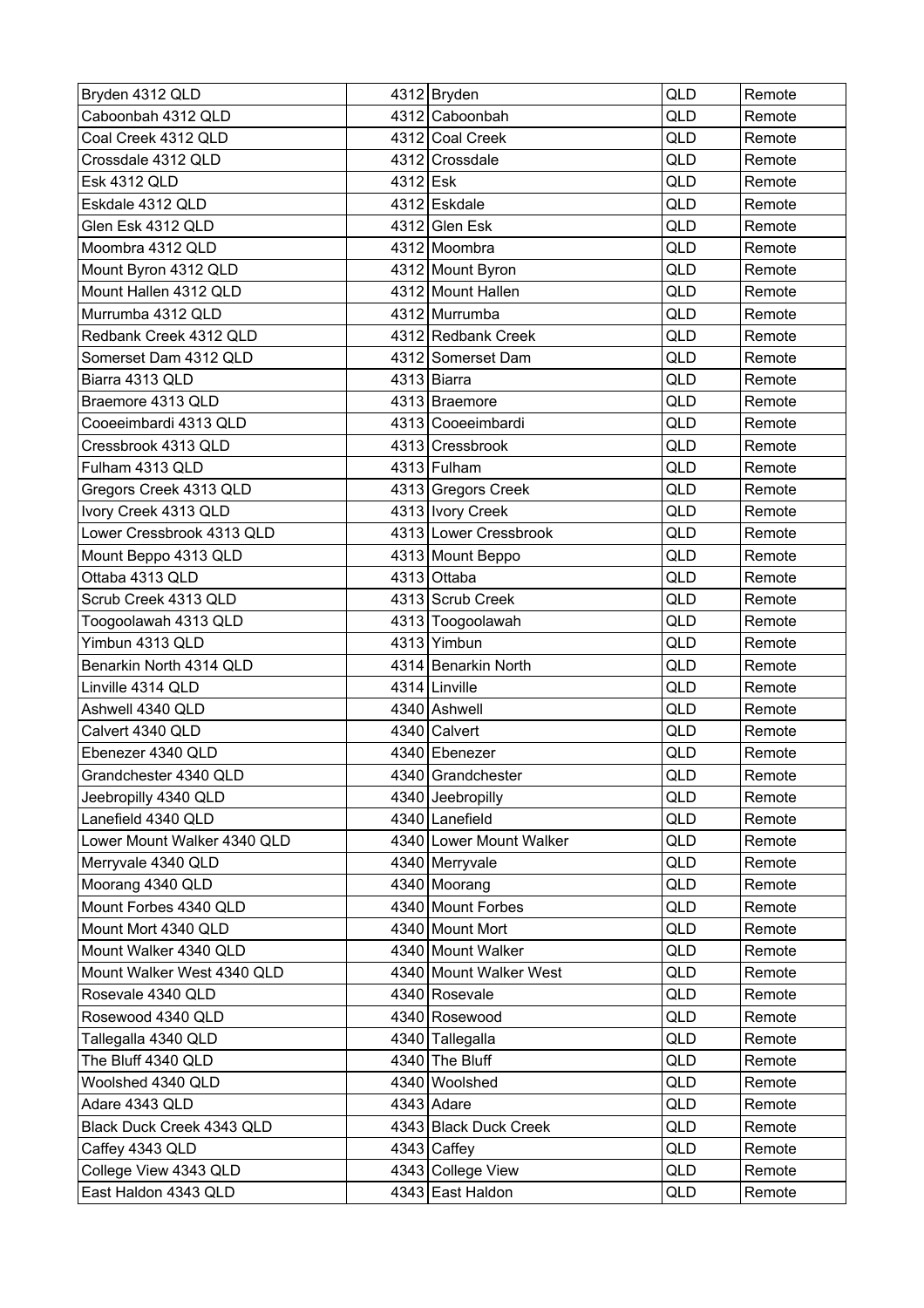| Fordsdale 4343 QLD        | 4343 Fordsdale        | <b>QLD</b> | Remote |
|---------------------------|-----------------------|------------|--------|
| Gatton 4343 QLD           | 4343 Gatton           | QLD        | Remote |
| Ingoldsby 4343 QLD        | 4343 Ingoldsby        | QLD        | Remote |
| Junction View 4343 QLD    | 4343 Junction View    | QLD        | Remote |
| Lake Clarendon 4343 QLD   | 4343 Lake Clarendon   | QLD        | Remote |
| Lawes 4343 QLD            | $4343$ Lawes          | QLD        | Remote |
| Lefthand Branch 4343 QLD  | 4343 Lefthand Branch  | QLD        | Remote |
| Lower Tenthill 4343 QLD   | 4343 Lower Tenthill   | QLD        | Remote |
| Morton Vale 4343 QLD      | 4343 Morton Vale      | QLD        | Remote |
| Mount Sylvia 4343 QLD     | 4343 Mount Sylvia     | QLD        | Remote |
| Placid Hills 4343 QLD     | 4343 Placid Hills     | QLD        | Remote |
| Ringwood 4343 QLD         | 4343 Ringwood         | QLD        | Remote |
| Rockside 4343 QLD         | 4343 Rockside         | QLD        | Remote |
| Ropeley 4343 QLD          | 4343 Ropeley          | <b>QLD</b> | Remote |
| Spring Creek 4343 QLD     | 4343 Spring Creek     | QLD        | Remote |
| Upper Tenthill 4343 QLD   | 4343 Upper Tenthill   | QLD        | Remote |
| Vinegar Hill 4343 QLD     | 4343 Vinegar Hill     | QLD        | Remote |
| Woodbine 4343 QLD         | 4343 Woodbine         | QLD        | Remote |
| Woodlands 4343 QLD        | 4343 Woodlands        | QLD        | Remote |
| Carpendale 4344 QLD       | 4344 Carpendale       | QLD        | Remote |
| Egypt 4344 QLD            | 4344 Egypt            | QLD        | Remote |
| Flagstone Creek 4344 QLD  | 4344 Flagstone Creek  | QLD        | Remote |
| Helidon 4344 QLD          | 4344 Helidon          | QLD        | Remote |
| Helidon Spa 4344 QLD      | 4344 Helidon Spa      | QLD        | Remote |
| Iredale 4344 QLD          | 4344   Iredale        | <b>QLD</b> | Remote |
| Lilydale 4344 QLD         | 4344 Lilydale         | QLD        | Remote |
| Lockyer 4344 QLD          | 4344 Lockyer          | QLD        | Remote |
| Rockmount 4344 QLD        | 4344 Rockmount        | <b>QLD</b> | Remote |
| Seventeen Mile 4344 QLD   | 4344 Seventeen Mile   | QLD        | Remote |
| Silver Ridge 4344 QLD     | 4344 Silver Ridge     | QLD        | Remote |
| Stockyard 4344 QLD        | 4344 Stockyard        | QLD        | Remote |
| Upper Flagstone 4344 QLD  | 4344 Upper Flagstone  | QLD        | Remote |
| Gatton College 4345 QLD   | 4345 Gatton College   | QLD        | Remote |
| Grantham 4347 QLD         | 4347 Grantham         | QLD        | Remote |
| Ma Ma Creek 4347 QLD      | 4347 Ma Ma Creek      | QLD        | Remote |
| Mount Whitestone 4347 QLD | 4347 Mount Whitestone | QLD        | Remote |
| Veradilla 4347 QLD        | 4347 Veradilla        | QLD        | Remote |
| Winwill 4347 QLD          | 4347 Winwill          | QLD        | Remote |
| Amiens 4352 QLD           | 4352 Amiens           | QLD        | Remote |
| Ballard 4352 QLD          | 4352 Ballard          | QLD        | Remote |
| Bapaume 4352 QLD          | 4352 Bapaume          | QLD        | Remote |
| Birnam 4352 QLD           | 4352 Birnam           | QLD        | Remote |
| Blanchview 4352 QLD       | 4352 Blanchview       | QLD        | Remote |
| Branchview 4352 QLD       | 4352 Branchview       | QLD        | Remote |
| Cabarlah 4352 QLD         | 4352 Cabarlah         | QLD        | Remote |
| Cawdor 4352 QLD           | 4352 Cawdor           | QLD        | Remote |
| Cement Mills 4352 QLD     | 4352 Cement Mills     | QLD        | Remote |
| Coalbank 4352 QLD         | 4352 Coalbank         | QLD        | Remote |
| Condamine Plains 4352 QLD | 4352 Condamine Plains | QLD        | Remote |
| Cutella 4352 QLD          | 4352 Cutella          | QLD        | Remote |
| Derrymore 4352 QLD        | 4352 Derrymore        | QLD        | Remote |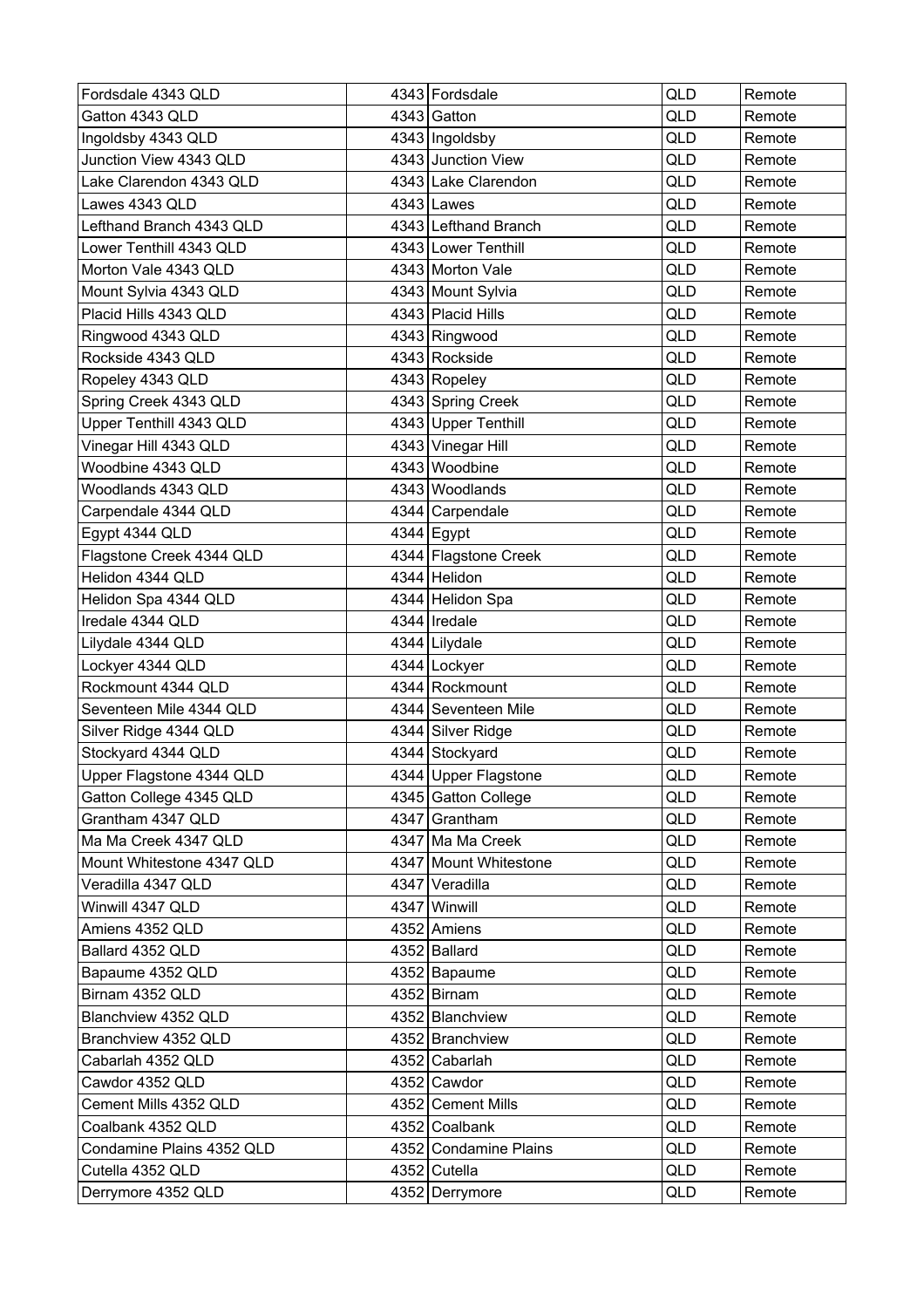| Djuan 4352 QLD               |           | 4352 Djuan               | QLD        | Remote |
|------------------------------|-----------|--------------------------|------------|--------|
| Doctor Creek 4352 QLD        |           | 4352 Doctor Creek        | QLD        | Remote |
| Evergreen 4352 QLD           |           | 4352 Evergreen           | QLD        | Remote |
| Fifteen Mile 4352 QLD        |           | 4352 Fifteen Mile        | QLD        | Remote |
| Geham 4352 QLD               |           | 4352 Geham               | QLD        | Remote |
| Glencoe 4352 QLD             |           | 4352 Glencoe             | QLD        | Remote |
| Gore 4352 QLD                |           | 4352 Gore                | QLD        | Remote |
| Gowrie Junction 4352 QLD     |           | 4352 Gowrie Junction     | QLD        | Remote |
| Gowrie Little Plain 4352 QLD |           | 4352 Gowrie Little Plain | QLD        | Remote |
| Grapetree 4352 QLD           |           | 4352 Grapetree           | QLD        | Remote |
| Groomsville 4352 QLD         |           | 4352 Groomsville         | QLD        | Remote |
| Hampton 4352 QLD             |           | 4352 Hampton             | QLD        | Remote |
| Highfields 4352 QLD          |           | 4352 Highfields          | QLD        | Remote |
| Highgrove 4352 QLD           |           | 4352 Highgrove           | QLD        | Remote |
| Hodgson Vale 4352 QLD        |           | 4352 Hodgson Vale        | QLD        | Remote |
| Iredale 4352 QLD             |           | 4352   Iredale           | QLD        | Remote |
| Karara 4352 QLD              |           | 4352 Karara              | QLD        | Remote |
| Kleinton 4352 QLD            |           | 4352 Kleinton            | QLD        | Remote |
| Kulpi 4352 QLD               |           | 4352 Kulpi               | QLD        | Remote |
| Kurrowah 4352 QLD            |           | 4352 Kurrowah            | QLD        | Remote |
| Lilyvale 4352 QLD            |           | 4352 Lilyvale            | QLD        | Remote |
| Lyra 4352 QLD                | 4352 Lyra |                          | QLD        | Remote |
| Maclagan 4352 QLD            |           | 4352 Maclagan            | QLD        | Remote |
| Malling 4352 QLD             |           | 4352 Malling             | QLD        | Remote |
| Meringandan 4352 QLD         |           | 4352 Meringandan         | <b>QLD</b> | Remote |
| Meringandan West 4352 QLD    |           | 4352 Meringandan West    | QLD        | Remote |
| Merritts Creek 4352 QLD      |           | 4352 Merritts Creek      | QLD        | Remote |
| Mount Luke 4352 QLD          |           | 4352 Mount Luke          | QLD        | Remote |
| Muniganeen 4352 QLD          |           | 4352 Muniganeen          | QLD        | Remote |
| Murphys Creek 4352 QLD       |           | 4352 Murphys Creek       | QLD        | Remote |
| Narko 4352 QLD               |           | 4352 Narko               | QLD        | Remote |
| North Maclagan 4352 QLD      |           | 4352 North Maclagan      | QLD        | Remote |
| Nutgrove 4352 QLD            |           | 4352 Nutgrove            | QLD        | Remote |
| Oman Ama 4352 QLD            |           | 4352 Oman Ama            | QLD        | Remote |
| Palmtree 4352 QLD            |           | 4352 Palmtree            | QLD        | Remote |
| Pampas 4352 QLD              |           | 4352 Pampas              | QLD        | Remote |
| Pechey 4352 QLD              |           | $4352$ Pechey            | QLD        | Remote |
| Peranga 4352 QLD             |           | 4352 Peranga             | QLD        | Remote |
| Perseverance 4352 QLD        |           | 4352 Perseverance        | QLD        | Remote |
| Postmans Ridge 4352 QLD      |           | 4352 Postmans Ridge      | QLD        | Remote |
| Pozieres 4352 QLD            |           | 4352 Pozieres            | QLD        | Remote |
| Preston 4352 QLD             |           | 4352 Preston             | QLD        | Remote |
| Rangemore 4352 QLD           |           | 4352 Rangemore           | QLD        | Remote |
| Ravensbourne 4352 QLD        |           | 4352 Ravensbourne        | QLD        | Remote |
| Severnlea 4352 QLD           |           | 4352 Severnlea           | QLD        | Remote |
| Silver Ridge 4352 QLD        |           | 4352 Silver Ridge        | QLD        | Remote |
| Spring Bluff 4352 QLD        |           | 4352 Spring Bluff        | QLD        | Remote |
| St Aubyn 4352 QLD            |           | 4352 St Aubyn            | QLD        | Remote |
| Thornville 4352 QLD          |           | 4352 Thornville          | QLD        | Remote |
| Toowoomba Mc 4352 QLD        |           | 4352 Toowoomba Mc        | QLD        | Remote |
| Tummaville 4352 QLD          |           | 4352 Tummaville          | QLD        | Remote |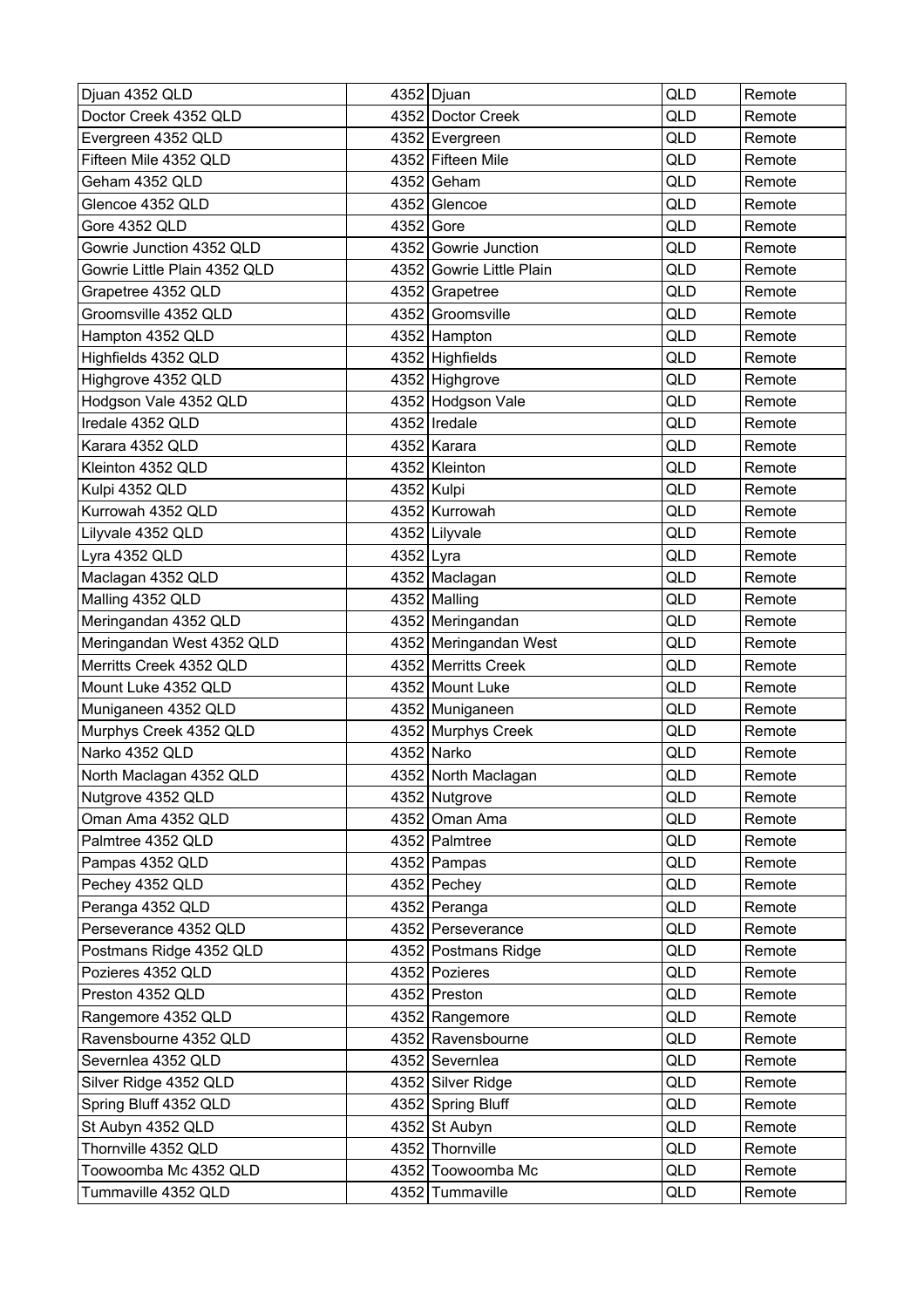| Umbiram 4352 QLD          | 4352 Umbiram          | QLD | Remote |
|---------------------------|-----------------------|-----|--------|
| Upper Lockyer 4352 QLD    | 4352 Upper Lockyer    | QLD | Remote |
| Vale View 4352 QLD        | 4352 Vale View        | QLD | Remote |
| Whichello 4352 QLD        | 4352 Whichello        | QLD | Remote |
| White Mountain 4352 QLD   | 4352 White Mountain   | QLD | Remote |
| Withcott 4352 QLD         | 4352 Withcott         | QLD | Remote |
| Woodleigh 4352 QLD        | 4352 Woodleigh        | QLD | Remote |
| Woolmer 4352 QLD          | 4352 Woolmer          | QLD | Remote |
| Wutul 4352 QLD            | 4352 Wutul            | QLD | Remote |
| Wyreema 4352 QLD          | 4352 Wyreema          | QLD | Remote |
| Yalangur 4352 QLD         | 4352 Yalangur         | QLD | Remote |
| Yandilla 4352 QLD         | 4352 Yandilla         | QLD | Remote |
| Bergen 4353 QLD           | 4353 Bergen           | QLD | Remote |
| East Cooyar 4353 QLD      | 4353 East Cooyar      | QLD | Remote |
| Haden 4353 QLD            | $4353$ Haden          | QLD | Remote |
| Douglas 4354 QLD          | 4354 Douglas          | QLD | Remote |
| Goombungee 4354 QLD       | 4354 Goombungee       | QLD | Remote |
| Kilbirnie 4354 QLD        | 4354 Kilbirnie        | QLD | Remote |
| Anduramba 4355 QLD        | 4355 Anduramba        | QLD | Remote |
| Cressbrook Creek 4355 QLD | 4355 Cressbrook Creek | QLD | Remote |
| Crows Nest 4355 QLD       | 4355 Crows Nest       | QLD | Remote |
| Emu Creek 4355 QLD        | 4355 Emu Creek        | QLD | Remote |
| Glenaven 4355 QLD         | 4355 Glenaven         | QLD | Remote |
| Jones Gully 4355 QLD      | 4355 Jones Gully      | QLD | Remote |
| Mountain Camp 4355 QLD    | 4355 Mountain Camp    | QLD | Remote |
| Pierces Creek 4355 QLD    | 4355 Pierces Creek    | QLD | Remote |
| Pinelands 4355 QLD        | 4355 Pinelands        | QLD | Remote |
| Plainby 4355 QLD          | 4355 Plainby          | QLD | Remote |
| The Bluff 4355 QLD        | 4355 The Bluff        | QLD | Remote |
| Upper Pinelands 4355 QLD  | 4355 Upper Pinelands  | QLD | Remote |
| Bongeen 4356 QLD          | 4356 Bongeen          | QLD | Remote |
| Broxburn 4356 QLD         | 4356 Broxburn         | QLD | Remote |
| Evanslea 4356 QLD         | 4356 Evanslea         | QLD | Remote |
| Irongate 4356 QLD         | 4356   Irongate       | QLD | Remote |
| Kincora 4356 QLD          | 4356 Kincora          | QLD | Remote |
| Linthorpe 4356 QLD        | 4356 Linthorpe        | QLD | Remote |
| Motley 4356 QLD           | 4356 Motley           | QLD | Remote |
| Mount Tyson 4356 QLD      | 4356 Mount Tyson      | QLD | Remote |
| North Branch 4356 QLD     | 4356 North Branch     | QLD | Remote |
| Norwin 4356 QLD           | 4356 Norwin           | QLD | Remote |
| Pittsworth 4356 QLD       | 4356 Pittsworth       | QLD | Remote |
| Purrawunda 4356 QLD       | 4356 Purrawunda       | QLD | Remote |
| Rossvale 4356 QLD         | 4356 Rossvale         | QLD | Remote |
| Scrubby Mountain 4356 QLD | 4356 Scrubby Mountain | QLD | Remote |
| Springside 4356 QLD       | 4356 Springside       | QLD | Remote |
| St Helens 4356 QLD        | 4356 St Helens        | QLD | Remote |
| Stoneleigh 4356 QLD       | 4356 Stoneleigh       | QLD | Remote |
| Yarranlea 4356 QLD        | 4356 Yarranlea        | QLD | Remote |
| Bringalily 4357 QLD       | 4357 Bringalily       | QLD | Remote |
| Bulli Creek 4357 QLD      | 4357 Bulli Creek      | QLD | Remote |
| Canning Creek 4357 QLD    | 4357 Canning Creek    | QLD | Remote |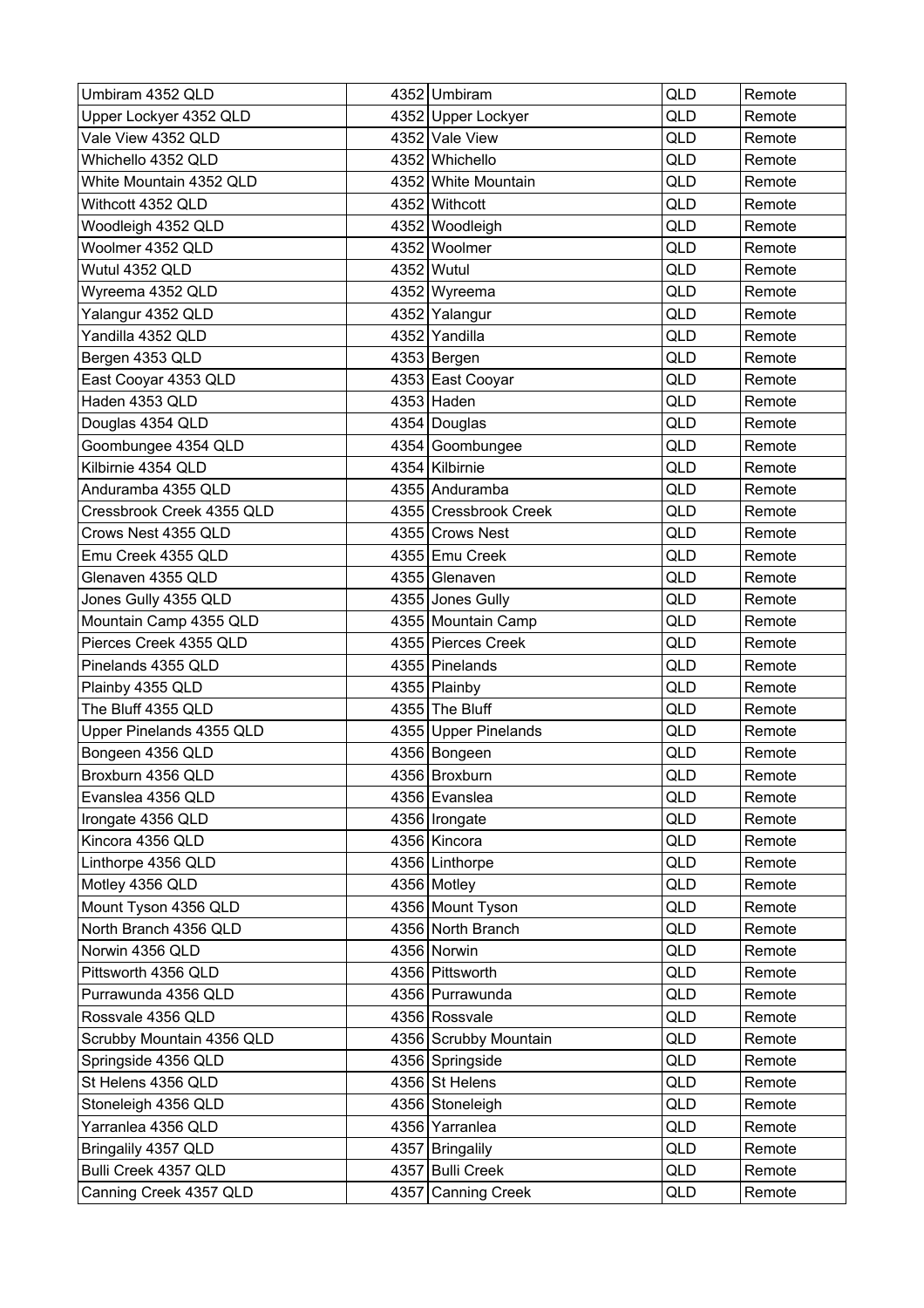| Captains Mountain 4357 QLD |      | 4357 Captains Mountain | QLD        | Remote |
|----------------------------|------|------------------------|------------|--------|
| Clontarf 4357 QLD          |      | 4357 Clontarf          | QLD        | Remote |
| Condamine Farms 4357 QLD   |      | 4357 Condamine Farms   | QLD        | Remote |
| Cypress Gardens 4357 QLD   |      | 4357 Cypress Gardens   | QLD        | Remote |
| Domville 4357 QLD          |      | 4357 Domville          | QLD        | Remote |
| Forest Ridge 4357 QLD      |      | 4357 Forest Ridge      | QLD        | Remote |
| Grays Gate 4357 QLD        |      | 4357 Grays Gate        | QLD        | Remote |
| Kooroongarra 4357 QLD      |      | 4357 Kooroongarra      | QLD        | Remote |
| Lavelle 4357 QLD           |      | 4357 Lavelle           | QLD        | Remote |
| Lemontree 4357 QLD         |      | 4357 Lemontree         | QLD        | Remote |
| Millmerran 4357 QLD        |      | 4357 Millmerran        | <b>QLD</b> | Remote |
| Millmerran Downs 4357 QLD  |      | 4357 Millmerran Downs  | QLD        | Remote |
| Millmerran Woods 4357 QLD  |      | 4357 Millmerran Woods  | QLD        | Remote |
| Millwood 4357 QLD          |      | 4357 Millwood          | QLD        | Remote |
| Mount Emlyn 4357 QLD       |      | 4357 Mount Emlyn       | QLD        | Remote |
| Punchs Creek 4357 QLD      |      | 4357 Punchs Creek      | QLD        | Remote |
| Rocky Creek 4357 QLD       |      | 4357 Rocky Creek       | QLD        | Remote |
| Stonehenge 4357 QLD        |      | 4357 Stonehenge        | QLD        | Remote |
| The Pines 4357 QLD         |      | 4357 The Pines         | QLD        | Remote |
| Turallin 4357 QLD          |      | 4357 Turallin          | QLD        | Remote |
| Wattle Ridge 4357 QLD      |      | 4357 Wattle Ridge      | QLD        | Remote |
| Western Creek 4357 QLD     | 4357 | <b>Western Creek</b>   | QLD        | Remote |
| Woondul 4357 QLD           |      | 4357 Woondul           | QLD        | Remote |
| Cambooya 4358 QLD          |      | 4358 Cambooya          | QLD        | Remote |
| Felton 4358 QLD            |      | 4358 Felton            | <b>QLD</b> | Remote |
| Felton South 4358 QLD      |      | 4358 Felton South      | QLD        | Remote |
| Ramsay 4358 QLD            |      | 4358 Ramsay            | QLD        | Remote |
| Budgee 4359 QLD            |      | $4359$ Budgee          | QLD        | Remote |
| East Greenmount 4359 QLD   |      | 4359 East Greenmount   | QLD        | Remote |
| Greenmount 4359 QLD        |      | 4359 Greenmount        | <b>QLD</b> | Remote |
| Hirstglen 4359 QLD         |      | 4359 Hirstglen         | QLD        | Remote |
| West Haldon 4359 QLD       |      | 4359 West Haldon       | <b>QLD</b> | Remote |
| Back Plains 4361 QLD       |      | 4361 Back Plains       | QLD        | Remote |
| Clifton 4361 QLD           |      | 4361 Clifton           | QLD        | Remote |
| Ellangowan 4361 QLD        |      | 4361 Ellangowan        | QLD        | Remote |
| Elphinstone 4361 QLD       |      | 4361 Elphinstone       | QLD        | Remote |
| Headington Hill 4361 QLD   |      | 4361 Headington Hill   | QLD        | Remote |
| Kings Creek 4361 QLD       |      | 4361 Kings Creek       | QLD        | Remote |
| Manapouri 4361 QLD         |      | 4361 Manapouri         | QLD        | Remote |
| Missen Flat 4361 QLD       |      | 4361 Missen Flat       | QLD        | Remote |
| Mount Molar 4361 QLD       |      | 4361 Mount Molar       | QLD        | Remote |
| Nevilton 4361 QLD          |      | 4361 Nevilton          | QLD        | Remote |
| Pilton 4361 QLD            |      | 4361 Pilton            | QLD        | Remote |
| Ryeford 4361 QLD           |      | 4361 Ryeford           | QLD        | Remote |
| Sandy Camp 4361 QLD        |      | 4361 Sandy Camp        | QLD        | Remote |
| Spring Creek 4361 QLD      |      | 4361 Spring Creek      | QLD        | Remote |
| Upper Pilton 4361 QLD      |      | 4361 Upper Pilton      | QLD        | Remote |
| Victoria Hill 4361 QLD     |      | 4361 Victoria Hill     | QLD        | Remote |
| Allora 4362 QLD            |      | 4362 Allora            | QLD        | Remote |
| Berat 4362 QLD             |      | $4362$ Berat           | QLD        | Remote |
| Deuchar 4362 QLD           |      | 4362 Deuchar           | QLD        | Remote |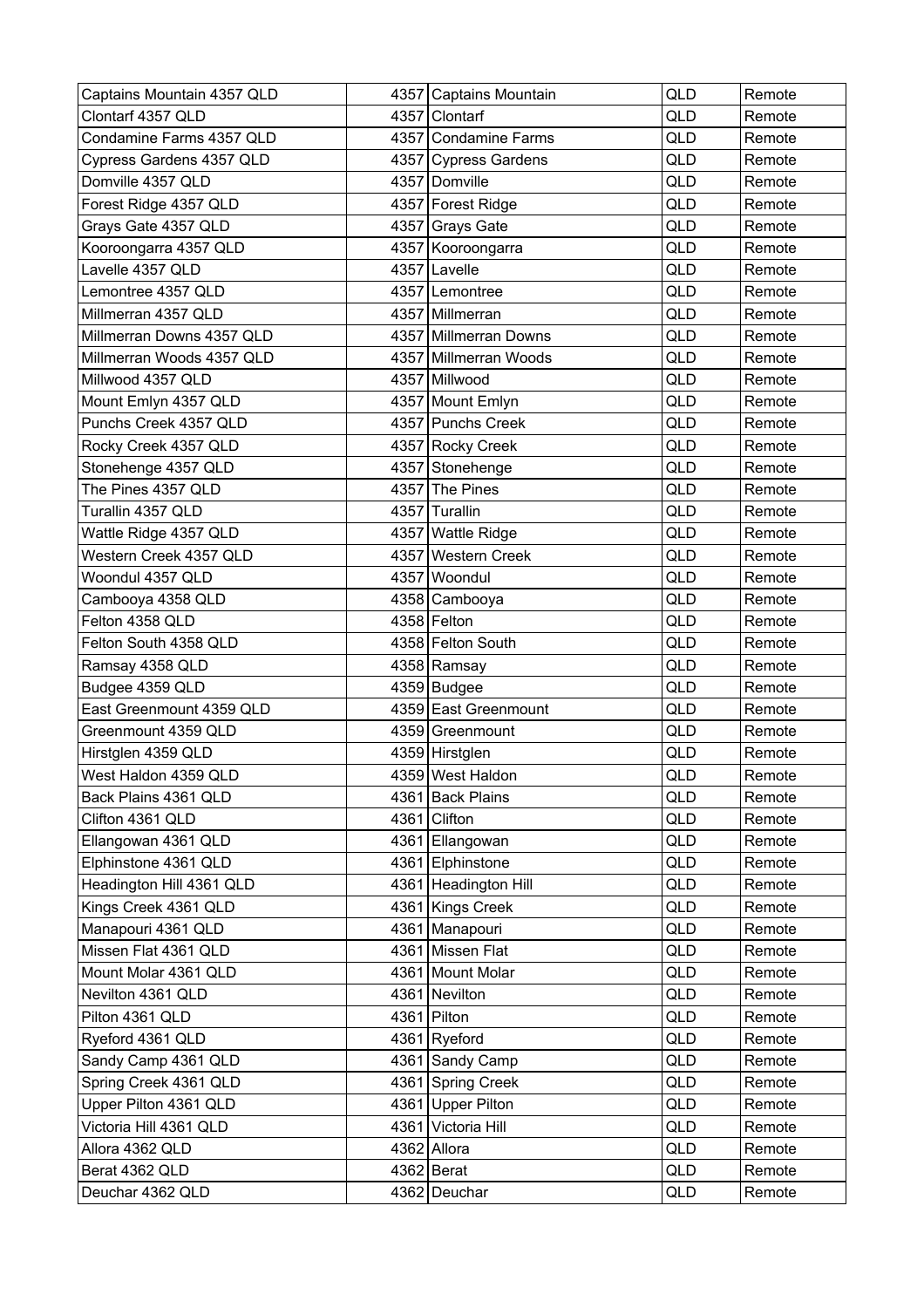| Ellinthorp 4362 QLD        | 4362 Ellinthorp        | <b>QLD</b> | Remote |
|----------------------------|------------------------|------------|--------|
| Goomburra 4362 QLD         | 4362 Goomburra         | QLD        | Remote |
| Hendon 4362 QLD            | 4362 Hendon            | QLD        | Remote |
| Mount Marshall 4362 QLD    | 4362 Mount Marshall    | QLD        | Remote |
| Talgai 4362 QLD            | 4362 Talgai            | QLD        | Remote |
| Brookstead 4364 QLD        | 4364 Brookstead        | QLD        | Remote |
| Leyburn 4365 QLD           | 4365 Leyburn           | <b>QLD</b> | Remote |
| Allan 4370 QLD             | 4370 Allan             | QLD        | Remote |
| Bony Mountain 4370 QLD     | 4370 Bony Mountain     | QLD        | Remote |
| Canningvale 4370 QLD       | 4370 Canningvale       | QLD        | Remote |
| Cherry Gully 4370 QLD      | 4370 Cherry Gully      | QLD        | Remote |
| Clintonvale 4370 QLD       | 4370 Clintonvale       | QLD        | Remote |
| Cunningham 4370 QLD        | 4370 Cunningham        | QLD        | Remote |
| Danderoo 4370 QLD          | 4370 Danderoo          | QLD        | Remote |
| Elbow Valley 4370 QLD      | 4370 Elbow Valley      | QLD        | Remote |
| Freestone 4370 QLD         | 4370 Freestone         | QLD        | Remote |
| Gladfield 4370 QLD         | 4370 Gladfield         | <b>QLD</b> | Remote |
| Glengallan 4370 QLD        | 4370 Glengallan        | QLD        | Remote |
| Greymare 4370 QLD          | 4370 Greymare          | QLD        | Remote |
| Junabee 4370 QLD           | 4370 Junabee           | <b>QLD</b> | Remote |
| Leslie 4370 QLD            | 4370 Leslie            | QLD        | Remote |
| Leslie Dam 4370 QLD        | 4370 Leslie Dam        | QLD        | Remote |
| Loch Lomond 4370 QLD       | 4370 Loch Lomond       | QLD        | Remote |
| Maryvale 4370 QLD          | 4370 Maryvale          | QLD        | Remote |
| Massie 4370 QLD            | 4370 Massie            | QLD        | Remote |
| Montrose 4370 QLD          | 4370 Montrose          | QLD        | Remote |
| Morgan Park 4370 QLD       | 4370 Morgan Park       | QLD        | Remote |
| Mount Colliery 4370 QLD    | 4370 Mount Colliery    | <b>QLD</b> | Remote |
| Mount Sturt 4370 QLD       | 4370 Mount Sturt       | QLD        | Remote |
| Mount Tabor 4370 QLD       | 4370 Mount Tabor       | QLD        | Remote |
| Murrays Bridge 4370 QLD    | 4370 Murrays Bridge    | QLD        | Remote |
| North Branch 4370 QLD      | 4370 North Branch      | QLD        | Remote |
| Pratten 4370 QLD           | 4370 Pratten           | QLD        | Remote |
| Rodgers Creek 4370 QLD     | 4370 Rodgers Creek     | QLD        | Remote |
| Rosehill 4370 QLD          | 4370 Rosehill          | QLD        | Remote |
| Rosenthal Heights 4370 QLD | 4370 Rosenthal Heights | QLD        | Remote |
| Silverwood 4370 QLD        | 4370 Silverwood        | QLD        | Remote |
| Sladevale 4370 QLD         | 4370 Sladevale         | QLD        | Remote |
| Swan Creek 4370 QLD        | 4370 Swan Creek        | QLD        | Remote |
| Thane 4370 QLD             | 4370 Thane             | QLD        | Remote |
| Thanes Creek 4370 QLD      | 4370 Thanes Creek      | QLD        | Remote |
| The Glen 4370 QLD          | 4370 The Glen          | QLD        | Remote |
| The Hermitage 4370 QLD     | 4370 The Hermitage     | QLD        | Remote |
| Toolburra 4370 QLD         | 4370 Toolburra         | QLD        | Remote |
| Tregony 4370 QLD           | 4370 Tregony           | QLD        | Remote |
| Upper Freestone 4370 QLD   | 4370 Upper Freestone   | QLD        | Remote |
| Upper Wheatvale 4370 QLD   | 4370 Upper Wheatvale   | QLD        | Remote |
| Warwick 4370 QLD           | 4370 Warwick           | QLD        | Remote |
| Warwick DC 4370 QLD        | 4370 Warwick DC        | QLD        | Remote |
| Wheatvale 4370 QLD         | 4370 Wheatvale         | QLD        | Remote |
| Wildash 4370 QLD           | 4370 Wildash           | QLD        | Remote |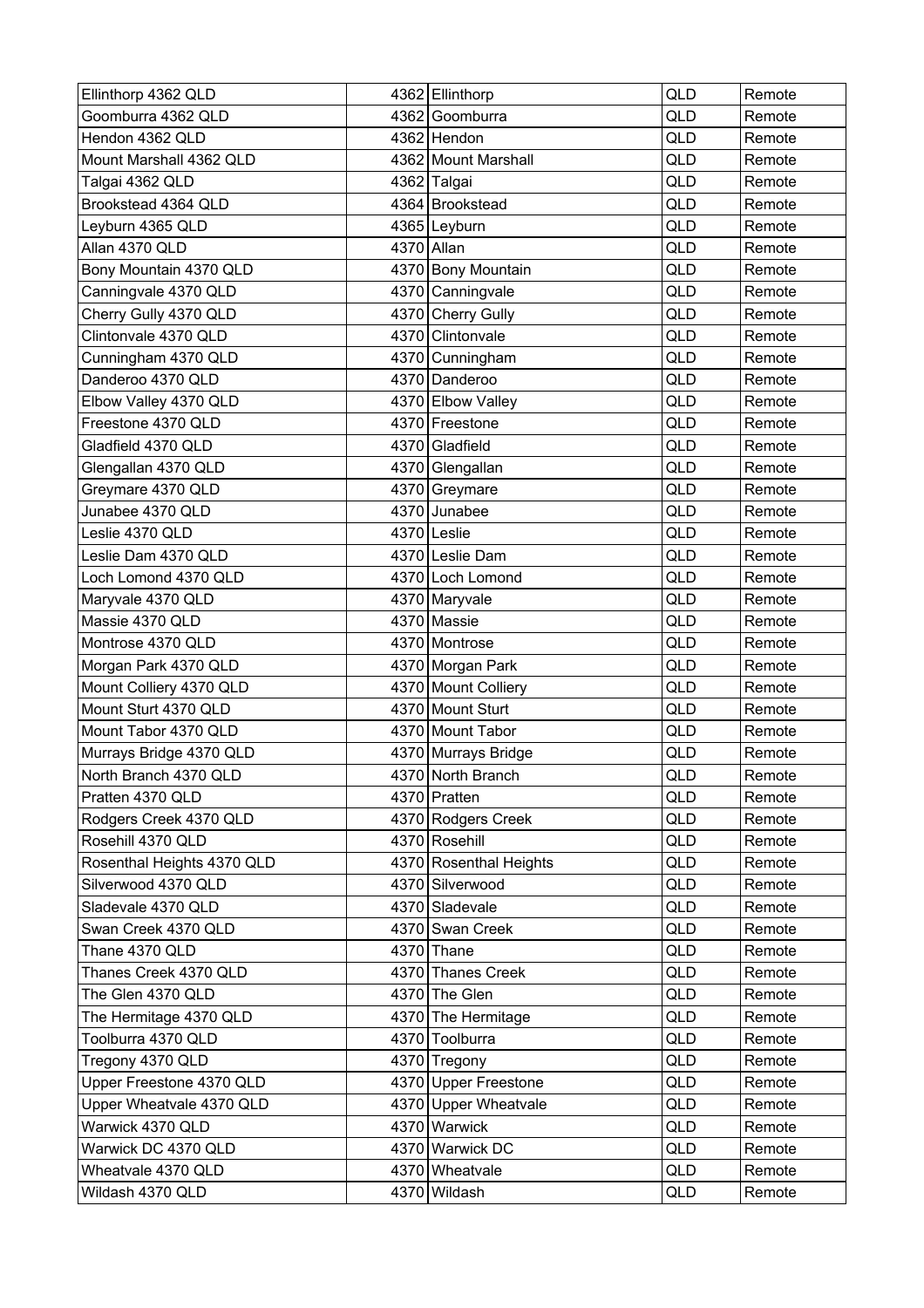| Willowvale 4370 QLD    |           | 4370 Willowvale    | <b>QLD</b> | Remote |
|------------------------|-----------|--------------------|------------|--------|
| Wiyarra 4370 QLD       |           | 4370 Wiyarra       | QLD        | Remote |
| Womina 4370 QLD        |           | 4370 Womina        | QLD        | Remote |
| Emu Vale 4371 QLD      |           | 4371 Emu Vale      | QLD        | Remote |
| Swanfels 4371 QLD      |           | 4371 Swanfels      | QLD        | Remote |
| Yangan 4371 QLD        |           | 4371 Yangan        | QLD        | Remote |
| Tannymorel 4372 QLD    |           | 4372 Tannymorel    | QLD        | Remote |
| Killarney 4373 QLD     |           | 4373 Killarney     | QLD        | Remote |
| The Falls 4373 QLD     |           | 4373 The Falls     | QLD        | Remote |
| The Head 4373 QLD      |           | 4373 The Head      | QLD        | Remote |
| Dalveen 4374 QLD       |           | 4374 Dalveen       | QLD        | Remote |
| Cottonvale 4375 QLD    |           | 4375 Cottonvale    | QLD        | Remote |
| Fleurbaix 4375 QLD     |           | 4375 Fleurbaix     | QLD        | Remote |
| Glen Niven 4377 QLD    |           | 4377 Glen Niven    | <b>QLD</b> | Remote |
| The Summit 4377 QLD    |           | 4377 The Summit    | QLD        | Remote |
| Applethorpe 4378 QLD   |           | 4378 Applethorpe   | QLD        | Remote |
| Amiens 4380 QLD        |           | 4380 Amiens        | QLD        | Remote |
| Broadwater 4380 QLD    |           | 4380 Broadwater    | QLD        | Remote |
| Cannon Creek 4380 QLD  |           | 4380 Cannon Creek  | QLD        | Remote |
| Dalcouth 4380 QLD      |           | 4380 Dalcouth      | QLD        | Remote |
| Eukey 4380 QLD         |           | 4380 Eukey         | QLD        | Remote |
| Glenlyon 4380 QLD      |           | 4380 Glenlyon      | QLD        | Remote |
| Greenlands 4380 QLD    |           | 4380 Greenlands    | QLD        | Remote |
| Kyoomba 4380 QLD       |           | 4380 Kyoomba       | QLD        | Remote |
| Mingoola 4380 QLD      |           | 4380 Mingoola      | QLD        | Remote |
| Mount Tully 4380 QLD   |           | 4380 Mount Tully   | QLD        | Remote |
| Nundubbermere 4380 QLD |           | 4380 Nundubbermere | QLD        | Remote |
| Pikedale 4380 QLD      |           | 4380 Pikedale      | <b>QLD</b> | Remote |
| Pikes Creek 4380 QLD   |           | 4380 Pikes Creek   | QLD        | Remote |
| Severnlea 4380 QLD     |           | 4380 Severnlea     | QLD        | Remote |
| Springdale 4380 QLD    |           | 4380 Springdale    | QLD        | Remote |
| Stanthorpe 4380 QLD    |           | 4380 Stanthorpe    | <b>QLD</b> | Remote |
| Storm King 4380 QLD    |           | 4380 Storm King    | QLD        | Remote |
| Sugarloaf 4380 QLD     |           | 4380 Sugarloaf     | QLD        | Remote |
| Thorndale 4380 QLD     |           | 4380 Thorndale     | QLD        | Remote |
| Fletcher 4381 QLD      |           | 4381 Fletcher      | QLD        | Remote |
| Glen Aplin 4381 QLD    |           | 4381 Glen Aplin    | QLD        | Remote |
| Ballandean 4382 QLD    |           | 4382 Ballandean    | QLD        | Remote |
| Girraween 4382 QLD     |           | 4382 Girraween     | QLD        | Remote |
| Lyra 4382 QLD          | 4382 Lyra |                    | QLD        | Remote |
| Somme 4382 QLD         |           | $4382$ Somme       | QLD        | Remote |
| Wyberba 4382 QLD       |           | 4382 Wyberba       | QLD        | Remote |
| Wallangarra 4383 QLD   |           | 4383 Wallangarra   | QLD        | Remote |
| Limevale 4384 QLD      |           | 4384 Limevale      | QLD        | Remote |
| Beebo 4385 QLD         |           | 4385 Beebo         | QLD        | Remote |
| Bonshaw 4385 QLD       |           | 4385 Bonshaw       | QLD        | Remote |
| Glenarbon 4385 QLD     |           | 4385 Glenarbon     | QLD        | Remote |
| Maidenhead 4385 QLD    |           | 4385 Maidenhead    | QLD        | Remote |
| Riverton 4385 QLD      |           | 4385 Riverton      | QLD        | Remote |
| Silver Spur 4385 QLD   |           | 4385 Silver Spur   | QLD        | Remote |
| Smithlea 4385 QLD      |           | 4385 Smithlea      | QLD        | Remote |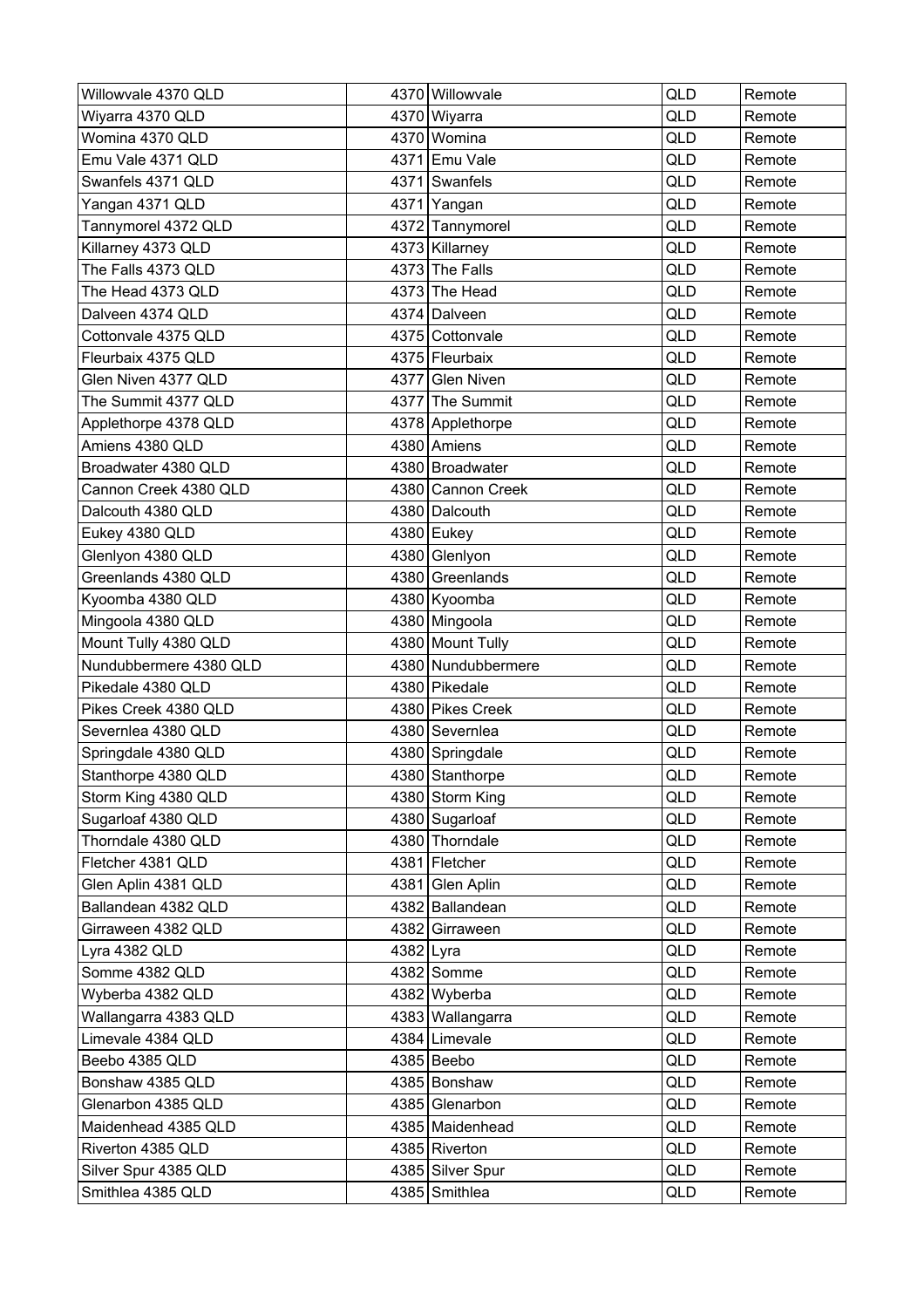| Texas 4385 QLD              |           | 4385 Texas              | QLD | Remote |
|-----------------------------|-----------|-------------------------|-----|--------|
| Watsons Crossing 4385 QLD   |           | 4385 Watsons Crossing   | QLD | Remote |
| Brush Creek 4387 QLD        |           | 4387 Brush Creek        | QLD | Remote |
| Bybera 4387 QLD             |           | 4387 Bybera             | QLD | Remote |
| Coolmunda 4387 QLD          |           | 4387 Coolmunda          | QLD | Remote |
| Greenup 4387 QLD            |           | 4387 Greenup            | QLD | Remote |
| Inglewood 4387 QLD          |           | 4387   Inglewood        | QLD | Remote |
| Mosquito Creek 4387 QLD     |           | 4387 Mosquito Creek     | QLD | Remote |
| Terrica 4387 QLD            |           | 4387 Terrica            | QLD | Remote |
| Warroo 4387 QLD             |           | 4387 Warroo             | QLD | Remote |
| Whetstone 4387 QLD          |           | 4387 Whetstone          | QLD | Remote |
| Kurumbul 4388 QLD           |           | 4388 Kurumbul           | QLD | Remote |
| Yelarbon 4388 QLD           |           | 4388 Yelarbon           | QLD | Remote |
| Billa Billa 4390 QLD        |           | 4390 Billa Billa        | QLD | Remote |
| Calingunee 4390 QLD         |           | 4390 Calingunee         | QLD | Remote |
| Callandoon 4390 QLD         |           | 4390 Callandoon         | QLD | Remote |
| Goodar 4390 QLD             |           | 4390 Goodar             | QLD | Remote |
| Goondiwindi 4390 QLD        |           | 4390 Goondiwindi        | QLD | Remote |
| Kindon 4390 QLD             |           | 4390 Kindon             | QLD | Remote |
| Lundavra 4390 QLD           |           | 4390 Lundavra           | QLD | Remote |
| Wondalli 4390 QLD           |           | 4390 Wondalli           | QLD | Remote |
| Wyaga 4390 QLD              |           | 4390 Wyaga              | QLD | Remote |
| Yagaburne 4390 QLD          |           | 4390 Yagaburne          | QLD | Remote |
| Cooyar 4402 QLD             |           | 4402 Cooyar             | QLD | Remote |
| Kooralgin 4402 QLD          |           | 4402 Kooralgin          | QLD | Remote |
| Upper Cooyar Creek 4402 QLD |           | 4402 Upper Cooyar Creek | QLD | Remote |
| Brymaroo 4403 QLD           |           | 4403 Brymaroo           | QLD | Remote |
| Jondaryan 4403 QLD          |           | 4403 Jondaryan          | QLD | Remote |
| Malu 4403 QLD               |           | 4403 Malu               | QLD | Remote |
| Mount Moriah 4403 QLD       |           | 4403 Mount Moriah       | QLD | Remote |
| Quinalow 4403 QLD           |           | 4403 Quinalow           | QLD | Remote |
| West Prairie 4403 QLD       |           | 4403 West Prairie       | QLD | Remote |
| Bowenville 4404 QLD         |           | 4404 Bowenville         | QLD | Remote |
| Formartin 4404 QLD          |           | 4404 Formartin          | QLD | Remote |
| Irvingdale 4404 QLD         |           | 4404   Irvingdale       | QLD | Remote |
| Wainui 4404 QLD             |           | 4404 Wainui             | QLD | Remote |
| Boondandilla 4406 QLD       |           | 4406 Boondandilla       | QLD | Remote |
| Hannaford 4406 QLD          |           | 4406 Hannaford          | QLD | Remote |
| Jimbour 4406 QLD            |           | 4406 Jimbour            | QLD | Remote |
| Kaimkillenbun 4406 QLD      |           | 4406 Kaimkillenbun      | QLD | Remote |
| Kogan 4406 QLD              |           | 4406 Kogan              | QLD | Remote |
| Macalister 4406 QLD         |           | 4406 Macalister         | QLD | Remote |
| Moonie 4406 QLD             |           | 4406 Moonie             | QLD | Remote |
| Southwood 4406 QLD          |           | 4406 Southwood          | QLD | Remote |
| The Gums 4406 QLD           |           | 4406 The Gums           | QLD | Remote |
| Weir River 4406 QLD         |           | 4406 Weir River         | QLD | Remote |
| Cattle Creek 4407 QLD       |           | 4407 Cattle Creek       | QLD | Remote |
| Cecil Plains 4407 QLD       |           | 4407 Cecil Plains       | QLD | Remote |
| Dunmore 4407 QLD            |           | 4407 Dunmore            | QLD | Remote |
| Nangwee 4407 QLD            |           | 4407 Nangwee            | QLD | Remote |
| Bell 4408 QLD               | 4408 Bell |                         | QLD | Remote |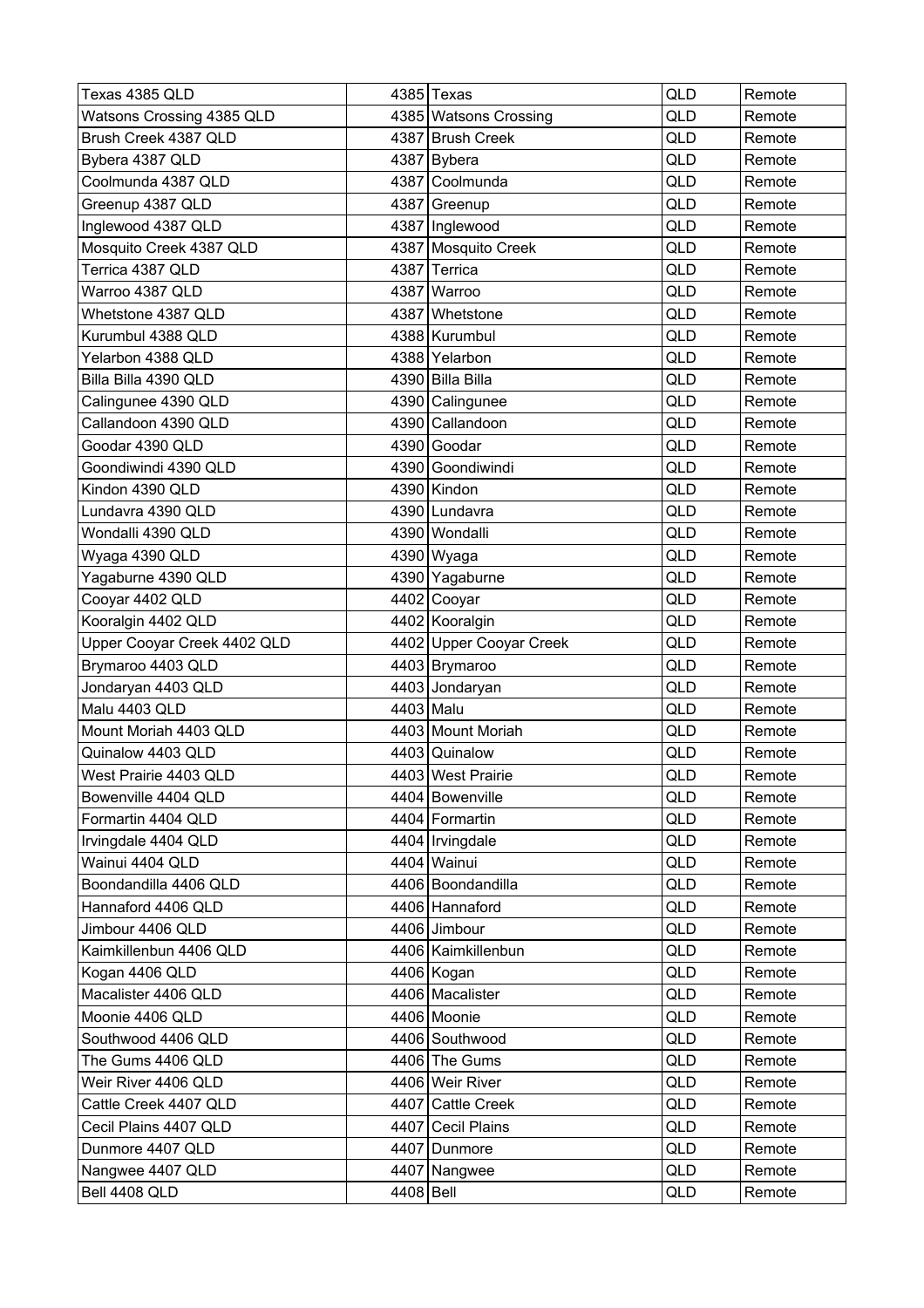| Jandowae 4410 QLD      |           | 4410 Jandowae      | <b>QLD</b> | Remote |
|------------------------|-----------|--------------------|------------|--------|
| Warra 4411 QLD         |           | 4411 Warra         | <b>QLD</b> | Remote |
| Brigalow 4412 QLD      |           | 4412 Brigalow      | QLD        | Remote |
| Baking Board 4413 QLD  |           | 4413 Baking Board  | QLD        | Remote |
| Boonarga 4413 QLD      |           | 4413 Boonarga      | QLD        | Remote |
| Burncluith 4413 QLD    |           | 4413 Burncluith    | QLD        | Remote |
| Canaga 4413 QLD        |           | 4413 Canaga        | QLD        | Remote |
| Chances Plain 4413 QLD |           | 4413 Chances Plain | QLD        | Remote |
| Chinchilla 4413 QLD    |           | 4413 Chinchilla    | QLD        | Remote |
| Durah 4413 QLD         |           | 4413 Durah         | QLD        | Remote |
| Hopeland 4413 QLD      |           | 4413 Hopeland      | QLD        | Remote |
| Montrose 4413 QLD      |           | 4413 Montrose      | QLD        | Remote |
| Wieambilla 4413 QLD    |           | 4413 Wieambilla    | QLD        | Remote |
| Columboola 4415 QLD    |           | 4415 Columboola    | QLD        | Remote |
| Dalwogon 4415 QLD      |           | 4415 Dalwogon      | QLD        | Remote |
| Gurulmundi 4415 QLD    |           | 4415 Gurulmundi    | QLD        | Remote |
| Hookswood 4415 QLD     |           | 4415 Hookswood     | QLD        | Remote |
| Kowguran 4415 QLD      |           | 4415 Kowguran      | <b>QLD</b> | Remote |
| Miles 4415 QLD         |           | 4415 Miles         | QLD        | Remote |
| Myall Park 4415 QLD    |           | 4415 Myall Park    | QLD        | Remote |
| Pelham 4415 QLD        |           | 4415 Pelham        | QLD        | Remote |
| Barramornie 4416 QLD   |           | 4416 Barramornie   | QLD        | Remote |
| Condamine 4416 QLD     |           | 4416 Condamine     | QLD        | Remote |
| Moraby 4416 QLD        |           | 4416 Moraby        | QLD        | Remote |
| Nangram 4416 QLD       |           | 4416 Nangram       | QLD        | Remote |
| Pine Hills 4416 QLD    |           | 4416 Pine Hills    | QLD        | Remote |
| Sunnyside 4416 QLD     |           | 4416 Sunnyside     | QLD        | Remote |
| Yulabilla 4416 QLD     |           | 4416 Yulabilla     | <b>QLD</b> | Remote |
| Noorindoo 4417 QLD     |           | 4417 Noorindoo     | QLD        | Remote |
| Oberina 4417 QLD       |           | 4417 Oberina       | QLD        | Remote |
| Parknook 4417 QLD      |           | 4417 Parknook      | QLD        | Remote |
| Surat 4417 QLD         |           | 4417 Surat         | QLD        | Remote |
| Warkon 4417 QLD        |           | 4417 Warkon        | QLD        | Remote |
| Wellesley 4417 QLD     |           | 4417 Wellesley     | QLD        | Remote |
| Weribone 4417 QLD      |           | 4417 Weribone      | QLD        | Remote |
| Guluguba 4418 QLD      |           | 4418 Guluguba      | QLD        | Remote |
| Cockatoo 4419 QLD      |           | 4419 Cockatoo      | QLD        | Remote |
| Grosmont 4419 QLD      |           | 4419 Grosmont      | QLD        | Remote |
| Wandoan 4419 QLD       |           | 4419 Wandoan       | QLD        | Remote |
| Broadmere 4420 QLD     |           | 4420 Broadmere     | QLD        | Remote |
| Coorada 4420 QLD       |           | 4420 Coorada       | QLD        | Remote |
| Ghinghinda 4420 QLD    |           | 4420 Ghinghinda    | QLD        | Remote |
| Glenhaughton 4420 QLD  |           | 4420 Glenhaughton  | QLD        | Remote |
| Gwambegwine 4420 QLD   |           | 4420 Gwambegwine   | QLD        | Remote |
| Hornet Bank 4420 QLD   |           | 4420 Hornet Bank   | QLD        | Remote |
| Peek-A-Doo 4420 QLD    |           | 4420 Peek-A-Doo    | QLD        | Remote |
| Spring Creek 4420 QLD  |           | 4420 Spring Creek  | QLD        | Remote |
| Taroom 4420 QLD        |           | 4420 Taroom        | QLD        | Remote |
| Goranba 4421 QLD       |           | 4421 Goranba       | QLD        | Remote |
| Tara 4421 QLD          | 4421 Tara |                    | QLD        | Remote |
| Coomrith 4422 QLD      |           | 4422 Coomrith      | QLD        | Remote |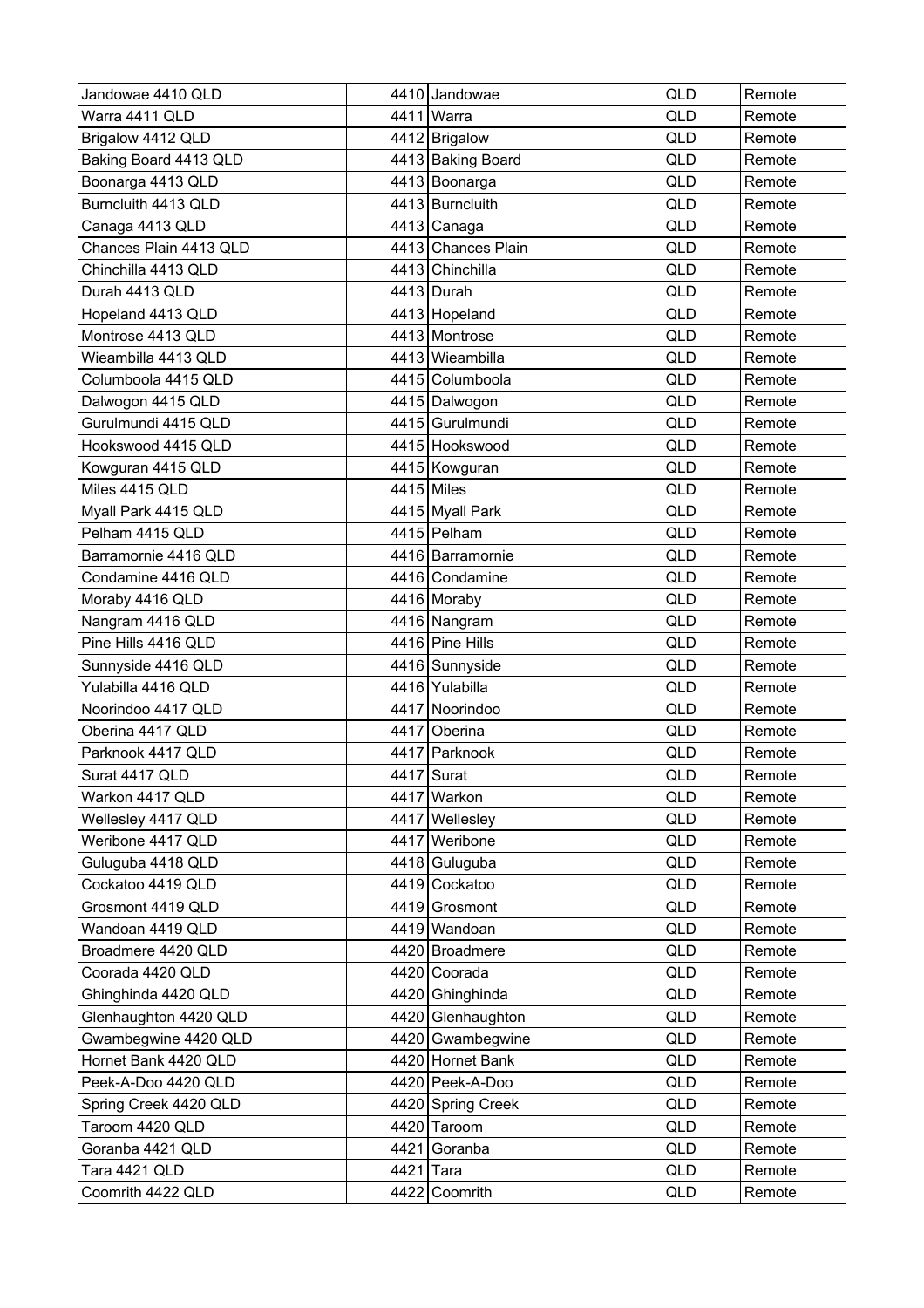| QLD<br>Inglestone 4422 QLD<br>4422   Inglestone<br>Remote<br>4422 Meandarra<br>QLD<br>Meandarra 4422 QLD<br>Remote<br>Westmar 4422 QLD<br>4422 Westmar<br>QLD<br>Remote<br>Glenmorgan 4423 QLD<br>QLD<br>4423 Glenmorgan<br>Remote<br>Teelba 4423 QLD<br>4423 Teelba<br>QLD<br>Remote<br><b>QLD</b><br>Drillham 4424 QLD<br>4424 Drillham<br>Remote<br>Drillham South 4424 QLD<br>4424 Drillham South<br>QLD<br>Remote<br>QLD<br>Glenaubyn 4424 QLD<br>4424 Glenaubyn<br>Remote<br>Bogandilla 4425 QLD<br>4425 Bogandilla<br>QLD<br>Remote<br>Dulacca 4425 QLD<br>4425 Dulacca<br>QLD<br>Remote<br>Jackson 4426 QLD<br>4426 Jackson<br>QLD<br>Remote<br>QLD<br>Jackson North 4426 QLD<br>4426 Jackson North<br>Remote<br><b>QLD</b><br>Jackson South 4426 QLD<br>4426 Jackson South<br>Remote<br>Clifford 4427 QLD<br>4427 Clifford<br>QLD<br>Remote<br>Yuleba 4427 QLD<br>4427 Yuleba<br>QLD<br>Remote<br><b>QLD</b><br>Yuleba North 4427 QLD<br>4427 Yuleba North<br>Remote<br>QLD<br>Yuleba South 4427 QLD<br>4427 Yuleba South<br>Remote<br>Pickanjinnie 4428 QLD<br>4428 Pickanjinnie<br>QLD<br>Remote<br>Wallumbilla 4428 QLD<br>4428 Wallumbilla<br><b>QLD</b><br>Remote<br>Wallumbilla North 4428 QLD<br>4428 Wallumbilla North<br>QLD<br>Remote<br>Wallumbilla South 4428 QLD<br>4428 Wallumbilla South<br>QLD<br>Remote<br>QLD<br>4454 Baffle West<br>Baffle West 4454 QLD<br>Remote<br>Beilba 4454 QLD<br>4454 Beilba<br>QLD<br>Remote<br>4454 Durham Downs<br><b>QLD</b><br>Durham Downs 4454 QLD<br>Remote<br>Highland Plains 4454 QLD<br>4454 Highland Plains<br>QLD<br>Remote<br>Hutton Creek 4454 QLD<br>QLD<br>4454 Hutton Creek<br>Remote<br><b>QLD</b><br>Injune 4454 QLD<br>4454   Injune<br>Remote<br>4454 Mount Hutton<br>Mount Hutton 4454 QLD<br>QLD<br>Remote<br>QLD<br>Pony Hills 4454 QLD<br>4454 Pony Hills<br>Remote<br>Simmie 4454 QLD<br>4454 Simmie<br>QLD<br>Remote<br>4454 Upper Dawson<br>QLD<br>Upper Dawson 4454 QLD<br>Remote<br>Westgrove 4454 QLD<br>QLD<br>4454   Westgrove<br>Remote<br>4455 Ballaroo<br>QLD<br>Ballaroo 4455 QLD<br>Remote<br>4455 Blythdale<br>Blythdale 4455 QLD<br>QLD<br>Remote<br>Bungeworgorai 4455 QLD<br>4455 Bungeworgorai<br>QLD<br>Remote<br>QLD<br>Bungil 4455 QLD<br>4455 Bungil<br>Remote<br>QLD<br>Bymount 4455 QLD<br>4455 Bymount<br>Remote<br>Cornwall 4455 QLD<br>4455 Cornwall<br>QLD<br>Remote<br>Dargal Road 4455 QLD<br>4455 Dargal Road<br>QLD<br>Remote<br>Eumamurrin 4455 QLD<br>QLD<br>4455 Eumamurrin<br>Remote<br>QLD<br>Euthulla 4455 QLD<br>4455 Euthulla<br>Remote<br>Gunnewin 4455 QLD<br>4455 Gunnewin<br>QLD<br>Remote<br>Hodgson 4455 QLD<br>QLD<br>4455 Hodgson<br>Remote<br>QLD<br>Mooga 4455 QLD<br>4455 Mooga<br>Remote<br>Mount Abundance 4455 QLD<br>4455 Mount Abundance<br>QLD<br>Remote<br>Mount Bindango 4455 QLD<br>4455 Mount Bindango<br>QLD<br>Remote<br>Orallo 4455 QLD<br>4455 Orallo<br>QLD<br>Remote<br>QLD<br>Orange Hill 4455 QLD<br>4455 Orange Hill<br>Remote<br>Roma 4455 QLD<br>4455 Roma<br>QLD<br>Remote<br>Tingun 4455 QLD<br>QLD<br>4455 Tingun<br>Remote | Flinton 4422 QLD | 4422 Flinton | <b>QLD</b> | Remote |
|--------------------------------------------------------------------------------------------------------------------------------------------------------------------------------------------------------------------------------------------------------------------------------------------------------------------------------------------------------------------------------------------------------------------------------------------------------------------------------------------------------------------------------------------------------------------------------------------------------------------------------------------------------------------------------------------------------------------------------------------------------------------------------------------------------------------------------------------------------------------------------------------------------------------------------------------------------------------------------------------------------------------------------------------------------------------------------------------------------------------------------------------------------------------------------------------------------------------------------------------------------------------------------------------------------------------------------------------------------------------------------------------------------------------------------------------------------------------------------------------------------------------------------------------------------------------------------------------------------------------------------------------------------------------------------------------------------------------------------------------------------------------------------------------------------------------------------------------------------------------------------------------------------------------------------------------------------------------------------------------------------------------------------------------------------------------------------------------------------------------------------------------------------------------------------------------------------------------------------------------------------------------------------------------------------------------------------------------------------------------------------------------------------------------------------------------------------------------------------------------------------------------------------------------------------------------------------------------------------------------------------------------------------------------------------------------------------------------------------------------------------------------------------------------------------------------------------------------------------------------------------------------------------------------------------------------------------------------------------------------------------------------------------------------------------------------------------------|------------------|--------------|------------|--------|
|                                                                                                                                                                                                                                                                                                                                                                                                                                                                                                                                                                                                                                                                                                                                                                                                                                                                                                                                                                                                                                                                                                                                                                                                                                                                                                                                                                                                                                                                                                                                                                                                                                                                                                                                                                                                                                                                                                                                                                                                                                                                                                                                                                                                                                                                                                                                                                                                                                                                                                                                                                                                                                                                                                                                                                                                                                                                                                                                                                                                                                                                                      |                  |              |            |        |
|                                                                                                                                                                                                                                                                                                                                                                                                                                                                                                                                                                                                                                                                                                                                                                                                                                                                                                                                                                                                                                                                                                                                                                                                                                                                                                                                                                                                                                                                                                                                                                                                                                                                                                                                                                                                                                                                                                                                                                                                                                                                                                                                                                                                                                                                                                                                                                                                                                                                                                                                                                                                                                                                                                                                                                                                                                                                                                                                                                                                                                                                                      |                  |              |            |        |
|                                                                                                                                                                                                                                                                                                                                                                                                                                                                                                                                                                                                                                                                                                                                                                                                                                                                                                                                                                                                                                                                                                                                                                                                                                                                                                                                                                                                                                                                                                                                                                                                                                                                                                                                                                                                                                                                                                                                                                                                                                                                                                                                                                                                                                                                                                                                                                                                                                                                                                                                                                                                                                                                                                                                                                                                                                                                                                                                                                                                                                                                                      |                  |              |            |        |
|                                                                                                                                                                                                                                                                                                                                                                                                                                                                                                                                                                                                                                                                                                                                                                                                                                                                                                                                                                                                                                                                                                                                                                                                                                                                                                                                                                                                                                                                                                                                                                                                                                                                                                                                                                                                                                                                                                                                                                                                                                                                                                                                                                                                                                                                                                                                                                                                                                                                                                                                                                                                                                                                                                                                                                                                                                                                                                                                                                                                                                                                                      |                  |              |            |        |
|                                                                                                                                                                                                                                                                                                                                                                                                                                                                                                                                                                                                                                                                                                                                                                                                                                                                                                                                                                                                                                                                                                                                                                                                                                                                                                                                                                                                                                                                                                                                                                                                                                                                                                                                                                                                                                                                                                                                                                                                                                                                                                                                                                                                                                                                                                                                                                                                                                                                                                                                                                                                                                                                                                                                                                                                                                                                                                                                                                                                                                                                                      |                  |              |            |        |
|                                                                                                                                                                                                                                                                                                                                                                                                                                                                                                                                                                                                                                                                                                                                                                                                                                                                                                                                                                                                                                                                                                                                                                                                                                                                                                                                                                                                                                                                                                                                                                                                                                                                                                                                                                                                                                                                                                                                                                                                                                                                                                                                                                                                                                                                                                                                                                                                                                                                                                                                                                                                                                                                                                                                                                                                                                                                                                                                                                                                                                                                                      |                  |              |            |        |
|                                                                                                                                                                                                                                                                                                                                                                                                                                                                                                                                                                                                                                                                                                                                                                                                                                                                                                                                                                                                                                                                                                                                                                                                                                                                                                                                                                                                                                                                                                                                                                                                                                                                                                                                                                                                                                                                                                                                                                                                                                                                                                                                                                                                                                                                                                                                                                                                                                                                                                                                                                                                                                                                                                                                                                                                                                                                                                                                                                                                                                                                                      |                  |              |            |        |
|                                                                                                                                                                                                                                                                                                                                                                                                                                                                                                                                                                                                                                                                                                                                                                                                                                                                                                                                                                                                                                                                                                                                                                                                                                                                                                                                                                                                                                                                                                                                                                                                                                                                                                                                                                                                                                                                                                                                                                                                                                                                                                                                                                                                                                                                                                                                                                                                                                                                                                                                                                                                                                                                                                                                                                                                                                                                                                                                                                                                                                                                                      |                  |              |            |        |
|                                                                                                                                                                                                                                                                                                                                                                                                                                                                                                                                                                                                                                                                                                                                                                                                                                                                                                                                                                                                                                                                                                                                                                                                                                                                                                                                                                                                                                                                                                                                                                                                                                                                                                                                                                                                                                                                                                                                                                                                                                                                                                                                                                                                                                                                                                                                                                                                                                                                                                                                                                                                                                                                                                                                                                                                                                                                                                                                                                                                                                                                                      |                  |              |            |        |
|                                                                                                                                                                                                                                                                                                                                                                                                                                                                                                                                                                                                                                                                                                                                                                                                                                                                                                                                                                                                                                                                                                                                                                                                                                                                                                                                                                                                                                                                                                                                                                                                                                                                                                                                                                                                                                                                                                                                                                                                                                                                                                                                                                                                                                                                                                                                                                                                                                                                                                                                                                                                                                                                                                                                                                                                                                                                                                                                                                                                                                                                                      |                  |              |            |        |
|                                                                                                                                                                                                                                                                                                                                                                                                                                                                                                                                                                                                                                                                                                                                                                                                                                                                                                                                                                                                                                                                                                                                                                                                                                                                                                                                                                                                                                                                                                                                                                                                                                                                                                                                                                                                                                                                                                                                                                                                                                                                                                                                                                                                                                                                                                                                                                                                                                                                                                                                                                                                                                                                                                                                                                                                                                                                                                                                                                                                                                                                                      |                  |              |            |        |
|                                                                                                                                                                                                                                                                                                                                                                                                                                                                                                                                                                                                                                                                                                                                                                                                                                                                                                                                                                                                                                                                                                                                                                                                                                                                                                                                                                                                                                                                                                                                                                                                                                                                                                                                                                                                                                                                                                                                                                                                                                                                                                                                                                                                                                                                                                                                                                                                                                                                                                                                                                                                                                                                                                                                                                                                                                                                                                                                                                                                                                                                                      |                  |              |            |        |
|                                                                                                                                                                                                                                                                                                                                                                                                                                                                                                                                                                                                                                                                                                                                                                                                                                                                                                                                                                                                                                                                                                                                                                                                                                                                                                                                                                                                                                                                                                                                                                                                                                                                                                                                                                                                                                                                                                                                                                                                                                                                                                                                                                                                                                                                                                                                                                                                                                                                                                                                                                                                                                                                                                                                                                                                                                                                                                                                                                                                                                                                                      |                  |              |            |        |
|                                                                                                                                                                                                                                                                                                                                                                                                                                                                                                                                                                                                                                                                                                                                                                                                                                                                                                                                                                                                                                                                                                                                                                                                                                                                                                                                                                                                                                                                                                                                                                                                                                                                                                                                                                                                                                                                                                                                                                                                                                                                                                                                                                                                                                                                                                                                                                                                                                                                                                                                                                                                                                                                                                                                                                                                                                                                                                                                                                                                                                                                                      |                  |              |            |        |
|                                                                                                                                                                                                                                                                                                                                                                                                                                                                                                                                                                                                                                                                                                                                                                                                                                                                                                                                                                                                                                                                                                                                                                                                                                                                                                                                                                                                                                                                                                                                                                                                                                                                                                                                                                                                                                                                                                                                                                                                                                                                                                                                                                                                                                                                                                                                                                                                                                                                                                                                                                                                                                                                                                                                                                                                                                                                                                                                                                                                                                                                                      |                  |              |            |        |
|                                                                                                                                                                                                                                                                                                                                                                                                                                                                                                                                                                                                                                                                                                                                                                                                                                                                                                                                                                                                                                                                                                                                                                                                                                                                                                                                                                                                                                                                                                                                                                                                                                                                                                                                                                                                                                                                                                                                                                                                                                                                                                                                                                                                                                                                                                                                                                                                                                                                                                                                                                                                                                                                                                                                                                                                                                                                                                                                                                                                                                                                                      |                  |              |            |        |
|                                                                                                                                                                                                                                                                                                                                                                                                                                                                                                                                                                                                                                                                                                                                                                                                                                                                                                                                                                                                                                                                                                                                                                                                                                                                                                                                                                                                                                                                                                                                                                                                                                                                                                                                                                                                                                                                                                                                                                                                                                                                                                                                                                                                                                                                                                                                                                                                                                                                                                                                                                                                                                                                                                                                                                                                                                                                                                                                                                                                                                                                                      |                  |              |            |        |
|                                                                                                                                                                                                                                                                                                                                                                                                                                                                                                                                                                                                                                                                                                                                                                                                                                                                                                                                                                                                                                                                                                                                                                                                                                                                                                                                                                                                                                                                                                                                                                                                                                                                                                                                                                                                                                                                                                                                                                                                                                                                                                                                                                                                                                                                                                                                                                                                                                                                                                                                                                                                                                                                                                                                                                                                                                                                                                                                                                                                                                                                                      |                  |              |            |        |
|                                                                                                                                                                                                                                                                                                                                                                                                                                                                                                                                                                                                                                                                                                                                                                                                                                                                                                                                                                                                                                                                                                                                                                                                                                                                                                                                                                                                                                                                                                                                                                                                                                                                                                                                                                                                                                                                                                                                                                                                                                                                                                                                                                                                                                                                                                                                                                                                                                                                                                                                                                                                                                                                                                                                                                                                                                                                                                                                                                                                                                                                                      |                  |              |            |        |
|                                                                                                                                                                                                                                                                                                                                                                                                                                                                                                                                                                                                                                                                                                                                                                                                                                                                                                                                                                                                                                                                                                                                                                                                                                                                                                                                                                                                                                                                                                                                                                                                                                                                                                                                                                                                                                                                                                                                                                                                                                                                                                                                                                                                                                                                                                                                                                                                                                                                                                                                                                                                                                                                                                                                                                                                                                                                                                                                                                                                                                                                                      |                  |              |            |        |
|                                                                                                                                                                                                                                                                                                                                                                                                                                                                                                                                                                                                                                                                                                                                                                                                                                                                                                                                                                                                                                                                                                                                                                                                                                                                                                                                                                                                                                                                                                                                                                                                                                                                                                                                                                                                                                                                                                                                                                                                                                                                                                                                                                                                                                                                                                                                                                                                                                                                                                                                                                                                                                                                                                                                                                                                                                                                                                                                                                                                                                                                                      |                  |              |            |        |
|                                                                                                                                                                                                                                                                                                                                                                                                                                                                                                                                                                                                                                                                                                                                                                                                                                                                                                                                                                                                                                                                                                                                                                                                                                                                                                                                                                                                                                                                                                                                                                                                                                                                                                                                                                                                                                                                                                                                                                                                                                                                                                                                                                                                                                                                                                                                                                                                                                                                                                                                                                                                                                                                                                                                                                                                                                                                                                                                                                                                                                                                                      |                  |              |            |        |
|                                                                                                                                                                                                                                                                                                                                                                                                                                                                                                                                                                                                                                                                                                                                                                                                                                                                                                                                                                                                                                                                                                                                                                                                                                                                                                                                                                                                                                                                                                                                                                                                                                                                                                                                                                                                                                                                                                                                                                                                                                                                                                                                                                                                                                                                                                                                                                                                                                                                                                                                                                                                                                                                                                                                                                                                                                                                                                                                                                                                                                                                                      |                  |              |            |        |
|                                                                                                                                                                                                                                                                                                                                                                                                                                                                                                                                                                                                                                                                                                                                                                                                                                                                                                                                                                                                                                                                                                                                                                                                                                                                                                                                                                                                                                                                                                                                                                                                                                                                                                                                                                                                                                                                                                                                                                                                                                                                                                                                                                                                                                                                                                                                                                                                                                                                                                                                                                                                                                                                                                                                                                                                                                                                                                                                                                                                                                                                                      |                  |              |            |        |
|                                                                                                                                                                                                                                                                                                                                                                                                                                                                                                                                                                                                                                                                                                                                                                                                                                                                                                                                                                                                                                                                                                                                                                                                                                                                                                                                                                                                                                                                                                                                                                                                                                                                                                                                                                                                                                                                                                                                                                                                                                                                                                                                                                                                                                                                                                                                                                                                                                                                                                                                                                                                                                                                                                                                                                                                                                                                                                                                                                                                                                                                                      |                  |              |            |        |
|                                                                                                                                                                                                                                                                                                                                                                                                                                                                                                                                                                                                                                                                                                                                                                                                                                                                                                                                                                                                                                                                                                                                                                                                                                                                                                                                                                                                                                                                                                                                                                                                                                                                                                                                                                                                                                                                                                                                                                                                                                                                                                                                                                                                                                                                                                                                                                                                                                                                                                                                                                                                                                                                                                                                                                                                                                                                                                                                                                                                                                                                                      |                  |              |            |        |
|                                                                                                                                                                                                                                                                                                                                                                                                                                                                                                                                                                                                                                                                                                                                                                                                                                                                                                                                                                                                                                                                                                                                                                                                                                                                                                                                                                                                                                                                                                                                                                                                                                                                                                                                                                                                                                                                                                                                                                                                                                                                                                                                                                                                                                                                                                                                                                                                                                                                                                                                                                                                                                                                                                                                                                                                                                                                                                                                                                                                                                                                                      |                  |              |            |        |
|                                                                                                                                                                                                                                                                                                                                                                                                                                                                                                                                                                                                                                                                                                                                                                                                                                                                                                                                                                                                                                                                                                                                                                                                                                                                                                                                                                                                                                                                                                                                                                                                                                                                                                                                                                                                                                                                                                                                                                                                                                                                                                                                                                                                                                                                                                                                                                                                                                                                                                                                                                                                                                                                                                                                                                                                                                                                                                                                                                                                                                                                                      |                  |              |            |        |
|                                                                                                                                                                                                                                                                                                                                                                                                                                                                                                                                                                                                                                                                                                                                                                                                                                                                                                                                                                                                                                                                                                                                                                                                                                                                                                                                                                                                                                                                                                                                                                                                                                                                                                                                                                                                                                                                                                                                                                                                                                                                                                                                                                                                                                                                                                                                                                                                                                                                                                                                                                                                                                                                                                                                                                                                                                                                                                                                                                                                                                                                                      |                  |              |            |        |
|                                                                                                                                                                                                                                                                                                                                                                                                                                                                                                                                                                                                                                                                                                                                                                                                                                                                                                                                                                                                                                                                                                                                                                                                                                                                                                                                                                                                                                                                                                                                                                                                                                                                                                                                                                                                                                                                                                                                                                                                                                                                                                                                                                                                                                                                                                                                                                                                                                                                                                                                                                                                                                                                                                                                                                                                                                                                                                                                                                                                                                                                                      |                  |              |            |        |
|                                                                                                                                                                                                                                                                                                                                                                                                                                                                                                                                                                                                                                                                                                                                                                                                                                                                                                                                                                                                                                                                                                                                                                                                                                                                                                                                                                                                                                                                                                                                                                                                                                                                                                                                                                                                                                                                                                                                                                                                                                                                                                                                                                                                                                                                                                                                                                                                                                                                                                                                                                                                                                                                                                                                                                                                                                                                                                                                                                                                                                                                                      |                  |              |            |        |
|                                                                                                                                                                                                                                                                                                                                                                                                                                                                                                                                                                                                                                                                                                                                                                                                                                                                                                                                                                                                                                                                                                                                                                                                                                                                                                                                                                                                                                                                                                                                                                                                                                                                                                                                                                                                                                                                                                                                                                                                                                                                                                                                                                                                                                                                                                                                                                                                                                                                                                                                                                                                                                                                                                                                                                                                                                                                                                                                                                                                                                                                                      |                  |              |            |        |
|                                                                                                                                                                                                                                                                                                                                                                                                                                                                                                                                                                                                                                                                                                                                                                                                                                                                                                                                                                                                                                                                                                                                                                                                                                                                                                                                                                                                                                                                                                                                                                                                                                                                                                                                                                                                                                                                                                                                                                                                                                                                                                                                                                                                                                                                                                                                                                                                                                                                                                                                                                                                                                                                                                                                                                                                                                                                                                                                                                                                                                                                                      |                  |              |            |        |
|                                                                                                                                                                                                                                                                                                                                                                                                                                                                                                                                                                                                                                                                                                                                                                                                                                                                                                                                                                                                                                                                                                                                                                                                                                                                                                                                                                                                                                                                                                                                                                                                                                                                                                                                                                                                                                                                                                                                                                                                                                                                                                                                                                                                                                                                                                                                                                                                                                                                                                                                                                                                                                                                                                                                                                                                                                                                                                                                                                                                                                                                                      |                  |              |            |        |
|                                                                                                                                                                                                                                                                                                                                                                                                                                                                                                                                                                                                                                                                                                                                                                                                                                                                                                                                                                                                                                                                                                                                                                                                                                                                                                                                                                                                                                                                                                                                                                                                                                                                                                                                                                                                                                                                                                                                                                                                                                                                                                                                                                                                                                                                                                                                                                                                                                                                                                                                                                                                                                                                                                                                                                                                                                                                                                                                                                                                                                                                                      |                  |              |            |        |
|                                                                                                                                                                                                                                                                                                                                                                                                                                                                                                                                                                                                                                                                                                                                                                                                                                                                                                                                                                                                                                                                                                                                                                                                                                                                                                                                                                                                                                                                                                                                                                                                                                                                                                                                                                                                                                                                                                                                                                                                                                                                                                                                                                                                                                                                                                                                                                                                                                                                                                                                                                                                                                                                                                                                                                                                                                                                                                                                                                                                                                                                                      |                  |              |            |        |
|                                                                                                                                                                                                                                                                                                                                                                                                                                                                                                                                                                                                                                                                                                                                                                                                                                                                                                                                                                                                                                                                                                                                                                                                                                                                                                                                                                                                                                                                                                                                                                                                                                                                                                                                                                                                                                                                                                                                                                                                                                                                                                                                                                                                                                                                                                                                                                                                                                                                                                                                                                                                                                                                                                                                                                                                                                                                                                                                                                                                                                                                                      |                  |              |            |        |
|                                                                                                                                                                                                                                                                                                                                                                                                                                                                                                                                                                                                                                                                                                                                                                                                                                                                                                                                                                                                                                                                                                                                                                                                                                                                                                                                                                                                                                                                                                                                                                                                                                                                                                                                                                                                                                                                                                                                                                                                                                                                                                                                                                                                                                                                                                                                                                                                                                                                                                                                                                                                                                                                                                                                                                                                                                                                                                                                                                                                                                                                                      |                  |              |            |        |
|                                                                                                                                                                                                                                                                                                                                                                                                                                                                                                                                                                                                                                                                                                                                                                                                                                                                                                                                                                                                                                                                                                                                                                                                                                                                                                                                                                                                                                                                                                                                                                                                                                                                                                                                                                                                                                                                                                                                                                                                                                                                                                                                                                                                                                                                                                                                                                                                                                                                                                                                                                                                                                                                                                                                                                                                                                                                                                                                                                                                                                                                                      |                  |              |            |        |
|                                                                                                                                                                                                                                                                                                                                                                                                                                                                                                                                                                                                                                                                                                                                                                                                                                                                                                                                                                                                                                                                                                                                                                                                                                                                                                                                                                                                                                                                                                                                                                                                                                                                                                                                                                                                                                                                                                                                                                                                                                                                                                                                                                                                                                                                                                                                                                                                                                                                                                                                                                                                                                                                                                                                                                                                                                                                                                                                                                                                                                                                                      |                  |              |            |        |
|                                                                                                                                                                                                                                                                                                                                                                                                                                                                                                                                                                                                                                                                                                                                                                                                                                                                                                                                                                                                                                                                                                                                                                                                                                                                                                                                                                                                                                                                                                                                                                                                                                                                                                                                                                                                                                                                                                                                                                                                                                                                                                                                                                                                                                                                                                                                                                                                                                                                                                                                                                                                                                                                                                                                                                                                                                                                                                                                                                                                                                                                                      |                  |              |            |        |
|                                                                                                                                                                                                                                                                                                                                                                                                                                                                                                                                                                                                                                                                                                                                                                                                                                                                                                                                                                                                                                                                                                                                                                                                                                                                                                                                                                                                                                                                                                                                                                                                                                                                                                                                                                                                                                                                                                                                                                                                                                                                                                                                                                                                                                                                                                                                                                                                                                                                                                                                                                                                                                                                                                                                                                                                                                                                                                                                                                                                                                                                                      |                  |              |            |        |
|                                                                                                                                                                                                                                                                                                                                                                                                                                                                                                                                                                                                                                                                                                                                                                                                                                                                                                                                                                                                                                                                                                                                                                                                                                                                                                                                                                                                                                                                                                                                                                                                                                                                                                                                                                                                                                                                                                                                                                                                                                                                                                                                                                                                                                                                                                                                                                                                                                                                                                                                                                                                                                                                                                                                                                                                                                                                                                                                                                                                                                                                                      |                  |              |            |        |
|                                                                                                                                                                                                                                                                                                                                                                                                                                                                                                                                                                                                                                                                                                                                                                                                                                                                                                                                                                                                                                                                                                                                                                                                                                                                                                                                                                                                                                                                                                                                                                                                                                                                                                                                                                                                                                                                                                                                                                                                                                                                                                                                                                                                                                                                                                                                                                                                                                                                                                                                                                                                                                                                                                                                                                                                                                                                                                                                                                                                                                                                                      |                  |              |            |        |
|                                                                                                                                                                                                                                                                                                                                                                                                                                                                                                                                                                                                                                                                                                                                                                                                                                                                                                                                                                                                                                                                                                                                                                                                                                                                                                                                                                                                                                                                                                                                                                                                                                                                                                                                                                                                                                                                                                                                                                                                                                                                                                                                                                                                                                                                                                                                                                                                                                                                                                                                                                                                                                                                                                                                                                                                                                                                                                                                                                                                                                                                                      |                  |              |            |        |
|                                                                                                                                                                                                                                                                                                                                                                                                                                                                                                                                                                                                                                                                                                                                                                                                                                                                                                                                                                                                                                                                                                                                                                                                                                                                                                                                                                                                                                                                                                                                                                                                                                                                                                                                                                                                                                                                                                                                                                                                                                                                                                                                                                                                                                                                                                                                                                                                                                                                                                                                                                                                                                                                                                                                                                                                                                                                                                                                                                                                                                                                                      |                  |              |            |        |
|                                                                                                                                                                                                                                                                                                                                                                                                                                                                                                                                                                                                                                                                                                                                                                                                                                                                                                                                                                                                                                                                                                                                                                                                                                                                                                                                                                                                                                                                                                                                                                                                                                                                                                                                                                                                                                                                                                                                                                                                                                                                                                                                                                                                                                                                                                                                                                                                                                                                                                                                                                                                                                                                                                                                                                                                                                                                                                                                                                                                                                                                                      |                  |              |            |        |
|                                                                                                                                                                                                                                                                                                                                                                                                                                                                                                                                                                                                                                                                                                                                                                                                                                                                                                                                                                                                                                                                                                                                                                                                                                                                                                                                                                                                                                                                                                                                                                                                                                                                                                                                                                                                                                                                                                                                                                                                                                                                                                                                                                                                                                                                                                                                                                                                                                                                                                                                                                                                                                                                                                                                                                                                                                                                                                                                                                                                                                                                                      |                  |              |            |        |
|                                                                                                                                                                                                                                                                                                                                                                                                                                                                                                                                                                                                                                                                                                                                                                                                                                                                                                                                                                                                                                                                                                                                                                                                                                                                                                                                                                                                                                                                                                                                                                                                                                                                                                                                                                                                                                                                                                                                                                                                                                                                                                                                                                                                                                                                                                                                                                                                                                                                                                                                                                                                                                                                                                                                                                                                                                                                                                                                                                                                                                                                                      |                  |              |            |        |
|                                                                                                                                                                                                                                                                                                                                                                                                                                                                                                                                                                                                                                                                                                                                                                                                                                                                                                                                                                                                                                                                                                                                                                                                                                                                                                                                                                                                                                                                                                                                                                                                                                                                                                                                                                                                                                                                                                                                                                                                                                                                                                                                                                                                                                                                                                                                                                                                                                                                                                                                                                                                                                                                                                                                                                                                                                                                                                                                                                                                                                                                                      |                  |              |            |        |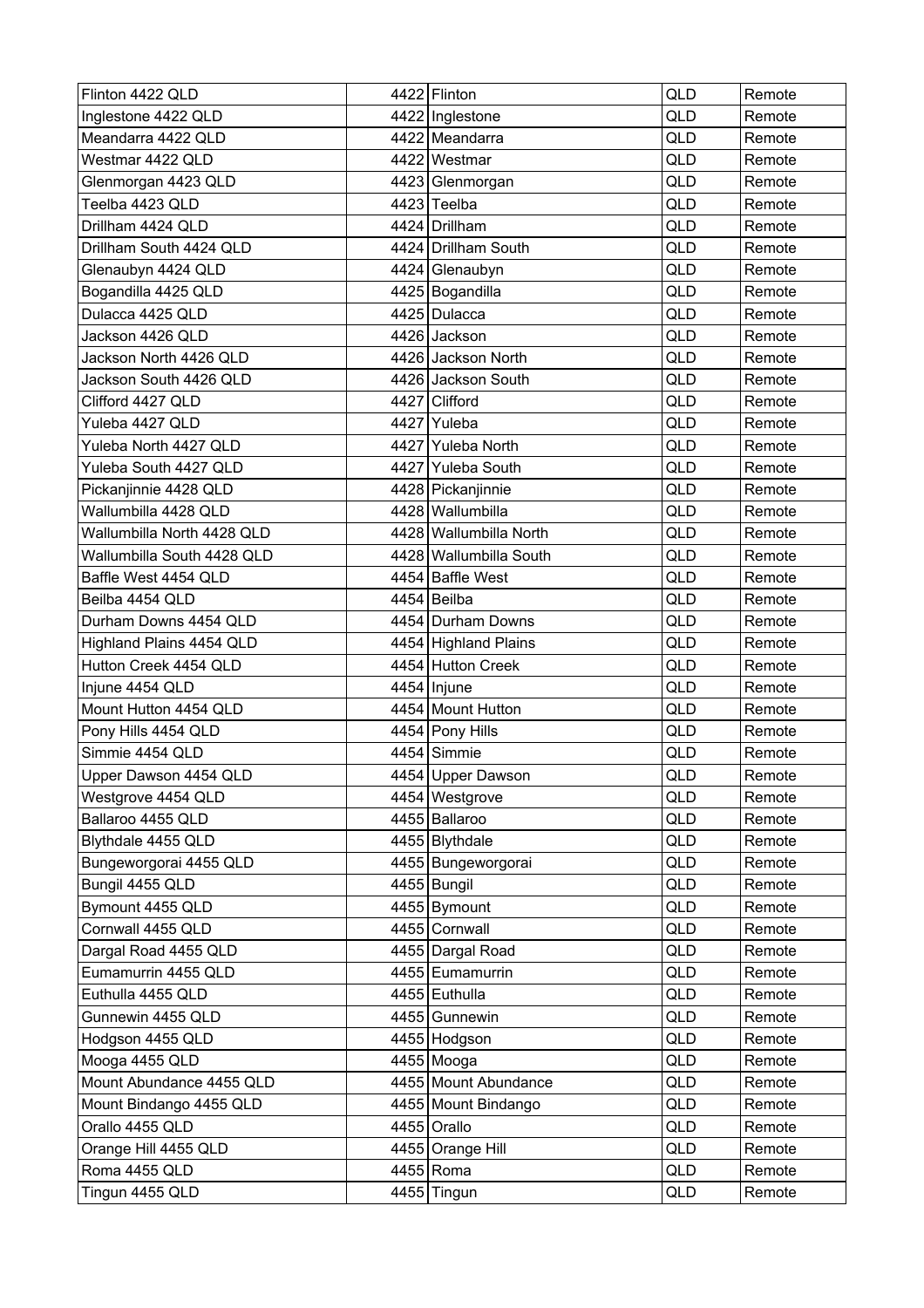| Wycombe 4455 QLD           | 4455 Wycombe           | <b>QLD</b> | Remote |
|----------------------------|------------------------|------------|--------|
| Muckadilla 4461 QLD        | 4461 Muckadilla        | QLD        | Remote |
| Amby 4462 QLD              | 4462 Amby              | QLD        | Remote |
| Dunkeld 4465 QLD           | 4465 Dunkeld           | QLD        | Remote |
| Forestvale 4465 QLD        | 4465   Forestvale      | QLD        | Remote |
| Mitchell 4465 QLD          | 4465   Mitchell        | QLD        | Remote |
| V Gate 4465 QLD            | 4465   V Gate          | <b>QLD</b> | Remote |
| Womalilla 4465 QLD         | 4465 Womalilla         | QLD        | Remote |
| Mungallala 4467 QLD        | 4467 Mungallala        | QLD        | Remote |
| Redford 4467 QLD           | 4467 Redford           | QLD        | Remote |
| Tyrconnel 4467 QLD         | 4467 Tyrconnel         | QLD        | Remote |
| Clara Creek 4468 QLD       | 4468 Clara Creek       | QLD        | Remote |
| Morven 4468 QLD            | 4468 Morven            | QLD        | Remote |
| Bakers Bend 4470 QLD       | 4470 Bakers Bend       | QLD        | Remote |
| Charleville 4470 QLD       | 4470 Charleville       | QLD        | Remote |
| Gowrie Station 4470 QLD    | 4470 Gowrie Station    | QLD        | Remote |
| Langlo 4470 QLD            | 4470 Langlo            | <b>QLD</b> | Remote |
| Murweh 4470 QLD            | 4470 Murweh            | QLD        | Remote |
| Riversleigh 4470 QLD       | 4470 Riversleigh       | QLD        | Remote |
| Claverton 4471 QLD         | 4471 Claverton         | <b>QLD</b> | Remote |
| Blackall 4472 QLD          | 4472 Blackall          | <b>QLD</b> | Remote |
| Mount Enniskillen 4472 QLD | 4472 Mount Enniskillen | QLD        | Remote |
| Adavale 4474 QLD           | 4474 Adavale           | QLD        | Remote |
| Cheepie 4475 QLD           | 4475 Cheepie           | QLD        | Remote |
| Augathella 4477 QLD        | 4477 Augathella        | <b>QLD</b> | Remote |
| Upper Warrego 4477 QLD     | 4477 Upper Warrego     | QLD        | Remote |
| Bayrick 4478 QLD           | 4478 Bayrick           | QLD        | Remote |
| Caldervale 4478 QLD        | 4478 Caldervale        | QLD        | Remote |
| Lansdowne 4478 QLD         | 4478 Lansdowne         | QLD        | Remote |
| Lumeah 4478 QLD            | 4478 Lumeah            | QLD        | Remote |
| Macfarlane 4478 QLD        | 4478 Macfarlane        | QLD        | Remote |
| Minnie Downs 4478 QLD      | 4478 Minnie Downs      | QLD        | Remote |
| Scrubby Creek 4478 QLD     | 4478 Scrubby Creek     | QLD        | Remote |
| Tambo 4478 QLD             | 4478 Tambo             | QLD        | Remote |
| Windeyer 4478 QLD          | 4478 Windeyer          | QLD        | Remote |
| Yandarlo 4478 QLD          | 4478 Yandarlo          | QLD        | Remote |
| Cooladdi 4479 QLD          | 4479 Cooladdi          | QLD        | Remote |
| Eromanga 4480 QLD          | 4480 Eromanga          | QLD        | Remote |
| Quilpie 4480 QLD           | 4480 Quilpie           | QLD        | Remote |
| Farrars Creek 4481 QLD     | 4481 Farrars Creek     | QLD        | Remote |
| Tanbar 4481 QLD            | 4481 Tanbar            | QLD        | Remote |
| Windorah 4481 QLD          | 4481 Windorah          | QLD        | Remote |
| Birdsville 4482 QLD        | 4482 Birdsville        | QLD        | Remote |
| Dirranbandi 4486 QLD       | 4486 Dirranbandi       | QLD        | Remote |
| Hebel 4486 QLD             | 4486 Hebel             | QLD        | Remote |
| Begonia 4487 QLD           | 4487 Begonia           | QLD        | Remote |
| St George 4487 QLD         | 4487 St George         | QLD        | Remote |
| Bollon 4488 QLD            | 4488 Bollon            | QLD        | Remote |
| Nebine 4488 QLD            | 4488 Nebine            | QLD        | Remote |
| Wyandra 4489 QLD           | 4489 Wyandra           | QLD        | Remote |
| Barringun 4490 QLD         | 4490 Barringun         | QLD        | Remote |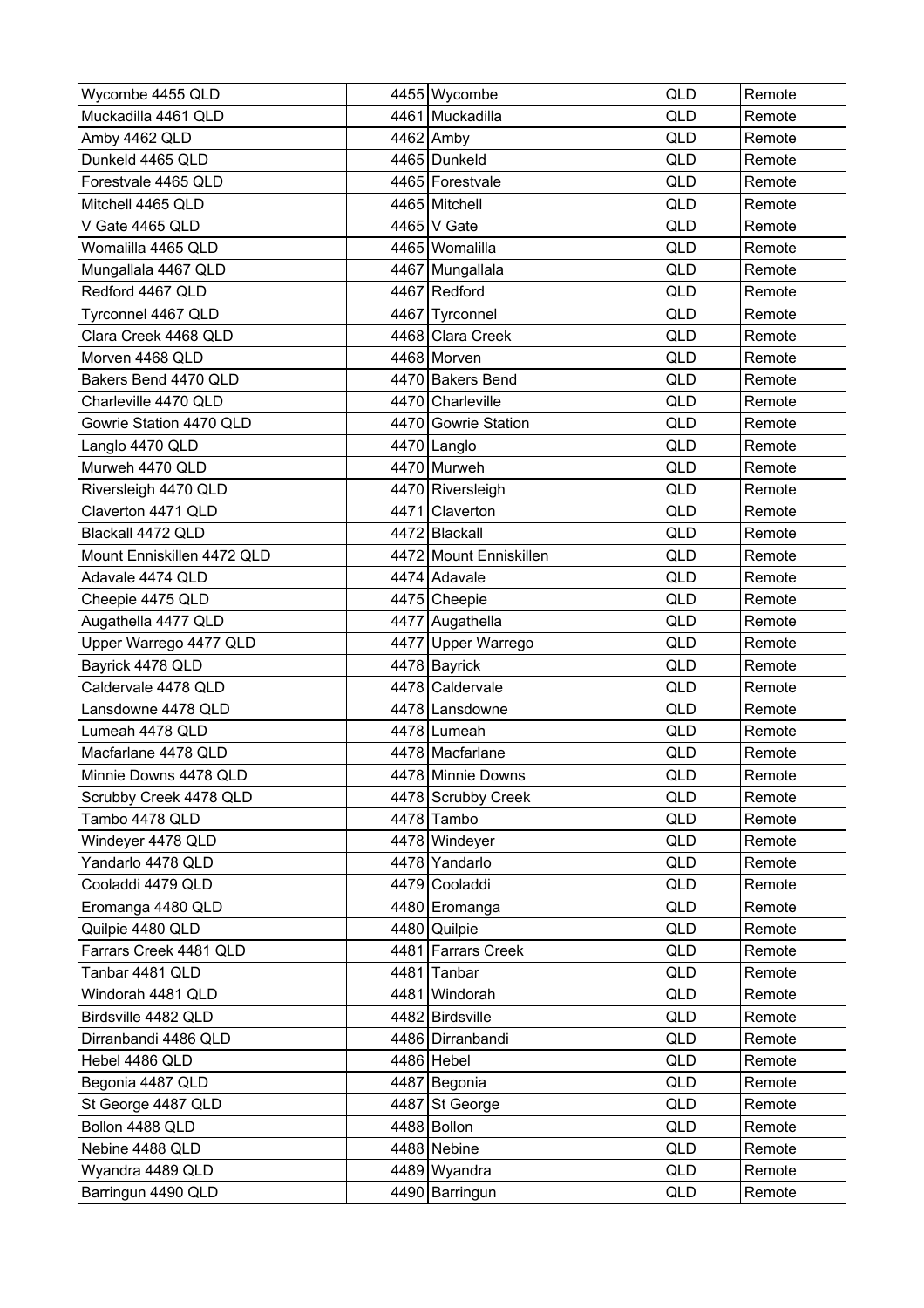| Coongoola 4490 QLD           |           | 4490 Coongoola           | QLD        | Remote |
|------------------------------|-----------|--------------------------|------------|--------|
| Cunnamulla 4490 QLD          |           | 4490 Cunnamulla          | QLD        | Remote |
| Cuttaburra 4490 QLD          |           | 4490 Cuttaburra          | QLD        | Remote |
| Humeburn 4490 QLD            |           | 4490 Humeburn            | QLD        | Remote |
| Jobs Gate 4490 QLD           |           | 4490 Jobs Gate           | QLD        | Remote |
| Linden 4490 QLD              |           | 4490 Linden              | QLD        | Remote |
| Noorama 4490 QLD             |           | 4490 Noorama             | <b>QLD</b> | Remote |
| Tuen 4490 QLD                |           | 4490 Tuen                | QLD        | Remote |
| Widgeegoara 4490 QLD         |           | 4490 Widgeegoara         | QLD        | Remote |
| Yowah 4490 QLD               |           | 4490 Yowah               | QLD        | Remote |
| Eulo 4491 QLD                | 4491 Eulo |                          | QLD        | Remote |
| Bullawarra 4492 QLD          |           | 4492 Bullawarra          | QLD        | Remote |
| Bulloo Downs 4492 QLD        |           | 4492 Bulloo Downs        | QLD        | Remote |
| Dynevor 4492 QLD             |           | 4492 Dynevor             | <b>QLD</b> | Remote |
| Nockatunga 4492 QLD          |           | 4492 Nockatunga          | QLD        | Remote |
| Norley 4492 QLD              |           | 4492 Norley              | QLD        | Remote |
| Thargomindah 4492 QLD        |           | 4492 Thargomindah        | QLD        | Remote |
| Hungerford 4493 QLD          |           | 4493 Hungerford          | QLD        | Remote |
| Bungunya 4494 QLD            |           | 4494 Bungunya            | QLD        | Remote |
| North Bungunya 4494 QLD      |           | 4494 North Bungunya      | <b>QLD</b> | Remote |
| Tarawera 4494 QLD            |           | 4494 Tarawera            | QLD        | Remote |
| North Talwood 4496 QLD       |           | 4496 North Talwood       | QLD        | Remote |
| South Talwood 4496 QLD       |           | 4496 South Talwood       | QLD        | Remote |
| Talwood 4496 QLD             |           | 4496 Talwood             | QLD        | Remote |
| Daymar 4497 QLD              |           | 4497 Daymar              | QLD        | Remote |
| Thallon 4497 QLD             |           | 4497 Thallon             | QLD        | Remote |
| Weengallon 4497 QLD          | 4497      | Weengallon               | QLD        | Remote |
| Kioma 4498 QLD               |           | 4498 Kioma               | <b>QLD</b> | Remote |
| Toobeah 4498 QLD             |           | 4498 Toobeah             | QLD        | Remote |
| Bellthorpe 4514 QLD          |           | 4514 Bellthorpe          | QLD        | Remote |
| Cedarton 4514 QLD            |           | 4514 Cedarton            | QLD        | Remote |
| Commissioners Flat 4514 QLD  |           | 4514 Commissioners Flat  | QLD        | Remote |
| D'Aguilar 4514 QLD           |           | 4514   D'Aguilar         | QLD        | Remote |
| Delaneys Creek 4514 QLD      |           | 4514 Delaneys Creek      | QLD        | Remote |
| Mount Archer 4514 QLD        |           | 4514 Mount Archer        | QLD        | Remote |
| Mount Delaney 4514 QLD       |           | 4514 Mount Delaney       | QLD        | Remote |
| Neurum 4514 QLD              |           | 4514 Neurum              | QLD        | Remote |
| Stanmore 4514 QLD            |           | 4514 Stanmore            | QLD        | Remote |
| Stony Creek 4514 QLD         |           | 4514 Stony Creek         | QLD        | Remote |
| Villeneuve 4514 QLD          |           | 4514 Villeneuve          | QLD        | Remote |
| Woodford 4514 QLD            |           | 4514 Woodford            | QLD        | Remote |
| Glenfern 4515 QLD            |           | 4515 Glenfern            | QLD        | Remote |
| Hazeldean 4515 QLD           |           | 4515 Hazeldean           | QLD        | Remote |
| Jimna 4515 QLD               |           | 4515 Jimna               | QLD        | Remote |
| Kilcoy 4515 QLD              |           | 4515 Kilcoy              | QLD        | Remote |
| Kingaham 4515 QLD            |           | 4515 Kingaham            | QLD        | Remote |
| Monsildale 4515 QLD          |           | 4515 Monsildale          | QLD        | Remote |
| Mount Kilcoy 4515 QLD        |           | 4515 Mount Kilcoy        | QLD        | Remote |
| Royston 4515 QLD             |           | 4515 Royston             | QLD        | Remote |
| Sandy Creek 4515 QLD         |           | 4515 Sandy Creek         | QLD        | Remote |
| Sheep Station Creek 4515 QLD |           | 4515 Sheep Station Creek | QLD        | Remote |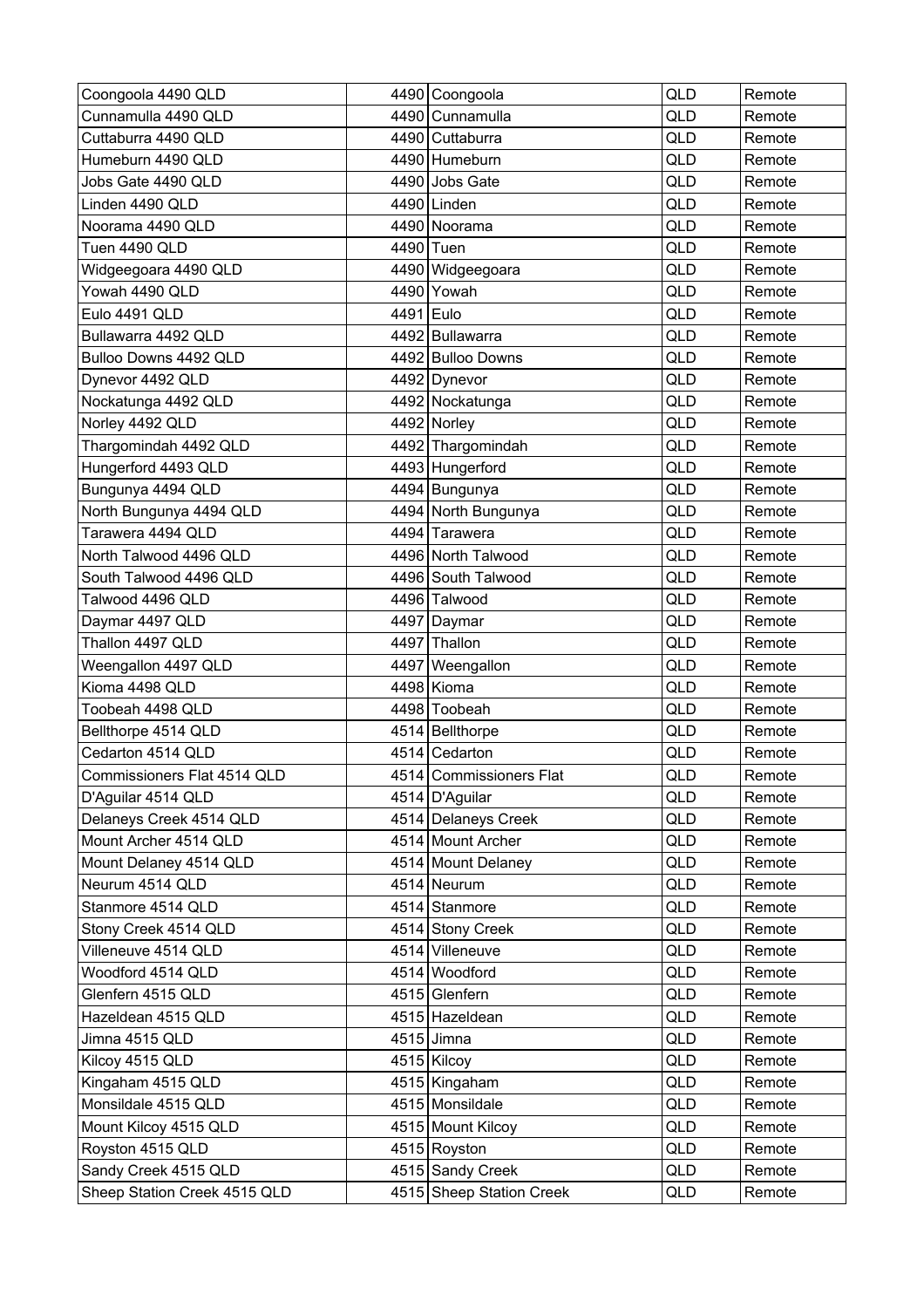| Winya 4515 QLD                 | 4515 Winya                 | QLD | Remote |
|--------------------------------|----------------------------|-----|--------|
| Woolmar 4515 QLD               | 4515 Woolmar               | QLD | Remote |
| Beerburrum 4517 QLD            | 4517 Beerburrum            | QLD | Remote |
| Glass House Mountains 4518 QLD | 4518 Glass House Mountains | QLD | Remote |
| Armstrong Creek 4520 QLD       | 4520 Armstrong Creek       | QLD | Remote |
| Camp Mountain 4520 QLD         | 4520 Camp Mountain         | QLD | Remote |
| Cedar Creek 4520 QLD           | 4520 Cedar Creek           | QLD | Remote |
| Closeburn 4520 QLD             | 4520 Closeburn             | QLD | Remote |
| Draper 4520 QLD                | 4520 Draper                | QLD | Remote |
| Enoggera Reservoir 4520 QLD    | 4520 Enoggera Reservoir    | QLD | Remote |
| Highvale 4520 QLD              | 4520 Highvale              | QLD | Remote |
| Jollys Lookout 4520 QLD        | 4520 Jollys Lookout        | QLD | Remote |
| Kobble Creek 4520 QLD          | 4520 Kobble Creek          | QLD | Remote |
| Mount Glorious 4520 QLD        | 4520 Mount Glorious        | QLD | Remote |
| Mount Nebo 4520 QLD            | 4520 Mount Nebo            | QLD | Remote |
| Mount Samson 4520 QLD          | 4520 Mount Samson          | QLD | Remote |
| Samford 4520 QLD               | 4520 Samford               | QLD | Remote |
| Samford Valley 4520 QLD        | 4520 Samford Valley        | QLD | Remote |
| Samford Village 4520 QLD       | 4520 Samford Village       | QLD | Remote |
| Samsonvale 4520 QLD            | 4520 Samsonvale            | QLD | Remote |
| Wights Mountain 4520 QLD       | 4520 Wights Mountain       | QLD | Remote |
| Yugar 4520 QLD                 | 4520 Yugar                 | QLD | Remote |
| Campbells Pocket 4521 QLD      | 4521 Campbells Pocket      | QLD | Remote |
| Dayboro 4521 QLD               | 4521 Dayboro               | QLD | Remote |
| King Scrub 4521 QLD            | 4521 King Scrub            | QLD | Remote |
| Laceys Creek 4521 QLD          | 4521 Laceys Creek          | QLD | Remote |
| Mount Mee 4521 QLD             | 4521 Mount Mee             | QLD | Remote |
| Mount Pleasant 4521 QLD        | 4521 Mount Pleasant        | QLD | Remote |
| Ocean View 4521 QLD            | 4521 Ocean View            | QLD | Remote |
| Rush Creek 4521 QLD            | 4521 Rush Creek            | QLD | Remote |
| Cooran 4569 QLD                | 4569 Cooran                | QLD | Remote |
| Amamoor 4570 QLD               | 4570 Amamoor               | QLD | Remote |
| Amamoor Creek 4570 QLD         | 4570 Amamoor Creek         | QLD | Remote |
| Anderleigh 4570 QLD            | 4570 Anderleigh            | QLD | Remote |
| Araluen 4570 QLD               | 4570 Araluen               | QLD | Remote |
| Banks Pocket 4570 QLD          | 4570 Banks Pocket          | QLD | Remote |
| Beenaam Valley 4570 QLD        | 4570 Beenaam Valley        | QLD | Remote |
| Bella Creek 4570 QLD           | 4570 Bella Creek           | QLD | Remote |
| Bells Bridge 4570 QLD          | 4570 Bells Bridge          | QLD | Remote |
| Bollier 4570 QLD               | 4570 Bollier               | QLD | Remote |
| Brooloo 4570 QLD               | 4570 Brooloo               | QLD | Remote |
| Calgoa 4570 QLD                | 4570 Calgoa                | QLD | Remote |
| Calico Creek 4570 QLD          | 4570 Calico Creek          | QLD | Remote |
| Canina 4570 QLD                | 4570 Canina                | QLD | Remote |
| Cedar Pocket 4570 QLD          | 4570 Cedar Pocket          | QLD | Remote |
| Chatsworth 4570 QLD            | 4570 Chatsworth            | QLD | Remote |
| Coles Creek 4570 QLD           | 4570 Coles Creek           | QLD | Remote |
| Coondoo 4570 QLD               | 4570 Coondoo               | QLD | Remote |
| Corella 4570 QLD               | 4570 Corella               | QLD | Remote |
| Curra 4570 QLD                 | 4570 Curra                 | QLD | Remote |
| Dagun 4570 QLD                 | 4570 Dagun                 | QLD | Remote |
|                                |                            |     |        |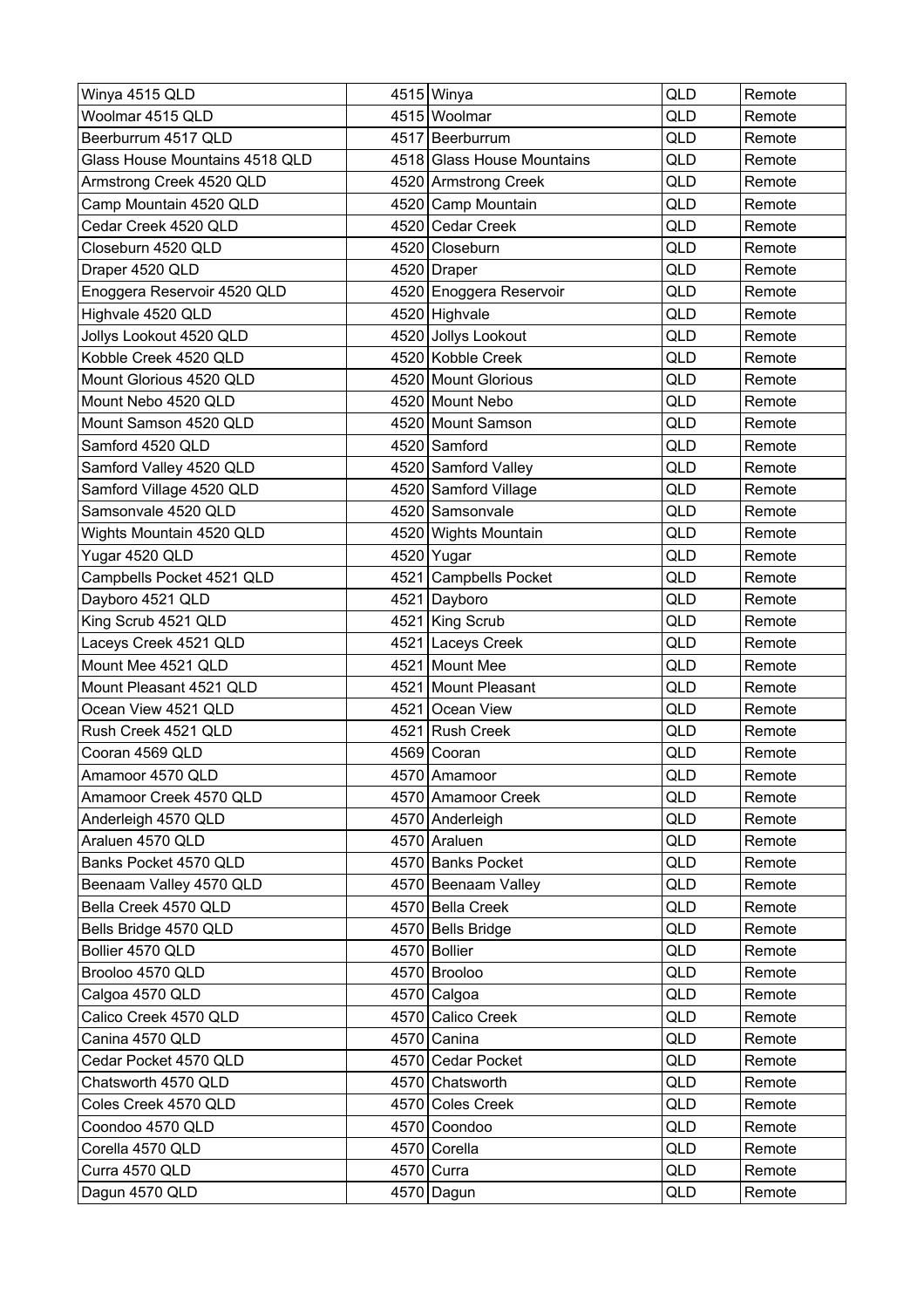| Downsfield 4570 QLD        |              | 4570 Downsfield        | QLD        | Remote |
|----------------------------|--------------|------------------------|------------|--------|
| East Deep Creek 4570 QLD   |              | 4570 East Deep Creek   | QLD        | Remote |
| Fishermans Pocket 4570 QLD |              | 4570 Fishermans Pocket | QLD        | Remote |
| Gilldora 4570 QLD          |              | 4570 Gilldora          | QLD        | Remote |
| Glanmire 4570 QLD          |              | 4570 Glanmire          | QLD        | Remote |
| Glastonbury 4570 QLD       |              | 4570 Glastonbury       | QLD        | Remote |
| Glen Echo 4570 QLD         |              | 4570 Glen Echo         | QLD        | Remote |
| Glenwood 4570 QLD          |              | 4570 Glenwood          | QLD        | Remote |
| Goomboorian 4570 QLD       |              | 4570 Goomboorian       | QLD        | Remote |
| Greens Creek 4570 QLD      |              | 4570 Greens Creek      | QLD        | Remote |
| Gunalda 4570 QLD           |              | 4570 Gunalda           | QLD        | Remote |
| Gympie 4570 QLD            |              | 4570 Gympie            | QLD        | Remote |
| Gympie DC 4570 QLD         |              | 4570 Gympie DC         | QLD        | Remote |
| Imbil 4570 QLD             | 4570   Imbil |                        | QLD        | Remote |
| Jones Hill 4570 QLD        |              | 4570 Jones Hill        | QLD        | Remote |
| Kandanga 4570 QLD          |              | 4570 Kandanga          | QLD        | Remote |
| Kandanga Creek 4570 QLD    |              | 4570 Kandanga Creek    | QLD        | Remote |
| Kanigan 4570 QLD           |              | 4570 Kanigan           | QLD        | Remote |
| Kia Ora 4570 QLD           |              | 4570 Kia Ora           | QLD        | Remote |
| Kybong 4570 QLD            |              | 4570 Kybong            | QLD        | Remote |
| Lagoon Pocket 4570 QLD     |              | 4570 Lagoon Pocket     | QLD        | Remote |
| Lake Borumba 4570 QLD      |              | 4570 Lake Borumba      | QLD        | Remote |
| Langshaw 4570 QLD          |              | 4570 Langshaw          | QLD        | Remote |
| Long Flat 4570 QLD         |              | 4570 Long Flat         | QLD        | Remote |
| Lower Wonga 4570 QLD       |              | 4570 Lower Wonga       | QLD        | Remote |
| Marodian 4570 QLD          |              | 4570 Marodian          | QLD        | Remote |
| Marys Creek 4570 QLD       |              | 4570 Marys Creek       | QLD        | Remote |
| Mcintosh Creek 4570 QLD    |              | 4570 Mcintosh Creek    | QLD        | Remote |
| Melawondi 4570 QLD         |              | 4570 Melawondi         | QLD        | Remote |
| Miva 4570 QLD              | 4570 Miva    |                        | QLD        | Remote |
| Monkland 4570 QLD          |              | 4570 Monkland          | QLD        | Remote |
| Mooloo 4570 QLD            |              | 4570 Mooloo            | <b>QLD</b> | Remote |
| Mothar Mountain 4570 QLD   |              | 4570 Mothar Mountain   | QLD        | Remote |
| Munna Creek 4570 QLD       |              | 4570 Munna Creek       | QLD        | Remote |
| Nahrunda 4570 QLD          |              | 4570 Nahrunda          | QLD        | Remote |
| Neerdie 4570 QLD           |              | 4570 Neerdie           | QLD        | Remote |
| Neusa Vale 4570 QLD        |              | 4570 Neusa Vale        | QLD        | Remote |
| North Deep Creek 4570 QLD  |              | 4570 North Deep Creek  | QLD        | Remote |
| Paterson 4570 QLD          |              | 4570 Paterson          | QLD        | Remote |
| Pie Creek 4570 QLD         |              | 4570 Pie Creek         | QLD        | Remote |
| Ross Creek 4570 QLD        |              | 4570 Ross Creek        | QLD        | Remote |
| Scotchy Pocket 4570 QLD    |              | 4570 Scotchy Pocket    | QLD        | Remote |
| Scrubby Creek 4570 QLD     |              | 4570 Scrubby Creek     | QLD        | Remote |
| Sexton 4570 QLD            |              | 4570 Sexton            | QLD        | Remote |
| Southside 4570 QLD         |              | 4570 Southside         | QLD        | Remote |
| St Mary 4570 QLD           |              | 4570 St Mary           | QLD        | Remote |
| Tamaree 4570 QLD           |              | 4570 Tamaree           | QLD        | Remote |
| Tandur 4570 QLD            |              | 4570 Tandur            | QLD        | Remote |
| The Dawn 4570 QLD          |              | 4570 The Dawn          | QLD        | Remote |
| The Palms 4570 QLD         |              | 4570 The Palms         | QLD        | Remote |
| Theebine 4570 QLD          |              | 4570 Theebine          | QLD        | Remote |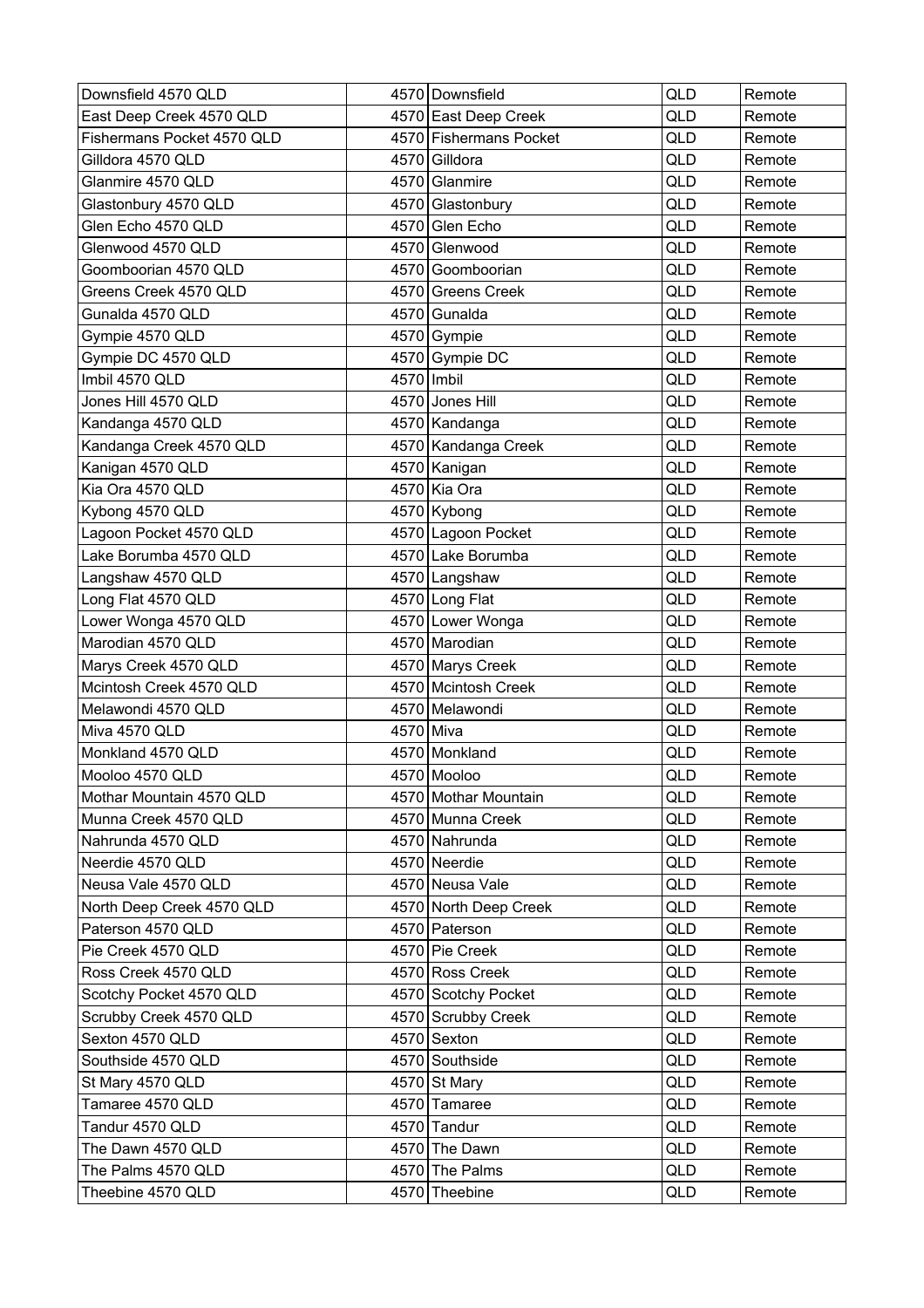| Toolara Forest 4570 QLD        |      | 4570 Toolara Forest        | QLD | Remote |
|--------------------------------|------|----------------------------|-----|--------|
| Traveston 4570 QLD             |      | 4570 Traveston             | QLD | Remote |
| Tuchekoi 4570 QLD              |      | 4570 Tuchekoi              | QLD | Remote |
| Two Mile 4570 QLD              |      | 4570 Two Mile              | QLD | Remote |
| Upper Glastonbury 4570 QLD     |      | 4570 Upper Glastonbury     | QLD | Remote |
| Upper Kandanga 4570 QLD        |      | 4570 Upper Kandanga        | QLD | Remote |
| Veteran 4570 QLD               |      | 4570 Veteran               | QLD | Remote |
| Victory Heights 4570 QLD       |      | 4570 Victory Heights       | QLD | Remote |
| Wallu 4570 QLD                 |      | 4570 Wallu                 | QLD | Remote |
| Widgee 4570 QLD                |      | 4570 Widgee                | QLD | Remote |
| Widgee Crossing North 4570 QLD |      | 4570 Widgee Crossing North | QLD | Remote |
| Widgee Crossing South 4570 QLD |      | 4570 Widgee Crossing South | QLD | Remote |
| Wilsons Pocket 4570 QLD        |      | 4570 Wilsons Pocket        | QLD | Remote |
| Wolvi 4570 QLD                 |      | 4570 Wolvi                 | QLD | Remote |
| Woolooga 4570 QLD              |      | 4570 Woolooga              | QLD | Remote |
| Woondum 4570 QLD               |      | 4570 Woondum               | QLD | Remote |
| Como 4571 QLD                  |      | 4571 Como                  | QLD | Remote |
| Kin Kin 4571 QLD               |      | 4571 Kin Kin               | QLD | Remote |
| Coolabine 4574 QLD             |      | 4574 Coolabine             | QLD | Remote |
| Gheerulla 4574 QLD             |      | 4574 Gheerulla             | QLD | Remote |
| Kenilworth 4574 QLD            |      | 4574 Kenilworth            | QLD | Remote |
| Kidaman Creek 4574 QLD         |      | 4574 Kidaman Creek         | QLD | Remote |
| Moy Pocket 4574 QLD            |      | 4574 Moy Pocket            | QLD | Remote |
| Obi Obi 4574 QLD               |      | 4574 Obi Obi               | QLD | Remote |
| Cooloola 4580 QLD              |      | 4580 Cooloola              | QLD | Remote |
| Cooloola Cove 4580 QLD         |      | 4580 Cooloola Cove         | QLD | Remote |
| Tin Can Bay 4580 QLD           |      | 4580 Tin Can Bay           | QLD | Remote |
| Eurong 4581 QLD                |      | 4581 Eurong                | QLD | Remote |
| Fraser Island 4581 QLD         |      | 4581 Fraser Island         | QLD | Remote |
| Inskip 4581 QLD                | 4581 | Inskip                     | QLD | Remote |
| Orchid Beach 4581 QLD          |      | 4581 Orchid Beach          | QLD | Remote |
| Rainbow Beach 4581 QLD         |      | 4581 Rainbow Beach         | QLD | Remote |
| Black Snake 4600 QLD           |      | 4600 Black Snake           | QLD | Remote |
| Cinnabar 4600 QLD              |      | 4600 Cinnabar              | QLD | Remote |
| Kilkivan 4600 QLD              |      | 4600 Kilkivan              | QLD | Remote |
| Mudlo 4600 QLD                 |      | 4600 Mudlo                 | QLD | Remote |
| Oakview 4600 QLD               |      | 4600 Oakview               | QLD | Remote |
| Barambah 4601 QLD              |      | 4601 Barambah              | QLD | Remote |
| Boonara 4601 QLD               |      | 4601 Boonara               | QLD | Remote |
| Booubyjan 4601 QLD             |      | 4601 Booubyjan             | QLD | Remote |
| Goomeri 4601 QLD               |      | 4601 Goomeri               | QLD | Remote |
| Goomeribong 4601 QLD           |      | 4601 Goomeribong           | QLD | Remote |
| Kinbombi 4601 QLD              |      | 4601 Kinbombi              | QLD | Remote |
| Manumbar 4601 QLD              |      | 4601 Manumbar              | QLD | Remote |
| Tansey 4601 QLD                |      | 4601 Tansey                | QLD | Remote |
| Wrattens Forest 4601 QLD       |      | 4601 Wrattens Forest       | QLD | Remote |
| Barlil 4605 QLD                |      | 4605 Barlil                | QLD | Remote |
| Byee 4605 QLD                  |      | 4605 Byee                  | QLD | Remote |
| Cherbourg 4605 QLD             |      | 4605 Cherbourg             | QLD | Remote |
| Cloyna 4605 QLD                |      | 4605 Cloyna                | QLD | Remote |
| Cobbs Hill 4605 QLD            |      | 4605 Cobbs Hill            | QLD | Remote |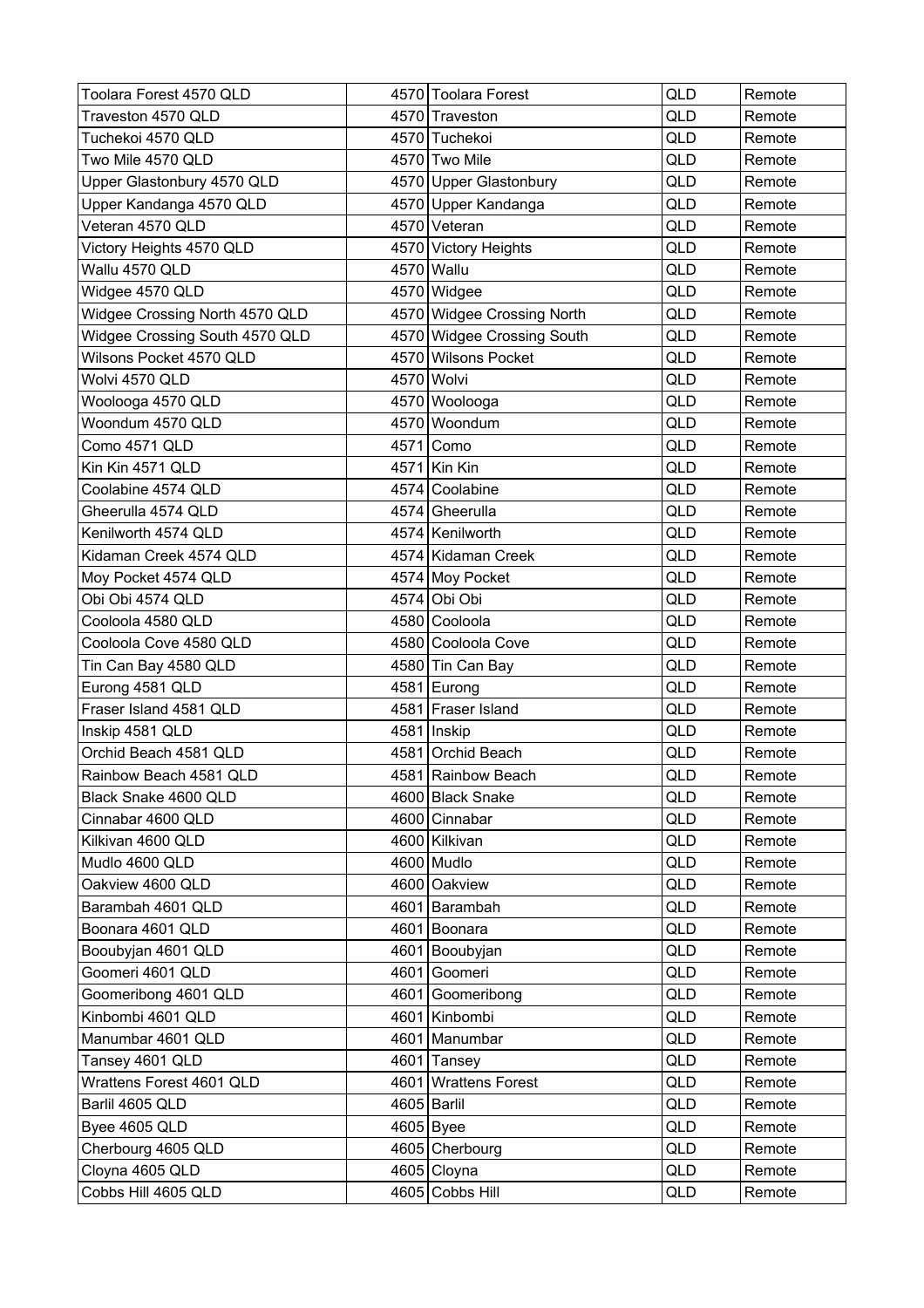| Crownthorpe 4605 QLD    | 4605 Crownthorpe    | <b>QLD</b> | Remote |
|-------------------------|---------------------|------------|--------|
| Glenrock 4605 QLD       | 4605 Glenrock       | QLD        | Remote |
| Kitoba 4605 QLD         | 4605 Kitoba         | QLD        | Remote |
| Manyung 4605 QLD        | 4605 Manyung        | QLD        | Remote |
| Merlwood 4605 QLD       | 4605 Merlwood       | QLD        | Remote |
| Moffatdale 4605 QLD     | 4605 Moffatdale     | QLD        | Remote |
| Moondooner 4605 QLD     | 4605   Moondooner   | <b>QLD</b> | Remote |
| Murgon 4605 QLD         | 4605 Murgon         | QLD        | Remote |
| Oakdale 4605 QLD        | 4605 Oakdale        | QLD        | Remote |
| Redgate 4605 QLD        | 4605 Redgate        | QLD        | Remote |
| Silverleaf 4605 QLD     | 4605 Silverleaf     | QLD        | Remote |
| Sunny Nook 4605 QLD     | 4605 Sunny Nook     | QLD        | Remote |
| Tablelands 4605 QLD     | 4605 Tablelands     | QLD        | Remote |
| Warnung 4605 QLD        | 4605 Warnung        | <b>QLD</b> | Remote |
| Windera 4605 QLD        | 4605 Windera        | QLD        | Remote |
| Wooroonden 4605 QLD     | 4605 Wooroonden     | QLD        | Remote |
| Chelmsford 4606 QLD     | 4606 Chelmsford     | <b>QLD</b> | Remote |
| Fairdale 4606 QLD       | 4606 Fairdale       | QLD        | Remote |
| Ficks Crossing 4606 QLD | 4606 Ficks Crossing | QLD        | Remote |
| Greenview 4606 QLD      | 4606 Greenview      | <b>QLD</b> | Remote |
| Leafdale 4606 QLD       | 4606 Leafdale       | <b>QLD</b> | Remote |
| Mount Mceuen 4606 QLD   | 4606 Mount Mceuen   | QLD        | Remote |
| Mp Creek 4606 QLD       | 4606 Mp Creek       | QLD        | Remote |
| Wheatlands 4606 QLD     | 4606 Wheatlands     | QLD        | Remote |
| Wondai 4606 QLD         | 4606 Wondai         | QLD        | Remote |
| Charlestown 4608 QLD    | 4608 Charlestown    | QLD        | Remote |
| Cushnie 4608 QLD        | 4608 Cushnie        | QLD        | Remote |
| Tingoora 4608 QLD       | 4608 Tingoora       | <b>QLD</b> | Remote |
| Wilkesdale 4608 QLD     | 4608 Wilkesdale     | QLD        | Remote |
| Wooroolin 4608 QLD      | 4608 Wooroolin      | QLD        | Remote |
| Alice Creek 4610 QLD    | 4610 Alice Creek    | QLD        | Remote |
| Ballogie 4610 QLD       | 4610 Ballogie       | QLD        | Remote |
| Benair 4610 QLD         | 4610 Benair         | QLD        | Remote |
| Booie 4610 QLD          | 4610 Booie          | QLD        | Remote |
| Boyneside 4610 QLD      | 4610 Boyneside      | QLD        | Remote |
| Chahpingah 4610 QLD     | 4610 Chahpingah     | QLD        | Remote |
| Coolabunia 4610 QLD     | 4610 Coolabunia     | QLD        | Remote |
| Corndale 4610 QLD       | 4610 Corndale       | QLD        | Remote |
| Crawford 4610 QLD       | 4610 Crawford       | QLD        | Remote |
| Dangore 4610 QLD        | 4610 Dangore        | QLD        | Remote |
| Durong 4610 QLD         | 4610 Durong         | QLD        | Remote |
| Durong South 4610 QLD   | 4610 Durong South   | QLD        | Remote |
| Ellesmere 4610 QLD      | 4610 Ellesmere      | QLD        | Remote |
| Goodger 4610 QLD        | 4610 Goodger        | QLD        | Remote |
| Gordonbrook 4610 QLD    | 4610 Gordonbrook    | QLD        | Remote |
| Haly Creek 4610 QLD     | 4610 Haly Creek     | QLD        | Remote |
| Hodgleigh 4610 QLD      | 4610 Hodgleigh      | QLD        | Remote |
| Inverlaw 4610 QLD       | 4610 Inverlaw       | QLD        | Remote |
| Ironpot 4610 QLD        | 4610   Ironpot      | QLD        | Remote |
| Kingaroy 4610 QLD       | 4610 Kingaroy       | QLD        | Remote |
| Kingaroy DC 4610 QLD    | 4610 Kingaroy DC    | QLD        | Remote |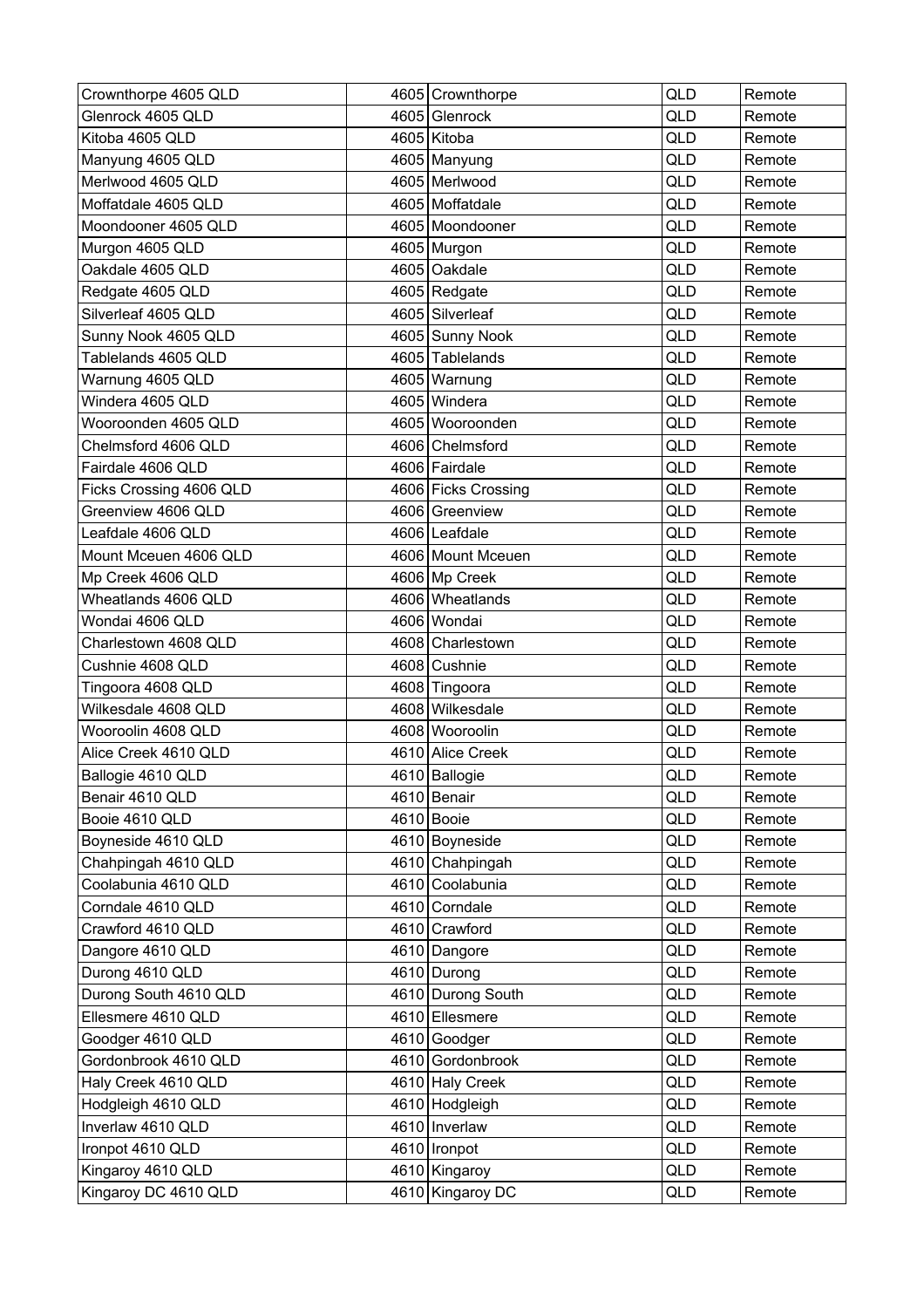| Kumbia 4610 QLD             | 4610 Kumbia             | <b>QLD</b> | Remote |
|-----------------------------|-------------------------|------------|--------|
| Mannuem 4610 QLD            | 4610 Mannuem            | QLD        | Remote |
| Memerambi 4610 QLD          | 4610 Memerambi          | QLD        | Remote |
| Taabinga 4610 QLD           | 4610 Taabinga           | QLD        | Remote |
| Wattle Grove 4610 QLD       | 4610 Wattle Grove       | QLD        | Remote |
| Marshlands 4611 QLD         | 4611 Marshlands         | QLD        | Remote |
| Mondure 4611 QLD            | 4611 Mondure            | <b>QLD</b> | Remote |
| Hivesville 4612 QLD         | 4612 Hivesville         | QLD        | Remote |
| Kawl Kawl 4612 QLD          | 4612 Kawl Kawl          | QLD        | Remote |
| Keysland 4612 QLD           | 4612   Keysland         | QLD        | Remote |
| Stonelands 4612 QLD         | 4612 Stonelands         | QLD        | Remote |
| Wigton 4612 QLD             | 4612 Wigton             | QLD        | Remote |
| Abbeywood 4613 QLD          | 4613 Abbeywood          | QLD        | Remote |
| Boondooma 4613 QLD          | 4613 Boondooma          | QLD        | Remote |
| Brigooda 4613 QLD           | 4613 Brigooda           | QLD        | Remote |
| Coverty 4613 QLD            | 4613 Coverty            | QLD        | Remote |
| Kinleymore 4613 QLD         | 4613 Kinleymore         | QLD        | Remote |
| Melrose 4613 QLD            | 4613 Melrose            | QLD        | Remote |
| Okeden 4613 QLD             | 4613 Okeden             | QLD        | Remote |
| Proston 4613 QLD            | 4613 Proston            | <b>QLD</b> | Remote |
| Speedwell 4613 QLD          | 4613 Speedwell          | QLD        | Remote |
| Stalworth 4613 QLD          | 4613 Stalworth          | QLD        | Remote |
| Neumgna 4614 QLD            | 4614 Neumgna            | QLD        | Remote |
| Upper Yarraman 4614 QLD     | 4614 Upper Yarraman     | QLD        | Remote |
| Yarraman 4614 QLD           | 4614 Yarraman           | <b>QLD</b> | Remote |
| Barker Creek Flat 4615 QLD  | 4615 Barker Creek Flat  | QLD        | Remote |
| Brooklands 4615 QLD         | 4615 Brooklands         | QLD        | Remote |
| Bullcamp 4615 QLD           | 4615 Bullcamp           | <b>QLD</b> | Remote |
| East Nanango 4615 QLD       | 4615 East Nanango       | QLD        | Remote |
| Elgin Vale 4615 QLD         | 4615 Elgin Vale         | QLD        | Remote |
| Glan Devon 4615 QLD         | 4615 Glan Devon         | QLD        | Remote |
| Johnstown 4615 QLD          | 4615 Johnstown          | QLD        | Remote |
| Kunioon 4615 QLD            | 4615 Kunioon            | QLD        | Remote |
| Maidenwell 4615 QLD         | 4615 Maidenwell         | QLD        | Remote |
| Nanango 4615 QLD            | 4615 Nanango            | QLD        | Remote |
| Pimpimbudgee 4615 QLD       | 4615 Pimpimbudgee       | QLD        | Remote |
| Runnymede 4615 QLD          | 4615 Runnymede          | QLD        | Remote |
| Sandy Ridges 4615 QLD       | 4615 Sandy Ridges       | QLD        | Remote |
| South East Nanango 4615 QLD | 4615 South East Nanango | QLD        | Remote |
| South Nanango 4615 QLD      | 4615 South Nanango      | QLD        | Remote |
| Tarong 4615 QLD             | 4615 Tarong             | QLD        | Remote |
| Wattle Camp 4615 QLD        | 4615 Wattle Camp        | QLD        | Remote |
| Wengenville 4615 QLD        | 4615 Wengenville        | QLD        | Remote |
| Wyalla 4615 QLD             | 4615 Wyalla             | QLD        | Remote |
| Aramara 4620 QLD            | 4620 Aramara            | QLD        | Remote |
| Brooweena 4620 QLD          | 4620 Brooweena          | QLD        | Remote |
| Doongul 4620 QLD            | 4620 Doongul            | QLD        | Remote |
| Gigoomgan 4620 QLD          | 4620 Gigoomgan          | QLD        | Remote |
| Glenbar 4620 QLD            | 4620 Glenbar            | QLD        | Remote |
| Gungaloon 4620 QLD          | 4620 Gungaloon          | QLD        | Remote |
| Malarga 4620 QLD            | 4620 Malarga            | QLD        | Remote |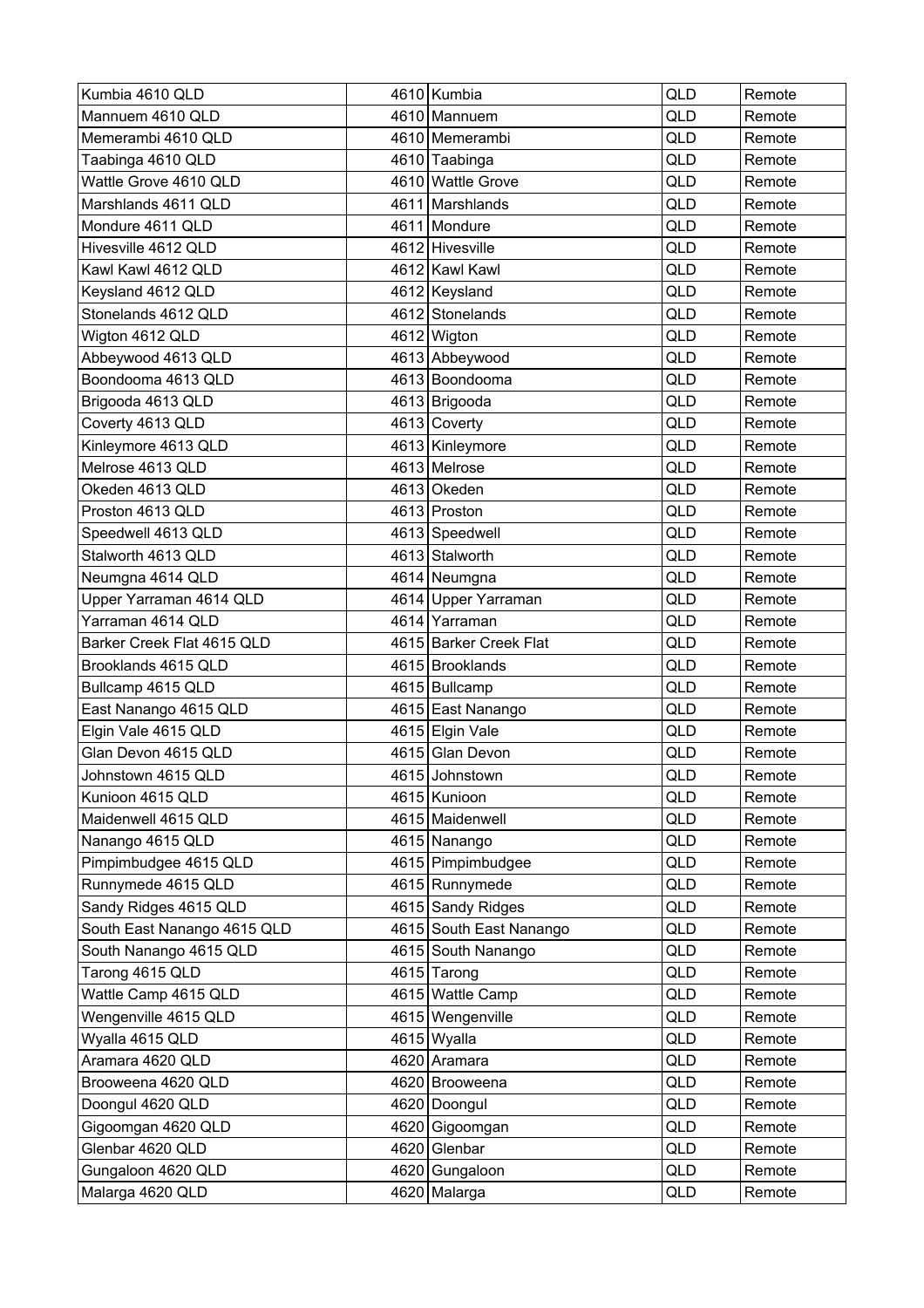| North Aramara 4620 QLD    | 4620 North Aramara    | QLD | Remote |
|---------------------------|-----------------------|-----|--------|
| Teebar 4620 QLD           | 4620 Teebar           | QLD | Remote |
| Woocoo 4620 QLD           | 4620 Woocoo           | QLD | Remote |
| Biggenden 4621 QLD        | 4621 Biggenden        | QLD | Remote |
| Boompa 4621 QLD           | 4621 Boompa           | QLD | Remote |
| Coalstoun Lakes 4621 QLD  | 4621 Coalstoun Lakes  | QLD | Remote |
| Coringa 4621 QLD          | 4621 Coringa          | QLD | Remote |
| Dallarnil 4621 QLD        | 4621 Dallarnil        | QLD | Remote |
| Degilbo 4621 QLD          | 4621 Degilbo          | QLD | Remote |
| Didcot 4621 QLD           | 4621 Didcot           | QLD | Remote |
| Golden Fleece 4621 QLD    | 4621 Golden Fleece    | QLD | Remote |
| Lakeside 4621 QLD         | 4621 Lakeside         | QLD | Remote |
| Wateranga 4621 QLD        | 4621 Wateranga        | QLD | Remote |
| Woowoonga 4621 QLD        | 4621 Woowoonga        | QLD | Remote |
| Aranbanga 4625 QLD        | 4625 Aranbanga        | QLD | Remote |
| Ban Ban 4625 QLD          | 4625 Ban Ban          | QLD | Remote |
| Ban Ban Springs 4625 QLD  | 4625 Ban Ban Springs  | QLD | Remote |
| Barlyne 4625 QLD          | 4625   Barlyne        | QLD | Remote |
| Binjour 4625 QLD          | 4625 Binjour          | QLD | Remote |
| Blairmore 4625 QLD        | 4625 Blairmore        | QLD | Remote |
| Bon Accord 4625 QLD       | 4625 Bon Accord       | QLD | Remote |
| Branch Creek 4625 QLD     | 4625 Branch Creek     | QLD | Remote |
| Byrnestown 4625 QLD       | 4625 Byrnestown       | QLD | Remote |
| Campbell Creek 4625 QLD   | 4625 Campbell Creek   | QLD | Remote |
| Deep Creek 4625 QLD       | 4625 Deep Creek       | QLD | Remote |
| Dirnbir 4625 QLD          | 4625 Dirnbir          | QLD | Remote |
| Dundarrah 4625 QLD        | 4625 Dundarrah        | QLD | Remote |
| Gayndah 4625 QLD          | 4625 Gayndah          | QLD | Remote |
| Ginoondan 4625 QLD        | 4625 Ginoondan        | QLD | Remote |
| Gooroolba 4625 QLD        | 4625 Gooroolba        | QLD | Remote |
| Harriet 4625 QLD          | 4625 Harriet          | QLD | Remote |
| Humphery 4625 QLD         | 4625 Humphery         | QLD | Remote |
| Ideraway 4625 QLD         | 4625 Ideraway         | QLD | Remote |
| Mingo 4625 QLD            | 4625 Mingo            | QLD | Remote |
| Mount Debateable 4625 QLD | 4625 Mount Debateable | QLD | Remote |
| Mount Lawless 4625 QLD    | 4625 Mount Lawless    | QLD | Remote |
| Mount Steadman 4625 QLD   | 4625 Mount Steadman   | QLD | Remote |
| Penwhaupell 4625 QLD      | 4625 Penwhaupell      | QLD | Remote |
| Pile Gully 4625 QLD       | 4625 Pile Gully       | QLD | Remote |
| Reids Creek 4625 QLD      | 4625 Reids Creek      | QLD | Remote |
| Stockhaven 4625 QLD       | 4625 Stockhaven       | QLD | Remote |
| The Limits 4625 QLD       | 4625 The Limits       | QLD | Remote |
| Toondahra 4625 QLD        | 4625 Toondahra        | QLD | Remote |
| Wahoon 4625 QLD           | 4625 Wahoon           | QLD | Remote |
| Wetheron 4625 QLD         | 4625 Wetheron         | QLD | Remote |
| Wilson Valley 4625 QLD    | 4625 Wilson Valley    | QLD | Remote |
| Woodmillar 4625 QLD       | 4625 Woodmillar       | QLD | Remote |
| Yenda 4625 QLD            | $4625$ Yenda          | QLD | Remote |
| Beeron 4626 QLD           | 4626 Beeron           | QLD | Remote |
| Boynewood 4626 QLD        | 4626 Boynewood        | QLD | Remote |
| Brovinia 4626 QLD         | 4626 Brovinia         | QLD | Remote |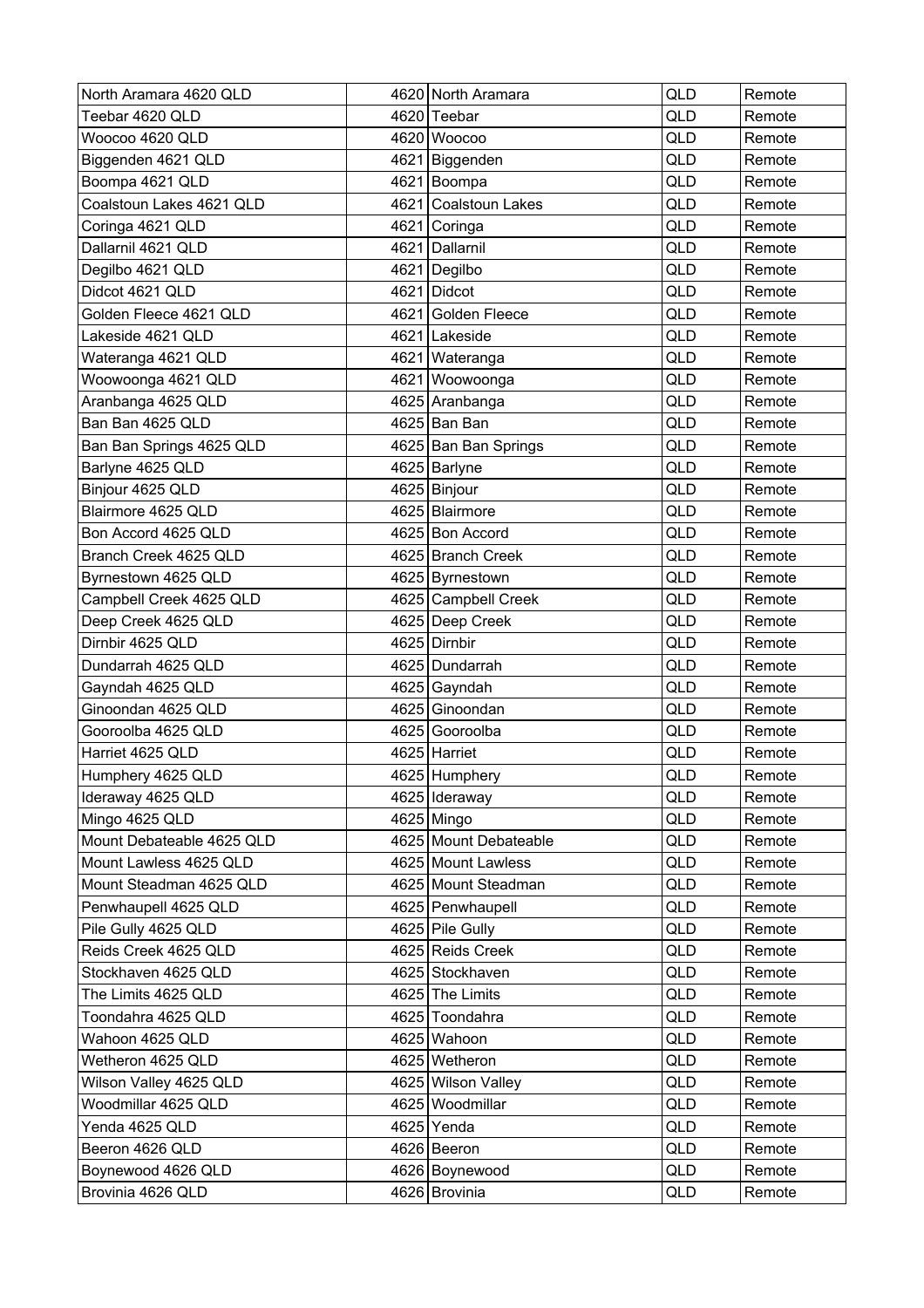| Cattle Creek 4626 QLD      | 4626 Cattle Creek      | QLD | Remote |
|----------------------------|------------------------|-----|--------|
| Coonambula 4626 QLD        | 4626 Coonambula        | QLD | Remote |
| Derri Derra 4626 QLD       | 4626 Derri Derra       | QLD | Remote |
| Dykehead 4626 QLD          | 4626 Dykehead          | QLD | Remote |
| Glenrae 4626 QLD           | 4626 Glenrae           | QLD | Remote |
| Gurgeena 4626 QLD          | 4626 Gurgeena          | QLD | Remote |
| Hawkwood 4626 QLD          | 4626 Hawkwood          | QLD | Remote |
| Monogorilby 4626 QLD       | 4626 Monogorilby       | QLD | Remote |
| Mundowran 4626 QLD         | 4626 Mundowran         | QLD | Remote |
| Mundubbera 4626 QLD        | 4626 Mundubbera        | QLD | Remote |
| O'Bil Bil 4626 QLD         | 4626 O'Bil Bil         | QLD | Remote |
| Old Cooranga 4626 QLD      | 4626 Old Cooranga      | QLD | Remote |
| Philpott 4626 QLD          | 4626 Philpott          | QLD | Remote |
| Riverleigh 4626 QLD        | 4626 Riverleigh        | QLD | Remote |
| Abercorn 4627 QLD          | 4627 Abercorn          | QLD | Remote |
| Ceratodus 4627 QLD         | 4627 Ceratodus         | QLD | Remote |
| Cheltenham 4627 QLD        | 4627 Cheltenham        | QLD | Remote |
| Cynthia 4627 QLD           | 4627 Cynthia           | QLD | Remote |
| Eidsvold 4627 QLD          | 4627 Eidsvold          | QLD | Remote |
| Eidsvold East 4627 QLD     | 4627 Eidsvold East     | QLD | Remote |
| Eidsvold West 4627 QLD     | 4627 Eidsvold West     | QLD | Remote |
| Grosvenor 4627 QLD         | 4627 Grosvenor         | QLD | Remote |
| Malmoe 4627 QLD            | 4627 Malmoe            | QLD | Remote |
| Wuruma Dam 4627 QLD        | 4627 Wuruma Dam        | QLD | Remote |
| Bancroft 4630 QLD          | 4630 Bancroft          | QLD | Remote |
| Bukali 4630 QLD            | 4630 Bukali            | QLD | Remote |
| Cania 4630 QLD             | 4630 Cania             | QLD | Remote |
| Cannindah 4630 QLD         | 4630 Cannindah         | QLD | Remote |
| Coominglah 4630 QLD        | 4630 Coominglah        | QLD | Remote |
| Coominglah Forest 4630 QLD | 4630 Coominglah Forest | QLD | Remote |
| Dalga 4630 QLD             | 4630 Dalga             | QLD | Remote |
| Glenleigh 4630 QLD         | 4630 Glenleigh         | QLD | Remote |
| Harrami 4630 QLD           | 4630 Harrami           | QLD | Remote |
| Kalpowar 4630 QLD          | 4630 Kalpowar          | QLD | Remote |
| Kapaldo 4630 QLD           | 4630 Kapaldo           | QLD | Remote |
| Langley 4630 QLD           | 4630 Langley           | QLD | Remote |
| Monal 4630 QLD             | 4630 Monal             | QLD | Remote |
| Monto 4630 QLD             | 4630 Monto             | QLD | Remote |
| Moonford 4630 QLD          | 4630 Moonford          | QLD | Remote |
| Mulgildie 4630 QLD         | 4630 Mulgildie         | QLD | Remote |
| Mungungo 4630 QLD          | 4630 Mungungo          | QLD | Remote |
| Rawbelle 4630 QLD          | 4630 Rawbelle          | QLD | Remote |
| Selene 4630 QLD            | $4630$ Selene          | QLD | Remote |
| Splinter Creek 4630 QLD    | 4630 Splinter Creek    | QLD | Remote |
| Tellebang 4630 QLD         | 4630 Tellebang         | QLD | Remote |
| Three Moon 4630 QLD        | 4630 Three Moon        | QLD | Remote |
| Ventnor 4630 QLD           | 4630 Ventnor           | QLD | Remote |
| Yarrol 4630 QLD            | 4630 Yarrol            | QLD | Remote |
| Aldershot 4650 QLD         | 4650 Aldershot         | QLD | Remote |
| Antigua 4650 QLD           | 4650 Antigua           | QLD | Remote |
| Bauple 4650 QLD            | 4650 Bauple            | QLD | Remote |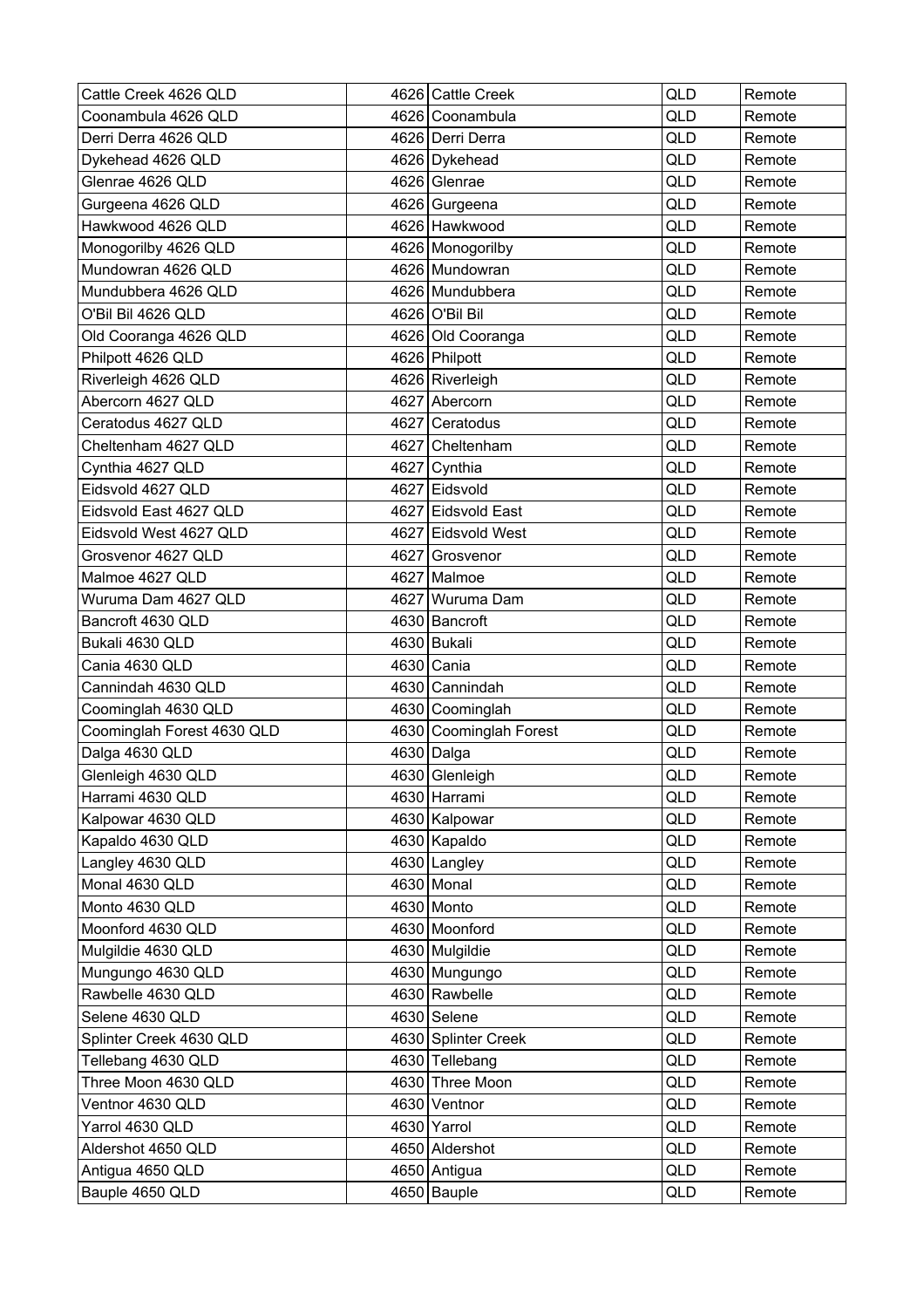| Bauple Forest 4650 QLD             | 4650 Bauple Forest             | QLD        | Remote |
|------------------------------------|--------------------------------|------------|--------|
| Beaver Rock 4650 QLD               | 4650 Beaver Rock               | QLD        | Remote |
| Bidwill 4650 QLD                   | 4650 Bidwill                   | <b>QLD</b> | Remote |
| Boonooroo 4650 QLD                 | 4650 Boonooroo                 | QLD        | Remote |
| Boonooroo Plains 4650 QLD          | 4650 Boonooroo Plains          | QLD        | Remote |
| Duckinwilla 4650 QLD               | 4650 Duckinwilla               | QLD        | Remote |
| Dundathu 4650 QLD                  | 4650 Dundathu                  | QLD        | Remote |
| Dunmora 4650 QLD                   | 4650 Dunmora                   | QLD        | Remote |
| Ferney 4650 QLD                    | 4650 Ferney                    | QLD        | Remote |
| Glenorchy 4650 QLD                 | 4650 Glenorchy                 | QLD        | Remote |
| Gootchie 4650 QLD                  | 4650 Gootchie                  | QLD        | Remote |
| Grahams Creek 4650 QLD             | 4650 Grahams Creek             | QLD        | Remote |
| Granville 4650 QLD                 | 4650 Granville                 | QLD        | Remote |
| Gundiah 4650 QLD                   | 4650 Gundiah                   | QLD        | Remote |
| Island Plantation 4650 QLD         | 4650 Island Plantation         | QLD        | Remote |
| Maaroom 4650 QLD                   | 4650 Maaroom                   | QLD        | Remote |
| Magnolia 4650 QLD                  | 4650 Magnolia                  | <b>QLD</b> | Remote |
| Maryborough 4650 QLD               | 4650 Maryborough               | QLD        | Remote |
| Maryborough DC 4650 QLD            | 4650 Maryborough DC            | QLD        | Remote |
| Maryborough West 4650 QLD          | 4650 Maryborough West          | QLD        | Remote |
| Mount Steadman 4650 QLD            | 4650 Mount Steadman            | QLD        | Remote |
| Mount Urah 4650 QLD                | 4650 Mount Urah                | QLD        | Remote |
| Mungar 4650 QLD                    | 4650 Mungar                    | QLD        | Remote |
| Netherby 4650 QLD                  | 4650 Netherby                  | QLD        | Remote |
| Oakhurst 4650 QLD                  | 4650 Oakhurst                  | QLD        | Remote |
| Owanyilla 4650 QLD                 | 4650 Owanyilla                 | <b>QLD</b> | Remote |
| Pallas Street Maryborough 4650 QLD | 4650 Pallas Street Maryborough | QLD        | Remote |
| Pilerwa 4650 QLD                   | 4650 Pilerwa                   | QLD        | Remote |
| Pioneers Rest 4650 QLD             | 4650 Pioneers Rest             | QLD        | Remote |
| Poona 4650 QLD                     | 4650 Poona                     | QLD        | Remote |
| Prawle 4650 QLD                    | 4650 Prawle                    | QLD        | Remote |
| St Helens 4650 QLD                 | 4650 St Helens                 | QLD        | Remote |
| St Mary 4650 QLD                   | 4650 St Mary                   | QLD        | Remote |
| Talegalla Weir 4650 QLD            | 4650 Talegalla Weir            | QLD        | Remote |
| Tandora 4650 QLD                   | 4650 Tandora                   | QLD        | Remote |
| Teddington 4650 QLD                | 4650 Teddington                | QLD        | Remote |
| The Dimonds 4650 QLD               | 4650 The Dimonds               | QLD        | Remote |
| Thinoomba 4650 QLD                 | 4650 Thinoomba                 | QLD        | Remote |
| Tiaro 4650 QLD                     | 4650 Tiaro                     | QLD        | Remote |
| Tinana 4650 QLD                    | 4650 Tinana                    | QLD        | Remote |
| Tinana South 4650 QLD              | 4650 Tinana South              | QLD        | Remote |
| Tinnanbar 4650 QLD                 | 4650 Tinnanbar                 | QLD        | Remote |
| Tuan 4650 QLD                      | 4650 Tuan                      | QLD        | Remote |
| Tuan Forest 4650 QLD               | 4650 Tuan Forest               | QLD        | Remote |
| Walkers Point 4650 QLD             | 4650 Walkers Point             | QLD        | Remote |
| Yengarie 4650 QLD                  | 4650 Yengarie                  | QLD        | Remote |
| Yerra 4650 QLD                     | 4650 Yerra                     | QLD        | Remote |
| Beelbi Creek 4659 QLD              | 4659 Beelbi Creek              | QLD        | Remote |
| Burgowan 4659 QLD                  | 4659 Burgowan                  | QLD        | Remote |
| Burrum Heads 4659 QLD              | 4659 Burrum Heads              | QLD        | Remote |
| Burrum River 4659 QLD              | 4659 Burrum River              | QLD        | Remote |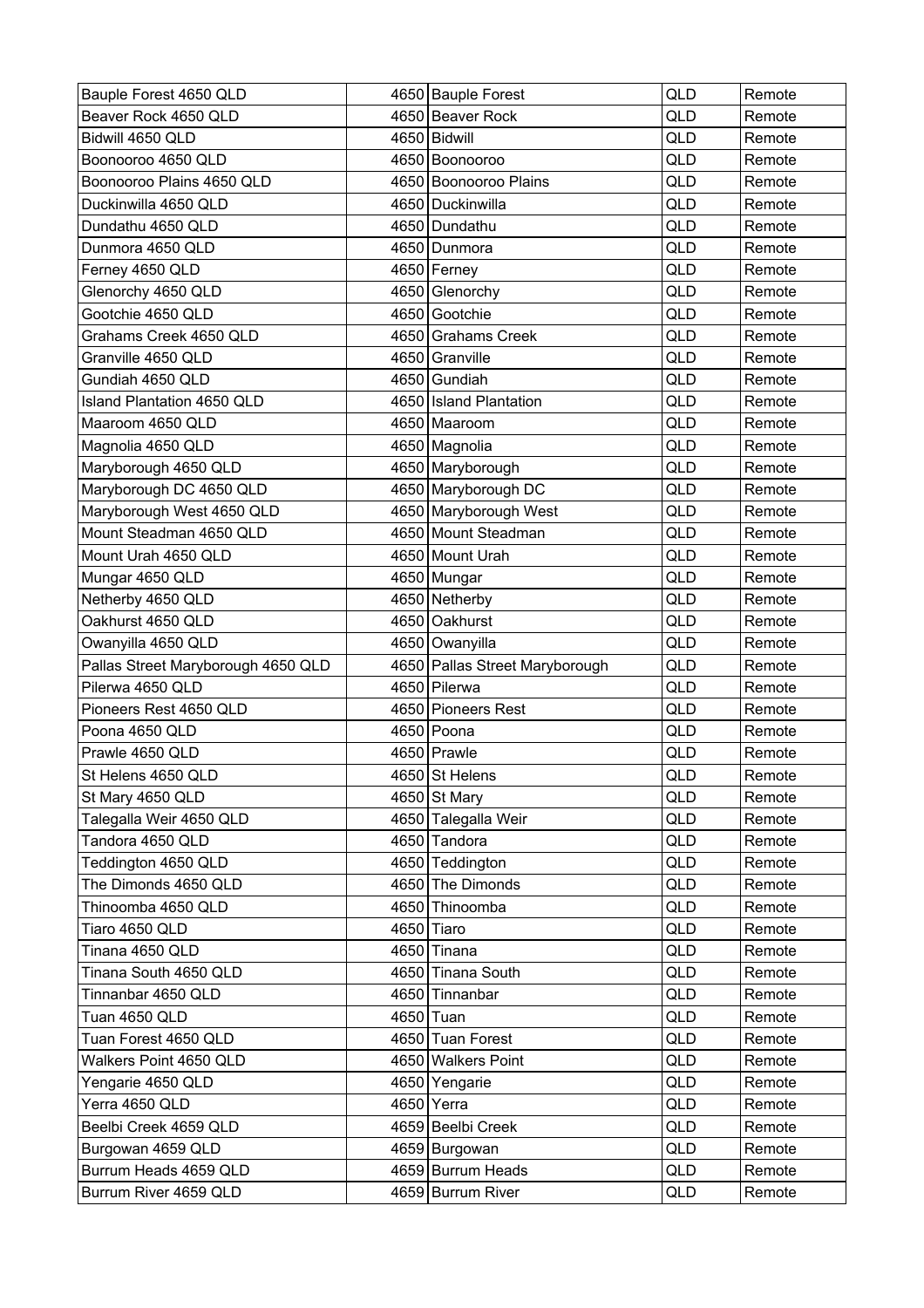| Burrum Town 4659 QLD      |      | 4659 Burrum Town      | QLD        | Remote |
|---------------------------|------|-----------------------|------------|--------|
| Howard 4659 QLD           |      | 4659 Howard           | QLD        | Remote |
| Pacific Haven 4659 QLD    |      | 4659 Pacific Haven    | <b>QLD</b> | Remote |
| Abington 4660 QLD         |      | 4660 Abington         | QLD        | Remote |
| Apple Tree Creek 4660 QLD |      | 4660 Apple Tree Creek | QLD        | Remote |
| Buxton 4660 QLD           |      | 4660 Buxton           | QLD        | Remote |
| Cherwell 4660 QLD         |      | 4660 Cherwell         | QLD        | Remote |
| Childers 4660 QLD         |      | 4660 Childers         | QLD        | Remote |
| Cordalba 4660 QLD         |      | 4660 Cordalba         | QLD        | Remote |
| Doolbi 4660 QLD           |      | 4660 Doolbi           | QLD        | Remote |
| Eureka 4660 QLD           |      | 4660 Eureka           | QLD        | Remote |
| Farnsfield 4660 QLD       |      | 4660 Farnsfield       | QLD        | Remote |
| Goodwood 4660 QLD         |      | 4660 Goodwood         | QLD        | Remote |
| Gregory River 4660 QLD    |      | 4660 Gregory River    | QLD        | Remote |
| Horton 4660 QLD           |      | 4660 Horton           | QLD        | Remote |
| Isis Central 4660 QLD     |      | 4660 Isis Central     | QLD        | Remote |
| Isis River 4660 QLD       |      | 4660 Isis River       | <b>QLD</b> | Remote |
| Kullogum 4660 QLD         |      | 4660 Kullogum         | QLD        | Remote |
| North Gregory 4660 QLD    |      | 4660 North Gregory    | QLD        | Remote |
| North Isis 4660 QLD       |      | 4660 North Isis       | QLD        | Remote |
| Promisedland 4660 QLD     |      | 4660 Promisedland     | QLD        | Remote |
| Redridge 4660 QLD         |      | 4660 Redridge         | QLD        | Remote |
| South Isis 4660 QLD       |      | 4660 South Isis       | QLD        | Remote |
| Woodgate 4660 QLD         |      | 4660 Woodgate         | QLD        | Remote |
| Boolboonda 4671 QLD       |      | 4671 Boolboonda       | QLD        | Remote |
| Booyal 4671 QLD           |      | 4671 Booyal           | QLD        | Remote |
| Bullyard 4671 QLD         |      | 4671 Bullyard         | QLD        | Remote |
| Bungadoo 4671 QLD         |      | 4671 Bungadoo         | QLD        | Remote |
| Dalysford 4671 QLD        |      | 4671 Dalysford        | QLD        | Remote |
| Damascus 4671 QLD         | 4671 | Damascus              | QLD        | Remote |
| Delan 4671 QLD            | 4671 | Delan                 | QLD        | Remote |
| Doughboy 4671 QLD         |      | 4671 Doughboy         | QLD        | Remote |
| Drinan 4671 QLD           |      | 4671 Drinan           | QLD        | Remote |
| Duingal 4671 QLD          |      | 4671 Duingal          | QLD        | Remote |
| Gaeta 4671 QLD            |      | 4671 Gaeta            | QLD        | Remote |
| Gin Gin 4671 QLD          |      | 4671 Gin Gin          | QLD        | Remote |
| Good Night 4671 QLD       |      | 4671 Good Night       | QLD        | Remote |
| Horse Camp 4671 QLD       |      | 4671 Horse Camp       | QLD        | Remote |
| Kolonga 4671 QLD          |      | 4671 Kolonga          | QLD        | Remote |
| Lake Monduran 4671 QLD    |      | 4671 Lake Monduran    | QLD        | Remote |
| Maroondan 4671 QLD        |      | 4671 Maroondan        | QLD        | Remote |
| Mcilwraith 4671 QLD       |      | 4671 Mcilwraith       | QLD        | Remote |
| Molangul 4671 QLD         |      | 4671 Molangul         | QLD        | Remote |
| Monduran 4671 QLD         |      | 4671 Monduran         | QLD        | Remote |
| Moolboolaman 4671 QLD     |      | 4671 Moolboolaman     | QLD        | Remote |
| Morganville 4671 QLD      |      | 4671 Morganville      | QLD        | Remote |
| Mount Perry 4671 QLD      |      | 4671 Mount Perry      | QLD        | Remote |
| Mungy 4671 QLD            |      | 4671 Mungy            | QLD        | Remote |
| Nearum 4671 QLD           |      | 4671 Nearum           | QLD        | Remote |
| New Moonta 4671 QLD       |      | 4671 New Moonta       | QLD        | Remote |
| Redhill Farms 4671 QLD    |      | 4671 Redhill Farms    | QLD        | Remote |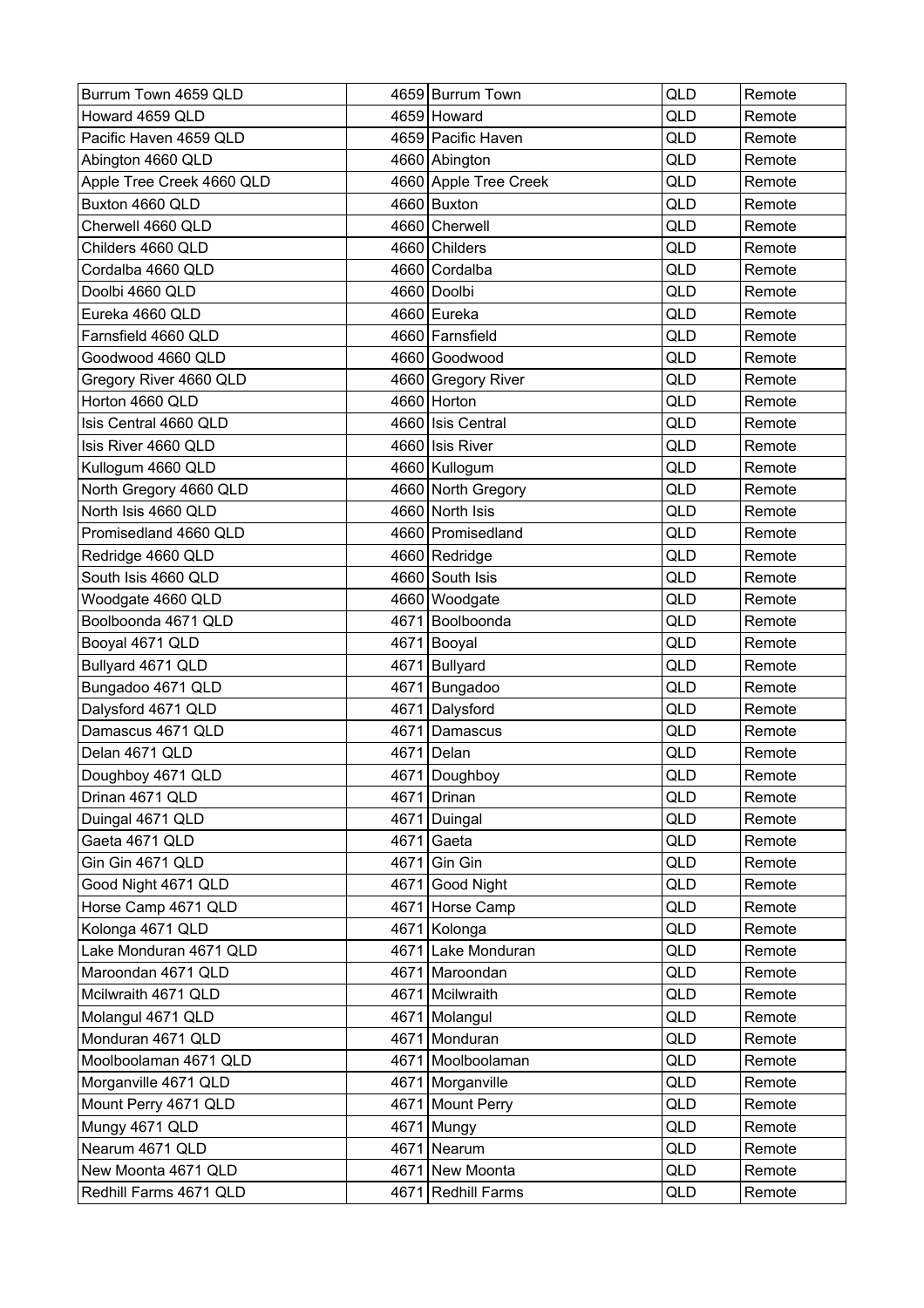| Skyring Reserve 4671 QLD   |      | 4671 Skyring Reserve   | <b>QLD</b> | Remote |
|----------------------------|------|------------------------|------------|--------|
| St Agnes 4671 QLD          |      | 4671 St Agnes          | <b>QLD</b> | Remote |
| St Kilda 4671 QLD          |      | 4671 St Kilda          | QLD        | Remote |
| Takilberan 4671 QLD        | 4671 | Takilberan             | <b>QLD</b> | Remote |
| Tirroan 4671 QLD           |      | 4671 Tirroan           | QLD        | Remote |
| Wallaville 4671 QLD        | 4671 | Wallaville             | QLD        | Remote |
| Wonbah 4671 QLD            | 4671 | Wonbah                 | QLD        | Remote |
| Wonbah Forest 4671 QLD     |      | 4671 Wonbah Forest     | QLD        | Remote |
| Miara 4673 QLD             |      | 4673 Miara             | QLD        | Remote |
| Waterloo 4673 QLD          |      | 4673 Waterloo          | QLD        | Remote |
| Yandaran 4673 QLD          |      | 4673 Yandaran          | QLD        | Remote |
| Baffle Creek 4674 QLD      |      | 4674 Baffle Creek      | QLD        | Remote |
| Berajondo 4674 QLD         |      | 4674 Berajondo         | QLD        | Remote |
| Deepwater 4674 QLD         |      | 4674 Deepwater         | <b>QLD</b> | Remote |
| Euleilah 4674 QLD          |      | 4674 Euleilah          | QLD        | Remote |
| Mount Maria 4674 QLD       |      | 4674 Mount Maria       | QLD        | Remote |
| Oyster Creek 4674 QLD      |      | 4674 Oyster Creek      | QLD        | Remote |
| Rosedale 4674 QLD          |      | 4674 Rosedale          | <b>QLD</b> | Remote |
| Rules Beach 4674 QLD       |      | 4674 Rules Beach       | QLD        | Remote |
| Taunton 4674 QLD           |      | 4674 Taunton           | <b>QLD</b> | Remote |
| Gindoran 4676 QLD          |      | 4676 Gindoran          | QLD        | Remote |
| Lowmead 4676 QLD           |      | 4676 Lowmead           | <b>QLD</b> | Remote |
| Agnes Water 4677 QLD       |      | 4677 Agnes Water       | QLD        | Remote |
| Captain Creek 4677 QLD     |      | 4677 Captain Creek     | QLD        | Remote |
| Colosseum 4677 QLD         |      | 4677 Colosseum         | QLD        | Remote |
| Eurimbula 4677 QLD         |      | 4677 Eurimbula         | QLD        | Remote |
| Miriam Vale 4677 QLD       |      | 4677 Miriam Vale       | QLD        | Remote |
| Mount Tom 4677 QLD         |      | 4677 Mount Tom         | QLD        | Remote |
| Round Hill 4677 QLD        |      | 4677 Round Hill        | QLD        | Remote |
| Seventeen Seventy 4677 QLD |      | 4677 Seventeen Seventy | QLD        | Remote |
| Bororen 4678 QLD           |      | 4678 Bororen           | QLD        | Remote |
| Foreshores 4678 QLD        |      | 4678 Foreshores        | QLD        | Remote |
| Rodds Bay 4678 QLD         |      | 4678 Rodds Bay         | QLD        | Remote |
| Turkey Beach 4678 QLD      |      | 4678 Turkey Beach      | QLD        | Remote |
| Barney Point 4680 QLD      |      | 4680 Barney Point      | QLD        | Remote |
| Beecher 4680 QLD           |      | 4680 Beecher           | QLD        | Remote |
| Benaraby 4680 QLD          |      | 4680 Benaraby          | QLD        | Remote |
| Boyne Island 4680 QLD      |      | 4680 Boyne Island      | QLD        | Remote |
| Boyne Valley 4680 QLD      |      | 4680 Boyne Valley      | QLD        | Remote |
| Boynedale 4680 QLD         |      | 4680 Boynedale         | QLD        | Remote |
| Builyan 4680 QLD           |      | 4680 Builyan           | QLD        | Remote |
| Burua 4680 QLD             |      | 4680 Burua             | QLD        | Remote |
| Byellee 4680 QLD           |      | 4680 Byellee           | <b>QLD</b> | Remote |
| Callemondah 4680 QLD       |      | 4680 Callemondah       | QLD        | Remote |
| Calliope 4680 QLD          |      | 4680 Calliope          | QLD        | Remote |
| Clinton 4680 QLD           |      | 4680 Clinton           | QLD        | Remote |
| Curtis Island 4680 QLD     |      | 4680 Curtis Island     | QLD        | Remote |
| Diglum 4680 QLD            |      | 4680 Diglum            | QLD        | Remote |
| Gladstone 4680 QLD         |      | 4680 Gladstone         | QLD        | Remote |
| Gladstone BC 4680 QLD      |      | 4680 Gladstone BC      | QLD        | Remote |
| Gladstone Central 4680 QLD |      | 4680 Gladstone Central | QLD        | Remote |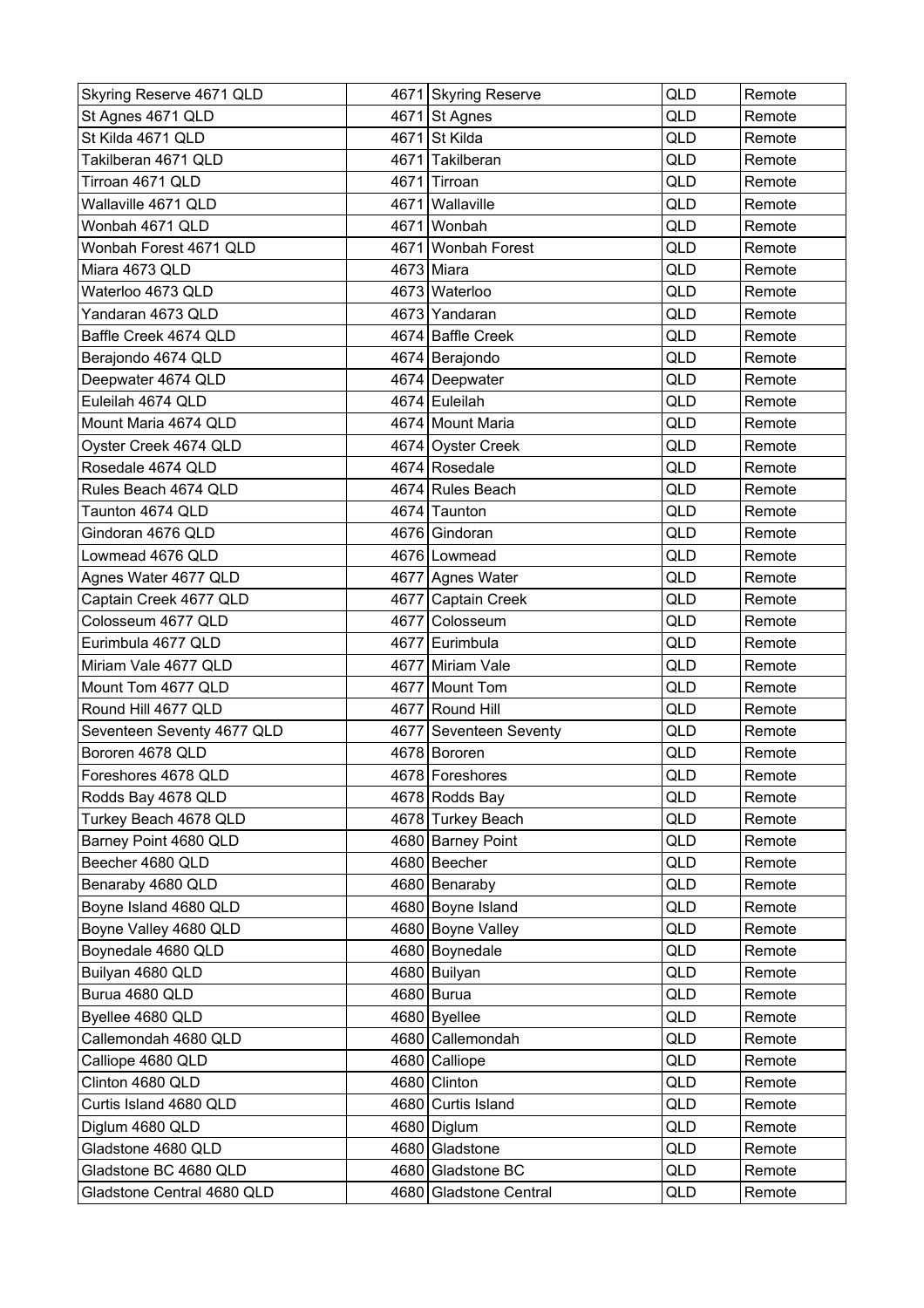| Gladstone DC 4680 QLD      |            | 4680 Gladstone DC      | <b>QLD</b> | Remote |
|----------------------------|------------|------------------------|------------|--------|
| Gladstone Harbour 4680 QLD |            | 4680 Gladstone Harbour | QLD        | Remote |
| Glen Eden 4680 QLD         |            | 4680 Glen Eden         | QLD        | Remote |
| Heron Island 4680 QLD      |            | 4680 Heron Island      | QLD        | Remote |
| Iveragh 4680 QLD           |            | 4680   Iveragh         | QLD        | Remote |
| Kin Kora 4680 QLD          |            | 4680 Kin Kora          | QLD        | Remote |
| Kirkwood 4680 QLD          |            | 4680 Kirkwood          | <b>QLD</b> | Remote |
| Mount Alma 4680 QLD        |            | 4680 Mount Alma        | QLD        | Remote |
| New Auckland 4680 QLD      |            | 4680 New Auckland      | QLD        | Remote |
| O'Connell 4680 QLD         |            | 4680 O'Connell         | QLD        | Remote |
| River Ranch 4680 QLD       |            | 4680 River Ranch       | QLD        | Remote |
| South End 4680 QLD         |            | 4680 South End         | QLD        | Remote |
| South Gladstone 4680 QLD   |            | 4680 South Gladstone   | QLD        | Remote |
| South Trees 4680 QLD       |            | 4680 South Trees       | <b>QLD</b> | Remote |
| Sun Valley 4680 QLD        |            | 4680 Sun Valley        | QLD        | Remote |
| Tablelands 4680 QLD        |            | 4680 Tablelands        | QLD        | Remote |
| Tannum Sands 4680 QLD      |            | 4680 Tannum Sands      | QLD        | Remote |
| Taragoola 4680 QLD         |            | 4680 Taragoola         | QLD        | Remote |
| Telina 4680 QLD            |            | 4680 Telina            | QLD        | Remote |
| Toolooa 4680 QLD           |            | 4680 Toolooa           | <b>QLD</b> | Remote |
| Ubobo 4680 QLD             |            | 4680 Ubobo             | QLD        | Remote |
| West Gladstone 4680 QLD    |            | 4680 West Gladstone    | QLD        | Remote |
| West Stowe 4680 QLD        |            | 4680 West Stowe        | QLD        | Remote |
| Wooderson 4680 QLD         |            | 4680 Wooderson         | QLD        | Remote |
| Wurdong Heights 4680 QLD   |            | 4680 Wurdong Heights   | QLD        | Remote |
| Aldoga 4694 QLD            |            | 4694 Aldoga            | QLD        | Remote |
| Yarwun 4694 QLD            |            | 4694 Yarwun            | QLD        | Remote |
| Ambrose 4695 QLD           |            | 4695 Ambrose           | <b>QLD</b> | Remote |
| Bracewell 4695 QLD         |            | 4695 Bracewell         | QLD        | Remote |
| Darts Creek 4695 QLD       |            | 4695 Darts Creek       | QLD        | Remote |
| East End 4695 QLD          |            | 4695 East End          | QLD        | Remote |
| Machine Creek 4695 QLD     |            | 4695 Machine Creek     | QLD        | Remote |
| Mount Larcom 4695 QLD      |            | 4695 Mount Larcom      | QLD        | Remote |
| The Narrows 4695 QLD       |            | 4695 The Narrows       | QLD        | Remote |
| Raglan 4697 QLD            |            | 4697 Raglan            | QLD        | Remote |
| Bajool 4699 QLD            |            | 4699 Bajool            | QLD        | Remote |
| Port Alma 4699 QLD         |            | 4699 Port Alma         | QLD        | Remote |
| Alberta 4702 QLD           |            | 4702 Alberta           | QLD        | Remote |
| Alsace 4702 QLD            |            | 4702 Alsace            | QLD        | Remote |
| Alton Downs 4702 QLD       |            | 4702 Alton Downs       | QLD        | Remote |
| Anakie 4702 QLD            |            | 4702 Anakie            | QLD        | Remote |
| Argoon 4702 QLD            |            | 4702 Argoon            | QLD        | Remote |
| Balcomba 4702 QLD          |            | 4702 Balcomba          | QLD        | Remote |
| Banana 4702 QLD            |            | 4702 Banana            | QLD        | Remote |
| Baralaba 4702 QLD          |            | 4702 Baralaba          | QLD        | Remote |
| Barnard 4702 QLD           |            | 4702 Barnard           | QLD        | Remote |
| Bingegang 4702 QLD         |            | 4702 Bingegang         | QLD        | Remote |
| Blackdown 4702 QLD         |            | 4702 Blackdown         | QLD        | Remote |
| Bluff 4702 QLD             | 4702 Bluff |                        | QLD        | Remote |
| Boolburra 4702 QLD         |            | 4702 Boolburra         | QLD        | Remote |
| Bouldercombe 4702 QLD      |            | 4702 Bouldercombe      | QLD        | Remote |
|                            |            |                        |            |        |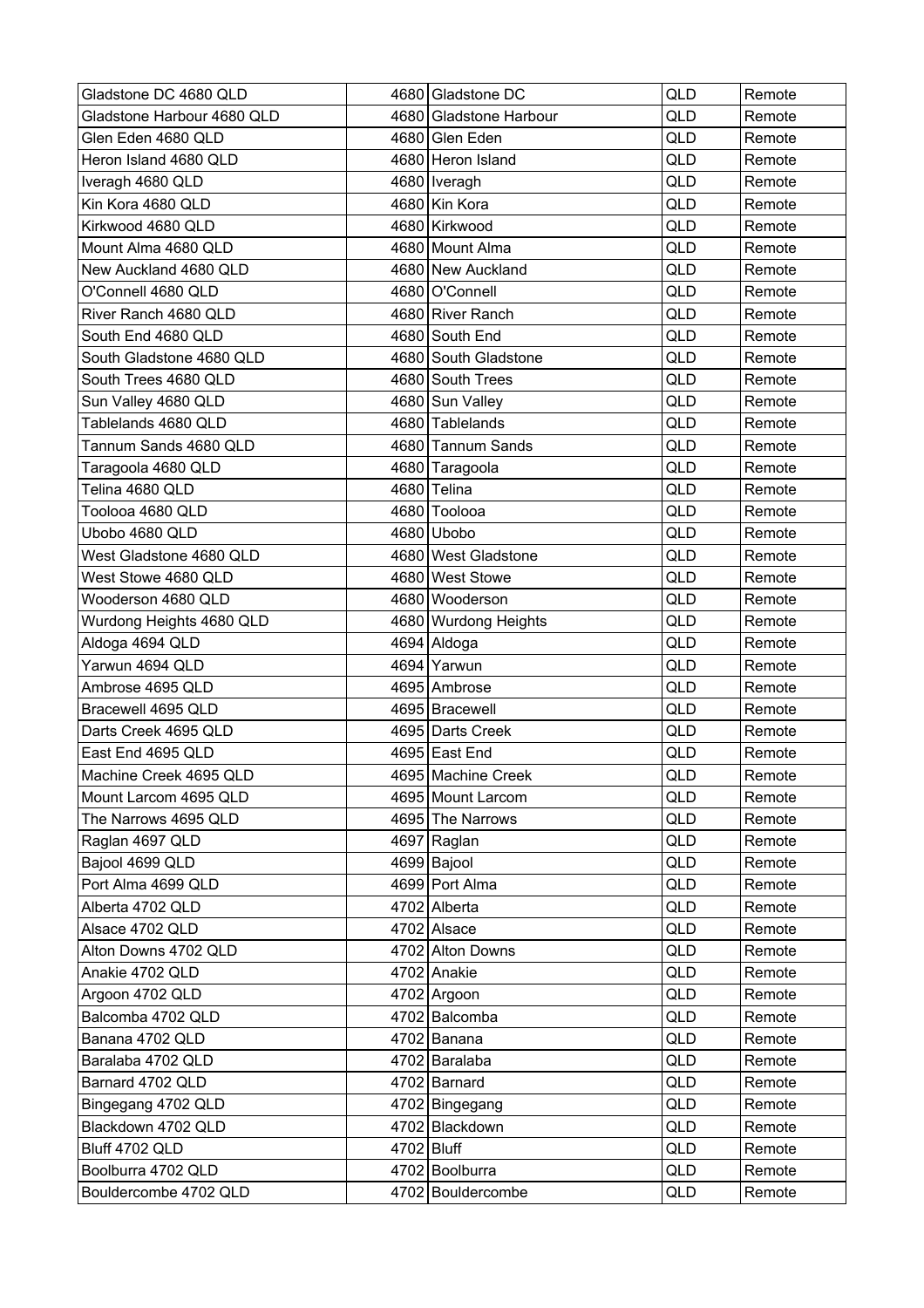| Bushley 4702 QLD               | 4702 Bushley               | QLD | Remote |
|--------------------------------|----------------------------|-----|--------|
| Canal Creek 4702 QLD           | 4702 Canal Creek           | QLD | Remote |
| Canoona 4702 QLD               | 4702 Canoona               | QLD | Remote |
| Cawarral 4702 QLD              | 4702 Cawarral              | QLD | Remote |
| Central Queensland Mc 4702 QLD | 4702 Central Queensland Mc | QLD | Remote |
| Comet 4702 QLD                 | 4702 Comet                 | QLD | Remote |
| Consuelo 4702 QLD              | 4702 Consuelo              | QLD | Remote |
| Coomoo 4702 QLD                | 4702 Coomoo                | QLD | Remote |
| Coorooman 4702 QLD             | 4702 Coorooman             | QLD | Remote |
| Coorumbene 4702 QLD            | 4702 Coorumbene            | QLD | Remote |
| Coowonga 4702 QLD              | 4702 Coowonga              | QLD | Remote |
| Dalma 4702 QLD                 | 4702 Dalma                 | QLD | Remote |
| Dingo 4702 QLD                 | 4702 Dingo                 | QLD | Remote |
| Dixalea 4702 QLD               | 4702 Dixalea               | QLD | Remote |
| Dululu 4702 QLD                | 4702 Dululu                | QLD | Remote |
| Dumpy Creek 4702 QLD           | 4702 Dumpy Creek           | QLD | Remote |
| Etna Creek 4702 QLD            | 4702 Etna Creek            | QLD | Remote |
| Gainsford 4702 QLD             | 4702 Gainsford             | QLD | Remote |
| Garnant 4702 QLD               | 4702 Garnant               | QLD | Remote |
| Gindie 4702 QLD                | $4702$ Gindie              | QLD | Remote |
| Glenroy 4702 QLD               | 4702 Glenroy               | QLD | Remote |
| Gogango 4702 QLD               | 4702 Gogango               | QLD | Remote |
| Goomally 4702 QLD              | 4702 Goomally              | QLD | Remote |
| Goovigen 4702 QLD              | 4702 Goovigen              | QLD | Remote |
| Goowarra 4702 QLD              | 4702 Goowarra              | QLD | Remote |
| Gracemere 4702 QLD             | 4702 Gracemere             | QLD | Remote |
| Jambin 4702 QLD                | 4702 Jambin                | QLD | Remote |
| Jardine 4702 QLD               | 4702 Jardine               | QLD | Remote |
| Jellinbah 4702 QLD             | 4702 Jellinbah             | QLD | Remote |
| Joskeleigh 4702 QLD            | 4702 Joskeleigh            | QLD | Remote |
| Kabra 4702 QLD                 | 4702 Kabra                 | QLD | Remote |
| Kalapa 4702 QLD                | 4702 Kalapa                | QLD | Remote |
| Keppel Sands 4702 QLD          | 4702 Keppel Sands          | QLD | Remote |
| Kokotungo 4702 QLD             | 4702 Kokotungo             | QLD | Remote |
| Kunwarara 4702 QLD             | 4702 Kunwarara             | QLD | Remote |
| Lowesby 4702 QLD               | 4702 Lowesby               | QLD | Remote |
| Mackenzie 4702 QLD             | 4702 Mackenzie             | QLD | Remote |
| Marmor 4702 QLD                | 4702 Marmor                | QLD | Remote |
| Midgee 4702 QLD                | $4702$ Midgee              | QLD | Remote |
| Milman 4702 QLD                | 4702 Milman                | QLD | Remote |
| Mimosa 4702 QLD                | 4702 Mimosa                | QLD | Remote |
| Morinish 4702 QLD              | 4702 Morinish              | QLD | Remote |
| Morinish South 4702 QLD        | 4702 Morinish South        | QLD | Remote |
| Mount Chalmers 4702 QLD        | 4702 Mount Chalmers        | QLD | Remote |
| Nine Mile 4702 QLD             | 4702 Nine Mile             | QLD | Remote |
| Parkhurst 4702 QLD             | 4702 Parkhurst             | QLD | Remote |
| Pheasant Creek 4702 QLD        | 4702 Pheasant Creek        | QLD | Remote |
| Pink Lily 4702 QLD             | 4702 Pink Lily             | QLD | Remote |
| Plum Tree 4702 QLD             | 4702 Plum Tree             | QLD | Remote |
| Ridgelands 4702 QLD            | 4702 Ridgelands            | QLD | Remote |
| Rolleston 4702 QLD             | 4702 Rolleston             | QLD | Remote |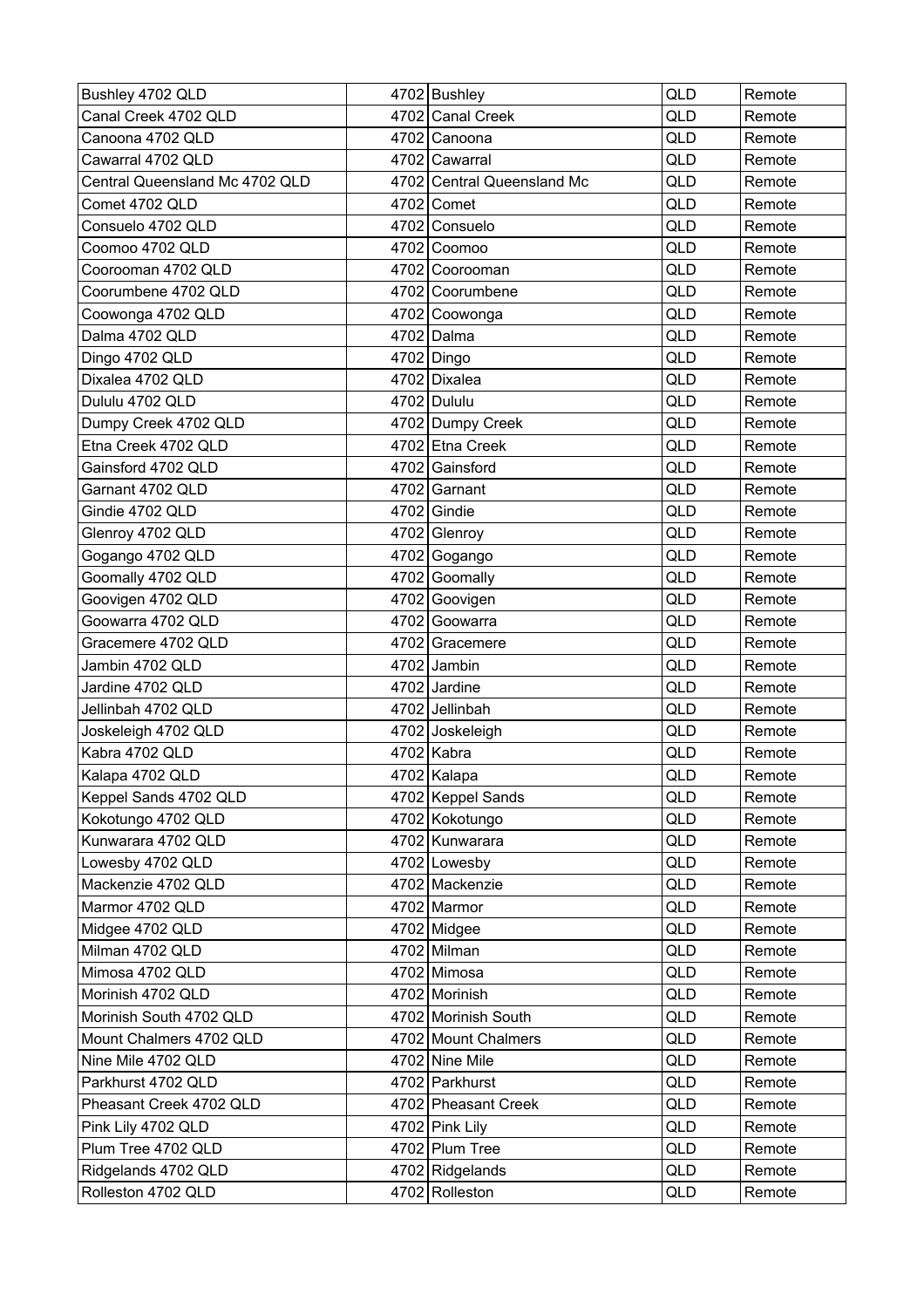| Rossmoya 4702 QLD          |      | 4702 Rossmoya          | <b>QLD</b> | Remote |
|----------------------------|------|------------------------|------------|--------|
| Rubyvale 4702 QLD          |      | 4702 Rubyvale          | QLD        | Remote |
| Sapphire 4702 QLD          |      | 4702 Sapphire          | QLD        | Remote |
| Shoalwater 4702 QLD        |      | 4702 Shoalwater        | QLD        | Remote |
| Smoky Creek 4702 QLD       |      | 4702 Smoky Creek       | QLD        | Remote |
| South Yaamba 4702 QLD      |      | 4702 South Yaamba      | <b>QLD</b> | Remote |
| Stanage 4702 QLD           |      | 4702 Stanage           | <b>QLD</b> | Remote |
| Stanwell 4702 QLD          |      | 4702 Stanwell          | QLD        | Remote |
| Stewarton 4702 QLD         |      | 4702 Stewarton         | QLD        | Remote |
| The Caves 4702 QLD         |      | 4702 The Caves         | QLD        | Remote |
| Thompson Point 4702 QLD    |      | 4702 Thompson Point    | <b>QLD</b> | Remote |
| Tungamull 4702 QLD         |      | 4702 Tungamull         | QLD        | Remote |
| Ulogie 4702 QLD            |      | 4702 Ulogie            | <b>QLD</b> | Remote |
| Wallaroo 4702 QLD          |      | 4702 Wallaroo          | QLD        | Remote |
| Westwood 4702 QLD          | 4702 | Westwood               | QLD        | Remote |
| Willows 4702 QLD           |      | 4702 Willows           | QLD        | Remote |
| Willows Gemfields 4702 QLD |      | 4702 Willows Gemfields | <b>QLD</b> | Remote |
| Woolein 4702 QLD           |      | 4702 Woolein           | QLD        | Remote |
| Wooroona 4702 QLD          |      | 4702 Wooroona          | QLD        | Remote |
| Wowan 4702 QLD             |      | 4702 Wowan             | <b>QLD</b> | Remote |
| Wycarbah 4702 QLD          |      | 4702 Wycarbah          | QLD        | Remote |
| Yaraka 4702 QLD            |      | 4702 Yaraka            | QLD        | Remote |
| Adelaide Park 4703 QLD     |      | 4703 Adelaide Park     | QLD        | Remote |
| Bangalee 4703 QLD          |      | 4703 Bangalee          | QLD        | Remote |
| Barlows Hill 4703 QLD      |      | 4703 Barlows Hill      | QLD        | Remote |
| Barmaryee 4703 QLD         |      | 4703 Barmaryee         | QLD        | Remote |
| Barmoya 4703 QLD           |      | 4703 Barmoya           | QLD        | Remote |
| Bondoola 4703 QLD          |      | 4703 Bondoola          | <b>QLD</b> | Remote |
| Bungundarra 4703 QLD       |      | 4703 Bungundarra       | QLD        | Remote |
| Byfield 4703 QLD           |      | 4703 Byfield           | QLD        | Remote |
| Causeway Lake 4703 QLD     |      | 4703 Causeway Lake     | QLD        | Remote |
| Cobraball 4703 QLD         |      | 4703 Cobraball         | QLD        | Remote |
| Cooee Bay 4703 QLD         |      | 4703 Cooee Bay         | QLD        | Remote |
| Farnborough 4703 QLD       |      | 4703 Farnborough       | QLD        | Remote |
| Hidden Valley 4703 QLD     |      | 4703 Hidden Valley     | QLD        | Remote |
| Inverness 4703 QLD         |      | 4703   Inverness       | QLD        | Remote |
| Kinka Beach 4703 QLD       |      | 4703 Kinka Beach       | QLD        | Remote |
| Lake Mary 4703 QLD         |      | 4703 Lake Mary         | QLD        | Remote |
| Lammermoor 4703 QLD        |      | 4703 Lammermoor        | QLD        | Remote |
| Maryvale 4703 QLD          |      | 4703 Maryvale          | QLD        | Remote |
| Meikleville Hill 4703 QLD  |      | 4703 Meikleville Hill  | QLD        | Remote |
| Mulambin 4703 QLD          |      | 4703 Mulambin          | QLD        | Remote |
| Mulara 4703 QLD            |      | 4703 Mulara            | QLD        | Remote |
| Pacific Heights 4703 QLD   |      | 4703 Pacific Heights   | QLD        | Remote |
| Rosslyn 4703 QLD           |      | 4703 Rosslyn           | QLD        | Remote |
| Stockyard 4703 QLD         |      | 4703 Stockyard         | QLD        | Remote |
| Tanby 4703 QLD             |      | $4703$ Tanby           | QLD        | Remote |
| Taranganba 4703 QLD        |      | 4703 Taranganba        | QLD        | Remote |
| Taroomball 4703 QLD        |      | 4703 Taroomball        | QLD        | Remote |
| Weerriba 4703 QLD          |      | 4703 Weerriba          | QLD        | Remote |
| Woodbury 4703 QLD          |      | 4703 Woodbury          | QLD        | Remote |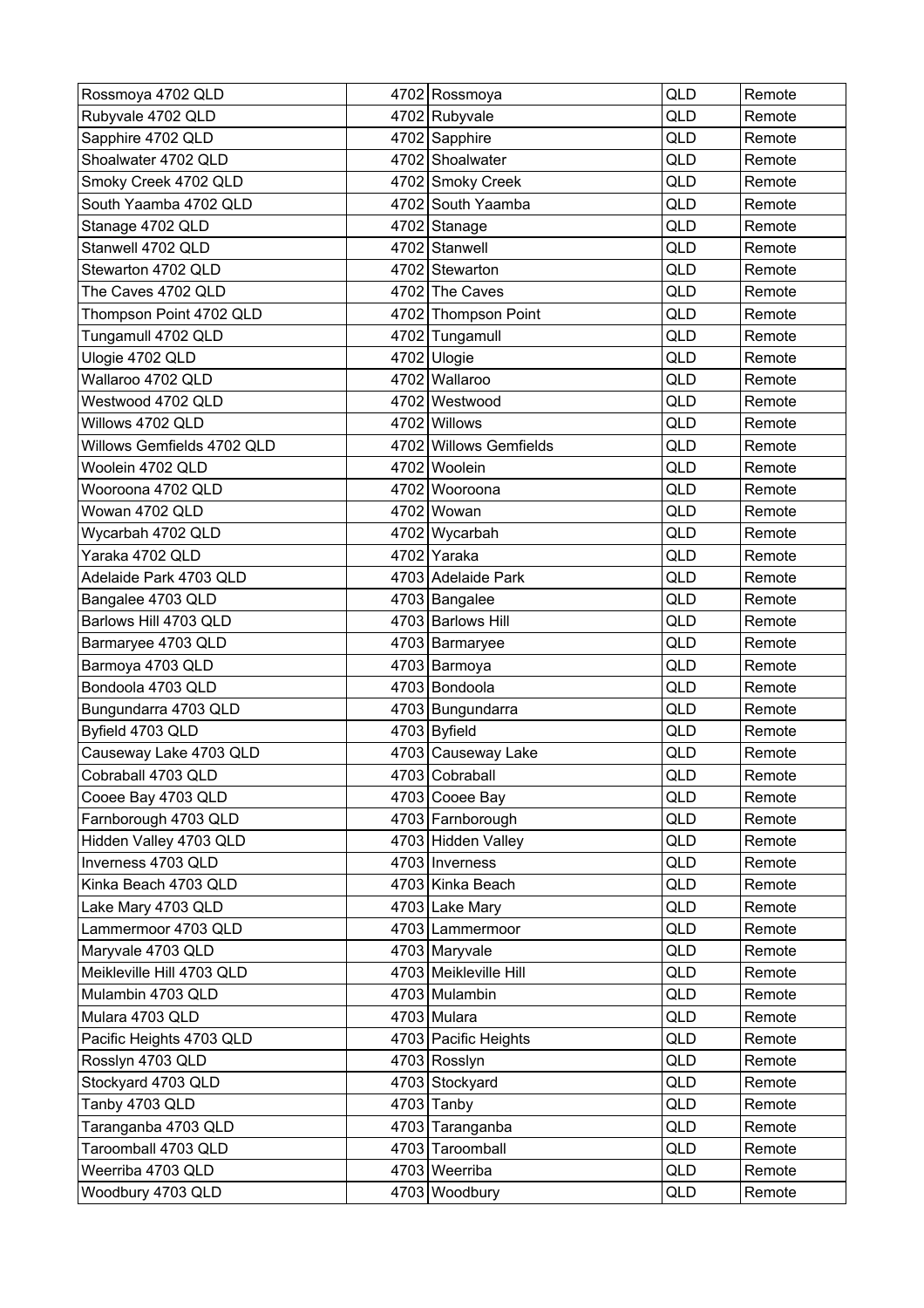| Yeppoon 4703 QLD          |            | 4703 Yeppoon          | QLD | Remote |
|---------------------------|------------|-----------------------|-----|--------|
| Wattlebank 4704 QLD       |            | 4704 Wattlebank       | QLD | Remote |
| Yaamba 4704 QLD           |            | 4704 Yaamba           | QLD | Remote |
| Clarke Creek 4705 QLD     |            | 4705 Clarke Creek     | QLD | Remote |
| Lotus Creek 4705 QLD      |            | 4705 Lotus Creek      | QLD | Remote |
| Mackenzie River 4705 QLD  |            | 4705 Mackenzie River  | QLD | Remote |
| Marlborough 4705 QLD      |            | 4705 Marlborough      | QLD | Remote |
| Mount Gardiner 4705 QLD   |            | 4705 Mount Gardiner   | QLD | Remote |
| Ogmore 4706 QLD           |            | 4706 Ogmore           | QLD | Remote |
| Collaroy 4707 QLD         |            | 4707 Collaroy         | QLD | Remote |
| St Lawrence 4707 QLD      |            | 4707 St Lawrence      | QLD | Remote |
| The Percy Group 4707 QLD  |            | 4707 The Percy Group  | QLD | Remote |
| Tieri 4709 QLD            | 4709 Tieri |                       | QLD | Remote |
| Glendale 4711 QLD         |            | 4711 Glendale         | QLD | Remote |
| Glenlee 4711 QLD          |            | 4711 Glenlee          | QLD | Remote |
| Duaringa 4712 QLD         |            | 4712 Duaringa         | QLD | Remote |
| Woorabinda 4713 QLD       |            | 4713 Woorabinda       | QLD | Remote |
| Baree 4714 QLD            |            | $4714$ Baree          | QLD | Remote |
| Boulder Creek 4714 QLD    |            | 4714 Boulder Creek    | QLD | Remote |
| Fletcher Creek 4714 QLD   |            | 4714 Fletcher Creek   | QLD | Remote |
| Hamilton Creek 4714 QLD   |            | 4714 Hamilton Creek   | QLD | Remote |
| Horse Creek 4714 QLD      |            | 4714 Horse Creek      | QLD | Remote |
| Johnsons Hill 4714 QLD    |            | 4714 Johnsons Hill    | QLD | Remote |
| Leydens Hill 4714 QLD     |            | 4714 Leydens Hill     | QLD | Remote |
| Limestone 4714 QLD        |            | 4714 Limestone        | QLD | Remote |
| Moongan 4714 QLD          |            | 4714 Moongan          | QLD | Remote |
| Mount Morgan 4714 QLD     |            | 4714 Mount Morgan     | QLD | Remote |
| Nine Mile Creek 4714 QLD  |            | 4714 Nine Mile Creek  | QLD | Remote |
| Oakey Creek 4714 QLD      |            | 4714 Oakey Creek      | QLD | Remote |
| Struck Oil 4714 QLD       |            | 4714 Struck Oil       | QLD | Remote |
| The Mine 4714 QLD         |            | $4714$ The Mine       | QLD | Remote |
| Trotter Creek 4714 QLD    |            | 4714 Trotter Creek    | QLD | Remote |
| Walmul 4714 QLD           |            | 4714 Walmul           | QLD | Remote |
| Walterhall 4714 QLD       |            | 4714 Walterhall       | QLD | Remote |
| Wura 4714 QLD             |            | 4714 Wura             | QLD | Remote |
| Biloela 4715 QLD          |            | 4715 Biloela          | QLD | Remote |
| Callide 4715 QLD          |            | 4715 Callide          | QLD | Remote |
| Castle Creek 4715 QLD     |            | 4715 Castle Creek     | QLD | Remote |
| Dakenba 4715 QLD          |            | 4715 Dakenba          | QLD | Remote |
| Dumgree 4715 QLD          |            | 4715 Dumgree          | QLD | Remote |
| Greycliffe 4715 QLD       |            | 4715 Greycliffe       | QLD | Remote |
| Mount Murchison 4715 QLD  |            | 4715 Mount Murchison  | QLD | Remote |
| Orange Creek 4715 QLD     |            | 4715 Orange Creek     | QLD | Remote |
| Prospect 4715 QLD         |            | 4715 Prospect         | QLD | Remote |
| Tarramba 4715 QLD         |            | 4715 Tarramba         | QLD | Remote |
| Valentine Plains 4715 QLD |            | 4715 Valentine Plains | QLD | Remote |
| Lawgi Dawes 4716 QLD      |            | 4716 Lawgi Dawes      | QLD | Remote |
| Thangool 4716 QLD         |            | 4716 Thangool         | QLD | Remote |
| Blackwater 4717 QLD       |            | 4717 Blackwater       | QLD | Remote |
| Bauhinia 4718 QLD         |            | 4718 Bauhinia         | QLD | Remote |
| Dromedary 4718 QLD        |            | 4718 Dromedary        | QLD | Remote |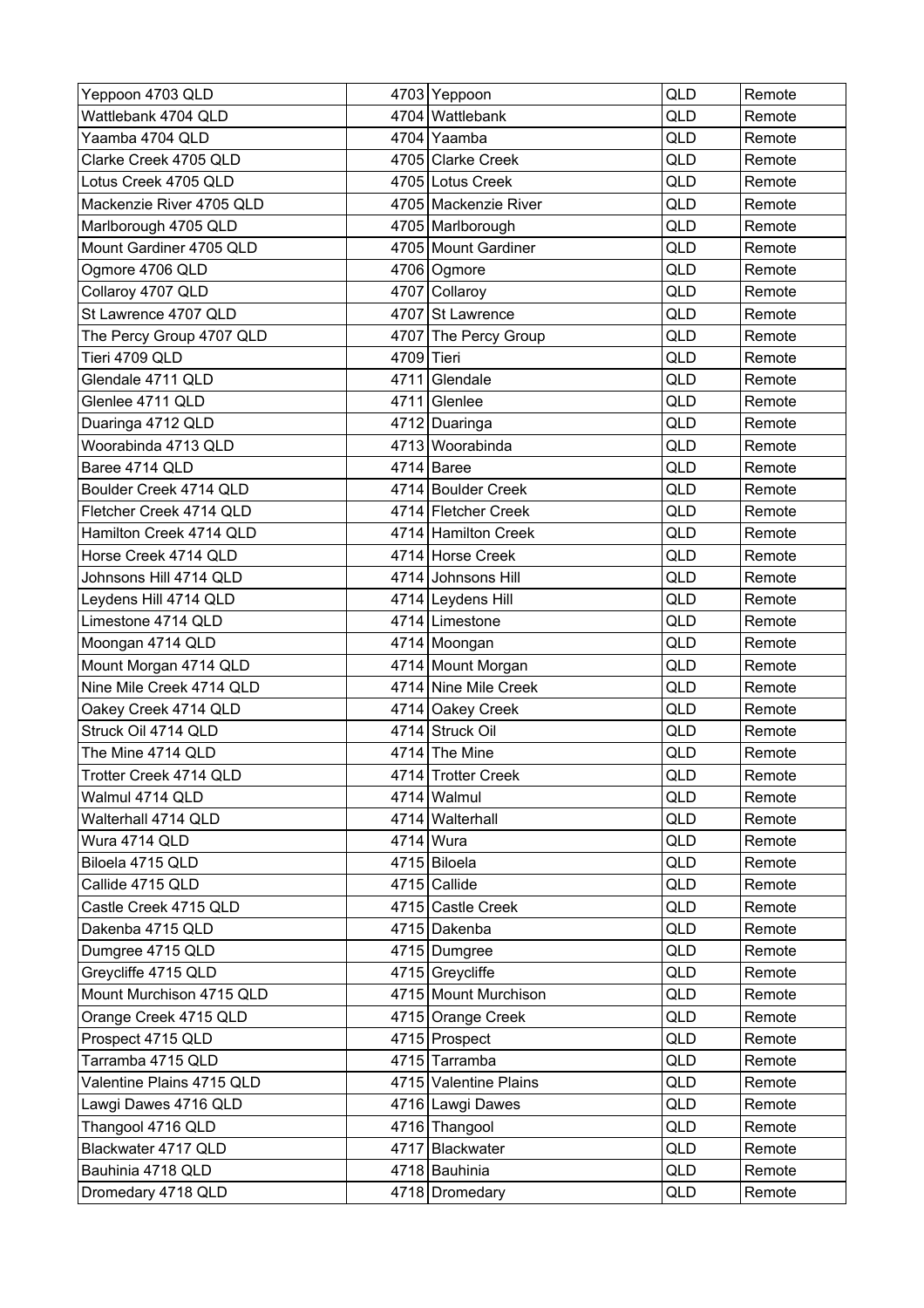| Kianga 4718 QLD           |           | 4718 Kianga           | <b>QLD</b> | Remote |
|---------------------------|-----------|-----------------------|------------|--------|
| Moura 4718 QLD            |           | 4718 Moura            | <b>QLD</b> | Remote |
| Mungabunda 4718 QLD       |           | 4718 Mungabunda       | <b>QLD</b> | Remote |
| Oombabeer 4718 QLD        |           | 4718 Oombabeer        | QLD        | Remote |
| Rhydding 4718 QLD         |           | 4718 Rhydding         | QLD        | Remote |
| Roundstone 4718 QLD       |           | 4718 Roundstone       | <b>QLD</b> | Remote |
| Warnoah 4718 QLD          |           | 4718 Warnoah          | <b>QLD</b> | Remote |
| Camboon 4719 QLD          |           | 4719 Camboon          | QLD        | Remote |
| Cracow 4719 QLD           |           | 4719 Cracow           | QLD        | Remote |
| Glenmoral 4719 QLD        |           | 4719 Glenmoral        | QLD        | Remote |
| Isla 4719 QLD             | 4719 Isla |                       | <b>QLD</b> | Remote |
| Lonesome Creek 4719 QLD   |           | 4719 Lonesome Creek   | QLD        | Remote |
| Theodore 4719 QLD         |           | 4719 Theodore         | <b>QLD</b> | Remote |
| Emerald 4720 QLD          |           | 4720 Emerald          | QLD        | Remote |
| Yamala 4720 QLD           |           | 4720 Yamala           | <b>QLD</b> | Remote |
| Argyll 4721 QLD           |           | 4721 Argyll           | QLD        | Remote |
| Clermont 4721 QLD         |           | 4721 Clermont         | <b>QLD</b> | Remote |
| Elgin 4721 QLD            |           | 4721 Elgin            | <b>QLD</b> | Remote |
| Frankfield 4721 QLD       |           | 4721 Frankfield       | <b>QLD</b> | Remote |
| Gemini Mountains 4721 QLD |           | 4721 Gemini Mountains | <b>QLD</b> | Remote |
| Kilcummin 4721 QLD        |           | 4721 Kilcummin        | <b>QLD</b> | Remote |
| Laglan 4721 QLD           |           | 4721 Laglan           | QLD        | Remote |
| Mistake Creek 4721 QLD    |           | 4721 Mistake Creek    | QLD        | Remote |
| Pasha 4721 QLD            |           | 4721 Pasha            | QLD        | Remote |
| Theresa Creek 4721 QLD    |           | 4721 Theresa Creek    | QLD        | Remote |
| Winchester 4721 QLD       | 4721      | Winchester            | QLD        | Remote |
| Wolfang 4721 QLD          | 4721      | Wolfang               | <b>QLD</b> | Remote |
| Buckland 4722 QLD         |           | 4722 Buckland         | QLD        | Remote |
| Cairdbeign 4722 QLD       |           | 4722 Cairdbeign       | QLD        | Remote |
| Cona Creek 4722 QLD       |           | 4722 Cona Creek       | <b>QLD</b> | Remote |
| Nandowrie 4722 QLD        |           | 4722 Nandowrie        | QLD        | Remote |
| Orion 4722 QLD            |           | 4722 Orion            | QLD        | Remote |
| Springsure 4722 QLD       |           | 4722 Springsure       | QLD        | Remote |
| Wealwandangie 4722 QLD    |           | 4722 Wealwandangie    | QLD        | Remote |
| Belcong 4723 QLD          |           | 4723 Belcong          | QLD        | Remote |
| Capella 4723 QLD          |           | 4723 Capella          | QLD        | Remote |
| Carbine Creek 4723 QLD    |           | 4723 Carbine Creek    | QLD        | Remote |
| Chirnside 4723 QLD        |           | 4723 Chirnside        | QLD        | Remote |
| Crinum 4723 QLD           |           | 4723 Crinum           | QLD        | Remote |
| Hibernia 4723 QLD         |           | 4723 Hibernia         | QLD        | Remote |
| Khosh Bulduk 4723 QLD     |           | 4723 Khosh Bulduk     | QLD        | Remote |
| Lilyvale 4723 QLD         |           | 4723 Lilyvale         | QLD        | Remote |
| Lowestoff 4723 QLD        |           | 4723 Lowestoff        | QLD        | Remote |
| Mount Macarthur 4723 QLD  |           | 4723 Mount Macarthur  | QLD        | Remote |
| Retro 4723 QLD            |           | $4723$ Retro          | QLD        | Remote |
| Alpha 4724 QLD            |           | 4724 Alpha            | QLD        | Remote |
| Beaufort 4724 QLD         |           | 4724 Beaufort         | QLD        | Remote |
| Drummondslope 4724 QLD    |           | 4724 Drummondslope    | QLD        | Remote |
| Hobartville 4724 QLD      |           | 4724 Hobartville      | QLD        | Remote |
| Pine Hill 4724 QLD        |           | 4724 Pine Hill        | QLD        | Remote |
| Port Wine 4724 QLD        |           | 4724 Port Wine        | QLD        | Remote |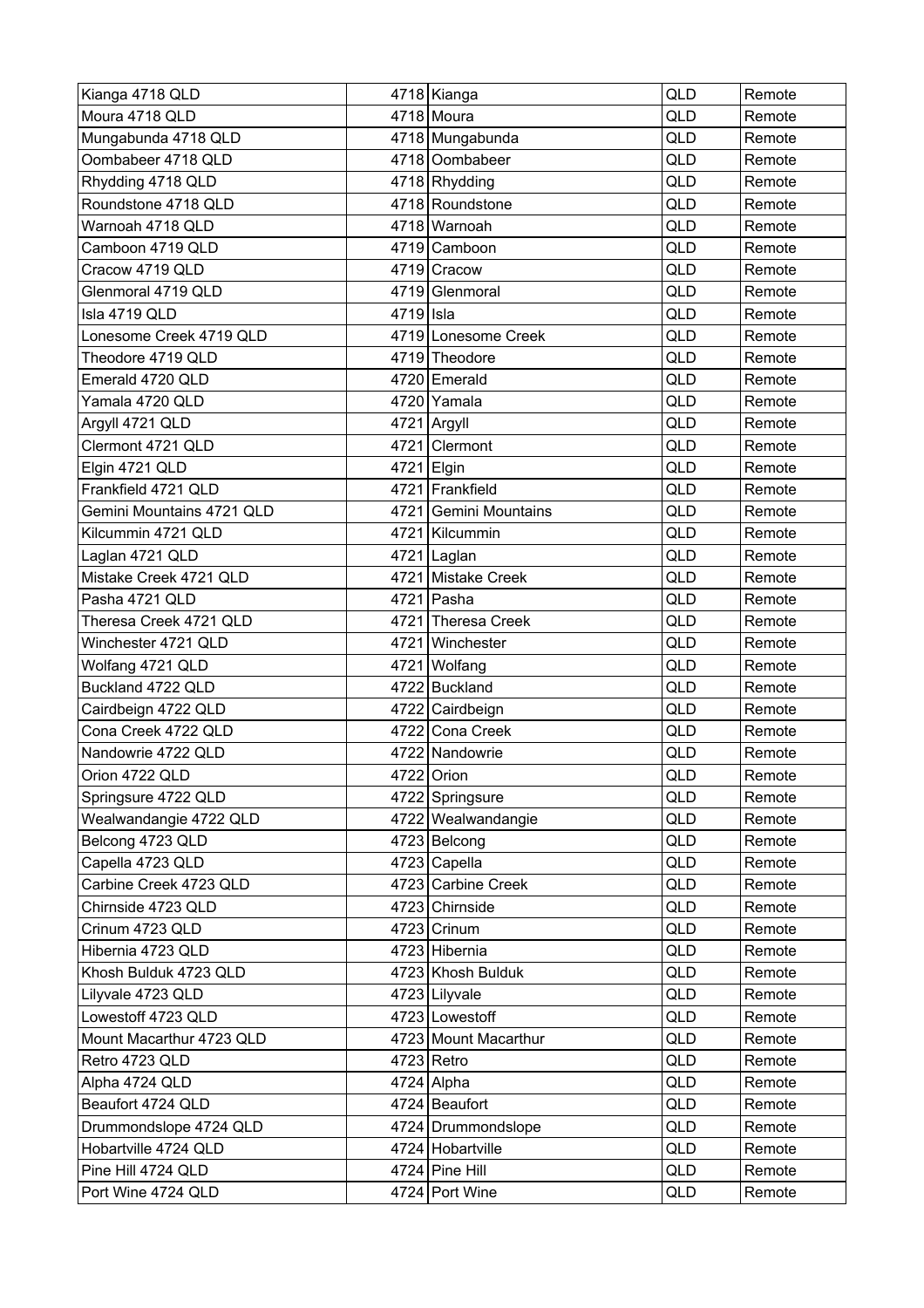| Sedgeford 4724 QLD           |           | 4724 Sedgeford           | <b>QLD</b> | Remote |
|------------------------------|-----------|--------------------------|------------|--------|
| Surbiton 4724 QLD            |           | 4724 Surbiton            | QLD        | Remote |
| Barcaldine 4725 QLD          |           | 4725 Barcaldine          | <b>QLD</b> | Remote |
| Barcaldine Downs 4725 QLD    |           | 4725 Barcaldine Downs    | QLD        | Remote |
| Patrick 4725 QLD             |           | 4725 Patrick             | QLD        | Remote |
| Tara Station 4725 QLD        |           | 4725 Tara Station        | <b>QLD</b> | Remote |
| Aramac 4726 QLD              |           | 4726 Aramac              | <b>QLD</b> | Remote |
| Galilee 4726 QLD             |           | 4726 Galilee             | QLD        | Remote |
| Pelican Creek 4726 QLD       |           | 4726 Pelican Creek       | QLD        | Remote |
| Ilfracombe 4727 QLD          |           | 4727   Ilfracombe        | QLD        | Remote |
| Dunrobin 4728 QLD            |           | 4728 Dunrobin            | <b>QLD</b> | Remote |
| Garfield 4728 QLD            |           | 4728 Garfield            | QLD        | Remote |
| Jericho 4728 QLD             |           | 4728 Jericho             | <b>QLD</b> | Remote |
| Mexico 4728 QLD              |           | 4728 Mexico              | <b>QLD</b> | Remote |
| Camoola 4730 QLD             |           | 4730 Camoola             | QLD        | Remote |
| Chorregon 4730 QLD           |           | 4730 Chorregon           | QLD        | Remote |
| Ernestina 4730 QLD           |           | 4730 Ernestina           | <b>QLD</b> | Remote |
| Longreach 4730 QLD           |           | 4730 Longreach           | QLD        | Remote |
| Maneroo 4730 QLD             |           | 4730 Maneroo             | QLD        | Remote |
| Morella 4730 QLD             |           | 4730 Morella             | <b>QLD</b> | Remote |
| Stonehenge 4730 QLD          |           | 4730 Stonehenge          | <b>QLD</b> | Remote |
| Tocal 4730 QLD               |           | 4730 Tocal               | QLD        | Remote |
| Vergemont 4730 QLD           |           | 4730 Vergemont           | QLD        | Remote |
| Isisford 4731 QLD            |           | 4731   Isisford          | QLD        | Remote |
| Muttaburra 4732 QLD          |           | 4732 Muttaburra          | QLD        | Remote |
| Tablederry 4732 QLD          |           | 4732 Tablederry          | QLD        | Remote |
| Corfield 4733 QLD            |           | 4733 Corfield            | <b>QLD</b> | Remote |
| Diamantina Lakes 4735 QLD    |           | 4735 Diamantina Lakes    | QLD        | Remote |
| Middleton 4735 QLD           |           | 4735 Middleton           | QLD        | Remote |
| Opalton 4735 QLD             |           | 4735 Opalton             | <b>QLD</b> | Remote |
| Winton 4735 QLD              |           | 4735 Winton              | QLD        | Remote |
| Jundah 4736 QLD              |           | 4736 Jundah              | QLD        | Remote |
| Armstrong Beach 4737 QLD     |           | 4737 Armstrong Beach     | QLD        | Remote |
| Blue Mountain 4737 QLD       |           | 4737 Blue Mountain       | QLD        | Remote |
| Campwin Beach 4737 QLD       |           | 4737 Campwin Beach       | QLD        | Remote |
| Freshwater Point 4737 QLD    |           | 4737 Freshwater Point    | QLD        | Remote |
| Sarina 4737 QLD              |           | 4737 Sarina              | QLD        | Remote |
| Sarina Beach 4737 QLD        |           | 4737 Sarina Beach        | QLD        | Remote |
| Sarina Range 4737 QLD        |           | 4737 Sarina Range        | QLD        | Remote |
| Sunnyside 4737 QLD           |           | 4737 Sunnyside           | QLD        | Remote |
| Ilbilbie 4738 QLD            |           | 4738 Ilbilbie            | QLD        | Remote |
| Koumala 4738 QLD             |           | 4738 Koumala             | QLD        | Remote |
| Carmila 4739 QLD             |           | 4739 Carmila             | QLD        | Remote |
| Ball Bay 4741 QLD            |           | 4741 Ball Bay            | QLD        | Remote |
| Brightly 4741 QLD            |           | 4741 Brightly            | QLD        | Remote |
| Clairview 4741 QLD           |           | 4741 Clairview           | QLD        | Remote |
| Coppabella 4741 QLD          |           | 4741 Coppabella          | QLD        | Remote |
| Daydream Island 4741 QLD     |           | 4741 Daydream Island     | QLD        | Remote |
| Epsom 4741 QLD               |           | 4741 Epsom               | QLD        | Remote |
| Eton 4741 QLD                | 4741 Eton |                          | QLD        | Remote |
| Eungella Hinterland 4741 QLD |           | 4741 Eungella Hinterland | QLD        | Remote |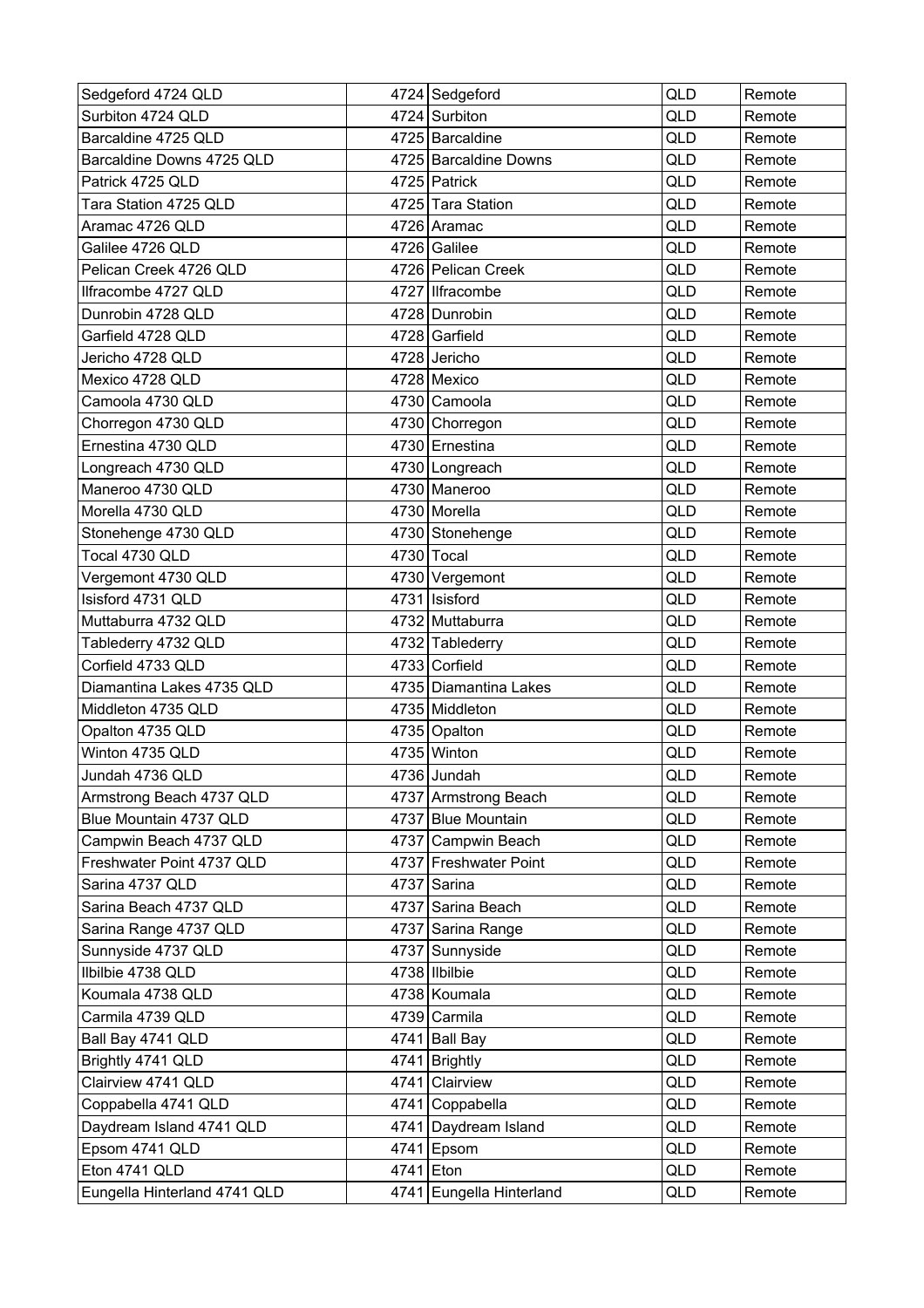| Farleigh 4741 QLD          | 4741 Farleigh          | QLD | Remote |
|----------------------------|------------------------|-----|--------|
| Gargett 4741 QLD           | 4741 Gargett           | QLD | Remote |
| Hampden 4741 QLD           | 4741 Hampden           | QLD | Remote |
| Hazledean 4741 QLD         | 4741 Hazledean         | QLD | Remote |
| Kinchant Dam 4741 QLD      | 4741 Kinchant Dam      | QLD | Remote |
| Kuttabul 4741 QLD          | 4741 Kuttabul          | QLD | Remote |
| Lindeman Island 4741 QLD   | 4741 Lindeman Island   | QLD | Remote |
| Long Island 4741 QLD       | 4741 Long Island       | QLD | Remote |
| Mackay Mc 4741 QLD         | 4741 Mackay Mc         | QLD | Remote |
| Mount Charlton 4741 QLD    | 4741 Mount Charlton    | QLD | Remote |
| Mount Ossa 4741 QLD        | 4741 Mount Ossa        | QLD | Remote |
| Mount Pelion 4741 QLD      | 4741 Mount Pelion      | QLD | Remote |
| North Eton 4741 QLD        | 4741 North Eton        | QLD | Remote |
| Oakenden 4741 QLD          | 4741 Oakenden          | QLD | Remote |
| Orkabie 4741 QLD           | 4741 Orkabie           | QLD | Remote |
| Owens Creek 4741 QLD       | 4741 Owens Creek       | QLD | Remote |
| Pinnacle 4741 QLD          | 4741 Pinnacle          | QLD | Remote |
| Pleystowe 4741 QLD         | 4741 Pleystowe         | QLD | Remote |
| Seaforth 4741 QLD          | 4741 Seaforth          | QLD | Remote |
| South Molle 4741 QLD       | 4741 South Molle       | QLD | Remote |
| Yalboroo 4741 QLD          | 4741 Yalboroo          | QLD | Remote |
| Glenden 4743 QLD           | 4743 Glenden           | QLD | REmote |
| Suttor 4743 QLD            | 4743 Suttor            | QLD | REmote |
| Moranbah 4744 QLD          | 4744 Moranbah          | QLD | Remote |
| Dysart 4745 QLD            | 4745 Dysart            | QLD | Remote |
| May Downs 4746 QLD         | 4746 May Downs         | QLD | Remote |
| Middlemount 4746 QLD       | 4746 Middlemount       | QLD | Remote |
| Greenmount 4751 QLD        | 4751 Greenmount        | QLD | Remote |
| Palmyra 4751 QLD           | 4751   Palmyra         | QLD | Remote |
| Victoria Plains 4751 QLD   | 4751 Victoria Plains   | QLD | Remote |
| Walkerston 4751 QLD        | 4751 Walkerston        | QLD | Remote |
| Devereux Creek 4753 QLD    | 4753 Devereux Creek    | QLD | Remote |
| Marian 4753 QLD            | 4753 Marian            | QLD | Remote |
| Benholme 4754 QLD          | 4754 Benholme          | QLD | Remote |
| Dows Creek 4754 QLD        | 4754 Dows Creek        | QLD | Remote |
| Mia Mia 4754 QLD           | 4754 Mia Mia           | QLD | Remote |
| Mirani 4754 QLD            | 4754 Mirani            | QLD | Remote |
| Mount Martin 4754 QLD      | 4754 Mount Martin      | QLD | Remote |
| Pinevale 4754 QLD          | 4754 Pinevale          | QLD | Remote |
| Septimus 4754 QLD          | 4754 Septimus          | QLD | Remote |
| Finch Hatton 4756 QLD      | 4756 Finch Hatton      | QLD | Remote |
| Netherdale 4756 QLD        | 4756 Netherdale        | QLD | Remote |
| Broken River 4757 QLD      | 4757 Broken River      | QLD | Remote |
| Crediton 4757 QLD          | 4757 Crediton          | QLD | Remote |
| Dalrymple Heights 4757 QLD | 4757 Dalrymple Heights | QLD | Remote |
| Eungella 4757 QLD          | 4757 Eungella          | QLD | Remote |
| Eungella Dam 4757 QLD      | 4757 Eungella Dam      | QLD | Remote |
| Calen 4798 QLD             | 4798 Calen             | QLD | Remote |
| Mentmore 4798 QLD          | 4798 Mentmore          | QLD | Remote |
| Pindi Pindi 4798 QLD       | 4798 Pindi Pindi       | QLD | Remote |
| St Helens Beach 4798 QLD   | 4798 St Helens Beach   | QLD | Remote |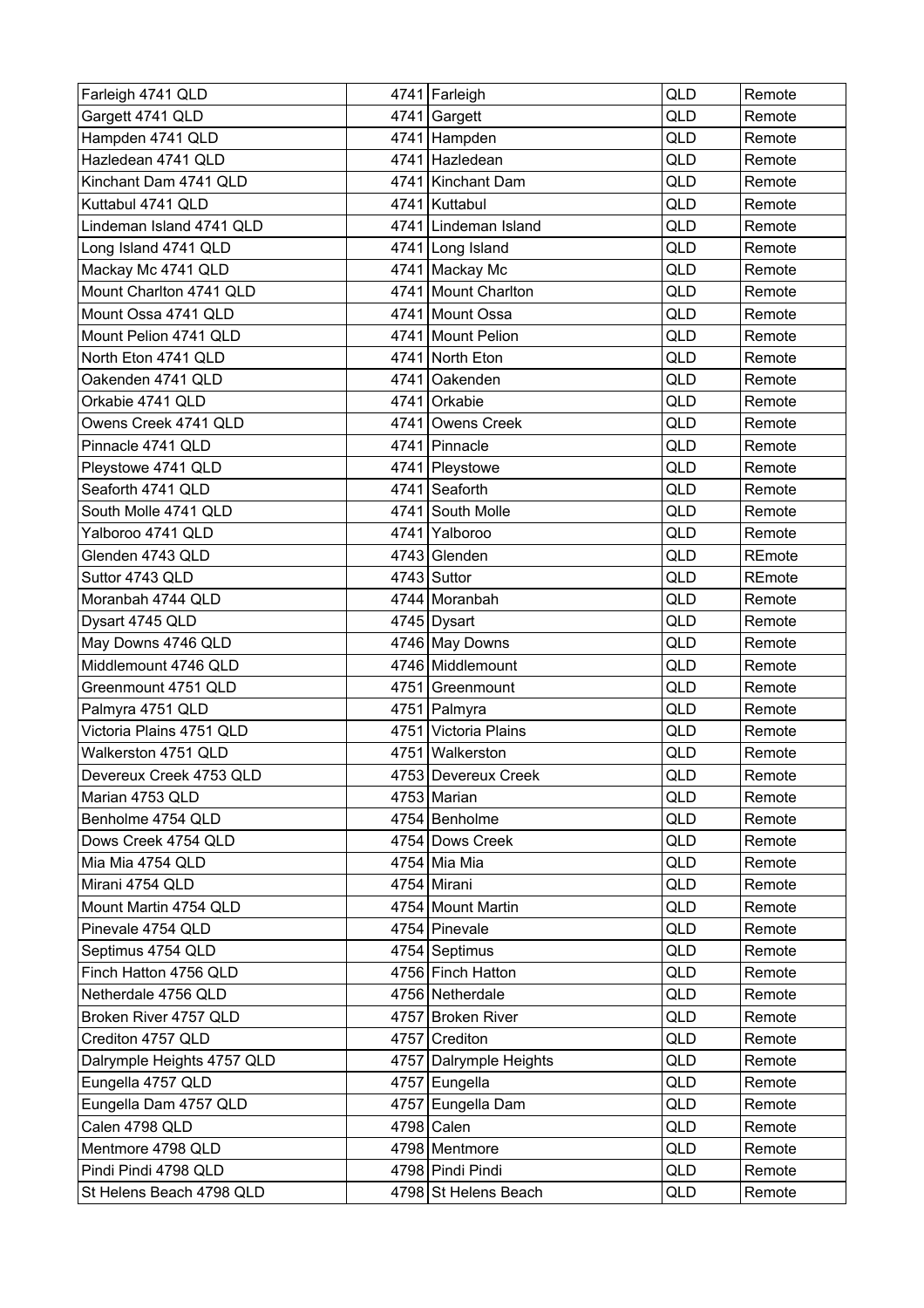| Bloomsbury 4799 QLD       | 4799 Bloomsbury       | <b>QLD</b> | Remote |
|---------------------------|-----------------------|------------|--------|
| Midge Point 4799 QLD      | 4799 Midge Point      | QLD        | Remote |
| Andromache 4800 QLD       | 4800 Andromache       | QLD        | Remote |
| Brandy Creek 4800 QLD     | 4800 Brandy Creek     | QLD        | Remote |
| Breadalbane 4800 QLD      | 4800 Breadalbane      | QLD        | Remote |
| Cannon Valley 4800 QLD    | 4800 Cannon Valley    | QLD        | Remote |
| Cape Conway 4800 QLD      | 4800 Cape Conway      | QLD        | Remote |
| Cape Gloucester 4800 QLD  | 4800 Cape Gloucester  | QLD        | Remote |
| Conway 4800 QLD           | 4800 Conway           | QLD        | Remote |
| Conway Beach 4800 QLD     | 4800 Conway Beach     | QLD        | Remote |
| Crystal Brook 4800 QLD    | 4800 Crystal Brook    | <b>QLD</b> | Remote |
| Dingo Beach 4800 QLD      | 4800 Dingo Beach      | QLD        | Remote |
| Dittmer 4800 QLD          | 4800 Dittmer          | QLD        | Remote |
| Foxdale 4800 QLD          | 4800 Foxdale          | QLD        | Remote |
| Glen Isla 4800 QLD        | 4800 Glen Isla        | QLD        | Remote |
| Goorganga Creek 4800 QLD  | 4800 Goorganga Creek  | QLD        | Remote |
| Goorganga Plains 4800 QLD | 4800 Goorganga Plains | QLD        | Remote |
| Gregory River 4800 QLD    | 4800 Gregory River    | QLD        | Remote |
| Gunyarra 4800 QLD         | 4800 Gunyarra         | QLD        | Remote |
| Hamilton Plains 4800 QLD  | 4800 Hamilton Plains  | QLD        | Remote |
| Hideaway Bay 4800 QLD     | 4800 Hideaway Bay     | QLD        | Remote |
| Kelsey Creek 4800 QLD     | 4800 Kelsey Creek     | QLD        | Remote |
| Laguna Quays 4800 QLD     | 4800 Laguna Quays     | QLD        | Remote |
| Lake Proserpine 4800 QLD  | 4800 Lake Proserpine  | QLD        | Remote |
| Lethebrook 4800 QLD       | 4800 Lethebrook       | <b>QLD</b> | Remote |
| Mount Julian 4800 QLD     | 4800 Mount Julian     | QLD        | Remote |
| Mount Marlow 4800 QLD     | 4800 Mount Marlow     | QLD        | Remote |
| Mount Pluto 4800 QLD      | 4800 Mount Pluto      | QLD        | Remote |
| Myrtlevale 4800 QLD       | 4800 Myrtlevale       | QLD        | Remote |
| Palm Grove 4800 QLD       | 4800 Palm Grove       | QLD        | Remote |
| Pauls Pocket 4800 QLD     | 4800 Pauls Pocket     | QLD        | Remote |
| Preston 4800 QLD          | 4800 Preston          | QLD        | Remote |
| Proserpine 4800 QLD       | 4800 Proserpine       | QLD        | Remote |
| Riordanvale 4800 QLD      | 4800 Riordanvale      | QLD        | Remote |
| Silver Creek 4800 QLD     | 4800 Silver Creek     | QLD        | Remote |
| Strathdickie 4800 QLD     | 4800 Strathdickie     | QLD        | Remote |
| Sugarloaf 4800 QLD        | 4800 Sugarloaf        | QLD        | Remote |
| Thoopara 4800 QLD         | 4800 Thoopara         | QLD        | Remote |
| Wilson Beach 4800 QLD     | 4800 Wilson Beach     | QLD        | Remote |
| Hayman Island 4801 QLD    | 4801 Hayman Island    | QLD        | Remote |
| Hamilton Island 4803 QLD  | 4803 Hamilton Island  | QLD        | Remote |
| Collinsville 4804 QLD     | 4804 Collinsville     | QLD        | Remote |
| Mount Coolon 4804 QLD     | 4804 Mount Coolon     | QLD        | Remote |
| Mount Wyatt 4804 QLD      | 4804 Mount Wyatt      | QLD        | Remote |
| Newlands 4804 QLD         | 4804 Newlands         | QLD        | Remote |
| Scottville 4804 QLD       | 4804 Scottville       | QLD        | Remote |
| Springlands 4804 QLD      | 4804 Springlands      | QLD        | Remote |
| Bogie 4805 QLD            | 4805 Bogie            | QLD        | Remote |
| Bowen 4805 QLD            | 4805 Bowen            | QLD        | Remote |
| Gumlu 4805 QLD            | 4805 Gumlu            | QLD        | Remote |
| Guthalungra 4805 QLD      | 4805 Guthalungra      | QLD        | Remote |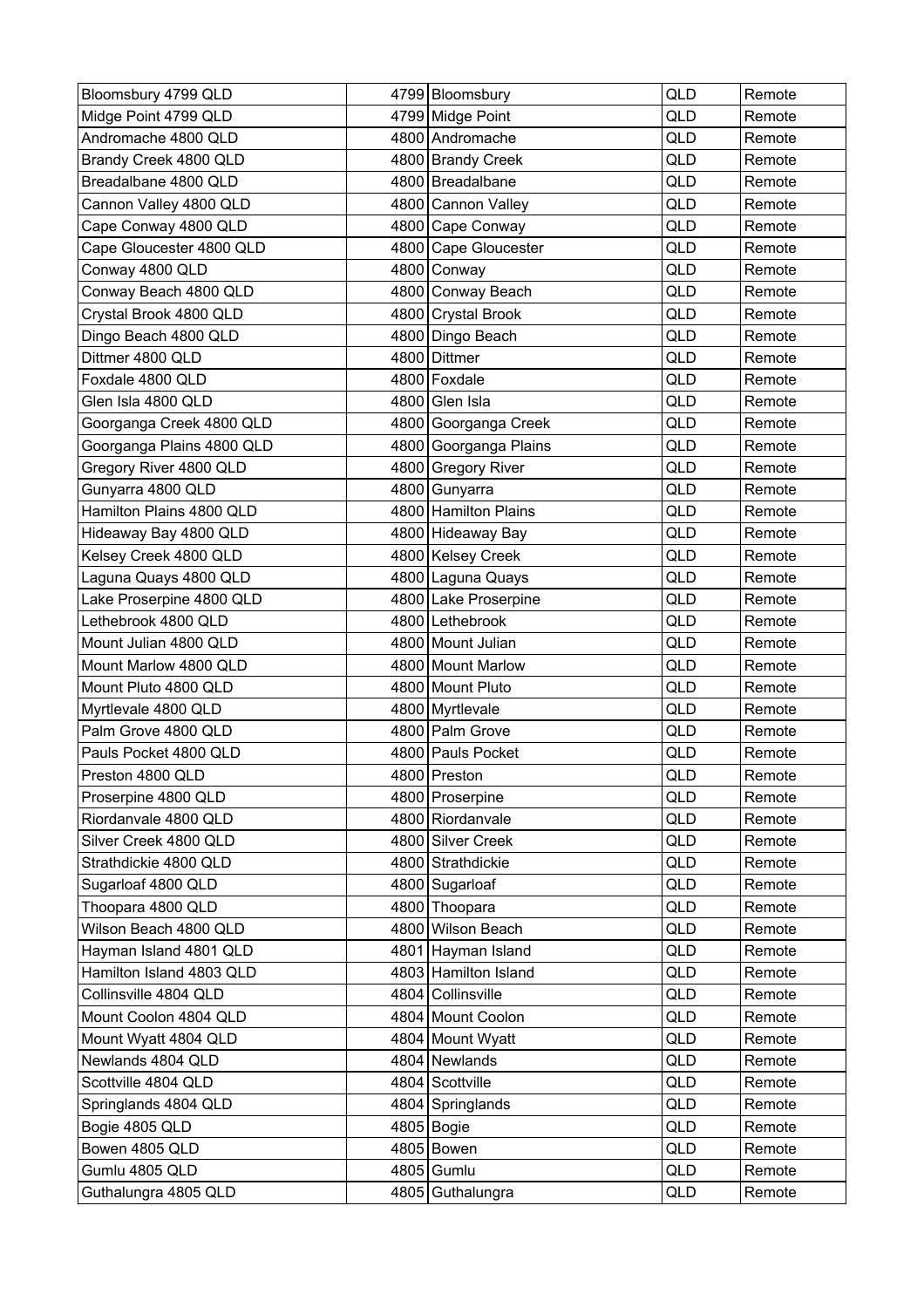| Merinda 4805 QLD          |           | 4805 Merinda          | <b>QLD</b> | Remote |
|---------------------------|-----------|-----------------------|------------|--------|
| Queens Beach 4805 QLD     |           | 4805 Queens Beach     | QLD        | Remote |
| Carstairs 4806 QLD        |           | 4806 Carstairs        | QLD        | Remote |
| Fredericksfield 4806 QLD  |           | 4806 Fredericksfield  | QLD        | Remote |
| Home Hill 4806 QLD        |           | 4806 Home Hill        | QLD        | Remote |
| Inkerman 4806 QLD         |           | 4806 Inkerman         | QLD        | Remote |
| Kirknie 4806 QLD          |           | 4806 Kirknie          | <b>QLD</b> | Remote |
| Osborne 4806 QLD          |           | 4806 Osborne          | QLD        | Remote |
| Rangemore 4806 QLD        |           | 4806 Rangemore        | QLD        | Remote |
| Wangaratta 4806 QLD       |           | 4806   Wangaratta     | QLD        | Remote |
| Wunjunga 4806 QLD         |           | 4806 Wunjunga         | QLD        | Remote |
| Airdmillan 4807 QLD       |           | 4807 Airdmillan       | QLD        | Remote |
| Airville 4807 QLD         |           | 4807 Airville         | QLD        | Remote |
| Alva 4807 QLD             | 4807 Alva |                       | <b>QLD</b> | Remote |
| Ayr 4807 QLD              | 4807 Ayr  |                       | QLD        | Remote |
| Clare 4807 QLD            |           | 4807 Clare            | QLD        | Remote |
| Claredale 4807 QLD        |           | 4807 Claredale        | QLD        | Remote |
| Dalbeg 4807 QLD           |           | 4807 Dalbeg           | QLD        | Remote |
| Eight Mile Creek 4807 QLD |           | 4807 Eight Mile Creek | QLD        | Remote |
| Jarvisfield 4807 QLD      |           | 4807 Jarvisfield      | <b>QLD</b> | Remote |
| Mcdesme 4807 QLD          |           | 4807 Mcdesme          | QLD        | Remote |
| Millaroo 4807 QLD         |           | 4807 Millaroo         | QLD        | Remote |
| Mona Park 4807 QLD        |           | 4807 Mona Park        | QLD        | Remote |
| Mount Kelly 4807 QLD      |           | 4807 Mount Kelly      | QLD        | Remote |
| Mulgrave 4807 QLD         |           | 4807 Mulgrave         | QLD        | Remote |
| Parkside 4807 QLD         |           | 4807 Parkside         | QLD        | Remote |
| Rita Island 4807 QLD      |           | 4807 Rita Island      | QLD        | Remote |
| Swans Lagoon 4807 QLD     |           | 4807 Swans Lagoon     | <b>QLD</b> | Remote |
| Brandon 4808 QLD          |           | 4808 Brandon          | QLD        | Remote |
| Colevale 4808 QLD         |           | 4808 Colevale         | QLD        | Remote |
| Barratta 4809 QLD         |           | 4809 Barratta         | QLD        | Remote |
| Cromarty 4809 QLD         |           | 4809 Cromarty         | QLD        | Remote |
| Giru 4809 QLD             | 4809 Giru |                       | QLD        | Remote |
| Horseshoe Lagoon 4809 QLD |           | 4809 Horseshoe Lagoon | QLD        | Remote |
| Jerona 4809 QLD           |           | 4809 Jerona           | QLD        | Remote |
| Mount Surround 4809 QLD   |           | 4809 Mount Surround   | QLD        | Remote |
| Shirbourne 4809 QLD       |           | 4809 Shirbourne       | QLD        | Remote |
| Upper Haughton 4809 QLD   |           | 4809 Upper Haughton   | QLD        | Remote |
| Townsville Milpo 4813 QLD |           | 4813 Townsville Milpo | QLD        | Remote |
| Alligator Creek 4816 QLD  |           | 4816 Alligator Creek  | QLD        | Remote |
| Balgal Beach 4816 QLD     |           | 4816 Balgal Beach     | QLD        | Remote |
| Barringha 4816 QLD        |           | 4816 Barringha        | QLD        | Remote |
| Brookhill 4816 QLD        |           | 4816 Brookhill        | QLD        | Remote |
| Buchanan 4816 QLD         |           | 4816 Buchanan         | QLD        | Remote |
| Calcium 4816 QLD          |           | 4816 Calcium          | QLD        | Remote |
| Carruchan 4816 QLD        |           | 4816 Carruchan        | QLD        | Remote |
| Clemant 4816 QLD          |           | 4816 Clemant          | QLD        | Remote |
| Crimea 4816 QLD           |           | 4816 Crimea           | QLD        | Remote |
| Crystal Creek 4816 QLD    |           | 4816 Crystal Creek    | QLD        | Remote |
| Cungulla 4816 QLD         |           | 4816 Cungulla         | QLD        | Remote |
| Ellerbeck 4816 QLD        |           | 4816 Ellerbeck        | QLD        | Remote |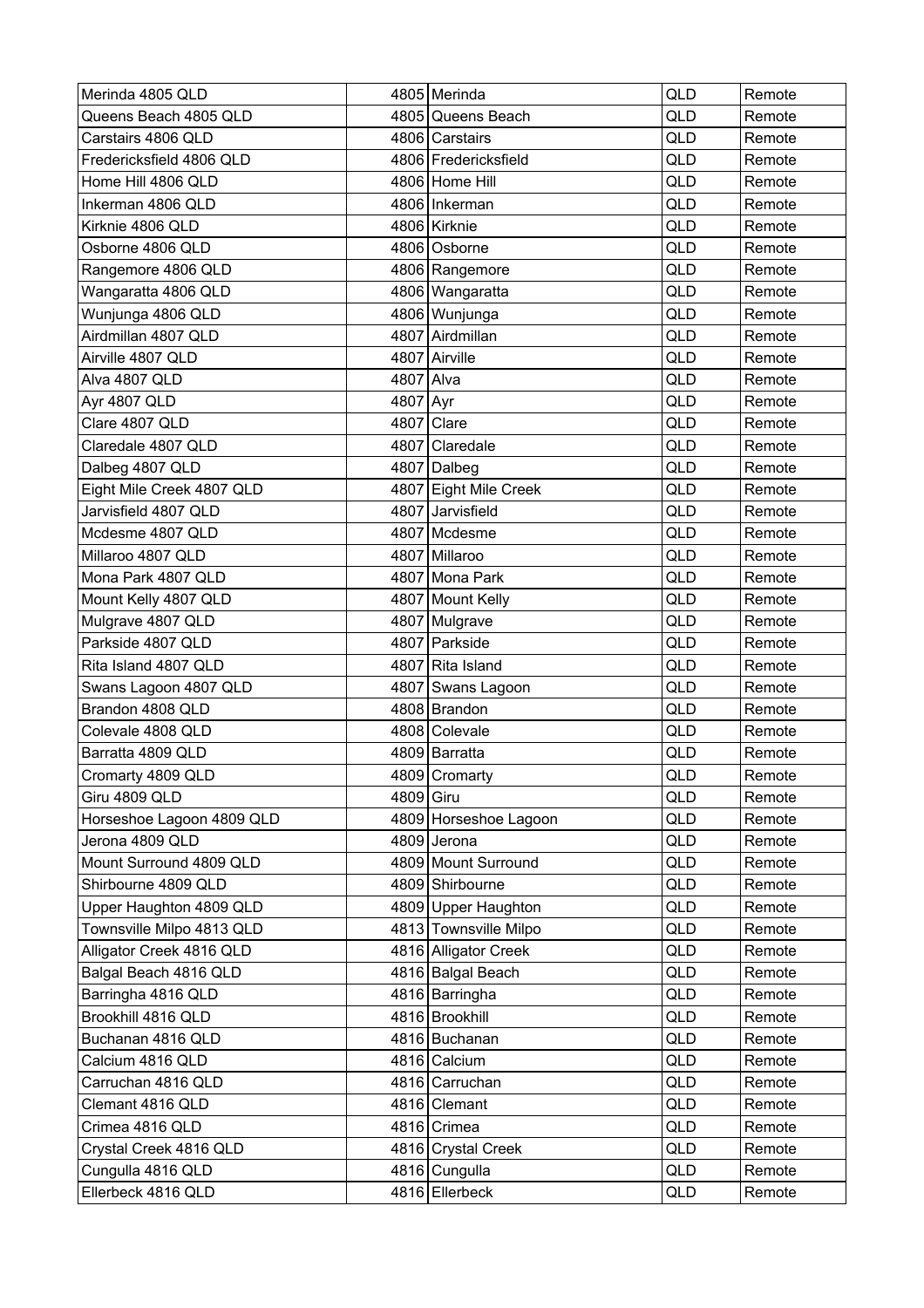| Greenvale 4816 QLD       |            | 4816 Greenvale       | QLD | Remote |
|--------------------------|------------|----------------------|-----|--------|
| Hidden Valley 4816 QLD   |            | 4816 Hidden Valley   | QLD | Remote |
| Homestead 4816 QLD       |            | 4816 Homestead       | QLD | Remote |
| Julago 4816 QLD          |            | 4816 Julago          | QLD | Remote |
| Kennedy 4816 QLD         |            | 4816   Kennedy       | QLD | Remote |
| Macrossan 4816 QLD       |            | 4816 Macrossan       | QLD | Remote |
| Majors Creek 4816 QLD    |            | 4816 Majors Creek    | QLD | Remote |
| Malpas-Trenton 4816 QLD  |            | 4816 Malpas-Trenton  | QLD | Remote |
| Mingela 4816 QLD         |            | 4816 Mingela         | QLD | Remote |
| Mount Elliot 4816 QLD    |            | 4816 Mount Elliot    | QLD | Remote |
| Mutarnee 4816 QLD        |            | 4816 Mutarnee        | QLD | Remote |
| Nelia 4816 QLD           | 4816 Nelia |                      | QLD | Remote |
| Nome 4816 QLD            |            | 4816 Nome            | QLD | Remote |
| Palm Island 4816 QLD     |            | 4816 Palm Island     | QLD | Remote |
| Paluma 4816 QLD          |            | 4816 Paluma          | QLD | Remote |
| Pentland 4816 QLD        |            | 4816 Pentland        | QLD | Remote |
| Prairie 4816 QLD         |            | 4816 Prairie         | QLD | Remote |
| Ravenswood 4816 QLD      |            | 4816 Ravenswood      | QLD | Remote |
| Reid River 4816 QLD      |            | 4816 Reid River      | QLD | Remote |
| Rollingstone 4816 QLD    |            | 4816 Rollingstone    | QLD | Remote |
| Ross River 4816 QLD      |            | 4816 Ross River      | QLD | Remote |
| Savannah 4816 QLD        |            | 4816 Savannah        | QLD | Remote |
| Sellheim 4816 QLD        |            | 4816 Sellheim        | QLD | Remote |
| The Cape 4816 QLD        |            | 4816 The Cape        | QLD | Remote |
| Toomulla 4816 QLD        |            | 4816 Toomulla        | QLD | Remote |
| Toonpan 4816 QLD         |            | 4816 Toonpan         | QLD | Remote |
| Torrens Creek 4816 QLD   |            | 4816 Torrens Creek   | QLD | Remote |
| Woodstock 4816 QLD       |            | 4816 Woodstock       | QLD | Remote |
| Arcadia 4819 QLD         |            | 4819 Arcadia         | QLD | Remote |
| Florence Bay 4819 QLD    |            | 4819 Florence Bay    | QLD | Remote |
| Horseshoe Bay 4819 QLD   |            | 4819 Horseshoe Bay   | QLD | Remote |
| Magnetic Island 4819 QLD |            | 4819 Magnetic Island | QLD | Remote |
| Nelly Bay 4819 QLD       |            | 4819 Nelly Bay       | QLD | Remote |
| Picnic Bay 4819 QLD      |            | 4819 Picnic Bay      | QLD | Remote |
| West Point 4819 QLD      |            | 4819 West Point      | QLD | Remote |
| Alabama Hill 4820 QLD    |            | 4820 Alabama Hill    | QLD | Remote |
| Balfes Creek 4820 QLD    |            | 4820 Balfes Creek    | QLD | Remote |
| Basalt 4820 QLD          |            | 4820 Basalt          | QLD | Remote |
| Black Jack 4820 QLD      |            | 4820 Black Jack      | QLD | Remote |
| Breddan 4820 QLD         |            | 4820 Breddan         | QLD | Remote |
| Broughton 4820 QLD       |            | 4820 Broughton       | QLD | Remote |
| Campaspe 4820 QLD        |            | 4820 Campaspe        | QLD | Remote |
| Charters Towers 4820 QLD |            | 4820 Charters Towers | QLD | Remote |
| Columbia 4820 QLD        |            | 4820 Columbia        | QLD | Remote |
| Dotswood 4820 QLD        |            | 4820 Dotswood        | QLD | Remote |
| Grand Secret 4820 QLD    |            | 4820 Grand Secret    | QLD | Remote |
| Lissner 4820 QLD         |            | 4820 Lissner         | QLD | Remote |
| Llanarth 4820 QLD        |            | 4820 Llanarth        | QLD | Remote |
| Millchester 4820 QLD     |            | 4820 Millchester     | QLD | Remote |
| Mosman Park 4820 QLD     |            | 4820 Mosman Park     | QLD | Remote |
| Queenton 4820 QLD        |            | 4820 Queenton        | QLD | Remote |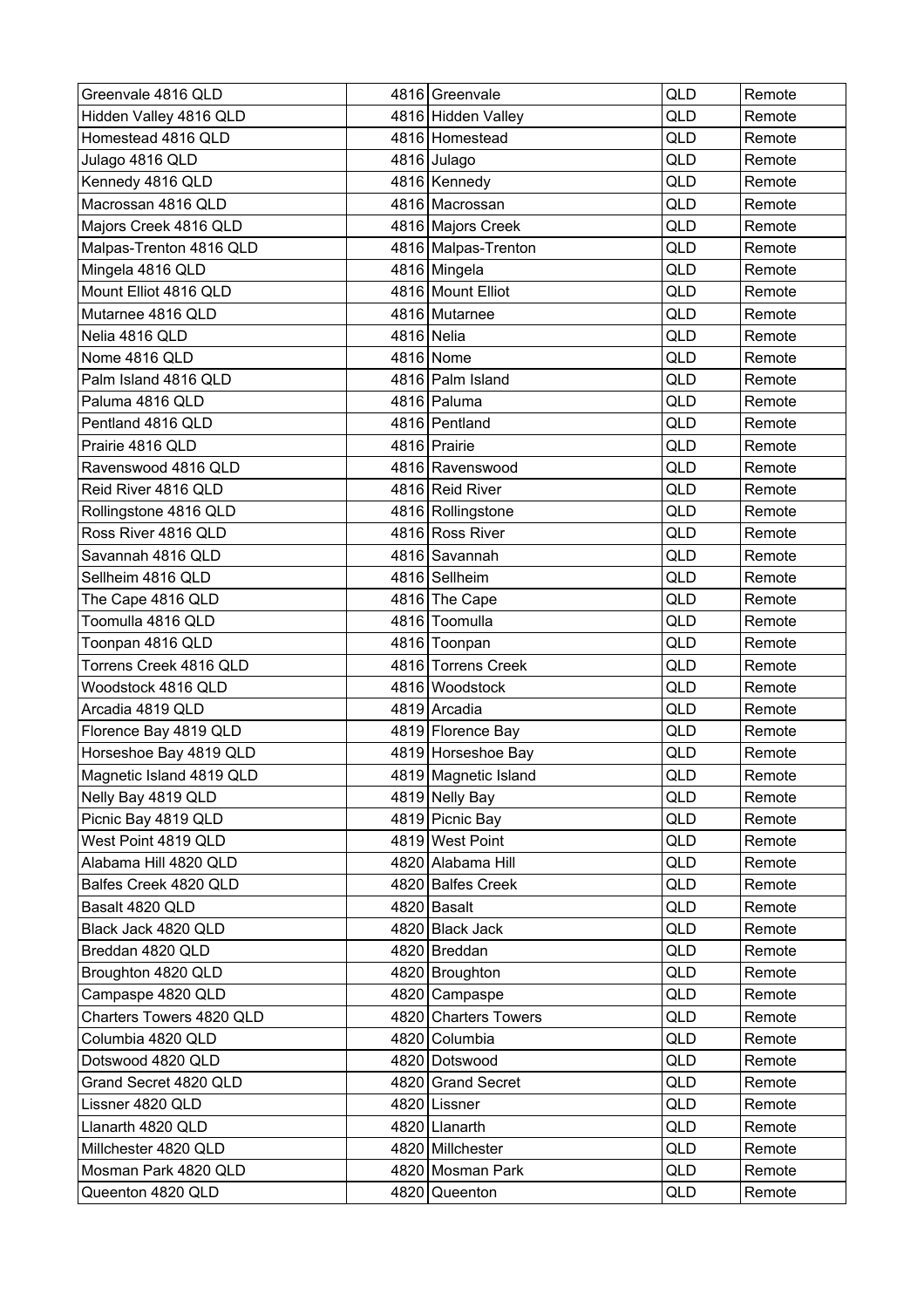| Richmond Hill 4820 QLD  |           | 4820 Richmond Hill  | QLD        | Remote |
|-------------------------|-----------|---------------------|------------|--------|
| Seventy Mile 4820 QLD   |           | 4820 Seventy Mile   | QLD        | Remote |
| Southern Cross 4820 QLD |           | 4820 Southern Cross | QLD        | Remote |
| Toll 4820 QLD           | 4820 Toll |                     | QLD        | Remote |
| Towers Hill 4820 QLD    |           | 4820 Towers Hill    | QLD        | Remote |
| Dutton River 4821 QLD   |           | 4821 Dutton River   | QLD        | Remote |
| Hughenden 4821 QLD      |           | 4821 Hughenden      | QLD        | Remote |
| Porcupine 4821 QLD      |           | 4821 Porcupine      | QLD        | Remote |
| Stamford 4821 QLD       |           | 4821 Stamford       | QLD        | Remote |
| Tangorin 4821 QLD       |           | 4821 Tangorin       | QLD        | Remote |
| Albion 4822 QLD         |           | 4822 Albion         | QLD        | Remote |
| Bellfield 4822 QLD      |           | 4822 Bellfield      | QLD        | Remote |
| Burleigh 4822 QLD       |           | 4822 Burleigh       | QLD        | Remote |
| Cambridge 4822 QLD      |           | 4822 Cambridge      | QLD        | Remote |
| Maxwelton 4822 QLD      |           | 4822 Maxwelton      | QLD        | Remote |
| Richmond 4822 QLD       |           | 4822 Richmond       | QLD        | Remote |
| Saxby 4822 QLD          |           | 4822 Saxby          | <b>QLD</b> | Remote |
| Victoria Vale 4822 QLD  |           | 4822 Victoria Vale  | QLD        | Remote |
| Woolgar 4822 QLD        |           | 4822 Woolgar        | QLD        | Remote |
| Carpentaria 4823 QLD    |           | 4823 Carpentaria    | QLD        | Remote |
| Julia Creek 4823 QLD    |           | 4823 Julia Creek    | QLD        | Remote |
| Kynuna 4823 QLD         |           | 4823 Kynuna         | QLD        | Remote |
| Mckinlay 4823 QLD       |           | 4823 Mckinlay       | QLD        | Remote |
| Stokes 4823 QLD         |           | 4823 Stokes         | QLD        | Remote |
| Taldora 4823 QLD        |           | 4823 Taldora        | QLD        | Remote |
| Warburton 4823 QLD      |           | 4823 Warburton      | QLD        | Remote |
| Cloncurry 4824 QLD      |           | 4824 Cloncurry      | QLD        | Remote |
| Four Ways 4824 QLD      |           | 4824 Four Ways      | QLD        | Remote |
| Gidya 4824 QLD          |           | 4824 Gidya          | QLD        | Remote |
| Kuridala 4824 QLD       |           | 4824 Kuridala       | QLD        | Remote |
| Oorindi 4824 QLD        |           | 4824 Oorindi        | QLD        | Remote |
| Three Rivers 4824 QLD   |           | 4824 Three Rivers   | QLD        | Remote |
| Barkly 4825 QLD         |           | 4825 Barkly         | QLD        | Remote |
| Breakaway 4825 QLD      |           | 4825 Breakaway      | QLD        | Remote |
| Buckingham 4825 QLD     |           | 4825 Buckingham     | QLD        | Remote |
| Carrandotta 4825 QLD    |           | 4825 Carrandotta    | QLD        | Remote |
| Dajarra 4825 QLD        |           | 4825 Dajarra        | QLD        | Remote |
| Duchess 4825 QLD        |           | 4825 Duchess        | QLD        | Remote |
| Fielding 4825 QLD       |           | 4825 Fielding       | QLD        | Remote |
| Fisher 4825 QLD         |           | 4825 Fisher         | QLD        | Remote |
| Georgina 4825 QLD       |           | 4825 Georgina       | QLD        | Remote |
| Gunpowder 4825 QLD      |           | 4825 Gunpowder      | QLD        | Remote |
| Happy Valley 4825 QLD   |           | 4825 Happy Valley   | QLD        | Remote |
| Healy 4825 QLD          |           | 4825 Healy          | QLD        | Remote |
| Kalkadoon 4825 QLD      |           | 4825 Kalkadoon      | QLD        | Remote |
| Lanskey 4825 QLD        |           | 4825 Lanskey        | QLD        | Remote |
| Lawn Hill 4825 QLD      |           | 4825 Lawn Hill      | QLD        | Remote |
| Menzies 4825 QLD        |           | 4825 Menzies        | QLD        | Remote |
| Mica Creek 4825 QLD     |           | 4825 Mica Creek     | QLD        | Remote |
| Miles End 4825 QLD      |           | 4825 Miles End      | QLD        | Remote |
| Mornington 4825 QLD     |           | 4825 Mornington     | QLD        | Remote |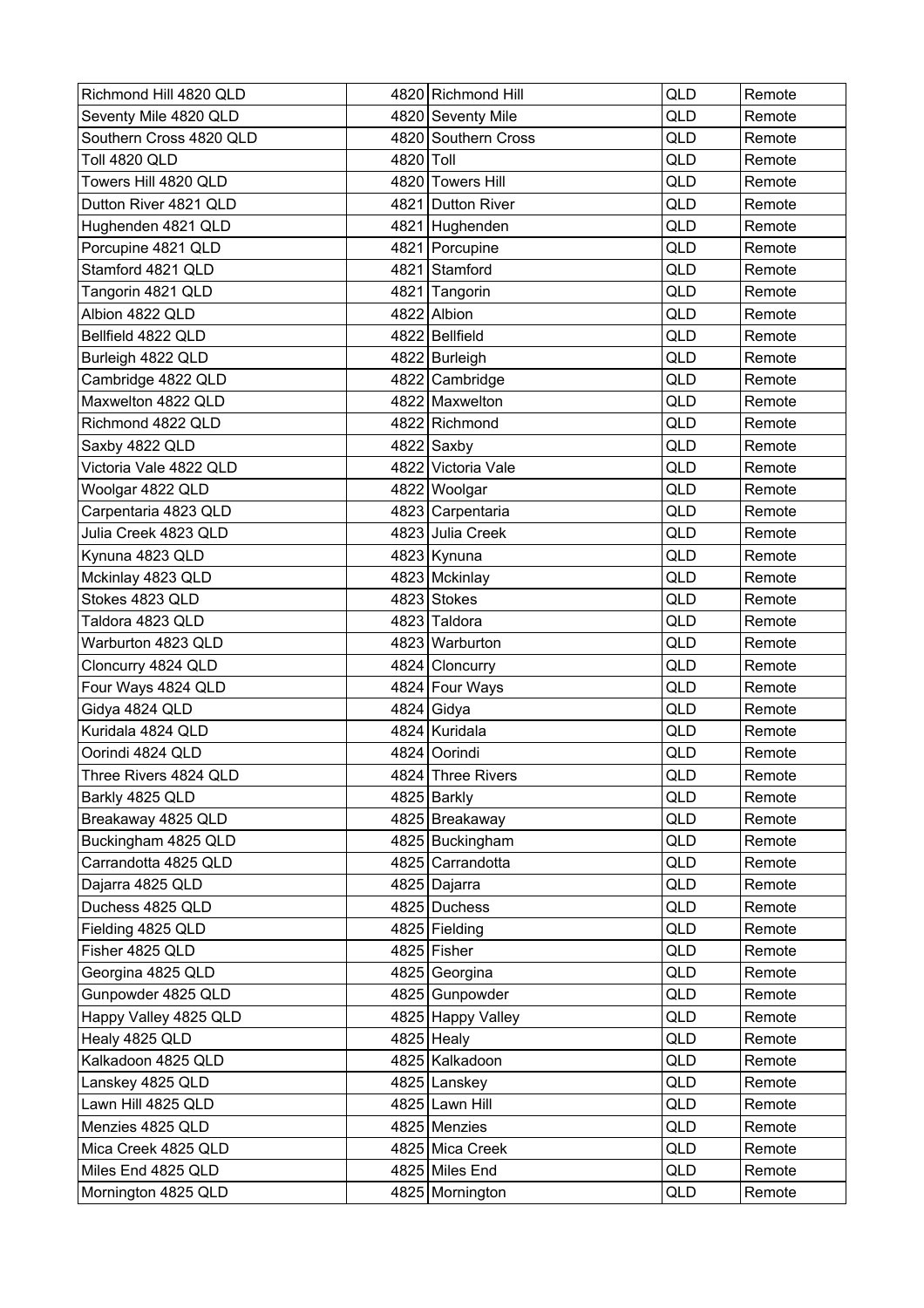| Mount Isa 4825 QLD       |            | 4825 Mount Isa       | <b>QLD</b> | Remote |
|--------------------------|------------|----------------------|------------|--------|
| Mount Isa City 4825 QLD  |            | 4825 Mount Isa City  | QLD        | Remote |
| Mount Isa DC 4825 QLD    |            | 4825 Mount Isa DC    | QLD        | Remote |
| Mount Isa East 4825 QLD  |            | 4825 Mount Isa East  | QLD        | Remote |
| Parkside 4825 QLD        |            | 4825 Parkside        | QLD        | Remote |
| Pioneer 4825 QLD         |            | 4825 Pioneer         | <b>QLD</b> | Remote |
| Piturie 4825 QLD         |            | 4825 Piturie         | <b>QLD</b> | Remote |
| Ryan 4825 QLD            |            | 4825 Ryan            | QLD        | Remote |
| Soldiers Hill 4825 QLD   |            | 4825 Soldiers Hill   | QLD        | Remote |
| Spreadborough 4825 QLD   |            | 4825 Spreadborough   | QLD        | Remote |
| Sunset 4825 QLD          |            | 4825 Sunset          | QLD        | Remote |
| The Gap 4825 QLD         |            | 4825 The Gap         | QLD        | Remote |
| The Monument 4825 QLD    |            | 4825 The Monument    | QLD        | Remote |
| Townview 4825 QLD        |            | 4825 Townview        | QLD        | Remote |
| Waverley 4825 QLD        |            | 4825 Waverley        | QLD        | Remote |
| Winston 4825 QLD         |            | 4825 Winston         | QLD        | Remote |
| Camooweal 4828 QLD       |            | 4828 Camooweal       | QLD        | Remote |
| Amaroo 4829 QLD          |            | 4829 Amaroo          | QLD        | Remote |
| Bedourie 4829 QLD        |            | 4829 Bedourie        | QLD        | Remote |
| Boulia 4829 QLD          |            | 4829 Boulia          | <b>QLD</b> | Remote |
| Min Min 4829 QLD         |            | 4829 Min Min         | QLD        | Remote |
| Sturt 4829 QLD           |            | 4829 Sturt           | QLD        | Remote |
| Toko 4829 QLD            |            | 4829 Toko            | QLD        | Remote |
| Warenda 4829 QLD         |            | 4829 Warenda         | QLD        | Remote |
| Wills 4829 QLD           | 4829 Wills |                      | QLD        | Remote |
| Burketown 4830 QLD       |            | 4830 Burketown       | QLD        | Remote |
| Doomadgee 4830 QLD       |            | 4830 Doomadgee       | QLD        | Remote |
| Gregory 4830 QLD         |            | 4830 Gregory         | <b>QLD</b> | Remote |
| Nicholson 4830 QLD       |            | 4830 Nicholson       | QLD        | Remote |
| Cardwell 4849 QLD        |            | 4849 Cardwell        | QLD        | Remote |
| Damper Creek 4849 QLD    |            | 4849 Damper Creek    | QLD        | Remote |
| Hinchinbrook 4849 QLD    |            | 4849 Hinchinbrook    | QLD        | Remote |
| Lumholtz 4849 QLD        |            | 4849 Lumholtz        | QLD        | Remote |
| Rungoo 4849 QLD          |            | 4849 Rungoo          | QLD        | Remote |
| Abergowrie 4850 QLD      |            | 4850 Abergowrie      | QLD        | Remote |
| Allingham 4850 QLD       |            | 4850 Allingham       | QLD        | Remote |
| Bambaroo 4850 QLD        |            | 4850 Bambaroo        | QLD        | Remote |
| Bemerside 4850 QLD       |            | 4850 Bemerside       | QLD        | Remote |
| Blackrock 4850 QLD       |            | 4850 Blackrock       | QLD        | Remote |
| Braemeadows 4850 QLD     |            | 4850 Braemeadows     | QLD        | Remote |
| Coolbie 4850 QLD         |            | 4850 Coolbie         | QLD        | Remote |
| Cordelia 4850 QLD        |            | 4850 Cordelia        | QLD        | Remote |
| Dalrymple Creek 4850 QLD |            | 4850 Dalrymple Creek | QLD        | Remote |
| Foresthome 4850 QLD      |            | 4850 Foresthome      | QLD        | Remote |
| Forrest Beach 4850 QLD   |            | 4850 Forrest Beach   | QLD        | Remote |
| Gairloch 4850 QLD        |            | 4850 Gairloch        | QLD        | Remote |
| Garrawalt 4850 QLD       |            | 4850 Garrawalt       | QLD        | Remote |
| Halifax 4850 QLD         |            | 4850 Halifax         | QLD        | Remote |
| Hawkins Creek 4850 QLD   |            | 4850 Hawkins Creek   | QLD        | Remote |
| Helens Hill 4850 QLD     |            | 4850 Helens Hill     | QLD        | Remote |
| Ingham 4850 QLD          |            | 4850   Ingham        | QLD        | Remote |
|                          |            |                      |            |        |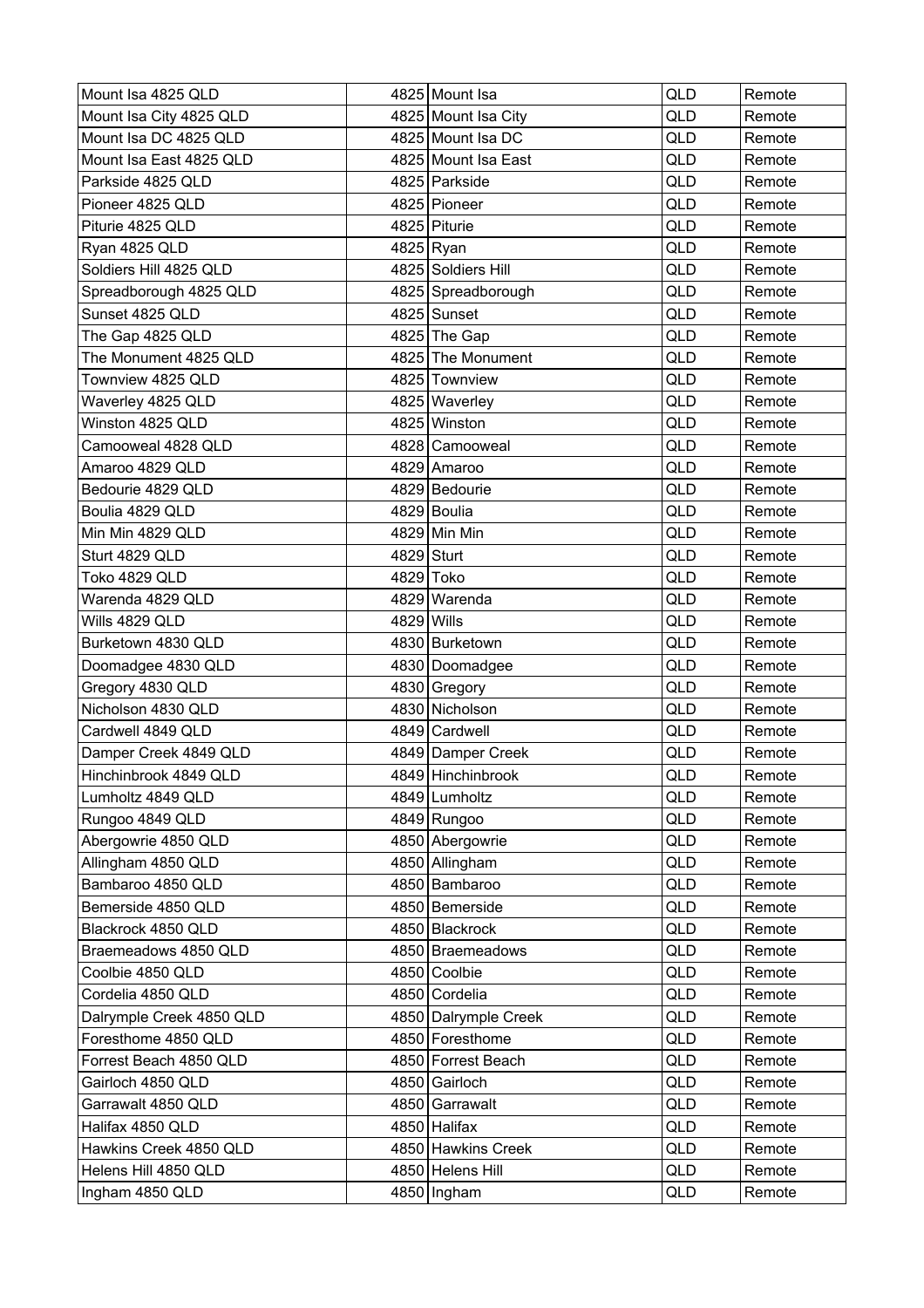| Lannercost 4850 QLD          |              | 4850   Lannercost        | QLD        | Remote |
|------------------------------|--------------|--------------------------|------------|--------|
| Long Pocket 4850 QLD         |              | 4850 Long Pocket         | QLD        | Remote |
| Lucinda 4850 QLD             |              | 4850 Lucinda             | QLD        | Remote |
| Macknade 4850 QLD            |              | 4850 Macknade            | QLD        | Remote |
| Mount Fox 4850 QLD           |              | 4850 Mount Fox           | QLD        | Remote |
| Orient 4850 QLD              |              | 4850 Orient              | QLD        | Remote |
| Peacock Siding 4850 QLD      |              | 4850 Peacock Siding      | QLD        | Remote |
| Taylors Beach 4850 QLD       |              | 4850 Taylors Beach       | QLD        | Remote |
| Toobanna 4850 QLD            |              | 4850 Toobanna            | QLD        | Remote |
| Trebonne 4850 QLD            |              | 4850 Trebonne            | QLD        | Remote |
| Upper Stone 4850 QLD         |              | 4850 Upper Stone         | QLD        | Remote |
| Valley Of Lagoons 4850 QLD   |              | 4850 Valley Of Lagoons   | QLD        | Remote |
| Victoria Estate 4850 QLD     |              | 4850 Victoria Estate     | QLD        | Remote |
| Victoria Plantation 4850 QLD |              | 4850 Victoria Plantation | <b>QLD</b> | Remote |
| Wallaman 4850 QLD            |              | 4850 Wallaman            | QLD        | Remote |
| Wharps 4850 QLD              |              | 4850 Wharps              | QLD        | Remote |
| Yuruga 4850 QLD              |              | 4850 Yuruga              | QLD        | Remote |
| Bingil Bay 4852 QLD          |              | 4852 Bingil Bay          | QLD        | Remote |
| Carmoo 4852 QLD              |              | 4852 Carmoo              | QLD        | Remote |
| Djiru 4852 QLD               | 4852   Djiru |                          | QLD        | Remote |
| Dunk 4852 QLD                |              | 4852 Dunk                | QLD        | Remote |
| Garners Beach 4852 QLD       |              | 4852 Garners Beach       | QLD        | Remote |
| Midgeree Bar 4852 QLD        |              | 4852 Midgeree Bar        | QLD        | Remote |
| Mission Beach 4852 QLD       |              | 4852 Mission Beach       | QLD        | Remote |
| South Mission Beach 4852 QLD |              | 4852 South Mission Beach | QLD        | Remote |
| Tam O'Shanter 4852 QLD       |              | 4852 Tam O'Shanter       | QLD        | Remote |
| Wongaling Beach 4852 QLD     |              | 4852 Wongaling Beach     | QLD        | Remote |
| Bilyana 4854 QLD             |              | 4854 Bilyana             | <b>QLD</b> | Remote |
| Birkalla 4854 QLD            |              | 4854 Birkalla            | QLD        | Remote |
| Bulgun 4854 QLD              |              | 4854 Bulgun              | QLD        | Remote |
| Cardstone 4854 QLD           |              | 4854 Cardstone           | QLD        | Remote |
| Dingo Pocket 4854 QLD        |              | 4854 Dingo Pocket        | QLD        | Remote |
| Djarawong 4854 QLD           |              | 4854 Djarawong           | QLD        | Remote |
| East Feluga 4854 QLD         |              | 4854 East Feluga         | QLD        | Remote |
| Euramo 4854 QLD              |              | 4854 Euramo              | QLD        | Remote |
| Feluga 4854 QLD              |              | 4854 Feluga              | QLD        | Remote |
| Hull Heads 4854 QLD          |              | 4854 Hull Heads          | QLD        | Remote |
| Jarra Creek 4854 QLD         |              | 4854 Jarra Creek         | QLD        | Remote |
| Kooroomool 4854 QLD          |              | 4854 Kooroomool          | QLD        | Remote |
| Lower Tully 4854 QLD         |              | 4854 Lower Tully         | QLD        | Remote |
| Merryburn 4854 QLD           |              | 4854 Merryburn           | QLD        | Remote |
| Midgenoo 4854 QLD            |              | 4854 Midgenoo            | QLD        | Remote |
| Mount Mackay 4854 QLD        |              | 4854 Mount Mackay        | QLD        | Remote |
| Munro Plains 4854 QLD        |              | 4854 Munro Plains        | QLD        | Remote |
| Murray Upper 4854 QLD        |              | 4854 Murray Upper        | QLD        | Remote |
| Murrigal 4854 QLD            |              | 4854 Murrigal            | QLD        | Remote |
| Rockingham 4854 QLD          |              | 4854 Rockingham          | QLD        | Remote |
| Silky Oak 4854 QLD           |              | 4854 Silky Oak           | QLD        | Remote |
| Tully 4854 QLD               |              | 4854 Tully               | QLD        | Remote |
| Tully Heads 4854 QLD         |              | 4854 Tully Heads         | QLD        | Remote |
| Walter Hill 4854 QLD         |              | 4854 Walter Hill         | QLD        | Remote |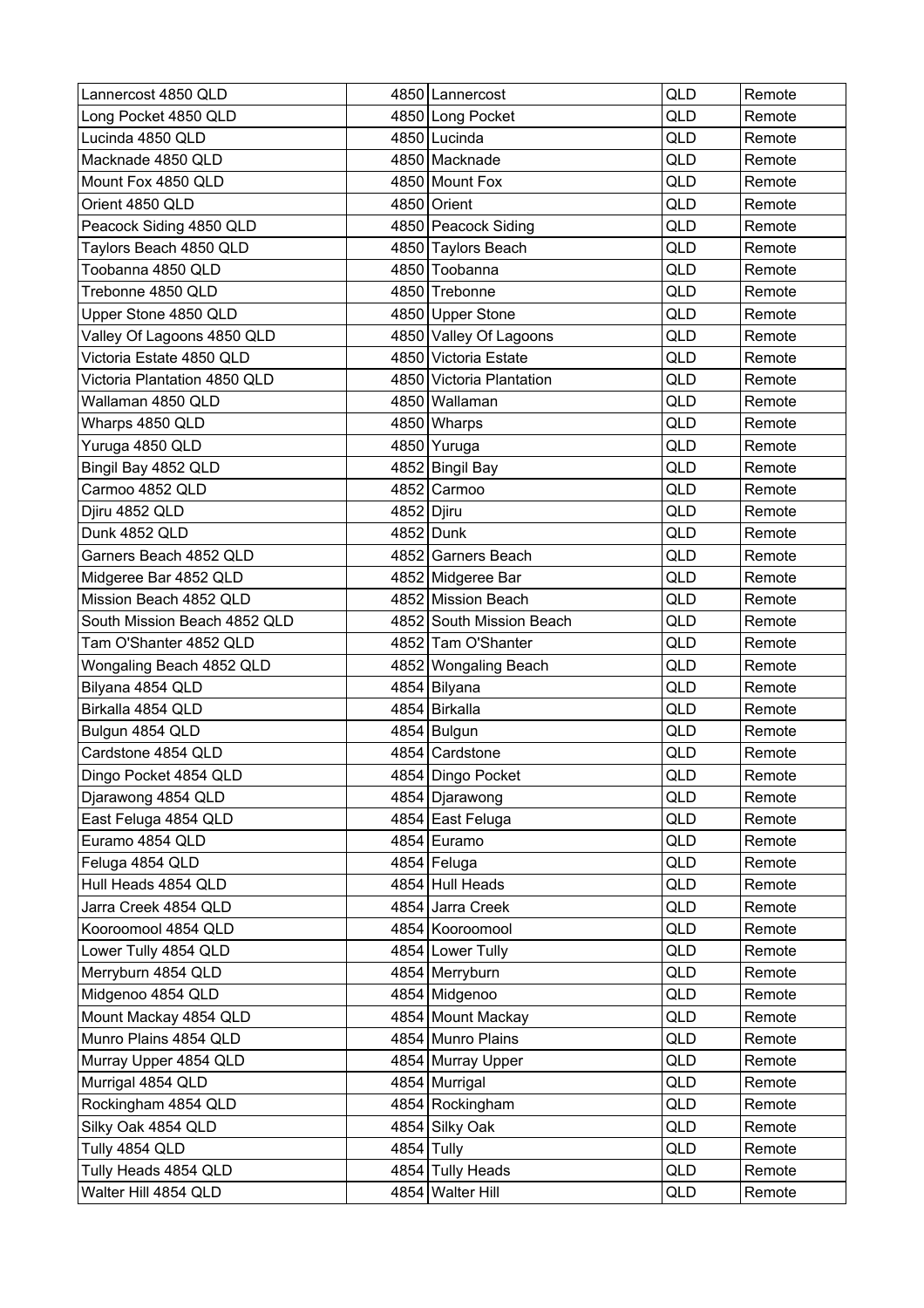| Warrami 4854 QLD             |            | 4854 Warrami             | QLD        | Remote |
|------------------------------|------------|--------------------------|------------|--------|
| Daveson 4855 QLD             |            | 4855 Daveson             | QLD        | Remote |
| El Arish 4855 QLD            |            | 4855 El Arish            | QLD        | Remote |
| Friday Pocket 4855 QLD       |            | 4855 Friday Pocket       | QLD        | Remote |
| Granadilla 4855 QLD          |            | 4855 Granadilla          | QLD        | Remote |
| Jaffa 4855 QLD               | 4855 Jaffa |                          | QLD        | Remote |
| Maadi 4855 QLD               |            | 4855 Maadi               | <b>QLD</b> | Remote |
| Maria Creeks 4855 QLD        |            | 4855 Maria Creeks        | QLD        | Remote |
| Shell Pocket 4855 QLD        |            | 4855 Shell Pocket        | QLD        | Remote |
| Goolboo 4856 QLD             |            | 4856 Goolboo             | QLD        | Remote |
| Japoonvale 4856 QLD          |            | 4856 Japoonvale          | QLD        | Remote |
| Mccutcheon 4856 QLD          |            | 4856 Mccutcheon          | QLD        | Remote |
| Silkwood 4856 QLD            |            | 4856 Silkwood            | QLD        | Remote |
| Walter Lever Estate 4856 QLD |            | 4856 Walter Lever Estate | <b>QLD</b> | Remote |
| Comoon Loop 4858 QLD         |            | 4858 Comoon Loop         | QLD        | Remote |
| Etty Bay 4858 QLD            |            | 4858 Etty Bay            | QLD        | Remote |
| Martyville 4858 QLD          |            | 4858 Martyville          | QLD        | Remote |
| Mourilyan 4858 QLD           |            | 4858 Mourilyan           | QLD        | Remote |
| Mourilyan Harbour 4858 QLD   |            | 4858 Mourilyan Harbour   | QLD        | Remote |
| New Harbourline 4858 QLD     |            | 4858 New Harbourline     | <b>QLD</b> | Remote |
| South Johnstone 4859 QLD     |            | 4859 South Johnstone     | QLD        | Remote |
| Bamboo Creek 4860 QLD        |            | 4860 Bamboo Creek        | QLD        | Remote |
| Belvedere 4860 QLD           |            | 4860 Belvedere           | QLD        | Remote |
| Coconuts 4860 QLD            |            | 4860 Coconuts            | QLD        | Remote |
| Cooroo Lands 4860 QLD        |            | 4860 Cooroo Lands        | QLD        | Remote |
| Coorumba 4860 QLD            |            | 4860 Coorumba            | QLD        | Remote |
| Coquette Point 4860 QLD      |            | 4860 Coquette Point      | QLD        | Remote |
| Cullinane 4860 QLD           |            | 4860 Cullinane           | <b>QLD</b> | Remote |
| Daradgee 4860 QLD            |            | 4860 Daradgee            | QLD        | Remote |
| East Innisfail 4860 QLD      |            | 4860 East Innisfail      | QLD        | Remote |
| East Palmerston 4860 QLD     |            | 4860 East Palmerston     | QLD        | Remote |
| Eaton 4860 QLD               |            | 4860 Eaton               | QLD        | Remote |
| Eubenangee 4860 QLD          |            | 4860 Eubenangee          | QLD        | Remote |
| Fitzgerald Creek 4860 QLD    |            | 4860 Fitzgerald Creek    | QLD        | Remote |
| Flying Fish Point 4860 QLD   |            | 4860 Flying Fish Point   | QLD        | Remote |
| Garradunga 4860 QLD          |            | 4860 Garradunga          | QLD        | Remote |
| Goondi 4860 QLD              |            | 4860 Goondi              | QLD        | Remote |
| Goondi Bend 4860 QLD         |            | 4860 Goondi Bend         | QLD        | Remote |
| Goondi Hill 4860 QLD         |            | 4860 Goondi Hill         | QLD        | Remote |
| Hudson 4860 QLD              |            | 4860 Hudson              | QLD        | Remote |
| Innisfail 4860 QLD           |            | 4860 Innisfail           | QLD        | Remote |
| Innisfail Estate 4860 QLD    |            | 4860 Innisfail Estate    | QLD        | Remote |
| Jubilee Heights 4860 QLD     |            | 4860 Jubilee Heights     | QLD        | Remote |
| Mighell 4860 QLD             |            | 4860 Mighell             | QLD        | Remote |
| Mundoo 4860 QLD              |            | 4860 Mundoo              | QLD        | Remote |
| Nerada 4860 QLD              |            | 4860 Nerada              | QLD        | Remote |
| Ngatjan 4860 QLD             |            | 4860 Ngatjan             | QLD        | Remote |
| Njatjan 4860 QLD             |            | 4860 Njatjan             | QLD        | Remote |
| O'Briens Hill 4860 QLD       |            | 4860 O'Briens Hill       | QLD        | Remote |
| Palmerston 4860 QLD          |            | 4860 Palmerston          | QLD        | Remote |
| Pin Gin Hill 4860 QLD        |            | 4860 Pin Gin Hill        | QLD        | Remote |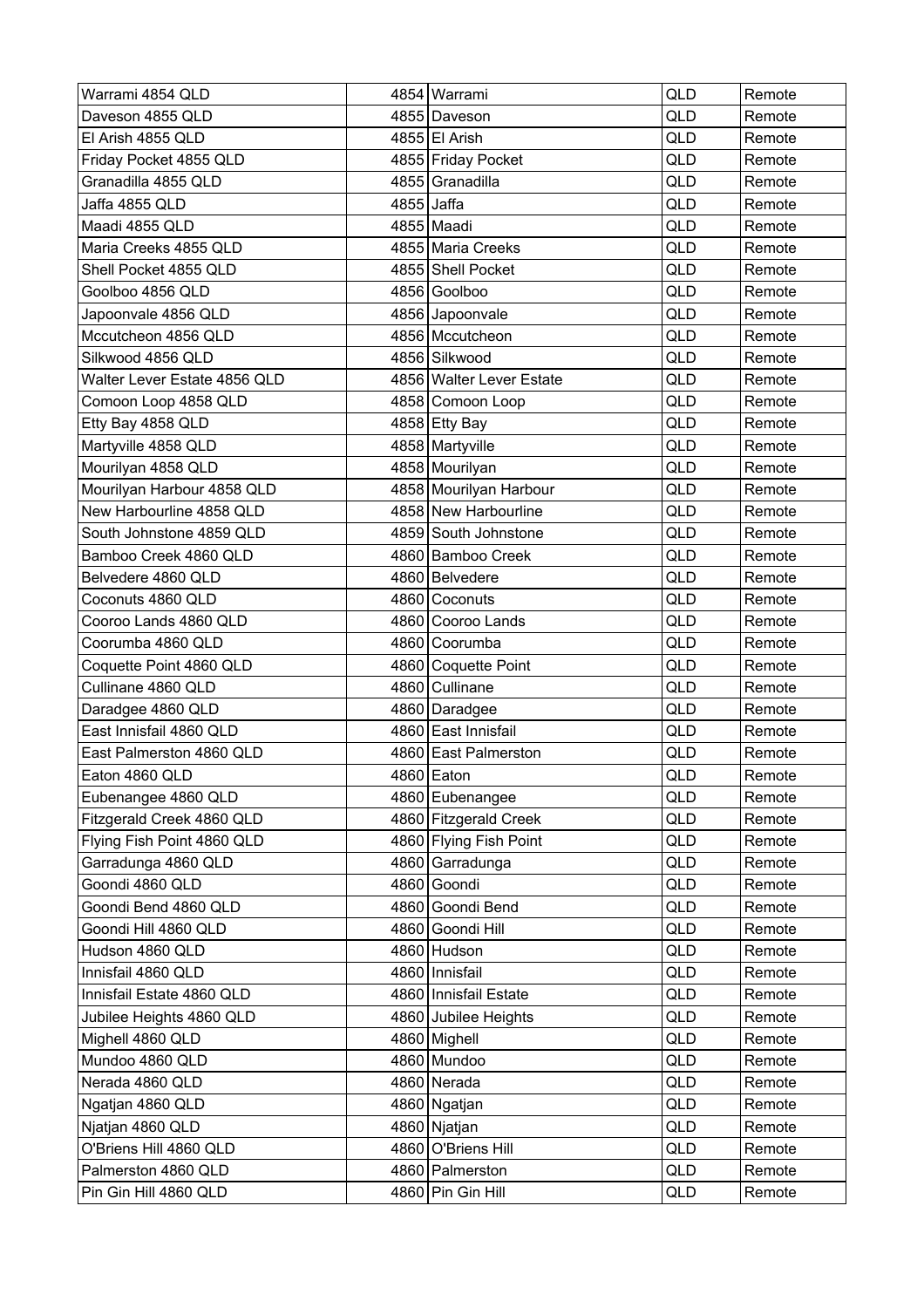| South Innisfail 4860 QLD |      | 4860 South Innisfail | QLD        | Remote |
|--------------------------|------|----------------------|------------|--------|
| Stoters Hill 4860 QLD    |      | 4860 Stoters Hill    | QLD        | Remote |
| Sundown 4860 QLD         |      | 4860 Sundown         | <b>QLD</b> | Remote |
| Upper Daradgee 4860 QLD  |      | 4860 Upper Daradgee  | QLD        | Remote |
| Vasa Views 4860 QLD      |      | 4860 Vasa Views      | QLD        | Remote |
| Wanjuru 4860 QLD         |      | 4860 Wanjuru         | QLD        | Remote |
| Webb 4860 QLD            |      | 4860 Webb            | QLD        | Remote |
| Wooroonooran 4860 QLD    |      | 4860 Wooroonooran    | QLD        | Remote |
| Babinda 4861 QLD         |      | 4861 Babinda         | QLD        | Remote |
| Bartle Frere 4861 QLD    |      | 4861 Bartle Frere    | QLD        | Remote |
| East Russell 4861 QLD    |      | 4861 East Russell    | QLD        | Remote |
| Goldsborough 4865 QLD    |      | 4865 Goldsborough    | QLD        | Remote |
| Gordonvale 4865 QLD      |      | 4865 Gordonvale      | QLD        | Remote |
| Green Hill 4865 QLD      |      | 4865 Green Hill      | QLD        | Remote |
| Kamma 4865 QLD           |      | 4865 Kamma           | QLD        | Remote |
| Little Mulgrave 4865 QLD |      | 4865 Little Mulgrave | QLD        | Remote |
| Packers Camp 4865 QLD    |      | 4865 Packers Camp    | QLD        | Remote |
| Almaden 4871 QLD         |      | 4871 Almaden         | QLD        | Remote |
| Aloomba 4871 QLD         |      | 4871 Aloomba         | QLD        | Remote |
| Amber 4871 QLD           |      | 4871 Amber           | QLD        | Remote |
| Aurukun 4871 QLD         |      | 4871 Aurukun         | QLD        | Remote |
| Basilisk 4871 QLD        |      | 4871 Basilisk        | QLD        | Remote |
| Bellenden Ker 4871 QLD   |      | 4871 Bellenden Ker   | QLD        | Remote |
| Blackbull 4871 QLD       |      | 4871 Blackbull       | QLD        | Remote |
| Bolwarra 4871 QLD        |      | 4871 Bolwarra        | QLD        | Remote |
| Bombeeta 4871 QLD        | 4871 | Bombeeta             | <b>QLD</b> | Remote |
| Boogan 4871 QLD          |      | 4871 Boogan          | QLD        | Remote |
| Bramston Beach 4871 QLD  |      | 4871 Bramston Beach  | QLD        | Remote |
| Bulleringa 4871 QLD      |      | 4871 Bulleringa      | QLD        | Remote |
| Camp Creek 4871 QLD      |      | 4871 Camp Creek      | QLD        | Remote |
| Chillagoe 4871 QLD       |      | 4871 Chillagoe       | <b>QLD</b> | Remote |
| Claraville 4871 QLD      |      | 4871 Claraville      | QLD        | Remote |
| Conjuboy 4871 QLD        |      | 4871 Conjuboy        | QLD        | Remote |
| Coralie 4871 QLD         |      | 4871 Coralie         | QLD        | Remote |
| Cowley 4871 QLD          |      | 4871 Cowley          | QLD        | Remote |
| Cowley Beach 4871 QLD    |      | 4871 Cowley Beach    | QLD        | Remote |
| Cowley Creek 4871 QLD    |      | 4871 Cowley Creek    | QLD        | Remote |
| Croydon 4871 QLD         |      | 4871 Croydon         | QLD        | Remote |
| Crystalbrook 4871 QLD    |      | 4871 Crystalbrook    | QLD        | Remote |
| Currajah 4871 QLD        |      | 4871 Currajah        | QLD        | Remote |
| Deeral 4871 QLD          |      | 4871 Deeral          | QLD        | Remote |
| Desailly 4871 QLD        |      | 4871 Desailly        | QLD        | Remote |
| East Creek 4871 QLD      |      | 4871 East Creek      | QLD        | Remote |
| East Trinity 4871 QLD    |      | 4871 East Trinity    | QLD        | Remote |
| Edward River 4871 QLD    |      | 4871 Edward River    | QLD        | Remote |
| Einasleigh 4871 QLD      |      | 4871 Einasleigh      | QLD        | Remote |
| Esmeralda 4871 QLD       |      | 4871 Esmeralda       | QLD        | Remote |
| Fishery Falls 4871 QLD   |      | 4871 Fishery Falls   | QLD        | Remote |
| Fitzroy Island 4871 QLD  |      | 4871 Fitzroy Island  | QLD        | Remote |
| Forsayth 4871 QLD        |      | 4871 Forsayth        | QLD        | Remote |
| Fossilbrook 4871 QLD     |      | 4871 Fossilbrook     | QLD        | Remote |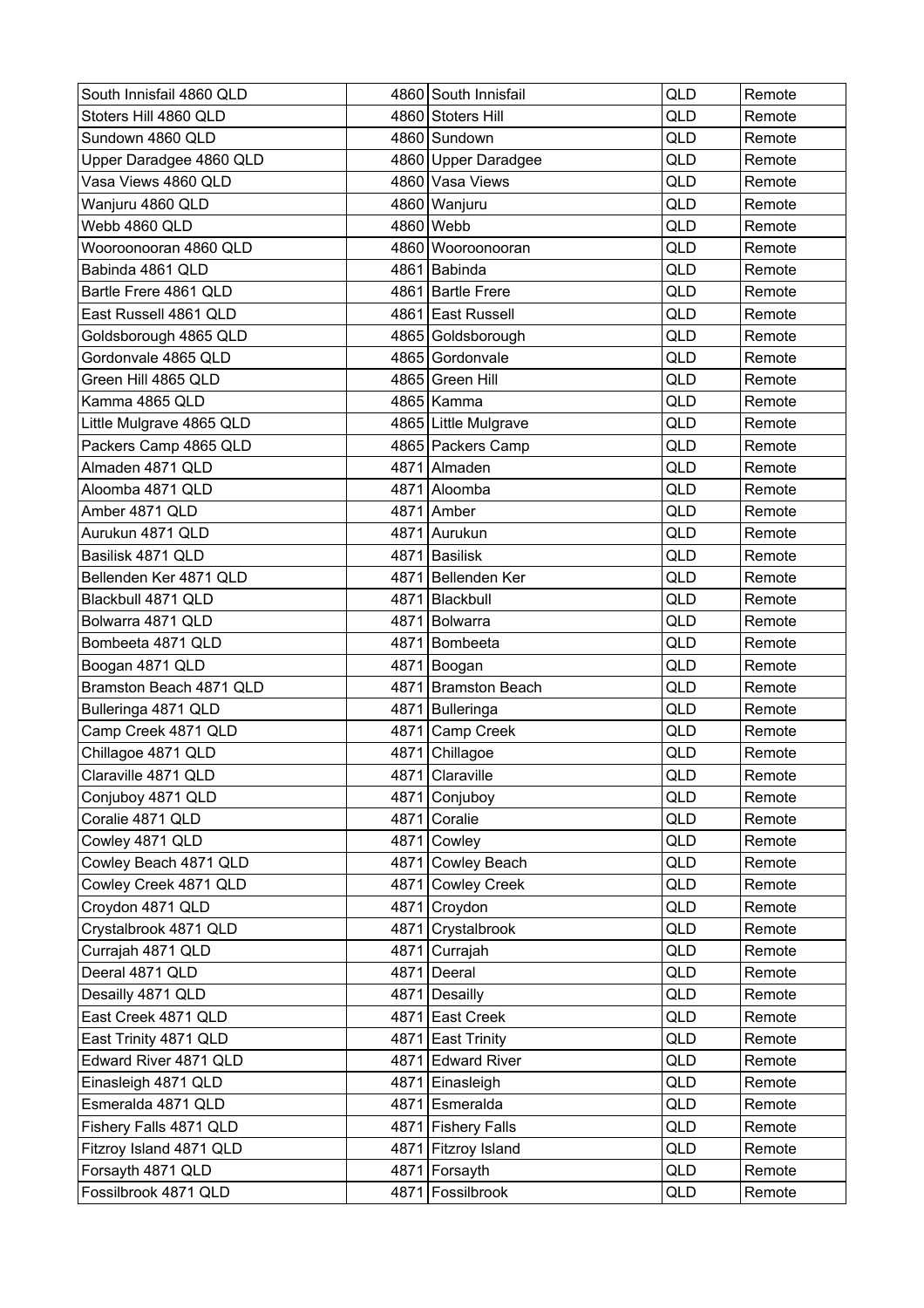| Georgetown 4871 QLD       |      | 4871 Georgetown       | QLD | Remote |
|---------------------------|------|-----------------------|-----|--------|
| Germantown 4871 QLD       | 4871 | Germantown            | QLD | Remote |
| Gilbert River 4871 QLD    |      | 4871 Gilbert River    | QLD | Remote |
| Glen Boughton 4871 QLD    | 4871 | Glen Boughton         | QLD | Remote |
| Green Island 4871 QLD     |      | 4871 Green Island     | QLD | Remote |
| Gununa 4871 QLD           | 4871 | Gununa                | QLD | Remote |
| Hurricane 4871 QLD        |      | 4871 Hurricane        | QLD | Remote |
| Julatten 4871 QLD         |      | 4871 Julatten         | QLD | Remote |
| Karron 4871 QLD           |      | 4871 Karron           | QLD | Remote |
| Kowanyama 4871 QLD        |      | 4871 Kowanyama        | QLD | Remote |
| Kurrimine Beach 4871 QLD  |      | 4871 Kurrimine Beach  | QLD | Remote |
| Lakeland 4871 QLD         |      | 4871 Lakeland         | QLD | Remote |
| Lakeland Downs 4871 QLD   |      | 4871 Lakeland Downs   | QLD | Remote |
| Laura 4871 QLD            |      | 4871 Laura            | QLD | Remote |
| Lockhart 4871 QLD         |      | 4871 Lockhart         | QLD | Remote |
| Lower Cowley 4871 QLD     |      | 4871 Lower Cowley     | QLD | Remote |
| Lyndhurst 4871 QLD        |      | 4871 Lyndhurst        | QLD | Remote |
| Macalister Range 4871 QLD |      | 4871 Macalister Range | QLD | Remote |
| Mena Creek 4871 QLD       |      | 4871 Mena Creek       | QLD | Remote |
| Mirriwinni 4871 QLD       |      | 4871 Mirriwinni       | QLD | Remote |
| Moresby 4871 QLD          |      | 4871 Moresby          | QLD | Remote |
| Mount Carbine 4871 QLD    |      | 4871 Mount Carbine    | QLD | Remote |
| Mount Molloy 4871 QLD     |      | 4871 Mount Molloy     | QLD | Remote |
| Mount Mulligan 4871 QLD   |      | 4871 Mount Mulligan   | QLD | Remote |
| Mount Surprise 4871 QLD   |      | 4871 Mount Surprise   | QLD | Remote |
| Northhead 4871 QLD        |      | 4871 Northhead        | QLD | Remote |
| Nychum 4871 QLD           | 4871 | Nychum                | QLD | Remote |
| Petford 4871 QLD          |      | 4871 Petford          | QLD | Remote |
| Pormpuraaw 4871 QLD       |      | 4871 Pormpuraaw       | QLD | Remote |
| Portland Roads 4871 QLD   |      | 4871 Portland Roads   | QLD | Remote |
| Rookwood 4871 QLD         |      | 4871 Rookwood         | QLD | Remote |
| Sandy Pocket 4871 QLD     |      | 4871 Sandy Pocket     | QLD | Remote |
| Southedge 4871 QLD        |      | 4871 Southedge        | QLD | Remote |
| Springfield 4871 QLD      |      | 4871 Springfield      | QLD | Remote |
| Stockton 4871 QLD         |      | 4871 Stockton         | QLD | Remote |
| Strathmore 4871 QLD       |      | 4871 Strathmore       | QLD | Remote |
| Talaroo 4871 QLD          |      | 4871 Talaroo          | QLD | Remote |
| Thornborough 4871 QLD     |      | 4871 Thornborough     | QLD | Remote |
| Utchee Creek 4871 QLD     |      | 4871 Utchee Creek     | QLD | Remote |
| Wangan 4871 QLD           |      | 4871 Wangan           | QLD | Remote |
| Warrubullen 4871 QLD      | 4871 | Warrubullen           | QLD | Remote |
| Waugh Pocket 4871 QLD     |      | 4871 Waugh Pocket     | QLD | Remote |
| Woopen Creek 4871 QLD     |      | 4871 Woopen Creek     | QLD | Remote |
| Yarrabah 4871 QLD         |      | 4871 Yarrabah         | QLD | Remote |
| Barrine 4872 QLD          |      | 4872 Barrine          | QLD | Remote |
| Barwidgi 4872 QLD         |      | 4872 Barwidgi         | QLD | Remote |
| Cairns Mc 4872 QLD        |      | 4872 Cairns Mc        | QLD | Remote |
| Danbulla 4872 QLD         |      | 4872 Danbulla         | QLD | Remote |
| Dimbulah 4872 QLD         |      | 4872 Dimbulah         | QLD | Remote |
| Forty Mile 4872 QLD       |      | 4872 Forty Mile       | QLD | Remote |
| Glen Ruth 4872 QLD        |      | 4872 Glen Ruth        | QLD | Remote |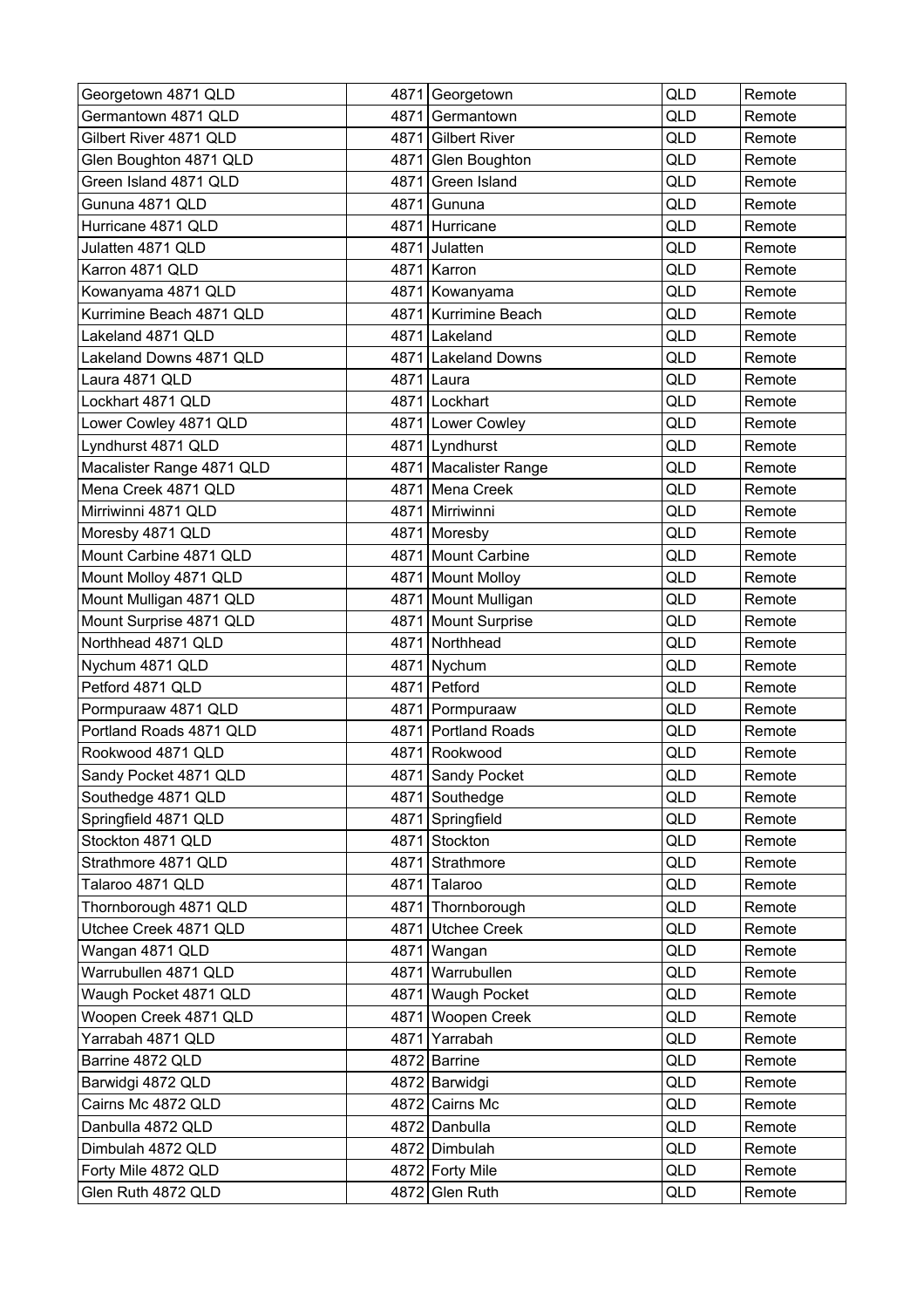| Gunnawarra 4872 QLD           |            | 4872 Gunnawarra           | <b>QLD</b> | Remote |
|-------------------------------|------------|---------------------------|------------|--------|
| Innot Hot Springs 4872 QLD    |            | 4872 Innot Hot Springs    | QLD        | Remote |
| Kairi 4872 QLD                | 4872 Kairi |                           | QLD        | Remote |
| Kirrama 4872 QLD              |            | 4872 Kirrama              | QLD        | Remote |
| Koombooloomba 4872 QLD        |            | 4872 Koombooloomba        | QLD        | Remote |
| Kowrowa 4872 QLD              |            | 4872 Kowrowa              | QLD        | Remote |
| Lake Tinaroo 4872 QLD         |            | 4872 Lake Tinaroo         | QLD        | Remote |
| Minnamoolka 4872 QLD          |            | 4872 Minnamoolka          | QLD        | Remote |
| Mount Garnet 4872 QLD         |            | 4872 Mount Garnet         | <b>QLD</b> | Remote |
| Munderra 4872 QLD             |            | 4872 Munderra             | QLD        | Remote |
| Mutchilba 4872 QLD            |            | 4872 Mutchilba            | QLD        | Remote |
| Silver Valley 4872 QLD        |            | 4872 Silver Valley        | QLD        | Remote |
| Tinaroo 4872 QLD              |            | 4872 Tinaroo              | QLD        | Remote |
| Wairuna 4872 QLD              |            | 4872 Wairuna              | <b>QLD</b> | Remote |
| Walkamin 4872 QLD             |            | 4872 Walkamin             | QLD        | Remote |
| Bamboo 4873 QLD               |            | 4873 Bamboo               | QLD        | Remote |
| Bonnie Doon 4873 QLD          |            | 4873 Bonnie Doon          | <b>QLD</b> | Remote |
| Cape Tribulation 4873 QLD     |            | 4873 Cape Tribulation     | QLD        | Remote |
| Cassowary 4873 QLD            |            | 4873 Cassowary            | QLD        | Remote |
| Cooya Beach 4873 QLD          |            | 4873 Cooya Beach          | <b>QLD</b> | Remote |
| Cow Bay 4873 QLD              |            | 4873 Cow Bay              | QLD        | Remote |
| Dagmar 4873 QLD               |            | 4873 Dagmar               | QLD        | Remote |
| Daintree 4873 QLD             |            | 4873 Daintree             | QLD        | Remote |
| Dedin 4873 QLD                |            | 4873 Dedin                | QLD        | Remote |
| Diwan 4873 QLD                |            | 4873 Diwan                | QLD        | Remote |
| Finlayvale 4873 QLD           |            | 4873 Finlayvale           | <b>QLD</b> | Remote |
| Forest Creek 4873 QLD         |            | 4873 Forest Creek         | QLD        | Remote |
| Kimberley 4873 QLD            |            | 4873 Kimberley            | QLD        | Remote |
| Low Isles 4873 QLD            |            | 4873 Low Isles            | QLD        | Remote |
| Lower Daintree 4873 QLD       |            | 4873 Lower Daintree       | <b>QLD</b> | Remote |
| Miallo 4873 QLD               |            | 4873 Miallo               | QLD        | Remote |
| Mossman 4873 QLD              |            | 4873 Mossman              | QLD        | Remote |
| Mossman Gorge 4873 QLD        |            | 4873 Mossman Gorge        | QLD        | Remote |
| Newell 4873 QLD               |            | 4873 Newell               | QLD        | Remote |
| Noah 4873 QLD                 |            | 4873 Noah                 | QLD        | Remote |
| Rocky Point 4873 QLD          |            | 4873 Rocky Point          | QLD        | Remote |
| Shannonvale 4873 QLD          |            | 4873 Shannonvale          | QLD        | Remote |
| Spurgeon 4873 QLD             |            | 4873 Spurgeon             | QLD        | Remote |
| Stewart Creek Valley 4873 QLD |            | 4873 Stewart Creek Valley | QLD        | Remote |
| Syndicate 4873 QLD            |            | 4873 Syndicate            | QLD        | Remote |
| Thornton Beach 4873 QLD       |            | 4873 Thornton Beach       | QLD        | Remote |
| Upper Daintree 4873 QLD       |            | 4873 Upper Daintree       | QLD        | Remote |
| Whyanbeel 4873 QLD            |            | 4873 Whyanbeel            | QLD        | Remote |
| Wonga 4873 QLD                |            | 4873 Wonga                | QLD        | Remote |
| Evans Landing 4874 QLD        |            | 4874 Evans Landing        | QLD        | Remote |
| Jardine River 4874 QLD        |            | 4874 Jardine River        | QLD        | Remote |
| Mapoon 4874 QLD               |            | 4874 Mapoon               | QLD        | Remote |
| Mission River 4874 QLD        |            | 4874 Mission River        | QLD        | Remote |
| Nanum 4874 QLD                |            | 4874 Nanum                | QLD        | Remote |
| Napranum 4874 QLD             |            | 4874 Napranum             | QLD        | Remote |
| Rocky Point 4874 QLD          |            | 4874 Rocky Point          | QLD        | Remote |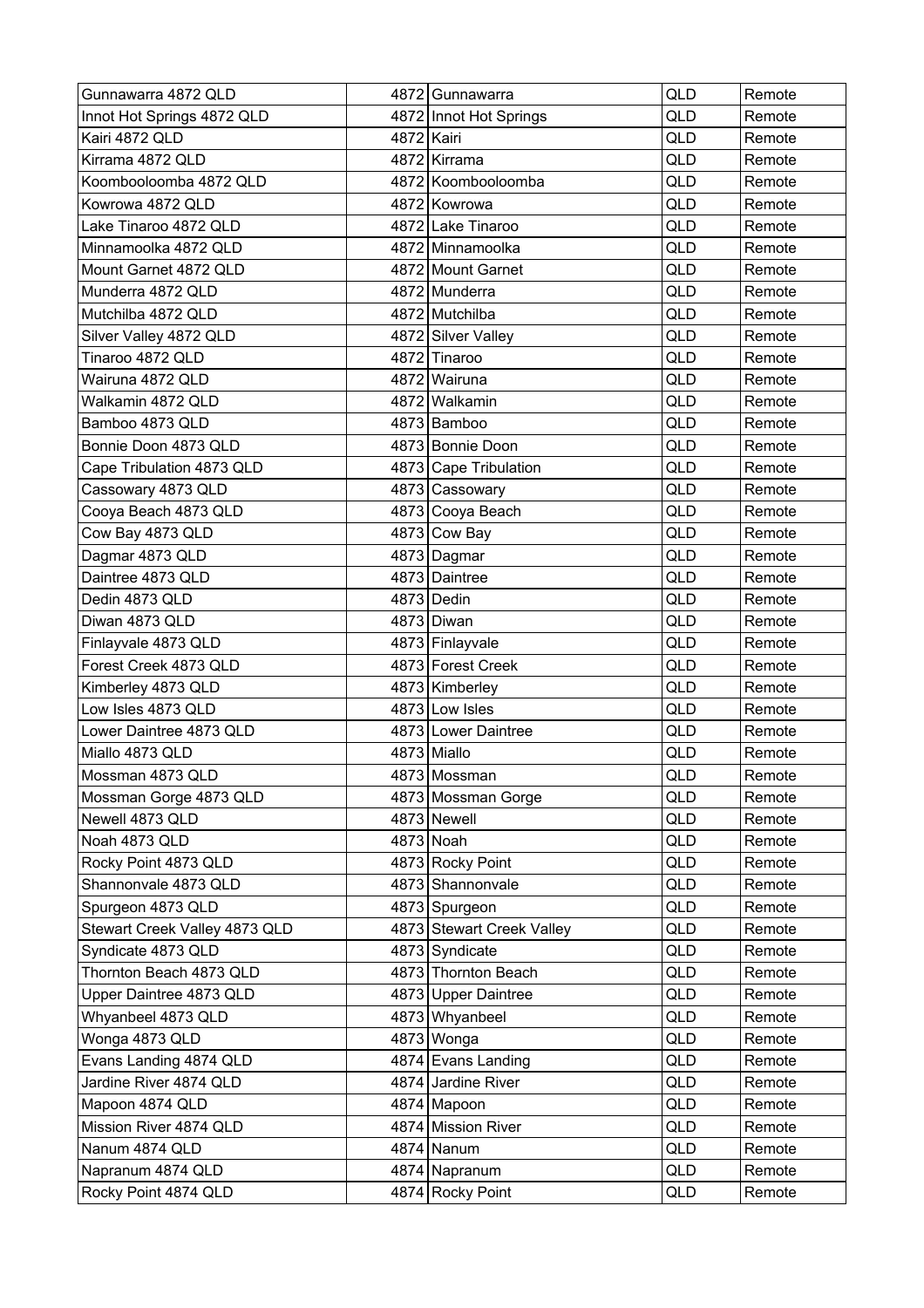| Shelburne 4874 QLD       | 4874 Shelburne       | <b>QLD</b> | Remote |
|--------------------------|----------------------|------------|--------|
| Trunding 4874 QLD        | 4874 Trunding        | QLD        | Remote |
| Weipa 4874 QLD           | 4874 Weipa           | QLD        | Remote |
| Weipa Airport 4874 QLD   | 4874 Weipa Airport   | QLD        | Remote |
| Wenlock 4874 QLD         | 4874 Wenlock         | QLD        | Remote |
| Badu Island 4875 QLD     | 4875 Badu Island     | QLD        | Remote |
| Boigu Island 4875 QLD    | 4875 Boigu Island    | QLD        | Remote |
| Coconut Island 4875 QLD  | 4875 Coconut Island  | QLD        | Remote |
| Dauan Island 4875 QLD    | 4875 Dauan Island    | QLD        | Remote |
| Erub 4875 QLD            | 4875 Erub            | QLD        | Remote |
| Horn Island 4875 QLD     | 4875 Horn Island     | <b>QLD</b> | Remote |
| Kubin Village 4875 QLD   | 4875 Kubin Village   | QLD        | Remote |
| Mabuiag Island 4875 QLD  | 4875 Mabuiag Island  | QLD        | Remote |
| Moa Island 4875 QLD      | 4875 Moa Island      | QLD        | Remote |
| Murray Island 4875 QLD   | 4875 Murray Island   | QLD        | Remote |
| Saibai Island 4875 QLD   | 4875 Saibai Island   | QLD        | Remote |
| Stephens Island 4875 QLD | 4875 Stephens Island | QLD        | Remote |
| Thursday Island 4875 QLD | 4875 Thursday Island | QLD        | Remote |
| Warraber Island 4875 QLD | 4875 Warraber Island | QLD        | Remote |
| Yam Island 4875 QLD      | 4875 Yam Island      | QLD        | Remote |
| Yorke Island 4875 QLD    | 4875 Yorke Island    | QLD        | Remote |
| Bamaga 4876 QLD          | 4876 Bamaga          | QLD        | Remote |
| Injinoo 4876 QLD         | 4876 Injinoo         | QLD        | Remote |
| New Mapoon 4876 QLD      | 4876 New Mapoon      | QLD        | Remote |
| Seisia 4876 QLD          | 4876 Seisia          | <b>QLD</b> | Remote |
| Umagico 4876 QLD         | 4876 Umagico         | QLD        | Remote |
| Craiglie 4877 QLD        | 4877 Craiglie        | QLD        | Remote |
| Killaloe 4877 QLD        | 4877 Killaloe        | QLD        | Remote |
| Mowbray 4877 QLD         | 4877 Mowbray         | QLD        | Remote |
| Oak Beach 4877 QLD       | 4877 Oak Beach       | QLD        | Remote |
| Port Douglas 4877 QLD    | 4877 Port Douglas    | QLD        | Remote |
| Wangetti 4877 QLD        | 4877   Wangetti      | QLD        | Remote |
| Barron 4878 QLD          | 4878 Barron          | QLD        | Remote |
| Caravonica 4878 QLD      | 4878 Caravonica      | QLD        | Remote |
| Holloways Beach 4878 QLD | 4878 Holloways Beach | QLD        | Remote |
| Machans Beach 4878 QLD   | 4878 Machans Beach   | QLD        | Remote |
| Smithfield 4878 QLD      | 4878 Smithfield      | QLD        | Remote |
| Yorkeys Knob 4878 QLD    | 4878 Yorkeys Knob    | QLD        | Remote |
| Arriga 4880 QLD          | 4880 Arriga          | QLD        | Remote |
| Biboohra 4880 QLD        | 4880 Biboohra        | QLD        | Remote |
| Chewko 4880 QLD          | 4880 Chewko          | QLD        | Remote |
| Glen Russell 4880 QLD    | 4880 Glen Russell    | QLD        | Remote |
| Mareeba 4880 QLD         | 4880 Mareeba         | QLD        | Remote |
| Paddys Green 4880 QLD    | 4880 Paddys Green    | QLD        | Remote |
| Koah 4881 QLD            | 4881 Koah            | QLD        | Remote |
| Kuranda 4881 QLD         | 4881 Kuranda         | QLD        | Remote |
| Mona Mona 4881 QLD       | 4881 Mona Mona       | QLD        | Remote |
| Speewah 4881 QLD         | 4881 Speewah         | QLD        | Remote |
| Tolga 4882 QLD           | 4882 Tolga           | QLD        | Remote |
| Atherton 4883 QLD        | 4883 Atherton        | QLD        | Remote |
| Carrington 4883 QLD      | 4883 Carrington      | QLD        | Remote |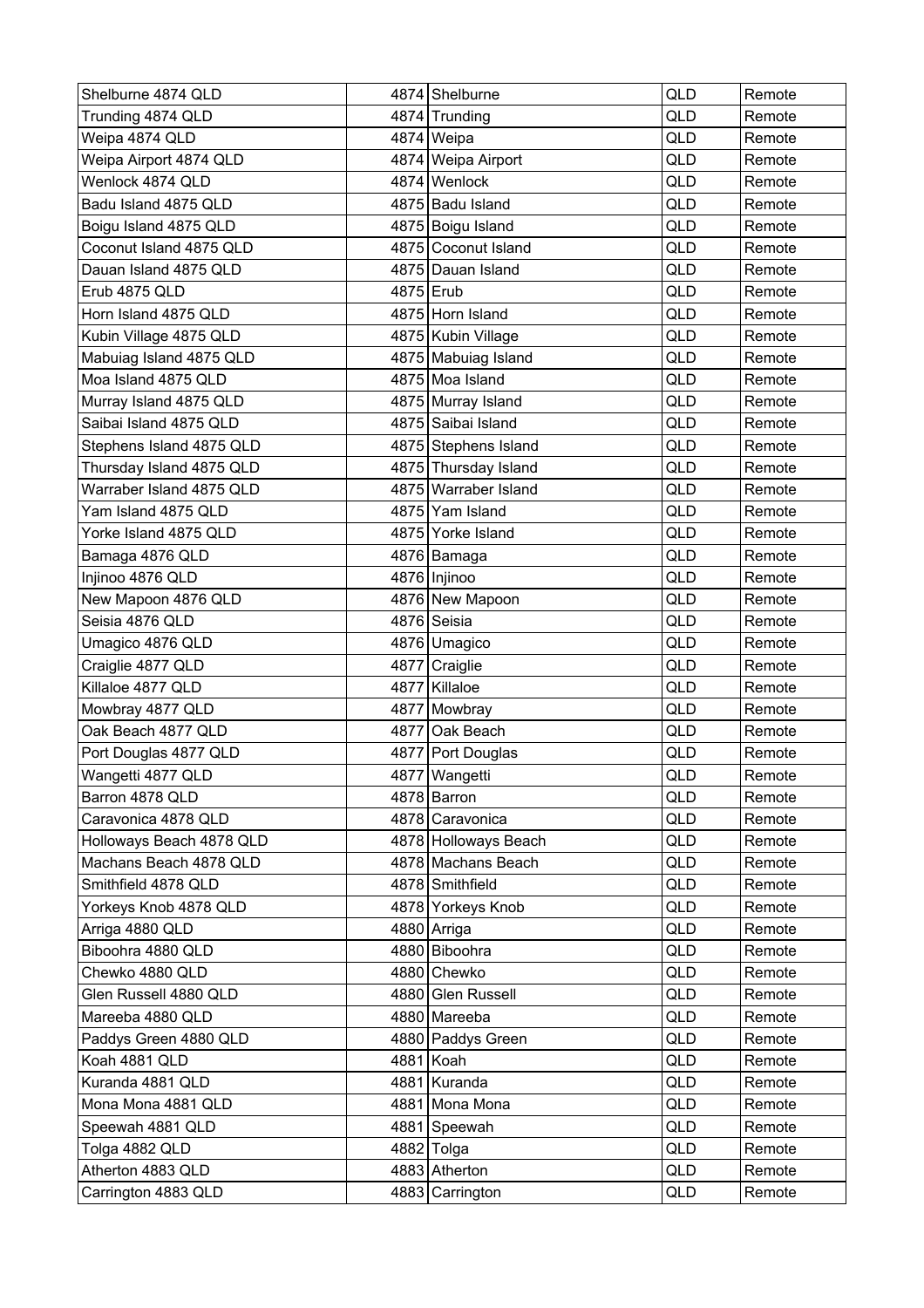| East Barron 4883 QLD     |      | 4883 East Barron     | QLD        | Remote |
|--------------------------|------|----------------------|------------|--------|
| Upper Barron 4883 QLD    |      | 4883 Upper Barron    | QLD        | Remote |
| Wongabel 4883 QLD        |      | 4883 Wongabel        | <b>QLD</b> | Remote |
| Gadgarra 4884 QLD        |      | 4884 Gadgarra        | QLD        | Remote |
| Lake Barrine 4884 QLD    |      | 4884 Lake Barrine    | QLD        | Remote |
| Lake Eacham 4884 QLD     |      | 4884 Lake Eacham     | QLD        | Remote |
| Yungaburra 4884 QLD      |      | 4884 Yungaburra      | QLD        | Remote |
| Butchers Creek 4885 QLD  |      | 4885 Butchers Creek  | QLD        | Remote |
| Glen Allyn 4885 QLD      |      | 4885 Glen Allyn      | QLD        | Remote |
| Jaggan 4885 QLD          |      | 4885 Jaggan          | QLD        | Remote |
| Kureen 4885 QLD          |      | 4885 Kureen          | QLD        | Remote |
| Malanda 4885 QLD         |      | 4885 Malanda         | QLD        | Remote |
| North Johnstone 4885 QLD |      | 4885 North Johnstone | QLD        | Remote |
| Peeramon 4885 QLD        |      | 4885 Peeramon        | QLD        | Remote |
| Tarzali 4885 QLD         |      | 4885 Tarzali         | QLD        | Remote |
| Topaz 4885 QLD           |      | 4885 Topaz           | QLD        | Remote |
| Beatrice 4886 QLD        |      | 4886 Beatrice        | <b>QLD</b> | Remote |
| Ellinjaa 4886 QLD        |      | 4886 Ellinjaa        | QLD        | Remote |
| Maalan 4886 QLD          |      | 4886 Maalan          | QLD        | Remote |
| Middlebrook 4886 QLD     |      | 4886 Middlebrook     | QLD        | Remote |
| Millaa Millaa 4886 QLD   |      | 4886 Millaa Millaa   | QLD        | Remote |
| Minbun 4886 QLD          |      | 4886 Minbun          | QLD        | Remote |
| Moregatta 4886 QLD       |      | 4886 Moregatta       | QLD        | Remote |
| Mungalli 4886 QLD        |      | 4886   Mungalli      | QLD        | Remote |
| Herberton 4887 QLD       |      | 4887 Herberton       | QLD        | Remote |
| Irvinebank 4887 QLD      |      | 4887 Irvinebank      | QLD        | Remote |
| Kalunga 4887 QLD         |      | 4887   Kalunga       | QLD        | Remote |
| Moomin 4887 QLD          |      | 4887 Moomin          | QLD        | Remote |
| Watsonville 4887 QLD     |      | 4887 Watsonville     | QLD        | Remote |
| Wondecla 4887 QLD        | 4887 | Wondecla             | <b>QLD</b> | Remote |
| Evelyn 4888 QLD          |      | 4888 Evelyn          | QLD        | Remote |
| Kaban 4888 QLD           |      | 4888 Kaban           | QLD        | Remote |
| Millstream 4888 QLD      |      | 4888 Millstream      | QLD        | Remote |
| Ravenshoe 4888 QLD       |      | 4888 Ravenshoe       | QLD        | Remote |
| Tumoulin 4888 QLD        |      | 4888 Tumoulin        | QLD        | Remote |
| Howitt 4890 QLD          |      | 4890 Howitt          | QLD        | Remote |
| Normanton 4890 QLD       |      | 4890 Normanton       | QLD        | Remote |
| Karumba 4891 QLD         |      | 4891 Karumba         | QLD        | Remote |
| Abingdon Downs 4892 QLD  |      | 4892 Abingdon Downs  | QLD        | Remote |
| Arbouin 4892 QLD         |      | 4892 Arbouin         | QLD        | Remote |
| Archer River 4892 QLD    |      | 4892 Archer River    | QLD        | Remote |
| Aurukun 4892 QLD         |      | 4892 Aurukun         | QLD        | Remote |
| Bellevue 4892 QLD        |      | 4892 Bellevue        | QLD        | Remote |
| Coen 4892 QLD            |      | 4892 Coen            | QLD        | Remote |
| Dixie 4892 QLD           |      | 4892 Dixie           | QLD        | Remote |
| Edward River 4892 QLD    |      | 4892 Edward River    | QLD        | Remote |
| Gamboola 4892 QLD        |      | 4892 Gamboola        | QLD        | Remote |
| Groganville 4892 QLD     |      | 4892 Groganville     | <b>QLD</b> | Remote |
| Gununa 4892 QLD          |      | 4892 Gununa          | QLD        | Remote |
| Highbury 4892 QLD        |      | 4892 Highbury        | QLD        | Remote |
| Holroyd River 4892 QLD   |      | 4892 Holroyd River   | QLD        | Remote |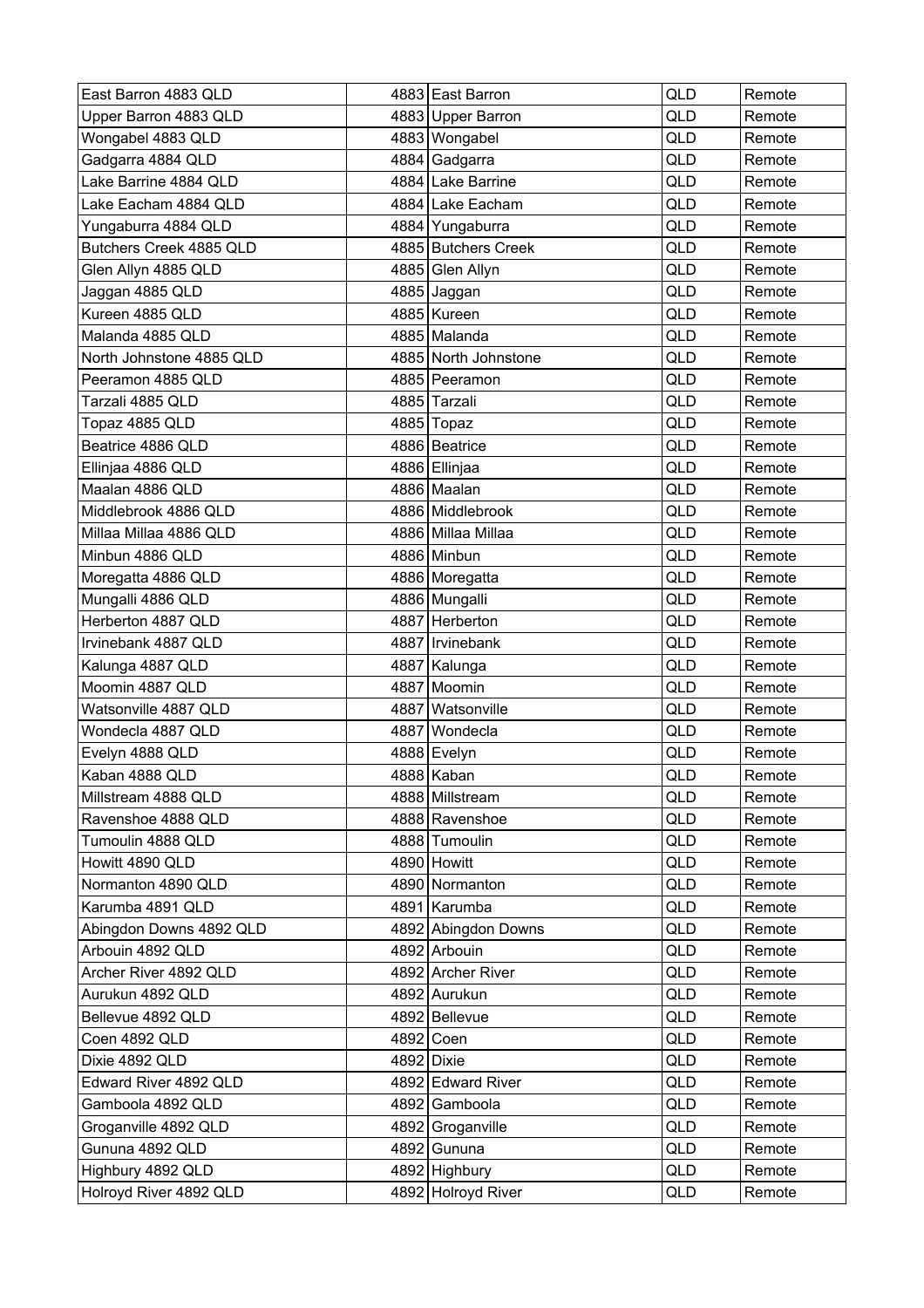| Kowanyama 4892 QLD               | 4892 Kowanyama               | <b>QLD</b> | Remote |
|----------------------------------|------------------------------|------------|--------|
| Lakefield 4892 QLD               | 4892 Lakefield               | QLD        | Remote |
| Laura 4892 QLD                   | 4892 Laura                   | QLD        | Remote |
| Lizard 4892 QLD                  | 4892 Lizard                  | QLD        | Remote |
| Lockhart 4892 QLD                | 4892 Lockhart                | QLD        | Remote |
| Lockhart River 4892 QLD          | 4892 Lockhart River          | QLD        | Remote |
| Lyndside 4892 QLD                | 4892 Lyndside                | QLD        | Remote |
| Maramie 4892 QLD                 | 4892 Maramie                 | QLD        | Remote |
| Mount Mulgrave 4892 QLD          | 4892 Mount Mulgrave          | QLD        | Remote |
| Palmer 4892 QLD                  | 4892 Palmer                  | QLD        | Remote |
| Pormpuraaw 4892 QLD              | 4892 Pormpuraaw              | QLD        | Remote |
| Ravensworth 4892 QLD             | 4892 Ravensworth             | QLD        | Remote |
| Red River 4892 QLD               | 4892 Red River               | QLD        | Remote |
| South Wellesley Islands 4892 QLD | 4892 South Wellesley Islands | QLD        | Remote |
| Staaten 4892 QLD                 | 4892 Staaten                 | QLD        | Remote |
| Wellesley Islands 4892 QLD       | 4892 Wellesley Islands       | QLD        | Remote |
| West Wellesley Islands 4892 QLD  | 4892 West Wellesley Islands  | QLD        | Remote |
| Wrotham 4892 QLD                 | 4892 Wrotham                 | QLD        | Remote |
| Yagoonya 4892 QLD                | 4892 Yagoonya                | QLD        | Remote |
| Yarraden 4892 QLD                | 4892 Yarraden                | QLD        | Remote |
| Ayton 4895 QLD                   | 4895 Ayton                   | QLD        | Remote |
| Bloomfield 4895 QLD              | 4895 Bloomfield              | QLD        | Remote |
| Cooktown 4895 QLD                | 4895 Cooktown                | QLD        | Remote |
| Degarra 4895 QLD                 | 4895 Degarra                 | QLD        | Remote |
| Helenvale 4895 QLD               | 4895 Helenvale               | <b>QLD</b> | Remote |
| Hope Vale 4895 QLD               | 4895 Hope Vale               | QLD        | Remote |
| Rossville 4895 QLD               | 4895 Rossville               | QLD        | Remote |
| Starcke 4895 QLD                 | 4895 Starcke                 | QLD        | Remote |
| Wujal Wujal 4895 QLD             | 4895 Wujal Wujal             | QLD        | Remote |
| Ernabella 872 SA                 | 872 Ernabella                | <b>SA</b>  | Remote |
| Fregon 872 SA                    | 872 Fregon                   | <b>SA</b>  | Remote |
| Indulkana 872 SA                 | 872 Indulkana                | <b>SA</b>  | Remote |
| Mimili 872 SA                    | 872 Mimili                   | <b>SA</b>  | Remote |
| Nyapari 872 SA                   | 872 Nyapari                  | <b>SA</b>  | Remote |
| Houghton 5131 SA                 | 5131 Houghton                | <b>SA</b>  | Remote |
| Lower Hermitage 5131 SA          | 5131 Lower Hermitage         | <b>SA</b>  | Remote |
| Upper Hermitage 5131 SA          | 5131 Upper Hermitage         | <b>SA</b>  | Remote |
| Paracombe 5132 SA                | 5132 Paracombe               | <b>SA</b>  | Remote |
| Inglewood 5133 SA                | 5133 Inglewood               | <b>SA</b>  | Remote |
| Cherryville 5134 SA              | 5134 Cherryville             | <b>SA</b>  | Remote |
| Montacute 5134 SA                | 5134 Montacute               | <b>SA</b>  | Remote |
| Norton Summit 5136 SA            | 5136 Norton Summit           | <b>SA</b>  | Remote |
| Ashton 5137 SA                   | 5137 Ashton                  | <b>SA</b>  | Remote |
| Marble Hill 5137 SA              | 5137 Marble Hill             | <b>SA</b>  | Remote |
| Basket Range 5138 SA             | 5138 Basket Range            | <b>SA</b>  | Remote |
| Forest Range 5139 SA             | 5139 Forest Range            | <b>SA</b>  | Remote |
| Greenhill 5140 SA                | 5140 Greenhill               | <b>SA</b>  | Remote |
| Horsnell Gully 5141 SA           | 5141 Horsnell Gully          | <b>SA</b>  | Remote |
| Summertown 5141 SA               | 5141 Summertown              | <b>SA</b>  | Remote |
| Uraidla 5142 SA                  | 5142 Uraidla                 | <b>SA</b>  | Remote |
| Carey Gully 5144 SA              | 5144 Carey Gully             | <b>SA</b>  | Remote |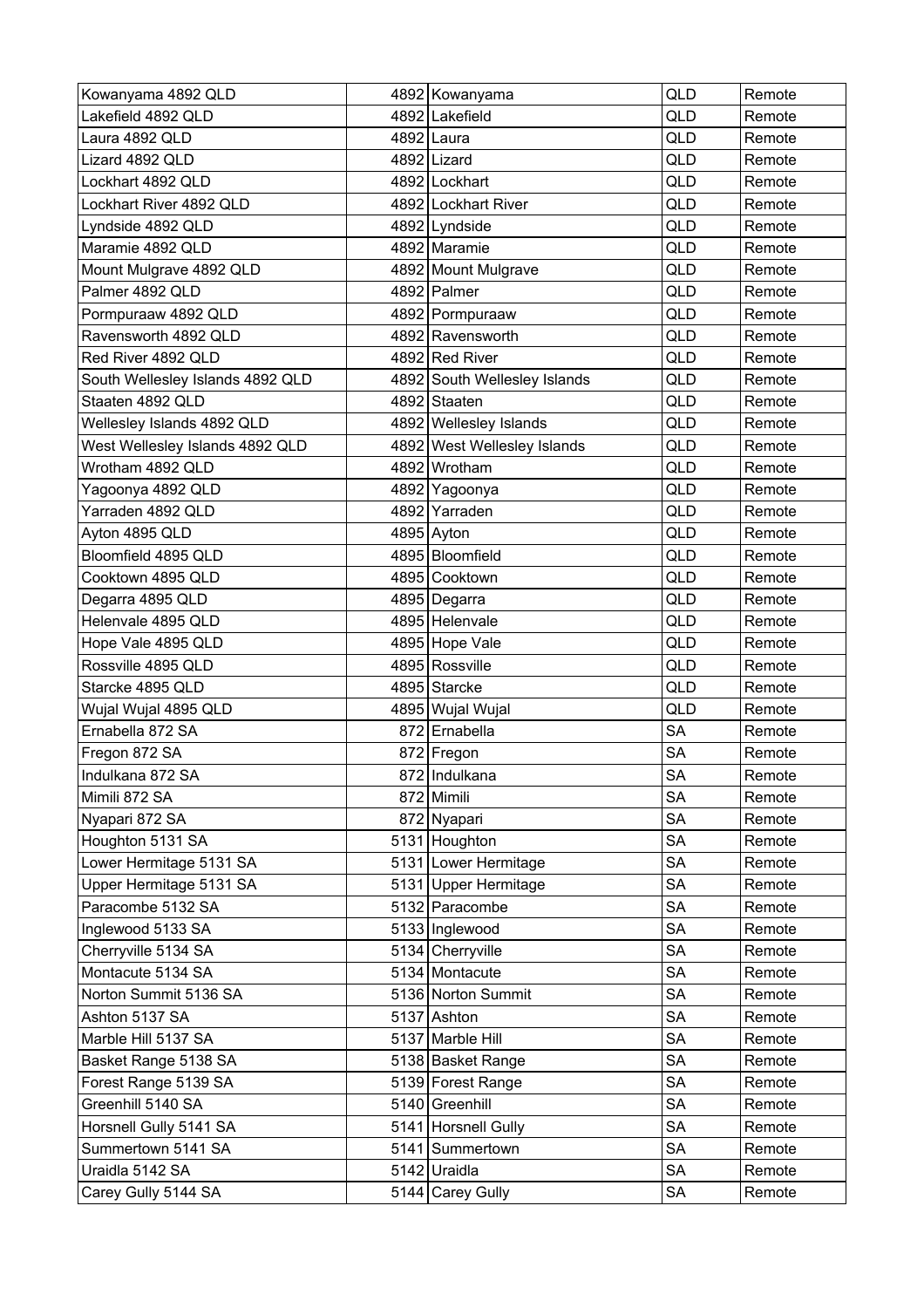| Eagle On The Hill 5150 SA  | 5150 Eagle On The Hill  | <b>SA</b> | Remote |
|----------------------------|-------------------------|-----------|--------|
| Leawood Gardens 5150 SA    | 5150 Leawood Gardens    | <b>SA</b> | Remote |
| Piccadilly 5151 SA         | 5151 Piccadilly         | <b>SA</b> | Remote |
| Biggs Flat 5153 SA         | 5153 Biggs Flat         | <b>SA</b> | Remote |
| Bradbury 5153 SA           | 5153 Bradbury           | <b>SA</b> | Remote |
| Chapel Hill 5153 SA        | 5153 Chapel Hill        | <b>SA</b> | Remote |
| Echunga 5153 SA            | 5153 Echunga            | <b>SA</b> | Remote |
| Flaxley 5153 SA            | $5153$ Flaxley          | <b>SA</b> | Remote |
| Green Hills Range 5153 SA  | 5153 Green Hills Range  | <b>SA</b> | Remote |
| Heathfield 5153 SA         | 5153 Heathfield         | <b>SA</b> | Remote |
| Ironbank 5153 SA           | 5153 Ironbank           | <b>SA</b> | Remote |
| Jupiter Creek 5153 SA      | 5153 Jupiter Creek      | <b>SA</b> | Remote |
| Longwood 5153 SA           | 5153 Longwood           | <b>SA</b> | Remote |
| Macclesfield 5153 SA       | 5153 Macclesfield       | <b>SA</b> | Remote |
| Mylor 5153 SA              | $5153$ Mylor            | <b>SA</b> | Remote |
| Scott Creek 5153 SA        | 5153 Scott Creek        | <b>SA</b> | Remote |
| Upper Sturt 5156 SA        | 5156 Upper Sturt        | <b>SA</b> | Remote |
| Ashbourne 5157 SA          | 5157 Ashbourne          | <b>SA</b> | Remote |
| Bull Creek 5157 SA         | 5157 Bull Creek         | <b>SA</b> | Remote |
| Cherry Gardens 5157 SA     | 5157 Cherry Gardens     | <b>SA</b> | Remote |
| Clarendon 5157 SA          | 5157 Clarendon          | <b>SA</b> | Remote |
| Coromandel East 5157 SA    | 5157 Coromandel East    | <b>SA</b> | Remote |
| Dorset Vale 5157 SA        | 5157 Dorset Vale        | <b>SA</b> | Remote |
| Kangarilla 5157 SA         | 5157 Kangarilla         | <b>SA</b> | Remote |
| Mcharg Creek 5157 SA       | 5157 Mcharg Creek       | <b>SA</b> | Remote |
| Blackfellows Creek 5201 SA | 5201 Blackfellows Creek | <b>SA</b> | Remote |
| Kuitpo 5201 SA             | 5201 Kuitpo             | <b>SA</b> | Remote |
| Meadows 5201 SA            | 5201 Meadows            | <b>SA</b> | Remote |
| Paris Creek 5201 SA        | 5201 Paris Creek        | <b>SA</b> | Remote |
| Prospect Hill 5201 SA      | 5201 Prospect Hill      | <b>SA</b> | Remote |
| Hindmarsh Tiers 5202 SA    | 5202 Hindmarsh Tiers    | <b>SA</b> | Remote |
| Myponga 5202 SA            | 5202 Myponga            | SA        | Remote |
| Myponga Beach 5202 SA      | 5202 Myponga Beach      | SA        | Remote |
| Bald Hills 5203 SA         | 5203 Bald Hills         | <b>SA</b> | Remote |
| Parawa 5203 SA             | 5203 Parawa             | <b>SA</b> | Remote |
| Torrens Vale 5203 SA       | 5203 Torrens Vale       | <b>SA</b> | Remote |
| Tunkalilla 5203 SA         | 5203 Tunkalilla         | <b>SA</b> | Remote |
| Wattle Flat 5203 SA        | 5203 Wattle Flat        | SA        | Remote |
| Yankalilla 5203 SA         | 5203 Yankalilla         | <b>SA</b> | Remote |
| Cape Jervis 5204 SA        | 5204 Cape Jervis        | <b>SA</b> | Remote |
| Carrickalinga 5204 SA      | 5204 Carrickalinga      | <b>SA</b> | Remote |
| Deep Creek 5204 SA         | 5204 Deep Creek         | <b>SA</b> | Remote |
| Delamere 5204 SA           | 5204 Delamere           | <b>SA</b> | Remote |
| Hay Flat 5204 SA           | $5204$ Hay Flat         | <b>SA</b> | Remote |
| Normanville 5204 SA        | 5204 Normanville        | <b>SA</b> | Remote |
| Rapid Bay 5204 SA          | 5204 Rapid Bay          | <b>SA</b> | Remote |
| Second Valley 5204 SA      | 5204 Second Valley      | SA        | Remote |
| Silverton 5204 SA          | 5204 Silverton          | <b>SA</b> | Remote |
| Wirrina Cove 5204 SA       | 5204 Wirrina Cove       | <b>SA</b> | Remote |
| Mount Compass 5210 SA      | 5210 Mount Compass      | SA        | Remote |
| Mount Magnificent 5210 SA  | 5210 Mount Magnificent  | <b>SA</b> | Remote |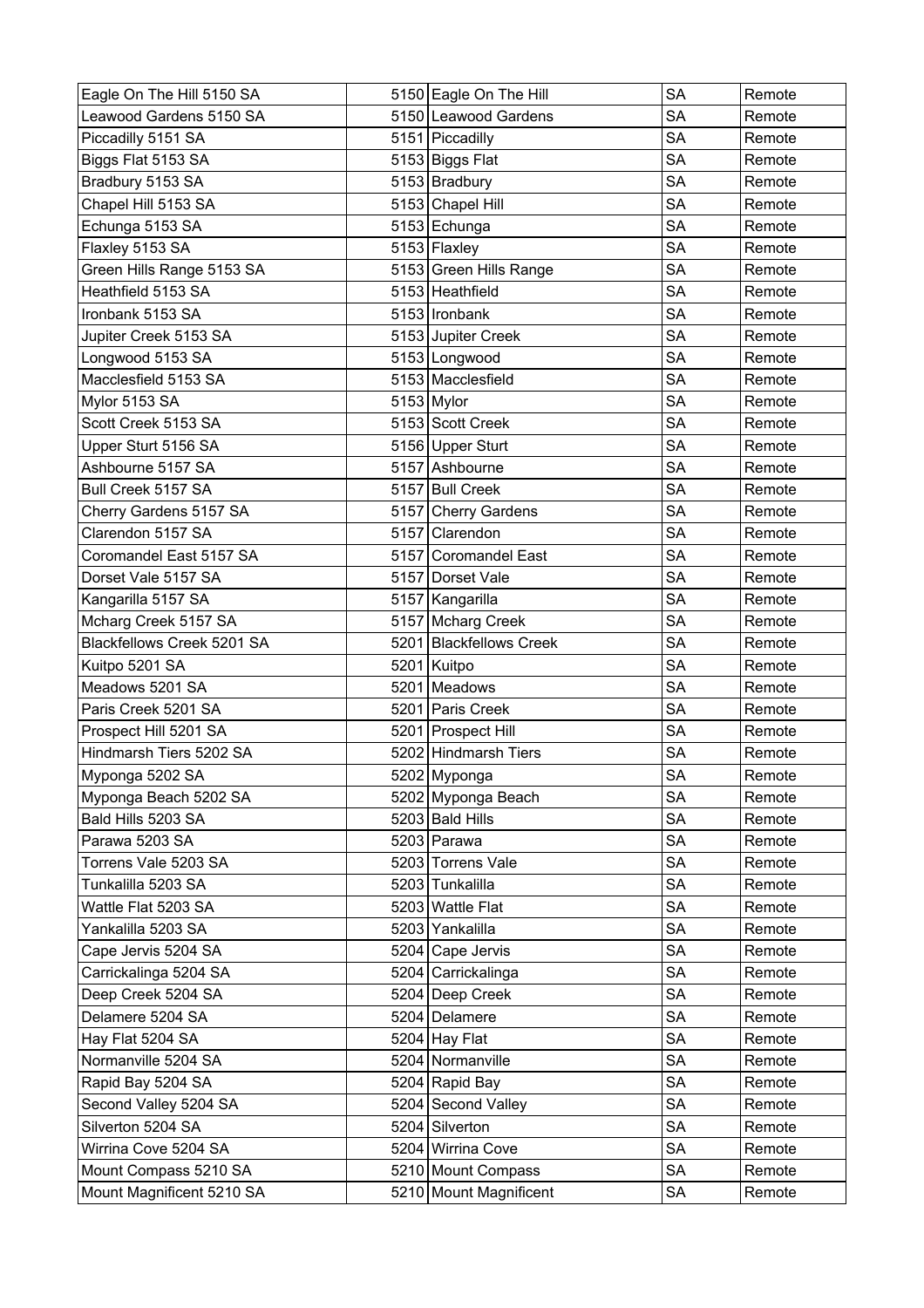| Nangkita 5210 SA           | 5210 Nangkita           | <b>SA</b> | Remote |
|----------------------------|-------------------------|-----------|--------|
| Back Valley 5211 SA        | 5211 Back Valley        | <b>SA</b> | Remote |
| Encounter Bay 5211 SA      | 5211 Encounter Bay      | <b>SA</b> | Remote |
| Hayborough 5211 SA         | 5211 Hayborough         | <b>SA</b> | Remote |
| Hindmarsh Valley 5211 SA   | 5211 Hindmarsh Valley   | <b>SA</b> | Remote |
| Inman Valley 5211 SA       | 5211 Inman Valley       | <b>SA</b> | Remote |
| Lower Inman Valley 5211 SA | 5211 Lower Inman Valley | <b>SA</b> | Remote |
| Mccracken 5211 SA          | 5211 Mccracken          | <b>SA</b> | Remote |
| Mount Jagged 5211 SA       | 5211 Mount Jagged       | <b>SA</b> | Remote |
| Victor Harbor 5211 SA      | 5211 Victor Harbor      | <b>SA</b> | Remote |
| Waitpinga 5211 SA          | 5211 Waitpinga          | <b>SA</b> | Remote |
| Willow Creek 5211 SA       | 5211 Willow Creek       | <b>SA</b> | Remote |
| Port Elliot 5212 SA        | 5212 Port Elliot        | <b>SA</b> | Remote |
| Middleton 5213 SA          | 5213 Middleton          | <b>SA</b> | Remote |
| Currency Creek 5214 SA     | 5214 Currency Creek     | <b>SA</b> | Remote |
| Goolwa 5214 SA             | 5214 Goolwa             | <b>SA</b> | Remote |
| Goolwa Beach 5214 SA       | 5214 Goolwa Beach       | <b>SA</b> | Remote |
| Goolwa North 5214 SA       | 5214 Goolwa North       | <b>SA</b> | Remote |
| Goolwa South 5214 SA       | 5214 Goolwa South       | <b>SA</b> | Remote |
| Hindmarsh Island 5214 SA   | 5214 Hindmarsh Island   | <b>SA</b> | Remote |
| Mosquito Hill 5214 SA      | 5214 Mosquito Hill      | SA        | Remote |
| Mundoo Island 5214 SA      | 5214 Mundoo Island      | <b>SA</b> | Remote |
| Parndana 5220 SA           | 5220 Parndana           | <b>SA</b> | Remote |
| American River 5221 SA     | 5221 American River     | <b>SA</b> | Remote |
| Ballast Head 5221 SA       | 5221 Ballast Head       | <b>SA</b> | Remote |
| Muston 5221 SA             | 5221 Muston             | <b>SA</b> | Remote |
| American Beach 5222 SA     | 5222 American Beach     | <b>SA</b> | Remote |
| Antechamber Bay 5222 SA    | 5222 Antechamber Bay    | <b>SA</b> | Remote |
| Baudin Beach 5222 SA       | 5222 Baudin Beach       | <b>SA</b> | Remote |
| Brown Beach 5222 SA        | 5222 Brown Beach        | SA        | Remote |
| Cuttlefish Bay 5222 SA     | 5222 Cuttlefish Bay     | <b>SA</b> | Remote |
| Dudley East 5222 SA        | 5222 Dudley East        | SA        | Remote |
| Dudley West 5222 SA        | 5222 Dudley West        | SA        | Remote |
| Ironstone 5222 SA          | 5222   Ironstone        | SA        | Remote |
| Island Beach 5222 SA       | 5222 Island Beach       | SA        | Remote |
| Kangaroo Head 5222 SA      | 5222 Kangaroo Head      | <b>SA</b> | Remote |
| Pelican Lagoon 5222 SA     | 5222 Pelican Lagoon     | <b>SA</b> | Remote |
| Penneshaw 5222 SA          | 5222 Penneshaw          | SA        | Remote |
| Porky Flat 5222 SA         | 5222 Porky Flat         | <b>SA</b> | Remote |
| Sapphiretown 5222 SA       | 5222 Sapphiretown       | SA        | Remote |
| Willoughby 5222 SA         | 5222 Willoughby         | SA        | Remote |
| Willson River 5222 SA      | 5222 Willson River      | <b>SA</b> | Remote |
| Bay Of Shoals 5223 SA      | 5223 Bay Of Shoals      | <b>SA</b> | Remote |
| Birchmore 5223 SA          | 5223 Birchmore          | SА        | Remote |
| Brownlow Ki 5223 SA        | 5223 Brownlow Ki        | <b>SA</b> | Remote |
| Cape Borda 5223 SA         | 5223 Cape Borda         | SA        | Remote |
| Cassini 5223 SA            | 5223 Cassini            | <b>SA</b> | Remote |
| Cygnet River 5223 SA       | 5223 Cygnet River       | <b>SA</b> | Remote |
| De Mole River 5223 SA      | 5223 De Mole River      | SA        | Remote |
| D'Estrees Bay 5223 SA      | 5223 D'Estrees Bay      | <b>SA</b> | Remote |
| Duncan 5223 SA             | 5223 Duncan             | <b>SA</b> | Remote |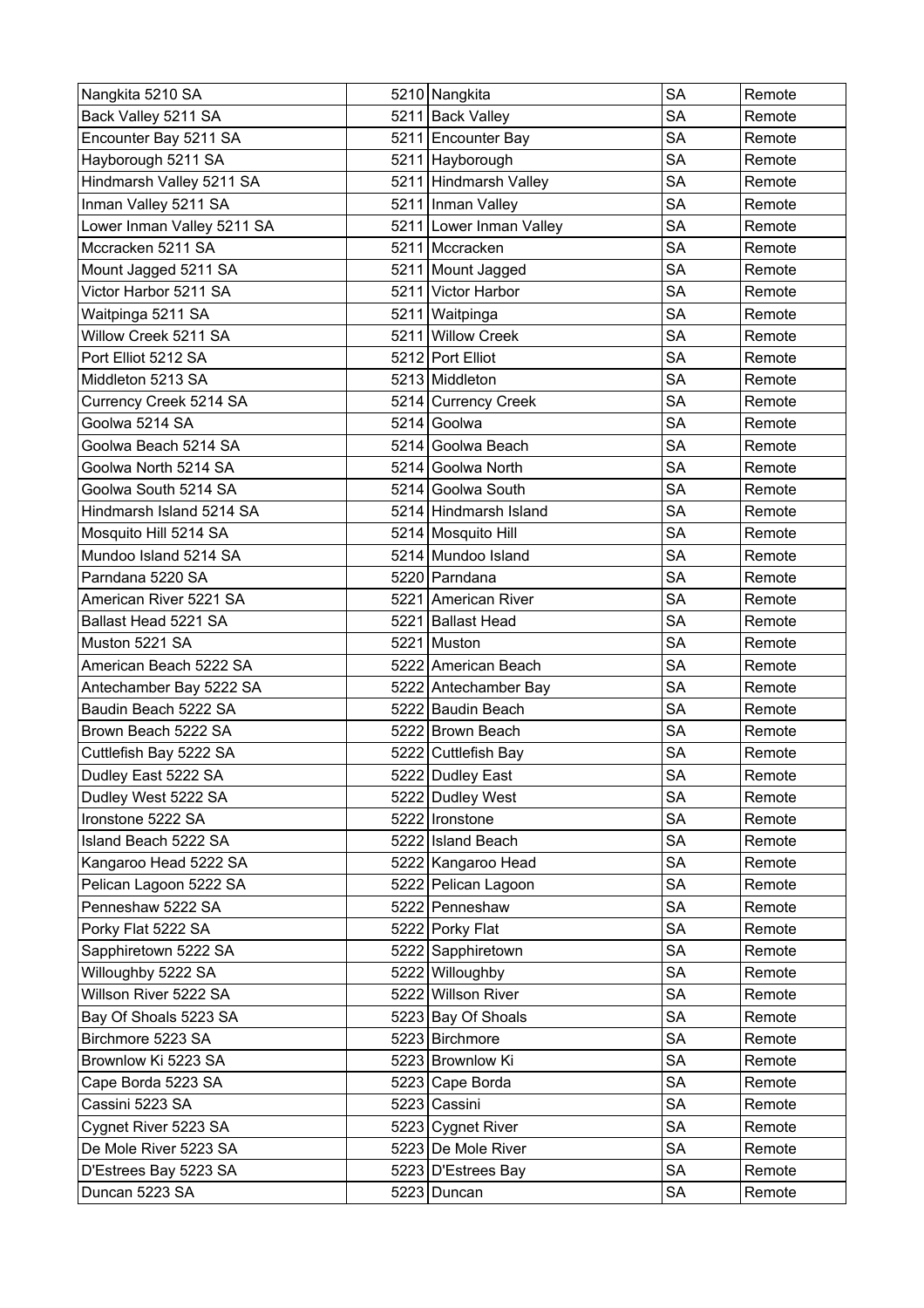| Emu Bay 5223 SA          | 5223 Emu Bay          | <b>SA</b> | Remote |
|--------------------------|-----------------------|-----------|--------|
| Flinders Chase 5223 SA   | 5223 Flinders Chase   | <b>SA</b> | Remote |
| <b>Gosse 5223 SA</b>     | $5223$ Gosse          | <b>SA</b> | Remote |
| Haines 5223 SA           | 5223 Haines           | <b>SA</b> | Remote |
| Karatta 5223 SA          | 5223 Karatta          | SA        | Remote |
| Kingscote 5223 SA        | 5223 Kingscote        | <b>SA</b> | Remote |
| Kohinoor 5223 SA         | 5223 Kohinoor         | <b>SA</b> | Remote |
| Macgillivray 5223 SA     | 5223 Macgillivray     | <b>SA</b> | Remote |
| Menzies 5223 SA          | 5223 Menzies          | <b>SA</b> | Remote |
| Middle River 5223 SA     | 5223 Middle River     | <b>SA</b> | Remote |
| Nepean Bay 5223 SA       | 5223 Nepean Bay       | <b>SA</b> | Remote |
| Newland 5223 SA          | 5223 Newland          | <b>SA</b> | Remote |
| North Cape 5223 SA       | 5223 North Cape       | <b>SA</b> | Remote |
| Seal Bay 5223 SA         | 5223 Seal Bay         | <b>SA</b> | Remote |
| Seddon 5223 SA           | 5223 Seddon           | <b>SA</b> | Remote |
| Stokes Bay 5223 SA       | 5223 Stokes Bay       | <b>SA</b> | Remote |
| Stun'Sail Boom 5223 SA   | 5223 Stun'Sail Boom   | <b>SA</b> | Remote |
| Vivonne Bay 5223 SA      | 5223 Vivonne Bay      | <b>SA</b> | Remote |
| Western River 5223 SA    | 5223 Western River    | SA        | Remote |
| Wisanger 5223 SA         | 5223 Wisanger         | <b>SA</b> | Remote |
| Chain Of Ponds 5231 SA   | 5231 Chain Of Ponds   | <b>SA</b> | Remote |
| Kersbrook 5231 SA        | 5231 Kersbrook        | <b>SA</b> | Remote |
| Millbrook 5231 SA        | 5231 Millbrook        | <b>SA</b> | Remote |
| Cudlee Creek 5232 SA     | 5232 Cudlee Creek     | <b>SA</b> | Remote |
| Forreston 5233 SA        | 5233 Forreston        | <b>SA</b> | Remote |
| Gumeracha 5233 SA        | 5233 Gumeracha        | SA        | Remote |
| Birdwood 5234 SA         | 5234 Birdwood         | <b>SA</b> | Remote |
| Cromer 5235 SA           | 5235 Cromer           | <b>SA</b> | Remote |
| Eden Valley 5235 SA      | 5235 Eden Valley      | <b>SA</b> | Remote |
| Flaxman Valley 5235 SA   | 5235 Flaxman Valley   | <b>SA</b> | Remote |
| Mount Pleasant 5235 SA   | 5235 Mount Pleasant   | <b>SA</b> | Remote |
| Springton 5235 SA        | 5235 Springton        | SA        | Remote |
| Taunton 5235 SA          | 5235 Taunton          | SA        | Remote |
| Tungkillo 5236 SA        | 5236 Tungkillo        | <b>SA</b> | Remote |
| Apamurra 5237 SA         | 5237 Apamurra         | SA        | Remote |
| Milendella 5237 SA       | 5237 Milendella       | <b>SA</b> | Remote |
| Palmer 5237 SA           | 5237 Palmer           | <b>SA</b> | Remote |
| Sanderston 5237 SA       | 5237 Sanderston       | SA        | Remote |
| Angas Valley 5238 SA     | 5238 Angas Valley     | <b>SA</b> | Remote |
| Big Bend 5238 SA         | 5238 Big Bend         | SA        | Remote |
| Bolto 5238 SA            | 5238 Bolto            | <b>SA</b> | Remote |
| Bowhill 5238 SA          | 5238 Bowhill          | <b>SA</b> | Remote |
| Caurnamont 5238 SA       | 5238 Caurnamont       | <b>SA</b> | Remote |
| Claypans 5238 SA         | 5238 Claypans         | <b>SA</b> | Remote |
| Cowirra 5238 SA          | 5238 Cowirra          | <b>SA</b> | Remote |
| Five Miles 5238 SA       | 5238 Five Miles       | <b>SA</b> | Remote |
| Forster 5238 SA          | 5238 Forster          | SA        | Remote |
| Frahns 5238 SA           | $5238$ Frahns         | <b>SA</b> | Remote |
| Frayville 5238 SA        | 5238 Frayville        | <b>SA</b> | Remote |
| Julanka Holdings 5238 SA | 5238 Julanka Holdings | <b>SA</b> | Remote |
| Lake Carlet 5238 SA      | 5238 Lake Carlet      | <b>SA</b> | Remote |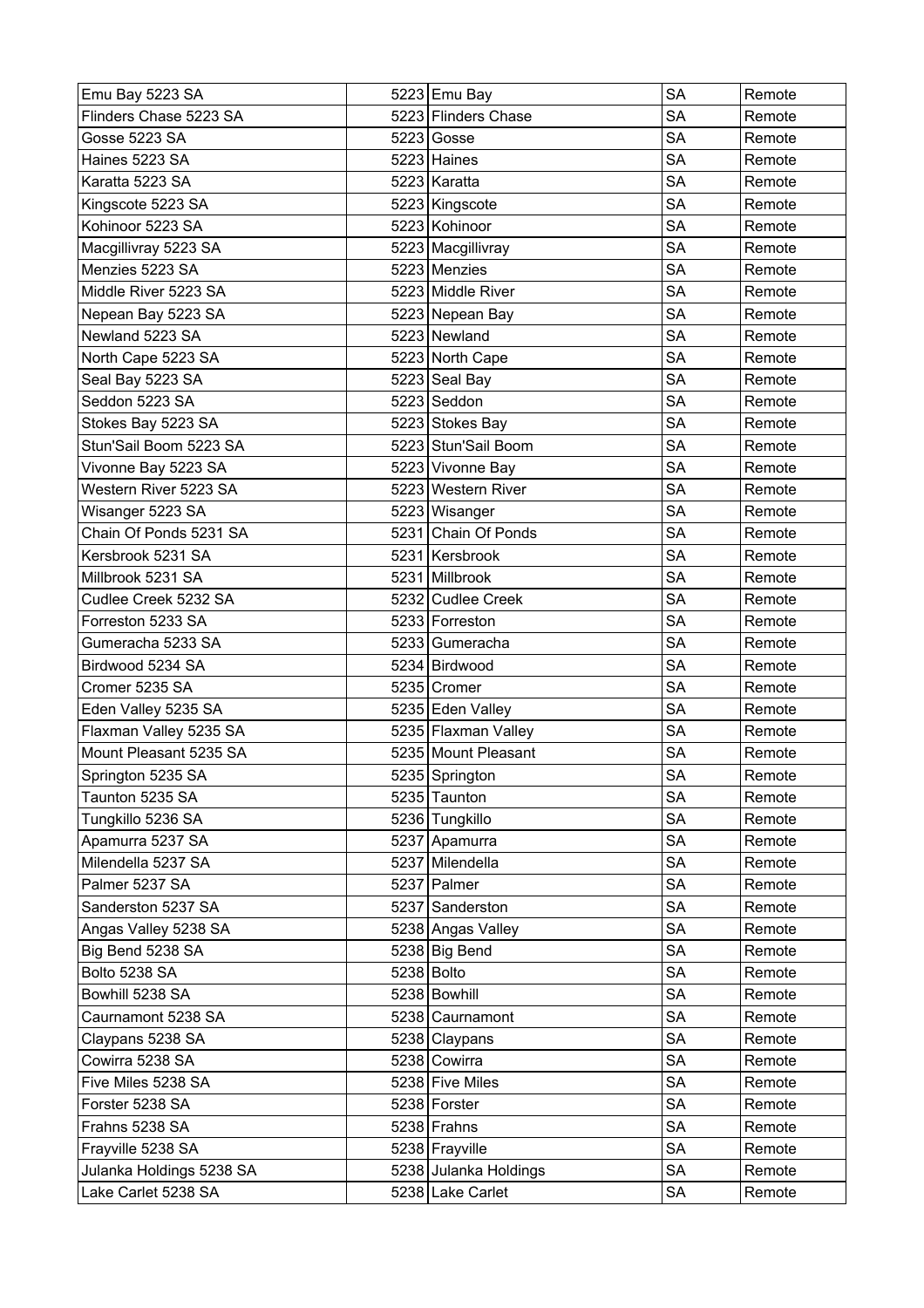| Mannum 5238 SA                | 5238 Mannum                | <b>SA</b> | Remote |
|-------------------------------|----------------------------|-----------|--------|
| Nildottie 5238 SA             | 5238 Nildottie             | <b>SA</b> | Remote |
| Old Teal Flat 5238 SA         | 5238 Old Teal Flat         | <b>SA</b> | Remote |
| Pellaring Flat 5238 SA        | 5238 Pellaring Flat        | <b>SA</b> | Remote |
| Pompoota 5238 SA              | 5238 Pompoota              | SA        | Remote |
| Ponde 5238 SA                 | 5238 Ponde                 | <b>SA</b> | Remote |
| Port Mannum 5238 SA           | 5238 Port Mannum           | <b>SA</b> | Remote |
| Punthari 5238 SA              | 5238 Punthari              | <b>SA</b> | Remote |
| Purnong 5238 SA               | 5238 Purnong               | <b>SA</b> | Remote |
| Purnong Landing 5238 SA       | 5238 Purnong Landing       | <b>SA</b> | Remote |
| Rocky Point 5238 SA           | 5238 Rocky Point           | <b>SA</b> | Remote |
| Teal Flat 5238 SA             | 5238 Teal Flat             | <b>SA</b> | Remote |
| Walker Flat 5238 SA           | 5238 Walker Flat           | <b>SA</b> | Remote |
| Wongulla 5238 SA              | 5238 Wongulla              | <b>SA</b> | Remote |
| Younghusband 5238 SA          | 5238 Younghusband          | <b>SA</b> | Remote |
| Younghusband Holdings 5238 SA | 5238 Younghusband Holdings | <b>SA</b> | Remote |
| Lenswood 5240 SA              | 5240 Lenswood              | SA        | Remote |
| Lobethal 5241 SA              | 5241 Lobethal              | <b>SA</b> | Remote |
| Oakbank 5243 SA               | 5243 Oakbank               | SA        | Remote |
| Charleston 5244 SA            | 5244 Charleston            | <b>SA</b> | Remote |
| Harrogate 5244 SA             | 5244 Harrogate             | <b>SA</b> | Remote |
| Inverbrackie 5244 SA          | 5244 Inverbrackie          | <b>SA</b> | Remote |
| Mount Torrens 5244 SA         | 5244 Mount Torrens         | <b>SA</b> | Remote |
| Woodside 5244 SA              | 5244 Woodside              | <b>SA</b> | Remote |
| Blakiston 5250 SA             | 5250 Blakiston             | <b>SA</b> | Remote |
| Littlehampton 5250 SA         | 5250   Littlehampton       | SA        | Remote |
| Totness 5250 SA               | 5250 Totness               | <b>SA</b> | Remote |
| Brukunga 5252 SA              | 5252 Brukunga              | <b>SA</b> | Remote |
| Dawesley 5252 SA              | 5252 Dawesley              | <b>SA</b> | Remote |
| Hay Valley 5252 SA            | 5252 Hay Valley            | <b>SA</b> | Remote |
| Kanmantoo 5252 SA             | 5252 Kanmantoo             | <b>SA</b> | Remote |
| Nairne 5252 SA                | $5252$ Nairne              | <b>SA</b> | Remote |
| St Ives 5252 SA               | $5252$ St Ives             | SA        | Remote |
| Avoca Dell 5253 SA            | 5253 Avoca Dell            | <b>SA</b> | Remote |
| Brinkley 5253 SA              | 5253 Brinkley              | <b>SA</b> | Remote |
| Burdett 5253 SA               | 5253 Burdett               | <b>SA</b> | Remote |
| Chapman Bore 5253 SA          | 5253 Chapman Bore          | <b>SA</b> | Remote |
| Ettrick 5253 SA               | $5253$ Ettrick             | SA        | Remote |
| Gifford Hill 5253 SA          | 5253 Gifford Hill          | <b>SA</b> | Remote |
| Greenbanks 5253 SA            | 5253 Greenbanks            | SA        | Remote |
| Long Flat 5253 SA             | 5253 Long Flat             | <b>SA</b> | Remote |
| Mobilong 5253 SA              | 5253 Mobilong              | <b>SA</b> | Remote |
| Monteith 5253 SA              | 5253 Monteith              | <b>SA</b> | Remote |
| Murrawong 5253 SA             | 5253 Murrawong             | <b>SA</b> | Remote |
| Murray Bridge 5253 SA         | 5253 Murray Bridge         | <b>SA</b> | Remote |
| Murray Bridge East 5253 SA    | 5253 Murray Bridge East    | <b>SA</b> | Remote |
| Murray Bridge North 5253 SA   | 5253 Murray Bridge North   | SA        | Remote |
| Murray Bridge South 5253 SA   | 5253 Murray Bridge South   | <b>SA</b> | Remote |
| Northern Heights 5253 SA      | 5253 Northern Heights      | <b>SA</b> | Remote |
| Riverglades 5253 SA           | 5253 Riverglades           | <b>SA</b> | Remote |
| Riverglen 5253 SA             | 5253 Riverglen             | <b>SA</b> | Remote |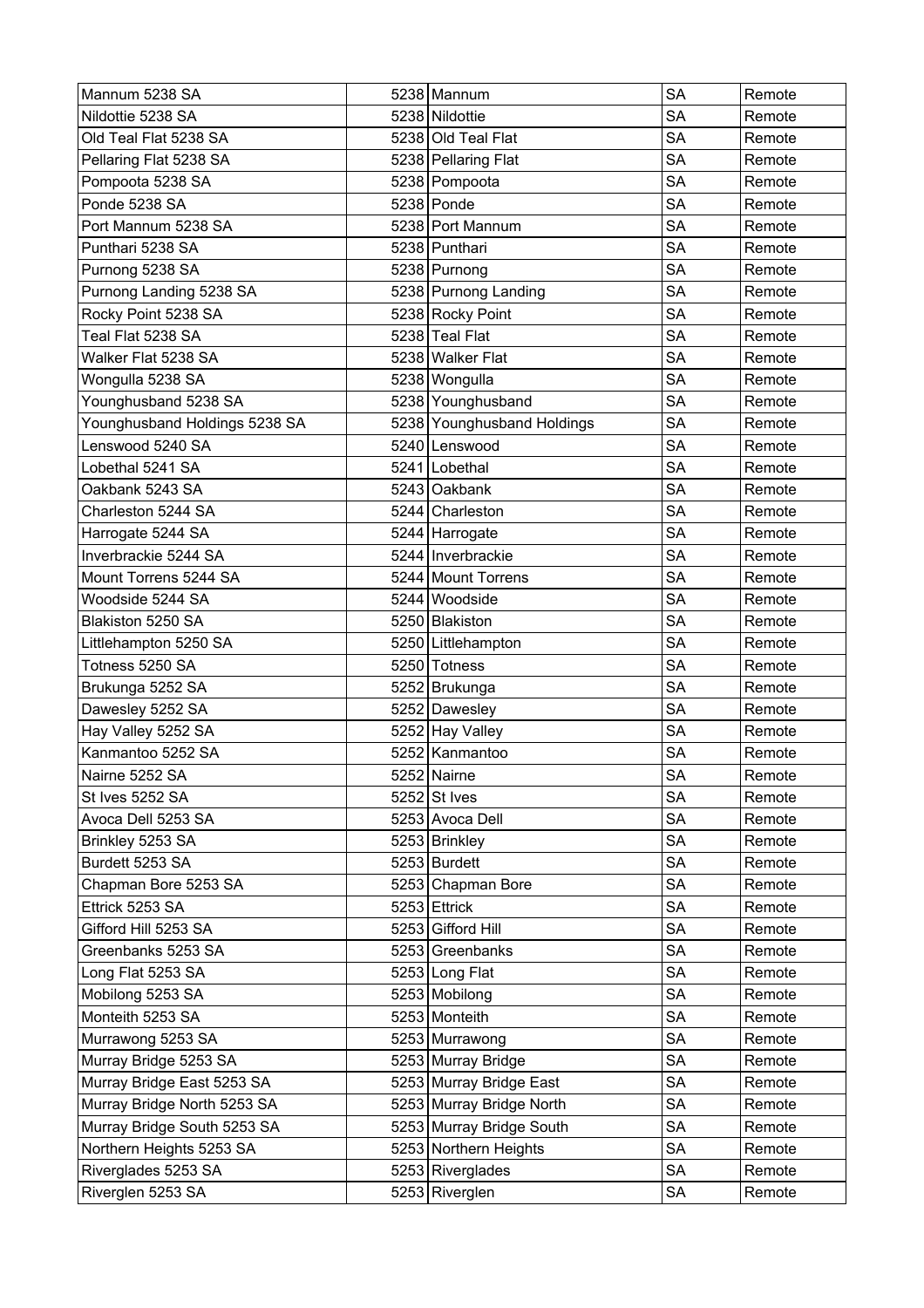| Sunnyside 5253 SA         | 5253 Sunnyside         | <b>SA</b> | Remote |
|---------------------------|------------------------|-----------|--------|
| Swanport 5253 SA          | 5253 Swanport          | <b>SA</b> | Remote |
| Toora 5253 SA             | 5253 Toora             | <b>SA</b> | Remote |
| White Sands 5253 SA       | 5253 White Sands       | <b>SA</b> | Remote |
| Willow Banks 5253 SA      | 5253 Willow Banks      | SA        | Remote |
| Woods Point 5253 SA       | 5253 Woods Point       | <b>SA</b> | Remote |
| Callington 5254 SA        | 5254 Callington        | <b>SA</b> | Remote |
| Caloote 5254 SA           | 5254 Caloote           | <b>SA</b> | Remote |
| Monarto 5254 SA           | 5254 Monarto           | <b>SA</b> | Remote |
| Monarto South 5254 SA     | 5254 Monarto South     | <b>SA</b> | Remote |
| Murray Bridge 5254 SA     | 5254 Murray Bridge     | <b>SA</b> | Remote |
| Mypolonga 5254 SA         | 5254 Mypolonga         | <b>SA</b> | Remote |
| Pallamana 5254 SA         | 5254 Pallamana         | <b>SA</b> | Remote |
| Petwood 5254 SA           | 5254 Petwood           | <b>SA</b> | Remote |
| Rockleigh 5254 SA         | 5254 Rockleigh         | <b>SA</b> | Remote |
| Rocky Gully 5254 SA       | 5254 Rocky Gully       | <b>SA</b> | Remote |
| Tepko 5254 SA             | 5254 Tepko             | <b>SA</b> | Remote |
| Wall Flat 5254 SA         | 5254 Wall Flat         | <b>SA</b> | Remote |
| White Hill 5254 SA        | 5254 White Hill        | SA        | Remote |
| Woodlane 5254 SA          | 5254 Woodlane          | <b>SA</b> | Remote |
| Zadows Landing 5254 SA    | 5254 Zadows Landing    | <b>SA</b> | Remote |
| Angas Plains 5255 SA      | 5255 Angas Plains      | <b>SA</b> | Remote |
| Belvidere 5255 SA         | 5255 Belvidere         | <b>SA</b> | Remote |
| Bletchley 5255 SA         | 5255   Bletchley       | SA        | Remote |
| Finniss 5255 SA           | 5255 Finniss           | <b>SA</b> | Remote |
| Gemmells 5255 SA          | 5255 Gemmells          | SA        | Remote |
| Hartley 5255 SA           | 5255 Hartley           | <b>SA</b> | Remote |
| Highland Valley 5255 SA   | 5255 Highland Valley   | <b>SA</b> | Remote |
| Lake Plains 5255 SA       | 5255 Lake Plains       | <b>SA</b> | Remote |
| Langhorne Creek 5255 SA   | 5255 Langhorne Creek   | <b>SA</b> | Remote |
| Mount Observation 5255 SA | 5255 Mount Observation | <b>SA</b> | Remote |
| Mulgundawa 5255 SA        | 5255 Mulgundawa        | <b>SA</b> | Remote |
| Nalpa 5255 SA             | 5255 Nalpa             | SA        | Remote |
| Red Creek 5255 SA         | 5255 Red Creek         | <b>SA</b> | Remote |
| Salem 5255 SA             | $5255$ Salem           | <b>SA</b> | Remote |
| Sandergrove 5255 SA       | 5255 Sandergrove       | <b>SA</b> | Remote |
| Strathalbyn 5255 SA       | 5255 Strathalbyn       | <b>SA</b> | Remote |
| Tooperang 5255 SA         | 5255 Tooperang         | SA        | Remote |
| Willyaroo 5255 SA         | 5255 Willyaroo         | <b>SA</b> | Remote |
| Woodchester 5255 SA       | 5255 Woodchester       | SA        | Remote |
| Clayton 5256 SA           | 5256 Clayton           | <b>SA</b> | Remote |
| Clayton Bay 5256 SA       | 5256 Clayton Bay       | <b>SA</b> | Remote |
| Milang 5256 SA            | 5256 Milang            | <b>SA</b> | Remote |
| Nurragi 5256 SA           | 5256 Nurragi           | <b>SA</b> | Remote |
| Point Sturt 5256 SA       | 5256 Point Sturt       | <b>SA</b> | Remote |
| Tolderol 5256 SA          | 5256 Tolderol          | <b>SA</b> | Remote |
| Ashville 5259 SA          | 5259 Ashville          | SA        | Remote |
| Jervois 5259 SA           | 5259 Jervois           | <b>SA</b> | Remote |
| Kepa 5259 SA              | 5259 Kepa              | <b>SA</b> | Remote |
| Malinong 5259 SA          | 5259 Malinong          | <b>SA</b> | Remote |
| Narrung 5259 SA           | 5259 Narrung           | <b>SA</b> | Remote |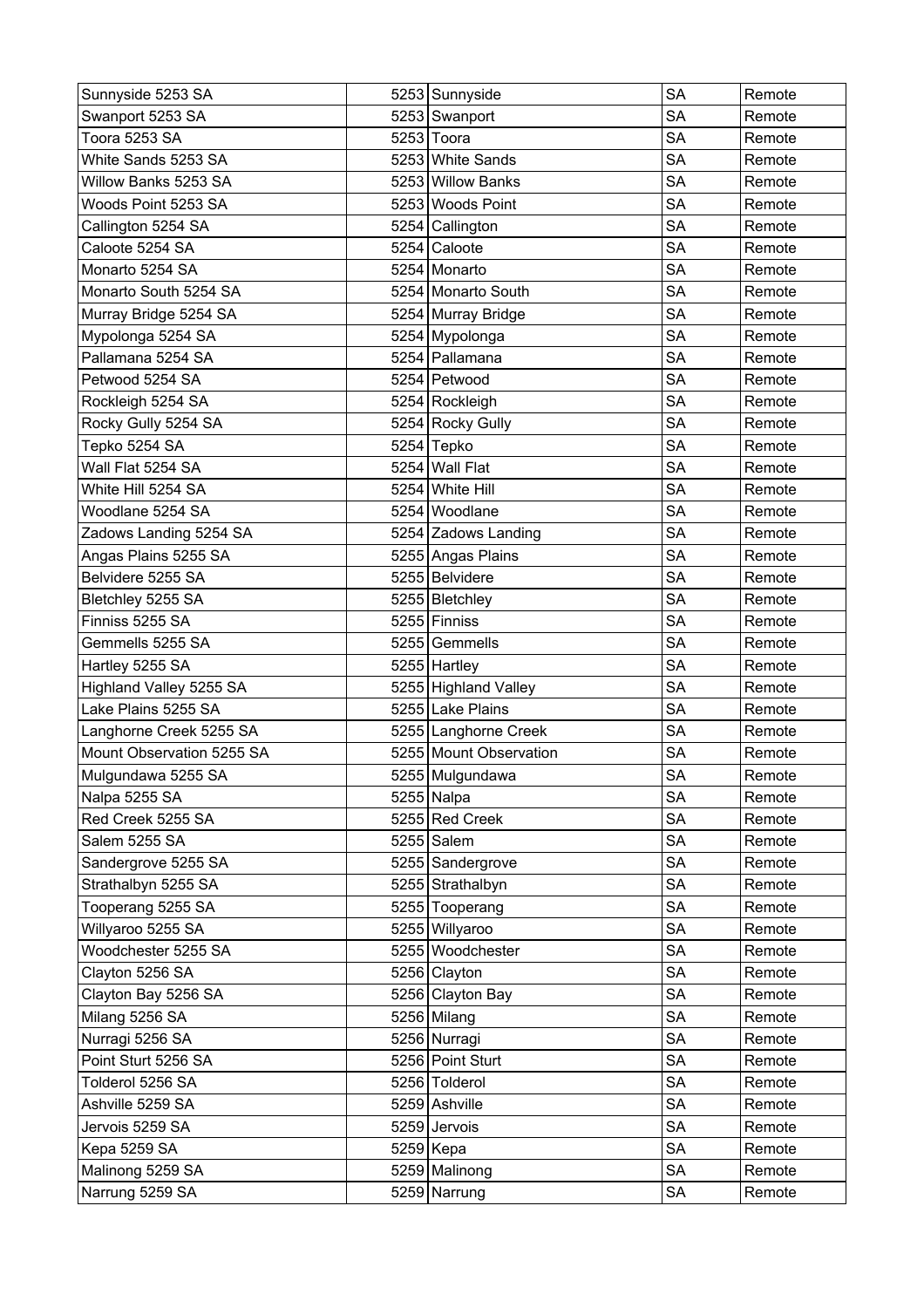| Naturi 5259 SA           |              | 5259 Naturi           | <b>SA</b> | Remote |
|--------------------------|--------------|-----------------------|-----------|--------|
| Point Mcleay 5259 SA     |              | 5259 Point Mcleay     | SA        | Remote |
| Poltalloch 5259 SA       |              | 5259 Poltalloch       | SA        | Remote |
| Raukkan 5259 SA          |              | 5259 Raukkan          | <b>SA</b> | Remote |
| Tailem Bend 5259 SA      |              | 5259 Tailem Bend      | <b>SA</b> | Remote |
| Wellington 5259 SA       |              | 5259 Wellington       | <b>SA</b> | Remote |
| Wellington East 5259 SA  |              | 5259 Wellington East  | <b>SA</b> | Remote |
| Elwomple 5260 SA         |              | 5260 Elwomple         | <b>SA</b> | Remote |
| Tailem Bend 5260 SA      |              | 5260 Tailem Bend      | SA        | Remote |
| Cooke Plains 5261 SA     |              | 5261 Cooke Plains     | <b>SA</b> | Remote |
| Coomandook 5261 SA       |              | 5261 Coomandook       | <b>SA</b> | Remote |
| Culburra 5261 SA         |              | 5261 Culburra         | <b>SA</b> | Remote |
| Ki Ki 5261 SA            | 5261 Ki Ki   |                       | <b>SA</b> | Remote |
| Yumali 5261 SA           |              | 5261 Yumali           | <b>SA</b> | Remote |
| Binnum 5262 SA           |              | 5262 Binnum           | <b>SA</b> | Remote |
| Frances 5262 SA          |              | 5262 Frances          | SA        | Remote |
| Hynam 5262 SA            |              | 5262 Hynam            | <b>SA</b> | Remote |
| Kybybolite 5262 SA       |              | 5262 Kybybolite       | <b>SA</b> | Remote |
| Coonawarra 5263 SA       |              | 5263 Coonawarra       | <b>SA</b> | Remote |
| Coorong 5264 SA          |              | 5264 Coorong          | <b>SA</b> | Remote |
| Meningie 5264 SA         |              | 5264   Meningie       | SA        | Remote |
| Meningie East 5264 SA    |              | 5264 Meningie East    | <b>SA</b> | Remote |
| Meningie West 5264 SA    |              | 5264 Meningie West    | <b>SA</b> | Remote |
| Salt Creek 5264 SA       |              | 5264 Salt Creek       | <b>SA</b> | Remote |
| Waltowa 5264 SA          |              | 5264 Waltowa          | <b>SA</b> | Remote |
| Coonalpyn 5265 SA        |              | 5265 Coonalpyn        | <b>SA</b> | Remote |
| Field 5265 SA            | $5265$ Field |                       | <b>SA</b> | Remote |
| Bunbury 5266 SA          |              | 5266 Bunbury          | <b>SA</b> | Remote |
| Colebatch 5266 SA        |              | 5266 Colebatch        | <b>SA</b> | Remote |
| Deepwater 5266 SA        |              | 5266 Deepwater        | SA        | Remote |
| Tintinara 5266 SA        |              | 5266 Tintinara        | <b>SA</b> | Remote |
| Brimbago 5267 SA         |              | 5267   Brimbago       | SA        | Remote |
| Coombe 5267 SA           |              | 5267 Coombe           | <b>SA</b> | Remote |
| Keith 5267 SA            |              | 5267 Keith            | SA        | Remote |
| Laffer 5267 SA           |              | 5267 Laffer           | SA        | Remote |
| Makin 5267 SA            |              | 5267 Makin            | <b>SA</b> | Remote |
| Mccallum 5267 SA         |              | 5267 Mccallum         | <b>SA</b> | Remote |
| Mount Charles 5267 SA    |              | 5267 Mount Charles    | <b>SA</b> | Remote |
| Petherick 5267 SA        |              | 5267 Petherick        | <b>SA</b> | Remote |
| Shaugh 5267 SA           |              | 5267 Shaugh           | <b>SA</b> | Remote |
| Sherwood 5267 SA         |              | 5267 Sherwood         | <b>SA</b> | Remote |
| Willalooka 5267 SA       |              | 5267 Willalooka       | <b>SA</b> | Remote |
| Wirrega 5267 SA          |              | 5267 Wirrega          | <b>SA</b> | Remote |
| Bangham 5268 SA          |              | 5268 Bangham          | SA        | Remote |
| Bordertown 5268 SA       |              | 5268 Bordertown       | <b>SA</b> | Remote |
| Bordertown South 5268 SA |              | 5268 Bordertown South | <b>SA</b> | Remote |
| Cannawigara 5268 SA      |              | 5268 Cannawigara      | <b>SA</b> | Remote |
| Lowan Vale 5268 SA       |              | 5268 Lowan Vale       | <b>SA</b> | Remote |
| Pooginagoric 5268 SA     |              | 5268 Pooginagoric     | SA        | Remote |
| Senior 5268 SA           |              | 5268 Senior           | <b>SA</b> | Remote |
| Western Flat 5268 SA     |              | 5268 Western Flat     | <b>SA</b> | Remote |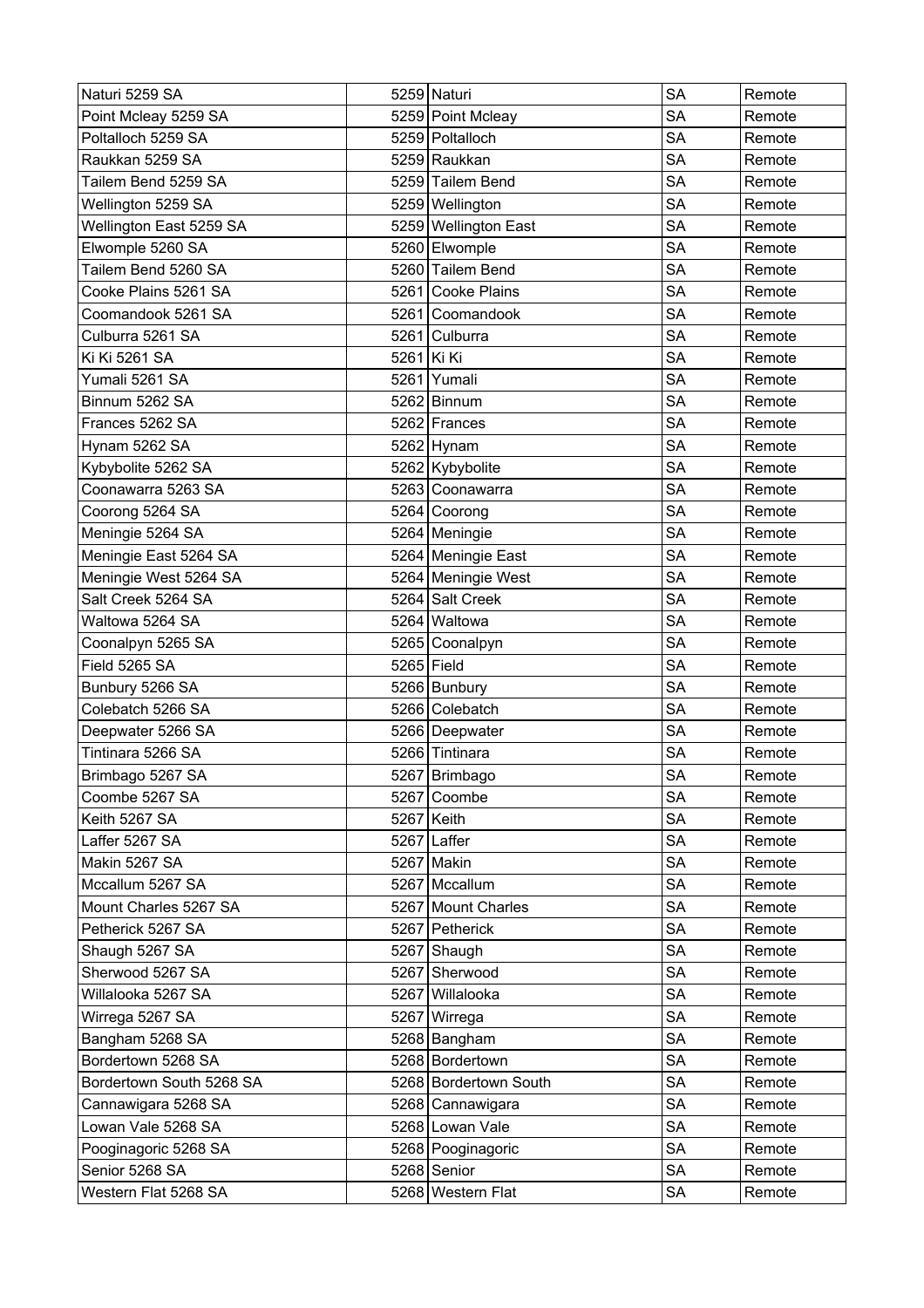| Custon 5269 SA          |           | 5269 Custon          | <b>SA</b> | Remote |
|-------------------------|-----------|----------------------|-----------|--------|
| Pine Hill 5269 SA       |           | 5269 Pine Hill       | <b>SA</b> | Remote |
| Wolseley 5269 SA        |           | 5269 Wolseley        | <b>SA</b> | Remote |
| Buckingham 5270 SA      |           | 5270 Buckingham      | <b>SA</b> | Remote |
| Carew 5270 SA           |           | 5270 Carew           | SA        | Remote |
| Kongal 5270 SA          |           | 5270 Kongal          | <b>SA</b> | Remote |
| Mundulla 5270 SA        |           | 5270 Mundulla        | <b>SA</b> | Remote |
| Mundulla West 5270 SA   |           | 5270 Mundulla West   | <b>SA</b> | Remote |
| Swede Flat 5270 SA      |           | 5270 Swede Flat      | <b>SA</b> | Remote |
| Bool Lagoon 5271 SA     |           | 5271 Bool Lagoon     | <b>SA</b> | Remote |
| Cadgee 5271 SA          |           | 5271 Cadgee          | <b>SA</b> | Remote |
| Joanna 5271 SA          |           | 5271 Joanna          | <b>SA</b> | Remote |
| Keppoch 5271 SA         |           | 5271 Keppoch         | <b>SA</b> | Remote |
| Koppamurra 5271 SA      |           | 5271 Koppamurra      | <b>SA</b> | Remote |
| Laurie Park 5271 SA     |           | 5271 Laurie Park     | <b>SA</b> | Remote |
| Lochaber 5271 SA        |           | 5271 Lochaber        | <b>SA</b> | Remote |
| Marcollat 5271 SA       |           | 5271 Marcollat       | <b>SA</b> | Remote |
| Mount Light 5271 SA     |           | 5271 Mount Light     | <b>SA</b> | Remote |
| Moyhall 5271 SA         |           | 5271 Moyhall         | SA        | Remote |
| Naracoorte 5271 SA      |           | 5271 Naracoorte      | <b>SA</b> | Remote |
| Padthaway 5271 SA       |           | 5271 Padthaway       | <b>SA</b> | Remote |
| Spence 5271 SA          |           | 5271 Spence          | <b>SA</b> | Remote |
| Stewart Range 5271 SA   |           | 5271 Stewart Range   | <b>SA</b> | Remote |
| Struan 5271 SA          |           | 5271 Struan          | <b>SA</b> | Remote |
| The Gap 5271 SA         |           | $5271$ The Gap       | <b>SA</b> | Remote |
| Wild Dog Valley 5271 SA |           | 5271 Wild Dog Valley | SA        | Remote |
| Wrattonbully 5271 SA    | 5271      | Wrattonbully         | <b>SA</b> | Remote |
| Coles 5272 SA           |           | $5272$ Coles         | <b>SA</b> | Remote |
| Conmurra 5272 SA        | 5272      | Conmurra             | <b>SA</b> | Remote |
| Fox 5272 SA             | 5272 Fox  |                      | <b>SA</b> | Remote |
| Greenways 5272 SA       |           | 5272 Greenways       | <b>SA</b> | Remote |
| Lucindale 5272 SA       |           | 5272 Lucindale       | <b>SA</b> | Remote |
| Woolumbool 5272 SA      |           | 5272 Woolumbool      | SA        | Remote |
| Avenue Range 5273 SA    |           | 5273 Avenue Range    | <b>SA</b> | Remote |
| Blackford 5275 SA       |           | 5275 Blackford       | <b>SA</b> | Remote |
| Boatswain Point 5275 SA |           | 5275 Boatswain Point | <b>SA</b> | Remote |
| Cape Jaffa 5275 SA      |           | 5275 Cape Jaffa      | <b>SA</b> | Remote |
| Keilira 5275 SA         |           | 5275 Keilira         | SA        | Remote |
| Kingston S.E. 5275 SA   |           | 5275 Kingston S.E.   | <b>SA</b> | Remote |
| Kingston Se 5275 SA     |           | 5275 Kingston Se     | SA        | Remote |
| Mount Benson 5275 SA    |           | 5275 Mount Benson    | <b>SA</b> | Remote |
| Pinks Beach 5275 SA     |           | 5275 Pinks Beach     | <b>SA</b> | Remote |
| Reedy Creek 5275 SA     |           | 5275 Reedy Creek     | <b>SA</b> | Remote |
| Rosetown 5275 SA        |           | 5275 Rosetown        | <b>SA</b> | Remote |
| Sandy Grove 5275 SA     |           | 5275 Sandy Grove     | <b>SA</b> | Remote |
| Taratap 5275 SA         |           | 5275 Taratap         | <b>SA</b> | Remote |
| Tilley Swamp 5275 SA    |           | 5275 Tilley Swamp    | SA        | Remote |
| Wangolina 5275 SA       |           | 5275 Wangolina       | <b>SA</b> | Remote |
| West Range 5275 SA      |           | 5275 West Range      | <b>SA</b> | Remote |
| Wyomi 5275 SA           |           | 5275 Wyomi           | <b>SA</b> | Remote |
| <b>Bray 5276 SA</b>     | 5276 Bray |                      | <b>SA</b> | Remote |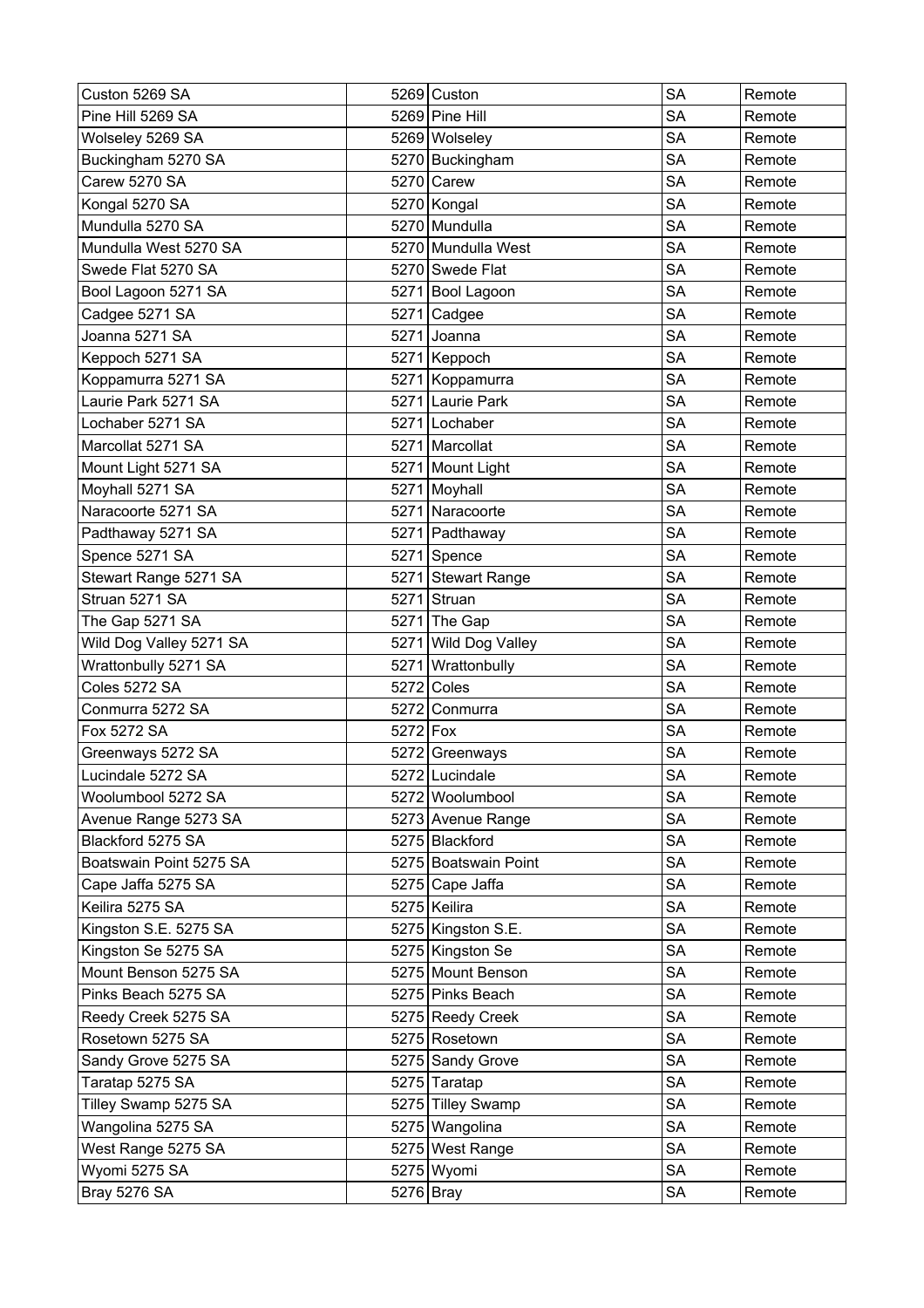| Nora Creina 5276 SA        |            | 5276 Nora Creina        | <b>SA</b> | Remote |
|----------------------------|------------|-------------------------|-----------|--------|
| <b>Robe 5276 SA</b>        |            | 5276 Robe               | <b>SA</b> | Remote |
| Comaum 5277 SA             |            | 5277 Comaum             | <b>SA</b> | Remote |
| Glenroy 5277 SA            |            | 5277 Glenroy            | <b>SA</b> | Remote |
| Maaoupe 5277 SA            |            | 5277 Maaoupe            | <b>SA</b> | Remote |
| Monbulla 5277 SA           |            | 5277 Monbulla           | <b>SA</b> | Remote |
| Nangwarry 5277 SA          |            | 5277 Nangwarry          | <b>SA</b> | Remote |
| Penola 5277 SA             |            | 5277 Penola             | <b>SA</b> | Remote |
| Pleasant Park 5277 SA      |            | 5277 Pleasant Park      | <b>SA</b> | Remote |
| Tarpeena 5277 SA           |            | 5277 Tarpeena           | <b>SA</b> | Remote |
| Kalangadoo 5278 SA         |            | 5278 Kalangadoo         | <b>SA</b> | Remote |
| Krongart 5278 SA           |            | 5278 Krongart           | <b>SA</b> | Remote |
| Moerlong 5278 SA           |            | 5278 Moerlong           | <b>SA</b> | Remote |
| Wepar 5278 SA              |            | 5278 Wepar              | <b>SA</b> | Remote |
| Koorine 5279 SA            |            | 5279 Koorine            | <b>SA</b> | Remote |
| Mount Burr 5279 SA         |            | 5279 Mount Burr         | <b>SA</b> | Remote |
| Mount Mcintyre 5279 SA     |            | 5279 Mount Mcintyre     | <b>SA</b> | Remote |
| Short 5279 SA              |            | 5279 Short              | <b>SA</b> | Remote |
| Trihi 5279 SA              | 5279 Trihi |                         | <b>SA</b> | Remote |
| Wattle Range East 5279 SA  |            | 5279 Wattle Range East  | SA        | Remote |
| Beachport 5280 SA          |            | 5280 Beachport          | <b>SA</b> | Remote |
| Canunda 5280 SA            |            | 5280 Canunda            | <b>SA</b> | Remote |
| Clay Wells 5280 SA         |            | 5280 Clay Wells         | <b>SA</b> | Remote |
| Furner 5280 SA             |            | 5280 Furner             | <b>SA</b> | Remote |
| German Flat 5280 SA        |            | 5280 German Flat        | <b>SA</b> | Remote |
| Hatherleigh 5280 SA        |            | 5280 Hatherleigh        | <b>SA</b> | Remote |
| Kangaroo Inn 5280 SA       |            | 5280 Kangaroo Inn       | <b>SA</b> | Remote |
| Magarey 5280 SA            |            | 5280 Magarey            | <b>SA</b> | Remote |
| Millicent 5280 SA          |            | 5280 Millicent          | <b>SA</b> | Remote |
| Rendelsham 5280 SA         |            | 5280 Rendelsham         | <b>SA</b> | Remote |
| Rocky Camp 5280 SA         |            | 5280 Rocky Camp         | <b>SA</b> | Remote |
| Sebastopol 5280 SA         |            | 5280 Sebastopol         | <b>SA</b> | Remote |
| Southend 5280 SA           |            | 5280 Southend           | <b>SA</b> | Remote |
| Tantanoola 5280 SA         |            | 5280 Tantanoola         | <b>SA</b> | Remote |
| Thornlea 5280 SA           |            | 5280 Thornlea           | SA        | Remote |
| Wattle Range 5280 SA       |            | 5280 Wattle Range       | <b>SA</b> | Remote |
| Mount Gambier 5290 SA      |            | 5290 Mount Gambier      | <b>SA</b> | Remote |
| Allendale East 5291 SA     |            | 5291 Allendale East     | SA        | Remote |
| Blackfellows Caves 5291 SA |            | 5291 Blackfellows Caves | SA        | Remote |
| Burrungule 5291 SA         |            | 5291 Burrungule         | <b>SA</b> | Remote |
| Cape Douglas 5291 SA       |            | 5291 Cape Douglas       | <b>SA</b> | Remote |
| Caroline 5291 SA           |            | 5291 Caroline           | <b>SA</b> | Remote |
| Carpenter Rocks 5291 SA    |            | 5291 Carpenter Rocks    | <b>SA</b> | Remote |
| Caveton 5291 SA            |            | 5291 Caveton            | SA        | Remote |
| Compton 5291 SA            |            | 5291 Compton            | <b>SA</b> | Remote |
| Dismal Swamp 5291 SA       |            | 5291 Dismal Swamp       | <b>SA</b> | Remote |
| Donovans 5291 SA           |            | 5291 Donovans           | <b>SA</b> | Remote |
| Eight Mile Creek 5291 SA   |            | 5291 Eight Mile Creek   | <b>SA</b> | Remote |
| German Creek 5291 SA       |            | 5291 German Creek       | SA        | Remote |
| Glenburnie 5291 SA         |            | 5291 Glenburnie         | <b>SA</b> | Remote |
| Glencoe 5291 SA            | 5291       | Glencoe                 | SA        | Remote |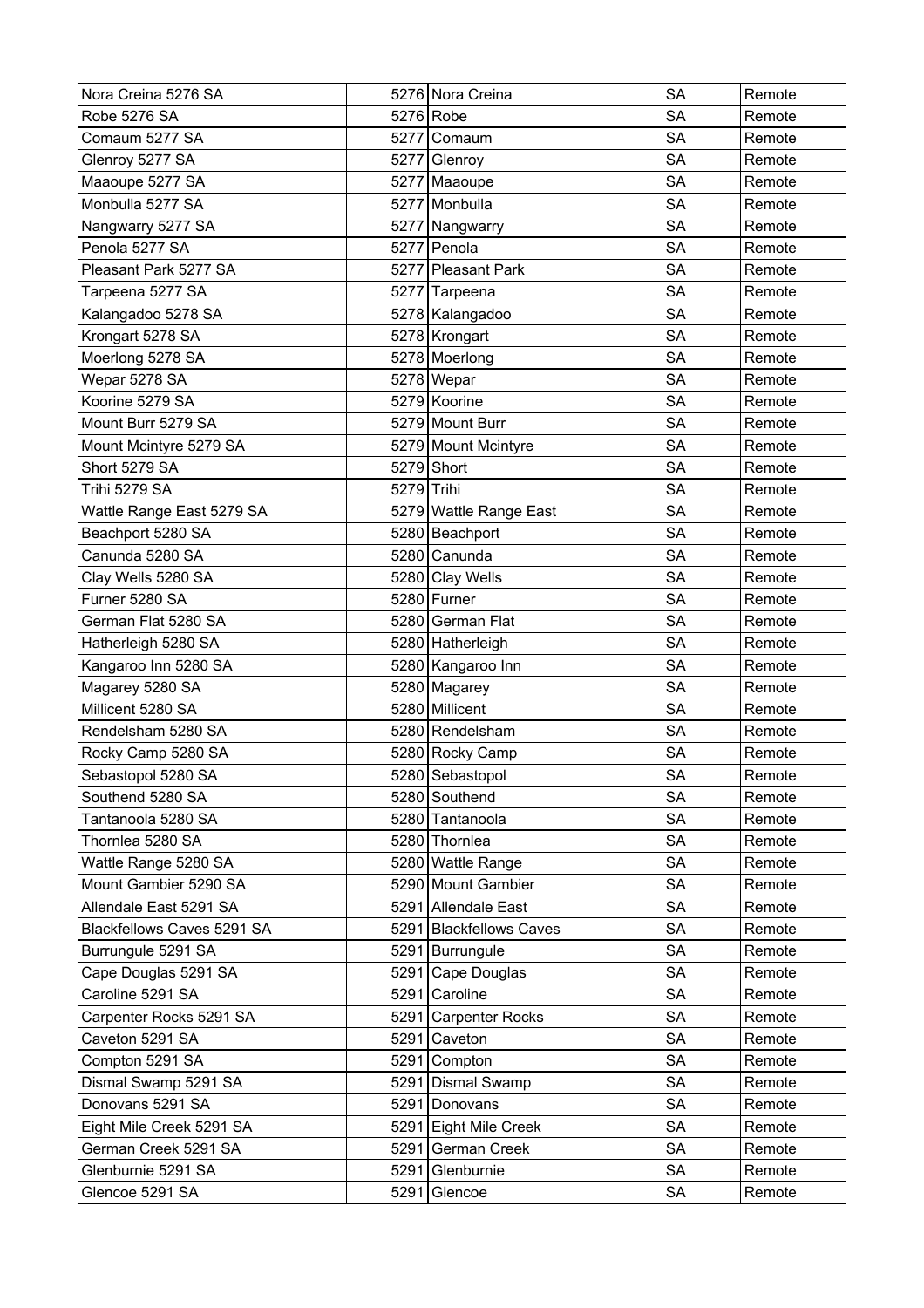| Glencoe West 5291 SA       |           | 5291 Glencoe West       | <b>SA</b> | Remote |
|----------------------------|-----------|-------------------------|-----------|--------|
| Kongorong 5291 SA          |           | 5291 Kongorong          | <b>SA</b> | Remote |
| Mil-Lel 5291 SA            |           | 5291 Mil-Lel            | <b>SA</b> | Remote |
| Mingbool 5291 SA           |           | 5291 Mingbool           | <b>SA</b> | Remote |
| Moorak 5291 SA             |           | 5291 Moorak             | <b>SA</b> | Remote |
| Mount Gambier 5291 SA      |           | 5291 Mount Gambier      | <b>SA</b> | Remote |
| Mount Gambier East 5291 SA |           | 5291 Mount Gambier East | <b>SA</b> | Remote |
| Mount Gambier West 5291 SA |           | 5291 Mount Gambier West | <b>SA</b> | Remote |
| Mount Schank 5291 SA       |           | 5291 Mount Schank       | <b>SA</b> | Remote |
| Nene Valley 5291 SA        |           | 5291 Nene Valley        | <b>SA</b> | Remote |
| Ob Flat 5291 SA            |           | 5291 Ob Flat            | <b>SA</b> | Remote |
| Pelican Point 5291 SA      |           | 5291 Pelican Point      | <b>SA</b> | Remote |
| Port Macdonnell 5291 SA    |           | 5291 Port Macdonnell    | <b>SA</b> | Remote |
| Racecourse Bay 5291 SA     |           | 5291 Racecourse Bay     | <b>SA</b> | Remote |
| Square Mile 5291 SA        |           | 5291 Square Mile        | <b>SA</b> | Remote |
| Suttontown 5291 SA         |           | 5291 Suttontown         | <b>SA</b> | Remote |
| Wandilo 5291 SA            |           | 5291 Wandilo            | <b>SA</b> | Remote |
| Worrolong 5291 SA          |           | 5291 Worrolong          | <b>SA</b> | Remote |
| Wye 5291 SA                | 5291 Wye  |                         | <b>SA</b> | Remote |
| <b>Yahl 5291 SA</b>        | 5291 Yahl |                         | <b>SA</b> | Remote |
| Carcuma 5301 SA            |           | 5301 Carcuma            | <b>SA</b> | Remote |
| Geranium 5301 SA           |           | 5301 Geranium           | <b>SA</b> | Remote |
| Jabuk 5301 SA              |           | 5301 Jabuk              | <b>SA</b> | Remote |
| Moorlands 5301 SA          |           | 5301 Moorlands          | <b>SA</b> | Remote |
| Netherton 5301 SA          |           | 5301 Netherton          | <b>SA</b> | Remote |
| Parrakie 5301 SA           |           | 5301 Parrakie           | <b>SA</b> | Remote |
| Peake 5301 SA              |           | 5301 Peake              | <b>SA</b> | Remote |
| Sherlock 5301 SA           |           | 5301 Sherlock           | <b>SA</b> | Remote |
| Wilkawatt 5301 SA          |           | 5301 Wilkawatt          | <b>SA</b> | Remote |
| Lameroo 5302 SA            |           | 5302 Lameroo            | <b>SA</b> | Remote |
| Ngarkat 5302 SA            |           | 5302 Ngarkat            | <b>SA</b> | Remote |
| Parilla 5303 SA            |           | 5303 Parilla            | <b>SA</b> | Remote |
| Karte 5304 SA              |           | $5304$ Karte            | <b>SA</b> | Remote |
| Kringin 5304 SA            |           | 5304 Kringin            | <b>SA</b> | Remote |
| Peebinga 5304 SA           |           | 5304 Peebinga           | SA        | Remote |
| Pinnaroo 5304 SA           |           | 5304 Pinnaroo           | <b>SA</b> | Remote |
| Wynarka 5306 SA            |           | 5306 Wynarka            | <b>SA</b> | Remote |
| Karoonda 5307 SA           |           | 5307 Karoonda           | <b>SA</b> | Remote |
| Marama 5307 SA             |           | 5307 Marama             | <b>SA</b> | Remote |
| Copeville 5308 SA          |           | 5308 Copeville          | <b>SA</b> | Remote |
| Galga 5308 SA              |           | 5308 Galga              | <b>SA</b> | Remote |
| Mantung 5308 SA            |           | 5308 Mantung            | <b>SA</b> | Remote |
| Mercunda 5308 SA           |           | 5308 Mercunda           | <b>SA</b> | Remote |
| Perponda 5308 SA           |           | 5308 Perponda           | <b>SA</b> | Remote |
| Borrika 5309 SA            |           | 5309 Borrika            | <b>SA</b> | Remote |
| Halidon 5309 SA            |           | 5309 Halidon            | <b>SA</b> | Remote |
| Mindarie 5309 SA           |           | 5309 Mindarie           | <b>SA</b> | Remote |
| Sandalwood 5309 SA         |           | 5309 Sandalwood         | <b>SA</b> | Remote |
| Caliph 5310 SA             |           | 5310 Caliph             | SA        | Remote |
| Wanbi 5310 SA              |           | 5310 Wanbi              | <b>SA</b> | Remote |
| Alawoona 5311 SA           |           | 5311 Alawoona           | SA        | Remote |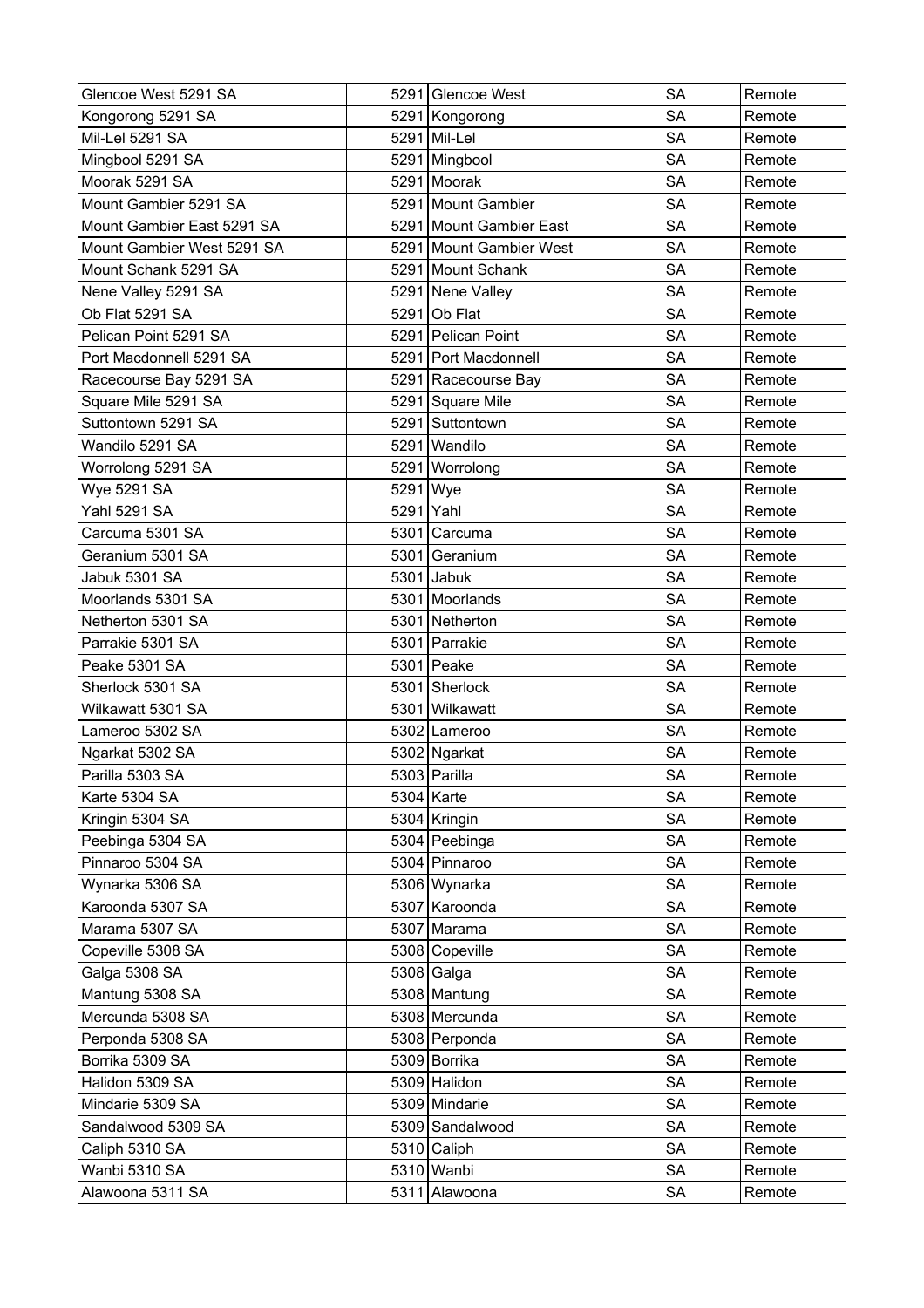| Billiatt 5311 SA           |          | 5311 Billiatt           | <b>SA</b> | Remote |
|----------------------------|----------|-------------------------|-----------|--------|
| Bugle Hut 5311 SA          |          | 5311 Bugle Hut          | <b>SA</b> | Remote |
| Maggea 5311 SA             |          | $5311$ Maggea           | <b>SA</b> | Remote |
| Malpas 5311 SA             |          | 5311 Malpas             | <b>SA</b> | Remote |
| Meribah 5311 SA            |          | 5311 Meribah            | SA        | Remote |
| Paruna 5311 SA             |          | 5311 Paruna             | <b>SA</b> | Remote |
| Schell Well 5311 SA        |          | 5311 Schell Well        | <b>SA</b> | Remote |
| Taldra 5311 SA             |          | 5311 Taldra             | <b>SA</b> | Remote |
| Taplan 5311 SA             |          | 5311 Taplan             | <b>SA</b> | Remote |
| Veitch 5311 SA             |          | 5311 Veitch             | <b>SA</b> | Remote |
| Woodleigh 5311 SA          |          | 5311 Woodleigh          | <b>SA</b> | Remote |
| Wunkar 5311 SA             |          | 5311 Wunkar             | SA        | Remote |
| Veitch 5312 SA             |          | 5312 Veitch             | <b>SA</b> | Remote |
| Beatty 5320 SA             |          | $5320$ Beatty           | <b>SA</b> | Remote |
| Beaumonts 5320 SA          |          | 5320 Beaumonts          | <b>SA</b> | Remote |
| Brenda Park 5320 SA        |          | 5320 Brenda Park        | <b>SA</b> | Remote |
| Bundey 5320 SA             |          | 5320 Bundey             | <b>SA</b> | Remote |
| Eba 5320 SA                | 5320 Eba |                         | <b>SA</b> | Remote |
| Lindley 5320 SA            |          | 5320 Lindley            | SA        | Remote |
| Maude 5320 SA              |          | 5320 Maude              | <b>SA</b> | Remote |
| Morgan 5320 SA             |          | 5320 Morgan             | <b>SA</b> | Remote |
| Morphetts Flat 5320 SA     |          | 5320 Morphetts Flat     | <b>SA</b> | Remote |
| Murbko 5320 SA             |          | 5320 Murbko             | <b>SA</b> | Remote |
| North West Bend 5320 SA    |          | 5320 North West Bend    | <b>SA</b> | Remote |
| Stuart 5320 SA             |          | 5320 Stuart             | <b>SA</b> | Remote |
| Wombats Rest 5320 SA       |          | 5320 Wombats Rest       | <b>SA</b> | Remote |
| Cadell 5321 SA             |          | 5321 Cadell             | <b>SA</b> | Remote |
| Cadell Lagoon 5321 SA      |          | 5321 Cadell Lagoon      | <b>SA</b> | Remote |
| Golden Heights 5322 SA     |          | 5322 Golden Heights     | <b>SA</b> | Remote |
| Qualco 5322 SA             |          | 5322 Qualco             | <b>SA</b> | Remote |
| Ramco 5322 SA              |          | $5322$ Ramco            | <b>SA</b> | Remote |
| Ramco Heights 5322 SA      |          | 5322 Ramco Heights      | <b>SA</b> | Remote |
| Sunlands 5322 SA           |          | 5322 Sunlands           | SA        | Remote |
| Boolgun 5330 SA            |          | 5330 Boolgun            | <b>SA</b> | Remote |
| Devlins Pound 5330 SA      |          | 5330 Devlins Pound      | SA        | Remote |
| Good Hope Landing 5330 SA  |          | 5330 Good Hope Landing  | <b>SA</b> | Remote |
| Holder 5330 SA             |          | 5330 Holder             | <b>SA</b> | Remote |
| Holder Siding 5330 SA      |          | 5330 Holder Siding      | SA        | Remote |
| Kanni 5330 SA              |          | 5330 Kanni              | <b>SA</b> | Remote |
| Lowbank 5330 SA            |          | 5330 Lowbank            | SA        | Remote |
| Markaranka 5330 SA         |          | 5330 Markaranka         | <b>SA</b> | Remote |
| Overland Corner 5330 SA    |          | 5330 Overland Corner    | <b>SA</b> | Remote |
| Pooginook 5330 SA          |          | 5330 Pooginook          | <b>SA</b> | Remote |
| Stockyard Plain 5330 SA    |          | 5330 Stockyard Plain    | SA        | Remote |
| Taylorville 5330 SA        |          | 5330 Taylorville        | SA        | Remote |
| Waikerie 5330 SA           |          | 5330 Waikerie           | <b>SA</b> | Remote |
| Wigley Flat 5330 SA        |          | 5330 Wigley Flat        | SA        | Remote |
| Woolpunda 5330 SA          |          | 5330 Woolpunda          | <b>SA</b> | Remote |
| Kingston On Murray 5331 SA |          | 5331 Kingston On Murray | <b>SA</b> | Remote |
| Moorook 5332 SA            |          | 5332 Moorook            | <b>SA</b> | Remote |
| Moorook South 5332 SA      |          | 5332 Moorook South      | <b>SA</b> | Remote |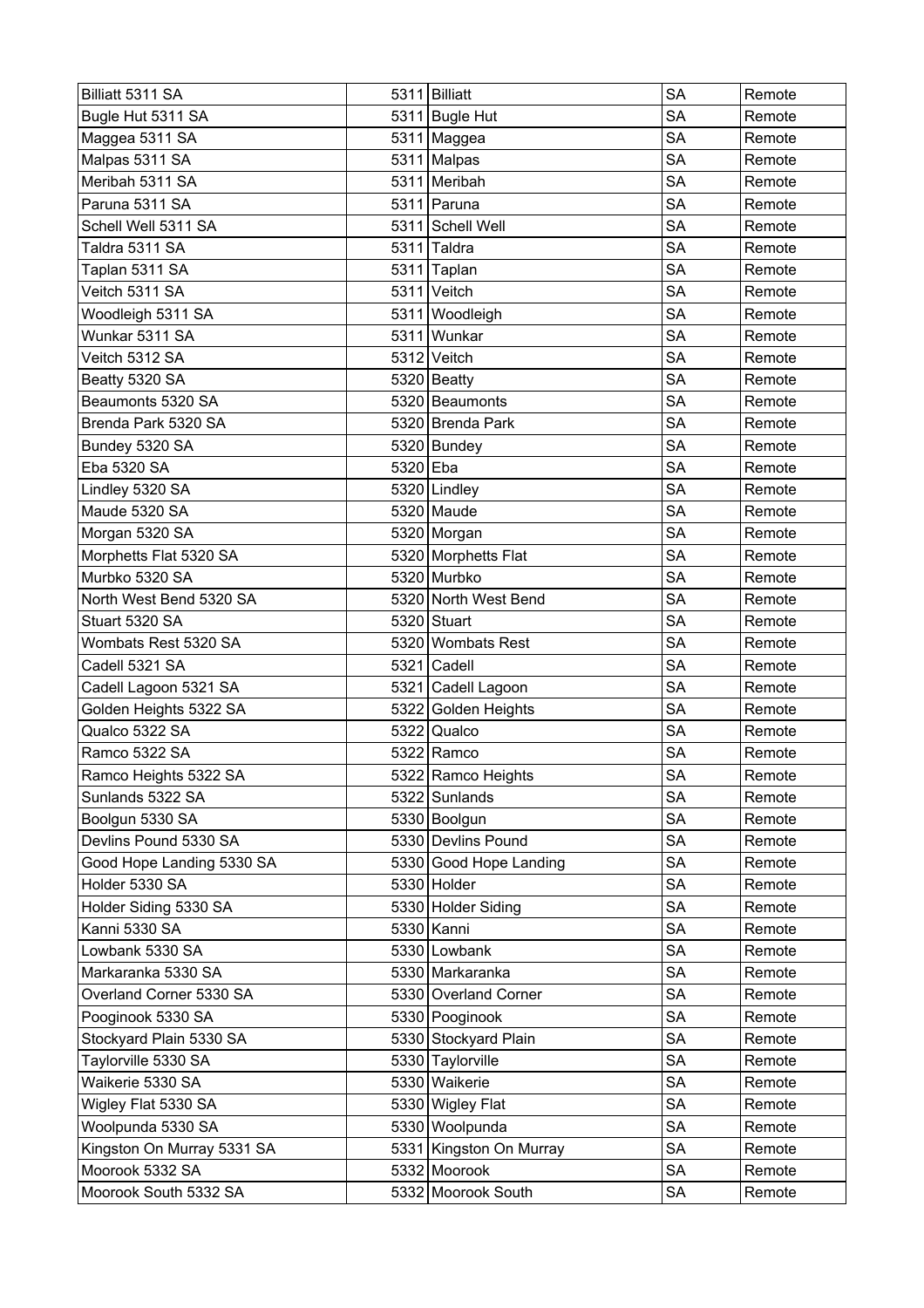| Wappilka 5332 SA       |           | 5332 Wappilka       | <b>SA</b> | Remote |
|------------------------|-----------|---------------------|-----------|--------|
| Yinkanie 5332 SA       |           | 5332 Yinkanie       | <b>SA</b> | Remote |
| Bookpurnong 5333 SA    |           | 5333 Bookpurnong    | <b>SA</b> | Remote |
| Loxton 5333 SA         |           | 5333 Loxton         | <b>SA</b> | Remote |
| Loxton North 5333 SA   |           | 5333 Loxton North   | <b>SA</b> | Remote |
| New Residence 5333 SA  |           | 5333 New Residence  | <b>SA</b> | Remote |
| Pata 5333 SA           | 5333 Pata |                     | <b>SA</b> | Remote |
| Pyap 5333 SA           |           | 5333 Pyap           | SA        | Remote |
| Pyap West 5333 SA      |           | 5333 Pyap West      | <b>SA</b> | Remote |
| Taplan 5333 SA         |           | 5333 Taplan         | <b>SA</b> | Remote |
| Mundic Creek 5340 SA   |           | 5340 Mundic Creek   | <b>SA</b> | Remote |
| Murtho 5340 SA         |           | 5340 Murtho         | <b>SA</b> | Remote |
| Paringa 5340 SA        |           | 5340 Paringa        | <b>SA</b> | Remote |
| Pike River 5340 SA     |           | 5340 Pike River     | <b>SA</b> | Remote |
| Wonuarra 5340 SA       |           | 5340 Wonuarra       | <b>SA</b> | Remote |
| Yamba 5340 SA          |           | 5340 Yamba          | <b>SA</b> | Remote |
| Chaffey 5341 SA        |           | 5341 Chaffey        | <b>SA</b> | Remote |
| Cooltong 5341 SA       |           | 5341 Cooltong       | <b>SA</b> | Remote |
| Crescent 5341 SA       |           | 5341 Crescent       | <b>SA</b> | Remote |
| Old Calperum 5341 SA   |           | 5341 Old Calperum   | <b>SA</b> | Remote |
| Renmark 5341 SA        |           | 5341 Renmark        | <b>SA</b> | Remote |
| Renmark North 5341 SA  |           | 5341 Renmark North  | SA        | Remote |
| Renmark South 5341 SA  |           | 5341 Renmark South  | <b>SA</b> | Remote |
| Renmark West 5341 SA   |           | 5341 Renmark West   | <b>SA</b> | Remote |
| Monash 5342 SA         |           | 5342 Monash         | <b>SA</b> | Remote |
| Berri 5343 SA          |           | 5343 Berri          | <b>SA</b> | Remote |
| Gerard 5343 SA         |           | 5343 Gerard         | <b>SA</b> | Remote |
| Gurra Gurra 5343 SA    |           | 5343 Gurra Gurra    | <b>SA</b> | Remote |
| Katarapko 5343 SA      |           | 5343 Katarapko      | <b>SA</b> | Remote |
| Lyrup 5343 SA          |           | $5343$   Lyrup      | <b>SA</b> | Remote |
| Winkie 5343 SA         |           | 5343 Winkie         | <b>SA</b> | Remote |
| Glossop 5344 SA        |           | 5344 Glossop        | <b>SA</b> | Remote |
| Barmera 5345 SA        |           | 5345 Barmera        | <b>SA</b> | Remote |
| Loveday 5345 SA        |           | 5345 Loveday        | <b>SA</b> | Remote |
| Spectacle Lake 5345 SA |           | 5345 Spectacle Lake | <b>SA</b> | Remote |
| Cobdogla 5346 SA       |           | 5346 Cobdogla       | SA        | Remote |
| Angaston 5353 SA       |           | 5353 Angaston       | <b>SA</b> | Remote |
| Black Hill 5353 SA     |           | 5353 Black Hill     | <b>SA</b> | Remote |
| Cambrai 5353 SA        |           | 5353 Cambrai        | <b>SA</b> | Remote |
| Keyneton 5353 SA       |           | 5353 Keyneton       | SA        | Remote |
| Kongolia 5353 SA       |           | 5353 Kongolia       | SA        | Remote |
| Langs Landing 5353 SA  |           | 5353 Langs Landing  | <b>SA</b> | Remote |
| Moculta 5353 SA        |           | 5353 Moculta        | <b>SA</b> | Remote |
| Mount Mckenzie 5353 SA |           | 5353 Mount Mckenzie | <b>SA</b> | Remote |
| Penrice 5353 SA        |           | 5353 Penrice        | <b>SA</b> | Remote |
| Punyelroo 5353 SA      |           | 5353 Punyelroo      | <b>SA</b> | Remote |
| Sedan 5353 SA          |           | $5353$ Sedan        | <b>SA</b> | Remote |
| Sunnydale 5353 SA      |           | 5353 Sunnydale      | <b>SA</b> | Remote |
| Towitta 5353 SA        |           | 5353 Towitta        | <b>SA</b> | Remote |
| Bakara 5354 SA         |           | 5354 Bakara         | SА        | Remote |
|                        |           |                     |           |        |
| Bakara Well 5354 SA    |           | 5354 Bakara Well    | SA        | Remote |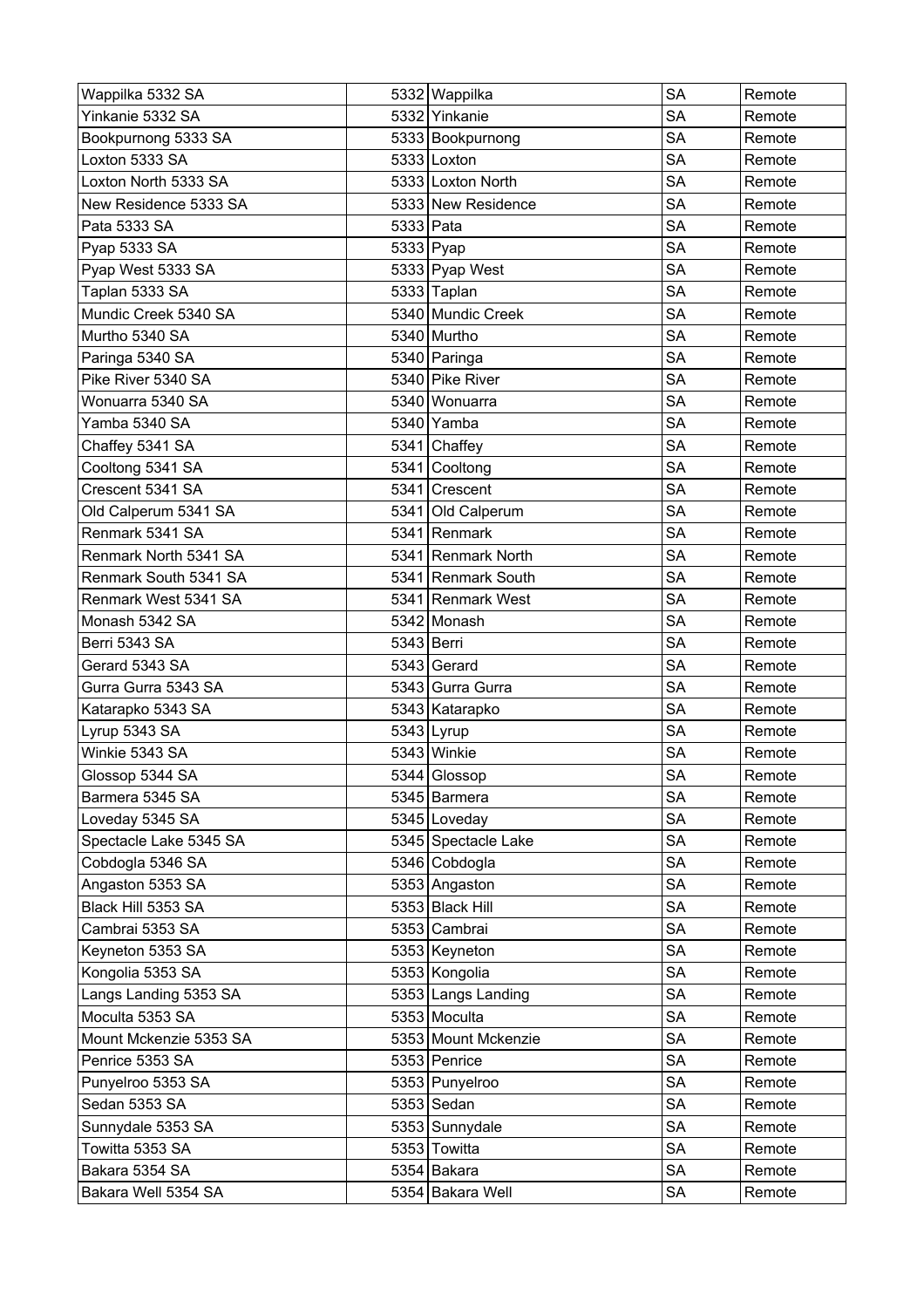| Fisher 5354 SA           |            | 5354 Fisher           | <b>SA</b> | Remote |
|--------------------------|------------|-----------------------|-----------|--------|
| Naidia 5354 SA           |            | 5354 Naidia           | <b>SA</b> | Remote |
| Swan Reach 5354 SA       |            | 5354 Swan Reach       | <b>SA</b> | Remote |
| Daveyston 5355 SA        |            | 5355 Daveyston        | <b>SA</b> | Remote |
| Ebenezer 5355 SA         |            | 5355 Ebenezer         | SA        | Remote |
| Light Pass 5355 SA       |            | 5355 Light Pass       | <b>SA</b> | Remote |
| Marananga 5355 SA        |            | 5355 Marananga        | <b>SA</b> | Remote |
| Moppa 5355 SA            |            | 5355 Moppa            | <b>SA</b> | Remote |
| Nuriootpa 5355 SA        |            | 5355 Nuriootpa        | <b>SA</b> | Remote |
| Seppeltsfield 5355 SA    |            | 5355 Seppeltsfield    | <b>SA</b> | Remote |
| Stockwell 5355 SA        |            | 5355 Stockwell        | <b>SA</b> | Remote |
| Annadale 5356 SA         |            | 5356 Annadale         | <b>SA</b> | Remote |
| Dutton 5356 SA           |            | 5356 Dutton           | <b>SA</b> | Remote |
| Dutton East 5356 SA      |            | 5356 Dutton East      | <b>SA</b> | Remote |
| Sandleton 5356 SA        |            | 5356 Sandleton        | <b>SA</b> | Remote |
| St Kitts 5356 SA         |            | 5356 St Kitts         | <b>SA</b> | Remote |
| Steinfeld 5356 SA        |            | 5356 Steinfeld        | <b>SA</b> | Remote |
| Stonefield 5356 SA       |            | 5356 Stonefield       | <b>SA</b> | Remote |
| Truro 5356 SA            |            | 5356 Truro            | SA        | Remote |
| Blanchetown 5357 SA      |            | 5357 Blanchetown      | <b>SA</b> | Remote |
| Mcbean Pound 5357 SA     |            | 5357 Mcbean Pound     | <b>SA</b> | Remote |
| New Well 5357 SA         |            | 5357 New Well         | <b>SA</b> | Remote |
| Notts Well 5357 SA       |            | 5357 Notts Well       | <b>SA</b> | Remote |
| Paisley 5357 SA          |            | 5357 Paisley          | <b>SA</b> | Remote |
| Greenock 5360 SA         |            | 5360 Greenock         | <b>SA</b> | Remote |
| Nain 5360 SA             | 5360 Nain  |                       | SA        | Remote |
| Morn Hill 5371 SA        |            | 5371 Morn Hill        | <b>SA</b> | Remote |
| Roseworthy 5371 SA       |            | 5371 Roseworthy       | <b>SA</b> | Remote |
| Shea-Oak Log 5371 SA     |            | 5371 Shea-Oak Log     | <b>SA</b> | Remote |
| Templers 5371 SA         |            | 5371 Templers         | <b>SA</b> | Remote |
| Freeling 5372 SA         |            | 5372 Freeling         | <b>SA</b> | Remote |
| Allendale North 5373 SA  |            | 5373 Allendale North  | SA        | Remote |
| Bagot Well 5373 SA       |            | 5373 Bagot Well       | SA        | Remote |
| Bethel 5373 SA           |            | $5373$ Bethel         | <b>SA</b> | Remote |
| Fords 5373 SA            |            | $5373$ Fords          | <b>SA</b> | Remote |
| Hamilton 5373 SA         |            | 5373 Hamilton         | <b>SA</b> | Remote |
| Kapunda 5373 SA          |            | 5373 Kapunda          | <b>SA</b> | Remote |
| Koonunga 5373 SA         |            | 5373 Koonunga         | <b>SA</b> | Remote |
| St Johns 5373 SA         |            | 5373 St Johns         | <b>SA</b> | Remote |
| Australia Plains 5374 SA |            | 5374 Australia Plains | SA        | Remote |
| Bower 5374 SA            |            | $5374$ Bower          | <b>SA</b> | Remote |
| Brownlow 5374 SA         |            | 5374 Brownlow         | <b>SA</b> | Remote |
| Buchanan 5374 SA         |            | 5374 Buchanan         | <b>SA</b> | Remote |
| Eudunda 5374 SA          |            | 5374 Eudunda          | <b>SA</b> | Remote |
| Frankton 5374 SA         |            | 5374 Frankton         | <b>SA</b> | Remote |
| Hampden 5374 SA          |            | 5374 Hampden          | <b>SA</b> | Remote |
| Hansborough 5374 SA      |            | 5374 Hansborough      | SA        | Remote |
| Julia 5374 SA            | 5374 Julia |                       | <b>SA</b> | Remote |
| Mount Mary 5374 SA       |            | 5374 Mount Mary       | <b>SA</b> | Remote |
| Neales Flat 5374 SA      |            | 5374 Neales Flat      | <b>SA</b> | Remote |
| Ngapala 5374 SA          |            | 5374 Ngapala          | <b>SA</b> | Remote |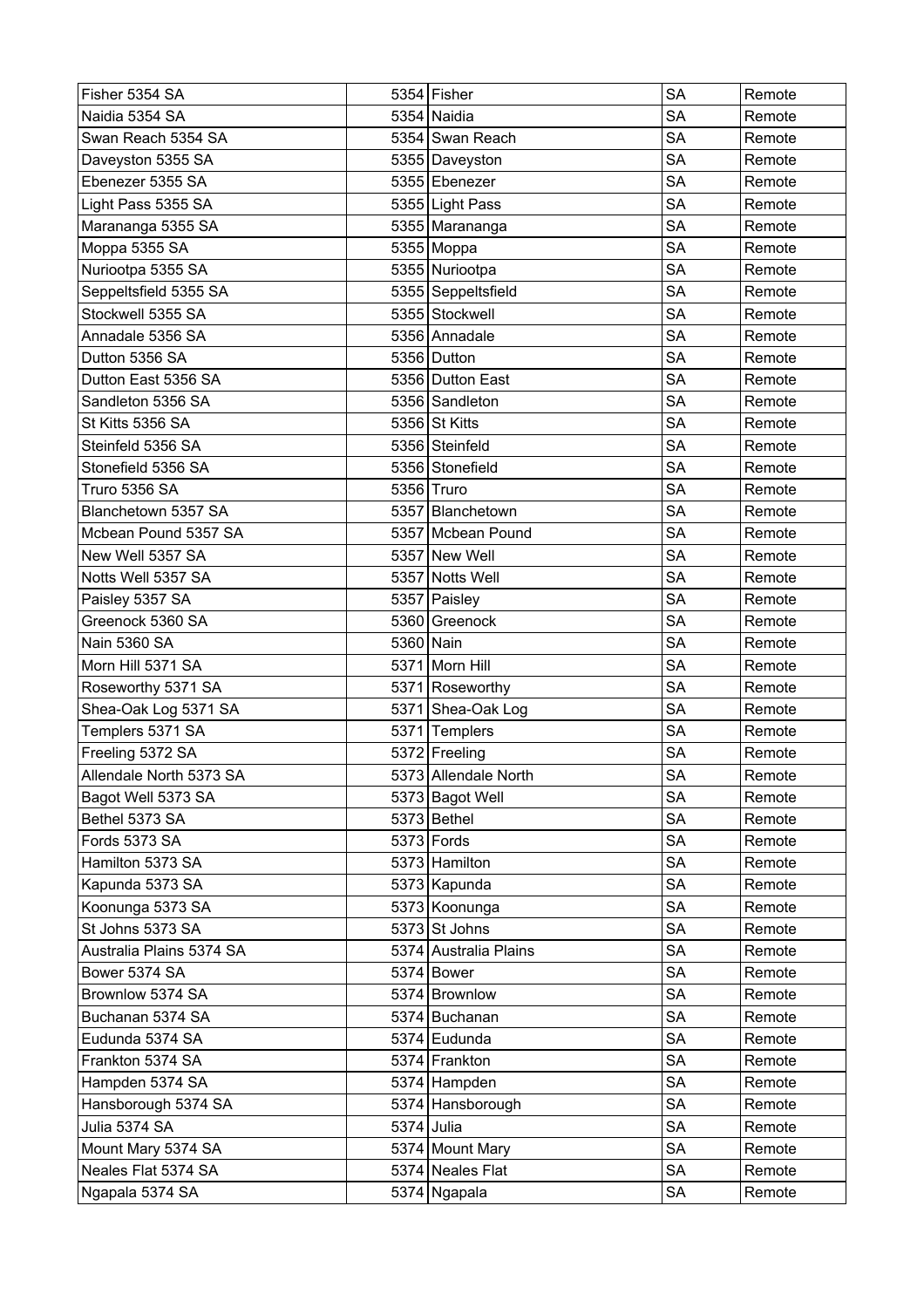| Peep Hill 5374 SA               | 5374 Peep Hill               | <b>SA</b> | Remote |
|---------------------------------|------------------------------|-----------|--------|
| Point Pass 5374 SA              | 5374 Point Pass              | <b>SA</b> | Remote |
| Sutherlands 5374 SA             | 5374 Sutherlands             | <b>SA</b> | Remote |
| Brady Creek 5381 SA             | 5381 Brady Creek             | <b>SA</b> | Remote |
| Bright 5381 SA                  | 5381 Bright                  | <b>SA</b> | Remote |
| Emu Downs 5381 SA               | 5381 Emu Downs               | <b>SA</b> | Remote |
| Geranium Plains 5381 SA         | 5381 Geranium Plains         | <b>SA</b> | Remote |
| Hallelujah Hills 5381 SA        | 5381 Hallelujah Hills        | <b>SA</b> | Remote |
| Robertstown 5381 SA             | 5381 Robertstown             | <b>SA</b> | Remote |
| Rocky Plain 5381 SA             | 5381 Rocky Plain             | <b>SA</b> | Remote |
| Worlds End 5381 SA              | 5381 Worlds End              | <b>SA</b> | Remote |
| Pinkerton Plains 5400 SA        | 5400 Pinkerton Plains        | <b>SA</b> | Remote |
| Wasleys 5400 SA                 | 5400 Wasleys                 | <b>SA</b> | Remote |
| Woolsheds 5400 SA               | 5400 Woolsheds               | <b>SA</b> | Remote |
| <b>Alma 5401 SA</b>             | 5401 Alma                    | <b>SA</b> | Remote |
| Hamley Bridge 5401 SA           | 5401 Hamley Bridge           | <b>SA</b> | Remote |
| Salter Springs 5401 SA          | 5401 Salter Springs          | <b>SA</b> | Remote |
| Linwood 5410 SA                 | 5410 Linwood                 | <b>SA</b> | Remote |
| Stockport 5410 SA               | 5410 Stockport               | <b>SA</b> | Remote |
| Giles Corner 5411 SA            | 5411 Giles Corner            | <b>SA</b> | Remote |
| Tarlee 5411 SA                  | 5411 Tarlee                  | <b>SA</b> | Remote |
| Navan 5412 SA                   | 5412 Navan                   | <b>SA</b> | Remote |
| Rhynie 5412 SA                  | $5412$ Rhynie                | <b>SA</b> | Remote |
| Riverton 5412 SA                | 5412 Riverton                | <b>SA</b> | Remote |
| Woolshed Flat 5412 SA           | 5412 Woolshed Flat           | <b>SA</b> | Remote |
| Apoinga 5413 SA                 | 5413 Apoinga                 | <b>SA</b> | Remote |
| Black Springs 5413 SA           | 5413 Black Springs           | <b>SA</b> | Remote |
| Marrabel 5413 SA                | 5413 Marrabel                | <b>SA</b> | Remote |
| Saddleworth 5413 SA             | 5413 Saddleworth             | <b>SA</b> | Remote |
| Steelton 5413 SA                | 5413 Steelton                | <b>SA</b> | Remote |
| Tarnma 5413 SA                  | 5413 Tarnma                  | <b>SA</b> | Remote |
| Tothill Belt 5413 SA            | 5413 Tothill Belt            | <b>SA</b> | Remote |
| Tothill Creek 5413 SA           | 5413 Tothill Creek           | <b>SA</b> | Remote |
| Waterloo 5413 SA                | 5413 Waterloo                | <b>SA</b> | Remote |
| Manoora 5414 SA                 | 5414 Manoora                 | SA        | Remote |
| Mintaro 5415 SA                 | 5415 Mintaro                 | <b>SA</b> | Remote |
| Stanley 5415 SA                 | 5415 Stanley                 | <b>SA</b> | Remote |
| Farrell Flat 5416 SA            | 5416 Farrell Flat            | <b>SA</b> | Remote |
| Porter Lagoon 5416 SA           | 5416 Porter Lagoon           | <b>SA</b> | Remote |
| Baldina 5417 SA                 | 5417 Baldina                 | <b>SA</b> | Remote |
| Booborowie 5417 SA              | 5417 Booborowie              | <b>SA</b> | Remote |
| Burra 5417 SA                   | 5417 Burra                   | <b>SA</b> | Remote |
| Burra Eastern Districts 5417 SA | 5417 Burra Eastern Districts | <b>SA</b> | Remote |
| Gum Creek 5417 SA               | 5417 Gum Creek               | <b>SA</b> | Remote |
| Hanson 5417 SA                  | 5417 Hanson                  | <b>SA</b> | Remote |
| Koonoona 5417 SA                | 5417 Koonoona                | <b>SA</b> | Remote |
| Leighton 5417 SA                | 5417 Leighton                | <b>SA</b> | Remote |
| Mongolata 5417 SA               | 5417 Mongolata               | <b>SA</b> | Remote |
| North Booborowie 5417 SA        | 5417 North Booborowie        | SA        | Remote |
| Collinsville 5418 SA            | 5418 Collinsville            | <b>SA</b> | Remote |
| Mount Bryan 5418 SA             | 5418 Mount Bryan             | SA        | Remote |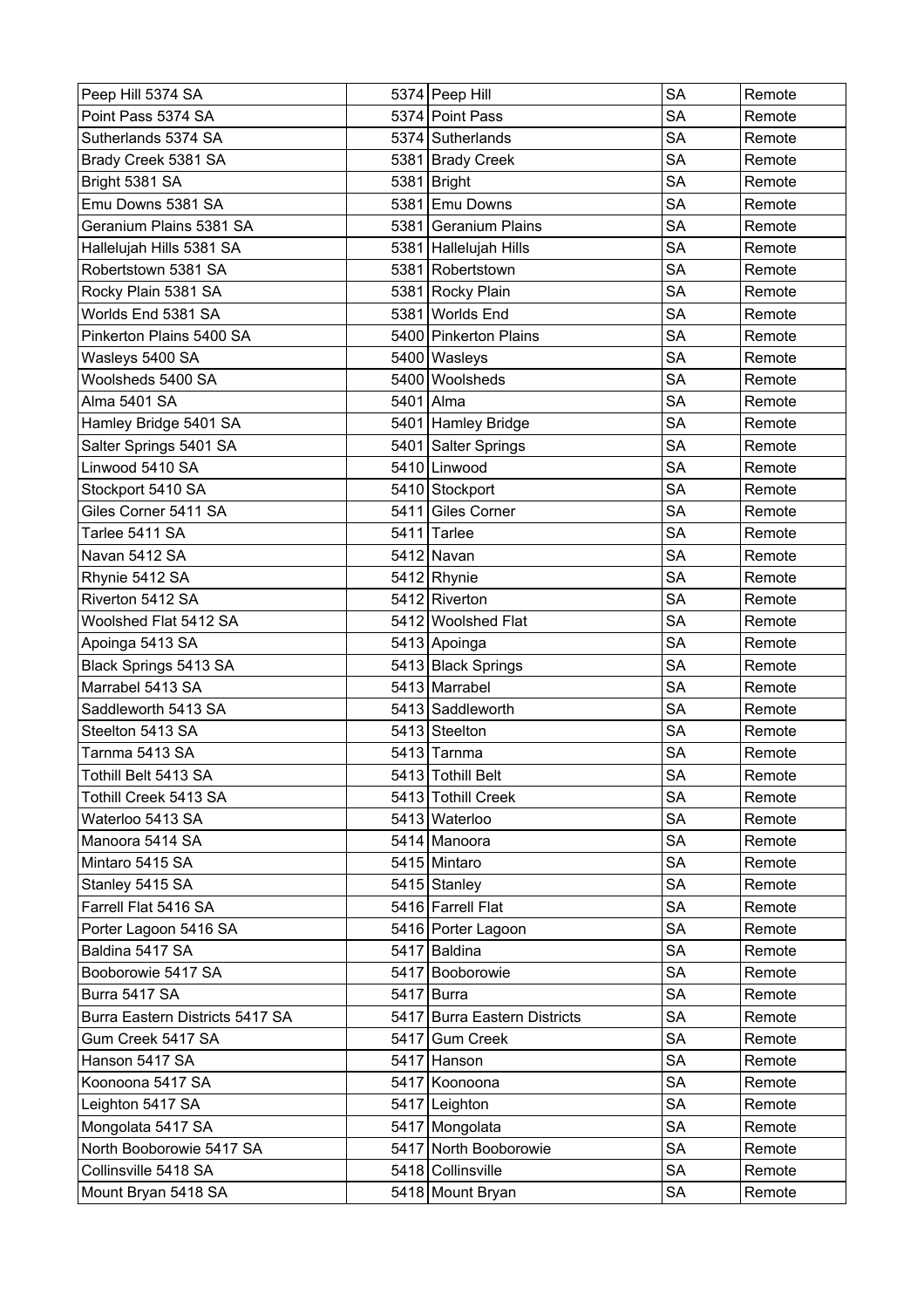| Canowie 5419 SA          | 5419 Canowie          | <b>SA</b> | Remote |
|--------------------------|-----------------------|-----------|--------|
| Hallett 5419 SA          | 5419 Hallett          | <b>SA</b> | Remote |
| Mount Bryan East 5419 SA | 5419 Mount Bryan East | <b>SA</b> | Remote |
| Pine Creek 5419 SA       | 5419 Pine Creek       | <b>SA</b> | Remote |
| Ulooloo 5419 SA          | 5419 Ulooloo          | SA        | Remote |
| Willalo 5419 SA          | 5419 Willalo          | <b>SA</b> | Remote |
| Wonna 5419 SA            | 5419 Wonna            | <b>SA</b> | Remote |
| Canowie Belt 5420 SA     | 5420 Canowie Belt     | <b>SA</b> | Remote |
| Whyte Yarcowie 5420 SA   | 5420 Whyte Yarcowie   | <b>SA</b> | Remote |
| Franklyn 5421 SA         | 5421 Franklyn         | <b>SA</b> | Remote |
| Terowie 5421 SA          | 5421 Terowie          | <b>SA</b> | Remote |
| Cavenagh 5422 SA         | 5422 Cavenagh         | <b>SA</b> | Remote |
| Dawson 5422 SA           | 5422 Dawson           | <b>SA</b> | Remote |
| Erskine 5422 SA          | 5422 Erskine          | <b>SA</b> | Remote |
| Hardy 5422 SA            | $5422$ Hardy          | <b>SA</b> | Remote |
| Mannanarie 5422 SA       | 5422 Mannanarie       | <b>SA</b> | Remote |
| Minvalara 5422 SA        | 5422 Minvalara        | <b>SA</b> | Remote |
| Oodla Wirra 5422 SA      | 5422 Oodla Wirra      | <b>SA</b> | Remote |
| Paratoo 5422 SA          | 5422 Paratoo          | SA        | Remote |
| Parnaroo 5422 SA         | 5422 Parnaroo         | <b>SA</b> | Remote |
| Peterborough 5422 SA     | 5422 Peterborough     | <b>SA</b> | Remote |
| Sunnybrae 5422 SA        | 5422 Sunnybrae        | <b>SA</b> | Remote |
| Ucolta 5422 SA           | 5422 Ucolta           | <b>SA</b> | Remote |
| Yatina 5422 SA           | 5422 Yatina           | <b>SA</b> | Remote |
| Amyton 5431 SA           | 5431 Amyton           | <b>SA</b> | Remote |
| Black Rock 5431 SA       | 5431 Black Rock       | <b>SA</b> | Remote |
| Coomooroo 5431 SA        | 5431 Coomooroo        | <b>SA</b> | Remote |
| Eurelia 5431 SA          | 5431 Eurelia          | <b>SA</b> | Remote |
| Hammond 5431 SA          | 5431 Hammond          | <b>SA</b> | Remote |
| Johnburgh 5431 SA        | 5431 Johnburgh        | <b>SA</b> | Remote |
| Minburra 5431 SA         | 5431 Minburra         | <b>SA</b> | Remote |
| Morchard 5431 SA         | 5431 Morchard         | <b>SA</b> | Remote |
| Orroroo 5431 SA          | 5431 Orroroo          | SA        | Remote |
| Pekina 5431 SA           | 5431 Pekina           | <b>SA</b> | Remote |
| Tarcowie 5431 SA         | 5431 Tarcowie         | SA        | Remote |
| Walloway 5431 SA         | 5431 Walloway         | <b>SA</b> | Remote |
| Willowie 5431 SA         | 5431 Willowie         | <b>SA</b> | Remote |
| Yalpara 5431 SA          | 5431 Yalpara          | SA        | Remote |
| Belton 5432 SA           | $5432$ Belton         | <b>SA</b> | Remote |
| Carrieton 5432 SA        | 5432 Carrieton        | SА        | Remote |
| Cradock 5432 SA          | 5432 Cradock          | <b>SA</b> | Remote |
| Moockra 5432 SA          | 5432 Moockra          | <b>SA</b> | Remote |
| Yanyarrie 5432 SA        | 5432 Yanyarrie        | <b>SA</b> | Remote |
| Bruce 5433 SA            | $5433$ Bruce          | <b>SA</b> | Remote |
| Quorn 5433 SA            | 5433 Quorn            | <b>SA</b> | Remote |
| Saltia 5433 SA           | 5433 Saltia           | <b>SA</b> | Remote |
| Stephenston 5433 SA      | 5433 Stephenston      | SА        | Remote |
| Willochra 5433 SA        | 5433 Willochra        | <b>SA</b> | Remote |
| Yarrah 5433 SA           | 5433 Yarrah           | <b>SA</b> | Remote |
| Barndioota 5434 SA       | 5434 Barndioota       | <b>SA</b> | Remote |
| Hawker 5434 SA           | 5434 Hawker           | <b>SA</b> | Remote |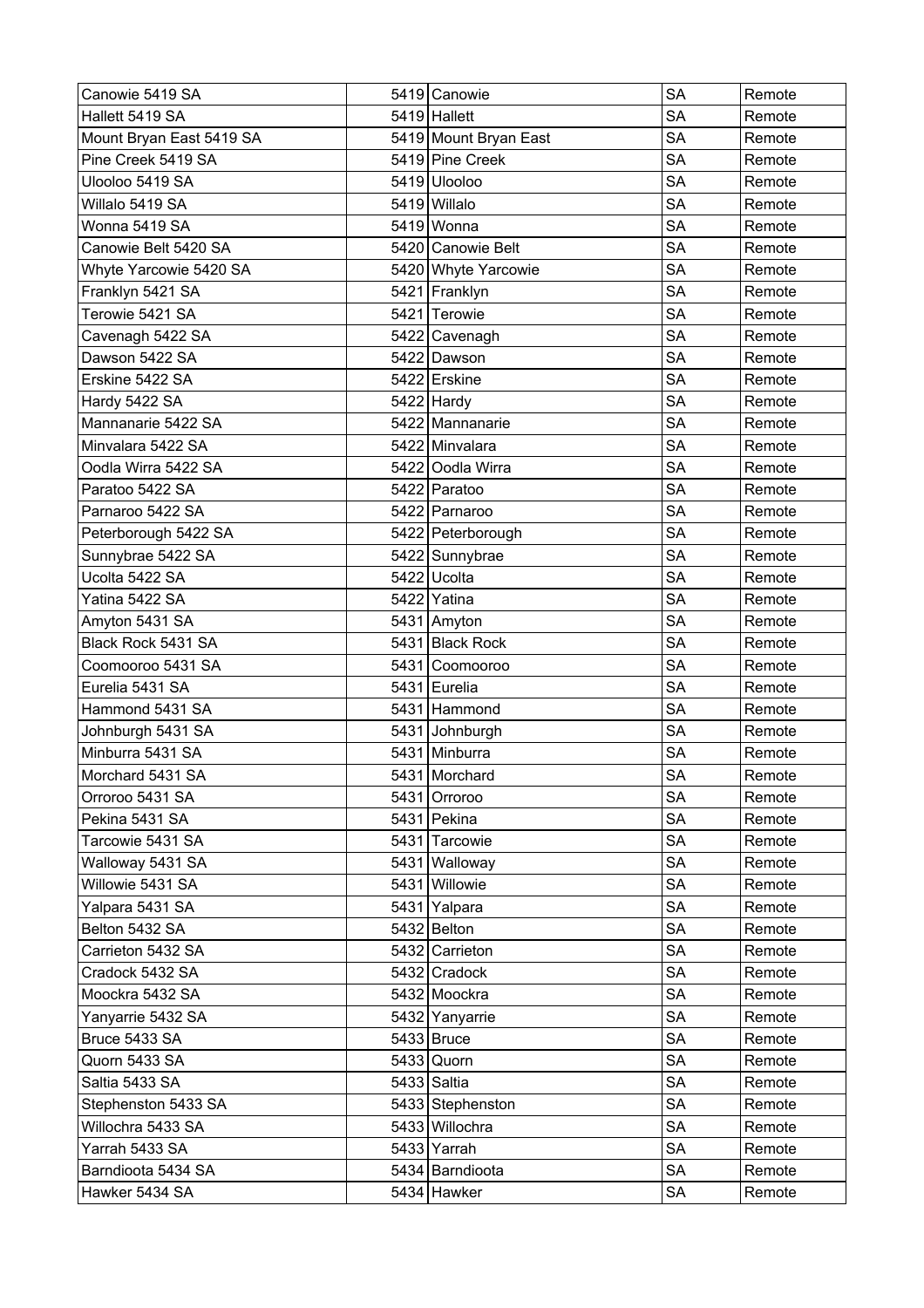| Kanyaka 5434 SA                |            | 5434 Kanyaka                | <b>SA</b> | Remote |
|--------------------------------|------------|-----------------------------|-----------|--------|
| Cockburn 5440 SA               |            | 5440 Cockburn               | <b>SA</b> | Remote |
| Manna Hill 5440 SA             |            | 5440 Manna Hill             | <b>SA</b> | Remote |
| Mingary 5440 SA                |            | 5440 Mingary                | <b>SA</b> | Remote |
| Nackara 5440 SA                |            | 5440 Nackara                | SA        | Remote |
| Olary 5440 SA                  |            | 5440 Olary                  | <b>SA</b> | Remote |
| Waukaringa 5440 SA             |            | 5440 Waukaringa             | <b>SA</b> | Remote |
| Yunta 5440 SA                  |            | 5440 Yunta                  | <b>SA</b> | Remote |
| Auburn 5451 SA                 |            | 5451 Auburn                 | <b>SA</b> | Remote |
| Undalya 5451 SA                |            | 5451 Undalya                | <b>SA</b> | Remote |
| Leasingham 5452 SA             |            | 5452 Leasingham             | <b>SA</b> | Remote |
| Watervale 5452 SA              |            | 5452 Watervale              | <b>SA</b> | Remote |
| Armagh 5453 SA                 |            | 5453 Armagh                 | <b>SA</b> | Remote |
| Barinia 5453 SA                |            | 5453 Barinia                | <b>SA</b> | Remote |
| Benbournie 5453 SA             |            | 5453 Benbournie             | <b>SA</b> | Remote |
| Boconnoc Park 5453 SA          |            | 5453 Boconnoc Park          | <b>SA</b> | Remote |
| Clare 5453 SA                  |            | 5453 Clare                  | <b>SA</b> | Remote |
| Emu Flat 5453 SA               |            | 5453 Emu Flat               | <b>SA</b> | Remote |
| Gillentown 5453 SA             |            | 5453 Gillentown             | SA        | Remote |
| Hill River 5453 SA             |            | 5453 Hill River             | <b>SA</b> | Remote |
| Hoyleton 5453 SA               |            | 5453 Hoyleton               | <b>SA</b> | Remote |
| Kybunga 5453 SA                |            | 5453 Kybunga                | <b>SA</b> | Remote |
| Penwortham 5453 SA             |            | 5453 Penwortham             | <b>SA</b> | Remote |
| Polish Hill River 5453 SA      |            | 5453 Polish Hill River      | SA        | Remote |
| Sevenhill 5453 SA              |            | 5453 Sevenhill              | <b>SA</b> | Remote |
| Spring Farm 5453 SA            |            | 5453 Spring Farm            | SA        | Remote |
| Spring Gully 5453 SA           |            | 5453 Spring Gully           | <b>SA</b> | Remote |
| Stanley Flat 5453 SA           |            | 5453 Stanley Flat           | <b>SA</b> | Remote |
| Andrews 5454 SA                |            | 5454 Andrews                | <b>SA</b> | Remote |
| Broughton River Valley 5454 SA |            | 5454 Broughton River Valley | <b>SA</b> | Remote |
| Euromina 5454 SA               |            | 5454 Euromina               | <b>SA</b> | Remote |
| Hacklins Corner 5454 SA        |            | 5454 Hacklins Corner        | SA        | Remote |
| Mayfield 5454 SA               |            | 5454 Mayfield               | SA        | Remote |
| Spalding 5454 SA               |            | 5454 Spalding               | <b>SA</b> | Remote |
| Washpool 5454 SA               |            | 5454   Washpool             | <b>SA</b> | Remote |
| Hilltown 5455 SA               |            | 5455 Hilltown               | <b>SA</b> | Remote |
| Barabba 5460 SA                |            | 5460 Barabba                | <b>SA</b> | Remote |
| Owen 5460 SA                   |            | 5460 Owen                   | SA        | Remote |
| Pinery 5460 SA                 |            | 5460 Pinery                 | <b>SA</b> | Remote |
| Stockyard Creek 5460 SA        |            | 5460 Stockyard Creek        | SA        | Remote |
| Balaklava 5461 SA              |            | 5461 Balaklava              | <b>SA</b> | Remote |
| Bowillia 5461 SA               |            | 5461 Bowillia               | <b>SA</b> | Remote |
| Dalkey 5461 SA                 |            | 5461 Dalkey                 | <b>SA</b> | Remote |
| Erith 5461 SA                  | 5461 Erith |                             | SA        | Remote |
| Everard Central 5461 SA        |            | 5461 Everard Central        | <b>SA</b> | Remote |
| Goyder 5461 SA                 |            | 5461 Goyder                 | <b>SA</b> | Remote |
| Halbury 5461 SA                | 5461       | Halbury                     | SА        | Remote |
| Hoskin Corner 5461 SA          |            | 5461 Hoskin Corner          | <b>SA</b> | Remote |
| Mount Templeton 5461 SA        |            | 5461 Mount Templeton        | <b>SA</b> | Remote |
| Saints 5461 SA                 |            | 5461 Saints                 | <b>SA</b> | Remote |
| Stow 5461 SA                   |            | $5461$ Stow                 | <b>SA</b> | Remote |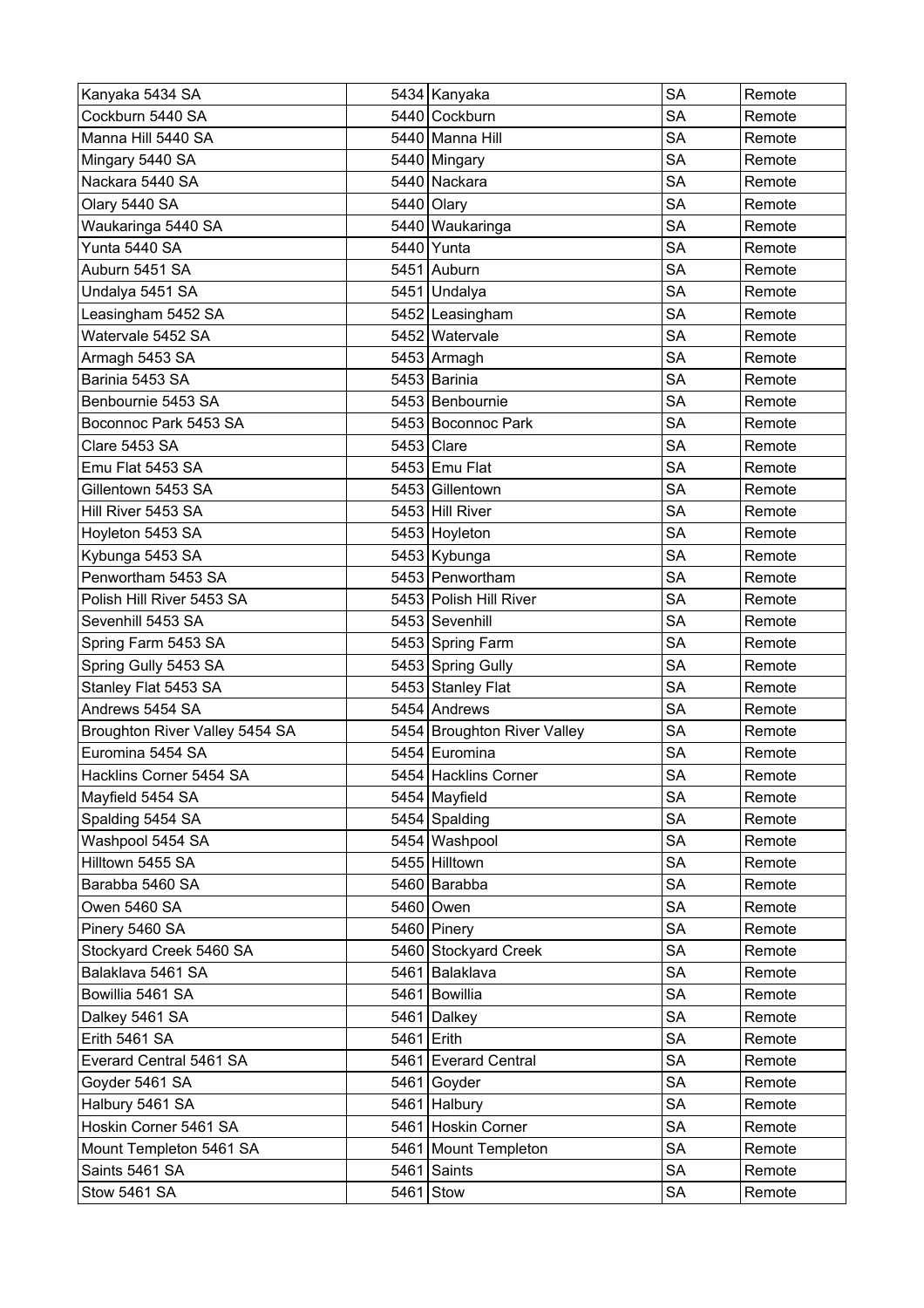| Watchman 5461 SA          |           | 5461 Watchman          | <b>SA</b> | Remote |
|---------------------------|-----------|------------------------|-----------|--------|
| Whitwarta 5461 SA         |           | 5461 Whitwarta         | <b>SA</b> | Remote |
| Blyth 5462 SA             |           | 5462 Blyth             | <b>SA</b> | Remote |
| Anama 5464 SA             |           | 5464 Anama             | <b>SA</b> | Remote |
| Brinkworth 5464 SA        |           | 5464 Brinkworth        | SА        | Remote |
| Bungaree 5464 SA          |           | 5464 Bungaree          | <b>SA</b> | Remote |
| Condowie 5464 SA          |           | 5464 Condowie          | <b>SA</b> | Remote |
| <b>Hart 5464 SA</b>       | 5464 Hart |                        | <b>SA</b> | Remote |
| Koolunga 5464 SA          |           | 5464 Koolunga          | <b>SA</b> | Remote |
| Marola 5464 SA            |           | 5464 Marola            | <b>SA</b> | Remote |
| Rochester 5464 SA         |           | 5464 Rochester         | <b>SA</b> | Remote |
| Yacka 5470 SA             |           | 5470 Yacka             | <b>SA</b> | Remote |
| Gulnare 5471 SA           |           | 5471 Gulnare           | <b>SA</b> | Remote |
| Georgetown 5472 SA        |           | 5472 Georgetown        | <b>SA</b> | Remote |
| Gladstone 5473 SA         |           | 5473 Gladstone         | <b>SA</b> | Remote |
| Appila 5480 SA            |           | 5480 Appila            | <b>SA</b> | Remote |
| Laura 5480 SA             |           | 5480 Laura             | <b>SA</b> | Remote |
| Stone Hut 5480 SA         |           | 5480 Stone Hut         | <b>SA</b> | Remote |
| Bangor 5481 SA            |           | 5481 Bangor            | SA        | Remote |
| Murray Town 5481 SA       |           | 5481 Murray Town       | <b>SA</b> | Remote |
| Wirrabara 5481 SA         |           | 5481 Wirrabara         | <b>SA</b> | Remote |
| Wongyarra 5481 SA         |           | 5481 Wongyarra         | <b>SA</b> | Remote |
| Booleroo Centre 5482 SA   |           | 5482 Booleroo Centre   | <b>SA</b> | Remote |
| Wepowie 5482 SA           |           | 5482 Wepowie           | <b>SA</b> | Remote |
| Melrose 5483 SA           |           | 5483 Melrose           | <b>SA</b> | Remote |
| Wilmington 5485 SA        |           | 5485 Wilmington        | <b>SA</b> | Remote |
| Caltowie 5490 SA          |           | 5490 Caltowie          | <b>SA</b> | Remote |
| Caltowie North 5490 SA    |           | 5490 Caltowie North    | <b>SA</b> | Remote |
| Caltowie West 5490 SA     |           | 5490 Caltowie West     | <b>SA</b> | Remote |
| Belalie East 5491 SA      |           | 5491 Belalie East      | <b>SA</b> | Remote |
| Belalie North 5491 SA     |           | 5491 Belalie North     | <b>SA</b> | Remote |
| Bundaleer Gardens 5491 SA |           | 5491 Bundaleer Gardens | SA        | Remote |
| Bundaleer North 5491 SA   |           | 5491 Bundaleer North   | SA        | Remote |
| Hornsdale 5491 SA         |           | 5491 Hornsdale         | <b>SA</b> | Remote |
| Jamestown 5491 SA         |           | 5491 Jamestown         | SA        | Remote |
| West Bundaleer 5491 SA    |           | 5491 West Bundaleer    | <b>SA</b> | Remote |
| Yongala 5493 SA           |           | 5493 Yongala           | <b>SA</b> | Remote |
| Baroota 5495 SA           |           | 5495 Baroota           | SA        | Remote |
| Germein Bay 5495 SA       |           | 5495 Germein Bay       | <b>SA</b> | Remote |
| Mambray Creek 5495 SA     |           | 5495 Mambray Creek     | SA        | Remote |
| Nectar Brook 5495 SA      |           | 5495 Nectar Brook      | <b>SA</b> | Remote |
| Port Flinders 5495 SA     |           | 5495 Port Flinders     | <b>SA</b> | Remote |
| Port Germein 5495 SA      |           | 5495 Port Germein      | <b>SA</b> | Remote |
| Avon 5501 SA              |           | 5501 Avon              | <b>SA</b> | Remote |
| Calomba 5501 SA           |           | 5501 Calomba           | <b>SA</b> | Remote |
| Dublin 5501 SA            |           | 5501 Dublin            | <b>SA</b> | Remote |
| Lewiston 5501 SA          |           | 5501 Lewiston          | SА        | Remote |
| Long Plains 5501 SA       |           | 5501 Long Plains       | <b>SA</b> | Remote |
| Lower Light 5501 SA       |           | 5501 Lower Light       | <b>SA</b> | Remote |
| Middle Beach 5501 SA      |           | 5501 Middle Beach      | <b>SA</b> | Remote |
| Parham 5501 SA            |           | 5501 Parham            | <b>SA</b> | Remote |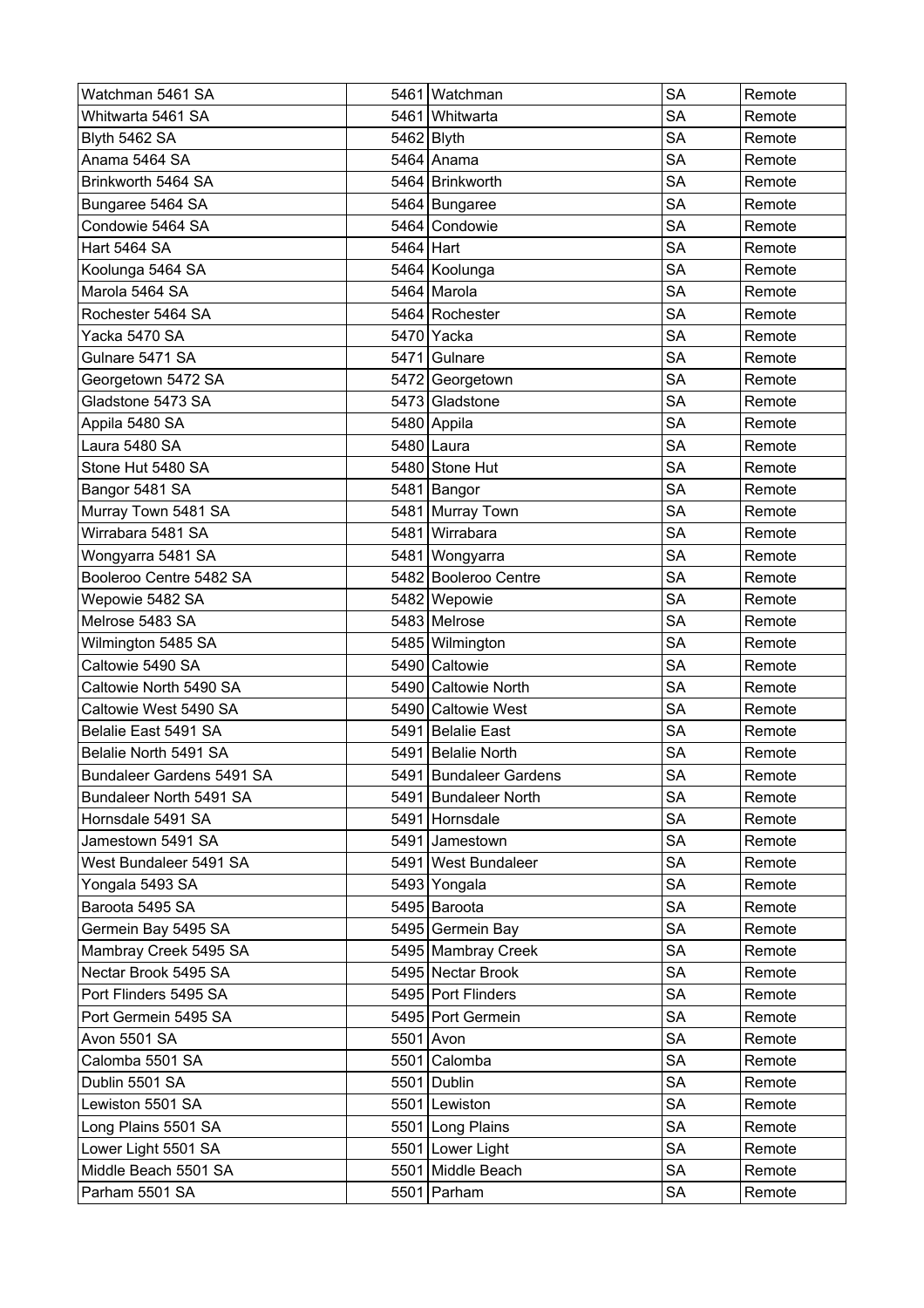| Port Gawler 5501 SA       |      | 5501 Port Gawler         | <b>SA</b> | Remote |
|---------------------------|------|--------------------------|-----------|--------|
| Thompson Beach 5501 SA    |      | 5501 Thompson Beach      | <b>SA</b> | Remote |
| Two Wells 5501 SA         |      | 5501 Two Wells           | <b>SA</b> | Remote |
| Webb Beach 5501 SA        |      | 5501 Webb Beach          | <b>SA</b> | Remote |
| Wild Horse Plains 5501 SA | 5501 | <b>Wild Horse Plains</b> | <b>SA</b> | Remote |
| Windsor 5501 SA           |      | 5501 Windsor             | <b>SA</b> | Remote |
| Fischer 5502 SA           |      | 5502 Fischer             | <b>SA</b> | Remote |
| Grace Plains 5502 SA      |      | 5502 Grace Plains        | <b>SA</b> | Remote |
| Korunye 5502 SA           |      | 5502 Korunye             | <b>SA</b> | Remote |
| Mallala 5502 SA           |      | 5502 Mallala             | <b>SA</b> | Remote |
| Redbanks 5502 SA          |      | 5502 Redbanks            | <b>SA</b> | Remote |
| Reeves Plains 5502 SA     |      | 5502 Reeves Plains       | <b>SA</b> | Remote |
| Lochiel 5510 SA           |      | 5510 Lochiel             | <b>SA</b> | Remote |
| Barunga Gap 5520 SA       |      | 5520 Barunga Gap         | <b>SA</b> | Remote |
| Bumbunga 5520 SA          |      | 5520 Bumbunga            | <b>SA</b> | Remote |
| Burnsfield 5520 SA        |      | 5520 Burnsfield          | <b>SA</b> | Remote |
| Snowtown 5520 SA          |      | 5520 Snowtown            | <b>SA</b> | Remote |
| Wokurna 5520 SA           |      | 5520 Wokurna             | <b>SA</b> | Remote |
| Redhill 5521 SA           |      | 5521 Redhill             | <b>SA</b> | Remote |
| Fisherman Bay 5522 SA     |      | 5522 Fisherman Bay       | <b>SA</b> | Remote |
| Port Broughton 5522 SA    |      | 5522 Port Broughton      | <b>SA</b> | Remote |
| Ward Hill 5522 SA         |      | 5522 Ward Hill           | <b>SA</b> | Remote |
| Beetaloo 5523 SA          |      | 5523 Beetaloo            | <b>SA</b> | Remote |
| Clements Gap 5523 SA      |      | 5523 Clements Gap        | <b>SA</b> | Remote |
| Crystal Brook 5523 SA     |      | 5523 Crystal Brook       | <b>SA</b> | Remote |
| Huddleston 5523 SA        |      | 5523 Huddleston          | <b>SA</b> | Remote |
| Merriton 5523 SA          |      | 5523 Merriton            | <b>SA</b> | Remote |
| Narridy 5523 SA           |      | 5523 Narridy             | <b>SA</b> | Remote |
| Nurom 5523 SA             |      | 5523 Nurom               | <b>SA</b> | Remote |
| Wandearah 5523 SA         |      | 5523 Wandearah           | <b>SA</b> | Remote |
| Wandearah East 5523 SA    |      | 5523 Wandearah East      | <b>SA</b> | Remote |
| Wandearah West 5523 SA    |      | 5523 Wandearah West      | <b>SA</b> | Remote |
| Bungama 5540 SA           |      | 5540 Bungama             | <b>SA</b> | Remote |
| Coonamia 5540 SA          |      | 5540 Coonamia            | <b>SA</b> | Remote |
| Lower Broughton 5540 SA   |      | 5540 Lower Broughton     | <b>SA</b> | Remote |
| Napperby 5540 SA          |      | 5540 Napperby            | SA        | Remote |
| Nelshaby 5540 SA          |      | 5540 Nelshaby            | <b>SA</b> | Remote |
| Pirie East 5540 SA        |      | 5540 Pirie East          | <b>SA</b> | Remote |
| Port Davis 5540 SA        |      | 5540 Port Davis          | <b>SA</b> | Remote |
| Port Pirie 5540 SA        |      | 5540 Port Pirie          | <b>SA</b> | Remote |
| Port Pirie South 5540 SA  |      | 5540 Port Pirie South    | SA        | Remote |
| Port Pirie West 5540 SA   |      | 5540 Port Pirie West     | <b>SA</b> | Remote |
| Risdon Park 5540 SA       |      | 5540 Risdon Park         | <b>SA</b> | Remote |
| Risdon Park South 5540 SA |      | 5540 Risdon Park South   | <b>SA</b> | Remote |
| Solomontown 5540 SA       |      | 5540 Solomontown         | <b>SA</b> | Remote |
| Telowie 5540 SA           |      | 5540 Telowie             | <b>SA</b> | Remote |
| Warnertown 5540 SA        |      | 5540 Warnertown          | <b>SA</b> | Remote |
| Beaufort 5550 SA          |      | 5550 Beaufort            | <b>SA</b> | Remote |
| Bowmans 5550 SA           |      | 5550 Bowmans             | <b>SA</b> | Remote |
| Inkerman 5550 SA          |      | 5550   Inkerman          | SA        | Remote |
| Kallora 5550 SA           |      | 5550 Kallora             | <b>SA</b> | Remote |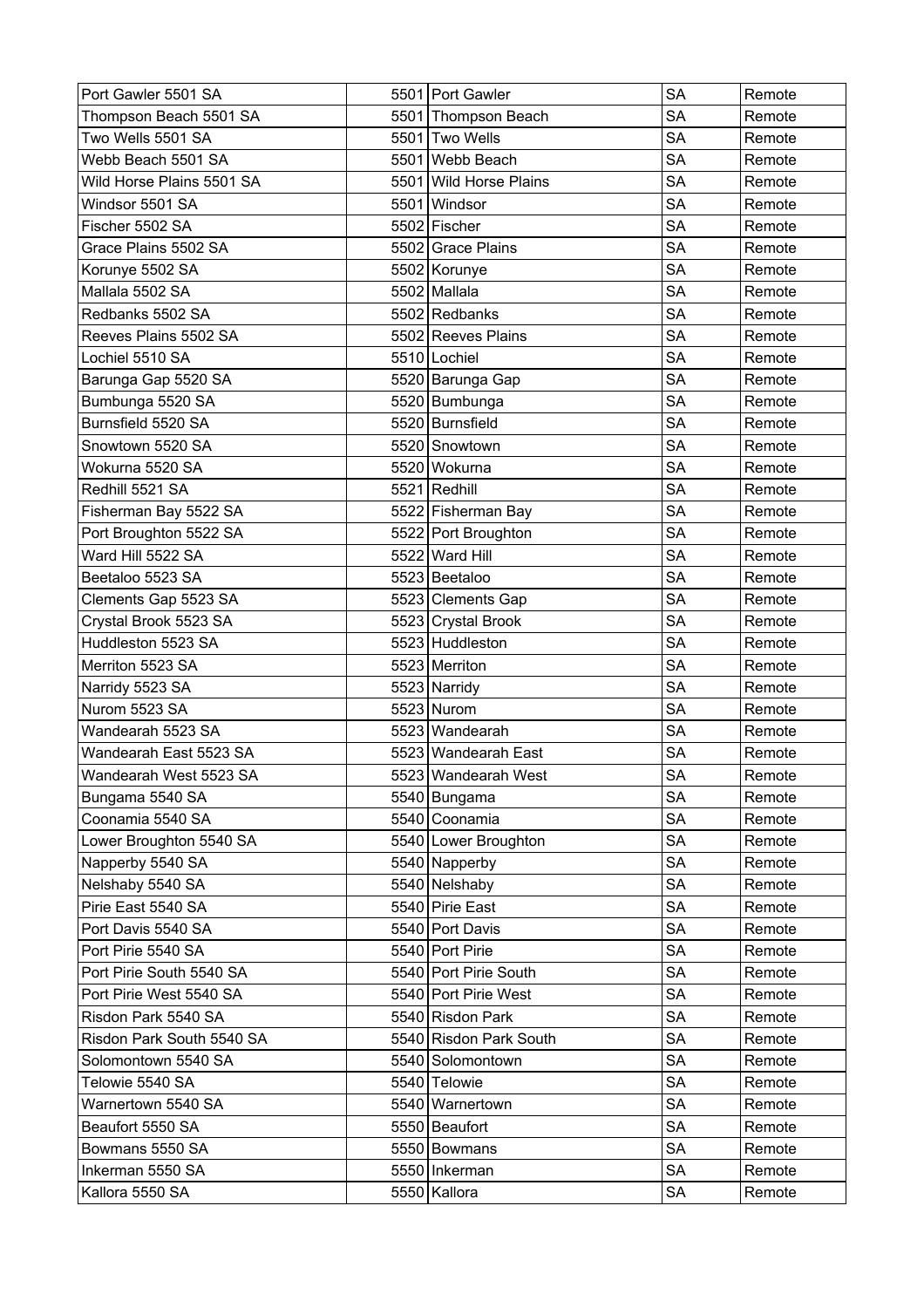| Nantawarra 5550 SA     |           | 5550 Nantawarra       | <b>SA</b> | Remote |
|------------------------|-----------|-----------------------|-----------|--------|
| Port Wakefield 5550 SA |           | 5550 Port Wakefield   | <b>SA</b> | Remote |
| Proof Range 5550 SA    |           | 5550 Proof Range      | <b>SA</b> | Remote |
| South Hummocks 5550 SA |           | 5550 South Hummocks   | <b>SA</b> | Remote |
| Kainton 5552 SA        |           | 5552 Kainton          | <b>SA</b> | Remote |
| Kulpara 5552 SA        |           | 5552 Kulpara          | <b>SA</b> | Remote |
| Melton 5552 SA         |           | 5552 Melton           | <b>SA</b> | Remote |
| Paskeville 5552 SA     |           | 5552 Paskeville       | <b>SA</b> | Remote |
| Port Arthur 5552 SA    |           | 5552 Port Arthur      | <b>SA</b> | Remote |
| Sunnyvale 5552 SA      |           | 5552 Sunnyvale        | <b>SA</b> | Remote |
| Thrington 5552 SA      |           | 5552 Thrington        | <b>SA</b> | Remote |
| Boors Plain 5554 SA    |           | 5554 Boors Plain      | <b>SA</b> | Remote |
| Cunliffe 5554 SA       |           | 5554 Cunliffe         | <b>SA</b> | Remote |
| Jericho 5554 SA        |           | 5554 Jericho          | <b>SA</b> | Remote |
| Jerusalem 5554 SA      |           | 5554 Jerusalem        | <b>SA</b> | Remote |
| Kadina 5554 SA         |           | 5554 Kadina           | <b>SA</b> | Remote |
| Matta Flat 5554 SA     |           | 5554 Matta Flat       | <b>SA</b> | Remote |
| New Town 5554 SA       |           | 5554 New Town         | <b>SA</b> | Remote |
| Thomas Plain 5554 SA   |           | 5554 Thomas Plain     | <b>SA</b> | Remote |
| Wallaroo Mines 5554 SA |           | 5554   Wallaroo Mines | <b>SA</b> | Remote |
| Willamulka 5554 SA     |           | 5554 Willamulka       | <b>SA</b> | Remote |
| Alford 5555 SA         |           | 5555 Alford           | <b>SA</b> | Remote |
| Collinsfield 5555 SA   |           | 5555 Collinsfield     | <b>SA</b> | Remote |
| Hope Gap 5555 SA       |           | 5555 Hope Gap         | <b>SA</b> | Remote |
| Lake View 5555 SA      |           | 5555 Lake View        | <b>SA</b> | Remote |
| Mundoora 5555 SA       |           | 5555 Mundoora         | <b>SA</b> | Remote |
| Tickera 5555 SA        |           | 5555 Tickera          | <b>SA</b> | Remote |
| North Beach 5556 SA    |           | 5556 North Beach      | <b>SA</b> | Remote |
| Wallaroo 5556 SA       |           | 5556 Wallaroo         | <b>SA</b> | Remote |
| Wallaroo Plain 5556 SA |           | 5556 Wallaroo Plain   | <b>SA</b> | Remote |
| Warburto 5556 SA       |           | 5556 Warburto         | <b>SA</b> | Remote |
| Agery 5558 SA          |           | 5558 Agery            | <b>SA</b> | Remote |
| Cross Roads 5558 SA    |           | 5558 Cross Roads      | <b>SA</b> | Remote |
| East Moonta 5558 SA    |           | 5558 East Moonta      | <b>SA</b> | Remote |
| Hamley 5558 SA         |           | $5558$ Hamley         | <b>SA</b> | Remote |
| Kooroona 5558 SA       |           | 5558 Kooroona         | SA        | Remote |
| Moonta 5558 SA         |           | 5558 Moonta           | <b>SA</b> | Remote |
| Moonta Bay 5558 SA     |           | 5558 Moonta Bay       | <b>SA</b> | Remote |
| Moonta Mines 5558 SA   |           | 5558 Moonta Mines     | <b>SA</b> | Remote |
| Nalyappa 5558 SA       |           | 5558 Nalyappa         | <b>SA</b> | Remote |
| North Moonta 5558 SA   |           | 5558 North Moonta     | <b>SA</b> | Remote |
| North Yelta 5558 SA    |           | 5558 North Yelta      | <b>SA</b> | Remote |
| Paramatta 5558 SA      |           | 5558 Paramatta        | <b>SA</b> | Remote |
| Port Hughes 5558 SA    |           | 5558 Port Hughes      | <b>SA</b> | Remote |
| Yelta 5558 SA          |           | 5558 Yelta            | <b>SA</b> | Remote |
| <b>Bute 5560 SA</b>    | 5560 Bute |                       | <b>SA</b> | Remote |
| Ninnes 5560 SA         |           | 5560 Ninnes           | <b>SA</b> | Remote |
| Clinton 5570 SA        |           | 5570 Clinton          | <b>SA</b> | Remote |
| Clinton Centre 5570 SA |           | 5570 Clinton Centre   | <b>SA</b> | Remote |
| Port Clinton 5570 SA   |           | 5570 Port Clinton     | SA        | Remote |
| Price 5570 SA          |           | 5570 Price            | SA        | Remote |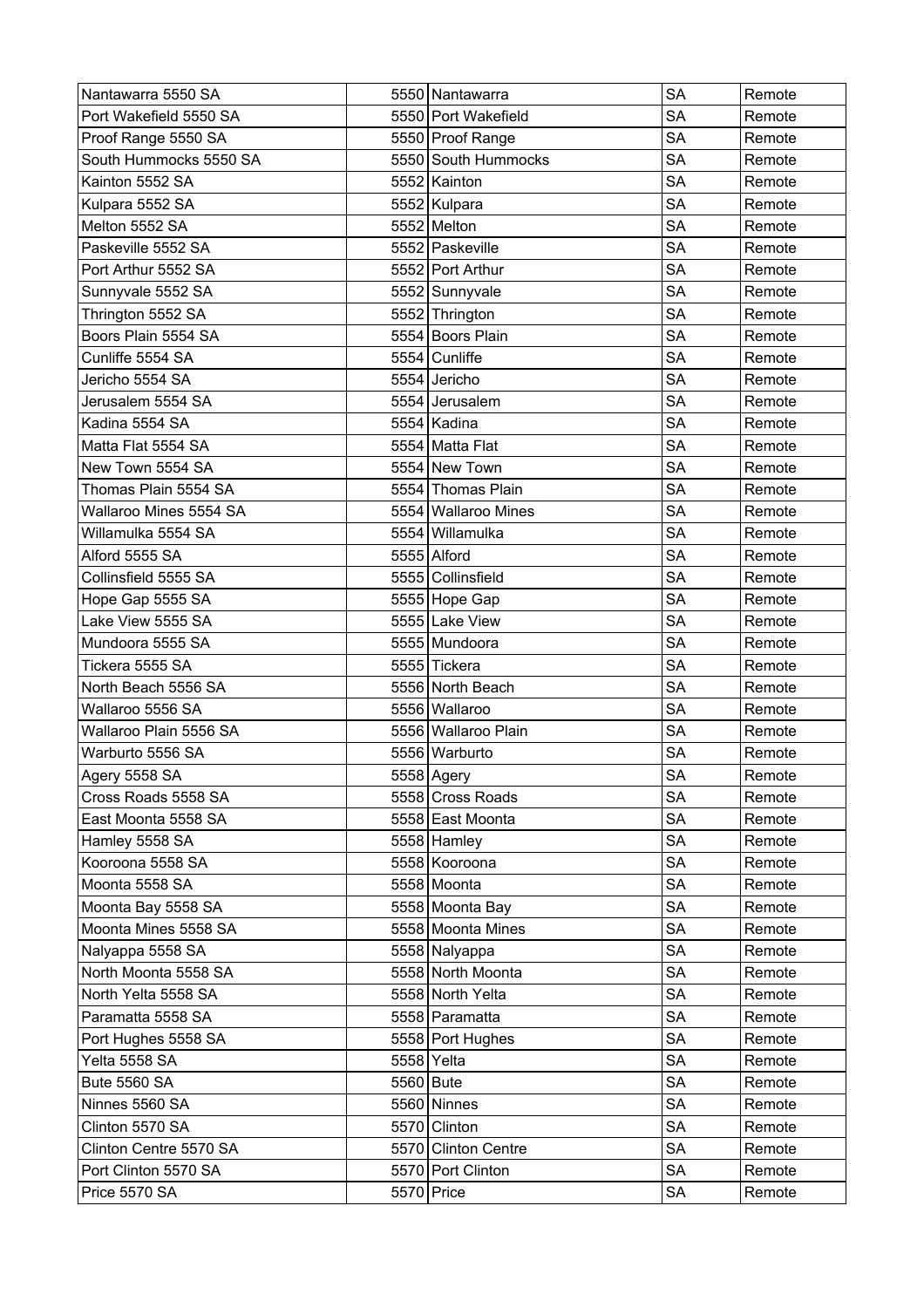| Winulta 5570 SA           | 5570 Winulta           | <b>SA</b> | Remote |
|---------------------------|------------------------|-----------|--------|
| Ardrossan 5571 SA         | 5571 Ardrossan         | <b>SA</b> | Remote |
| Black Point 5571 SA       | 5571 Black Point       | <b>SA</b> | Remote |
| Cunningham 5571 SA        | 5571 Cunningham        | <b>SA</b> | Remote |
| Dowlingville 5571 SA      | 5571 Dowlingville      | <b>SA</b> | Remote |
| James Well 5571 SA        | 5571 James Well        | <b>SA</b> | Remote |
| Petersville 5571 SA       | 5571 Petersville       | <b>SA</b> | Remote |
| Pine Point 5571 SA        | 5571 Pine Point        | <b>SA</b> | Remote |
| Rogues Point 5571 SA      | 5571 Rogues Point      | <b>SA</b> | Remote |
| Sandilands 5571 SA        | 5571 Sandilands        | <b>SA</b> | Remote |
| Tiddy Widdy Beach 5571 SA | 5571 Tiddy Widdy Beach | <b>SA</b> | Remote |
| Arthurton 5572 SA         | 5572 Arthurton         | <b>SA</b> | Remote |
| Balgowan 5573 SA          | 5573 Balgowan          | <b>SA</b> | Remote |
| Chinaman Wells 5573 SA    | 5573 Chinaman Wells    | <b>SA</b> | Remote |
| Maitland 5573 SA          | 5573 Maitland          | <b>SA</b> | Remote |
| Point Pearce 5573 SA      | 5573 Point Pearce      | <b>SA</b> | Remote |
| Port Victoria 5573 SA     | 5573 Port Victoria     | <b>SA</b> | Remote |
| South Kilkerran 5573 SA   | 5573 South Kilkerran   | <b>SA</b> | Remote |
| Urania 5573 SA            | 5573 Urania            | <b>SA</b> | Remote |
| Wauraltee 5573 SA         | 5573 Wauraltee         | <b>SA</b> | Remote |
| Weetulta 5573 SA          | 5573 Weetulta          | <b>SA</b> | Remote |
| Yorke Valley 5573 SA      | 5573 Yorke Valley      | <b>SA</b> | Remote |
| Bluff Beach 5575 SA       | 5575 Bluff Beach       | <b>SA</b> | Remote |
| Brentwood 5575 SA         | 5575 Brentwood         | <b>SA</b> | Remote |
| Corny Point 5575 SA       | 5575 Corny Point       | <b>SA</b> | Remote |
| Hardwicke Bay 5575 SA     | 5575 Hardwicke Bay     | <b>SA</b> | Remote |
| Koolywurtie 5575 SA       | 5575 Koolywurtie       | <b>SA</b> | Remote |
| Marion Bay 5575 SA        | 5575 Marion Bay        | <b>SA</b> | Remote |
| Minlaton 5575 SA          | 5575 Minlaton          | <b>SA</b> | Remote |
| Point Turton 5575 SA      | 5575 Point Turton      | <b>SA</b> | Remote |
| Port Rickaby 5575 SA      | 5575 Port Rickaby      | <b>SA</b> | Remote |
| Ramsay 5575 SA            | 5575 Ramsay            | <b>SA</b> | Remote |
| Stenhouse Bay 5575 SA     | 5575 Stenhouse Bay     | <b>SA</b> | Remote |
| White Hut 5575 SA         | 5575 White Hut         | <b>SA</b> | Remote |
| Wool Bay 5575 SA          | 5575 Wool Bay          | SA        | Remote |
| Honiton 5576 SA           | 5576 Honiton           | <b>SA</b> | Remote |
| Port Moorowie 5576 SA     | 5576 Port Moorowie     | <b>SA</b> | Remote |
| Yorketown 5576 SA         | 5576 Yorketown         | <b>SA</b> | Remote |
| Couch Beach 5577 SA       | 5577 Couch Beach       | <b>SA</b> | Remote |
| Foul Bay 5577 SA          | 5577 Foul Bay          | <b>SA</b> | Remote |
| Inneston 5577 SA          | 5577 Inneston          | <b>SA</b> | Remote |
| Point Souttar 5577 SA     | 5577 Point Souttar     | <b>SA</b> | Remote |
| The Pines 5577 SA         | 5577 The Pines         | <b>SA</b> | Remote |
| Warooka 5577 SA           | 5577 Warooka           | SA        | Remote |
| Curramulka 5580 SA        | 5580 Curramulka        | <b>SA</b> | Remote |
| Port Julia 5580 SA        | 5580 Port Julia        | <b>SA</b> | Remote |
| Port Vincent 5581 SA      | 5581 Port Vincent      | <b>SA</b> | Remote |
| Sheaoak Flat 5581 SA      | 5581 Sheaoak Flat      | <b>SA</b> | Remote |
| Port Giles 5582 SA        | 5582 Port Giles        | <b>SA</b> | Remote |
| Stansbury 5582 SA         | 5582 Stansbury         | <b>SA</b> | Remote |
| Coobowie 5583 SA          | 5583 Coobowie          | SA        | Remote |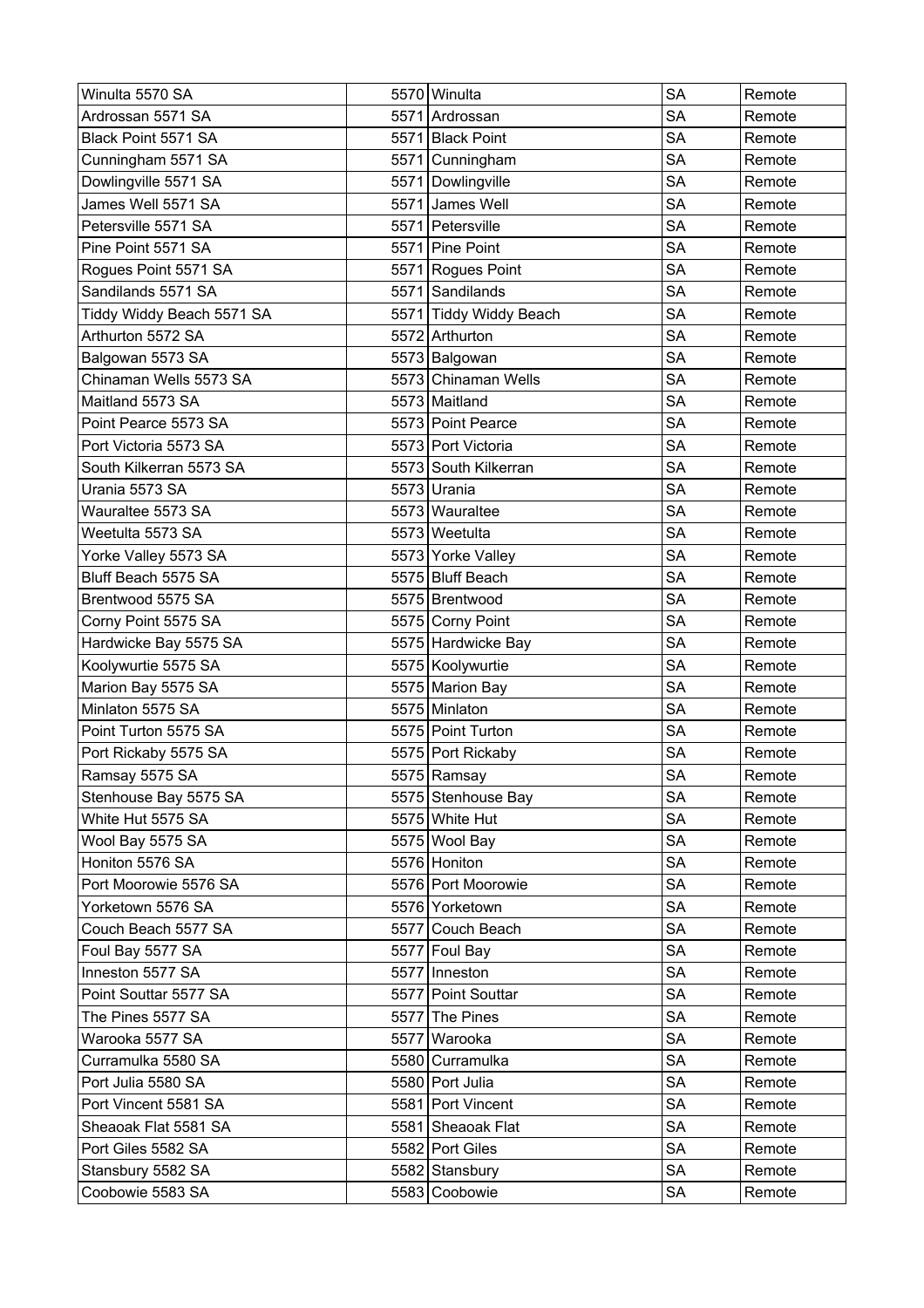| Edithburgh 5583 SA            |      | 5583 Edithburgh            | <b>SA</b> | Remote |
|-------------------------------|------|----------------------------|-----------|--------|
| Sultana Point 5583 SA         |      | 5583 Sultana Point         | <b>SA</b> | Remote |
| Whyalla 5600 SA               |      | 5600 Whyalla               | <b>SA</b> | Remote |
| Whyalla DC 5600 SA            |      | 5600 Whyalla DC            | <b>SA</b> | Remote |
| Whyalla Playford 5600 SA      |      | 5600 Whyalla Playford      | <b>SA</b> | Remote |
| Backy Point 5601 SA           |      | 5601 Backy Point           | <b>SA</b> | Remote |
| Cowleds Landing 5601 SA       |      | 5601 Cowleds Landing       | <b>SA</b> | Remote |
| Cultana 5601 SA               |      | 5601 Cultana               | <b>SA</b> | Remote |
| Douglas Point 5601 SA         |      | 5601 Douglas Point         | <b>SA</b> | Remote |
| Douglas Point South 5601 SA   |      | 5601 Douglas Point South   | <b>SA</b> | Remote |
| False Bay 5601 SA             |      | 5601 False Bay             | <b>SA</b> | Remote |
| Fitzgerald Bay 5601 SA        |      | 5601 Fitzgerald Bay        | <b>SA</b> | Remote |
| Iron Knob 5601 SA             | 5601 | Iron Knob                  | <b>SA</b> | Remote |
| Mullaquana 5601 SA            |      | 5601 Mullaquana            | <b>SA</b> | Remote |
| Murninnie Beach 5601 SA       |      | 5601 Murninnie Beach       | <b>SA</b> | Remote |
| Point Lowly 5601 SA           |      | 5601 Point Lowly           | <b>SA</b> | Remote |
| Point Lowly North 5601 SA     |      | 5601 Point Lowly North     | <b>SA</b> | Remote |
| Port Bonython 5601 SA         |      | 5601 Port Bonython         | <b>SA</b> | Remote |
| Whyalla Barson 5601 SA        |      | 5601 Whyalla Barson        | <b>SA</b> | Remote |
| Cowell 5602 SA                |      | 5602 Cowell                | <b>SA</b> | Remote |
| Lucky Bay 5602 SA             |      | 5602 Lucky Bay             | <b>SA</b> | Remote |
| Mangalo 5602 SA               |      | 5602 Mangalo               | SA        | Remote |
| Midgee 5602 SA                |      | 5602 Midgee                | <b>SA</b> | Remote |
| Miltalie 5602 SA              |      | 5602 Miltalie              | <b>SA</b> | Remote |
| Minbrie 5602 SA               |      | 5602 Minbrie               | <b>SA</b> | Remote |
| Mitchellville 5602 SA         |      | 5602 Mitchellville         | <b>SA</b> | Remote |
| Port Gibbon 5602 SA           |      | 5602 Port Gibbon           | <b>SA</b> | Remote |
| Arno Bay 5603 SA              |      | 5603 Arno Bay              | <b>SA</b> | Remote |
| Hincks 5603 SA                |      | 5603 Hincks                | <b>SA</b> | Remote |
| Verran 5603 SA                |      | 5603 Verran                | <b>SA</b> | Remote |
| Wharminda 5603 SA             |      | 5603 Wharminda             | <b>SA</b> | Remote |
| Port Neill 5604 SA            |      | 5604 Port Neill            | <b>SA</b> | Remote |
| Butler 5605 SA                |      | 5605 Butler                | <b>SA</b> | Remote |
| Tumby Bay 5605 SA             |      | 5605 Tumby Bay             | <b>SA</b> | Remote |
| Port Lincoln 5606 SA          |      | 5606 Port Lincoln          | <b>SA</b> | Remote |
| Boston 5607 SA                |      | 5607 Boston                | <b>SA</b> | Remote |
| Brooker 5607 SA               |      | 5607 Brooker               | <b>SA</b> | Remote |
| Charlton Gully 5607 SA        |      | 5607 Charlton Gully        | <b>SA</b> | Remote |
| Coffin Bay 5607 SA            |      | 5607 Coffin Bay            | <b>SA</b> | Remote |
| Coomunga 5607 SA              |      | 5607 Coomunga              | <b>SA</b> | Remote |
| Coulta 5607 SA                |      | 5607 Coulta                | <b>SA</b> | Remote |
| Duck Ponds 5607 SA            |      | 5607 Duck Ponds            | <b>SA</b> | Remote |
| Farm Beach 5607 SA            |      | 5607 Farm Beach            | <b>SA</b> | Remote |
| Fountain 5607 SA              |      | 5607 Fountain              | <b>SA</b> | Remote |
| Green Patch 5607 SA           |      | 5607 Green Patch           | <b>SA</b> | Remote |
| Hawson 5607 SA                |      | 5607 Hawson                | <b>SA</b> | Remote |
| Kellidie Bay 5607 SA          |      | 5607 Kellidie Bay          | <b>SA</b> | Remote |
| Kiana 5607 SA                 |      | 5607 Kiana                 | <b>SA</b> | Remote |
| Koppio 5607 SA                |      | 5607 Koppio                | <b>SA</b> | Remote |
| Lincoln National Park 5607 SA |      | 5607 Lincoln National Park | <b>SA</b> | Remote |
| Lipson 5607 SA                |      | 5607 Lipson                | <b>SA</b> | Remote |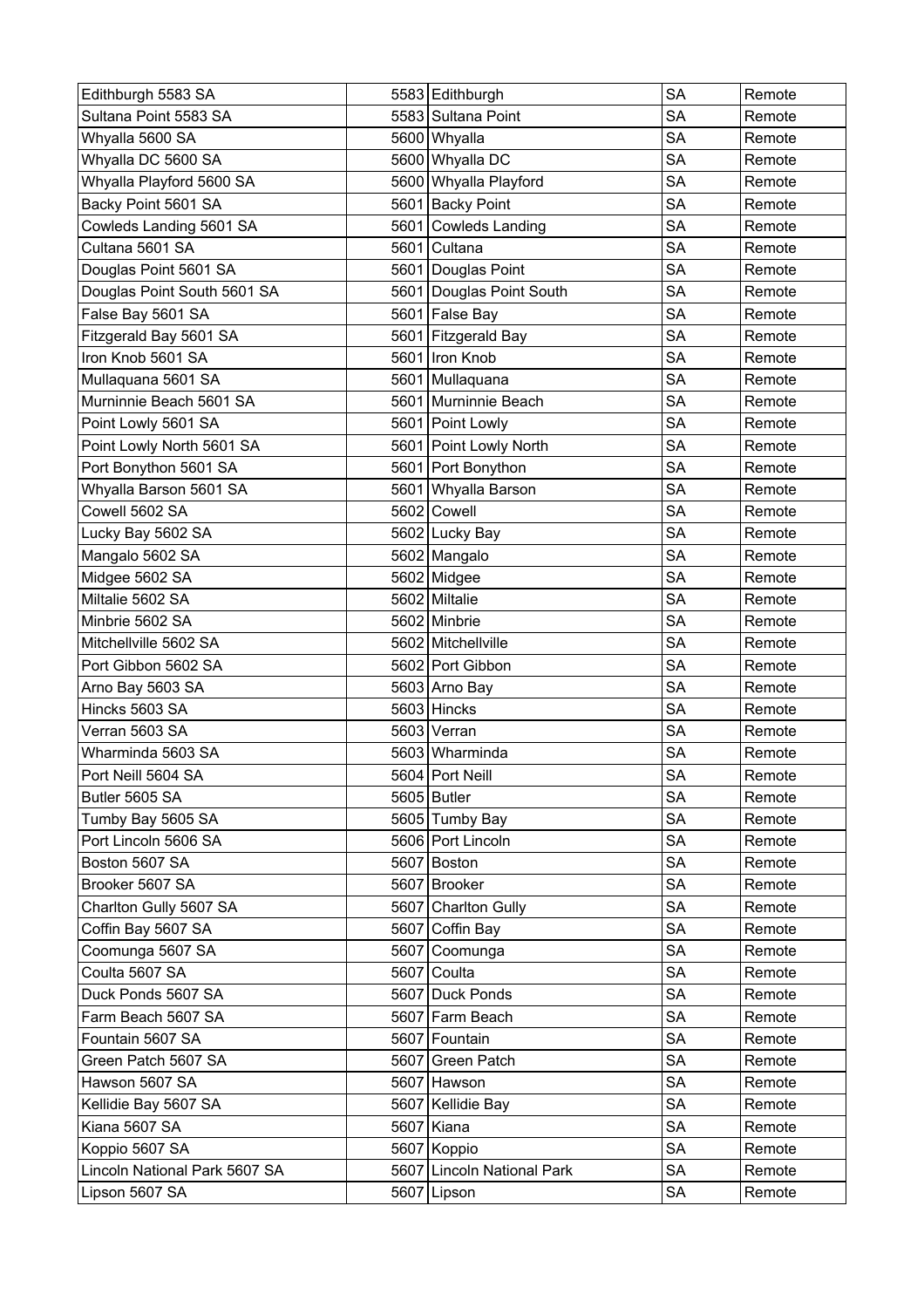| Little Douglas 5607 SA       |      | 5607 Little Douglas       | <b>SA</b> | Remote |
|------------------------------|------|---------------------------|-----------|--------|
| Louth Bay 5607 SA            |      | 5607 Louth Bay            | <b>SA</b> | Remote |
| Moody 5607 SA                |      | 5607 Moody                | <b>SA</b> | Remote |
| Mount Drummond 5607 SA       |      | 5607 Mount Drummond       | <b>SA</b> | Remote |
| Mount Dutton Bay 5607 SA     |      | 5607 Mount Dutton Bay     | <b>SA</b> | Remote |
| Mount Hope 5607 SA           |      | 5607 Mount Hope           | <b>SA</b> | Remote |
| Murdinga 5607 SA             |      | 5607 Murdinga             | <b>SA</b> | Remote |
| North Shields 5607 SA        |      | 5607 North Shields        | <b>SA</b> | Remote |
| Pearlah 5607 SA              |      | 5607 Pearlah              | SA        | Remote |
| Point Boston 5607 SA         |      | 5607 Point Boston         | <b>SA</b> | Remote |
| Poonindie 5607 SA            |      | 5607 Poonindie            | <b>SA</b> | Remote |
| Port Lincoln 5607 SA         |      | 5607 Port Lincoln         | <b>SA</b> | Remote |
| Sheringa 5607 SA             |      | 5607 Sheringa             | <b>SA</b> | Remote |
| Sleaford 5607 SA             |      | 5607 Sleaford             | <b>SA</b> | Remote |
| Tiatukia 5607 SA             |      | 5607 Tiatukia             | <b>SA</b> | Remote |
| Tooligie 5607 SA             |      | 5607 Tooligie             | <b>SA</b> | Remote |
| Tootenilla 5607 SA           |      | 5607 Tootenilla           | <b>SA</b> | Remote |
| Tulka 5607 SA                | 5607 | Tulka                     | <b>SA</b> | Remote |
| Uley 5607 SA                 | 5607 | Uley                      | <b>SA</b> | Remote |
| Ungarra 5607 SA              |      | 5607 Ungarra              | <b>SA</b> | Remote |
| Venus Bay 5607 SA            |      | 5607 Venus Bay            | <b>SA</b> | Remote |
| Wangary 5607 SA              |      | 5607 Wangary              | <b>SA</b> | Remote |
| Wanilla 5607 SA              |      | 5607 Wanilla              | <b>SA</b> | Remote |
| Warrachie 5607 SA            | 5607 | Warrachie                 | <b>SA</b> | Remote |
| Warrow 5607 SA               | 5607 | Warrow                    | <b>SA</b> | Remote |
| Whites Flat 5607 SA          | 5607 | Whites Flat               | <b>SA</b> | Remote |
| Whites River 5607 SA         | 5607 | <b>Whites River</b>       | <b>SA</b> | Remote |
| Yallunda Flat 5607 SA        |      | 5607 Yallunda Flat        | <b>SA</b> | Remote |
| Whyalla Norrie 5608 SA       |      | 5608 Whyalla Norrie       | <b>SA</b> | Remote |
| Whyalla Norrie East 5608 SA  |      | 5608 Whyalla Norrie East  | <b>SA</b> | Remote |
| Whyalla Norrie North 5608 SA |      | 5608 Whyalla Norrie North | <b>SA</b> | Remote |
| Whyalla Stuart 5608 SA       |      | 5608 Whyalla Stuart       | SA        | Remote |
| Whyalla Jenkins 5609 SA      |      | 5609 Whyalla Jenkins      | SA        | Remote |
| Edillilie 5630 SA            |      | 5630 Edillilie            | <b>SA</b> | Remote |
| Cockaleechie 5631 SA         |      | 5631 Cockaleechie         | <b>SA</b> | Remote |
| Cummins 5631 SA              |      | 5631 Cummins              | <b>SA</b> | Remote |
| Kapinnie 5632 SA             |      | 5632 Kapinnie             | <b>SA</b> | Remote |
| Karkoo 5632 SA               |      | 5632 Karkoo               | SA        | Remote |
| Mitchell 5632 SA             |      | 5632 Mitchell             | <b>SA</b> | Remote |
| Yeelanna 5632 SA             |      | 5632 Yeelanna             | SA        | Remote |
| Boonerdo 5633 SA             |      | 5633 Boonerdo             | <b>SA</b> | Remote |
| Lock 5633 SA                 |      | 5633 Lock                 | <b>SA</b> | Remote |
| Campoona 5640 SA             |      | 5640 Campoona             | <b>SA</b> | Remote |
| Cleve 5640 SA                |      | $5640$ Cleve              | <b>SA</b> | Remote |
| Jamieson 5640 SA             |      | 5640 Jamieson             | <b>SA</b> | Remote |
| Waddikee 5640 SA             |      | 5640 Waddikee             | <b>SA</b> | Remote |
| Barna 5641 SA                |      | 5641 Barna                | SA        | Remote |
| Buckleboo 5641 SA            |      | 5641 Buckleboo            | <b>SA</b> | Remote |
| Caralue 5641 SA              |      | 5641 Caralue              | <b>SA</b> | Remote |
| Cortlinye 5641 SA            |      | 5641 Cortlinye            | SA        | Remote |
| Cunyarie 5641 SA             |      | 5641 Cunyarie             | SA        | Remote |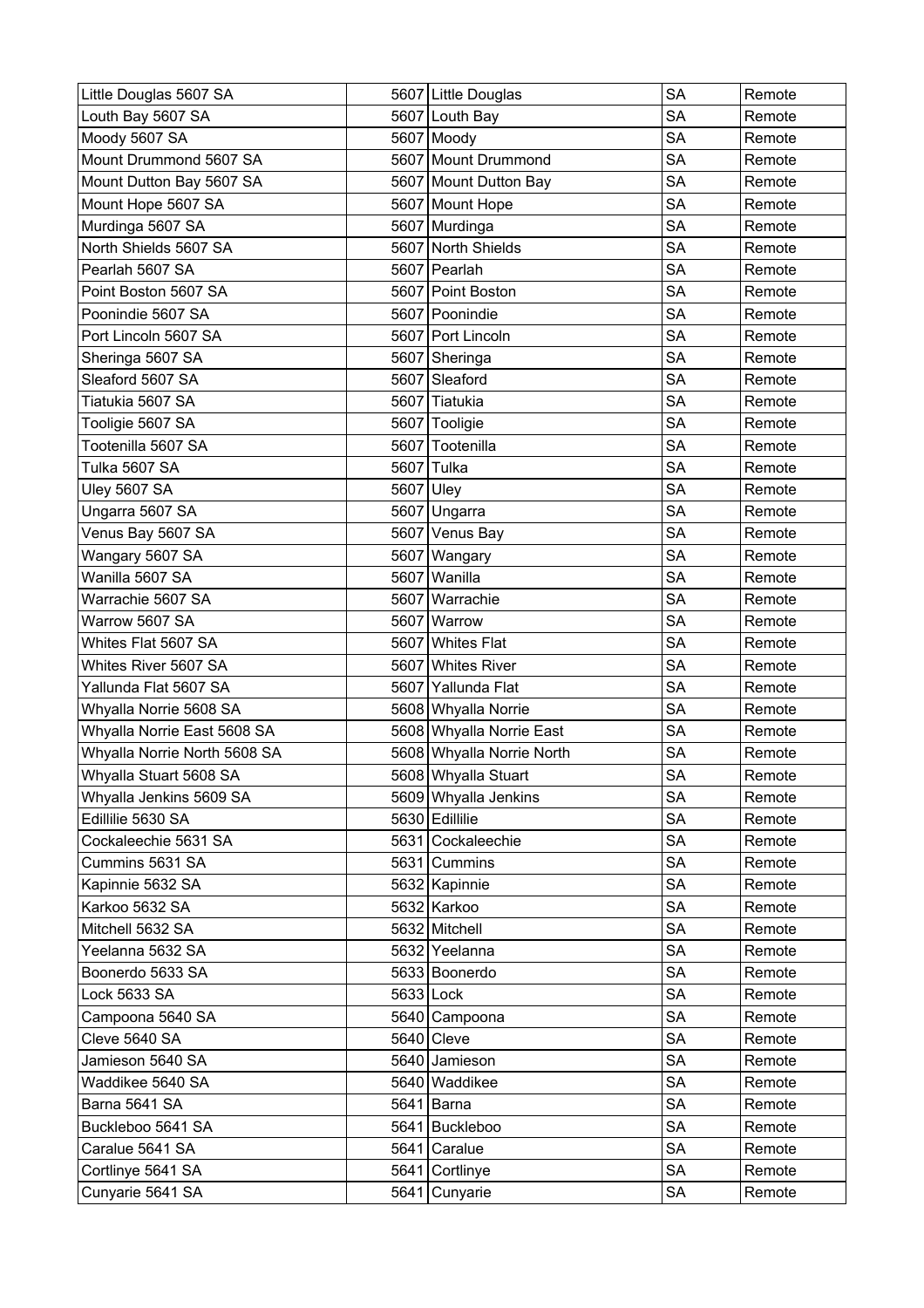| Kelly 5641 SA         |      | 5641 Kelly         | <b>SA</b> | Remote |
|-----------------------|------|--------------------|-----------|--------|
| Kimba 5641 SA         |      | 5641 Kimba         | <b>SA</b> | Remote |
| Moseley 5641 SA       |      | 5641 Moseley       | <b>SA</b> | Remote |
| Panitya 5641 SA       |      | 5641 Panitya       | <b>SA</b> | Remote |
| Pinkawillinie 5641 SA |      | 5641 Pinkawillinie | <b>SA</b> | Remote |
| Solomon 5641 SA       |      | 5641 Solomon       | <b>SA</b> | Remote |
| Wilcherry 5641 SA     |      | 5641 Wilcherry     | <b>SA</b> | Remote |
| Yalanda 5641 SA       |      | 5641 Yalanda       | SA        | Remote |
| Darke Peak 5642 SA    |      | 5642 Darke Peak    | <b>SA</b> | Remote |
| Hambidge 5642 SA      |      | 5642 Hambidge      | <b>SA</b> | Remote |
| Kielpa 5642 SA        |      | 5642 Kielpa        | <b>SA</b> | Remote |
| Murlong 5642 SA       |      | 5642 Murlong       | <b>SA</b> | Remote |
| Rudall 5642 SA        |      | $5642$ Rudall      | <b>SA</b> | Remote |
| Cootra 5650 SA        |      | 5650 Cootra        | <b>SA</b> | Remote |
| Koongawa 5650 SA      |      | 5650 Koongawa      | SA        | Remote |
| Warramboo 5650 SA     |      | 5650 Warramboo     | <b>SA</b> | Remote |
| Kyancutta 5651 SA     |      | 5651 Kyancutta     | <b>SA</b> | Remote |
| Paney 5652 SA         |      | 5652 Paney         | <b>SA</b> | Remote |
| Pygery 5652 SA        |      | 5652 Pygery        | <b>SA</b> | Remote |
| Wudinna 5652 SA       |      | 5652 Wudinna       | <b>SA</b> | Remote |
| Yaninee 5653 SA       |      | 5653 Yaninee       | <b>SA</b> | Remote |
| Cocata 5654 SA        |      | 5654 Cocata        | SA        | Remote |
| Karcultaby 5654 SA    |      | 5654 Karcultaby    | <b>SA</b> | Remote |
| Minnipa 5654 SA       |      | 5654 Minnipa       | <b>SA</b> | Remote |
| Mount Damper 5654 SA  |      | 5654 Mount Damper  | <b>SA</b> | Remote |
| Bockelberg 5655 SA    |      | 5655 Bockelberg    | <b>SA</b> | Remote |
| Kaldoonera 5655 SA    |      | 5655 Kaldoonera    | <b>SA</b> | Remote |
| Poochera 5655 SA      |      | 5655 Poochera      | <b>SA</b> | Remote |
| Chilpenunda 5660 SA   |      | 5660 Chilpenunda   | <b>SA</b> | Remote |
| Cungena 5660 SA       |      | 5660 Cungena       | <b>SA</b> | Remote |
| Koolgera 5661 SA      |      | 5661 Koolgera      | <b>SA</b> | Remote |
| Pimbaacla 5661 SA     |      | 5661 Pimbaacla     | <b>SA</b> | Remote |
| Wallala 5661 SA       |      | 5661 Wallala       | <b>SA</b> | Remote |
| Wirrulla 5661 SA      |      | 5661 Wirrulla      | <b>SA</b> | Remote |
| Yantanabie 5661 SA    |      | 5661 Yantanabie    | <b>SA</b> | Remote |
| Bramfield 5670 SA     |      | 5670 Bramfield     | SA        | Remote |
| Colton 5670 SA        |      | 5670 Colton        | <b>SA</b> | Remote |
| Coolillie 5670 SA     |      | 5670 Coolillie     | <b>SA</b> | Remote |
| Elliston 5670 SA      |      | 5670 Elliston      | <b>SA</b> | Remote |
| Kappawanta 5670 SA    |      | 5670 Kappawanta    | <b>SA</b> | Remote |
| Mount Joy 5670 SA     |      | 5670 Mount Joy     | <b>SA</b> | Remote |
| Mount Wedge 5670 SA   |      | 5670 Mount Wedge   | <b>SA</b> | Remote |
| Palkagee 5670 SA      |      | 5670 Palkagee      | <b>SA</b> | Remote |
| Polda 5670 SA         |      | 5670 Polda         | <b>SA</b> | Remote |
| Talia 5670 SA         |      | 5670 Talia         | <b>SA</b> | Remote |
| Ulyerra 5670 SA       |      | 5670 Ulyerra       | <b>SA</b> | Remote |
| Baird Bay 5671 SA     |      | 5671 Baird Bay     | <b>SA</b> | Remote |
| Calca 5671 SA         | 5671 | Calca              | <b>SA</b> | Remote |
| Colley 5671 SA        |      | 5671 Colley        | <b>SA</b> | Remote |
| Mortana 5671 SA       |      | 5671 Mortana       | <b>SA</b> | Remote |
| Mount Cooper 5671 SA  |      | 5671 Mount Cooper  | <b>SA</b> | Remote |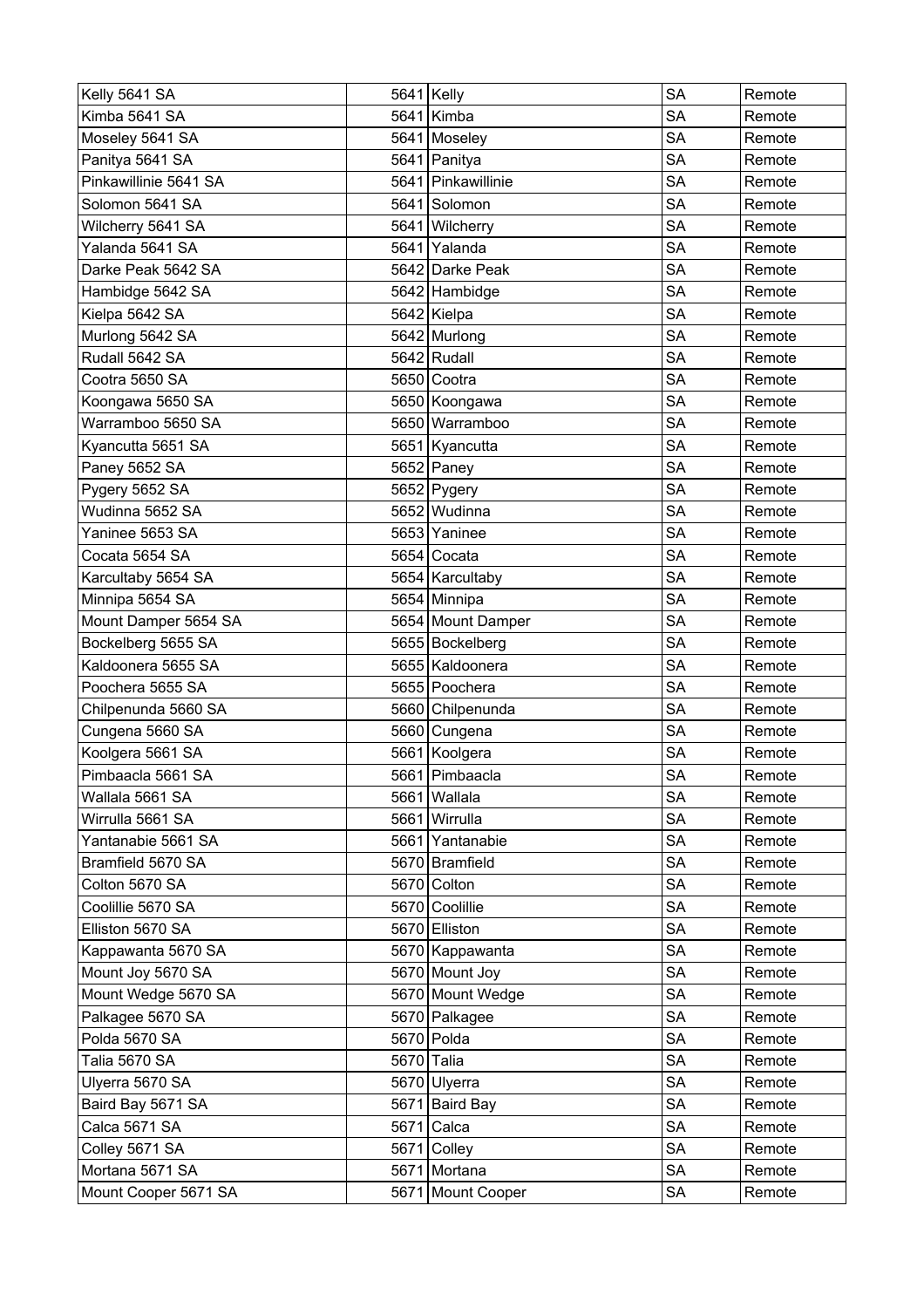| Port Kenny 5671 SA         |      | 5671 Port Kenny         | <b>SA</b> | Remote |
|----------------------------|------|-------------------------|-----------|--------|
| Tyringa 5671 SA            |      | 5671 Tyringa            | SA        | Remote |
| Witera 5671 SA             |      | 5671 Witera             | SA        | Remote |
| Carawa 5680 SA             | 5680 | Carawa                  | <b>SA</b> | Remote |
| Chandada 5680 SA           |      | 5680 Chandada           | <b>SA</b> | Remote |
| Chinbingina 5680 SA        |      | 5680 Chinbingina        | <b>SA</b> | Remote |
| Eba Anchorage 5680 SA      |      | 5680 Eba Anchorage      | <b>SA</b> | Remote |
| Haslam 5680 SA             |      | 5680 Haslam             | <b>SA</b> | Remote |
| Inkster 5680 SA            |      | 5680 Inkster            | SA        | Remote |
| Laura Bay 5680 SA          |      | 5680 Laura Bay          | <b>SA</b> | Remote |
| Maryvale 5680 SA           |      | 5680 Maryvale           | <b>SA</b> | Remote |
| Mudamuckla 5680 SA         |      | 5680 Mudamuckla         | <b>SA</b> | Remote |
| Nunjikompita 5680 SA       |      | 5680 Nunjikompita       | <b>SA</b> | Remote |
| Perlubie 5680 SA           |      | 5680 Perlubie           | <b>SA</b> | Remote |
| Petina 5680 SA             |      | 5680 Petina             | <b>SA</b> | Remote |
| Piednippie 5680 SA         |      | 5680 Piednippie         | SA        | Remote |
| Puntabie 5680 SA           |      | 5680 Puntabie           | <b>SA</b> | Remote |
| Pureba 5680 SA             |      | 5680 Pureba             | <b>SA</b> | Remote |
| Sceale Bay 5680 SA         |      | 5680 Sceale Bay         | <b>SA</b> | Remote |
| Smoky Bay 5680 SA          |      | 5680 Smoky Bay          | <b>SA</b> | Remote |
| Streaky Bay 5680 SA        |      | 5680 Streaky Bay        | SA        | Remote |
| Westall 5680 SA            |      | 5680 Westall            | <b>SA</b> | Remote |
| Yanerbie 5680 SA           |      | 5680 Yanerbie           | <b>SA</b> | Remote |
| Bookabie 5690 SA           |      | 5690 Bookabie           | <b>SA</b> | Remote |
| Ceduna 5690 SA             |      | 5690 Ceduna             | <b>SA</b> | Remote |
| Charra 5690 SA             | 5690 | Charra                  | <b>SA</b> | Remote |
| Coorabie 5690 SA           |      | 5690 Coorabie           | <b>SA</b> | Remote |
| Denial Bay 5690 SA         |      | 5690 Denial Bay         | <b>SA</b> | Remote |
| Fowlers Bay 5690 SA        |      | 5690 Fowlers Bay        | <b>SA</b> | Remote |
| Kalanbi 5690 SA            |      | 5690 Kalanbi            | SA        | Remote |
| Koonibba 5690 SA           |      | 5690 Koonibba           | <b>SA</b> | Remote |
| Maltee 5690 SA             |      | 5690 Maltee             | SA        | Remote |
| Merghiny 5690 SA           |      | 5690 Merghiny           | <b>SA</b> | Remote |
| Nadia 5690 SA              |      | 5690 Nadia              | <b>SA</b> | Remote |
| Penong 5690 SA             |      | 5690 Penong             | SA        | Remote |
| Thevenard 5690 SA          |      | 5690 Thevenard          | <b>SA</b> | Remote |
| Uworra 5690 SA             |      | 5690 Uworra             | <b>SA</b> | Remote |
| Wandana 5690 SA            |      | 5690 Wandana            | <b>SA</b> | Remote |
| Watraba 5690 SA            |      | 5690 Watraba            | <b>SA</b> | Remote |
| White Well Corner 5690 SA  |      | 5690 White Well Corner  | <b>SA</b> | Remote |
| Yalata 5690 SA             |      | 5690 Yalata             | <b>SA</b> | Remote |
| Blanche Harbor 5700 SA     |      | 5700 Blanche Harbor     | <b>SA</b> | Remote |
| Commissariat Point 5700 SA |      | 5700 Commissariat Point | <b>SA</b> | Remote |
| Miranda 5700 SA            |      | 5700 Miranda            | <b>SA</b> | Remote |
| Mundallio 5700 SA          |      | 5700 Mundallio          | <b>SA</b> | Remote |
| Port Augusta 5700 SA       |      | 5700 Port Augusta       | <b>SA</b> | Remote |
| Port Augusta North 5700 SA |      | 5700 Port Augusta North | <b>SA</b> | Remote |
| Port Augusta West 5700 SA  |      | 5700 Port Augusta West  | <b>SA</b> | Remote |
| Port Paterson 5700 SA      |      | 5700 Port Paterson      | SA        | Remote |
| Wami Kata 5700 SA          |      | 5700 Wami Kata          | <b>SA</b> | Remote |
| Winninowie 5700 SA         |      | 5700 Winninowie         | <b>SA</b> | Remote |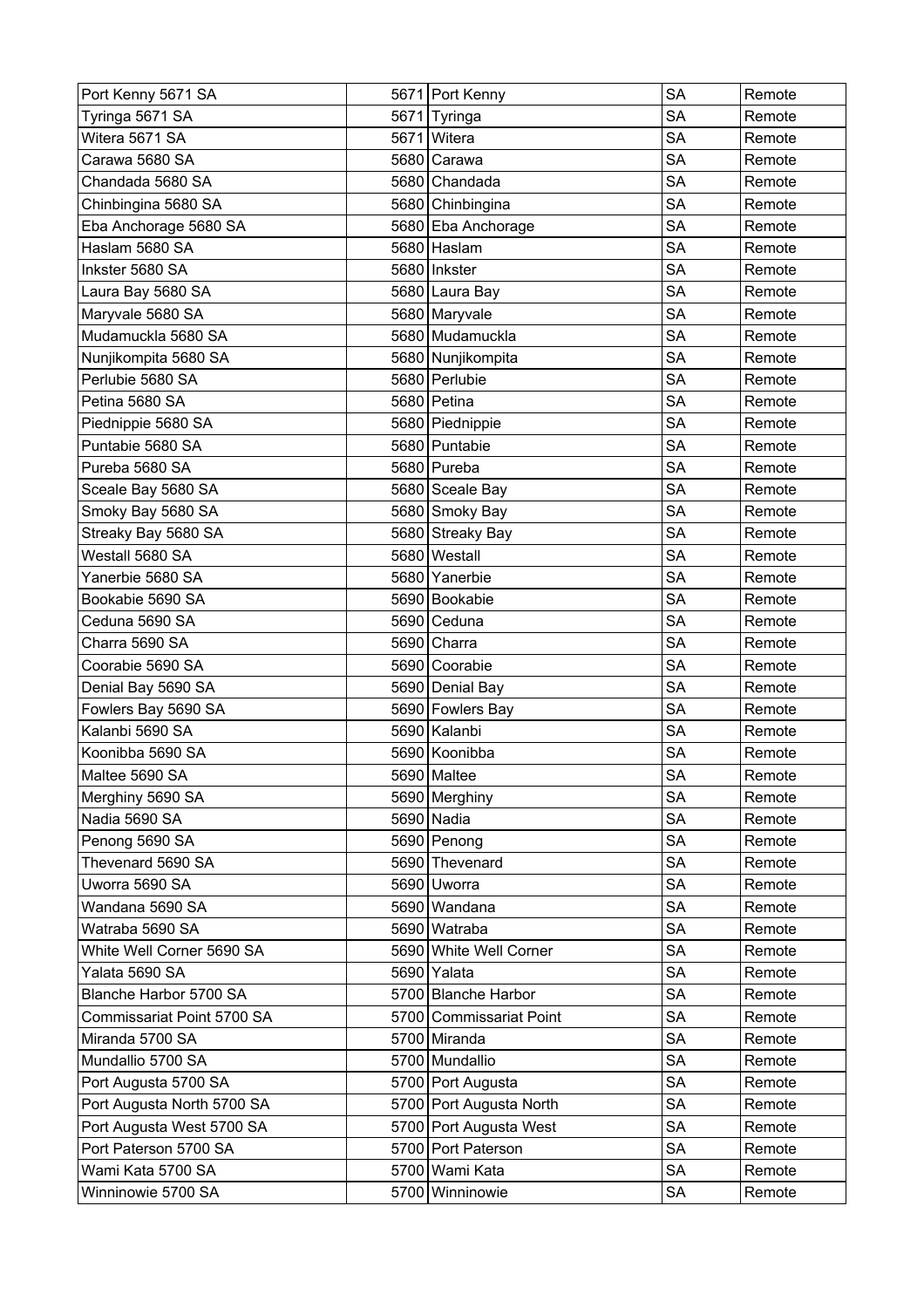| Arkaroola Village 5701 SA | 5701 Arkaroola Village | <b>SA</b>  | Remote |
|---------------------------|------------------------|------------|--------|
| <b>Cook 5701 SA</b>       | 5701 Cook              | <b>SA</b>  | Remote |
| Tarcoola 5701 SA          | 5701 Tarcoola          | <b>SA</b>  | Remote |
| Woolundunga 5701 SA       | 5701 Woolundunga       | <b>SA</b>  | Remote |
| <b>Cook 5710 SA</b>       | 5710 Cook              | <b>SA</b>  | Remote |
| Kingoonya 5710 SA         | 5710 Kingoonya         | <b>SA</b>  | Remote |
| Nonning 5710 SA           | 5710 Nonning           | <b>SA</b>  | Remote |
| Port Augusta 5710 SA      | 5710 Port Augusta      | <b>SA</b>  | Remote |
| Stirling North 5710 SA    | 5710 Stirling North    | <b>SA</b>  | Remote |
| Tarcoola 5710 SA          | 5710 Tarcoola          | <b>SA</b>  | Remote |
| Pimba 5720 SA             | 5720 Pimba             | <b>SA</b>  | Remote |
| Woomera 5720 SA           | 5720 Woomera           | <b>SA</b>  | Remote |
| Andamooka 5722 SA         | 5722 Andamooka         | <b>SA</b>  | Remote |
| Coober Pedy 5723 SA       | 5723 Coober Pedy       | <b>SA</b>  | Remote |
| Marla 5724 SA             | 5724 Marla             | <b>SA</b>  | Remote |
| Mintabie 5724 SA          | 5724 Mintabie          | <b>SA</b>  | Remote |
| Olympic Dam 5725 SA       | 5725 Olympic Dam       | <b>SA</b>  | Remote |
| Roxby Downs 5725 SA       | 5725 Roxby Downs       | <b>SA</b>  | Remote |
| Beltana 5730 SA           | 5730 Beltana           | <b>SA</b>  | Remote |
| Blinman 5730 SA           | 5730 Blinman           | <b>SA</b>  | Remote |
| Parachilna 5730 SA        | 5730 Parachilna        | <b>SA</b>  | Remote |
| Coopers Creek 5731 SA     | 5731 Coopers Creek     | <b>SA</b>  | Remote |
| Cordillo Downs 5731 SA    | 5731 Cordillo Downs    | <b>SA</b>  | Remote |
| Innamincka 5731 SA        | 5731 Innamincka        | <b>SA</b>  | Remote |
| Leigh Creek 5731 SA       | 5731 Leigh Creek       | <b>SA</b>  | Remote |
| Lyndhurst 5731 SA         | 5731 Lyndhurst         | <b>SA</b>  | Remote |
| Copley 5732 SA            | 5732 Copley            | <b>SA</b>  | Remote |
| Nepabunna 5732 SA         | 5732 Nepabunna         | <b>SA</b>  | Remote |
| Farina 5733 SA            | 5733 Farina            | <b>SA</b>  | Remote |
| Marree 5733 SA            | 5733 Marree            | <b>SA</b>  | Remote |
| Oodnadatta 5734 SA        | 5734 Oodnadatta        | <b>SA</b>  | Remote |
| Collinsvale 7012 TAS      | 7012 Collinsvale       | <b>TAS</b> | Remote |
| Glenlusk 7012 TAS         | 7012 Glenlusk          | <b>TAS</b> | Remote |
| Clifton Beach 7020 TAS    | 7020 Clifton Beach     | <b>TAS</b> | Remote |
| Sandford 7020 TAS         | 7020 Sandford          | <b>TAS</b> | Remote |
| South Arm 7022 TAS        | 7022 South Arm         | <b>TAS</b> | Remote |
| Opossum Bay 7023 TAS      | 7023 Opossum Bay       | <b>TAS</b> | Remote |
| Cremorne 7024 TAS         | 7024 Cremorne          | TAS        | Remote |
| Campania 7026 TAS         | 7026 Campania          | <b>TAS</b> | Remote |
| Colebrook 7027 TAS        | 7027 Colebrook         | TAS        | Remote |
| Apsley 7030 TAS           | 7030 Apsley            | TAS        | Remote |
| Arthurs Lake 7030 TAS     | 7030 Arthurs Lake      | <b>TAS</b> | Remote |
| Bagdad 7030 TAS           | 7030 Bagdad            | <b>TAS</b> | Remote |
| Bagdad North 7030 TAS     | 7030 Bagdad North      | <b>TAS</b> | Remote |
| Bothwell 7030 TAS         | 7030 Bothwell          | <b>TAS</b> | Remote |
| Bridgewater 7030 TAS      | 7030 Bridgewater       | <b>TAS</b> | Remote |
| Brighton 7030 TAS         | 7030 Brighton          | TAS        | Remote |
| Broadmarsh 7030 TAS       | 7030 Broadmarsh        | <b>TAS</b> | Remote |
| Cramps Bay 7030 TAS       | 7030 Cramps Bay        | <b>TAS</b> | Remote |
| Dromedary 7030 TAS        | 7030 Dromedary         | <b>TAS</b> | Remote |
| Dysart 7030 TAS           | 7030 Dysart            | <b>TAS</b> | Remote |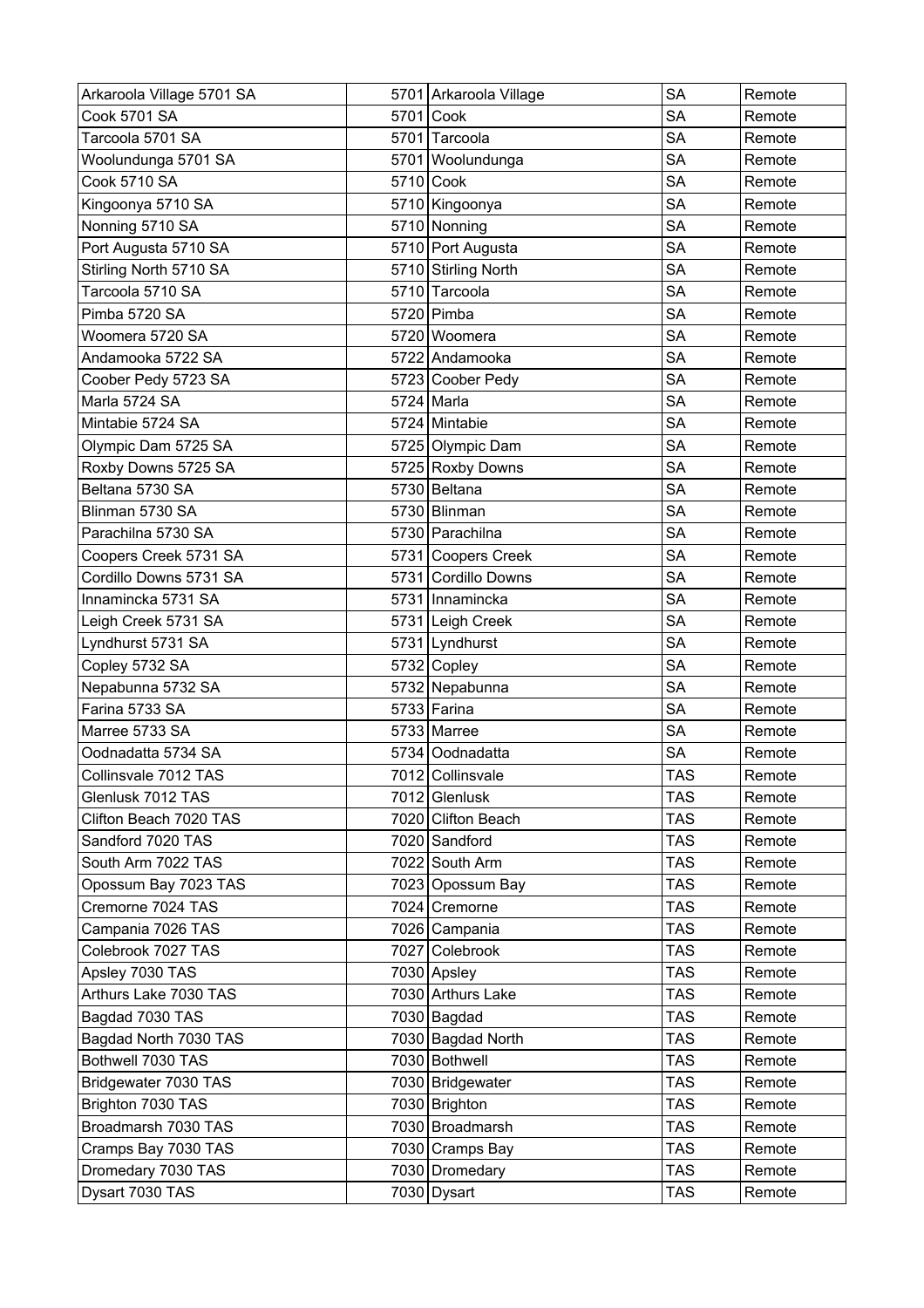| Elderslie 7030 TAS          | 7030 Elderslie          | <b>TAS</b> | Remote |
|-----------------------------|-------------------------|------------|--------|
| Flintstone 7030 TAS         | 7030 Flintstone         | <b>TAS</b> | Remote |
| Gagebrook 7030 TAS          | 7030 Gagebrook          | <b>TAS</b> | Remote |
| Granton 7030 TAS            | 7030 Granton            | <b>TAS</b> | Remote |
| Herdsmans Cove 7030 TAS     | 7030 Herdsmans Cove     | <b>TAS</b> | Remote |
| Hermitage 7030 TAS          | 7030 Hermitage          | <b>TAS</b> | Remote |
| Interlaken 7030 TAS         | 7030 Interlaken         | <b>TAS</b> | Remote |
| Jericho 7030 TAS            | 7030 Jericho            | <b>TAS</b> | Remote |
| Kempton 7030 TAS            | 7030 Kempton            | <b>TAS</b> | Remote |
| Lake Sorell 7030 TAS        | 7030 Lake Sorell        | <b>TAS</b> | Remote |
| Liawenee 7030 TAS           | 7030 Liawenee           | <b>TAS</b> | Remote |
| Lower Marshes 7030 TAS      | 7030 Lower Marshes      | <b>TAS</b> | Remote |
| Mangalore 7030 TAS          | 7030 Mangalore          | <b>TAS</b> | Remote |
| Melton Mowbray 7030 TAS     | 7030 Melton Mowbray     | <b>TAS</b> | Remote |
| Miena 7030 TAS              | 7030 Miena              | <b>TAS</b> | Remote |
| Millers Bluff 7030 TAS      | 7030 Millers Bluff      | <b>TAS</b> | Remote |
| Morass Bay 7030 TAS         | 7030 Morass Bay         | <b>TAS</b> | Remote |
| Pelham 7030 TAS             | 7030 Pelham             | <b>TAS</b> | Remote |
| Pontville 7030 TAS          | 7030 Pontville          | <b>TAS</b> | Remote |
| Shannon 7030 TAS            | 7030 Shannon            | <b>TAS</b> | Remote |
| Steppes 7030 TAS            | 7030 Steppes            | <b>TAS</b> | Remote |
| Tods Corner 7030 TAS        | 7030 Tods Corner        | <b>TAS</b> | Remote |
| Waddamana 7030 TAS          | 7030 Waddamana          | <b>TAS</b> | Remote |
| Wilburville 7030 TAS        | 7030 Wilburville        | <b>TAS</b> | Remote |
| Barretta 7054 TAS           | 7054 Barretta           | <b>TAS</b> | Remote |
| Coningham 7054 TAS          | 7054 Coningham          | <b>TAS</b> | Remote |
| Electrona 7054 TAS          | 7054 Electrona          | <b>TAS</b> | Remote |
| Fern Tree 7054 TAS          | 7054 Fern Tree          | <b>TAS</b> | Remote |
| Howden 7054 TAS             | 7054 Howden             | <b>TAS</b> | Remote |
| Leslie Vale 7054 TAS        | 7054 Leslie Vale        | <b>TAS</b> | Remote |
| Lower Snug 7054 TAS         | 7054 Lower Snug         | <b>TAS</b> | Remote |
| Margate 7054 TAS            | 7054 Margate            | <b>TAS</b> | Remote |
| Neika 7054 TAS              | 7054 Neika              | <b>TAS</b> | Remote |
| Ridgeway 7054 TAS           | 7054 Ridgeway           | <b>TAS</b> | Remote |
| Snug 7054 TAS               | 7054 Snug               | <b>TAS</b> | Remote |
| Tinderbox 7054 TAS          | 7054 Tinderbox          | TAS        | Remote |
| Wellington Park 7054 TAS    | 7054 Wellington Park    | <b>TAS</b> | Remote |
| Crabtree 7109 TAS           | 7109 Crabtree           | <b>TAS</b> | Remote |
| Cradoc 7109 TAS             | 7109 Cradoc             | <b>TAS</b> | Remote |
| Glaziers Bay 7109 TAS       | 7109 Glaziers Bay       | <b>TAS</b> | Remote |
| Glen Huon 7109 TAS          | 7109 Glen Huon          | <b>TAS</b> | Remote |
| Glendevie 7109 TAS          | 7109 Glendevie          | <b>TAS</b> | Remote |
| Grove 7109 TAS              | 7109 Grove              | <b>TAS</b> | Remote |
| Hastings 7109 TAS           | 7109 Hastings           | <b>TAS</b> | Remote |
| Huonville 7109 TAS          | 7109 Huonville          | <b>TAS</b> | Remote |
| Ida Bay 7109 TAS            | 7109 Ida Bay            | <b>TAS</b> | Remote |
| Judbury 7109 TAS            | 7109 Judbury            | TAS        | Remote |
| Lonnavale 7109 TAS          | 7109 Lonnavale          | <b>TAS</b> | Remote |
| Lower Longley 7109 TAS      | 7109 Lower Longley      | <b>TAS</b> | Remote |
| Lower Wattle Grove 7109 TAS | 7109 Lower Wattle Grove | <b>TAS</b> | Remote |
| Lucaston 7109 TAS           | 7109 Lucaston           | TAS        | Remote |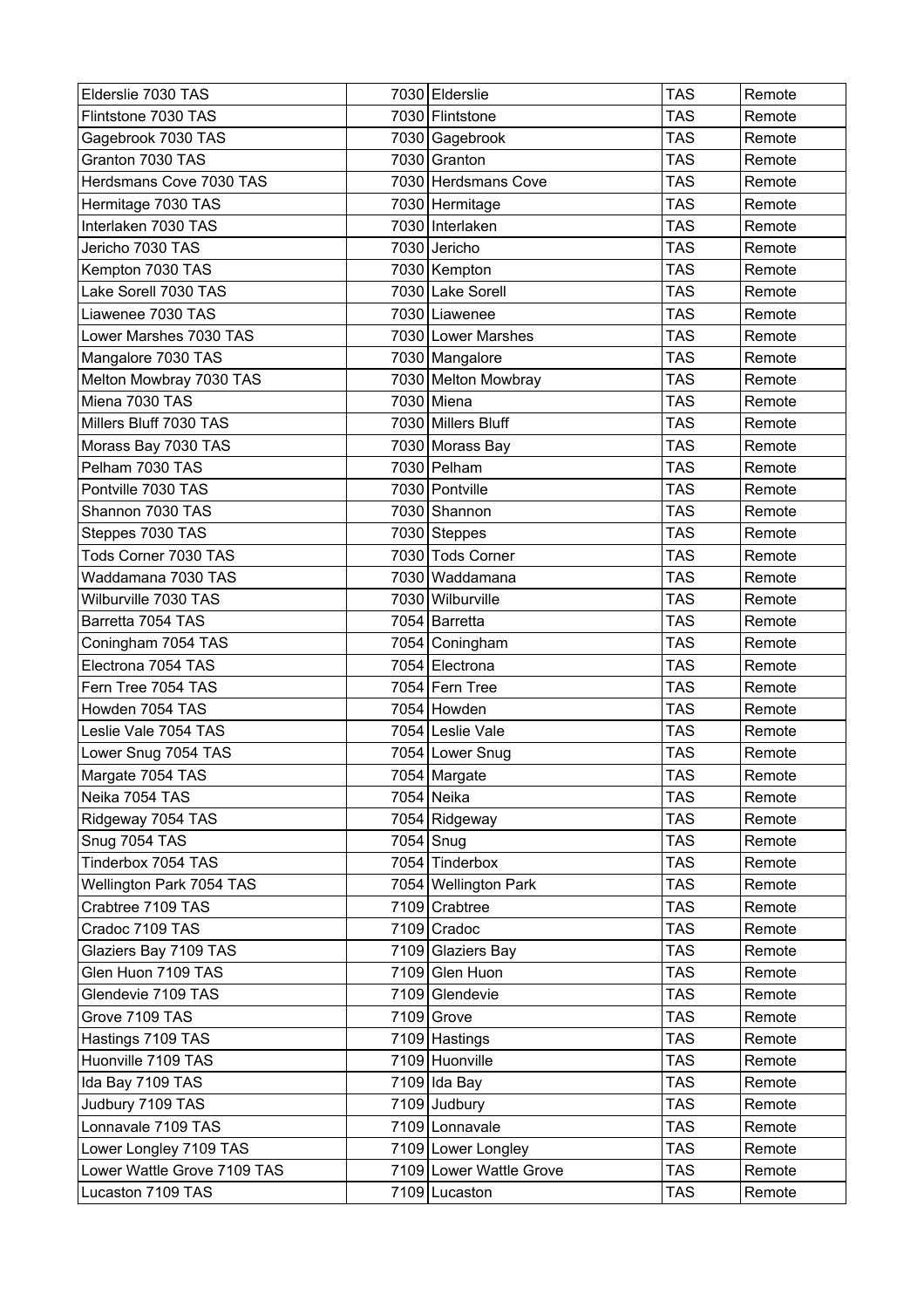| Lune River 7109 TAS          | 7109 Lune River          | <b>TAS</b> | Remote |
|------------------------------|--------------------------|------------|--------|
| Lymington 7109 TAS           | 7109 Lymington           | <b>TAS</b> | Remote |
| Mountain River 7109 TAS      | 7109 Mountain River      | TAS        | Remote |
| Petcheys Bay 7109 TAS        | 7109 Petcheys Bay        | <b>TAS</b> | Remote |
| Raminea 7109 TAS             | 7109 Raminea             | <b>TAS</b> | Remote |
| Ranelagh 7109 TAS            | 7109 Ranelagh            | <b>TAS</b> | Remote |
| Recherche 7109 TAS           | 7109 Recherche           | <b>TAS</b> | Remote |
| Southport 7109 TAS           | 7109 Southport           | <b>TAS</b> | Remote |
| Southport Lagoon 7109 TAS    | 7109 Southport Lagoon    | <b>TAS</b> | Remote |
| Strathblane 7109 TAS         | 7109 Strathblane         | <b>TAS</b> | Remote |
| Waterloo 7109 TAS            | 7109 Waterloo            | <b>TAS</b> | Remote |
| Wattle Grove 7109 TAS        | 7109 Wattle Grove        | <b>TAS</b> | Remote |
| Woodstock 7109 TAS           | 7109 Woodstock           | <b>TAS</b> | Remote |
| Abels Bay 7112 TAS           | 7112 Abels Bay           | <b>TAS</b> | Remote |
| Charlotte Cove 7112 TAS      | 7112 Charlotte Cove      | <b>TAS</b> | Remote |
| Cygnet 7112 TAS              | 7112 Cygnet              | <b>TAS</b> | Remote |
| Deep Bay 7112 TAS            | 7112 Deep Bay            | <b>TAS</b> | Remote |
| Eggs And Bacon Bay 7112 TAS  | 7112 Eggs And Bacon Bay  | <b>TAS</b> | Remote |
| Garden Island Creek 7112 TAS | 7112 Garden Island Creek | <b>TAS</b> | Remote |
| Gardners Bay 7112 TAS        | 7112 Gardners Bay        | <b>TAS</b> | Remote |
| Nicholls Rivulet 7112 TAS    | 7112 Nicholls Rivulet    | TAS        | Remote |
| Randalls Bay 7112 TAS        | 7112 Randalls Bay        | <b>TAS</b> | Remote |
| Verona Sands 7112 TAS        | 7112 Verona Sands        | <b>TAS</b> | Remote |
| Franklin 7113 TAS            | 7113 Franklin            | <b>TAS</b> | Remote |
| Brooks Bay 7116 TAS          | 7116 Brooks Bay          | <b>TAS</b> | Remote |
| Cairns Bay 7116 TAS          | 7116 Cairns Bay          | <b>TAS</b> | Remote |
| Castle Forbes Bay 7116 TAS   | 7116 Castle Forbes Bay   | <b>TAS</b> | Remote |
| Geeveston 7116 TAS           | 7116 Geeveston           | <b>TAS</b> | Remote |
| Police Point 7116 TAS        | 7116 Police Point        | <b>TAS</b> | Remote |
| Port Huon 7116 TAS           | 7116 Port Huon           | <b>TAS</b> | Remote |
| Surges Bay 7116 TAS          | 7116 Surges Bay          | <b>TAS</b> | Remote |
| Surveyors Bay 7116 TAS       | 7116 Surveyors Bay       | <b>TAS</b> | Remote |
| Dover 7117 TAS               | 7117 Dover               | <b>TAS</b> | Remote |
| Stonor 7119 TAS              | 7119 Stonor              | <b>TAS</b> | Remote |
| Andover 7120 TAS             | 7120 Andover             | TAS        | Remote |
| Antill Ponds 7120 TAS        | 7120 Antill Ponds        | <b>TAS</b> | Remote |
| Baden 7120 TAS               | 7120 Baden               | <b>TAS</b> | Remote |
| Lemont 7120 TAS              | 7120 Lemont              | TAS        | Remote |
| Levendale 7120 TAS           | 7120 Levendale           | <b>TAS</b> | Remote |
| Mount Seymour 7120 TAS       | 7120 Mount Seymour       | <b>TAS</b> | Remote |
| Oatlands 7120 TAS            | 7120 Oatlands            | <b>TAS</b> | Remote |
| Parattah 7120 TAS            | 7120 Parattah            | <b>TAS</b> | Remote |
| Pawtella 7120 TAS            | 7120 Pawtella            | <b>TAS</b> | Remote |
| Rhyndaston 7120 TAS          | 7120 Rhyndaston          | <b>TAS</b> | Remote |
| Stonehenge 7120 TAS          | 7120 Stonehenge          | <b>TAS</b> | Remote |
| Swanston 7120 TAS            | 7120 Swanston            | <b>TAS</b> | Remote |
| Tiberias 7120 TAS            | 7120 Tiberias            | <b>TAS</b> | Remote |
| Tunbridge 7120 TAS           | 7120 Tunbridge           | <b>TAS</b> | Remote |
| Tunnack 7120 TAS             | 7120 Tunnack             | <b>TAS</b> | Remote |
| Whitefoord 7120 TAS          | 7120 Whitefoord          | <b>TAS</b> | Remote |
| Woodbury 7120 TAS            | 7120 Woodbury            | <b>TAS</b> | Remote |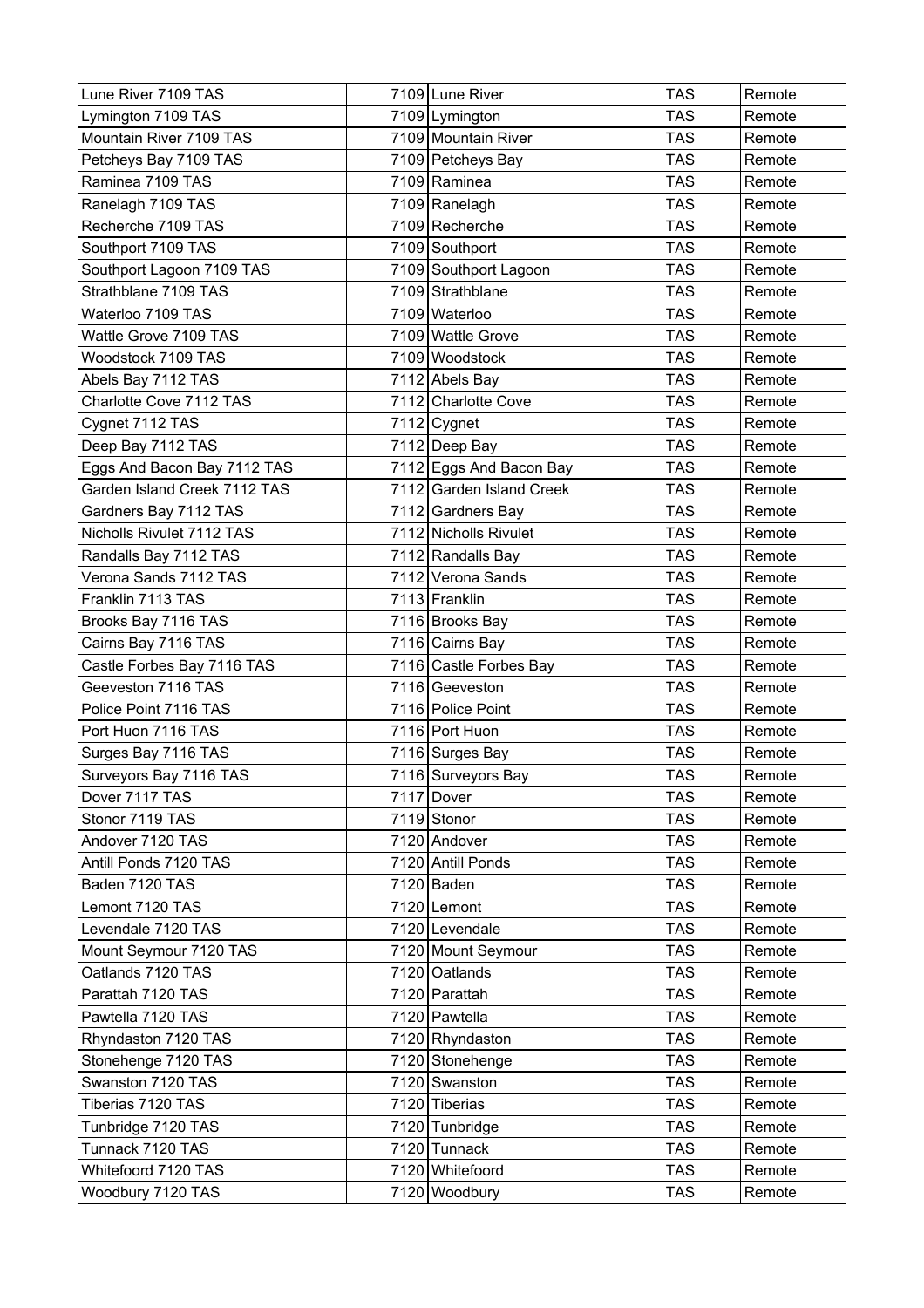| Woodsdale 7120 TAS          | 7120 Woodsdale          | <b>TAS</b><br>Remote |
|-----------------------------|-------------------------|----------------------|
| York Plains 7120 TAS        | 7120 York Plains        | <b>TAS</b><br>Remote |
| Strathgordon 7139 TAS       | 7139 Strathgordon       | TAS<br>Remote        |
| Black Hills 7140 TAS        | 7140 Black Hills        | <b>TAS</b><br>Remote |
| Boyer 7140 TAS              | 7140 Boyer              | TAS<br>Remote        |
| Bradys Lake 7140 TAS        | 7140 Bradys Lake        | <b>TAS</b><br>Remote |
| Bronte Park 7140 TAS        | 7140 Bronte Park        | <b>TAS</b><br>Remote |
| Bushy Park 7140 TAS         | 7140 Bushy Park         | <b>TAS</b><br>Remote |
| Butlers Gorge 7140 TAS      | 7140 Butlers Gorge      | <b>TAS</b><br>Remote |
| Dee 7140 TAS                | 7140 Dee                | TAS<br>Remote        |
| Derwent Bridge 7140 TAS     | 7140 Derwent Bridge     | <b>TAS</b><br>Remote |
| Ellendale 7140 TAS          | 7140 Ellendale          | <b>TAS</b><br>Remote |
| Fentonbury 7140 TAS         | 7140 Fentonbury         | TAS<br>Remote        |
| Fitzgerald 7140 TAS         | 7140 Fitzgerald         | <b>TAS</b><br>Remote |
| Florentine 7140 TAS         | 7140 Florentine         | <b>TAS</b><br>Remote |
| Glenfern 7140 TAS           | 7140 Glenfern           | <b>TAS</b><br>Remote |
| Glenora 7140 TAS            | 7140 Glenora            | <b>TAS</b><br>Remote |
| Gretna 7140 TAS             | 7140 Gretna             | <b>TAS</b><br>Remote |
| Hamilton 7140 TAS           | 7140 Hamilton           | TAS<br>Remote        |
| Hayes 7140 TAS              | 7140 Hayes              | <b>TAS</b><br>Remote |
| Hollow Tree 7140 TAS        | 7140 Hollow Tree        | TAS<br>Remote        |
| Karanja 7140 TAS            | 7140 Karanja            | <b>TAS</b><br>Remote |
| Lachlan 7140 TAS            | 7140 Lachlan            | <b>TAS</b><br>Remote |
| Lake St Clair 7140 TAS      | 7140 Lake St Clair      | TAS<br>Remote        |
| Lawitta 7140 TAS            | 7140 Lawitta            | <b>TAS</b><br>Remote |
| Little Pine Lagoon 7140 TAS | 7140 Little Pine Lagoon | TAS<br>Remote        |
| London Lakes 7140 TAS       | 7140 London Lakes       | TAS<br>Remote        |
| Macquarie Plains 7140 TAS   | 7140 Macquarie Plains   | <b>TAS</b><br>Remote |
| Magra 7140 TAS              | 7140 Magra              | <b>TAS</b><br>Remote |
| Malbina 7140 TAS            | 7140 Malbina            | <b>TAS</b><br>Remote |
| Maydena 7140 TAS            | 7140 Maydena            | TAS<br>Remote        |
| Meadowbank 7140 TAS         | 7140 Meadowbank         | <b>TAS</b><br>Remote |
| Molesworth 7140 TAS         | 7140 Molesworth         | TAS<br>Remote        |
| Moogara 7140 TAS            | 7140 Moogara            | <b>TAS</b><br>Remote |
| Mount Field 7140 TAS        | 7140 Mount Field        | <b>TAS</b><br>Remote |
| Mount Lloyd 7140 TAS        | 7140 Mount Lloyd        | <b>TAS</b><br>Remote |
| National Park 7140 TAS      | 7140 National Park      | <b>TAS</b><br>Remote |
| New Norfolk 7140 TAS        | 7140 New Norfolk        | TAS<br>Remote        |
| Osterley 7140 TAS           | 7140 Osterley           | <b>TAS</b><br>Remote |
| Ouse 7140 TAS               | 7140 Ouse               | <b>TAS</b><br>Remote |
| Plenty 7140 TAS             | 7140 Plenty             | TAS<br>Remote        |
| Rosegarland 7140 TAS        | 7140 Rosegarland        | <b>TAS</b><br>Remote |
| Sorell Creek 7140 TAS       | 7140 Sorell Creek       | <b>TAS</b><br>Remote |
| Strickland 7140 TAS         | 7140 Strickland         | <b>TAS</b><br>Remote |
| Styx 7140 TAS               | 7140 Styx               | <b>TAS</b><br>Remote |
| Tarraleah 7140 TAS          | 7140 Tarraleah          | <b>TAS</b><br>Remote |
| Tyenna 7140 TAS             | 7140 Tyenna             | TAS<br>Remote        |
| Uxbridge 7140 TAS           | 7140 Uxbridge           | <b>TAS</b><br>Remote |
| Victoria Valley 7140 TAS    | 7140 Victoria Valley    | <b>TAS</b><br>Remote |
| Wayatinah 7140 TAS          | 7140 Wayatinah          | <b>TAS</b><br>Remote |
| Westerway 7140 TAS          | 7140 Westerway          | <b>TAS</b><br>Remote |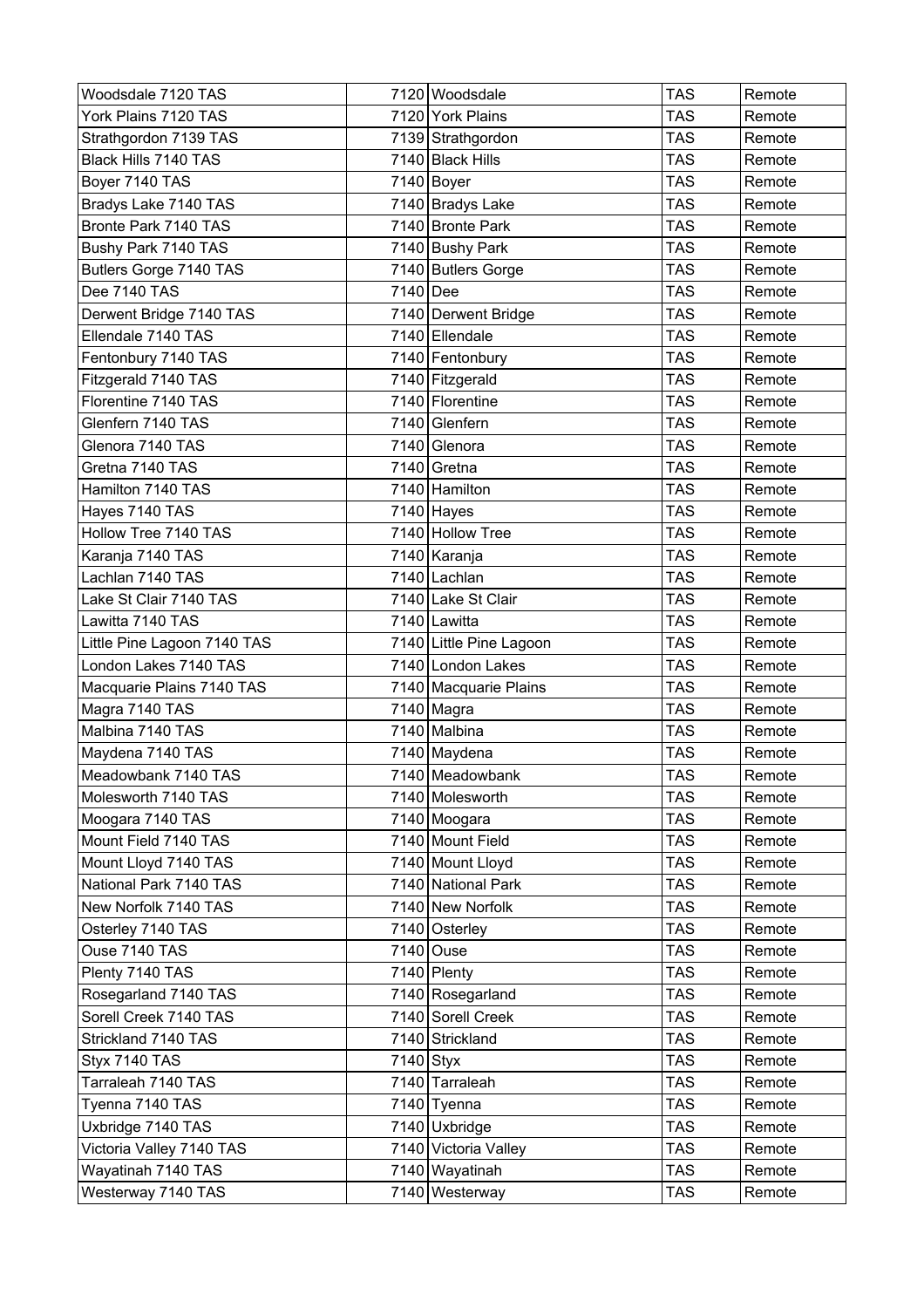| Adventure Bay 7150 TAS    | 7150 Adventure Bay    | <b>TAS</b> | Remote |
|---------------------------|-----------------------|------------|--------|
| Allens Rivulet 7150 TAS   | 7150 Allens Rivulet   | <b>TAS</b> | Remote |
| Alonnah 7150 TAS          | 7150 Alonnah          | TAS        | Remote |
| Apollo Bay 7150 TAS       | 7150 Apollo Bay       | <b>TAS</b> | Remote |
| Barnes Bay 7150 TAS       | 7150 Barnes Bay       | <b>TAS</b> | Remote |
| Dennes Point 7150 TAS     | 7150 Dennes Point     | <b>TAS</b> | Remote |
| Gordon 7150 TAS           | 7150 Gordon           | <b>TAS</b> | Remote |
| Great Bay 7150 TAS        | 7150 Great Bay        | <b>TAS</b> | Remote |
| Kaoota 7150 TAS           | 7150 Kaoota           | <b>TAS</b> | Remote |
| Killora 7150 TAS          | 7150 Killora          | <b>TAS</b> | Remote |
| Longley 7150 TAS          | 7150 Longley          | <b>TAS</b> | Remote |
| Lunawanna 7150 TAS        | 7150 Lunawanna        | <b>TAS</b> | Remote |
| North Bruny 7150 TAS      | 7150 North Bruny      | <b>TAS</b> | Remote |
| Oyster Cove 7150 TAS      | 7150 Oyster Cove      | <b>TAS</b> | Remote |
| Pelverata 7150 TAS        | 7150 Pelverata        | <b>TAS</b> | Remote |
| Sandfly 7150 TAS          | 7150 Sandfly          | <b>TAS</b> | Remote |
| Simpsons Bay 7150 TAS     | 7150 Simpsons Bay     | <b>TAS</b> | Remote |
| South Bruny 7150 TAS      | 7150 South Bruny      | <b>TAS</b> | Remote |
| Upper Woodstock 7150 TAS  | 7150 Upper Woodstock  | <b>TAS</b> | Remote |
| Casey 7151 TAS            | $7151$ Casey          | <b>TAS</b> | Remote |
| Davis 7151 TAS            | $7151$ Davis          | <b>TAS</b> | Remote |
| Macquarie 7151 TAS        | 7151 Macquarie        | <b>TAS</b> | Remote |
| Macquarie Island 7151 TAS | 7151 Macquarie Island | <b>TAS</b> | Remote |
| Mawson 7151 TAS           | 7151 Mawson           | TAS        | Remote |
| Kettering 7155 TAS        | 7155   Kettering      | <b>TAS</b> | Remote |
| Birchs Bay 7162 TAS       | 7162 Birchs Bay       | <b>TAS</b> | Remote |
| Woodbridge 7162 TAS       | 7162 Woodbridge       | <b>TAS</b> | Remote |
| Flowerpot 7163 TAS        | 7163 Flowerpot        | <b>TAS</b> | Remote |
| Middleton 7163 TAS        | 7163 Middleton        | <b>TAS</b> | Remote |
| Carlton 7173 TAS          | 7173 Carlton          | <b>TAS</b> | Remote |
| Carlton River 7173 TAS    | 7173 Carlton River    | <b>TAS</b> | Remote |
| Connellys Marsh 7173 TAS  | 7173 Connellys Marsh  | <b>TAS</b> | Remote |
| Dodges Ferry 7173 TAS     | 7173 Dodges Ferry     | <b>TAS</b> | Remote |
| Forcett 7173 TAS          | 7173 Forcett          | <b>TAS</b> | Remote |
| Lewisham 7173 TAS         | 7173 Lewisham         | <b>TAS</b> | Remote |
| Primrose Sands 7173 TAS   | 7173 Primrose Sands   | <b>TAS</b> | Remote |
| Copping 7174 TAS          | 7174 Copping          | <b>TAS</b> | Remote |
| Bream Creek 7175 TAS      | 7175 Bream Creek      | TAS        | Remote |
| Marion Bay 7175 TAS       | 7175 Marion Bay       | <b>TAS</b> | Remote |
| Kellevie 7176 TAS         | 7176 Kellevie         | <b>TAS</b> | Remote |
| Boomer Bay 7177 TAS       | 7177 Boomer Bay       | TAS        | Remote |
| Dunalley 7177 TAS         | 7177 Dunalley         | <b>TAS</b> | Remote |
| Murdunna 7178 TAS         | 7178 Murdunna         | <b>TAS</b> | Remote |
| Eaglehawk Neck 7179 TAS   | 7179 Eaglehawk Neck   | <b>TAS</b> | Remote |
| Taranna 7180 TAS          | 7180 Taranna          | <b>TAS</b> | Remote |
| Cape Pillar 7182 TAS      | 7182 Cape Pillar      | <b>TAS</b> | Remote |
| Fortescue 7182 TAS        | 7182 Fortescue        | TAS        | Remote |
| Port Arthur 7182 TAS      | 7182 Port Arthur      | <b>TAS</b> | Remote |
| Highcroft 7183 TAS        | 7183 Highcroft        | <b>TAS</b> | Remote |
| Cape Raoul 7184 TAS       | 7184 Cape Raoul       | <b>TAS</b> | Remote |
| Nubeena 7184 TAS          | 7184 Nubeena          | <b>TAS</b> | Remote |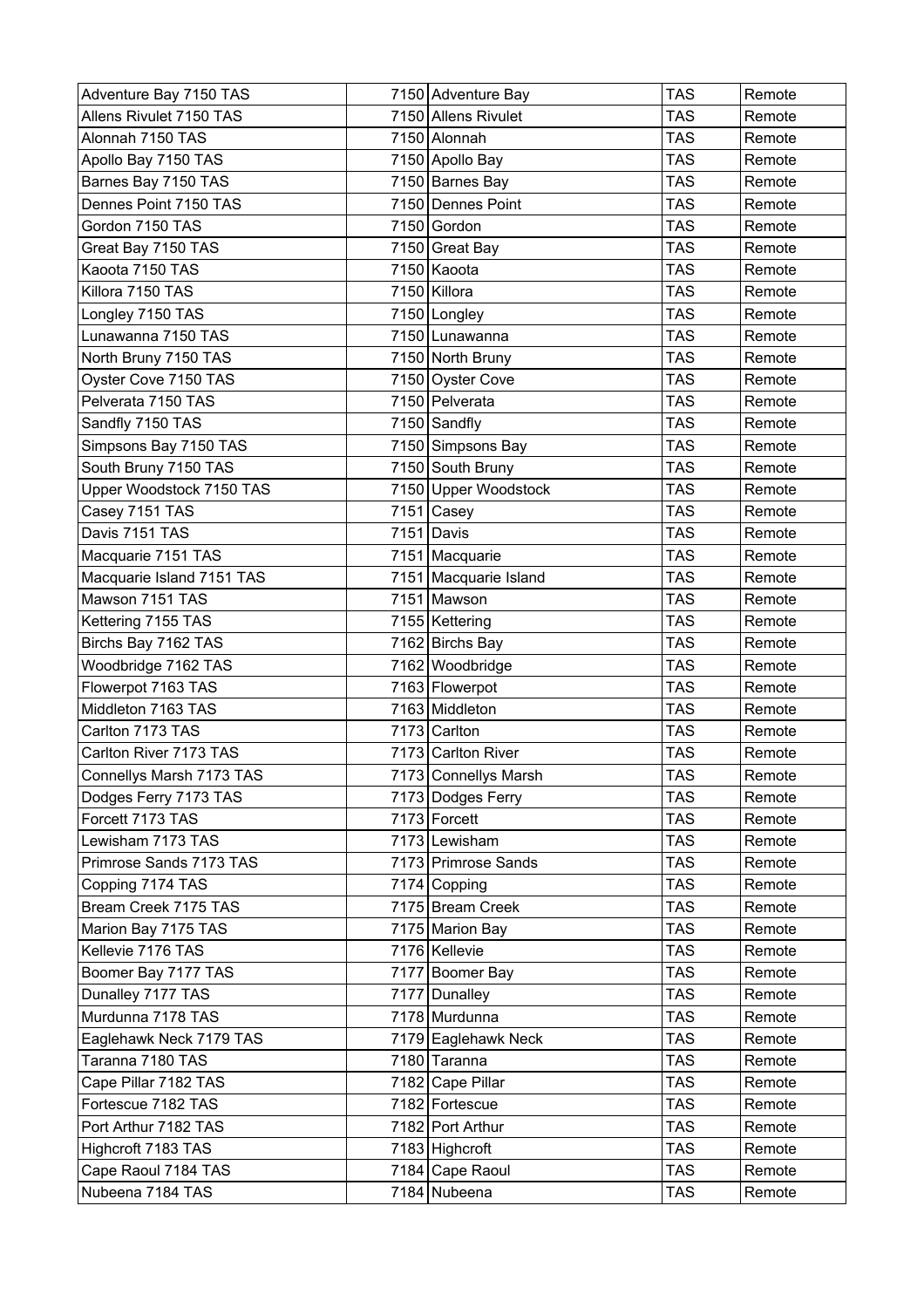| Stormlea 7184 TAS         | 7184 Stormlea         | <b>TAS</b> | Remote |
|---------------------------|-----------------------|------------|--------|
| White Beach 7184 TAS      | 7184 White Beach      | TAS        | Remote |
| Premaydena 7185 TAS       | 7185 Premaydena       | <b>TAS</b> | Remote |
| Saltwater River 7186 TAS  | 7186 Saltwater River  | <b>TAS</b> | Remote |
| Sloping Main 7186 TAS     | 7186 Sloping Main     | <b>TAS</b> | Remote |
| Koonya 7187 TAS           | 7187 Koonya           | <b>TAS</b> | Remote |
| Apslawn 7190 TAS          | 7190 Apslawn          | <b>TAS</b> | Remote |
| Buckland 7190 TAS         | 7190 Buckland         | <b>TAS</b> | Remote |
| Cranbrook 7190 TAS        | 7190 Cranbrook        | <b>TAS</b> | Remote |
| Dolphin Sands 7190 TAS    | 7190 Dolphin Sands    | <b>TAS</b> | Remote |
| Little Swanport 7190 TAS  | 7190 Little Swanport  | <b>TAS</b> | Remote |
| Maria Island 7190 TAS     | 7190 Maria Island     | <b>TAS</b> | Remote |
| Orford 7190 TAS           | 7190 Orford           | <b>TAS</b> | Remote |
| Pontypool 7190 TAS        | 7190 Pontypool        | <b>TAS</b> | Remote |
| Rheban 7190 TAS           | 7190 Rheban           | <b>TAS</b> | Remote |
| Rocky Hills 7190 TAS      | 7190 Rocky Hills      | <b>TAS</b> | Remote |
| Runnymede 7190 TAS        | 7190 Runnymede        | <b>TAS</b> | Remote |
| Spring Beach 7190 TAS     | 7190 Spring Beach     | <b>TAS</b> | Remote |
| Swansea 7190 TAS          | 7190 Swansea          | <b>TAS</b> | Remote |
| Triabunna 7190 TAS        | 7190 Triabunna        | <b>TAS</b> | Remote |
| Ross 7209 TAS             | 7209 Ross             | TAS        | Remote |
| Tooms Lake 7209 TAS       | 7209 Tooms Lake       | <b>TAS</b> | Remote |
| Campbell Town 7210 TAS    | 7210 Campbell Town    | <b>TAS</b> | Remote |
| Lake Leake 7210 TAS       | 7210 Lake Leake       | <b>TAS</b> | Remote |
| Cleveland 7211 TAS        | 7211 Cleveland        | <b>TAS</b> | Remote |
| Conara 7211 TAS           | 7211 Conara           | <b>TAS</b> | Remote |
| Epping Forest 7211 TAS    | 7211 Epping Forest    | <b>TAS</b> | Remote |
| Avoca 7213 TAS            | 7213 Avoca            | <b>TAS</b> | Remote |
| Rossarden 7213 TAS        | 7213 Rossarden        | <b>TAS</b> | Remote |
| Royal George 7213 TAS     | 7213 Royal George     | <b>TAS</b> | Remote |
| Fingal 7214 TAS           | 7214 Fingal           | <b>TAS</b> | Remote |
| Mangana 7214 TAS          | 7214 Mangana          | <b>TAS</b> | Remote |
| Mathinna 7214 TAS         | 7214 Mathinna         | <b>TAS</b> | Remote |
| Upper Esk 7214 TAS        | 7214 Upper Esk        | <b>TAS</b> | Remote |
| Beaumaris 7215 TAS        | 7215 Beaumaris        | TAS        | Remote |
| Bicheno 7215 TAS          | 7215 Bicheno          | <b>TAS</b> | Remote |
| Chain Of Lagoons 7215 TAS | 7215 Chain Of Lagoons | <b>TAS</b> | Remote |
| Coles Bay 7215 TAS        | 7215 Coles Bay        | TAS        | Remote |
| Cornwall 7215 TAS         | 7215 Cornwall         | <b>TAS</b> | Remote |
| Douglas River 7215 TAS    | 7215 Douglas River    | <b>TAS</b> | Remote |
| Douglas-Apsley 7215 TAS   | 7215 Douglas-Apsley   | <b>TAS</b> | Remote |
| Falmouth 7215 TAS         | 7215 Falmouth         | <b>TAS</b> | Remote |
| Four Mile Creek 7215 TAS  | 7215 Four Mile Creek  | TAS        | Remote |
| Freycinet 7215 TAS        | 7215 Freycinet        | TAS        | Remote |
| Friendly Beaches 7215 TAS | 7215 Friendly Beaches | <b>TAS</b> | Remote |
| Gray 7215 TAS             | 7215 Gray             | <b>TAS</b> | Remote |
| Scamander 7215 TAS        | 7215 Scamander        | <b>TAS</b> | Remote |
| Seymour 7215 TAS          | 7215 Seymour          | <b>TAS</b> | Remote |
| St Marys 7215 TAS         | 7215 St Marys         | <b>TAS</b> | Remote |
| Upper Scamander 7215 TAS  | 7215 Upper Scamander  | <b>TAS</b> | Remote |
| Akaroa 7216 TAS           | 7216 Akaroa           | <b>TAS</b> | Remote |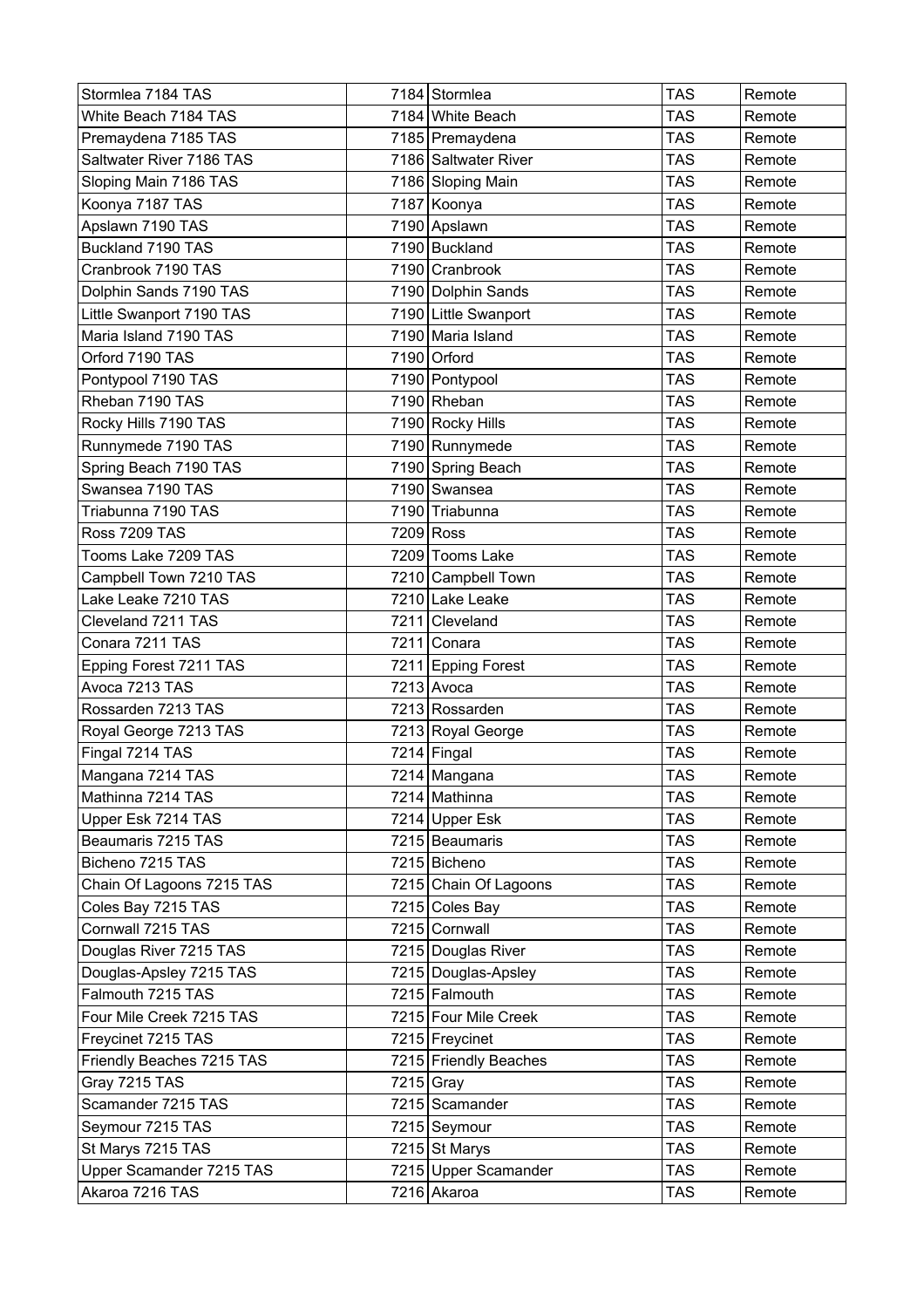| Ansons Bay 7216 TAS      | 7216 Ansons Bay      | <b>TAS</b> | Remote |
|--------------------------|----------------------|------------|--------|
| Binalong Bay 7216 TAS    | 7216 Binalong Bay    | <b>TAS</b> | Remote |
| Goshen 7216 TAS          | 7216 Goshen          | TAS        | Remote |
| Goulds Country 7216 TAS  | 7216 Goulds Country  | TAS        | Remote |
| Lottah 7216 TAS          | 7216 Lottah          | <b>TAS</b> | Remote |
| Pyengana 7216 TAS        | 7216 Pyengana        | <b>TAS</b> | Remote |
| St Helens 7216 TAS       | 7216 St Helens       | TAS        | Remote |
| Stieglitz 7216 TAS       | 7216 Stieglitz       | <b>TAS</b> | Remote |
| The Gardens 7216 TAS     | 7216 The Gardens     | TAS        | Remote |
| Beechford 7252 TAS       | 7252 Beechford       | TAS        | Remote |
| Dilston 7252 TAS         | 7252 Dilston         | <b>TAS</b> | Remote |
| Hillwood 7252 TAS        | 7252 Hillwood        | <b>TAS</b> | Remote |
| Lefroy 7252 TAS          | 7252 Lefroy          | TAS        | Remote |
| Lulworth 7252 TAS        | 7252 Lulworth        | TAS        | Remote |
| Mount Direction 7252 TAS | 7252 Mount Direction | <b>TAS</b> | Remote |
| Pipers River 7252 TAS    | 7252 Pipers River    | TAS        | Remote |
| Stony Head 7252 TAS      | 7252 Stony Head      | <b>TAS</b> | Remote |
| Swan Bay 7252 TAS        | 7252 Swan Bay        | <b>TAS</b> | Remote |
| Weymouth 7252 TAS        | 7252 Weymouth        | <b>TAS</b> | Remote |
| Windermere 7252 TAS      | 7252 Windermere      | <b>TAS</b> | Remote |
| Bellingham 7254 TAS      | 7254 Bellingham      | TAS        | Remote |
| Golconda 7254 TAS        | 7254 Golconda        | <b>TAS</b> | Remote |
| Lebrina 7254 TAS         | 7254 Lebrina         | <b>TAS</b> | Remote |
| Pipers Brook 7254 TAS    | 7254 Pipers Brook    | TAS        | Remote |
| Retreat 7254 TAS         | 7254 Retreat         | <b>TAS</b> | Remote |
| Tunnel 7254 TAS          | 7254 Tunnel          | TAS        | Remote |
| Wyena 7254 TAS           | $7254$ Wyena         | <b>TAS</b> | Remote |
| Blue Rocks 7255 TAS      | 7255 Blue Rocks      | TAS        | Remote |
| Emita 7255 TAS           | 7255 Emita           | <b>TAS</b> | Remote |
| Killiecrankie 7255 TAS   | 7255 Killiecrankie   | TAS        | Remote |
| Lackrana 7255 TAS        | 7255 Lackrana        | TAS        | Remote |
| Lady Barron 7255 TAS     | 7255 Lady Barron     | TAS        | Remote |
| Leeka 7255 TAS           | 7255 Leeka           | <b>TAS</b> | Remote |
| Loccota 7255 TAS         | 7255 Loccota         | <b>TAS</b> | Remote |
| Lughrata 7255 TAS        | 7255 Lughrata        | TAS        | Remote |
| Memana 7255 TAS          | 7255 Memana          | <b>TAS</b> | Remote |
| Palana 7255 TAS          | 7255 Palana          | <b>TAS</b> | Remote |
| Ranga 7255 TAS           | 7255 Ranga           | TAS        | Remote |
| Strzelecki 7255 TAS      | 7255 Strzelecki      | <b>TAS</b> | Remote |
| Whitemark 7255 TAS       | 7255 Whitemark       | <b>TAS</b> | Remote |
| Wingaroo 7255 TAS        | 7255 Wingaroo        | <b>TAS</b> | Remote |
| Bungaree 7256 TAS        | 7256 Bungaree        | <b>TAS</b> | Remote |
| Currie 7256 TAS          | 7256 Currie          | <b>TAS</b> | Remote |
| Egg Lagoon 7256 TAS      | 7256 Egg Lagoon      | TAS        | Remote |
| Grassy 7256 TAS          | 7256 Grassy          | <b>TAS</b> | Remote |
| Loorana 7256 TAS         | 7256 Loorana         | TAS        | Remote |
| Lymwood 7256 TAS         | 7256 Lymwood         | <b>TAS</b> | Remote |
| Naracoopa 7256 TAS       | 7256 Naracoopa       | <b>TAS</b> | Remote |
| Nugara 7256 TAS          | 7256 Nugara          | TAS        | Remote |
| Pearshape 7256 TAS       | 7256 Pearshape       | <b>TAS</b> | Remote |
| Pegarah 7256 TAS         | 7256 Pegarah         | TAS        | Remote |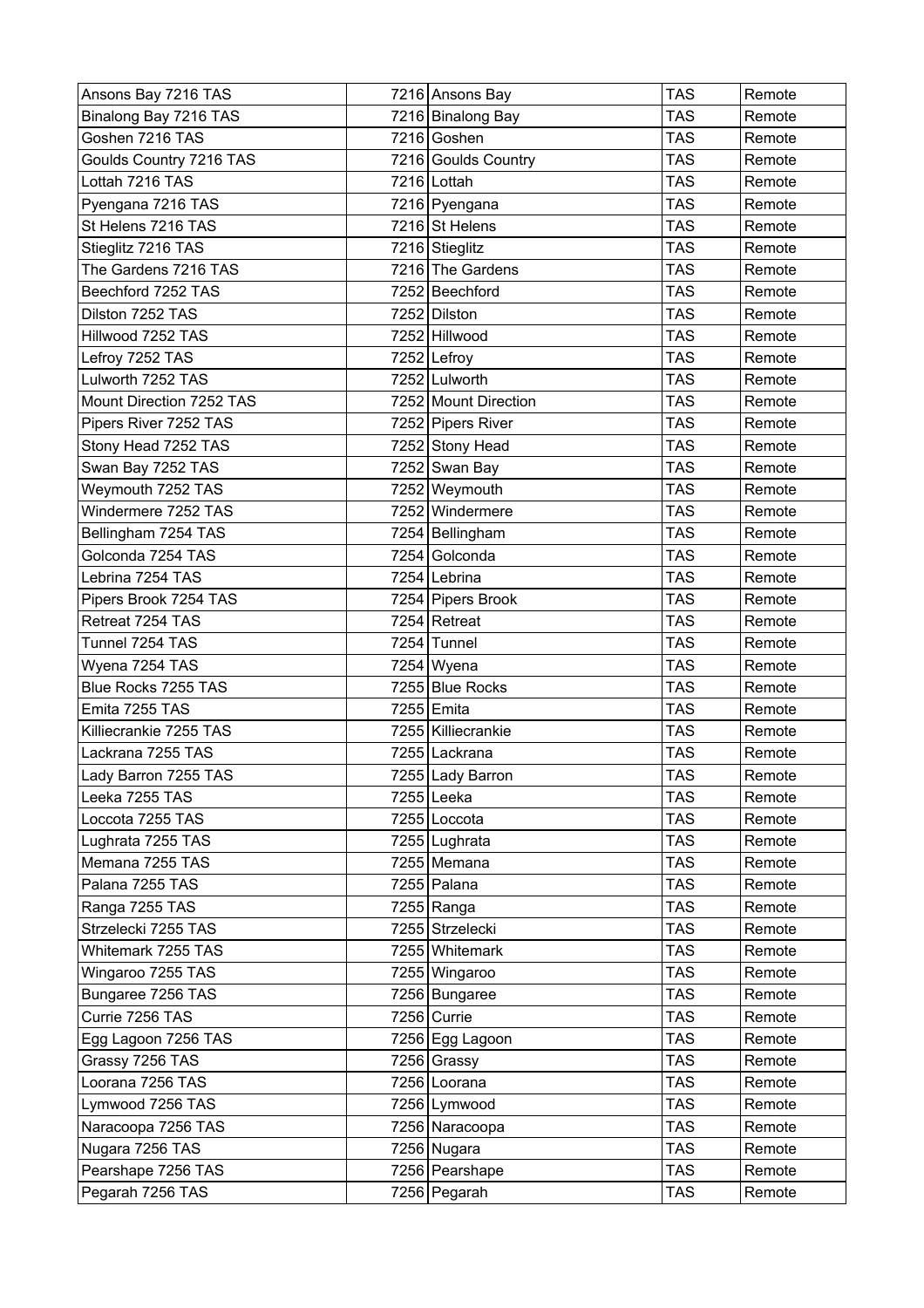| Reekara 7256 TAS             |            | 7256 Reekara             | <b>TAS</b> | Remote |
|------------------------------|------------|--------------------------|------------|--------|
| Sea Elephant 7256 TAS        |            | 7256 Sea Elephant        | TAS        | Remote |
| Surprise Bay 7256 TAS        |            | 7256 Surprise Bay        | <b>TAS</b> | Remote |
| Wickham 7256 TAS             |            | 7256 Wickham             | <b>TAS</b> | Remote |
| Yambacoona 7256 TAS          |            | 7256 Yambacoona          | <b>TAS</b> | Remote |
| Yarra Creek 7256 TAS         |            | 7256 Yarra Creek         | <b>TAS</b> | Remote |
| Cape Barren Island 7257 TAS  |            | 7257 Cape Barren Island  | <b>TAS</b> | Remote |
| Breadalbane 7258 TAS         |            | 7258 Breadalbane         | <b>TAS</b> | Remote |
| Relbia 7258 TAS              |            | 7258 Relbia              | <b>TAS</b> | Remote |
| White Hills 7258 TAS         |            | 7258 White Hills         | <b>TAS</b> | Remote |
| Myrtle Bank 7259 TAS         |            | 7259 Myrtle Bank         | <b>TAS</b> | Remote |
| Nunamara 7259 TAS            |            | 7259 Nunamara            | <b>TAS</b> | Remote |
| Patersonia 7259 TAS          |            | 7259 Patersonia          | <b>TAS</b> | Remote |
| Targa 7259 TAS               |            | 7259 Targa               | <b>TAS</b> | Remote |
| Tayene 7259 TAS              |            | 7259 Tayene              | <b>TAS</b> | Remote |
| Blumont 7260 TAS             |            | 7260 Blumont             | TAS        | Remote |
| Cuckoo 7260 TAS              |            | 7260 Cuckoo              | <b>TAS</b> | Remote |
| Forester 7260 TAS            |            | 7260 Forester            | <b>TAS</b> | Remote |
| Jetsonville 7260 TAS         |            | 7260 Jetsonville         | <b>TAS</b> | Remote |
| Kamona 7260 TAS              |            | 7260 Kamona              | <b>TAS</b> | Remote |
| Lietinna 7260 TAS            |            | 7260 Lietinna            | <b>TAS</b> | Remote |
| Lisle 7260 TAS               | 7260 Lisle |                          | <b>TAS</b> | Remote |
| Nabowla 7260 TAS             |            | 7260 Nabowla             | <b>TAS</b> | Remote |
| North Scottsdale 7260 TAS    |            | 7260 North Scottsdale    | <b>TAS</b> | Remote |
| Scottsdale 7260 TAS          |            | 7260 Scottsdale          | <b>TAS</b> | Remote |
| South Springfield 7260 TAS   |            | 7260 South Springfield   | <b>TAS</b> | Remote |
| Springfield 7260 TAS         |            | 7260 Springfield         | <b>TAS</b> | Remote |
| Tonganah 7260 TAS            |            | 7260 Tonganah            | <b>TAS</b> | Remote |
| Tulendeena 7260 TAS          |            | 7260 Tulendeena          | <b>TAS</b> | Remote |
| West Scottsdale 7260 TAS     |            | 7260 West Scottsdale     | TAS        | Remote |
| Branxholm 7261 TAS           |            | 7261 Branxholm           | <b>TAS</b> | Remote |
| Warrentinna 7261 TAS         |            | 7261 Warrentinna         | <b>TAS</b> | Remote |
| Alberton 7263 TAS            |            | 7263 Alberton            | <b>TAS</b> | Remote |
| Legerwood 7263 TAS           |            | 7263 Legerwood           | <b>TAS</b> | Remote |
| Ringarooma 7263 TAS          |            | 7263 Ringarooma          | <b>TAS</b> | Remote |
| Talawa 7263 TAS              |            | 7263 Talawa              | <b>TAS</b> | Remote |
| Trenah 7263 TAS              |            | 7263 Trenah              | <b>TAS</b> | Remote |
| Ansons Bay 7264 TAS          |            | 7264 Ansons Bay          | TAS        | Remote |
| Boobyalla 7264 TAS           |            | 7264 Boobyalla           | <b>TAS</b> | Remote |
| Cape Portland 7264 TAS       |            | 7264 Cape Portland       | TAS        | Remote |
| Derby 7264 TAS               |            | 7264 Derby               | TAS        | Remote |
| Eddystone 7264 TAS           |            | 7264 Eddystone           | <b>TAS</b> | Remote |
| Gladstone 7264 TAS           |            | 7264 Gladstone           | <b>TAS</b> | Remote |
| Herrick 7264 TAS             |            | 7264 Herrick             | TAS        | Remote |
| Moorina 7264 TAS             |            | 7264 Moorina             | <b>TAS</b> | Remote |
| Mount William 7264 TAS       |            | 7264 Mount William       | <b>TAS</b> | Remote |
| Musselroe Bay 7264 TAS       |            | 7264 Musselroe Bay       | TAS        | Remote |
| Pioneer 7264 TAS             |            | 7264 Pioneer             | <b>TAS</b> | Remote |
| Rushy Lagoon 7264 TAS        |            | 7264 Rushy Lagoon        | <b>TAS</b> | Remote |
| South Mount Cameron 7264 TAS |            | 7264 South Mount Cameron | <b>TAS</b> | Remote |
| Telita 7264 TAS              |            | 7264 Telita              | <b>TAS</b> | Remote |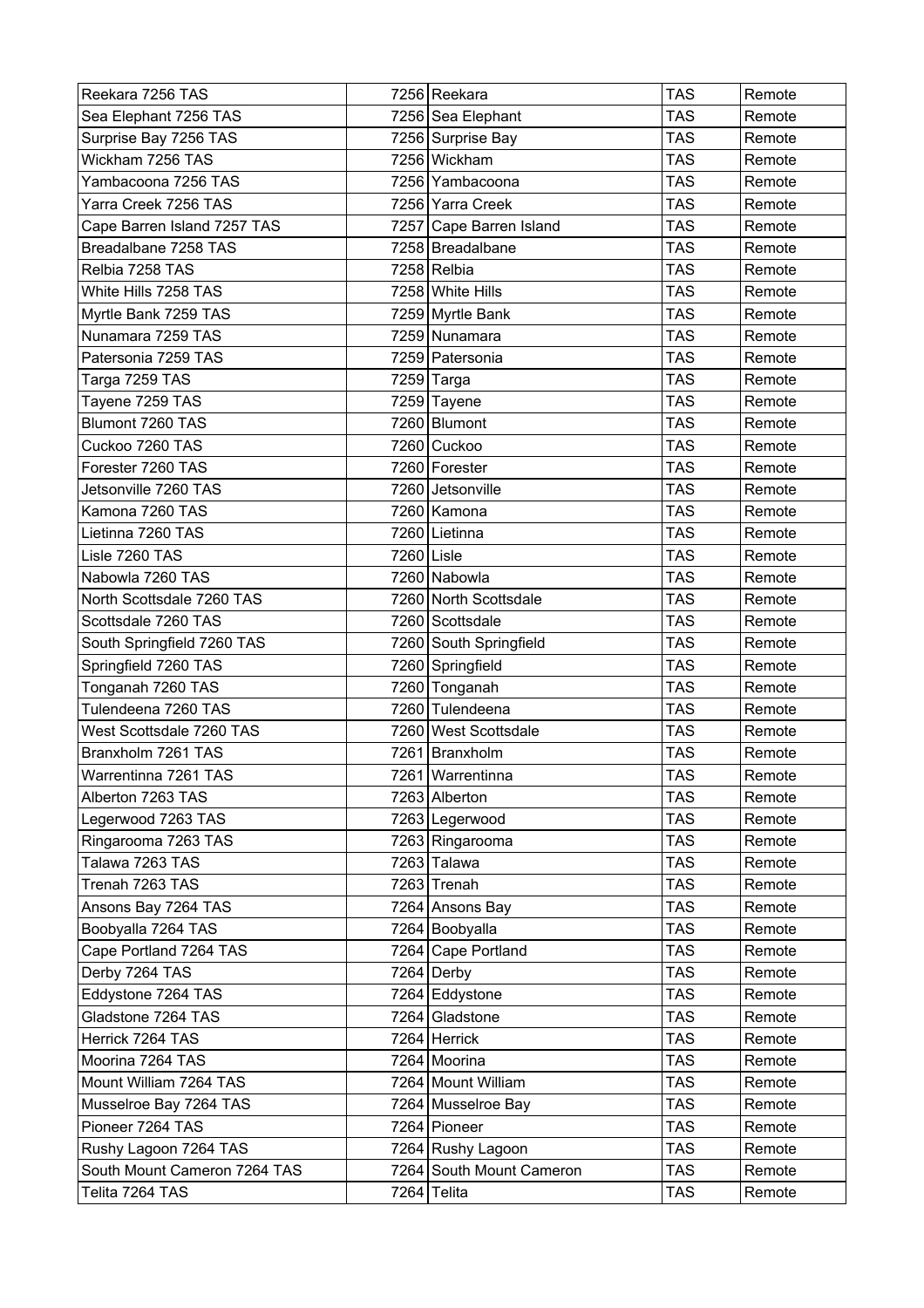| Weldborough 7264 TAS         |            | 7264 Weldborough         | <b>TAS</b> | Remote |
|------------------------------|------------|--------------------------|------------|--------|
| Banca 7265 TAS               |            | 7265 Banca               | TAS        | Remote |
| Winnaleah 7265 TAS           |            | 7265 Winnaleah           | <b>TAS</b> | Remote |
| Bangor 7267 TAS              |            | 7267   Bangor            | <b>TAS</b> | Remote |
| Karoola 7267 TAS             |            | 7267 Karoola             | <b>TAS</b> | Remote |
| Lalla 7267 TAS               | 7267 Lalla |                          | <b>TAS</b> | Remote |
| Lower Turners Marsh 7267 TAS |            | 7267 Lower Turners Marsh | <b>TAS</b> | Remote |
| Turners Marsh 7267 TAS       |            | 7267 Turners Marsh       | <b>TAS</b> | Remote |
| Lilydale 7268 TAS            |            | 7268 Lilydale            | <b>TAS</b> | Remote |
| North Lilydale 7268 TAS      |            | 7268 North Lilydale      | <b>TAS</b> | Remote |
| Underwood 7268 TAS           |            | 7268 Underwood           | <b>TAS</b> | Remote |
| Blackwall 7275 TAS           |            | 7275 Blackwall           | <b>TAS</b> | Remote |
| Deviot 7275 TAS              |            | 7275 Deviot              | TAS        | Remote |
| Exeter 7275 TAS              |            | 7275 Exeter              | <b>TAS</b> | Remote |
| Frankford 7275 TAS           |            | 7275 Frankford           | <b>TAS</b> | Remote |
| Glengarry 7275 TAS           |            | 7275 Glengarry           | <b>TAS</b> | Remote |
| Holwell 7275 TAS             |            | 7275 Holwell             | <b>TAS</b> | Remote |
| Lanena 7275 TAS              |            | 7275 Lanena              | <b>TAS</b> | Remote |
| Loira 7275 TAS               |            | 7275 Loira               | <b>TAS</b> | Remote |
| Notley Hills 7275 TAS        |            | 7275 Notley Hills        | <b>TAS</b> | Remote |
| Robigana 7275 TAS            |            | 7275 Robigana            | <b>TAS</b> | Remote |
| Swan Point 7275 TAS          |            | 7275 Swan Point          | <b>TAS</b> | Remote |
| Winkleigh 7275 TAS           |            | 7275 Winkleigh           | <b>TAS</b> | Remote |
| Hagley 7292 TAS              |            | 7292 Hagley              | <b>TAS</b> | Remote |
| Quamby Bend 7292 TAS         |            | 7292 Quamby Bend         | <b>TAS</b> | Remote |
| Rosevale 7292 TAS            |            | 7292 Rosevale            | <b>TAS</b> | Remote |
| Selbourne 7292 TAS           |            | 7292 Selbourne           | <b>TAS</b> | Remote |
| Westwood 7292 TAS            |            | 7292 Westwood            | <b>TAS</b> | Remote |
| Bracknell 7302 TAS           |            | 7302 Bracknell           | <b>TAS</b> | Remote |
| Cressy 7302 TAS              |            | 7302 Cressy              | <b>TAS</b> | Remote |
| Poatina 7302 TAS             |            | 7302 Poatina             | <b>TAS</b> | Remote |
| Brandum 7304 TAS             |            | 7304   Brandum           | <b>TAS</b> | Remote |
| Breona 7304 TAS              |            | 7304 Breona              | <b>TAS</b> | Remote |
| Caveside 7304 TAS            |            | 7304 Caveside            | <b>TAS</b> | Remote |
| Central Plateau 7304 TAS     |            | 7304 Central Plateau     | TAS        | Remote |
| Chudleigh 7304 TAS           |            | 7304 Chudleigh           | <b>TAS</b> | Remote |
| Dairy Plains 7304 TAS        |            | 7304 Dairy Plains        | <b>TAS</b> | Remote |
| Deloraine 7304 TAS           |            | 7304 Deloraine           | <b>TAS</b> | Remote |
| Doctors Point 7304 TAS       |            | 7304 Doctors Point       | <b>TAS</b> | Remote |
| Dunorlan 7304 TAS            |            | 7304 Dunorlan            | <b>TAS</b> | Remote |
| Elizabeth Town 7304 TAS      |            | 7304 Elizabeth Town      | <b>TAS</b> | Remote |
| Golden Valley 7304 TAS       |            | 7304 Golden Valley       | <b>TAS</b> | Remote |
| Jackeys Marsh 7304 TAS       |            | 7304 Jackeys Marsh       | TAS        | Remote |
| Kimberley 7304 TAS           |            | 7304 Kimberley           | TAS        | Remote |
| Liena 7304 TAS               |            | 7304 Liena               | <b>TAS</b> | Remote |
| Mayberry 7304 TAS            |            | 7304 Mayberry            | TAS        | Remote |
| Meander 7304 TAS             |            | 7304 Meander             | <b>TAS</b> | Remote |
| Mersey Forest 7304 TAS       |            | 7304 Mersey Forest       | <b>TAS</b> | Remote |
| Mole Creek 7304 TAS          |            | 7304 Mole Creek          | <b>TAS</b> | Remote |
| Moltema 7304 TAS             |            | 7304 Moltema             | <b>TAS</b> | Remote |
| Montana 7304 TAS             |            | 7304 Montana             | <b>TAS</b> | Remote |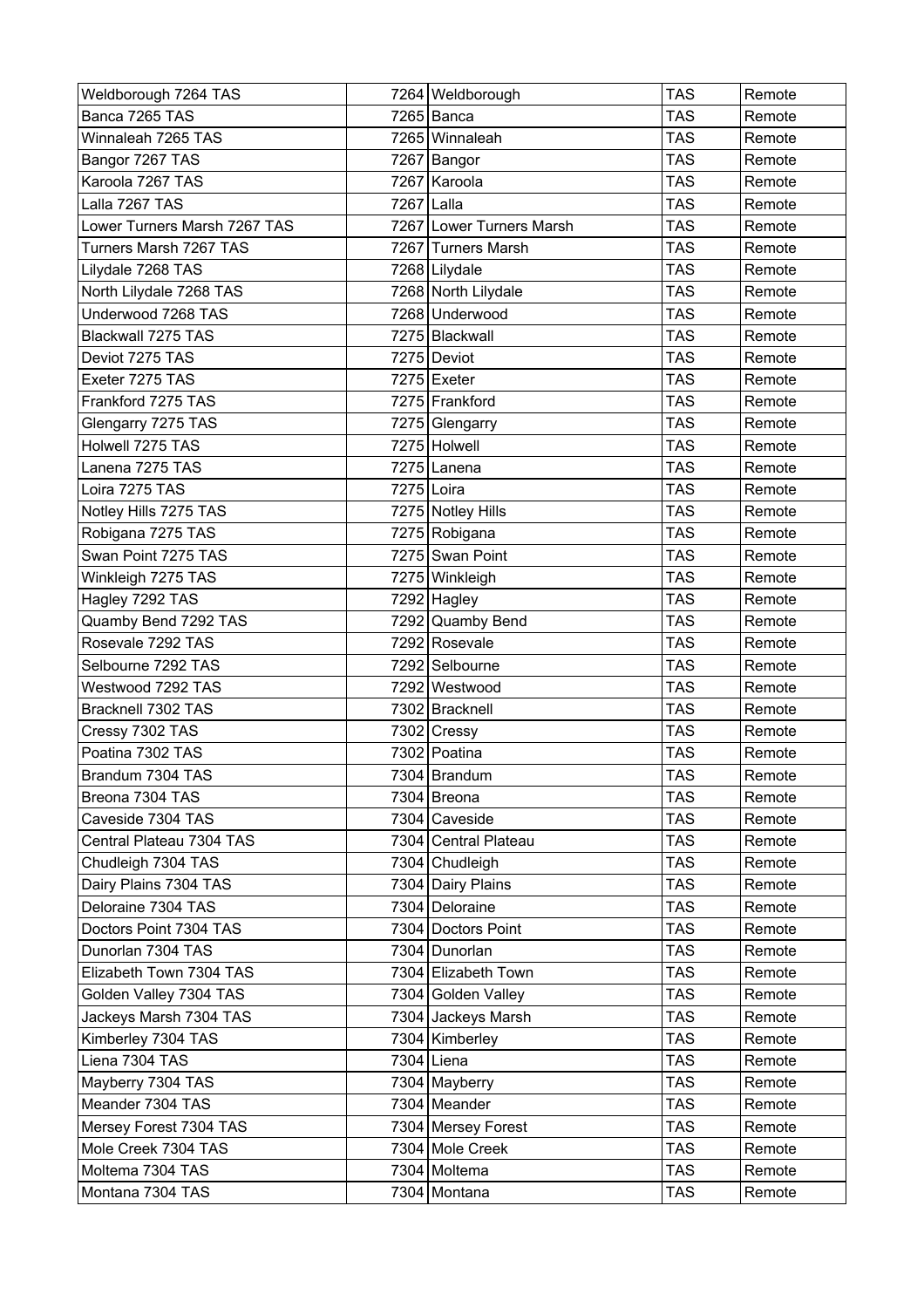| Needles 7304 TAS            |      | 7304 Needles            | <b>TAS</b> | Remote |
|-----------------------------|------|-------------------------|------------|--------|
| Parkham 7304 TAS            |      | 7304 Parkham            | <b>TAS</b> | Remote |
| Quamby Brook 7304 TAS       |      | 7304 Quamby Brook       | TAS        | Remote |
| Red Hills 7304 TAS          |      | 7304 Red Hills          | <b>TAS</b> | Remote |
| Reedy Marsh 7304 TAS        |      | 7304 Reedy Marsh        | <b>TAS</b> | Remote |
| Reynolds Neck 7304 TAS      |      | 7304 Reynolds Neck      | <b>TAS</b> | Remote |
| Walls Of Jerusalem 7304 TAS |      | 7304 Walls Of Jerusalem | <b>TAS</b> | Remote |
| Weegena 7304 TAS            |      | 7304 Weegena            | <b>TAS</b> | Remote |
| Weetah 7304 TAS             |      | 7304 Weetah             | <b>TAS</b> | Remote |
| Western Creek 7304 TAS      |      | 7304 Western Creek      | <b>TAS</b> | Remote |
| Merseylea 7305 TAS          |      | 7305 Merseylea          | <b>TAS</b> | Remote |
| Railton 7305 TAS            |      | 7305 Railton            | <b>TAS</b> | Remote |
| Sunnyside 7305 TAS          |      | 7305 Sunnyside          | TAS        | Remote |
| Acacia Hills 7306 TAS       |      | 7306 Acacia Hills       | <b>TAS</b> | Remote |
| Barrington 7306 TAS         |      | 7306 Barrington         | <b>TAS</b> | Remote |
| Beulah 7306 TAS             |      | 7306 Beulah             | <b>TAS</b> | Remote |
| Cethana 7306 TAS            |      | 7306 Cethana            | <b>TAS</b> | Remote |
| Claude Road 7306 TAS        |      | 7306 Claude Road        | <b>TAS</b> | Remote |
| Cradle Mountain 7306 TAS    |      | 7306 Cradle Mountain    | <b>TAS</b> | Remote |
| Gowrie Park 7306 TAS        |      | 7306 Gowrie Park        | <b>TAS</b> | Remote |
| Lorinna 7306 TAS            |      | 7306 Lorinna            | TAS        | Remote |
| Lower Barrington 7306 TAS   |      | 7306 Lower Barrington   | <b>TAS</b> | Remote |
| Lower Beulah 7306 TAS       |      | 7306 Lower Beulah       | <b>TAS</b> | Remote |
| Middlesex 7306 TAS          |      | 7306 Middlesex          | <b>TAS</b> | Remote |
| Mount Roland 7306 TAS       |      | 7306 Mount Roland       | <b>TAS</b> | Remote |
| Nook 7306 TAS               |      | 7306 Nook               | <b>TAS</b> | Remote |
| Nowhere Else 7306 TAS       |      | 7306 Nowhere Else       | <b>TAS</b> | Remote |
| Paradise 7306 TAS           |      | 7306 Paradise           | <b>TAS</b> | Remote |
| Promised Land 7306 TAS      |      | 7306 Promised Land      | <b>TAS</b> | Remote |
| Roland 7306 TAS             |      | 7306 Roland             | <b>TAS</b> | Remote |
| Sheffield 7306 TAS          |      | 7306 Sheffield          | <b>TAS</b> | Remote |
| Staverton 7306 TAS          |      | 7306 Staverton          | <b>TAS</b> | Remote |
| Stoodley 7306 TAS           |      | 7306 Stoodley           | <b>TAS</b> | Remote |
| West Kentish 7306 TAS       |      | 7306 West Kentish       | <b>TAS</b> | Remote |
| Bakers Beach 7307 TAS       |      | 7307 Bakers Beach       | <b>TAS</b> | Remote |
| Harford 7307 TAS            |      | 7307 Harford            | <b>TAS</b> | Remote |
| Hawley Beach 7307 TAS       |      | 7307 Hawley Beach       | <b>TAS</b> | Remote |
| Latrobe 7307 TAS            |      | 7307 Latrobe            | <b>TAS</b> | Remote |
| Moriarty 7307 TAS           |      | 7307 Moriarty           | <b>TAS</b> | Remote |
| Northdown 7307 TAS          |      | 7307 Northdown          | <b>TAS</b> | Remote |
| Port Sorell 7307 TAS        |      | 7307 Port Sorell        | <b>TAS</b> | Remote |
| Sassafras 7307 TAS          |      | 7307 Sassafras          | <b>TAS</b> | Remote |
| Shearwater 7307 TAS         |      | 7307 Shearwater         | <b>TAS</b> | Remote |
| Squeaking Point 7307 TAS    |      | 7307 Squeaking Point    | <b>TAS</b> | Remote |
| Thirlstane 7307 TAS         |      | 7307 Thirlstane         | <b>TAS</b> | Remote |
| Wesley Vale 7307 TAS        |      | 7307   Wesley Vale      | <b>TAS</b> | Remote |
| Black River 7321 TAS        |      | 7321 Black River        | <b>TAS</b> | Remote |
| Boat Harbour 7321 TAS       |      | 7321 Boat Harbour       | <b>TAS</b> | Remote |
| Boat Harbour Beach 7321 TAS |      | 7321 Boat Harbour Beach | <b>TAS</b> | Remote |
| Chasm Creek 7321 TAS        |      | 7321 Chasm Creek        | <b>TAS</b> | Remote |
| Corinna 7321 TAS            | 7321 | Corinna                 | <b>TAS</b> | Remote |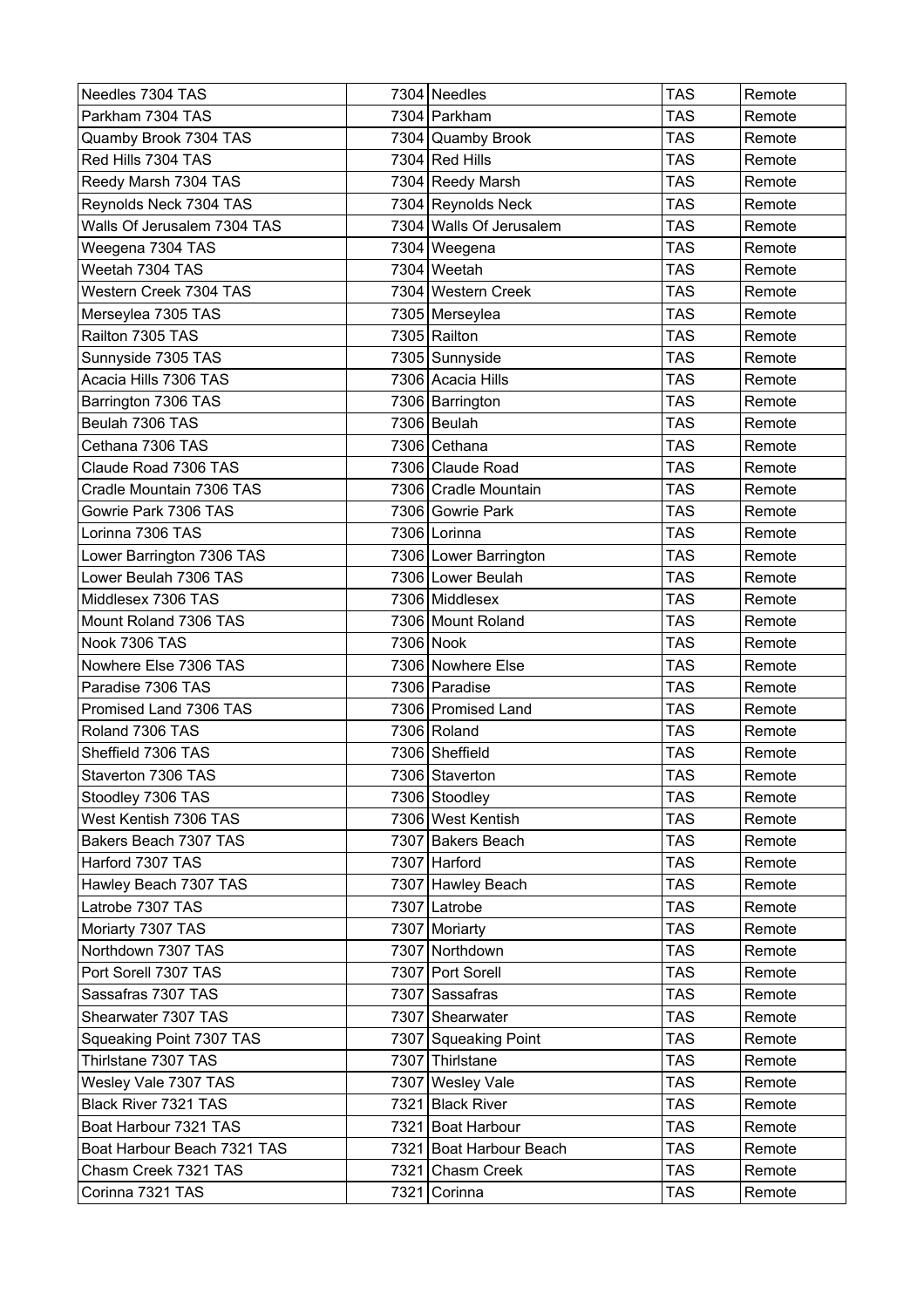| Cowrie Point 7321 TAS    |      | 7321 Cowrie Point    | <b>TAS</b> | Remote |
|--------------------------|------|----------------------|------------|--------|
| Crayfish Creek 7321 TAS  |      | 7321 Crayfish Creek  | <b>TAS</b> | Remote |
| Detention 7321 TAS       |      | 7321 Detention       | <b>TAS</b> | Remote |
| East Cam 7321 TAS        |      | 7321 East Cam        | <b>TAS</b> | Remote |
| East Ridgley 7321 TAS    |      | 7321 East Ridgley    | <b>TAS</b> | Remote |
| Edgcumbe Beach 7321 TAS  |      | 7321 Edgcumbe Beach  | <b>TAS</b> | Remote |
| Guildford 7321 TAS       |      | 7321 Guildford       | <b>TAS</b> | Remote |
| Hampshire 7321 TAS       |      | 7321 Hampshire       | <b>TAS</b> | Remote |
| Hellyer 7321 TAS         |      | 7321 Hellyer         | <b>TAS</b> | Remote |
| Highclere 7321 TAS       |      | 7321 Highclere       | <b>TAS</b> | Remote |
| Luina 7321 TAS           |      | 7321 Luina           | <b>TAS</b> | Remote |
| Mawbanna 7321 TAS        |      | 7321 Mawbanna        | <b>TAS</b> | Remote |
| Montumana 7321 TAS       |      | 7321 Montumana       | <b>TAS</b> | Remote |
| Mooreville 7321 TAS      |      | 7321 Mooreville      | <b>TAS</b> | Remote |
| Natone 7321 TAS          |      | 7321 Natone          | <b>TAS</b> | Remote |
| Parrawe 7321 TAS         |      | 7321 Parrawe         | <b>TAS</b> | Remote |
| Port Latta 7321 TAS      |      | 7321 Port Latta      | <b>TAS</b> | Remote |
| Ridgley 7321 TAS         |      | 7321 Ridgley         | <b>TAS</b> | Remote |
| Rocky Cape 7321 TAS      |      | 7321 Rocky Cape      | <b>TAS</b> | Remote |
| Savage River 7321 TAS    |      | 7321 Savage River    | <b>TAS</b> | Remote |
| Sisters Beach 7321 TAS   |      | 7321 Sisters Beach   | <b>TAS</b> | Remote |
| Stowport 7321 TAS        |      | 7321 Stowport        | <b>TAS</b> | Remote |
| Tewkesbury 7321 TAS      |      | 7321 Tewkesbury      | <b>TAS</b> | Remote |
| Tullah 7321 TAS          |      | 7321 Tullah          | <b>TAS</b> | Remote |
| Upper Natone 7321 TAS    |      | 7321 Upper Natone    | <b>TAS</b> | Remote |
| Upper Stowport 7321 TAS  |      | 7321 Upper Stowport  | <b>TAS</b> | Remote |
| Waratah 7321 TAS         | 7321 | Waratah              | <b>TAS</b> | Remote |
| West Mooreville 7321 TAS |      | 7321 West Mooreville | <b>TAS</b> | Remote |
| West Ridgley 7321 TAS    | 7321 | <b>West Ridgley</b>  | <b>TAS</b> | Remote |
| Wiltshire 7321 TAS       | 7321 | Wiltshire            | <b>TAS</b> | Remote |
| Calder 7325 TAS          |      | 7325 Calder          | <b>TAS</b> | Remote |
| Doctors Rocks 7325 TAS   |      | 7325 Doctors Rocks   | <b>TAS</b> | Remote |
| Elliott 7325 TAS         |      | 7325 Elliott         | <b>TAS</b> | Remote |
| Flowerdale 7325 TAS      |      | 7325 Flowerdale      | <b>TAS</b> | Remote |
| Henrietta 7325 TAS       |      | 7325 Henrietta       | <b>TAS</b> | Remote |
| Lapoinya 7325 TAS        |      | 7325 Lapoinya        | <b>TAS</b> | Remote |
| Meunna 7325 TAS          |      | 7325 Meunna          | <b>TAS</b> | Remote |
| Milabena 7325 TAS        |      | 7325 Milabena        | TAS        | Remote |
| Moorleah 7325 TAS        |      | 7325 Moorleah        | <b>TAS</b> | Remote |
| Mount Hicks 7325 TAS     |      | 7325 Mount Hicks     | <b>TAS</b> | Remote |
| Myalla 7325 TAS          |      | 7325 Myalla          | <b>TAS</b> | Remote |
| Oldina 7325 TAS          |      | 7325 Oldina          | <b>TAS</b> | Remote |
| Oonah 7325 TAS           |      | 7325 Oonah           | <b>TAS</b> | Remote |
| Preolenna 7325 TAS       |      | 7325 Preolenna       | <b>TAS</b> | Remote |
| Sisters Creek 7325 TAS   |      | 7325 Sisters Creek   | <b>TAS</b> | Remote |
| Table Cape 7325 TAS      |      | 7325 Table Cape      | <b>TAS</b> | Remote |
| Takone 7325 TAS          |      | 7325 Takone          | <b>TAS</b> | Remote |
| West Takone 7325 TAS     |      | 7325 West Takone     | <b>TAS</b> | Remote |
| Wynyard 7325 TAS         |      | 7325 Wynyard         | <b>TAS</b> | Remote |
| Yolla 7325 TAS           |      | 7325 Yolla           | <b>TAS</b> | Remote |
| Alcomie 7330 TAS         |      | 7330 Alcomie         | <b>TAS</b> | Remote |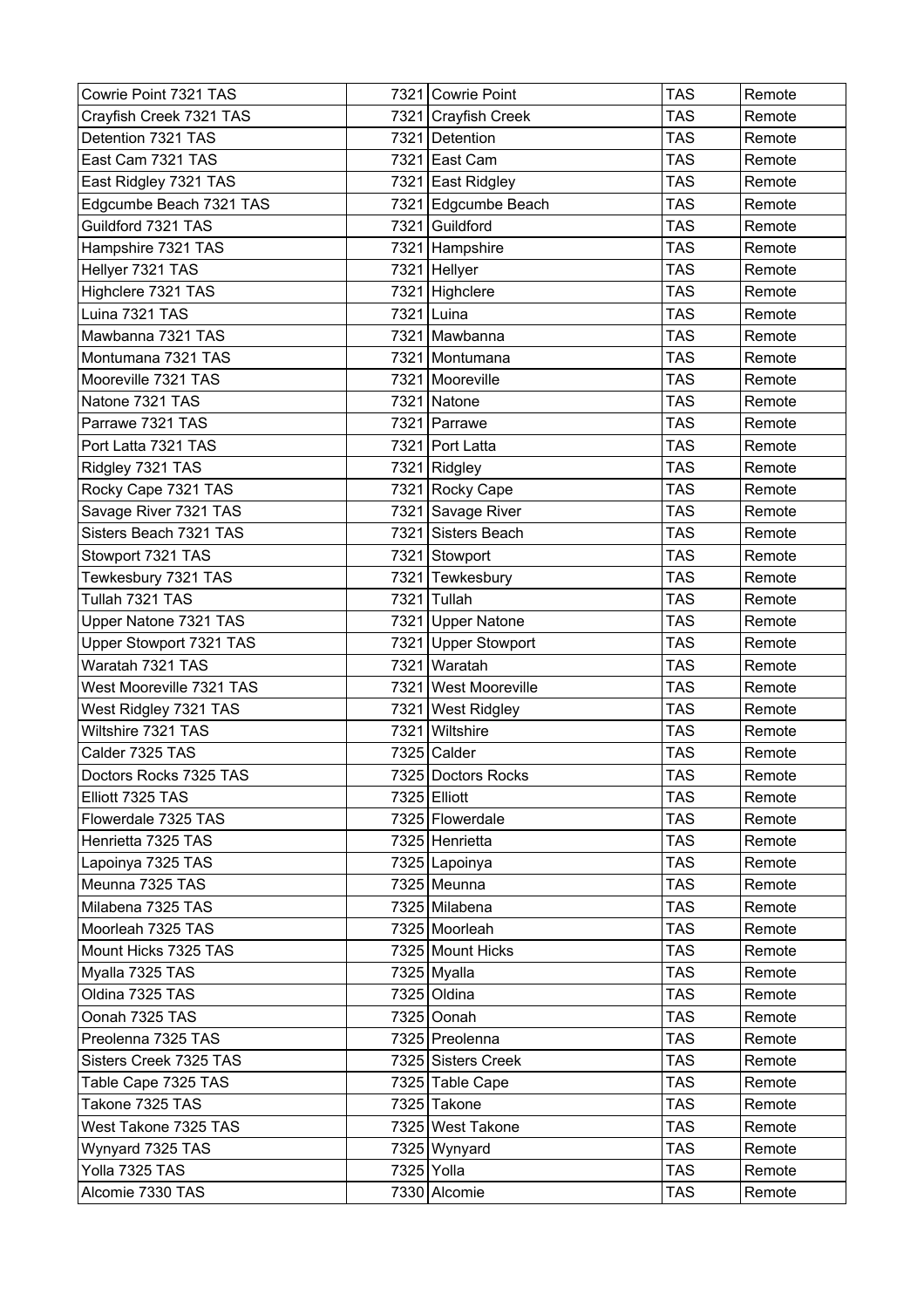| Arthur River 7330 TAS         | 7330 Arthur River         | <b>TAS</b> | Remote |
|-------------------------------|---------------------------|------------|--------|
| Brittons Swamp 7330 TAS       | 7330 Brittons Swamp       | <b>TAS</b> | Remote |
| Broadmeadows 7330 TAS         | 7330 Broadmeadows         | <b>TAS</b> | Remote |
| Christmas Hills 7330 TAS      | 7330 Christmas Hills      | <b>TAS</b> | Remote |
| Couta Rocks 7330 TAS          | 7330 Couta Rocks          | <b>TAS</b> | Remote |
| Edith Creek 7330 TAS          | 7330 Edith Creek          | <b>TAS</b> | Remote |
| Forest 7330 TAS               | 7330 Forest               | <b>TAS</b> | Remote |
| Irishtown 7330 TAS            | 7330   Irishtown          | <b>TAS</b> | Remote |
| Lileah 7330 TAS               | 7330 Lileah               | <b>TAS</b> | Remote |
| Marrawah 7330 TAS             | 7330 Marrawah             | <b>TAS</b> | Remote |
| Mella 7330 TAS                | 7330 Mella                | <b>TAS</b> | Remote |
| Mengha 7330 TAS               | 7330 Mengha               | <b>TAS</b> | Remote |
| Montagu 7330 TAS              | 7330 Montagu              | TAS        | Remote |
| Nabageena 7330 TAS            | 7330 Nabageena            | <b>TAS</b> | Remote |
| Nelson Bay 7330 TAS           | 7330 Nelson Bay           | <b>TAS</b> | Remote |
| Redpa 7330 TAS                | 7330 Redpa                | <b>TAS</b> | Remote |
| Roger River 7330 TAS          | 7330 Roger River          | <b>TAS</b> | Remote |
| Scopus 7330 TAS               | 7330 Scopus               | <b>TAS</b> | Remote |
| Scotchtown 7330 TAS           | 7330 Scotchtown           | <b>TAS</b> | Remote |
| Smithton 7330 TAS             | 7330 Smithton             | <b>TAS</b> | Remote |
| South Forest 7330 TAS         | 7330 South Forest         | TAS        | Remote |
| Temma 7330 TAS                | 7330 Temma                | <b>TAS</b> | Remote |
| Three Hummock Island 7330 TAS | 7330 Three Hummock Island | <b>TAS</b> | Remote |
| Togari 7330 TAS               | 7330 Togari               | <b>TAS</b> | Remote |
| Trowutta 7330 TAS             | 7330 Trowutta             | <b>TAS</b> | Remote |
| West Montagu 7330 TAS         | 7330 West Montagu         | <b>TAS</b> | Remote |
| Woolnorth 7330 TAS            | 7330 Woolnorth            | <b>TAS</b> | Remote |
| Stanley 7331 TAS              | 7331 Stanley              | <b>TAS</b> | Remote |
| Gormanston 7466 TAS           | 7466 Gormanston           | <b>TAS</b> | Remote |
| Lake Margaret 7467 TAS        | 7467 Lake Margaret        | <b>TAS</b> | Remote |
| Queenstown 7467 TAS           | 7467 Queenstown           | <b>TAS</b> | Remote |
| Macquarie Heads 7468 TAS      | 7468 Macquarie Heads      | <b>TAS</b> | Remote |
| Strahan 7468 TAS              | 7468 Strahan              | <b>TAS</b> | Remote |
| Granville Harbour 7469 TAS    | 7469 Granville Harbour    | <b>TAS</b> | Remote |
| Renison Bell 7469 TAS         | 7469 Renison Bell         | TAS        | Remote |
| Trial Harbour 7469 TAS        | 7469 Trial Harbour        | <b>TAS</b> | Remote |
| Zeehan 7469 TAS               | 7469 Zeehan               | <b>TAS</b> | Remote |
| Rosebery 7470 TAS             | 7470 Rosebery             | <b>TAS</b> | Remote |
| Oaklands Junction 3063 VIC    | 3063 Oaklands Junction    | <b>VIC</b> | Remote |
| Yuroke 3063 VIC               | 3063 Yuroke               | <b>VIC</b> | Remote |
| Diamond Creek 3089 VIC        | 3089 Diamond Creek        | <b>VIC</b> | Remote |
| Plenty 3090 VIC               | 3090 Plenty               | <b>VIC</b> | Remote |
| Yarrambat 3091 VIC            | 3091 Yarrambat            | <b>VIC</b> | Remote |
| Wattle Glen 3096 VIC          | 3096 Wattle Glen          | <b>VIC</b> | Remote |
| Bend Of Islands 3097 VIC      | 3097 Bend Of Islands      | <b>VIC</b> | Remote |
| Kangaroo Ground 3097 VIC      | 3097   Kangaroo Ground    | <b>VIC</b> | Remote |
| Watsons Creek 3097 VIC        | 3097 Watsons Creek        | <b>VIC</b> | Remote |
| Arthurs Creek 3099 VIC        | 3099 Arthurs Creek        | <b>VIC</b> | Remote |
| Cottles Bridge 3099 VIC       | 3099 Cottles Bridge       | <b>VIC</b> | Remote |
| Hurstbridge 3099 VIC          | 3099 Hurstbridge          | <b>VIC</b> | Remote |
| Nutfield 3099 VIC             | 3099 Nutfield             | <b>VIC</b> | Remote |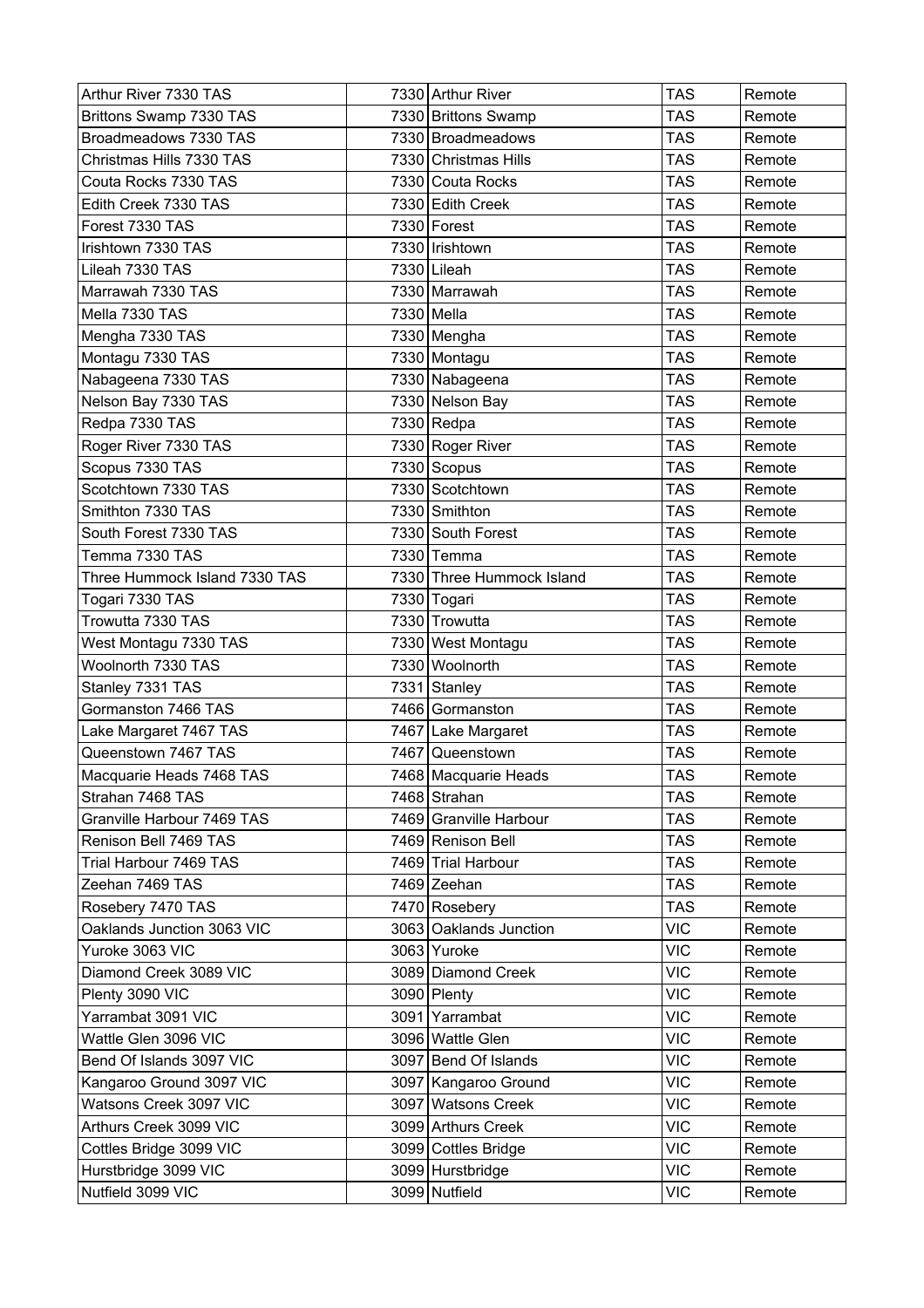| Strathewen 3099 VIC         |      | 3099 Strathewen         | <b>VIC</b> | Remote |
|-----------------------------|------|-------------------------|------------|--------|
| North Warrandyte 3113 VIC   |      | 3113 North Warrandyte   | <b>VIC</b> | Remote |
| Warrandyte 3113 VIC         |      | 3113 Warrandyte         | <b>VIC</b> | Remote |
| Park Orchards 3114 VIC      |      | 3114 Park Orchards      | <b>VIC</b> | Remote |
| Wonga Park 3115 VIC         |      | 3115 Wonga Park         | <b>VIC</b> | Remote |
| Beenak 3139 VIC             |      | 3139 Beenak             | <b>VIC</b> | Remote |
| Don Valley 3139 VIC         |      | 3139 Don Valley         | <b>VIC</b> | Remote |
| Hoddles Creek 3139 VIC      |      | 3139 Hoddles Creek      | <b>VIC</b> | Remote |
| Launching Place 3139 VIC    |      | 3139 Launching Place    | <b>VIC</b> | Remote |
| Seville 3139 VIC            |      | 3139 Seville            | <b>VIC</b> | Remote |
| Seville East 3139 VIC       |      | 3139 Seville East       | <b>VIC</b> | Remote |
| Wandin East 3139 VIC        |      | 3139 Wandin East        | <b>VIC</b> | Remote |
| Wandin North 3139 VIC       |      | 3139 Wandin North       | <b>VIC</b> | Remote |
| Woori Yallock 3139 VIC      |      | 3139 Woori Yallock      | <b>VIC</b> | Remote |
| Yellingbo 3139 VIC          |      | 3139 Yellingbo          | <b>VIC</b> | Remote |
| The Basin 3154 VIC          |      | 3154 The Basin          | <b>VIC</b> | Remote |
| Upwey 3158 VIC              |      | $3158$ Upwey            | <b>VIC</b> | Remote |
| Menzies Creek 3159 VIC      |      | 3159 Menzies Creek      | <b>VIC</b> | Remote |
| Selby 3159 VIC              |      | $3159$ Selby            | <b>VIC</b> | Remote |
| Belgrave 3160 VIC           |      | 3160 Belgrave           | <b>VIC</b> | Remote |
| Belgrave Heights 3160 VIC   |      | 3160 Belgrave Heights   | <b>VIC</b> | Remote |
| Belgrave South 3160 VIC     |      | 3160 Belgrave South     | <b>VIC</b> | Remote |
| Tecoma 3160 VIC             |      | 3160 Tecoma             | <b>VIC</b> | Remote |
| Little River 3211 VIC       |      | 3211 Little River       | <b>VIC</b> | Remote |
| Barrabool 3221 VIC          |      | 3221 Barrabool          | <b>VIC</b> | Remote |
| Ceres 3221 VIC              | 3221 | Ceres                   | <b>VIC</b> | Remote |
| Geelong Mc 3221 VIC         | 3221 | Geelong Mc              | <b>VIC</b> | Remote |
| Gnarwarre 3221 VIC          |      | 3221 Gnarwarre          | <b>VIC</b> | Remote |
| Murgheboluc 3221 VIC        |      | 3221 Murgheboluc        | <b>VIC</b> | Remote |
| Staughton Vale 3221 VIC     |      | 3221 Staughton Vale     | <b>VIC</b> | Remote |
| Stonehaven 3221 VIC         |      | 3221 Stonehaven         | <b>VIC</b> | Remote |
| Aireys Inlet 3231 VIC       |      | 3231 Aireys Inlet       | <b>VIC</b> | Remote |
| Big Hill 3231 VIC           |      | 3231 Big Hill           | <b>VIC</b> | Remote |
| Eastern View 3231 VIC       |      | 3231 Eastern View       | <b>VIC</b> | Remote |
| Fairhaven 3231 VIC          |      | 3231 Fairhaven          | <b>VIC</b> | Remote |
| Moggs Creek 3231 VIC        |      | 3231 Moggs Creek        | <b>VIC</b> | Remote |
| Lorne 3232 VIC              |      | 3232 Lorne              | <b>VIC</b> | Remote |
| Apollo Bay 3233 VIC         |      | 3233 Apollo Bay         | <b>VIC</b> | Remote |
| Cape Otway 3233 VIC         |      | 3233 Cape Otway         | <b>VIC</b> | Remote |
| Marengo 3233 VIC            |      | 3233 Marengo            | <b>VIC</b> | Remote |
| Petticoat Creek 3233 VIC    |      | 3233 Petticoat Creek    | <b>VIC</b> | Remote |
| Skenes Creek 3233 VIC       |      | 3233 Skenes Creek       | <b>VIC</b> | Remote |
| Skenes Creek North 3233 VIC |      | 3233 Skenes Creek North | <b>VIC</b> | Remote |
| Grey River 3234 VIC         |      | 3234 Grey River         | <b>VIC</b> | Remote |
| Kennett River 3234 VIC      |      | 3234 Kennett River      | <b>VIC</b> | Remote |
| Separation Creek 3234 VIC   |      | 3234 Separation Creek   | <b>VIC</b> | Remote |
| Sugarloaf 3234 VIC          |      | 3234 Sugarloaf          | <b>VIC</b> | Remote |
| Wongarra 3234 VIC           |      | 3234 Wongarra           | <b>VIC</b> | Remote |
| Wye River 3234 VIC          |      | 3234 Wye River          | <b>VIC</b> | Remote |
| Benwerrin 3235 VIC          |      | 3235 Benwerrin          | <b>VIC</b> | Remote |
| Boonah 3235 VIC             |      | 3235 Boonah             | <b>VIC</b> | Remote |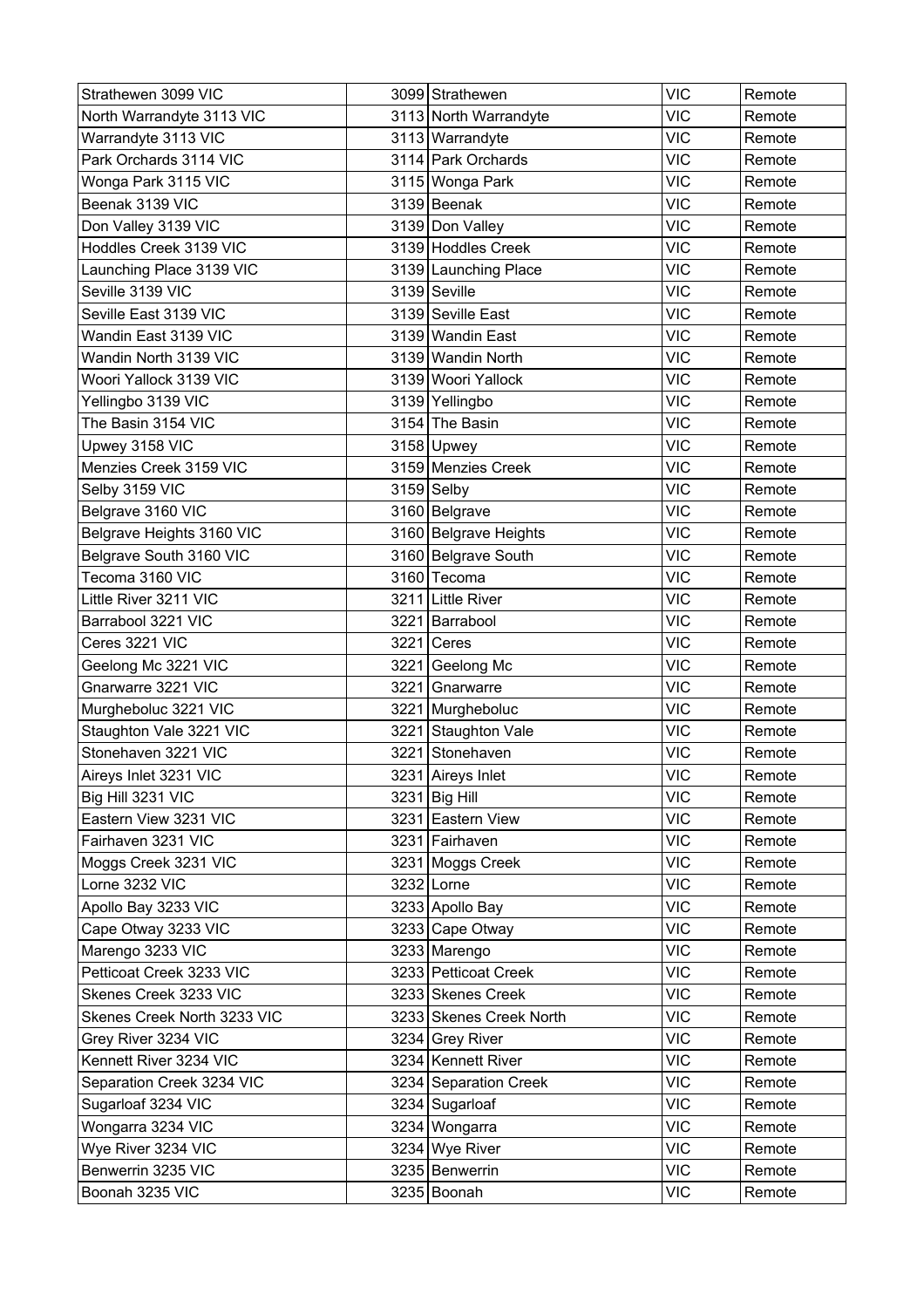| Deans Marsh 3235 VIC      | 3235 Deans Marsh      | <b>VIC</b> | Remote |
|---------------------------|-----------------------|------------|--------|
| Pennyroyal 3235 VIC       | 3235 Pennyroyal       | <b>VIC</b> | Remote |
| Forrest 3236 VIC          | 3236 Forrest          | <b>VIC</b> | Remote |
| Mount Sabine 3236 VIC     | 3236 Mount Sabine     | <b>VIC</b> | Remote |
| Aire Valley 3237 VIC      | 3237 Aire Valley      | <b>VIC</b> | Remote |
| Beech Forest 3237 VIC     | 3237 Beech Forest     | <b>VIC</b> | Remote |
| Ferguson 3237 VIC         | 3237 Ferguson         | <b>VIC</b> | Remote |
| Gellibrand Lower 3237 VIC | 3237 Gellibrand Lower | <b>VIC</b> | Remote |
| Wattle Hill 3237 VIC      | 3237 Wattle Hill      | <b>VIC</b> | Remote |
| Weeaproinah 3237 VIC      | 3237 Weeaproinah      | <b>VIC</b> | Remote |
| Wyelangta 3237 VIC        | 3237 Wyelangta        | <b>VIC</b> | Remote |
| Yuulong 3237 VIC          | 3237 Yuulong          | <b>VIC</b> | Remote |
| Glenaire 3238 VIC         | 3238 Glenaire         | <b>VIC</b> | Remote |
| Hordern Vale 3238 VIC     | 3238 Hordern Vale     | <b>VIC</b> | Remote |
| Johanna 3238 VIC          | 3238 Johanna          | <b>VIC</b> | Remote |
| Lavers Hill 3238 VIC      | 3238 Lavers Hill      | <b>VIC</b> | Remote |
| Carlisle River 3239 VIC   | 3239 Carlisle River   | <b>VIC</b> | Remote |
| Chapple Vale 3239 VIC     | 3239 Chapple Vale     | <b>VIC</b> | Remote |
| Gellibrand 3239 VIC       | 3239 Gellibrand       | <b>VIC</b> | Remote |
| Kennedys Creek 3239 VIC   | 3239 Kennedys Creek   | <b>VIC</b> | Remote |
| Buckley 3240 VIC          | 3240 Buckley          | <b>VIC</b> | Remote |
| Gherang 3240 VIC          | 3240 Gherang          | <b>VIC</b> | Remote |
| Modewarre 3240 VIC        | 3240 Modewarre        | <b>VIC</b> | Remote |
| Moriac 3240 VIC           | 3240 Moriac           | <b>VIC</b> | Remote |
| Mount Moriac 3240 VIC     | 3240 Mount Moriac     | <b>VIC</b> | Remote |
| Paraparap 3240 VIC        | 3240 Paraparap        | <b>VIC</b> | Remote |
| Barwon Downs 3243 VIC     | 3243 Barwon Downs     | <b>VIC</b> | Remote |
| Gerangamete 3243 VIC      | 3243 Gerangamete      | <b>VIC</b> | Remote |
| Murroon 3243 VIC          | 3243 Murroon          | <b>VIC</b> | Remote |
| Warncoort 3243 VIC        | 3243 Warncoort        | <b>VIC</b> | Remote |
| Whoorel 3243 VIC          | 3243 Whoorel          | <b>VIC</b> | Remote |
| Alvie 3249 VIC            | 3249 Alvie            | <b>VIC</b> | Remote |
| Balintore 3249 VIC        | 3249 Balintore        | <b>VIC</b> | Remote |
| Barongarook 3249 VIC      | 3249 Barongarook      | <b>VIC</b> | Remote |
| Barongarook West 3249 VIC | 3249 Barongarook West | <b>VIC</b> | Remote |
| Barramunga 3249 VIC       | 3249 Barramunga       | <b>VIC</b> | Remote |
| Coragulac 3249 VIC        | 3249 Coragulac        | <b>VIC</b> | Remote |
| Corunnun 3249 VIC         | 3249 Corunnun         | <b>VIC</b> | Remote |
| Dreeite 3249 VIC          | 3249 Dreeite          | <b>VIC</b> | Remote |
| Dreeite South 3249 VIC    | 3249 Dreeite South    | <b>VIC</b> | Remote |
| Gerangamete 3249 VIC      | 3249 Gerangamete      | <b>VIC</b> | Remote |
| Irrewarra 3249 VIC        | 3249   Irrewarra      | <b>VIC</b> | Remote |
| Irrewillipe 3249 VIC      | 3249   Irrewillipe    | <b>VIC</b> | Remote |
| Irrewillipe East 3249 VIC | 3249 Irrewillipe East | <b>VIC</b> | Remote |
| Kawarren 3249 VIC         | 3249 Kawarren         | <b>VIC</b> | Remote |
| Larpent 3249 VIC          | 3249 Larpent          | <b>VIC</b> | Remote |
| Nalangil 3249 VIC         | 3249 Nalangil         | <b>VIC</b> | Remote |
| Ondit 3249 VIC            | 3249 Ondit            | <b>VIC</b> | Remote |
| Pirron Yallock 3249 VIC   | 3249 Pirron Yallock   | <b>VIC</b> | Remote |
| Pomborneit East 3249 VIC  | 3249 Pomborneit East  | <b>VIC</b> | Remote |
| Swan Marsh 3249 VIC       | 3249 Swan Marsh       | <b>VIC</b> | Remote |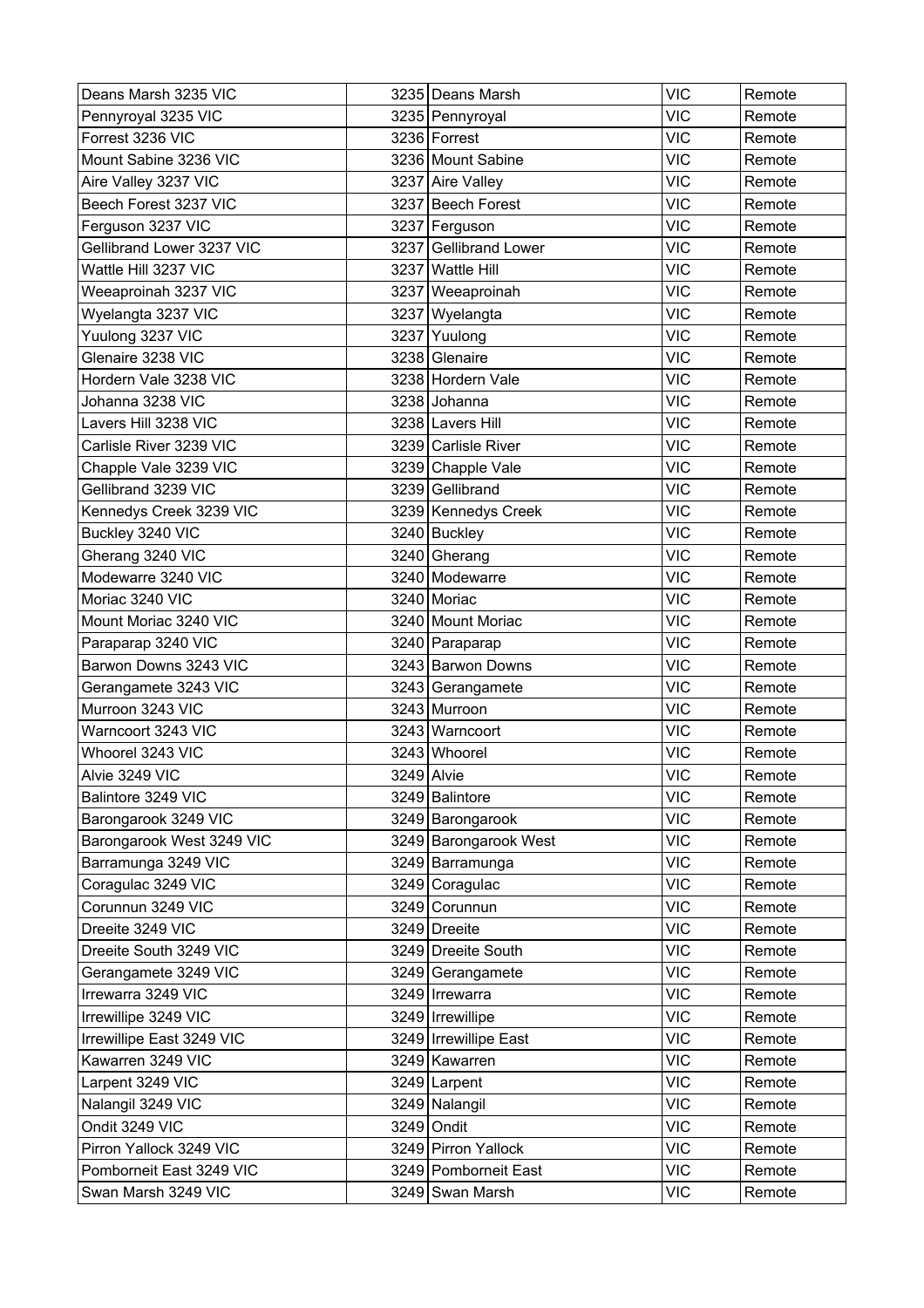| Tanybryn 3249 VIC           |          | 3249 Tanybryn           | <b>VIC</b> | Remote |
|-----------------------------|----------|-------------------------|------------|--------|
| Warrion 3249 VIC            |          | 3249 Warrion            | <b>VIC</b> | Remote |
| Wool Wool 3249 VIC          |          | 3249 Wool Wool          | <b>VIC</b> | Remote |
| <b>Yeo 3249 VIC</b>         | 3249 Yeo |                         | <b>VIC</b> | Remote |
| Yeodene 3249 VIC            |          | 3249 Yeodene            | <b>VIC</b> | Remote |
| Colac 3250 VIC              |          | 3250 Colac              | <b>VIC</b> | Remote |
| Colac East 3250 VIC         |          | 3250 Colac East         | <b>VIC</b> | Remote |
| Colac West 3250 VIC         |          | 3250 Colac West         | <b>VIC</b> | Remote |
| Elliminyt 3250 VIC          |          | 3250 Elliminyt          | <b>VIC</b> | Remote |
| Beeac 3251 VIC              |          | 3251 Beeac              | <b>VIC</b> | Remote |
| Cundare 3251 VIC            |          | 3251 Cundare            | <b>VIC</b> | Remote |
| Cundare North 3251 VIC      |          | 3251 Cundare North      | <b>VIC</b> | Remote |
| Eurack 3251 VIC             |          | 3251 Eurack             | <b>VIC</b> | Remote |
| Weering 3251 VIC            |          | 3251 Weering            | <b>VIC</b> | Remote |
| Cororooke 3254 VIC          |          | 3254 Cororooke          | <b>VIC</b> | Remote |
| Bookaar 3260 VIC            |          | 3260 Bookaar            | <b>VIC</b> | Remote |
| Bostocks Creek 3260 VIC     |          | 3260 Bostocks Creek     | <b>VIC</b> | Remote |
| Bungador 3260 VIC           |          | 3260 Bungador           | <b>VIC</b> | Remote |
| Camperdown 3260 VIC         |          | 3260 Camperdown         | <b>VIC</b> | Remote |
| Carpendeit 3260 VIC         |          | 3260 Carpendeit         | <b>VIC</b> | Remote |
| Chocolyn 3260 VIC           |          | 3260 Chocolyn           | <b>VIC</b> | Remote |
| Gnotuk 3260 VIC             |          | 3260 Gnotuk             | <b>VIC</b> | Remote |
| Kariah 3260 VIC             |          | 3260 Kariah             | <b>VIC</b> | Remote |
| Koallah 3260 VIC            |          | 3260 Koallah            | <b>VIC</b> | Remote |
| Leslie Manor 3260 VIC       |          | 3260 Leslie Manor       | <b>VIC</b> | Remote |
| Pomborneit 3260 VIC         |          | 3260 Pomborneit         | <b>VIC</b> | Remote |
| Pomborneit North 3260 VIC   |          | 3260 Pomborneit North   | <b>VIC</b> | Remote |
| Skibo 3260 VIC              |          | 3260 Skibo              | <b>VIC</b> | Remote |
| South Purrumbete 3260 VIC   |          | 3260 South Purrumbete   | <b>VIC</b> | Remote |
| Stonyford 3260 VIC          |          | 3260 Stonyford          | <b>VIC</b> | Remote |
| Tandarook 3260 VIC          |          | 3260 Tandarook          | <b>VIC</b> | Remote |
| Tesbury 3260 VIC            |          | 3260 Tesbury            | <b>VIC</b> | Remote |
| Weerite 3260 VIC            |          | 3260 Weerite            | <b>VIC</b> | Remote |
| Terang 3264 VIC             |          | 3264 Terang             | <b>VIC</b> | Remote |
| Boorcan 3265 VIC            |          | 3265 Boorcan            | <b>VIC</b> | Remote |
| Cudgee 3265 VIC             |          | 3265 Cudgee             | <b>VIC</b> | Remote |
| Dixie 3265 VIC              |          | 3265 Dixie              | <b>VIC</b> | Remote |
| Ecklin South 3265 VIC       |          | 3265 Ecklin South       | <b>VIC</b> | Remote |
| Ellerslie 3265 VIC          |          | 3265 Ellerslie          | <b>VIC</b> | Remote |
| Framlingham 3265 VIC        |          | 3265 Framlingham        | <b>VIC</b> | Remote |
| Framlingham East 3265 VIC   |          | 3265 Framlingham East   | <b>VIC</b> | Remote |
| Garvoc 3265 VIC             |          | 3265 Garvoc             | <b>VIC</b> | Remote |
| Glenormiston North 3265 VIC |          | 3265 Glenormiston North | <b>VIC</b> | Remote |
| Glenormiston South 3265 VIC |          | 3265 Glenormiston South | <b>VIC</b> | Remote |
| Kolora 3265 VIC             |          | 3265 Kolora             | <b>VIC</b> | Remote |
| Laang 3265 VIC              |          | $3265$   Laang          | <b>VIC</b> | Remote |
| Noorat 3265 VIC             |          | 3265 Noorat             | <b>VIC</b> | Remote |
| Noorat East 3265 VIC        |          | 3265 Noorat East        | <b>VIC</b> | Remote |
| Panmure 3265 VIC            |          | 3265 Panmure            | <b>VIC</b> | Remote |
| Taroon 3265 VIC             |          | 3265 Taroon             | <b>VIC</b> | Remote |
| The Sisters 3265 VIC        |          | 3265 The Sisters        | VIC        | Remote |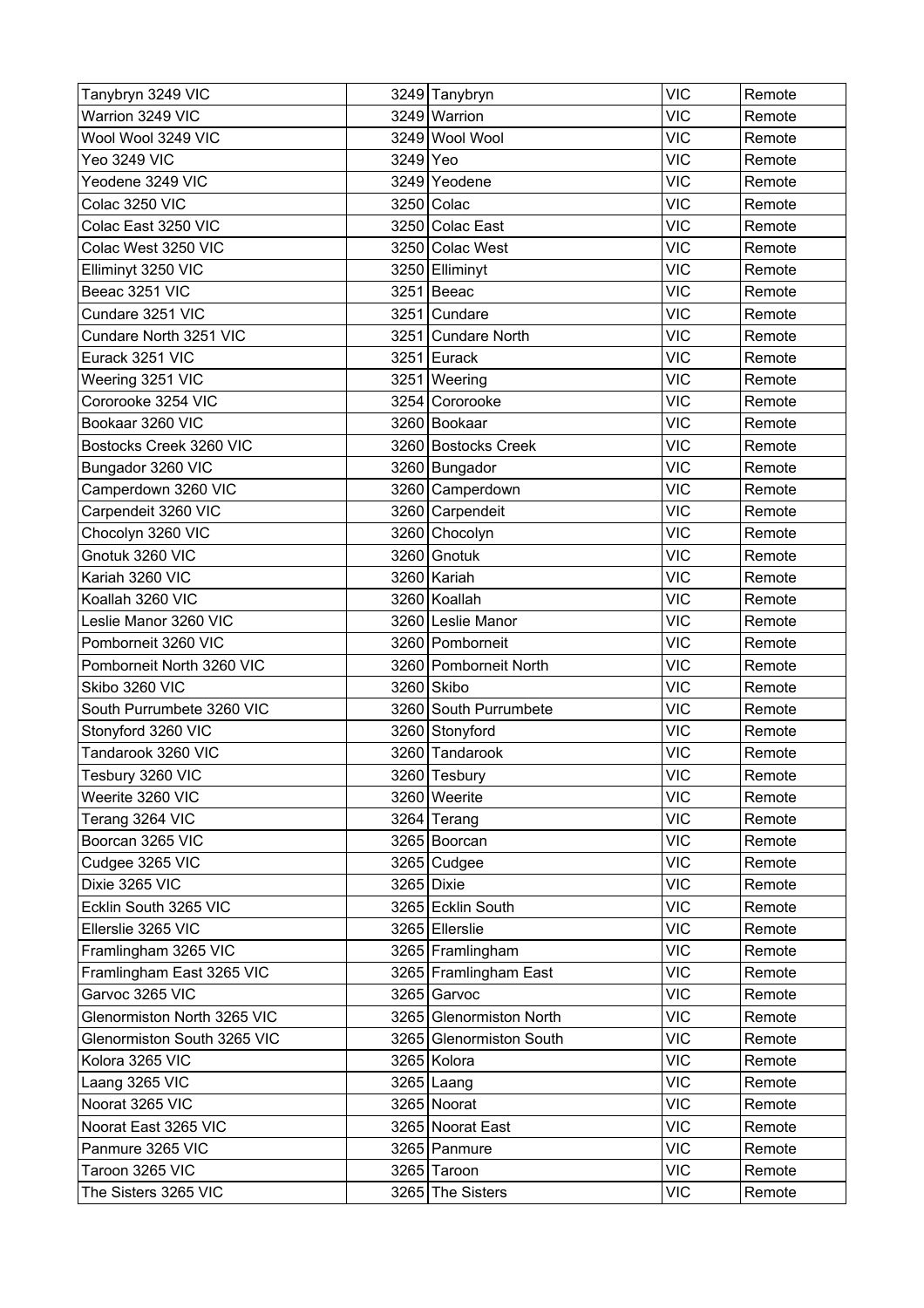| Bullaharre 3266 VIC       | 3266   Bullaharre     | <b>VIC</b> | Remote |
|---------------------------|-----------------------|------------|--------|
| Cobden 3266 VIC           | 3266 Cobden           | <b>VIC</b> | Remote |
| Cobrico 3266 VIC          | 3266 Cobrico          | <b>VIC</b> | Remote |
| Elingamite 3266 VIC       | 3266 Elingamite       | <b>VIC</b> | Remote |
| Elingamite North 3266 VIC | 3266 Elingamite North | <b>VIC</b> | Remote |
| Glenfyne 3266 VIC         | 3266 Glenfyne         | <b>VIC</b> | Remote |
| Jancourt 3266 VIC         | 3266 Jancourt         | <b>VIC</b> | Remote |
| Jancourt East 3266 VIC    | 3266 Jancourt East    | <b>VIC</b> | Remote |
| Naroghid 3266 VIC         | 3266 Naroghid         | <b>VIC</b> | Remote |
| Simpson 3266 VIC          | 3266 Simpson          | <b>VIC</b> | Remote |
| Scotts Creek 3267 VIC     | 3267 Scotts Creek     | <b>VIC</b> | Remote |
| Ayrford 3268 VIC          | 3268 Ayrford          | <b>VIC</b> | Remote |
| Brucknell 3268 VIC        | 3268 Brucknell        | <b>VIC</b> | Remote |
| Cooriemungle 3268 VIC     | 3268 Cooriemungle     | <b>VIC</b> | Remote |
| Cowleys Creek 3268 VIC    | 3268 Cowleys Creek    | <b>VIC</b> | Remote |
| Curdies River 3268 VIC    | 3268 Curdies River    | <b>VIC</b> | Remote |
| Curdievale 3268 VIC       | 3268 Curdievale       | <b>VIC</b> | Remote |
| Heytesbury Lower 3268 VIC | 3268 Heytesbury Lower | <b>VIC</b> | Remote |
| Newfield 3268 VIC         | 3268 Newfield         | <b>VIC</b> | Remote |
| Nirranda 3268 VIC         | 3268 Nirranda         | <b>VIC</b> | Remote |
| Nirranda East 3268 VIC    | 3268 Nirranda East    | <b>VIC</b> | Remote |
| Nirranda South 3268 VIC   | 3268 Nirranda South   | <b>VIC</b> | Remote |
| Nullawarre 3268 VIC       | 3268 Nullawarre       | <b>VIC</b> | Remote |
| Nullawarre North 3268 VIC | 3268 Nullawarre North | <b>VIC</b> | Remote |
| Paaratte 3268 VIC         | 3268 Paaratte         | <b>VIC</b> | Remote |
| The Cove 3268 VIC         | 3268 The Cove         | <b>VIC</b> | Remote |
| Timboon 3268 VIC          | 3268 Timboon          | <b>VIC</b> | Remote |
| Timboon West 3268 VIC     | 3268 Timboon West     | <b>VIC</b> | Remote |
| Port Campbell 3269 VIC    | 3269 Port Campbell    | <b>VIC</b> | Remote |
| Princetown 3269 VIC       | 3269 Princetown       | <b>VIC</b> | Remote |
| Waarre 3269 VIC           | 3269 Waarre           | <b>VIC</b> | Remote |
| Peterborough 3270 VIC     | 3270 Peterborough     | <b>VIC</b> | Remote |
| Darlington 3271 VIC       | 3271 Darlington       | <b>VIC</b> | Remote |
| Dundonnell 3271 VIC       | 3271 Dundonnell       | <b>VIC</b> | Remote |
| Pura Pura 3271 VIC        | 3271 Pura Pura        | <b>VIC</b> | Remote |
| Mortlake 3272 VIC         | 3272 Mortlake         | <b>VIC</b> | Remote |
| Woorndoo 3272 VIC         | 3272 Woorndoo         | <b>VIC</b> | Remote |
| Hexham 3273 VIC           | 3273 Hexham           | <b>VIC</b> | Remote |
| Caramut 3274 VIC          | 3274 Caramut          | <b>VIC</b> | Remote |
| Mailors Flat 3275 VIC     | 3275 Mailors Flat     | <b>VIC</b> | Remote |
| Minjah 3276 VIC           | 3276 Minjah           | <b>VIC</b> | Remote |
| Woolsthorpe 3276 VIC      | 3276 Woolsthorpe      | <b>VIC</b> | Remote |
| Allansford 3277 VIC       | 3277 Allansford       | <b>VIC</b> | Remote |
| Mepunga 3277 VIC          | 3277 Mepunga          | <b>VIC</b> | Remote |
| Mepunga East 3277 VIC     | 3277 Mepunga East     | <b>VIC</b> | Remote |
| Mepunga West 3277 VIC     | 3277 Mepunga West     | <b>VIC</b> | Remote |
| Naringal 3277 VIC         | 3277 Naringal         | <b>VIC</b> | Remote |
| Naringal East 3277 VIC    | 3277 Naringal East    | <b>VIC</b> | Remote |
| Purnim 3278 VIC           | 3278 Purnim           | <b>VIC</b> | Remote |
| Purnim West 3278 VIC      | 3278 Purnim West      | <b>VIC</b> | Remote |
| Ballangeich 3279 VIC      | 3279 Ballangeich      | <b>VIC</b> | Remote |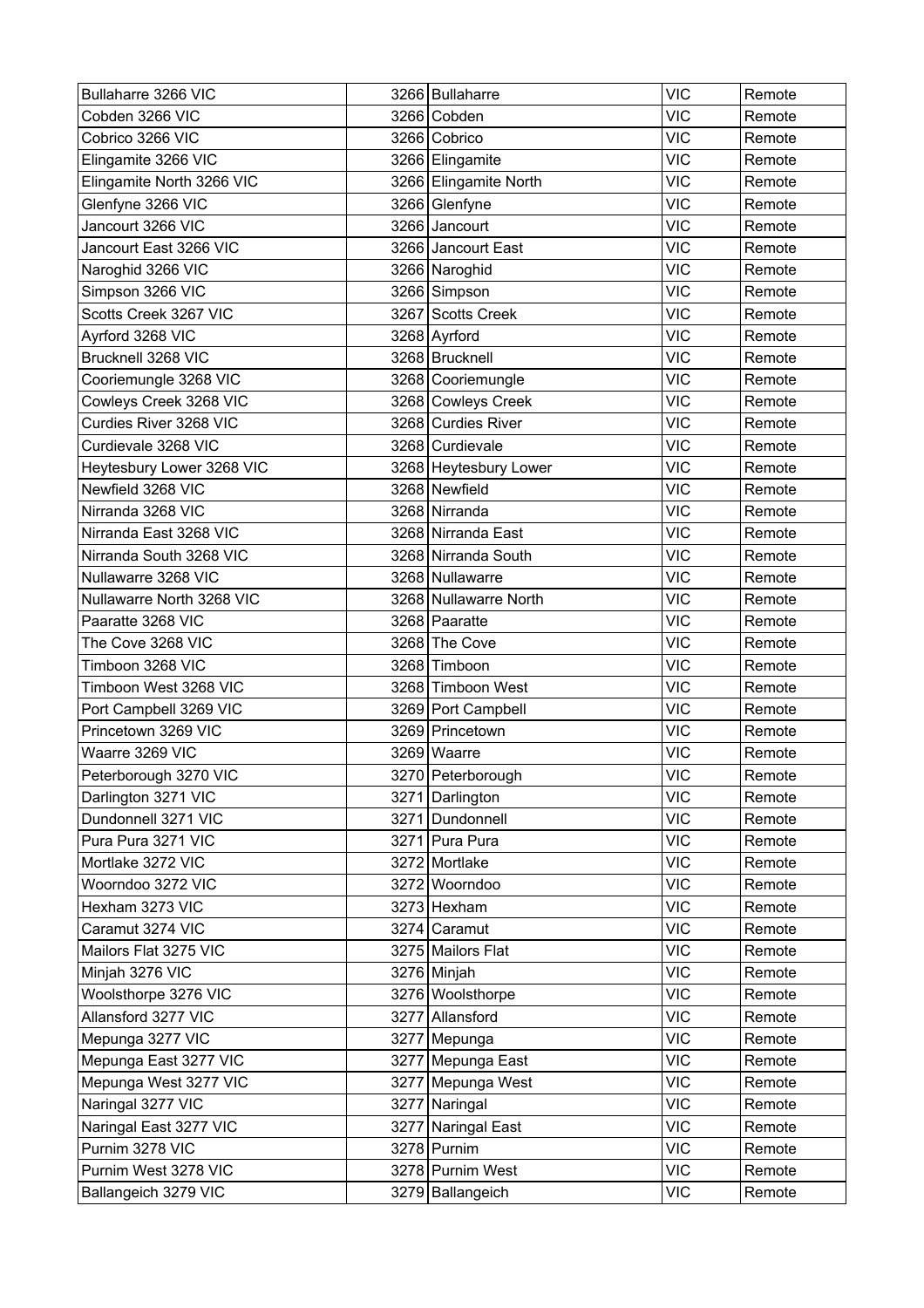| Wangoom 3279 VIC            |      | 3279 Wangoom            | <b>VIC</b> | Remote |
|-----------------------------|------|-------------------------|------------|--------|
| Dennington 3280 VIC         |      | 3280 Dennington         | <b>VIC</b> | Remote |
| Warrnambool 3280 VIC        |      | 3280 Warrnambool        | <b>VIC</b> | Remote |
| Bushfield 3281 VIC          |      | 3281 Bushfield          | <b>VIC</b> | Remote |
| Grassmere 3281 VIC          | 3281 | Grassmere               | <b>VIC</b> | Remote |
| Winslow 3281 VIC            |      | 3281 Winslow            | <b>VIC</b> | Remote |
| Woodford 3281 VIC           | 3281 | Woodford                | <b>VIC</b> | Remote |
| Illowa 3282 VIC             |      | 3282 Illowa             | <b>VIC</b> | Remote |
| Koroit 3282 VIC             |      | 3282 Koroit             | <b>VIC</b> | Remote |
| Crossley 3283 VIC           |      | 3283 Crossley           | <b>VIC</b> | Remote |
| Killarney 3283 VIC          |      | 3283 Killarney          | <b>VIC</b> | Remote |
| Kirkstall 3283 VIC          |      | 3283 Kirkstall          | <b>VIC</b> | Remote |
| Southern Cross 3283 VIC     |      | 3283 Southern Cross     | <b>VIC</b> | Remote |
| Tarrone 3283 VIC            |      | 3283 Tarrone            | <b>VIC</b> | Remote |
| Tower Hill 3283 VIC         |      | 3283 Tower Hill         | <b>VIC</b> | Remote |
| Warrong 3283 VIC            |      | 3283 Warrong            | <b>VIC</b> | Remote |
| Willatook 3283 VIC          |      | 3283 Willatook          | <b>VIC</b> | Remote |
| Yangery 3283 VIC            |      | 3283 Yangery            | <b>VIC</b> | Remote |
| Yarpturk 3283 VIC           |      | 3283 Yarpturk           | <b>VIC</b> | Remote |
| Orford 3284 VIC             |      | 3284 Orford             | <b>VIC</b> | Remote |
| Port Fairy 3284 VIC         |      | 3284 Port Fairy         | <b>VIC</b> | Remote |
| Codrington 3285 VIC         |      | 3285 Codrington         | <b>VIC</b> | Remote |
| Narrawong 3285 VIC          |      | 3285 Narrawong          | <b>VIC</b> | Remote |
| Rosebrook 3285 VIC          |      | 3285 Rosebrook          | <b>VIC</b> | Remote |
| St Helens 3285 VIC          |      | 3285 St Helens          | <b>VIC</b> | Remote |
| Toolong 3285 VIC            |      | 3285 Toolong            | <b>VIC</b> | Remote |
| Tyrendarra 3285 VIC         |      | 3285 Tyrendarra         | <b>VIC</b> | Remote |
| Tyrendarra East 3285 VIC    |      | 3285 Tyrendarra East    | <b>VIC</b> | Remote |
| Yambuk 3285 VIC             |      | 3285 Yambuk             | <b>VIC</b> | Remote |
| Condah Swamp 3286 VIC       |      | 3286 Condah Swamp       | <b>VIC</b> | Remote |
| Knebsworth 3286 VIC         |      | 3286 Knebsworth         | <b>VIC</b> | Remote |
| Macarthur 3286 VIC          |      | 3286 Macarthur          | <b>VIC</b> | Remote |
| Warrabkook 3286 VIC         |      | 3286 Warrabkook         | <b>VIC</b> | Remote |
| Hawkesdale 3287 VIC         |      | 3287 Hawkesdale         | <b>VIC</b> | Remote |
| Minhamite 3287 VIC          |      | 3287 Minhamite          | <b>VIC</b> | Remote |
| Gazette 3289 VIC            |      | 3289 Gazette            | <b>VIC</b> | Remote |
| Gerrigerrup 3289 VIC        |      | 3289 Gerrigerrup        | <b>VIC</b> | Remote |
| Penshurst 3289 VIC          |      | 3289 Penshurst          | <b>VIC</b> | Remote |
| Purdeet 3289 VIC            |      | 3289 Purdeet            | <b>VIC</b> | Remote |
| Tabor 3289 VIC              |      | 3289 Tabor              | <b>VIC</b> | Remote |
| Nelson 3292 VIC             |      | 3292 Nelson             | <b>VIC</b> | Remote |
| Glenthompson 3293 VIC       |      | 3293 Glenthompson       | <b>VIC</b> | Remote |
| Nareeb 3293 VIC             |      | 3293 Nareeb             | <b>VIC</b> | Remote |
| Narrapumelap South 3293 VIC |      | 3293 Narrapumelap South | <b>VIC</b> | Remote |
| Dunkeld 3294 VIC            |      | 3294 Dunkeld            | <b>VIC</b> | Remote |
| Karabeal 3294 VIC           |      | 3294 Karabeal           | <b>VIC</b> | Remote |
| Mirranatwa 3294 VIC         |      | 3294 Mirranatwa         | <b>VIC</b> | Remote |
| Moutajup 3294 VIC           |      | 3294 Moutajup           | <b>VIC</b> | Remote |
| Victoria Point 3294 VIC     |      | 3294 Victoria Point     | <b>VIC</b> | Remote |
| Victoria Valley 3294 VIC    |      | 3294 Victoria Valley    | <b>VIC</b> | Remote |
| Woodhouse 3294 VIC          |      | 3294 Woodhouse          | VIC        | Remote |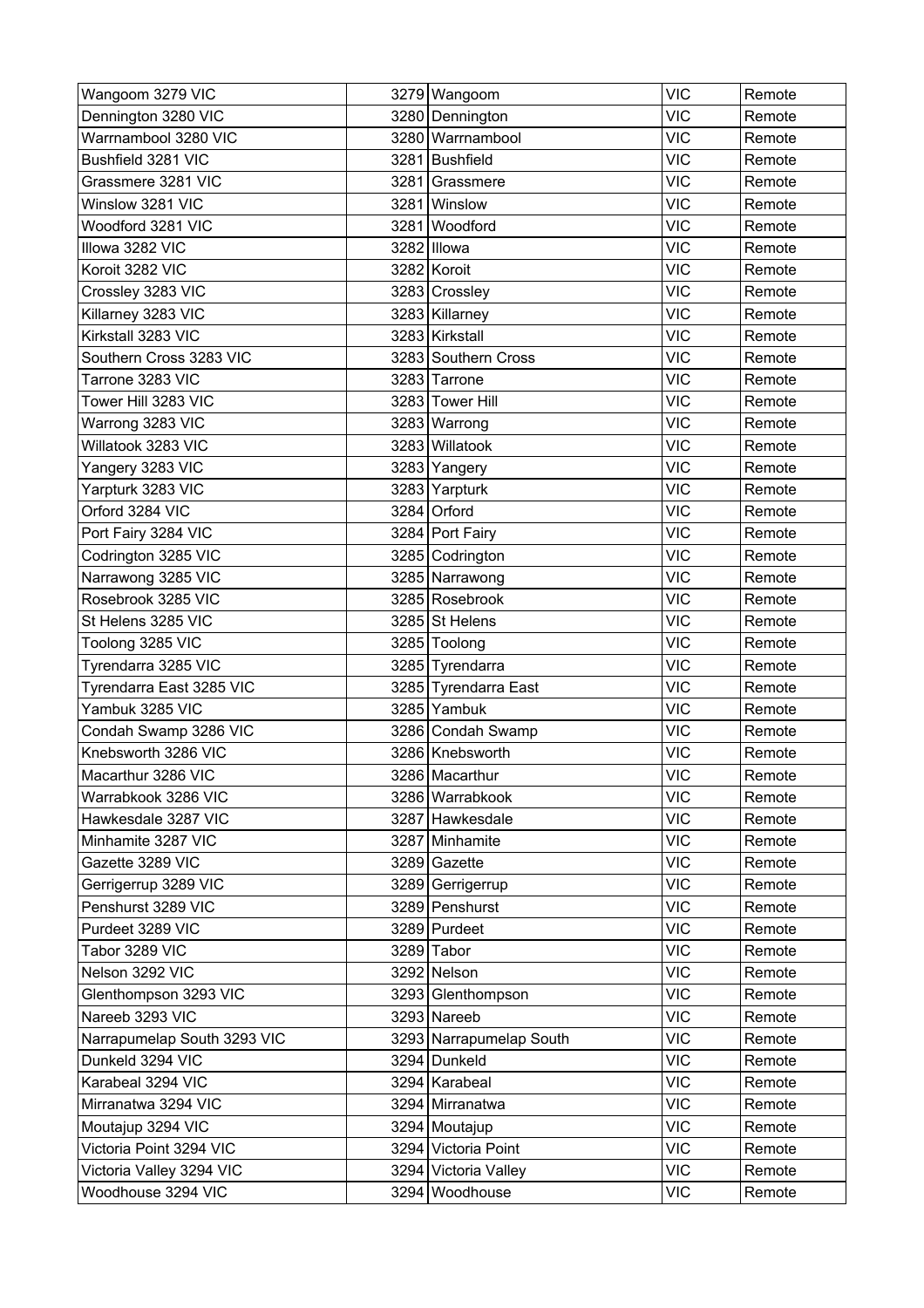| Byaduk North 3300 VIC     |      | 3300 Byaduk North     | <b>VIC</b> | Remote |
|---------------------------|------|-----------------------|------------|--------|
| Hamilton 3300 VIC         |      | 3300 Hamilton         | <b>VIC</b> | Remote |
| Bochara 3301 VIC          |      | 3301 Bochara          | <b>VIC</b> | Remote |
| Broadwater 3301 VIC       |      | 3301 Broadwater       | <b>VIC</b> | Remote |
| Buckley Swamp 3301 VIC    |      | 3301 Buckley Swamp    | <b>VIC</b> | Remote |
| Byaduk 3301 VIC           |      | 3301 Byaduk           | <b>VIC</b> | Remote |
| Croxton East 3301 VIC     |      | 3301 Croxton East     | <b>VIC</b> | Remote |
| Hensley Park 3301 VIC     |      | 3301 Hensley Park     | <b>VIC</b> | Remote |
| Morgiana 3301 VIC         |      | 3301 Morgiana         | <b>VIC</b> | Remote |
| Mount Napier 3301 VIC     |      | 3301 Mount Napier     | <b>VIC</b> | Remote |
| Strathkellar 3301 VIC     |      | 3301 Strathkellar     | <b>VIC</b> | Remote |
| Tahara 3301 VIC           |      | 3301 Tahara           | <b>VIC</b> | Remote |
| Tarrington 3301 VIC       |      | 3301 Tarrington       | <b>VIC</b> | Remote |
| Wannon 3301 VIC           |      | 3301 Wannon           | <b>VIC</b> | Remote |
| Warrayure 3301 VIC        | 3301 | Warrayure             | <b>VIC</b> | Remote |
| Yatchaw 3301 VIC          | 3301 | Yatchaw               | <b>VIC</b> | Remote |
| Yulecart 3301 VIC         |      | 3301 Yulecart         | <b>VIC</b> | Remote |
| Branxholme 3302 VIC       |      | 3302 Branxholme       | <b>VIC</b> | Remote |
| Grassdale 3302 VIC        |      | 3302 Grassdale        | <b>VIC</b> | Remote |
| Breakaway Creek 3303 VIC  |      | 3303 Breakaway Creek  | <b>VIC</b> | Remote |
| Condah 3303 VIC           |      | 3303 Condah           | <b>VIC</b> | Remote |
| Hotspur 3303 VIC          |      | 3303 Hotspur          | <b>VIC</b> | Remote |
| Lake Condah 3303 VIC      |      | 3303 Lake Condah      | <b>VIC</b> | Remote |
| Wallacedale 3303 VIC      |      | 3303 Wallacedale      | <b>VIC</b> | Remote |
| Bessiebelle 3304 VIC      |      | 3304 Bessiebelle      | <b>VIC</b> | Remote |
| Dartmoor 3304 VIC         |      | 3304 Dartmoor         | <b>VIC</b> | Remote |
| Drik Drik 3304 VIC        |      | 3304 Drik Drik        | <b>VIC</b> | Remote |
| Drumborg 3304 VIC         |      | 3304 Drumborg         | <b>VIC</b> | Remote |
| Greenwald 3304 VIC        |      | 3304 Greenwald        | <b>VIC</b> | Remote |
| Heywood 3304 VIC          |      | 3304 Heywood          | <b>VIC</b> | Remote |
| Homerton 3304 VIC         |      | 3304 Homerton         | <b>VIC</b> | Remote |
| Lyons 3304 VIC            |      | 3304 Lyons            | <b>VIC</b> | Remote |
| Milltown 3304 VIC         |      | 3304 Milltown         | <b>VIC</b> | Remote |
| Mumbannar 3304 VIC        |      | 3304 Mumbannar        | <b>VIC</b> | Remote |
| Myamyn 3304 VIC           |      | 3304 Myamyn           | <b>VIC</b> | Remote |
| Winnap 3304 VIC           |      | 3304 Winnap           | <b>VIC</b> | Remote |
| Allestree 3305 VIC        |      | 3305 Allestree        | <b>VIC</b> | Remote |
| Bolwarra 3305 VIC         |      | 3305 Bolwarra         | <b>VIC</b> | Remote |
| Cape Bridgewater 3305 VIC |      | 3305 Cape Bridgewater | <b>VIC</b> | Remote |
| Cashmore 3305 VIC         |      | 3305 Cashmore         | <b>VIC</b> | Remote |
| Dutton Way 3305 VIC       |      | 3305 Dutton Way       | <b>VIC</b> | Remote |
| Gorae 3305 VIC            |      | 3305 Gorae            | <b>VIC</b> | Remote |
| Gorae West 3305 VIC       |      | 3305 Gorae West       | <b>VIC</b> | Remote |
| Heathmere 3305 VIC        |      | 3305 Heathmere        | <b>VIC</b> | Remote |
| Mount Richmond 3305 VIC   |      | 3305 Mount Richmond   | <b>VIC</b> | Remote |
| Portland 3305 VIC         |      | 3305 Portland         | <b>VIC</b> | Remote |
| Portland North 3305 VIC   |      | 3305 Portland North   | <b>VIC</b> | Remote |
| Portland West 3305 VIC    |      | 3305 Portland West    | <b>VIC</b> | Remote |
| Digby 3309 VIC            |      | 3309 Digby            | <b>VIC</b> | Remote |
| Merino 3310 VIC           |      | 3310 Merino           | <b>VIC</b> | Remote |
| Tahara West 3310 VIC      |      | 3310 Tahara West      | <b>VIC</b> | Remote |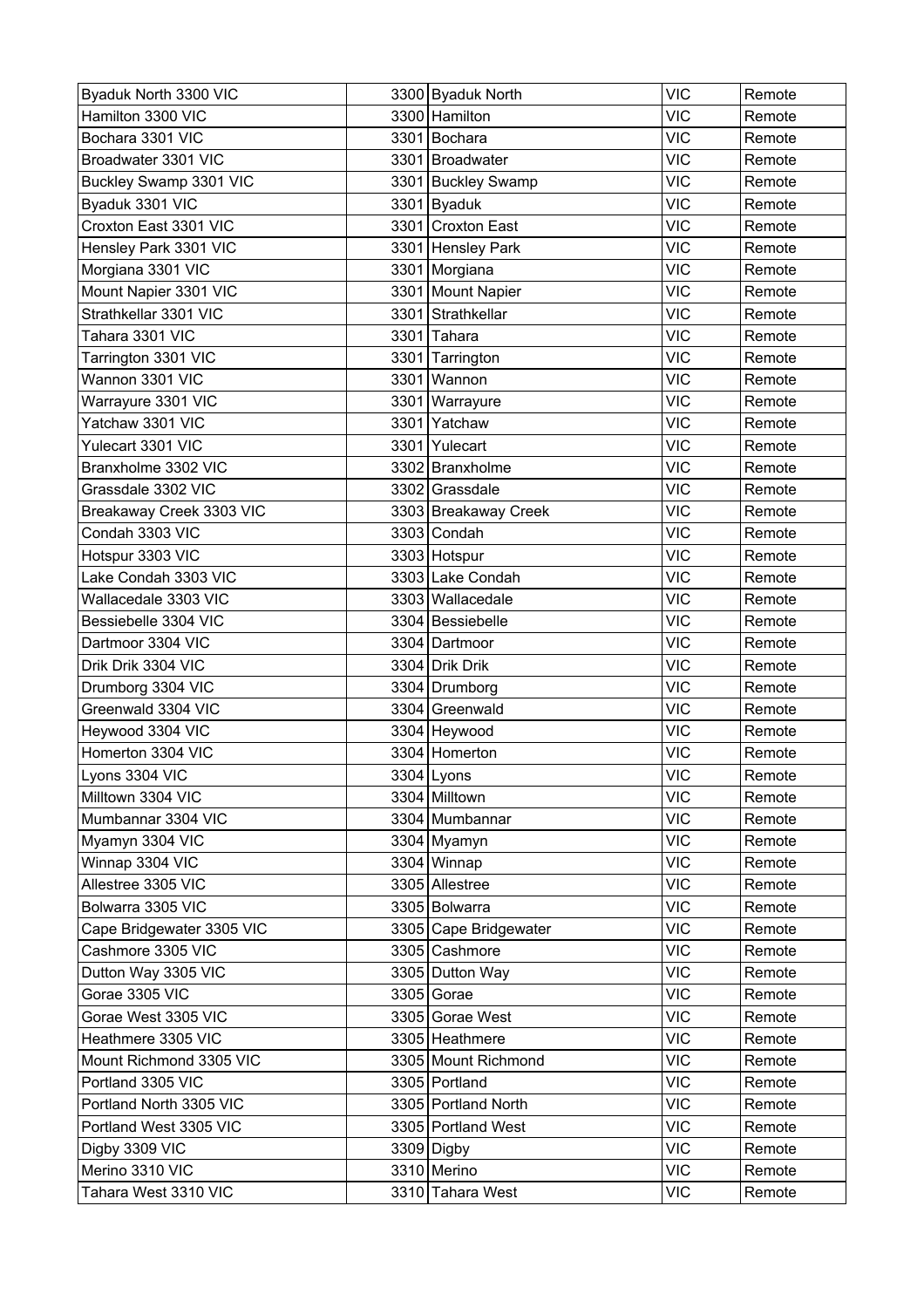| Casterton 3311 VIC       | 3311 Casterton       | <b>VIC</b> | Remote |
|--------------------------|----------------------|------------|--------|
| Corndale 3311 VIC        | 3311 Corndale        | <b>VIC</b> | Remote |
| Bahgallah 3312 VIC       | 3312 Bahgallah       | <b>VIC</b> | Remote |
| Brimboal 3312 VIC        | 3312 Brimboal        | <b>VIC</b> | Remote |
| Carapook 3312 VIC        | 3312 Carapook        | <b>VIC</b> | Remote |
| Chetwynd 3312 VIC        | 3312 Chetwynd        | <b>VIC</b> | Remote |
| Dergholm 3312 VIC        | 3312 Dergholm        | <b>VIC</b> | Remote |
| Dorodong 3312 VIC        | 3312 Dorodong        | <b>VIC</b> | Remote |
| Dunrobin 3312 VIC        | 3312 Dunrobin        | <b>VIC</b> | Remote |
| Henty 3312 VIC           | 3312 Henty           | <b>VIC</b> | Remote |
| Killara 3312 VIC         | 3312 Killara         | <b>VIC</b> | Remote |
| Lake Mundi 3312 VIC      | 3312 Lake Mundi      | <b>VIC</b> | Remote |
| Lindsay 3312 VIC         | 3312 Lindsay         | <b>VIC</b> | Remote |
| Nangeela 3312 VIC        | 3312 Nangeela        | <b>VIC</b> | Remote |
| Poolaijelo 3312 VIC      | 3312 Poolaijelo      | <b>VIC</b> | Remote |
| Powers Creek 3312 VIC    | 3312 Powers Creek    | <b>VIC</b> | Remote |
| Sandford 3312 VIC        | 3312 Sandford        | <b>VIC</b> | Remote |
| Strathdownie 3312 VIC    | 3312 Strathdownie    | <b>VIC</b> | Remote |
| Wando Bridge 3312 VIC    | 3312 Wando Bridge    | <b>VIC</b> | Remote |
| Wando Vale 3312 VIC      | 3312 Wando Vale      | <b>VIC</b> | Remote |
| Warrock 3312 VIC         | 3312 Warrock         | <b>VIC</b> | Remote |
| Bulart 3314 VIC          | 3314 Bulart          | <b>VIC</b> | Remote |
| Cavendish 3314 VIC       | 3314 Cavendish       | <b>VIC</b> | Remote |
| Glenisla 3314 VIC        | 3314 Glenisla        | <b>VIC</b> | Remote |
| Grampians 3314 VIC       | 3314 Grampians       | <b>VIC</b> | Remote |
| Mooralla 3314 VIC        | 3314 Mooralla        | <b>VIC</b> | Remote |
| Brit Brit 3315 VIC       | 3315 Brit Brit       | <b>VIC</b> | Remote |
| Clover Flat 3315 VIC     | 3315 Clover Flat     | <b>VIC</b> | Remote |
| Coleraine 3315 VIC       | 3315 Coleraine       | <b>VIC</b> | Remote |
| Coojar 3315 VIC          | 3315 Coojar          | <b>VIC</b> | Remote |
| Culla 3315 VIC           | 3315 Culla           | <b>VIC</b> | Remote |
| Gringegalgona 3315 VIC   | 3315 Gringegalgona   | <b>VIC</b> | Remote |
| Gritjurk 3315 VIC        | 3315 Gritjurk        | <b>VIC</b> | Remote |
| Hilgay 3315 VIC          | 3315 Hilgay          | <b>VIC</b> | Remote |
| Konongwootong 3315 VIC   | 3315 Konongwootong   | <b>VIC</b> | Remote |
| Melville Forest 3315 VIC | 3315 Melville Forest | <b>VIC</b> | Remote |
| Muntham 3315 VIC         | 3315 Muntham         | <b>VIC</b> | Remote |
| Nareen 3315 VIC          | 3315 Nareen          | <b>VIC</b> | Remote |
| Paschendale 3315 VIC     | 3315 Paschendale     | <b>VIC</b> | Remote |
| Tahara Bridge 3315 VIC   | 3315 Tahara Bridge   | <b>VIC</b> | Remote |
| Tarrayoukyan 3315 VIC    | 3315 Tarrayoukyan    | <b>VIC</b> | Remote |
| Tarrenlea 3315 VIC       | 3315 Tarrenlea       | <b>VIC</b> | Remote |
| Wootong Vale 3315 VIC    | 3315 Wootong Vale    | <b>VIC</b> | Remote |
| Harrow 3317 VIC          | 3317 Harrow          | <b>VIC</b> | Remote |
| Charam 3318 VIC          | 3318 Charam          | <b>VIC</b> | Remote |
| Connewirricoo 3318 VIC   | 3318 Connewirricoo   | <b>VIC</b> | Remote |
| Edenhope 3318 VIC        | 3318 Edenhope        | <b>VIC</b> | Remote |
| Kadnook 3318 VIC         | 3318 Kadnook         | <b>VIC</b> | Remote |
| Langkoop 3318 VIC        | 3318 Langkoop        | <b>VIC</b> | Remote |
| Patyah 3318 VIC          | 3318 Patyah          | <b>VIC</b> | Remote |
| Ullswater 3318 VIC       | 3318 Ullswater       | <b>VIC</b> | Remote |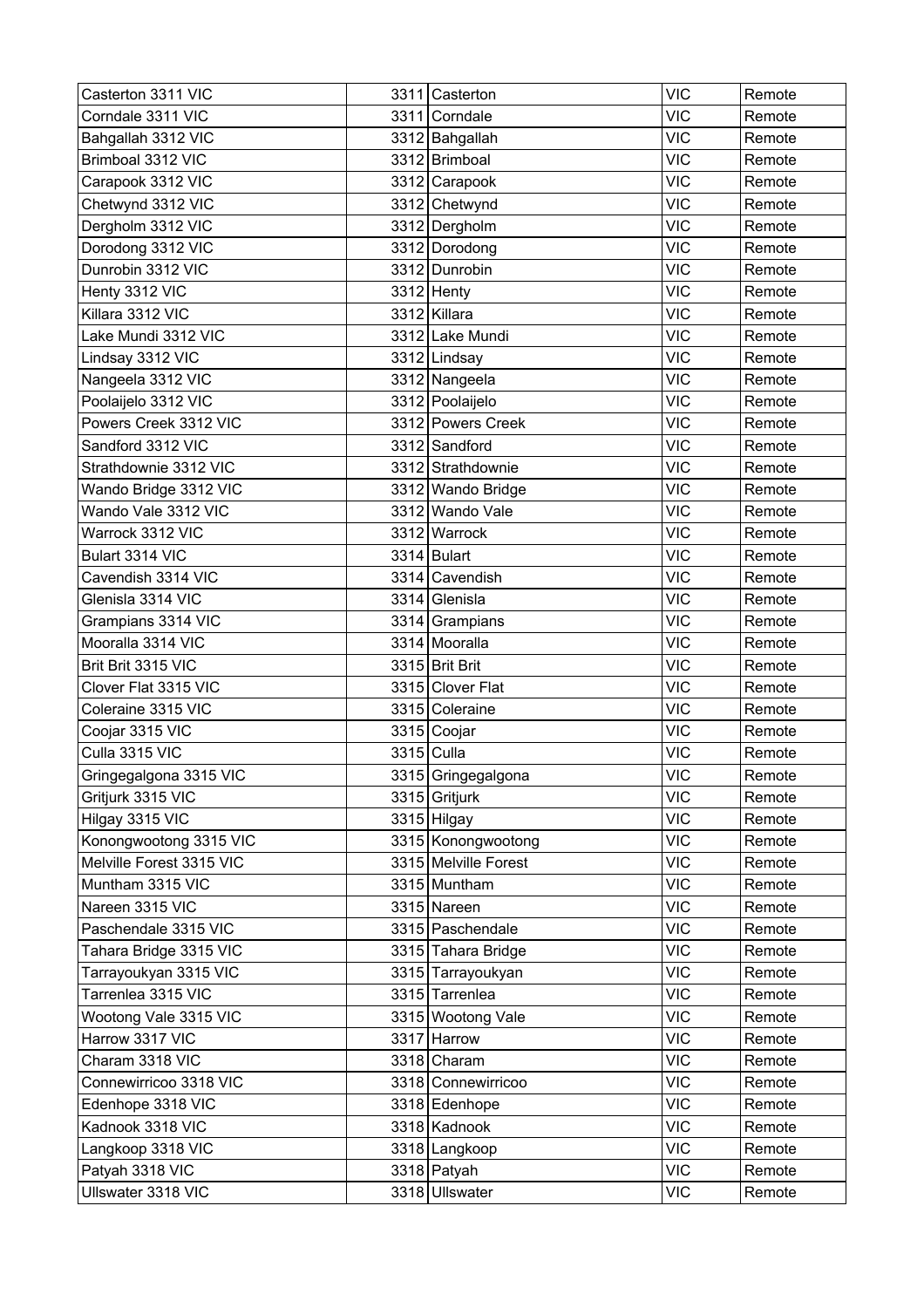| Apsley 3319 VIC          |      | 3319 Apsley          | <b>VIC</b> | Remote |
|--------------------------|------|----------------------|------------|--------|
| Benayeo 3319 VIC         |      | 3319 Benayeo         | <b>VIC</b> | Remote |
| Bringalbert 3319 VIC     |      | 3319 Bringalbert     | <b>VIC</b> | Remote |
| Hesse 3321 VIC           |      | 3321 Hesse           | <b>VIC</b> | Remote |
| Inverleigh 3321 VIC      |      | 3321 Inverleigh      | <b>VIC</b> | Remote |
| Wingeel 3321 VIC         |      | 3321 Wingeel         | <b>VIC</b> | Remote |
| Cressy 3322 VIC          |      | 3322 Cressy          | <b>VIC</b> | Remote |
| Berrybank 3323 VIC       |      | 3323 Berrybank       | <b>VIC</b> | Remote |
| Duverney 3323 VIC        |      | 3323 Duverney        | <b>VIC</b> | Remote |
| Foxhow 3323 VIC          |      | 3323 Foxhow          | <b>VIC</b> | Remote |
| Lismore 3324 VIC         |      | 3324 Lismore         | <b>VIC</b> | Remote |
| Mingay 3324 VIC          |      | 3324 Mingay          | <b>VIC</b> | Remote |
| Mount Bute 3324 VIC      |      | 3324 Mount Bute      | <b>VIC</b> | Remote |
| Derrinallum 3325 VIC     |      | 3325 Derrinallum     | <b>VIC</b> | Remote |
| Larralea 3325 VIC        |      | 3325 Larralea        | <b>VIC</b> | Remote |
| Vite Vite 3325 VIC       |      | 3325 Vite Vite       | <b>VIC</b> | Remote |
| Vite Vite North 3325 VIC |      | 3325 Vite Vite North | <b>VIC</b> | Remote |
| Teesdale 3328 VIC        |      | 3328 Teesdale        | <b>VIC</b> | Remote |
| Barunah Park 3329 VIC    |      | 3329 Barunah Park    | <b>VIC</b> | Remote |
| Barunah Plains 3329 VIC  |      | 3329 Barunah Plains  | <b>VIC</b> | Remote |
| Shelford 3329 VIC        |      | 3329 Shelford        | <b>VIC</b> | Remote |
| Rokewood 3330 VIC        |      | 3330 Rokewood        | <b>VIC</b> | Remote |
| Lethbridge 3332 VIC      |      | 3332 Lethbridge      | <b>VIC</b> | Remote |
| Bamganie 3333 VIC        |      | 3333 Bamganie        | <b>VIC</b> | Remote |
| Meredith 3333 VIC        |      | 3333 Meredith        | <b>VIC</b> | Remote |
| Bungal 3334 VIC          |      | 3334 Bungal          | <b>VIC</b> | Remote |
| Cargerie 3334 VIC        |      | 3334 Cargerie        | <b>VIC</b> | Remote |
| Elaine 3334 VIC          |      | 3334 Elaine          | <b>VIC</b> | Remote |
| Morrisons 3334 VIC       |      | 3334 Morrisons       | <b>VIC</b> | Remote |
| Mount Doran 3334 VIC     |      | 3334 Mount Doran     | <b>VIC</b> | Remote |
| AINTREE 3336 VIC         |      | 3336 AINTREE         | <b>VIC</b> | Remote |
| Dales Creek 3341 VIC     |      | 3341 Dales Creek     | <b>VIC</b> | Remote |
| Greendale 3341 VIC       |      | 3341 Greendale       | <b>VIC</b> | Remote |
| Korobeit 3341 VIC        |      | 3341 Korobeit        | <b>VIC</b> | Remote |
| Myrniong 3341 VIC        |      | 3341 Myrniong        | <b>VIC</b> | Remote |
| Pentland Hills 3341 VIC  |      | 3341 Pentland Hills  | <b>VIC</b> | Remote |
| Ballan 3342 VIC          |      | 3342 Ballan          | <b>VIC</b> | Remote |
| Beremboke 3342 VIC       |      | 3342 Beremboke       | <b>VIC</b> | Remote |
| Blakeville 3342 VIC      |      | 3342 Blakeville      | <b>VIC</b> | Remote |
| Bunding 3342 VIC         |      | 3342 Bunding         | <b>VIC</b> | Remote |
| Colbrook 3342 VIC        |      | 3342 Colbrook        | <b>VIC</b> | Remote |
| Durdidwarrah 3342 VIC    |      | 3342 Durdidwarrah    | <b>VIC</b> | Remote |
| Fiskville 3342 VIC       |      | 3342 Fiskville       | <b>VIC</b> | Remote |
| Ingliston 3342 VIC       |      | 3342 Ingliston       | <b>VIC</b> | Remote |
| Mount Wallace 3342 VIC   |      | 3342 Mount Wallace   | <b>VIC</b> | Remote |
| Gordon 3345 VIC          |      | 3345 Gordon          | <b>VIC</b> | Remote |
| Berringa 3351 VIC        |      | 3351 Berringa        | <b>VIC</b> | Remote |
| Bo Peep 3351 VIC         |      | 3351 Bo Peep         | <b>VIC</b> | Remote |
| Cape Clear 3351 VIC      |      | 3351 Cape Clear      | <b>VIC</b> | Remote |
| Carngham 3351 VIC        |      | 3351 Carngham        | <b>VIC</b> | Remote |
| Chepstowe 3351 VIC       | 3351 | Chepstowe            | <b>VIC</b> | Remote |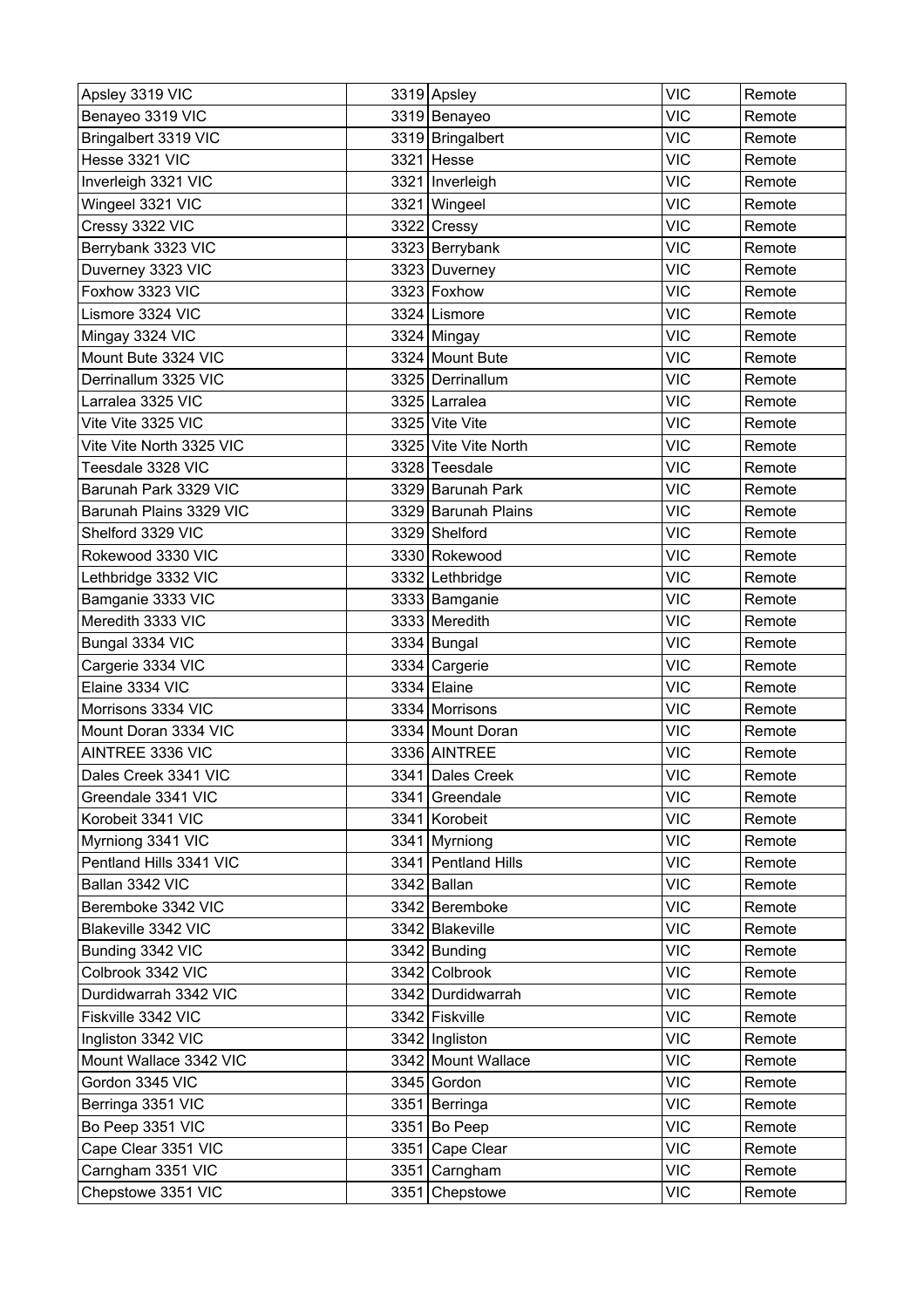| Haddon 3351 VIC                     |      | 3351 Haddon                     | <b>VIC</b> | Remote |
|-------------------------------------|------|---------------------------------|------------|--------|
| Hillcrest 3351 VIC                  |      | 3351 Hillcrest                  | <b>VIC</b> | Remote |
| Illabarook 3351 VIC                 |      | 3351 Illabarook                 | <b>VIC</b> | Remote |
| Lake Bolac 3351 VIC                 |      | 3351 Lake Bolac                 | <b>VIC</b> | Remote |
| Mininera 3351 VIC                   |      | 3351 Mininera                   | <b>VIC</b> | Remote |
| Mount Emu 3351 VIC                  |      | 3351 Mount Emu                  | <b>VIC</b> | Remote |
| Nerrin Nerrin 3351 VIC              |      | 3351 Nerrin Nerrin              | <b>VIC</b> | Remote |
| Newtown 3351 VIC                    |      | 3351 Newtown                    | <b>VIC</b> | Remote |
| Nintingbool 3351 VIC                |      | 3351 Nintingbool                | <b>VIC</b> | Remote |
| Piggoreet 3351 VIC                  |      | 3351 Piggoreet                  | <b>VIC</b> | Remote |
| Pitfield 3351 VIC                   |      | 3351 Pitfield                   | <b>VIC</b> | Remote |
| Rokewood Junction 3351 VIC          |      | 3351 Rokewood Junction          | <b>VIC</b> | Remote |
| Ross Creek 3351 VIC                 |      | 3351 Ross Creek                 | <b>VIC</b> | Remote |
| Scarsdale 3351 VIC                  |      | 3351 Scarsdale                  | <b>VIC</b> | Remote |
| Smythes Creek 3351 VIC              |      | 3351 Smythes Creek              | <b>VIC</b> | Remote |
| Smythesdale 3351 VIC                |      | 3351 Smythesdale                | <b>VIC</b> | Remote |
| Snake Valley 3351 VIC               |      | 3351 Snake Valley               | <b>VIC</b> | Remote |
| Springdallah 3351 VIC               |      | 3351 Springdallah               | <b>VIC</b> | Remote |
| Staffordshire Reef 3351 VIC         |      | 3351 Staffordshire Reef         | <b>VIC</b> | Remote |
| Streatham 3351 VIC                  |      | 3351 Streatham                  | <b>VIC</b> | Remote |
| Wallinduc 3351 VIC                  | 3351 | Wallinduc                       | <b>VIC</b> | Remote |
| Westmere 3351 VIC                   |      | 3351 Westmere                   | <b>VIC</b> | Remote |
| Addington 3352 VIC                  |      | 3352 Addington                  | <b>VIC</b> | Remote |
| Ballarat Roadside Delivery 3352 VIC |      | 3352 Ballarat Roadside Delivery | <b>VIC</b> | Remote |
| Barkstead 3352 VIC                  |      | 3352 Barkstead                  | <b>VIC</b> | Remote |
| Blowhard 3352 VIC                   |      | 3352 Blowhard                   | <b>VIC</b> | Remote |
| Bolwarrah 3352 VIC                  |      | 3352 Bolwarrah                  | <b>VIC</b> | Remote |
| Bonshaw 3352 VIC                    |      | 3352 Bonshaw                    | <b>VIC</b> | Remote |
| Brewster 3352 VIC                   |      | 3352 Brewster                   | <b>VIC</b> | Remote |
| Bullarook 3352 VIC                  |      | 3352 Bullarook                  | <b>VIC</b> | Remote |
| Bungaree 3352 VIC                   |      | 3352 Bungaree                   | <b>VIC</b> | Remote |
| Bunkers Hill 3352 VIC               |      | 3352 Bunkers Hill               | <b>VIC</b> | Remote |
| Burrumbeet 3352 VIC                 |      | 3352 Burrumbeet                 | <b>VIC</b> | Remote |
| Cambrian Hill 3352 VIC              |      | 3352 Cambrian Hill              | <b>VIC</b> | Remote |
| Cardigan 3352 VIC                   |      | 3352 Cardigan                   | <b>VIC</b> | Remote |
| Cardigan Village 3352 VIC           |      | 3352 Cardigan Village           | <b>VIC</b> | Remote |
| Chapel Flat 3352 VIC                |      | 3352 Chapel Flat                | <b>VIC</b> | Remote |
| Clarendon 3352 VIC                  |      | 3352 Clarendon                  | <b>VIC</b> | Remote |
| Claretown 3352 VIC                  |      | 3352 Claretown                  | <b>VIC</b> | Remote |
| Clarkes Hill 3352 VIC               |      | 3352 Clarkes Hill               | <b>VIC</b> | Remote |
| Corindhap 3352 VIC                  |      | 3352 Corindhap                  | <b>VIC</b> | Remote |
| Dereel 3352 VIC                     |      | 3352 Dereel                     | <b>VIC</b> | Remote |
| Dunnstown 3352 VIC                  |      | 3352 Dunnstown                  | <b>VIC</b> | Remote |
| Durham Lead 3352 VIC                |      | 3352 Durham Lead                | <b>VIC</b> | Remote |
| Enfield 3352 VIC                    |      | 3352 Enfield                    | <b>VIC</b> | Remote |
| Ercildoune 3352 VIC                 |      | 3352 Ercildoune                 | <b>VIC</b> | Remote |
| Garibaldi 3352 VIC                  |      | 3352 Garibaldi                  | <b>VIC</b> | Remote |
| Glen Park 3352 VIC                  |      | 3352 Glen Park                  | <b>VIC</b> | Remote |
| Glenbrae 3352 VIC                   |      | 3352 Glenbrae                   | <b>VIC</b> | Remote |
| Gong Gong 3352 VIC                  |      | 3352 Gong Gong                  | <b>VIC</b> | Remote |
| Grenville 3352 VIC                  |      | 3352 Grenville                  | <b>VIC</b> | Remote |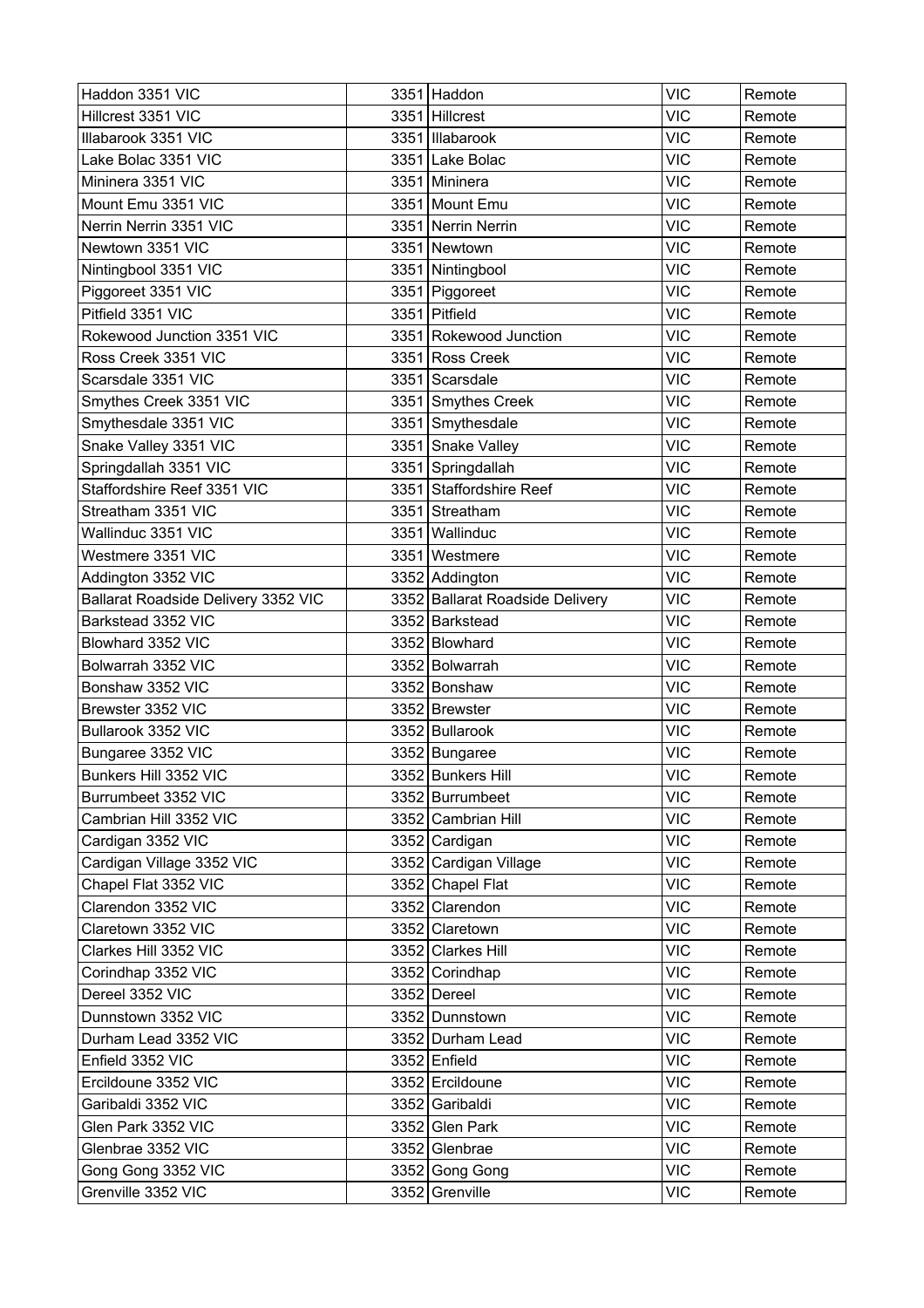| Invermay 3352 VIC          | 3352 Invermay          | <b>VIC</b> | Remote |
|----------------------------|------------------------|------------|--------|
| Lal Lal 3352 VIC           | 3352 Lal Lal           | <b>VIC</b> | Remote |
| Lamplough 3352 VIC         | 3352 Lamplough         | <b>VIC</b> | Remote |
| Langi Kal Kal 3352 VIC     | 3352 Langi Kal Kal     | <b>VIC</b> | Remote |
| Learmonth 3352 VIC         | 3352 Learmonth         | <b>VIC</b> | Remote |
| Leigh Creek 3352 VIC       | 3352 Leigh Creek       | <b>VIC</b> | Remote |
| Lexton 3352 VIC            | $3352$ Lexton          | <b>VIC</b> | Remote |
| Magpie 3352 VIC            | 3352 Magpie            | <b>VIC</b> | Remote |
| Millbrook 3352 VIC         | 3352 Millbrook         | <b>VIC</b> | Remote |
| Miners Rest 3352 VIC       | 3352 Miners Rest       | <b>VIC</b> | Remote |
| Mitchell Park 3352 VIC     | 3352 Mitchell Park     | <b>VIC</b> | Remote |
| Mollongghip 3352 VIC       | 3352 Mollongghip       | <b>VIC</b> | Remote |
| Mount Bolton 3352 VIC      | 3352 Mount Bolton      | <b>VIC</b> | Remote |
| Mount Egerton 3352 VIC     | 3352 Mount Egerton     | <b>VIC</b> | Remote |
| Mount Mercer 3352 VIC      | 3352 Mount Mercer      | <b>VIC</b> | Remote |
| Mount Rowan 3352 VIC       | 3352 Mount Rowan       | <b>VIC</b> | Remote |
| Napoleons 3352 VIC         | 3352 Napoleons         | <b>VIC</b> | Remote |
| Navigators 3352 VIC        | 3352 Navigators        | <b>VIC</b> | Remote |
| Pootilla 3352 VIC          | 3352 Pootilla          | <b>VIC</b> | Remote |
| Scotchmans Lead 3352 VIC   | 3352 Scotchmans Lead   | <b>VIC</b> | Remote |
| Scotsburn 3352 VIC         | 3352 Scotsburn         | <b>VIC</b> | Remote |
| Springbank 3352 VIC        | 3352 Springbank        | <b>VIC</b> | Remote |
| Sulky 3352 VIC             | 3352 Sulky             | <b>VIC</b> | Remote |
| Wallace 3352 VIC           | 3352 Wallace           | <b>VIC</b> | Remote |
| Warrenheip 3352 VIC        | 3352 Warrenheip        | <b>VIC</b> | Remote |
| Wattle Flat 3352 VIC       | 3352 Wattle Flat       | <b>VIC</b> | Remote |
| Waubra 3352 VIC            | 3352 Waubra            | <b>VIC</b> | Remote |
| Weatherboard 3352 VIC      | 3352 Weatherboard      | <b>VIC</b> | Remote |
| Werneth 3352 VIC           | 3352 Werneth           | <b>VIC</b> | Remote |
| Windermere 3352 VIC        | 3352 Windermere        | <b>VIC</b> | Remote |
| Yendon 3352 VIC            | 3352 Yendon            | <b>VIC</b> | Remote |
| Lake Gardens 3355 VIC      | 3355 Lake Gardens      | <b>VIC</b> | Remote |
| Mitchell Park 3355 VIC     | 3355 Mitchell Park     | <b>VIC</b> | Remote |
| Wendouree 3355 VIC         | 3355 Wendouree         | <b>VIC</b> | Remote |
| Wendouree Village 3355 VIC | 3355 Wendouree Village | <b>VIC</b> | Remote |
| Delacombe 3356 VIC         | 3356 Delacombe         | <b>VIC</b> | Remote |
| Sebastopol 3356 VIC        | 3356 Sebastopol        | <b>VIC</b> | Remote |
| Buninyong 3357 VIC         | 3357 Buninyong         | <b>VIC</b> | Remote |
| Happy Valley 3360 VIC      | 3360 Happy Valley      | <b>VIC</b> | Remote |
| Linton 3360 VIC            | 3360 Linton            | <b>VIC</b> | Remote |
| Mannibadar 3360 VIC        | 3360 Mannibadar        | <b>VIC</b> | Remote |
| Pittong 3360 VIC           | 3360 Pittong           | <b>VIC</b> | Remote |
| Willowvale 3360 VIC        | 3360 Willowvale        | <b>VIC</b> | Remote |
| Bradvale 3361 VIC          | 3361 Bradvale          | <b>VIC</b> | Remote |
| Carranballac 3361 VIC      | 3361 Carranballac      | <b>VIC</b> | Remote |
| Skipton 3361 VIC           | 3361 Skipton           | <b>VIC</b> | Remote |
| Creswick 3363 VIC          | 3363 Creswick          | <b>VIC</b> | Remote |
| Creswick North 3363 VIC    | 3363 Creswick North    | <b>VIC</b> | Remote |
| Dean 3363 VIC              | 3363 Dean              | <b>VIC</b> | Remote |
| Glendaruel 3363 VIC        | 3363 Glendaruel        | <b>VIC</b> | Remote |
| Langdons Hill 3363 VIC     | 3363 Langdons Hill     | VIC        | Remote |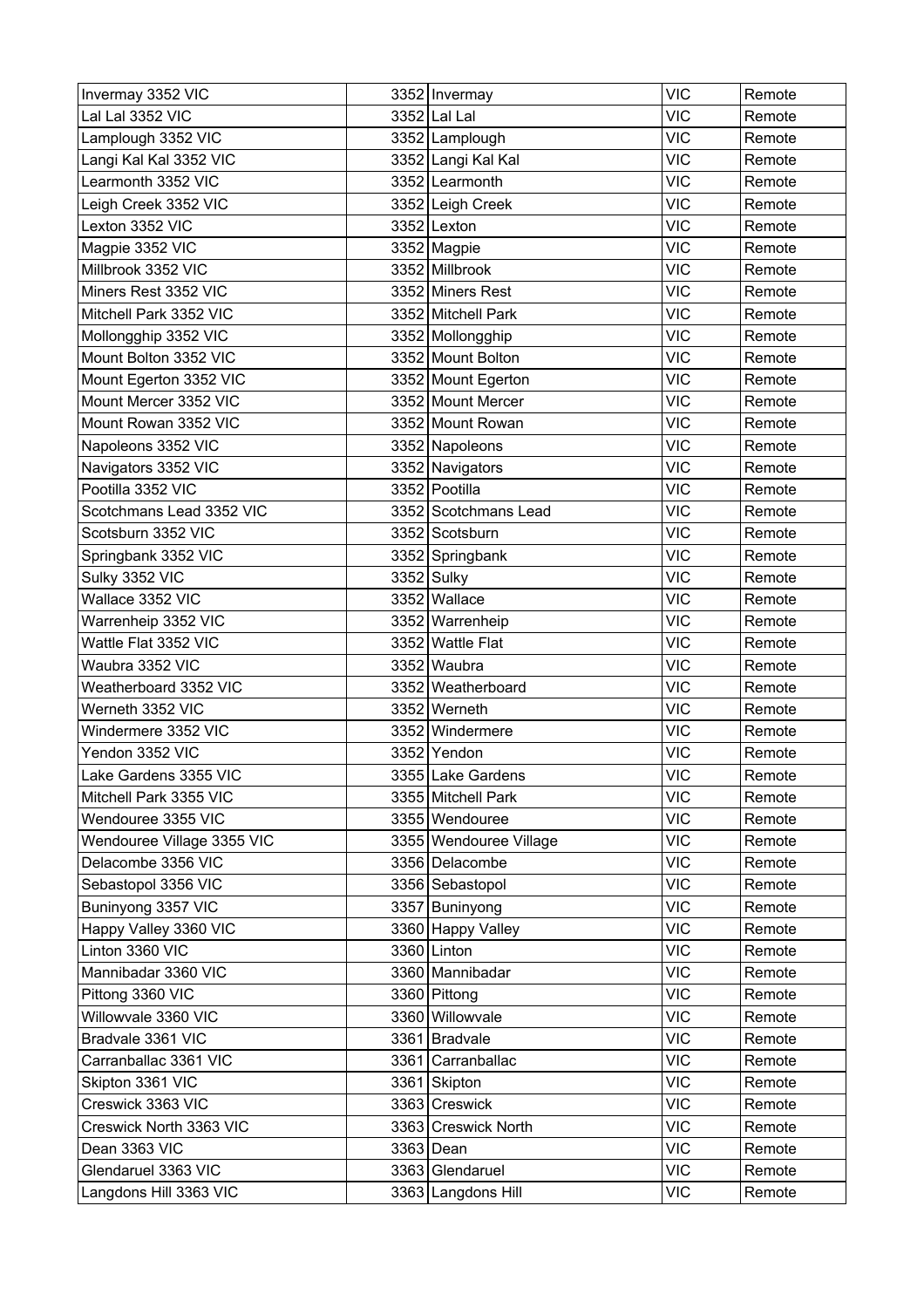| Mount Beckworth 3363 VIC | 3363 Mount Beckworth  | <b>VIC</b> | Remote |
|--------------------------|-----------------------|------------|--------|
| Tourello 3363 VIC        | 3363 Tourello         | <b>VIC</b> | Remote |
| Allendale 3364 VIC       | 3364 Allendale        | <b>VIC</b> | Remote |
| Ascot 3364 VIC           | 3364 Ascot            | <b>VIC</b> | Remote |
| Bald Hills 3364 VIC      | 3364 Bald Hills       | <b>VIC</b> | Remote |
| Barkstead 3364 VIC       | 3364 Barkstead        | <b>VIC</b> | Remote |
| Blampied 3364 VIC        | 3364   Blampied       | <b>VIC</b> | Remote |
| Broomfield 3364 VIC      | 3364 Broomfield       | <b>VIC</b> | Remote |
| Cabbage Tree 3364 VIC    | 3364 Cabbage Tree     | <b>VIC</b> | Remote |
| Campbelltown 3364 VIC    | 3364 Campbelltown     | <b>VIC</b> | Remote |
| Coghills Creek 3364 VIC  | 3364 Coghills Creek   | <b>VIC</b> | Remote |
| Glendonald 3364 VIC      | 3364 Glendonald       | <b>VIC</b> | Remote |
| Joyces Creek 3364 VIC    | 3364 Joyces Creek     | <b>VIC</b> | Remote |
| Kingston 3364 VIC        | 3364 Kingston         | <b>VIC</b> | Remote |
| Kooroocheang 3364 VIC    | 3364 Kooroocheang     | <b>VIC</b> | Remote |
| Lawrence 3364 VIC        | 3364 Lawrence         | <b>VIC</b> | Remote |
| Mount Prospect 3364 VIC  | 3364   Mount Prospect | <b>VIC</b> | Remote |
| Newlyn 3364 VIC          | 3364 Newlyn           | <b>VIC</b> | Remote |
| Newlyn North 3364 VIC    | 3364 Newlyn North     | <b>VIC</b> | Remote |
| Rocklyn 3364 VIC         | 3364 Rocklyn          | <b>VIC</b> | Remote |
| Smeaton 3364 VIC         | 3364 Smeaton          | <b>VIC</b> | Remote |
| Smokeytown 3364 VIC      | 3364 Smokeytown       | <b>VIC</b> | Remote |
| Springmount 3364 VIC     | 3364 Springmount      | <b>VIC</b> | Remote |
| Strathlea 3364 VIC       | 3364 Strathlea        | <b>VIC</b> | Remote |
| Werona 3364 VIC          | 3364 Werona           | <b>VIC</b> | Remote |
| Clunes 3370 VIC          | 3370 Clunes           | <b>VIC</b> | Remote |
| Glengower 3370 VIC       | 3370 Glengower        | <b>VIC</b> | Remote |
| Mount Cameron 3370 VIC   | 3370 Mount Cameron    | <b>VIC</b> | Remote |
| Ullina 3370 VIC          | 3370 Ullina           | <b>VIC</b> | Remote |
| Amherst 3371 VIC         | 3371 Amherst          | <b>VIC</b> | Remote |
| Burnbank 3371 VIC        | 3371 Burnbank         | <b>VIC</b> | Remote |
| Caralulup 3371 VIC       | 3371 Caralulup        | <b>VIC</b> | Remote |
| Dunach 3371 VIC          | 3371 Dunach           | <b>VIC</b> | Remote |
| Evansford 3371 VIC       | 3371 Evansford        | <b>VIC</b> | Remote |
| Lillicur 3371 VIC        | 3371 Lillicur         | <b>VIC</b> | Remote |
| Mount Glasgow 3371 VIC   | 3371 Mount Glasgow    | <b>VIC</b> | Remote |
| Red Lion 3371 VIC        | 3371 Red Lion         | <b>VIC</b> | Remote |
| Stony Creek 3371 VIC     | 3371 Stony Creek      | <b>VIC</b> | Remote |
| Talbot 3371 VIC          | 3371 Talbot           | <b>VIC</b> | Remote |
| Beaufort 3373 VIC        | 3373 Beaufort         | <b>VIC</b> | Remote |
| Chute 3373 VIC           | 3373 Chute            | <b>VIC</b> | Remote |
| Cross Roads 3373 VIC     | 3373 Cross Roads      | <b>VIC</b> | Remote |
| Lake Goldsmith 3373 VIC  | 3373 Lake Goldsmith   | <b>VIC</b> | Remote |
| Lake Wongan 3373 VIC     | 3373 Lake Wongan      | <b>VIC</b> | Remote |
| Main Lead 3373 VIC       | 3373 Main Lead        | <b>VIC</b> | Remote |
| Mena Park 3373 VIC       | 3373 Mena Park        | <b>VIC</b> | Remote |
| Nerring 3373 VIC         | 3373 Nerring          | <b>VIC</b> | Remote |
| Raglan 3373 VIC          | 3373 Raglan           | <b>VIC</b> | Remote |
| Stockyard Hill 3373 VIC  | 3373 Stockyard Hill   | <b>VIC</b> | Remote |
| Stoneleigh 3373 VIC      | 3373 Stoneleigh       | <b>VIC</b> | Remote |
| Trawalla 3373 VIC        | 3373 Trawalla         | <b>VIC</b> | Remote |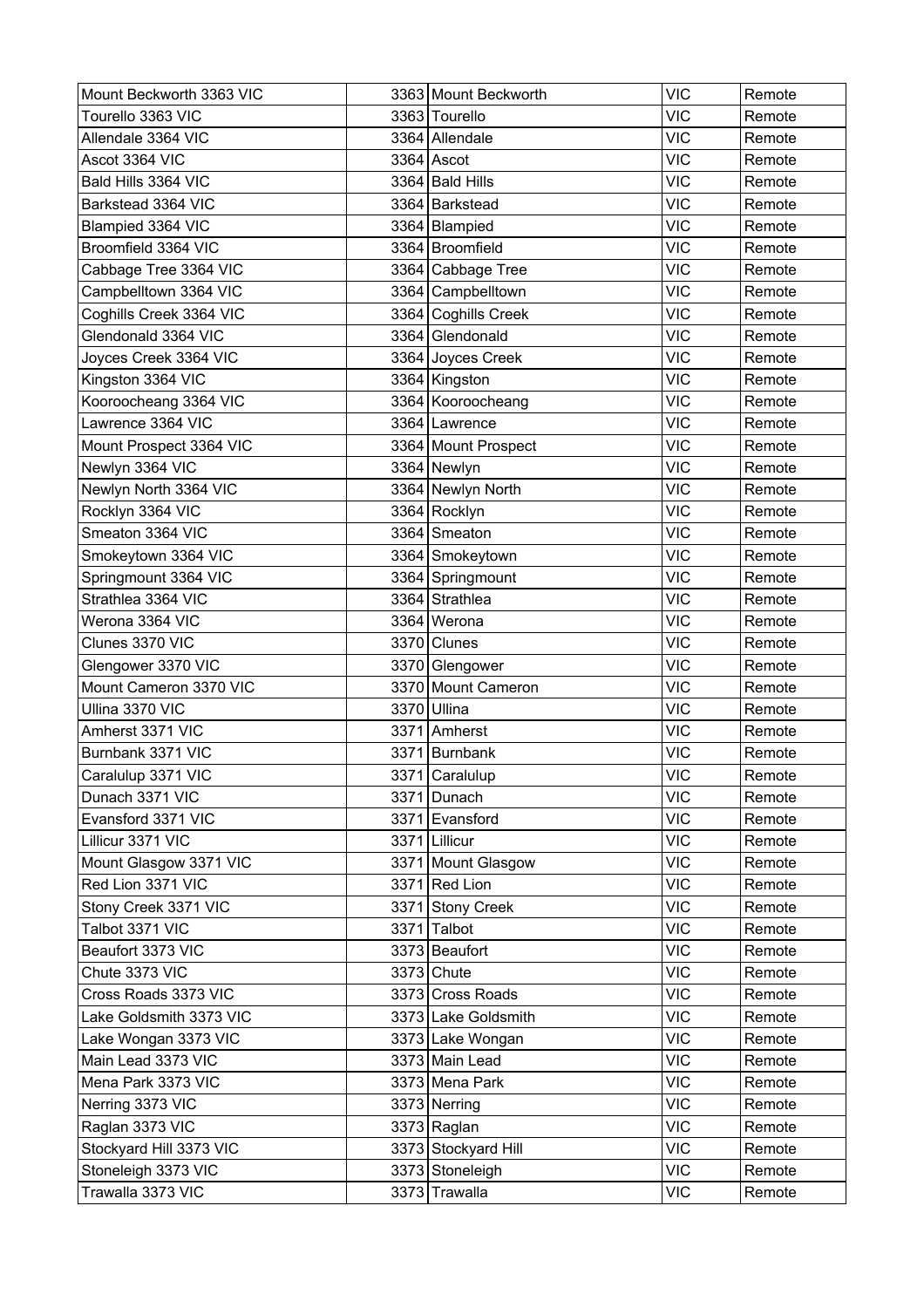| Waterloo 3373 VIC         |      | 3373 Waterloo         | <b>VIC</b> | Remote |
|---------------------------|------|-----------------------|------------|--------|
| Great Western 3374 VIC    |      | 3374 Great Western    | <b>VIC</b> | Remote |
| Ballyrogan 3375 VIC       |      | 3375   Ballyrogan     | <b>VIC</b> | Remote |
| Bayindeen 3375 VIC        |      | 3375 Bayindeen        | <b>VIC</b> | Remote |
| Buangor 3375 VIC          |      | 3375 Buangor          | <b>VIC</b> | Remote |
| Middle Creek 3375 VIC     |      | 3375 Middle Creek     | <b>VIC</b> | Remote |
| Ararat 3377 VIC           |      | 3377 Ararat           | <b>VIC</b> | Remote |
| Armstrong 3377 VIC        |      | 3377 Armstrong        | <b>VIC</b> | Remote |
| Bulgana 3377 VIC          |      | 3377 Bulgana          | <b>VIC</b> | Remote |
| Cathcart 3377 VIC         |      | 3377 Cathcart         | <b>VIC</b> | Remote |
| Crowlands 3377 VIC        |      | 3377 Crowlands        | <b>VIC</b> | Remote |
| Denicull Creek 3377 VIC   |      | 3377 Denicull Creek   | <b>VIC</b> | Remote |
| Dobie 3377 VIC            |      | 3377 Dobie            | <b>VIC</b> | Remote |
| Dunneworthy 3377 VIC      |      | 3377 Dunneworthy      | <b>VIC</b> | Remote |
| Eversley 3377 VIC         |      | 3377 Eversley         | <b>VIC</b> | Remote |
| Great Western 3377 VIC    |      | 3377 Great Western    | <b>VIC</b> | Remote |
| Langi Logan 3377 VIC      |      | 3377 Langi Logan      | <b>VIC</b> | Remote |
| Maroona 3377 VIC          |      | 3377 Maroona          | <b>VIC</b> | Remote |
| Mount Cole 3377 VIC       |      | 3377 Mount Cole       | <b>VIC</b> | Remote |
| Mount Cole Creek 3377 VIC |      | 3377 Mount Cole Creek | <b>VIC</b> | Remote |
| Moyston 3377 VIC          |      | 3377 Moyston          | <b>VIC</b> | Remote |
| Norval 3377 VIC           |      | 3377 Norval           | <b>VIC</b> | Remote |
| Rhymney 3377 VIC          |      | 3377 Rhymney          | <b>VIC</b> | Remote |
| Rocky Point 3377 VIC      |      | 3377 Rocky Point      | <b>VIC</b> | Remote |
| Rossbridge 3377 VIC       |      | 3377 Rossbridge       | <b>VIC</b> | Remote |
| Shays Flat 3377 VIC       | 3377 | Shays Flat            | <b>VIC</b> | Remote |
| Warrak 3377 VIC           | 3377 | Warrak                | <b>VIC</b> | Remote |
| Tatyoon 3378 VIC          |      | 3378 Tatyoon          | <b>VIC</b> | Remote |
| Yalla-Y-Poora 3378 VIC    |      | 3378 Yalla-Y-Poora    | <b>VIC</b> | Remote |
| Bornes Hill 3379 VIC      |      | 3379 Bornes Hill      | <b>VIC</b> | Remote |
| Chatsworth 3379 VIC       |      | 3379 Chatsworth       | <b>VIC</b> | Remote |
| Mafeking 3379 VIC         |      | 3379 Mafeking         | <b>VIC</b> | Remote |
| Stavely 3379 VIC          |      | 3379 Stavely          | <b>VIC</b> | Remote |
| Wickliffe 3379 VIC        |      | 3379 Wickliffe        | <b>VIC</b> | Remote |
| Willaura 3379 VIC         |      | 3379 Willaura         | <b>VIC</b> | Remote |
| Willaura North 3379 VIC   |      | 3379 Willaura North   | <b>VIC</b> | Remote |
| Stawell 3380 VIC          |      | 3380 Stawell          | <b>VIC</b> | Remote |
| Stawell West 3380 VIC     |      | 3380 Stawell West     | <b>VIC</b> | Remote |
| Barkly 3381 VIC           |      | 3381 Barkly           | <b>VIC</b> | Remote |
| Bellellen 3381 VIC        |      | 3381 Bellellen        | <b>VIC</b> | Remote |
| Bellfield 3381 VIC        |      | 3381 Bellfield        | <b>VIC</b> | Remote |
| Black Range 3381 VIC      |      | 3381 Black Range      | <b>VIC</b> | Remote |
| Campbells Bridge 3381 VIC |      | 3381 Campbells Bridge | <b>VIC</b> | Remote |
| Fyans Creek 3381 VIC      |      | 3381 Fyans Creek      | <b>VIC</b> | Remote |
| Halls Gap 3381 VIC        |      | 3381 Halls Gap        | <b>VIC</b> | Remote |
| Illawarra 3381 VIC        |      | 3381 Illawarra        | <b>VIC</b> | Remote |
| Lake Fyans 3381 VIC       |      | 3381 Lake Fyans       | <b>VIC</b> | Remote |
| Lake Lonsdale 3381 VIC    |      | 3381 Lake Lonsdale    | <b>VIC</b> | Remote |
| Lubeck 3381 VIC           |      | 3381 Lubeck           | <b>VIC</b> | Remote |
| Mokepilly 3381 VIC        |      | 3381 Mokepilly        | <b>VIC</b> | Remote |
| Mount Dryden 3381 VIC     |      | 3381 Mount Dryden     | <b>VIC</b> | Remote |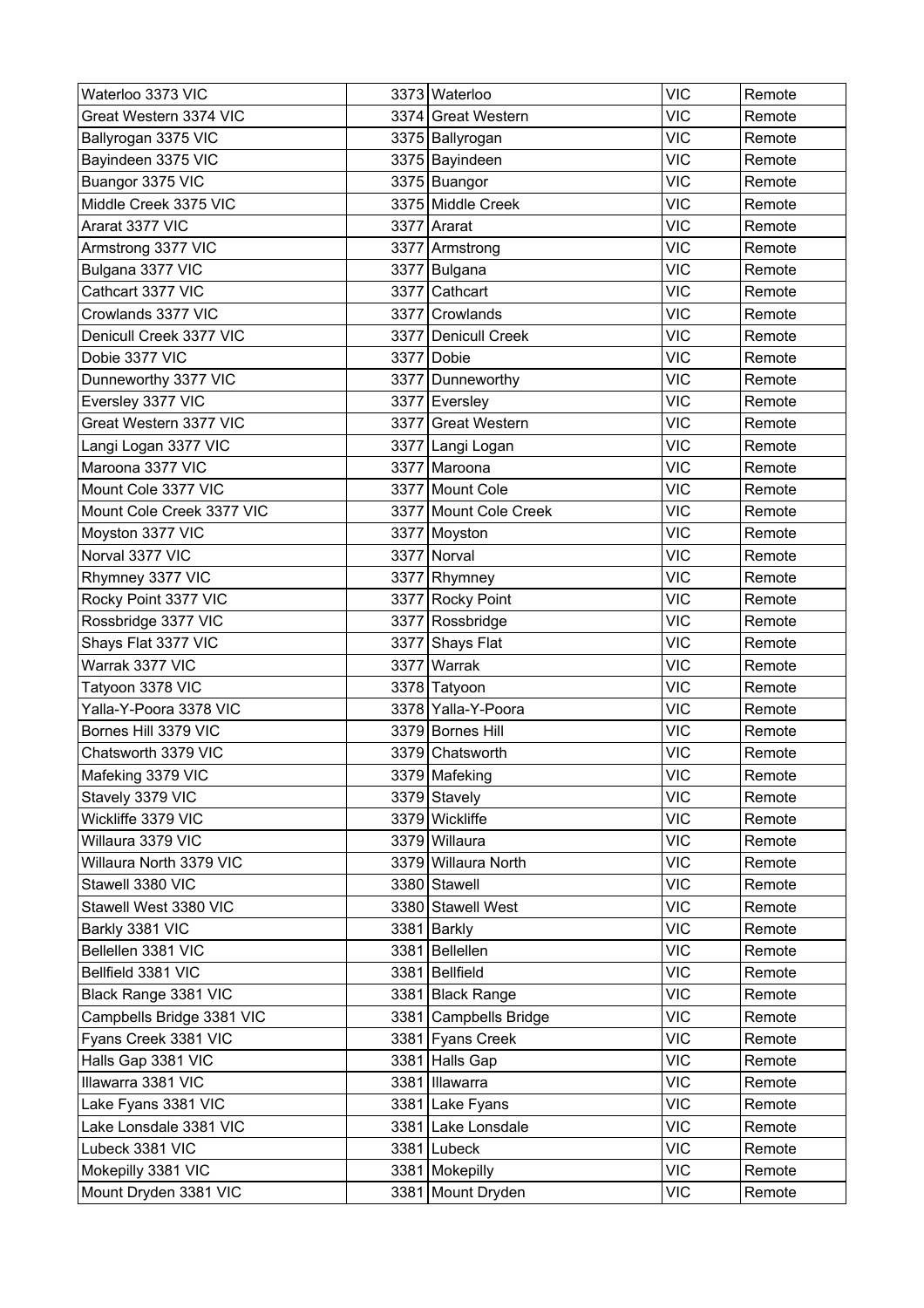| Pomonal 3381 VIC           |             | 3381 Pomonal           | <b>VIC</b> | Remote |
|----------------------------|-------------|------------------------|------------|--------|
| Barkly 3384 VIC            |             | 3384 Barkly            | <b>VIC</b> | Remote |
| Concongella 3384 VIC       |             | 3384 Concongella       | <b>VIC</b> | Remote |
| Frenchmans 3384 VIC        |             | 3384 Frenchmans        | <b>VIC</b> | Remote |
| Joel Joel 3384 VIC         |             | 3384 Joel Joel         | <b>VIC</b> | Remote |
| Joel South 3384 VIC        |             | 3384 Joel South        | <b>VIC</b> | Remote |
| Landsborough 3384 VIC      |             | 3384   Landsborough    | <b>VIC</b> | Remote |
| Landsborough West 3384 VIC |             | 3384 Landsborough West | <b>VIC</b> | Remote |
| Navarre 3384 VIC           |             | 3384 Navarre           | <b>VIC</b> | Remote |
| Tulkara 3384 VIC           |             | 3384 Tulkara           | <b>VIC</b> | Remote |
| Wattle Creek 3384 VIC      |             | 3384 Wattle Creek      | <b>VIC</b> | Remote |
| Dadswells Bridge 3385 VIC  |             | 3385 Dadswells Bridge  | <b>VIC</b> | Remote |
| Deep Lead 3385 VIC         |             | 3385 Deep Lead         | <b>VIC</b> | Remote |
| Glenorchy 3385 VIC         |             | 3385 Glenorchy         | <b>VIC</b> | Remote |
| Ledcourt 3385 VIC          |             | 3385 Ledcourt          | <b>VIC</b> | Remote |
| Lubeck 3385 VIC            |             | 3385 Lubeck            | <b>VIC</b> | Remote |
| Riachella 3385 VIC         |             | 3385 Riachella         | <b>VIC</b> | Remote |
| Roses Gap 3385 VIC         |             | 3385 Roses Gap         | <b>VIC</b> | Remote |
| Wal Wal 3385 VIC           |             | 3385 Wal Wal           | <b>VIC</b> | Remote |
| Bolangum 3387 VIC          |             | 3387 Bolangum          | <b>VIC</b> | Remote |
| Callawadda 3387 VIC        |             | 3387 Callawadda        | <b>VIC</b> | Remote |
| Campbells Bridge 3387 VIC  |             | 3387 Campbells Bridge  | <b>VIC</b> | Remote |
| Germania 3387 VIC          |             | 3387 Germania          | <b>VIC</b> | Remote |
| Greens Creek 3387 VIC      |             | 3387 Greens Creek      | <b>VIC</b> | Remote |
| Kanya 3387 VIC             |             | 3387 Kanya             | <b>VIC</b> | Remote |
| Marnoo 3387 VIC            | 3387        | Marnoo                 | <b>VIC</b> | Remote |
| Marnoo West 3387 VIC       |             | 3387 Marnoo West       | <b>VIC</b> | Remote |
| Morrl Morrl 3387 VIC       |             | 3387 Morrl Morrl       | <b>VIC</b> | Remote |
| Wallaloo 3387 VIC          | 3387        | Wallaloo               | <b>VIC</b> | Remote |
| Wallaloo East 3387 VIC     | 3387        | <b>Wallaloo East</b>   | <b>VIC</b> | Remote |
| Banyena 3388 VIC           |             | 3388 Banyena           | <b>VIC</b> | Remote |
| Rupanyup 3388 VIC          |             | 3388 Rupanyup          | <b>VIC</b> | Remote |
| Kewell 3390 VIC            |             | 3390   Kewell          | <b>VIC</b> | Remote |
| Murtoa 3390 VIC            |             | 3390 Murtoa            | <b>VIC</b> | Remote |
| Brim 3391 VIC              | 3391   Brim |                        | <b>VIC</b> | Remote |
| Boolite 3392 VIC           |             | 3392 Boolite           | <b>VIC</b> | Remote |
| Minyip 3392 VIC            |             | 3392 Minyip            | <b>VIC</b> | Remote |
| Sheep Hills 3392 VIC       |             | 3392 Sheep Hills       | <b>VIC</b> | Remote |
| Aubrey 3393 VIC            |             | 3393 Aubrey            | <b>VIC</b> | Remote |
| Bangerang 3393 VIC         |             | 3393 Bangerang         | <b>VIC</b> | Remote |
| Cannum 3393 VIC            |             | 3393 Cannum            | <b>VIC</b> | Remote |
| Crymelon 3393 VIC          |             | 3393 Crymelon          | <b>VIC</b> | Remote |
| Kellalac 3393 VIC          |             | 3393 Kellalac          | <b>VIC</b> | Remote |
| Lah 3393 VIC               | 3393 Lah    |                        | <b>VIC</b> | Remote |
| Warracknabeal 3393 VIC     |             | 3393 Warracknabeal     | <b>VIC</b> | Remote |
| Wilkur 3393 VIC            |             | 3393 Wilkur            | <b>VIC</b> | Remote |
| Willenabrina 3393 VIC      |             | 3393 Willenabrina      | <b>VIC</b> | Remote |
| Beulah 3395 VIC            |             | 3395 Beulah            | <b>VIC</b> | Remote |
| Kenmare 3395 VIC           |             | 3395 Kenmare           | <b>VIC</b> | Remote |
| Reedy Dam 3395 VIC         |             | 3395 Reedy Dam         | <b>VIC</b> | Remote |
| Rosebery 3395 VIC          |             | 3395 Rosebery          | <b>VIC</b> | Remote |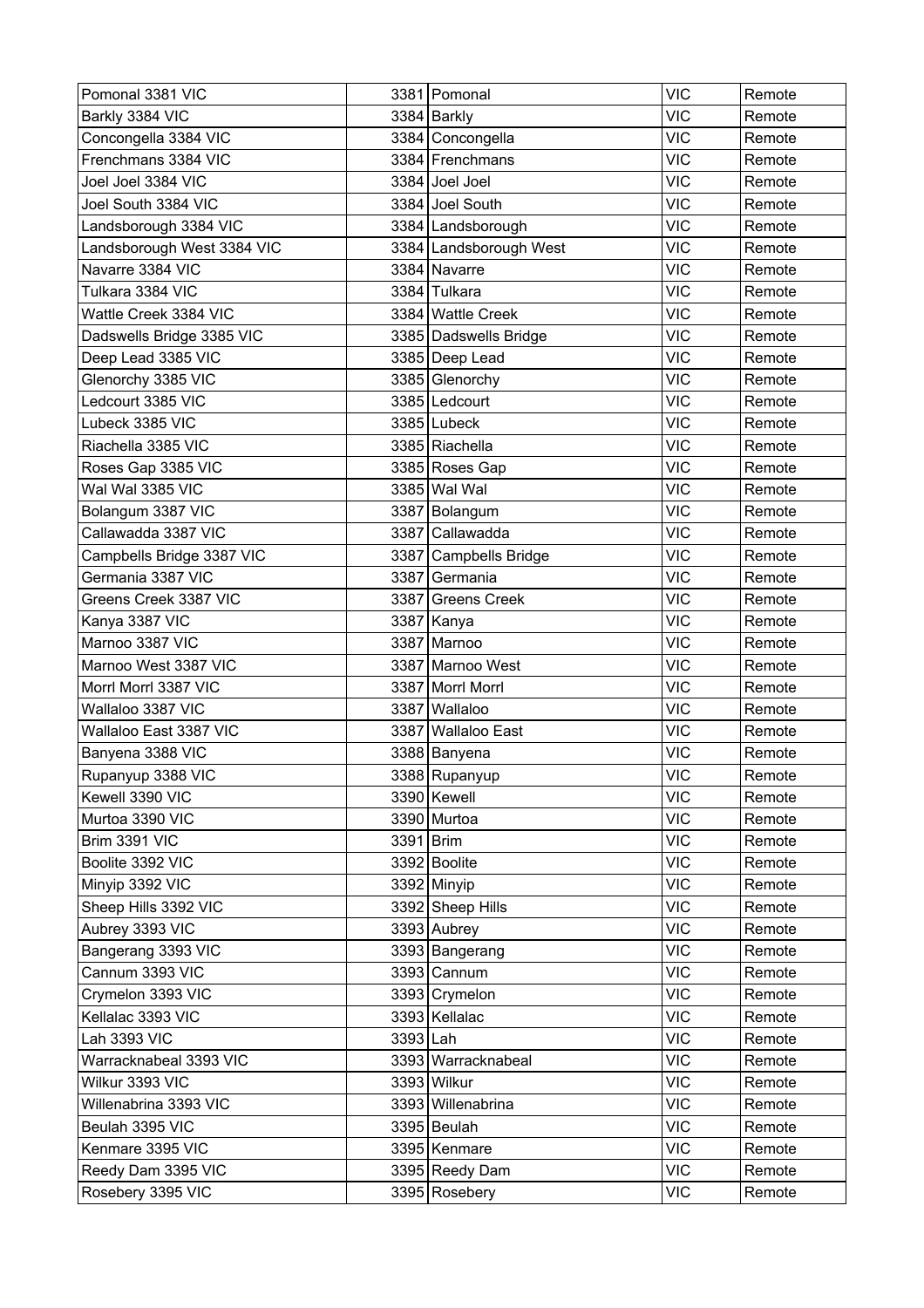| Hopetoun 3396 VIC         |      | 3396 Hopetoun         | <b>VIC</b> | Remote |
|---------------------------|------|-----------------------|------------|--------|
| Horsham 3400 VIC          |      | 3400 Horsham          | <b>VIC</b> | Remote |
| Blackheath 3401 VIC       |      | 3401 Blackheath       | <b>VIC</b> | Remote |
| Brimpaen 3401 VIC         |      | 3401 Brimpaen         | <b>VIC</b> | Remote |
| Bungalally 3401 VIC       |      | 3401 Bungalally       | <b>VIC</b> | Remote |
| Cherrypool 3401 VIC       | 3401 | Cherrypool            | <b>VIC</b> | Remote |
| Dooen 3401 VIC            | 3401 | Dooen                 | <b>VIC</b> | Remote |
| Drung 3401 VIC            |      | 3401 Drung            | <b>VIC</b> | Remote |
| Gymbowen 3401 VIC         | 3401 | Gymbowen              | <b>VIC</b> | Remote |
| Haven 3401 VIC            |      | 3401 Haven            | <b>VIC</b> | Remote |
| <b>Jung 3401 VIC</b>      |      | 3401 Jung             | <b>VIC</b> | Remote |
| Kalkee 3401 VIC           |      | 3401 Kalkee           | <b>VIC</b> | Remote |
| Kanagulk 3401 VIC         |      | 3401 Kanagulk         | <b>VIC</b> | Remote |
| Karnak 3401 VIC           |      | 3401 Karnak           | <b>VIC</b> | Remote |
| Laharum 3401 VIC          |      | 3401 Laharum          | <b>VIC</b> | Remote |
| Longerenong 3401 VIC      |      | 3401   Longerenong    | <b>VIC</b> | Remote |
| Lower Norton 3401 VIC     |      | 3401 Lower Norton     | <b>VIC</b> | Remote |
| Mckenzie Creek 3401 VIC   |      | 3401 Mckenzie Creek   | <b>VIC</b> | Remote |
| Mockinya 3401 VIC         |      | 3401 Mockinya         | <b>VIC</b> | Remote |
| Murra Warra 3401 VIC      | 3401 | Murra Warra           | <b>VIC</b> | Remote |
| Nurcoung 3401 VIC         | 3401 | Nurcoung              | VIC        | Remote |
| Nurrabiel 3401 VIC        |      | 3401 Nurrabiel        | <b>VIC</b> | Remote |
| Pimpinio 3401 VIC         |      | 3401 Pimpinio         | <b>VIC</b> | Remote |
| Quantong 3401 VIC         | 3401 | Quantong              | <b>VIC</b> | Remote |
| Riverside 3401 VIC        |      | 3401 Riverside        | <b>VIC</b> | Remote |
| Rocklands 3401 VIC        | 3401 | Rocklands             | <b>VIC</b> | Remote |
| St Helens Plains 3401 VIC |      | 3401 St Helens Plains | <b>VIC</b> | Remote |
| Telangatuk East 3401 VIC  |      | 3401 Telangatuk East  | <b>VIC</b> | Remote |
| Toolondo 3401 VIC         | 3401 | Toolondo              | <b>VIC</b> | Remote |
| Vectis 3401 VIC           | 3401 | Vectis                | <b>VIC</b> | Remote |
| Wail 3401 VIC             | 3401 | Wail                  | <b>VIC</b> | Remote |
| Wallup 3401 VIC           |      | 3401 Wallup           | <b>VIC</b> | Remote |
| Wartook 3401 VIC          |      | 3401 Wartook          | <b>VIC</b> | Remote |
| Wonwondah 3401 VIC        |      | 3401 Wonwondah        | <b>VIC</b> | Remote |
| Zumsteins 3401 VIC        |      | 3401 Zumsteins        | <b>VIC</b> | Remote |
| Horsham 3402 VIC          |      | 3402 Horsham          | <b>VIC</b> | Remote |
| Balmoral 3407 VIC         |      | 3407 Balmoral         | <b>VIC</b> | Remote |
| Englefield 3407 VIC       |      | 3407 Englefield       | <b>VIC</b> | Remote |
| Gatum 3407 VIC            |      | 3407 Gatum            | <b>VIC</b> | Remote |
| Pigeon Ponds 3407 VIC     |      | 3407 Pigeon Ponds     | <b>VIC</b> | Remote |
| Vasey 3407 VIC            |      | 3407 Vasey            | <b>VIC</b> | Remote |
| Arapiles 3409 VIC         |      | 3409 Arapiles         | <b>VIC</b> | Remote |
| Clear Lake 3409 VIC       |      | 3409 Clear Lake       | <b>VIC</b> | Remote |
| Douglas 3409 VIC          |      | 3409 Douglas          | <b>VIC</b> | Remote |
| Duchembegarra 3409 VIC    |      | 3409 Duchembegarra    | <b>VIC</b> | Remote |
| Grass Flat 3409 VIC       |      | 3409 Grass Flat       | <b>VIC</b> | Remote |
| Jilpanger 3409 VIC        |      | 3409 Jilpanger        | <b>VIC</b> | Remote |
| Miga Lake 3409 VIC        |      | 3409 Miga Lake        | <b>VIC</b> | Remote |
| Mitre 3409 VIC            |      | 3409 Mitre            | <b>VIC</b> | Remote |
| Natimuk 3409 VIC          |      | 3409 Natimuk          | <b>VIC</b> | Remote |
| Noradjuha 3409 VIC        |      | 3409 Noradjuha        | <b>VIC</b> | Remote |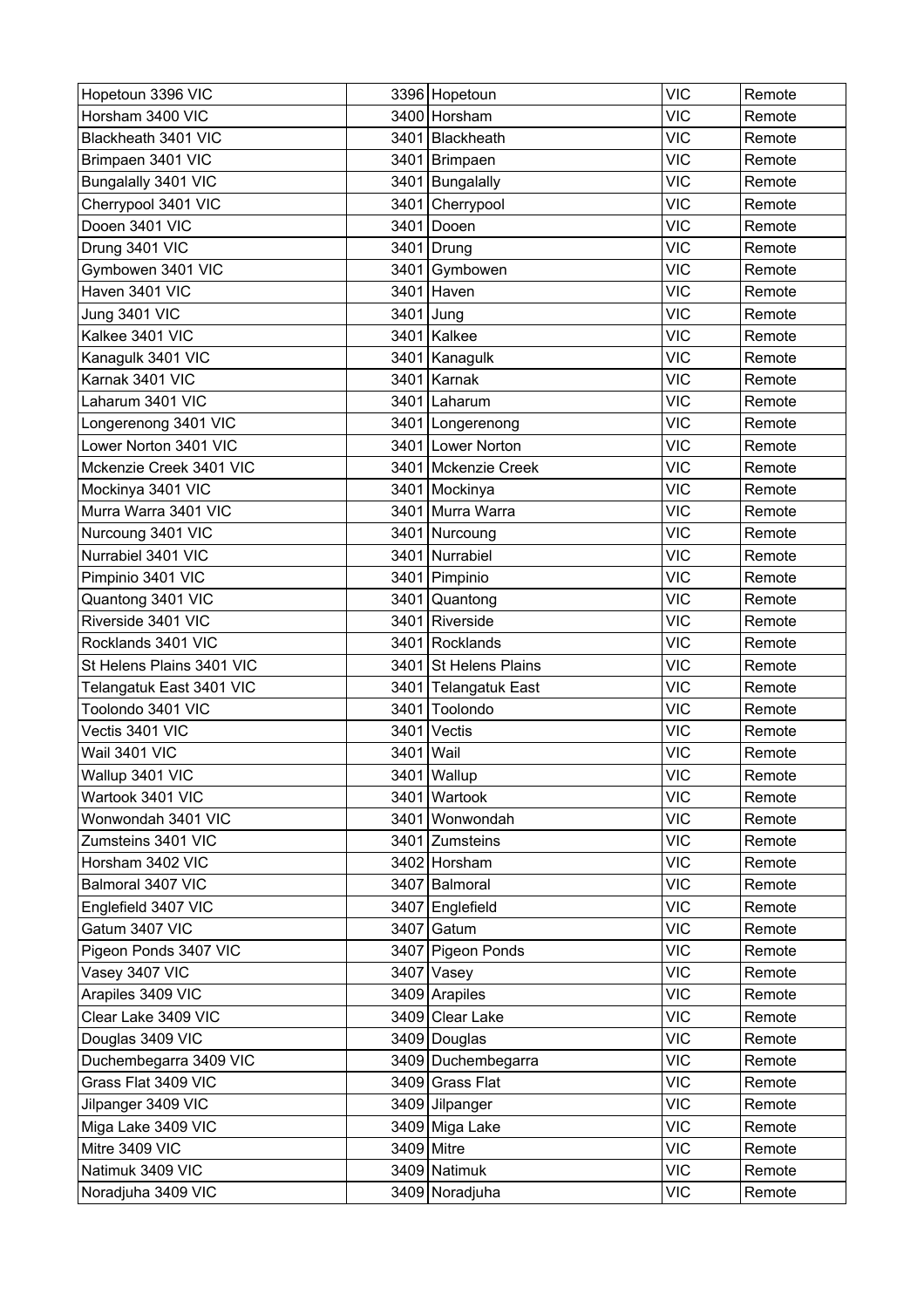| Tooan 3409 VIC          |            | 3409 Tooan          | <b>VIC</b> | Remote |
|-------------------------|------------|---------------------|------------|--------|
| Wombelano 3409 VIC      |            | 3409 Wombelano      | <b>VIC</b> | Remote |
| Goroke 3412 VIC         |            | 3412 Goroke         | <b>VIC</b> | Remote |
| Minimay 3413 VIC        |            | 3413 Minimay        | <b>VIC</b> | Remote |
| Neuarpurr 3413 VIC      |            | 3413 Neuarpurr      | <b>VIC</b> | Remote |
| Ozenkadnook 3413 VIC    |            | 3413 Ozenkadnook    | <b>VIC</b> | Remote |
| Peronne 3413 VIC        |            | 3413 Peronne        | <b>VIC</b> | Remote |
| Antwerp 3414 VIC        |            | 3414 Antwerp        | <b>VIC</b> | Remote |
| Dimboola 3414 VIC       |            | 3414 Dimboola       | <b>VIC</b> | Remote |
| Tarranyurk 3414 VIC     |            | 3414 Tarranyurk     | <b>VIC</b> | Remote |
| Miram 3415 VIC          |            | 3415 Miram          | <b>VIC</b> | Remote |
| Broughton 3418 VIC      |            | 3418 Broughton      | <b>VIC</b> | Remote |
| Gerang Gerung 3418 VIC  |            | 3418 Gerang Gerung  | <b>VIC</b> | Remote |
| Glenlee 3418 VIC        |            | 3418 Glenlee        | <b>VIC</b> | Remote |
| Kiata 3418 VIC          |            | 3418 Kiata          | <b>VIC</b> | Remote |
| Lawloit 3418 VIC        |            | 3418 Lawloit        | <b>VIC</b> | Remote |
| Little Desert 3418 VIC  |            | 3418 Little Desert  | <b>VIC</b> | Remote |
| Lorquon 3418 VIC        |            | 3418 Lorquon        | <b>VIC</b> | Remote |
| Netherby 3418 VIC       |            | 3418 Netherby       | <b>VIC</b> | Remote |
| Nhill 3418 VIC          | 3418 Nhill |                     | <b>VIC</b> | Remote |
| Yanac 3418 VIC          |            | 3418 Yanac          | <b>VIC</b> | Remote |
| Kaniva 3419 VIC         |            | 3419 Kaniva         | <b>VIC</b> | Remote |
| Lillimur 3420 VIC       |            | 3420 Lillimur       | <b>VIC</b> | Remote |
| Serviceton 3420 VIC     |            | 3420 Serviceton     | <b>VIC</b> | Remote |
| Telopea Downs 3420 VIC  |            | 3420 Telopea Downs  | <b>VIC</b> | Remote |
| Jeparit 3423 VIC        |            | 3423 Jeparit        | <b>VIC</b> | Remote |
| Albacutya 3424 VIC      |            | 3424 Albacutya      | <b>VIC</b> | Remote |
| Rainbow 3424 VIC        |            | 3424 Rainbow        | <b>VIC</b> | Remote |
| Yaapeet 3424 VIC        |            | 3424 Yaapeet        | <b>VIC</b> | Remote |
| Bulla 3428 VIC          |            | 3428 Bulla          | <b>VIC</b> | Remote |
| Clarkefield 3430 VIC    |            | 3430 Clarkefield    | <b>VIC</b> | Remote |
| Riddells Creek 3431 VIC |            | 3431 Riddells Creek | <b>VIC</b> | Remote |
| Bolinda 3432 VIC        |            | 3432 Bolinda        | <b>VIC</b> | Remote |
| Monegeetta 3433 VIC     |            | 3433 Monegeetta     | <b>VIC</b> | Remote |
| Cherokee 3434 VIC       |            | 3434 Cherokee       | <b>VIC</b> | Remote |
| Kerrie 3434 VIC         |            | 3434 Kerrie         | <b>VIC</b> | Remote |
| Romsey 3434 VIC         |            | 3434 Romsey         | <b>VIC</b> | Remote |
| Springfield 3434 VIC    |            | 3434 Springfield    | <b>VIC</b> | Remote |
| Benloch 3435 VIC        |            | 3435 Benloch        | <b>VIC</b> | Remote |
| Goldie 3435 VIC         |            | 3435 Goldie         | <b>VIC</b> | Remote |
| Lancefield 3435 VIC     |            | 3435 Lancefield     | <b>VIC</b> | Remote |
| Nulla Vale 3435 VIC     |            | 3435 Nulla Vale     | <b>VIC</b> | Remote |
| Macedon 3440 VIC        |            | 3440 Macedon        | <b>VIC</b> | Remote |
| Mount Macedon 3441 VIC  |            | 3441 Mount Macedon  | <b>VIC</b> | Remote |
| Ashbourne 3442 VIC      |            | 3442 Ashbourne      | <b>VIC</b> | Remote |
| Cadello 3442 VIC        |            | 3442 Cadello        | <b>VIC</b> | Remote |
| Carlsruhe 3442 VIC      |            | 3442 Carlsruhe      | <b>VIC</b> | Remote |
| Cobaw 3442 VIC          |            | 3442 Cobaw          | <b>VIC</b> | Remote |
| Hesket 3442 VIC         |            | 3442 Hesket         | <b>VIC</b> | Remote |
| Newham 3442 VIC         |            | 3442 Newham         | <b>VIC</b> | Remote |
| Rochford 3442 VIC       |            | 3442 Rochford       | <b>VIC</b> | Remote |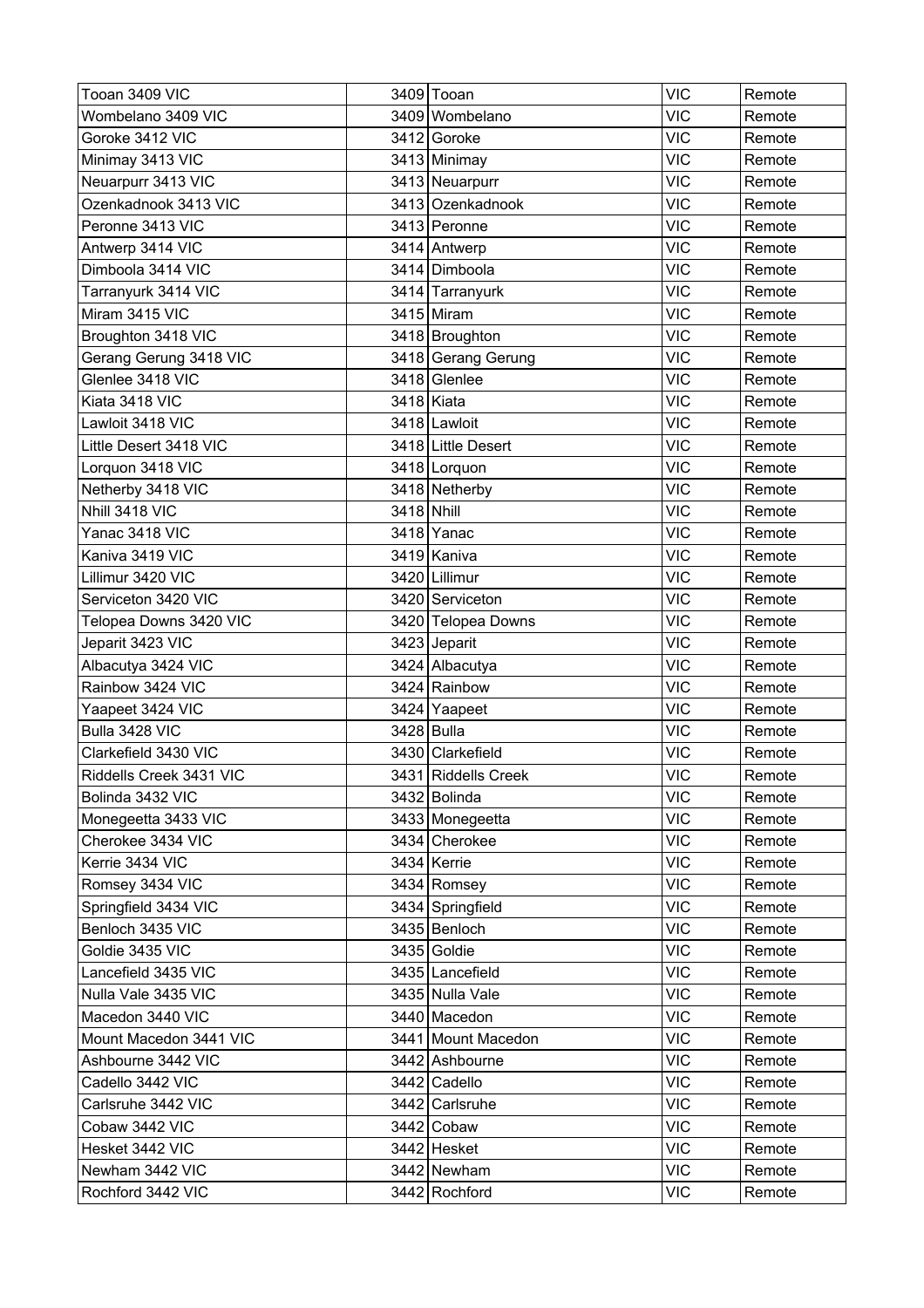| Woodend 3442 VIC           | 3442 Woodend           | <b>VIC</b> | Remote |
|----------------------------|------------------------|------------|--------|
| Woodend North 3442 VIC     | 3442 Woodend North     | <b>VIC</b> | Remote |
| Barkers Creek 3451 VIC     | 3451 Barkers Creek     | <b>VIC</b> | Remote |
| Campbells Creek 3451 VIC   | 3451 Campbells Creek   | <b>VIC</b> | Remote |
| Chewton 3451 VIC           | 3451 Chewton           | <b>VIC</b> | Remote |
| Chewton Bushlands 3451 VIC | 3451 Chewton Bushlands | <b>VIC</b> | Remote |
| Faraday 3451 VIC           | 3451 Faraday           | <b>VIC</b> | Remote |
| Fryerstown 3451 VIC        | 3451 Fryerstown        | <b>VIC</b> | Remote |
| Glenluce 3451 VIC          | 3451 Glenluce          | <b>VIC</b> | Remote |
| Golden Point 3451 VIC      | 3451 Golden Point      | <b>VIC</b> | Remote |
| Gower 3451 VIC             | 3451 Gower             | <b>VIC</b> | Remote |
| Guildford 3451 VIC         | 3451 Guildford         | <b>VIC</b> | Remote |
| Irishtown 3451 VIC         | 3451   Irishtown       | <b>VIC</b> | Remote |
| Mckenzie Hill 3451 VIC     | 3451   Mckenzie Hill   | <b>VIC</b> | Remote |
| Muckleford 3451 VIC        | 3451 Muckleford        | <b>VIC</b> | Remote |
| Tarilta 3451 VIC           | 3451 Tarilta           | <b>VIC</b> | Remote |
| Vaughan 3451 VIC           | 3451 Vaughan           | <b>VIC</b> | Remote |
| Yapeen 3451 VIC            | 3451 Yapeen            | <b>VIC</b> | Remote |
| Barrys Reef 3458 VIC       | 3458 Barrys Reef       | <b>VIC</b> | Remote |
| Blackwood 3458 VIC         | 3458 Blackwood         | <b>VIC</b> | Remote |
| Fern Hill 3458 VIC         | 3458 Fern Hill         | <b>VIC</b> | Remote |
| Lerderderg 3458 VIC        | 3458 Lerderderg        | <b>VIC</b> | Remote |
| Little Hampton 3458 VIC    | 3458 Little Hampton    | <b>VIC</b> | Remote |
| Newbury 3458 VIC           | 3458 Newbury           | <b>VIC</b> | Remote |
| North Blackwood 3458 VIC   | 3458 North Blackwood   | <b>VIC</b> | Remote |
| Trentham 3458 VIC          | 3458 Trentham          | <b>VIC</b> | Remote |
| Trentham East 3458 VIC     | 3458 Trentham East     | <b>VIC</b> | Remote |
| Basalt 3460 VIC            | 3460 Basalt            | <b>VIC</b> | Remote |
| Daylesford 3460 VIC        | 3460 Daylesford        | <b>VIC</b> | Remote |
| Bullarto 3461 VIC          | 3461 Bullarto          | <b>VIC</b> | Remote |
| Bullarto South 3461 VIC    | 3461 Bullarto South    | <b>VIC</b> | Remote |
| Clydesdale 3461 VIC        | 3461 Clydesdale        | <b>VIC</b> | Remote |
| Coomoora 3461 VIC          | 3461 Coomoora          | <b>VIC</b> | Remote |
| Denver 3461 VIC            | 3461 Denver            | <b>VIC</b> | Remote |
| Drummond 3461 VIC          | 3461   Drummond        | <b>VIC</b> | Remote |
| Dry Diggings 3461 VIC      | 3461 Dry Diggings      | <b>VIC</b> | Remote |
| Eganstown 3461 VIC         | 3461 Eganstown         | <b>VIC</b> | Remote |
| Elevated Plains 3461 VIC   | 3461 Elevated Plains   | <b>VIC</b> | Remote |
| Franklinford 3461 VIC      | 3461 Franklinford      | <b>VIC</b> | Remote |
| Glenlyon 3461 VIC          | 3461 Glenlyon          | <b>VIC</b> | Remote |
| Hepburn 3461 VIC           | 3461 Hepburn           | <b>VIC</b> | Remote |
| Hepburn Springs 3461 VIC   | 3461 Hepburn Springs   | <b>VIC</b> | Remote |
| Korweinguboora 3461 VIC    | 3461 Korweinguboora    | <b>VIC</b> | Remote |
| Leonards Hill 3461 VIC     | 3461 Leonards Hill     | <b>VIC</b> | Remote |
| Lyonville 3461 VIC         | 3461 Lyonville         | <b>VIC</b> | Remote |
| Mount Franklin 3461 VIC    | 3461 Mount Franklin    | <b>VIC</b> | Remote |
| Musk 3461 VIC              | 3461 Musk              | <b>VIC</b> | Remote |
| Musk Vale 3461 VIC         | 3461 Musk Vale         | <b>VIC</b> | Remote |
| Porcupine Ridge 3461 VIC   | 3461 Porcupine Ridge   | <b>VIC</b> | Remote |
| Sailors Falls 3461 VIC     | 3461 Sailors Falls     | <b>VIC</b> | Remote |
| Sailors Hill 3461 VIC      | 3461 Sailors Hill      | <b>VIC</b> | Remote |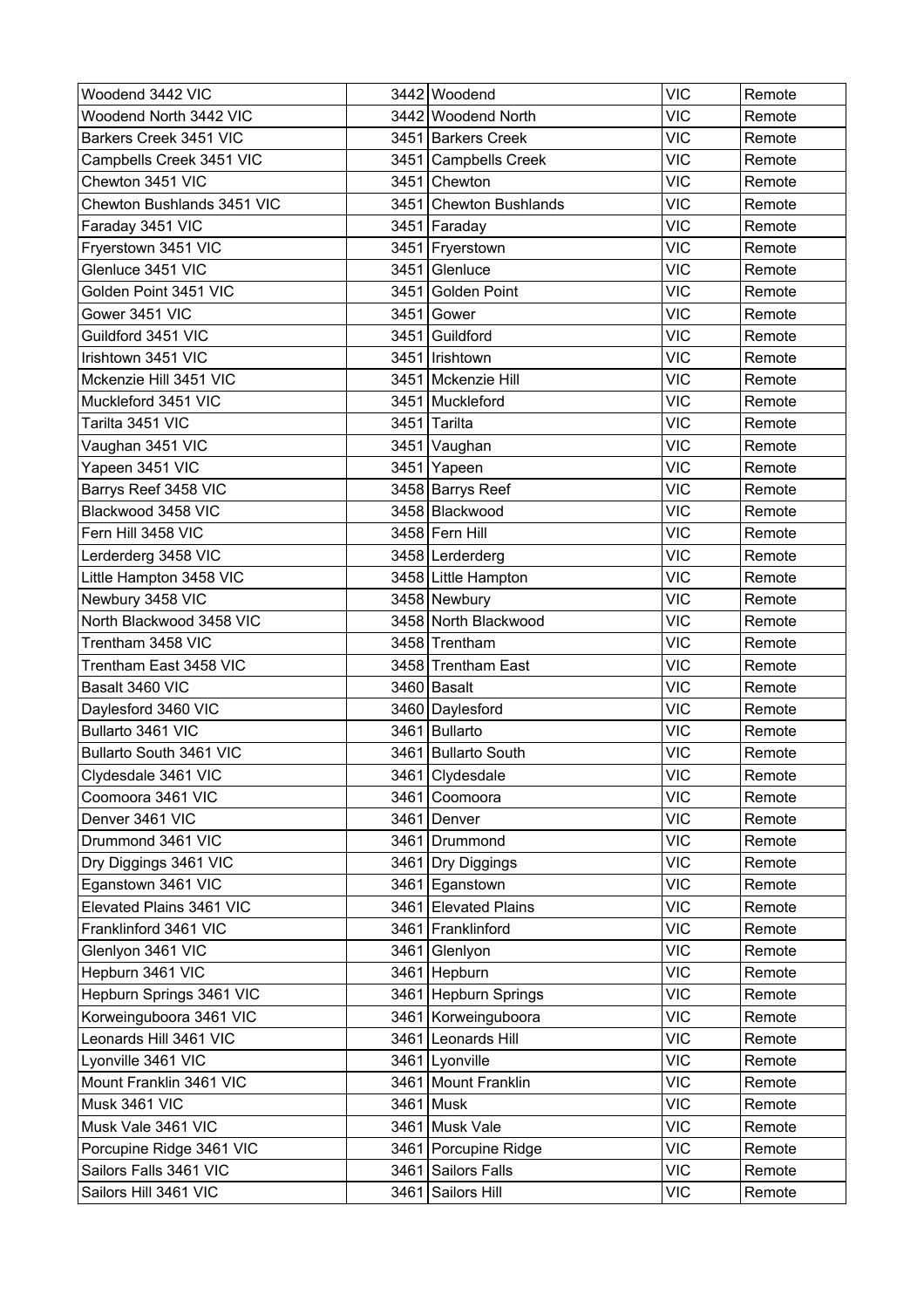| Shepherds Flat 3461 VIC   |      | 3461 Shepherds Flat   | <b>VIC</b> | Remote |
|---------------------------|------|-----------------------|------------|--------|
| Spargo Creek 3461 VIC     |      | 3461 Spargo Creek     | <b>VIC</b> | Remote |
| Strangways 3461 VIC       |      | 3461 Strangways       | <b>VIC</b> | Remote |
| Wheatsheaf 3461 VIC       | 3461 | Wheatsheaf            | <b>VIC</b> | Remote |
| Yandoit 3461 VIC          |      | 3461 Yandoit          | <b>VIC</b> | Remote |
| Yandoit Hills 3461 VIC    |      | 3461 Yandoit Hills    | <b>VIC</b> | Remote |
| Green Gully 3462 VIC      |      | 3462 Green Gully      | VIC        | Remote |
| Muckleford South 3462 VIC |      | 3462 Muckleford South | <b>VIC</b> | Remote |
| Newstead 3462 VIC         |      | 3462 Newstead         | <b>VIC</b> | Remote |
| Sandon 3462 VIC           |      | 3462 Sandon           | <b>VIC</b> | Remote |
| Welshmans Reef 3462 VIC   |      | 3462 Welshmans Reef   | <b>VIC</b> | Remote |
| Baringhup 3463 VIC        |      | 3463   Baringhup      | <b>VIC</b> | Remote |
| Baringhup West 3463 VIC   |      | 3463 Baringhup West   | <b>VIC</b> | Remote |
| Bradford 3463 VIC         |      | 3463 Bradford         | <b>VIC</b> | Remote |
| Eastville 3463 VIC        |      | 3463 Eastville        | <b>VIC</b> | Remote |
| Laanecoorie 3463 VIC      |      | 3463 Laanecoorie      | <b>VIC</b> | Remote |
| Maldon 3463 VIC           |      | 3463 Maldon           | <b>VIC</b> | Remote |
| Neereman 3463 VIC         |      | 3463 Neereman         | <b>VIC</b> | Remote |
| Nuggetty 3463 VIC         |      | 3463 Nuggetty         | <b>VIC</b> | Remote |
| Tarrengower 3463 VIC      |      | 3463 Tarrengower      | <b>VIC</b> | Remote |
| Walmer 3463 VIC           |      | 3463 Walmer           | <b>VIC</b> | Remote |
| Woodstock West 3463 VIC   |      | 3463 Woodstock West   | <b>VIC</b> | Remote |
| Carisbrook 3464 VIC       |      | 3464 Carisbrook       | <b>VIC</b> | Remote |
| Adelaide Lead 3465 VIC    |      | 3465 Adelaide Lead    | <b>VIC</b> | Remote |
| Alma 3465 VIC             |      | 3465 Alma             | <b>VIC</b> | Remote |
| Bowenvale 3465 VIC        |      | 3465 Bowenvale        | <b>VIC</b> | Remote |
| Bung Bong 3465 VIC        |      | 3465 Bung Bong        | <b>VIC</b> | Remote |
| Cotswold 3465 VIC         |      | 3465 Cotswold         | <b>VIC</b> | Remote |
| Craigie 3465 VIC          |      | 3465 Craigie          | <b>VIC</b> | Remote |
| Daisy Hill 3465 VIC       |      | 3465 Daisy Hill       | <b>VIC</b> | Remote |
| Flagstaff 3465 VIC        |      | 3465 Flagstaff        | <b>VIC</b> | Remote |
| Golden Point 3465 VIC     |      | 3465 Golden Point     | <b>VIC</b> | Remote |
| Havelock 3465 VIC         |      | 3465 Havelock         | <b>VIC</b> | Remote |
| Homebush 3465 VIC         |      | 3465 Homebush         | <b>VIC</b> | Remote |
| Majorca 3465 VIC          |      | 3465 Majorca          | <b>VIC</b> | Remote |
| Maryborough 3465 VIC      |      | 3465 Maryborough      | <b>VIC</b> | Remote |
| Moolort 3465 VIC          |      | 3465 Moolort          | <b>VIC</b> | Remote |
| Moonlight Flat 3465 VIC   |      | 3465 Moonlight Flat   | <b>VIC</b> | Remote |
| Natte Yallock 3465 VIC    |      | 3465 Natte Yallock    | <b>VIC</b> | Remote |
| Rathscar 3465 VIC         |      | 3465 Rathscar         | <b>VIC</b> | Remote |
| Rathscar West 3465 VIC    |      | 3465 Rathscar West    | <b>VIC</b> | Remote |
| Simson 3465 VIC           |      | 3465 Simson           | <b>VIC</b> | Remote |
| Timor 3465 VIC            |      | 3465 Timor            | <b>VIC</b> | Remote |
| Timor West 3465 VIC       |      | 3465 Timor West       | <b>VIC</b> | Remote |
| Wareek 3465 VIC           |      | 3465 Wareek           | <b>VIC</b> | Remote |
| Avoca 3467 VIC            |      | 3467 Avoca            | <b>VIC</b> | Remote |
| Amphitheatre 3468 VIC     |      | 3468 Amphitheatre     | <b>VIC</b> | Remote |
| Mount Lonarch 3468 VIC    |      | 3468 Mount Lonarch    | <b>VIC</b> | Remote |
| Elmhurst 3469 VIC         |      | 3469 Elmhurst         | <b>VIC</b> | Remote |
| Glenlofty 3469 VIC        |      | 3469 Glenlofty        | <b>VIC</b> | Remote |
| Glenlogie 3469 VIC        |      | 3469 Glenlogie        | <b>VIC</b> | Remote |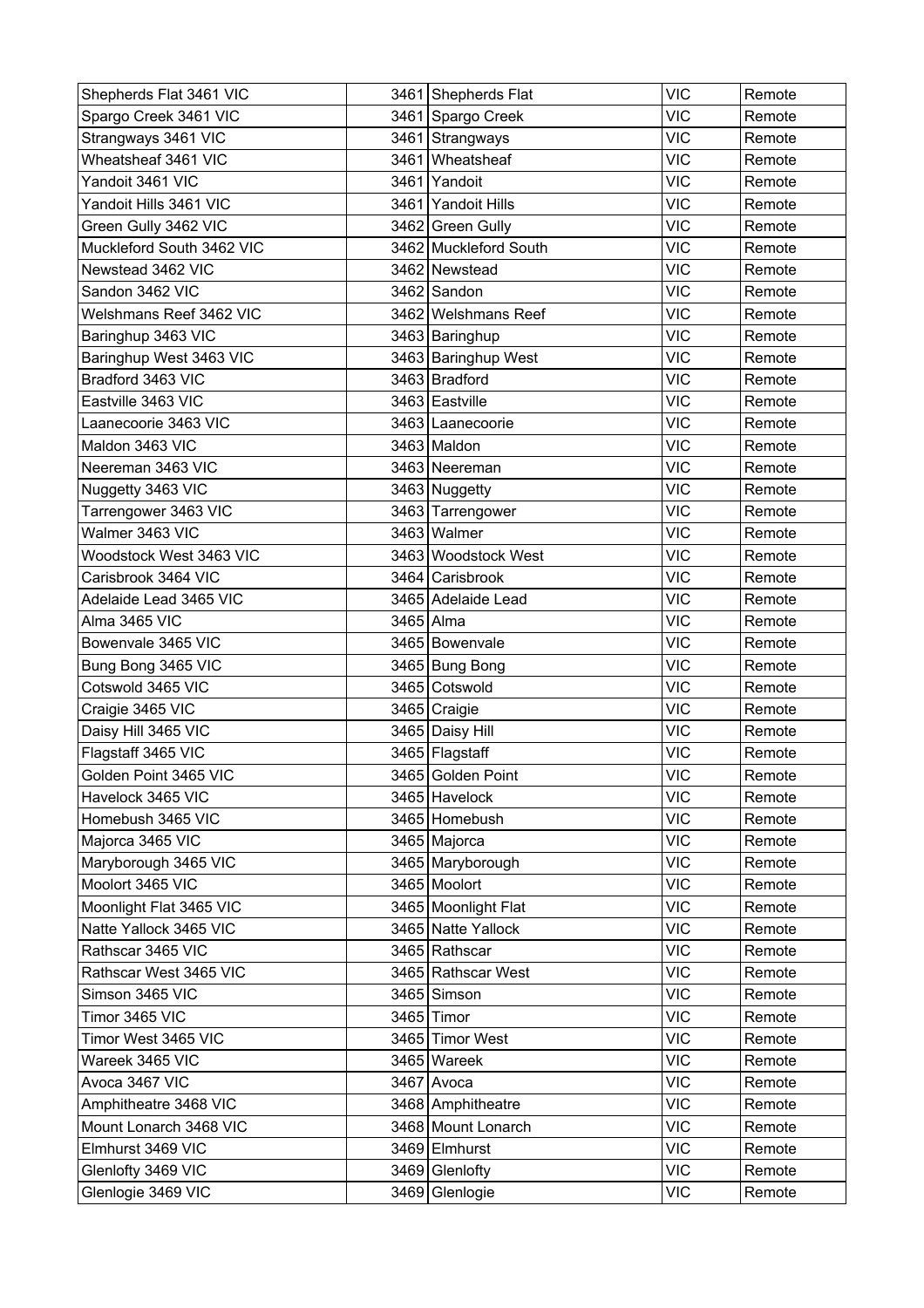| Glenpatrick 3469 VIC       |          | 3469 Glenpatrick       | <b>VIC</b> | Remote |
|----------------------------|----------|------------------------|------------|--------|
| Nowhere Creek 3469 VIC     |          | 3469 Nowhere Creek     | <b>VIC</b> | Remote |
| Bet Bet 3472 VIC           |          | 3472 Bet Bet           | <b>VIC</b> | Remote |
| Betley 3472 VIC            |          | 3472 Betley            | <b>VIC</b> | Remote |
| Bromley 3472 VIC           |          | 3472 Bromley           | <b>VIC</b> | Remote |
| Dunluce 3472 VIC           |          | 3472 Dunluce           | <b>VIC</b> | Remote |
| Dunolly 3472 VIC           |          | 3472 Dunolly           | <b>VIC</b> | Remote |
| Eddington 3472 VIC         |          | 3472 Eddington         | <b>VIC</b> | Remote |
| Goldsborough 3472 VIC      |          | 3472 Goldsborough      | <b>VIC</b> | Remote |
| Inkerman 3472 VIC          |          | 3472 Inkerman          | <b>VIC</b> | Remote |
| Mcintyre 3472 VIC          |          | 3472 Mcintyre          | <b>VIC</b> | Remote |
| Moliagul 3472 VIC          |          | 3472 Moliagul          | <b>VIC</b> | Remote |
| Mount Hooghly 3472 VIC     |          | 3472 Mount Hooghly     | <b>VIC</b> | Remote |
| Archdale 3475 VIC          |          | 3475 Archdale          | <b>VIC</b> | Remote |
| Archdale Junction 3475 VIC |          | 3475 Archdale Junction | <b>VIC</b> | Remote |
| Bealiba 3475 VIC           |          | 3475 Bealiba           | <b>VIC</b> | Remote |
| Burkes Flat 3475 VIC       |          | 3475 Burkes Flat       | <b>VIC</b> | Remote |
| Cochranes Creek 3475 VIC   |          | 3475 Cochranes Creek   | <b>VIC</b> | Remote |
| Emu 3475 VIC               | 3475 Emu |                        | <b>VIC</b> | Remote |
| Logan 3475 VIC             |          | 3475 Logan             | <b>VIC</b> | Remote |
| Avon Plains 3477 VIC       |          | 3477 Avon Plains       | <b>VIC</b> | Remote |
| Beazleys Bridge 3477 VIC   |          | 3477 Beazleys Bridge   | <b>VIC</b> | Remote |
| Carapooee 3477 VIC         |          | 3477 Carapooee         | <b>VIC</b> | Remote |
| Carapooee West 3477 VIC    |          | 3477 Carapooee West    | <b>VIC</b> | Remote |
| Coonooer Bridge 3477 VIC   |          | 3477 Coonooer Bridge   | <b>VIC</b> | Remote |
| Coonooer West 3477 VIC     | 3477     | Coonooer West          | <b>VIC</b> | Remote |
| Dalyenong 3477 VIC         | 3477     | Dalyenong              | <b>VIC</b> | Remote |
| Gooroc 3477 VIC            | 3477     | Gooroc                 | <b>VIC</b> | Remote |
| Gowar East 3477 VIC        | 3477     | Gowar East             | <b>VIC</b> | Remote |
| Grays Bridge 3477 VIC      |          | 3477 Grays Bridge      | <b>VIC</b> | Remote |
| Gre Gre 3477 VIC           |          | 3477 Gre Gre           | <b>VIC</b> | Remote |
| Gre Gre North 3477 VIC     |          | 3477 Gre Gre North     | <b>VIC</b> | Remote |
| Gre Gre South 3477 VIC     |          | 3477 Gre Gre South     | <b>VIC</b> | Remote |
| Kooreh 3477 VIC            |          | 3477 Kooreh            | <b>VIC</b> | Remote |
| Marnoo East 3477 VIC       |          | 3477 Marnoo East       | <b>VIC</b> | Remote |
| Moolerr 3477 VIC           |          | 3477 Moolerr           | <b>VIC</b> | Remote |
| Moyreisk 3477 VIC          |          | 3477 Moyreisk          | <b>VIC</b> | Remote |
| Paradise 3477 VIC          |          | 3477 Paradise          | <b>VIC</b> | Remote |
| Redbank 3477 VIC           |          | 3477 Redbank           | <b>VIC</b> | Remote |
| Rostron 3477 VIC           |          | 3477 Rostron           | <b>VIC</b> | Remote |
| Slaty Creek 3477 VIC       |          | 3477 Slaty Creek       | <b>VIC</b> | Remote |
| St Arnaud East 3477 VIC    |          | 3477 St Arnaud East    | <b>VIC</b> | Remote |
| St Arnaud North 3477 VIC   |          | 3477 St Arnaud North   | <b>VIC</b> | Remote |
| Stuart Mill 3477 VIC       |          | 3477 Stuart Mill       | <b>VIC</b> | Remote |
| Sutherland 3477 VIC        |          | 3477 Sutherland        | <b>VIC</b> | Remote |
| Swanwater 3477 VIC         |          | 3477 Swanwater         | <b>VIC</b> | Remote |
| Tottington 3477 VIC        |          | 3477 Tottington        | <b>VIC</b> | Remote |
| Traynors Lagoon 3477 VIC   |          | 3477 Traynors Lagoon   | <b>VIC</b> | Remote |
| Winjallok 3477 VIC         |          | 3477 Winjallok         | <b>VIC</b> | Remote |
| York Plains 3477 VIC       |          | 3477 York Plains       | <b>VIC</b> | Remote |
| Dooboobetic 3478 VIC       |          | 3478 Dooboobetic       | <b>VIC</b> | Remote |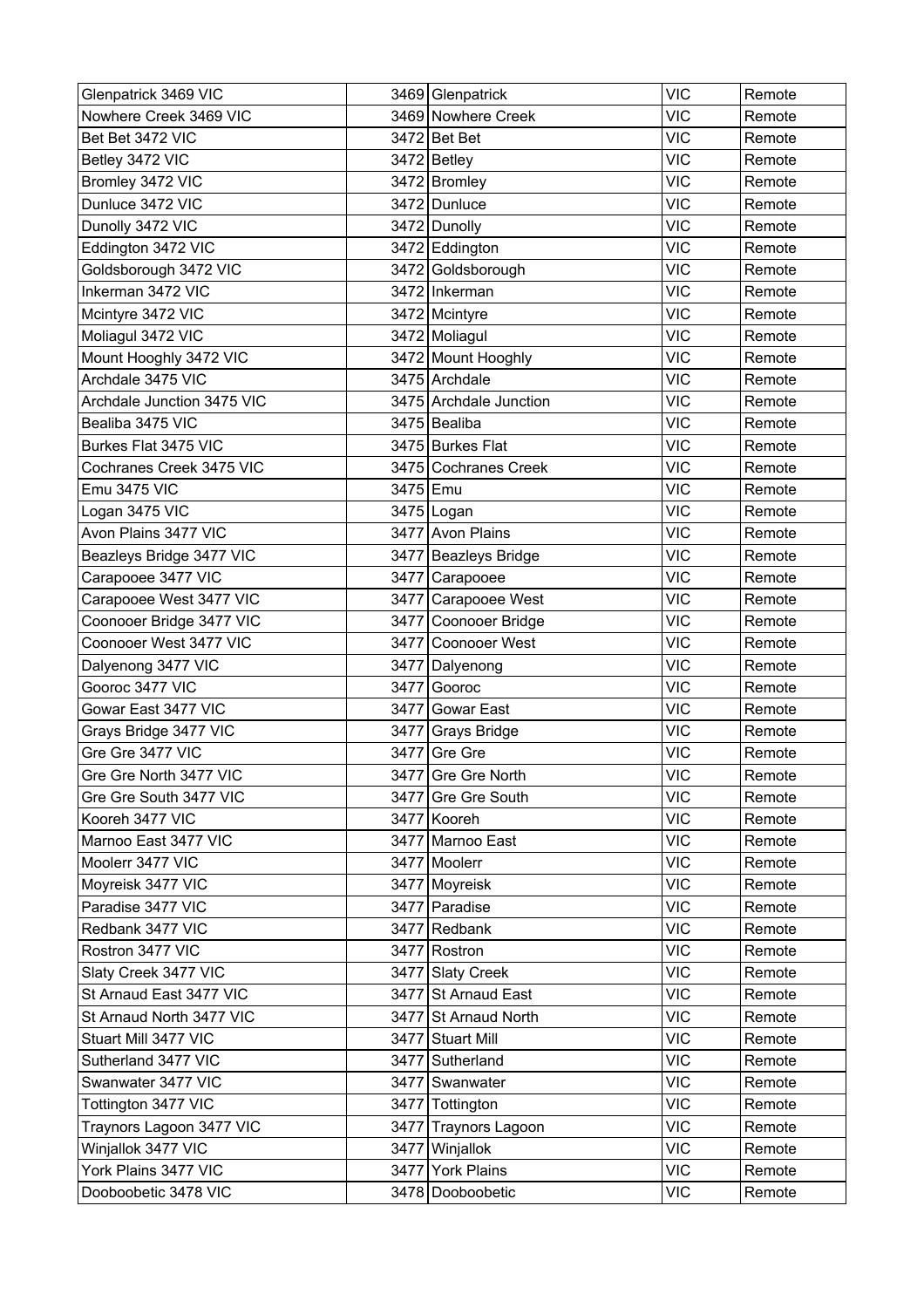| Medlyn 3478 VIC         | 3478 Medlyn         | <b>VIC</b> | Remote |
|-------------------------|---------------------|------------|--------|
| Moonambel 3478 VIC      | 3478 Moonambel      | <b>VIC</b> | Remote |
| Percydale 3478 VIC      | 3478 Percydale      | <b>VIC</b> | Remote |
| Redbank 3478 VIC        | 3478 Redbank        | <b>VIC</b> | Remote |
| St Arnaud 3478 VIC      | 3478 St Arnaud      | <b>VIC</b> | Remote |
| Stuart Mill 3478 VIC    | 3478 Stuart Mill    | <b>VIC</b> | Remote |
| Tanwood 3478 VIC        | 3478 Tanwood        | VIC        | Remote |
| Warrenmang 3478 VIC     | 3478 Warrenmang     | <b>VIC</b> | Remote |
| Yawong Hills 3478 VIC   | 3478 Yawong Hills   | <b>VIC</b> | Remote |
| Areegra 3480 VIC        | 3480 Areegra        | <b>VIC</b> | Remote |
| Carron 3480 VIC         | 3480 Carron         | <b>VIC</b> | Remote |
| Cope Cope 3480 VIC      | 3480 Cope Cope      | <b>VIC</b> | Remote |
| Corack 3480 VIC         | 3480 Corack         | <b>VIC</b> | Remote |
| Corack East 3480 VIC    | 3480 Corack East    | <b>VIC</b> | Remote |
| Donald 3480 VIC         | 3480 Donald         | <b>VIC</b> | Remote |
| Gil Gil 3480 VIC        | 3480 Gil Gil        | <b>VIC</b> | Remote |
| Jeffcott 3480 VIC       | 3480 Jeffcott       | <b>VIC</b> | Remote |
| Jeffcott North 3480 VIC | 3480 Jeffcott North | <b>VIC</b> | Remote |
| Laen 3480 VIC           | 3480 Laen           | <b>VIC</b> | Remote |
| Laen East 3480 VIC      | 3480 Laen East      | <b>VIC</b> | Remote |
| Laen North 3480 VIC     | 3480 Laen North     | <b>VIC</b> | Remote |
| Lawler 3480 VIC         | 3480 Lawler         | <b>VIC</b> | Remote |
| Litchfield 3480 VIC     | 3480 Litchfield     | <b>VIC</b> | Remote |
| Rich Avon 3480 VIC      | 3480 Rich Avon      | <b>VIC</b> | Remote |
| Rich Avon East 3480 VIC | 3480 Rich Avon East | <b>VIC</b> | Remote |
| Rich Avon West 3480 VIC | 3480 Rich Avon West | <b>VIC</b> | Remote |
| Swanwater West 3480 VIC | 3480 Swanwater West | <b>VIC</b> | Remote |
| Massey 3482 VIC         | 3482 Massey         | <b>VIC</b> | Remote |
| Morton Plains 3482 VIC  | 3482 Morton Plains  | <b>VIC</b> | Remote |
| Warmur 3482 VIC         | 3482 Warmur         | <b>VIC</b> | Remote |
| Watchem 3482 VIC        | 3482 Watchem        | <b>VIC</b> | Remote |
| Watchem West 3482 VIC   | 3482 Watchem West   | <b>VIC</b> | Remote |
| Ballapur 3483 VIC       | 3483 Ballapur       | <b>VIC</b> | Remote |
| Birchip 3483 VIC        | 3483 Birchip        | <b>VIC</b> | Remote |
| Birchip West 3483 VIC   | 3483 Birchip West   | <b>VIC</b> | Remote |
| Curyo 3483 VIC          | 3483 Curyo          | <b>VIC</b> | Remote |
| Jil Jil 3483 VIC        | 3483 Jil Jil        | <b>VIC</b> | Remote |
| Karyrie 3483 VIC        | 3483 Karyrie        | <b>VIC</b> | Remote |
| Kinnabulla 3483 VIC     | 3483 Kinnabulla     | <b>VIC</b> | Remote |
| Marlbed 3483 VIC        | 3483 Marlbed        | <b>VIC</b> | Remote |
| Narraport 3483 VIC      | 3483 Narraport      | <b>VIC</b> | Remote |
| Whirily 3483 VIC        | 3483 Whirily        | <b>VIC</b> | Remote |
| Banyan 3485 VIC         | 3485 Banyan         | <b>VIC</b> | Remote |
| Watchupga 3485 VIC      | 3485 Watchupga      | <b>VIC</b> | Remote |
| Willangie 3485 VIC      | 3485 Willangie      | <b>VIC</b> | Remote |
| Woomelang 3485 VIC      | 3485 Woomelang      | <b>VIC</b> | Remote |
| Lascelles 3487 VIC      | 3487 Lascelles      | <b>VIC</b> | Remote |
| Speed 3488 VIC          | 3488 Speed          | <b>VIC</b> | Remote |
| Turriff 3488 VIC        | 3488 Turriff        | <b>VIC</b> | Remote |
| Turriff East 3488 VIC   | 3488 Turriff East   | <b>VIC</b> | Remote |
| Tempy 3489 VIC          | $3489$ Tempy        | VIC        | Remote |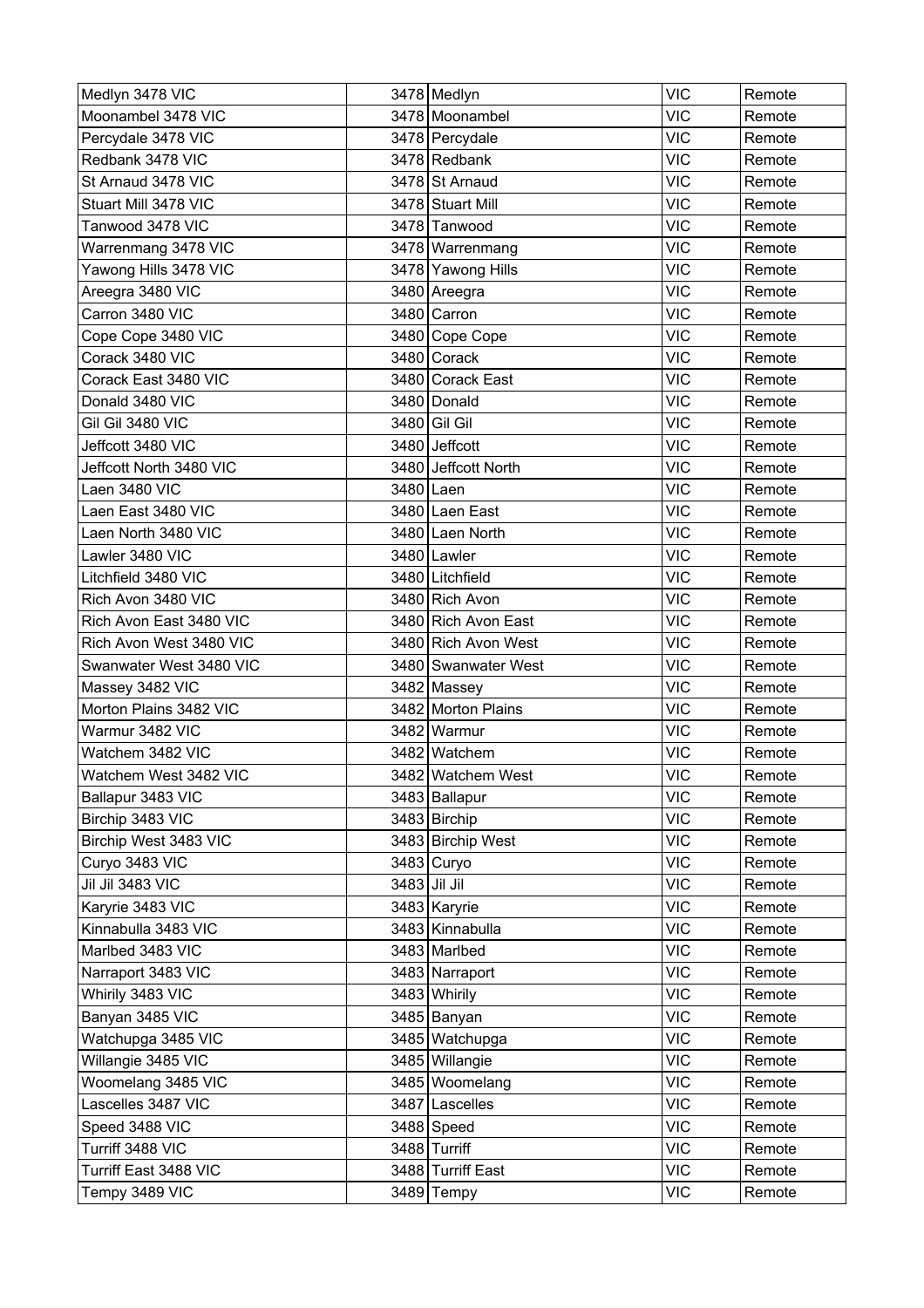| Big Desert 3490 VIC            | 3490 Big Desert            | <b>VIC</b> | Remote |
|--------------------------------|----------------------------|------------|--------|
| Boinka 3490 VIC                | 3490 Boinka                | <b>VIC</b> | Remote |
| Kulwin 3490 VIC                | 3490 Kulwin                | <b>VIC</b> | Remote |
| Mittyack 3490 VIC              | 3490 Mittyack              | <b>VIC</b> | Remote |
| Murray-Sunset 3490 VIC         | 3490 Murray-Sunset         | <b>VIC</b> | Remote |
| Ouyen 3490 VIC                 | 3490 Ouyen                 | <b>VIC</b> | Remote |
| Torrita 3490 VIC               | 3490 Torrita               | <b>VIC</b> | Remote |
| Tutye 3490 VIC                 | 3490 Tutye                 | <b>VIC</b> | Remote |
| Patchewollock 3491 VIC         | 3491 Patchewollock         | <b>VIC</b> | Remote |
| Carwarp 3494 VIC               | 3494 Carwarp               | <b>VIC</b> | Remote |
| Colignan 3494 VIC              | 3494 Colignan              | <b>VIC</b> | Remote |
| Iraak 3494 VIC                 | 3494   Iraak               | <b>VIC</b> | Remote |
| Nangiloc 3494 VIC              | 3494 Nangiloc              | <b>VIC</b> | Remote |
| Cardross 3496 VIC              | 3496 Cardross              | <b>VIC</b> | Remote |
| Cullulleraine 3496 VIC         | 3496 Cullulleraine         | <b>VIC</b> | Remote |
| Lindsay Point 3496 VIC         | 3496 Lindsay Point         | <b>VIC</b> | Remote |
| Meringur 3496 VIC              | 3496 Meringur              | <b>VIC</b> | Remote |
| Merrinee 3496 VIC              | 3496 Merrinee              | <b>VIC</b> | Remote |
| Neds Corner 3496 VIC           | 3496 Neds Corner           | <b>VIC</b> | Remote |
| Red Cliffs 3496 VIC            | 3496 Red Cliffs            | <b>VIC</b> | Remote |
| Sunnycliffs 3496 VIC           | 3496 Sunnycliffs           | <b>VIC</b> | Remote |
| Werrimull 3496 VIC             | 3496 Werrimull             | <b>VIC</b> | Remote |
| Irymple 3498 VIC               | 3498 Irymple               | <b>VIC</b> | Remote |
| Mildura 3500 VIC               | 3500 Mildura               | <b>VIC</b> | Remote |
| Mildura West 3500 VIC          | 3500 Mildura West          | <b>VIC</b> | Remote |
| Hattah 3501 VIC                | 3501 Hattah                | <b>VIC</b> | Remote |
| Koorlong 3501 VIC              | 3501 Koorlong              | <b>VIC</b> | Remote |
| Mildura Centre Plaza 3501 VIC  | 3501 Mildura Centre Plaza  | <b>VIC</b> | Remote |
| Mildura South 3501 VIC         | 3501 Mildura South         | <b>VIC</b> | Remote |
| Nichols Point 3501 VIC         | 3501 Nichols Point         | <b>VIC</b> | Remote |
| Mildura 3502 VIC               | 3502 Mildura               | <b>VIC</b> | Remote |
| Birdwoodton 3505 VIC           | 3505 Birdwoodton           | <b>VIC</b> | Remote |
| Cabarita 3505 VIC              | 3505 Cabarita              | <b>VIC</b> | Remote |
| Merbein 3505 VIC               | 3505 Merbein               | <b>VIC</b> | Remote |
| Merbein South 3505 VIC         | 3505 Merbein South         | <b>VIC</b> | Remote |
| Merbein West 3505 VIC          | 3505 Merbein West          | <b>VIC</b> | Remote |
| Wargan 3505 VIC                | 3505 Wargan                | <b>VIC</b> | Remote |
| Yelta 3505 VIC                 | 3505 Yelta                 | <b>VIC</b> | Remote |
| Cowangie 3506 VIC              | 3506 Cowangie              | <b>VIC</b> | Remote |
| Walpeup 3507 VIC               | 3507 Walpeup               | <b>VIC</b> | Remote |
| Linga 3509 VIC                 | 3509 Linga                 | <b>VIC</b> | Remote |
| Underbool 3509 VIC             | 3509 Underbool             | <b>VIC</b> | Remote |
| Carina 3512 VIC                | $3512$ Carina              | <b>VIC</b> | Remote |
| Murrayville 3512 VIC           | 3512 Murrayville           | <b>VIC</b> | Remote |
| Panitya 3512 VIC               | 3512 Panitya               | <b>VIC</b> | Remote |
| Marong 3515 VIC                | 3515 Marong                | <b>VIC</b> | Remote |
| Shelbourne 3515 VIC            | 3515 Shelbourne            | <b>VIC</b> | Remote |
| Wilsons Hill 3515 VIC          | 3515 Wilsons Hill          | <b>VIC</b> | Remote |
| Bridgewater 3516 VIC           | 3516 Bridgewater           | <b>VIC</b> | Remote |
| Bridgewater North 3516 VIC     | 3516 Bridgewater North     | <b>VIC</b> | Remote |
| Bridgewater On Loddon 3516 VIC | 3516 Bridgewater On Loddon | <b>VIC</b> | Remote |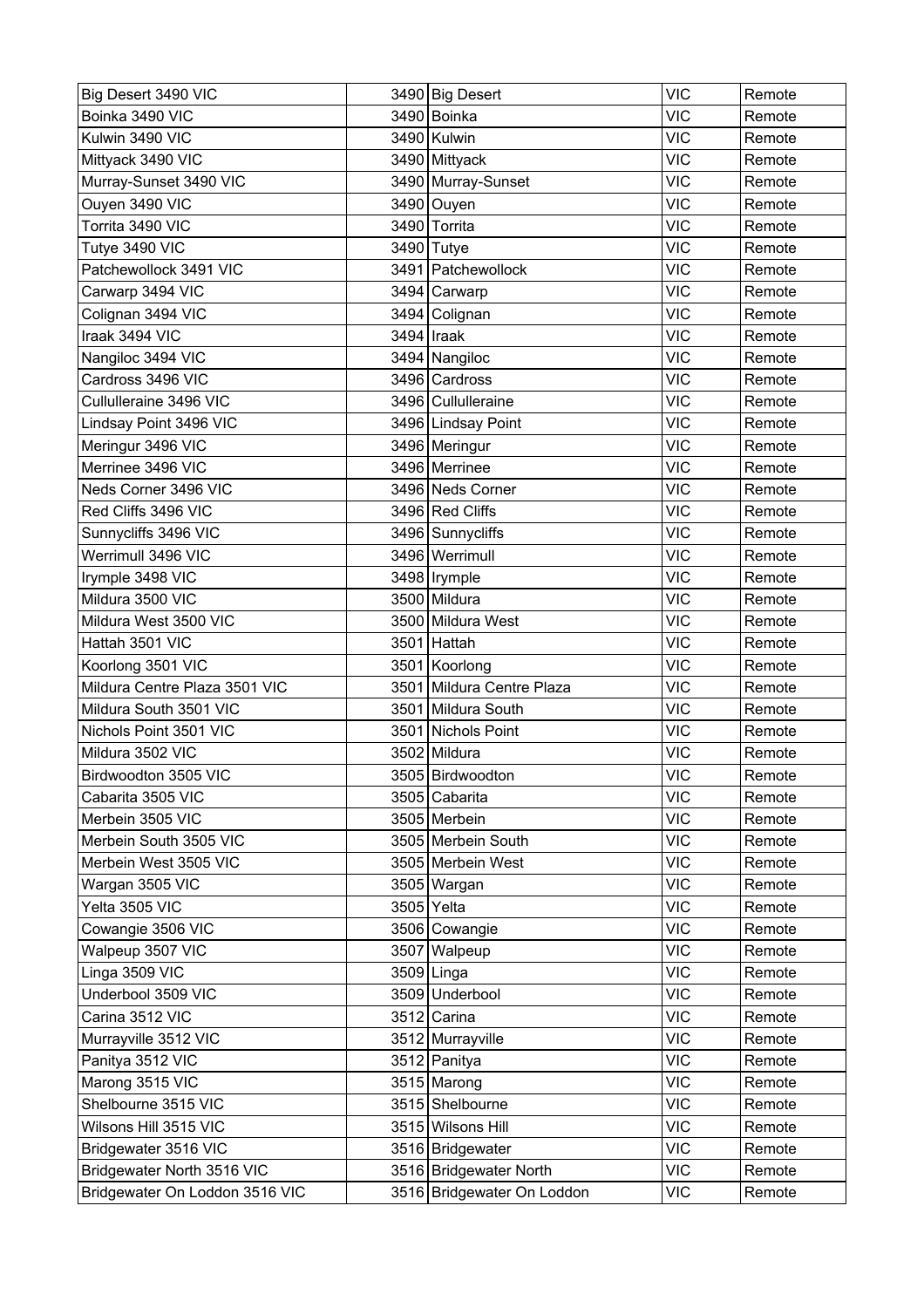| Derby 3516 VIC               |      | 3516 Derby               | <b>VIC</b> | Remote |
|------------------------------|------|--------------------------|------------|--------|
| Leichardt 3516 VIC           |      | 3516 Leichardt           | <b>VIC</b> | Remote |
| Yarraberb 3516 VIC           |      | 3516 Yarraberb           | <b>VIC</b> | Remote |
| Bears Lagoon 3517 VIC        |      | 3517 Bears Lagoon        | <b>VIC</b> | Remote |
| Brenanah 3517 VIC            |      | 3517 Brenanah            | <b>VIC</b> | Remote |
| Glenalbyn 3517 VIC           |      | 3517 Glenalbyn           | <b>VIC</b> | Remote |
| Inglewood 3517 VIC           |      | 3517 Inglewood           | <b>VIC</b> | Remote |
| Jarklin 3517 VIC             |      | 3517 Jarklin             | <b>VIC</b> | Remote |
| Kingower 3517 VIC            |      | 3517 Kingower            | <b>VIC</b> | Remote |
| Kurting 3517 VIC             |      | 3517 Kurting             | <b>VIC</b> | Remote |
| Powlett Plains 3517 VIC      |      | 3517 Powlett Plains      | <b>VIC</b> | Remote |
| Rheola 3517 VIC              |      | 3517 Rheola              | <b>VIC</b> | Remote |
| Salisbury West 3517 VIC      |      | 3517 Salisbury West      | <b>VIC</b> | Remote |
| Serpentine 3517 VIC          |      | 3517 Serpentine          | <b>VIC</b> | Remote |
| Berrimal 3518 VIC            |      | 3518 Berrimal            | <b>VIC</b> | Remote |
| Borung 3518 VIC              |      | 3518 Borung              | <b>VIC</b> | Remote |
| Fentons Creek 3518 VIC       |      | 3518 Fentons Creek       | <b>VIC</b> | Remote |
| Fernihurst 3518 VIC          |      | 3518 Fernihurst          | <b>VIC</b> | Remote |
| Fiery Flat 3518 VIC          |      | 3518 Fiery Flat          | <b>VIC</b> | Remote |
| Kurraca 3518 VIC             |      | 3518 Kurraca             | <b>VIC</b> | Remote |
| Kurraca West 3518 VIC        |      | 3518 Kurraca West        | <b>VIC</b> | Remote |
| Mysia 3518 VIC               |      | 3518 Mysia               | <b>VIC</b> | Remote |
| Nine Mile 3518 VIC           |      | 3518 Nine Mile           | <b>VIC</b> | Remote |
| Richmond Plains 3518 VIC     |      | 3518 Richmond Plains     | <b>VIC</b> | Remote |
| Skinners Flat 3518 VIC       |      | 3518 Skinners Flat       | <b>VIC</b> | Remote |
| Wedderburn 3518 VIC          |      | 3518 Wedderburn          | <b>VIC</b> | Remote |
| Wedderburn Junction 3518 VIC |      | 3518 Wedderburn Junction | <b>VIC</b> | Remote |
| Wehla 3518 VIC               |      | 3518 Wehla               | <b>VIC</b> | Remote |
| Woolshed Flat 3518 VIC       |      | 3518 Woolshed Flat       | <b>VIC</b> | Remote |
| Woosang 3518 VIC             |      | 3518 Woosang             | <b>VIC</b> | Remote |
| Kinypanial 3520 VIC          |      | 3520 Kinypanial          | <b>VIC</b> | Remote |
| Korong Vale 3520 VIC         |      | 3520 Korong Vale         | <b>VIC</b> | Remote |
| Pyalong 3521 VIC             |      | 3521 Pyalong             | <b>VIC</b> | Remote |
| Glenhope East 3522 VIC       |      | 3522 Glenhope East       | <b>VIC</b> | Remote |
| Tooborac 3522 VIC            |      | 3522 Tooborac            | <b>VIC</b> | Remote |
| Barrakee 3525 VIC            |      | 3525 Barrakee            | <b>VIC</b> | Remote |
| Buckrabanyule 3525 VIC       |      | 3525 Buckrabanyule       | <b>VIC</b> | Remote |
| Charlton 3525 VIC            |      | 3525 Charlton            | <b>VIC</b> | Remote |
| Chirrip 3525 VIC             |      | 3525 Chirrip             | <b>VIC</b> | Remote |
| Granite Flat 3525 VIC        |      | 3525 Granite Flat        | <b>VIC</b> | Remote |
| Lake Marmal 3525 VIC         |      | 3525 Lake Marmal         | <b>VIC</b> | Remote |
| Nareewillock 3525 VIC        |      | 3525 Nareewillock        | <b>VIC</b> | Remote |
| Terrappee 3525 VIC           |      | 3525 Terrappee           | <b>VIC</b> | Remote |
| Wooroonook 3525 VIC          |      | 3525 Wooroonook          | <b>VIC</b> | Remote |
| Wychitella 3525 VIC          |      | 3525 Wychitella          | <b>VIC</b> | Remote |
| Wychitella North 3525 VIC    |      | 3525 Wychitella North    | <b>VIC</b> | Remote |
| Yeungroon 3525 VIC           |      | 3525 Yeungroon           | <b>VIC</b> | Remote |
| Yeungroon East 3525 VIC      |      | 3525 Yeungroon East      | <b>VIC</b> | Remote |
| Bunguluke 3527 VIC           |      | 3527 Bunguluke           | <b>VIC</b> | Remote |
| Dumosa 3527 VIC              |      | 3527 Dumosa              | <b>VIC</b> | Remote |
| Glenloth 3527 VIC            | 3527 | Glenloth                 | <b>VIC</b> | Remote |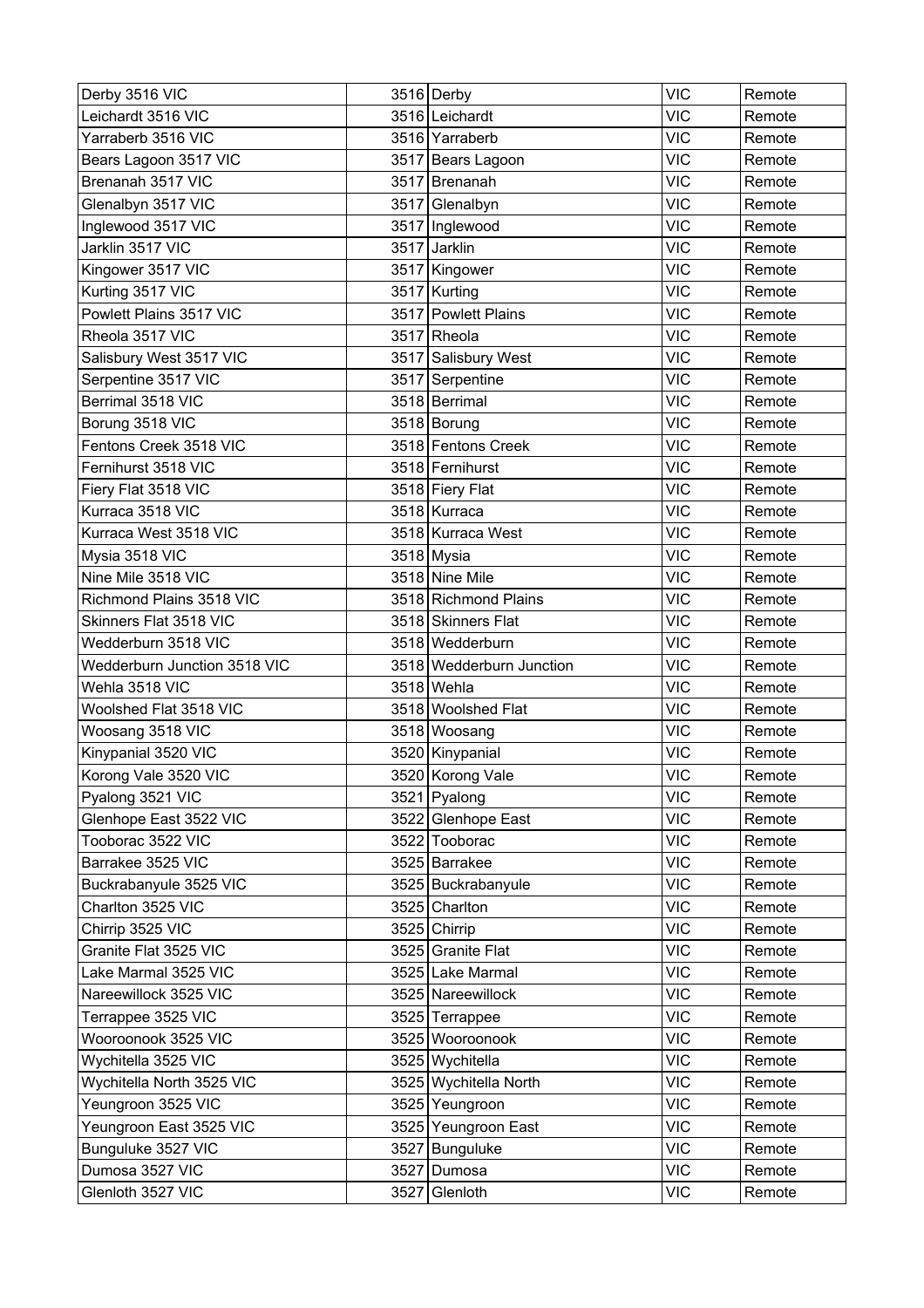| Glenloth East 3527 VIC    |      | 3527 Glenloth East    | <b>VIC</b> | Remote |
|---------------------------|------|-----------------------|------------|--------|
| Jeruk 3527 VIC            | 3527 | <b>Jeruk</b>          | <b>VIC</b> | Remote |
| Ninyeunook 3527 VIC       |      | 3527 Ninyeunook       | <b>VIC</b> | Remote |
| Teddywaddy 3527 VIC       |      | 3527 Teddywaddy       | <b>VIC</b> | Remote |
| Teddywaddy West 3527 VIC  |      | 3527 Teddywaddy West  | <b>VIC</b> | Remote |
| Thalia 3527 VIC           | 3527 | Thalia                | <b>VIC</b> | Remote |
| Towaninny 3527 VIC        | 3527 | Towaninny             | <b>VIC</b> | Remote |
| Towaninny South 3527 VIC  |      | 3527 Towaninny South  | <b>VIC</b> | Remote |
| Wycheproof 3527 VIC       |      | 3527 Wycheproof       | <b>VIC</b> | Remote |
| Wycheproof South 3527 VIC |      | 3527 Wycheproof South | <b>VIC</b> | Remote |
| Kalpienung 3529 VIC       |      | 3529 Kalpienung       | <b>VIC</b> | Remote |
| Nullawil 3529 VIC         |      | 3529 Nullawil         | <b>VIC</b> | Remote |
| Culgoa 3530 VIC           |      | 3530 Culgoa           | <b>VIC</b> | Remote |
| Sutton 3530 VIC           |      | 3530 Sutton           | <b>VIC</b> | Remote |
| Wangie 3530 VIC           |      | 3530 Wangie           | <b>VIC</b> | Remote |
| Warne 3530 VIC            |      | 3530 Warne            | <b>VIC</b> | Remote |
| Berriwillock 3531 VIC     |      | 3531 Berriwillock     | <b>VIC</b> | Remote |
| Boigbeat 3531 VIC         |      | 3531 Boigbeat         | <b>VIC</b> | Remote |
| Bimbourie 3533 VIC        |      | 3533 Bimbourie        | <b>VIC</b> | Remote |
| Lake Tyrrell 3533 VIC     |      | 3533 Lake Tyrrell     | <b>VIC</b> | Remote |
| Myall 3533 VIC            |      | 3533 Myall            | <b>VIC</b> | Remote |
| Nandaly 3533 VIC          |      | 3533 Nandaly          | <b>VIC</b> | Remote |
| Ninda 3533 VIC            |      | 3533 Ninda            | <b>VIC</b> | Remote |
| Nyarrin 3533 VIC          |      | 3533 Nyarrin          | <b>VIC</b> | Remote |
| Pier Milan 3533 VIC       |      | 3533 Pier Milan       | <b>VIC</b> | Remote |
| Sea Lake 3533 VIC         |      | 3533 Sea Lake         | <b>VIC</b> | Remote |
| Straten 3533 VIC          |      | 3533 Straten          | <b>VIC</b> | Remote |
| Tyenna 3533 VIC           |      | 3533 Tyenna           | <b>VIC</b> | Remote |
| Tyrrell 3533 VIC          |      | $3533$ Tyrrell        | <b>VIC</b> | Remote |
| Tyrrell Downs 3533 VIC    |      | 3533 Tyrrell Downs    | <b>VIC</b> | Remote |
| Barraport 3537 VIC        |      | 3537 Barraport        | <b>VIC</b> | Remote |
| Barraport West 3537 VIC   |      | 3537 Barraport West   | <b>VIC</b> | Remote |
| Boort 3537 VIC            |      | 3537 Boort            | <b>VIC</b> | Remote |
| Canary Island 3537 VIC    |      | 3537 Canary Island    | <b>VIC</b> | Remote |
| Catumnal 3537 VIC         |      | 3537 Catumnal         | <b>VIC</b> | Remote |
| Gredgwin 3537 VIC         |      | 3537 Gredgwin         | <b>VIC</b> | Remote |
| Leaghur 3537 VIC          |      | 3537 Leaghur          | <b>VIC</b> | Remote |
| Minmindie 3537 VIC        |      | 3537 Minmindie        | <b>VIC</b> | Remote |
| Yando 3537 VIC            |      | 3537 Yando            | <b>VIC</b> | Remote |
| Cannie 3540 VIC           |      | 3540 Cannie           | <b>VIC</b> | Remote |
| Oakvale 3540 VIC          |      | 3540 Oakvale          | <b>VIC</b> | Remote |
| Quambatook 3540 VIC       |      | 3540 Quambatook       | <b>VIC</b> | Remote |
| Cokum 3542 VIC            |      | 3542 Cokum            | <b>VIC</b> | Remote |
| Lalbert 3542 VIC          |      | 3542 Lalbert          | <b>VIC</b> | Remote |
| Tittybong 3542 VIC        |      | 3542 Tittybong        | <b>VIC</b> | Remote |
| Chinangin 3544 VIC        |      | 3544 Chinangin        | <b>VIC</b> | Remote |
| Gowanford 3544 VIC        |      | 3544 Gowanford        | <b>VIC</b> | Remote |
| Murnungin 3544 VIC        |      | 3544 Murnungin        | <b>VIC</b> | Remote |
| Springfield 3544 VIC      |      | 3544 Springfield      | <b>VIC</b> | Remote |
| Ultima 3544 VIC           |      | 3544 Ultima           | <b>VIC</b> | Remote |
| Ultima East 3544 VIC      |      | 3544 Ultima East      | <b>VIC</b> | Remote |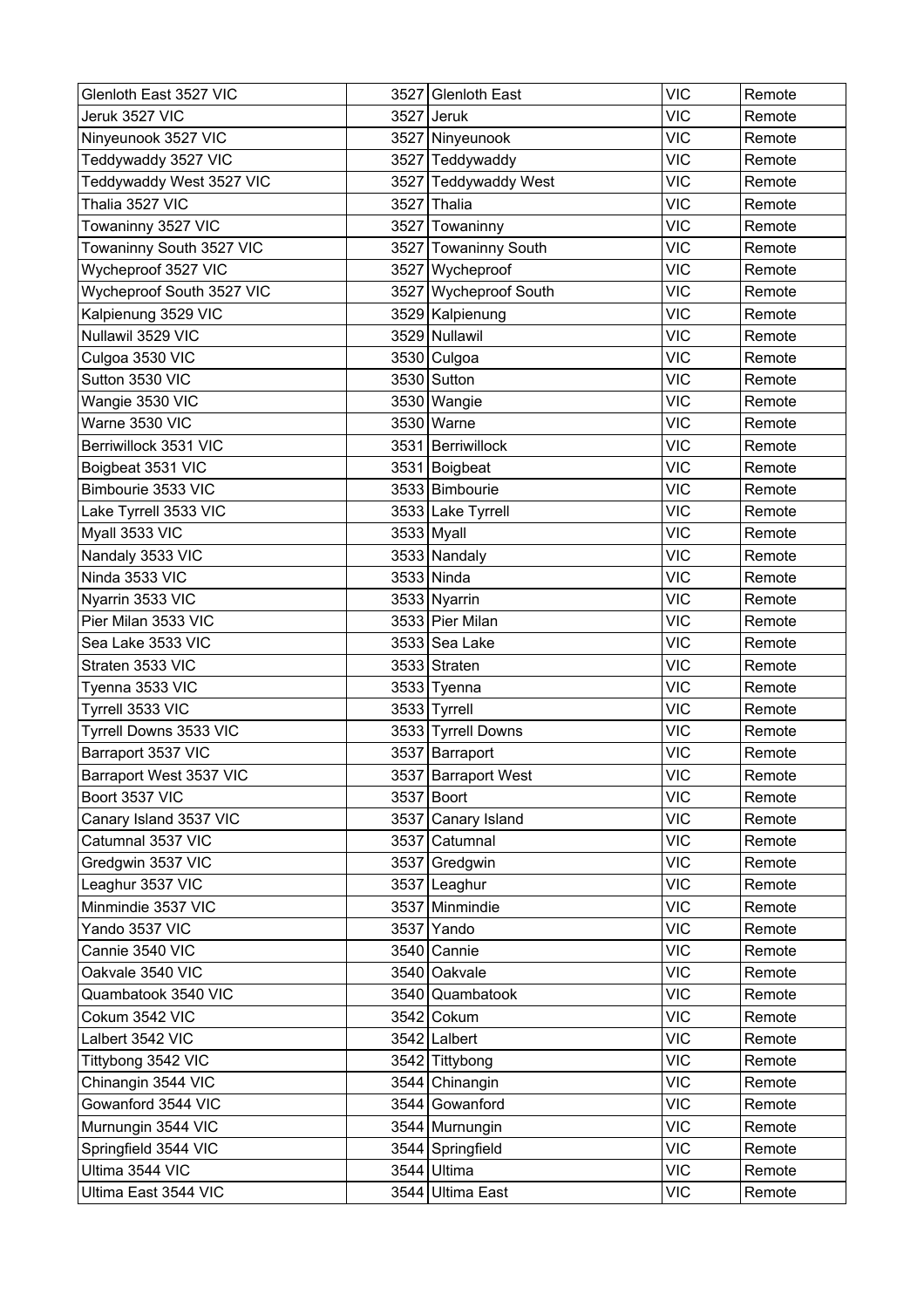| Waitchie 3544 VIC        | 3544 Waitchie        | <b>VIC</b> | Remote |
|--------------------------|----------------------|------------|--------|
| Bolton 3546 VIC          | 3546 Bolton          | <b>VIC</b> | Remote |
| Chinkapook 3546 VIC      | 3546 Chinkapook      | <b>VIC</b> | Remote |
| Cocamba 3546 VIC         | 3546 Cocamba         | <b>VIC</b> | Remote |
| Gerahmin 3546 VIC        | 3546 Gerahmin        | <b>VIC</b> | Remote |
| Manangatang 3546 VIC     | 3546   Manangatang   | <b>VIC</b> | Remote |
| Turoar 3546 VIC          | 3546 Turoar          | <b>VIC</b> | Remote |
| Winnambool 3546 VIC      | 3546 Winnambool      | <b>VIC</b> | Remote |
| Annuello 3549 VIC        | 3549 Annuello        | <b>VIC</b> | Remote |
| Bannerton 3549 VIC       | 3549 Bannerton       | <b>VIC</b> | Remote |
| Happy Valley 3549 VIC    | 3549 Happy Valley    | <b>VIC</b> | Remote |
| Liparoo 3549 VIC         | 3549 Liparoo         | <b>VIC</b> | Remote |
| Robinvale 3549 VIC       | 3549 Robinvale       | <b>VIC</b> | Remote |
| Tol Tol 3549 VIC         | 3549 Tol Tol         | <b>VIC</b> | Remote |
| Wandown 3549 VIC         | 3549 Wandown         | <b>VIC</b> | Remote |
| Wemen 3549 VIC           | 3549 Wemen           | <b>VIC</b> | Remote |
| Bendigo Dc 3554 VIC      | 3554 Bendigo Dc      | <b>VIC</b> | Remote |
| Ballendella 3561 VIC     | 3561 Ballendella     | <b>VIC</b> | Remote |
| Bamawm 3561 VIC          | 3561 Bamawm          | <b>VIC</b> | Remote |
| Bonn 3561 VIC            | 3561 Bonn            | <b>VIC</b> | Remote |
| Diggora 3561 VIC         | 3561   Diggora       | <b>VIC</b> | Remote |
| Fairy Dell 3561 VIC      | 3561 Fairy Dell      | <b>VIC</b> | Remote |
| Nanneella 3561 VIC       | 3561 Nanneella       | <b>VIC</b> | Remote |
| Rochester 3561 VIC       | 3561 Rochester       | <b>VIC</b> | Remote |
| Timmering 3561 VIC       | 3561 Timmering       | <b>VIC</b> | Remote |
| Torrumbarry 3562 VIC     | 3562 Torrumbarry     | <b>VIC</b> | Remote |
| Lockington 3563 VIC      | 3563 Lockington      | <b>VIC</b> | Remote |
| Kotta 3565 VIC           | 3565 Kotta           | <b>VIC</b> | Remote |
| Gunbower 3566 VIC        | 3566 Gunbower        | <b>VIC</b> | Remote |
| Horfield 3567 VIC        | 3567 Horfield        | <b>VIC</b> | Remote |
| Leitchville 3567 VIC     | 3567 Leitchville     | <b>VIC</b> | Remote |
| Burkes Bridge 3568 VIC   | 3568 Burkes Bridge   | <b>VIC</b> | Remote |
| Cohuna 3568 VIC          | 3568 Cohuna          | <b>VIC</b> | Remote |
| Cullen 3568 VIC          | 3568 Cullen          | <b>VIC</b> | Remote |
| Daltons Bridge 3568 VIC  | 3568 Daltons Bridge  | <b>VIC</b> | Remote |
| Gannawarra 3568 VIC      | 3568 Gannawarra      | <b>VIC</b> | Remote |
| Keely 3568 VIC           | 3568 Keely           | <b>VIC</b> | Remote |
| Macorna North 3568 VIC   | 3568 Macorna North   | <b>VIC</b> | Remote |
| Mcmillans 3568 VIC       | 3568 Mcmillans       | <b>VIC</b> | Remote |
| Mead 3568 VIC            | 3568 Mead            | <b>VIC</b> | Remote |
| Mincha West 3568 VIC     | 3568 Mincha West     | <b>VIC</b> | Remote |
| Wee Wee Rup 3568 VIC     | 3568 Wee Wee Rup     | <b>VIC</b> | Remote |
| Auchmore 3570 VIC        | 3570 Auchmore        | <b>VIC</b> | Remote |
| Drummartin 3570 VIC      | 3570 Drummartin      | <b>VIC</b> | Remote |
| Kamarooka 3570 VIC       | 3570 Kamarooka       | <b>VIC</b> | Remote |
| Neilborough 3570 VIC     | 3570 Neilborough     | <b>VIC</b> | Remote |
| Raywood 3570 VIC         | 3570 Raywood         | <b>VIC</b> | Remote |
| Dingee 3571 VIC          | 3571 Dingee          | <b>VIC</b> | Remote |
| Kamarooka North 3571 VIC | 3571 Kamarooka North | <b>VIC</b> | Remote |
| Pompapiel 3571 VIC       | 3571 Pompapiel       | <b>VIC</b> | Remote |
| Tandarra 3571 VIC        | 3571 Tandarra        | <b>VIC</b> | Remote |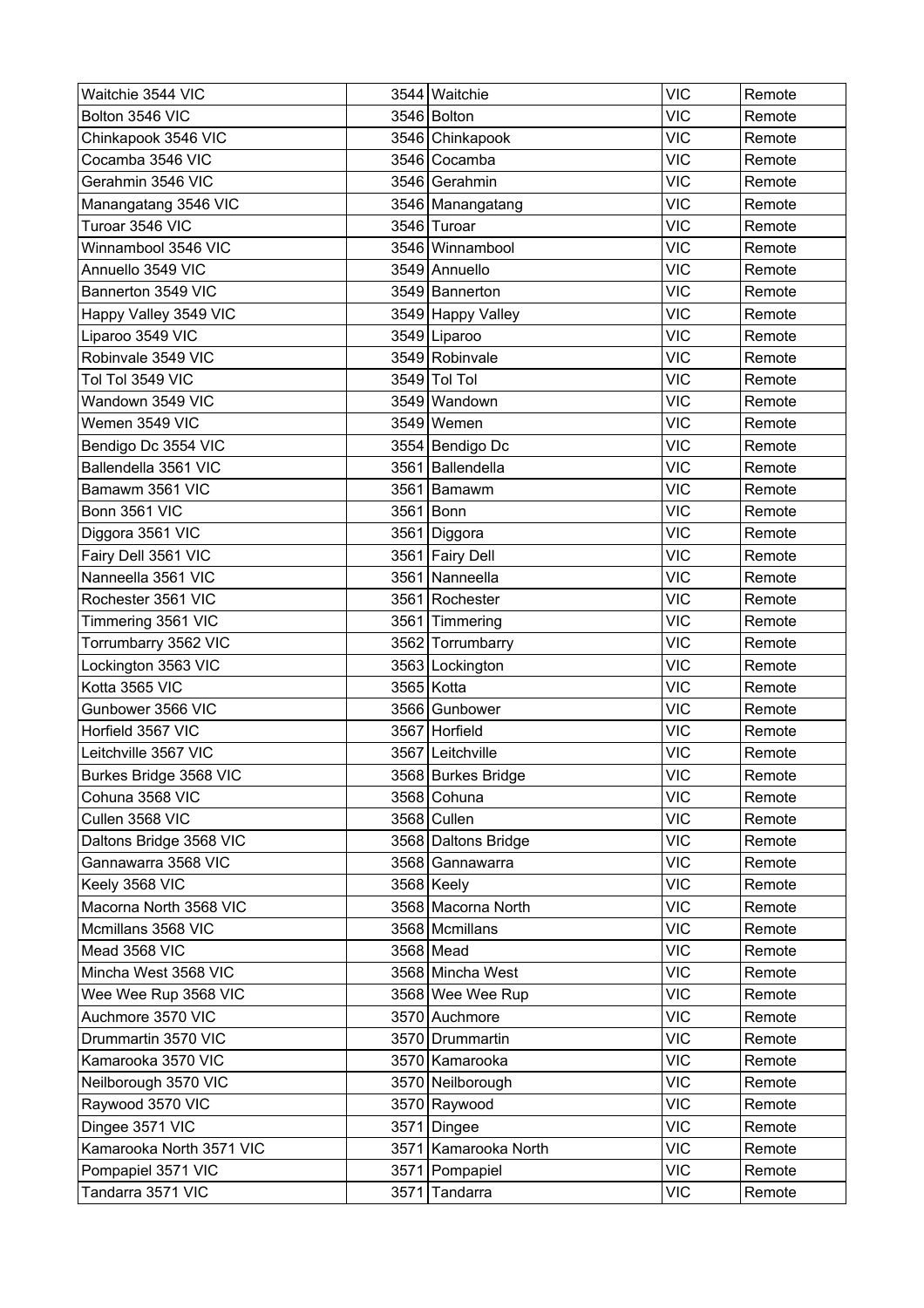| Milloo 3572 VIC               | 3572 Milloo               | <b>VIC</b> | Remote |
|-------------------------------|---------------------------|------------|--------|
| Piavella 3572 VIC             | 3572 Piavella             | <b>VIC</b> | Remote |
| Prairie 3572 VIC              | 3572 Prairie              | <b>VIC</b> | Remote |
| Tennyson 3572 VIC             | 3572 Tennyson             | <b>VIC</b> | Remote |
| Calivil 3573 VIC              | 3573 Calivil              | <b>VIC</b> | Remote |
| Mitiamo 3573 VIC              | 3573 Mitiamo              | <b>VIC</b> | Remote |
| Pine Grove 3573 VIC           | 3573 Pine Grove           | <b>VIC</b> | Remote |
| Terrick Terrick East 3573 VIC | 3573 Terrick Terrick East | <b>VIC</b> | Remote |
| Gladfield 3575 VIC            | 3575 Gladfield            | <b>VIC</b> | Remote |
| Jungaburra 3575 VIC           | 3575 Jungaburra           | <b>VIC</b> | Remote |
| Loddon Vale 3575 VIC          | 3575 Loddon Vale          | <b>VIC</b> | Remote |
| Mincha 3575 VIC               | 3575 Mincha               | <b>VIC</b> | Remote |
| Mologa 3575 VIC               | 3575 Mologa               | <b>VIC</b> | Remote |
| Pyramid Hill 3575 VIC         | 3575 Pyramid Hill         | <b>VIC</b> | Remote |
| Sylvaterre 3575 VIC           | 3575 Sylvaterre           | <b>VIC</b> | Remote |
| Terrick Terrick 3575 VIC      | 3575 Terrick Terrick      | <b>VIC</b> | Remote |
| Yarrawalla 3575 VIC           | 3575 Yarrawalla           | <b>VIC</b> | Remote |
| Durham Ox 3576 VIC            | 3576 Durham Ox            | <b>VIC</b> | Remote |
| Appin 3579 VIC                | 3579 Appin                | <b>VIC</b> | Remote |
| Appin South 3579 VIC          | 3579 Appin South          | <b>VIC</b> | Remote |
| Bael Bael 3579 VIC            | 3579 Bael Bael            | <b>VIC</b> | Remote |
| Beauchamp 3579 VIC            | 3579 Beauchamp            | <b>VIC</b> | Remote |
| Benjeroop 3579 VIC            | 3579 Benjeroop            | <b>VIC</b> | Remote |
| Budgerum East 3579 VIC        | 3579 Budgerum East        | <b>VIC</b> | Remote |
| Capels Crossing 3579 VIC      | 3579 Capels Crossing      | <b>VIC</b> | Remote |
| Dingwall 3579 VIC             | 3579 Dingwall             | <b>VIC</b> | Remote |
| Fairley 3579 VIC              | 3579 Fairley              | <b>VIC</b> | Remote |
| Gonn Crossing 3579 VIC        | 3579 Gonn Crossing        | <b>VIC</b> | Remote |
| Kerang 3579 VIC               | 3579 Kerang               | <b>VIC</b> | Remote |
| Kerang East 3579 VIC          | 3579 Kerang East          | <b>VIC</b> | Remote |
| Koroop 3579 VIC               | 3579 Koroop               | <b>VIC</b> | Remote |
| Lake Meran 3579 VIC           | 3579 Lake Meran           | <b>VIC</b> | Remote |
| Macorna 3579 VIC              | 3579 Macorna              | <b>VIC</b> | Remote |
| Meering West 3579 VIC         | 3579 Meering West         | <b>VIC</b> | Remote |
| Milnes Bridge 3579 VIC        | 3579 Milnes Bridge        | <b>VIC</b> | Remote |
| Murrabit 3579 VIC             | 3579 Murrabit             | <b>VIC</b> | Remote |
| Murrabit West 3579 VIC        | 3579 Murrabit West        | <b>VIC</b> | Remote |
| Myall 3579 VIC                | 3579 Myall                | <b>VIC</b> | Remote |
| Mystic Park 3579 VIC          | 3579 Mystic Park          | <b>VIC</b> | Remote |
| Normanville 3579 VIC          | 3579 Normanville          | <b>VIC</b> | Remote |
| Pine View 3579 VIC            | 3579 Pine View            | <b>VIC</b> | Remote |
| Reedy Lake 3579 VIC           | 3579 Reedy Lake           | <b>VIC</b> | Remote |
| Sandhill Lake 3579 VIC        | 3579 Sandhill Lake        | <b>VIC</b> | Remote |
| Teal Point 3579 VIC           | 3579 Teal Point           | <b>VIC</b> | Remote |
| Tragowel 3579 VIC             | 3579 Tragowel             | <b>VIC</b> | Remote |
| Wandella 3579 VIC             | 3579 Wandella             | <b>VIC</b> | Remote |
| Westby 3579 VIC               | 3579 Westby               | <b>VIC</b> | Remote |
| Koondrook 3580 VIC            | 3580 Koondrook            | <b>VIC</b> | Remote |
| Lake Charm 3581 VIC           | 3581 Lake Charm           | <b>VIC</b> | Remote |
| Tresco 3583 VIC               | 3583 Tresco               | <b>VIC</b> | Remote |
| Lake Boga 3584 VIC            | 3584 Lake Boga            | VIC        | Remote |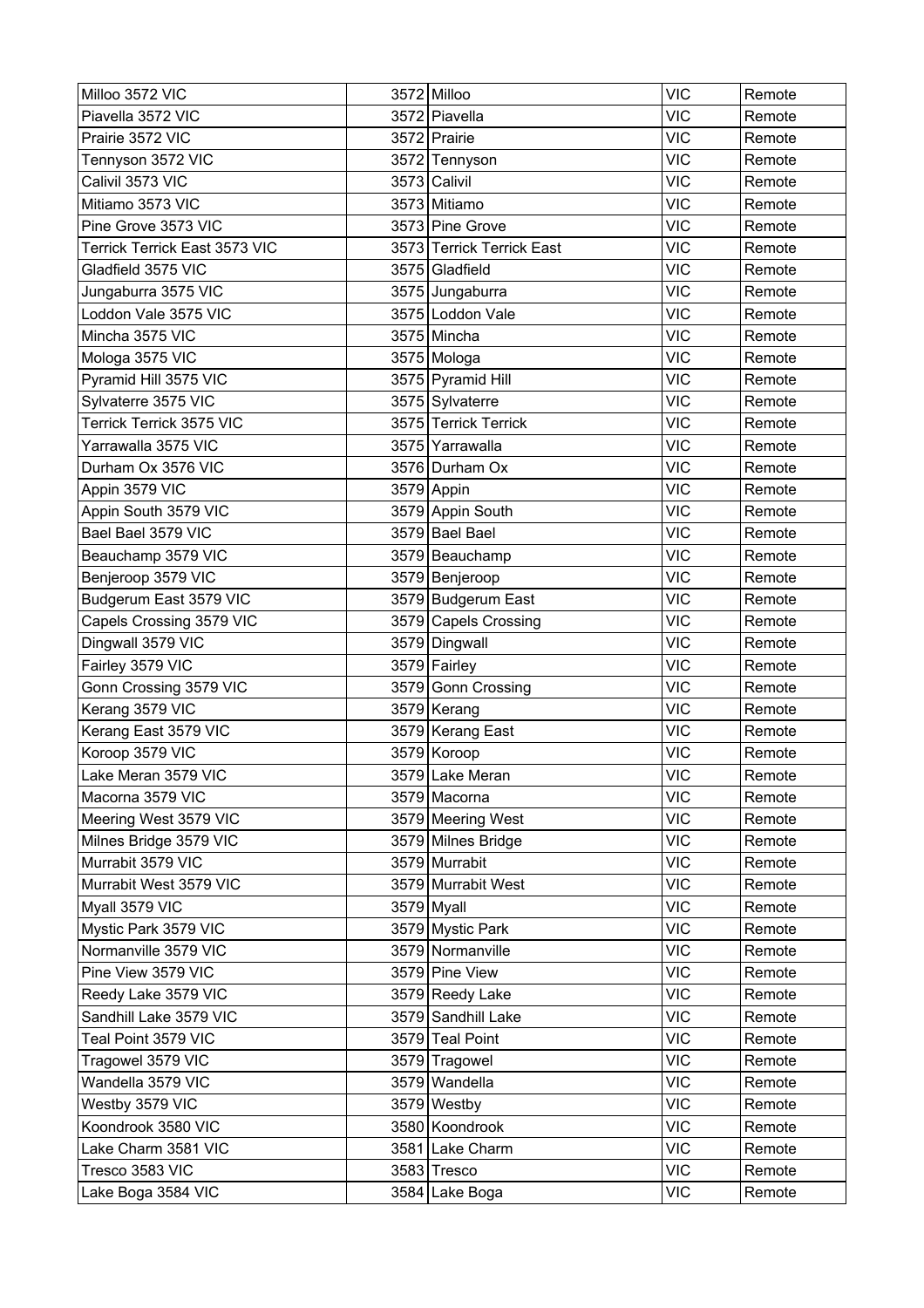| Tresco West 3584 VIC       |           | 3584 Tresco West       | <b>VIC</b> | Remote |
|----------------------------|-----------|------------------------|------------|--------|
| Castle Donnington 3585 VIC |           | 3585 Castle Donnington | <b>VIC</b> | Remote |
| Chillingollah 3585 VIC     |           | 3585 Chillingollah     | <b>VIC</b> | Remote |
| Fish Point 3585 VIC        |           | 3585 Fish Point        | <b>VIC</b> | Remote |
| Goschen 3585 VIC           |           | 3585 Goschen           | <b>VIC</b> | Remote |
| Kunat 3585 VIC             |           | 3585 Kunat             | <b>VIC</b> | Remote |
| Meatian 3585 VIC           |           | 3585 Meatian           | <b>VIC</b> | Remote |
| Nowie 3585 VIC             |           | 3585 Nowie             | <b>VIC</b> | Remote |
| Nyrraby 3585 VIC           |           | 3585 Nyrraby           | <b>VIC</b> | Remote |
| Pira 3585 VIC              | 3585 Pira |                        | <b>VIC</b> | Remote |
| Polisbet 3585 VIC          |           | 3585 Polisbet          | <b>VIC</b> | Remote |
| Speewa 3585 VIC            |           | 3585 Speewa            | <b>VIC</b> | Remote |
| Swan Hill 3585 VIC         |           | 3585 Swan Hill         | <b>VIC</b> | Remote |
| Swan Hill West 3585 VIC    |           | 3585 Swan Hill West    | <b>VIC</b> | Remote |
| Winlaton 3585 VIC          |           | 3585 Winlaton          | <b>VIC</b> | Remote |
| Bulga 3586 VIC             |           | 3586 Bulga             | <b>VIC</b> | Remote |
| Murrawee 3586 VIC          |           | 3586 Murrawee          | <b>VIC</b> | Remote |
| Murraydale 3586 VIC        |           | 3586 Murraydale        | <b>VIC</b> | Remote |
| Pental Island 3586 VIC     |           | 3586 Pental Island     | <b>VIC</b> | Remote |
| Tyntynder 3586 VIC         |           | 3586 Tyntynder         | <b>VIC</b> | Remote |
| Tyntynder South 3586 VIC   |           | 3586 Tyntynder South   | <b>VIC</b> | Remote |
| Woorinen South 3588 VIC    |           | 3588 Woorinen South    | <b>VIC</b> | Remote |
| Woorinen 3589 VIC          |           | 3589 Woorinen          | <b>VIC</b> | Remote |
| Woorinen North 3589 VIC    |           | 3589 Woorinen North    | <b>VIC</b> | Remote |
| Beverford 3590 VIC         |           | 3590 Beverford         | <b>VIC</b> | Remote |
| Vinifera 3591 VIC          |           | 3591 Vinifera          | <b>VIC</b> | Remote |
| Nyah 3594 VIC              |           | 3594 Nyah              | <b>VIC</b> | Remote |
| Nyah West 3595 VIC         |           | 3595 Nyah West         | <b>VIC</b> | Remote |
| Miralie 3596 VIC           |           | 3596 Miralie           | <b>VIC</b> | Remote |
| Towan 3596 VIC             |           | 3596 Towan             | <b>VIC</b> | Remote |
| Wood Wood 3596 VIC         |           | 3596 Wood Wood         | <b>VIC</b> | Remote |
| Kenley 3597 VIC            |           | 3597 Kenley            | <b>VIC</b> | Remote |
| Kooloonong 3597 VIC        |           | 3597 Kooloonong        | <b>VIC</b> | Remote |
| Lake Powell 3597 VIC       |           | 3597 Lake Powell       | <b>VIC</b> | Remote |
| Narrung 3597 VIC           |           | 3597 Narrung           | <b>VIC</b> | Remote |
| Natya 3597 VIC             |           | $3597$ Natya           | <b>VIC</b> | Remote |
| Piangil 3597 VIC           |           | 3597 Piangil           | <b>VIC</b> | Remote |
| Boundary Bend 3599 VIC     |           | 3599 Boundary Bend     | <b>VIC</b> | Remote |
| Tabilk 3607 VIC            |           | 3607 Tabilk            | <b>VIC</b> | Remote |
| Bailieston 3608 VIC        |           | 3608 Bailieston        | <b>VIC</b> | Remote |
| Goulburn Weir 3608 VIC     |           | 3608 Goulburn Weir     | <b>VIC</b> | Remote |
| Graytown 3608 VIC          |           | 3608 Graytown          | <b>VIC</b> | Remote |
| Kirwans Bridge 3608 VIC    |           | 3608 Kirwans Bridge    | <b>VIC</b> | Remote |
| Mitchellstown 3608 VIC     |           | 3608 Mitchellstown     | <b>VIC</b> | Remote |
| Nagambie 3608 VIC          |           | 3608 Nagambie          | <b>VIC</b> | Remote |
| Wahring 3608 VIC           |           | 3608 Wahring           | <b>VIC</b> | Remote |
| Wirrate 3608 VIC           |           | 3608 Wirrate           | <b>VIC</b> | Remote |
| Dhurringile 3610 VIC       |           | 3610 Dhurringile       | <b>VIC</b> | Remote |
| Moorilim 3610 VIC          |           | 3610 Moorilim          | <b>VIC</b> | Remote |
| Murchison 3610 VIC         |           | 3610 Murchison         | <b>VIC</b> | Remote |
| Murchison East 3610 VIC    |           | 3610 Murchison East    | <b>VIC</b> | Remote |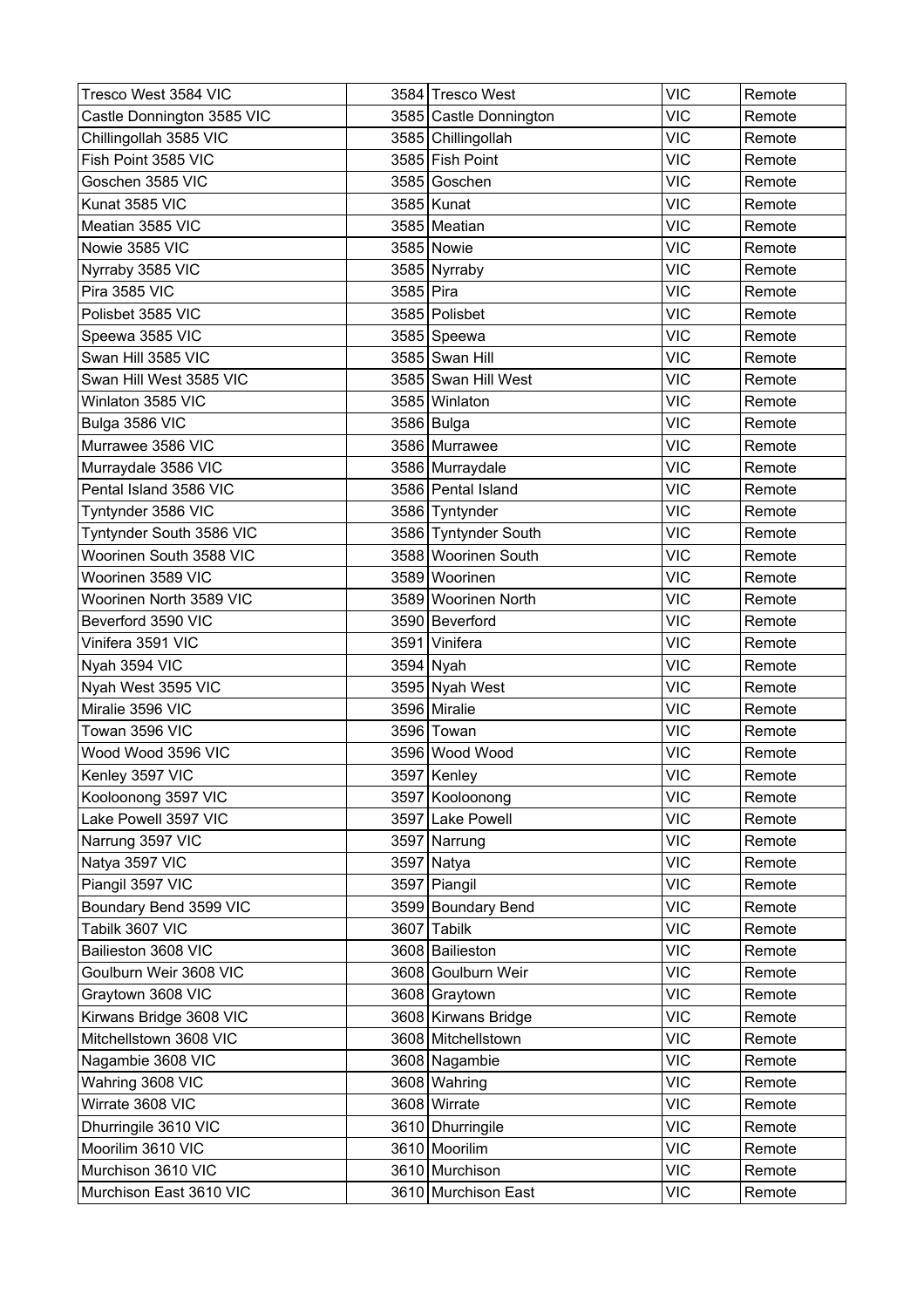| Murchison North 3610 VIC   | 3610 Murchison North   | <b>VIC</b> | Remote |
|----------------------------|------------------------|------------|--------|
| Toolamba 3614 VIC          | 3614 Toolamba          | <b>VIC</b> | Remote |
| Toolamba West 3614 VIC     | 3614 Toolamba West     | <b>VIC</b> | Remote |
| Merrigum 3618 VIC          | 3618 Merrigum          | <b>VIC</b> | Remote |
| Koyuga 3622 VIC            | 3622 Koyuga            | <b>VIC</b> | Remote |
| Strathallan 3622 VIC       | 3622 Strathallan       | <b>VIC</b> | Remote |
| Girgarre 3624 VIC          | 3624 Girgarre          | <b>VIC</b> | Remote |
| Shepparton 3632 VIC        | 3632 Shepparton        | <b>VIC</b> | Remote |
| Congupna 3633 VIC          | 3633 Congupna          | <b>VIC</b> | Remote |
| Bunbartha 3634 VIC         | 3634 Bunbartha         | <b>VIC</b> | Remote |
| Invergordon South 3634 VIC | 3634 Invergordon South | <b>VIC</b> | Remote |
| Katandra 3634 VIC          | 3634 Katandra          | <b>VIC</b> | Remote |
| Katandra West 3634 VIC     | 3634 Katandra West     | <b>VIC</b> | Remote |
| Marionvale 3634 VIC        | 3634 Marionvale        | <b>VIC</b> | Remote |
| Marungi 3634 VIC           | 3634 Marungi           | <b>VIC</b> | Remote |
| Tallygaroopna 3634 VIC     | 3634 Tallygaroopna     | <b>VIC</b> | Remote |
| Zeerust 3634 VIC           | 3634 Zeerust           | <b>VIC</b> | Remote |
| Kaarimba 3635 VIC          | 3635 Kaarimba          | <b>VIC</b> | Remote |
| Mundoona 3635 VIC          | 3635 Mundoona          | <b>VIC</b> | Remote |
| Wunghnu 3635 VIC           | 3635 Wunghnu           | <b>VIC</b> | Remote |
| Drumanure 3636 VIC         | 3636 Drumanure         | <b>VIC</b> | Remote |
| Invergordon 3636 VIC       | 3636 Invergordon       | <b>VIC</b> | Remote |
| Naring 3636 VIC            | 3636 Naring            | <b>VIC</b> | Remote |
| Numurkah 3636 VIC          | 3636 Numurkah          | <b>VIC</b> | Remote |
| Waaia 3637 VIC             | 3637 Waaia             | <b>VIC</b> | Remote |
| Yalca 3637 VIC             | 3637 Yalca             | <b>VIC</b> | Remote |
| Kotupna 3638 VIC           | 3638 Kotupna           | <b>VIC</b> | Remote |
| Nathalia 3638 VIC          | 3638 Nathalia          | <b>VIC</b> | Remote |
| Yielima 3638 VIC           | 3638 Yielima           | <b>VIC</b> | Remote |
| Barmah 3639 VIC            | 3639 Barmah            | <b>VIC</b> | Remote |
| Lower Moira 3639 VIC       | 3639 Lower Moira       | <b>VIC</b> | Remote |
| Picola 3639 VIC            | 3639 Picola            | <b>VIC</b> | Remote |
| Picola West 3639 VIC       | 3639 Picola West       | <b>VIC</b> | Remote |
| Katunga 3640 VIC           | 3640 Katunga           | <b>VIC</b> | Remote |
| Bearii 3641 VIC            | 3641 Bearii            | <b>VIC</b> | Remote |
| Mywee 3641 VIC             | 3641 Mywee             | <b>VIC</b> | Remote |
| Strathmerton 3641 VIC      | 3641 Strathmerton      | <b>VIC</b> | Remote |
| Ulupna 3641 VIC            | 3641 Ulupna            | <b>VIC</b> | Remote |
| Cobram 3643 VIC            | 3643 Cobram            | <b>VIC</b> | Remote |
| Cobram 3644 VIC            | 3644 Cobram            | <b>VIC</b> | Remote |
| Cobram East 3644 VIC       | 3644 Cobram East       | <b>VIC</b> | Remote |
| Koonoomoo 3644 VIC         | 3644 Koonoomoo         | <b>VIC</b> | Remote |
| Muckatah 3644 VIC          | 3644 Muckatah          | <b>VIC</b> | Remote |
| Yarroweyah 3644 VIC        | 3644 Yarroweyah        | <b>VIC</b> | Remote |
| Dookie 3646 VIC            | 3646 Dookie            | <b>VIC</b> | Remote |
| Mount Major 3646 VIC       | 3646 Mount Major       | <b>VIC</b> | Remote |
| Nalinga 3646 VIC           | 3646 Nalinga           | <b>VIC</b> | Remote |
| Waggarandall 3646 VIC      | 3646 Waggarandall      | <b>VIC</b> | Remote |
| Yabba North 3646 VIC       | 3646 Yabba North       | <b>VIC</b> | Remote |
| Yabba South 3646 VIC       | 3646 Yabba South       | <b>VIC</b> | Remote |
| Youanmite 3646 VIC         | 3646 Youanmite         | <b>VIC</b> | Remote |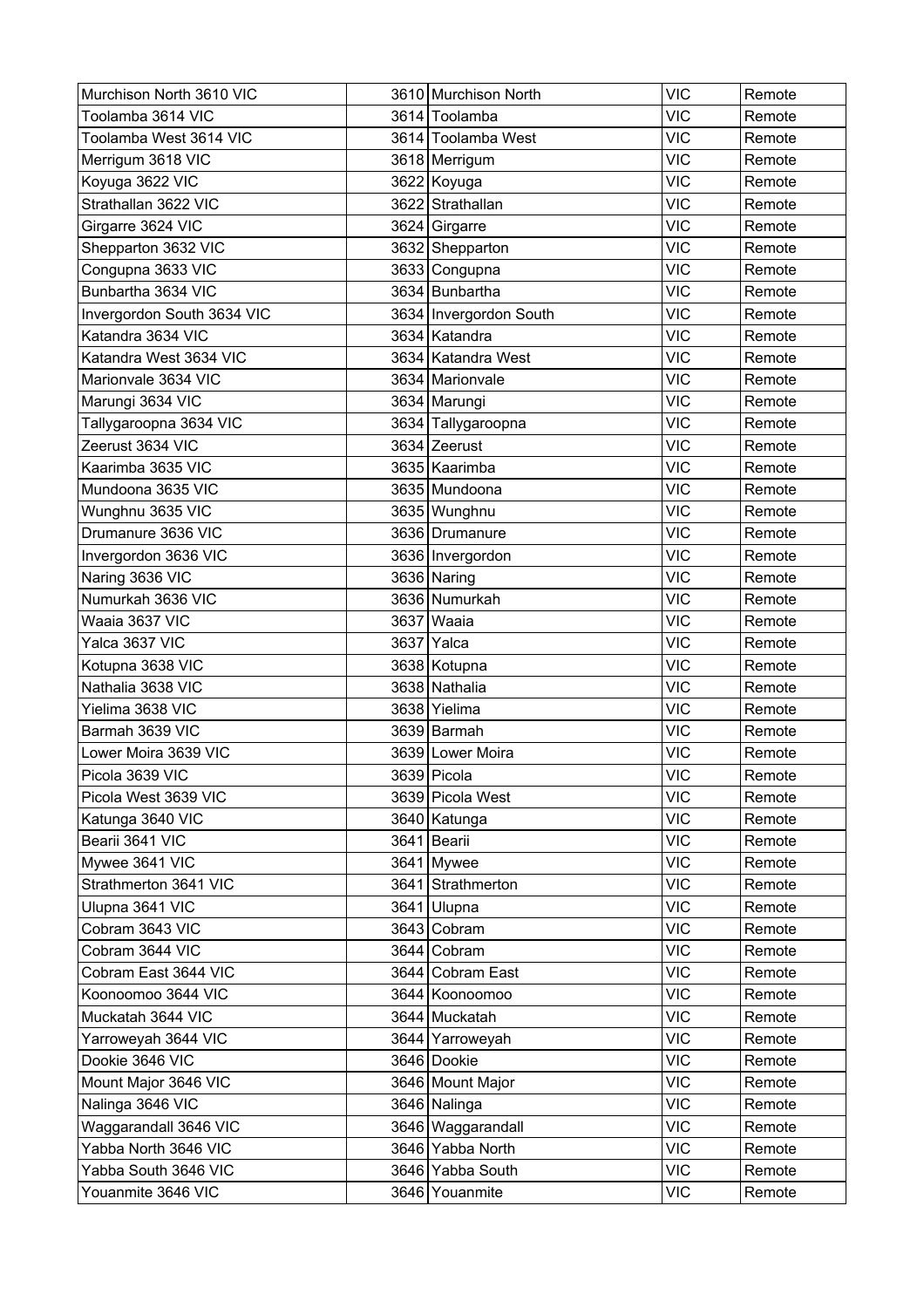| Dookie College 3647 VIC    | 3647 Dookie College    | <b>VIC</b> | Remote |
|----------------------------|------------------------|------------|--------|
| Katamatite 3649 VIC        | 3649 Katamatite        | <b>VIC</b> | Remote |
| Katamatite East 3649 VIC   | 3649 Katamatite East   | <b>VIC</b> | Remote |
| Broadford 3658 VIC         | 3658 Broadford         | <b>VIC</b> | Remote |
| Clonbinane 3658 VIC        | 3658 Clonbinane        | <b>VIC</b> | Remote |
| Hazeldene 3658 VIC         | 3658 Hazeldene         | <b>VIC</b> | Remote |
| Reedy Creek 3658 VIC       | 3658 Reedy Creek       | <b>VIC</b> | Remote |
| Strath Creek 3658 VIC      | 3658 Strath Creek      | <b>VIC</b> | Remote |
| Sugarloaf Creek 3658 VIC   | 3658 Sugarloaf Creek   | <b>VIC</b> | Remote |
| Sunday Creek 3658 VIC      | 3658 Sunday Creek      | <b>VIC</b> | Remote |
| Tyaak 3658 VIC             | $3658$ Tyaak           | <b>VIC</b> | Remote |
| Waterford Park 3658 VIC    | 3658 Waterford Park    | <b>VIC</b> | Remote |
| Tallarook 3659 VIC         | 3659 Tallarook         | <b>VIC</b> | Remote |
| Caveat 3660 VIC            | 3660 Caveat            | <b>VIC</b> | Remote |
| Dropmore 3660 VIC          | 3660 Dropmore          | <b>VIC</b> | Remote |
| Highlands 3660 VIC         | 3660 Highlands         | <b>VIC</b> | Remote |
| Hilldene 3660 VIC          | 3660 Hilldene          | <b>VIC</b> | Remote |
| Kerrisdale 3660 VIC        | 3660 Kerrisdale        | <b>VIC</b> | Remote |
| Northwood 3660 VIC         | 3660 Northwood         | <b>VIC</b> | Remote |
| Seymour 3660 VIC           | 3660 Seymour           | <b>VIC</b> | Remote |
| Seymour South 3660 VIC     | 3660 Seymour South     | VIC        | Remote |
| Trawool 3660 VIC           | 3660 Trawool           | <b>VIC</b> | Remote |
| Whiteheads Creek 3660 VIC  | 3660 Whiteheads Creek  | <b>VIC</b> | Remote |
| Seymour 3661 VIC           | 3661 Seymour           | <b>VIC</b> | Remote |
| Puckapunyal 3662 VIC       | 3662 Puckapunyal       | <b>VIC</b> | Remote |
| Puckapunyal Milpo 3662 VIC | 3662 Puckapunyal Milpo | <b>VIC</b> | Remote |
| Mangalore 3663 VIC         | 3663 Mangalore         | <b>VIC</b> | Remote |
| Avenel 3664 VIC            | 3664 Avenel            | <b>VIC</b> | Remote |
| Upton Hill 3664 VIC        | 3664 Upton Hill        | <b>VIC</b> | Remote |
| Locksley 3665 VIC          | 3665 Locksley          | VIC        | Remote |
| Longwood 3665 VIC          | 3665 Longwood          | <b>VIC</b> | Remote |
| Balmattum 3666 VIC         | 3666 Balmattum         | <b>VIC</b> | Remote |
| Creighton 3666 VIC         | 3666 Creighton         | <b>VIC</b> | Remote |
| Creightons Creek 3666 VIC  | 3666 Creightons Creek  | <b>VIC</b> | Remote |
| Euroa 3666 VIC             | 3666 Euroa             | <b>VIC</b> | Remote |
| Gooram 3666 VIC            | 3666 Gooram            | <b>VIC</b> | Remote |
| Kelvin View 3666 VIC       | 3666 Kelvin View       | <b>VIC</b> | Remote |
| Kithbrook 3666 VIC         | 3666 Kithbrook         | <b>VIC</b> | Remote |
| Longwood East 3666 VIC     | 3666 Longwood East     | <b>VIC</b> | Remote |
| Miepoll 3666 VIC           | 3666 Miepoll           | <b>VIC</b> | Remote |
| Moglonemby 3666 VIC        | 3666 Moglonemby        | <b>VIC</b> | Remote |
| Molka 3666 VIC             | 3666 Molka             | <b>VIC</b> | Remote |
| Pranjip 3666 VIC           | 3666 Pranjip           | <b>VIC</b> | Remote |
| Riggs Creek 3666 VIC       | 3666 Riggs Creek       | <b>VIC</b> | Remote |
| Ruffy 3666 VIC             | 3666 Ruffy             | <b>VIC</b> | Remote |
| Sheans Creek 3666 VIC      | 3666 Sheans Creek      | <b>VIC</b> | Remote |
| Strathbogie 3666 VIC       | 3666 Strathbogie       | <b>VIC</b> | Remote |
| Tarcombe 3666 VIC          | 3666 Tarcombe          | <b>VIC</b> | Remote |
| Boho 3669 VIC              | 3669 Boho              | <b>VIC</b> | Remote |
| Boho South 3669 VIC        | 3669 Boho South        | <b>VIC</b> | Remote |
| Creek Junction 3669 VIC    | 3669 Creek Junction    | <b>VIC</b> | Remote |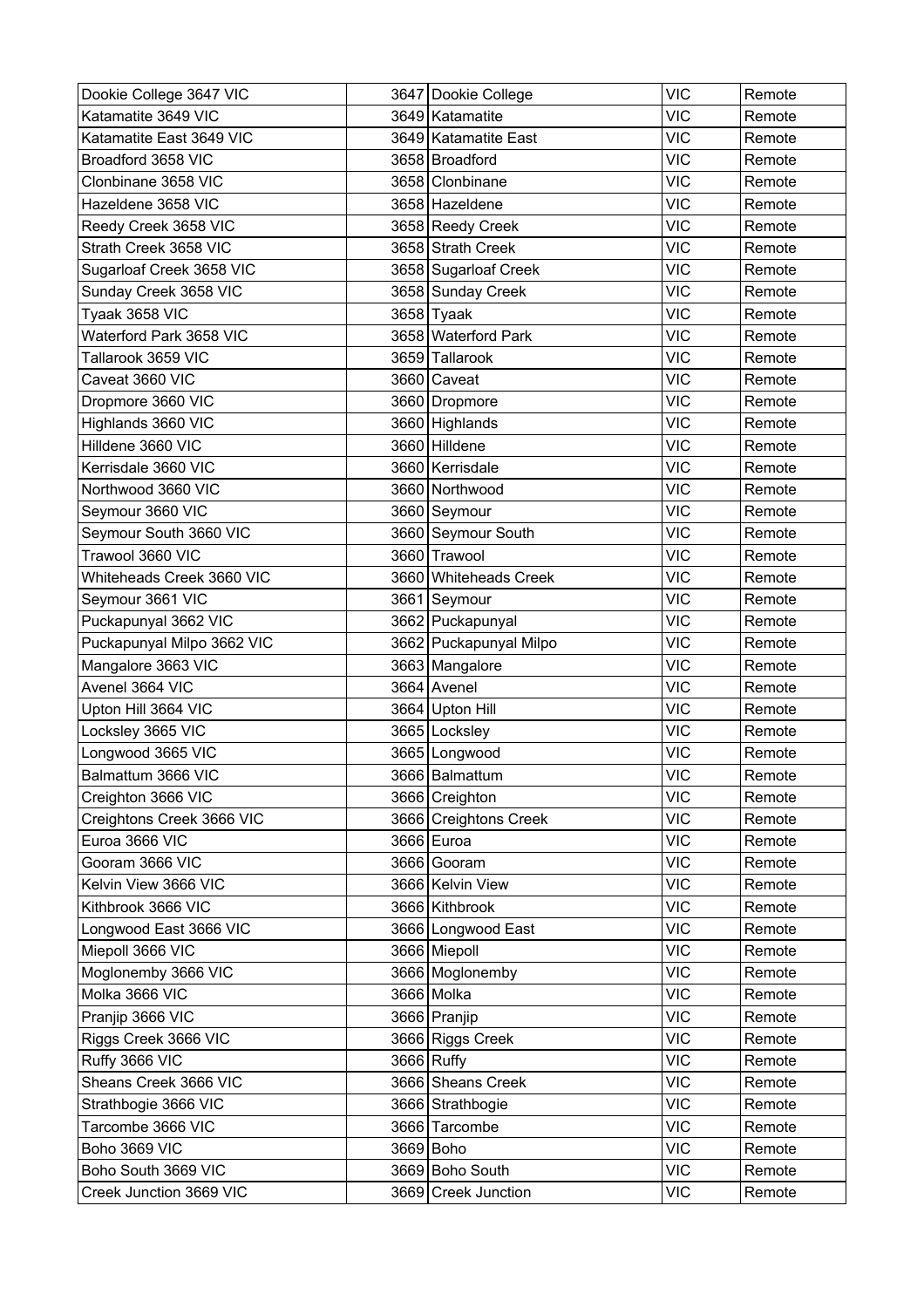| 3669 Gowangardie<br><b>VIC</b><br>Gowangardie 3669 VIC<br>Remote<br>3669 Koonda<br><b>VIC</b><br>Koonda 3669 VIC<br>Remote<br><b>VIC</b><br>Marraweeney 3669 VIC<br>3669 Marraweeney<br>Remote<br>Tamleugh 3669 VIC<br><b>VIC</b><br>3669 Tamleugh<br>Remote<br><b>VIC</b><br>Tamleugh North 3669 VIC<br>3669 Tamleugh North<br>Remote<br>Upotipotpon 3669 VIC<br><b>VIC</b><br>3669 Upotipotpon<br>Remote<br>Violet Town 3669 VIC<br>3669 Violet Town<br><b>VIC</b><br>Remote<br><b>VIC</b><br>3670 Baddaginnie<br>Baddaginnie 3670 VIC<br>Remote<br>Tarnook 3670 VIC<br>3670 Tarnook<br><b>VIC</b><br>Remote<br><b>VIC</b><br>Warrenbayne 3670 VIC<br>3670 Warrenbayne<br>Remote<br>Benalla 3671 VIC<br>3671 Benalla<br><b>VIC</b><br>Remote<br>Benalla 3672 VIC<br>3672 Benalla<br><b>VIC</b><br>Remote<br><b>VIC</b><br>Broken Creek 3673 VIC<br>3673 Broken Creek<br>Remote<br><b>VIC</b><br>Goomalibee 3673 VIC<br>3673<br>Goomalibee<br>Remote<br>Lima 3673 VIC<br>3673 Lima<br><b>VIC</b><br>Remote<br><b>VIC</b><br>3673 Lima East<br>Lima East 3673 VIC<br>Remote<br>Lima South 3673 VIC<br>3673 Lima South<br><b>VIC</b><br>Remote<br>3673 Lurg<br><b>VIC</b><br>Lurg 3673 VIC<br>Remote<br>3673 Molyullah<br><b>VIC</b><br>Molyullah 3673 VIC<br>Remote<br><b>VIC</b><br>Moorngag 3673 VIC<br>3673 Moorngag<br>Remote<br>Samaria 3673 VIC<br>3673 Samaria<br><b>VIC</b><br>Remote<br><b>VIC</b><br>3673 Swanpool<br>Swanpool 3673 VIC<br>Remote<br><b>VIC</b><br>Tatong 3673 VIC<br>3673 Tatong<br>Remote<br>Upper Lurg 3673 VIC<br><b>VIC</b><br>3673 Upper Lurg<br>Remote<br>3673 Upper Ryans Creek<br><b>VIC</b><br>Upper Ryans Creek 3673 VIC<br>Remote<br>Winton 3673 VIC<br>3673 Winton<br><b>VIC</b><br>Remote<br><b>VIC</b><br>Winton North 3673 VIC<br>3673 Winton North<br>Remote<br><b>VIC</b><br>Boweya 3675 VIC<br>3675 Boweya<br>Remote<br>Boweya North 3675 VIC<br>3675 Boweya North<br><b>VIC</b><br>Remote<br>Glenrowan 3675 VIC<br>3675 Glenrowan<br><b>VIC</b><br>Remote<br><b>VIC</b><br>3675 Glenrowan West<br>Glenrowan West 3675 VIC<br>Remote<br><b>VIC</b><br>Greta 3675 VIC<br>3675 Greta<br>Remote<br><b>VIC</b><br>Greta South 3675 VIC<br>3675 Greta South<br>Remote<br>Greta West 3675 VIC<br><b>VIC</b><br>3675 Greta West<br>Remote<br>Hansonville 3675 VIC<br>3675 Hansonville<br><b>VIC</b><br>Remote<br>Mount Bruno 3675 VIC<br><b>VIC</b><br>3675 Mount Bruno<br>Remote<br>Taminick 3675 VIC<br>3675 Taminick<br><b>VIC</b><br>Remote<br><b>VIC</b><br>Bobinawarrah 3678 VIC<br>3678 Bobinawarrah<br>Remote<br>Boorhaman 3678 VIC<br><b>VIC</b><br>3678 Boorhaman<br>Remote<br>Boorhaman East 3678 VIC<br>3678 Boorhaman East<br><b>VIC</b><br>Remote<br><b>VIC</b><br>Bowser 3678 VIC<br>3678 Bowser<br>Remote<br><b>VIC</b><br>Byawatha 3678 VIC<br>3678 Byawatha<br>Remote<br><b>VIC</b><br>Carboor 3678 VIC<br>3678 Carboor<br>Remote<br><b>VIC</b><br>Cheshunt 3678 VIC<br>3678 Cheshunt<br>Remote<br><b>VIC</b><br>Cheshunt South 3678 VIC<br>3678 Cheshunt South<br>Remote<br>Docker 3678 VIC<br>3678 Docker<br><b>VIC</b><br>Remote<br><b>VIC</b><br>Dockers Plains 3678 VIC<br>3678 Dockers Plains<br>Remote<br><b>VIC</b><br>East Wangaratta 3678 VIC<br>3678 East Wangaratta<br>Remote<br><b>Edi 3678 VIC</b><br><b>VIC</b><br>3678 Edi<br>Remote<br>Edi Upper 3678 VIC<br><b>VIC</b><br>3678 Edi Upper<br>Remote | Earlston 3669 VIC | 3669 Earlston | <b>VIC</b> | Remote |
|------------------------------------------------------------------------------------------------------------------------------------------------------------------------------------------------------------------------------------------------------------------------------------------------------------------------------------------------------------------------------------------------------------------------------------------------------------------------------------------------------------------------------------------------------------------------------------------------------------------------------------------------------------------------------------------------------------------------------------------------------------------------------------------------------------------------------------------------------------------------------------------------------------------------------------------------------------------------------------------------------------------------------------------------------------------------------------------------------------------------------------------------------------------------------------------------------------------------------------------------------------------------------------------------------------------------------------------------------------------------------------------------------------------------------------------------------------------------------------------------------------------------------------------------------------------------------------------------------------------------------------------------------------------------------------------------------------------------------------------------------------------------------------------------------------------------------------------------------------------------------------------------------------------------------------------------------------------------------------------------------------------------------------------------------------------------------------------------------------------------------------------------------------------------------------------------------------------------------------------------------------------------------------------------------------------------------------------------------------------------------------------------------------------------------------------------------------------------------------------------------------------------------------------------------------------------------------------------------------------------------------------------------------------------------------------------------------------------------------------------------------------------------------------------------------------------------------------------------------------------------------------------------------------------------------------------------------------------------------------------------------------------------------------------------------------------------------------------------------------------------------------------------------------------------------------------------------------------------------------------------------------------------------------------------------------------------------------------------------------------------|-------------------|---------------|------------|--------|
|                                                                                                                                                                                                                                                                                                                                                                                                                                                                                                                                                                                                                                                                                                                                                                                                                                                                                                                                                                                                                                                                                                                                                                                                                                                                                                                                                                                                                                                                                                                                                                                                                                                                                                                                                                                                                                                                                                                                                                                                                                                                                                                                                                                                                                                                                                                                                                                                                                                                                                                                                                                                                                                                                                                                                                                                                                                                                                                                                                                                                                                                                                                                                                                                                                                                                                                                                                              |                   |               |            |        |
|                                                                                                                                                                                                                                                                                                                                                                                                                                                                                                                                                                                                                                                                                                                                                                                                                                                                                                                                                                                                                                                                                                                                                                                                                                                                                                                                                                                                                                                                                                                                                                                                                                                                                                                                                                                                                                                                                                                                                                                                                                                                                                                                                                                                                                                                                                                                                                                                                                                                                                                                                                                                                                                                                                                                                                                                                                                                                                                                                                                                                                                                                                                                                                                                                                                                                                                                                                              |                   |               |            |        |
|                                                                                                                                                                                                                                                                                                                                                                                                                                                                                                                                                                                                                                                                                                                                                                                                                                                                                                                                                                                                                                                                                                                                                                                                                                                                                                                                                                                                                                                                                                                                                                                                                                                                                                                                                                                                                                                                                                                                                                                                                                                                                                                                                                                                                                                                                                                                                                                                                                                                                                                                                                                                                                                                                                                                                                                                                                                                                                                                                                                                                                                                                                                                                                                                                                                                                                                                                                              |                   |               |            |        |
|                                                                                                                                                                                                                                                                                                                                                                                                                                                                                                                                                                                                                                                                                                                                                                                                                                                                                                                                                                                                                                                                                                                                                                                                                                                                                                                                                                                                                                                                                                                                                                                                                                                                                                                                                                                                                                                                                                                                                                                                                                                                                                                                                                                                                                                                                                                                                                                                                                                                                                                                                                                                                                                                                                                                                                                                                                                                                                                                                                                                                                                                                                                                                                                                                                                                                                                                                                              |                   |               |            |        |
|                                                                                                                                                                                                                                                                                                                                                                                                                                                                                                                                                                                                                                                                                                                                                                                                                                                                                                                                                                                                                                                                                                                                                                                                                                                                                                                                                                                                                                                                                                                                                                                                                                                                                                                                                                                                                                                                                                                                                                                                                                                                                                                                                                                                                                                                                                                                                                                                                                                                                                                                                                                                                                                                                                                                                                                                                                                                                                                                                                                                                                                                                                                                                                                                                                                                                                                                                                              |                   |               |            |        |
|                                                                                                                                                                                                                                                                                                                                                                                                                                                                                                                                                                                                                                                                                                                                                                                                                                                                                                                                                                                                                                                                                                                                                                                                                                                                                                                                                                                                                                                                                                                                                                                                                                                                                                                                                                                                                                                                                                                                                                                                                                                                                                                                                                                                                                                                                                                                                                                                                                                                                                                                                                                                                                                                                                                                                                                                                                                                                                                                                                                                                                                                                                                                                                                                                                                                                                                                                                              |                   |               |            |        |
|                                                                                                                                                                                                                                                                                                                                                                                                                                                                                                                                                                                                                                                                                                                                                                                                                                                                                                                                                                                                                                                                                                                                                                                                                                                                                                                                                                                                                                                                                                                                                                                                                                                                                                                                                                                                                                                                                                                                                                                                                                                                                                                                                                                                                                                                                                                                                                                                                                                                                                                                                                                                                                                                                                                                                                                                                                                                                                                                                                                                                                                                                                                                                                                                                                                                                                                                                                              |                   |               |            |        |
|                                                                                                                                                                                                                                                                                                                                                                                                                                                                                                                                                                                                                                                                                                                                                                                                                                                                                                                                                                                                                                                                                                                                                                                                                                                                                                                                                                                                                                                                                                                                                                                                                                                                                                                                                                                                                                                                                                                                                                                                                                                                                                                                                                                                                                                                                                                                                                                                                                                                                                                                                                                                                                                                                                                                                                                                                                                                                                                                                                                                                                                                                                                                                                                                                                                                                                                                                                              |                   |               |            |        |
|                                                                                                                                                                                                                                                                                                                                                                                                                                                                                                                                                                                                                                                                                                                                                                                                                                                                                                                                                                                                                                                                                                                                                                                                                                                                                                                                                                                                                                                                                                                                                                                                                                                                                                                                                                                                                                                                                                                                                                                                                                                                                                                                                                                                                                                                                                                                                                                                                                                                                                                                                                                                                                                                                                                                                                                                                                                                                                                                                                                                                                                                                                                                                                                                                                                                                                                                                                              |                   |               |            |        |
|                                                                                                                                                                                                                                                                                                                                                                                                                                                                                                                                                                                                                                                                                                                                                                                                                                                                                                                                                                                                                                                                                                                                                                                                                                                                                                                                                                                                                                                                                                                                                                                                                                                                                                                                                                                                                                                                                                                                                                                                                                                                                                                                                                                                                                                                                                                                                                                                                                                                                                                                                                                                                                                                                                                                                                                                                                                                                                                                                                                                                                                                                                                                                                                                                                                                                                                                                                              |                   |               |            |        |
|                                                                                                                                                                                                                                                                                                                                                                                                                                                                                                                                                                                                                                                                                                                                                                                                                                                                                                                                                                                                                                                                                                                                                                                                                                                                                                                                                                                                                                                                                                                                                                                                                                                                                                                                                                                                                                                                                                                                                                                                                                                                                                                                                                                                                                                                                                                                                                                                                                                                                                                                                                                                                                                                                                                                                                                                                                                                                                                                                                                                                                                                                                                                                                                                                                                                                                                                                                              |                   |               |            |        |
|                                                                                                                                                                                                                                                                                                                                                                                                                                                                                                                                                                                                                                                                                                                                                                                                                                                                                                                                                                                                                                                                                                                                                                                                                                                                                                                                                                                                                                                                                                                                                                                                                                                                                                                                                                                                                                                                                                                                                                                                                                                                                                                                                                                                                                                                                                                                                                                                                                                                                                                                                                                                                                                                                                                                                                                                                                                                                                                                                                                                                                                                                                                                                                                                                                                                                                                                                                              |                   |               |            |        |
|                                                                                                                                                                                                                                                                                                                                                                                                                                                                                                                                                                                                                                                                                                                                                                                                                                                                                                                                                                                                                                                                                                                                                                                                                                                                                                                                                                                                                                                                                                                                                                                                                                                                                                                                                                                                                                                                                                                                                                                                                                                                                                                                                                                                                                                                                                                                                                                                                                                                                                                                                                                                                                                                                                                                                                                                                                                                                                                                                                                                                                                                                                                                                                                                                                                                                                                                                                              |                   |               |            |        |
|                                                                                                                                                                                                                                                                                                                                                                                                                                                                                                                                                                                                                                                                                                                                                                                                                                                                                                                                                                                                                                                                                                                                                                                                                                                                                                                                                                                                                                                                                                                                                                                                                                                                                                                                                                                                                                                                                                                                                                                                                                                                                                                                                                                                                                                                                                                                                                                                                                                                                                                                                                                                                                                                                                                                                                                                                                                                                                                                                                                                                                                                                                                                                                                                                                                                                                                                                                              |                   |               |            |        |
|                                                                                                                                                                                                                                                                                                                                                                                                                                                                                                                                                                                                                                                                                                                                                                                                                                                                                                                                                                                                                                                                                                                                                                                                                                                                                                                                                                                                                                                                                                                                                                                                                                                                                                                                                                                                                                                                                                                                                                                                                                                                                                                                                                                                                                                                                                                                                                                                                                                                                                                                                                                                                                                                                                                                                                                                                                                                                                                                                                                                                                                                                                                                                                                                                                                                                                                                                                              |                   |               |            |        |
|                                                                                                                                                                                                                                                                                                                                                                                                                                                                                                                                                                                                                                                                                                                                                                                                                                                                                                                                                                                                                                                                                                                                                                                                                                                                                                                                                                                                                                                                                                                                                                                                                                                                                                                                                                                                                                                                                                                                                                                                                                                                                                                                                                                                                                                                                                                                                                                                                                                                                                                                                                                                                                                                                                                                                                                                                                                                                                                                                                                                                                                                                                                                                                                                                                                                                                                                                                              |                   |               |            |        |
|                                                                                                                                                                                                                                                                                                                                                                                                                                                                                                                                                                                                                                                                                                                                                                                                                                                                                                                                                                                                                                                                                                                                                                                                                                                                                                                                                                                                                                                                                                                                                                                                                                                                                                                                                                                                                                                                                                                                                                                                                                                                                                                                                                                                                                                                                                                                                                                                                                                                                                                                                                                                                                                                                                                                                                                                                                                                                                                                                                                                                                                                                                                                                                                                                                                                                                                                                                              |                   |               |            |        |
|                                                                                                                                                                                                                                                                                                                                                                                                                                                                                                                                                                                                                                                                                                                                                                                                                                                                                                                                                                                                                                                                                                                                                                                                                                                                                                                                                                                                                                                                                                                                                                                                                                                                                                                                                                                                                                                                                                                                                                                                                                                                                                                                                                                                                                                                                                                                                                                                                                                                                                                                                                                                                                                                                                                                                                                                                                                                                                                                                                                                                                                                                                                                                                                                                                                                                                                                                                              |                   |               |            |        |
|                                                                                                                                                                                                                                                                                                                                                                                                                                                                                                                                                                                                                                                                                                                                                                                                                                                                                                                                                                                                                                                                                                                                                                                                                                                                                                                                                                                                                                                                                                                                                                                                                                                                                                                                                                                                                                                                                                                                                                                                                                                                                                                                                                                                                                                                                                                                                                                                                                                                                                                                                                                                                                                                                                                                                                                                                                                                                                                                                                                                                                                                                                                                                                                                                                                                                                                                                                              |                   |               |            |        |
|                                                                                                                                                                                                                                                                                                                                                                                                                                                                                                                                                                                                                                                                                                                                                                                                                                                                                                                                                                                                                                                                                                                                                                                                                                                                                                                                                                                                                                                                                                                                                                                                                                                                                                                                                                                                                                                                                                                                                                                                                                                                                                                                                                                                                                                                                                                                                                                                                                                                                                                                                                                                                                                                                                                                                                                                                                                                                                                                                                                                                                                                                                                                                                                                                                                                                                                                                                              |                   |               |            |        |
|                                                                                                                                                                                                                                                                                                                                                                                                                                                                                                                                                                                                                                                                                                                                                                                                                                                                                                                                                                                                                                                                                                                                                                                                                                                                                                                                                                                                                                                                                                                                                                                                                                                                                                                                                                                                                                                                                                                                                                                                                                                                                                                                                                                                                                                                                                                                                                                                                                                                                                                                                                                                                                                                                                                                                                                                                                                                                                                                                                                                                                                                                                                                                                                                                                                                                                                                                                              |                   |               |            |        |
|                                                                                                                                                                                                                                                                                                                                                                                                                                                                                                                                                                                                                                                                                                                                                                                                                                                                                                                                                                                                                                                                                                                                                                                                                                                                                                                                                                                                                                                                                                                                                                                                                                                                                                                                                                                                                                                                                                                                                                                                                                                                                                                                                                                                                                                                                                                                                                                                                                                                                                                                                                                                                                                                                                                                                                                                                                                                                                                                                                                                                                                                                                                                                                                                                                                                                                                                                                              |                   |               |            |        |
|                                                                                                                                                                                                                                                                                                                                                                                                                                                                                                                                                                                                                                                                                                                                                                                                                                                                                                                                                                                                                                                                                                                                                                                                                                                                                                                                                                                                                                                                                                                                                                                                                                                                                                                                                                                                                                                                                                                                                                                                                                                                                                                                                                                                                                                                                                                                                                                                                                                                                                                                                                                                                                                                                                                                                                                                                                                                                                                                                                                                                                                                                                                                                                                                                                                                                                                                                                              |                   |               |            |        |
|                                                                                                                                                                                                                                                                                                                                                                                                                                                                                                                                                                                                                                                                                                                                                                                                                                                                                                                                                                                                                                                                                                                                                                                                                                                                                                                                                                                                                                                                                                                                                                                                                                                                                                                                                                                                                                                                                                                                                                                                                                                                                                                                                                                                                                                                                                                                                                                                                                                                                                                                                                                                                                                                                                                                                                                                                                                                                                                                                                                                                                                                                                                                                                                                                                                                                                                                                                              |                   |               |            |        |
|                                                                                                                                                                                                                                                                                                                                                                                                                                                                                                                                                                                                                                                                                                                                                                                                                                                                                                                                                                                                                                                                                                                                                                                                                                                                                                                                                                                                                                                                                                                                                                                                                                                                                                                                                                                                                                                                                                                                                                                                                                                                                                                                                                                                                                                                                                                                                                                                                                                                                                                                                                                                                                                                                                                                                                                                                                                                                                                                                                                                                                                                                                                                                                                                                                                                                                                                                                              |                   |               |            |        |
|                                                                                                                                                                                                                                                                                                                                                                                                                                                                                                                                                                                                                                                                                                                                                                                                                                                                                                                                                                                                                                                                                                                                                                                                                                                                                                                                                                                                                                                                                                                                                                                                                                                                                                                                                                                                                                                                                                                                                                                                                                                                                                                                                                                                                                                                                                                                                                                                                                                                                                                                                                                                                                                                                                                                                                                                                                                                                                                                                                                                                                                                                                                                                                                                                                                                                                                                                                              |                   |               |            |        |
|                                                                                                                                                                                                                                                                                                                                                                                                                                                                                                                                                                                                                                                                                                                                                                                                                                                                                                                                                                                                                                                                                                                                                                                                                                                                                                                                                                                                                                                                                                                                                                                                                                                                                                                                                                                                                                                                                                                                                                                                                                                                                                                                                                                                                                                                                                                                                                                                                                                                                                                                                                                                                                                                                                                                                                                                                                                                                                                                                                                                                                                                                                                                                                                                                                                                                                                                                                              |                   |               |            |        |
|                                                                                                                                                                                                                                                                                                                                                                                                                                                                                                                                                                                                                                                                                                                                                                                                                                                                                                                                                                                                                                                                                                                                                                                                                                                                                                                                                                                                                                                                                                                                                                                                                                                                                                                                                                                                                                                                                                                                                                                                                                                                                                                                                                                                                                                                                                                                                                                                                                                                                                                                                                                                                                                                                                                                                                                                                                                                                                                                                                                                                                                                                                                                                                                                                                                                                                                                                                              |                   |               |            |        |
|                                                                                                                                                                                                                                                                                                                                                                                                                                                                                                                                                                                                                                                                                                                                                                                                                                                                                                                                                                                                                                                                                                                                                                                                                                                                                                                                                                                                                                                                                                                                                                                                                                                                                                                                                                                                                                                                                                                                                                                                                                                                                                                                                                                                                                                                                                                                                                                                                                                                                                                                                                                                                                                                                                                                                                                                                                                                                                                                                                                                                                                                                                                                                                                                                                                                                                                                                                              |                   |               |            |        |
|                                                                                                                                                                                                                                                                                                                                                                                                                                                                                                                                                                                                                                                                                                                                                                                                                                                                                                                                                                                                                                                                                                                                                                                                                                                                                                                                                                                                                                                                                                                                                                                                                                                                                                                                                                                                                                                                                                                                                                                                                                                                                                                                                                                                                                                                                                                                                                                                                                                                                                                                                                                                                                                                                                                                                                                                                                                                                                                                                                                                                                                                                                                                                                                                                                                                                                                                                                              |                   |               |            |        |
|                                                                                                                                                                                                                                                                                                                                                                                                                                                                                                                                                                                                                                                                                                                                                                                                                                                                                                                                                                                                                                                                                                                                                                                                                                                                                                                                                                                                                                                                                                                                                                                                                                                                                                                                                                                                                                                                                                                                                                                                                                                                                                                                                                                                                                                                                                                                                                                                                                                                                                                                                                                                                                                                                                                                                                                                                                                                                                                                                                                                                                                                                                                                                                                                                                                                                                                                                                              |                   |               |            |        |
|                                                                                                                                                                                                                                                                                                                                                                                                                                                                                                                                                                                                                                                                                                                                                                                                                                                                                                                                                                                                                                                                                                                                                                                                                                                                                                                                                                                                                                                                                                                                                                                                                                                                                                                                                                                                                                                                                                                                                                                                                                                                                                                                                                                                                                                                                                                                                                                                                                                                                                                                                                                                                                                                                                                                                                                                                                                                                                                                                                                                                                                                                                                                                                                                                                                                                                                                                                              |                   |               |            |        |
|                                                                                                                                                                                                                                                                                                                                                                                                                                                                                                                                                                                                                                                                                                                                                                                                                                                                                                                                                                                                                                                                                                                                                                                                                                                                                                                                                                                                                                                                                                                                                                                                                                                                                                                                                                                                                                                                                                                                                                                                                                                                                                                                                                                                                                                                                                                                                                                                                                                                                                                                                                                                                                                                                                                                                                                                                                                                                                                                                                                                                                                                                                                                                                                                                                                                                                                                                                              |                   |               |            |        |
|                                                                                                                                                                                                                                                                                                                                                                                                                                                                                                                                                                                                                                                                                                                                                                                                                                                                                                                                                                                                                                                                                                                                                                                                                                                                                                                                                                                                                                                                                                                                                                                                                                                                                                                                                                                                                                                                                                                                                                                                                                                                                                                                                                                                                                                                                                                                                                                                                                                                                                                                                                                                                                                                                                                                                                                                                                                                                                                                                                                                                                                                                                                                                                                                                                                                                                                                                                              |                   |               |            |        |
|                                                                                                                                                                                                                                                                                                                                                                                                                                                                                                                                                                                                                                                                                                                                                                                                                                                                                                                                                                                                                                                                                                                                                                                                                                                                                                                                                                                                                                                                                                                                                                                                                                                                                                                                                                                                                                                                                                                                                                                                                                                                                                                                                                                                                                                                                                                                                                                                                                                                                                                                                                                                                                                                                                                                                                                                                                                                                                                                                                                                                                                                                                                                                                                                                                                                                                                                                                              |                   |               |            |        |
|                                                                                                                                                                                                                                                                                                                                                                                                                                                                                                                                                                                                                                                                                                                                                                                                                                                                                                                                                                                                                                                                                                                                                                                                                                                                                                                                                                                                                                                                                                                                                                                                                                                                                                                                                                                                                                                                                                                                                                                                                                                                                                                                                                                                                                                                                                                                                                                                                                                                                                                                                                                                                                                                                                                                                                                                                                                                                                                                                                                                                                                                                                                                                                                                                                                                                                                                                                              |                   |               |            |        |
|                                                                                                                                                                                                                                                                                                                                                                                                                                                                                                                                                                                                                                                                                                                                                                                                                                                                                                                                                                                                                                                                                                                                                                                                                                                                                                                                                                                                                                                                                                                                                                                                                                                                                                                                                                                                                                                                                                                                                                                                                                                                                                                                                                                                                                                                                                                                                                                                                                                                                                                                                                                                                                                                                                                                                                                                                                                                                                                                                                                                                                                                                                                                                                                                                                                                                                                                                                              |                   |               |            |        |
|                                                                                                                                                                                                                                                                                                                                                                                                                                                                                                                                                                                                                                                                                                                                                                                                                                                                                                                                                                                                                                                                                                                                                                                                                                                                                                                                                                                                                                                                                                                                                                                                                                                                                                                                                                                                                                                                                                                                                                                                                                                                                                                                                                                                                                                                                                                                                                                                                                                                                                                                                                                                                                                                                                                                                                                                                                                                                                                                                                                                                                                                                                                                                                                                                                                                                                                                                                              |                   |               |            |        |
|                                                                                                                                                                                                                                                                                                                                                                                                                                                                                                                                                                                                                                                                                                                                                                                                                                                                                                                                                                                                                                                                                                                                                                                                                                                                                                                                                                                                                                                                                                                                                                                                                                                                                                                                                                                                                                                                                                                                                                                                                                                                                                                                                                                                                                                                                                                                                                                                                                                                                                                                                                                                                                                                                                                                                                                                                                                                                                                                                                                                                                                                                                                                                                                                                                                                                                                                                                              |                   |               |            |        |
|                                                                                                                                                                                                                                                                                                                                                                                                                                                                                                                                                                                                                                                                                                                                                                                                                                                                                                                                                                                                                                                                                                                                                                                                                                                                                                                                                                                                                                                                                                                                                                                                                                                                                                                                                                                                                                                                                                                                                                                                                                                                                                                                                                                                                                                                                                                                                                                                                                                                                                                                                                                                                                                                                                                                                                                                                                                                                                                                                                                                                                                                                                                                                                                                                                                                                                                                                                              |                   |               |            |        |
|                                                                                                                                                                                                                                                                                                                                                                                                                                                                                                                                                                                                                                                                                                                                                                                                                                                                                                                                                                                                                                                                                                                                                                                                                                                                                                                                                                                                                                                                                                                                                                                                                                                                                                                                                                                                                                                                                                                                                                                                                                                                                                                                                                                                                                                                                                                                                                                                                                                                                                                                                                                                                                                                                                                                                                                                                                                                                                                                                                                                                                                                                                                                                                                                                                                                                                                                                                              |                   |               |            |        |
|                                                                                                                                                                                                                                                                                                                                                                                                                                                                                                                                                                                                                                                                                                                                                                                                                                                                                                                                                                                                                                                                                                                                                                                                                                                                                                                                                                                                                                                                                                                                                                                                                                                                                                                                                                                                                                                                                                                                                                                                                                                                                                                                                                                                                                                                                                                                                                                                                                                                                                                                                                                                                                                                                                                                                                                                                                                                                                                                                                                                                                                                                                                                                                                                                                                                                                                                                                              |                   |               |            |        |
|                                                                                                                                                                                                                                                                                                                                                                                                                                                                                                                                                                                                                                                                                                                                                                                                                                                                                                                                                                                                                                                                                                                                                                                                                                                                                                                                                                                                                                                                                                                                                                                                                                                                                                                                                                                                                                                                                                                                                                                                                                                                                                                                                                                                                                                                                                                                                                                                                                                                                                                                                                                                                                                                                                                                                                                                                                                                                                                                                                                                                                                                                                                                                                                                                                                                                                                                                                              |                   |               |            |        |
|                                                                                                                                                                                                                                                                                                                                                                                                                                                                                                                                                                                                                                                                                                                                                                                                                                                                                                                                                                                                                                                                                                                                                                                                                                                                                                                                                                                                                                                                                                                                                                                                                                                                                                                                                                                                                                                                                                                                                                                                                                                                                                                                                                                                                                                                                                                                                                                                                                                                                                                                                                                                                                                                                                                                                                                                                                                                                                                                                                                                                                                                                                                                                                                                                                                                                                                                                                              |                   |               |            |        |
|                                                                                                                                                                                                                                                                                                                                                                                                                                                                                                                                                                                                                                                                                                                                                                                                                                                                                                                                                                                                                                                                                                                                                                                                                                                                                                                                                                                                                                                                                                                                                                                                                                                                                                                                                                                                                                                                                                                                                                                                                                                                                                                                                                                                                                                                                                                                                                                                                                                                                                                                                                                                                                                                                                                                                                                                                                                                                                                                                                                                                                                                                                                                                                                                                                                                                                                                                                              |                   |               |            |        |
|                                                                                                                                                                                                                                                                                                                                                                                                                                                                                                                                                                                                                                                                                                                                                                                                                                                                                                                                                                                                                                                                                                                                                                                                                                                                                                                                                                                                                                                                                                                                                                                                                                                                                                                                                                                                                                                                                                                                                                                                                                                                                                                                                                                                                                                                                                                                                                                                                                                                                                                                                                                                                                                                                                                                                                                                                                                                                                                                                                                                                                                                                                                                                                                                                                                                                                                                                                              |                   |               |            |        |
|                                                                                                                                                                                                                                                                                                                                                                                                                                                                                                                                                                                                                                                                                                                                                                                                                                                                                                                                                                                                                                                                                                                                                                                                                                                                                                                                                                                                                                                                                                                                                                                                                                                                                                                                                                                                                                                                                                                                                                                                                                                                                                                                                                                                                                                                                                                                                                                                                                                                                                                                                                                                                                                                                                                                                                                                                                                                                                                                                                                                                                                                                                                                                                                                                                                                                                                                                                              |                   |               |            |        |
|                                                                                                                                                                                                                                                                                                                                                                                                                                                                                                                                                                                                                                                                                                                                                                                                                                                                                                                                                                                                                                                                                                                                                                                                                                                                                                                                                                                                                                                                                                                                                                                                                                                                                                                                                                                                                                                                                                                                                                                                                                                                                                                                                                                                                                                                                                                                                                                                                                                                                                                                                                                                                                                                                                                                                                                                                                                                                                                                                                                                                                                                                                                                                                                                                                                                                                                                                                              |                   |               |            |        |
|                                                                                                                                                                                                                                                                                                                                                                                                                                                                                                                                                                                                                                                                                                                                                                                                                                                                                                                                                                                                                                                                                                                                                                                                                                                                                                                                                                                                                                                                                                                                                                                                                                                                                                                                                                                                                                                                                                                                                                                                                                                                                                                                                                                                                                                                                                                                                                                                                                                                                                                                                                                                                                                                                                                                                                                                                                                                                                                                                                                                                                                                                                                                                                                                                                                                                                                                                                              |                   |               |            |        |
|                                                                                                                                                                                                                                                                                                                                                                                                                                                                                                                                                                                                                                                                                                                                                                                                                                                                                                                                                                                                                                                                                                                                                                                                                                                                                                                                                                                                                                                                                                                                                                                                                                                                                                                                                                                                                                                                                                                                                                                                                                                                                                                                                                                                                                                                                                                                                                                                                                                                                                                                                                                                                                                                                                                                                                                                                                                                                                                                                                                                                                                                                                                                                                                                                                                                                                                                                                              |                   |               |            |        |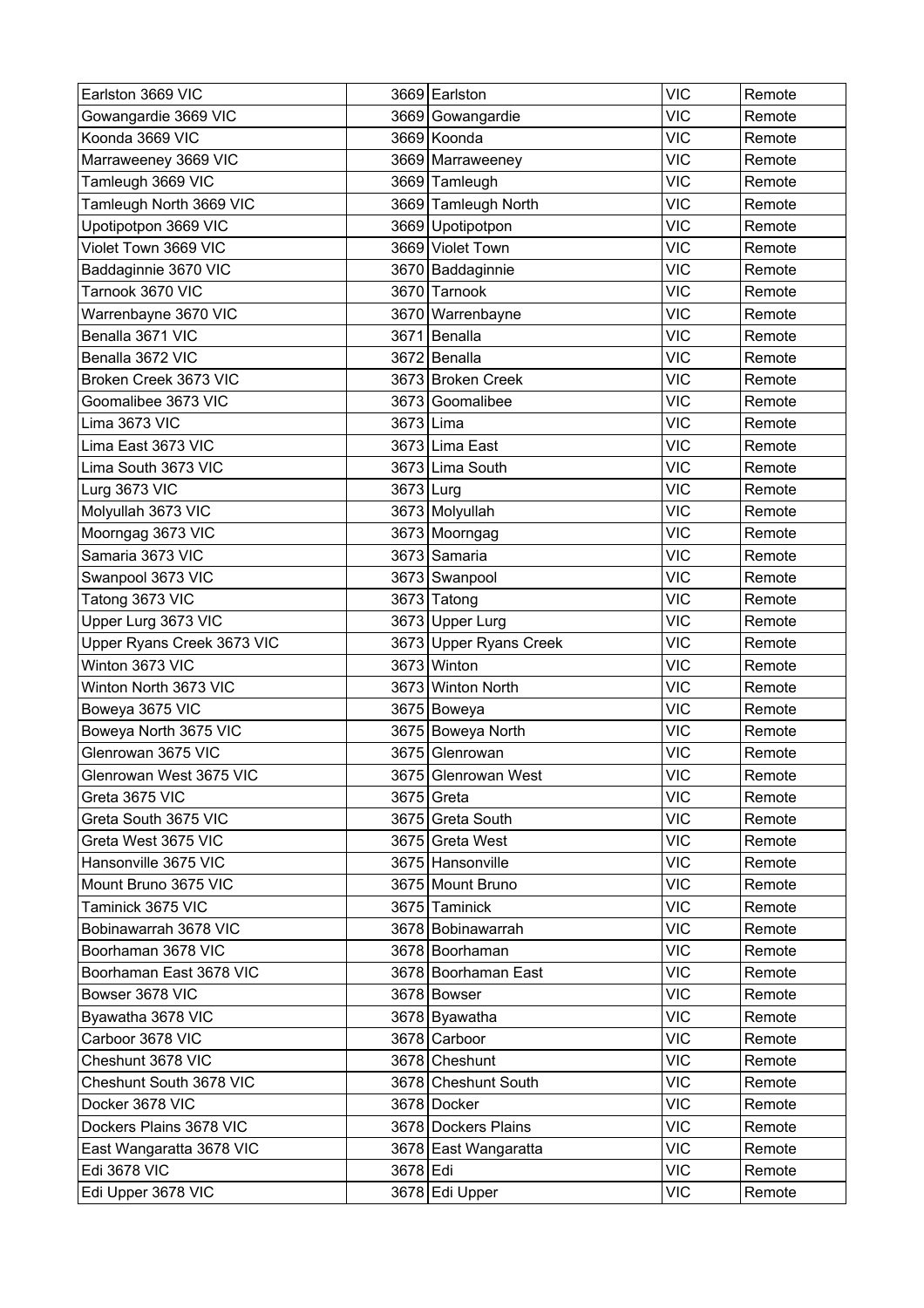| Everton 3678 VIC            |      | 3678 Everton            | <b>VIC</b> | Remote |
|-----------------------------|------|-------------------------|------------|--------|
| Everton Upper 3678 VIC      |      | 3678 Everton Upper      | <b>VIC</b> | Remote |
| Killawarra 3678 VIC         |      | 3678 Killawarra         | <b>VIC</b> | Remote |
| King Valley 3678 VIC        |      | 3678 King Valley        | <b>VIC</b> | Remote |
| Laceby 3678 VIC             |      | 3678 Laceby             | <b>VIC</b> | Remote |
| Londrigan 3678 VIC          |      | 3678 Londrigan          | <b>VIC</b> | Remote |
| Markwood 3678 VIC           |      | 3678 Markwood           | <b>VIC</b> | Remote |
| Meadow Creek 3678 VIC       |      | 3678 Meadow Creek       | <b>VIC</b> | Remote |
| Milawa 3678 VIC             |      | 3678 Milawa             | <b>VIC</b> | Remote |
| North Wangaratta 3678 VIC   |      | 3678 North Wangaratta   | <b>VIC</b> | Remote |
| Oxley 3678 VIC              |      | 3678 Oxley              | <b>VIC</b> | Remote |
| Oxley Flats 3678 VIC        |      | 3678 Oxley Flats        | <b>VIC</b> | Remote |
| Peechelba 3678 VIC          |      | 3678 Peechelba          | <b>VIC</b> | Remote |
| Peechelba East 3678 VIC     |      | 3678 Peechelba East     | <b>VIC</b> | Remote |
| Rose River 3678 VIC         |      | 3678 Rose River         | <b>VIC</b> | Remote |
| Tarrawingee 3678 VIC        |      | 3678 Tarrawingee        | <b>VIC</b> | Remote |
| Wabonga 3678 VIC            |      | 3678 Wabonga            | <b>VIC</b> | Remote |
| Waldara 3678 VIC            |      | 3678 Waldara            | <b>VIC</b> | Remote |
| Wangandary 3678 VIC         |      | 3678 Wangandary         | <b>VIC</b> | Remote |
| Wangaratta Forward 3678 VIC |      | 3678 Wangaratta Forward | <b>VIC</b> | Remote |
| Wangaratta South 3678 VIC   |      | 3678 Wangaratta South   | <b>VIC</b> | Remote |
| Whitlands 3678 VIC          |      | 3678 Whitlands          | <b>VIC</b> | Remote |
| Boralma 3682 VIC            |      | 3682 Boralma            | <b>VIC</b> | Remote |
| Lilliput 3682 VIC           |      | 3682 Lilliput           | <b>VIC</b> | Remote |
| Norong 3682 VIC             |      | 3682 Norong             | <b>VIC</b> | Remote |
| Springhurst 3682 VIC        |      | 3682 Springhurst        | <b>VIC</b> | Remote |
| Barnawartha 3688 VIC        |      | 3688 Barnawartha        | <b>VIC</b> | Remote |
| Indigo Valley 3688 VIC      |      | 3688 Indigo Valley      | <b>VIC</b> | Remote |
| Allans Flat 3691 VIC        |      | 3691 Allans Flat        | <b>VIC</b> | Remote |
| Bandiana 3691 VIC           |      | 3691 Bandiana           | <b>VIC</b> | Remote |
| Baranduda 3691 VIC          |      | 3691 Baranduda          | <b>VIC</b> | Remote |
| Barnawartha North 3691 VIC  |      | 3691 Barnawartha North  | <b>VIC</b> | Remote |
| Bellbridge 3691 VIC         |      | 3691 Bellbridge         | <b>VIC</b> | Remote |
| Berringama 3691 VIC         |      | 3691 Berringama         | <b>VIC</b> | Remote |
| Bethanga 3691 VIC           |      | 3691 Bethanga           | <b>VIC</b> | Remote |
| Bonegilla 3691 VIC          | 3691 | Bonegilla               | <b>VIC</b> | Remote |
| Bungil 3691 VIC             |      | 3691 Bungil             | <b>VIC</b> | Remote |
| Castle Creek 3691 VIC       |      | 3691 Castle Creek       | <b>VIC</b> | Remote |
| Coral Bank 3691 VIC         |      | 3691 Coral Bank         | <b>VIC</b> | Remote |
| Dederang 3691 VIC           |      | 3691   Dederang         | <b>VIC</b> | Remote |
| Ebden 3691 VIC              |      | 3691 Ebden              | <b>VIC</b> | Remote |
| Gateway Island 3691 VIC     |      | 3691 Gateway Island     | <b>VIC</b> | Remote |
| Glen Creek 3691 VIC         |      | 3691 Glen Creek         | <b>VIC</b> | Remote |
| Gundowring 3691 VIC         | 3691 | Gundowring              | <b>VIC</b> | Remote |
| Hume Weir 3691 VIC          |      | 3691 Hume Weir          | <b>VIC</b> | Remote |
| Huon Creek 3691 VIC         |      | 3691 Huon Creek         | <b>VIC</b> | Remote |
| Kancoona 3691 VIC           | 3691 | Kancoona                | <b>VIC</b> | Remote |
| Kergunyah 3691 VIC          |      | 3691   Kergunyah        | <b>VIC</b> | Remote |
| Kergunyah South 3691 VIC    |      | 3691 Kergunyah South    | <b>VIC</b> | Remote |
| Kiewa 3691 VIC              |      | 3691 Kiewa              | <b>VIC</b> | Remote |
| Killara 3691 VIC            |      | 3691 Killara            | VIC        | Remote |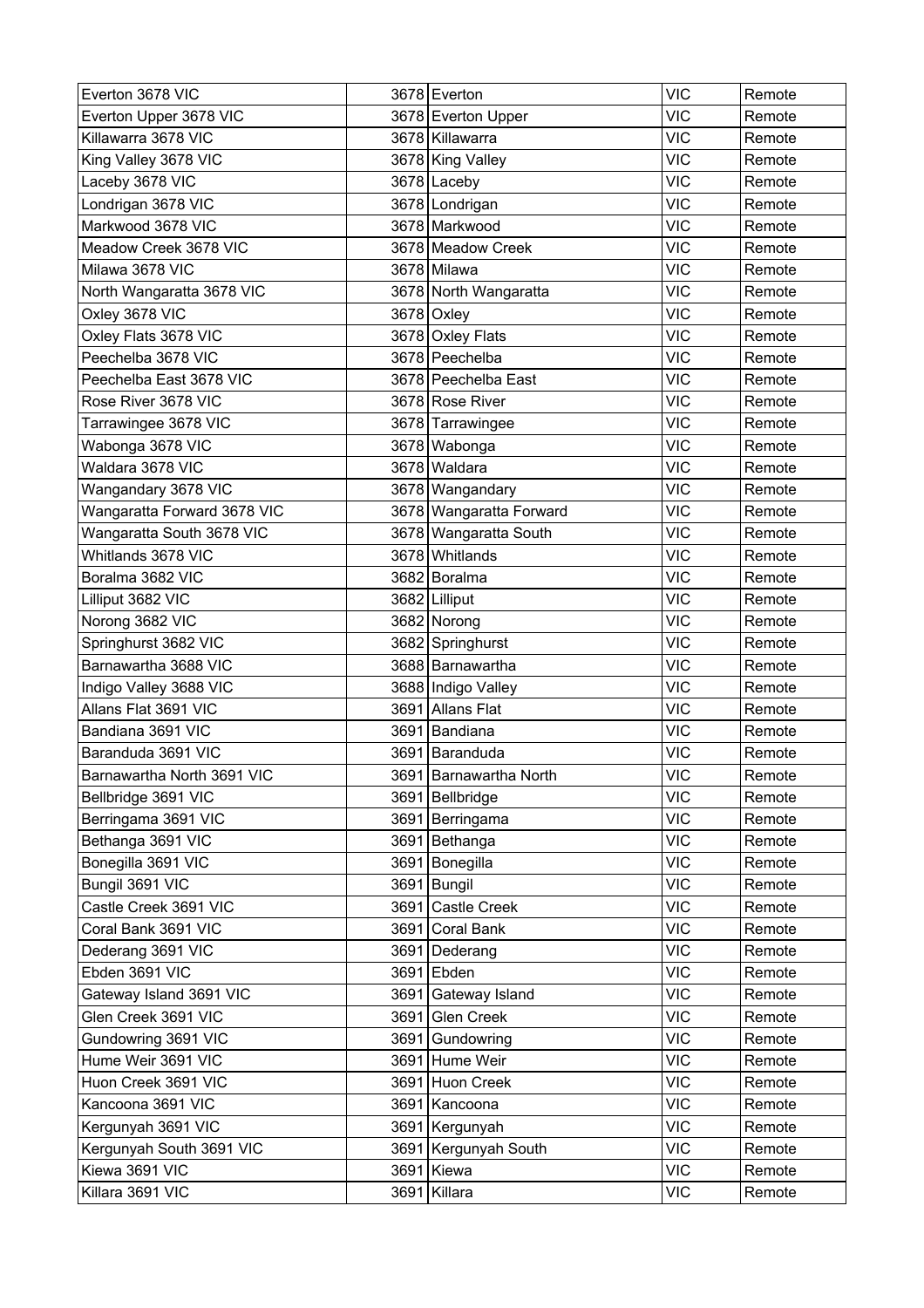| Leneva 3691 VIC             |      | 3691 Leneva             | <b>VIC</b> | Remote |
|-----------------------------|------|-------------------------|------------|--------|
| Lucyvale 3691 VIC           |      | 3691 Lucyvale           | VIC        | Remote |
| Mongans Bridge 3691 VIC     |      | 3691 Mongans Bridge     | <b>VIC</b> | Remote |
| Osbornes Flat 3691 VIC      |      | 3691 Osbornes Flat      | <b>VIC</b> | Remote |
| Running Creek 3691 VIC      |      | 3691 Running Creek      | <b>VIC</b> | Remote |
| Staghorn Flat 3691 VIC      |      | 3691 Staghorn Flat      | <b>VIC</b> | Remote |
| Talgarno 3691 VIC           |      | 3691 Talgarno           | <b>VIC</b> | Remote |
| Tangambalanga 3691 VIC      |      | 3691 Tangambalanga      | <b>VIC</b> | Remote |
| Thologolong 3691 VIC        |      | 3691 Thologolong        | <b>VIC</b> | Remote |
| Upper Gundowring 3691 VIC   |      | 3691 Upper Gundowring   | <b>VIC</b> | Remote |
| Wodonga Forward 3691 VIC    |      | 3691 Wodonga Forward    | <b>VIC</b> | Remote |
| Charleroi 3695 VIC          |      | 3695 Charleroi          | <b>VIC</b> | Remote |
| Huon 3695 VIC               |      | 3695 Huon               | <b>VIC</b> | Remote |
| Red Bluff 3695 VIC          |      | 3695 Red Bluff          | <b>VIC</b> | Remote |
| Sandy Creek 3695 VIC        |      | 3695 Sandy Creek        | <b>VIC</b> | Remote |
| Tawonga 3697 VIC            |      | 3697 Tawonga            | <b>VIC</b> | Remote |
| Tawonga South 3698 VIC      |      | 3698 Tawonga South      | <b>VIC</b> | Remote |
| Bogong 3699 VIC             |      | 3699 Bogong             | <b>VIC</b> | Remote |
| Falls Creek 3699 VIC        |      | 3699 Falls Creek        | <b>VIC</b> | Remote |
| Mount Beauty 3699 VIC       |      | 3699 Mount Beauty       | <b>VIC</b> | Remote |
| Nelse 3699 VIC              |      | 3699 Nelse              | <b>VIC</b> | Remote |
| Bullioh 3700 VIC            |      | 3700 Bullioh            | <b>VIC</b> | Remote |
| Georges Creek 3700 VIC      |      | 3700 Georges Creek      | <b>VIC</b> | Remote |
| Jarvis Creek 3700 VIC       |      | 3700 Jarvis Creek       | <b>VIC</b> | Remote |
| Tallangatta 3700 VIC        |      | 3700 Tallangatta        | <b>VIC</b> | Remote |
| Tallangatta East 3700 VIC   |      | 3700 Tallangatta East   | <b>VIC</b> | Remote |
| Dartmouth 3701 VIC          | 3701 | Dartmouth               | <b>VIC</b> | Remote |
| Eskdale 3701 VIC            |      | 3701 Eskdale            | <b>VIC</b> | Remote |
| Granya 3701 VIC             |      | 3701 Granya             | <b>VIC</b> | Remote |
| Mitta Mitta 3701 VIC        |      | 3701 Mitta Mitta        | <b>VIC</b> | Remote |
| Old Tallangatta 3701 VIC    |      | 3701 Old Tallangatta    | <b>VIC</b> | Remote |
| Shelley 3701 VIC            |      | 3701 Shelley            | <b>VIC</b> | Remote |
| Tallandoon 3701 VIC         |      | 3701 Tallandoon         | <b>VIC</b> | Remote |
| Tallangatta South 3701 VIC  |      | 3701 Tallangatta South  | <b>VIC</b> | Remote |
| Tallangatta Valley 3701 VIC |      | 3701 Tallangatta Valley | <b>VIC</b> | Remote |
| Koetong 3704 VIC            |      | 3704 Koetong            | <b>VIC</b> | Remote |
| Cudgewa 3705 VIC            |      | 3705 Cudgewa            | <b>VIC</b> | Remote |
| Biggara 3707 VIC            |      | 3707 Biggara            | <b>VIC</b> | Remote |
| Colac Colac 3707 VIC        |      | 3707 Colac Colac        | <b>VIC</b> | Remote |
| Corryong 3707 VIC           |      | 3707 Corryong           | <b>VIC</b> | Remote |
| Nariel Valley 3707 VIC      |      | 3707 Nariel Valley      | <b>VIC</b> | Remote |
| Thowgla Valley 3707 VIC     |      | 3707 Thowgla Valley     | <b>VIC</b> | Remote |
| Tom Groggin 3707 VIC        |      | 3707 Tom Groggin        | <b>VIC</b> | Remote |
| Towong 3707 VIC             |      | 3707 Towong             | <b>VIC</b> | Remote |
| Towong Upper 3707 VIC       |      | 3707 Towong Upper       | <b>VIC</b> | Remote |
| Tintaldra 3708 VIC          |      | 3708 Tintaldra          | <b>VIC</b> | Remote |
| Burrowye 3709 VIC           |      | 3709 Burrowye           | <b>VIC</b> | Remote |
| Guys Forest 3709 VIC        |      | 3709 Guys Forest        | <b>VIC</b> | Remote |
| Mount Alfred 3709 VIC       |      | 3709 Mount Alfred       | <b>VIC</b> | Remote |
| Pine Mountain 3709 VIC      |      | 3709 Pine Mountain      | <b>VIC</b> | Remote |
| Walwa 3709 VIC              |      | 3709 Walwa              | <b>VIC</b> | Remote |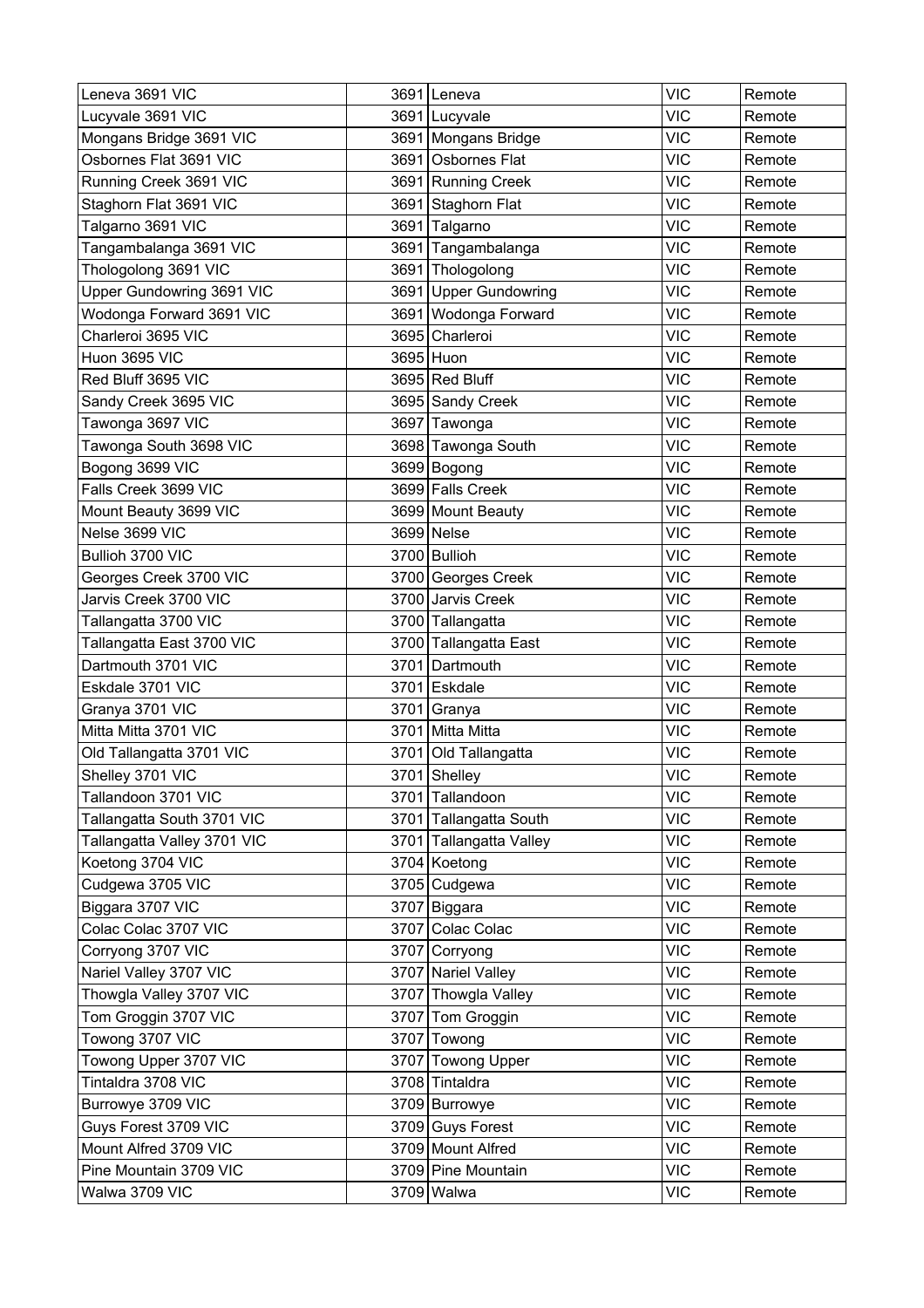| Buxton 3711 VIC         |      | 3711 Buxton         | <b>VIC</b> | Remote |
|-------------------------|------|---------------------|------------|--------|
| Rubicon 3712 VIC        |      | 3712 Rubicon        | <b>VIC</b> | Remote |
| Thornton 3712 VIC       |      | 3712 Thornton       | <b>VIC</b> | Remote |
| Eildon 3713 VIC         |      | 3713 Eildon         | <b>VIC</b> | Remote |
| Lake Eildon 3713 VIC    |      | 3713 Lake Eildon    | <b>VIC</b> | Remote |
| Taylor Bay 3713 VIC     |      | 3713 Taylor Bay     | <b>VIC</b> | Remote |
| Acheron 3714 VIC        |      | 3714 Acheron        | VIC        | Remote |
| Alexandra 3714 VIC      |      | 3714 Alexandra      | <b>VIC</b> | Remote |
| Cathkin 3714 VIC        |      | 3714 Cathkin        | <b>VIC</b> | Remote |
| Crystal Creek 3714 VIC  |      | 3714 Crystal Creek  | <b>VIC</b> | Remote |
| Devils River 3714 VIC   |      | 3714 Devils River   | <b>VIC</b> | Remote |
| Fawcett 3714 VIC        |      | 3714 Fawcett        | <b>VIC</b> | Remote |
| Koriella 3714 VIC       |      | 3714 Koriella       | <b>VIC</b> | Remote |
| Maintongoon 3714 VIC    |      | 3714 Maintongoon    | <b>VIC</b> | Remote |
| Taggerty 3714 VIC       |      | 3714 Taggerty       | <b>VIC</b> | Remote |
| Whanregarwen 3714 VIC   |      | 3714 Whanregarwen   | <b>VIC</b> | Remote |
| Ancona 3715 VIC         |      | 3715 Ancona         | <b>VIC</b> | Remote |
| Merton 3715 VIC         |      | 3715 Merton         | <b>VIC</b> | Remote |
| Woodfield 3715 VIC      |      | 3715 Woodfield      | <b>VIC</b> | Remote |
| Flowerdale 3717 VIC     |      | 3717 Flowerdale     | <b>VIC</b> | Remote |
| Ghin Ghin 3717 VIC      |      | 3717 Ghin Ghin      | <b>VIC</b> | Remote |
| Glenburn 3717 VIC       |      | 3717 Glenburn       | <b>VIC</b> | Remote |
| Homewood 3717 VIC       |      | 3717 Homewood       | <b>VIC</b> | Remote |
| Killingworth 3717 VIC   |      | 3717 Killingworth   | <b>VIC</b> | Remote |
| Limestone 3717 VIC      |      | 3717 Limestone      | <b>VIC</b> | Remote |
| Murrindindi 3717 VIC    |      | 3717 Murrindindi    | <b>VIC</b> | Remote |
| Yea 3717 VIC            | 3717 | Yea                 | <b>VIC</b> | Remote |
| Molesworth 3718 VIC     |      | 3718 Molesworth     | <b>VIC</b> | Remote |
| Gobur 3719 VIC          |      | 3719 Gobur          | <b>VIC</b> | Remote |
| Kanumbra 3719 VIC       |      | 3719 Kanumbra       | <b>VIC</b> | Remote |
| Terip Terip 3719 VIC    |      | 3719 Terip Terip    | <b>VIC</b> | Remote |
| Yarck 3719 VIC          |      | $3719$ Yarck        | <b>VIC</b> | Remote |
| Bonnie Doon 3720 VIC    |      | 3720 Bonnie Doon    | <b>VIC</b> | REmote |
| Barwite 3722 VIC        |      | 3722 Barwite        | <b>VIC</b> | Remote |
| Mansfield 3722 VIC      |      | 3722 Mansfield      | <b>VIC</b> | Remote |
| Mirimbah 3722 VIC       |      | 3722 Mirimbah       | <b>VIC</b> | Remote |
| Archerton 3723 VIC      |      | 3723 Archerton      | <b>VIC</b> | Remote |
| Barjarg 3723 VIC        |      | 3723 Barjarg        | <b>VIC</b> | Remote |
| Boorolite 3723 VIC      |      | 3723 Boorolite      | <b>VIC</b> | Remote |
| Bridge Creek 3723 VIC   |      | 3723 Bridge Creek   | <b>VIC</b> | Remote |
| Delatite 3723 VIC       |      | 3723 Delatite       | <b>VIC</b> | Remote |
| Enochs Point 3723 VIC   |      | 3723 Enochs Point   | <b>VIC</b> | Remote |
| Gaffneys Creek 3723 VIC |      | 3723 Gaffneys Creek | <b>VIC</b> | Remote |
| Goughs Bay 3723 VIC     |      | 3723 Goughs Bay     | <b>VIC</b> | Remote |
| Howes Creek 3723 VIC    |      | 3723 Howes Creek    | <b>VIC</b> | Remote |
| Howqua 3723 VIC         |      | 3723 Howqua         | <b>VIC</b> | Remote |
| Howqua Hills 3723 VIC   |      | 3723 Howqua Hills   | <b>VIC</b> | Remote |
| Howqua Inlet 3723 VIC   |      | 3723 Howqua Inlet   | <b>VIC</b> | Remote |
| Jamieson 3723 VIC       |      | 3723 Jamieson       | <b>VIC</b> | Remote |
| Kevington 3723 VIC      |      | 3723 Kevington      | <b>VIC</b> | Remote |
| Knockwood 3723 VIC      |      | 3723 Knockwood      | <b>VIC</b> | Remote |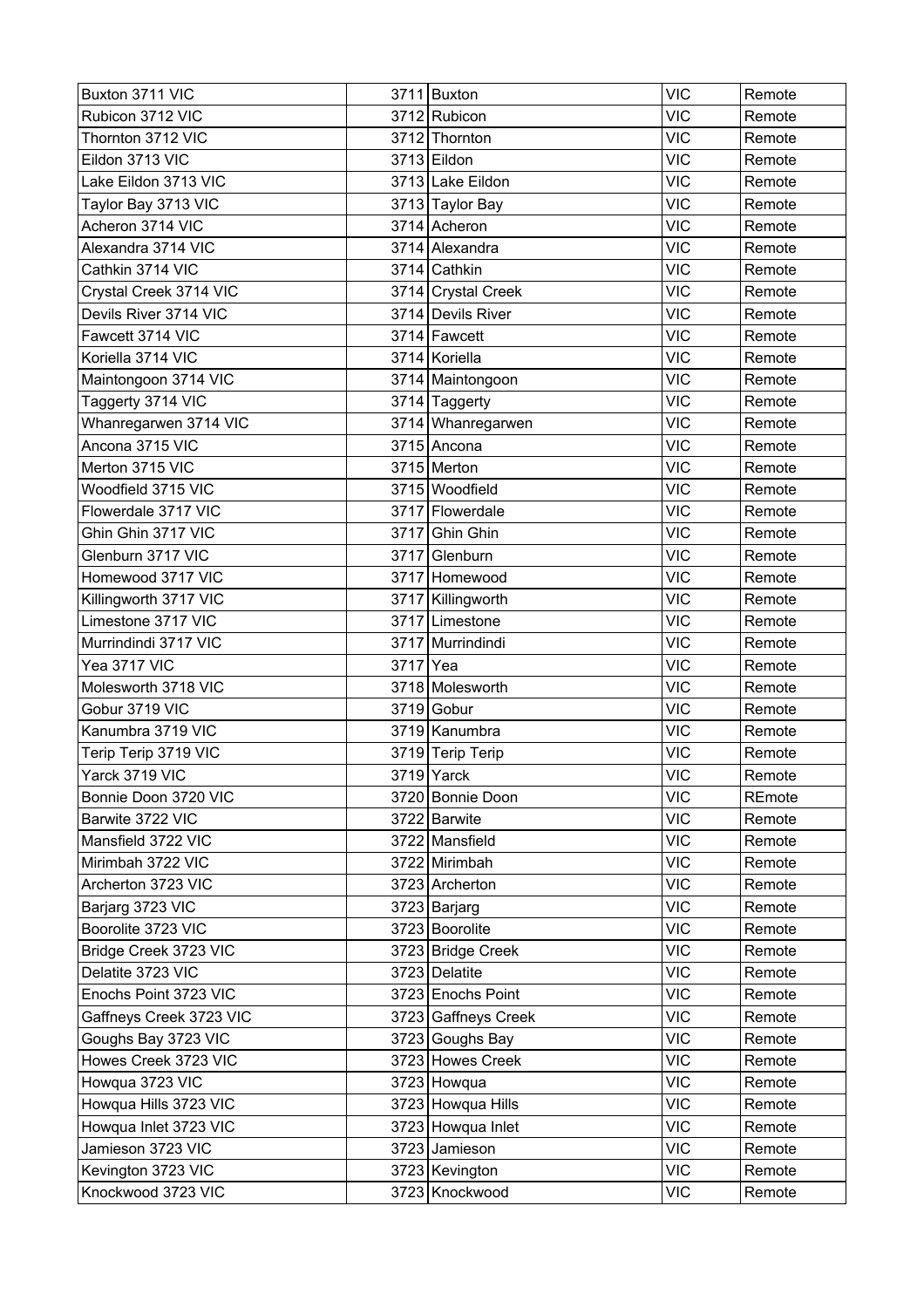| Macs Cove 3723 VIC          | 3723 Macs Cove          | <b>VIC</b> | Remote |
|-----------------------------|-------------------------|------------|--------|
| Maindample 3723 VIC         | 3723 Maindample         | <b>VIC</b> | Remote |
| Matlock 3723 VIC            | 3723 Matlock            | <b>VIC</b> | Remote |
| Merrijig 3723 VIC           | 3723 Merrijig           | <b>VIC</b> | Remote |
| Mount Buller 3723 VIC       | 3723 Mount Buller       | <b>VIC</b> | Remote |
| Mountain Bay 3723 VIC       | 3723 Mountain Bay       | <b>VIC</b> | Remote |
| Piries 3723 VIC             | $3723$ Piries           | <b>VIC</b> | Remote |
| Sawmill Settlement 3723 VIC | 3723 Sawmill Settlement | <b>VIC</b> | Remote |
| Tolmie 3723 VIC             | 3723 Tolmie             | <b>VIC</b> | Remote |
| Woods Point 3723 VIC        | 3723 Woods Point        | <b>VIC</b> | Remote |
| Mansfield 3724 VIC          | 3724 Mansfield          | <b>VIC</b> | Remote |
| Boxwood 3725 VIC            | 3725 Boxwood            | <b>VIC</b> | Remote |
| Chesney Vale 3725 VIC       | 3725 Chesney Vale       | <b>VIC</b> | Remote |
| Goorambat 3725 VIC          | 3725 Goorambat          | <b>VIC</b> | Remote |
| Major Plains 3725 VIC       | 3725 Major Plains       | <b>VIC</b> | Remote |
| Stewarton 3725 VIC          | 3725 Stewarton          | <b>VIC</b> | Remote |
| Bungeet 3726 VIC            | 3726 Bungeet            | <b>VIC</b> | Remote |
| Bungeet West 3726 VIC       | 3726 Bungeet West       | <b>VIC</b> | Remote |
| Devenish 3726 VIC           | 3726 Devenish           | <b>VIC</b> | Remote |
| Thoona 3726 VIC             | 3726 Thoona             | <b>VIC</b> | Remote |
| Almonds 3727 VIC            | 3727 Almonds            | <b>VIC</b> | Remote |
| Lake Rowan 3727 VIC         | 3727 Lake Rowan         | <b>VIC</b> | Remote |
| Pelluebla 3727 VIC          | 3727 Pelluebla          | <b>VIC</b> | Remote |
| St James 3727 VIC           | 3727 St James           | <b>VIC</b> | Remote |
| Yundool 3727 VIC            | 3727 Yundool            | <b>VIC</b> | Remote |
| Boomahnoomoonah 3728 VIC    | 3728 Boomahnoomoonah    | <b>VIC</b> | Remote |
| Tungamah 3728 VIC           | 3728 Tungamah           | <b>VIC</b> | Remote |
| Wilby 3728 VIC              | 3728 Wilby              | <b>VIC</b> | Remote |
| Youarang 3728 VIC           | 3728 Youarang           | <b>VIC</b> | Remote |
| Moyhu 3732 VIC              | 3732 Moyhu              | <b>VIC</b> | REmote |
| Myrrhee 3732 VIC            | 3732 Myrrhee            | <b>VIC</b> | REmote |
| Whitfield 3733 VIC          | 3733 Whitfield          | <b>VIC</b> | REmote |
| Bowmans Forest 3735 VIC     | 3735 Bowmans Forest     | <b>VIC</b> | Remote |
| Whorouly 3735 VIC           | 3735 Whorouly           | <b>VIC</b> | Remote |
| Whorouly East 3735 VIC      | 3735 Whorouly East      | <b>VIC</b> | Remote |
| Whorouly South 3735 VIC     | 3735 Whorouly South     | <b>VIC</b> | Remote |
| Myrtleford 3736 VIC         | 3736 Myrtleford         | <b>VIC</b> | Remote |
| Eurobin 3739 VIC            | 3739 Eurobin            | <b>VIC</b> | Remote |
| Eldorado 3746 VIC           | 3746 Eldorado           | <b>VIC</b> | REmote |
| Bruarong 3749 VIC           | 3749 Bruarong           | <b>VIC</b> | Remote |
| Yackandandah 3749 VIC       | 3749 Yackandandah       | <b>VIC</b> | Remote |
| Wollert 3750 VIC            | 3750 Wollert            | <b>VIC</b> | Remote |
| Woodstock 3751 VIC          | 3751 Woodstock          | <b>VIC</b> | Remote |
| South Morang 3752 VIC       | 3752 South Morang       | <b>VIC</b> | Remote |
| Beveridge 3753 VIC          | 3753 Beveridge          | <b>VIC</b> | Remote |
| Doreen 3754 VIC             | 3754 Doreen             | <b>VIC</b> | Remote |
| Mernda 3754 VIC             | 3754 Mernda             | <b>VIC</b> | Remote |
| Yan Yean 3755 VIC           | 3755 Yan Yean           | <b>VIC</b> | Remote |
| Chintin 3756 VIC            | 3756 Chintin            | <b>VIC</b> | Remote |
| Darraweit Guim 3756 VIC     | 3756 Darraweit Guim     | <b>VIC</b> | Remote |
| Hidden Valley 3756 VIC      | 3756 Hidden Valley      | <b>VIC</b> | Remote |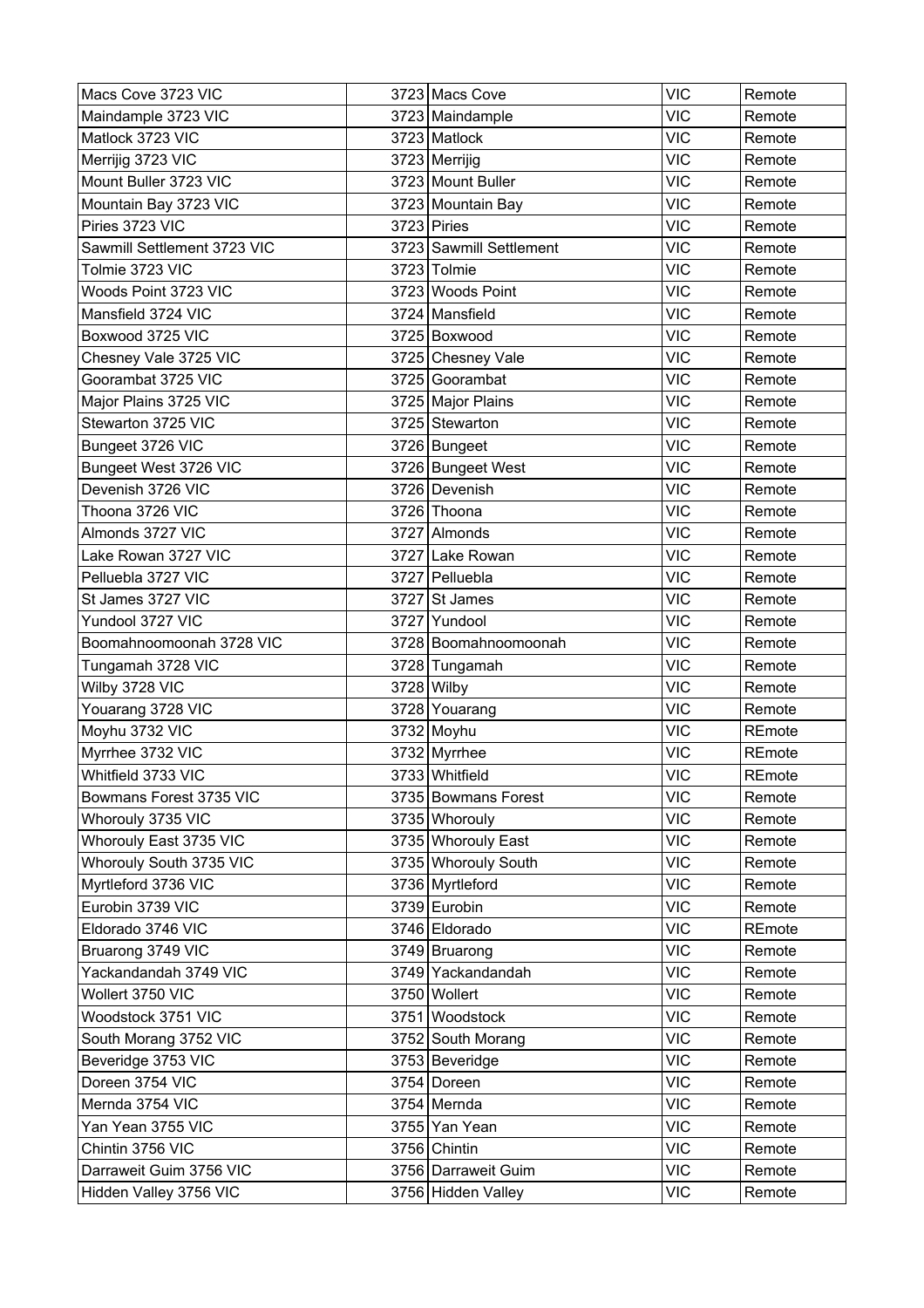| Upper Plenty 3756 VIC            | 3756 Upper Plenty            | <b>VIC</b> | Remote |
|----------------------------------|------------------------------|------------|--------|
| Wallan 3756 VIC                  | 3756 Wallan                  | <b>VIC</b> | Remote |
| Eden Park 3757 VIC               | 3757 Eden Park               | <b>VIC</b> | Remote |
| Humevale 3757 VIC                | 3757 Humevale                | <b>VIC</b> | Remote |
| Kinglake Central 3757 VIC        | 3757 Kinglake Central        | <b>VIC</b> | Remote |
| Kinglake West 3757 VIC           | 3757 Kinglake West           | <b>VIC</b> | Remote |
| Pheasant Creek 3757 VIC          | 3757 Pheasant Creek          | <b>VIC</b> | Remote |
| Whittlesea 3757 VIC              | 3757 Whittlesea              | <b>VIC</b> | Remote |
| Heathcote Junction 3758 VIC      | 3758 Heathcote Junction      | <b>VIC</b> | Remote |
| Wandong 3758 VIC                 | 3758 Wandong                 | <b>VIC</b> | Remote |
| Panton Hill 3759 VIC             | 3759 Panton Hill             | <b>VIC</b> | Remote |
| Smiths Gully 3760 VIC            | 3760 Smiths Gully            | <b>VIC</b> | Remote |
| St Andrews 3761 VIC              | 3761 St Andrews              | <b>VIC</b> | Remote |
| Bylands 3762 VIC                 | 3762 Bylands                 | <b>VIC</b> | Remote |
| Kinglake 3763 VIC                | 3763 Kinglake                | <b>VIC</b> | Remote |
| Forbes 3764 VIC                  | 3764 Forbes                  | <b>VIC</b> | Remote |
| Glenaroua 3764 VIC               | 3764 Glenaroua               | <b>VIC</b> | Remote |
| High Camp 3764 VIC               | 3764 High Camp               | <b>VIC</b> | Remote |
| Kilmore 3764 VIC                 | 3764 Kilmore                 | <b>VIC</b> | Remote |
| Kilmore East 3764 VIC            | 3764 Kilmore East            | <b>VIC</b> | Remote |
| Moranding 3764 VIC               | 3764 Moranding               | <b>VIC</b> | Remote |
| Tantaraboo 3764 VIC              | 3764 Tantaraboo              | <b>VIC</b> | Remote |
| Willowmavin 3764 VIC             | 3764 Willowmavin             | <b>VIC</b> | Remote |
| Montrose 3765 VIC                | 3765 Montrose                | <b>VIC</b> | Remote |
| Kalorama 3766 VIC                | 3766 Kalorama                | <b>VIC</b> | Remote |
| Mount Dandenong 3767 VIC         | 3767 Mount Dandenong         | <b>VIC</b> | Remote |
| Coldstream 3770 VIC              | 3770 Coldstream              | <b>VIC</b> | Remote |
| Gruyere 3770 VIC                 | 3770 Gruyere                 | <b>VIC</b> | Remote |
| Yering 3770 VIC                  | 3770 Yering                  | <b>VIC</b> | Remote |
| Christmas Hills 3775 VIC         | 3775 Christmas Hills         | <b>VIC</b> | Remote |
| Dixons Creek 3775 VIC            | 3775 Dixons Creek            | <b>VIC</b> | Remote |
| Steels Creek 3775 VIC            | 3775 Steels Creek            | <b>VIC</b> | Remote |
| Tarrawarra 3775 VIC              | 3775 Tarrawarra              | <b>VIC</b> | Remote |
| Yarra Glen 3775 VIC              | 3775 Yarra Glen              | <b>VIC</b> | Remote |
| Badger Creek 3777 VIC            | 3777 Badger Creek            | <b>VIC</b> | Remote |
| Castella 3777 VIC                | 3777 Castella                | <b>VIC</b> | Remote |
| Chum Creek 3777 VIC              | 3777 Chum Creek              | <b>VIC</b> | Remote |
| Healesville 3777 VIC             | 3777 Healesville             | <b>VIC</b> | Remote |
| Healesville Main Street 3777 VIC | 3777 Healesville Main Street | <b>VIC</b> | Remote |
| Mount Toolebewong 3777 VIC       | 3777 Mount Toolebewong       | <b>VIC</b> | Remote |
| Toolangi 3777 VIC                | 3777 Toolangi                | <b>VIC</b> | Remote |
| Fernshaw 3778 VIC                | 3778 Fernshaw                | <b>VIC</b> | Remote |
| Narbethong 3778 VIC              | 3778 Narbethong              | <b>VIC</b> | Remote |
| Cambarville 3779 VIC             | 3779 Cambarville             | <b>VIC</b> | Remote |
| Marysville 3779 VIC              | 3779 Marysville              | <b>VIC</b> | Remote |
| Cockatoo 3781 VIC                | 3781 Cockatoo                | <b>VIC</b> | Remote |
| Mount Burnett 3781 VIC           | 3781 Mount Burnett           | <b>VIC</b> | Remote |
| Nangana 3781 VIC                 | 3781 Nangana                 | <b>VIC</b> | Remote |
| Avonsleigh 3782 VIC              | 3782 Avonsleigh              | <b>VIC</b> | Remote |
| Clematis 3782 VIC                | 3782 Clematis                | <b>VIC</b> | Remote |
| Emerald 3782 VIC                 | 3782 Emerald                 | <b>VIC</b> | Remote |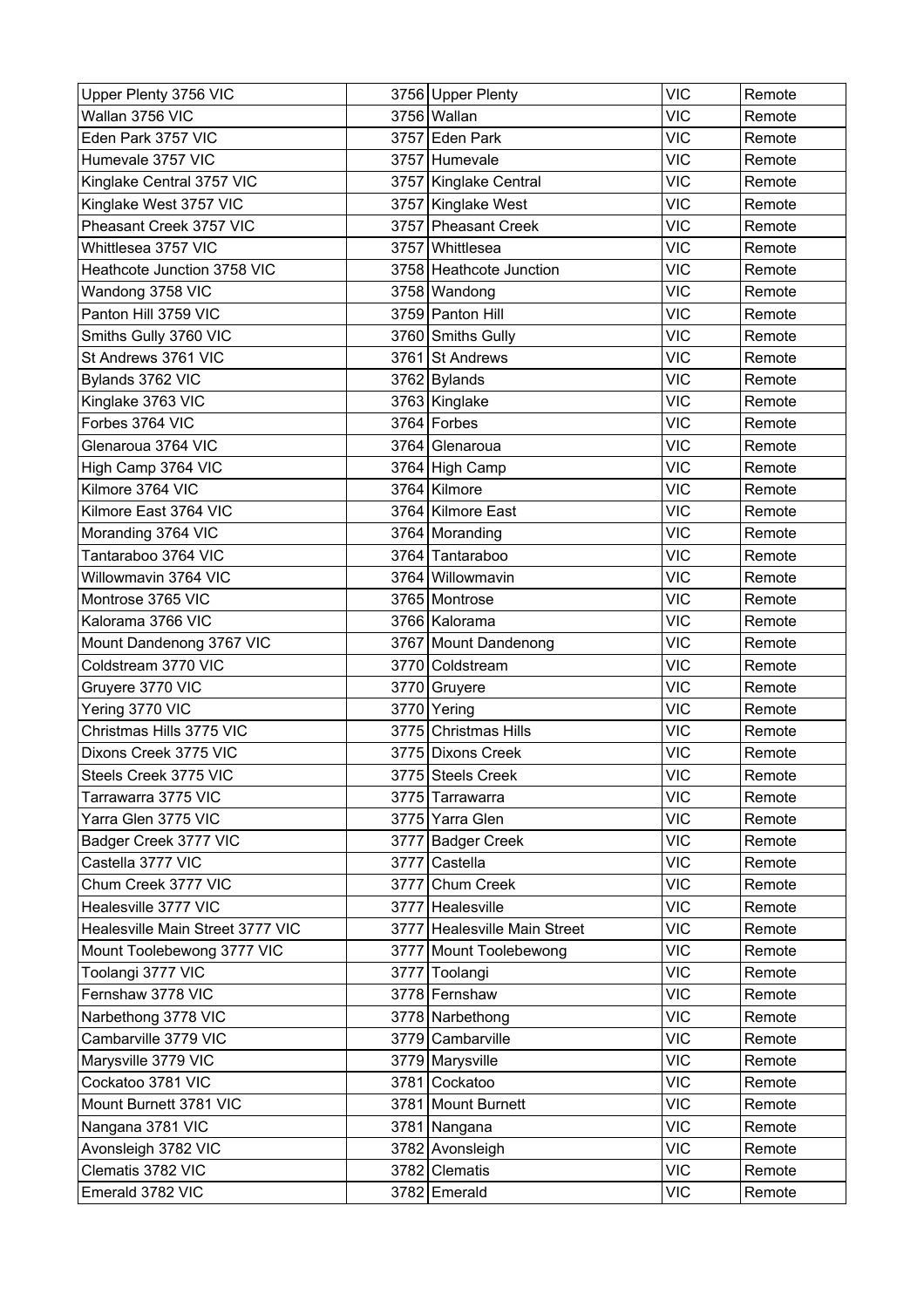| Macclesfield 3782 VIC       |           | 3782 Macclesfield       | <b>VIC</b> | Remote |
|-----------------------------|-----------|-------------------------|------------|--------|
| Gembrook 3783 VIC           |           | 3783 Gembrook           | <b>VIC</b> | Remote |
| Tremont 3785 VIC            |           | 3785 Tremont            | <b>VIC</b> | Remote |
| Ferny Creek 3786 VIC        |           | 3786 Ferny Creek        | <b>VIC</b> | Remote |
| Sassafras 3787 VIC          |           | 3787 Sassafras          | <b>VIC</b> | Remote |
| Sassafras Gully 3787 VIC    |           | 3787 Sassafras Gully    | <b>VIC</b> | Remote |
| Olinda 3788 VIC             |           | 3788 Olinda             | <b>VIC</b> | Remote |
| Sherbrooke 3789 VIC         |           | 3789 Sherbrooke         | <b>VIC</b> | Remote |
| Kallista 3791 VIC           |           | 3791 Kallista           | <b>VIC</b> | Remote |
| The Patch 3792 VIC          |           | 3792 The Patch          | <b>VIC</b> | Remote |
| Monbulk 3793 VIC            |           | 3793 Monbulk            | <b>VIC</b> | Remote |
| Silvan 3795 VIC             |           | 3795 Silvan             | <b>VIC</b> | Remote |
| Mount Evelyn 3796 VIC       |           | 3796 Mount Evelyn       | <b>VIC</b> | Remote |
| Gilderoy 3797 VIC           |           | 3797 Gilderoy           | <b>VIC</b> | Remote |
| Gladysdale 3797 VIC         |           | 3797 Gladysdale         | <b>VIC</b> | Remote |
| Powelltown 3797 VIC         |           | 3797 Powelltown         | <b>VIC</b> | Remote |
| Three Bridges 3797 VIC      |           | 3797 Three Bridges      | <b>VIC</b> | Remote |
| Yarra Junction 3797 VIC     |           | 3797 Yarra Junction     | <b>VIC</b> | Remote |
| Big Pats Creek 3799 VIC     |           | 3799 Big Pats Creek     | <b>VIC</b> | Remote |
| East Warburton 3799 VIC     |           | 3799 East Warburton     | <b>VIC</b> | Remote |
| Mcmahons Creek 3799 VIC     |           | 3799 Mcmahons Creek     | VIC        | Remote |
| Millgrove 3799 VIC          |           | 3799 Millgrove          | <b>VIC</b> | Remote |
| Reefton 3799 VIC            |           | 3799 Reefton            | <b>VIC</b> | Remote |
| Warburton 3799 VIC          |           | 3799 Warburton          | <b>VIC</b> | Remote |
| Wesburn 3799 VIC            |           | 3799 Wesburn            | <b>VIC</b> | Remote |
| Narre Warren East 3804 VIC  |           | 3804 Narre Warren East  | <b>VIC</b> | Remote |
| Narre Warren North 3804 VIC |           | 3804 Narre Warren North | <b>VIC</b> | Remote |
| Beaconsfield Upper 3808 VIC |           | 3808 Beaconsfield Upper | <b>VIC</b> | Remote |
| Dewhurst 3808 VIC           |           | 3808 Dewhurst           | <b>VIC</b> | Remote |
| Maryknoll 3812 VIC          |           | 3812 Maryknoll          | <b>VIC</b> | Remote |
| Nar Nar Goon 3812 VIC       |           | 3812 Nar Nar Goon       | <b>VIC</b> | Remote |
| Nar Nar Goon North 3812 VIC |           | 3812 Nar Nar Goon North | <b>VIC</b> | Remote |
| Tynong 3813 VIC             |           | 3813 Tynong             | <b>VIC</b> | Remote |
| Tynong North 3813 VIC       |           | 3813 Tynong North       | <b>VIC</b> | Remote |
| Cora Lynn 3814 VIC          |           | 3814 Cora Lynn          | <b>VIC</b> | Remote |
| Garfield 3814 VIC           |           | 3814 Garfield           | <b>VIC</b> | Remote |
| Garfield North 3814 VIC     |           | 3814 Garfield North     | <b>VIC</b> | Remote |
| Vervale 3814 VIC            |           | 3814 Vervale            | <b>VIC</b> | Remote |
| Bunyip 3815 VIC             |           | 3815 Bunyip             | <b>VIC</b> | Remote |
| Bunyip North 3815 VIC       |           | 3815 Bunyip North       | <b>VIC</b> | Remote |
| lona 3815 VIC               | 3815 lona |                         | <b>VIC</b> | Remote |
| Tonimbuk 3815 VIC           |           | 3815 Tonimbuk           | <b>VIC</b> | Remote |
| Labertouche 3816 VIC        |           | 3816 Labertouche        | <b>VIC</b> | Remote |
| Longwarry 3816 VIC          |           | 3816 Longwarry          | <b>VIC</b> | Remote |
| Longwarry North 3816 VIC    |           | 3816 Longwarry North    | <b>VIC</b> | Remote |
| Modella 3816 VIC            |           | 3816 Modella            | <b>VIC</b> | Remote |
| Athlone 3818 VIC            |           | 3818 Athlone            | <b>VIC</b> | Remote |
| Drouin 3818 VIC             |           | 3818 Drouin             | <b>VIC</b> | Remote |
| Drouin East 3818 VIC        |           | 3818 Drouin East        | <b>VIC</b> | Remote |
| Drouin South 3818 VIC       |           | 3818 Drouin South       | <b>VIC</b> | Remote |
| Drouin West 3818 VIC        |           | 3818 Drouin West        | <b>VIC</b> | Remote |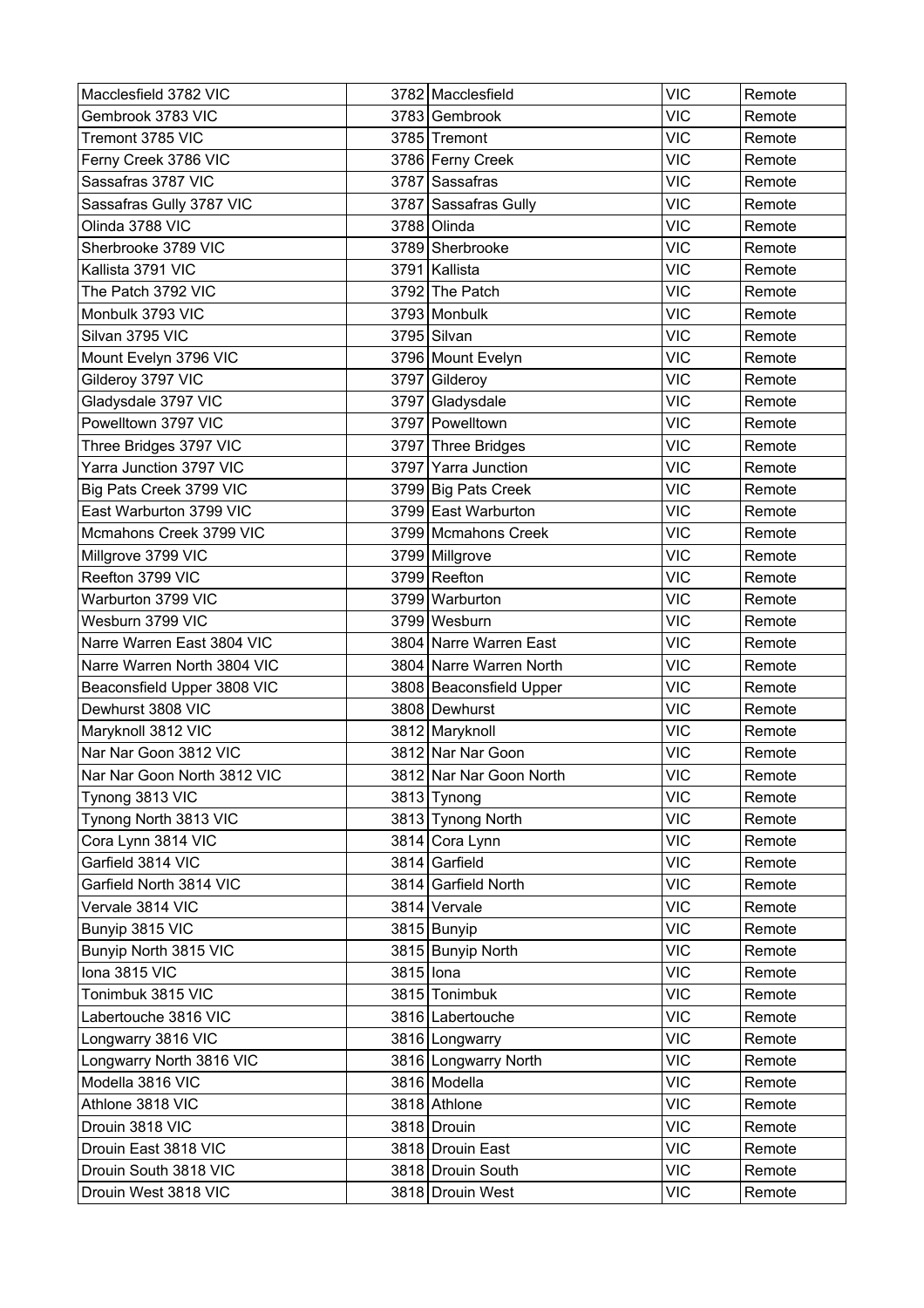| Hallora 3818 VIC         |          | 3818 Hallora         | <b>VIC</b> | Remote |
|--------------------------|----------|----------------------|------------|--------|
| Jindivick 3818 VIC       |          | 3818 Jindivick       | <b>VIC</b> | Remote |
| Ripplebrook 3818 VIC     |          | 3818 Ripplebrook     | <b>VIC</b> | Remote |
| Bona Vista 3820 VIC      |          | 3820 Bona Vista      | <b>VIC</b> | Remote |
| Lillico 3820 VIC         |          | 3820 Lillico         | VIC        | Remote |
| Warragul 3820 VIC        |          | 3820 Warragul        | <b>VIC</b> | Remote |
| Brandy Creek 3821 VIC    |          | 3821 Brandy Creek    | <b>VIC</b> | Remote |
| Bravington 3821 VIC      |          | 3821 Bravington      | <b>VIC</b> | Remote |
| Buln Buln 3821 VIC       |          | 3821 Buln Buln       | <b>VIC</b> | Remote |
| Buln Buln East 3821 VIC  | 3821     | Buln Buln East       | <b>VIC</b> | Remote |
| Crossover 3821 VIC       |          | 3821 Crossover       | <b>VIC</b> | Remote |
| Ellinbank 3821 VIC       |          | 3821 Ellinbank       | <b>VIC</b> | Remote |
| Ferndale 3821 VIC        |          | 3821 Ferndale        | <b>VIC</b> | Remote |
| Lardner 3821 VIC         |          | 3821 Lardner         | <b>VIC</b> | Remote |
| Nilma 3821 VIC           |          | 3821 Nilma           | <b>VIC</b> | Remote |
| Nilma North 3821 VIC     |          | 3821 Nilma North     | <b>VIC</b> | Remote |
| Rokeby 3821 VIC          |          | 3821 Rokeby          | <b>VIC</b> | Remote |
| Seaview 3821 VIC         |          | 3821 Seaview         | <b>VIC</b> | Remote |
| Shady Creek 3821 VIC     |          | 3821 Shady Creek     | <b>VIC</b> | Remote |
| Tetoora Road 3821 VIC    |          | 3821 Tetoora Road    | <b>VIC</b> | Remote |
| Torwood 3821 VIC         |          | 3821 Torwood         | <b>VIC</b> | Remote |
| Warragul South 3821 VIC  |          | 3821 Warragul South  | <b>VIC</b> | Remote |
| Warragul West 3821 VIC   |          | 3821 Warragul West   | <b>VIC</b> | Remote |
| Cloverlea 3822 VIC       |          | 3822 Cloverlea       | <b>VIC</b> | Remote |
| Darnum 3822 VIC          |          | 3822 Darnum          | <b>VIC</b> | Remote |
| Gainsborough 3822 VIC    |          | 3822 Gainsborough    | <b>VIC</b> | Remote |
| Allambee 3823 VIC        |          | 3823 Allambee        | <b>VIC</b> | Remote |
| Yarragon 3823 VIC        |          | 3823 Yarragon        | <b>VIC</b> | Remote |
| Yarragon South 3823 VIC  |          | 3823 Yarragon South  | <b>VIC</b> | Remote |
| Childers 3824 VIC        |          | 3824 Childers        | <b>VIC</b> | Remote |
| Narracan 3824 VIC        |          | 3824 Narracan        | <b>VIC</b> | Remote |
| Thorpdale South 3824 VIC |          | 3824 Thorpdale South | <b>VIC</b> | Remote |
| Trafalgar 3824 VIC       |          | 3824 Trafalgar       | <b>VIC</b> | Remote |
| Trafalgar East 3824 VIC  |          | 3824 Trafalgar East  | <b>VIC</b> | Remote |
| Trafalgar South 3824 VIC |          | 3824 Trafalgar South | <b>VIC</b> | Remote |
| Aberfeldy 3825 VIC       |          | 3825 Aberfeldy       | <b>VIC</b> | Remote |
| Amor 3825 VIC            |          | 3825 Amor            | <b>VIC</b> | Remote |
| Boola 3825 VIC           |          | 3825 Boola           | <b>VIC</b> | Remote |
| Caringal 3825 VIC        |          | 3825 Caringal        | <b>VIC</b> | Remote |
| Coalville 3825 VIC       |          | 3825 Coalville       | <b>VIC</b> | Remote |
| Coopers Creek 3825 VIC   |          | 3825 Coopers Creek   | <b>VIC</b> | Remote |
| Erica 3825 VIC           |          | 3825 Erica           | <b>VIC</b> | Remote |
| Fumina 3825 VIC          |          | 3825 Fumina          | <b>VIC</b> | Remote |
| Fumina South 3825 VIC    |          | 3825 Fumina South    | <b>VIC</b> | Remote |
| Hernes Oak 3825 VIC      |          | 3825 Hernes Oak      | <b>VIC</b> | Remote |
| Hill End 3825 VIC        |          | 3825 Hill End        | <b>VIC</b> | Remote |
| Jacob Creek 3825 VIC     |          | 3825 Jacob Creek     | <b>VIC</b> | Remote |
| Jericho 3825 VIC         |          | 3825 Jericho         | <b>VIC</b> | Remote |
| Moe 3825 VIC             | 3825 Moe |                      | <b>VIC</b> | Remote |
| Moe South 3825 VIC       |          | 3825 Moe South       | <b>VIC</b> | Remote |
| Moondarra 3825 VIC       |          | 3825 Moondarra       | <b>VIC</b> | Remote |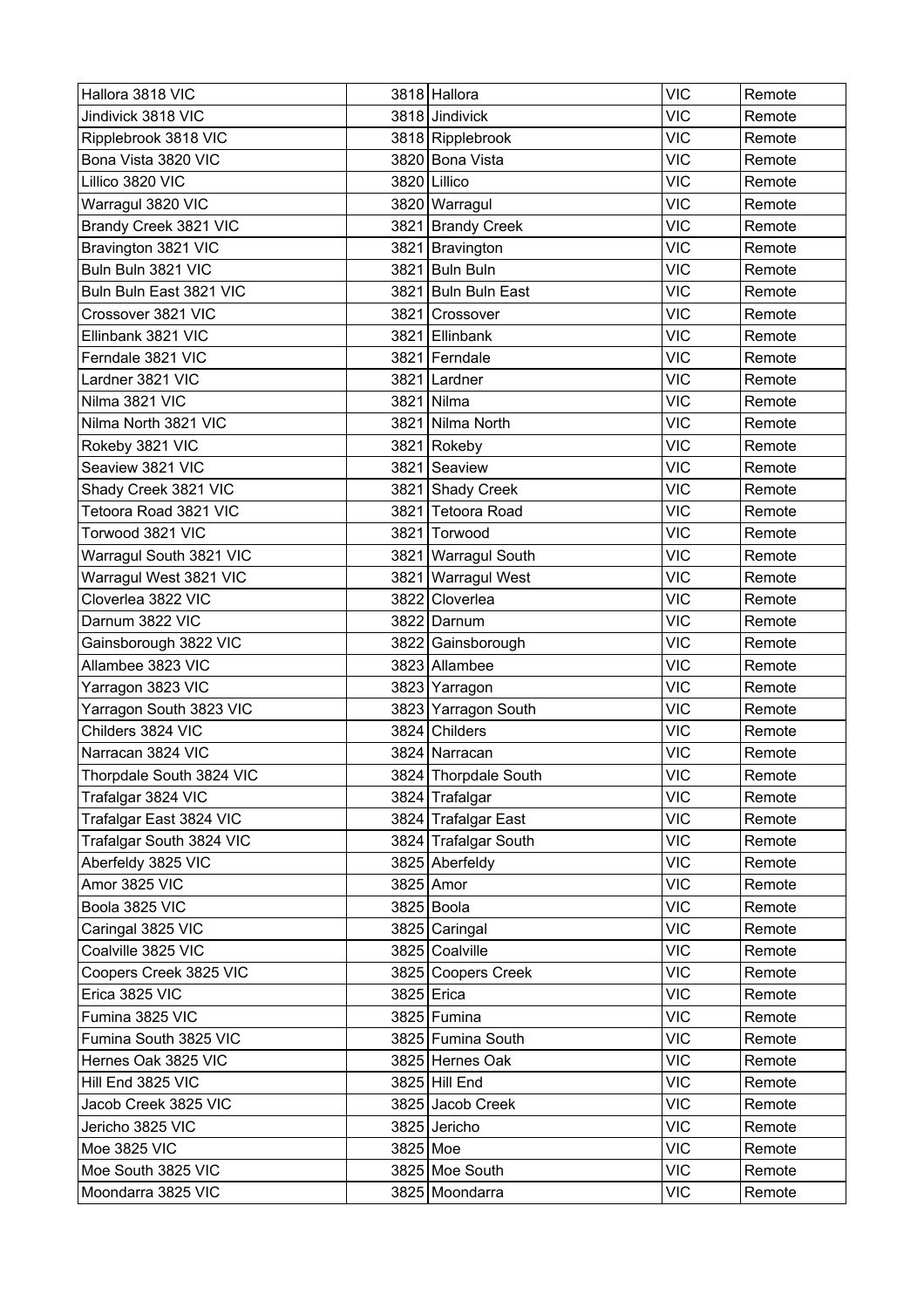| Rawson 3825 VIC<br>3825 Rawson<br><b>VIC</b><br>Remote<br><b>VIC</b><br>Tanjil 3825 VIC<br>3825 Tanjil<br>Remote<br><b>VIC</b><br>Tanjil South 3825 VIC<br>3825 Tanjil South<br>Remote<br>Thalloo 3825 VIC<br><b>VIC</b><br>3825 Thalloo<br>Remote<br><b>VIC</b><br>3825 Thomson<br>Thomson 3825 VIC<br>Remote<br><b>VIC</b><br>Toombon 3825 VIC<br>3825 Toombon<br>Remote<br><b>VIC</b><br>Walhalla 3825 VIC<br>3825 Walhalla<br>Remote<br><b>VIC</b><br>Walhalla East 3825 VIC<br>3825   Walhalla East<br>Remote<br><b>VIC</b><br>Westbury 3825 VIC<br>3825 Westbury<br>Remote<br>Willow Grove 3825 VIC<br>3825 Willow Grove<br><b>VIC</b><br>Remote<br>3825 Yallourn<br><b>VIC</b><br>Yallourn 3825 VIC<br>Remote<br>Yallourn North 3825 VIC<br>3825 Yallourn North<br><b>VIC</b><br>Remote<br><b>VIC</b><br>Neerim 3831 VIC<br>3831 Neerim<br>Remote<br><b>VIC</b><br>Neerim East 3831 VIC<br>3831 Neerim East<br>Remote<br>Neerim South 3831 VIC<br>3831 Neerim South<br><b>VIC</b><br>Remote<br><b>VIC</b><br>Nayook 3832 VIC<br>3832 Nayook<br>Remote<br>Neerim Junction 3832 VIC<br>3832 Neerim Junction<br><b>VIC</b><br>Remote<br>Neerim North 3832 VIC<br>3832 Neerim North<br><b>VIC</b><br>Remote<br><b>VIC</b><br>Ada 3833 VIC<br>3833 Ada<br>Remote<br>Baw Baw 3833 VIC<br><b>VIC</b><br>3833 Baw Baw<br>Remote<br><b>VIC</b><br>Baw Baw Village 3833 VIC<br>3833 Baw Baw Village<br>Remote<br>Gentle Annie 3833 VIC<br><b>VIC</b><br>3833 Gentle Annie<br>Remote<br><b>VIC</b><br>Icy Creek 3833 VIC<br>3833 Icy Creek<br>Remote<br><b>VIC</b><br>Loch Valley 3833 VIC<br>3833 Loch Valley<br>Remote<br><b>VIC</b><br>Noojee 3833 VIC<br>3833 Noojee<br>Remote<br>Piedmont 3833 VIC<br>3833 Piedmont<br><b>VIC</b><br>Remote<br><b>VIC</b><br>Tanjil Bren 3833 VIC<br>3833 Tanjil Bren<br>Remote<br><b>VIC</b><br>Toorongo 3833 VIC<br>3833 Toorongo<br>Remote<br>Vesper 3833 VIC<br>3833 Vesper<br><b>VIC</b><br>Remote<br>Thorpdale 3835 VIC<br>3835 Thorpdale<br><b>VIC</b><br>Remote<br><b>VIC</b><br>Driffield 3840 VIC<br>3840 Driffield<br>Remote<br><b>VIC</b><br>Hazelwood 3840 VIC<br>3840 Hazelwood<br>Remote<br><b>VIC</b><br>Hazelwood North 3840 VIC<br>3840 Hazelwood North<br>Remote<br><b>VIC</b><br>Hazelwood South 3840 VIC<br>3840 Hazelwood South<br>Remote<br><b>VIC</b><br>Jeeralang 3840 VIC<br>3840 Jeeralang<br>Remote<br><b>VIC</b><br>Jeeralang Junction 3840 VIC<br>3840 Jeeralang Junction<br>Remote<br>Maryvale 3840 VIC<br>3840 Maryvale<br><b>VIC</b><br>Remote<br><b>VIC</b><br>Mid Valley 3840 VIC<br>3840 Mid Valley<br>Remote<br>Morwell 3840 VIC<br>3840 Morwell<br><b>VIC</b><br>Remote<br>Churchill 3842 VIC<br>3842 Churchill<br><b>VIC</b><br>Remote<br><b>VIC</b><br>Blackwarry 3844 VIC<br>3844 Blackwarry<br>Remote<br>Callignee 3844 VIC<br><b>VIC</b><br>3844 Callignee<br>Remote<br>Callignee North 3844 VIC<br>3844 Callignee North<br><b>VIC</b><br>Remote<br><b>VIC</b><br>Callignee South 3844 VIC<br>3844 Callignee South<br>Remote<br>Carrajung 3844 VIC<br><b>VIC</b><br>3844 Carrajung<br>Remote<br>Carrajung Lower 3844 VIC<br><b>VIC</b><br>3844 Carrajung Lower<br>Remote<br><b>VIC</b><br>Carrajung South 3844 VIC<br>3844 Carrajung South<br>Remote<br>Flynn 3844 VIC<br><b>VIC</b><br>3844 Flynn<br>Remote | Newborough 3825 VIC   | 3825 Newborough | <b>VIC</b> | Remote |
|------------------------------------------------------------------------------------------------------------------------------------------------------------------------------------------------------------------------------------------------------------------------------------------------------------------------------------------------------------------------------------------------------------------------------------------------------------------------------------------------------------------------------------------------------------------------------------------------------------------------------------------------------------------------------------------------------------------------------------------------------------------------------------------------------------------------------------------------------------------------------------------------------------------------------------------------------------------------------------------------------------------------------------------------------------------------------------------------------------------------------------------------------------------------------------------------------------------------------------------------------------------------------------------------------------------------------------------------------------------------------------------------------------------------------------------------------------------------------------------------------------------------------------------------------------------------------------------------------------------------------------------------------------------------------------------------------------------------------------------------------------------------------------------------------------------------------------------------------------------------------------------------------------------------------------------------------------------------------------------------------------------------------------------------------------------------------------------------------------------------------------------------------------------------------------------------------------------------------------------------------------------------------------------------------------------------------------------------------------------------------------------------------------------------------------------------------------------------------------------------------------------------------------------------------------------------------------------------------------------------------------------------------------------------------------------------------------------------------------------------------------------------------------------------------------------------------------------------------------------------------------------------------------------------------------------------------------------------------------------------------------------------------------------------------------------------------------------------------------------------------------------------------------------------------------------------------------------------------------------------------------------------------------------|-----------------------|-----------------|------------|--------|
|                                                                                                                                                                                                                                                                                                                                                                                                                                                                                                                                                                                                                                                                                                                                                                                                                                                                                                                                                                                                                                                                                                                                                                                                                                                                                                                                                                                                                                                                                                                                                                                                                                                                                                                                                                                                                                                                                                                                                                                                                                                                                                                                                                                                                                                                                                                                                                                                                                                                                                                                                                                                                                                                                                                                                                                                                                                                                                                                                                                                                                                                                                                                                                                                                                                                                          |                       |                 |            |        |
|                                                                                                                                                                                                                                                                                                                                                                                                                                                                                                                                                                                                                                                                                                                                                                                                                                                                                                                                                                                                                                                                                                                                                                                                                                                                                                                                                                                                                                                                                                                                                                                                                                                                                                                                                                                                                                                                                                                                                                                                                                                                                                                                                                                                                                                                                                                                                                                                                                                                                                                                                                                                                                                                                                                                                                                                                                                                                                                                                                                                                                                                                                                                                                                                                                                                                          |                       |                 |            |        |
|                                                                                                                                                                                                                                                                                                                                                                                                                                                                                                                                                                                                                                                                                                                                                                                                                                                                                                                                                                                                                                                                                                                                                                                                                                                                                                                                                                                                                                                                                                                                                                                                                                                                                                                                                                                                                                                                                                                                                                                                                                                                                                                                                                                                                                                                                                                                                                                                                                                                                                                                                                                                                                                                                                                                                                                                                                                                                                                                                                                                                                                                                                                                                                                                                                                                                          |                       |                 |            |        |
|                                                                                                                                                                                                                                                                                                                                                                                                                                                                                                                                                                                                                                                                                                                                                                                                                                                                                                                                                                                                                                                                                                                                                                                                                                                                                                                                                                                                                                                                                                                                                                                                                                                                                                                                                                                                                                                                                                                                                                                                                                                                                                                                                                                                                                                                                                                                                                                                                                                                                                                                                                                                                                                                                                                                                                                                                                                                                                                                                                                                                                                                                                                                                                                                                                                                                          |                       |                 |            |        |
|                                                                                                                                                                                                                                                                                                                                                                                                                                                                                                                                                                                                                                                                                                                                                                                                                                                                                                                                                                                                                                                                                                                                                                                                                                                                                                                                                                                                                                                                                                                                                                                                                                                                                                                                                                                                                                                                                                                                                                                                                                                                                                                                                                                                                                                                                                                                                                                                                                                                                                                                                                                                                                                                                                                                                                                                                                                                                                                                                                                                                                                                                                                                                                                                                                                                                          |                       |                 |            |        |
|                                                                                                                                                                                                                                                                                                                                                                                                                                                                                                                                                                                                                                                                                                                                                                                                                                                                                                                                                                                                                                                                                                                                                                                                                                                                                                                                                                                                                                                                                                                                                                                                                                                                                                                                                                                                                                                                                                                                                                                                                                                                                                                                                                                                                                                                                                                                                                                                                                                                                                                                                                                                                                                                                                                                                                                                                                                                                                                                                                                                                                                                                                                                                                                                                                                                                          |                       |                 |            |        |
|                                                                                                                                                                                                                                                                                                                                                                                                                                                                                                                                                                                                                                                                                                                                                                                                                                                                                                                                                                                                                                                                                                                                                                                                                                                                                                                                                                                                                                                                                                                                                                                                                                                                                                                                                                                                                                                                                                                                                                                                                                                                                                                                                                                                                                                                                                                                                                                                                                                                                                                                                                                                                                                                                                                                                                                                                                                                                                                                                                                                                                                                                                                                                                                                                                                                                          |                       |                 |            |        |
|                                                                                                                                                                                                                                                                                                                                                                                                                                                                                                                                                                                                                                                                                                                                                                                                                                                                                                                                                                                                                                                                                                                                                                                                                                                                                                                                                                                                                                                                                                                                                                                                                                                                                                                                                                                                                                                                                                                                                                                                                                                                                                                                                                                                                                                                                                                                                                                                                                                                                                                                                                                                                                                                                                                                                                                                                                                                                                                                                                                                                                                                                                                                                                                                                                                                                          |                       |                 |            |        |
|                                                                                                                                                                                                                                                                                                                                                                                                                                                                                                                                                                                                                                                                                                                                                                                                                                                                                                                                                                                                                                                                                                                                                                                                                                                                                                                                                                                                                                                                                                                                                                                                                                                                                                                                                                                                                                                                                                                                                                                                                                                                                                                                                                                                                                                                                                                                                                                                                                                                                                                                                                                                                                                                                                                                                                                                                                                                                                                                                                                                                                                                                                                                                                                                                                                                                          |                       |                 |            |        |
|                                                                                                                                                                                                                                                                                                                                                                                                                                                                                                                                                                                                                                                                                                                                                                                                                                                                                                                                                                                                                                                                                                                                                                                                                                                                                                                                                                                                                                                                                                                                                                                                                                                                                                                                                                                                                                                                                                                                                                                                                                                                                                                                                                                                                                                                                                                                                                                                                                                                                                                                                                                                                                                                                                                                                                                                                                                                                                                                                                                                                                                                                                                                                                                                                                                                                          |                       |                 |            |        |
|                                                                                                                                                                                                                                                                                                                                                                                                                                                                                                                                                                                                                                                                                                                                                                                                                                                                                                                                                                                                                                                                                                                                                                                                                                                                                                                                                                                                                                                                                                                                                                                                                                                                                                                                                                                                                                                                                                                                                                                                                                                                                                                                                                                                                                                                                                                                                                                                                                                                                                                                                                                                                                                                                                                                                                                                                                                                                                                                                                                                                                                                                                                                                                                                                                                                                          |                       |                 |            |        |
|                                                                                                                                                                                                                                                                                                                                                                                                                                                                                                                                                                                                                                                                                                                                                                                                                                                                                                                                                                                                                                                                                                                                                                                                                                                                                                                                                                                                                                                                                                                                                                                                                                                                                                                                                                                                                                                                                                                                                                                                                                                                                                                                                                                                                                                                                                                                                                                                                                                                                                                                                                                                                                                                                                                                                                                                                                                                                                                                                                                                                                                                                                                                                                                                                                                                                          |                       |                 |            |        |
|                                                                                                                                                                                                                                                                                                                                                                                                                                                                                                                                                                                                                                                                                                                                                                                                                                                                                                                                                                                                                                                                                                                                                                                                                                                                                                                                                                                                                                                                                                                                                                                                                                                                                                                                                                                                                                                                                                                                                                                                                                                                                                                                                                                                                                                                                                                                                                                                                                                                                                                                                                                                                                                                                                                                                                                                                                                                                                                                                                                                                                                                                                                                                                                                                                                                                          |                       |                 |            |        |
|                                                                                                                                                                                                                                                                                                                                                                                                                                                                                                                                                                                                                                                                                                                                                                                                                                                                                                                                                                                                                                                                                                                                                                                                                                                                                                                                                                                                                                                                                                                                                                                                                                                                                                                                                                                                                                                                                                                                                                                                                                                                                                                                                                                                                                                                                                                                                                                                                                                                                                                                                                                                                                                                                                                                                                                                                                                                                                                                                                                                                                                                                                                                                                                                                                                                                          |                       |                 |            |        |
|                                                                                                                                                                                                                                                                                                                                                                                                                                                                                                                                                                                                                                                                                                                                                                                                                                                                                                                                                                                                                                                                                                                                                                                                                                                                                                                                                                                                                                                                                                                                                                                                                                                                                                                                                                                                                                                                                                                                                                                                                                                                                                                                                                                                                                                                                                                                                                                                                                                                                                                                                                                                                                                                                                                                                                                                                                                                                                                                                                                                                                                                                                                                                                                                                                                                                          |                       |                 |            |        |
|                                                                                                                                                                                                                                                                                                                                                                                                                                                                                                                                                                                                                                                                                                                                                                                                                                                                                                                                                                                                                                                                                                                                                                                                                                                                                                                                                                                                                                                                                                                                                                                                                                                                                                                                                                                                                                                                                                                                                                                                                                                                                                                                                                                                                                                                                                                                                                                                                                                                                                                                                                                                                                                                                                                                                                                                                                                                                                                                                                                                                                                                                                                                                                                                                                                                                          |                       |                 |            |        |
|                                                                                                                                                                                                                                                                                                                                                                                                                                                                                                                                                                                                                                                                                                                                                                                                                                                                                                                                                                                                                                                                                                                                                                                                                                                                                                                                                                                                                                                                                                                                                                                                                                                                                                                                                                                                                                                                                                                                                                                                                                                                                                                                                                                                                                                                                                                                                                                                                                                                                                                                                                                                                                                                                                                                                                                                                                                                                                                                                                                                                                                                                                                                                                                                                                                                                          |                       |                 |            |        |
|                                                                                                                                                                                                                                                                                                                                                                                                                                                                                                                                                                                                                                                                                                                                                                                                                                                                                                                                                                                                                                                                                                                                                                                                                                                                                                                                                                                                                                                                                                                                                                                                                                                                                                                                                                                                                                                                                                                                                                                                                                                                                                                                                                                                                                                                                                                                                                                                                                                                                                                                                                                                                                                                                                                                                                                                                                                                                                                                                                                                                                                                                                                                                                                                                                                                                          |                       |                 |            |        |
|                                                                                                                                                                                                                                                                                                                                                                                                                                                                                                                                                                                                                                                                                                                                                                                                                                                                                                                                                                                                                                                                                                                                                                                                                                                                                                                                                                                                                                                                                                                                                                                                                                                                                                                                                                                                                                                                                                                                                                                                                                                                                                                                                                                                                                                                                                                                                                                                                                                                                                                                                                                                                                                                                                                                                                                                                                                                                                                                                                                                                                                                                                                                                                                                                                                                                          |                       |                 |            |        |
|                                                                                                                                                                                                                                                                                                                                                                                                                                                                                                                                                                                                                                                                                                                                                                                                                                                                                                                                                                                                                                                                                                                                                                                                                                                                                                                                                                                                                                                                                                                                                                                                                                                                                                                                                                                                                                                                                                                                                                                                                                                                                                                                                                                                                                                                                                                                                                                                                                                                                                                                                                                                                                                                                                                                                                                                                                                                                                                                                                                                                                                                                                                                                                                                                                                                                          |                       |                 |            |        |
|                                                                                                                                                                                                                                                                                                                                                                                                                                                                                                                                                                                                                                                                                                                                                                                                                                                                                                                                                                                                                                                                                                                                                                                                                                                                                                                                                                                                                                                                                                                                                                                                                                                                                                                                                                                                                                                                                                                                                                                                                                                                                                                                                                                                                                                                                                                                                                                                                                                                                                                                                                                                                                                                                                                                                                                                                                                                                                                                                                                                                                                                                                                                                                                                                                                                                          |                       |                 |            |        |
|                                                                                                                                                                                                                                                                                                                                                                                                                                                                                                                                                                                                                                                                                                                                                                                                                                                                                                                                                                                                                                                                                                                                                                                                                                                                                                                                                                                                                                                                                                                                                                                                                                                                                                                                                                                                                                                                                                                                                                                                                                                                                                                                                                                                                                                                                                                                                                                                                                                                                                                                                                                                                                                                                                                                                                                                                                                                                                                                                                                                                                                                                                                                                                                                                                                                                          |                       |                 |            |        |
|                                                                                                                                                                                                                                                                                                                                                                                                                                                                                                                                                                                                                                                                                                                                                                                                                                                                                                                                                                                                                                                                                                                                                                                                                                                                                                                                                                                                                                                                                                                                                                                                                                                                                                                                                                                                                                                                                                                                                                                                                                                                                                                                                                                                                                                                                                                                                                                                                                                                                                                                                                                                                                                                                                                                                                                                                                                                                                                                                                                                                                                                                                                                                                                                                                                                                          |                       |                 |            |        |
|                                                                                                                                                                                                                                                                                                                                                                                                                                                                                                                                                                                                                                                                                                                                                                                                                                                                                                                                                                                                                                                                                                                                                                                                                                                                                                                                                                                                                                                                                                                                                                                                                                                                                                                                                                                                                                                                                                                                                                                                                                                                                                                                                                                                                                                                                                                                                                                                                                                                                                                                                                                                                                                                                                                                                                                                                                                                                                                                                                                                                                                                                                                                                                                                                                                                                          |                       |                 |            |        |
|                                                                                                                                                                                                                                                                                                                                                                                                                                                                                                                                                                                                                                                                                                                                                                                                                                                                                                                                                                                                                                                                                                                                                                                                                                                                                                                                                                                                                                                                                                                                                                                                                                                                                                                                                                                                                                                                                                                                                                                                                                                                                                                                                                                                                                                                                                                                                                                                                                                                                                                                                                                                                                                                                                                                                                                                                                                                                                                                                                                                                                                                                                                                                                                                                                                                                          |                       |                 |            |        |
|                                                                                                                                                                                                                                                                                                                                                                                                                                                                                                                                                                                                                                                                                                                                                                                                                                                                                                                                                                                                                                                                                                                                                                                                                                                                                                                                                                                                                                                                                                                                                                                                                                                                                                                                                                                                                                                                                                                                                                                                                                                                                                                                                                                                                                                                                                                                                                                                                                                                                                                                                                                                                                                                                                                                                                                                                                                                                                                                                                                                                                                                                                                                                                                                                                                                                          |                       |                 |            |        |
|                                                                                                                                                                                                                                                                                                                                                                                                                                                                                                                                                                                                                                                                                                                                                                                                                                                                                                                                                                                                                                                                                                                                                                                                                                                                                                                                                                                                                                                                                                                                                                                                                                                                                                                                                                                                                                                                                                                                                                                                                                                                                                                                                                                                                                                                                                                                                                                                                                                                                                                                                                                                                                                                                                                                                                                                                                                                                                                                                                                                                                                                                                                                                                                                                                                                                          |                       |                 |            |        |
|                                                                                                                                                                                                                                                                                                                                                                                                                                                                                                                                                                                                                                                                                                                                                                                                                                                                                                                                                                                                                                                                                                                                                                                                                                                                                                                                                                                                                                                                                                                                                                                                                                                                                                                                                                                                                                                                                                                                                                                                                                                                                                                                                                                                                                                                                                                                                                                                                                                                                                                                                                                                                                                                                                                                                                                                                                                                                                                                                                                                                                                                                                                                                                                                                                                                                          |                       |                 |            |        |
|                                                                                                                                                                                                                                                                                                                                                                                                                                                                                                                                                                                                                                                                                                                                                                                                                                                                                                                                                                                                                                                                                                                                                                                                                                                                                                                                                                                                                                                                                                                                                                                                                                                                                                                                                                                                                                                                                                                                                                                                                                                                                                                                                                                                                                                                                                                                                                                                                                                                                                                                                                                                                                                                                                                                                                                                                                                                                                                                                                                                                                                                                                                                                                                                                                                                                          |                       |                 |            |        |
|                                                                                                                                                                                                                                                                                                                                                                                                                                                                                                                                                                                                                                                                                                                                                                                                                                                                                                                                                                                                                                                                                                                                                                                                                                                                                                                                                                                                                                                                                                                                                                                                                                                                                                                                                                                                                                                                                                                                                                                                                                                                                                                                                                                                                                                                                                                                                                                                                                                                                                                                                                                                                                                                                                                                                                                                                                                                                                                                                                                                                                                                                                                                                                                                                                                                                          |                       |                 |            |        |
|                                                                                                                                                                                                                                                                                                                                                                                                                                                                                                                                                                                                                                                                                                                                                                                                                                                                                                                                                                                                                                                                                                                                                                                                                                                                                                                                                                                                                                                                                                                                                                                                                                                                                                                                                                                                                                                                                                                                                                                                                                                                                                                                                                                                                                                                                                                                                                                                                                                                                                                                                                                                                                                                                                                                                                                                                                                                                                                                                                                                                                                                                                                                                                                                                                                                                          |                       |                 |            |        |
|                                                                                                                                                                                                                                                                                                                                                                                                                                                                                                                                                                                                                                                                                                                                                                                                                                                                                                                                                                                                                                                                                                                                                                                                                                                                                                                                                                                                                                                                                                                                                                                                                                                                                                                                                                                                                                                                                                                                                                                                                                                                                                                                                                                                                                                                                                                                                                                                                                                                                                                                                                                                                                                                                                                                                                                                                                                                                                                                                                                                                                                                                                                                                                                                                                                                                          |                       |                 |            |        |
|                                                                                                                                                                                                                                                                                                                                                                                                                                                                                                                                                                                                                                                                                                                                                                                                                                                                                                                                                                                                                                                                                                                                                                                                                                                                                                                                                                                                                                                                                                                                                                                                                                                                                                                                                                                                                                                                                                                                                                                                                                                                                                                                                                                                                                                                                                                                                                                                                                                                                                                                                                                                                                                                                                                                                                                                                                                                                                                                                                                                                                                                                                                                                                                                                                                                                          |                       |                 |            |        |
|                                                                                                                                                                                                                                                                                                                                                                                                                                                                                                                                                                                                                                                                                                                                                                                                                                                                                                                                                                                                                                                                                                                                                                                                                                                                                                                                                                                                                                                                                                                                                                                                                                                                                                                                                                                                                                                                                                                                                                                                                                                                                                                                                                                                                                                                                                                                                                                                                                                                                                                                                                                                                                                                                                                                                                                                                                                                                                                                                                                                                                                                                                                                                                                                                                                                                          |                       |                 |            |        |
|                                                                                                                                                                                                                                                                                                                                                                                                                                                                                                                                                                                                                                                                                                                                                                                                                                                                                                                                                                                                                                                                                                                                                                                                                                                                                                                                                                                                                                                                                                                                                                                                                                                                                                                                                                                                                                                                                                                                                                                                                                                                                                                                                                                                                                                                                                                                                                                                                                                                                                                                                                                                                                                                                                                                                                                                                                                                                                                                                                                                                                                                                                                                                                                                                                                                                          |                       |                 |            |        |
|                                                                                                                                                                                                                                                                                                                                                                                                                                                                                                                                                                                                                                                                                                                                                                                                                                                                                                                                                                                                                                                                                                                                                                                                                                                                                                                                                                                                                                                                                                                                                                                                                                                                                                                                                                                                                                                                                                                                                                                                                                                                                                                                                                                                                                                                                                                                                                                                                                                                                                                                                                                                                                                                                                                                                                                                                                                                                                                                                                                                                                                                                                                                                                                                                                                                                          |                       |                 |            |        |
|                                                                                                                                                                                                                                                                                                                                                                                                                                                                                                                                                                                                                                                                                                                                                                                                                                                                                                                                                                                                                                                                                                                                                                                                                                                                                                                                                                                                                                                                                                                                                                                                                                                                                                                                                                                                                                                                                                                                                                                                                                                                                                                                                                                                                                                                                                                                                                                                                                                                                                                                                                                                                                                                                                                                                                                                                                                                                                                                                                                                                                                                                                                                                                                                                                                                                          |                       |                 |            |        |
|                                                                                                                                                                                                                                                                                                                                                                                                                                                                                                                                                                                                                                                                                                                                                                                                                                                                                                                                                                                                                                                                                                                                                                                                                                                                                                                                                                                                                                                                                                                                                                                                                                                                                                                                                                                                                                                                                                                                                                                                                                                                                                                                                                                                                                                                                                                                                                                                                                                                                                                                                                                                                                                                                                                                                                                                                                                                                                                                                                                                                                                                                                                                                                                                                                                                                          |                       |                 |            |        |
|                                                                                                                                                                                                                                                                                                                                                                                                                                                                                                                                                                                                                                                                                                                                                                                                                                                                                                                                                                                                                                                                                                                                                                                                                                                                                                                                                                                                                                                                                                                                                                                                                                                                                                                                                                                                                                                                                                                                                                                                                                                                                                                                                                                                                                                                                                                                                                                                                                                                                                                                                                                                                                                                                                                                                                                                                                                                                                                                                                                                                                                                                                                                                                                                                                                                                          |                       |                 |            |        |
|                                                                                                                                                                                                                                                                                                                                                                                                                                                                                                                                                                                                                                                                                                                                                                                                                                                                                                                                                                                                                                                                                                                                                                                                                                                                                                                                                                                                                                                                                                                                                                                                                                                                                                                                                                                                                                                                                                                                                                                                                                                                                                                                                                                                                                                                                                                                                                                                                                                                                                                                                                                                                                                                                                                                                                                                                                                                                                                                                                                                                                                                                                                                                                                                                                                                                          |                       |                 |            |        |
|                                                                                                                                                                                                                                                                                                                                                                                                                                                                                                                                                                                                                                                                                                                                                                                                                                                                                                                                                                                                                                                                                                                                                                                                                                                                                                                                                                                                                                                                                                                                                                                                                                                                                                                                                                                                                                                                                                                                                                                                                                                                                                                                                                                                                                                                                                                                                                                                                                                                                                                                                                                                                                                                                                                                                                                                                                                                                                                                                                                                                                                                                                                                                                                                                                                                                          |                       |                 |            |        |
|                                                                                                                                                                                                                                                                                                                                                                                                                                                                                                                                                                                                                                                                                                                                                                                                                                                                                                                                                                                                                                                                                                                                                                                                                                                                                                                                                                                                                                                                                                                                                                                                                                                                                                                                                                                                                                                                                                                                                                                                                                                                                                                                                                                                                                                                                                                                                                                                                                                                                                                                                                                                                                                                                                                                                                                                                                                                                                                                                                                                                                                                                                                                                                                                                                                                                          |                       |                 |            |        |
|                                                                                                                                                                                                                                                                                                                                                                                                                                                                                                                                                                                                                                                                                                                                                                                                                                                                                                                                                                                                                                                                                                                                                                                                                                                                                                                                                                                                                                                                                                                                                                                                                                                                                                                                                                                                                                                                                                                                                                                                                                                                                                                                                                                                                                                                                                                                                                                                                                                                                                                                                                                                                                                                                                                                                                                                                                                                                                                                                                                                                                                                                                                                                                                                                                                                                          |                       |                 |            |        |
|                                                                                                                                                                                                                                                                                                                                                                                                                                                                                                                                                                                                                                                                                                                                                                                                                                                                                                                                                                                                                                                                                                                                                                                                                                                                                                                                                                                                                                                                                                                                                                                                                                                                                                                                                                                                                                                                                                                                                                                                                                                                                                                                                                                                                                                                                                                                                                                                                                                                                                                                                                                                                                                                                                                                                                                                                                                                                                                                                                                                                                                                                                                                                                                                                                                                                          |                       |                 |            |        |
|                                                                                                                                                                                                                                                                                                                                                                                                                                                                                                                                                                                                                                                                                                                                                                                                                                                                                                                                                                                                                                                                                                                                                                                                                                                                                                                                                                                                                                                                                                                                                                                                                                                                                                                                                                                                                                                                                                                                                                                                                                                                                                                                                                                                                                                                                                                                                                                                                                                                                                                                                                                                                                                                                                                                                                                                                                                                                                                                                                                                                                                                                                                                                                                                                                                                                          |                       |                 |            |        |
|                                                                                                                                                                                                                                                                                                                                                                                                                                                                                                                                                                                                                                                                                                                                                                                                                                                                                                                                                                                                                                                                                                                                                                                                                                                                                                                                                                                                                                                                                                                                                                                                                                                                                                                                                                                                                                                                                                                                                                                                                                                                                                                                                                                                                                                                                                                                                                                                                                                                                                                                                                                                                                                                                                                                                                                                                                                                                                                                                                                                                                                                                                                                                                                                                                                                                          |                       |                 |            |        |
|                                                                                                                                                                                                                                                                                                                                                                                                                                                                                                                                                                                                                                                                                                                                                                                                                                                                                                                                                                                                                                                                                                                                                                                                                                                                                                                                                                                                                                                                                                                                                                                                                                                                                                                                                                                                                                                                                                                                                                                                                                                                                                                                                                                                                                                                                                                                                                                                                                                                                                                                                                                                                                                                                                                                                                                                                                                                                                                                                                                                                                                                                                                                                                                                                                                                                          |                       |                 |            |        |
|                                                                                                                                                                                                                                                                                                                                                                                                                                                                                                                                                                                                                                                                                                                                                                                                                                                                                                                                                                                                                                                                                                                                                                                                                                                                                                                                                                                                                                                                                                                                                                                                                                                                                                                                                                                                                                                                                                                                                                                                                                                                                                                                                                                                                                                                                                                                                                                                                                                                                                                                                                                                                                                                                                                                                                                                                                                                                                                                                                                                                                                                                                                                                                                                                                                                                          |                       |                 |            |        |
| 3844 Flynns Creek                                                                                                                                                                                                                                                                                                                                                                                                                                                                                                                                                                                                                                                                                                                                                                                                                                                                                                                                                                                                                                                                                                                                                                                                                                                                                                                                                                                                                                                                                                                                                                                                                                                                                                                                                                                                                                                                                                                                                                                                                                                                                                                                                                                                                                                                                                                                                                                                                                                                                                                                                                                                                                                                                                                                                                                                                                                                                                                                                                                                                                                                                                                                                                                                                                                                        | Flynns Creek 3844 VIC |                 | <b>VIC</b> | Remote |
| Koornalla 3844 VIC<br>3844 Koornalla<br><b>VIC</b><br>Remote                                                                                                                                                                                                                                                                                                                                                                                                                                                                                                                                                                                                                                                                                                                                                                                                                                                                                                                                                                                                                                                                                                                                                                                                                                                                                                                                                                                                                                                                                                                                                                                                                                                                                                                                                                                                                                                                                                                                                                                                                                                                                                                                                                                                                                                                                                                                                                                                                                                                                                                                                                                                                                                                                                                                                                                                                                                                                                                                                                                                                                                                                                                                                                                                                             |                       |                 |            |        |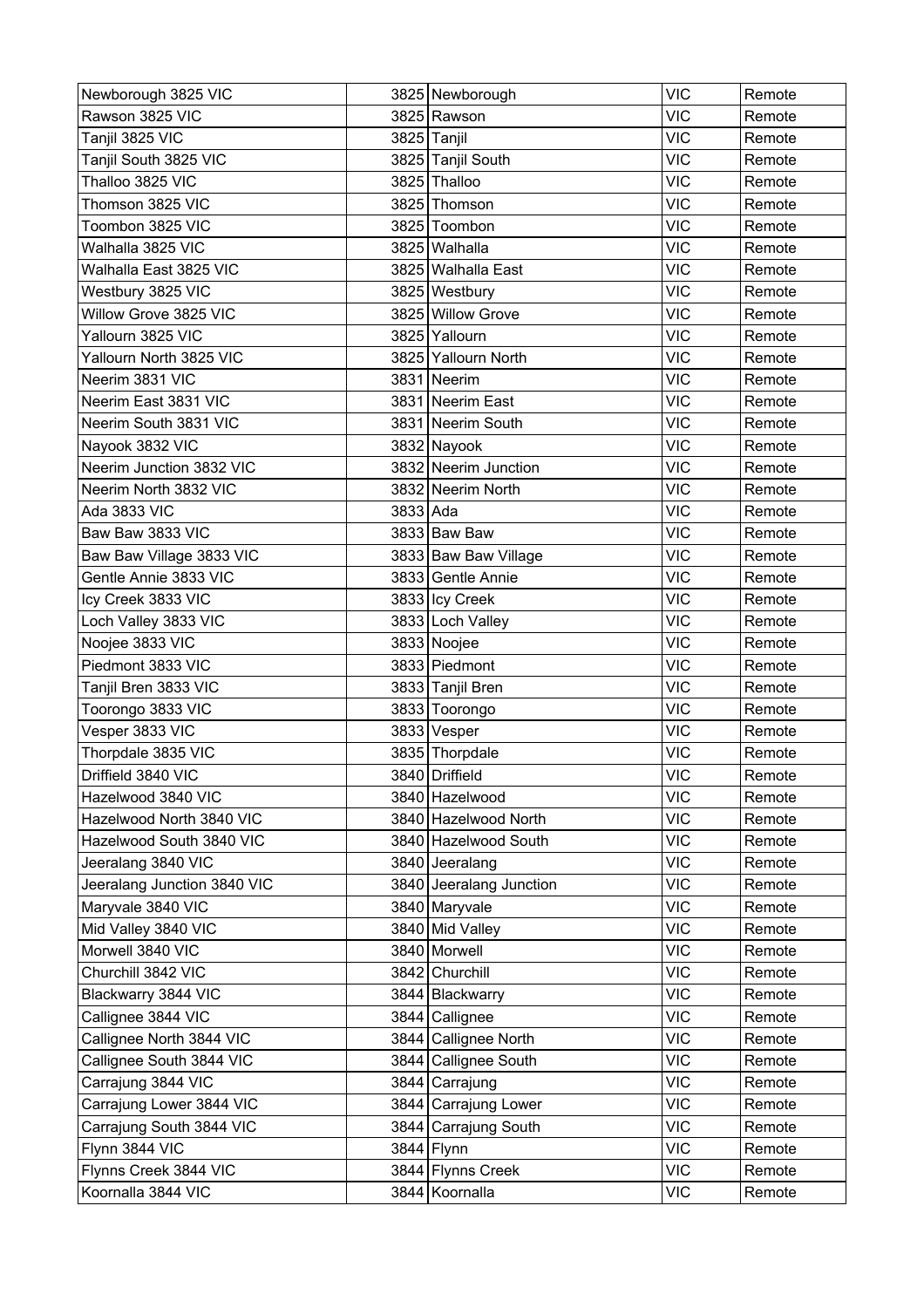| Loy Yang 3844 VIC         |            | 3844 Loy Yang         | <b>VIC</b> | Remote |
|---------------------------|------------|-----------------------|------------|--------|
| Mount Tassie 3844 VIC     |            | 3844 Mount Tassie     | <b>VIC</b> | Remote |
| Traralgon 3844 VIC        |            | 3844 Traralgon        | <b>VIC</b> | Remote |
| Traralgon East 3844 VIC   |            | 3844 Traralgon East   | <b>VIC</b> | Remote |
| Traralgon South 3844 VIC  |            | 3844 Traralgon South  | <b>VIC</b> | Remote |
| Tyers 3844 VIC            |            | $3844$ Tyers          | <b>VIC</b> | Remote |
| Willung South 3844 VIC    |            | 3844 Willung South    | <b>VIC</b> | Remote |
| Hiamdale 3847 VIC         |            | 3847 Hiamdale         | <b>VIC</b> | Remote |
| Nambrok 3847 VIC          |            | 3847 Nambrok          | <b>VIC</b> | Remote |
| Rosedale 3847 VIC         |            | 3847 Rosedale         | <b>VIC</b> | Remote |
| Willung 3847 VIC          |            | 3847 Willung          | <b>VIC</b> | Remote |
| Willung South 3847 VIC    |            | 3847 Willung South    | <b>VIC</b> | Remote |
| Sale 3850 VIC             | 3850 Sale  |                       | <b>VIC</b> | Remote |
| Wurruk 3850 VIC           |            | 3850 Wurruk           | <b>VIC</b> | Remote |
| Airly 3851 VIC            | 3851 Airly |                       | <b>VIC</b> | Remote |
| Bundalaguah 3851 VIC      |            | 3851 Bundalaguah      | <b>VIC</b> | Remote |
| Clydebank 3851 VIC        |            | 3851 Clydebank        | <b>VIC</b> | Remote |
| Cobains 3851 VIC          | 3851       | Cobains               | <b>VIC</b> | Remote |
| Darriman 3851 VIC         |            | 3851 Darriman         | <b>VIC</b> | Remote |
| Dutson 3851 VIC           | 3851       | Dutson                | <b>VIC</b> | Remote |
| Dutson Downs 3851 VIC     |            | 3851 Dutson Downs     | <b>VIC</b> | Remote |
| Flamingo Beach 3851 VIC   |            | 3851 Flamingo Beach   | <b>VIC</b> | Remote |
| Fulham 3851 VIC           |            | 3851 Fulham           | <b>VIC</b> | Remote |
| Giffard 3851 VIC          | 3851       | Giffard               | <b>VIC</b> | Remote |
| Giffard West 3851 VIC     |            | 3851 Giffard West     | <b>VIC</b> | Remote |
| Glomar Beach 3851 VIC     | 3851       | Glomar Beach          | <b>VIC</b> | Remote |
| Golden Beach 3851 VIC     | 3851       | Golden Beach          | <b>VIC</b> | Remote |
| Kilmany 3851 VIC          |            | 3851 Kilmany          | <b>VIC</b> | Remote |
| Lake Wellington 3851 VIC  |            | 3851 Lake Wellington  | <b>VIC</b> | Remote |
| Loch Sport 3851 VIC       |            | 3851 Loch Sport       | <b>VIC</b> | Remote |
| Longford 3851 VIC         |            | 3851 Longford         | <b>VIC</b> | Remote |
| Montgomery 3851 VIC       |            | 3851 Montgomery       | <b>VIC</b> | Remote |
| Myrtlebank 3851 VIC       |            | 3851 Myrtlebank       | <b>VIC</b> | Remote |
| Paradise Beach 3851 VIC   |            | 3851 Paradise Beach   | <b>VIC</b> | Remote |
| Pearsondale 3851 VIC      |            | 3851 Pearsondale      | <b>VIC</b> | Remote |
| Seacombe 3851 VIC         |            | 3851 Seacombe         | <b>VIC</b> | Remote |
| Seaspray 3851 VIC         |            | 3851 Seaspray         | <b>VIC</b> | Remote |
| Somerton Park 3851 VIC    |            | 3851 Somerton Park    | <b>VIC</b> | Remote |
| Stradbroke 3851 VIC       |            | 3851 Stradbroke       | <b>VIC</b> | Remote |
| The Heart 3851 VIC        |            | 3851 The Heart        | <b>VIC</b> | Remote |
| The Honeysuckles 3851 VIC |            | 3851 The Honeysuckles | <b>VIC</b> | Remote |
| East Sale 3852 VIC        |            | 3852 East Sale        | <b>VIC</b> | Remote |
| Sale East Raaf 3852 VIC   |            | 3852 Sale East Raaf   | <b>VIC</b> | Remote |
| Sale 3853 VIC             | 3853 Sale  |                       | <b>VIC</b> | Remote |
| Glengarry 3854 VIC        |            | 3854 Glengarry        | <b>VIC</b> | Remote |
| Glengarry North 3854 VIC  |            | 3854 Glengarry North  | <b>VIC</b> | Remote |
| Glengarry West 3854 VIC   |            | 3854 Glengarry West   | <b>VIC</b> | Remote |
| Toongabbie 3856 VIC       |            | 3856 Toongabbie       | <b>VIC</b> | Remote |
| Cowwarr 3857 VIC          |            | 3857 Cowwarr          | <b>VIC</b> | Remote |
| Arbuckle 3858 VIC         |            | 3858 Arbuckle         | <b>VIC</b> | Remote |
| Billabong 3858 VIC        |            | 3858 Billabong        | <b>VIC</b> | Remote |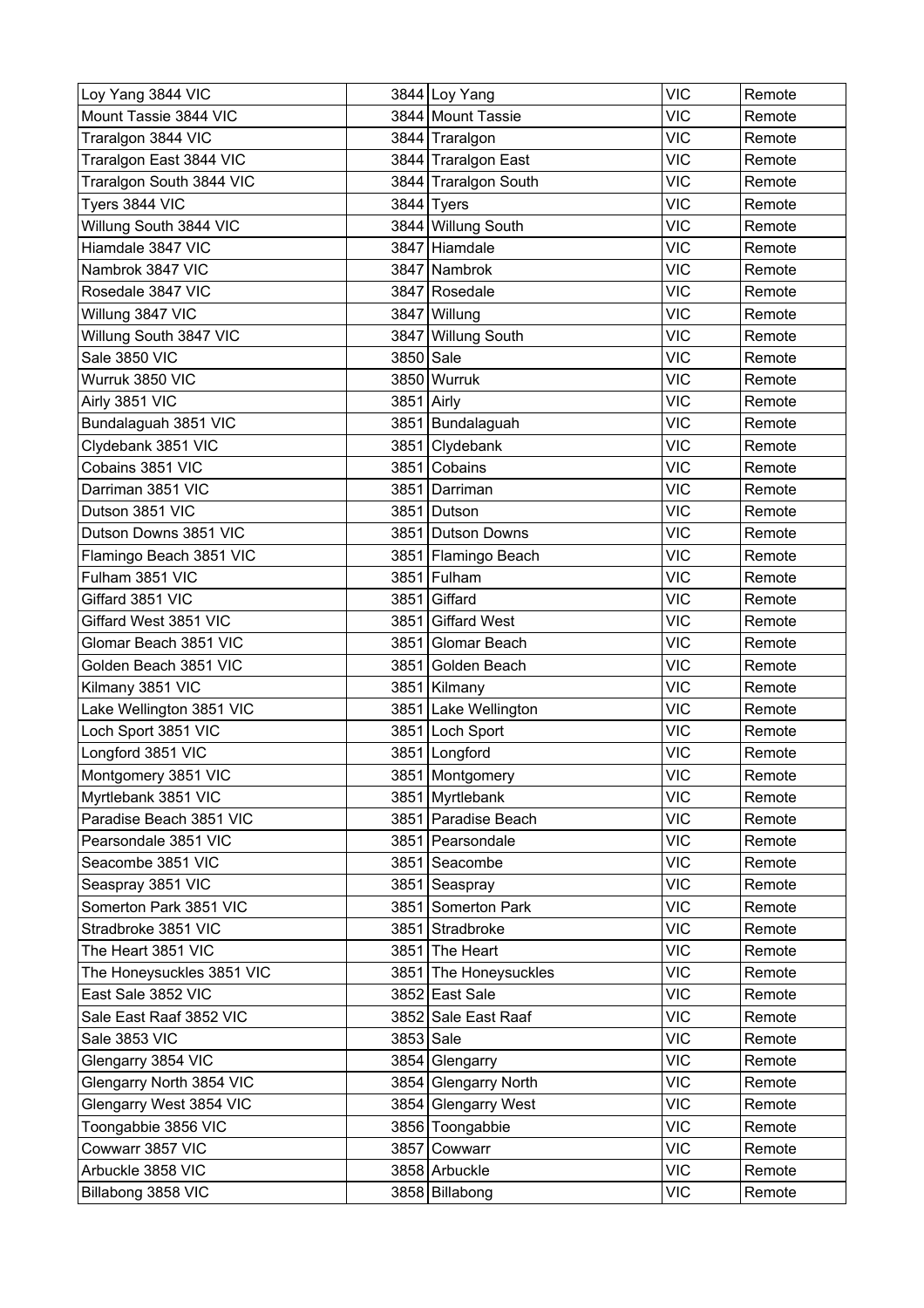| Buragwonduc 3858 VIC       |      | 3858 Buragwonduc       | <b>VIC</b> | Remote |
|----------------------------|------|------------------------|------------|--------|
| Crookayan 3858 VIC         |      | 3858 Crookayan         | <b>VIC</b> | Remote |
| Dawson 3858 VIC            |      | 3858 Dawson            | <b>VIC</b> | Remote |
| Denison 3858 VIC           |      | 3858 Denison           | <b>VIC</b> | Remote |
| Gillum 3858 VIC            |      | 3858 Gillum            | <b>VIC</b> | Remote |
| Glenfalloch 3858 VIC       |      | 3858 Glenfalloch       | <b>VIC</b> | Remote |
| Glenmaggie 3858 VIC        |      | 3858 Glenmaggie        | <b>VIC</b> | Remote |
| Heyfield 3858 VIC          |      | 3858 Heyfield          | <b>VIC</b> | Remote |
| Howitt Plains 3858 VIC     |      | 3858 Howitt Plains     | <b>VIC</b> | Remote |
| Licola 3858 VIC            |      | 3858 Licola            | <b>VIC</b> | Remote |
| Licola North 3858 VIC      |      | 3858 Licola North      | <b>VIC</b> | Remote |
| Reynard 3858 VIC           |      | 3858 Reynard           | <b>VIC</b> | Remote |
| Sargood 3858 VIC           |      | 3858 Sargood           | <b>VIC</b> | Remote |
| Seaton 3858 VIC            |      | 3858 Seaton            | <b>VIC</b> | Remote |
| Tamboritha 3858 VIC        |      | 3858 Tamboritha        | <b>VIC</b> | Remote |
| Winnindoo 3858 VIC         |      | 3858 Winnindoo         | <b>VIC</b> | Remote |
| Worrowing 3858 VIC         |      | 3858 Worrowing         | <b>VIC</b> | Remote |
| Yangoura 3858 VIC          |      | 3858 Yangoura          | <b>VIC</b> | Remote |
| Maffra West Upper 3859 VIC |      | 3859 Maffra West Upper | <b>VIC</b> | Remote |
| Newry 3859 VIC             |      | 3859 Newry             | <b>VIC</b> | Remote |
| Tinamba 3859 VIC           |      | 3859 Tinamba           | <b>VIC</b> | Remote |
| Tinamba West 3859 VIC      |      | 3859 Tinamba West      | <b>VIC</b> | Remote |
| Boisdale 3860 VIC          |      | 3860 Boisdale          | <b>VIC</b> | Remote |
| Briagolong 3860 VIC        |      | 3860   Briagolong      | <b>VIC</b> | Remote |
| Bushy Park 3860 VIC        |      | 3860 Bushy Park        | <b>VIC</b> | Remote |
| Coongulla 3860 VIC         | 3860 | Coongulla              | <b>VIC</b> | Remote |
| Koorool 3860 VIC           |      | 3860 Koorool           | <b>VIC</b> | Remote |
| Maffra 3860 VIC            |      | 3860 Maffra            | <b>VIC</b> | Remote |
| Monomak 3860 VIC           |      | 3860 Monomak           | <b>VIC</b> | Remote |
| Moroka 3860 VIC            |      | 3860 Moroka            | <b>VIC</b> | Remote |
| Nap Nap Marra 3860 VIC     |      | 3860 Nap Nap Marra     | <b>VIC</b> | Remote |
| Riverslea 3860 VIC         |      | 3860 Riverslea         | <b>VIC</b> | Remote |
| Toolome 3860 VIC           |      | 3860 Toolome           | <b>VIC</b> | Remote |
| Valencia Creek 3860 VIC    |      | 3860 Valencia Creek    | <b>VIC</b> | Remote |
| Woolenook 3860 VIC         |      | 3860 Woolenook         | <b>VIC</b> | Remote |
| Wrathung 3860 VIC          |      | 3860 Wrathung          | <b>VIC</b> | Remote |
| Wrixon 3860 VIC            |      | 3860 Wrixon            | <b>VIC</b> | Remote |
| Budgee Budgee 3862 VIC     |      | 3862 Budgee Budgee     | <b>VIC</b> | Remote |
| Cobbannah 3862 VIC         |      | 3862 Cobbannah         | <b>VIC</b> | Remote |
| Cowa 3862 VIC              |      | 3862 Cowa              | <b>VIC</b> | Remote |
| Crooked River 3862 VIC     |      | 3862 Crooked River     | <b>VIC</b> | Remote |
| Dargo 3862 VIC             |      | 3862 Dargo             | <b>VIC</b> | Remote |
| Hawkhurst 3862 VIC         |      | 3862 Hawkhurst         | <b>VIC</b> | Remote |
| Hollands Landing 3862 VIC  |      | 3862 Hollands Landing  | <b>VIC</b> | Remote |
| Llowalong 3862 VIC         |      | 3862 Llowalong         | <b>VIC</b> | Remote |
| Meerlieu 3862 VIC          |      | 3862 Meerlieu          | <b>VIC</b> | Remote |
| Miowera 3862 VIC           |      | 3862 Miowera           | <b>VIC</b> | Remote |
| Moornapa 3862 VIC          |      | 3862 Moornapa          | <b>VIC</b> | Remote |
| Munro 3862 VIC             |      | 3862 Munro             | <b>VIC</b> | Remote |
| Perry Bridge 3862 VIC      |      | 3862 Perry Bridge      | <b>VIC</b> | Remote |
| Stockdale 3862 VIC         |      | 3862 Stockdale         | <b>VIC</b> | Remote |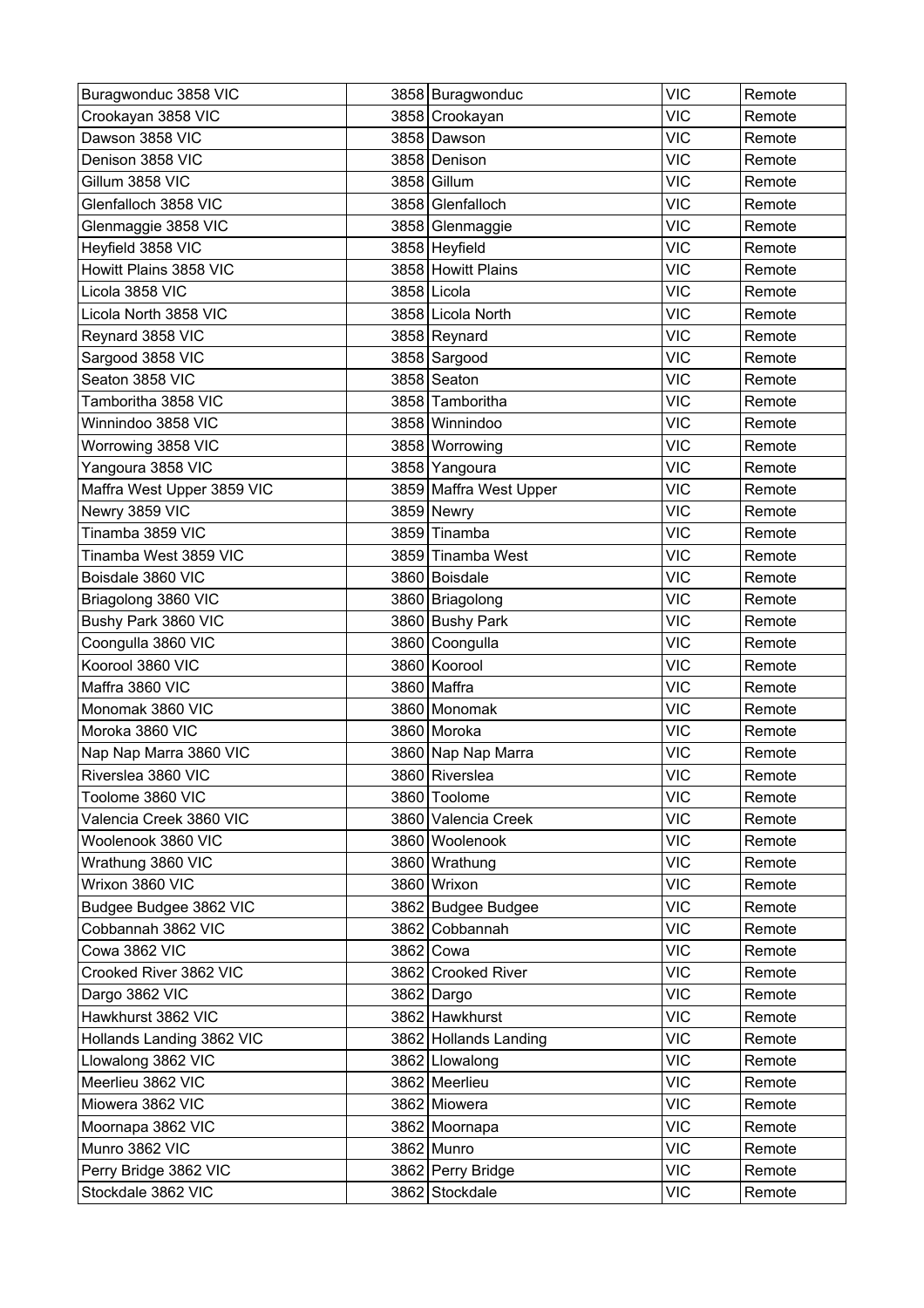| Stratford 3862 VIC         |      | 3862 Stratford         | <b>VIC</b> | Remote |
|----------------------------|------|------------------------|------------|--------|
| Waterford 3862 VIC         |      | 3862 Waterford         | <b>VIC</b> | Remote |
| Wongungarra 3862 VIC       |      | 3862 Wongungarra       | <b>VIC</b> | Remote |
| Fernbank 3864 VIC          |      | 3864 Fernbank          | <b>VIC</b> | Remote |
| Glenaladale 3864 VIC       |      | 3864 Glenaladale       | <b>VIC</b> | Remote |
| Lindenow 3865 VIC          |      | 3865 Lindenow          | <b>VIC</b> | Remote |
| Jumbuk 3869 VIC            |      | 3869 Jumbuk            | <b>VIC</b> | Remote |
| Yinnar 3869 VIC            | 3869 | Yinnar                 | <b>VIC</b> | Remote |
| Yinnar South 3869 VIC      |      | 3869 Yinnar South      | <b>VIC</b> | Remote |
| Boolarra 3870 VIC          |      | 3870 Boolarra          | <b>VIC</b> | Remote |
| Boolarra South 3870 VIC    |      | 3870 Boolarra South    | <b>VIC</b> | Remote |
| Budgeree 3870 VIC          |      | 3870 Budgeree          | <b>VIC</b> | Remote |
| Grand Ridge 3870 VIC       |      | 3870 Grand Ridge       | <b>VIC</b> | Remote |
| Johnstones Hill 3870 VIC   |      | 3870 Johnstones Hill   | <b>VIC</b> | Remote |
| Allambee Reserve 3871 VIC  |      | 3871 Allambee Reserve  | <b>VIC</b> | Remote |
| Allambee South 3871 VIC    |      | 3871 Allambee South    | <b>VIC</b> | Remote |
| Baromi 3871 VIC            |      | 3871 Baromi            | <b>VIC</b> | Remote |
| Darlimurla 3871 VIC        |      | 3871 Darlimurla        | <b>VIC</b> | Remote |
| Delburn 3871 VIC           |      | 3871 Delburn           | <b>VIC</b> | Remote |
| Dollar 3871 VIC            |      | 3871 Dollar            | <b>VIC</b> | Remote |
| Mirboo 3871 VIC            |      | 3871 Mirboo            | <b>VIC</b> | Remote |
| Mirboo North 3871 VIC      |      | 3871 Mirboo North      | <b>VIC</b> | Remote |
| Gormandale 3873 VIC        |      | 3873 Gormandale        | <b>VIC</b> | Remote |
| Mcloughlins Beach 3874 VIC |      | 3874 Mcloughlins Beach | <b>VIC</b> | Remote |
| Woodside 3874 VIC          |      | 3874 Woodside          | <b>VIC</b> | Remote |
| Woodside Beach 3874 VIC    |      | 3874 Woodside Beach    | <b>VIC</b> | Remote |
| Woodside North 3874 VIC    |      | 3874 Woodside North    | <b>VIC</b> | Remote |
| Bairnsdale 3875 VIC        |      | 3875 Bairnsdale        | <b>VIC</b> | Remote |
| Banksia Peninsula 3875 VIC |      | 3875 Banksia Peninsula | <b>VIC</b> | Remote |
| Bengworden 3875 VIC        |      | 3875 Bengworden        | <b>VIC</b> | Remote |
| Broadlands 3875 VIC        |      | 3875 Broadlands        | <b>VIC</b> | Remote |
| Bullumwaal 3875 VIC        |      | 3875 Bullumwaal        | <b>VIC</b> | Remote |
| Calulu 3875 VIC            |      | 3875 Calulu            | <b>VIC</b> | Remote |
| Clifton Creek 3875 VIC     |      | 3875 Clifton Creek     | <b>VIC</b> | Remote |
| Deptford 3875 VIC          |      | 3875 Deptford          | <b>VIC</b> | Remote |
| East Bairnsdale 3875 VIC   |      | 3875 East Bairnsdale   | <b>VIC</b> | Remote |
| Eastwood 3875 VIC          |      | 3875 Eastwood          | <b>VIC</b> | Remote |
| Ellaswood 3875 VIC         |      | 3875 Ellaswood         | <b>VIC</b> | Remote |
| Fairy Dell 3875 VIC        |      | 3875 Fairy Dell        | <b>VIC</b> | Remote |
| Flaggy Creek 3875 VIC      |      | 3875 Flaggy Creek      | <b>VIC</b> | Remote |
| Forge Creek 3875 VIC       |      | 3875 Forge Creek       | <b>VIC</b> | Remote |
| Goon Nure 3875 VIC         |      | 3875 Goon Nure         | <b>VIC</b> | Remote |
| Granite Rock 3875 VIC      |      | 3875 Granite Rock      | <b>VIC</b> | Remote |
| Hillside 3875 VIC          |      | 3875 Hillside          | <b>VIC</b> | Remote |
| Iguana Creek 3875 VIC      |      | 3875 Iguana Creek      | <b>VIC</b> | Remote |
| Lindenow South 3875 VIC    |      | 3875 Lindenow South    | <b>VIC</b> | Remote |
| Lucknow 3875 VIC           |      | 3875 Lucknow           | <b>VIC</b> | Remote |
| Marthavale 3875 VIC        |      | 3875 Marthavale        | <b>VIC</b> | Remote |
| Melwood 3875 VIC           |      | 3875 Melwood           | <b>VIC</b> | Remote |
| Merrijig 3875 VIC          |      | 3875 Merrijig          | <b>VIC</b> | Remote |
| Mount Taylor 3875 VIC      |      | 3875 Mount Taylor      | <b>VIC</b> | Remote |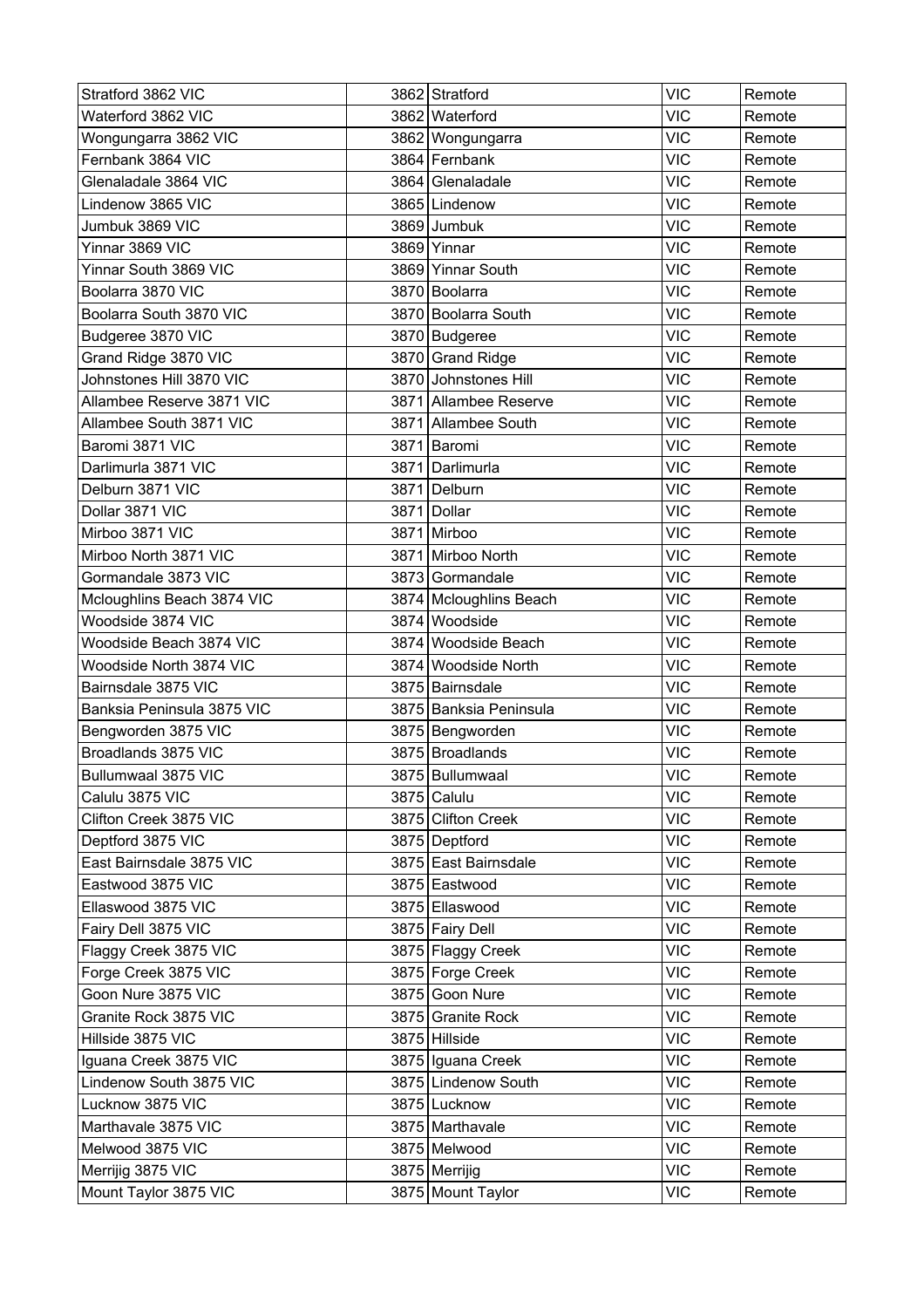| Newlands Arm 3875 VIC      | 3875 Newlands Arm      | <b>VIC</b> | Remote |
|----------------------------|------------------------|------------|--------|
| Ryans 3875 VIC             | 3875 Ryans             | <b>VIC</b> | Remote |
| Sarsfield 3875 VIC         | 3875 Sarsfield         | <b>VIC</b> | Remote |
| Tabberabbera 3875 VIC      | 3875 Tabberabbera      | <b>VIC</b> | Remote |
| Walpa 3875 VIC             | 3875 Walpa             | <b>VIC</b> | Remote |
| Waterholes 3875 VIC        | 3875 Waterholes        | <b>VIC</b> | Remote |
| Wentworth 3875 VIC         | 3875 Wentworth         | <b>VIC</b> | Remote |
| Woodglen 3875 VIC          | 3875 Woodglen          | <b>VIC</b> | Remote |
| Wuk Wuk 3875 VIC           | 3875 Wuk Wuk           | <b>VIC</b> | Remote |
| Wy Yung 3875 VIC           | 3875 Wy Yung           | <b>VIC</b> | Remote |
| Eagle Point 3878 VIC       | 3878 Eagle Point       | <b>VIC</b> | Remote |
| Boole Poole 3880 VIC       | 3880 Boole Poole       | <b>VIC</b> | Remote |
| Ocean Grange 3880 VIC      | 3880 Ocean Grange      | <b>VIC</b> | Remote |
| Paynesville 3880 VIC       | 3880 Paynesville       | <b>VIC</b> | Remote |
| Raymond Island 3880 VIC    | 3880 Raymond Island    | <b>VIC</b> | Remote |
| Nicholson 3882 VIC         | 3882 Nicholson         | <b>VIC</b> | Remote |
| Brumby 3885 VIC            | 3885 Brumby            | <b>VIC</b> | Remote |
| Bruthen 3885 VIC           | 3885 Bruthen           | <b>VIC</b> | Remote |
| Buchan 3885 VIC            | 3885 Buchan            | <b>VIC</b> | Remote |
| Buchan South 3885 VIC      | 3885 Buchan South      | <b>VIC</b> | Remote |
| Butchers Ridge 3885 VIC    | 3885 Butchers Ridge    | <b>VIC</b> | Remote |
| Gelantipy 3885 VIC         | 3885 Gelantipy         | <b>VIC</b> | Remote |
| Mossiface 3885 VIC         | 3885 Mossiface         | <b>VIC</b> | Remote |
| Murrindal 3885 VIC         | 3885 Murrindal         | <b>VIC</b> | Remote |
| Suggan Buggan 3885 VIC     | 3885 Suggan Buggan     | <b>VIC</b> | Remote |
| Tambo Upper 3885 VIC       | 3885 Tambo Upper       | <b>VIC</b> | Remote |
| Timbarra 3885 VIC          | 3885 Timbarra          | <b>VIC</b> | Remote |
| W Tree 3885 VIC            | 3885 W Tree            | <b>VIC</b> | Remote |
| Wiseleigh 3885 VIC         | 3885 Wiseleigh         | <b>VIC</b> | Remote |
| Wulgulmerang 3885 VIC      | 3885 Wulgulmerang      | <b>VIC</b> | Remote |
| Wulgulmerang East 3885 VIC | 3885 Wulgulmerang East | <b>VIC</b> | Remote |
| Wulgulmerang West 3885 VIC | 3885 Wulgulmerang West | <b>VIC</b> | Remote |
| Yalmy 3885 VIC             | 3885 Yalmy             | <b>VIC</b> | Remote |
| Newmerella 3886 VIC        | 3886 Newmerella        | <b>VIC</b> | Remote |
| Lake Tyers 3887 VIC        | 3887 Lake Tyers        | <b>VIC</b> | Remote |
| Nowa Nowa 3887 VIC         | 3887 Nowa Nowa         | <b>VIC</b> | Remote |
| Wairewa 3887 VIC           | 3887 Wairewa           | <b>VIC</b> | Remote |
| Bendoc 3888 VIC            | 3888 Bendoc            | <b>VIC</b> | Remote |
| Bete Bolong 3888 VIC       | 3888 Bete Bolong       | <b>VIC</b> | Remote |
| Bete Bolong North 3888 VIC | 3888 Bete Bolong North | <b>VIC</b> | Remote |
| Bonang 3888 VIC            | 3888 Bonang            | <b>VIC</b> | Remote |
| Brodribb River 3888 VIC    | 3888 Brodribb River    | <b>VIC</b> | Remote |
| Cape Conran 3888 VIC       | 3888 Cape Conran       | <b>VIC</b> | Remote |
| Corringle 3888 VIC         | 3888 Corringle         | <b>VIC</b> | Remote |
| Deddick Valley 3888 VIC    | 3888 Deddick Valley    | <b>VIC</b> | Remote |
| Delegate River 3888 VIC    | 3888 Delegate River    | <b>VIC</b> | Remote |
| Goongerah 3888 VIC         | 3888 Goongerah         | <b>VIC</b> | Remote |
| Haydens Bog 3888 VIC       | 3888 Haydens Bog       | <b>VIC</b> | Remote |
| Jarrahmond 3888 VIC        | 3888 Jarrahmond        | <b>VIC</b> | Remote |
| Marlo 3888 VIC             | 3888 Marlo             | <b>VIC</b> | Remote |
| Nurran 3888 VIC            | 3888 Nurran            | <b>VIC</b> | Remote |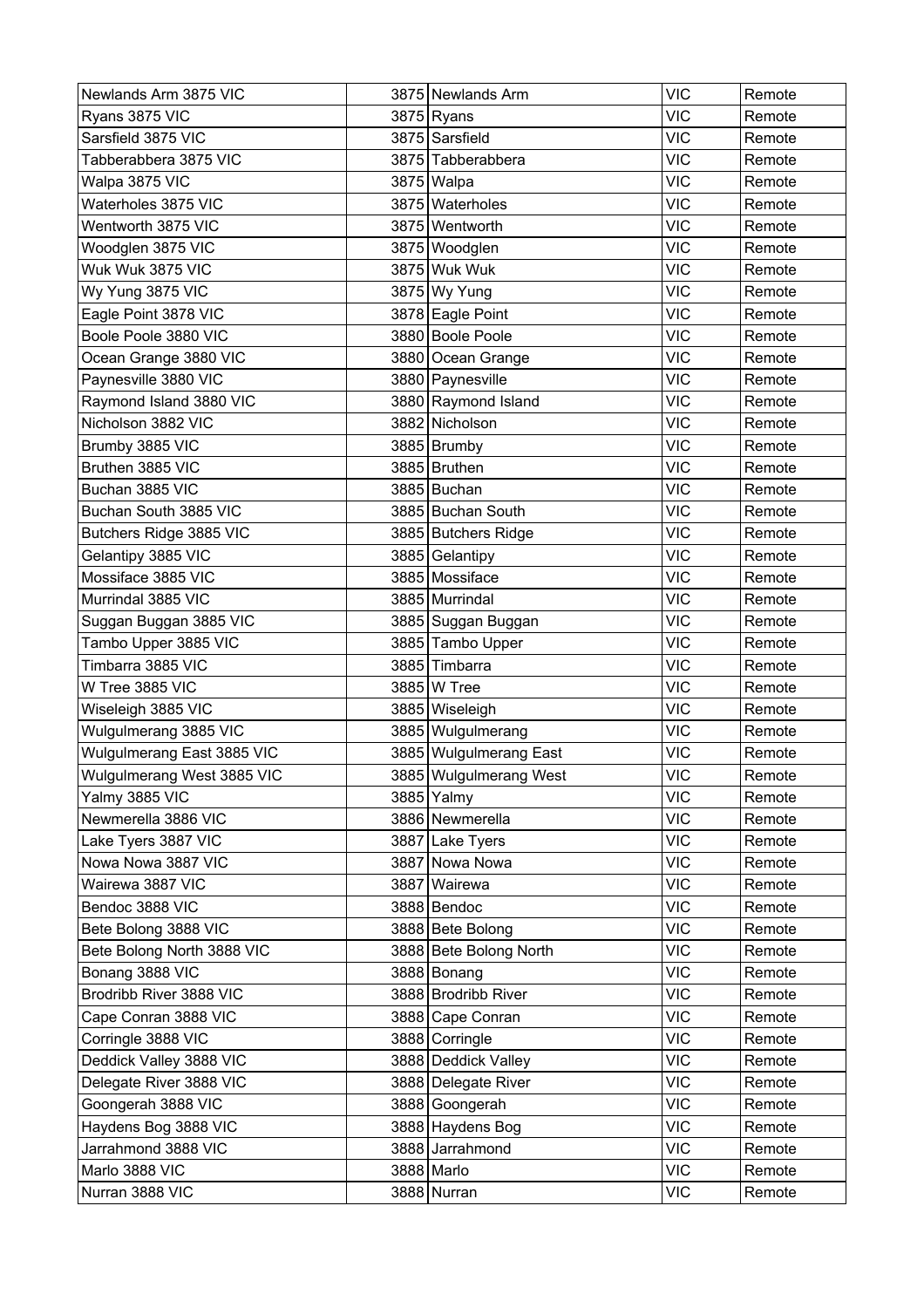| Orbost 3888 VIC             |      | 3888 Orbost             | <b>VIC</b> | Remote |
|-----------------------------|------|-------------------------|------------|--------|
| Simpsons Creek 3888 VIC     |      | 3888 Simpsons Creek     | <b>VIC</b> | Remote |
| Tostaree 3888 VIC           |      | 3888 Tostaree           | <b>VIC</b> | Remote |
| Tubbut 3888 VIC             |      | 3888 Tubbut             | <b>VIC</b> | Remote |
| Waygara 3888 VIC            |      | 3888 Waygara            | <b>VIC</b> | Remote |
| Wombat Creek 3888 VIC       |      | 3888 Wombat Creek       | <b>VIC</b> | Remote |
| Bellbird Creek 3889 VIC     |      | 3889 Bellbird Creek     | <b>VIC</b> | Remote |
| Bemm River 3889 VIC         |      | 3889 Bemm River         | <b>VIC</b> | Remote |
| Cabbage Tree Creek 3889 VIC |      | 3889 Cabbage Tree Creek | <b>VIC</b> | Remote |
| Club Terrace 3889 VIC       |      | 3889 Club Terrace       | <b>VIC</b> | Remote |
| Combienbar 3889 VIC         |      | 3889 Combienbar         | <b>VIC</b> | Remote |
| Errinundra 3889 VIC         |      | 3889 Errinundra         | <b>VIC</b> | Remote |
| Manorina 3889 VIC           |      | 3889 Manorina           | <b>VIC</b> | Remote |
| Buldah 3890 VIC             |      | 3890 Buldah             | <b>VIC</b> | Remote |
| Cann River 3890 VIC         |      | 3890 Cann River         | <b>VIC</b> | Remote |
| Chandlers Creek 3890 VIC    |      | 3890 Chandlers Creek    | <b>VIC</b> | Remote |
| Noorinbee 3890 VIC          |      | 3890 Noorinbee          | <b>VIC</b> | Remote |
| Noorinbee North 3890 VIC    |      | 3890 Noorinbee North    | <b>VIC</b> | Remote |
| Tamboon 3890 VIC            |      | 3890 Tamboon            | <b>VIC</b> | Remote |
| Tonghi Creek 3890 VIC       |      | 3890 Tonghi Creek       | <b>VIC</b> | Remote |
| Genoa 3891 VIC              | 3891 | Genoa                   | <b>VIC</b> | Remote |
| Gipsy Point 3891 VIC        |      | 3891 Gipsy Point        | <b>VIC</b> | Remote |
| Maramingo Creek 3891 VIC    |      | 3891 Maramingo Creek    | <b>VIC</b> | Remote |
| Wallagaraugh 3891 VIC       | 3891 | Wallagaraugh            | <b>VIC</b> | Remote |
| Wangarabell 3891 VIC        |      | 3891 Wangarabell        | <b>VIC</b> | Remote |
| Wingan River 3891 VIC       | 3891 | Wingan River            | <b>VIC</b> | Remote |
| Wroxham 3891 VIC            | 3891 | Wroxham                 | <b>VIC</b> | Remote |
| Mallacoota 3892 VIC         |      | 3892 Mallacoota         | <b>VIC</b> | Remote |
| Double Bridges 3893 VIC     |      | 3893 Double Bridges     | <b>VIC</b> | Remote |
| Stirling 3893 VIC           |      | 3893 Stirling           | <b>VIC</b> | Remote |
| Tambo Crossing 3893 VIC     |      | 3893 Tambo Crossing     | <b>VIC</b> | Remote |
| Doctors Flat 3895 VIC       |      | 3895 Doctors Flat       | <b>VIC</b> | Remote |
| Ensay 3895 VIC              |      | 3895 Ensay              | <b>VIC</b> | Remote |
| Ensay North 3895 VIC        |      | 3895 Ensay North        | <b>VIC</b> | Remote |
| Reedy Flat 3895 VIC         |      | 3895 Reedy Flat         | <b>VIC</b> | Remote |
| Bindi 3896 VIC              |      | 3896 Bindi              | <b>VIC</b> | REmote |
| Brookville 3896 VIC         |      | 3896 Brookville         | <b>VIC</b> | REmote |
| Nunniong 3896 VIC           |      | 3896 Nunniong           | <b>VIC</b> | REmote |
| Swifts Creek 3896 VIC       |      | 3896 Swifts Creek       | <b>VIC</b> | REmote |
| Tongio 3896 VIC             |      | 3896 Tongio             | <b>VIC</b> | REmote |
| Anglers Rest 3898 VIC       |      | 3898 Anglers Rest       | <b>VIC</b> | Remote |
| Bingo Munjie 3898 VIC       |      | 3898 Bingo Munjie       | <b>VIC</b> | Remote |
| Bundara 3898 VIC            |      | 3898 Bundara            | <b>VIC</b> | Remote |
| Cassilis 3898 VIC           |      | 3898 Cassilis           | <b>VIC</b> | Remote |
| Cobungra 3898 VIC           |      | 3898 Cobungra           | <b>VIC</b> | Remote |
| Dinner Plain 3898 VIC       |      | 3898 Dinner Plain       | <b>VIC</b> | Remote |
| Glen Valley 3898 VIC        |      | 3898 Glen Valley        | <b>VIC</b> | Remote |
| Glen Wills 3898 VIC         |      | 3898 Glen Wills         | <b>VIC</b> | Remote |
| Hinnomunjie 3898 VIC        |      | 3898 Hinnomunjie        | <b>VIC</b> | Remote |
| Omeo 3898 VIC               |      | 3898 Omeo               | <b>VIC</b> | Remote |
| Omeo Valley 3898 VIC        |      | 3898 Omeo Valley        | <b>VIC</b> | Remote |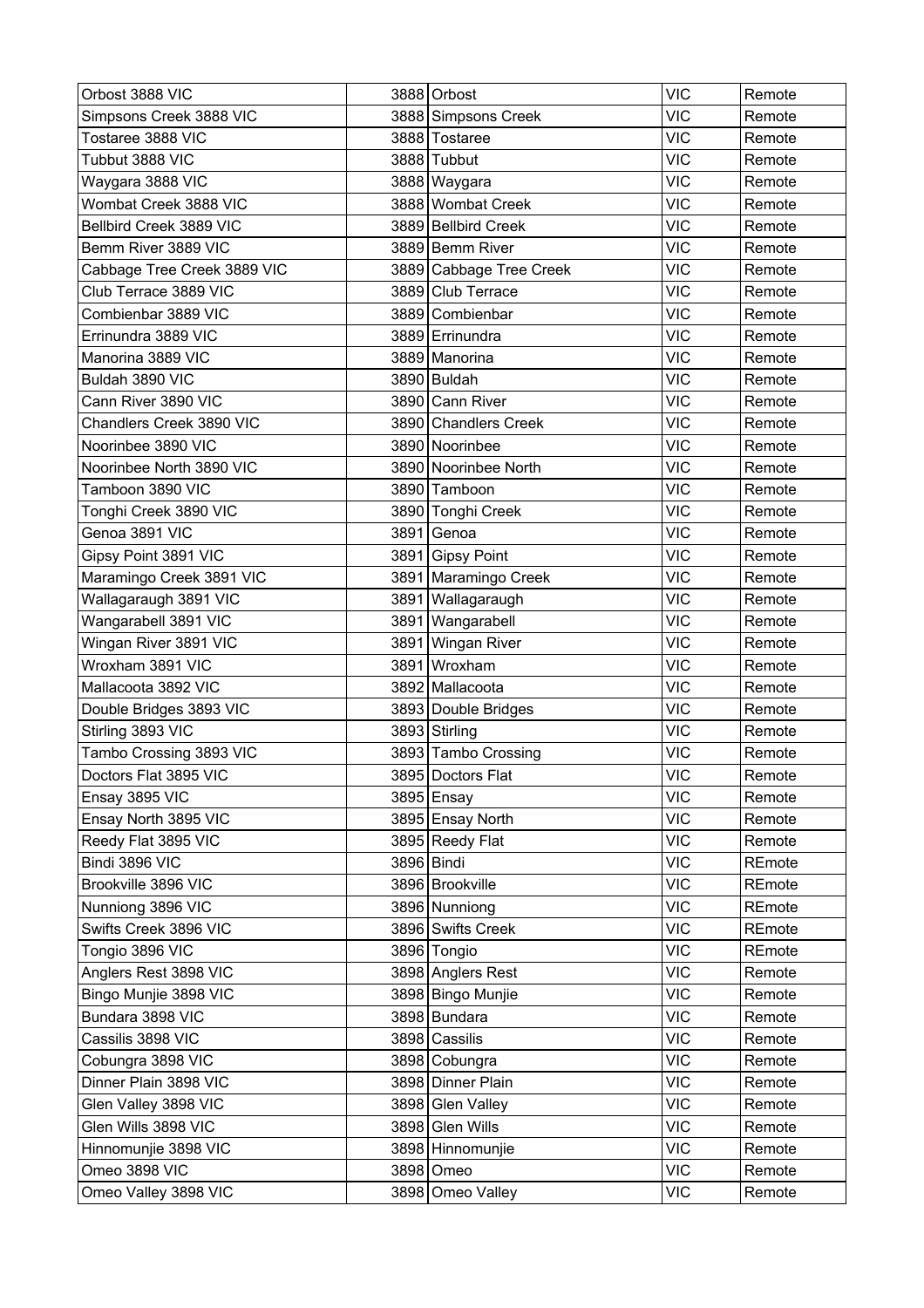| Shannonvale 3898 VIC       | 3898 Shannonvale       | <b>VIC</b> | Remote |
|----------------------------|------------------------|------------|--------|
| Benambra 3900 VIC          | 3900 Benambra          | <b>VIC</b> | Remote |
| Cobberas 3900 VIC          | 3900 Cobberas          | <b>VIC</b> | Remote |
| Bumberrah 3902 VIC         | 3902 Bumberrah         | <b>VIC</b> | Remote |
| Johnsonville 3902 VIC      | 3902 Johnsonville      | <b>VIC</b> | Remote |
| Swan Reach 3903 VIC        | 3903 Swan Reach        | <b>VIC</b> | Remote |
| Metung 3904 VIC            | 3904 Metung            | <b>VIC</b> | Remote |
| Kalimna 3909 VIC           | 3909 Kalimna           | <b>VIC</b> | Remote |
| Kalimna West 3909 VIC      | 3909 Kalimna West      | <b>VIC</b> | Remote |
| Lake Bunga 3909 VIC        | 3909 Lake Bunga        | <b>VIC</b> | Remote |
| Lake Tyers Beach 3909 VIC  | 3909 Lake Tyers Beach  | <b>VIC</b> | Remote |
| Lakes Entrance 3909 VIC    | 3909 Lakes Entrance    | <b>VIC</b> | Remote |
| Nungurner 3909 VIC         | 3909 Nungurner         | <b>VIC</b> | Remote |
| Nyerimilang 3909 VIC       | 3909 Nyerimilang       | <b>VIC</b> | Remote |
| Toorloo Arm 3909 VIC       | 3909 Toorloo Arm       | <b>VIC</b> | Remote |
| French Island 3921 VIC     | 3921 French Island     | <b>VIC</b> | Remote |
| Tankerton 3921 VIC         | 3921 Tankerton         | <b>VIC</b> | Remote |
| Cowes 3922 VIC             | 3922 Cowes             | <b>VIC</b> | Remote |
| Silverleaves 3922 VIC      | 3922 Silverleaves      | <b>VIC</b> | Remote |
| Smiths Beach 3922 VIC      | 3922 Smiths Beach      | <b>VIC</b> | Remote |
| Summerlands 3922 VIC       | 3922 Summerlands       | <b>VIC</b> | Remote |
| Sunderland Bay 3922 VIC    | 3922 Sunderland Bay    | <b>VIC</b> | Remote |
| Sunset Strip 3922 VIC      | 3922 Sunset Strip      | <b>VIC</b> | Remote |
| Surf Beach 3922 VIC        | 3922 Surf Beach        | <b>VIC</b> | Remote |
| Ventnor 3922 VIC           | 3922 Ventnor           | <b>VIC</b> | Remote |
| Wimbledon Heights 3922 VIC | 3922 Wimbledon Heights | <b>VIC</b> | Remote |
| Rhyll 3923 VIC             | 3923 Rhyll             | <b>VIC</b> | Remote |
| Cape Woolamai 3925 VIC     | 3925 Cape Woolamai     | <b>VIC</b> | Remote |
| Churchill Island 3925 VIC  | 3925 Churchill Island  | <b>VIC</b> | Remote |
| Newhaven 3925 VIC          | 3925 Newhaven          | <b>VIC</b> | Remote |
| San Remo 3925 VIC          | 3925 San Remo          | <b>VIC</b> | Remote |
| Jeetho 3945 VIC            | 3945 Jeetho            | <b>VIC</b> | Remote |
| Krowera 3945 VIC           | 3945 Krowera           | <b>VIC</b> | Remote |
| Loch 3945 VIC              | 3945 Loch              | <b>VIC</b> | Remote |
| Woodleigh 3945 VIC         | 3945 Woodleigh         | <b>VIC</b> | Remote |
| Bena 3946 VIC              | 3946 Bena              | <b>VIC</b> | Remote |
| Kardella South 3950 VIC    | 3950 Kardella South    | <b>VIC</b> | Remote |
| Korumburra 3950 VIC        | 3950 Korumburra        | <b>VIC</b> | Remote |
| Korumburra South 3950 VIC  | 3950 Korumburra South  | <b>VIC</b> | Remote |
| Strzelecki 3950 VIC        | 3950 Strzelecki        | <b>VIC</b> | Remote |
| Whitelaw 3950 VIC          | 3950 Whitelaw          | <b>VIC</b> | Remote |
| Arawata 3951 VIC           | 3951 Arawata           | <b>VIC</b> | Remote |
| Fairbank 3951 VIC          | 3951 Fairbank          | <b>VIC</b> | Remote |
| Jumbunna 3951 VIC          | 3951 Jumbunna          | <b>VIC</b> | Remote |
| Kardella 3951 VIC          | 3951   Kardella        | <b>VIC</b> | Remote |
| Kongwak 3951 VIC           | 3951 Kongwak           | <b>VIC</b> | Remote |
| Moyarra 3951 VIC           | 3951 Moyarra           | <b>VIC</b> | Remote |
| Outtrim 3951 VIC           | 3951 Outtrim           | <b>VIC</b> | Remote |
| Ranceby 3951 VIC           | 3951 Ranceby           | <b>VIC</b> | Remote |
| Berrys Creek 3953 VIC      | 3953 Berrys Creek      | <b>VIC</b> | Remote |
| Boorool 3953 VIC           | 3953 Boorool           | <b>VIC</b> | Remote |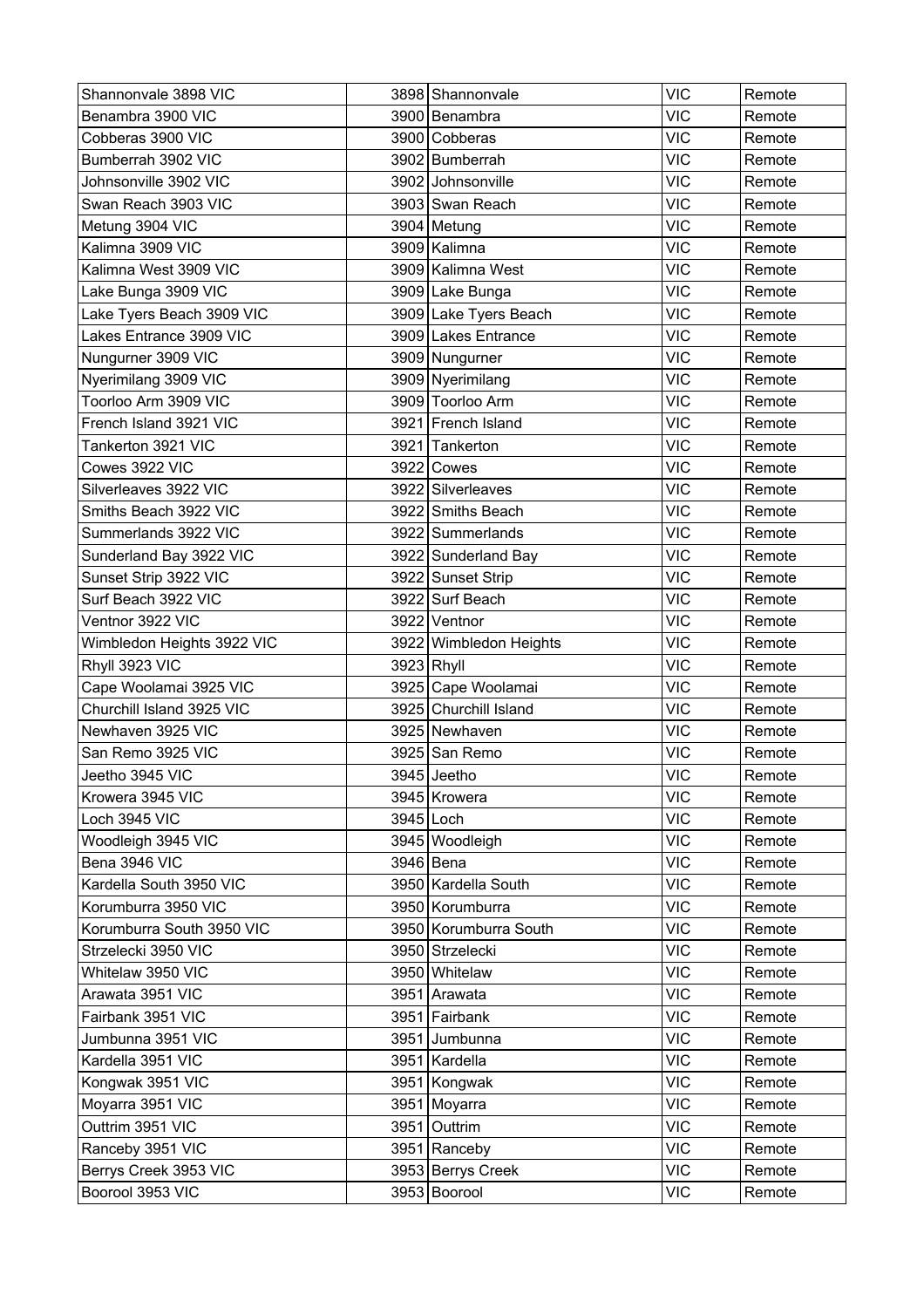| Hallston 3953 VIC           | 3953 Hallston           | <b>VIC</b> | Remote |
|-----------------------------|-------------------------|------------|--------|
| Koorooman 3953 VIC          | 3953 Koorooman          | <b>VIC</b> | Remote |
| Leongatha 3953 VIC          | 3953 Leongatha          | <b>VIC</b> | Remote |
| Leongatha North 3953 VIC    | 3953 Leongatha North    | <b>VIC</b> | Remote |
| Leongatha South 3953 VIC    | 3953 Leongatha South    | <b>VIC</b> | Remote |
| Mardan 3953 VIC             | 3953 Mardan             | <b>VIC</b> | Remote |
| Mount Eccles 3953 VIC       | 3953 Mount Eccles       | VIC        | Remote |
| Mount Eccles South 3953 VIC | 3953 Mount Eccles South | <b>VIC</b> | Remote |
| Nerrena 3953 VIC            | 3953 Nerrena            | <b>VIC</b> | Remote |
| Ruby 3953 VIC               | 3953 Ruby               | <b>VIC</b> | Remote |
| Trida 3953 VIC              | 3953 Trida              | <b>VIC</b> | Remote |
| Wild Dog Valley 3953 VIC    | 3953 Wild Dog Valley    | <b>VIC</b> | Remote |
| Wooreen 3953 VIC            | 3953 Wooreen            | <b>VIC</b> | Remote |
| Koonwarra 3954 VIC          | 3954 Koonwarra          | <b>VIC</b> | Remote |
| Dumbalk 3956 VIC            | 3956 Dumbalk            | <b>VIC</b> | Remote |
| Dumbalk North 3956 VIC      | 3956 Dumbalk North      | <b>VIC</b> | Remote |
| Meeniyan 3956 VIC           | 3956 Meeniyan           | <b>VIC</b> | Remote |
| Middle Tarwin 3956 VIC      | 3956 Middle Tarwin      | <b>VIC</b> | Remote |
| Tarwin 3956 VIC             | 3956 Tarwin             | <b>VIC</b> | Remote |
| Tarwin Lower 3956 VIC       | 3956 Tarwin Lower       | <b>VIC</b> | Remote |
| Venus Bay 3956 VIC          | 3956 Venus Bay          | <b>VIC</b> | Remote |
| Walkerville 3956 VIC        | 3956 Walkerville        | <b>VIC</b> | Remote |
| Walkerville North 3956 VIC  | 3956 Walkerville North  | <b>VIC</b> | Remote |
| Walkerville South 3956 VIC  | 3956 Walkerville South  | <b>VIC</b> | Remote |
| Stony Creek 3957 VIC        | 3957 Stony Creek        | <b>VIC</b> | Remote |
| Buffalo 3958 VIC            | 3958 Buffalo            | <b>VIC</b> | Remote |
| Fish Creek 3959 VIC         | 3959 Fish Creek         | <b>VIC</b> | Remote |
| Sandy Point 3959 VIC        | 3959 Sandy Point        | <b>VIC</b> | Remote |
| Waratah Bay 3959 VIC        | 3959 Waratah Bay        | <b>VIC</b> | Remote |
| Bennison 3960 VIC           | 3960 Bennison           | <b>VIC</b> | Remote |
| Boolarong 3960 VIC          | 3960 Boolarong          | <b>VIC</b> | Remote |
| Foster 3960 VIC             | 3960 Foster             | <b>VIC</b> | Remote |
| Foster North 3960 VIC       | 3960 Foster North       | <b>VIC</b> | Remote |
| Gunyah 3960 VIC             | 3960 Gunyah             | <b>VIC</b> | Remote |
| Mount Best 3960 VIC         | 3960 Mount Best         | <b>VIC</b> | Remote |
| Shallow Inlet 3960 VIC      | 3960 Shallow Inlet      | <b>VIC</b> | Remote |
| Tidal River 3960 VIC        | 3960 Tidal River        | <b>VIC</b> | Remote |
| Turtons Creek 3960 VIC      | 3960 Turtons Creek      | <b>VIC</b> | Remote |
| Wilsons Promontory 3960 VIC | 3960 Wilsons Promontory | <b>VIC</b> | Remote |
| Wonga 3960 VIC              | 3960 Wonga              | <b>VIC</b> | Remote |
| Woorarra West 3960 VIC      | 3960 Woorarra West      | <b>VIC</b> | Remote |
| Yanakie 3960 VIC            | 3960 Yanakie            | <b>VIC</b> | Remote |
| Agnes 3962 VIC              | 3962 Agnes              | <b>VIC</b> | Remote |
| Toora 3962 VIC              | 3962 Toora              | <b>VIC</b> | Remote |
| Toora North 3962 VIC        | 3962 Toora North        | <b>VIC</b> | Remote |
| Wonyip 3962 VIC             | 3962 Wonyip             | <b>VIC</b> | Remote |
| Woorarra East 3962 VIC      | 3962 Woorarra East      | <b>VIC</b> | Remote |
| Port Franklin 3964 VIC      | 3964 Port Franklin      | <b>VIC</b> | Remote |
| Port Welshpool 3965 VIC     | 3965 Port Welshpool     | <b>VIC</b> | Remote |
| Binginwarri 3966 VIC        | 3966 Binginwarri        | <b>VIC</b> | Remote |
| Hazel Park 3966 VIC         | 3966 Hazel Park         | <b>VIC</b> | Remote |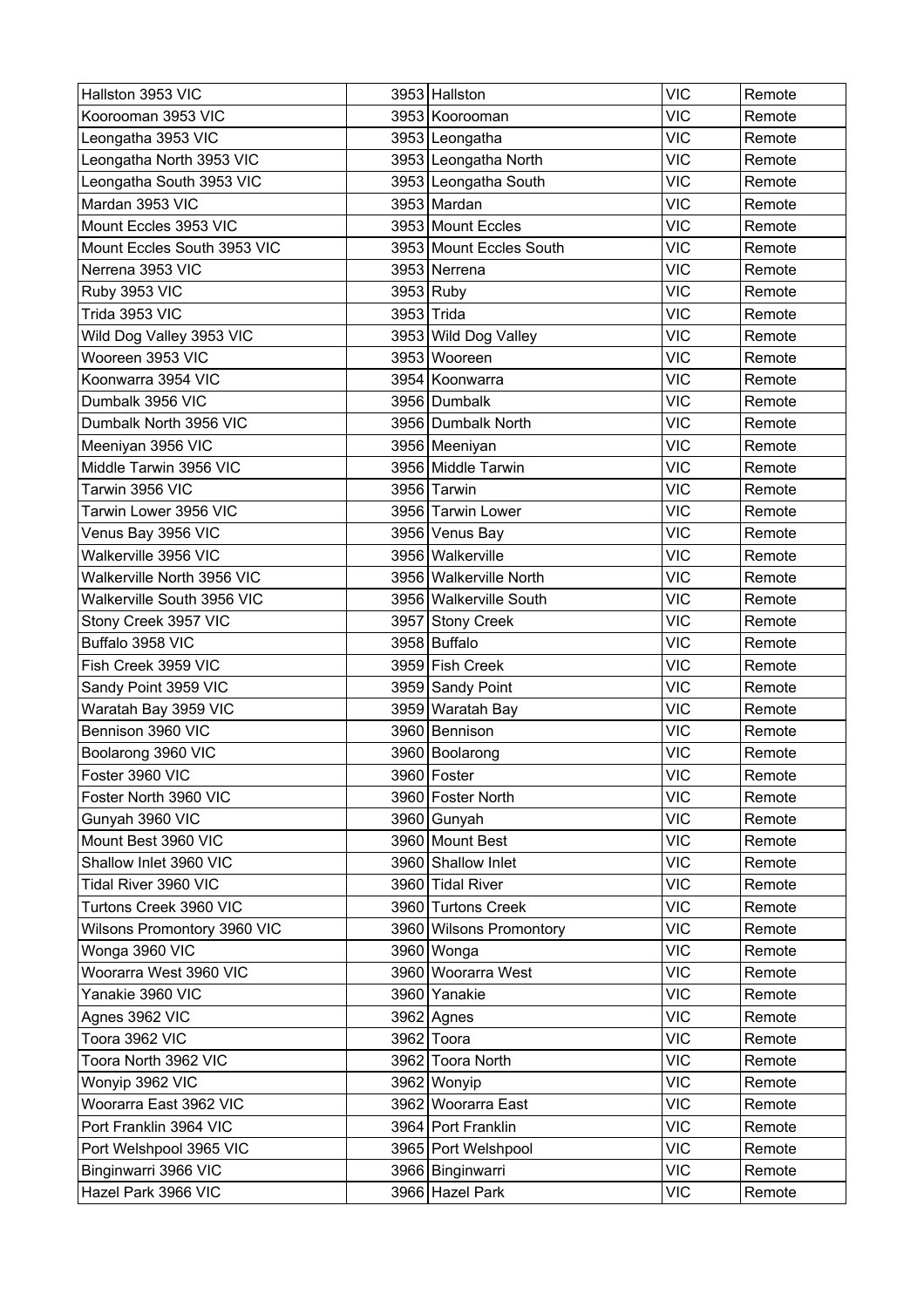| Welshpool 3966 VIC         |      | 3966 Welshpool         | <b>VIC</b> | Remote |
|----------------------------|------|------------------------|------------|--------|
| Hedley 3967 VIC            |      | 3967 Hedley            | <b>VIC</b> | Remote |
| Alberton 3971 VIC          |      | 3971 Alberton          | <b>VIC</b> | Remote |
| Alberton West 3971 VIC     |      | 3971 Alberton West     | <b>VIC</b> | Remote |
| Balook 3971 VIC            |      | 3971 Balook            | <b>VIC</b> | Remote |
| Calrossie 3971 VIC         | 3971 | Calrossie              | <b>VIC</b> | Remote |
| Devon North 3971 VIC       |      | 3971 Devon North       | <b>VIC</b> | Remote |
| Gelliondale 3971 VIC       |      | 3971 Gelliondale       | <b>VIC</b> | Remote |
| Hiawatha 3971 VIC          |      | 3971 Hiawatha          | <b>VIC</b> | Remote |
| Hunterston 3971 VIC        |      | 3971 Hunterston        | <b>VIC</b> | Remote |
| Jack River 3971 VIC        |      | 3971 Jack River        | <b>VIC</b> | Remote |
| Langsborough 3971 VIC      |      | 3971   Langsborough    | <b>VIC</b> | Remote |
| Macks Creek 3971 VIC       |      | 3971 Macks Creek       | <b>VIC</b> | Remote |
| Madalya 3971 VIC           |      | 3971 Madalya           | <b>VIC</b> | Remote |
| Manns Beach 3971 VIC       |      | 3971 Manns Beach       | <b>VIC</b> | Remote |
| Port Albert 3971 VIC       |      | 3971 Port Albert       | <b>VIC</b> | Remote |
| Robertsons Beach 3971 VIC  |      | 3971 Robertsons Beach  | <b>VIC</b> | Remote |
| Snake Island 3971 VIC      |      | 3971 Snake Island      | <b>VIC</b> | Remote |
| Staceys Bridge 3971 VIC    |      | 3971 Staceys Bridge    | <b>VIC</b> | Remote |
| Tarra Valley 3971 VIC      |      | 3971 Tarra Valley      | <b>VIC</b> | Remote |
| Tarraville 3971 VIC        |      | 3971 Tarraville        | <b>VIC</b> | Remote |
| Won Wron 3971 VIC          |      | 3971 Won Wron          | <b>VIC</b> | Remote |
| Yarram 3971 VIC            | 3971 | Yarram                 | <b>VIC</b> | Remote |
| Cardinia 3978 VIC          |      | 3978 Cardinia          | <b>VIC</b> | Remote |
| Clyde 3978 VIC             |      | 3978 Clyde             | <b>VIC</b> | Remote |
| Clyde North 3978 VIC       |      | 3978 Clyde North       | <b>VIC</b> | Remote |
| Almurta 3979 VIC           |      | 3979 Almurta           | <b>VIC</b> | Remote |
| Glen Alvie 3979 VIC        |      | 3979 Glen Alvie        | <b>VIC</b> | Remote |
| Kernot 3979 VIC            |      | 3979 Kernot            | <b>VIC</b> | Remote |
| Blind Bight 3980 VIC       |      | 3980 Blind Bight       | <b>VIC</b> | Remote |
| Tooradin 3980 VIC          |      | 3980 Tooradin          | <b>VIC</b> | Remote |
| Warneet 3980 VIC           |      | 3980 Warneet           | <b>VIC</b> | Remote |
| Bayles 3981 VIC            |      | 3981 Bayles            | <b>VIC</b> | Remote |
| Catani 3981 VIC            |      | 3981 Catani            | <b>VIC</b> | Remote |
| Dalmore 3981 VIC           |      | 3981 Dalmore           | <b>VIC</b> | Remote |
| Heath Hill 3981 VIC        |      | 3981 Heath Hill        | <b>VIC</b> | Remote |
| Koo Wee Rup 3981 VIC       |      | 3981 Koo Wee Rup       | <b>VIC</b> | Remote |
| Koo Wee Rup North 3981 VIC |      | 3981 Koo Wee Rup North | <b>VIC</b> | Remote |
| Yannathan 3981 VIC         |      | 3981 Yannathan         | <b>VIC</b> | Remote |
| Adams Estate 3984 VIC      |      | 3984 Adams Estate      | <b>VIC</b> | Remote |
| Caldermeade 3984 VIC       |      | 3984 Caldermeade       | <b>VIC</b> | Remote |
| Corinella 3984 VIC         |      | 3984 Corinella         | <b>VIC</b> | Remote |
| Coronet Bay 3984 VIC       |      | 3984 Coronet Bay       | <b>VIC</b> | Remote |
| Grantville 3984 VIC        |      | 3984 Grantville        | <b>VIC</b> | Remote |
| Jam Jerrup 3984 VIC        |      | 3984 Jam Jerrup        | <b>VIC</b> | Remote |
| Lang Lang 3984 VIC         |      | 3984 Lang Lang         | <b>VIC</b> | Remote |
| Lang Lang East 3984 VIC    |      | 3984 Lang Lang East    | <b>VIC</b> | Remote |
| Monomeith 3984 VIC         |      | 3984 Monomeith         | <b>VIC</b> | Remote |
| Pioneer Bay 3984 VIC       |      | 3984 Pioneer Bay       | <b>VIC</b> | Remote |
| Queensferry 3984 VIC       |      | 3984 Queensferry       | <b>VIC</b> | Remote |
| Tenby Point 3984 VIC       |      | 3984 Tenby Point       | <b>VIC</b> | Remote |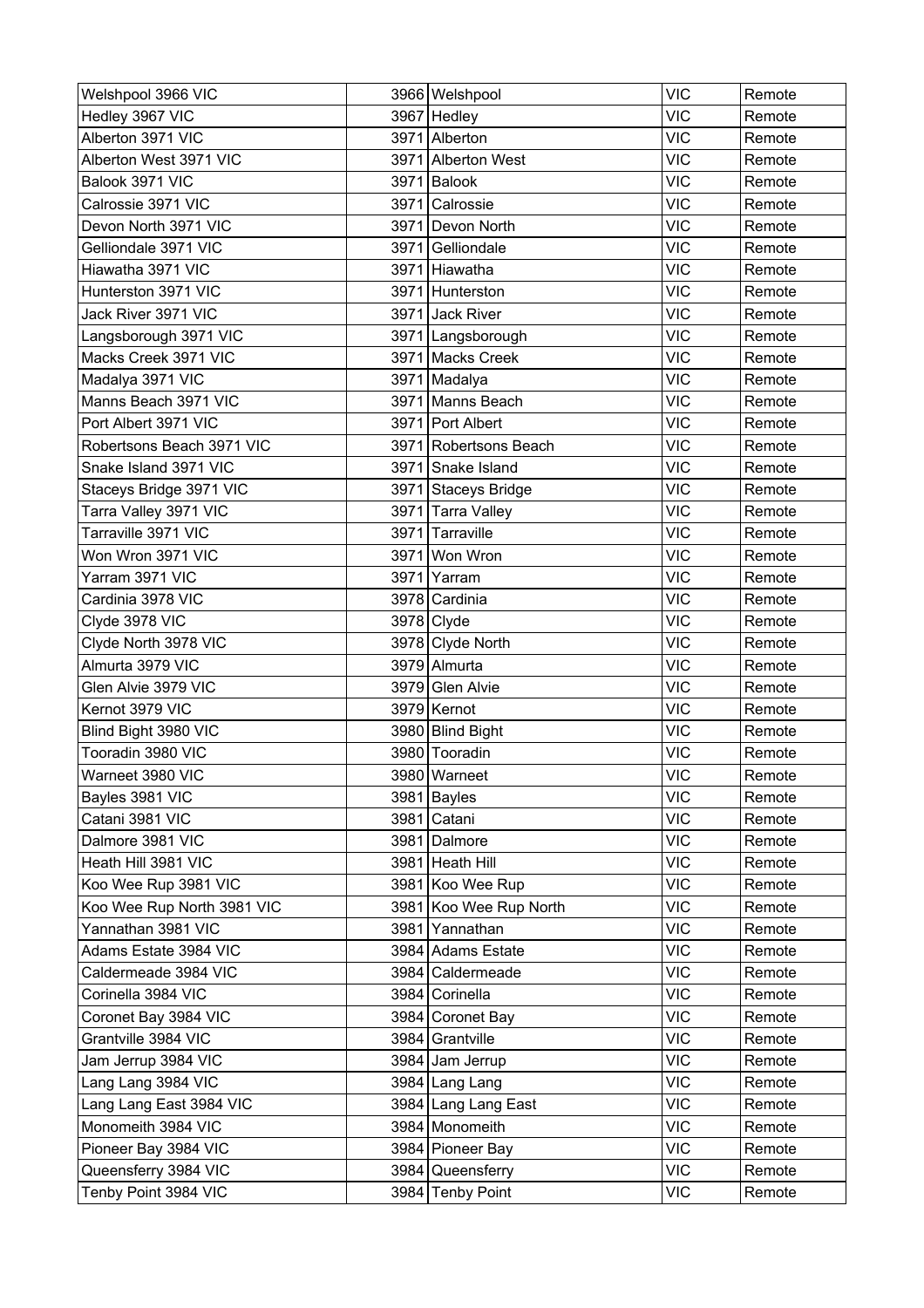| The Gurdies 3984 VIC       |      | 3984 The Gurdies        | <b>VIC</b> | Remote |
|----------------------------|------|-------------------------|------------|--------|
| Nyora 3987 VIC             |      | 3987 Nyora              | <b>VIC</b> | Remote |
| Mountain View 3988 VIC     |      | 3988 Mountain View      | <b>VIC</b> | Remote |
| Poowong 3988 VIC           |      | 3988 Poowong            | <b>VIC</b> | Remote |
| Poowong East 3988 VIC      |      | 3988 Poowong East       | <b>VIC</b> | Remote |
| Poowong North 3988 VIC     |      | 3988 Poowong North      | <b>VIC</b> | Remote |
| Glen Forbes 3990 VIC       |      | 3990 Glen Forbes        | <b>VIC</b> | Remote |
| Bass 3991 VIC              |      | 3991 Bass               | <b>VIC</b> | Remote |
| Blackwood Forest 3992 VIC  |      | 3992 Blackwood Forest   | <b>VIC</b> | Remote |
| Dalyston 3992 VIC          |      | 3992 Dalyston           | <b>VIC</b> | Remote |
| Ryanston 3992 VIC          |      | 3992 Ryanston           | <b>VIC</b> | Remote |
| West Creek 3992 VIC        |      | 3992 West Creek         | <b>VIC</b> | Remote |
| Anderson 3995 VIC          |      | 3995 Anderson           | <b>VIC</b> | Remote |
| Archies Creek 3995 VIC     |      | 3995 Archies Creek      | <b>VIC</b> | Remote |
| Cape Paterson 3995 VIC     |      | 3995 Cape Paterson      | <b>VIC</b> | Remote |
| Harmers Haven 3995 VIC     |      | 3995 Harmers Haven      | <b>VIC</b> | Remote |
| Kilcunda 3995 VIC          |      | 3995 Kilcunda           | <b>VIC</b> | Remote |
| Lance Creek 3995 VIC       |      | 3995 Lance Creek        | <b>VIC</b> | Remote |
| North Wonthaggi 3995 VIC   |      | 3995 North Wonthaggi    | <b>VIC</b> | Remote |
| South Dudley 3995 VIC      |      | 3995 South Dudley       | <b>VIC</b> | Remote |
| St Clair 3995 VIC          |      | 3995 St Clair           | <b>VIC</b> | Remote |
| Wattle Bank 3995 VIC       |      | 3995 Wattle Bank        | <b>VIC</b> | Remote |
| Wonthaggi 3995 VIC         |      | 3995 Wonthaggi          | <b>VIC</b> | Remote |
| Woolamai 3995 VIC          |      | 3995 Woolamai           | <b>VIC</b> | Remote |
| Inverloch 3996 VIC         |      | 3996   Inverloch        | <b>VIC</b> | Remote |
| Pound Creek 3996 VIC       |      | 3996 Pound Creek        | <b>VIC</b> | Remote |
| Gibson Desert North 872 WA |      | 872 Gibson Desert North | <b>WA</b>  | Remote |
| Gibson Desert South 872 WA |      | 872 Gibson Desert South | <b>WA</b>  | Remote |
| Kiwirrkurra 872 WA         |      | 872 Kiwirrkurra         | <b>WA</b>  | Remote |
| Ngaanyatjarra-Giles 872 WA |      | 872 Ngaanyatjarra-Giles | <b>WA</b>  | Remote |
| Patjarr 872 WA             |      | 872 Patjarr             | <b>WA</b>  | Remote |
| Tjirrkarli 872 WA          |      | 872 Tjirrkarli          | <b>WA</b>  | Remote |
| Tjukurla 872 WA            |      | 872 Tjukurla            | <b>WA</b>  | Remote |
| Wannan 872 WA              |      | 872 Wannan              | <b>WA</b>  | Remote |
| Wingellina 872 WA          |      | 872 Wingellina          | WA         | Remote |
| Nowergup 6032 WA           |      | 6032 Nowergup           | <b>WA</b>  | Remote |
| Caraban 6041 WA            |      | 6041 Caraban            | <b>WA</b>  | Remote |
| Gabbadah 6041 WA           |      | 6041 Gabbadah           | WA         | Remote |
| Guilderton 6041 WA         |      | 6041 Guilderton         | <b>WA</b>  | Remote |
| Wilbinga 6041 WA           |      | 6041 Wilbinga           | <b>WA</b>  | Remote |
| Woodridge 6041 WA          | 6041 | Woodridge               | <b>WA</b>  | Remote |
| Seabird 6042 WA            |      | 6042 Seabird            | <b>WA</b>  | Remote |
| Breton Bay 6043 WA         |      | 6043 Breton Bay         | <b>WA</b>  | Remote |
| Ledge Point 6043 WA        |      | 6043 Ledge Point        | <b>WA</b>  | Remote |
| Karakin 6044 WA            |      | 6044 Karakin            | <b>WA</b>  | Remote |
| Lancelin 6044 WA           |      | 6044 Lancelin           | WA         | Remote |
| Nilgen 6044 WA             |      | 6044 Nilgen             | <b>WA</b>  | Remote |
| Wedge Island 6044 WA       |      | 6044 Wedge Island       | <b>WA</b>  | Remote |
| Sawyers Valley 6074 WA     |      | 6074 Sawyers Valley     | WA         | Remote |
| Mariginiup 6078 WA         |      | 6078 Mariginiup         | <b>WA</b>  | Remote |
| Pinjar 6078 WA             |      | 6078 Pinjar             | <b>WA</b>  | Remote |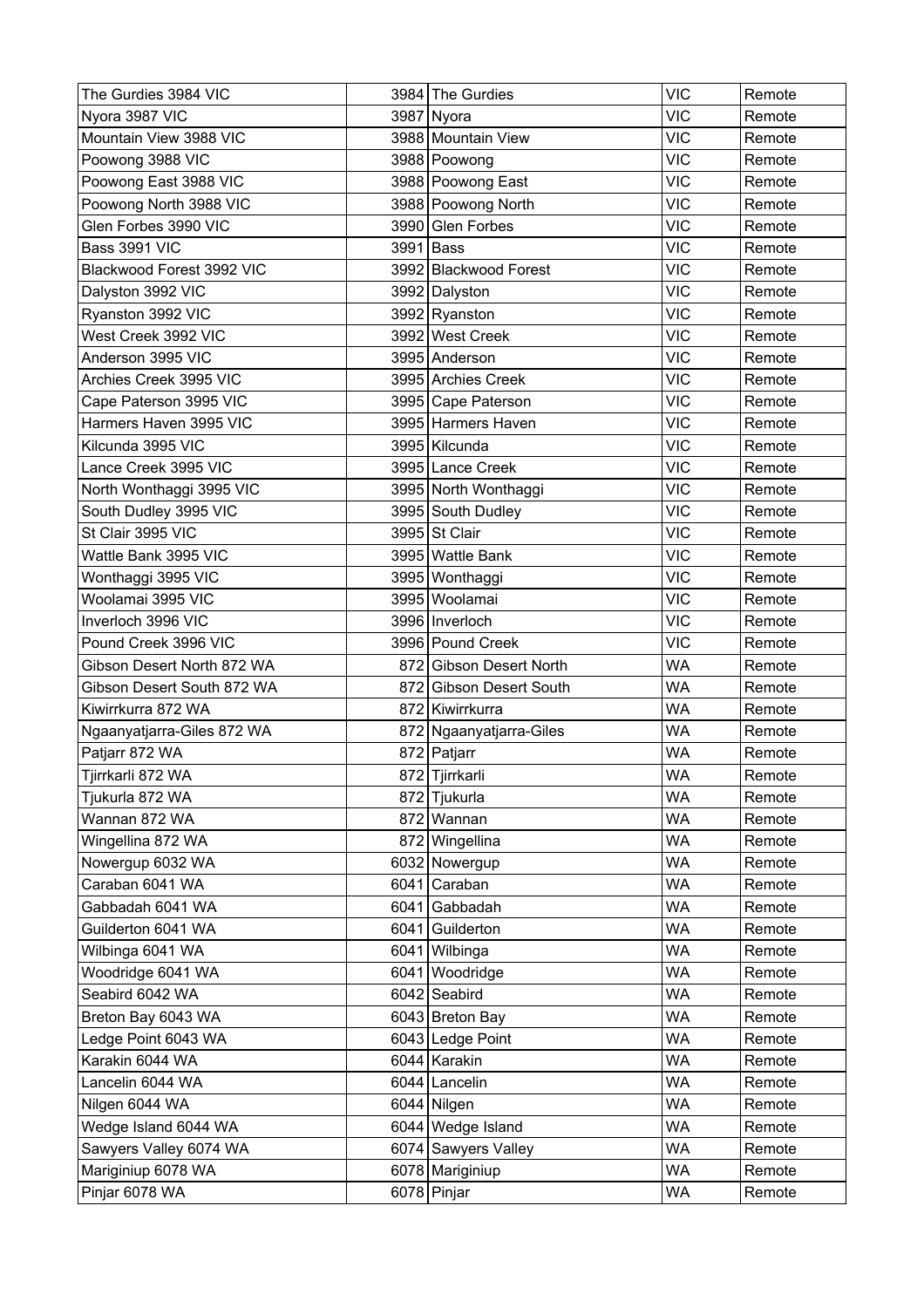| Bailup 6082 WA                    | 6082 Bailup                    | <b>WA</b> | Remote |
|-----------------------------------|--------------------------------|-----------|--------|
| Mount Helena 6082 WA              | 6082 Mount Helena              | <b>WA</b> | Remote |
| Gidgegannup 6083 WA               | 6083 Gidgegannup               | <b>WA</b> | Remote |
| Morangup 6083 WA                  | 6083 Morangup                  | <b>WA</b> | Remote |
| Avon Valley National Park 6084 WA | 6084 Avon Valley National Park | <b>WA</b> | Remote |
| Bullsbrook 6084 WA                | 6084 Bullsbrook                | <b>WA</b> | Remote |
| Chittering 6084 WA                | 6084 Chittering                | <b>WA</b> | Remote |
| Lower Chittering 6084 WA          | 6084 Lower Chittering          | <b>WA</b> | Remote |
| Walyunga National Park 6084 WA    | 6084 Walyunga National Park    | <b>WA</b> | Remote |
| Oakford 6121 WA                   | 6121 Oakford                   | WA        | Remote |
| Oldbury 6121 WA                   | 6121 Oldbury                   | <b>WA</b> | Remote |
| Mundijong 6123 WA                 | 6123 Mundijong                 | <b>WA</b> | Remote |
| Whitby 6123 WA                    | 6123 Whitby                    | <b>WA</b> | Remote |
| Jarrahdale 6124 WA                | 6124 Jarrahdale                | <b>WA</b> | Remote |
| Hopeland 6125 WA                  | 6125   Hopeland                | <b>WA</b> | Remote |
| Mardella 6125 WA                  | 6125 Mardella                  | <b>WA</b> | Remote |
| Serpentine 6125 WA                | 6125 Serpentine                | <b>WA</b> | Remote |
| Keysbrook 6126 WA                 | 6126 Keysbrook                 | <b>WA</b> | Remote |
| Rottnest Island 6161 WA           | 6161 Rottnest Island           | <b>WA</b> | Remote |
| Myara 6207 WA                     | 6207 Myara                     | <b>WA</b> | Remote |
| Nambeelup 6207 WA                 | 6207 Nambeelup                 | <b>WA</b> | Remote |
| North Dandalup 6207 WA            | 6207 North Dandalup            | <b>WA</b> | Remote |
| Solus 6207 WA                     | 6207 Solus                     | <b>WA</b> | Remote |
| Whittaker 6207 WA                 | 6207 Whittaker                 | WA        | Remote |
| Blythewood 6208 WA                | 6208 Blythewood                | <b>WA</b> | Remote |
| Fairbridge 6208 WA                | 6208 Fairbridge                | WA        | Remote |
| Meelon 6208 WA                    | 6208 Meelon                    | <b>WA</b> | Remote |
| Nirimba 6208 WA                   | 6208 Nirimba                   | <b>WA</b> | Remote |
| North Yunderup 6208 WA            | 6208 North Yunderup            | <b>WA</b> | Remote |
| Oakley 6208 WA                    | 6208 Oakley                    | <b>WA</b> | Remote |
| Pinjarra 6208 WA                  | 6208 Pinjarra                  | <b>WA</b> | Remote |
| Point Grey 6208 WA                | 6208 Point Grey                | <b>WA</b> | Remote |
| Ravenswood 6208 WA                | 6208 Ravenswood                | WA        | Remote |
| South Yunderup 6208 WA            | 6208 South Yunderup            | <b>WA</b> | Remote |
| West Pinjarra 6208 WA             | 6208 West Pinjarra             | <b>WA</b> | Remote |
| Bouvard 6211 WA                   | 6211 Bouvard                   | <b>WA</b> | Remote |
| Clifton 6211 WA                   | 6211 Clifton                   | <b>WA</b> | Remote |
| Dawesville 6211 WA                | 6211 Dawesville                | WA        | Remote |
| Herron 6211 WA                    | 6211 Herron                    | <b>WA</b> | Remote |
| Banksiadale 6213 WA               | 6213 Banksiadale               | WA        | Remote |
| Dwellingup 6213 WA                | 6213 Dwellingup                | <b>WA</b> | Remote |
| Etmilyn 6213 WA                   | 6213 Etmilyn                   | <b>WA</b> | Remote |
| Holyoake 6213 WA                  | 6213 Holyoake                  | <b>WA</b> | Remote |
| Inglehope 6213 WA                 | 6213 Inglehope                 | <b>WA</b> | Remote |
| Marrinup 6213 WA                  | 6213 Marrinup                  | <b>WA</b> | Remote |
| Teesdale 6213 WA                  | 6213 Teesdale                  | <b>WA</b> | Remote |
| Birchmont 6214 WA                 | 6214 Birchmont                 | WA        | Remote |
| Coolup 6214 WA                    | 6214 Coolup                    | <b>WA</b> | Remote |
| West Coolup 6214 WA               | 6214 West Coolup               | <b>WA</b> | Remote |
| Hamel 6215 WA                     | $6215$ Hamel                   | <b>WA</b> | Remote |
| Lake Clifton 6215 WA              | 6215 Lake Clifton              | WA        | Remote |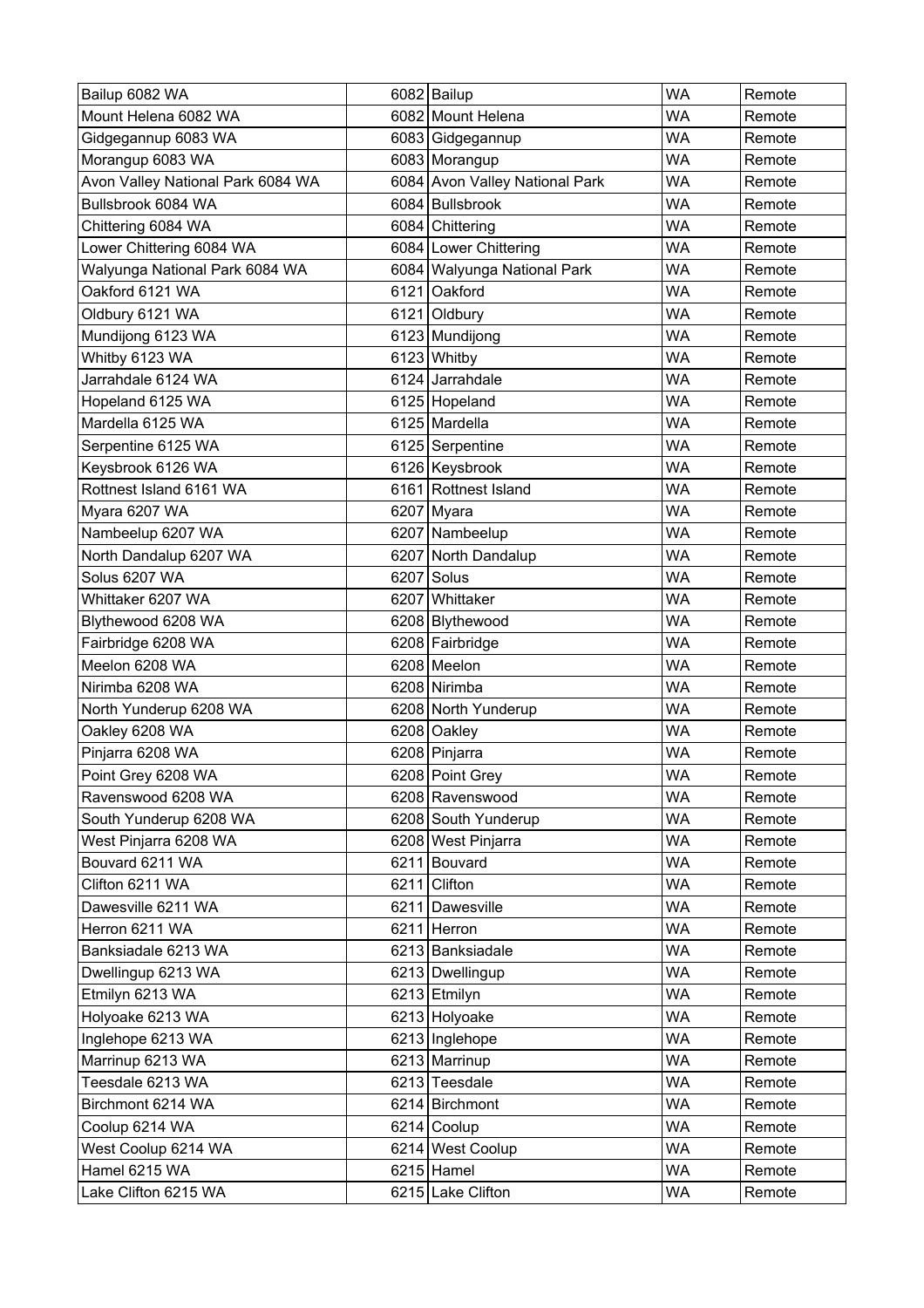| Nanga Brook 6215 WA        |           | 6215 Nanga Brook        | <b>WA</b> | Remote |
|----------------------------|-----------|-------------------------|-----------|--------|
| Preston Beach 6215 WA      |           | 6215 Preston Beach      | <b>WA</b> | Remote |
| Wagerup 6215 WA            |           | 6215 Wagerup            | <b>WA</b> | Remote |
| Waroona 6215 WA            |           | 6215 Waroona            | WA        | Remote |
| Yarloop 6218 WA            |           | 6218 Yarloop            | <b>WA</b> | Remote |
| Cookernup 6220 WA          |           | 6220 Cookernup          | <b>WA</b> | Remote |
| Harvey 6220 WA             |           | 6220 Harvey             | WA        | Remote |
| Hoffman 6220 WA            |           | 6220 Hoffman            | <b>WA</b> | Remote |
| Myalup 6220 WA             |           | 6220 Myalup             | <b>WA</b> | Remote |
| <b>Uduc 6220 WA</b>        |           | 6220 Uduc               | <b>WA</b> | Remote |
| Warawarrup 6220 WA         |           | 6220 Warawarrup         | <b>WA</b> | Remote |
| Mornington 6221 WA         |           | 6221 Mornington         | <b>WA</b> | Remote |
| Wokalup 6221 WA            |           | 6221 Wokalup            | <b>WA</b> | Remote |
| Benger 6223 WA             |           | 6223 Benger             | <b>WA</b> | Remote |
| Beela 6224 WA              |           | 6224 Beela              | <b>WA</b> | Remote |
| Brunswick 6224 WA          |           | 6224 Brunswick          | WA        | Remote |
| Allanson 6225 WA           |           | 6225 Allanson           | <b>WA</b> | Remote |
| Bowelling 6225 WA          |           | 6225 Bowelling          | <b>WA</b> | Remote |
| Buckingham 6225 WA         |           | 6225 Buckingham         | <b>WA</b> | Remote |
| Cardiff 6225 WA            |           | 6225 Cardiff            | <b>WA</b> | Remote |
| Collie 6225 WA             |           | 6225 Collie             | WA        | Remote |
| Collie Burn 6225 WA        |           | 6225 Collie Burn        | <b>WA</b> | Remote |
| Harris River 6225 WA       |           | 6225 Harris River       | <b>WA</b> | Remote |
| Lyalls Mill 6225 WA        |           | 6225 Lyalls Mill        | <b>WA</b> | Remote |
| Mcalinden 6225 WA          |           | 6225 Mcalinden          | <b>WA</b> | Remote |
| Muja 6225 WA               | 6225 Muja |                         | <b>WA</b> | Remote |
| Mumballup 6225 WA          |           | 6225 Mumballup          | <b>WA</b> | Remote |
| Mungalup 6225 WA           |           | 6225 Mungalup           | <b>WA</b> | Remote |
| Noggerup 6225 WA           |           | 6225 Noggerup           | <b>WA</b> | Remote |
| Palmer 6225 WA             |           | 6225 Palmer             | <b>WA</b> | Remote |
| Preston Settlement 6225 WA |           | 6225 Preston Settlement | <b>WA</b> | Remote |
| Shotts 6225 WA             |           | 6225 Shotts             | WA        | Remote |
| Worsley 6225 WA            |           | 6225 Worsley            | <b>WA</b> | Remote |
| Yourdamung Lake 6225 WA    |           | 6225 Yourdamung Lake    | <b>WA</b> | Remote |
| Roelands 6226 WA           |           | 6226 Roelands           | WA        | Remote |
| Burekup 6227 WA            |           | 6227 Burekup            | <b>WA</b> | Remote |
| Waterloo 6228 WA           |           | 6228 Waterloo           | <b>WA</b> | Remote |
| Picton 6229 WA             |           | 6229 Picton             | <b>WA</b> | Remote |
| Picton East 6229 WA        |           | 6229 Picton East        | <b>WA</b> | Remote |
| Bunbury 6230 WA            |           | 6230 Bunbury            | <b>WA</b> | Remote |
| Carey Park 6230 WA         |           | 6230 Carey Park         | <b>WA</b> | Remote |
| College Grove 6230 WA      |           | 6230 College Grove      | <b>WA</b> | Remote |
| Dalyellup 6230 WA          |           | 6230 Dalyellup          | WA        | Remote |
| Davenport 6230 WA          |           | 6230 Davenport          | <b>WA</b> | Remote |
| East Bunbury 6230 WA       |           | 6230 East Bunbury       | <b>WA</b> | Remote |
| Gelorup 6230 WA            |           | 6230 Gelorup            | <b>WA</b> | Remote |
| Glen Iris 6230 WA          |           | 6230 Glen Iris          | <b>WA</b> | Remote |
| Pelican Point 6230 WA      |           | 6230 Pelican Point      | <b>WA</b> | Remote |
| South Bunbury 6230 WA      |           | 6230 South Bunbury      | <b>WA</b> | Remote |
| Usher 6230 WA              |           | 6230 Usher              | <b>WA</b> | Remote |
| Vittoria 6230 WA           |           | 6230 Vittoria           | WA        | Remote |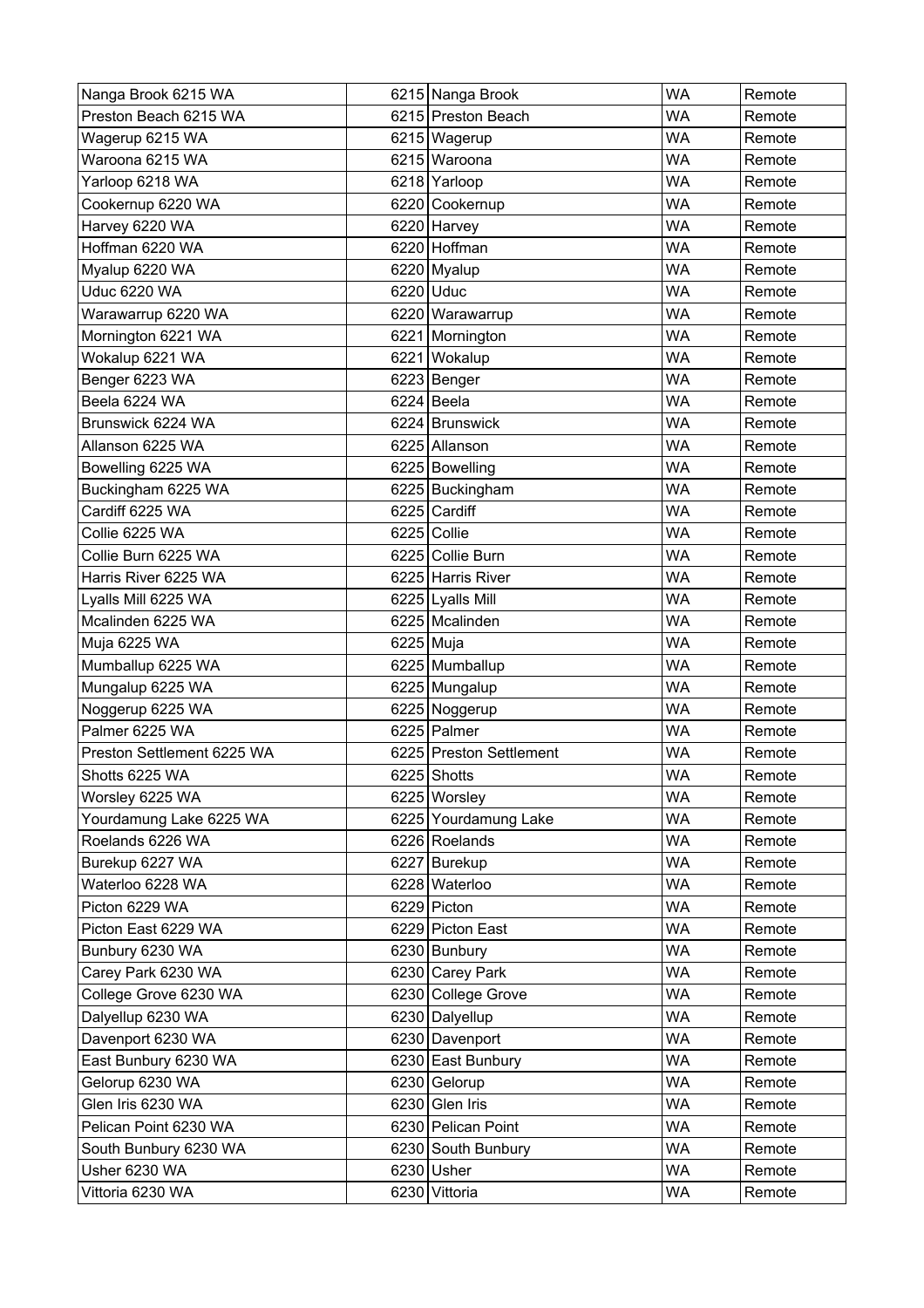| Withers 6230 WA           | 6230 Withers           | <b>WA</b> | Remote |
|---------------------------|------------------------|-----------|--------|
| Eaton 6232 WA             | 6232 Eaton             | WA        | Remote |
| Millbridge 6232 WA        | 6232 Millbridge        | WA        | Remote |
| Australind 6233 WA        | 6233 Australind        | WA        | Remote |
| Binningup 6233 WA         | 6233 Binningup         | <b>WA</b> | Remote |
| Leschenault 6233 WA       | 6233 Leschenault       | <b>WA</b> | Remote |
| Parkfield 6233 WA         | 6233 Parkfield         | WA        | Remote |
| Wellesley 6233 WA         | 6233 Wellesley         | <b>WA</b> | Remote |
| Crooked Brook 6236 WA     | 6236 Crooked Brook     | WA        | Remote |
| Dardanup 6236 WA          | 6236 Dardanup          | WA        | Remote |
| Dardanup West 6236 WA     | 6236 Dardanup West     | <b>WA</b> | Remote |
| Ferguson 6236 WA          | 6236 Ferguson          | <b>WA</b> | Remote |
| Henty 6236 WA             | 6236 Henty             | <b>WA</b> | Remote |
| Paradise 6236 WA          | 6236 Paradise          | WA        | Remote |
| Wellington Forest 6236 WA | 6236 Wellington Forest | WA        | Remote |
| Wellington Mill 6236 WA   | 6236 Wellington Mill   | WA        | Remote |
| Boyanup 6237 WA           | 6237 Boyanup           | <b>WA</b> | Remote |
| Elgin 6237 WA             | 6237 Elgin             | WA        | Remote |
| Gwindinup 6237 WA         | 6237 Gwindinup         | <b>WA</b> | Remote |
| North Boyanup 6237 WA     | 6237 North Boyanup     | <b>WA</b> | Remote |
| Stratham 6237 WA          | 6237 Stratham          | WA        | Remote |
| The Plains 6237 WA        | 6237 The Plains        | <b>WA</b> | Remote |
| Argyle 6239 WA            | 6239 Argyle            | <b>WA</b> | Remote |
| Beelerup 6239 WA          | 6239 Beelerup          | WA        | Remote |
| Brookhampton 6239 WA      | 6239 Brookhampton      | <b>WA</b> | Remote |
| Charley Creek 6239 WA     | 6239 Charley Creek     | <b>WA</b> | Remote |
| Donnybrook 6239 WA        | 6239 Donnybrook        | <b>WA</b> | Remote |
| Glen Mervyn 6239 WA       | 6239 Glen Mervyn       | <b>WA</b> | Remote |
| Paynedale 6239 WA         | 6239 Paynedale         | <b>WA</b> | Remote |
| Queenwood 6239 WA         | 6239 Queenwood         | WA        | Remote |
| Thomson Brook 6239 WA     | 6239 Thomson Brook     | WA        | Remote |
| Upper Capel 6239 WA       | 6239 Upper Capel       | <b>WA</b> | Remote |
| Yabberup 6239 WA          | 6239 Yabberup          | <b>WA</b> | Remote |
| Lowden 6240 WA            | 6240 Lowden            | <b>WA</b> | Remote |
| Wilga 6243 WA             | 6243 Wilga             | WA        | Remote |
| Wilga West 6243 WA        | 6243 Wilga West        | WA        | Remote |
| Boyup Brook 6244 WA       | 6244 Boyup Brook       | <b>WA</b> | Remote |
| Chowerup 6244 WA          | 6244 Chowerup          | <b>WA</b> | Remote |
| Dinninup 6244 WA          | 6244 Dinninup          | <b>WA</b> | Remote |
| Kulikup 6244 WA           | 6244 Kulikup           | <b>WA</b> | Remote |
| Mayanup 6244 WA           | 6244 Mayanup           | <b>WA</b> | Remote |
| Scotts Brook 6244 WA      | 6244 Scotts Brook      | <b>WA</b> | Remote |
| Tonebridge 6244 WA        | 6244 Tonebridge        | WA        | Remote |
| Trigwell 6244 WA          | 6244 Trigwell          | WA        | Remote |
| Brazier 6251 WA           | 6251 Brazier           | <b>WA</b> | Remote |
| Kirup 6251 WA             | 6251 Kirup             | <b>WA</b> | Remote |
| Newlands 6251 WA          | 6251 Newlands          | <b>WA</b> | Remote |
| Mullalyup 6252 WA         | 6252 Mullalyup         | <b>WA</b> | Remote |
| Balingup 6253 WA          | 6253 Balingup          | <b>WA</b> | Remote |
| Grimwade 6253 WA          | 6253 Grimwade          | WA        | Remote |
| Southampton 6253 WA       | 6253 Southampton       | WA        | Remote |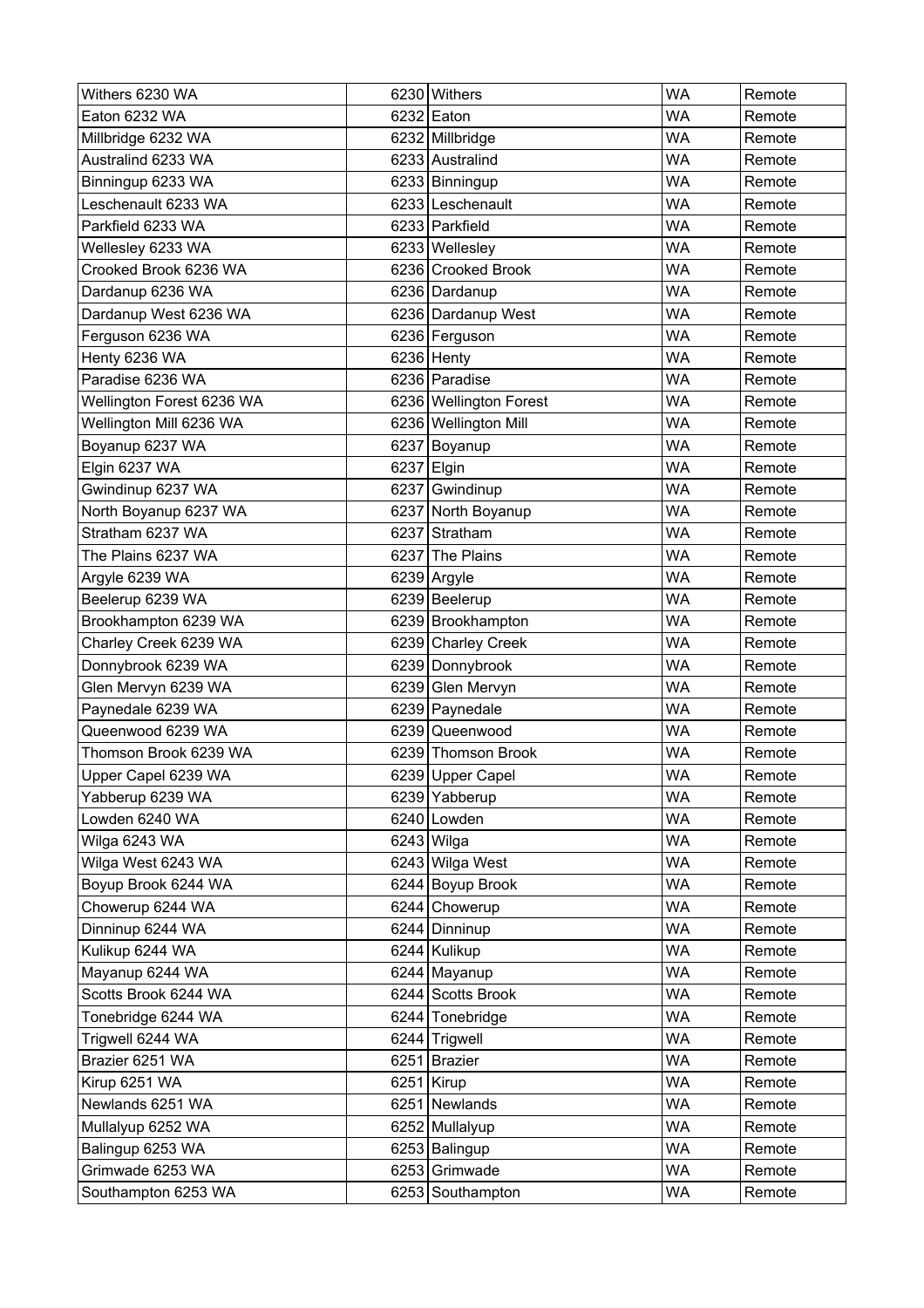| Greenbushes 6254 WA       | 6254 Greenbushes       | <b>WA</b> | Remote |
|---------------------------|------------------------|-----------|--------|
| North Greenbushes 6254 WA | 6254 North Greenbushes | <b>WA</b> | Remote |
| Benjinup 6255 WA          | 6255 Benjinup          | <b>WA</b> | Remote |
| Bridgetown 6255 WA        | 6255 Bridgetown        | <b>WA</b> | Remote |
| Catterick 6255 WA         | 6255 Catterick         | <b>WA</b> | Remote |
| Hester 6255 WA            | 6255 Hester            | <b>WA</b> | Remote |
| Hester Brook 6255 WA      | 6255 Hester Brook      | <b>WA</b> | Remote |
| Kangaroo Gully 6255 WA    | 6255 Kangaroo Gully    | <b>WA</b> | Remote |
| Winnejup 6255 WA          | 6255 Winnejup          | <b>WA</b> | Remote |
| Glenlynn 6256 WA          | 6256 Glenlynn          | WA        | Remote |
| Kingston 6256 WA          | 6256 Kingston          | <b>WA</b> | Remote |
| Maranup 6256 WA           | 6256 Maranup           | <b>WA</b> | Remote |
| Sunnyside 6256 WA         | 6256 Sunnyside         | <b>WA</b> | Remote |
| Wandillup 6256 WA         | 6256 Wandillup         | <b>WA</b> | Remote |
| Yornup 6256 WA            | 6256 Yornup            | <b>WA</b> | Remote |
| Balbarrup 6258 WA         | 6258 Balbarrup         | <b>WA</b> | Remote |
| Crowea 6258 WA            | 6258 Crowea            | <b>WA</b> | Remote |
| Deanmill 6258 WA          | 6258 Deanmill          | <b>WA</b> | Remote |
| Diamond Tree 6258 WA      | 6258 Diamond Tree      | <b>WA</b> | Remote |
| Dingup 6258 WA            | 6258 Dingup            | <b>WA</b> | Remote |
| Dixvale 6258 WA           | 6258 Dixvale           | <b>WA</b> | Remote |
| Donnelly River 6258 WA    | 6258 Donnelly River    | <b>WA</b> | Remote |
| Glenoran 6258 WA          | 6258 Glenoran          | <b>WA</b> | Remote |
| Jardee 6258 WA            | 6258 Jardee            | <b>WA</b> | Remote |
| Lake Muir 6258 WA         | 6258 Lake Muir         | <b>WA</b> | Remote |
| Linfarne 6258 WA          | 6258 Linfarne          | <b>WA</b> | Remote |
| Manjimup 6258 WA          | 6258 Manjimup          | <b>WA</b> | Remote |
| Middlesex 6258 WA         | 6258 Middlesex         | <b>WA</b> | Remote |
| Mordalup 6258 WA          | 6258 Mordalup          | <b>WA</b> | Remote |
| Palgarup 6258 WA          | 6258 Palgarup          | <b>WA</b> | Remote |
| Perup 6258 WA             | 6258 Perup             | <b>WA</b> | Remote |
| Quinninup 6258 WA         | 6258 Quinninup         | <b>WA</b> | Remote |
| Ringbark 6258 WA          | 6258 Ringbark          | <b>WA</b> | Remote |
| Smith Brook 6258 WA       | 6258 Smith Brook       | <b>WA</b> | Remote |
| Upper Warren 6258 WA      | 6258 Upper Warren      | <b>WA</b> | Remote |
| Wilgarrup 6258 WA         | 6258 Wilgarrup         | <b>WA</b> | Remote |
| Yanmah 6258 WA            | 6258 Yanmah            | <b>WA</b> | Remote |
| Beedelup 6260 WA          | 6260 Beedelup          | <b>WA</b> | Remote |
| Biddelia 6260 WA          | 6260 Biddelia          | <b>WA</b> | Remote |
| Callcup 6260 WA           | 6260 Callcup           | <b>WA</b> | Remote |
| Channybearup 6260 WA      | 6260 Channybearup      | <b>WA</b> | Remote |
| Collins 6260 WA           | 6260 Collins           | <b>WA</b> | Remote |
| Eastbrook 6260 WA         | 6260 Eastbrook         | <b>WA</b> | Remote |
| Lake Jasper 6260 WA       | 6260 Lake Jasper       | <b>WA</b> | Remote |
| Peerabeelup 6260 WA       | 6260 Peerabeelup       | <b>WA</b> | Remote |
| Pemberton 6260 WA         | 6260 Pemberton         | <b>WA</b> | Remote |
| Yeagarup 6260 WA          | 6260 Yeagarup          | <b>WA</b> | Remote |
| Boorara Brook 6262 WA     | 6262 Boorara Brook     | <b>WA</b> | Remote |
| Crowea 6262 WA            | 6262 Crowea            | <b>WA</b> | Remote |
| Meerup 6262 WA            | 6262 Meerup            | <b>WA</b> | Remote |
| Northcliffe 6262 WA       | 6262 Northcliffe       | <b>WA</b> | Remote |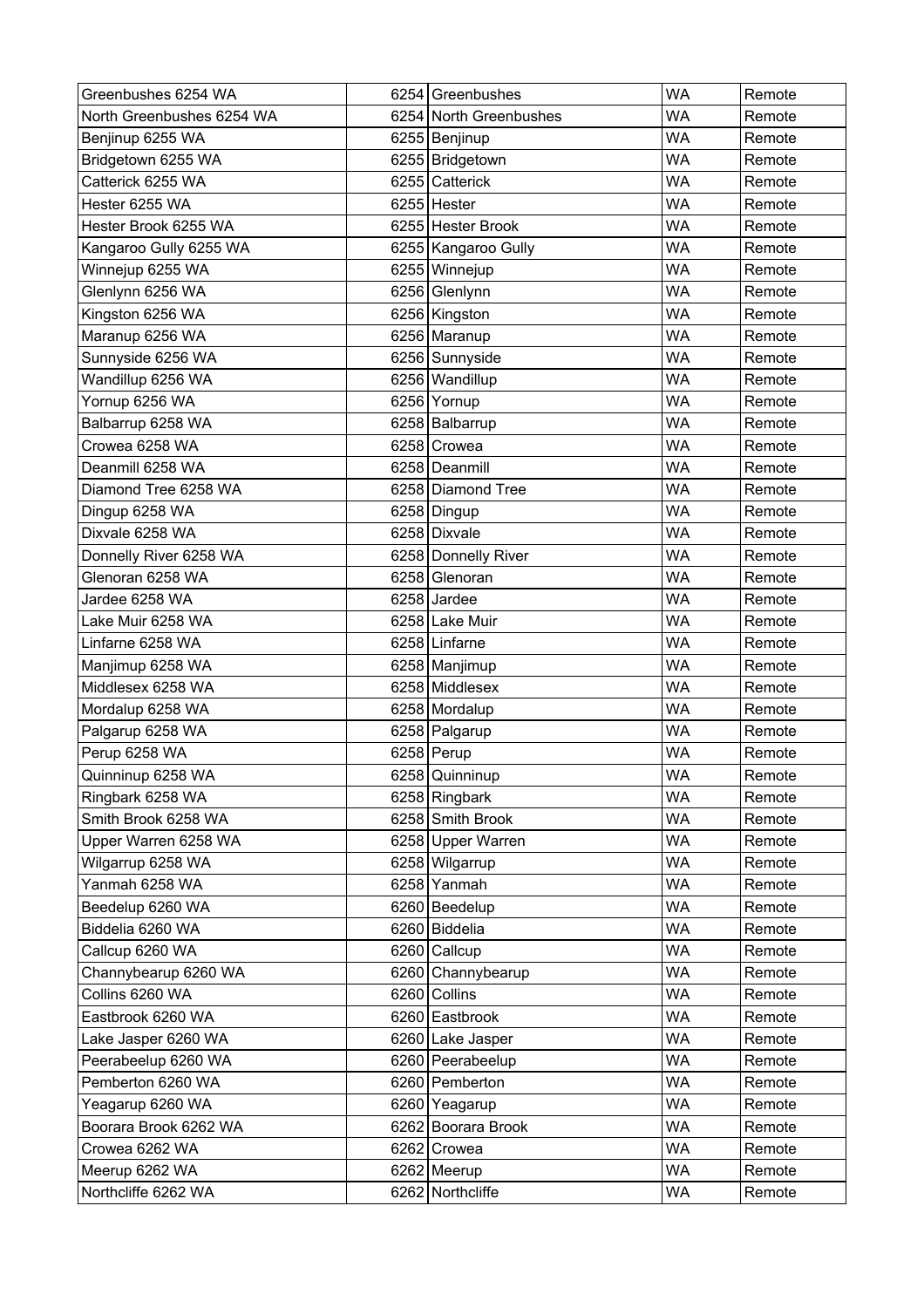| Shannon 6262 WA                | 6262 Shannon                | <b>WA</b> | Remote |
|--------------------------------|-----------------------------|-----------|--------|
| Windy Harbour 6262 WA          | 6262 Windy Harbour          | WA        | Remote |
| Capel 6271 WA                  | 6271 Capel                  | <b>WA</b> | Remote |
| Capel River 6271 WA            | 6271 Capel River            | <b>WA</b> | Remote |
| Forrest Beach 6271 WA          | 6271 Forrest Beach          | <b>WA</b> | Remote |
| Peppermint Grove Beach 6271 WA | 6271 Peppermint Grove Beach | <b>WA</b> | Remote |
| Stirling Estate 6271 WA        | 6271 Stirling Estate        | WA        | Remote |
| Barrabup 6275 WA               | 6275 Barrabup               | <b>WA</b> | Remote |
| Carlotta 6275 WA               | 6275 Carlotta               | WA        | Remote |
| Cundinup 6275 WA               | 6275 Cundinup               | WA        | Remote |
| Darradup 6275 WA               | 6275 Darradup               | <b>WA</b> | Remote |
| East Nannup 6275 WA            | 6275 East Nannup            | <b>WA</b> | Remote |
| Jalbarragup 6275 WA            | 6275 Jalbarragup            | <b>WA</b> | Remote |
| Jarrahwood 6275 WA             | 6275 Jarrahwood             | <b>WA</b> | Remote |
| Nannup 6275 WA                 | 6275 Nannup                 | <b>WA</b> | Remote |
| Scott River East 6275 WA       | 6275 Scott River East       | <b>WA</b> | Remote |
| Yoganup 6275 WA                | 6275 Yoganup                | <b>WA</b> | Remote |
| Abba River 6280 WA             | 6280 Abba River             | <b>WA</b> | Remote |
| Abbey 6280 WA                  | 6280 Abbey                  | <b>WA</b> | Remote |
| Acton Park 6280 WA             | 6280 Acton Park             | <b>WA</b> | Remote |
| Ambergate 6280 WA              | 6280 Ambergate              | <b>WA</b> | Remote |
| Anniebrook 6280 WA             | 6280 Anniebrook             | <b>WA</b> | Remote |
| Boallia 6280 WA                | 6280 Boallia                | <b>WA</b> | Remote |
| Bovell 6280 WA                 | 6280 Bovell                 | WA        | Remote |
| Broadwater 6280 WA             | 6280 Broadwater             | <b>WA</b> | Remote |
| Busselton 6280 WA              | 6280 Busselton              | <b>WA</b> | Remote |
| Carbunup River 6280 WA         | 6280 Carbunup River         | <b>WA</b> | Remote |
| Chapman Hill 6280 WA           | 6280 Chapman Hill           | <b>WA</b> | Remote |
| Geographe 6280 WA              | 6280 Geographe              | <b>WA</b> | Remote |
| Hithergreen 6280 WA            | 6280 Hithergreen            | <b>WA</b> | Remote |
| Jindong 6280 WA                | 6280 Jindong                | <b>WA</b> | Remote |
| Kalgup 6280 WA                 | 6280 Kalgup                 | <b>WA</b> | Remote |
| Kaloorup 6280 WA               | 6280 Kaloorup               | <b>WA</b> | Remote |
| Kealy 6280 WA                  | $6280$ Kealy                | <b>WA</b> | Remote |
| Ludlow 6280 WA                 | 6280 Ludlow                 | WA        | Remote |
| Marybrook 6280 WA              | 6280 Marybrook              | <b>WA</b> | Remote |
| Metricup 6280 WA               | 6280 Metricup               | <b>WA</b> | Remote |
| North Jindong 6280 WA          | 6280 North Jindong          | WA        | Remote |
| Reinscourt 6280 WA             | 6280 Reinscourt             | <b>WA</b> | Remote |
| Ruabon 6280 WA                 | 6280 Ruabon                 | <b>WA</b> | Remote |
| Sabina River 6280 WA           | 6280 Sabina River           | <b>WA</b> | Remote |
| Siesta Park 6280 WA            | 6280 Siesta Park            | <b>WA</b> | Remote |
| Tutunup 6280 WA                | 6280 Tutunup                | <b>WA</b> | Remote |
| Vasse 6280 WA                  | 6280 Vasse                  | <b>WA</b> | Remote |
| Walsall 6280 WA                | 6280 Walsall                | <b>WA</b> | Remote |
| West Busselton 6280 WA         | 6280 West Busselton         | WA        | Remote |
| Wilyabrup 6280 WA              | 6280 Wilyabrup              | <b>WA</b> | Remote |
| Wonnerup 6280 WA               | 6280 Wonnerup               | <b>WA</b> | Remote |
| Yalyalup 6280 WA               | 6280 Yalyalup               | WA        | Remote |
| Yelverton 6280 WA              | 6280 Yelverton              | <b>WA</b> | Remote |
| Yoongarillup 6280 WA           | 6280 Yoongarillup           | WA        | Remote |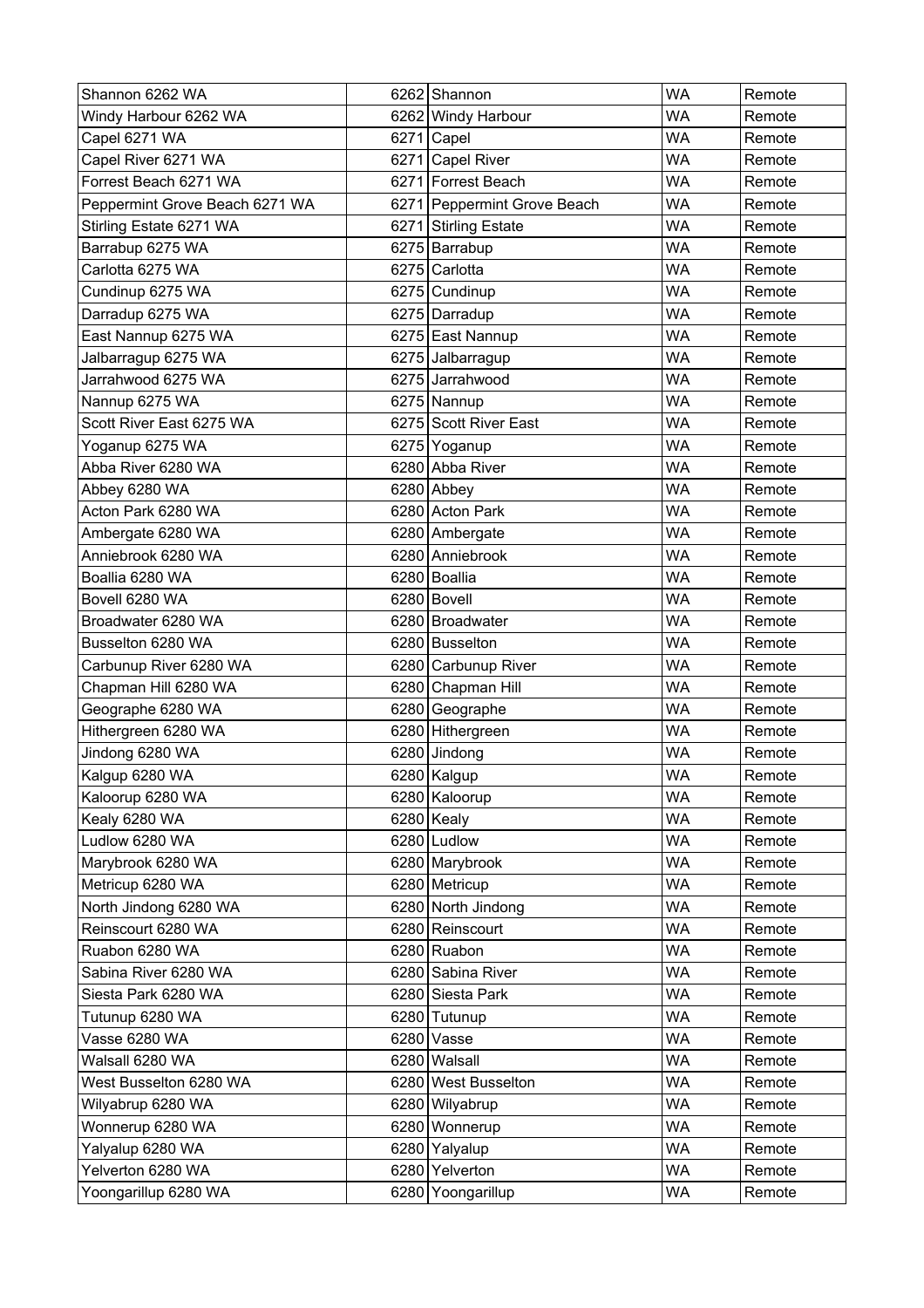| Dunsborough 6281 WA      |            | 6281 Dunsborough      | <b>WA</b> | Remote |
|--------------------------|------------|-----------------------|-----------|--------|
| Eagle Bay 6281 WA        |            | 6281 Eagle Bay        | WA        | Remote |
| Naturaliste 6281 WA      |            | 6281 Naturaliste      | WA        | Remote |
| Quedjinup 6281 WA        |            | 6281 Quedjinup        | WA        | Remote |
| Quindalup 6281 WA        |            | 6281 Quindalup        | <b>WA</b> | Remote |
| Yallingup 6282 WA        |            | 6282 Yallingup        | <b>WA</b> | Remote |
| Yallingup Siding 6282 WA |            | 6282 Yallingup Siding | WA        | Remote |
| Baudin 6284 WA           |            | 6284 Baudin           | <b>WA</b> | Remote |
| Cowaramup 6284 WA        |            | 6284 Cowaramup        | WA        | Remote |
| Gracetown 6284 WA        |            | 6284 Gracetown        | WA        | Remote |
| Treeton 6284 WA          |            | 6284 Treeton          | <b>WA</b> | Remote |
| Bramley 6285 WA          |            | 6285 Bramley          | <b>WA</b> | Remote |
| Burnside 6285 WA         |            | 6285 Burnside         | <b>WA</b> | Remote |
| Gnarabup 6285 WA         |            | 6285 Gnarabup         | <b>WA</b> | Remote |
| Margaret River 6285 WA   |            | 6285 Margaret River   | <b>WA</b> | Remote |
| Osmington 6285 WA        |            | 6285 Osmington        | <b>WA</b> | Remote |
| Prevelly 6285 WA         |            | 6285 Prevelly         | <b>WA</b> | Remote |
| Rosa Brook 6285 WA       |            | 6285 Rosa Brook       | <b>WA</b> | Remote |
| Rosa Glen 6285 WA        |            | 6285 Rosa Glen        | <b>WA</b> | Remote |
| Schroeder 6285 WA        |            | 6285 Schroeder        | <b>WA</b> | Remote |
| Boranup 6286 WA          |            | 6286 Boranup          | <b>WA</b> | Remote |
| Forest Grove 6286 WA     |            | 6286 Forest Grove     | <b>WA</b> | Remote |
| Redgate 6286 WA          |            | 6286 Redgate          | <b>WA</b> | Remote |
| Witchcliffe 6286 WA      |            | 6286 Witchcliffe      | WA        | Remote |
| Alexandra Bridge 6288 WA |            | 6288 Alexandra Bridge | <b>WA</b> | Remote |
| Courtenay 6288 WA        |            | 6288 Courtenay        | <b>WA</b> | Remote |
| Hamelin Bay 6288 WA      |            | 6288 Hamelin Bay      | <b>WA</b> | Remote |
| Karridale 6288 WA        |            | 6288 Karridale        | <b>WA</b> | Remote |
| Nillup 6288 WA           |            | 6288 Nillup           | <b>WA</b> | Remote |
| Scott River 6288 WA      |            | 6288 Scott River      | <b>WA</b> | Remote |
| Warner Glen 6288 WA      |            | 6288 Warner Glen      | <b>WA</b> | Remote |
| Augusta 6290 WA          |            | 6290 Augusta          | WA        | Remote |
| Deepdene 6290 WA         |            | 6290 Deepdene         | <b>WA</b> | Remote |
| East Augusta 6290 WA     |            | 6290 East Augusta     | <b>WA</b> | Remote |
| Kudardup 6290 WA         |            | 6290 Kudardup         | WA        | Remote |
| Leeuwin 6290 WA          |            | 6290 Leeuwin          | <b>WA</b> | Remote |
| Molloy Island 6290 WA    |            | 6290 Molloy Island    | <b>WA</b> | Remote |
| Badgin 6302 WA           |            | 6302 Badgin           | WA        | Remote |
| Balladong 6302 WA        |            | 6302 Balladong        | <b>WA</b> | Remote |
| Burges 6302 WA           |            | $6302$ Burges         | <b>WA</b> | Remote |
| Caljie 6302 WA           |            | 6302 Caljie           | <b>WA</b> | Remote |
| Cold Harbour 6302 WA     |            | 6302 Cold Harbour     | <b>WA</b> | Remote |
| Daliak 6302 WA           |            | 6302 Daliak           | <b>WA</b> | Remote |
| Flint 6302 WA            | 6302 Flint |                       | WA        | Remote |
| Flynn 6302 WA            |            | 6302 Flynn            | <b>WA</b> | Remote |
| Gilgering 6302 WA        |            | 6302 Gilgering        | WA        | Remote |
| Greenhills 6302 WA       |            | 6302 Greenhills       | <b>WA</b> | Remote |
| Gwambygine 6302 WA       |            | 6302 Gwambygine       | <b>WA</b> | Remote |
| Inkpen 6302 WA           |            | $6302$   Inkpen       | WA        | Remote |
| Kauring 6302 WA          |            | 6302 Kauring          | <b>WA</b> | Remote |
| Malebelling 6302 WA      |            | 6302 Malebelling      | WA        | Remote |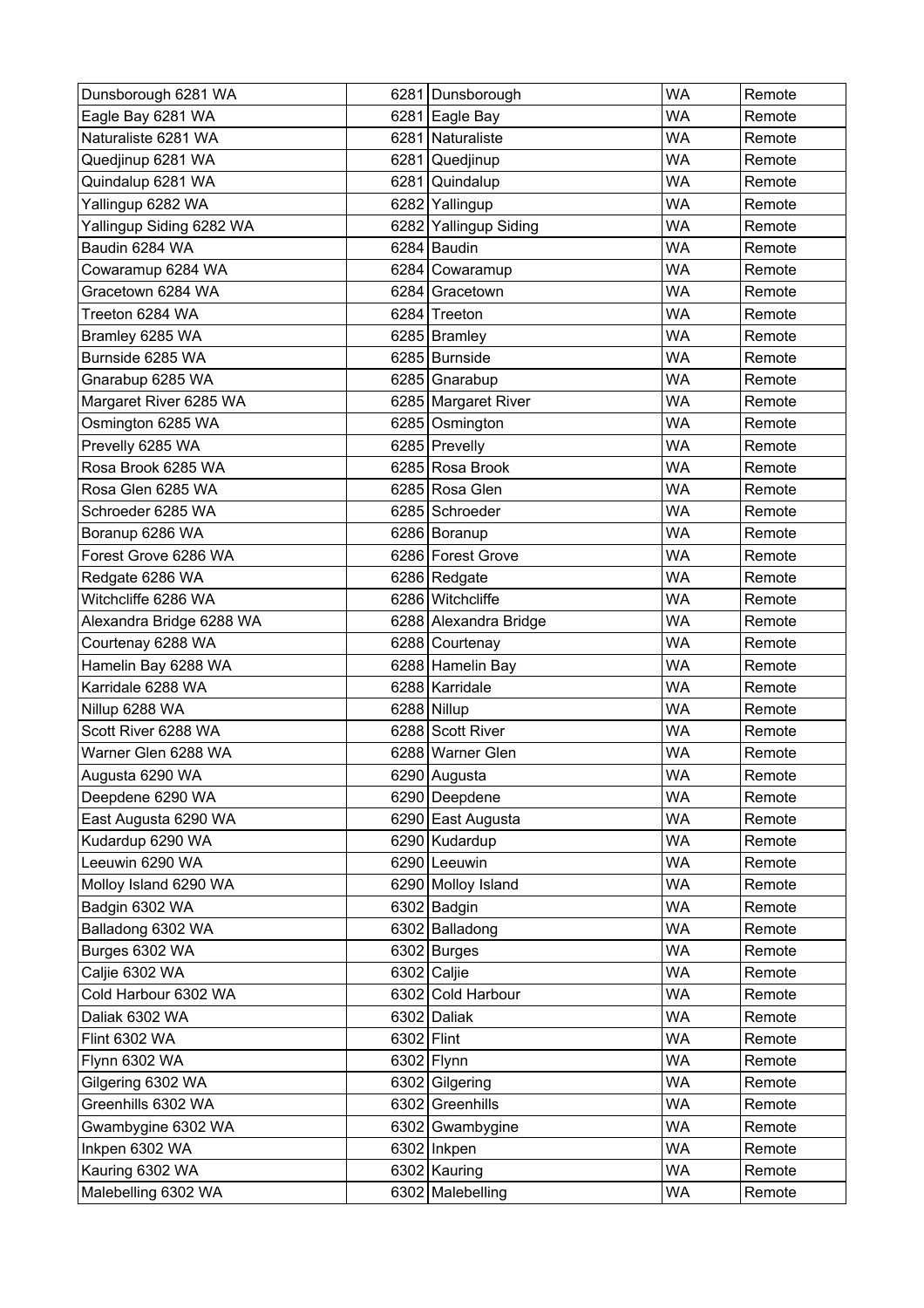| Mount Hardey 6302 WA      |           | 6302 Mount Hardey      | <b>WA</b> | Remote |
|---------------------------|-----------|------------------------|-----------|--------|
| Mount Observation 6302 WA |           | 6302 Mount Observation | WA        | Remote |
| Narraloggan 6302 WA       |           | 6302 Narraloggan       | <b>WA</b> | Remote |
| Quellington 6302 WA       |           | 6302 Quellington       | WA        | Remote |
| St Ronans 6302 WA         |           | 6302 St Ronans         | WA        | Remote |
| Talbot 6302 WA            |           | 6302 Talbot            | WA        | Remote |
| Talbot West 6302 WA       |           | 6302 Talbot West       | <b>WA</b> | Remote |
| Wilberforce 6302 WA       |           | 6302 Wilberforce       | WA        | Remote |
| <b>York 6302 WA</b>       | 6302 York |                        | <b>WA</b> | Remote |
| Bally Bally 6304 WA       |           | 6304 Bally Bally       | WA        | Remote |
| Beverley 6304 WA          |           | 6304 Beverley          | WA        | Remote |
| Dale 6304 WA              | 6304 Dale |                        | WA        | Remote |
| East Beverley 6304 WA     |           | 6304 East Beverley     | <b>WA</b> | Remote |
| Kokeby 6304 WA            |           | 6304 Kokeby            | <b>WA</b> | Remote |
| Morbinning 6304 WA        |           | 6304 Morbinning        | <b>WA</b> | Remote |
| Westdale 6304 WA          |           | 6304 Westdale          | WA        | Remote |
| Aldersyde 6306 WA         |           | 6306 Aldersyde         | WA        | Remote |
| Brookton 6306 WA          |           | 6306 Brookton          | <b>WA</b> | Remote |
| Bulyee 6306 WA            |           | 6306 Bulyee            | WA        | Remote |
| Jelcobine 6306 WA         |           | 6306 Jelcobine         | WA        | Remote |
| Kweda 6306 WA             |           | 6306 Kweda             | WA        | Remote |
| Codjatotine 6308 WA       |           | 6308 Codjatotine       | WA        | Remote |
| Dwarda 6308 WA            |           | 6308 Dwarda            | <b>WA</b> | Remote |
| East Pingelly 6308 WA     |           | 6308 East Pingelly     | WA        | Remote |
| Gillimanning 6308 WA      |           | 6308 Gillimanning      | WA        | Remote |
| Hastings 6308 WA          |           | 6308 Hastings          | WA        | Remote |
| Pingelly 6308 WA          |           | 6308 Pingelly          | <b>WA</b> | Remote |
| Pumphreys Bridge 6308 WA  |           | 6308 Pumphreys Bridge  | <b>WA</b> | Remote |
| Springs 6308 WA           |           | 6308 Springs           | <b>WA</b> | Remote |
| Wandering 6308 WA         |           | 6308 Wandering         | <b>WA</b> | Remote |
| West Pingelly 6308 WA     |           | 6308 West Pingelly     | <b>WA</b> | Remote |
| East Popanyinning 6309 WA |           | 6309 East Popanyinning | <b>WA</b> | Remote |
| Popanyinning 6309 WA      |           | 6309 Popanyinning      | <b>WA</b> | Remote |
| Stratherne 6309 WA        |           | 6309 Stratherne        | <b>WA</b> | Remote |
| West Popanyinning 6309 WA |           | 6309 West Popanyinning | <b>WA</b> | Remote |
| Commodine 6311 WA         |           | 6311 Commodine         | <b>WA</b> | Remote |
| Contine 6311 WA           |           | 6311 Contine           | <b>WA</b> | Remote |
| Cuballing 6311 WA         |           | 6311 Cuballing         | <b>WA</b> | Remote |
| Dryandra 6311 WA          |           | 6311 Dryandra          | WA        | Remote |
| Lol Gray 6311 WA          |           | 6311 Lol Gray          | WA        | Remote |
| Townsendale 6311 WA       |           | 6311 Townsendale       | WA        | Remote |
| Wardering 6311 WA         |           | 6311 Wardering         | <b>WA</b> | Remote |
| Yornaning 6311 WA         |           | 6311 Yornaning         | <b>WA</b> | Remote |
| Boundain 6312 WA          |           | 6312 Boundain          | <b>WA</b> | Remote |
| Dumberning 6312 WA        |           | 6312 Dumberning        | <b>WA</b> | Remote |
| Hillside 6312 WA          |           | 6312 Hillside          | WA        | Remote |
| Minigin 6312 WA           |           | 6312 Minigin           | WA        | Remote |
| Narrogin 6312 WA          |           | 6312 Narrogin          | <b>WA</b> | Remote |
| Narrogin Valley 6312 WA   |           | 6312 Narrogin Valley   | <b>WA</b> | Remote |
| Nomans Lake 6312 WA       |           | 6312 Nomans Lake       | <b>WA</b> | Remote |
| Toolibin 6312 WA          |           | 6312 Toolibin          | <b>WA</b> | Remote |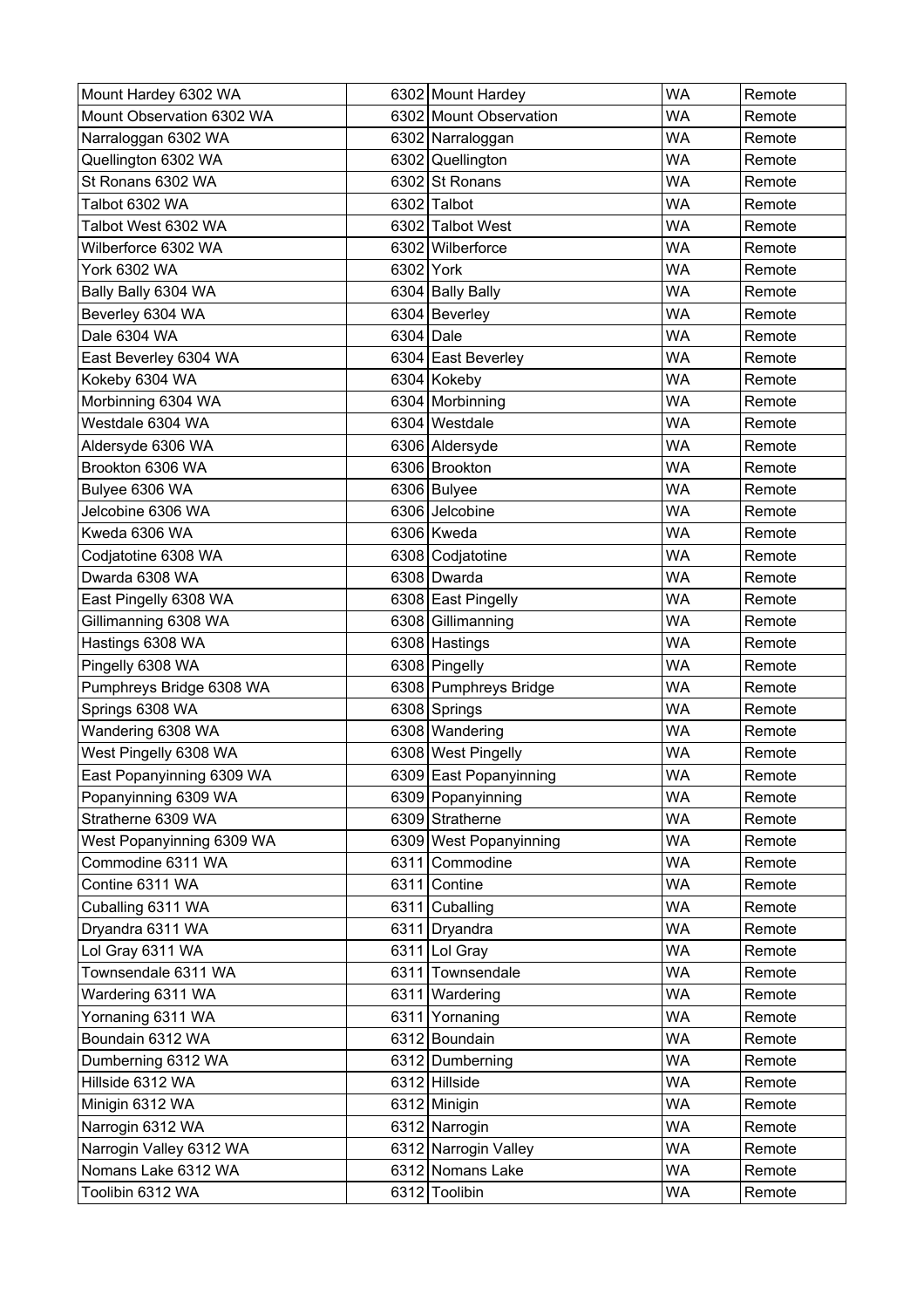| Yilliminning 6312 WA       | 6312 Yilliminning       | <b>WA</b> | Remote |
|----------------------------|-------------------------|-----------|--------|
| Highbury 6313 WA           | 6313 Highbury           | <b>WA</b> | Remote |
| Arthur River 6315 WA       | 6315 Arthur River       | <b>WA</b> | Remote |
| Ballaying 6315 WA          | 6315 Ballaying          | <b>WA</b> | Remote |
| Cancanning 6315 WA         | 6315 Cancanning         | <b>WA</b> | Remote |
| Collanilling 6315 WA       | 6315 Collanilling       | <b>WA</b> | Remote |
| Dongolocking 6315 WA       | 6315 Dongolocking       | <b>WA</b> | Remote |
| Gundaring 6315 WA          | 6315 Gundaring          | <b>WA</b> | Remote |
| Jaloran 6315 WA            | 6315 Jaloran            | WA        | Remote |
| Lime Lake 6315 WA          | 6315 Lime Lake          | <b>WA</b> | Remote |
| Minding 6315 WA            | 6315 Minding            | <b>WA</b> | Remote |
| Piesseville 6315 WA        | 6315 Piesseville        | <b>WA</b> | Remote |
| Wagin 6315 WA              | 6315 Wagin              | <b>WA</b> | Remote |
| Wedgecarrup 6315 WA        | 6315 Wedgecarrup        | <b>WA</b> | Remote |
| Boyerine 6316 WA           | 6316 Boyerine           | <b>WA</b> | Remote |
| Cartmeticup 6316 WA        | 6316 Cartmeticup        | <b>WA</b> | Remote |
| Glencoe 6316 WA            | 6316 Glencoe            | <b>WA</b> | Remote |
| Kenmare 6316 WA            | 6316   Kenmare          | <b>WA</b> | Remote |
| Westwood 6316 WA           | 6316 Westwood           | <b>WA</b> | Remote |
| Woodanilling 6316 WA       | 6316 Woodanilling       | <b>WA</b> | Remote |
| Badgebup 6317 WA           | 6317 Badgebup           | <b>WA</b> | Remote |
| Bullock Hills 6317 WA      | 6317 Bullock Hills      | <b>WA</b> | Remote |
| Carrolup 6317 WA           | 6317 Carrolup           | <b>WA</b> | Remote |
| Coblinine 6317 WA          | 6317 Coblinine          | <b>WA</b> | Remote |
| Coyrecup 6317 WA           | 6317 Coyrecup           | <b>WA</b> | Remote |
| Datatine 6317 WA           | 6317 Datatine           | <b>WA</b> | Remote |
| Ewlyamartup 6317 WA        | 6317 Ewlyamartup        | <b>WA</b> | Remote |
| Katanning 6317 WA          | 6317 Katanning          | <b>WA</b> | Remote |
| Marracoonda 6317 WA        | 6317 Marracoonda        | <b>WA</b> | Remote |
| Moojebing 6317 WA          | 6317 Moojebing          | <b>WA</b> | Remote |
| Murdong 6317 WA            | 6317 Murdong            | <b>WA</b> | Remote |
| Pinwernying 6317 WA        | 6317 Pinwernying        | <b>WA</b> | Remote |
| South Datatine 6317 WA     | 6317 South Datatine     | <b>WA</b> | Remote |
| South Glencoe 6317 WA      | 6317 South Glencoe      | <b>WA</b> | Remote |
| Broomehill 6318 WA         | 6318 Broomehill         | WA        | Remote |
| Broomehill East 6318 WA    | 6318 Broomehill East    | <b>WA</b> | Remote |
| Broomehill Village 6318 WA | 6318 Broomehill Village | <b>WA</b> | Remote |
| Broomehill West 6318 WA    | 6318 Broomehill West    | WA        | Remote |
| Bobalong 6320 WA           | 6320 Bobalong           | <b>WA</b> | Remote |
| Borderdale 6320 WA         | 6320 Borderdale         | <b>WA</b> | Remote |
| Dartnall 6320 WA           | 6320 Dartnall           | <b>WA</b> | Remote |
| Lake Toolbrunup 6320 WA    | 6320 Lake Toolbrunup    | <b>WA</b> | Remote |
| Moonies Hill 6320 WA       | 6320 Moonies Hill       | <b>WA</b> | Remote |
| Tambellup 6320 WA          | 6320 Tambellup          | WA        | Remote |
| Wansbrough 6320 WA         | 6320 Wansbrough         | <b>WA</b> | Remote |
| Cranbrook 6321 WA          | 6321 Cranbrook          | WA        | Remote |
| Tenterden 6322 WA          | 6322 Tenterden          | <b>WA</b> | Remote |
| Kendenup 6323 WA           | 6323 Kendenup           | <b>WA</b> | Remote |
| Denbarker 6324 WA          | 6324 Denbarker          | WA        | Remote |
| Forest Hill 6324 WA        | 6324 Forest Hill        | <b>WA</b> | Remote |
| Mount Barker 6324 WA       | 6324 Mount Barker       | <b>WA</b> | Remote |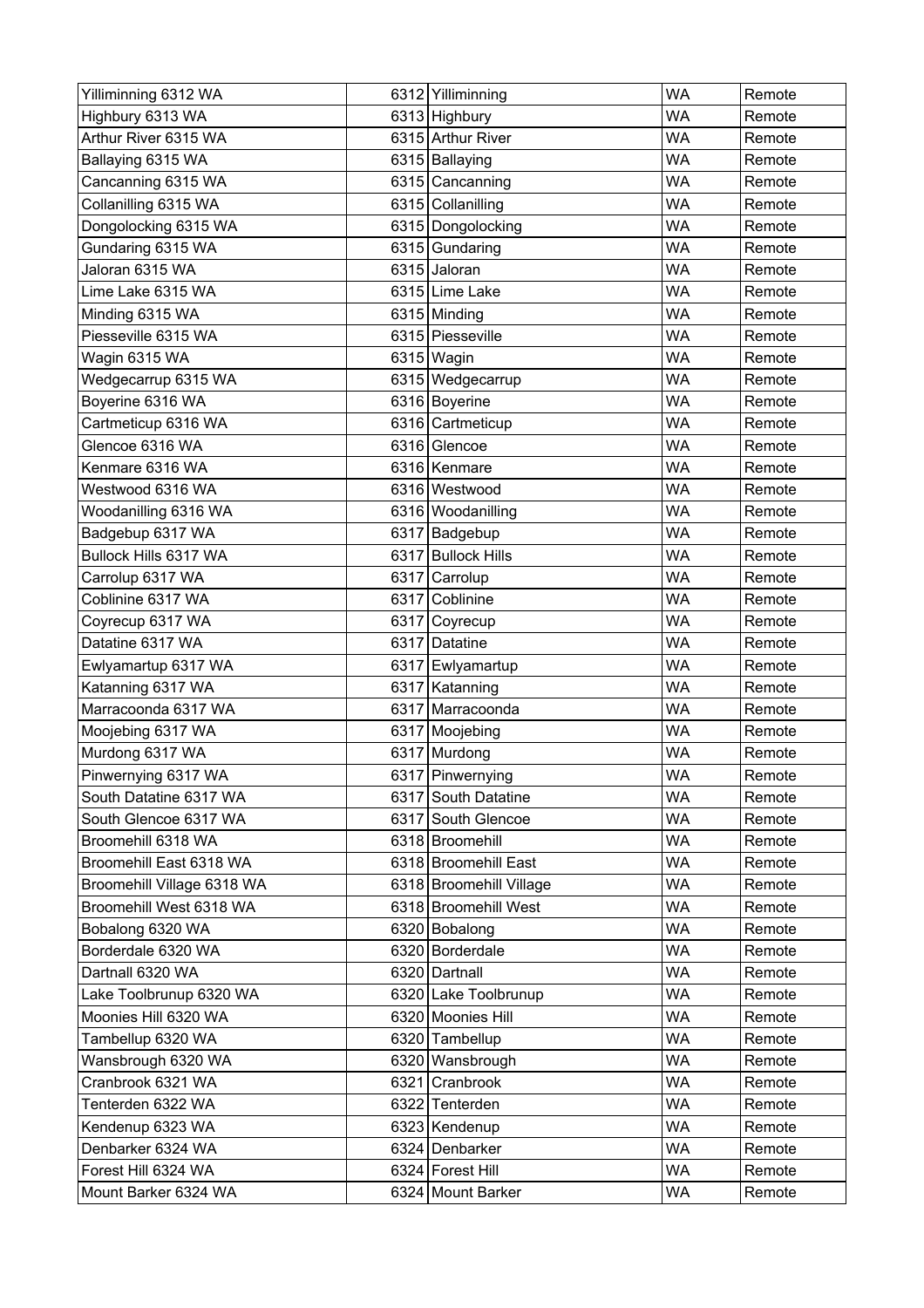| Perillup 6324 WA            | 6324 Perillup            | <b>WA</b> | Remote |
|-----------------------------|--------------------------|-----------|--------|
| Porongurup 6324 WA          | 6324 Porongurup          | <b>WA</b> | Remote |
| South Stirling 6324 WA      | 6324 South Stirling      | <b>WA</b> | Remote |
| Takalarup 6324 WA           | 6324 Takalarup           | <b>WA</b> | Remote |
| Woogenellup 6324 WA         | 6324 Woogenellup         | WA        | Remote |
| Narrikup 6326 WA            | 6326 Narrikup            | <b>WA</b> | Remote |
| Redmond 6327 WA             | 6327 Redmond             | <b>WA</b> | Remote |
| Redmond West 6327 WA        | 6327 Redmond West        | <b>WA</b> | Remote |
| Cheynes 6328 WA             | 6328 Cheynes             | <b>WA</b> | Remote |
| Gnowellen 6328 WA           | 6328 Gnowellen           | <b>WA</b> | Remote |
| Green Range 6328 WA         | 6328 Green Range         | <b>WA</b> | Remote |
| Kojaneerup South 6328 WA    | 6328 Kojaneerup South    | <b>WA</b> | Remote |
| Manypeaks 6328 WA           | 6328 Manypeaks           | <b>WA</b> | Remote |
| Mettler 6328 WA             | 6328 Mettler             | <b>WA</b> | Remote |
| Palmdale 6328 WA            | 6328 Palmdale            | <b>WA</b> | Remote |
| Wellstead 6328 WA           | 6328 Wellstead           | <b>WA</b> | Remote |
| Albany 6330 WA              | 6330 Albany              | <b>WA</b> | Remote |
| Bayonet Head 6330 WA        | 6330 Bayonet Head        | <b>WA</b> | Remote |
| Big Grove 6330 WA           | 6330 Big Grove           | WA        | Remote |
| Bornholm 6330 WA            | 6330 Bornholm            | <b>WA</b> | Remote |
| Centennial Park 6330 WA     | 6330 Centennial Park     | <b>WA</b> | Remote |
| Collingwood Heights 6330 WA | 6330 Collingwood Heights | <b>WA</b> | Remote |
| Collingwood Park 6330 WA    | 6330 Collingwood Park    | <b>WA</b> | Remote |
| Cuthbert 6330 WA            | 6330 Cuthbert            | <b>WA</b> | Remote |
| Drome 6330 WA               | 6330 Drome               | <b>WA</b> | Remote |
| Elleker 6330 WA             | 6330 Elleker             | WA        | Remote |
| Emu Point 6330 WA           | 6330 Emu Point           | <b>WA</b> | Remote |
| Frenchman Bay 6330 WA       | 6330 Frenchman Bay       | <b>WA</b> | Remote |
| Gledhow 6330 WA             | 6330 Gledhow             | <b>WA</b> | Remote |
| Goode Beach 6330 WA         | 6330 Goode Beach         | <b>WA</b> | Remote |
| Green Valley 6330 WA        | 6330 Green Valley        | <b>WA</b> | Remote |
| Kalgan 6330 WA              | 6330 Kalgan              | <b>WA</b> | Remote |
| King River 6330 WA          | 6330 King River          | <b>WA</b> | Remote |
| Kronkup 6330 WA             | 6330 Kronkup             | <b>WA</b> | Remote |
| Lange 6330 WA               | 6330 Lange               | <b>WA</b> | Remote |
| Little Grove 6330 WA        | 6330 Little Grove        | <b>WA</b> | Remote |
| Lockyer 6330 WA             | 6330 Lockyer             | <b>WA</b> | Remote |
| Lower King 6330 WA          | 6330 Lower King          | <b>WA</b> | Remote |
| Lowlands 6330 WA            | 6330 Lowlands            | <b>WA</b> | Remote |
| Marbelup 6330 WA            | 6330 Marbelup            | <b>WA</b> | Remote |
| Mckail 6330 WA              | 6330 Mckail              | <b>WA</b> | Remote |
| Middleton Beach 6330 WA     | 6330 Middleton Beach     | <b>WA</b> | Remote |
| Millbrook 6330 WA           | 6330 Millbrook           | <b>WA</b> | Remote |
| Milpara 6330 WA             | 6330 Milpara             | <b>WA</b> | Remote |
| Mira Mar 6330 WA            | 6330 Mira Mar            | <b>WA</b> | Remote |
| Mount Clarence 6330 WA      | 6330 Mount Clarence      | <b>WA</b> | Remote |
| Mount Elphinstone 6330 WA   | 6330 Mount Elphinstone   | WA        | Remote |
| Mount Melville 6330 WA      | 6330 Mount Melville      | <b>WA</b> | Remote |
| Nanarup 6330 WA             | 6330 Nanarup             | <b>WA</b> | Remote |
| Napier 6330 WA              | 6330 Napier              | <b>WA</b> | Remote |
| Nullaki 6330 WA             | 6330 Nullaki             | WA        | Remote |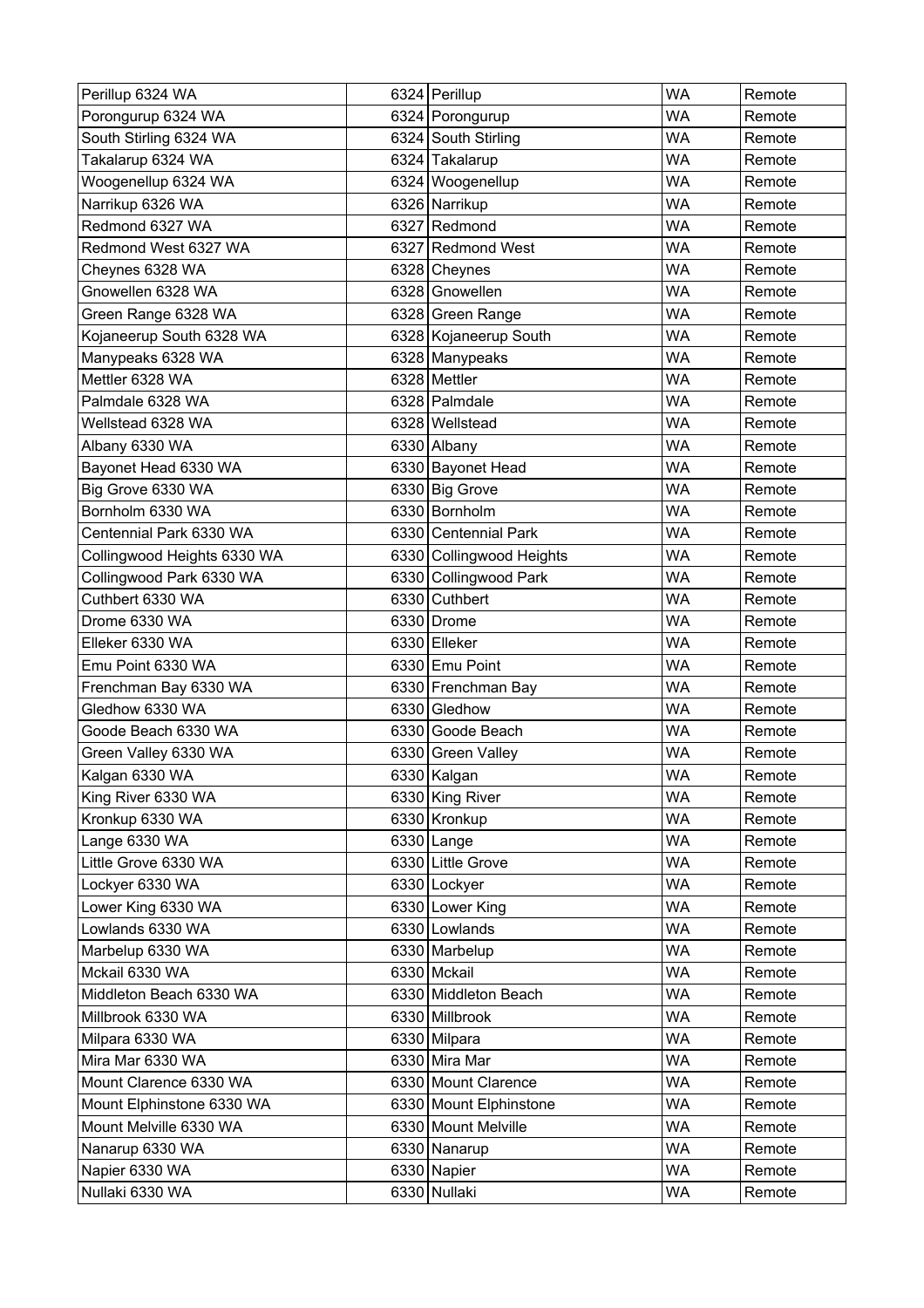| Orana 6330 WA               |          | 6330 Orana               | <b>WA</b> | Remote |
|-----------------------------|----------|--------------------------|-----------|--------|
| Port Albany 6330 WA         |          | 6330 Port Albany         | WA        | Remote |
| Robinson 6330 WA            |          | 6330 Robinson            | WA        | Remote |
| Sandpatch 6330 WA           |          | 6330 Sandpatch           | WA        | Remote |
| Seppings 6330 WA            |          | 6330 Seppings            | <b>WA</b> | Remote |
| Spencer Park 6330 WA        |          | 6330 Spencer Park        | <b>WA</b> | Remote |
| Torbay 6330 WA              |          | 6330 Torbay              | WA        | Remote |
| Torndirrup 6330 WA          |          | 6330 Torndirrup          | <b>WA</b> | Remote |
| Vancouver Peninsula 6330 WA |          | 6330 Vancouver Peninsula | <b>WA</b> | Remote |
| Walmsley 6330 WA            |          | 6330 Walmsley            | WA        | Remote |
| Warrenup 6330 WA            |          | 6330 Warrenup            | <b>WA</b> | Remote |
| West Cape Howe 6330 WA      |          | 6330 West Cape Howe      | <b>WA</b> | Remote |
| Willyung 6330 WA            |          | 6330 Willyung            | <b>WA</b> | Remote |
| Yakamia 6330 WA             |          | 6330 Yakamia             | <b>WA</b> | Remote |
| Youngs Siding 6330 WA       |          | 6330 Youngs Siding       | <b>WA</b> | Remote |
| Albany 6332 WA              |          | 6332 Albany              | <b>WA</b> | Remote |
| Bow Bridge 6333 WA          |          | 6333 Bow Bridge          | <b>WA</b> | Remote |
| Denmark 6333 WA             |          | 6333 Denmark             | <b>WA</b> | Remote |
| Hay 6333 WA                 | 6333 Hay |                          | <b>WA</b> | Remote |
| Hazelvale 6333 WA           |          | 6333 Hazelvale           | <b>WA</b> | Remote |
| Kentdale 6333 WA            |          | 6333 Kentdale            | WA        | Remote |
| Kordabup 6333 WA            |          | 6333 Kordabup            | <b>WA</b> | Remote |
| Mount Lindesay 6333 WA      |          | 6333 Mount Lindesay      | <b>WA</b> | Remote |
| Mount Romance 6333 WA       |          | 6333 Mount Romance       | WA        | Remote |
| Nornalup 6333 WA            |          | 6333 Nornalup            | <b>WA</b> | Remote |
| Ocean Beach 6333 WA         |          | 6333 Ocean Beach         | <b>WA</b> | Remote |
| Parryville 6333 WA          |          | 6333 Parryville          | <b>WA</b> | Remote |
| Peaceful Bay 6333 WA        |          | 6333 Peaceful Bay        | <b>WA</b> | Remote |
| Scotsdale 6333 WA           |          | 6333 Scotsdale           | <b>WA</b> | Remote |
| Shadforth 6333 WA           |          | 6333 Shadforth           | WA        | Remote |
| Tingledale 6333 WA          |          | 6333 Tingledale          | <b>WA</b> | Remote |
| Trent 6333 WA               |          | 6333 Trent               | <b>WA</b> | Remote |
| William Bay 6333 WA         |          | 6333 William Bay         | <b>WA</b> | Remote |
| Gnowangerup 6335 WA         |          | 6335 Gnowangerup         | <b>WA</b> | Remote |
| Jackitup 6335 WA            |          | 6335 Jackitup            | WA        | Remote |
| Kebaringup 6335 WA          |          | 6335 Kebaringup          | <b>WA</b> | Remote |
| Pallinup 6335 WA            |          | 6335 Pallinup            | <b>WA</b> | Remote |
| Cowalellup 6336 WA          |          | 6336 Cowalellup          | <b>WA</b> | Remote |
| Mills Lake 6336 WA          |          | 6336 Mills Lake          | <b>WA</b> | Remote |
| Mindarabin 6336 WA          |          | 6336 Mindarabin          | <b>WA</b> | Remote |
| Needilup 6336 WA            |          | 6336 Needilup            | <b>WA</b> | Remote |
| Ongerup 6336 WA             |          | 6336 Ongerup             | <b>WA</b> | Remote |
| Toompup 6336 WA             |          | 6336 Toompup             | <b>WA</b> | Remote |
| Fitzgerald 6337 WA          |          | 6337 Fitzgerald          | <b>WA</b> | Remote |
| Gairdner 6337 WA            |          | 6337 Gairdner            | <b>WA</b> | Remote |
| Jacup 6337 WA               | 6337     | Jacup                    | <b>WA</b> | Remote |
| Jerramungup 6337 WA         |          | 6337 Jerramungup         | <b>WA</b> | Remote |
| West Fitzgerald 6337 WA     |          | 6337 West Fitzgerald     | <b>WA</b> | Remote |
| Amelup 6338 WA              |          | 6338 Amelup              | <b>WA</b> | Remote |
| Borden 6338 WA              |          | 6338 Borden              | <b>WA</b> | Remote |
| Boxwood Hill 6338 WA        |          | 6338 Boxwood Hill        | <b>WA</b> | Remote |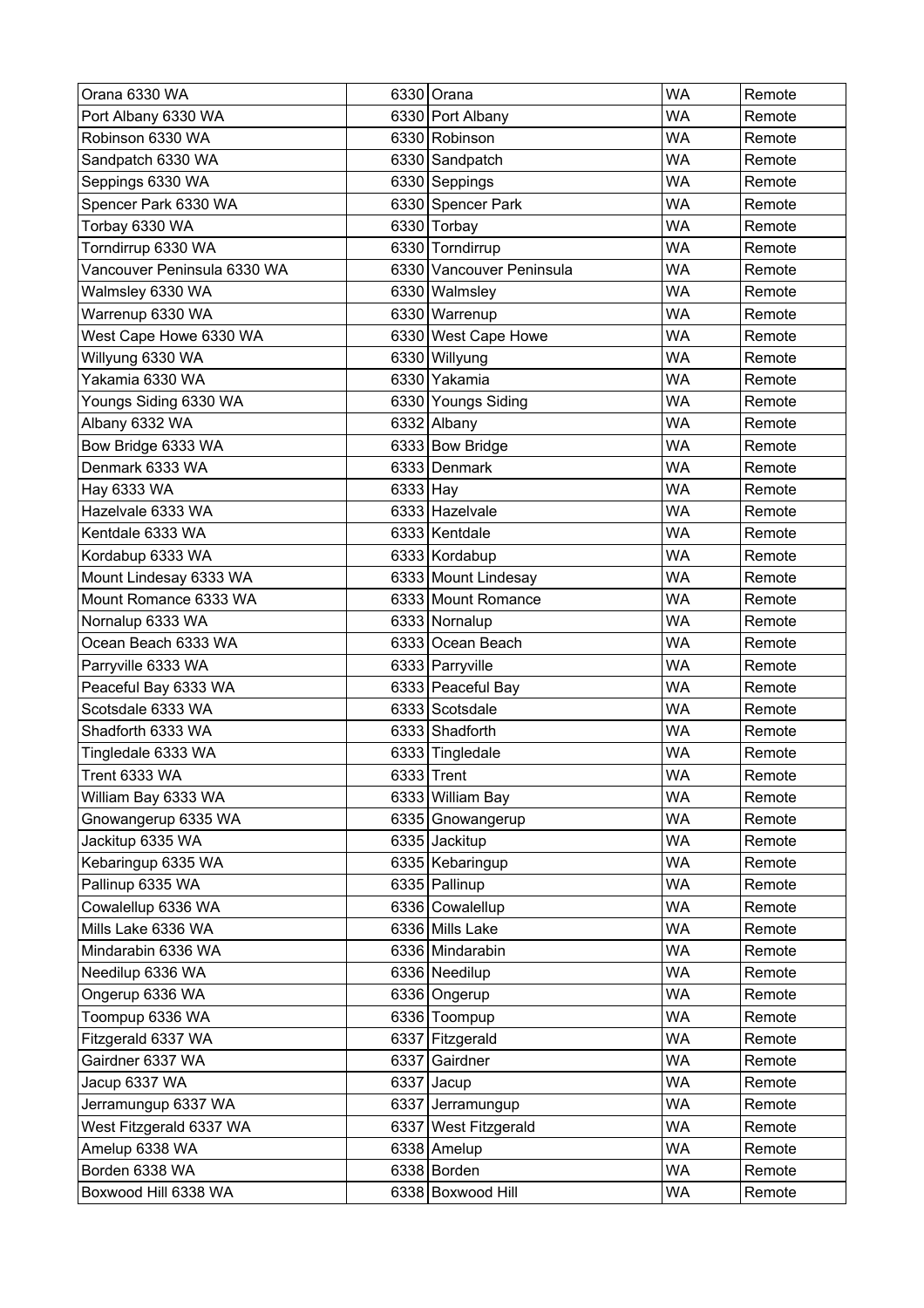| Bremer Bay 6338 WA                     | 6338 Bremer Bay                     | <b>WA</b> | Remote |
|----------------------------------------|-------------------------------------|-----------|--------|
| Magitup 6338 WA                        | 6338 Magitup                        | <b>WA</b> | Remote |
| Monjebup 6338 WA                       | 6338 Monjebup                       | WA        | Remote |
| Nalyerlup 6338 WA                      | 6338 Nalyerlup                      | <b>WA</b> | Remote |
| North Stirlings 6338 WA                | 6338 North Stirlings                | WA        | Remote |
| Stirling Range National Park 6338 WA   | 6338 Stirling Range National Park   | <b>WA</b> | Remote |
| Nyabing 6341 WA                        | 6341 Nyabing                        | <b>WA</b> | Remote |
| Pingrup 6343 WA                        | 6343 Pingrup                        | <b>WA</b> | Remote |
| Fitzgerald River National Park 6346 WA | 6346 Fitzgerald River National Park | <b>WA</b> | Remote |
| Jerdacuttup 6346 WA                    | 6346 Jerdacuttup                    | WA        | Remote |
| Ravensthorpe 6346 WA                   | 6346 Ravensthorpe                   | <b>WA</b> | Remote |
| West River 6346 WA                     | 6346 West River                     | <b>WA</b> | Remote |
| Hopetoun 6348 WA                       | 6348 Hopetoun                       | <b>WA</b> | Remote |
| Dumbleyung 6350 WA                     | 6350 Dumbleyung                     | <b>WA</b> | Remote |
| Nairibin 6350 WA                       | 6350 Nairibin                       | <b>WA</b> | Remote |
| Nippering 6350 WA                      | 6350 Nippering                      | <b>WA</b> | Remote |
| Moulyinning 6351 WA                    | 6351 Moulyinning                    | <b>WA</b> | Remote |
| North Moulyinning 6351 WA              | 6351 North Moulyinning              | <b>WA</b> | Remote |
| Kukerin 6352 WA                        | 6352 Kukerin                        | WA        | Remote |
| Merilup 6352 WA                        | 6352 Merilup                        | <b>WA</b> | Remote |
| North Kukerin 6352 WA                  | 6352 North Kukerin                  | WA        | Remote |
| South Kukerin 6352 WA                  | 6352 South Kukerin                  | <b>WA</b> | Remote |
| Beenong 6353 WA                        | 6353 Beenong                        | <b>WA</b> | Remote |
| Buniche 6353 WA                        | 6353 Buniche                        | WA        | Remote |
| Kuender 6353 WA                        | 6353 Kuender                        | <b>WA</b> | Remote |
| Lake Grace 6353 WA                     | 6353 Lake Grace                     | WA        | Remote |
| Mallee Hill 6353 WA                    | 6353 Mallee Hill                    | <b>WA</b> | Remote |
| Neendaling 6353 WA                     | 6353 Neendaling                     | <b>WA</b> | Remote |
| North Burngup 6353 WA                  | 6353 North Burngup                  | <b>WA</b> | Remote |
| North Lake Grace 6353 WA               | 6353 North Lake Grace               | <b>WA</b> | Remote |
| South Lake Grace 6353 WA               | 6353 South Lake Grace               | WA        | Remote |
| Tarin Rock 6353 WA                     | 6353 Tarin Rock                     | <b>WA</b> | Remote |
| Dunn Rock 6355 WA                      | 6355 Dunn Rock                      | WA        | Remote |
| East Newdegate 6355 WA                 | 6355 East Newdegate                 | <b>WA</b> | Remote |
| Holt Rock 6355 WA                      | 6355 Holt Rock                      | WA        | Remote |
| Lake Biddy 6355 WA                     | 6355 Lake Biddy                     | <b>WA</b> | Remote |
| Lake Camm 6355 WA                      | 6355 Lake Camm                      | <b>WA</b> | Remote |
| Little Italy 6355 WA                   | 6355 Little Italy                   | WA        | Remote |
| Magenta 6355 WA                        | 6355 Magenta                        | <b>WA</b> | Remote |
| Mount Sheridan 6355 WA                 | 6355 Mount Sheridan                 | WA        | Remote |
| Newdegate 6355 WA                      | 6355 Newdegate                      | <b>WA</b> | Remote |
| South Newdegate 6355 WA                | 6355 South Newdegate                | <b>WA</b> | Remote |
| Varley 6355 WA                         | 6355 Varley                         | <b>WA</b> | Remote |
| Hatter Hill 6356 WA                    | 6356 Hatter Hill                    | <b>WA</b> | Remote |
| Lake King 6356 WA                      | 6356 Lake King                      | <b>WA</b> | Remote |
| Mount Madden 6356 WA                   | 6356 Mount Madden                   | <b>WA</b> | Remote |
| Pingaring 6357 WA                      | 6357 Pingaring                      | WA        | Remote |
| Karlgarin 6358 WA                      | 6358 Karlgarin                      | <b>WA</b> | Remote |
| Forrestania 6359 WA                    | 6359 Forrestania                    | <b>WA</b> | Remote |
| Hyden 6359 WA                          | $6359$ Hyden                        | <b>WA</b> | Remote |
| Harrismith 6361 WA                     | 6361 Harrismith                     | WA        | Remote |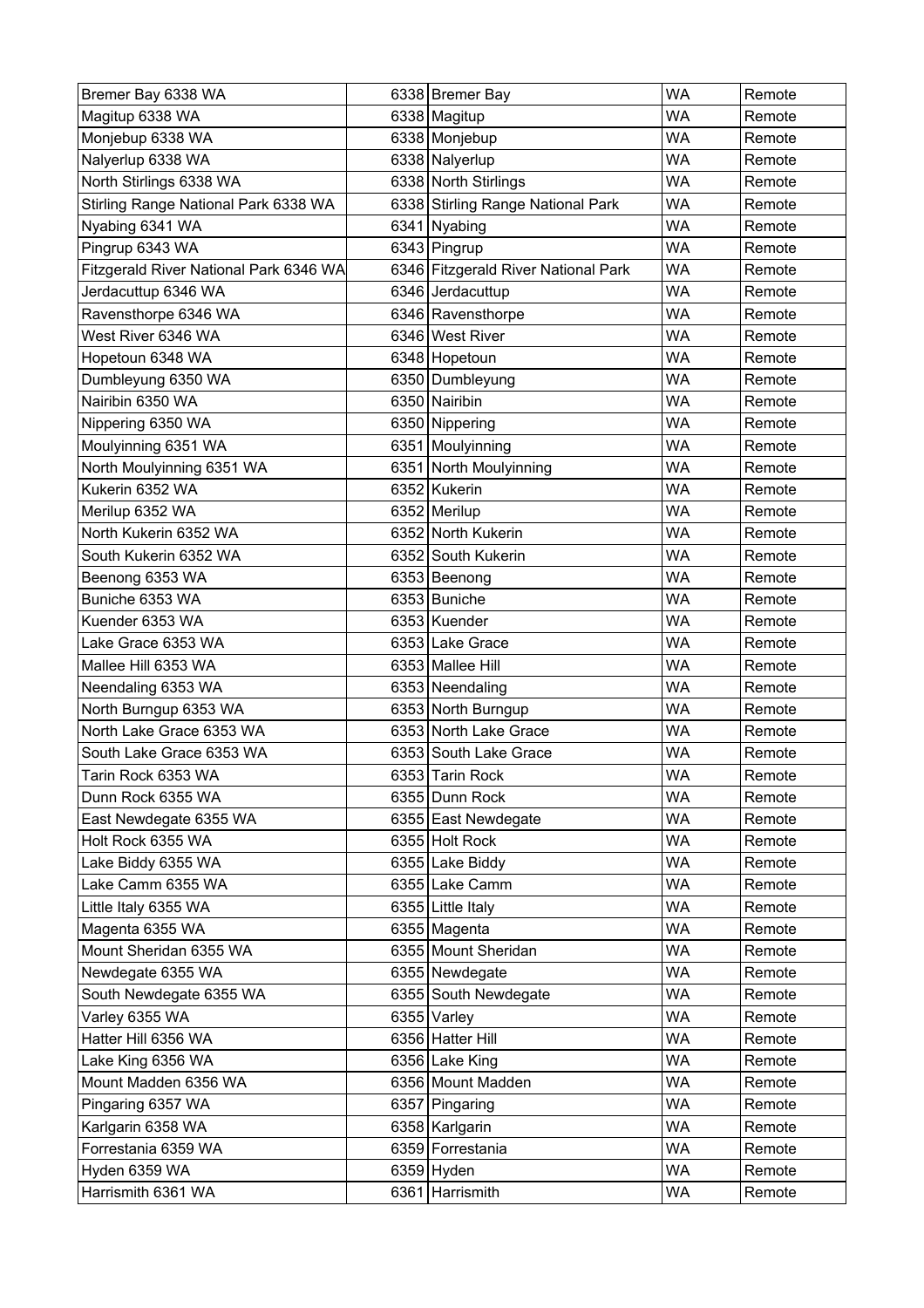| Tincurrin 6361 WA        | 6361 Tincurrin        | <b>WA</b> | Remote |
|--------------------------|-----------------------|-----------|--------|
| Dudinin 6363 WA          | 6363 Dudinin          | WA        | Remote |
| Walyurin 6363 WA         | 6363 Walyurin         | <b>WA</b> | Remote |
| Jilakin 6365 WA          | 6365 Jilakin          | <b>WA</b> | Remote |
| Jitarning 6365 WA        | 6365 Jitarning        | <b>WA</b> | Remote |
| Kulin 6365 WA            | 6365 Kulin            | <b>WA</b> | Remote |
| Kulin West 6365 WA       | 6365 Kulin West       | <b>WA</b> | Remote |
| Kondinin 6367 WA         | 6367 Kondinin         | <b>WA</b> | Remote |
| South Kumminin 6368 WA   | 6368 South Kumminin   | WA        | Remote |
| Mount Walker 6369 WA     | 6369 Mount Walker     | <b>WA</b> | Remote |
| Narembeen 6369 WA        | 6369 Narembeen        | <b>WA</b> | Remote |
| Wadderin 6369 WA         | 6369 Wadderin         | <b>WA</b> | Remote |
| West Holleton 6369 WA    | 6369 West Holleton    | <b>WA</b> | Remote |
| Woolocutty 6369 WA       | 6369 Woolocutty       | <b>WA</b> | Remote |
| East Wickepin 6370 WA    | 6370 East Wickepin    | <b>WA</b> | Remote |
| Kirk Rock 6370 WA        | 6370 Kirk Rock        | <b>WA</b> | Remote |
| Malyalling 6370 WA       | 6370 Malyalling       | <b>WA</b> | Remote |
| Wickepin 6370 WA         | 6370 Wickepin         | <b>WA</b> | Remote |
| Wogolin 6370 WA          | 6370 Wogolin          | <b>WA</b> | Remote |
| Yealering 6372 WA        | 6372 Yealering        | <b>WA</b> | Remote |
| Bullaring 6373 WA        | 6373 Bullaring        | <b>WA</b> | Remote |
| Adamsvale 6375 WA        | 6375 Adamsvale        | <b>WA</b> | Remote |
| Bilbarin 6375 WA         | 6375 Bilbarin         | <b>WA</b> | Remote |
| Corrigin 6375 WA         | 6375 Corrigin         | <b>WA</b> | Remote |
| Gorge Rock 6375 WA       | 6375 Gorge Rock       | <b>WA</b> | Remote |
| Kunjin 6375 WA           | 6375 Kunjin           | <b>WA</b> | Remote |
| Kurrenkutten 6375 WA     | 6375 Kurrenkutten     | <b>WA</b> | Remote |
| Badjaling 6383 WA        | 6383 Badjaling        | <b>WA</b> | Remote |
| Balkuling 6383 WA        | 6383 Balkuling        | <b>WA</b> | Remote |
| Cubbine 6383 WA          | 6383 Cubbine          | <b>WA</b> | Remote |
| Dangin 6383 WA           | 6383 Dangin           | <b>WA</b> | Remote |
| Doodenanning 6383 WA     | 6383 Doodenanning     | <b>WA</b> | Remote |
| Dulbelling 6383 WA       | 6383 Dulbelling       | <b>WA</b> | Remote |
| Mount Stirling 6383 WA   | 6383 Mount Stirling   | <b>WA</b> | Remote |
| Quairading 6383 WA       | 6383 Quairading       | WA        | Remote |
| South Quairading 6383 WA | 6383 South Quairading | <b>WA</b> | Remote |
| Wamenusking 6383 WA      | 6383 Wamenusking      | <b>WA</b> | Remote |
| Yoting 6383 WA           | 6383 Yoting           | WA        | Remote |
| Pantapin 6384 WA         | 6384 Pantapin         | <b>WA</b> | Remote |
| Kwolyin 6385 WA          | 6385 Kwolyin          | <b>WA</b> | Remote |
| Shackleton 6386 WA       | 6386 Shackleton       | <b>WA</b> | Remote |
| Bannister 6390 WA        | 6390 Bannister        | <b>WA</b> | Remote |
| Boddington 6390 WA       | 6390 Boddington       | <b>WA</b> | Remote |
| Crossman 6390 WA         | 6390 Crossman         | <b>WA</b> | Remote |
| Lower Hotham 6390 WA     | 6390 Lower Hotham     | <b>WA</b> | Remote |
| Marradong 6390 WA        | 6390   Marradong      | WA        | Remote |
| Mount Cooke 6390 WA      | 6390 Mount Cooke      | <b>WA</b> | Remote |
| Mount Wells 6390 WA      | 6390 Mount Wells      | <b>WA</b> | Remote |
| North Bannister 6390 WA  | 6390 North Bannister  | WA        | Remote |
| Ranford 6390 WA          | 6390 Ranford          | <b>WA</b> | Remote |
| Upper Murray 6390 WA     | 6390 Upper Murray     | <b>WA</b> | Remote |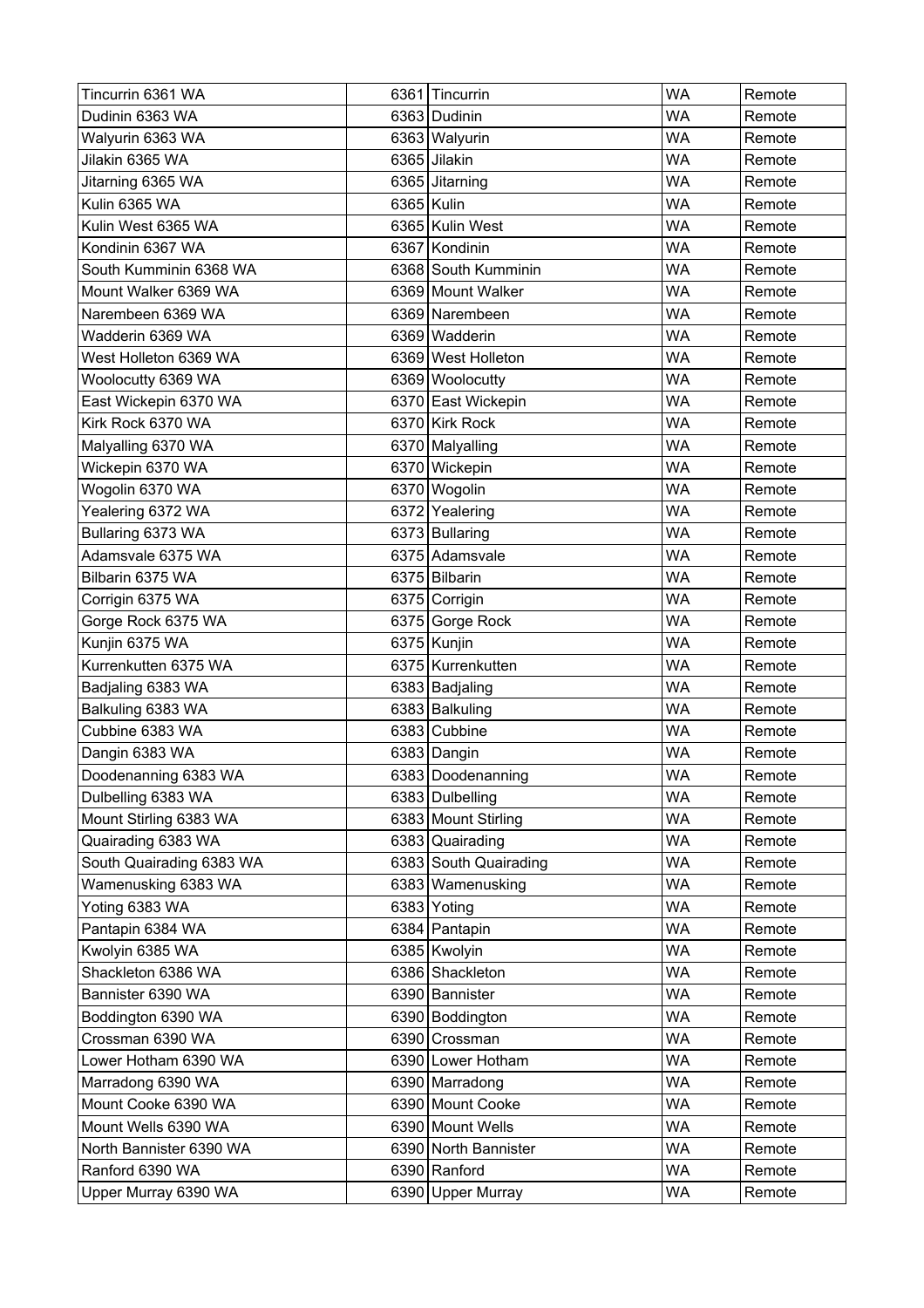| Wuraming 6390 WA          |      | 6390 Wuraming          | <b>WA</b> | Remote |
|---------------------------|------|------------------------|-----------|--------|
| Quindanning 6391 WA       |      | 6391 Quindanning       | WA        | Remote |
| Williams 6391 WA          |      | 6391 Williams          | WA        | Remote |
| Bokal 6392 WA             |      | 6392 Bokal             | WA        | Remote |
| Boolading 6392 WA         |      | 6392 Boolading         | <b>WA</b> | Remote |
| Dardadine 6392 WA         |      | 6392 Dardadine         | <b>WA</b> | Remote |
| Darkan 6392 WA            |      | 6392 Darkan            | WA        | Remote |
| Meeking 6392 WA           |      | 6392 Meeking           | <b>WA</b> | Remote |
| Cordering 6393 WA         |      | 6393 Cordering         | <b>WA</b> | Remote |
| Duranillin 6393 WA        |      | 6393 Duranillin        | WA        | Remote |
| Moodiarrup 6393 WA        |      | 6393 Moodiarrup        | <b>WA</b> | Remote |
| Trigwell 6393 WA          |      | 6393 Trigwell          | <b>WA</b> | Remote |
| Beaufort River 6394 WA    |      | 6394 Beaufort River    | <b>WA</b> | Remote |
| Boilup 6394 WA            |      | 6394 Boilup            | <b>WA</b> | Remote |
| Boscabel 6394 WA          |      | 6394 Boscabel          | <b>WA</b> | Remote |
| Changerup 6394 WA         |      | 6394 Changerup         | <b>WA</b> | Remote |
| Mokup 6394 WA             |      | 6394 Mokup             | <b>WA</b> | Remote |
| Muradup 6394 WA           |      | 6394 Muradup           | <b>WA</b> | Remote |
| Orchid Valley 6394 WA     |      | 6394 Orchid Valley     | <b>WA</b> | Remote |
| Qualeup 6394 WA           |      | 6394 Qualeup           | <b>WA</b> | Remote |
| Cherry Tree Pool 6395 WA  |      | 6395 Cherry Tree Pool  | <b>WA</b> | Remote |
| Jingalup 6395 WA          |      | 6395 Jingalup          | <b>WA</b> | Remote |
| Kojonup 6395 WA           |      | 6395 Kojonup           | <b>WA</b> | Remote |
| Lumeah 6395 WA            |      | 6395 Lumeah            | WA        | Remote |
| Mobrup 6395 WA            |      | 6395 Mobrup            | <b>WA</b> | Remote |
| Ryansbrook 6395 WA        |      | 6395 Ryansbrook        | <b>WA</b> | Remote |
| Frankland River 6396 WA   |      | 6396 Frankland River   | <b>WA</b> | Remote |
| Rocky Gully 6397 WA       |      | 6397 Rocky Gully       | <b>WA</b> | Remote |
| Broke 6398 WA             |      | 6398 Broke             | <b>WA</b> | Remote |
| North Walpole 6398 WA     |      | 6398 North Walpole     | <b>WA</b> | Remote |
| Walpole 6398 WA           |      | 6398 Walpole           | <b>WA</b> | Remote |
| Buckland 6401 WA          |      | 6401 Buckland          | WA        | Remote |
| Burlong 6401 WA           |      | 6401 Burlong           | <b>WA</b> | Remote |
| Cunjardine 6401 WA        |      | 6401 Cunjardine        | <b>WA</b> | Remote |
| Irishtown 6401 WA         |      | 6401   Irishtown       | WA        | Remote |
| Jennacubbine 6401 WA      |      | 6401 Jennacubbine      | <b>WA</b> | Remote |
| Jennapullin 6401 WA       |      | 6401 Jennapullin       | <b>WA</b> | Remote |
| Malabaine 6401 WA         |      | 6401 Malabaine         | <b>WA</b> | Remote |
| Meenaar 6401 WA           |      | 6401 Meenaar           | <b>WA</b> | Remote |
| Mokine 6401 WA            |      | 6401 Mokine            | <b>WA</b> | Remote |
| Muluckine 6401 WA         |      | 6401 Muluckine         | <b>WA</b> | Remote |
| Mumberkine 6401 WA        |      | 6401 Mumberkine        | <b>WA</b> | Remote |
| Muresk 6401 WA            |      | 6401 Muresk            | <b>WA</b> | Remote |
| Northam 6401 WA           |      | 6401 Northam           | <b>WA</b> | Remote |
| Rossmore 6401 WA          |      | 6401 Rossmore          | <b>WA</b> | Remote |
| Southern Brook 6401 WA    |      | 6401 Southern Brook    | WA        | Remote |
| Spencers Brook 6401 WA    |      | 6401 Spencers Brook    | <b>WA</b> | Remote |
| Throssell 6401 WA         | 6401 | Throssell              | <b>WA</b> | Remote |
| Wongamine 6401 WA         | 6401 | Wongamine              | WA        | Remote |
| Grass Valley 6403 WA      |      | 6403 Grass Valley      | <b>WA</b> | Remote |
| Greenwoods Valley 6405 WA |      | 6405 Greenwoods Valley | <b>WA</b> | Remote |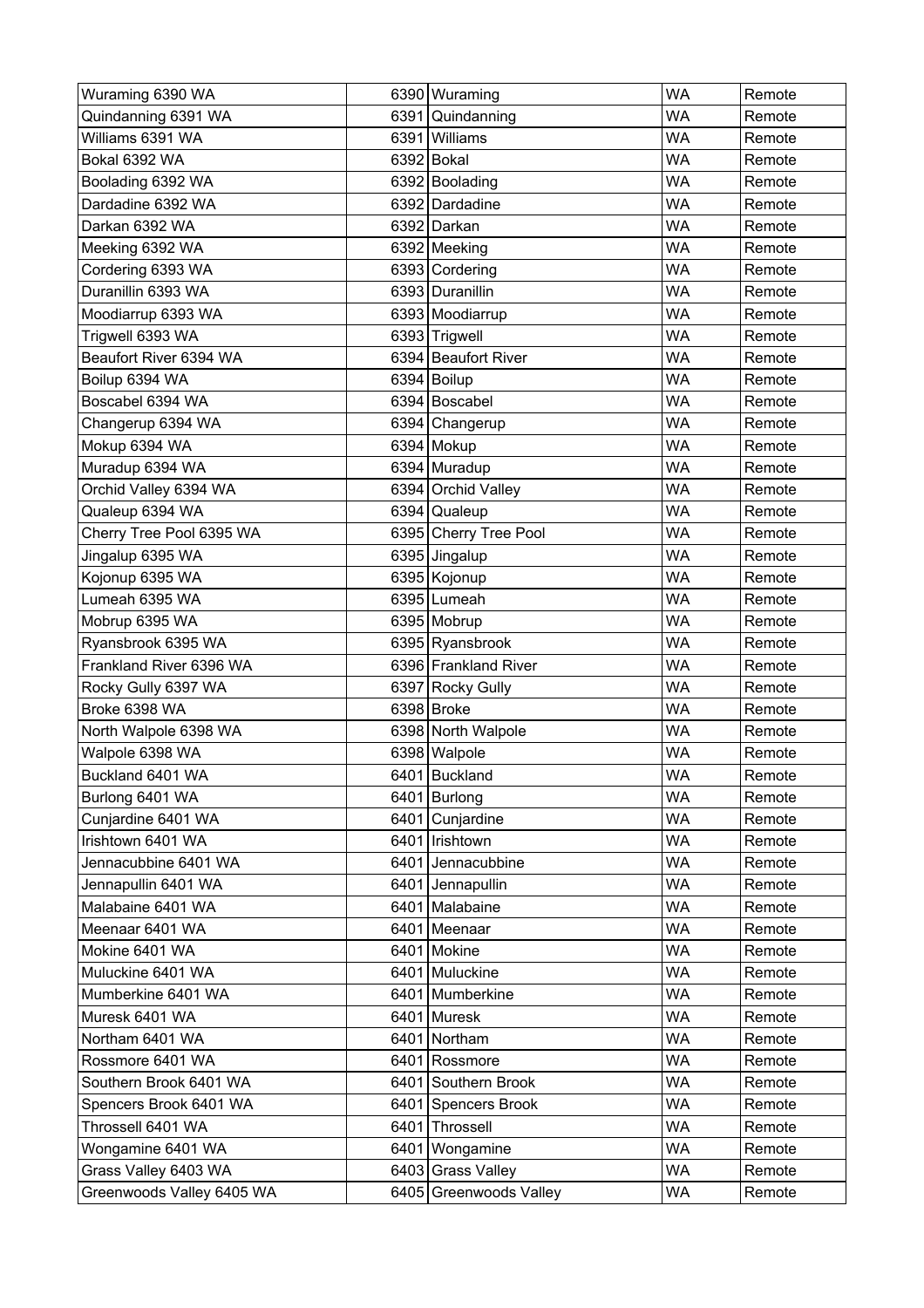| Meckering 6405 WA          | 6405 Meckering          | <b>WA</b> | Remote |
|----------------------------|-------------------------|-----------|--------|
| Quelagetting 6405 WA       | 6405 Quelagetting       | <b>WA</b> | Remote |
| Warding East 6405 WA       | 6405 Warding East       | <b>WA</b> | Remote |
| Cunderdin 6407 WA          | 6407 Cunderdin          | <b>WA</b> | Remote |
| Waeel 6407 WA              | 6407 Waeel              | <b>WA</b> | Remote |
| Watercarrin 6407 WA        | 6407   Watercarrin      | <b>WA</b> | Remote |
| Wyola 6407 WA              | 6407 Wyola              | <b>WA</b> | Remote |
| Wyola West 6407 WA         | 6407 Wyola West         | <b>WA</b> | Remote |
| Youndegin 6407 WA          | 6407 Youndegin          | WA        | Remote |
| Doongin 6409 WA            | 6409 Doongin            | <b>WA</b> | Remote |
| North Tammin 6409 WA       | 6409 North Tammin       | <b>WA</b> | Remote |
| South Tammin 6409 WA       | 6409 South Tammin       | <b>WA</b> | Remote |
| Tammin 6409 WA             | 6409 Tammin             | <b>WA</b> | Remote |
| Yorkrakine 6409 WA         | 6409 Yorkrakine         | <b>WA</b> | Remote |
| Bungulla 6410 WA           | 6410 Bungulla           | <b>WA</b> | Remote |
| Daadenning Creek 6410 WA   | 6410 Daadenning Creek   | <b>WA</b> | Remote |
| Kellerberrin 6410 WA       | 6410   Kellerberrin     | <b>WA</b> | Remote |
| Mount Caroline 6410 WA     | 6410 Mount Caroline     | <b>WA</b> | Remote |
| North Kellerberrin 6410 WA | 6410 North Kellerberrin | <b>WA</b> | Remote |
| Doodlakine 6411 WA         | 6411 Doodlakine         | <b>WA</b> | Remote |
| South Doodlakine 6411 WA   | 6411 South Doodlakine   | <b>WA</b> | Remote |
| Baandee 6412 WA            | 6412 Baandee            | <b>WA</b> | Remote |
| North Baandee 6412 WA      | 6412 North Baandee      | <b>WA</b> | Remote |
| Hines Hill 6413 WA         | 6413 Hines Hill         | WA        | Remote |
| Nangeenan 6414 WA          | 6414 Nangeenan          | <b>WA</b> | Remote |
| Goomarin 6415 WA           | 6415 Goomarin           | <b>WA</b> | Remote |
| Korbel 6415 WA             | 6415 Korbel             | <b>WA</b> | Remote |
| Merredin 6415 WA           | 6415 Merredin           | <b>WA</b> | Remote |
| Nokaning 6415 WA           | 6415 Nokaning           | <b>WA</b> | Remote |
| Norpa 6415 WA              | 6415 Norpa              | WA        | Remote |
| Tandegin 6415 WA           | 6415 Tandegin           | <b>WA</b> | Remote |
| Bruce Rock 6418 WA         | 6418 Bruce Rock         | <b>WA</b> | Remote |
| Ardath 6419 WA             | 6419 Ardath             | <b>WA</b> | Remote |
| Cramphorne 6420 WA         | 6420 Cramphorne         | <b>WA</b> | Remote |
| Muntadgin 6420 WA          | 6420 Muntadgin          | WA        | Remote |
| Burracoppin 6421 WA        | 6421 Burracoppin        | <b>WA</b> | Remote |
| South Burracoppin 6421 WA  | 6421 South Burracoppin  | <b>WA</b> | Remote |
| Warralakin 6421 WA         | 6421 Warralakin         | <b>WA</b> | Remote |
| Walgoolan 6422 WA          | 6422 Walgoolan          | <b>WA</b> | Remote |
| Boodarockin 6423 WA        | 6423 Boodarockin        | <b>WA</b> | Remote |
| Carrabin 6423 WA           | 6423 Carrabin           | <b>WA</b> | Remote |
| Warrachuppin 6423 WA       | 6423 Warrachuppin       | <b>WA</b> | Remote |
| Westonia 6423 WA           | 6423 Westonia           | <b>WA</b> | Remote |
| Bodallin 6424 WA           | 6424 Bodallin           | <b>WA</b> | Remote |
| North Bodallin 6424 WA     | 6424 North Bodallin     | <b>WA</b> | Remote |
| South Bodallin 6424 WA     | 6424 South Bodallin     | <b>WA</b> | Remote |
| Dulyalbin 6425 WA          | 6425 Dulyalbin          | <b>WA</b> | Remote |
| Moorine Rock 6425 WA       | 6425 Moorine Rock       | <b>WA</b> | Remote |
| Corinthia 6426 WA          | 6426 Corinthia          | WA        | Remote |
| Ghooli 6426 WA             | 6426 Ghooli             | <b>WA</b> | Remote |
| Holleton 6426 WA           | 6426 Holleton           | WA        | Remote |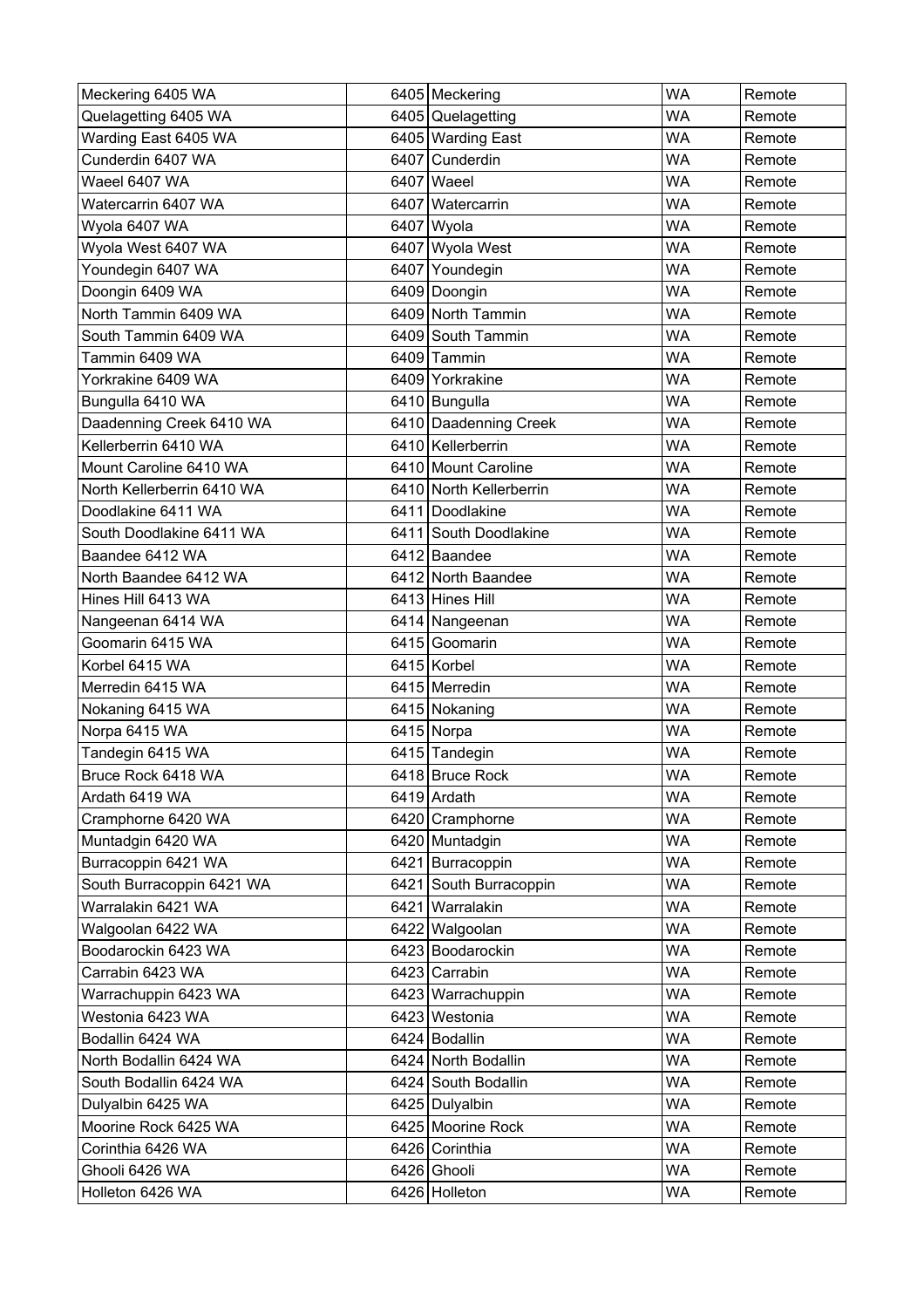| Marvel Loch 6426 WA      | 6426 Marvel Loch      | <b>WA</b> | Remote |
|--------------------------|-----------------------|-----------|--------|
| Mount Hampton 6426 WA    | 6426 Mount Hampton    | <b>WA</b> | Remote |
| Mount Holland 6426 WA    | 6426 Mount Holland    | <b>WA</b> | Remote |
| Mount Jackson 6426 WA    | 6426 Mount Jackson    | <b>WA</b> | Remote |
| Mount Palmer 6426 WA     | 6426 Mount Palmer     | <b>WA</b> | Remote |
| Parker Range 6426 WA     | 6426 Parker Range     | <b>WA</b> | Remote |
| Skeleton Rock 6426 WA    | 6426 Skeleton Rock    | WA        | Remote |
| South Yilgarn 6426 WA    | 6426 South Yilgarn    | <b>WA</b> | Remote |
| Southern Cross 6426 WA   | 6426 Southern Cross   | <b>WA</b> | Remote |
| Turkey Hill 6426 WA      | 6426 Turkey Hill      | <b>WA</b> | Remote |
| Yellowdine 6426 WA       | 6426 Yellowdine       | <b>WA</b> | Remote |
| Koolyanobbing 6427 WA    | 6427 Koolyanobbing    | <b>WA</b> | Remote |
| Babakin 6428 WA          | 6428 Babakin          | <b>WA</b> | Remote |
| Boorabbin 6429 WA        | 6429 Boorabbin        | <b>WA</b> | Remote |
| Bullabulling 6429 WA     | 6429 Bullabulling     | <b>WA</b> | Remote |
| Coolgardie 6429 WA       | 6429 Coolgardie       | <b>WA</b> | Remote |
| Karramindie 6429 WA      | 6429 Karramindie      | <b>WA</b> | Remote |
| Londonderry 6429 WA      | 6429 Londonderry      | <b>WA</b> | Remote |
| Mount Burges 6429 WA     | 6429 Mount Burges     | <b>WA</b> | Remote |
| Victoria Rock 6429 WA    | 6429 Victoria Rock    | <b>WA</b> | Remote |
| Wallaroo 6429 WA         | 6429 Wallaroo         | <b>WA</b> | Remote |
| Binduli 6430 WA          | 6430 Binduli          | <b>WA</b> | Remote |
| Broadwood 6430 WA        | 6430 Broadwood        | <b>WA</b> | Remote |
| Hannans 6430 WA          | 6430 Hannans          | <b>WA</b> | Remote |
| Kalgoorlie 6430 WA       | 6430   Kalgoorlie     | <b>WA</b> | Remote |
| Karlkurla 6430 WA        | 6430 Karlkurla        | <b>WA</b> | Remote |
| Lamington 6430 WA        | 6430 Lamington        | <b>WA</b> | Remote |
| Mullingar 6430 WA        | 6430 Mullingar        | <b>WA</b> | Remote |
| Piccadilly 6430 WA       | 6430 Piccadilly       | <b>WA</b> | Remote |
| Somerville 6430 WA       | 6430 Somerville       | <b>WA</b> | Remote |
| South Kalgoorlie 6430 WA | 6430 South Kalgoorlie | <b>WA</b> | Remote |
| West Kalgoorlie 6430 WA  | 6430 West Kalgoorlie  | <b>WA</b> | Remote |
| West Lamington 6430 WA   | 6430 West Lamington   | <b>WA</b> | Remote |
| Williamstown 6430 WA     | 6430 Williamstown     | WA        | Remote |
| Yilkari 6430 WA          | 6430 Yilkari          | WA        | Remote |
| Boorara 6431 WA          | 6431 Boorara          | <b>WA</b> | Remote |
| Brown Hill 6431 WA       | 6431 Brown Hill       | <b>WA</b> | Remote |
| Bulong 6431 WA           | 6431 Bulong           | WA        | Remote |
| Emu Flat 6431 WA         | 6431 Emu Flat         | <b>WA</b> | Remote |
| Feysville 6431 WA        | 6431 Feysville        | <b>WA</b> | Remote |
| Kanowna 6431 WA          | 6431 Kanowna          | WA        | Remote |
| Kookynie 6431 WA         | 6431 Kookynie         | <b>WA</b> | Remote |
| Kurnalpi 6431 WA         | 6431 Kurnalpi         | WA        | Remote |
| Lakewood 6431 WA         | 6431 Lakewood         | <b>WA</b> | Remote |
| Ora Banda 6431 WA        | 6431 Ora Banda        | WA        | Remote |
| Plumridge Lakes 6431 WA  | 6431 Plumridge Lakes  | WA        | Remote |
| Trafalgar 6431 WA        | 6431 Trafalgar        | <b>WA</b> | Remote |
| Warburton 6431 WA        | 6431 Warburton        | <b>WA</b> | Remote |
| Boulder 6432 WA          | 6432 Boulder          | WA        | Remote |
| Fimiston 6432 WA         | 6432 Fimiston         | <b>WA</b> | Remote |
| South Boulder 6432 WA    | 6432 South Boulder    | WA        | Remote |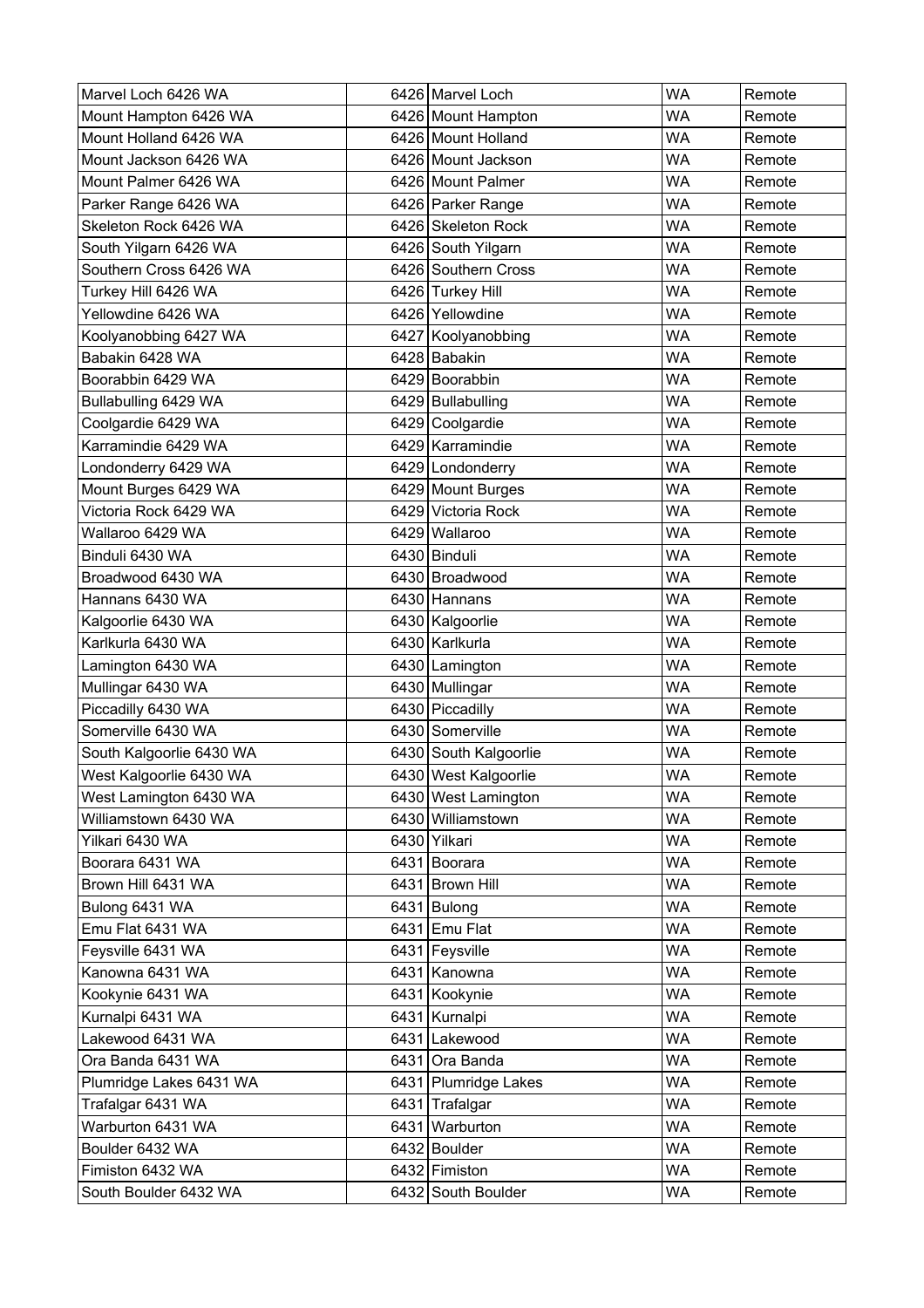| Victory Heights 6432 WA | 6432 Victory Heights | <b>WA</b> | Remote |
|-------------------------|----------------------|-----------|--------|
| Hannans 6433 WA         | 6433 Hannans         | <b>WA</b> | Remote |
| Kalgoorlie 6433 WA      | 6433 Kalgoorlie      | <b>WA</b> | Remote |
| Cundeelee 6434 WA       | 6434 Cundeelee       | WA        | Remote |
| Forrest 6434 WA         | 6434 Forrest         | <b>WA</b> | Remote |
| Parkeston 6434 WA       | 6434 Parkeston       | <b>WA</b> | Remote |
| Rawlinna 6434 WA        | 6434 Rawlinna        | WA        | Remote |
| Zanthus 6434 WA         | 6434 Zanthus         | <b>WA</b> | Remote |
| Menzies 6436 WA         | 6436 Menzies         | <b>WA</b> | Remote |
| Ularring 6436 WA        | 6436 Ularring        | WA        | Remote |
| Leinster 6437 WA        | 6437 Leinster        | <b>WA</b> | Remote |
| Sir Samuel 6437 WA      | 6437 Sir Samuel      | <b>WA</b> | Remote |
| Lake Darlot 6438 WA     | 6438 Lake Darlot     | <b>WA</b> | Remote |
| Leonora 6438 WA         | 6438 Leonora         | <b>WA</b> | Remote |
| Bandya 6440 WA          | 6440 Bandya          | <b>WA</b> | Remote |
| Beadell 6440 WA         | 6440 Beadell         | WA        | Remote |
| Cosmo Newbery 6440 WA   | 6440 Cosmo Newbery   | <b>WA</b> | Remote |
| Lake Wells 6440 WA      | 6440 Lake Wells      | <b>WA</b> | Remote |
| Laverton 6440 WA        | 6440 Laverton        | <b>WA</b> | Remote |
| Neale 6440 WA           | 6440 Neale           | <b>WA</b> | Remote |
| Kambalda East 6442 WA   | 6442 Kambalda East   | WA        | Remote |
| Kambalda West 6442 WA   | 6442 Kambalda West   | <b>WA</b> | Remote |
| Balladonia 6443 WA      | 6443 Balladonia      | <b>WA</b> | Remote |
| Caiguna 6443 WA         | 6443 Caiguna         | WA        | Remote |
| Cocklebiddy 6443 WA     | 6443 Cocklebiddy     | <b>WA</b> | Remote |
| Dundas 6443 WA          | 6443 Dundas          | <b>WA</b> | Remote |
| Eucla 6443 WA           | $6443$ Eucla         | <b>WA</b> | Remote |
| Fraser Range 6443 WA    | 6443 Fraser Range    | <b>WA</b> | Remote |
| Higginsville 6443 WA    | 6443 Higginsville    | <b>WA</b> | Remote |
| Madura 6443 WA          | 6443 Madura          | WA        | Remote |
| Mundrabilla 6443 WA     | 6443 Mundrabilla     | <b>WA</b> | Remote |
| Norseman 6443 WA        | 6443 Norseman        | <b>WA</b> | Remote |
| Widgiemooltha 6443 WA   | 6443 Widgiemooltha   | <b>WA</b> | Remote |
| North Cascade 6445 WA   | 6445 North Cascade   | <b>WA</b> | Remote |
| Salmon Gums 6445 WA     | 6445 Salmon Gums     | WA        | Remote |
| Grass Patch 6446 WA     | 6446 Grass Patch     | <b>WA</b> | Remote |
| Lort River 6447 WA      | 6447 Lort River      | <b>WA</b> | Remote |
| Mount Ney 6447 WA       | 6447 Mount Ney       | <b>WA</b> | Remote |
| Scaddan 6447 WA         | 6447 Scaddan         | <b>WA</b> | Remote |
| Wittenoom Hills 6447 WA | 6447 Wittenoom Hills | <b>WA</b> | Remote |
| Gibson 6448 WA          | 6448 Gibson          | <b>WA</b> | Remote |
| Bandy Creek 6450 WA     | 6450 Bandy Creek     | <b>WA</b> | Remote |
| Beaumont 6450 WA        | 6450 Beaumont        | WA        | Remote |
| Boyatup 6450 WA         | 6450 Boyatup         | <b>WA</b> | Remote |
| Cape Le Grand 6450 WA   | 6450 Cape Le Grand   | <b>WA</b> | Remote |
| Cascade 6450 WA         | 6450 Cascade         | <b>WA</b> | Remote |
| Castletown 6450 WA      | 6450 Castletown      | <b>WA</b> | Remote |
| Chadwick 6450 WA        | 6450 Chadwick        | <b>WA</b> | Remote |
| Condingup 6450 WA       | 6450 Condingup       | <b>WA</b> | Remote |
| Coomalbidgup 6450 WA    | 6450 Coomalbidgup    | <b>WA</b> | Remote |
| Dalyup 6450 WA          | 6450 Dalyup          | WA        | Remote |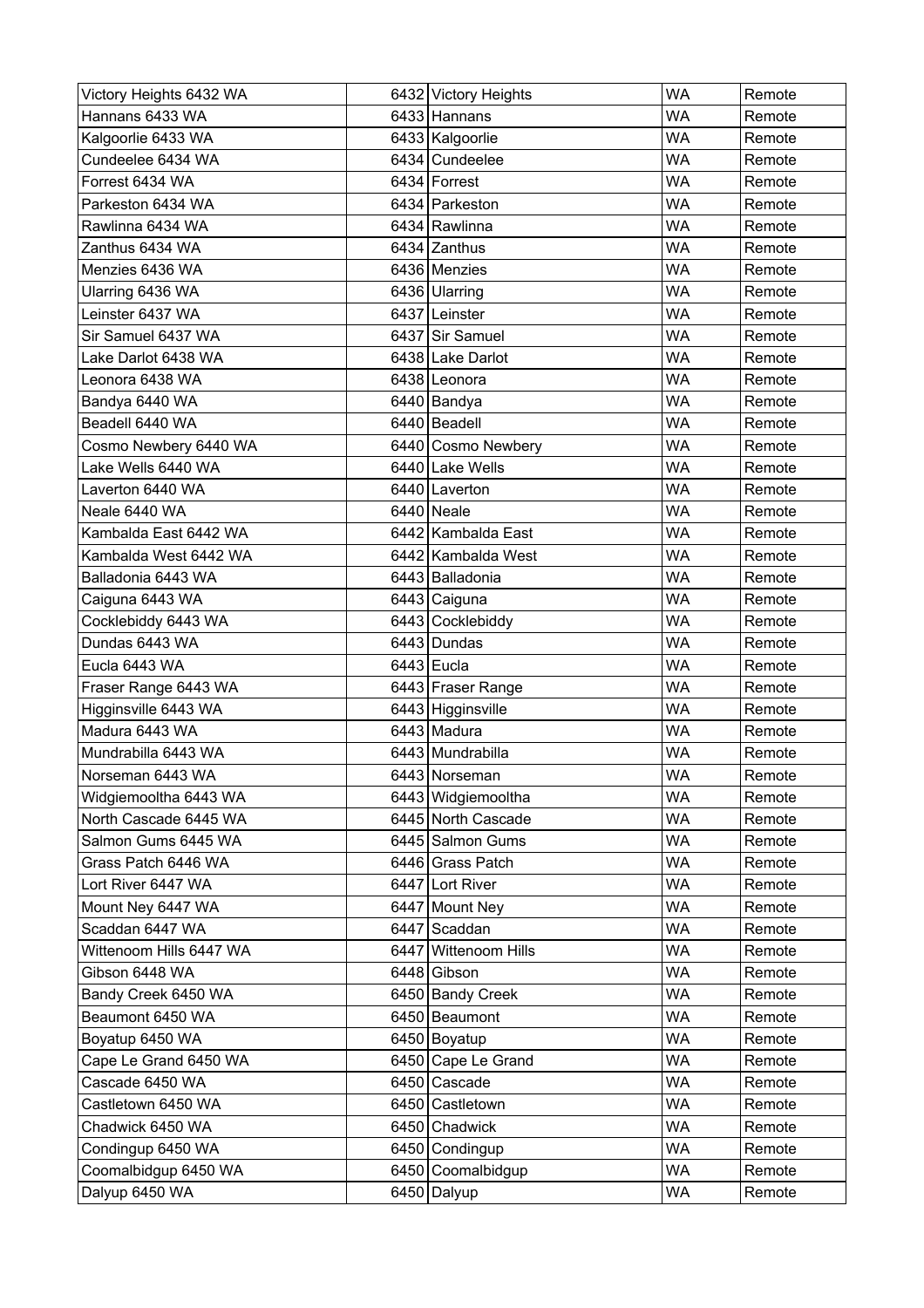| East Munglinup 6450 WA  | 6450 East Munglinup  | <b>WA</b> | Remote |
|-------------------------|----------------------|-----------|--------|
| Esperance 6450 WA       | 6450 Esperance       | <b>WA</b> | Remote |
| Howick 6450 WA          | 6450 Howick          | <b>WA</b> | Remote |
| Merivale 6450 WA        | 6450 Merivale        | <b>WA</b> | Remote |
| Monjingup 6450 WA       | 6450 Monjingup       | <b>WA</b> | Remote |
| Munglinup 6450 WA       | 6450 Munglinup       | <b>WA</b> | Remote |
| Myrup 6450 WA           | 6450 Myrup           | <b>WA</b> | Remote |
| Neridup 6450 WA         | 6450 Neridup         | WA        | Remote |
| Nulsen 6450 WA          | 6450 Nulsen          | <b>WA</b> | Remote |
| Pink Lake 6450 WA       | 6450 Pink Lake       | WA        | Remote |
| Sinclair 6450 WA        | 6450 Sinclair        | <b>WA</b> | Remote |
| West Beach 6450 WA      | 6450 West Beach      | <b>WA</b> | Remote |
| Windabout 6450 WA       | 6450 Windabout       | WA        | Remote |
| Buraminya 6452 WA       | 6452 Buraminya       | <b>WA</b> | Remote |
| Cape Arid 6452 WA       | 6452 Cape Arid       | WA        | Remote |
| Israelite Bay 6452 WA   | 6452 Israelite Bay   | <b>WA</b> | Remote |
| Goomalling 6460 WA      | 6460 Goomalling      | <b>WA</b> | Remote |
| Hulongine 6460 WA       | 6460 Hulongine       | <b>WA</b> | Remote |
| Karranadgin 6460 WA     | 6460 Karranadgin     | <b>WA</b> | Remote |
| Ucarty West 6460 WA     | 6460 Ucarty West     | WA        | Remote |
| Walyormouring 6460 WA   | 6460 Walyormouring   | <b>WA</b> | Remote |
| Dowerin 6461 WA         | 6461 Dowerin         | WA        | Remote |
| Koomberkine 6461 WA     | 6461 Koomberkine     | <b>WA</b> | Remote |
| Hindmarsh 6462 WA       | 6462 Hindmarsh       | WA        | Remote |
| Minnivale 6462 WA       | 6462 Minnivale       | <b>WA</b> | Remote |
| Ucarty 6462 WA          | 6462 Ucarty          | <b>WA</b> | Remote |
| Benjaberring 6463 WA    | 6463 Benjaberring    | WA        | Remote |
| Manmanning 6465 WA      | 6465 Manmanning      | <b>WA</b> | Remote |
| Cadoux 6466 WA          | 6466 Cadoux          | <b>WA</b> | Remote |
| Burakin 6467 WA         | 6467 Burakin         | <b>WA</b> | Remote |
| Goodlands 6468 WA       | 6468 Goodlands       | <b>WA</b> | Remote |
| Kalannie 6468 WA        | 6468 Kalannie        | <b>WA</b> | Remote |
| Petrudor 6468 WA        | 6468 Petrudor        | <b>WA</b> | Remote |
| Kulja 6470 WA           | 6470 Kulja           | <b>WA</b> | Remote |
| Beacon 6472 WA          | 6472 Beacon          | <b>WA</b> | Remote |
| Bimbijy 6472 WA         | 6472 Bimbijy         | WA        | Remote |
| Cleary 6472 WA          | 6472 Cleary          | <b>WA</b> | Remote |
| Karroun Hill 6472 WA    | 6472 Karroun Hill    | <b>WA</b> | Remote |
| Mouroubra 6472 WA       | 6472 Mouroubra       | <b>WA</b> | Remote |
| Remlap 6472 WA          | 6472 Remlap          | <b>WA</b> | Remote |
| Tampu 6472 WA           | 6472 Tampu           | <b>WA</b> | Remote |
| North Wialki 6473 WA    | 6473 North Wialki    | <b>WA</b> | Remote |
| Wialki 6473 WA          | 6473 Wialki          | <b>WA</b> | Remote |
| Badgerin Rock 6475 WA   | 6475 Badgerin Rock   | <b>WA</b> | Remote |
| Booralaming 6475 WA     | 6475 Booralaming     | <b>WA</b> | Remote |
| Dukin 6475 WA           | 6475 Dukin           | <b>WA</b> | Remote |
| Koorda 6475 WA          | 6475 Koorda          | <b>WA</b> | Remote |
| Lake Margarette 6475 WA | 6475 Lake Margarette | <b>WA</b> | Remote |
| Mollerin 6475 WA        | 6475 Mollerin        | <b>WA</b> | Remote |
| Newcarlbeon 6475 WA     | 6475 Newcarlbeon     | <b>WA</b> | Remote |
| Gabbin 6476 WA          | 6476 Gabbin          | WA        | Remote |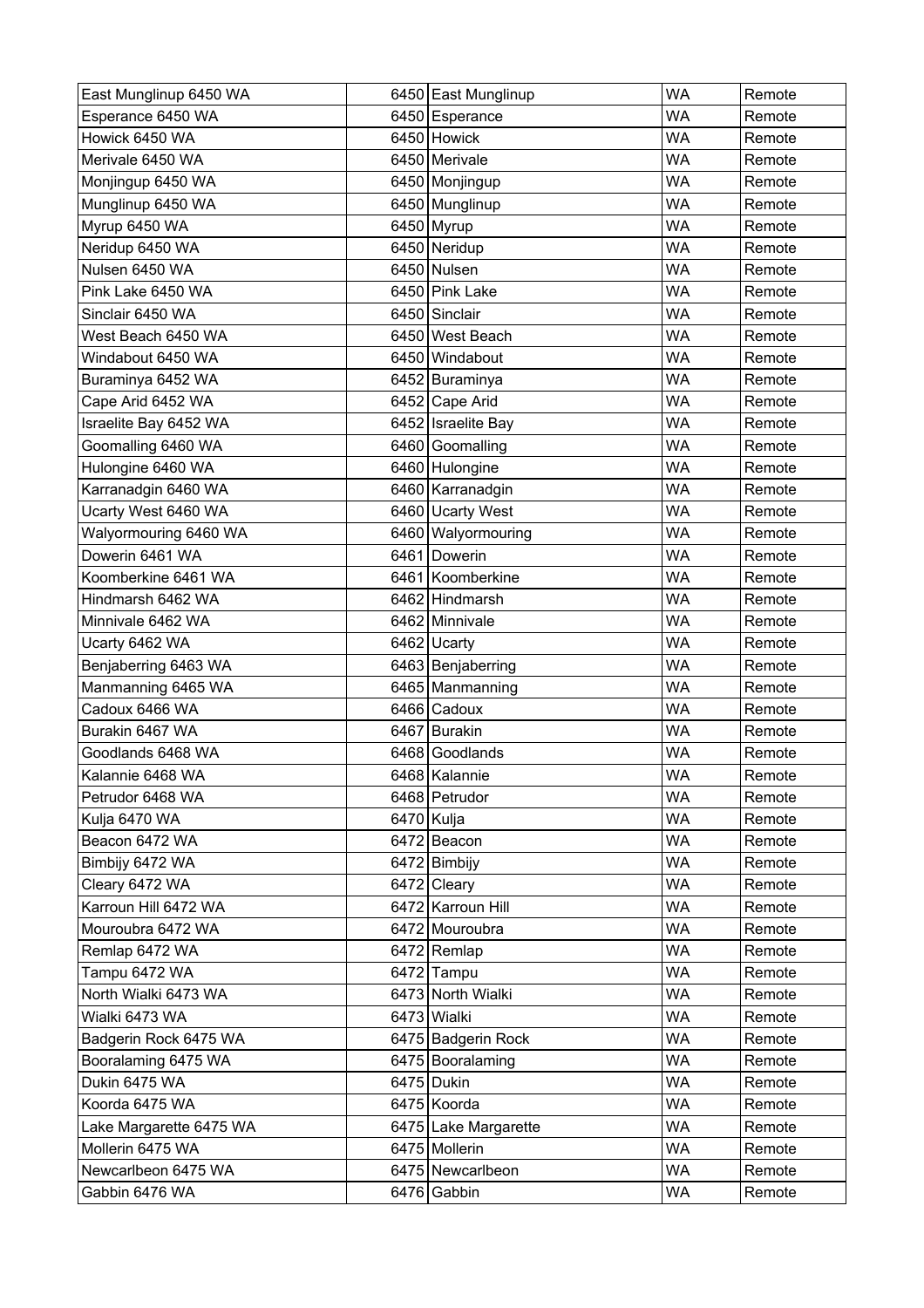| Bencubbin 6477 WA             | 6477 Bencubbin             | <b>WA</b> | Remote |
|-------------------------------|----------------------------|-----------|--------|
| Welbungin 6477 WA             | 6477 Welbungin             | <b>WA</b> | Remote |
| Barbalin 6479 WA              | 6479 Barbalin              | <b>WA</b> | Remote |
| Bonnie Rock 6479 WA           | 6479 Bonnie Rock           | <b>WA</b> | Remote |
| Dandanning 6479 WA            | 6479 Dandanning            | <b>WA</b> | Remote |
| Elachbutting 6479 WA          | 6479 Elachbutting          | <b>WA</b> | Remote |
| Karloning 6479 WA             | 6479 Karloning             | WA        | Remote |
| Lake Brown 6479 WA            | 6479 Lake Brown            | <b>WA</b> | Remote |
| Mukinbudin 6479 WA            | 6479 Mukinbudin            | WA        | Remote |
| Wattoning 6479 WA             | 6479 Wattoning             | <b>WA</b> | Remote |
| Wilgoyne 6479 WA              | 6479 Wilgoyne              | <b>WA</b> | Remote |
| Nukarni 6480 WA               | 6480 Nukarni               | <b>WA</b> | Remote |
| Bullfinch 6484 WA             | 6484 Bullfinch             | <b>WA</b> | Remote |
| Ennuin 6484 WA                | 6484 Ennuin                | <b>WA</b> | Remote |
| Lake Deborah 6484 WA          | 6484 Lake Deborah          | <b>WA</b> | Remote |
| Cowcowing 6485 WA             | 6485 Cowcowing             | <b>WA</b> | Remote |
| Korrelocking 6485 WA          | 6485 Korrelocking          | <b>WA</b> | Remote |
| Nalkain 6485 WA               | 6485 Nalkain               | <b>WA</b> | Remote |
| Nembudding 6485 WA            | 6485 Nembudding            | <b>WA</b> | Remote |
| Wyalkatchem 6485 WA           | 6485 Wyalkatchem           | <b>WA</b> | Remote |
| North Yelbeni 6487 WA         | 6487 North Yelbeni         | <b>WA</b> | Remote |
| South Yelbeni 6487 WA         | 6487 South Yelbeni         | <b>WA</b> | Remote |
| Yelbeni 6487 WA               | 6487 Yelbeni               | <b>WA</b> | Remote |
| North Trayning 6488 WA        | 6488 North Trayning        | <b>WA</b> | Remote |
| South Trayning 6488 WA        | 6488 South Trayning        | <b>WA</b> | Remote |
| Trayning 6488 WA              | 6488 Trayning              | <b>WA</b> | Remote |
| Kununoppin 6489 WA            | 6489 Kununoppin            | <b>WA</b> | Remote |
| North Kununoppin 6489 WA      | 6489 North Kununoppin      | <b>WA</b> | Remote |
| South Kununoppin 6489 WA      | 6489 South Kununoppin      | <b>WA</b> | Remote |
| Burran Rock 6490 WA           | 6490 Burran Rock           | <b>WA</b> | Remote |
| Chandler 6490 WA              | 6490 Chandler              | <b>WA</b> | Remote |
| Elabbin 6490 WA               | 6490 Elabbin               | <b>WA</b> | Remote |
| Kwelkan 6490 WA               | 6490 Kwelkan               | <b>WA</b> | Remote |
| Nungarin 6490 WA              | 6490 Nungarin              | <b>WA</b> | Remote |
| Talgomine 6490 WA             | 6490 Talgomine             | WA        | Remote |
| Muchea 6501 WA                | 6501 Muchea                | <b>WA</b> | Remote |
| Bindoon 6502 WA               | 6502 Bindoon               | <b>WA</b> | Remote |
| Bindoon Training Area 6502 WA | 6502 Bindoon Training Area | <b>WA</b> | Remote |
| Bambun 6503 WA                | 6503 Bambun                | <b>WA</b> | Remote |
| Beermullah 6503 WA            | 6503 Beermullah            | <b>WA</b> | Remote |
| Boonanarring 6503 WA          | 6503 Boonanarring          | <b>WA</b> | Remote |
| Breera 6503 WA                | 6503 Breera                | <b>WA</b> | Remote |
| Coonabidgee 6503 WA           | 6503 Coonabidgee           | <b>WA</b> | Remote |
| Cowalla 6503 WA               | 6503 Cowalla               | <b>WA</b> | Remote |
| Cullalla 6503 WA              | 6503 Cullalla              | <b>WA</b> | Remote |
| Gingin 6503 WA                | 6503 Gingin                | <b>WA</b> | Remote |
| Ginginup 6503 WA              | 6503 Ginginup              | <b>WA</b> | Remote |
| Granville 6503 WA             | 6503 Granville             | <b>WA</b> | Remote |
| Lennard Brook 6503 WA         | 6503 Lennard Brook         | WA        | Remote |
| Mindarra 6503 WA              | 6503 Mindarra              | <b>WA</b> | Remote |
| Moondah 6503 WA               | 6503 Moondah               | WA        | Remote |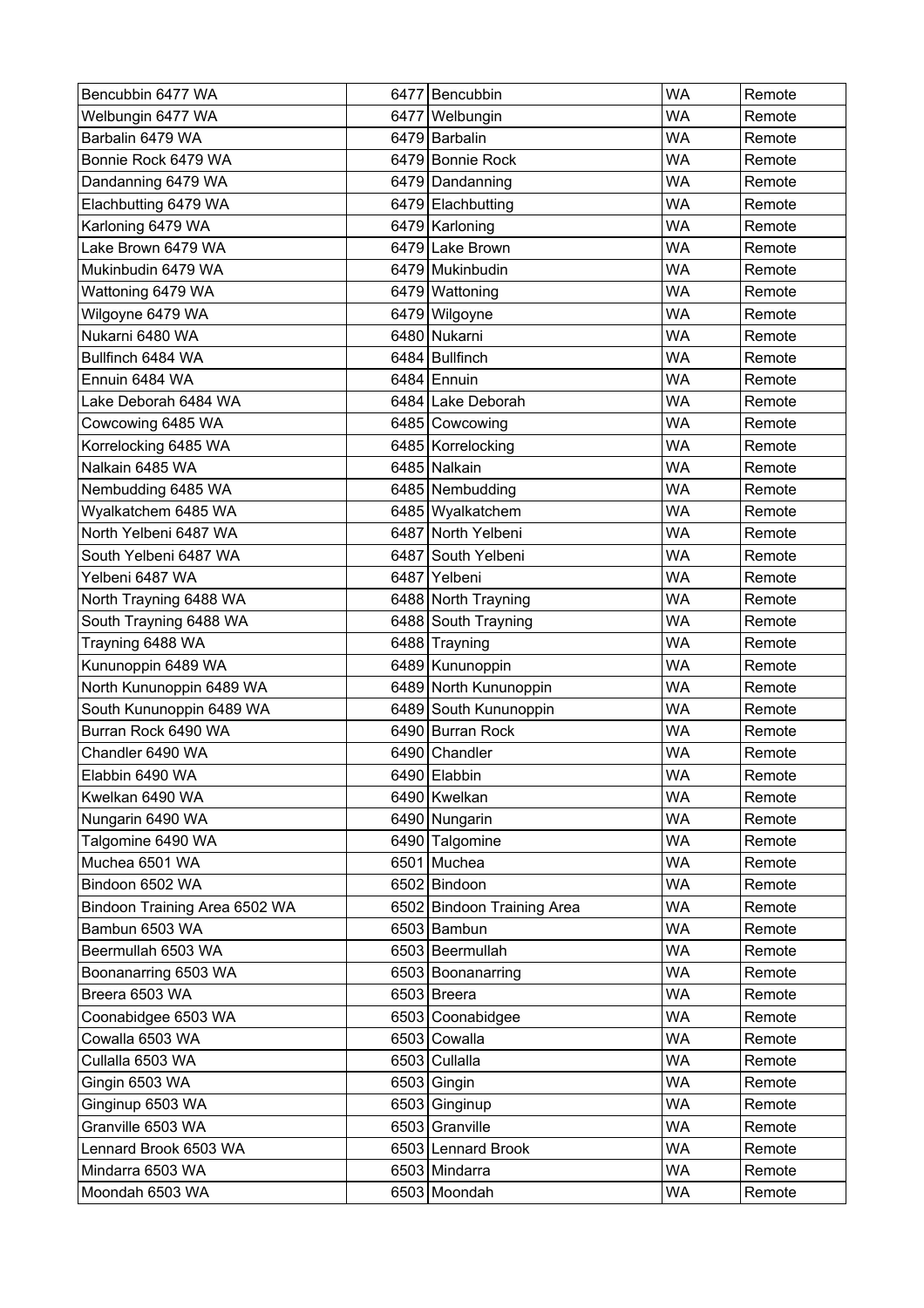| Moore River National Park 6503 WA |           | 6503 Moore River National Park | <b>WA</b> | Remote |
|-----------------------------------|-----------|--------------------------------|-----------|--------|
| Muckenburra 6503 WA               |           | 6503 Muckenburra               | <b>WA</b> | Remote |
| Neergabby 6503 WA                 |           | 6503 Neergabby                 | <b>WA</b> | Remote |
| Orange Springs 6503 WA            |           | 6503 Orange Springs            | <b>WA</b> | Remote |
| Red Gully 6503 WA                 |           | 6503 Red Gully                 | WA        | Remote |
| Wanerie 6503 WA                   |           | 6503 Wanerie                   | <b>WA</b> | Remote |
| <b>Yeal 6503 WA</b>               | 6503 Yeal |                                | <b>WA</b> | Remote |
| Mooliabeenee 6504 WA              |           | 6504 Mooliabeenee              | <b>WA</b> | Remote |
| Wannamal 6505 WA                  |           | 6505 Wannamal                  | <b>WA</b> | Remote |
| Mogumber 6506 WA                  |           | 6506   Mogumber                | <b>WA</b> | Remote |
| Cataby 6507 WA                    |           | 6507 Cataby                    | <b>WA</b> | Remote |
| Cooljarloo 6507 WA                |           | 6507 Cooljarloo                | <b>WA</b> | Remote |
| Dandaragan 6507 WA                |           | 6507 Dandaragan                | <b>WA</b> | Remote |
| Mimegarra 6507 WA                 |           | 6507 Mimegarra                 | <b>WA</b> | Remote |
| Regans Ford 6507 WA               |           | 6507 Regans Ford               | <b>WA</b> | Remote |
| Yathroo 6507 WA                   |           | 6507 Yathroo                   | <b>WA</b> | Remote |
| Glentromie 6509 WA                |           | 6509 Glentromie                | <b>WA</b> | Remote |
| New Norcia 6509 WA                |           | 6509 New Norcia                | <b>WA</b> | Remote |
| Waddington 6509 WA                |           | 6509 Waddington                | WA        | Remote |
| Yarawindah 6509 WA                |           | 6509 Yarawindah                | <b>WA</b> | Remote |
| Barberton 6510 WA                 |           | 6510 Barberton                 | <b>WA</b> | Remote |
| Berkshire Valley 6510 WA          |           | 6510 Berkshire Valley          | <b>WA</b> | Remote |
| Gillingarra 6510 WA               |           | 6510 Gillingarra               | <b>WA</b> | Remote |
| Koojan 6510 WA                    |           | 6510 Koojan                    | <b>WA</b> | Remote |
| Moora 6510 WA                     |           | 6510 Moora                     | <b>WA</b> | Remote |
| Walebing 6510 WA                  |           | 6510 Walebing                  | <b>WA</b> | Remote |
| Cervantes 6511 WA                 | 6511      | Cervantes                      | <b>WA</b> | Remote |
| Coomberdale 6512 WA               |           | 6512 Coomberdale               | <b>WA</b> | Remote |
| Namban 6512 WA                    |           | 6512 Namban                    | <b>WA</b> | Remote |
| Gunyidi 6513 WA                   |           | 6513 Gunyidi                   | <b>WA</b> | Remote |
| Watheroo 6513 WA                  |           | 6513 Watheroo                  | <b>WA</b> | Remote |
| Green Head 6514 WA                |           | 6514 Green Head                | <b>WA</b> | Remote |
| Leeman 6514 WA                    |           | 6514 Leeman                    | <b>WA</b> | Remote |
| Coorow 6515 WA                    |           | 6515 Coorow                    | <b>WA</b> | Remote |
| Eganu 6515 WA                     |           | 6515 Eganu                     | <b>WA</b> | Remote |
| Marchagee 6515 WA                 |           | 6515 Marchagee                 | <b>WA</b> | Remote |
| Waddy Forest 6515 WA              |           | 6515 Waddy Forest              | <b>WA</b> | Remote |
| Jurien Bay 6516 WA                |           | 6516 Jurien Bay                | <b>WA</b> | Remote |
| Carnamah 6517 WA                  |           | 6517 Carnamah                  | <b>WA</b> | Remote |
| Eneabba 6518 WA                   |           | 6518 Eneabba                   | <b>WA</b> | Remote |
| Warradarge 6518 WA                |           | 6518 Warradarge                | <b>WA</b> | Remote |
| Arrino 6519 WA                    |           | 6519 Arrino                    | <b>WA</b> | Remote |
| Arrowsmith East 6519 WA           |           | 6519 Arrowsmith East           | <b>WA</b> | Remote |
| Dudawa 6519 WA                    |           | 6519 Dudawa                    | <b>WA</b> | Remote |
| Kadathinni 6519 WA                |           | 6519 Kadathinni                | <b>WA</b> | Remote |
| Three Springs 6519 WA             |           | 6519 Three Springs             | <b>WA</b> | Remote |
| Womarden 6519 WA                  |           | 6519 Womarden                  | <b>WA</b> | Remote |
| Badgingarra 6521 WA               |           | 6521 Badgingarra               | <b>WA</b> | Remote |
| Boothendarra 6521 WA              |           | 6521 Boothendarra              | <b>WA</b> | Remote |
| <b>Grey 6521 WA</b>               |           | 6521 Grey                      | <b>WA</b> | Remote |
| Hill River 6521 WA                |           | 6521 Hill River                | WA        | Remote |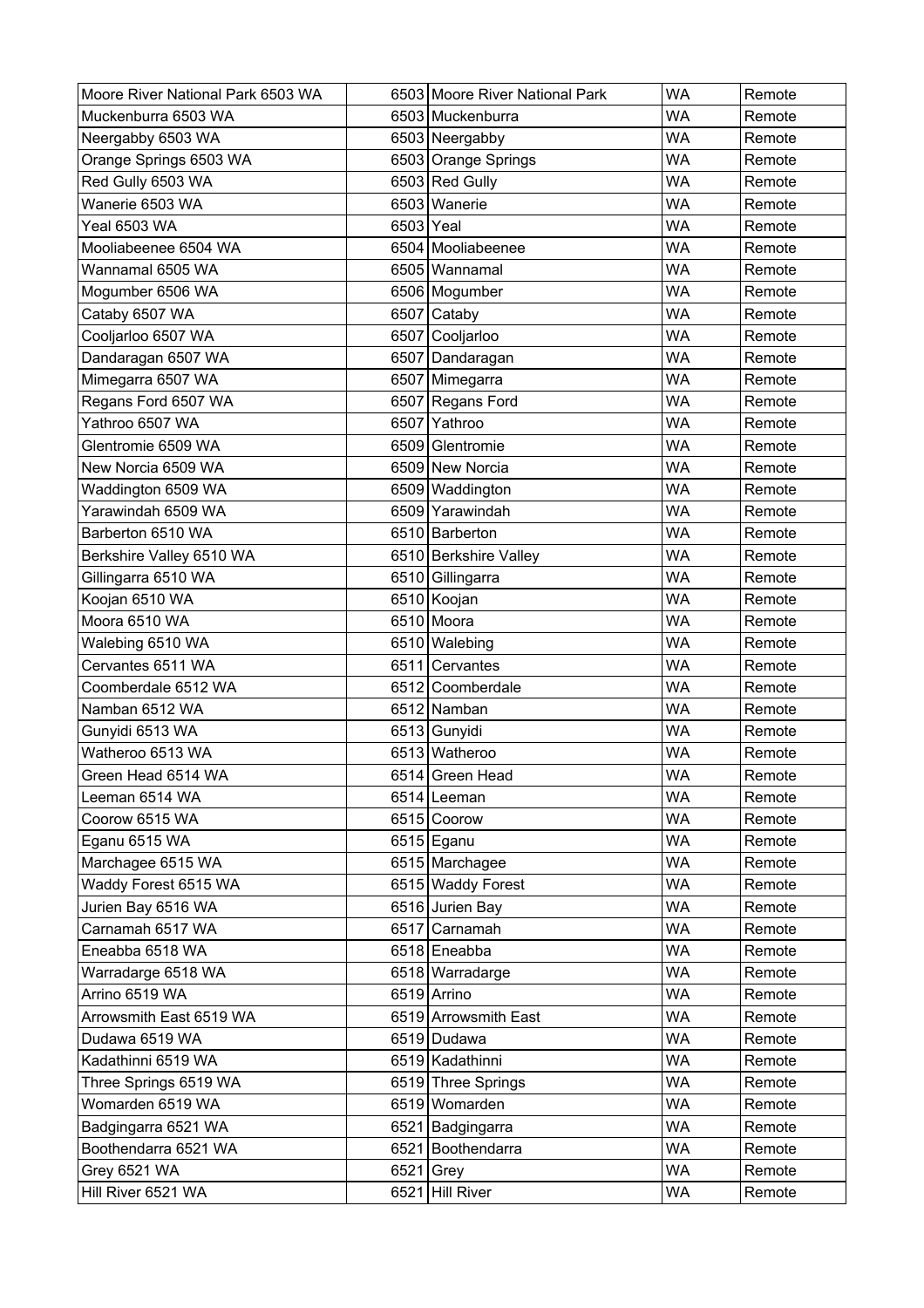| Nambung 6521 WA          |            | 6521 Nambung          | <b>WA</b> | Remote |
|--------------------------|------------|-----------------------|-----------|--------|
| Bundanoon 6522 WA        |            | 6522 Bundanoon        | <b>WA</b> | Remote |
| Holmwood 6522 WA         |            | 6522 Holmwood         | <b>WA</b> | Remote |
| Ikewa 6522 WA            |            | 6522   Ikewa          | <b>WA</b> | Remote |
| Lockier 6522 WA          |            | 6522 Lockier          | <b>WA</b> | Remote |
| Mingenew 6522 WA         |            | 6522 Mingenew         | <b>WA</b> | Remote |
| Mooriary 6522 WA         |            | 6522 Mooriary         | <b>WA</b> | Remote |
| Mount Budd 6522 WA       |            | 6522 Mount Budd       | <b>WA</b> | Remote |
| Nangetty 6522 WA         |            | 6522 Nangetty         | WA        | Remote |
| Yandanooka 6522 WA       |            | 6522 Yandanooka       | <b>WA</b> | Remote |
| Yarragadee 6522 WA       |            | 6522 Yarragadee       | <b>WA</b> | Remote |
| Allanooka 6525 WA        |            | 6525 Allanooka        | <b>WA</b> | Remote |
| Arrowsmith 6525 WA       |            | 6525 Arrowsmith       | <b>WA</b> | Remote |
| Bonniefield 6525 WA      |            | 6525 Bonniefield      | <b>WA</b> | Remote |
| Bookara 6525 WA          |            | 6525 Bookara          | <b>WA</b> | Remote |
| Dongara 6525 WA          |            | 6525 Dongara          | <b>WA</b> | Remote |
| Irwin 6525 WA            | 6525 Irwin |                       | <b>WA</b> | Remote |
| Milo 6525 WA             | 6525 Milo  |                       | <b>WA</b> | Remote |
| Mount Adams 6525 WA      |            | 6525 Mount Adams      | <b>WA</b> | Remote |
| Mount Horner 6525 WA     |            | 6525 Mount Horner     | <b>WA</b> | Remote |
| Port Denison 6525 WA     |            | 6525 Port Denison     | <b>WA</b> | Remote |
| Springfield 6525 WA      |            | 6525 Springfield      | <b>WA</b> | Remote |
| Yardarino 6525 WA        |            | 6525 Yardarino        | <b>WA</b> | Remote |
| Mount Hill 6528 WA       |            | 6528 Mount Hill       | <b>WA</b> | Remote |
| South Greenough 6528 WA  |            | 6528 South Greenough  | <b>WA</b> | Remote |
| Walkaway 6528 WA         |            | 6528 Walkaway         | <b>WA</b> | Remote |
| Beachlands 6530 WA       |            | 6530 Beachlands       | <b>WA</b> | Remote |
| Beresford 6530 WA        |            | 6530 Beresford        | <b>WA</b> | Remote |
| Bluff Point 6530 WA      |            | 6530 Bluff Point      | <b>WA</b> | Remote |
| Geraldton 6530 WA        |            | 6530 Geraldton        | <b>WA</b> | Remote |
| Houtman Abrolhos 6530 WA |            | 6530 Houtman Abrolhos | <b>WA</b> | Remote |
| Karloo 6530 WA           |            | 6530 Karloo           | <b>WA</b> | Remote |
| Mahomets Flats 6530 WA   |            | 6530 Mahomets Flats   | <b>WA</b> | Remote |
| Meru 6530 WA             |            | 6530 Meru             | <b>WA</b> | Remote |
| Moresby 6530 WA          |            | 6530 Moresby          | WA        | Remote |
| Mount Tarcoola 6530 WA   |            | 6530 Mount Tarcoola   | <b>WA</b> | Remote |
| Rangeway 6530 WA         |            | 6530 Rangeway         | <b>WA</b> | Remote |
| Spalding 6530 WA         |            | 6530 Spalding         | <b>WA</b> | Remote |
| Strathalbyn 6530 WA      |            | 6530 Strathalbyn      | <b>WA</b> | Remote |
| Sunset Beach 6530 WA     |            | 6530 Sunset Beach     | <b>WA</b> | Remote |
| Tarcoola Beach 6530 WA   |            | 6530 Tarcoola Beach   | <b>WA</b> | Remote |
| Utakarra 6530 WA         |            | 6530 Utakarra         | <b>WA</b> | Remote |
| Waggrakine 6530 WA       |            | 6530 Waggrakine       | <b>WA</b> | Remote |
| Wandina 6530 WA          |            | 6530 Wandina          | <b>WA</b> | Remote |
| Webberton 6530 WA        |            | 6530 Webberton        | <b>WA</b> | Remote |
| West End 6530 WA         |            | 6530 West End         | WA        | Remote |
| Wonthella 6530 WA        |            | 6530 Wonthella        | <b>WA</b> | Remote |
| Woorree 6530 WA          |            | 6530 Woorree          | <b>WA</b> | Remote |
| Geraldton 6531 WA        |            | 6531 Geraldton        | WA        | Remote |
| Ajana 6532 WA            |            | 6532 Ajana            | <b>WA</b> | Remote |
| Binnu 6532 WA            |            | 6532 Binnu            | WA        | Remote |
|                          |            |                       |           |        |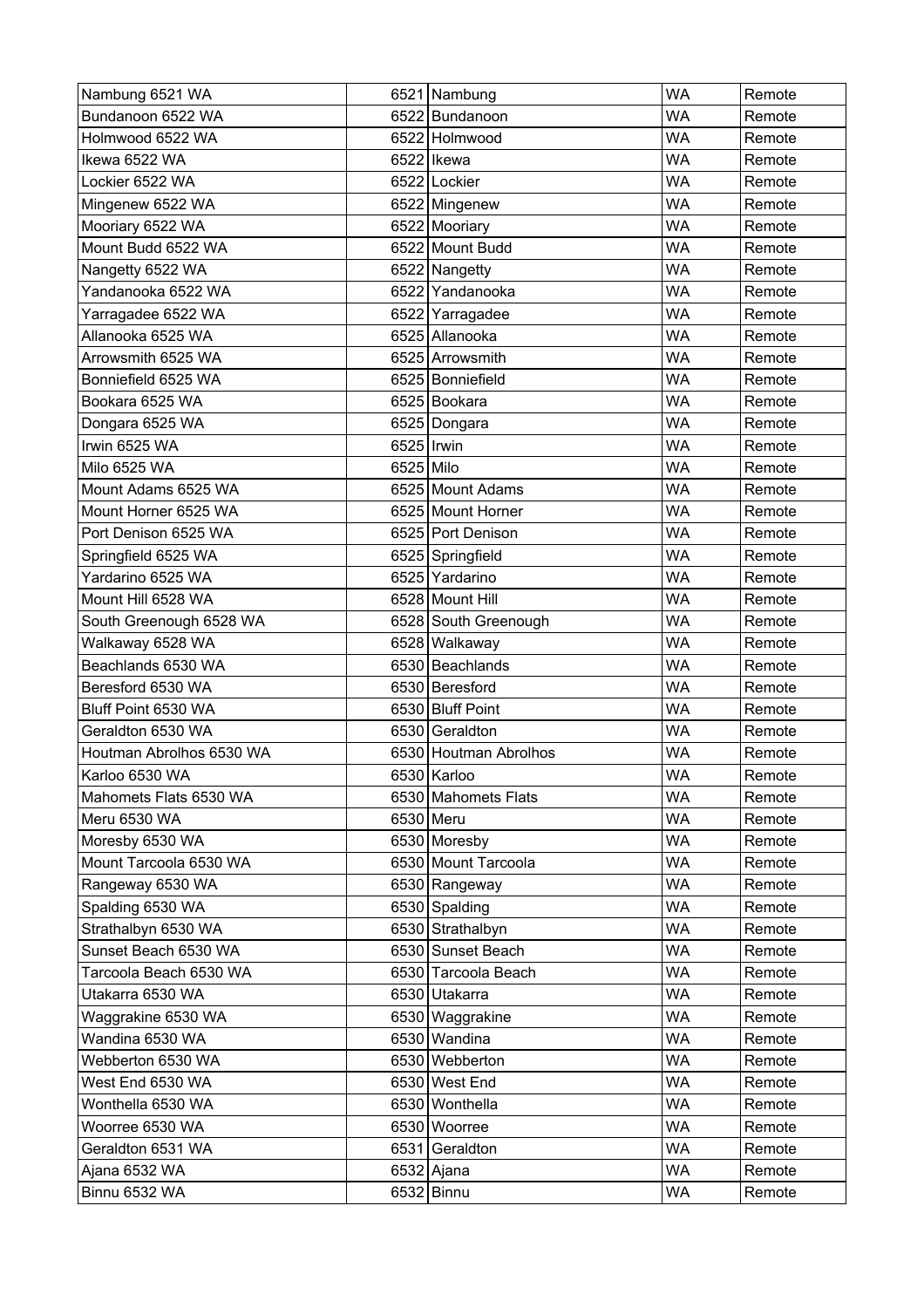| Bootenal 6532 WA       | 6532 Bootenal       | <b>WA</b> | Remote |
|------------------------|---------------------|-----------|--------|
| Bringo 6532 WA         | 6532 Bringo         | <b>WA</b> | Remote |
| Buller 6532 WA         | 6532 Buller         | <b>WA</b> | Remote |
| Burma Road 6532 WA     | 6532 Burma Road     | <b>WA</b> | Remote |
| Cape Burney 6532 WA    | 6532 Cape Burney    | WA        | Remote |
| Carrarang 6532 WA      | 6532 Carrarang      | <b>WA</b> | Remote |
| Coburn 6532 WA         | 6532 Coburn         | <b>WA</b> | Remote |
| Coolcalalaya 6532 WA   | 6532 Coolcalalaya   | <b>WA</b> | Remote |
| Dartmoor 6532 WA       | 6532 Dartmoor       | <b>WA</b> | Remote |
| Deepdale 6532 WA       | 6532 Deepdale       | <b>WA</b> | Remote |
| Dindiloa 6532 WA       | 6532 Dindiloa       | <b>WA</b> | Remote |
| Drummond Cove 6532 WA  | 6532 Drummond Cove  | <b>WA</b> | Remote |
| Durawah 6532 WA        | 6532 Durawah        | <b>WA</b> | Remote |
| East Chapman 6532 WA   | 6532 East Chapman   | <b>WA</b> | Remote |
| East Nabawa 6532 WA    | 6532 East Nabawa    | <b>WA</b> | Remote |
| East Yuna 6532 WA      | 6532 East Yuna      | <b>WA</b> | Remote |
| Ellendale 6532 WA      | 6532 Ellendale      | <b>WA</b> | Remote |
| Eradu 6532 WA          | 6532 Eradu          | <b>WA</b> | Remote |
| Eradu South 6532 WA    | 6532 Eradu South    | <b>WA</b> | Remote |
| Eurardy 6532 WA        | 6532 Eurardy        | <b>WA</b> | Remote |
| Georgina 6532 WA       | 6532 Georgina       | <b>WA</b> | Remote |
| Glenfield 6532 WA      | 6532 Glenfield      | <b>WA</b> | Remote |
| Greenough 6532 WA      | 6532 Greenough      | <b>WA</b> | Remote |
| Hamelin Pool 6532 WA   | 6532 Hamelin Pool   | <b>WA</b> | Remote |
| Hickety 6532 WA        | 6532 Hickety        | <b>WA</b> | Remote |
| Howatharra 6532 WA     | 6532 Howatharra     | WA        | Remote |
| Kojarena 6532 WA       | 6532 Kojarena       | <b>WA</b> | Remote |
| Marrah 6532 WA         | 6532 Marrah         | <b>WA</b> | Remote |
| Meadow 6532 WA         | 6532 Meadow         | <b>WA</b> | Remote |
| Minnenooka 6532 WA     | 6532 Minnenooka     | <b>WA</b> | Remote |
| Moonyoonooka 6532 WA   | 6532 Moonyoonooka   | <b>WA</b> | Remote |
| Mount Erin 6532 WA     | 6532 Mount Erin     | <b>WA</b> | Remote |
| Nabawa 6532 WA         | 6532 Nabawa         | <b>WA</b> | Remote |
| Nanson 6532 WA         | 6532 Nanson         | <b>WA</b> | Remote |
| Naraling 6532 WA       | 6532 Naraling       | WA        | Remote |
| Narngulu 6532 WA       | 6532 Narngulu       | <b>WA</b> | Remote |
| Narra Tarra 6532 WA    | 6532 Narra Tarra    | <b>WA</b> | Remote |
| Nerren Nerren 6532 WA  | 6532 Nerren Nerren  | <b>WA</b> | Remote |
| Nolba 6532 WA          | 6532 Nolba          | <b>WA</b> | Remote |
| North Eradu 6532 WA    | 6532 North Eradu    | <b>WA</b> | Remote |
| Northern Gully 6532 WA | 6532 Northern Gully | <b>WA</b> | Remote |
| Oakajee 6532 WA        | 6532 Oakajee        | <b>WA</b> | Remote |
| Rockwell 6532 WA       | 6532 Rockwell       | <b>WA</b> | Remote |
| Rudds Gully 6532 WA    | 6532 Rudds Gully    | <b>WA</b> | Remote |
| Sandsprings 6532 WA    | 6532 Sandsprings    | <b>WA</b> | Remote |
| South Yuna 6532 WA     | 6532 South Yuna     | <b>WA</b> | Remote |
| Tamala 6532 WA         | 6532 Tamala         | <b>WA</b> | Remote |
| Tibradden 6532 WA      | 6532 Tibradden      | <b>WA</b> | Remote |
| Toolonga 6532 WA       | 6532 Toolonga       | <b>WA</b> | Remote |
| Valentine 6532 WA      | 6532 Valentine      | <b>WA</b> | Remote |
| Wandana 6532 WA        | 6532 Wandana        | WA        | Remote |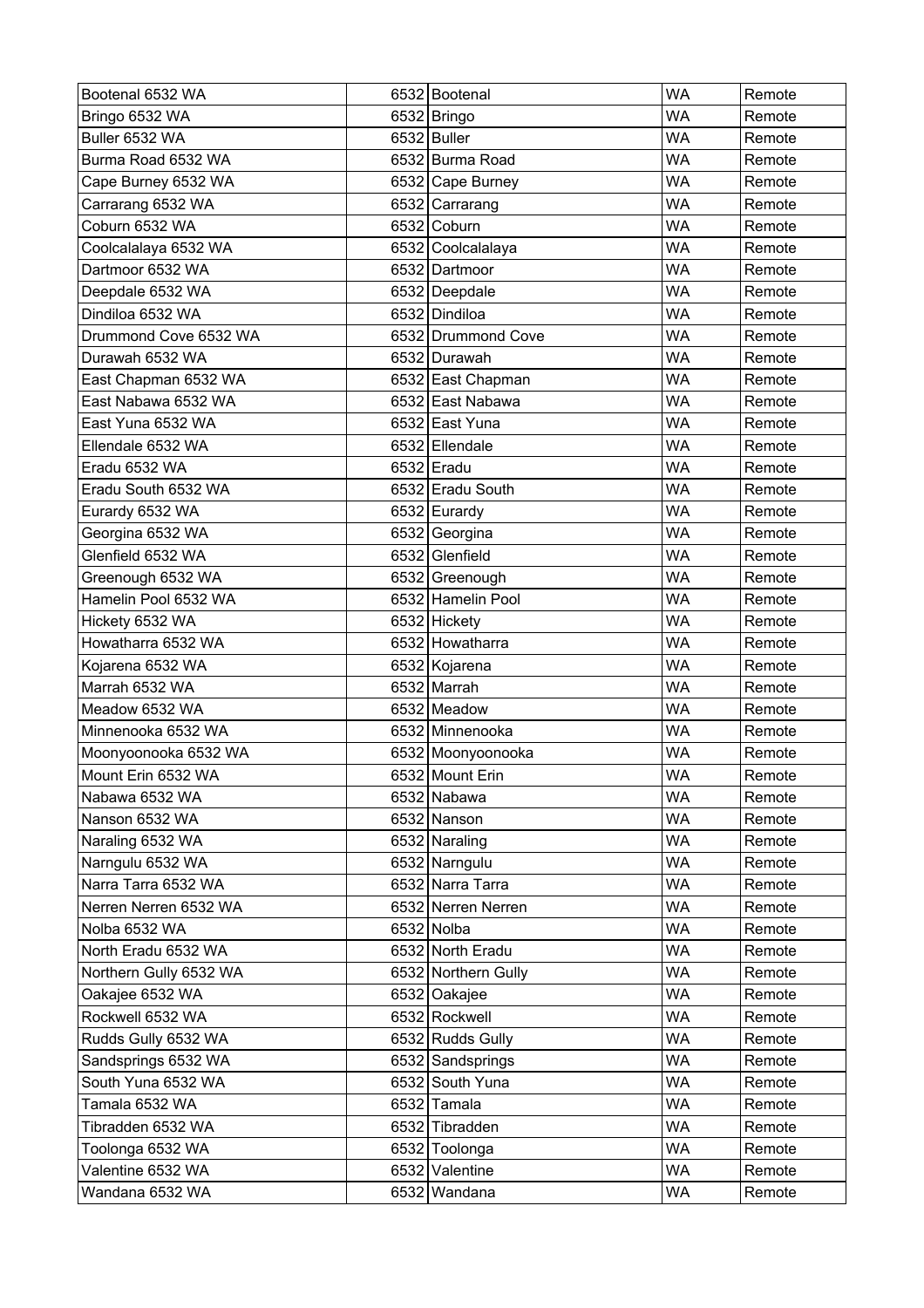| West Binnu 6532 WA                   | 6532 West Binnu                   | <b>WA</b> | Remote |
|--------------------------------------|-----------------------------------|-----------|--------|
| White Peak 6532 WA                   | 6532 White Peak                   | <b>WA</b> | Remote |
| Wicherina 6532 WA                    | 6532 Wicherina                    | <b>WA</b> | Remote |
| Wicherina South 6532 WA              | 6532 Wicherina South              | <b>WA</b> | Remote |
| Yetna 6532 WA                        | 6532 Yetna                        | <b>WA</b> | Remote |
| Yuna 6532 WA                         | 6532 Yuna                         | <b>WA</b> | Remote |
| Alma 6535 WA                         | 6535 Alma                         | <b>WA</b> | Remote |
| Bowes 6535 WA                        | 6535 Bowes                        | WA        | Remote |
| East Bowes 6535 WA                   | 6535 East Bowes                   | <b>WA</b> | Remote |
| Gregory 6535 WA                      | 6535 Gregory                      | WA        | Remote |
| Horrocks 6535 WA                     | 6535 Horrocks                     | <b>WA</b> | Remote |
| Isseka 6535 WA                       | 6535 Isseka                       | <b>WA</b> | Remote |
| Northampton 6535 WA                  | 6535 Northampton                  | WA        | Remote |
| Ogilvie 6535 WA                      | 6535 Ogilvie                      | <b>WA</b> | Remote |
| Sandy Gully 6535 WA                  | 6535 Sandy Gully                  | WA        | Remote |
| Yallabatharra 6535 WA                | 6535 Yallabatharra                | <b>WA</b> | Remote |
| Kalbarri 6536 WA                     | 6536 Kalbarri                     | <b>WA</b> | Remote |
| Kalbarri National Park 6536 WA       | 6536 Kalbarri National Park       | <b>WA</b> | Remote |
| Zuytdorp 6536 WA                     | 6536 Zuytdorp                     | <b>WA</b> | Remote |
| Denham 6537 WA                       | 6537 Denham                       | <b>WA</b> | Remote |
| Dirk Hartog Island 6537 WA           | 6537 Dirk Hartog Island           | <b>WA</b> | Remote |
| Francois Peron National Park 6537 WA | 6537 Francois Peron National Park | <b>WA</b> | Remote |
| Monkey Mia 6537 WA                   | 6537 Monkey Mia                   | <b>WA</b> | Remote |
| Nanga 6537 WA                        | 6537 Nanga                        | <b>WA</b> | Remote |
| Shark Bay 6537 WA                    | 6537 Shark Bay                    | <b>WA</b> | Remote |
| Useless Loop 6537 WA                 | 6537 Useless Loop                 | <b>WA</b> | Remote |
| Beechina 6556 WA                     | 6556 Beechina                     | WA        | Remote |
| Chidlow 6556 WA                      | 6556 Chidlow                      | <b>WA</b> | Remote |
| Gorrie 6556 WA                       | 6556 Gorrie                       | WA        | Remote |
| Malmalling 6556 WA                   | 6556   Malmalling                 | <b>WA</b> | Remote |
| The Lakes 6556 WA                    | 6556 The Lakes                    | <b>WA</b> | Remote |
| Wooroloo 6558 WA                     | 6558 Wooroloo                     | <b>WA</b> | Remote |
| Wundowie 6560 WA                     | 6560 Wundowie                     | <b>WA</b> | Remote |
| Bakers Hill 6562 WA                  | 6562 Bakers Hill                  | <b>WA</b> | Remote |
| Copley 6562 WA                       | 6562 Copley                       | <b>WA</b> | Remote |
| Woottating 6562 WA                   | 6562 Woottating                   | <b>WA</b> | Remote |
| Clackline 6564 WA                    | 6564 Clackline                    | <b>WA</b> | Remote |
| Bejoording 6566 WA                   | 6566 Bejoording                   | <b>WA</b> | Remote |
| Carani 6566 WA                       | 6566 Carani                       | <b>WA</b> | Remote |
| Coondle 6566 WA                      | 6566 Coondle                      | <b>WA</b> | Remote |
| Culham 6566 WA                       | 6566 Culham                       | <b>WA</b> | Remote |
| Dumbarton 6566 WA                    | 6566 Dumbarton                    | <b>WA</b> | Remote |
| Hoddys Well 6566 WA                  | 6566 Hoddys Well                  | <b>WA</b> | Remote |
| Katrine 6566 WA                      | 6566 Katrine                      | <b>WA</b> | Remote |
| Nunile 6566 WA                       | 6566 Nunile                       | <b>WA</b> | Remote |
| Toodyay 6566 WA                      | 6566 Toodyay                      | <b>WA</b> | Remote |
| West Toodyay 6566 WA                 | 6566 West Toodyay                 | <b>WA</b> | Remote |
| Dewars Pool 6567 WA                  | 6567 Dewars Pool                  | <b>WA</b> | Remote |
| Julimar 6567 WA                      | 6567 Julimar                      | <b>WA</b> | Remote |
| Moondyne 6567 WA                     | 6567 Moondyne                     | <b>WA</b> | Remote |
| Bolgart 6568 WA                      | 6568 Bolgart                      | WA        | Remote |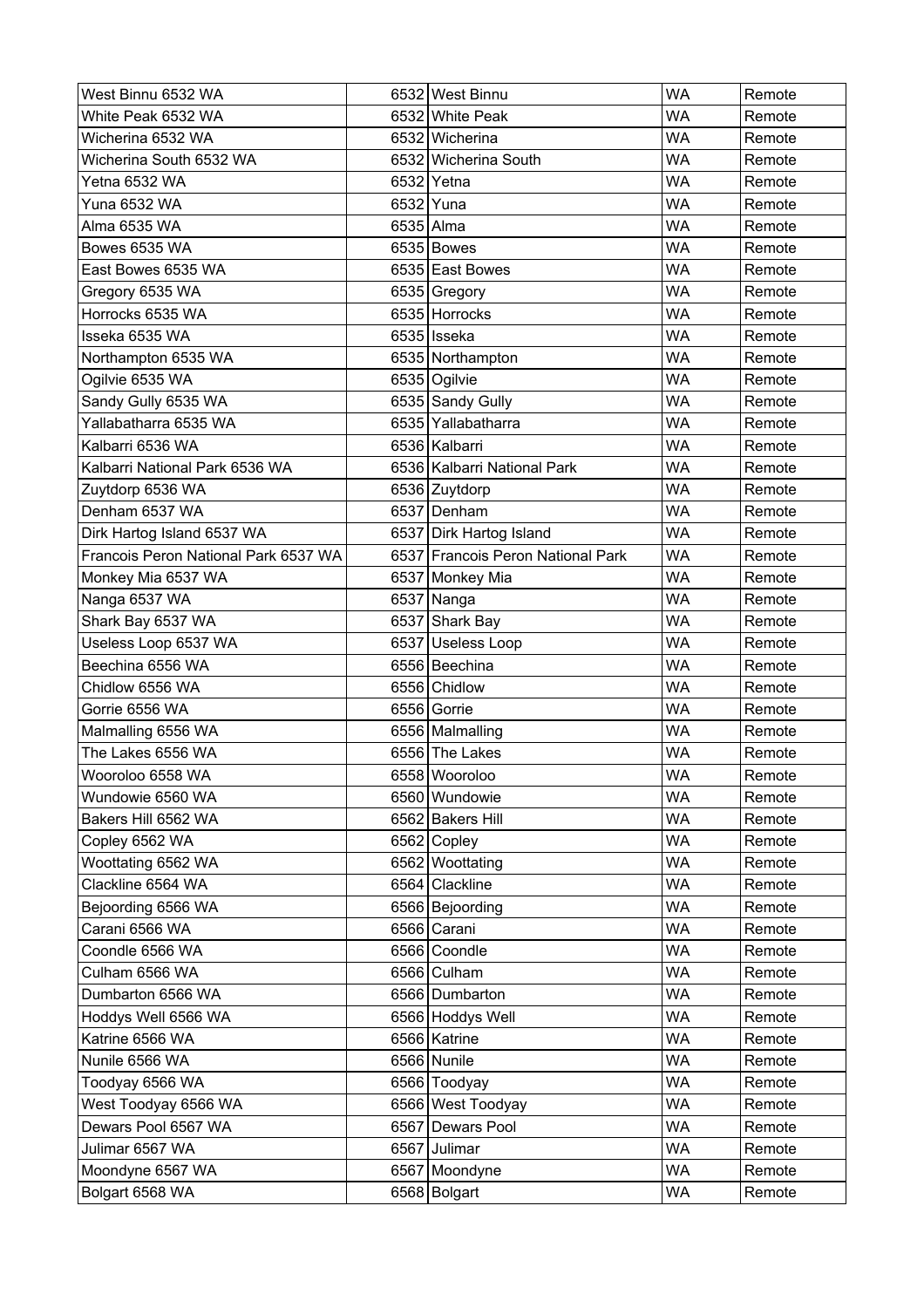| Wattening 6568 WA       | 6568 Wattening       | <b>WA</b> | Remote |
|-------------------------|----------------------|-----------|--------|
| Wyening 6568 WA         | 6568 Wyening         | <b>WA</b> | Remote |
| Calingiri 6569 WA       | 6569 Calingiri       | <b>WA</b> | Remote |
| Old Plains 6569 WA      | 6569 Old Plains      | <b>WA</b> | Remote |
| Yerecoin 6571 WA        | 6571 Yerecoin        | WA        | Remote |
| Piawaning 6572 WA       | 6572 Piawaning       | <b>WA</b> | Remote |
| Bindi Bindi 6574 WA     | 6574 Bindi Bindi     | <b>WA</b> | Remote |
| Gabalong 6574 WA        | 6574 Gabalong        | <b>WA</b> | Remote |
| Miling 6575 WA          | 6575 Miling          | <b>WA</b> | Remote |
| Konnongorring 6603 WA   | 6603 Konnongorring   | <b>WA</b> | Remote |
| Lake Hinds 6603 WA      | 6603 Lake Hinds      | <b>WA</b> | Remote |
| Lake Ninan 6603 WA      | 6603 Lake Ninan      | <b>WA</b> | Remote |
| Mocardy 6603 WA         | 6603 Mocardy         | <b>WA</b> | Remote |
| Wongan Hills 6603 WA    | 6603 Wongan Hills    | <b>WA</b> | Remote |
| Kondut 6605 WA          | 6605 Kondut          | <b>WA</b> | Remote |
| Ballidu 6606 WA         | 6606 Ballidu         | <b>WA</b> | Remote |
| East Ballidu 6606 WA    | 6606 East Ballidu    | <b>WA</b> | Remote |
| West Ballidu 6606 WA    | 6606 West Ballidu    | <b>WA</b> | Remote |
| East Damboring 6608 WA  | 6608 East Damboring  | WA        | Remote |
| Marne 6608 WA           | 6608 Marne           | <b>WA</b> | Remote |
| Pithara 6608 WA         | 6608 Pithara         | <b>WA</b> | Remote |
| Dalwallinu 6609 WA      | 6609 Dalwallinu      | <b>WA</b> | Remote |
| Nugadong 6609 WA        | 6609 Nugadong        | <b>WA</b> | Remote |
| Xantippe 6609 WA        | 6609 Xantippe        | <b>WA</b> | Remote |
| Jibberding 6612 WA      | 6612 Jibberding      | <b>WA</b> | Remote |
| Miamoon 6612 WA         | 6612 Miamoon         | WA        | Remote |
| Paynes Find 6612 WA     | 6612 Paynes Find     | <b>WA</b> | Remote |
| Wubin 6612 WA           | 6612 Wubin           | <b>WA</b> | Remote |
| Buntine 6613 WA         | 6613 Buntine         | <b>WA</b> | Remote |
| Maya 6614 WA            | 6614 Maya            | <b>WA</b> | Remote |
| Latham 6616 WA          | 6616 Latham          | <b>WA</b> | Remote |
| Perenjori 6620 WA       | 6620 Perenjori       | <b>WA</b> | Remote |
| Rothsay 6620 WA         | 6620 Rothsay         | <b>WA</b> | Remote |
| Bowgada 6623 WA         | 6623 Bowgada         | <b>WA</b> | Remote |
| Bunjil 6623 WA          | 6623 Bunjil          | <b>WA</b> | Remote |
| Gutha 6623 WA           | 6623 Gutha           | <b>WA</b> | Remote |
| Koolanooka 6623 WA      | 6623 Koolanooka      | <b>WA</b> | Remote |
| Morawa 6623 WA          | 6623 Morawa          | <b>WA</b> | Remote |
| Pintharuka 6623 WA      | 6623 Pintharuka      | <b>WA</b> | Remote |
| Merkanooka 6625 WA      | 6625 Merkanooka      | <b>WA</b> | Remote |
| Canna 6627 WA           | 6627 Canna           | <b>WA</b> | Remote |
| Tardun 6628 WA          | 6628 Tardun          | <b>WA</b> | Remote |
| Devils Creek 6630 WA    | 6630 Devils Creek    | <b>WA</b> | Remote |
| Mullewa 6630 WA         | 6630 Mullewa         | <b>WA</b> | Remote |
| Murchison 6630 WA       | 6630 Murchison       | <b>WA</b> | Remote |
| Nerramyne 6630 WA       | 6630 Nerramyne       | <b>WA</b> | Remote |
| Nunierra 6630 WA        | 6630 Nunierra        | <b>WA</b> | Remote |
| West Casuarinas 6630 WA | 6630 West Casuarinas | <b>WA</b> | Remote |
| Wongoondy 6630 WA       | 6630 Wongoondy       | <b>WA</b> | Remote |
| Woolgorong 6630 WA      | 6630 Woolgorong      | <b>WA</b> | Remote |
| Pindar 6631 WA          | 6631 Pindar          | WA        | Remote |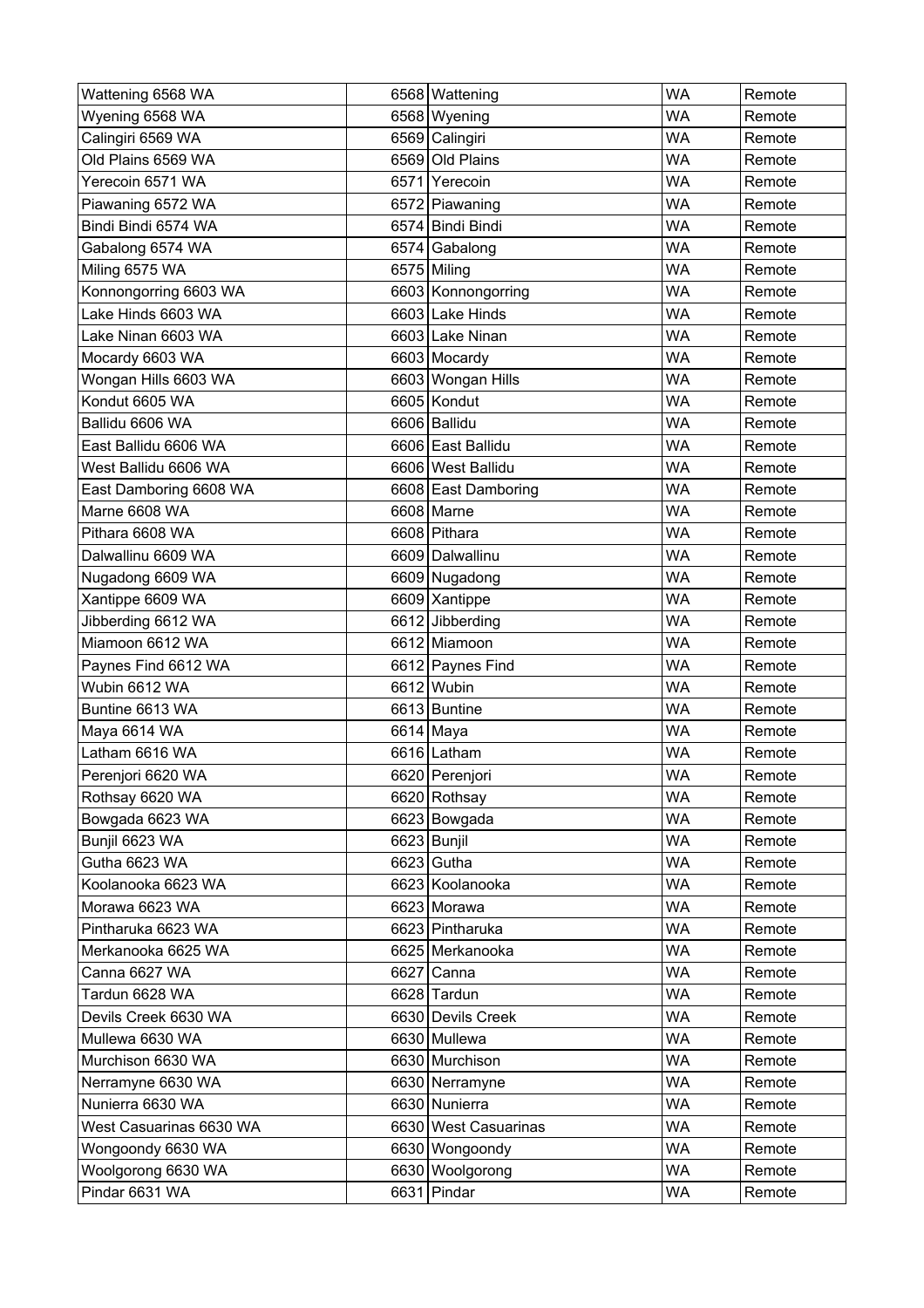| Ambania 6632 WA             |          | 6632 Ambania             | <b>WA</b> | Remote |
|-----------------------------|----------|--------------------------|-----------|--------|
| Tenindewa 6632 WA           |          | 6632 Tenindewa           | <b>WA</b> | Remote |
| South Murchison 6635 WA     |          | 6635 South Murchison     | WA        | Remote |
| Yalgoo 6635 WA              |          | 6635 Yalgoo              | <b>WA</b> | Remote |
| Cooladar Hill 6638 WA       |          | 6638 Cooladar Hill       | WA        | Remote |
| Daggar Hills 6638 WA        |          | 6638 Daggar Hills        | WA        | Remote |
| Mount Magnet 6638 WA        |          | 6638 Mount Magnet        | <b>WA</b> | Remote |
| Paynesville 6638 WA         |          | 6638 Paynesville         | WA        | Remote |
| Sandstone 6639 WA           |          | 6639 Sandstone           | <b>WA</b> | Remote |
| Cue 6640 WA                 | 6640 Cue |                          | WA        | Remote |
| East Murchison 6640 WA      |          | 6640 East Murchison      | WA        | Remote |
| Lake Austin 6640 WA         |          | 6640 Lake Austin         | <b>WA</b> | Remote |
| Reedy 6640 WA               |          | 6640 Reedy               | <b>WA</b> | Remote |
| Weld Range 6640 WA          |          | 6640 Weld Range          | <b>WA</b> | Remote |
| Angelo River 6642 WA        |          | 6642 Angelo River        | <b>WA</b> | Remote |
| Capricorn 6642 WA           |          | 6642 Capricorn           | <b>WA</b> | Remote |
| Karalundi 6642 WA           |          | 6642 Karalundi           | WA        | Remote |
| Kumarina 6642 WA            |          | 6642 Kumarina            | <b>WA</b> | Remote |
| Meekatharra 6642 WA         |          | 6642 Meekatharra         | WA        | Remote |
| Peak Hill 6642 WA           |          | 6642 Peak Hill           | WA        | Remote |
| Lake Carnegie 6646 WA       |          | 6646 Lake Carnegie       | <b>WA</b> | Remote |
| Little Sandy Desert 6646 WA |          | 6646 Little Sandy Desert | WA        | Remote |
| Wiluna 6646 WA              |          | 6646 Wiluna              | <b>WA</b> | Remote |
| Babbage Island 6701 WA      |          | 6701 Babbage Island      | WA        | Remote |
| Bernier Island 6701 WA      |          | 6701 Bernier Island      | WA        | Remote |
| Brockman 6701 WA            |          | 6701 Brockman            | WA        | Remote |
| Brown Range 6701 WA         |          | 6701 Brown Range         | <b>WA</b> | Remote |
| Carbla 6701 WA              | 6701     | Carbla                   | <b>WA</b> | Remote |
| Carnarvon 6701 WA           | 6701     | Carnarvon                | <b>WA</b> | Remote |
| Coral Bay 6701 WA           | 6701     | Coral Bay                | <b>WA</b> | Remote |
| Dorre Island 6701 WA        |          | 6701 Dorre Island        | WA        | Remote |
| East Carnarvon 6701 WA      |          | 6701 East Carnarvon      | <b>WA</b> | Remote |
| Gilroyd 6701 WA             |          | 6701 Gilroyd             | <b>WA</b> | Remote |
| Greys Plain 6701 WA         |          | 6701 Greys Plain         | <b>WA</b> | Remote |
| Inggarda 6701 WA            |          | 6701   Inggarda          | <b>WA</b> | Remote |
| Kennedy Range 6701 WA       |          | 6701 Kennedy Range       | <b>WA</b> | Remote |
| Kingsford 6701 WA           |          | 6701 Kingsford           | <b>WA</b> | Remote |
| Lyndon 6701 WA              |          | 6701 Lyndon              | <b>WA</b> | Remote |
| Macleod 6701 WA             |          | 6701 Macleod             | <b>WA</b> | Remote |
| Massey Bay 6701 WA          |          | 6701 Massey Bay          | <b>WA</b> | Remote |
| Minilya 6701 WA             |          | 6701 Minilya             | <b>WA</b> | Remote |
| Morgantown 6701 WA          |          | 6701 Morgantown          | <b>WA</b> | Remote |
| Ningaloo 6701 WA            |          | 6701 Ningaloo            | <b>WA</b> | Remote |
| North Plantations 6701 WA   |          | 6701 North Plantations   | <b>WA</b> | Remote |
| South Carnarvon 6701 WA     |          | 6701 South Carnarvon     | <b>WA</b> | Remote |
| South Plantations 6701 WA   |          | 6701 South Plantations   | WA        | Remote |
| Talisker 6701 WA            | 6701     | Talisker                 | <b>WA</b> | Remote |
| Woodleigh 6701 WA           |          | 6701 Woodleigh           | <b>WA</b> | Remote |
| Wooramel 6701 WA            |          | 6701 Wooramel            | <b>WA</b> | Remote |
| Yalardy 6701 WA             | 6701     | Yalardy                  | <b>WA</b> | Remote |
| Yandoo Creek 6701 WA        | 6701     | Yandoo Creek             | <b>WA</b> | Remote |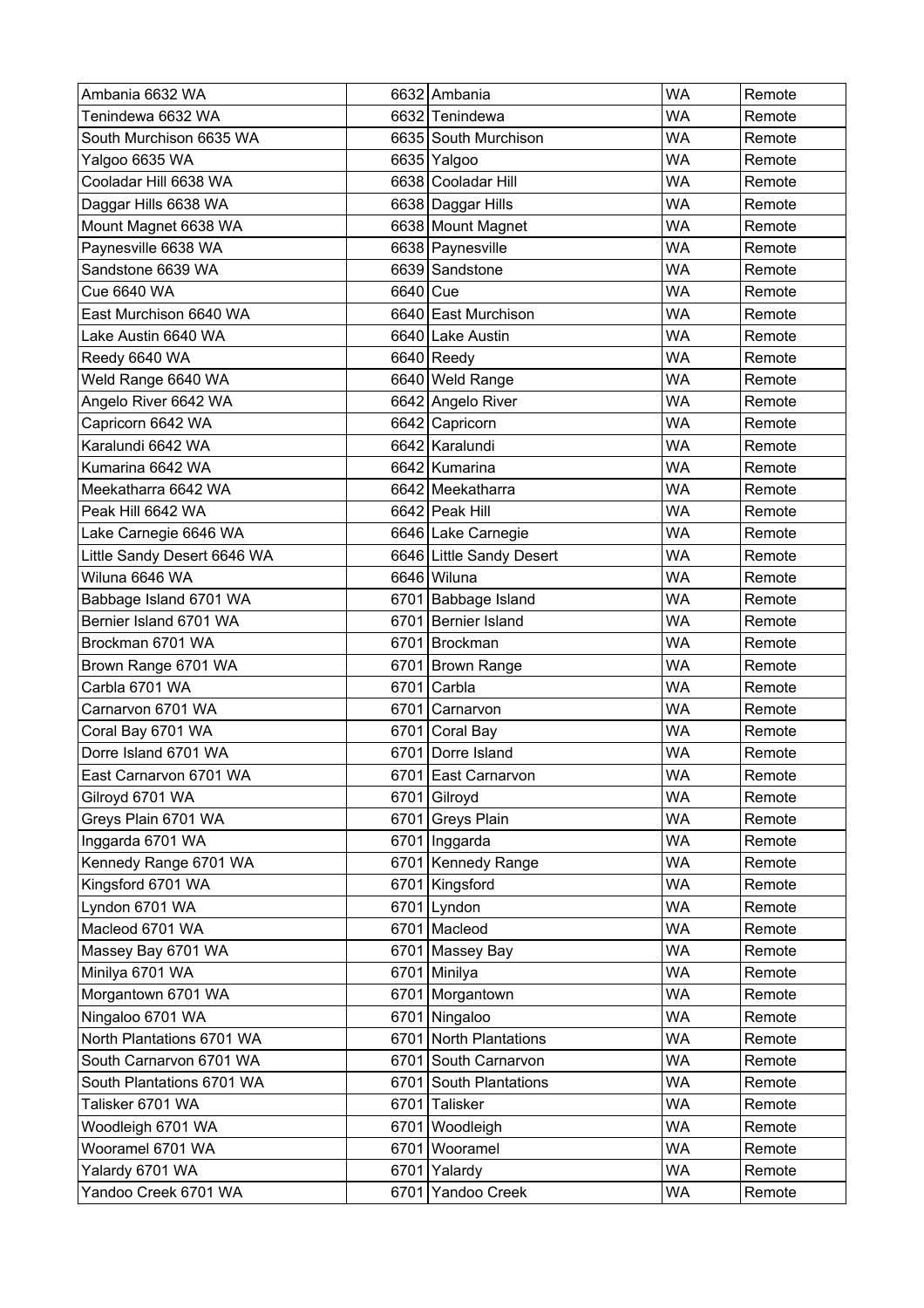| East Lyons River 6705 WA           |      | 6705 East Lyons River           | <b>WA</b> | Remote |
|------------------------------------|------|---------------------------------|-----------|--------|
| Gascoyne Junction 6705 WA          |      | 6705 Gascoyne Junction          | <b>WA</b> | Remote |
| Gascoyne River 6705 WA             |      | 6705 Gascoyne River             | <b>WA</b> | Remote |
| West Lyons River 6705 WA           |      | 6705 West Lyons River           | <b>WA</b> | Remote |
| Cape Range National Park 6707 WA   |      | 6707 Cape Range National Park   | <b>WA</b> | Remote |
| Exmouth 6707 WA                    |      | 6707 Exmouth                    | <b>WA</b> | Remote |
| Exmouth Gulf 6707 WA               |      | 6707 Exmouth Gulf               | <b>WA</b> | Remote |
| Learmonth 6707 WA                  |      | 6707 Learmonth                  | <b>WA</b> | Remote |
| North West Cape 6707 WA            |      | 6707 North West Cape            | <b>WA</b> | Remote |
| Cane 6710 WA                       |      | 6710 Cane                       | WA        | Remote |
| Onslow 6710 WA                     |      | 6710 Onslow                     | <b>WA</b> | Remote |
| Peedamulla 6710 WA                 |      | 6710 Peedamulla                 | <b>WA</b> | Remote |
| Talandji 6710 WA                   |      | 6710 Talandji                   | <b>WA</b> | Remote |
| Yannarie 6710 WA                   |      | 6710 Yannarie                   | <b>WA</b> | Remote |
| Thevenard Island 6711 WA           |      | 6711 Thevenard Island           | <b>WA</b> | Remote |
| Barrow Island 6712 WA              |      | 6712 Barrow Island              | <b>WA</b> | Remote |
| Dampier 6713 WA                    |      | 6713 Dampier                    | <b>WA</b> | Remote |
| Dampier Archipelago 6713 WA        |      | 6713 Dampier Archipelago        | <b>WA</b> | Remote |
| Antonymyre 6714 WA                 |      | 6714 Antonymyre                 | <b>WA</b> | Remote |
| Balla Balla 6714 WA                |      | 6714 Balla Balla                | <b>WA</b> | Remote |
| Baynton 6714 WA                    |      | 6714 Baynton                    | <b>WA</b> | Remote |
| Bulgarra 6714 WA                   |      | 6714 Bulgarra                   | <b>WA</b> | Remote |
| Burrup 6714 WA                     |      | 6714 Burrup                     | <b>WA</b> | Remote |
| Cleaverville 6714 WA               |      | 6714 Cleaverville               | <b>WA</b> | Remote |
| Cooya Pooya 6714 WA                |      | 6714 Cooya Pooya                | <b>WA</b> | Remote |
| Gap Ridge 6714 WA                  |      | 6714 Gap Ridge                  | <b>WA</b> | Remote |
| Gnoorea 6714 WA                    | 6714 | Gnoorea                         | <b>WA</b> | Remote |
| Karratha 6714 WA                   |      | 6714 Karratha                   | <b>WA</b> | Remote |
| Karratha Industrial Estate 6714 WA |      | 6714 Karratha Industrial Estate | <b>WA</b> | Remote |
| Maitland 6714 WA                   |      | 6714 Maitland                   | <b>WA</b> | Remote |
| Mardie 6714 WA                     |      | 6714 Mardie                     | <b>WA</b> | Remote |
| Millars Well 6714 WA               |      | 6714 Millars Well               | <b>WA</b> | Remote |
| Mount Anketell 6714 WA             |      | 6714 Mount Anketell             | <b>WA</b> | Remote |
| Mulataga 6714 WA                   |      | 6714 Mulataga                   | <b>WA</b> | Remote |
| Nickol 6714 WA                     |      | 6714 Nickol                     | <b>WA</b> | Remote |
| Pegs Creek 6714 WA                 |      | 6714 Pegs Creek                 | <b>WA</b> | Remote |
| Sherlock 6714 WA                   |      | 6714 Sherlock                   | <b>WA</b> | Remote |
| Stove Hill 6714 WA                 |      | 6714 Stove Hill                 | <b>WA</b> | Remote |
| Fortescue 6716 WA                  |      | 6716 Fortescue                  | <b>WA</b> | Remote |
| Hamersley Range 6716 WA            |      | 6716 Hamersley Range            | <b>WA</b> | Remote |
| Millstream 6716 WA                 |      | 6716 Millstream                 | <b>WA</b> | Remote |
| Pannawonica 6716 WA                |      | 6716 Pannawonica                | <b>WA</b> | Remote |
| Roebourne 6718 WA                  |      | 6718 Roebourne                  | <b>WA</b> | Remote |
| Whim Creek 6718 WA                 |      | 6718 Whim Creek                 | <b>WA</b> | Remote |
| Cossack 6720 WA                    |      | 6720 Cossack                    | <b>WA</b> | Remote |
| Point Samson 6720 WA               |      | 6720 Point Samson               | <b>WA</b> | Remote |
| Wickham 6720 WA                    |      | 6720 Wickham                    | <b>WA</b> | Remote |
| Indee 6721 WA                      |      | 6721   Indee                    | <b>WA</b> | Remote |
| Mundabullangana 6721 WA            |      | 6721 Mundabullangana            | <b>WA</b> | Remote |
| Pardoo 6721 WA                     |      | 6721 Pardoo                     | <b>WA</b> | Remote |
| Port Hedland 6721 WA               |      | 6721 Port Hedland               | <b>WA</b> | Remote |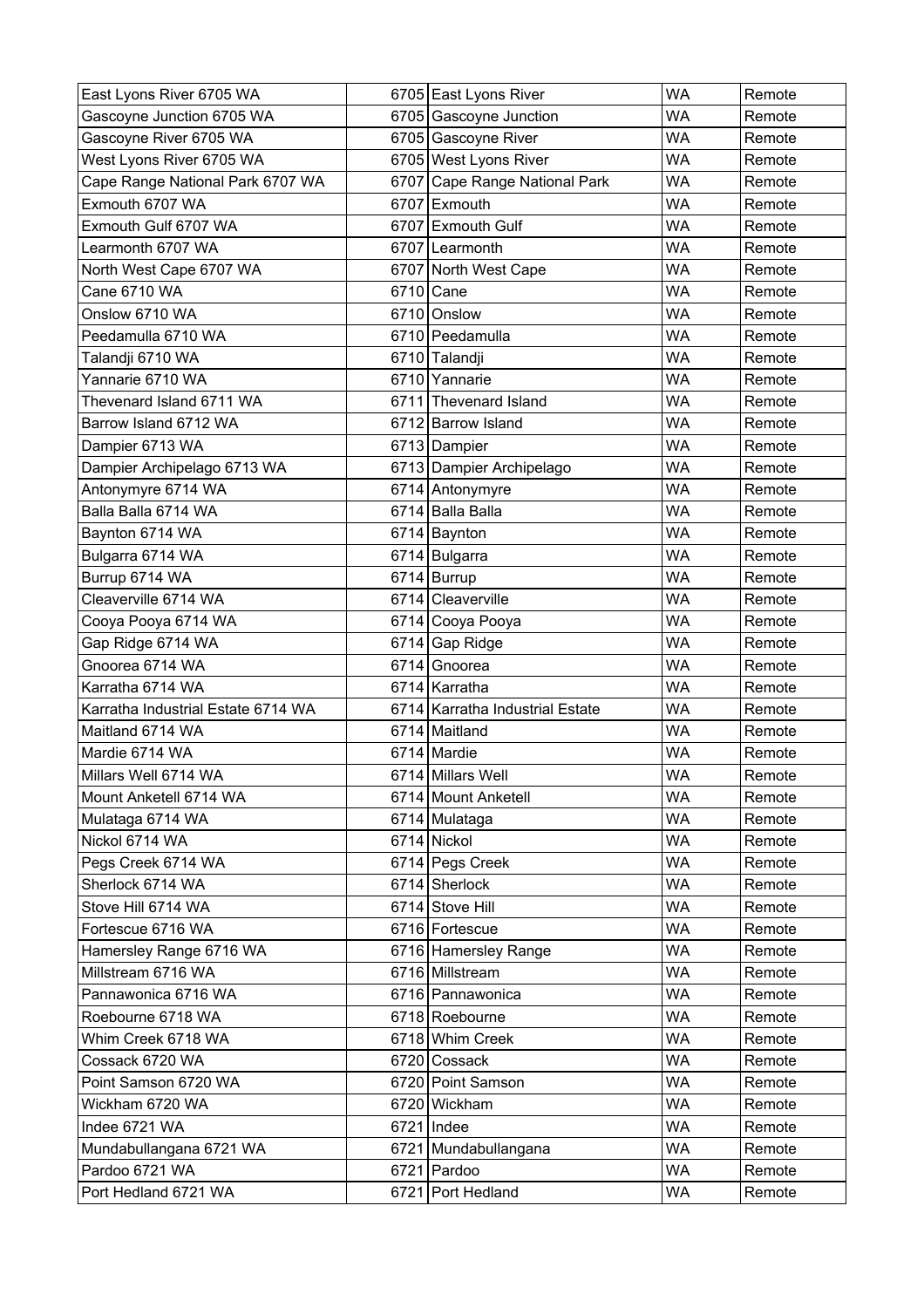| Redbank 6721 WA             |             | 6721 Redbank             | <b>WA</b> | Remote |
|-----------------------------|-------------|--------------------------|-----------|--------|
| Strelley 6721 WA            |             | 6721 Strelley            | WA        | Remote |
| Wallareenya 6721 WA         |             | 6721 Wallareenya         | WA        | Remote |
| Wedgefield 6721 WA          |             | 6721 Wedgefield          | WA        | Remote |
| Boodarie 6722 WA            |             | 6722 Boodarie            | WA        | Remote |
| De Grey 6722 WA             |             | $6722$ De Grey           | WA        | Remote |
| Finucane 6722 WA            |             | 6722 Finucane            | <b>WA</b> | Remote |
| Pippingarra 6722 WA         |             | 6722 Pippingarra         | WA        | Remote |
| South Hedland 6722 WA       |             | 6722 South Hedland       | <b>WA</b> | Remote |
| Bilingurr 6725 WA           |             | 6725 Bilingurr           | WA        | Remote |
| Broome 6725 WA              |             | 6725 Broome              | WA        | Remote |
| Dampier Peninsula 6725 WA   |             | 6725 Dampier Peninsula   | <b>WA</b> | Remote |
| Djugun 6725 WA              |             | 6725 Djugun              | <b>WA</b> | Remote |
| Eighty Mile Beach 6725 WA   |             | 6725 Eighty Mile Beach   | <b>WA</b> | Remote |
| Gingerah 6725 WA            |             | 6725 Gingerah            | <b>WA</b> | Remote |
| Lagrange 6725 WA            |             | 6725 Lagrange            | WA        | Remote |
| Minyirr 6725 WA             |             | 6725 Minyirr             | WA        | Remote |
| Roebuck 6725 WA             |             | 6725 Roebuck             | WA        | Remote |
| Waterbank 6725 WA           |             | 6725 Waterbank           | WA        | Remote |
| Cable Beach 6726 WA         |             | 6726 Cable Beach         | WA        | Remote |
| Camballin 6728 WA           |             | 6728 Camballin           | WA        | Remote |
| Derby 6728 WA               |             | 6728 Derby               | WA        | Remote |
| Geegully Creek 6728 WA      |             | 6728 Geegully Creek      | <b>WA</b> | Remote |
| Kimbolton 6728 WA           |             | 6728 Kimbolton           | WA        | Remote |
| King Leopold Ranges 6728 WA |             | 6728 King Leopold Ranges | WA        | Remote |
| Meda 6728 WA                |             | $6728$ Meda              | <b>WA</b> | Remote |
| St George Ranges 6728 WA    |             | 6728 St George Ranges    | WA        | Remote |
| Willare 6728 WA             |             | 6728 Willare             | <b>WA</b> | Remote |
| Cockatoo Island 6731 WA     |             | 6731 Cockatoo Island     | <b>WA</b> | Remote |
| Koolan Island 6733 WA       |             | 6733 Koolan Island       | <b>WA</b> | Remote |
| Drysdale River 6740 WA      |             | 6740 Drysdale River      | WA        | Remote |
| Kalumburu 6740 WA           |             | 6740 Kalumburu           | <b>WA</b> | Remote |
| Mitchell Plateau 6740 WA    |             | 6740 Mitchell Plateau    | <b>WA</b> | Remote |
| Oombulgurri 6740 WA         |             | 6740 Oombulgurri         | <b>WA</b> | Remote |
| Prince Regent River 6740 WA |             | 6740 Prince Regent River | <b>WA</b> | Remote |
| Wyndham 6740 WA             |             | 6740 Wyndham             | <b>WA</b> | Remote |
| Cambridge Gulf 6743 WA      |             | 6743 Cambridge Gulf      | <b>WA</b> | Remote |
| Durack 6743 WA              |             | 6743 Durack              | <b>WA</b> | Remote |
| Gibb 6743 WA                | $6743$ Gibb |                          | <b>WA</b> | Remote |
| Kununurra 6743 WA           |             | 6743 Kununurra           | <b>WA</b> | Remote |
| Lake Argyle 6743 WA         |             | 6743 Lake Argyle         | <b>WA</b> | Remote |
| Warmun 6743 WA              |             | 6743 Warmun              | <b>WA</b> | Remote |
| Chichester 6751 WA          |             | 6751 Chichester          | <b>WA</b> | Remote |
| Innawanga 6751 WA           |             | 6751 Innawanga           | <b>WA</b> | Remote |
| Juna Downs 6751 WA          |             | 6751 Juna Downs          | <b>WA</b> | Remote |
| Karijini 6751 WA            |             | 6751 Karijini            | WA        | Remote |
| Mount Sheila 6751 WA        |             | 6751 Mount Sheila        | <b>WA</b> | Remote |
| Mulga Downs 6751 WA         |             | 6751 Mulga Downs         | <b>WA</b> | Remote |
| Nanutarra 6751 WA           |             | 6751 Nanutarra           | <b>WA</b> | Remote |
| Rocklea 6751 WA             |             | 6751 Rocklea             | <b>WA</b> | Remote |
| Tom Price 6751 WA           | 6751        | Tom Price                | <b>WA</b> | Remote |